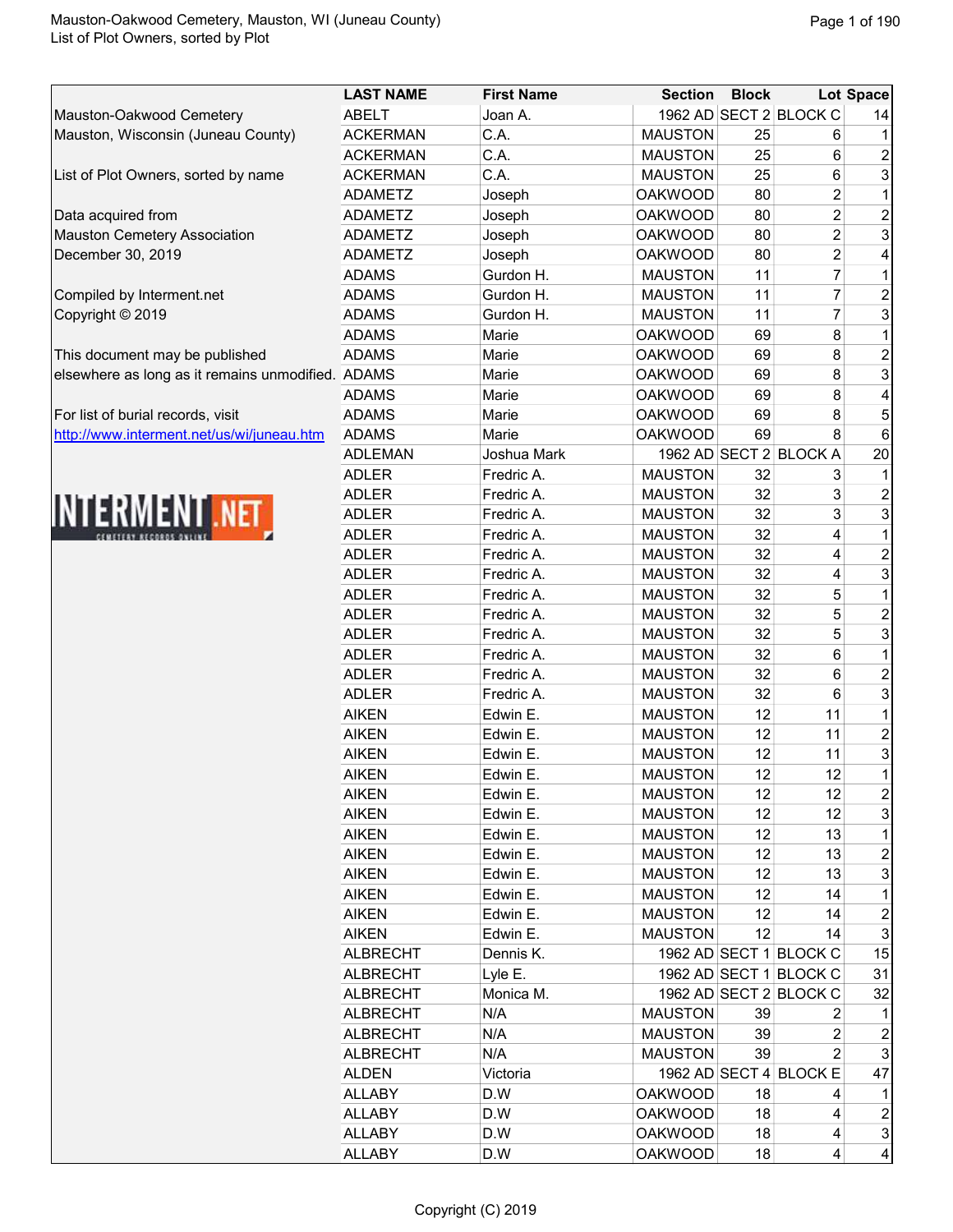| <b>LAST NAME</b> | <b>First Name</b>    | <b>Section</b> | <b>Block</b> |                | Lot Space               |
|------------------|----------------------|----------------|--------------|----------------|-------------------------|
| <b>ALLABY</b>    | D.W                  | <b>OAKWOOD</b> | 18           | 4              | 5                       |
| <b>ALLABY</b>    | D.W                  | <b>OAKWOOD</b> | 18           | 4              | 6                       |
| ALLABY           | D.W                  | <b>OAKWOOD</b> | 18           | 4              | 7                       |
| <b>ALLABY</b>    | D.W                  | <b>OAKWOOD</b> | 18           | 4              | 8                       |
| <b>ALLABY</b>    | D.W                  | <b>OAKWOOD</b> | 18           | 4              | 9                       |
| <b>ALLABY</b>    | D.W                  | <b>OAKWOOD</b> | 18           | 4              | 10                      |
| <b>ALLABY</b>    | D.W                  | <b>OAKWOOD</b> | 18           | 4              | 11                      |
| <b>ALLABY</b>    | D.W                  | <b>OAKWOOD</b> | 18           | 4              | 12                      |
| <b>ALLABY</b>    | James                | <b>OAKWOOD</b> | 15           | 5              | 1                       |
| ALLABY           | James                | <b>OAKWOOD</b> | 15           | 5              | 2                       |
| <b>ALLABY</b>    | James                | <b>OAKWOOD</b> | 15           | 5              | 3                       |
| <b>ALLABY</b>    | James                | <b>OAKWOOD</b> | 15           | 5              | 4                       |
| <b>ALLABY</b>    |                      | <b>OAKWOOD</b> | 15           | 5              | 5                       |
|                  | James                |                |              | 5              |                         |
| <b>ALLABY</b>    | James                | <b>OAKWOOD</b> | 15           | 5              | 6                       |
| <b>ALLABY</b>    | James                | <b>OAKWOOD</b> | 15           |                | 7                       |
| <b>ALLABY</b>    | James                | <b>OAKWOOD</b> | 15           | 5              | 8                       |
| ALLABY           | James                | <b>OAKWOOD</b> | 15           | 5              | 9                       |
| <b>ALLABY</b>    | James                | <b>OAKWOOD</b> | 15           | 5              | 10                      |
| <b>ALLABY</b>    | James                | <b>OAKWOOD</b> | 15           | 5              | 11                      |
| <b>ALLABY</b>    | James                | <b>OAKWOOD</b> | 15           | 5              | 12                      |
| <b>ALLABY</b>    | James                | <b>OAKWOOD</b> | 18           | 3              | 1                       |
| <b>ALLABY</b>    | James                | <b>OAKWOOD</b> | 18           | 3              | $\overline{c}$          |
| <b>ALLABY</b>    | James                | <b>OAKWOOD</b> | 18           | 3              | 3                       |
| ALLABY           | James                | <b>OAKWOOD</b> | 18           | 3              | 4                       |
| <b>ALLABY</b>    | James                | <b>OAKWOOD</b> | 18           | 3              | 5                       |
| <b>ALLABY</b>    | James                | <b>OAKWOOD</b> | 18           | 3              | 6                       |
| <b>ALLABY</b>    | James                | <b>OAKWOOD</b> | 18           | 3              | 7                       |
| <b>ALLABY</b>    | James                | <b>OAKWOOD</b> | 18           | 3              | 8                       |
| <b>ALLABY</b>    | James                | <b>OAKWOOD</b> | 18           | 3              | 9                       |
| <b>ALLABY</b>    | James                | <b>OAKWOOD</b> | 18           | 3              | 10                      |
| <b>ALLABY</b>    | James                | <b>OAKWOOD</b> | 18           | 3              | 11                      |
| <b>ALLABY</b>    | James                | <b>OAKWOOD</b> | 18           | 3              | 12                      |
| <b>ALLAN</b>     | Ethan                | <b>OAKWOOD</b> | 54           | 4              | 7                       |
| <b>ALLAN</b>     | Ethan                | <b>OAKWOOD</b> | 54           | 4              | 8                       |
| ALLAN            | Ethan                | <b>OAKWOOD</b> | 54           | 4              | 9                       |
| <b>ALLAN</b>     | Ethan                | <b>OAKWOOD</b> | 54           | 4              | 10                      |
| <b>ALLAN</b>     | Ethan                | <b>OAKWOOD</b> | 54           | 4              | 11                      |
| <b>ALLAN</b>     | Ethan                | <b>OAKWOOD</b> | 54           | 4              | 12                      |
| <b>ALLEN</b>     | Charles W.           | <b>OAKWOOD</b> | 71           | $\overline{c}$ | 7                       |
| <b>ALLEN</b>     | Charles W.           | <b>OAKWOOD</b> | 71           | $\overline{c}$ | 8                       |
| ALLEN            | Charles W.           | <b>OAKWOOD</b> | 71           | $\overline{c}$ | 9                       |
| <b>ALLEN</b>     | Charles W.           | <b>OAKWOOD</b> | 71           | $\overline{c}$ | 10                      |
| <b>ALLEN</b>     | Charles W.           | <b>OAKWOOD</b> | 71           | $\overline{c}$ | 11                      |
| <b>ALLEN</b>     | Charles W.           | <b>OAKWOOD</b> | 71           | $\overline{2}$ | 12                      |
| ALLEN            | Delsie May           | 1883 AD        | н            | 13             | 1                       |
| <b>ALLEN</b>     | Delsie May           | 1883 AD        | н            | 13             | 2                       |
| ALLEN            | <b>Edward Gordon</b> | 1883 AD        | н            | 12             | 3                       |
| <b>ALLEN</b>     | Father               | 1883 AD        | н            | 11             | 1                       |
| ALLEN            | Father               | 1883 AD        | н            | 11             | $\overline{c}$          |
| <b>ALLEN</b>     | Father               | 1883 AD        | н            | 11             | 3                       |
| <b>ALLEN</b>     | Frank J.             | <b>OAKWOOD</b> | 66           | 6              | 1                       |
| <b>ALLEN</b>     | Frank J.             | <b>OAKWOOD</b> | 66           | 6              | $\overline{\mathbf{c}}$ |
| <b>ALLEN</b>     | Frank J.             | <b>OAKWOOD</b> | 66           | 6              | 3                       |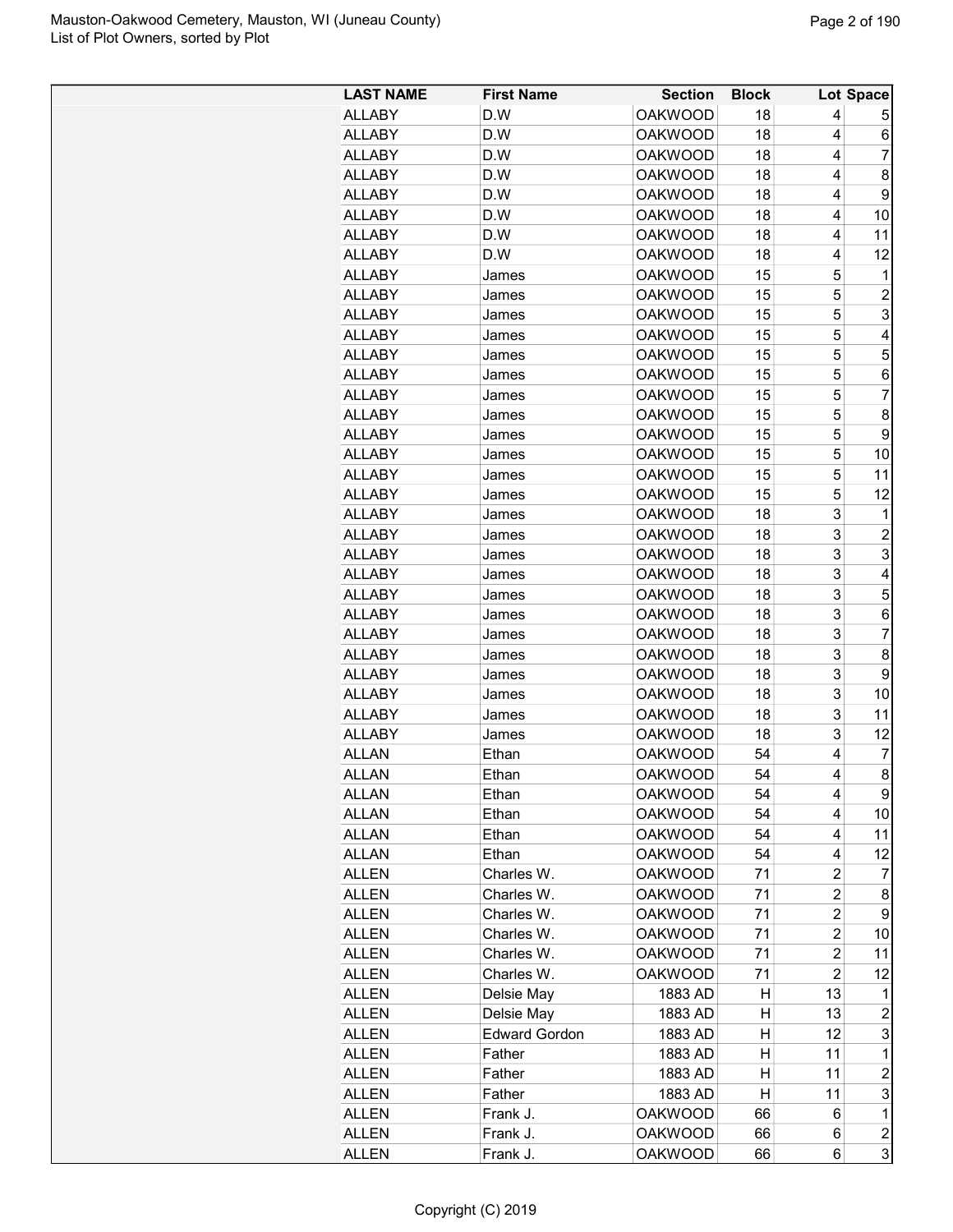| <b>LAST NAME</b>      | <b>First Name</b>          | <b>Section</b> | <b>Block</b> |                | Lot Space      |
|-----------------------|----------------------------|----------------|--------------|----------------|----------------|
| <b>ALLEN</b>          | Frank J.                   | <b>OAKWOOD</b> | 66           | 6              |                |
| <b>ALLEN</b>          | Frank J.                   | <b>OAKWOOD</b> | 66           | 6              | 5              |
| <b>ALLEN</b>          | Frank J.                   | <b>OAKWOOD</b> | 66           | 6              | 6              |
| ALLEN                 | Frank J.                   | <b>OAKWOOD</b> | 66           | 6              | 7              |
| <b>ALLEN</b>          | Frank J.                   | <b>OAKWOOD</b> | 66           | 6              | 8              |
| <b>ALLEN</b>          | Frank J.                   | <b>OAKWOOD</b> | 66           | 6              | 9              |
| <b>ALLEN</b>          | Frank J.                   | <b>OAKWOOD</b> | 66           | 6              | 10             |
| <b>ALLEN</b>          | Frank J.                   | <b>OAKWOOD</b> | 66           | 6              | 11             |
| <b>ALLEN</b>          | Frank J.                   | <b>OAKWOOD</b> | 66           | 6              | 12             |
| <b>ALLEN</b>          | George E.                  | <b>OAKWOOD</b> | 53           | 6              | 1              |
| <b>ALLEN</b>          | George E.                  | <b>OAKWOOD</b> | 53           | 6              | $\overline{c}$ |
| <b>ALLEN</b>          | George E.                  | <b>OAKWOOD</b> | 53           | 6              | 3              |
| <b>ALLEN</b>          | George E.                  | <b>OAKWOOD</b> | 53           | 6              | 4              |
| <b>ALLEN</b>          | George E.                  | <b>OAKWOOD</b> | 53           | 6              | 5              |
| <b>ALLEN</b>          | George E.                  | <b>OAKWOOD</b> | 53           | 6              | 6              |
| <b>ALLEN</b>          | George E.                  | <b>OAKWOOD</b> | 53           | 6              | 7              |
| ALLEN                 | George E.                  | <b>OAKWOOD</b> | 53           | 6              | 8              |
| <b>ALLEN</b>          | George E.                  | <b>OAKWOOD</b> | 53           | 6              | 9              |
| <b>ALLEN</b>          | George E.                  | <b>OAKWOOD</b> | 53           | 6              | 10             |
| <b>ALLEN</b>          | George E.                  | <b>OAKWOOD</b> | 53           | 6              | 11             |
| <b>ALLEN</b>          | George E.                  | <b>OAKWOOD</b> | 53           | 6              | 12             |
| <b>ALLEN</b>          | Harry L.                   | 1921 AD        | 107          | $\overline{c}$ | 1              |
| <b>ALLEN</b>          | Harry L.                   | 1921 AD        | 107          | $\overline{2}$ | $\overline{2}$ |
| <b>ALLEN</b>          | Harry L.                   | 1921 AD        | 107          | $\overline{c}$ | 3              |
| <b>ALLEN</b>          | Leonard G.                 | 1921 AD        | 106          | 13             | $\mathbf{1}$   |
| <b>ALLEN</b>          | Leonard G.                 | 1921 AD        | 106          | 13             | $\overline{2}$ |
| <b>ALLEN</b>          | Leonard G.                 | 1921 AD        | 106          | 13             | 3              |
| <b>ALLEN</b>          | Mrs. George                | <b>OAKWOOD</b> | 59           | 3              | $\overline{c}$ |
| <b>ALLEN</b>          | Mrs. George                | <b>OAKWOOD</b> | 59           | 3              | 3              |
| <b>ALLEN</b>          | Mrs. George                | <b>OAKWOOD</b> | 59           | 3              | 4              |
| <b>ALLEN</b>          | Mrs. George                | <b>OAKWOOD</b> | 59           | 3              | 5              |
| ALLEN                 | Mrs. George                | <b>OAKWOOD</b> | 59           | 3              | 6              |
| <b>ALLEN</b>          | Mrs. George                | <b>OAKWOOD</b> | 59           | 3              | 7              |
| <b>ALLEN</b>          | Mrs. George                | <b>OAKWOOD</b> | 59           | 3              | 8              |
|                       |                            | <b>OAKWOOD</b> |              |                | 9              |
| ALLEN<br><b>ALLEN</b> | Mrs. George<br>Mrs. George | <b>OAKWOOD</b> | 59<br>59     | 3<br>3         | 10             |
| <b>ALLEN</b>          | Mrs. George                | <b>OAKWOOD</b> | 59           | 3              | 11             |
| <b>ALLEN</b>          | Mrs. George                | <b>OAKWOOD</b> | 59           | 3              | 12             |
| <b>ALLEN</b>          | Raymond L.                 | 1970 AD        | 150          | 3              | 1              |
| <b>ALLEN</b>          | Raymond L.                 | 1970 AD        | 150          | 3              | $\overline{c}$ |
| <b>ALLEN</b>          | Raymond L.                 | 1970 AD        | 150          | 3              | 3              |
| <b>ALLEN</b>          | Roy M.                     | 1921 AD        | 136          | 5              | $\overline{c}$ |
|                       |                            | 1921 AD        |              | 3              | $\mathbf{1}$   |
| <b>ALLEN</b>          | Roy M.                     |                | 137          | 3              |                |
| <b>ALLEN</b>          | Roy M.                     | 1921 AD        | 137          |                | $\overline{c}$ |
| <b>ALLEN</b>          | Roy M.                     | 1921 AD        | 137<br>12    | 3<br>4         | 3<br>1         |
| <b>ALLISON</b>        | Cora                       | 1883 AD        |              |                |                |
| <b>ALLISON</b>        | Cora                       | 1883 AD        | 12           | 4              | $\overline{c}$ |
| <b>ALLISON</b>        | Cora                       | 1883 AD        | 12           | 4              | 3              |
| <b>ALTENBERG</b>      | C.F.                       | <b>MAUSTON</b> | 30           | 9              | 1              |
| <b>ALTENBERG</b>      | C.F.                       | <b>MAUSTON</b> | 30           | 9              | $\overline{c}$ |
| <b>ALTENBERG</b>      | C.F.                       | <b>MAUSTON</b> | 30           | 9              | 3              |
| <b>ALTENBERG</b>      | C.F.                       | <b>MAUSTON</b> | 30           | 10             | 1              |
| <b>ALTENBERG</b>      | C.F.                       | <b>MAUSTON</b> | 30           | 10             | $\overline{c}$ |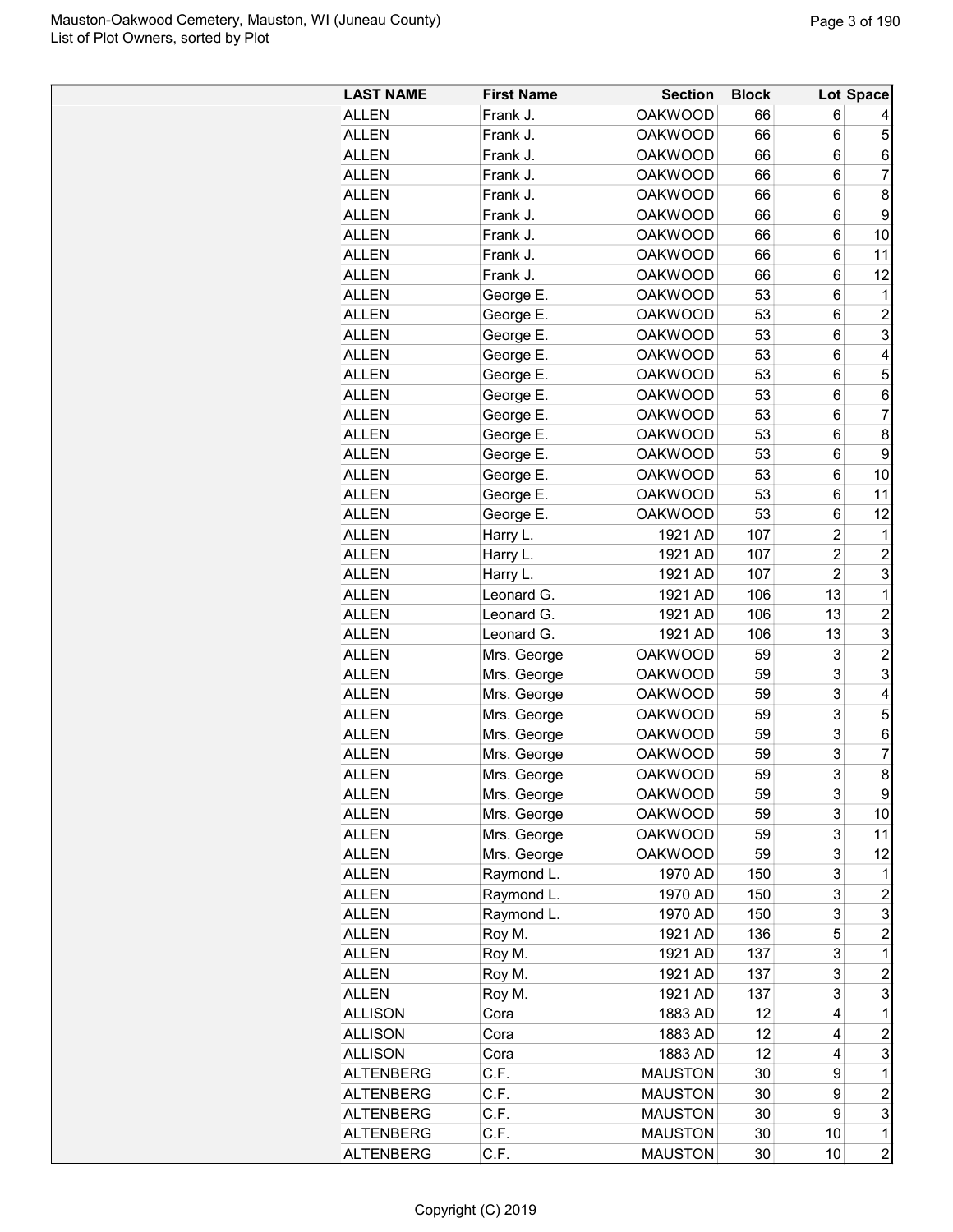| <b>LAST NAME</b> | <b>First Name</b> | <b>Section</b> | <b>Block</b> |                        | Lot Space               |
|------------------|-------------------|----------------|--------------|------------------------|-------------------------|
| <b>ALTENBERG</b> | C.F.              | <b>MAUSTON</b> | 30           | 10                     | 3                       |
| <b>ALTENBERG</b> | C.F.              | <b>MAUSTON</b> | 30           | 15                     | 1                       |
| <b>ALTENBERG</b> | C.F.              | <b>MAUSTON</b> | 30           | 15                     | $\overline{2}$          |
| <b>ALTENBERG</b> | C.F.              | <b>MAUSTON</b> | 30           | 15                     | 3                       |
| <b>ALTENBERG</b> | C.F.              | <b>MAUSTON</b> | 30           | 16                     | 1                       |
| <b>ALTENBERG</b> | C.F.              | <b>MAUSTON</b> | 30           | 16                     | $\overline{c}$          |
| <b>ALTENBERG</b> | C.F.              | <b>MAUSTON</b> | 30           | 16                     | 3                       |
| <b>ALTON</b>     | John R. Mrs.      | <b>OAKWOOD</b> | 12           | 3                      | $\overline{7}$          |
| <b>ALTON</b>     | John R. Mrs.      | <b>OAKWOOD</b> | 12           | 3                      | 8                       |
| <b>ALTON</b>     | John R. Mrs.      | <b>OAKWOOD</b> | 12           | 3                      | 9                       |
| <b>ALTON</b>     | John R. Mrs.      | <b>OAKWOOD</b> | 12           | 3                      | 10                      |
| <b>ALTON</b>     | John R. Mrs.      | <b>OAKWOOD</b> | 12           | 3                      | 11                      |
| <b>ALTON</b>     | John R. Mrs.      | <b>OAKWOOD</b> | 12           | 3                      | 12                      |
| <b>ANDERSON</b>  | Elmer J.          |                |              | 1962 AD SECT 4 BLOCK A | 22                      |
| <b>ANDERSON</b>  | Eugene Loyal      | 1883 AD        | 11           | $\overline{c}$         | 1                       |
| <b>ANDERSON</b>  | Eugene Loyal      | 1883 AD        | 11           | $\overline{2}$         | $\overline{2}$          |
| <b>ANDERSON</b>  | H.G.              | 1883 AD        | Е            | 3                      | 1                       |
| <b>ANDERSON</b>  | H.G.              | 1883 AD        | E            | $\overline{3}$         | $\overline{2}$          |
| <b>ANDERSON</b>  | H.G.              | 1883 AD        | Е            | 3                      | 3                       |
| <b>ANDERSON</b>  | H.G.              | 1883 AD        | E            | 4                      | 1                       |
| <b>ANDERSON</b>  | H.G.              | 1883 AD        | E            | 4                      | $\overline{2}$          |
| <b>ANDERSON</b>  | H.G.              | 1883 AD        | E            | 4                      | 3                       |
| <b>ANDERSON</b>  | H.G.              | 1883 AD        | E            | 5                      | 1                       |
|                  | H.G.              | 1883 AD        | E            | 5                      | $\overline{c}$          |
| <b>ANDERSON</b>  | H.G.              | 1883 AD        | E            | 5                      | 3                       |
| <b>ANDERSON</b>  |                   |                | Е            |                        | 1                       |
| <b>ANDERSON</b>  | H.G.<br>H.G.      | 1883 AD        | Е            | 6                      |                         |
| <b>ANDERSON</b>  |                   | 1883 AD        |              | 6                      | $\overline{2}$          |
| <b>ANDERSON</b>  | H.G.              | 1883 AD        | Е            | 6                      | 3                       |
| <b>ANDERSON</b>  | Harold F.         |                |              | 1962 AD SECT 1 BLOCK E | 45                      |
| <b>ANDERSON</b>  | L.G.              | <b>MAUSTON</b> | 46           | 3                      | 1                       |
| <b>ANDERSON</b>  | L.G.              | <b>MAUSTON</b> | 46           | 3                      | $\overline{c}$          |
| <b>ANDERSON</b>  | L.G.              | <b>MAUSTON</b> | 46           | 3                      | 3                       |
| <b>ANDERSON</b>  | L.G.              | <b>MAUSTON</b> | 46           | 4                      | 1                       |
| <b>ANDERSON</b>  | L.G.              | <b>MAUSTON</b> | 46           | 4                      | $\overline{2}$          |
| ANDERSON         | L.G.              | <b>MAUSTON</b> | 46           | 4                      | 3                       |
| <b>ANDERSON</b>  | L.G.              | <b>MAUSTON</b> | 46           | 5                      | 1                       |
| ANDERSON         | L.G.              | <b>MAUSTON</b> | 46           | 5                      | $\overline{\mathbf{c}}$ |
| <b>ANDERSON</b>  | L.G.              | <b>MAUSTON</b> | 46           | 5                      | 3                       |
| <b>ANDERSON</b>  | L.G.              | <b>MAUSTON</b> | 46           | 6                      | 1                       |
| <b>ANDERSON</b>  | L.G.              | <b>MAUSTON</b> | 46           | 6                      | $\overline{c}$          |
| <b>ANDERSON</b>  | L.G.              | <b>MAUSTON</b> | 46           | 6                      | 3                       |
| <b>ANDERSON</b>  | Marion V.         |                |              | 1962 AD SECT 4 BLOCK A | 21                      |
| <b>ANDERSON</b>  | Marylu            |                |              | 1962 AD SECT 2 BLOCK B | 52                      |
| <b>ANDERSON</b>  | Phillip W.        |                |              | 1962 AD SECT 4 BLOCK A | 20                      |
| <b>ANDERSON</b>  | Verne Eugene      | 1883 AD        | 11           | 1                      | 3                       |
| ARELLANO         | Armand            |                |              | 1962 AD SECT 5 BLOCK D | 71                      |
| ARELLANO         | Armand            |                |              | 1962 AD SECT 5 BLOCK D | 72                      |
| <b>ARELLANO</b>  | Vanessa           |                |              | 1962 AD SECT 5 BLOCK D | 70                      |
| ARELLANO         | Vanessa           |                |              | 1962 AD SECT 5 BLOCK E | 1                       |
| <b>ARELLANO</b>  | Vanessa           |                |              | 1962 AD SECT 5 BLOCK E | $\overline{\mathbf{c}}$ |
| <b>ARENS</b>     | Cottlieb T.       | 1921 AD        | 101          | 2                      | 1                       |
| <b>ARENS</b>     | Cottlieb T.       | 1921 AD        | 101          | $\overline{2}$         | $\overline{\mathbf{c}}$ |
| <b>ARENS</b>     | Cottlieb T.       | 1921 AD        | 101          | $\overline{c}$         | 3                       |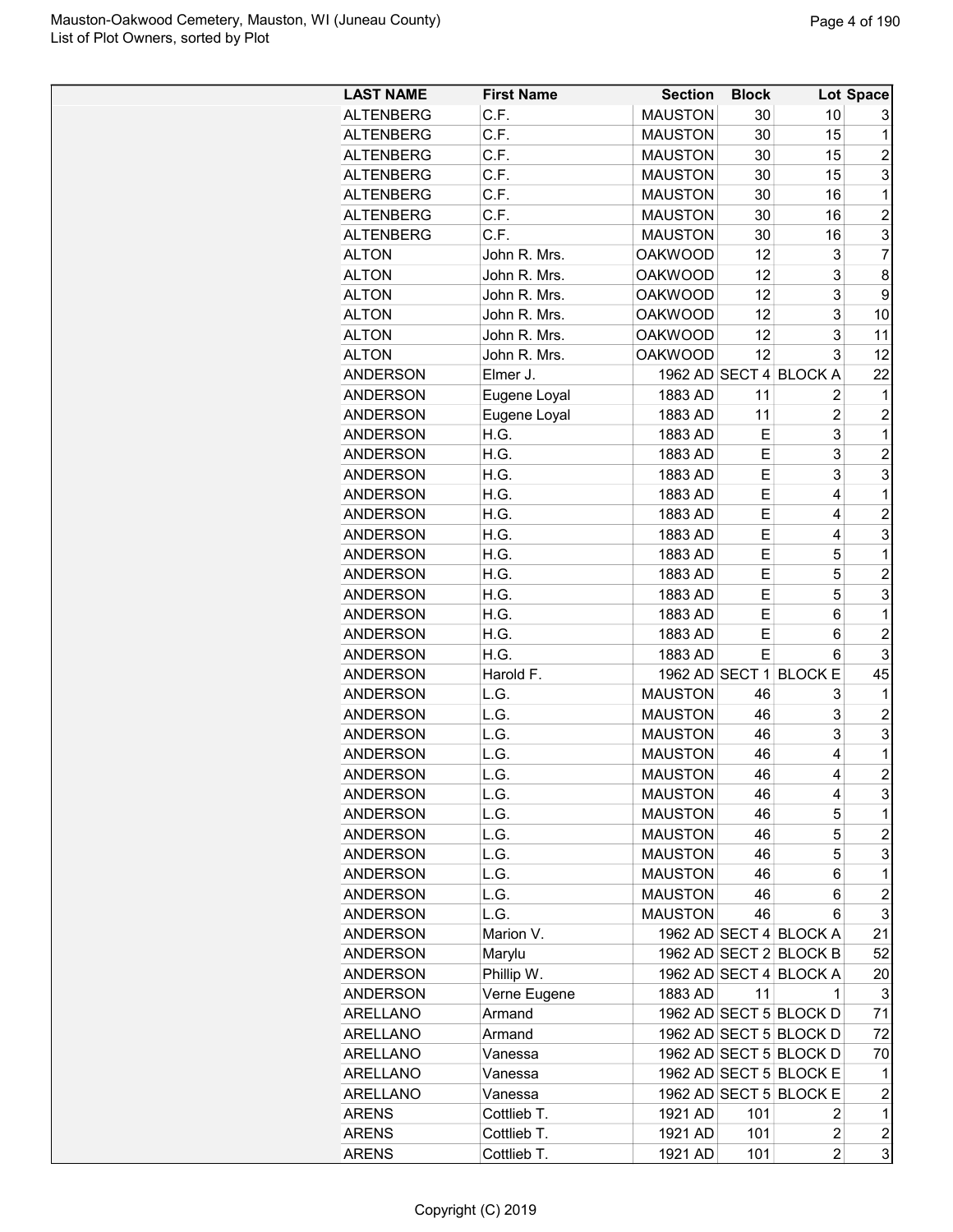| <b>LAST NAME</b>           | <b>First Name</b> | <b>Section</b> | <b>Block</b> |                        | <b>Lot Space</b> |
|----------------------------|-------------------|----------------|--------------|------------------------|------------------|
| <b>ARENS</b>               | Cottlieb T.       | 1921 AD        | 101          | 12                     |                  |
| <b>ARENS</b>               | Cottlieb T.       | 1921 AD        | 101          | 12                     | $\overline{2}$   |
| <b>ARENS</b>               | Cottlieb T.       | 1921 AD        | 101          | 12                     | 3                |
| <b>ARENS</b>               | Mrs Wm            | 1921 AD        | 140          | 3                      | 1                |
| <b>ARENS</b>               | Mrs Wm            | 1921 AD        | 140          | 3                      | $\overline{2}$   |
| <b>ARENS</b>               | Mrs Wm            | 1921 AD        | 140          | 3                      | 3                |
| <b>ARENS</b>               | Mrs Wm            | 1921 AD        | 140          | 8                      | 1                |
| <b>ARENS</b>               | Mrs Wm            | 1921 AD        | 140          | 8                      | $\overline{2}$   |
| <b>ARENS</b>               | Mrs Wm            | 1921 AD        | 140          | 8                      | 3                |
| <b>ARMSTRONG</b>           | E.C & Rob         | <b>OAKWOOD</b> | 48           | 5                      | 4                |
| <b>ARMSTRONG</b>           | E.C & Rob         | <b>OAKWOOD</b> | 48           | 5                      | 5                |
| <b>ARMSTRONG</b>           | E.C & Rob         | <b>OAKWOOD</b> | 48           | 5                      | 6                |
| <b>ARMSTRONG</b>           | E.C & Rob         | <b>OAKWOOD</b> | 48           | 5                      | 10               |
| <b>ARMSTRONG</b>           | E.C & Rob         | <b>OAKWOOD</b> | 48           | 5                      | 11               |
| <b>ARMSTRONG</b>           | E.C & Rob         | <b>OAKWOOD</b> | 48           | 5                      | 12               |
| <b>ARMSTRONG</b>           | George            | <b>OAKWOOD</b> | 33           | 6                      | 1                |
| <b>ARMSTRONG</b>           | George            | <b>OAKWOOD</b> | 33           | 6                      | $\overline{2}$   |
| <b>ARMSTRONG</b>           | George            | <b>OAKWOOD</b> | 33           | 6                      | 3                |
| <b>ARMSTRONG</b>           | George            | <b>OAKWOOD</b> | 33           | 6                      | 4                |
| <b>ARMSTRONG</b>           | George            | <b>OAKWOOD</b> | 33           | 6                      | 5                |
| <b>ARMSTRONG</b>           | George            | <b>OAKWOOD</b> | 33           | 6                      | 6                |
| <b>ARZT</b>                | John              | 1921 AD        | 119          | 9                      | 1                |
|                            | John              | 1921 AD        | 119          | 9                      | $\overline{2}$   |
| <b>ARZT</b><br><b>ARZT</b> | John              | 1921 AD        | 119          | 9                      | 3                |
| <b>ASBERRY</b>             | Tessie A.         |                |              | 1962 AD SECT 5 BLOCK C | 4                |
| <b>ATTEWELL</b>            |                   | <b>MAUSTON</b> | 52           | 11                     | 1                |
|                            | Mauree            |                |              |                        |                  |
| <b>ATTEWELL</b>            | Mauree            | <b>MAUSTON</b> | 52           | 11                     | $\overline{c}$   |
| <b>ATTEWELL</b>            | Mauree            | <b>MAUSTON</b> | 52           | 11                     | 3                |
| <b>ATTEWELL</b>            | Mauree            | <b>MAUSTON</b> | 52           | 14                     | 1                |
| <b>ATTEWELL</b>            | Mauree            | <b>MAUSTON</b> | 52           | 14                     | $\overline{c}$   |
| <b>ATTEWELL</b>            | Mauree            | <b>MAUSTON</b> | 52           | 14                     | 3                |
| <b>ATTEWELL</b>            | William           | 1921 AD        | 140          | 6                      | 3                |
| <b>AUSTIN</b>              | Gladys A.         |                |              | 1962 AD SECT 4 BLOCK C | 67<br>68         |
| <b>AUSTIN</b>              | Harold E          |                |              | 1962 AD SECT 4 BLOCK C |                  |
| <b>AUSTIN</b>              | Ray               |                |              | 1962 AD SECT 4 BLOCK G | 8                |
| <b>BABCOCK</b>             | Archie            | <b>OAKWOOD</b> | 25           | 1                      | 4                |
| <b>BABCOCK</b>             | Archie            | <b>OAKWOOD</b> | 25           | $\mathbf 1$            | 5                |
| <b>BABCOCK</b>             | Archie            | <b>OAKWOOD</b> | 25           | 1                      | 6                |
| <b>BABCOCK</b>             | Arnold            | 1921 AD        | 127          | 4                      | 1                |
| <b>BABCOCK</b>             | Arnold            | 1921 AD        | 127          | 4                      | $\overline{c}$   |
| <b>BABCOCK</b>             | Arnold            | 1921 AD        | 127          | 4                      | 3                |
| <b>BABCOCK</b>             | Arthur            | <b>OAKWOOD</b> | 39           | 1                      | 1                |
| <b>BABCOCK</b>             | Arthur            | <b>OAKWOOD</b> | 39           | $\mathbf 1$            | $\overline{c}$   |
| <b>BABCOCK</b>             | Arthur            | <b>OAKWOOD</b> | 39           | $\mathbf 1$            | 3                |
| <b>BABCOCK</b>             | Arthur            | <b>OAKWOOD</b> | 39           | 1                      | 4                |
| <b>BABCOCK</b>             | Arthur            | <b>OAKWOOD</b> | 39           | $\mathbf 1$            | 5                |
| <b>BABCOCK</b>             | Arthur            | <b>OAKWOOD</b> | 39           | 1                      | 6                |
| <b>BABCOCK</b>             | Arthur            | <b>OAKWOOD</b> | 39           | 1                      | 7                |
| <b>BABCOCK</b>             | Arthur            | <b>OAKWOOD</b> | 39           | 1                      | 8                |
| <b>BABCOCK</b>             | Arthur            | <b>OAKWOOD</b> | 39           | 1                      | 9                |
| <b>BABCOCK</b>             | Arthur            | <b>OAKWOOD</b> | 39           | $\mathbf 1$            | 10               |
| <b>BABCOCK</b>             | Arthur            | <b>OAKWOOD</b> | 39           | $\mathbf 1$            | 11               |
| <b>BABCOCK</b>             | Arthur            | <b>OAKWOOD</b> | 39           | $\mathbf 1$            | 12               |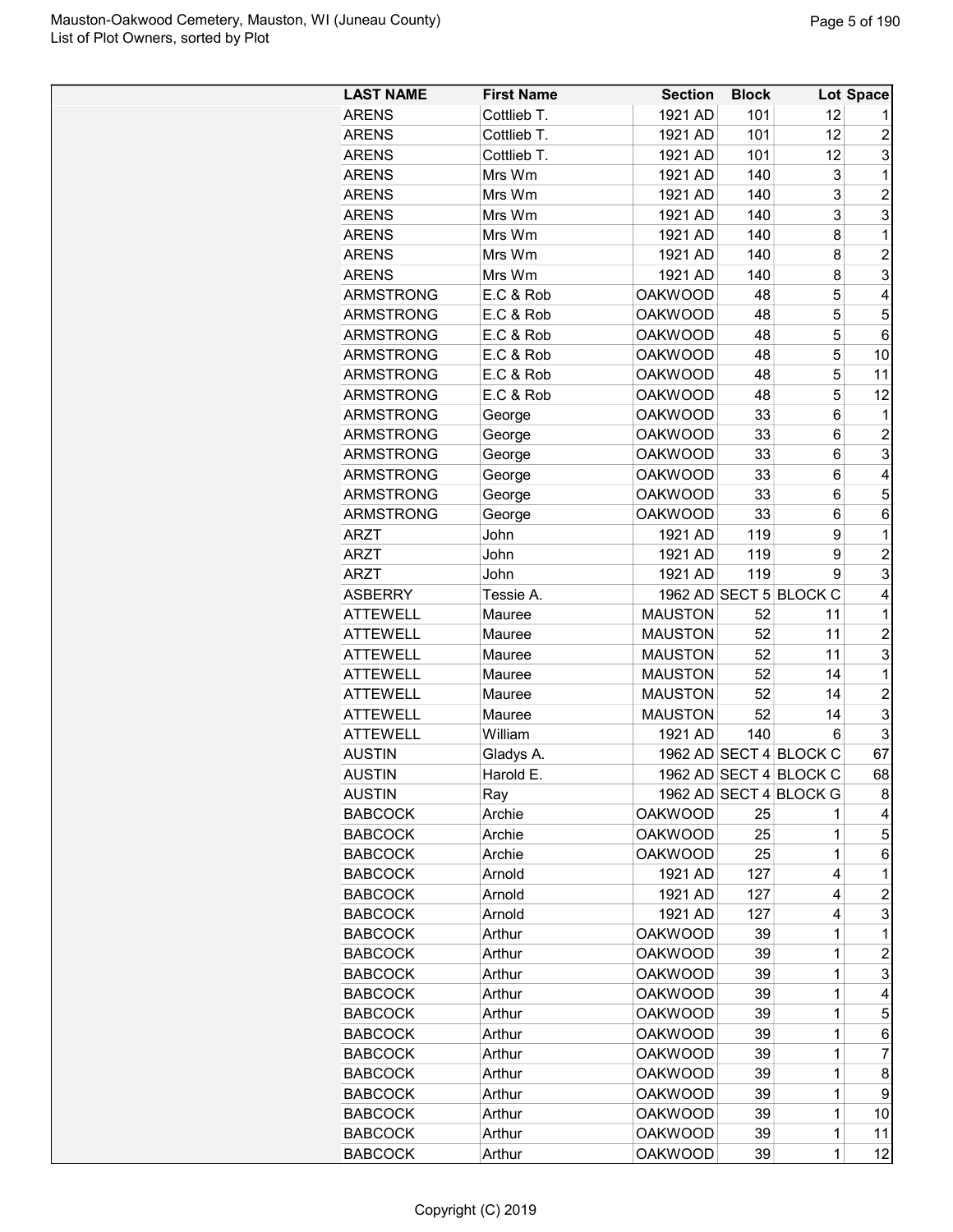| <b>LAST NAME</b> | <b>First Name</b> | <b>Section</b> | <b>Block</b> |                        | Lot Space      |
|------------------|-------------------|----------------|--------------|------------------------|----------------|
| <b>BABCOCK</b>   | Charles P.        | <b>OAKWOOD</b> | 59           | 1                      |                |
| <b>BABCOCK</b>   | Charles P.        | <b>OAKWOOD</b> | 59           | $\mathbf 1$            | $\overline{2}$ |
| <b>BABCOCK</b>   | Charles P.        | <b>OAKWOOD</b> | 59           | $\mathbf 1$            | 3              |
| <b>BABCOCK</b>   | Charles P.        | <b>OAKWOOD</b> | 59           | 1                      | 4              |
| <b>BABCOCK</b>   | Charles P.        | <b>OAKWOOD</b> | 59           | 1                      | 5              |
| <b>BABCOCK</b>   | Charles P.        | <b>OAKWOOD</b> | 59           | 1                      | 6              |
| <b>BABCOCK</b>   | Charles P.        | <b>OAKWOOD</b> | 59           | $\mathbf 1$            | 7              |
| <b>BABCOCK</b>   | Charles P.        | <b>OAKWOOD</b> | 59           | $\mathbf 1$            | 8              |
| <b>BABCOCK</b>   | Charles P.        | <b>OAKWOOD</b> | 59           | $\mathbf 1$            | 9              |
| <b>BABCOCK</b>   | Charles P.        | <b>OAKWOOD</b> | 59           | 1                      | 10             |
| <b>BABCOCK</b>   | Charles P.        | <b>OAKWOOD</b> | 59           | 1                      | 11             |
| <b>BABCOCK</b>   | Charles P.        | <b>OAKWOOD</b> | 59           | 1                      | 12             |
| <b>BABCOCK</b>   | Charles P.        | <b>OAKWOOD</b> | 59           | $\overline{2}$         | $\overline{c}$ |
| <b>BABCOCK</b>   | Charles P.        | <b>OAKWOOD</b> | 59           | $\overline{c}$         | 3              |
| <b>BABCOCK</b>   | Charles P.        | <b>OAKWOOD</b> | 59           | $\overline{c}$         | 4              |
| <b>BABCOCK</b>   | Charles P.        | <b>OAKWOOD</b> | 59           | $\overline{2}$         | 5              |
| <b>BABCOCK</b>   | Charles P.        | <b>OAKWOOD</b> | 59           | $\overline{2}$         | 6              |
| <b>BABCOCK</b>   | Charles P.        | <b>OAKWOOD</b> | 59           | $\overline{c}$         | 7              |
| <b>BABCOCK</b>   | Charles P.        | <b>OAKWOOD</b> | 59           | $\overline{c}$         | 8              |
| <b>BABCOCK</b>   | Charles P.        | <b>OAKWOOD</b> | 59           | $\overline{2}$         | 9              |
| <b>BABCOCK</b>   | Charles P.        | <b>OAKWOOD</b> | 59           | $\overline{c}$         | 10             |
| <b>BABCOCK</b>   | Charles P.        | <b>OAKWOOD</b> | 59           | $\overline{c}$         | 11             |
| <b>BABCOCK</b>   | Charles P.        | <b>OAKWOOD</b> | 59           | $\overline{2}$         | 12             |
| <b>BABCOCK</b>   | Clifford          | 1921 AD        | 129          | 3                      | 1              |
| <b>BABCOCK</b>   | Clifford          | 1921 AD        | 129          | 3                      | $\overline{2}$ |
| <b>BABCOCK</b>   | Clifford          | 1921 AD        | 129          | 3                      | 3              |
| <b>BABCOCK</b>   | Daisy V.          | 1921 AD        | 105          | 5                      | 1              |
| <b>BABCOCK</b>   | Daisy V.          | 1921 AD        | 105          | 5                      | $\overline{c}$ |
| <b>BABCOCK</b>   | Daisy V.          | 1921 AD        | 105          | 5                      | 3              |
| <b>BABCOCK</b>   | Ethel E.          |                |              | 1962 AD SECT 2 BLOCK B | 84             |
| <b>BABCOCK</b>   | Ethel E.          |                |              | 1962 AD SECT 2 BLOCK B | 85             |
| <b>BABCOCK</b>   | Ethel E.          |                |              | 1962 AD SECT 2 BLOCK B | 86             |
| <b>BABCOCK</b>   | Ethel E.          |                |              | 1962 AD SECT 2 BLOCK B | 88             |
| <b>BABCOCK</b>   | Ethel E           |                |              | 1962 AD SECT 2 BLOCK B | 89             |
| <b>BABCOCK</b>   | Ethel E.          |                |              | 1962 AD SECT 2 BLOCK B | 90             |
| <b>BABCOCK</b>   | Ethel E.          |                |              | 1962 AD SECT 2 BLOCK B | 91             |
| <b>BABCOCK</b>   | Ferdinand         | 1921 AD        | 85           | 7                      | 1              |
| <b>BABCOCK</b>   | Ferdinand         | 1921 AD        | 85           | 7                      | $\overline{c}$ |
| <b>BABCOCK</b>   | Ferdinand         | 1921 AD        | 85           | 7                      | 3              |
| <b>BABCOCK</b>   | Ira B.            | <b>MAUSTON</b> | 21           | 11                     | 1              |
| <b>BABCOCK</b>   | Ira B.            | <b>MAUSTON</b> | 21           | 11                     | $\overline{c}$ |
| <b>BABCOCK</b>   | Ira B.            | <b>MAUSTON</b> | 21           | 11                     | 3              |
| <b>BABCOCK</b>   | Ira B.            | <b>MAUSTON</b> | 21           | 12                     | 1              |
| <b>BABCOCK</b>   | Ira B.            | <b>MAUSTON</b> | 21           | 12                     | 2              |
| <b>BABCOCK</b>   | Ira B.            | <b>MAUSTON</b> | 21           | 12                     | 3              |
| <b>BABCOCK</b>   | Ira B.            | <b>MAUSTON</b> | 21           | 13                     | 1              |
| <b>BABCOCK</b>   | Ira B.            | <b>MAUSTON</b> | 21           | 13                     | $\overline{c}$ |
| <b>BABCOCK</b>   | Ira B.            | <b>MAUSTON</b> | 21           | 13                     | 3              |
| <b>BABCOCK</b>   | Ira B.            | <b>MAUSTON</b> | 21           | 14                     | 1              |
| <b>BABCOCK</b>   | Ira B.            | <b>MAUSTON</b> | 21           | 14                     | $\overline{c}$ |
| <b>BABCOCK</b>   | Ira B.            | <b>MAUSTON</b> | 21           | 14                     | 3              |
| <b>BABCOCK</b>   | James E.          |                |              | 1962 AD SECT 4 BLOCK C | 64             |
| <b>BABCOCK</b>   | Joan              |                |              | 1962 AD SECT 4 BLOCK A | 71             |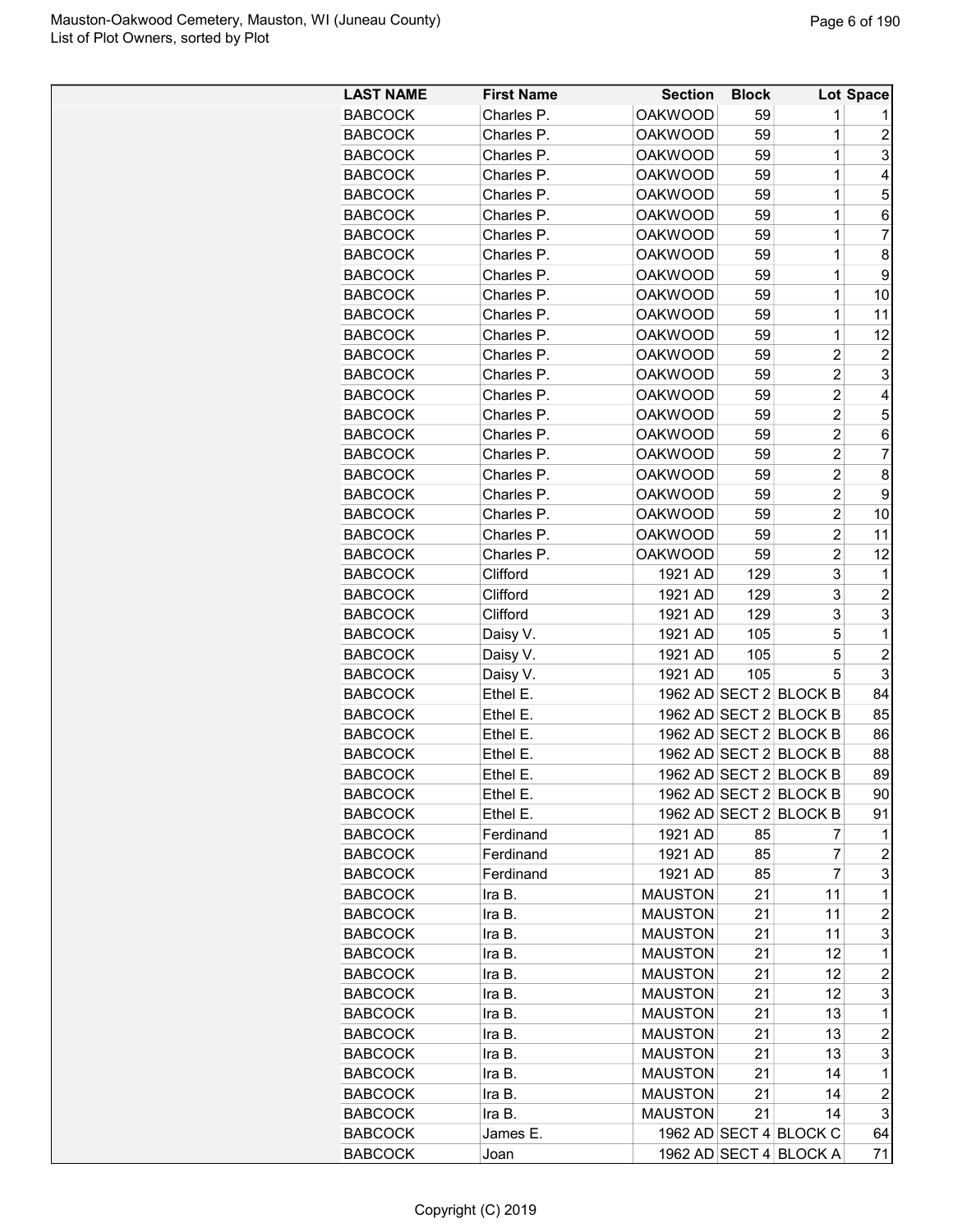| <b>LAST NAME</b> | <b>First Name</b>  | <b>Section</b> | <b>Block</b> |                        | Lot Space      |
|------------------|--------------------|----------------|--------------|------------------------|----------------|
| <b>BABCOCK</b>   | Michael Arnold     |                |              | 1962 AD SECT 4 BLOCK B | 2              |
| <b>BABCOCK</b>   | Mrs. Lenny         | 1921 AD        | 127          | 2                      | 1              |
| <b>BABCOCK</b>   | Mrs. Lenny         | 1921 AD        | 127          | $\overline{c}$         | $\overline{c}$ |
| <b>BABCOCK</b>   | Mrs. Lenny         | 1921 AD        | 127          | $\overline{2}$         | 3              |
| <b>BABCOCK</b>   | Wallace Jasper     |                |              | 1962 AD SECT 4 BLOCK A | 72             |
| <b>BACKEBERG</b> | Duane              | 1921 AD        | 94           | 4                      | 1              |
| <b>BACKEBERG</b> | Duane              | 1921 AD        | 94           | 4                      | $\overline{2}$ |
| <b>BACKEBERG</b> | Duane              | 1921 AD        | 94           | 4                      | 3              |
| <b>BADER</b>     | Arthur             | 1921 AD        | 87           | 4                      | $\mathbf 1$    |
| <b>BADER</b>     | Arthur             | 1921 AD        | 87           | 4                      | $\overline{c}$ |
| <b>BADER</b>     | Arthur             | 1921 AD        | 87           | 4                      | 3              |
| <b>BADER</b>     | Joan M.            |                |              | 1962 AD SECT 2 BLOCK C | 5              |
| <b>BADER</b>     | Leroyce S.         |                |              | 1962 AD SECT 2 BLOCK C | 4              |
| <b>BADGER</b>    | J.                 | <b>MAUSTON</b> | 14           |                        | $\overline{c}$ |
|                  | J.                 | <b>MAUSTON</b> | 14           | 15<br>15               | 3              |
| <b>BADGER</b>    |                    |                |              | 1962 AD SECT 1 BLOCK D | 42             |
| <b>BAIER</b>     | Amy M.             |                |              |                        |                |
| <b>BAIER</b>     | Henry W.           | 1962 AD SECT 1 |              | <b>BLOCKD</b>          | 43             |
| <b>BAILEY</b>    | <b>H &amp; H.N</b> | <b>OAKWOOD</b> | 51           | 2                      | 1              |
| <b>BAILEY</b>    | <b>H &amp; H.N</b> | <b>OAKWOOD</b> | 51           | 2                      | $\overline{c}$ |
| <b>BAILEY</b>    | H & H.N            | <b>OAKWOOD</b> | 51           | 2                      | 3              |
| <b>BAILEY</b>    | <b>H &amp; H.N</b> | <b>OAKWOOD</b> | 51           | $\overline{c}$         | 4              |
| <b>BAILEY</b>    | <b>H &amp; H.N</b> | <b>OAKWOOD</b> | 51           | $\overline{c}$         | 5              |
| <b>BAILEY</b>    | <b>H &amp; H.N</b> | <b>OAKWOOD</b> | 51           | $\overline{2}$         | 6              |
| <b>BAILEY</b>    | N/A                | <b>MAUSTON</b> | 23           | 13                     | 1              |
| <b>BAILEY</b>    | N/A                | <b>MAUSTON</b> | 23           | 13                     | $\overline{2}$ |
| <b>BAILEY</b>    | N/A                | <b>MAUSTON</b> | 23           | 13                     | 3              |
| <b>BAILEY</b>    | N/A                | <b>MAUSTON</b> | 23           | 14                     | 1              |
| <b>BAILEY</b>    | N/A                | <b>MAUSTON</b> | 23           | 14                     | $\overline{c}$ |
| <b>BAILEY</b>    | N/A                | <b>MAUSTON</b> | 23           | 14                     | 3              |
| <b>BAKER</b>     | Joe                |                |              | 1962 AD SECT 5 BLOCK B | 55             |
| <b>BAKER</b>     | Nieta              | <b>OAKWOOD</b> | 30           | 1                      | 1              |
| <b>BAKER</b>     | Nieta              | <b>OAKWOOD</b> | 30           | 1                      | $\overline{c}$ |
| <b>BAKER</b>     | Nieta              | <b>OAKWOOD</b> | 30           | $\mathbf 1$            | 3              |
| <b>BAKER</b>     | Nieta              | <b>OAKWOOD</b> | 30           | 1                      | 4              |
| <b>BAKER</b>     | Nieta              | <b>OAKWOOD</b> | 30           | 1                      | $\mathbf 5$    |
| <b>BAKER</b>     | Nieta              | <b>OAKWOOD</b> | 30           | 1                      | 6              |
| <b>BAKKER</b>    | Elizabeth          |                |              | 1962 AD SECT 5 BLOCK A | 5              |
| <b>BALDWIN</b>   | Arthur             | 1921 AD        | 110          | 5                      | 1              |
| <b>BALDWIN</b>   | Arthur             | 1921 AD        | 110          | 5                      | $\overline{c}$ |
| <b>BALDWIN</b>   | Arthur             | 1921 AD        | 110          | 5                      | 3              |
| <b>BALDWIN</b>   | Asa N.             | <b>OAKWOOD</b> | 60           | 5                      | 1              |
| <b>BALDWIN</b>   | Asa N.             | <b>OAKWOOD</b> | 60           | 5                      | $\overline{2}$ |
| <b>BALDWIN</b>   | Asa N.             | <b>OAKWOOD</b> | 60           | 5                      | 3              |
| <b>BALDWIN</b>   | Asa N.             | <b>OAKWOOD</b> | 60           | 5                      | 4              |
| <b>BALDWIN</b>   | Asa N.             | <b>OAKWOOD</b> | 60           | 5                      | 5              |
| <b>BALDWIN</b>   | Asa N.             | <b>OAKWOOD</b> | 60           | 5                      | 6              |
| <b>BALDWIN</b>   | Asa N.             | <b>OAKWOOD</b> | 60           | 5                      | 7              |
| <b>BALDWIN</b>   | Asa N.             | <b>OAKWOOD</b> | 60           | 5                      | 8              |
| <b>BALDWIN</b>   | Asa N.             | <b>OAKWOOD</b> | 60           | 5                      | 9              |
| <b>BALDWIN</b>   | Asa N.             | <b>OAKWOOD</b> | 60           | 5                      | 10             |
| <b>BALDWIN</b>   | Asa N.             | <b>OAKWOOD</b> | 60           | 5                      | 11             |
| <b>BALDWIN</b>   | Asa N.             | <b>OAKWOOD</b> | 60           | 5                      | 12             |
| <b>BALDWIN</b>   | Katherine          | <b>MAUSTON</b> | 37           | 10                     | 1              |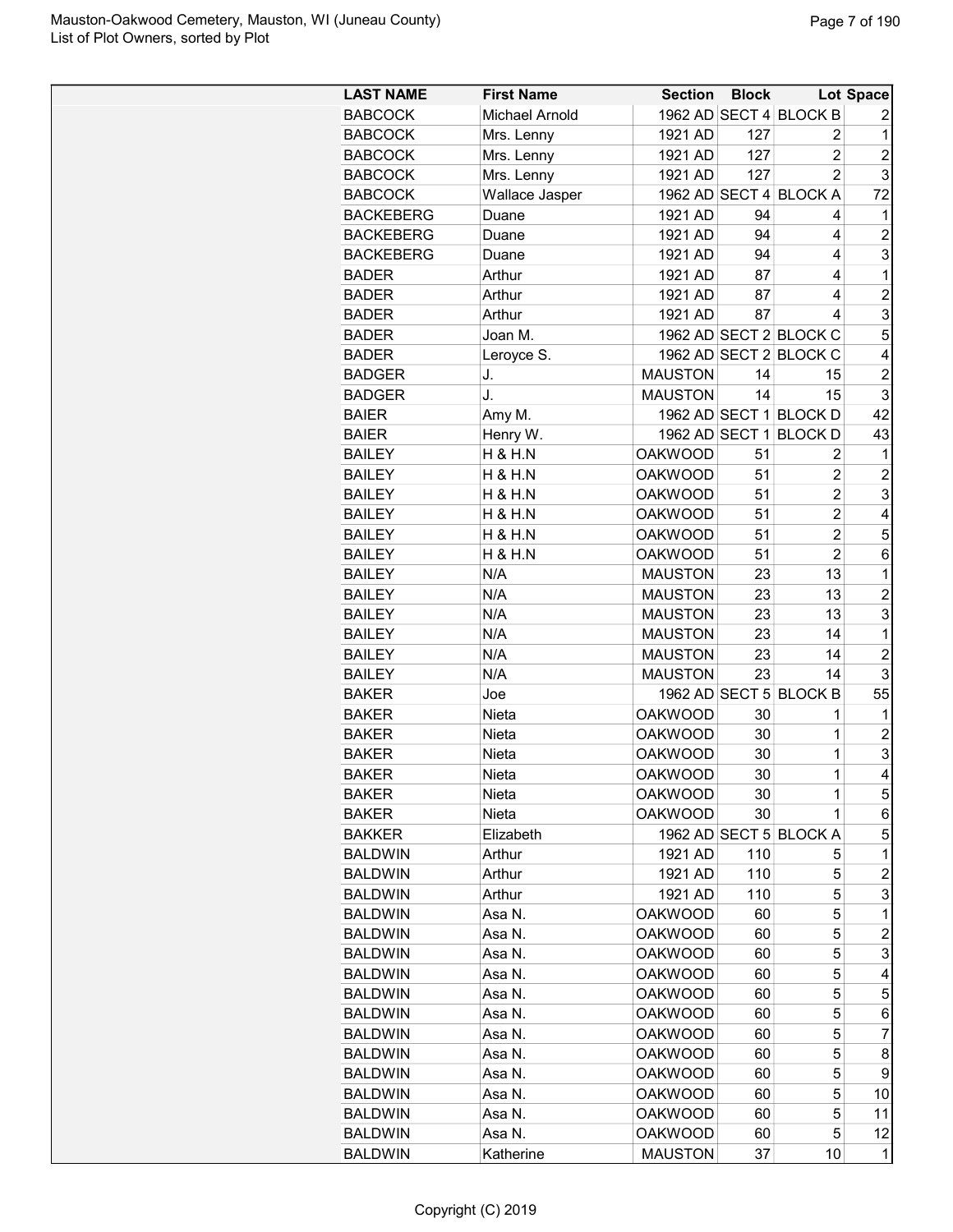| <b>LAST NAME</b>  | <b>First Name</b> | <b>Section</b> | <b>Block</b> |                | Lot Space      |
|-------------------|-------------------|----------------|--------------|----------------|----------------|
| <b>BALDWIN</b>    | Katherine         | <b>MAUSTON</b> | 37           | 10             | 2              |
| <b>BALDWIN</b>    | Katherine         | <b>MAUSTON</b> | 37           | 10             | 3              |
| <b>BALDWIN</b>    | Lennie M.         | <b>MAUSTON</b> | 37           | 15             | 1              |
| <b>BALDWIN</b>    | M.P.              | <b>MAUSTON</b> | 37           | 1              | 1              |
| <b>BALDWIN</b>    | M.P.              | <b>MAUSTON</b> | 37           | 1              | $\overline{2}$ |
| <b>BALDWIN</b>    | M.P.              | <b>MAUSTON</b> | 37           | 1              | 3              |
| <b>BALDWIN</b>    | Minnie            | <b>MAUSTON</b> | 37           | 8              | 1              |
| <b>BALDWIN</b>    | Minnie            | <b>MAUSTON</b> | 37           | 8              | $\overline{2}$ |
| <b>BALDWIN</b>    | Mother            | <b>MAUSTON</b> | 37           | 7              | $\overline{c}$ |
| <b>BALDWIN</b>    | Mother            | <b>MAUSTON</b> | 37           | 7              | 3              |
| <b>BALFOUR</b>    | Mathew G.         | <b>MAUSTON</b> | 35           | 1              | 1              |
| <b>BALFOUR</b>    | Mathew G.         | <b>MAUSTON</b> | 35           | $\overline{1}$ | $\overline{2}$ |
| <b>BALFOUR</b>    | Mathew G.         | <b>MAUSTON</b> | 35           | 1              | 3              |
| <b>BALFOUR</b>    | Mathew G.         | <b>MAUSTON</b> | 35           | $\overline{c}$ | 1              |
| <b>BALFOUR</b>    | Mathew G.         | <b>MAUSTON</b> | 35           | $\overline{2}$ | $\overline{2}$ |
| <b>BALFOUR</b>    | Mathew G.         | <b>MAUSTON</b> | 35           | $\overline{c}$ | 3              |
| <b>BALFOUR</b>    | Mathew G.         | <b>MAUSTON</b> | 35           | $\overline{7}$ | 1              |
| <b>BALFOUR</b>    | Mathew G.         | <b>MAUSTON</b> | 35           | $\overline{7}$ | $\overline{2}$ |
| <b>BALFOUR</b>    | Mathew G.         | <b>MAUSTON</b> | 35           | $\overline{7}$ | 3              |
| <b>BALFOUR</b>    | Mathew G.         | <b>MAUSTON</b> | 35           | 8              | 1              |
| <b>BALFOUR</b>    | Mathew G.         | <b>MAUSTON</b> | 35           | 8              | $\overline{c}$ |
| <b>BALFOUR</b>    | Mathew G.         | <b>MAUSTON</b> | 35           | 8              | 3              |
| <b>BALL</b>       | Charles           | 1883 AD        | Κ            | 3              | 1              |
| <b>BALL</b>       | Charles           | 1883 AD        | Κ            | 3              | $\overline{2}$ |
|                   | Charles           |                | Κ            | 3              | 3              |
| <b>BALL</b>       |                   | 1883 AD        | Κ            | 4              | $\mathbf 1$    |
| <b>BALL</b>       | Charles           | 1883 AD        |              |                |                |
| <b>BALL</b>       | Charles           | 1883 AD        | K            | 4              | $\overline{c}$ |
| <b>BALL</b>       | Charles           | 1883 AD        | Κ            | 4              | 3              |
| <b>BALL</b>       | Charles           | 1883 AD        | Κ            | 5              | 1              |
| <b>BALL</b>       | Charles           | 1883 AD        | Κ            | 5              | $\overline{c}$ |
| <b>BALL</b>       | Charles           | 1883 AD        | Κ            | 5              | 3              |
| <b>BALL</b>       | Charles           | 1883 AD        | Κ            | 6              | 1              |
| <b>BALL</b>       | Charles           | 1883 AD        | K            | 6              | $\overline{c}$ |
| <b>BALL</b>       | Charles           | 1883 AD        | K            | 6              | 3              |
| <b>BALLENTINE</b> | J.                | 1883 AD        | B            | 9              | 1              |
| <b>BALLENTINE</b> | J.                | 1883 AD        | B            | 9              | $\overline{c}$ |
| <b>BALLENTINE</b> | J.                | 1883 AD        | B            | 9              | 3              |
| <b>BALLENTINE</b> | J.                | 1883 AD        | B            | 10             | 1              |
| <b>BALLENTINE</b> | J.                | 1883 AD        | B            | 10             | 2              |
| <b>BALLENTINE</b> | J.                | 1883 AD        | B            | 10             | 3              |
| <b>BALLENTINE</b> | James             | <b>MAUSTON</b> | 13           | 9              | 1              |
| <b>BALLENTINE</b> | James             | <b>MAUSTON</b> | 13           | 9              | $\overline{c}$ |
| <b>BALLENTINE</b> | James             | <b>MAUSTON</b> | 13           | 9              | 3              |
| <b>BALLENTINE</b> | James             | <b>MAUSTON</b> | 13           | 10             | 1              |
| <b>BALLENTINE</b> | James             | <b>MAUSTON</b> | 13           | 10             | $\overline{c}$ |
| <b>BALLENTINE</b> | James             | <b>MAUSTON</b> | 13           | 10             | 3              |
| <b>BALLENTINE</b> | James             | <b>MAUSTON</b> | 13           | 15             | 1              |
| <b>BALLENTINE</b> | James             | <b>MAUSTON</b> | 13           | 15             | $\overline{c}$ |
| <b>BALLENTINE</b> | James             | <b>MAUSTON</b> | 13           | 15             | 3              |
| <b>BALLENTINE</b> | James             | <b>MAUSTON</b> | 13           | 16             | 1              |
| <b>BALLENTINE</b> | James             | <b>MAUSTON</b> | 13           | 16             | $\overline{c}$ |
| <b>BALLENTINE</b> | James             | <b>MAUSTON</b> | 13           | 16             | 3              |
| <b>BALLENTINE</b> | Mrs.              | 1883 AD        | Н            | $\mathbf{1}$   | 1              |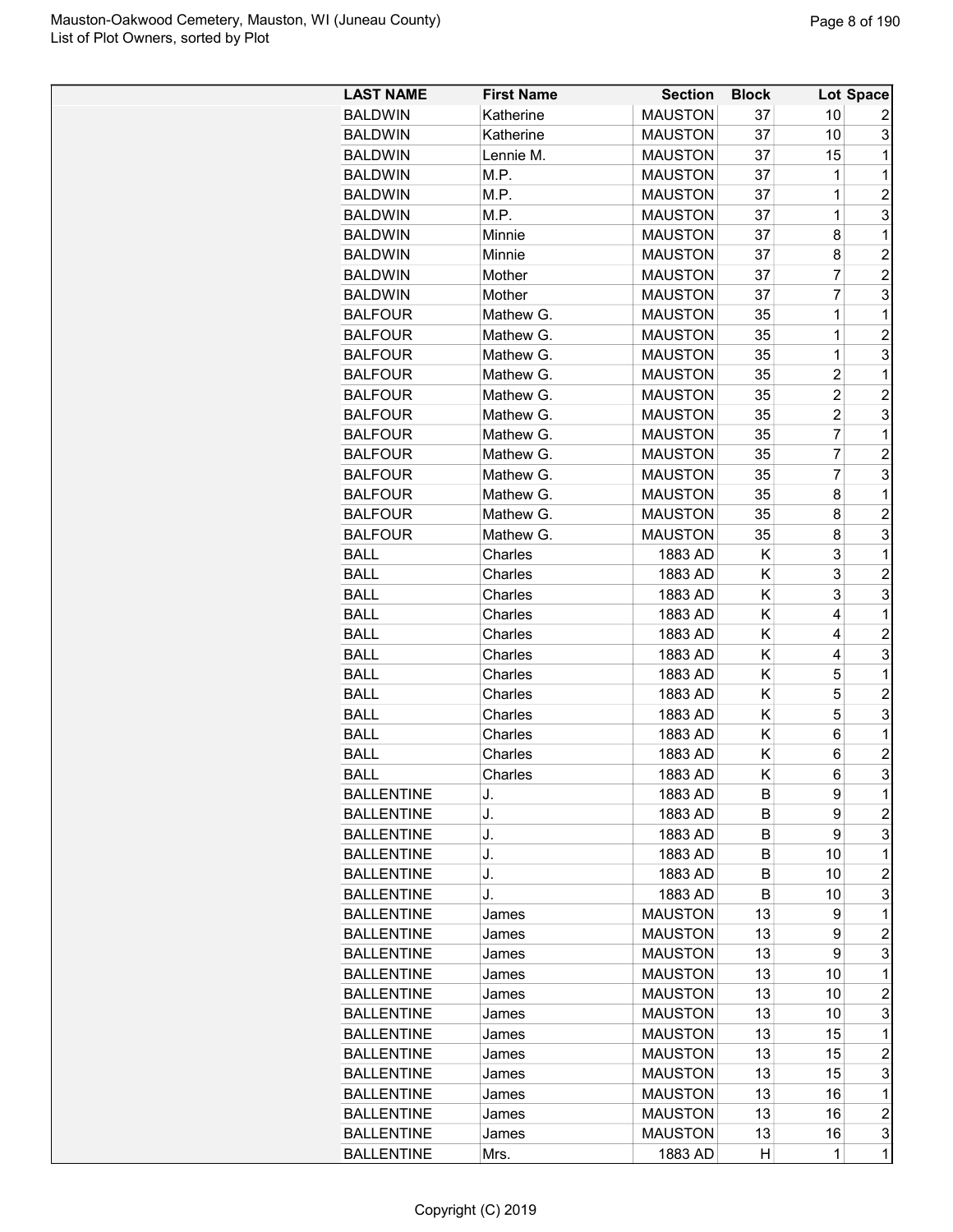| <b>LAST NAME</b>               | <b>First Name</b> | <b>Section</b> | <b>Block</b> |                | Lot Space      |
|--------------------------------|-------------------|----------------|--------------|----------------|----------------|
| <b>BALLENTINE</b>              | Mrs.              | 1883 AD        | н            | 1              | 2              |
| <b>BALLENTINE</b>              | Mrs.              | 1883 AD        | н            | $\mathbf 1$    | 3              |
| <b>BALLENTINE</b>              | Mrs.              | 1883 AD        | н            | $\overline{c}$ | 1              |
| <b>BALLENTINE</b>              | Mrs.              | 1883 AD        | н            | $\overline{c}$ | $\overline{2}$ |
| <b>BALLENTINE</b>              | Mrs.              | 1883 AD        | н            | $\overline{2}$ | 3              |
| <b>BALLENTINE</b>              | Mrs.              | 1883 AD        | Η            | $\overline{7}$ | 1              |
| <b>BALLENTINE</b>              | Mrs.              | 1883 AD        | н            | 7              | $\overline{c}$ |
| <b>BALLENTINE</b>              | Mrs.              | 1883 AD        | Η            | 7              | 3              |
|                                |                   |                | н            | 8              | 1              |
| <b>BALLENTINE</b>              | Mrs.              | 1883 AD        |              |                |                |
| <b>BALLENTINE</b>              | Mrs.              | 1883 AD        | н            | 8              | $\overline{2}$ |
| <b>BALLENTINE</b>              | Mrs.              | 1883 AD        | н            | 8              | 3              |
| <b>BALTHIS, JR</b>             | Lester            | 1921 AD        | 143          | 6              | 3              |
| <b>BALTHIS, JR</b>             | Lester            | 1921 AD        | 147          | $\overline{c}$ | 1              |
| <b>BALTHIS, JR</b>             | Lester            | 1921 AD        | 147          | $\overline{2}$ | $\overline{2}$ |
| <b>BALTHIS, JR</b>             | Lester            | 1921 AD        | 147          | $\overline{2}$ | 3              |
| <b>BARNES</b>                  | Edward            | 1921 AD        | 139          | 6              | 1              |
| <b>BARNETT</b>                 | А.                | <b>MAUSTON</b> | 29           | 3              | 1              |
| <b>BARNETT</b>                 | А.                | <b>MAUSTON</b> | 29           | 3              | $\overline{2}$ |
| <b>BARNETT</b>                 | А.                | <b>MAUSTON</b> | 29           | 3              | 3              |
| <b>BARNETT</b>                 | А.                | <b>MAUSTON</b> | 29           | 4              | 1              |
| <b>BARNETT</b>                 | А.                | <b>MAUSTON</b> | 29           | 4              | $\overline{c}$ |
| <b>BARNETT</b>                 | А.                | <b>MAUSTON</b> | 29           | 4              | 3              |
| <b>BARNETT</b>                 | А.                | <b>MAUSTON</b> | 29           | 5              | 1              |
| <b>BARNETT</b>                 | А.                | <b>MAUSTON</b> | 29           | 5              | $\overline{2}$ |
| <b>BARNETT</b>                 | А.                | <b>MAUSTON</b> | 29           | 5              | 3              |
| <b>BARNETT</b>                 | А.                | <b>MAUSTON</b> | 29           | 6              | 1              |
| <b>BARNETT</b>                 | А.                | <b>MAUSTON</b> | 29           | 6              | $\overline{c}$ |
| <b>BARNETT</b>                 | А.                | <b>MAUSTON</b> | 29           | 6              | 3              |
| <b>BARNEY</b>                  | Hiram W.          | <b>OAKWOOD</b> | 44           | 4              | 1              |
| <b>BARNEY</b>                  | Hiram W.          | <b>OAKWOOD</b> | 44           | 4              | $\overline{2}$ |
| <b>BARNEY</b>                  | Hiram W.          | <b>OAKWOOD</b> | 44           | $\overline{4}$ | 3              |
|                                | Hiram W.          | <b>OAKWOOD</b> | 44           | 4              | 4              |
| <b>BARNEY</b><br><b>BARNEY</b> |                   | <b>OAKWOOD</b> | 44           | 4              | 5              |
|                                | Hiram W.          |                |              | 4              | 6              |
| <b>BARNEY</b>                  | Hiram W.          | <b>OAKWOOD</b> | 44           |                |                |
| <b>BARNEY</b>                  | Hiram W.          | <b>OAKWOOD</b> | 44           | 4              | $\overline{7}$ |
| <b>BARNEY</b>                  | Hiram W.          | <b>OAKWOOD</b> | 44           | 4              | 8              |
| <b>BARNEY</b>                  | Hiram W.          | <b>OAKWOOD</b> | 44           | 4              | 9              |
| <b>BARNEY</b>                  | Hiram W.          | <b>OAKWOOD</b> | 44           | 4              | 10             |
| <b>BARNEY</b>                  | Hiram W.          | <b>OAKWOOD</b> | 44           | 4              | 11             |
| <b>BARNEY</b>                  | Hiram W.          | <b>OAKWOOD</b> | 44           | 4              | 12             |
| <b>BARNEY</b>                  | James L.          | <b>MAUSTON</b> | 5            | 9              | 1              |
| <b>BARNEY</b>                  | James L.          | <b>MAUSTON</b> | 5            | 9              | $\overline{c}$ |
| <b>BARNEY</b>                  | James L.          | <b>MAUSTON</b> | 5            | 9              | 3              |
| <b>BARNEY</b>                  | James L.          | <b>MAUSTON</b> | 5            | 10             | 1              |
| <b>BARNEY</b>                  | James L.          | <b>MAUSTON</b> | 5            | 10             | $\overline{c}$ |
| <b>BARNEY</b>                  | James L.          | <b>MAUSTON</b> | 5            | 10             | 3              |
| <b>BARNEY</b>                  | James L.          | <b>MAUSTON</b> | 5            | 15             | 1              |
| <b>BARNEY</b>                  | James L.          | <b>MAUSTON</b> | 5            | 15             | $\overline{c}$ |
| <b>BARNEY</b>                  | James L.          | <b>MAUSTON</b> | 5            | 15             | 3              |
| <b>BARNEY</b>                  | James L.          | <b>MAUSTON</b> | 5            | 16             | 1              |
| <b>BARNEY</b>                  | James L.          | <b>MAUSTON</b> | 5            | 16             | $\overline{c}$ |
| <b>BARNEY</b>                  | James L.          | <b>MAUSTON</b> | 5            | 16             | 3              |
| <b>BARNWELL</b>                | Ray W.            | 1921 AD        | 110          | 7              | 1              |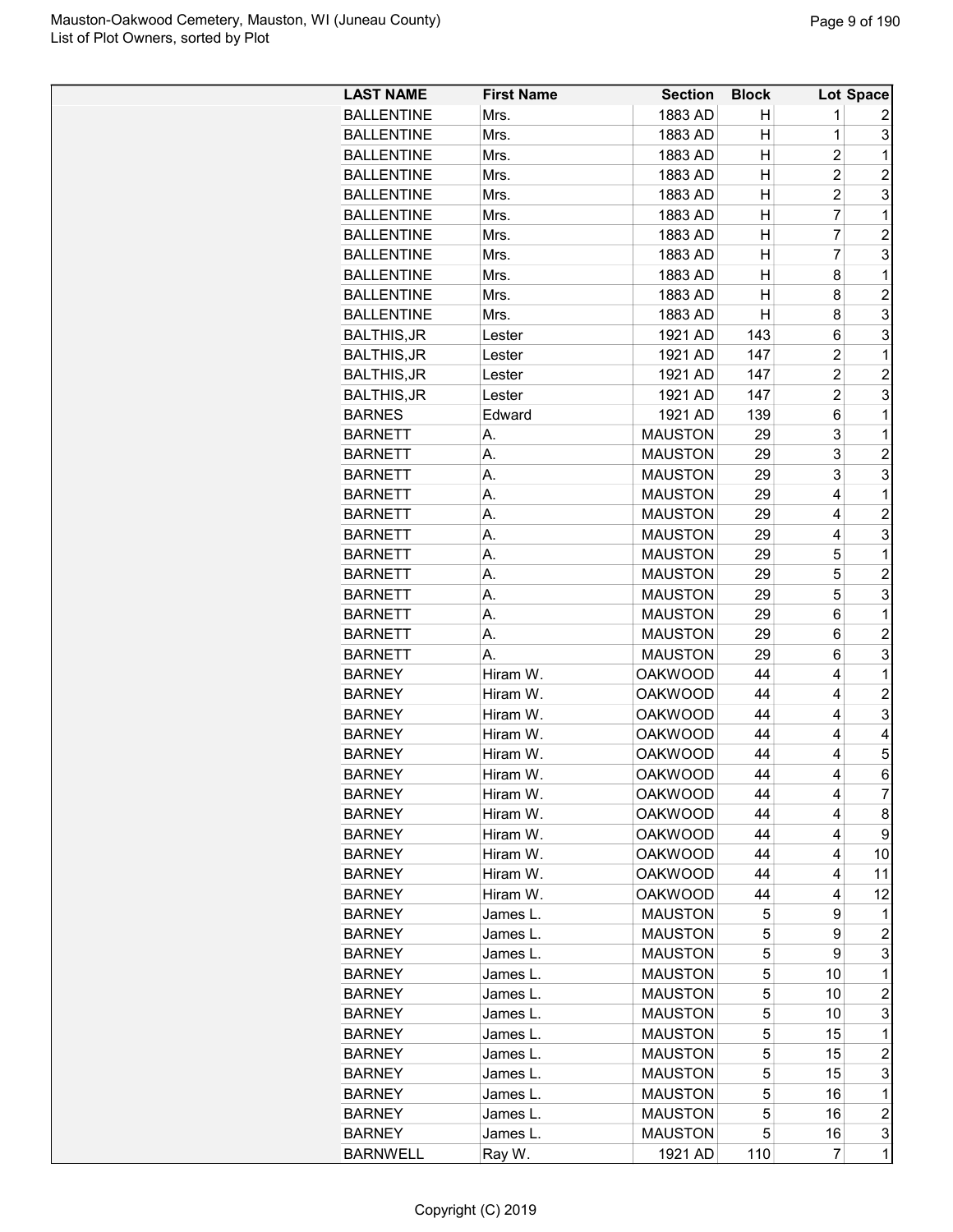| <b>LAST NAME</b> | <b>First Name</b> | <b>Section</b> | <b>Block</b> |                        | Lot Space        |
|------------------|-------------------|----------------|--------------|------------------------|------------------|
| <b>BARNWELL</b>  | Ray W.            | 1921 AD        | 110          | 7                      | 2                |
| <b>BARNWELL</b>  | Ray W.            | 1921 AD        | 110          | 7                      | 3                |
| <b>BARR</b>      | Clifford W. Sr    | 1921 AD        | 90           | $\mathbf 1$            | 1                |
| <b>BARR</b>      | Clifford W. Sr    | 1921 AD        | 90           | $\mathbf 1$            | $\overline{2}$   |
| <b>BARR</b>      | Clifford W. Sr    | 1921 AD        | 90           | 1                      | 3                |
| <b>BARR</b>      | Jacob & S.J       | <b>OAKWOOD</b> | 28           | 1                      | 1                |
| <b>BARR</b>      | Jacob & S.J       | <b>OAKWOOD</b> | 28           | 1                      | $\overline{c}$   |
| <b>BARR</b>      | Jacob & S.J       | <b>OAKWOOD</b> | 28           | $\mathbf 1$            | 3                |
| <b>BARR</b>      | Jacob & S.J       | <b>OAKWOOD</b> | 28           | $\mathbf 1$            | 4                |
| <b>BARR</b>      | Jacob & S.J       | <b>OAKWOOD</b> | 28           | $\mathbf 1$            | 5                |
| <b>BARR</b>      | Jacob & S.J       | <b>OAKWOOD</b> | 28           | $\mathbf 1$            | 6                |
|                  |                   |                |              | $\mathbf 1$            | 7                |
| <b>BARR</b>      | Jacob & S.J       | <b>OAKWOOD</b> | 28           |                        |                  |
| <b>BARR</b>      | Jacob & S.J       | <b>OAKWOOD</b> | 28           | 1                      | 8                |
| <b>BARR</b>      | Jacob & S.J       | <b>OAKWOOD</b> | 28           | 1                      | 9                |
| <b>BARR</b>      | Jacob & S.J       | <b>OAKWOOD</b> | 28           | 1                      | 10               |
| <b>BARR</b>      | Jacob & S.J       | <b>OAKWOOD</b> | 28           | 1                      | 11               |
| <b>BARR</b>      | Jacob & S.J       | <b>OAKWOOD</b> | 28           | $\mathbf 1$            | 12               |
| <b>BARROWS</b>   | Mrs. G.E          | <b>OAKWOOD</b> | 51           | $\overline{c}$         | 7                |
| <b>BARROWS</b>   | Mrs. G.E          | <b>OAKWOOD</b> | 51           | $\overline{c}$         | 8                |
| <b>BARROWS</b>   | Mrs. G.E          | <b>OAKWOOD</b> | 51           | 2                      | 9                |
| <b>BARROWS</b>   | Mrs. G.E          | <b>OAKWOOD</b> | 51           | $\overline{2}$         | 10               |
| <b>BARROWS</b>   | Mrs. G.E          | <b>OAKWOOD</b> | 51           | $\overline{2}$         | 11               |
| <b>BARROWS</b>   | Mrs. G.E          | <b>OAKWOOD</b> | 51           | $\overline{2}$         | 12               |
| <b>BARTEL</b>    | Mrs. John         | <b>MAUSTON</b> | 50           | 16                     | 1                |
| <b>BARTEL</b>    | Mrs. John         | <b>MAUSTON</b> | 50           | 16                     | 2                |
| <b>BARTEL</b>    | Mrs. John         | <b>MAUSTON</b> | 50           | 16                     | 3                |
| <b>BARTELS</b>   | John G.           | <b>MAUSTON</b> | 44           | 1                      | 1                |
| <b>BARTELS</b>   | John G.           | <b>MAUSTON</b> | 44           | 1                      | $\overline{c}$   |
| <b>BARTELS</b>   | John G.           | <b>MAUSTON</b> | 44           | $\mathbf 1$            | 3                |
| <b>BARTELS</b>   | John G.           | <b>MAUSTON</b> | 44           | $\overline{2}$         | 1                |
| <b>BARTELS</b>   | John G.           | <b>MAUSTON</b> | 44           | $\overline{c}$         | $\overline{c}$   |
| <b>BARTELS</b>   | John G.           | <b>MAUSTON</b> | 44           | $\overline{c}$         | 3                |
| <b>BARTELS</b>   | John G.           | <b>MAUSTON</b> | 44           | $\overline{7}$         | 1                |
| <b>BARTELS</b>   | John G.           | <b>MAUSTON</b> | 44           | $\overline{7}$         | $\overline{2}$   |
|                  |                   |                | 44           | 7                      | 3                |
| <b>BARTELS</b>   | John G.           | <b>MAUSTON</b> | 44           |                        | 1                |
| <b>BARTELS</b>   | John G.           | <b>MAUSTON</b> |              | 8                      |                  |
| <b>BARTELS</b>   | John G.           | <b>MAUSTON</b> | 44           | 8                      | $\boldsymbol{2}$ |
| <b>BARTELS</b>   | John G.           | <b>MAUSTON</b> | 44           | 8                      | 3                |
| <b>BARTO</b>     | Lois              |                |              | 1962 AD SECT 4 BLOCK B | 48               |
| <b>BARTO</b>     | Lois              |                |              | 1962 AD SECT 4 BLOCK B | 49               |
| <b>BARTO</b>     | Lois              |                |              | 1962 AD SECT 4 BLOCK B | 50               |
| <b>BARTO</b>     | Lois              |                |              | 1962 AD SECT 4 BLOCK B | 51               |
| <b>BARTO</b>     | Marion C.         |                |              | 1962 AD SECT 4 BLOCK B | 47               |
| <b>BASCOM</b>    | Mrs.              | <b>MAUSTON</b> | 29           | 1                      | 2                |
| <b>BASCOM</b>    | Mrs.              | <b>MAUSTON</b> | 29           | 1                      | 3                |
| <b>BASCOM</b>    | Mrs.              | <b>MAUSTON</b> | 29           | 2                      | 1                |
| <b>BASCOM</b>    | Mrs.              | <b>MAUSTON</b> | 29           | $\overline{c}$         | $\overline{c}$   |
| <b>BASCOM</b>    | Mrs.              | <b>MAUSTON</b> | 29           | $\overline{c}$         | 3                |
| <b>BASCOM</b>    | Mrs.              | <b>MAUSTON</b> | 29           | 7                      | 1                |
| <b>BASCOM</b>    | Mrs.              | <b>MAUSTON</b> | 29           | 7                      | $\boldsymbol{2}$ |
| <b>BASCOM</b>    | Mrs.              | <b>MAUSTON</b> | 29           | 7                      | 3                |
| <b>BASCOM</b>    | Mrs.              | <b>MAUSTON</b> | 29           | 8                      | $\mathbf{1}$     |
| <b>BASCOM</b>    | Mrs.              | <b>MAUSTON</b> | 29           | 8                      | $\overline{c}$   |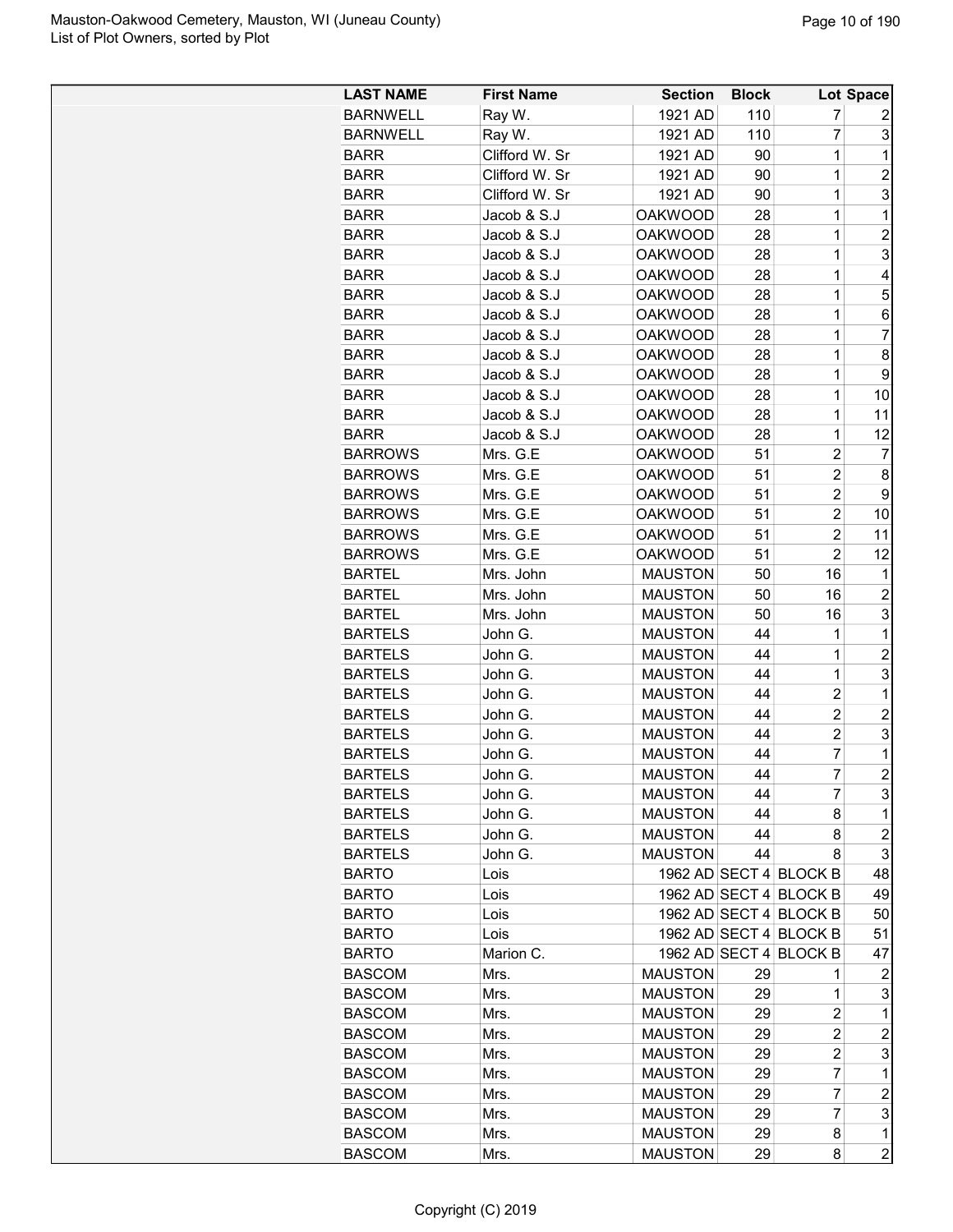| <b>MAUSTON</b><br><b>BASCOM</b><br>Mrs.<br>29<br>8<br>3<br><b>MAUSTON</b><br>16<br>3<br><b>BASFORD</b><br>John<br>1<br>3<br><b>BASFORD</b><br><b>MAUSTON</b><br>16<br>$\overline{c}$<br>John<br>3<br>3<br><b>BASFORD</b><br><b>MAUSTON</b><br>16<br>John<br><b>BASFORD</b><br><b>MAUSTON</b><br>1<br>John<br>16<br>4<br>$\overline{c}$<br><b>BASFORD</b><br>John<br><b>MAUSTON</b><br>16<br>4<br>3<br><b>BASFORD</b><br><b>MAUSTON</b><br>16<br>John<br>4<br><b>MAUSTON</b><br>16<br>5<br>1<br><b>BASFORD</b><br>John<br>5<br>$\overline{c}$<br><b>MAUSTON</b><br>16<br><b>BASFORD</b><br>John<br>5<br>3<br><b>MAUSTON</b><br>16<br><b>BASFORD</b><br>John<br><b>BASFORD</b><br>John<br><b>MAUSTON</b><br>16<br>6<br>1<br><b>MAUSTON</b><br>$\overline{c}$<br><b>BASFORD</b><br>John<br>16<br>6<br>3<br><b>MAUSTON</b><br><b>BASFORD</b><br>John<br>16<br>6<br>3<br><b>BASFORD</b><br>1883 AD<br>1<br>Seymore<br>D<br>3<br>$\overline{c}$<br><b>BASFORD</b><br>1883 AD<br>D<br>Seymore<br>3<br>3<br>1883 AD<br><b>BASFORD</b><br>Seymore<br>D<br>4<br><b>BASFORD</b><br>1883 AD<br>D<br>1<br>Seymore<br>4<br>$\overline{c}$<br><b>BASFORD</b><br>Seymore<br>1883 AD<br>D<br>3<br><b>BASFORD</b><br>1883 AD<br>D<br>4<br>Seymore<br><b>BASFORD</b><br>1883 AD<br>1<br>D<br>5<br>Seymore<br>5<br>$\overline{c}$<br>1883 AD<br>D<br><b>BASFORD</b><br>Seymore<br>3<br>5<br>1883 AD<br><b>BASFORD</b><br>D<br>Seymore<br>1883 AD<br>6<br>1<br><b>BASFORD</b><br>Seymore<br>D<br>$\overline{c}$<br><b>BASFORD</b><br>1883 AD<br>Seymore<br>D<br>6<br>3<br>6<br><b>BASFORD</b><br>Seymore<br>1883 AD<br>D<br>$\overline{7}$<br>1962 AD SECT 2 BLOCK D<br><b>BEAK</b><br>Verle E.<br>1962 AD SECT 2 BLOCK D<br><b>BEAK</b><br>8<br>Verle E.<br>7<br><b>BEAN</b><br>J.S.<br><b>OAKWOOD</b><br>54<br>2<br>J.S.<br>54<br>$\overline{c}$<br>8<br><b>BEAN</b><br><b>OAKWOOD</b><br>$\overline{2}$<br>J.S.<br><b>OAKWOOD</b><br>9<br><b>BEAN</b><br>54<br><b>BEAN</b><br>J.S.<br><b>OAKWOOD</b><br>54<br>$\overline{c}$<br>10<br><b>BEAN</b><br>J.S.<br><b>OAKWOOD</b><br>54<br>$\overline{2}$<br>11<br><b>BEAN</b><br><b>OAKWOOD</b><br>54<br>$\overline{2}$<br>12<br>J.S.<br>39<br>BEASLEY III<br>Ronald Lee<br>1962 AD SECT 4 BLOCK D<br><b>BECK</b><br><b>MAUSTON</b><br>3<br>1<br>Dr. James E.<br>6<br>3<br>$\overline{c}$<br><b>BECK</b><br>Dr. James E.<br><b>MAUSTON</b><br>6<br>3<br>3<br><b>BECK</b><br>Dr. James E.<br><b>MAUSTON</b><br>6<br>1<br><b>BECK</b><br><b>MAUSTON</b><br>4<br>Dr. James E.<br>6<br><b>BECK</b><br>Dr. James E.<br><b>MAUSTON</b><br>$\overline{c}$<br>6<br>4<br>3<br><b>BECK</b><br>Dr. James E.<br><b>MAUSTON</b><br>6<br>4<br><b>BECK</b><br>Dr. James E.<br><b>MAUSTON</b><br>6<br>5<br>1<br>$\overline{c}$<br><b>BECK</b><br>Dr. James E.<br><b>MAUSTON</b><br>6<br>5<br>3<br>5<br><b>BECK</b><br>Dr. James E.<br><b>MAUSTON</b><br>6<br>1<br><b>BECK</b><br>Dr. James E.<br><b>MAUSTON</b><br>6<br>6<br>$\overline{c}$<br><b>BECK</b><br>Dr. James E.<br><b>MAUSTON</b><br>6<br>6<br>3<br><b>BECK</b><br>Dr. James E.<br><b>MAUSTON</b><br>6<br>6<br>112<br>Robert, Mrs<br>1921 AD<br>10<br>1<br>BECK<br>112<br>$\overline{c}$<br><b>BECK</b><br>Robert, Mrs<br>1921 AD<br>10<br>112<br>3<br><b>BECK</b><br>Robert, Mrs<br>1921 AD<br>10<br>42<br>1<br><b>BECKMAN</b><br>Chester<br><b>OAKWOOD</b><br>2<br>$\boldsymbol{2}$<br>42<br>$\overline{\mathbf{c}}$<br><b>BECKMAN</b><br><b>OAKWOOD</b><br>Chester<br>3<br>$\overline{c}$<br><b>BECKMAN</b><br><b>OAKWOOD</b><br>42<br>Chester | <b>LAST NAME</b> | <b>First Name</b> | <b>Section</b> | <b>Block</b> |                         | Lot Space |
|-----------------------------------------------------------------------------------------------------------------------------------------------------------------------------------------------------------------------------------------------------------------------------------------------------------------------------------------------------------------------------------------------------------------------------------------------------------------------------------------------------------------------------------------------------------------------------------------------------------------------------------------------------------------------------------------------------------------------------------------------------------------------------------------------------------------------------------------------------------------------------------------------------------------------------------------------------------------------------------------------------------------------------------------------------------------------------------------------------------------------------------------------------------------------------------------------------------------------------------------------------------------------------------------------------------------------------------------------------------------------------------------------------------------------------------------------------------------------------------------------------------------------------------------------------------------------------------------------------------------------------------------------------------------------------------------------------------------------------------------------------------------------------------------------------------------------------------------------------------------------------------------------------------------------------------------------------------------------------------------------------------------------------------------------------------------------------------------------------------------------------------------------------------------------------------------------------------------------------------------------------------------------------------------------------------------------------------------------------------------------------------------------------------------------------------------------------------------------------------------------------------------------------------------------------------------------------------------------------------------------------------------------------------------------------------------------------------------------------------------------------------------------------------------------------------------------------------------------------------------------------------------------------------------------------------------------------------------------------------------------------------------------------------------------------------------------------------------------------------------------------------------------------------------------------------------------------------------------------------------------------------------------------------------------------------------------------------------------------------------------------------------------------------------------------------------------------------------------------------------------------------------------|------------------|-------------------|----------------|--------------|-------------------------|-----------|
|                                                                                                                                                                                                                                                                                                                                                                                                                                                                                                                                                                                                                                                                                                                                                                                                                                                                                                                                                                                                                                                                                                                                                                                                                                                                                                                                                                                                                                                                                                                                                                                                                                                                                                                                                                                                                                                                                                                                                                                                                                                                                                                                                                                                                                                                                                                                                                                                                                                                                                                                                                                                                                                                                                                                                                                                                                                                                                                                                                                                                                                                                                                                                                                                                                                                                                                                                                                                                                                                                                                       |                  |                   |                |              |                         |           |
|                                                                                                                                                                                                                                                                                                                                                                                                                                                                                                                                                                                                                                                                                                                                                                                                                                                                                                                                                                                                                                                                                                                                                                                                                                                                                                                                                                                                                                                                                                                                                                                                                                                                                                                                                                                                                                                                                                                                                                                                                                                                                                                                                                                                                                                                                                                                                                                                                                                                                                                                                                                                                                                                                                                                                                                                                                                                                                                                                                                                                                                                                                                                                                                                                                                                                                                                                                                                                                                                                                                       |                  |                   |                |              |                         |           |
|                                                                                                                                                                                                                                                                                                                                                                                                                                                                                                                                                                                                                                                                                                                                                                                                                                                                                                                                                                                                                                                                                                                                                                                                                                                                                                                                                                                                                                                                                                                                                                                                                                                                                                                                                                                                                                                                                                                                                                                                                                                                                                                                                                                                                                                                                                                                                                                                                                                                                                                                                                                                                                                                                                                                                                                                                                                                                                                                                                                                                                                                                                                                                                                                                                                                                                                                                                                                                                                                                                                       |                  |                   |                |              |                         |           |
|                                                                                                                                                                                                                                                                                                                                                                                                                                                                                                                                                                                                                                                                                                                                                                                                                                                                                                                                                                                                                                                                                                                                                                                                                                                                                                                                                                                                                                                                                                                                                                                                                                                                                                                                                                                                                                                                                                                                                                                                                                                                                                                                                                                                                                                                                                                                                                                                                                                                                                                                                                                                                                                                                                                                                                                                                                                                                                                                                                                                                                                                                                                                                                                                                                                                                                                                                                                                                                                                                                                       |                  |                   |                |              |                         |           |
|                                                                                                                                                                                                                                                                                                                                                                                                                                                                                                                                                                                                                                                                                                                                                                                                                                                                                                                                                                                                                                                                                                                                                                                                                                                                                                                                                                                                                                                                                                                                                                                                                                                                                                                                                                                                                                                                                                                                                                                                                                                                                                                                                                                                                                                                                                                                                                                                                                                                                                                                                                                                                                                                                                                                                                                                                                                                                                                                                                                                                                                                                                                                                                                                                                                                                                                                                                                                                                                                                                                       |                  |                   |                |              |                         |           |
|                                                                                                                                                                                                                                                                                                                                                                                                                                                                                                                                                                                                                                                                                                                                                                                                                                                                                                                                                                                                                                                                                                                                                                                                                                                                                                                                                                                                                                                                                                                                                                                                                                                                                                                                                                                                                                                                                                                                                                                                                                                                                                                                                                                                                                                                                                                                                                                                                                                                                                                                                                                                                                                                                                                                                                                                                                                                                                                                                                                                                                                                                                                                                                                                                                                                                                                                                                                                                                                                                                                       |                  |                   |                |              |                         |           |
|                                                                                                                                                                                                                                                                                                                                                                                                                                                                                                                                                                                                                                                                                                                                                                                                                                                                                                                                                                                                                                                                                                                                                                                                                                                                                                                                                                                                                                                                                                                                                                                                                                                                                                                                                                                                                                                                                                                                                                                                                                                                                                                                                                                                                                                                                                                                                                                                                                                                                                                                                                                                                                                                                                                                                                                                                                                                                                                                                                                                                                                                                                                                                                                                                                                                                                                                                                                                                                                                                                                       |                  |                   |                |              |                         |           |
|                                                                                                                                                                                                                                                                                                                                                                                                                                                                                                                                                                                                                                                                                                                                                                                                                                                                                                                                                                                                                                                                                                                                                                                                                                                                                                                                                                                                                                                                                                                                                                                                                                                                                                                                                                                                                                                                                                                                                                                                                                                                                                                                                                                                                                                                                                                                                                                                                                                                                                                                                                                                                                                                                                                                                                                                                                                                                                                                                                                                                                                                                                                                                                                                                                                                                                                                                                                                                                                                                                                       |                  |                   |                |              |                         |           |
|                                                                                                                                                                                                                                                                                                                                                                                                                                                                                                                                                                                                                                                                                                                                                                                                                                                                                                                                                                                                                                                                                                                                                                                                                                                                                                                                                                                                                                                                                                                                                                                                                                                                                                                                                                                                                                                                                                                                                                                                                                                                                                                                                                                                                                                                                                                                                                                                                                                                                                                                                                                                                                                                                                                                                                                                                                                                                                                                                                                                                                                                                                                                                                                                                                                                                                                                                                                                                                                                                                                       |                  |                   |                |              |                         |           |
|                                                                                                                                                                                                                                                                                                                                                                                                                                                                                                                                                                                                                                                                                                                                                                                                                                                                                                                                                                                                                                                                                                                                                                                                                                                                                                                                                                                                                                                                                                                                                                                                                                                                                                                                                                                                                                                                                                                                                                                                                                                                                                                                                                                                                                                                                                                                                                                                                                                                                                                                                                                                                                                                                                                                                                                                                                                                                                                                                                                                                                                                                                                                                                                                                                                                                                                                                                                                                                                                                                                       |                  |                   |                |              |                         |           |
|                                                                                                                                                                                                                                                                                                                                                                                                                                                                                                                                                                                                                                                                                                                                                                                                                                                                                                                                                                                                                                                                                                                                                                                                                                                                                                                                                                                                                                                                                                                                                                                                                                                                                                                                                                                                                                                                                                                                                                                                                                                                                                                                                                                                                                                                                                                                                                                                                                                                                                                                                                                                                                                                                                                                                                                                                                                                                                                                                                                                                                                                                                                                                                                                                                                                                                                                                                                                                                                                                                                       |                  |                   |                |              |                         |           |
|                                                                                                                                                                                                                                                                                                                                                                                                                                                                                                                                                                                                                                                                                                                                                                                                                                                                                                                                                                                                                                                                                                                                                                                                                                                                                                                                                                                                                                                                                                                                                                                                                                                                                                                                                                                                                                                                                                                                                                                                                                                                                                                                                                                                                                                                                                                                                                                                                                                                                                                                                                                                                                                                                                                                                                                                                                                                                                                                                                                                                                                                                                                                                                                                                                                                                                                                                                                                                                                                                                                       |                  |                   |                |              |                         |           |
|                                                                                                                                                                                                                                                                                                                                                                                                                                                                                                                                                                                                                                                                                                                                                                                                                                                                                                                                                                                                                                                                                                                                                                                                                                                                                                                                                                                                                                                                                                                                                                                                                                                                                                                                                                                                                                                                                                                                                                                                                                                                                                                                                                                                                                                                                                                                                                                                                                                                                                                                                                                                                                                                                                                                                                                                                                                                                                                                                                                                                                                                                                                                                                                                                                                                                                                                                                                                                                                                                                                       |                  |                   |                |              |                         |           |
|                                                                                                                                                                                                                                                                                                                                                                                                                                                                                                                                                                                                                                                                                                                                                                                                                                                                                                                                                                                                                                                                                                                                                                                                                                                                                                                                                                                                                                                                                                                                                                                                                                                                                                                                                                                                                                                                                                                                                                                                                                                                                                                                                                                                                                                                                                                                                                                                                                                                                                                                                                                                                                                                                                                                                                                                                                                                                                                                                                                                                                                                                                                                                                                                                                                                                                                                                                                                                                                                                                                       |                  |                   |                |              |                         |           |
|                                                                                                                                                                                                                                                                                                                                                                                                                                                                                                                                                                                                                                                                                                                                                                                                                                                                                                                                                                                                                                                                                                                                                                                                                                                                                                                                                                                                                                                                                                                                                                                                                                                                                                                                                                                                                                                                                                                                                                                                                                                                                                                                                                                                                                                                                                                                                                                                                                                                                                                                                                                                                                                                                                                                                                                                                                                                                                                                                                                                                                                                                                                                                                                                                                                                                                                                                                                                                                                                                                                       |                  |                   |                |              |                         |           |
|                                                                                                                                                                                                                                                                                                                                                                                                                                                                                                                                                                                                                                                                                                                                                                                                                                                                                                                                                                                                                                                                                                                                                                                                                                                                                                                                                                                                                                                                                                                                                                                                                                                                                                                                                                                                                                                                                                                                                                                                                                                                                                                                                                                                                                                                                                                                                                                                                                                                                                                                                                                                                                                                                                                                                                                                                                                                                                                                                                                                                                                                                                                                                                                                                                                                                                                                                                                                                                                                                                                       |                  |                   |                |              |                         |           |
|                                                                                                                                                                                                                                                                                                                                                                                                                                                                                                                                                                                                                                                                                                                                                                                                                                                                                                                                                                                                                                                                                                                                                                                                                                                                                                                                                                                                                                                                                                                                                                                                                                                                                                                                                                                                                                                                                                                                                                                                                                                                                                                                                                                                                                                                                                                                                                                                                                                                                                                                                                                                                                                                                                                                                                                                                                                                                                                                                                                                                                                                                                                                                                                                                                                                                                                                                                                                                                                                                                                       |                  |                   |                |              |                         |           |
|                                                                                                                                                                                                                                                                                                                                                                                                                                                                                                                                                                                                                                                                                                                                                                                                                                                                                                                                                                                                                                                                                                                                                                                                                                                                                                                                                                                                                                                                                                                                                                                                                                                                                                                                                                                                                                                                                                                                                                                                                                                                                                                                                                                                                                                                                                                                                                                                                                                                                                                                                                                                                                                                                                                                                                                                                                                                                                                                                                                                                                                                                                                                                                                                                                                                                                                                                                                                                                                                                                                       |                  |                   |                |              |                         |           |
|                                                                                                                                                                                                                                                                                                                                                                                                                                                                                                                                                                                                                                                                                                                                                                                                                                                                                                                                                                                                                                                                                                                                                                                                                                                                                                                                                                                                                                                                                                                                                                                                                                                                                                                                                                                                                                                                                                                                                                                                                                                                                                                                                                                                                                                                                                                                                                                                                                                                                                                                                                                                                                                                                                                                                                                                                                                                                                                                                                                                                                                                                                                                                                                                                                                                                                                                                                                                                                                                                                                       |                  |                   |                |              |                         |           |
|                                                                                                                                                                                                                                                                                                                                                                                                                                                                                                                                                                                                                                                                                                                                                                                                                                                                                                                                                                                                                                                                                                                                                                                                                                                                                                                                                                                                                                                                                                                                                                                                                                                                                                                                                                                                                                                                                                                                                                                                                                                                                                                                                                                                                                                                                                                                                                                                                                                                                                                                                                                                                                                                                                                                                                                                                                                                                                                                                                                                                                                                                                                                                                                                                                                                                                                                                                                                                                                                                                                       |                  |                   |                |              |                         |           |
|                                                                                                                                                                                                                                                                                                                                                                                                                                                                                                                                                                                                                                                                                                                                                                                                                                                                                                                                                                                                                                                                                                                                                                                                                                                                                                                                                                                                                                                                                                                                                                                                                                                                                                                                                                                                                                                                                                                                                                                                                                                                                                                                                                                                                                                                                                                                                                                                                                                                                                                                                                                                                                                                                                                                                                                                                                                                                                                                                                                                                                                                                                                                                                                                                                                                                                                                                                                                                                                                                                                       |                  |                   |                |              |                         |           |
|                                                                                                                                                                                                                                                                                                                                                                                                                                                                                                                                                                                                                                                                                                                                                                                                                                                                                                                                                                                                                                                                                                                                                                                                                                                                                                                                                                                                                                                                                                                                                                                                                                                                                                                                                                                                                                                                                                                                                                                                                                                                                                                                                                                                                                                                                                                                                                                                                                                                                                                                                                                                                                                                                                                                                                                                                                                                                                                                                                                                                                                                                                                                                                                                                                                                                                                                                                                                                                                                                                                       |                  |                   |                |              |                         |           |
|                                                                                                                                                                                                                                                                                                                                                                                                                                                                                                                                                                                                                                                                                                                                                                                                                                                                                                                                                                                                                                                                                                                                                                                                                                                                                                                                                                                                                                                                                                                                                                                                                                                                                                                                                                                                                                                                                                                                                                                                                                                                                                                                                                                                                                                                                                                                                                                                                                                                                                                                                                                                                                                                                                                                                                                                                                                                                                                                                                                                                                                                                                                                                                                                                                                                                                                                                                                                                                                                                                                       |                  |                   |                |              |                         |           |
|                                                                                                                                                                                                                                                                                                                                                                                                                                                                                                                                                                                                                                                                                                                                                                                                                                                                                                                                                                                                                                                                                                                                                                                                                                                                                                                                                                                                                                                                                                                                                                                                                                                                                                                                                                                                                                                                                                                                                                                                                                                                                                                                                                                                                                                                                                                                                                                                                                                                                                                                                                                                                                                                                                                                                                                                                                                                                                                                                                                                                                                                                                                                                                                                                                                                                                                                                                                                                                                                                                                       |                  |                   |                |              |                         |           |
|                                                                                                                                                                                                                                                                                                                                                                                                                                                                                                                                                                                                                                                                                                                                                                                                                                                                                                                                                                                                                                                                                                                                                                                                                                                                                                                                                                                                                                                                                                                                                                                                                                                                                                                                                                                                                                                                                                                                                                                                                                                                                                                                                                                                                                                                                                                                                                                                                                                                                                                                                                                                                                                                                                                                                                                                                                                                                                                                                                                                                                                                                                                                                                                                                                                                                                                                                                                                                                                                                                                       |                  |                   |                |              |                         |           |
|                                                                                                                                                                                                                                                                                                                                                                                                                                                                                                                                                                                                                                                                                                                                                                                                                                                                                                                                                                                                                                                                                                                                                                                                                                                                                                                                                                                                                                                                                                                                                                                                                                                                                                                                                                                                                                                                                                                                                                                                                                                                                                                                                                                                                                                                                                                                                                                                                                                                                                                                                                                                                                                                                                                                                                                                                                                                                                                                                                                                                                                                                                                                                                                                                                                                                                                                                                                                                                                                                                                       |                  |                   |                |              |                         |           |
|                                                                                                                                                                                                                                                                                                                                                                                                                                                                                                                                                                                                                                                                                                                                                                                                                                                                                                                                                                                                                                                                                                                                                                                                                                                                                                                                                                                                                                                                                                                                                                                                                                                                                                                                                                                                                                                                                                                                                                                                                                                                                                                                                                                                                                                                                                                                                                                                                                                                                                                                                                                                                                                                                                                                                                                                                                                                                                                                                                                                                                                                                                                                                                                                                                                                                                                                                                                                                                                                                                                       |                  |                   |                |              |                         |           |
|                                                                                                                                                                                                                                                                                                                                                                                                                                                                                                                                                                                                                                                                                                                                                                                                                                                                                                                                                                                                                                                                                                                                                                                                                                                                                                                                                                                                                                                                                                                                                                                                                                                                                                                                                                                                                                                                                                                                                                                                                                                                                                                                                                                                                                                                                                                                                                                                                                                                                                                                                                                                                                                                                                                                                                                                                                                                                                                                                                                                                                                                                                                                                                                                                                                                                                                                                                                                                                                                                                                       |                  |                   |                |              |                         |           |
|                                                                                                                                                                                                                                                                                                                                                                                                                                                                                                                                                                                                                                                                                                                                                                                                                                                                                                                                                                                                                                                                                                                                                                                                                                                                                                                                                                                                                                                                                                                                                                                                                                                                                                                                                                                                                                                                                                                                                                                                                                                                                                                                                                                                                                                                                                                                                                                                                                                                                                                                                                                                                                                                                                                                                                                                                                                                                                                                                                                                                                                                                                                                                                                                                                                                                                                                                                                                                                                                                                                       |                  |                   |                |              |                         |           |
|                                                                                                                                                                                                                                                                                                                                                                                                                                                                                                                                                                                                                                                                                                                                                                                                                                                                                                                                                                                                                                                                                                                                                                                                                                                                                                                                                                                                                                                                                                                                                                                                                                                                                                                                                                                                                                                                                                                                                                                                                                                                                                                                                                                                                                                                                                                                                                                                                                                                                                                                                                                                                                                                                                                                                                                                                                                                                                                                                                                                                                                                                                                                                                                                                                                                                                                                                                                                                                                                                                                       |                  |                   |                |              |                         |           |
|                                                                                                                                                                                                                                                                                                                                                                                                                                                                                                                                                                                                                                                                                                                                                                                                                                                                                                                                                                                                                                                                                                                                                                                                                                                                                                                                                                                                                                                                                                                                                                                                                                                                                                                                                                                                                                                                                                                                                                                                                                                                                                                                                                                                                                                                                                                                                                                                                                                                                                                                                                                                                                                                                                                                                                                                                                                                                                                                                                                                                                                                                                                                                                                                                                                                                                                                                                                                                                                                                                                       |                  |                   |                |              |                         |           |
|                                                                                                                                                                                                                                                                                                                                                                                                                                                                                                                                                                                                                                                                                                                                                                                                                                                                                                                                                                                                                                                                                                                                                                                                                                                                                                                                                                                                                                                                                                                                                                                                                                                                                                                                                                                                                                                                                                                                                                                                                                                                                                                                                                                                                                                                                                                                                                                                                                                                                                                                                                                                                                                                                                                                                                                                                                                                                                                                                                                                                                                                                                                                                                                                                                                                                                                                                                                                                                                                                                                       |                  |                   |                |              |                         |           |
|                                                                                                                                                                                                                                                                                                                                                                                                                                                                                                                                                                                                                                                                                                                                                                                                                                                                                                                                                                                                                                                                                                                                                                                                                                                                                                                                                                                                                                                                                                                                                                                                                                                                                                                                                                                                                                                                                                                                                                                                                                                                                                                                                                                                                                                                                                                                                                                                                                                                                                                                                                                                                                                                                                                                                                                                                                                                                                                                                                                                                                                                                                                                                                                                                                                                                                                                                                                                                                                                                                                       |                  |                   |                |              |                         |           |
|                                                                                                                                                                                                                                                                                                                                                                                                                                                                                                                                                                                                                                                                                                                                                                                                                                                                                                                                                                                                                                                                                                                                                                                                                                                                                                                                                                                                                                                                                                                                                                                                                                                                                                                                                                                                                                                                                                                                                                                                                                                                                                                                                                                                                                                                                                                                                                                                                                                                                                                                                                                                                                                                                                                                                                                                                                                                                                                                                                                                                                                                                                                                                                                                                                                                                                                                                                                                                                                                                                                       |                  |                   |                |              |                         |           |
|                                                                                                                                                                                                                                                                                                                                                                                                                                                                                                                                                                                                                                                                                                                                                                                                                                                                                                                                                                                                                                                                                                                                                                                                                                                                                                                                                                                                                                                                                                                                                                                                                                                                                                                                                                                                                                                                                                                                                                                                                                                                                                                                                                                                                                                                                                                                                                                                                                                                                                                                                                                                                                                                                                                                                                                                                                                                                                                                                                                                                                                                                                                                                                                                                                                                                                                                                                                                                                                                                                                       |                  |                   |                |              |                         |           |
|                                                                                                                                                                                                                                                                                                                                                                                                                                                                                                                                                                                                                                                                                                                                                                                                                                                                                                                                                                                                                                                                                                                                                                                                                                                                                                                                                                                                                                                                                                                                                                                                                                                                                                                                                                                                                                                                                                                                                                                                                                                                                                                                                                                                                                                                                                                                                                                                                                                                                                                                                                                                                                                                                                                                                                                                                                                                                                                                                                                                                                                                                                                                                                                                                                                                                                                                                                                                                                                                                                                       |                  |                   |                |              |                         |           |
|                                                                                                                                                                                                                                                                                                                                                                                                                                                                                                                                                                                                                                                                                                                                                                                                                                                                                                                                                                                                                                                                                                                                                                                                                                                                                                                                                                                                                                                                                                                                                                                                                                                                                                                                                                                                                                                                                                                                                                                                                                                                                                                                                                                                                                                                                                                                                                                                                                                                                                                                                                                                                                                                                                                                                                                                                                                                                                                                                                                                                                                                                                                                                                                                                                                                                                                                                                                                                                                                                                                       |                  |                   |                |              |                         |           |
|                                                                                                                                                                                                                                                                                                                                                                                                                                                                                                                                                                                                                                                                                                                                                                                                                                                                                                                                                                                                                                                                                                                                                                                                                                                                                                                                                                                                                                                                                                                                                                                                                                                                                                                                                                                                                                                                                                                                                                                                                                                                                                                                                                                                                                                                                                                                                                                                                                                                                                                                                                                                                                                                                                                                                                                                                                                                                                                                                                                                                                                                                                                                                                                                                                                                                                                                                                                                                                                                                                                       |                  |                   |                |              |                         |           |
|                                                                                                                                                                                                                                                                                                                                                                                                                                                                                                                                                                                                                                                                                                                                                                                                                                                                                                                                                                                                                                                                                                                                                                                                                                                                                                                                                                                                                                                                                                                                                                                                                                                                                                                                                                                                                                                                                                                                                                                                                                                                                                                                                                                                                                                                                                                                                                                                                                                                                                                                                                                                                                                                                                                                                                                                                                                                                                                                                                                                                                                                                                                                                                                                                                                                                                                                                                                                                                                                                                                       |                  |                   |                |              |                         |           |
|                                                                                                                                                                                                                                                                                                                                                                                                                                                                                                                                                                                                                                                                                                                                                                                                                                                                                                                                                                                                                                                                                                                                                                                                                                                                                                                                                                                                                                                                                                                                                                                                                                                                                                                                                                                                                                                                                                                                                                                                                                                                                                                                                                                                                                                                                                                                                                                                                                                                                                                                                                                                                                                                                                                                                                                                                                                                                                                                                                                                                                                                                                                                                                                                                                                                                                                                                                                                                                                                                                                       |                  |                   |                |              |                         |           |
|                                                                                                                                                                                                                                                                                                                                                                                                                                                                                                                                                                                                                                                                                                                                                                                                                                                                                                                                                                                                                                                                                                                                                                                                                                                                                                                                                                                                                                                                                                                                                                                                                                                                                                                                                                                                                                                                                                                                                                                                                                                                                                                                                                                                                                                                                                                                                                                                                                                                                                                                                                                                                                                                                                                                                                                                                                                                                                                                                                                                                                                                                                                                                                                                                                                                                                                                                                                                                                                                                                                       |                  |                   |                |              |                         |           |
|                                                                                                                                                                                                                                                                                                                                                                                                                                                                                                                                                                                                                                                                                                                                                                                                                                                                                                                                                                                                                                                                                                                                                                                                                                                                                                                                                                                                                                                                                                                                                                                                                                                                                                                                                                                                                                                                                                                                                                                                                                                                                                                                                                                                                                                                                                                                                                                                                                                                                                                                                                                                                                                                                                                                                                                                                                                                                                                                                                                                                                                                                                                                                                                                                                                                                                                                                                                                                                                                                                                       |                  |                   |                |              |                         |           |
|                                                                                                                                                                                                                                                                                                                                                                                                                                                                                                                                                                                                                                                                                                                                                                                                                                                                                                                                                                                                                                                                                                                                                                                                                                                                                                                                                                                                                                                                                                                                                                                                                                                                                                                                                                                                                                                                                                                                                                                                                                                                                                                                                                                                                                                                                                                                                                                                                                                                                                                                                                                                                                                                                                                                                                                                                                                                                                                                                                                                                                                                                                                                                                                                                                                                                                                                                                                                                                                                                                                       |                  |                   |                |              |                         |           |
|                                                                                                                                                                                                                                                                                                                                                                                                                                                                                                                                                                                                                                                                                                                                                                                                                                                                                                                                                                                                                                                                                                                                                                                                                                                                                                                                                                                                                                                                                                                                                                                                                                                                                                                                                                                                                                                                                                                                                                                                                                                                                                                                                                                                                                                                                                                                                                                                                                                                                                                                                                                                                                                                                                                                                                                                                                                                                                                                                                                                                                                                                                                                                                                                                                                                                                                                                                                                                                                                                                                       |                  |                   |                |              |                         |           |
|                                                                                                                                                                                                                                                                                                                                                                                                                                                                                                                                                                                                                                                                                                                                                                                                                                                                                                                                                                                                                                                                                                                                                                                                                                                                                                                                                                                                                                                                                                                                                                                                                                                                                                                                                                                                                                                                                                                                                                                                                                                                                                                                                                                                                                                                                                                                                                                                                                                                                                                                                                                                                                                                                                                                                                                                                                                                                                                                                                                                                                                                                                                                                                                                                                                                                                                                                                                                                                                                                                                       |                  |                   |                |              |                         |           |
|                                                                                                                                                                                                                                                                                                                                                                                                                                                                                                                                                                                                                                                                                                                                                                                                                                                                                                                                                                                                                                                                                                                                                                                                                                                                                                                                                                                                                                                                                                                                                                                                                                                                                                                                                                                                                                                                                                                                                                                                                                                                                                                                                                                                                                                                                                                                                                                                                                                                                                                                                                                                                                                                                                                                                                                                                                                                                                                                                                                                                                                                                                                                                                                                                                                                                                                                                                                                                                                                                                                       |                  |                   |                |              |                         |           |
|                                                                                                                                                                                                                                                                                                                                                                                                                                                                                                                                                                                                                                                                                                                                                                                                                                                                                                                                                                                                                                                                                                                                                                                                                                                                                                                                                                                                                                                                                                                                                                                                                                                                                                                                                                                                                                                                                                                                                                                                                                                                                                                                                                                                                                                                                                                                                                                                                                                                                                                                                                                                                                                                                                                                                                                                                                                                                                                                                                                                                                                                                                                                                                                                                                                                                                                                                                                                                                                                                                                       |                  |                   |                |              |                         |           |
|                                                                                                                                                                                                                                                                                                                                                                                                                                                                                                                                                                                                                                                                                                                                                                                                                                                                                                                                                                                                                                                                                                                                                                                                                                                                                                                                                                                                                                                                                                                                                                                                                                                                                                                                                                                                                                                                                                                                                                                                                                                                                                                                                                                                                                                                                                                                                                                                                                                                                                                                                                                                                                                                                                                                                                                                                                                                                                                                                                                                                                                                                                                                                                                                                                                                                                                                                                                                                                                                                                                       |                  |                   |                |              |                         |           |
|                                                                                                                                                                                                                                                                                                                                                                                                                                                                                                                                                                                                                                                                                                                                                                                                                                                                                                                                                                                                                                                                                                                                                                                                                                                                                                                                                                                                                                                                                                                                                                                                                                                                                                                                                                                                                                                                                                                                                                                                                                                                                                                                                                                                                                                                                                                                                                                                                                                                                                                                                                                                                                                                                                                                                                                                                                                                                                                                                                                                                                                                                                                                                                                                                                                                                                                                                                                                                                                                                                                       |                  |                   |                |              |                         |           |
|                                                                                                                                                                                                                                                                                                                                                                                                                                                                                                                                                                                                                                                                                                                                                                                                                                                                                                                                                                                                                                                                                                                                                                                                                                                                                                                                                                                                                                                                                                                                                                                                                                                                                                                                                                                                                                                                                                                                                                                                                                                                                                                                                                                                                                                                                                                                                                                                                                                                                                                                                                                                                                                                                                                                                                                                                                                                                                                                                                                                                                                                                                                                                                                                                                                                                                                                                                                                                                                                                                                       |                  |                   |                |              |                         |           |
|                                                                                                                                                                                                                                                                                                                                                                                                                                                                                                                                                                                                                                                                                                                                                                                                                                                                                                                                                                                                                                                                                                                                                                                                                                                                                                                                                                                                                                                                                                                                                                                                                                                                                                                                                                                                                                                                                                                                                                                                                                                                                                                                                                                                                                                                                                                                                                                                                                                                                                                                                                                                                                                                                                                                                                                                                                                                                                                                                                                                                                                                                                                                                                                                                                                                                                                                                                                                                                                                                                                       |                  |                   |                |              |                         |           |
|                                                                                                                                                                                                                                                                                                                                                                                                                                                                                                                                                                                                                                                                                                                                                                                                                                                                                                                                                                                                                                                                                                                                                                                                                                                                                                                                                                                                                                                                                                                                                                                                                                                                                                                                                                                                                                                                                                                                                                                                                                                                                                                                                                                                                                                                                                                                                                                                                                                                                                                                                                                                                                                                                                                                                                                                                                                                                                                                                                                                                                                                                                                                                                                                                                                                                                                                                                                                                                                                                                                       |                  |                   |                |              |                         |           |
|                                                                                                                                                                                                                                                                                                                                                                                                                                                                                                                                                                                                                                                                                                                                                                                                                                                                                                                                                                                                                                                                                                                                                                                                                                                                                                                                                                                                                                                                                                                                                                                                                                                                                                                                                                                                                                                                                                                                                                                                                                                                                                                                                                                                                                                                                                                                                                                                                                                                                                                                                                                                                                                                                                                                                                                                                                                                                                                                                                                                                                                                                                                                                                                                                                                                                                                                                                                                                                                                                                                       |                  |                   |                |              |                         |           |
|                                                                                                                                                                                                                                                                                                                                                                                                                                                                                                                                                                                                                                                                                                                                                                                                                                                                                                                                                                                                                                                                                                                                                                                                                                                                                                                                                                                                                                                                                                                                                                                                                                                                                                                                                                                                                                                                                                                                                                                                                                                                                                                                                                                                                                                                                                                                                                                                                                                                                                                                                                                                                                                                                                                                                                                                                                                                                                                                                                                                                                                                                                                                                                                                                                                                                                                                                                                                                                                                                                                       | <b>BECKMAN</b>   | Chester           | <b>OAKWOOD</b> | 42           | $\overline{\mathbf{c}}$ | 4         |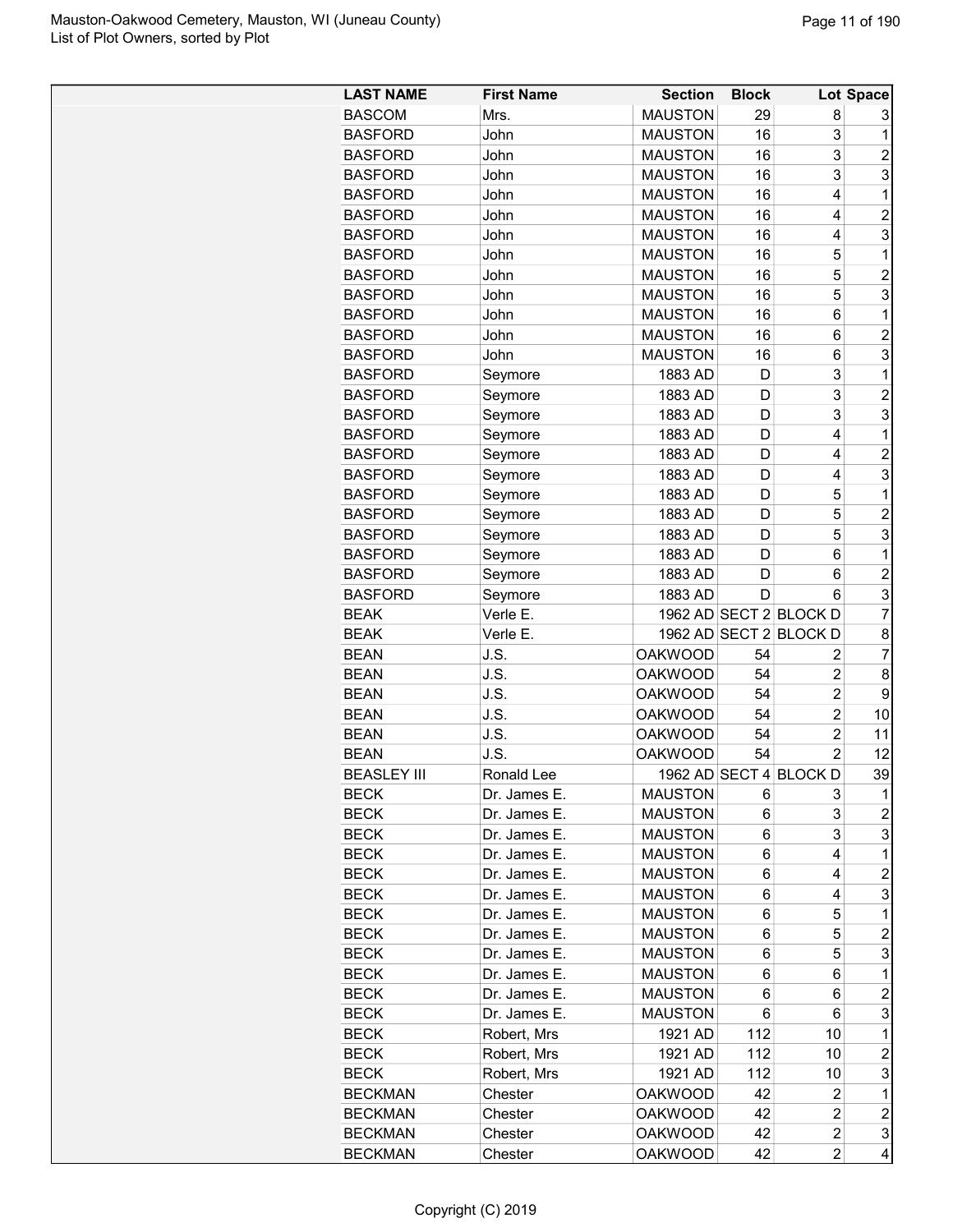| <b>LAST NAME</b> | <b>First Name</b> | <b>Section</b> | <b>Block</b> |                        | Lot Space               |
|------------------|-------------------|----------------|--------------|------------------------|-------------------------|
| <b>BECKMAN</b>   | Chester           | <b>OAKWOOD</b> | 42           | 2                      | 5                       |
| <b>BECKMAN</b>   | Chester           | <b>OAKWOOD</b> | 42           | $\overline{c}$         | 6                       |
| <b>BECKMAN</b>   | Mrs. Jennie       | <b>OAKWOOD</b> | 42           | $\overline{2}$         | 7                       |
| <b>BECKMAN</b>   | Mrs. Jennie       | <b>OAKWOOD</b> | 42           | $\overline{2}$         | 8                       |
| <b>BECKMAN</b>   | Mrs. Jennie       | <b>OAKWOOD</b> | 42           | $\overline{c}$         | 9                       |
| <b>BECKMAN</b>   | Mrs. Jennie       | <b>OAKWOOD</b> | 42           | $\overline{2}$         | 10                      |
| <b>BECKMAN</b>   | Mrs. Jennie       | <b>OAKWOOD</b> | 42           | $\overline{2}$         | 11                      |
| <b>BECKMAN</b>   | Mrs. Jennie       | <b>OAKWOOD</b> | 42           | $\overline{2}$         | 12                      |
|                  | Ruth              |                | 139          | 6                      | 2                       |
| <b>BECKMAN</b>   |                   | 1921 AD        |              |                        |                         |
| <b>BECKWITH</b>  | Luther            | <b>MAUSTON</b> | 19           | 11                     | 1                       |
| <b>BECKWITH</b>  | Luther            | <b>MAUSTON</b> | 19           | 11                     | $\overline{c}$          |
| <b>BECKWITH</b>  | Luther            | <b>MAUSTON</b> | 19           | 11                     | 3                       |
| <b>BECKWITH</b>  | Luther            | <b>MAUSTON</b> | 19           | 12                     | 1                       |
| <b>BECKWITH</b>  | Luther            | <b>MAUSTON</b> | 19           | 12                     | $\overline{c}$          |
| <b>BECKWITH</b>  | Luther            | <b>MAUSTON</b> | 19           | 12                     | 3                       |
| <b>BECKWITH</b>  | Luther            | <b>MAUSTON</b> | 19           | 13                     | 1                       |
| <b>BECKWITH</b>  | Luther            | <b>MAUSTON</b> | 19           | 13                     | $\overline{2}$          |
| <b>BECKWITH</b>  | Luther            | <b>MAUSTON</b> | 19           | 13                     | 3                       |
| <b>BECKWITH</b>  | Luther            | <b>MAUSTON</b> | 19           | 14                     | 1                       |
| <b>BECKWITH</b>  | Luther            | <b>MAUSTON</b> | 19           | 14                     | $\overline{2}$          |
| <b>BECKWITH</b>  | Luther            | <b>MAUSTON</b> | 19           | 14                     | 3                       |
| <b>BEDENHOP</b>  | Н                 | <b>OAKWOOD</b> | 63           | 8                      | 1                       |
| <b>BEDENHOP</b>  | н                 | <b>OAKWOOD</b> | 63           | 8                      | $\overline{2}$          |
| <b>BEDENHOP</b>  | Η                 | <b>OAKWOOD</b> | 63           | 8                      | 3                       |
| <b>BEDENHOP</b>  | Η                 | <b>OAKWOOD</b> | 63           | 8                      | 4                       |
| <b>BEDENHOP</b>  | Η                 | <b>OAKWOOD</b> | 63           | 8                      | 5                       |
| <b>BEDENHOP</b>  | Η                 | <b>OAKWOOD</b> | 63           | 8                      | 6                       |
| <b>BEDENHOP</b>  | Η                 | <b>OAKWOOD</b> | 63           | 8                      | $\overline{7}$          |
| <b>BEDENHOP</b>  | Η                 | <b>OAKWOOD</b> | 63           | 8                      | 8                       |
| <b>BEDENHOP</b>  | Н                 | <b>OAKWOOD</b> | 63           | 8                      | 9                       |
| <b>BEDENHOP</b>  | Η                 | <b>OAKWOOD</b> | 63           | 8                      | 10                      |
| <b>BEDENHOP</b>  | H                 | <b>OAKWOOD</b> | 63           | 8                      | 11                      |
| <b>BEDENHOP</b>  | $\overline{H}$    | <b>OAKWOOD</b> | 63           | 8                      | 12                      |
| <b>BEGALKE</b>   | Robert & Wife     | <b>MAUSTON</b> | 42           | 13                     | $\overline{1}$          |
| <b>BEGALKE</b>   | Robert & Wife     | <b>MAUSTON</b> | 42           | 13                     | $\overline{\mathbf{c}}$ |
| <b>BEGALKE</b>   | Robert & Wife     | <b>MAUSTON</b> | 42           | 13                     | 3                       |
| <b>BEGALKE</b>   | Robert & Wife     | <b>MAUSTON</b> | 42           | 14                     | 1                       |
| <b>BEGALKE</b>   | Robert & Wife     | <b>MAUSTON</b> | 42           | 14                     | $\overline{c}$          |
| <b>BEGALKE</b>   | Robert & Wife     | <b>MAUSTON</b> | 42           | 14                     | 3                       |
| <b>BEHNKEN</b>   | Mrs. Doris        | <b>OAKWOOD</b> | 29           | 3                      | 1                       |
| <b>BEHNKEN</b>   | Mrs. Doris        | <b>OAKWOOD</b> | 29           | 3                      | $\overline{c}$          |
| <b>BEHNKEN</b>   | Mrs. Doris        | <b>OAKWOOD</b> | 29           | 3                      | 3                       |
| <b>BEHNKEN</b>   | Mrs. Doris        | <b>OAKWOOD</b> | 29           | 3                      | 4                       |
| <b>BEHNKEN</b>   | Mrs. Doris        | <b>OAKWOOD</b> | 29           | 3                      | 5                       |
| <b>BEHNKEN</b>   | Mrs. Doris        | <b>OAKWOOD</b> | 29           | 3                      | 6                       |
| <b>BEHNKEN</b>   | Mrs. Doris        | <b>OAKWOOD</b> | 29           | 3                      | $\overline{7}$          |
| <b>BEHNKEN</b>   | Mrs. Doris        | <b>OAKWOOD</b> | 29           | 3                      | 8                       |
|                  |                   |                |              | 3                      | 9                       |
| <b>BEHNKEN</b>   | Mrs. Doris        | <b>OAKWOOD</b> | 29           | 3                      |                         |
| <b>BEHNKEN</b>   | Mrs. Doris        | <b>OAKWOOD</b> | 29           |                        | 10                      |
| <b>BEHNKEN</b>   | Mrs. Doris        | <b>OAKWOOD</b> | 29           | 3                      | 11                      |
| <b>BEHNKEN</b>   | Mrs. Doris        | <b>OAKWOOD</b> | 29           | 3                      | 12                      |
| <b>BELK</b>      | Gladys M.         |                |              | 1962 AD SECT 1 BLOCK A | 4                       |
| <b>BELK</b>      | Gladys M.         |                |              | 1962 AD SECT 1 BLOCK A | 5                       |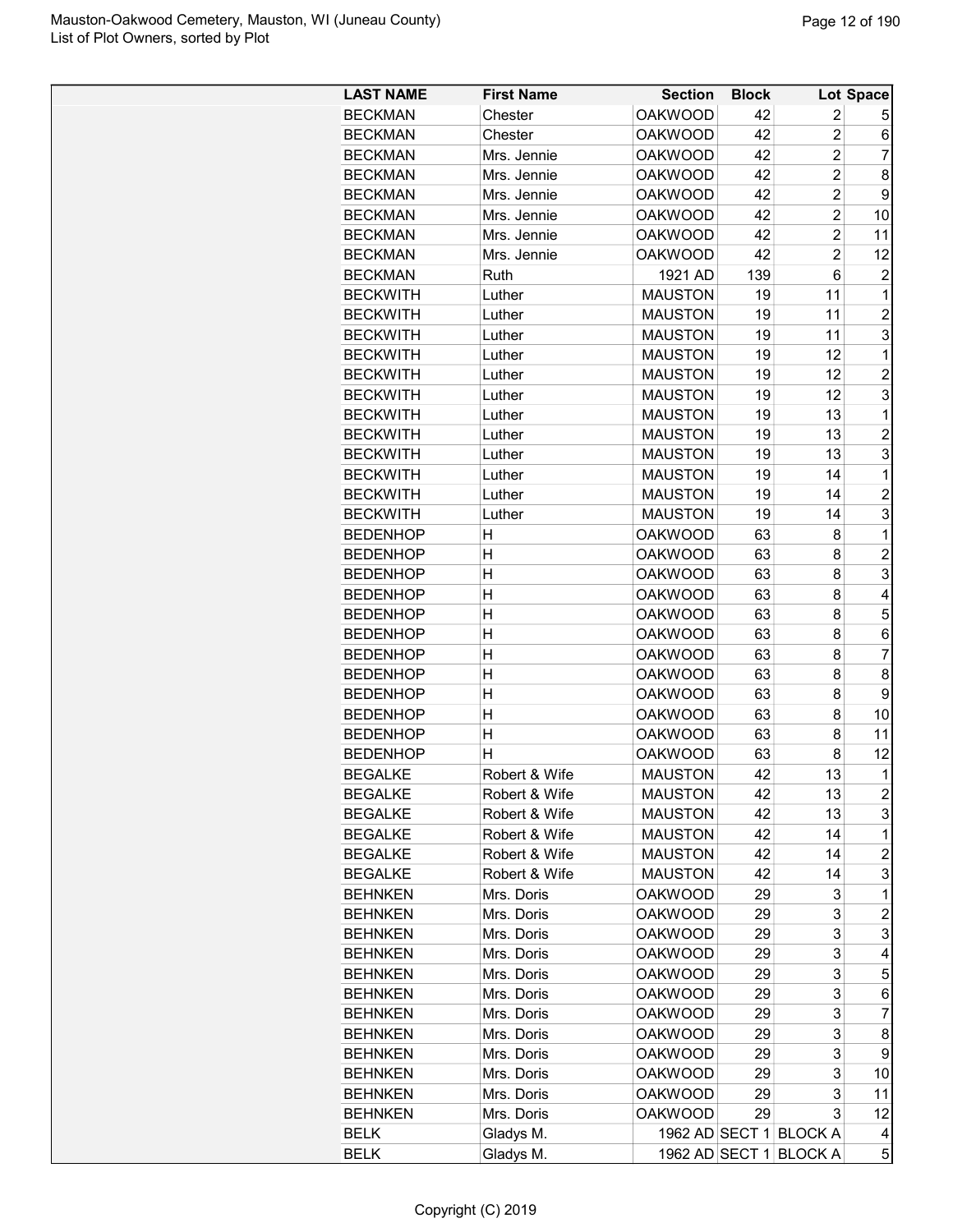| <b>LAST NAME</b>                 | <b>First Name</b>    | <b>Section Block</b>             |          |                        | <b>Lot Space</b>        |
|----------------------------------|----------------------|----------------------------------|----------|------------------------|-------------------------|
| <b>BELK</b>                      | Hugo A.              |                                  |          | 1962 AD SECT 1 BLOCK A | 6                       |
| <b>BELK</b>                      | JoAnn                |                                  |          | 1962 AD SECT 2 BLOCK C | 25                      |
| <b>BELK</b>                      | Oscar M.             | 1921 AD                          | 104      | 5                      | 1                       |
| <b>BELK</b>                      | Oscar M.             | 1921 AD                          | 104      | 5                      | $\overline{2}$          |
| <b>BELK</b>                      | Oscar M.             | 1921 AD                          | 104      | 5                      | 3                       |
| <b>BELK</b>                      | Richard              |                                  |          | 1962 AD SECT 2 BLOCK C | 26                      |
| <b>BELKE</b>                     | Julius               | 1921 AD                          | 101      | 11                     | $\mathbf 1$             |
| <b>BELKE</b>                     | Julius               | 1921 AD                          | 101      | 11                     | $\overline{c}$          |
| <b>BELKE</b>                     | Julius               | 1921 AD                          | 101      | 11                     | 3                       |
| <b>BELKSTROM</b>                 | Pastor Charles H.    |                                  |          | 1962 AD SECT 4 BLOCK F | 68                      |
| <b>BELKSTROM</b>                 | <b>Pastor Violet</b> |                                  |          | 1962 AD SECT 4 BLOCK F | 69                      |
| <b>BELL</b>                      | Amos W.              |                                  |          | 1962 AD SECT 1 BLOCK B | 45                      |
| <b>BELL</b>                      | Bernard A.           |                                  |          | 1962 AD SECT 1 BLOCK B | 43                      |
| <b>BELL</b>                      | Esther A.            |                                  |          | 1962 AD SECT 1 BLOCK B | 44                      |
| <b>BELL</b>                      | Francis E.           |                                  |          | 1962 AD SECT 1 BLOCK B | 42                      |
| <b>BELL</b>                      | Harry, Mrs           | 1921 AD                          | 97       | 8                      | 1                       |
| <b>BELL</b>                      | Harry, Mrs           | 1921 AD                          | 97       | 8                      | $\overline{c}$          |
| <b>BELL</b>                      | Harry, Mrs           | 1921 AD                          | 97       | 8                      | 3                       |
| <b>BENNETT</b>                   | Dan                  | <b>OAKWOOD</b>                   | 21       | 7                      | 1                       |
| <b>BENNETT</b>                   | Dan                  | <b>OAKWOOD</b>                   | 21       | $\overline{7}$         | $\overline{c}$          |
| <b>BENNETT</b>                   | Dan                  | <b>OAKWOOD</b>                   | 21       | $\overline{7}$         | 3                       |
| <b>BENNETT</b>                   | Dan                  | <b>OAKWOOD</b>                   | 21       | $\overline{7}$         | 4                       |
| <b>BENNETT</b>                   | Dan                  | <b>OAKWOOD</b>                   | 21       | $\overline{7}$         | 5                       |
| <b>BENNETT</b>                   | Dan                  | <b>OAKWOOD</b>                   | 21       | $\overline{7}$         | 6                       |
| <b>BENNETT</b>                   | Dan                  | <b>OAKWOOD</b>                   | 21       | $\overline{7}$         | $\overline{7}$          |
|                                  |                      |                                  | 21       | $\overline{7}$         | 8                       |
| <b>BENNETT</b><br><b>BENNETT</b> | Dan                  | <b>OAKWOOD</b><br><b>OAKWOOD</b> | 21       | 7                      | 9                       |
| <b>BENNETT</b>                   | Dan                  | <b>OAKWOOD</b>                   | 21       | $\overline{7}$         | 10                      |
|                                  | Dan                  | <b>OAKWOOD</b>                   | 21       | 7                      | 11                      |
| <b>BENNETT</b>                   | Dan<br>Dan           | <b>OAKWOOD</b>                   | 21       | $\overline{7}$         | 12                      |
| <b>BENNETT</b>                   |                      |                                  |          |                        |                         |
| <b>BENNETT</b>                   | Helmi J.             |                                  |          | 1962 AD SECT 1 BLOCK C | 91                      |
| <b>BENSON</b><br><b>BERTSCH</b>  | <b>Bessie</b>        | 1962 AD SECT 1                   |          | <b>BLOCK F</b>         | 38                      |
|                                  | Clara                | <b>MAUSTON</b>                   | 55<br>55 | 4                      | 1<br>$\overline{2}$     |
| <b>BERTSCH</b>                   | Clara                | <b>MAUSTON</b>                   |          | 4                      |                         |
| <b>BERTSCH</b>                   | Clara                | <b>MAUSTON</b>                   | 55       | 4                      | 3                       |
| <b>BESAW</b>                     | John Norman          | 1921 AD                          | 91       | 3                      | 1                       |
| <b>BESAW</b>                     | John Norman          | 1921 AD                          | 91       | 3                      | $\overline{\mathbf{c}}$ |
| <b>BESAW</b>                     | John Norman          | 1921 AD                          | 91       | 3                      | 3                       |
| <b>BETCHER</b>                   | Rose                 |                                  |          | 1962 AD SECT 4 BLOCK F | 50                      |
| <b>BETCHER</b>                   | Rose                 |                                  |          | 1962 AD SECT 4 BLOCK F | 51                      |
| <b>BETCHER</b>                   | Rose                 |                                  |          | 1962 AD SECT 4 BLOCK F | 52                      |
| <b>BETTENDORF</b>                | Mike                 | <b>OAKWOOD</b>                   | 13       | 1                      | 1                       |
| <b>BETTENDORF</b>                | Mike                 | <b>OAKWOOD</b>                   | 13       | 1                      | $\overline{c}$          |
| <b>BETTENDORF</b>                | Mike                 | <b>OAKWOOD</b>                   | 13       | 1                      | 3                       |
| <b>BETTENDORF</b>                | Mike                 | <b>OAKWOOD</b>                   | 13       | $\mathbf 1$            | 4                       |
| <b>BETTENDORF</b>                | Mike                 | <b>OAKWOOD</b>                   | 13       | $\mathbf 1$            | 5                       |
| <b>BETTENDORF</b>                | Mike                 | <b>OAKWOOD</b>                   | 13       | $\mathbf{1}$           | 6                       |
| <b>BETTENDORF</b>                | Mike                 | <b>OAKWOOD</b>                   | 13       | $\mathbf 1$            | $\overline{7}$          |
| <b>BETTENDORF</b>                | Mike                 | <b>OAKWOOD</b>                   | 13       | 1                      | 8                       |
| <b>BETTENDORF</b>                | Mike                 | <b>OAKWOOD</b>                   | 13       | 1                      | 9                       |
| <b>BETTENDORF</b>                | Mike                 | <b>OAKWOOD</b>                   | 13       | 1                      | 10                      |
| <b>BETTENDORF</b>                | Mike                 | <b>OAKWOOD</b>                   | 13       | 1                      | 11                      |
| <b>BETTENDORF</b>                | Mike                 | <b>OAKWOOD</b>                   | 13       | 1                      | 12                      |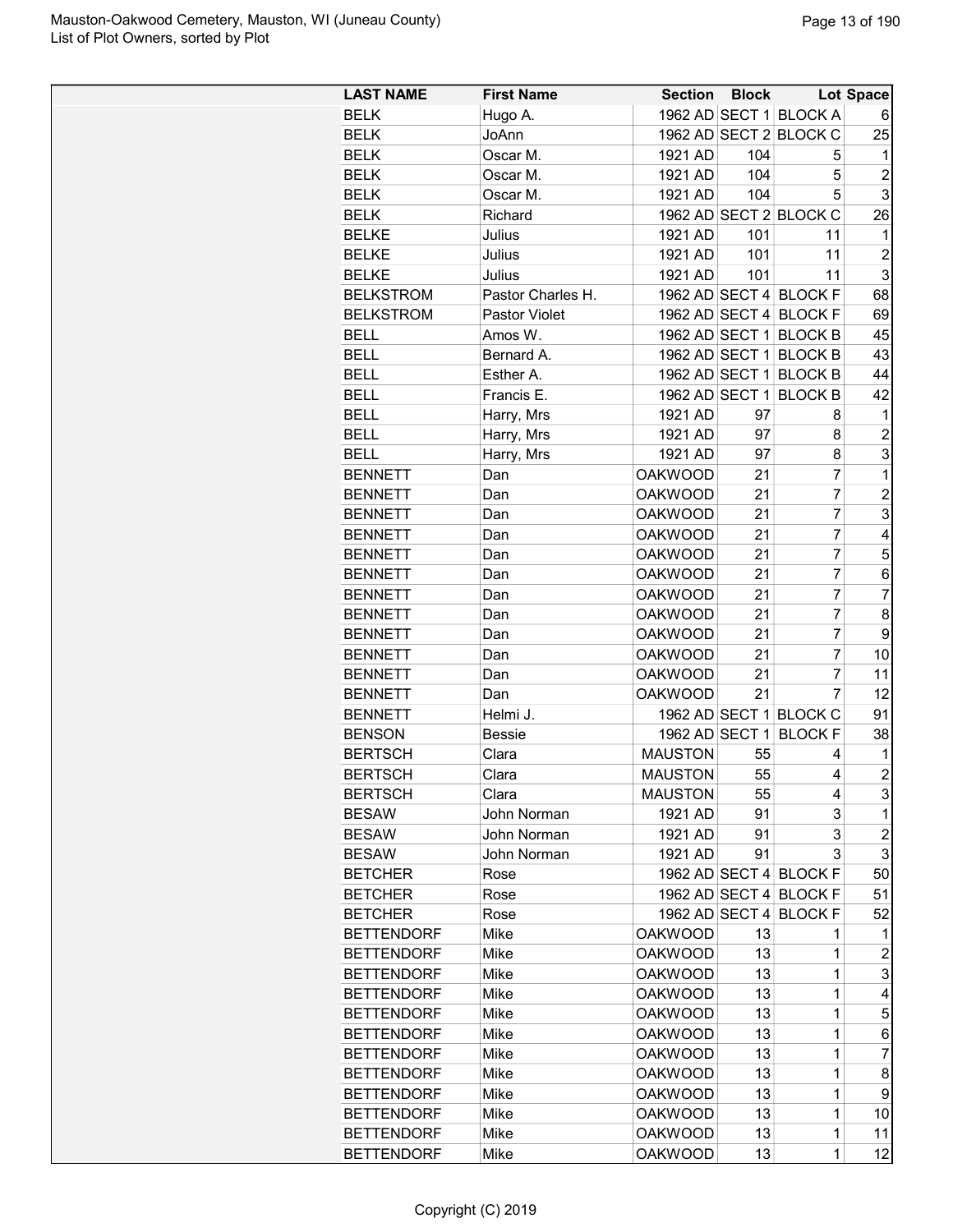| <b>LAST NAME</b> | <b>First Name</b> | <b>Section</b> | <b>Block</b> |                        | Lot Space               |
|------------------|-------------------|----------------|--------------|------------------------|-------------------------|
| <b>BETTS</b>     | Claude A.         | 1921 AD        | 125          | 7                      |                         |
| <b>BETTS</b>     | Claude A.         | 1921 AD        | 125          | 7                      | $\overline{\mathbf{c}}$ |
| <b>BETTS</b>     | Claude A.         | 1921 AD        | 125          | $\overline{7}$         | 3                       |
| <b>BETTS</b>     | Claude A.         | 1921 AD        | 138          | 4                      | $\mathbf 1$             |
| <b>BETTS</b>     | Claude A.         | 1921 AD        | 138          | 4                      | 2                       |
| <b>BETTS</b>     | Claude A.         | 1921 AD        | 138          | 4                      | 3                       |
| <b>BETTS</b>     | Clayton Joseph    | 1921 AD        | 118          | $\overline{2}$         | $\mathbf{1}$            |
| <b>BETTS</b>     | Clayton Joseph    | 1921 AD        | 118          | $\overline{2}$         | $\overline{2}$          |
| <b>BETTS</b>     | Clayton Joseph    | 1921 AD        | 118          | $\overline{2}$         | 3                       |
| <b>BETTS</b>     | Joseph M.         | 1921 AD        | 120          | $\overline{2}$         | 1                       |
| <b>BETTS</b>     | Joseph M.         | 1921 AD        | 120          | $\overline{2}$         | $\overline{c}$          |
| <b>BETTS</b>     | Joseph M.         | 1921 AD        | 120          | $\overline{2}$         | 3                       |
| <b>BIALAS</b>    | Clara P.          |                |              | 1962 AD SECT 2 BLOCK B | 14                      |
| <b>BIALAS</b>    | Stephen J.        |                |              | 1962 AD SECT 2 BLOCK B | 15                      |
| <b>BICKFORD</b>  | Lulu Elizabeth    | 1921 AD        | 140          | 4                      | 1                       |
| <b>BICKFORD</b>  | Lulu Elizabeth    | 1921 AD        | 140          | 4                      | $\overline{c}$          |
| <b>BICKFORD</b>  | Lulu Elizabeth    | 1921 AD        | 140          | 4                      | 3                       |
| <b>BIELFELDT</b> | Viola B.          |                |              | 1962 AD SECT 2 BLOCK B | 11                      |
| <b>BIELFELDT</b> | William A.        |                |              | 1962 AD SECT 2 BLOCK B | 10                      |
| <b>BIEMEL</b>    | Andrew            | <b>OAKWOOD</b> | 53           | 2                      | 4                       |
| <b>BIEMEL</b>    | Andrew            | <b>OAKWOOD</b> | 53           | $\overline{c}$         | 5                       |
| <b>BIEMEL</b>    | Andrew            | <b>OAKWOOD</b> | 53           | $\overline{c}$         | 6                       |
| <b>BIGALKE</b>   | August            | <b>OAKWOOD</b> | 44           | 3                      | $\mathbf{1}$            |
| <b>BIGALKE</b>   | August            | <b>OAKWOOD</b> | 44           | 3                      | $\overline{\mathbf{c}}$ |
| <b>BIGALKE</b>   | August            | <b>OAKWOOD</b> | 44           | 3                      | 3                       |
| <b>BIGALKE</b>   | August            | <b>OAKWOOD</b> | 44           | 3                      | 4                       |
| <b>BIGALKE</b>   | August            | <b>OAKWOOD</b> | 44           | 3                      | 5                       |
| <b>BIGALKE</b>   | August            | <b>OAKWOOD</b> | 44           | 3                      | 6                       |
| <b>BIGALKE</b>   | August            | <b>OAKWOOD</b> | 44           | 3                      | $\overline{7}$          |
| <b>BIGALKE</b>   | August            | <b>OAKWOOD</b> | 44           | 3                      | 8                       |
| <b>BIGALKE</b>   | August            | <b>OAKWOOD</b> | 44           | 3                      | 9                       |
| <b>BIGALKE</b>   | August            | <b>OAKWOOD</b> | 44           | 3                      | 10                      |
| <b>BIGALKE</b>   | August            | <b>OAKWOOD</b> | 44           | 3                      | 11                      |
| <b>BIGALKE</b>   | August            | <b>OAKWOOD</b> | 44           | 3                      | 12                      |
| <b>BIGALKE</b>   | William C.        | 1921 AD        | 89           | 6                      | 1                       |
| <b>BIGALKE</b>   | William C.        | 1921 AD        | 89           | 6                      | 2                       |
| <b>BIGALKE</b>   | William C.        | 1921 AD        | 89           | 6                      | 3                       |
| <b>BIGELOW</b>   | Gilbert           | 1921 AD        | 90           | 5                      | 1                       |
| <b>BIGELOW</b>   | Gilbert           | 1921 AD        | 90           | 5                      | $\overline{\mathbf{c}}$ |
| <b>BIGELOW</b>   | Gilbert           | 1921 AD        | 90           | 5                      | 3                       |
| <b>BIRES</b>     | Frank S.          |                |              | 1962 AD SECT 1 BLOCK D | 20                      |
| <b>BIRES</b>     | Glen F.           |                |              | 1962 AD SECT 2 BLOCK A | 38                      |
| <b>BIRES</b>     | Kevin James       |                |              | 1962 AD SECT 1 BLOCK E | 67                      |
| <b>BIRES</b>     | Mary Ella         |                |              | 1962 AD SECT 2 BLOCK A | 37                      |
| <b>BIRES</b>     | Mary M.           |                |              | 1962 AD SECT 1 BLOCK D | 21                      |
| <b>BIRES</b>     | Russell G.        |                |              | 1962 AD SECT 2 BLOCK A | 39                      |
| <b>BLAIR</b>     | Karen M.          |                |              | 1962 AD SECT 4 BLOCK C | 58                      |
| <b>BLAIR</b>     | Karen M.          |                |              | 1962 AD SECT 4 BLOCK C | 59                      |
| <b>BLAIR</b>     | Melvin C.         |                |              | 1962 AD SECT 1 BLOCK D | 77                      |
| <b>BLAIR</b>     | Melvin C.         |                |              | 1962 AD SECT 1 BLOCK D | 78                      |
| <b>BLANCHARD</b> | Howard T.         | 1921 AD        | 135          | 3                      | $\mathbf{1}$            |
| <b>BLANCHARD</b> | Howard T.         | 1921 AD        | 135          | 3                      | 2                       |
| <b>BLANCHARD</b> | Howard T.         | 1921 AD        | 135          | 3                      | 3                       |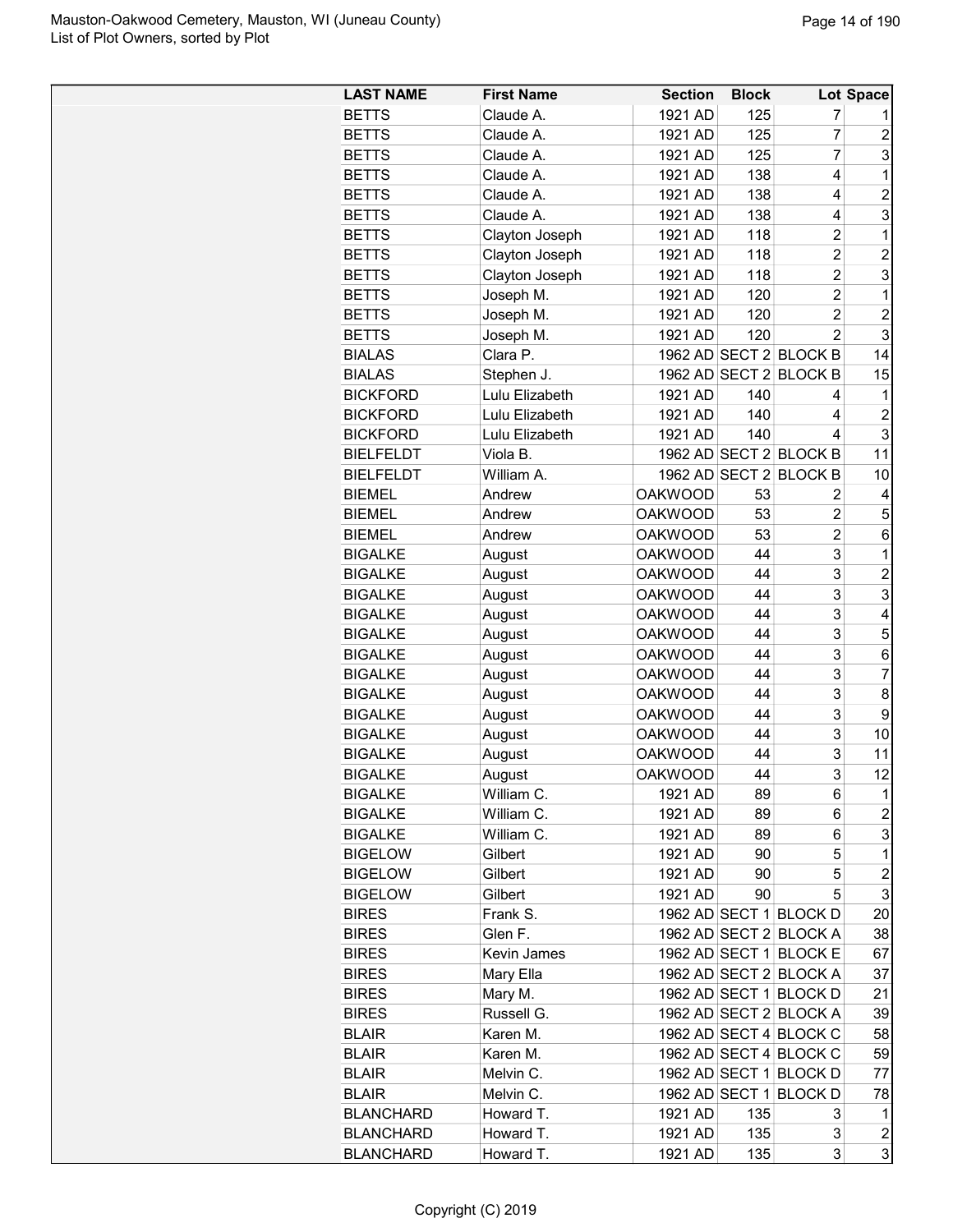| <b>LAST NAME</b>  | <b>First Name</b> | <b>Section</b> | <b>Block</b>   |                        | Lot Space        |
|-------------------|-------------------|----------------|----------------|------------------------|------------------|
| <b>BLASS</b>      | (N/A)             | <b>OAKWOOD</b> | 54             | 1                      | 7                |
| <b>BLASS</b>      | (N/A)             | <b>OAKWOOD</b> | 54             | 1                      | 8                |
| <b>BLASS</b>      | (N/A)             | <b>OAKWOOD</b> | 54             | $\overline{1}$         | 9                |
| <b>BLASS</b>      | (N/A)             | <b>OAKWOOD</b> | 54             | $\overline{1}$         | 10               |
| <b>BLASS</b>      | (N/A)             | <b>OAKWOOD</b> | 54             | 1                      | 11               |
| <b>BLASS</b>      | (N/A)             | <b>OAKWOOD</b> | 54             | $\overline{1}$         | 12               |
| <b>BLASS</b>      | Deabolt           | <b>MAUSTON</b> | 14             | 4                      | 1                |
| <b>BLASS</b>      | Deabolt           | <b>MAUSTON</b> | 14             | 4                      | $\overline{c}$   |
| <b>BLASS</b>      | Deabolt           | <b>MAUSTON</b> | 14             | 4                      | 3                |
| <b>BLASS</b>      | Deabolt           | <b>MAUSTON</b> | 14             | 5                      | 1                |
| <b>BLASS</b>      | Deabolt           | <b>MAUSTON</b> | 14             | 5                      | $\overline{c}$   |
| <b>BLASS</b>      | Deabolt           | <b>MAUSTON</b> | 14             | 5                      | 3                |
| <b>BLASS</b>      | Mrs. Ellen        | <b>OAKWOOD</b> | 54             | 1                      | 1                |
| <b>BLASS</b>      | Mrs. Ellen        | <b>OAKWOOD</b> | 54             | $\overline{1}$         | $\overline{2}$   |
| <b>BLASS</b>      | Mrs. Ellen        | <b>OAKWOOD</b> | 54             | $\overline{1}$         | 3                |
| <b>BLASS</b>      | Mrs. Ellen        | <b>OAKWOOD</b> | 54             | $\overline{1}$         | 4                |
| <b>BLASS</b>      | Mrs. Ellen        | <b>OAKWOOD</b> | 54             | $\overline{1}$         | 5                |
| <b>BLASS</b>      | Mrs. Ellen        | <b>OAKWOOD</b> | 54             | $\overline{1}$         | 6                |
| <b>BLESKESTAD</b> | Eryline (evalyn)  | 1921 AD        | 105            | 10                     | 1                |
| <b>BLESKESTAD</b> | Eryline (evalyn)  | 1921 AD        | 105            | 10                     | $\overline{c}$   |
| <b>BLESKESTAD</b> | Eryline (evalyn)  | 1921 AD        | 105            | 10                     | 3                |
| <b>BLOCK</b>      | James E.          | 1921 AD        | 140            | 10                     | 1                |
| <b>BLOCK</b>      | James E.          | 1921 AD        | 140            | 10                     | $\overline{c}$   |
| <b>BLOCK</b>      | James E.          | 1921 AD        | 140            | 10                     | 3                |
| <b>BOARDMAN</b>   | Constance J.      |                |                | 1962 AD SECT 1 BLOCK B | 65               |
| <b>BOARDMAN</b>   | Hawley C.         | 1962 AD SECT 1 |                | <b>BLOCK B</b>         | 66               |
| <b>BOARDMAN</b>   | William           | 1921 AD        | 137            | 9                      | 1                |
| <b>BOARDMAN</b>   | William           | 1921 AD        | 137            | 9                      | $\overline{c}$   |
| <b>BOARDMAN</b>   | William           | 1921 AD        | 137            | 9                      | 3                |
| <b>BOCKHAUSE</b>  | William           | <b>MAUSTON</b> | 13             | $\overline{2}$         | 1                |
| <b>BOCKHAUSE</b>  | William           | <b>MAUSTON</b> | 13             | $\overline{c}$         | $\overline{c}$   |
| <b>BOCKHAUSE</b>  | William           | <b>MAUSTON</b> | 13             | $\overline{c}$         | 3                |
| <b>BOCKHAUSE</b>  | William           | <b>MAUSTON</b> | 13             | 7                      | 1                |
| <b>BOCKHAUSE</b>  | William           | <b>MAUSTON</b> | 13             | $\overline{7}$         | $\overline{2}$   |
| <b>BOCKHAUSE</b>  | William           | <b>MAUSTON</b> | 13             | 7                      | 3                |
| <b>BOCKHOUSE</b>  | Hubert C.         | <b>MAUSTON</b> | $\overline{2}$ | 4                      | 1                |
| <b>BOCKHOUSE</b>  | Hubert C.         | <b>MAUSTON</b> | $\overline{2}$ | 4                      | $\overline{c}$   |
| <b>BOCKHOUSE</b>  | Hubert C.         | <b>MAUSTON</b> | $\overline{c}$ | 4                      | 3                |
| <b>BOCKHOUSE</b>  | Hubert C.         | <b>MAUSTON</b> | 2              | 5                      | 1                |
| <b>BOCKHOUSE</b>  | Hubert C.         | <b>MAUSTON</b> | $\overline{2}$ | 5                      | $\boldsymbol{2}$ |
| <b>BOCKHOUSE</b>  | Hubert C.         | <b>MAUSTON</b> | $\overline{2}$ | 5                      | 3                |
| <b>BOEHNER</b>    | Charles           |                |                | 1962 AD SECT 2 BLOCK C | 53               |
| <b>BOETTCHER</b>  | Francis A.        |                |                | 1962 AD SECT 2 BLOCK A | 89               |
| <b>BOETTCHER</b>  | Francis A.        |                |                | 1962 AD SECT 2 BLOCK A | 90               |
| <b>BOGARDUS</b>   | Lester Leo        |                |                | 1962 AD SECT 4 BLOCK F | 72               |
| <b>BOGARDUS</b>   | Viola Mae         |                |                | 1962 AD SECT 4 BLOCK F | 71               |
| <b>BOHANON</b>    | Frank S.          |                |                | 1962 AD SECT 4 BLOCK B | 32               |
| <b>BOHANON</b>    | Frank S.          |                |                | 1962 AD SECT 4 BLOCK B | 33               |
| <b>BOLLIG</b>     | Donald J.         |                |                | 1962 AD SECT 2 BLOCK B | 57               |
| <b>BOLLIG</b>     | Donald J.         |                |                | 1962 AD SECT 2 BLOCK B | 58               |
| <b>BOLLIG</b>     | Donald J.         |                |                | 1962 AD SECT 2 BLOCK B | 59               |
| <b>BOLLIG</b>     | Donald J.         |                |                | 1962 AD SECT 2 BLOCK B | 60               |
| <b>BOLLIG</b>     | Donald J.         |                |                | 1962 AD SECT 2 BLOCK B | 61               |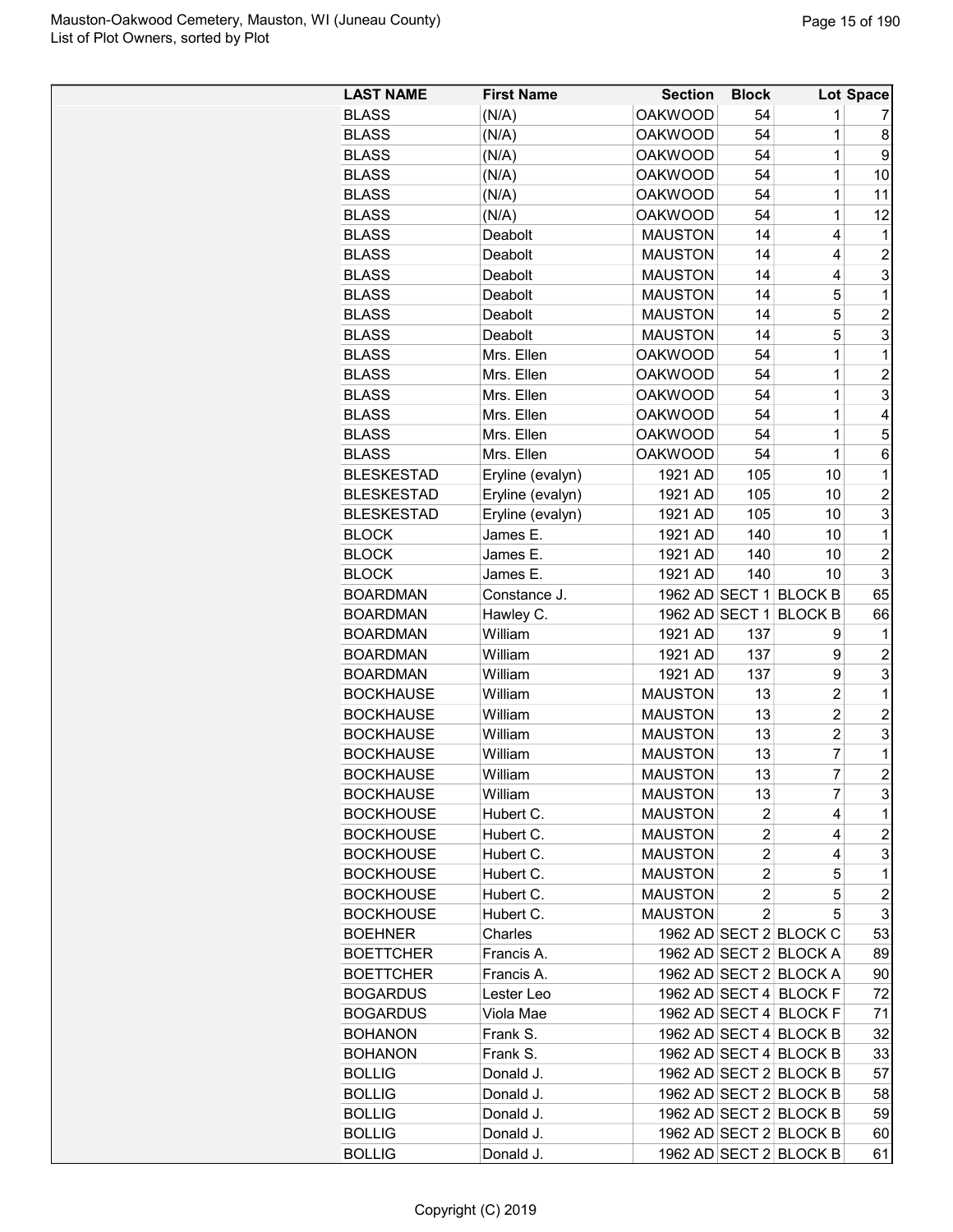| <b>LAST NAME</b> | <b>First Name</b> | <b>Section</b> | <b>Block</b>   |                        | Lot Space               |
|------------------|-------------------|----------------|----------------|------------------------|-------------------------|
| <b>BOLLIG</b>    | Jamie             |                |                | 1962 AD SECT 5 BLOCK C |                         |
| <b>BOLLIG</b>    | Joseph L. Jr.     |                |                | 1962 AD SECT 2 BLOCK B | 56                      |
| <b>BOLLIG</b>    | Katina            |                |                | 1962 AD SECT 2 BLOCK B | 53                      |
| <b>BOLLIG</b>    | Leo               | 1921 AD        | 89             | 7                      | 1                       |
| <b>BOLLIG</b>    | Leo               | 1921 AD        | 89             | 7                      | $\overline{2}$          |
| <b>BOLLIG</b>    | Leo               | 1921 AD        | 89             | $\overline{7}$         | 3                       |
| <b>BOLLIG</b>    | Mat, Mrs          | 1921 AD        | 140            | $\overline{7}$         | $\mathbf 1$             |
| <b>BOLLIG</b>    | Mat, Mrs          | 1921 AD        | 140            | $\overline{7}$         | $\overline{\mathbf{c}}$ |
| <b>BOLLIG</b>    | Mat, Mrs          | 1921 AD        | 140            | $\overline{7}$         | 3                       |
| <b>BOLLIG</b>    | Peter             |                |                | 1962 AD SECT 5 BLOCK C | 71                      |
| <b>BOLLIG</b>    | Peter             |                |                | 1962 AD SECT 5 BLOCK C | 72                      |
| <b>BOLLOW</b>    | Henry             | <b>OAKWOOD</b> | 12             | 1                      | 1                       |
| <b>BOLLOW</b>    | Henry             | <b>OAKWOOD</b> | 12             | 1                      | $\overline{c}$          |
| <b>BOLLOW</b>    | Henry             | <b>OAKWOOD</b> | 12             | 1                      | 3                       |
| <b>BOLLOW</b>    | Henry             | <b>OAKWOOD</b> | 12             | $\mathbf 1$            | 4                       |
| <b>BOLLOW</b>    | Henry             | <b>OAKWOOD</b> | 12             | 1                      | 5                       |
| <b>BOLLOW</b>    | Henry             | <b>OAKWOOD</b> | 12             | 1                      | 6                       |
| <b>BOND</b>      | W.R.              | <b>MAUSTON</b> | 8              | 10                     | $\overline{c}$          |
| <b>BOND</b>      | W.R.              | <b>MAUSTON</b> | 8              | 10                     | 3                       |
| <b>BOND</b>      | W.R.              | <b>MAUSTON</b> | 8              | 11                     | 1                       |
| <b>BOND</b>      | W.R.              | <b>MAUSTON</b> | 8              | 11                     | $\overline{2}$          |
|                  |                   |                |                | 11                     | 3                       |
| <b>BOND</b>      | W.R.              | <b>MAUSTON</b> | 8              |                        |                         |
| <b>BOND</b>      | W.R.              | <b>MAUSTON</b> | 8              | 12                     | $\mathbf 1$             |
| <b>BOND</b>      | W.R.              | <b>MAUSTON</b> | 8              | 12                     | $\overline{c}$          |
| <b>BOND</b>      | W.R.              | <b>MAUSTON</b> | 8              | 12                     | 3                       |
| <b>BOND</b>      | W.R.              | <b>MAUSTON</b> | 8              | 13                     | $\mathbf 1$             |
| <b>BOND</b>      | W.R.              | <b>MAUSTON</b> | 8              | 13                     | $\overline{c}$          |
| <b>BOND</b>      | W.R.              | <b>MAUSTON</b> | 8              | 13                     | 3                       |
| <b>BOND</b>      | W.R.              | <b>MAUSTON</b> | 8              | 14                     | $\mathbf 1$             |
| <b>BOND</b>      | W.R.              | <b>MAUSTON</b> | 8              | 14                     | $\overline{2}$          |
| <b>BOND</b>      | W.R.              | <b>MAUSTON</b> | 8              | 14                     | 3                       |
| <b>BOND</b>      | W.R.              | <b>MAUSTON</b> | 8              | 15                     | $\mathbf 1$             |
| <b>BOND</b>      | W.R.              | <b>MAUSTON</b> | 8              | 15                     | $\overline{\mathbf{c}}$ |
| <b>BOND</b>      | W.R.              | <b>MAUSTON</b> | 8 <sup>1</sup> | 15                     | 3                       |
| <b>BONDESON</b>  | Janice M.         |                |                | 1962 AD SECT 1 BLOCK C | 78                      |
| <b>BONDESON</b>  | Marion D.         |                |                | 1962 AD SECT 1 BLOCK C | 77                      |
| <b>BONDESON</b>  | Marion D.         |                |                | 1962 AD SECT 1 BLOCK C | 79                      |
| <b>BONNER</b>    | Earl              | 1970 AD        | 153            | 4                      | 1                       |
| <b>BONNER</b>    | Earl              | 1970 AD        | 153            | 4                      | 2                       |
| <b>BONNER</b>    | Earl              | 1970 AD        | 153            | 4                      | 3                       |
| <b>BOORMAN</b>   | Benjamin          | <b>MAUSTON</b> | 27             | 11                     | 1                       |
| <b>BOORMAN</b>   | Benjamin          | <b>MAUSTON</b> | 27             | 11                     | $\overline{c}$          |
| <b>BOORMAN</b>   | Benjamin          | <b>MAUSTON</b> | 27             | 11                     | 3                       |
| <b>BOORMAN</b>   | Benjamin          | <b>MAUSTON</b> | 27             | 12                     | $\mathbf 1$             |
| <b>BOORMAN</b>   | Benjamin          | <b>MAUSTON</b> | 27             | 12                     | $\overline{c}$          |
| <b>BOORMAN</b>   | Benjamin          | <b>MAUSTON</b> | 27             | 12                     | 3                       |
| <b>BOORMAN</b>   | Benjamin          | <b>MAUSTON</b> | 27             | 13                     | $\mathbf 1$             |
| <b>BOORMAN</b>   | Benjamin          | <b>MAUSTON</b> | 27             | 13                     | $\overline{\mathbf{c}}$ |
| <b>BOORMAN</b>   | Benjamin          | <b>MAUSTON</b> | 27             | 13                     | 3                       |
| <b>BOORMAN</b>   | Benjamin          | <b>MAUSTON</b> | 27             | 14                     | $\mathbf 1$             |
| <b>BOORMAN</b>   | Benjamin          | <b>MAUSTON</b> | 27             | 14                     | $\overline{c}$          |
| <b>BOORMAN</b>   | Benjamin          | <b>MAUSTON</b> | 27             | 14                     | 3                       |
| <b>BOORMAN</b>   | Clarence          | <b>MAUSTON</b> | 30             | 1                      | $\mathbf{1}$            |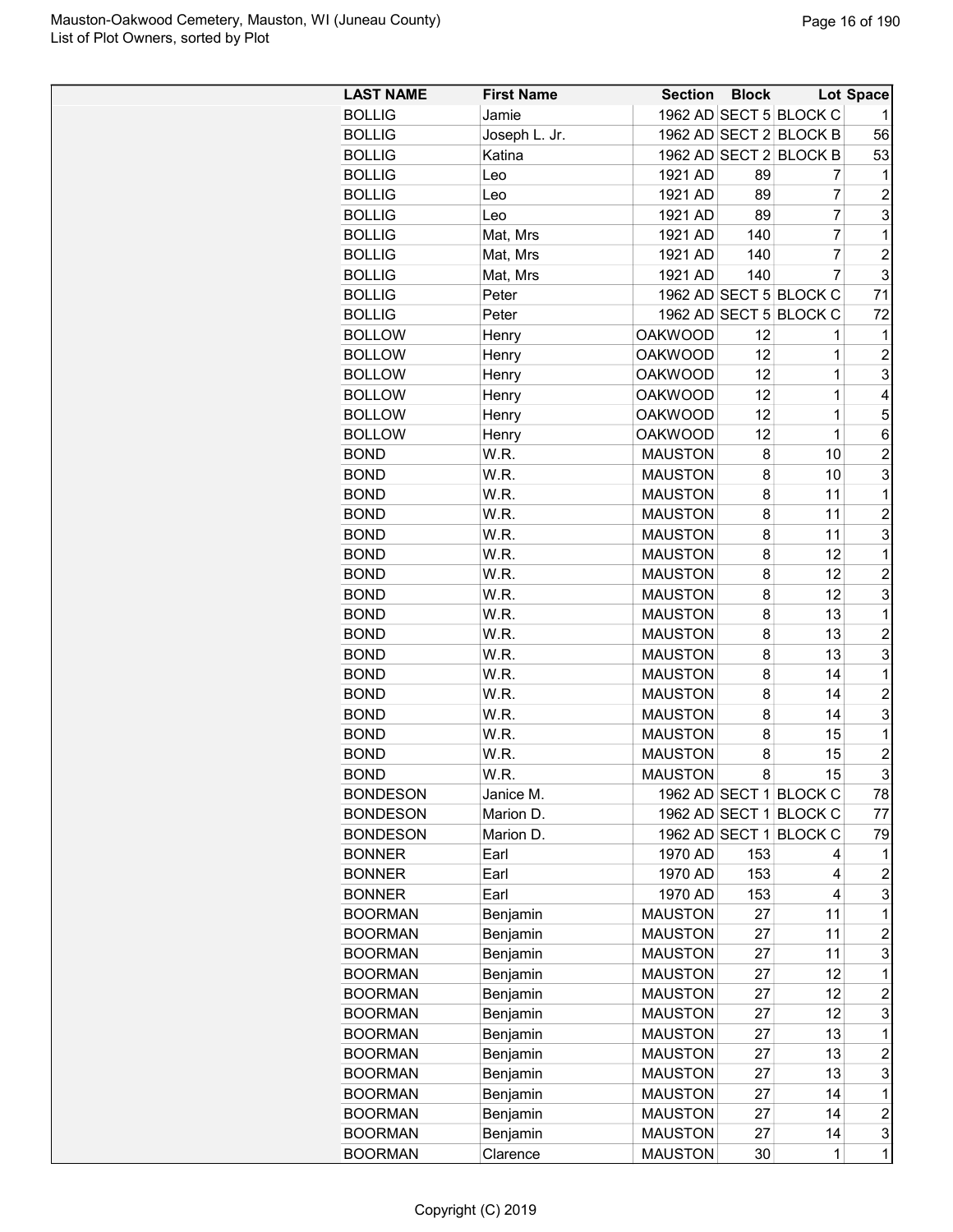| <b>LAST NAME</b> | <b>First Name</b> | <b>Section</b> | <b>Block</b> |                | <b>Lot Space</b> |
|------------------|-------------------|----------------|--------------|----------------|------------------|
| <b>BOORMAN</b>   | Clarence          | <b>MAUSTON</b> | 30           | 1              | 2                |
| <b>BOORMAN</b>   | Clarence          | <b>MAUSTON</b> | 30           | 1              | 3                |
| <b>BOORMAN</b>   | Clarence          | <b>MAUSTON</b> | 30           | $\overline{c}$ | 1                |
| <b>BOORMAN</b>   | Clarence          | <b>MAUSTON</b> | 30           | $\overline{c}$ | $\overline{c}$   |
| <b>BOORMAN</b>   | Clarence          | <b>MAUSTON</b> | 30           | $\overline{c}$ | 3                |
| <b>BOORMAN</b>   | Clarence          | <b>MAUSTON</b> | 30           | 7              | 1                |
| <b>BOORMAN</b>   | Clarence          | <b>MAUSTON</b> | 30           | 7              | $\overline{c}$   |
| <b>BOORMAN</b>   | Clarence          | <b>MAUSTON</b> | 30           | 7              | 3                |
| <b>BOORMAN</b>   | Clarence          | <b>MAUSTON</b> | 30           | 8              | 1                |
| <b>BOORMAN</b>   | Clarence          | <b>MAUSTON</b> | 30           | 8              | $\overline{c}$   |
| <b>BOORMAN</b>   |                   |                |              |                | 3                |
|                  | Clarence          | <b>MAUSTON</b> | 30           | 8              |                  |
| <b>BOORMAN</b>   | Edward            | <b>OAKWOOD</b> | 64           | 4              | 1                |
| <b>BOORMAN</b>   | Edward            | <b>OAKWOOD</b> | 64           | 4              | 9                |
| <b>BOORMAN</b>   | Edward            | <b>OAKWOOD</b> | 64           | 4              | 10               |
| <b>BORNING</b>   | Barney            | <b>OAKWOOD</b> | 13           | $\overline{2}$ | 1                |
| <b>BORNING</b>   | <b>Barney</b>     | <b>OAKWOOD</b> | 13           | $\overline{2}$ | $\overline{2}$   |
| <b>BORNING</b>   | <b>Barney</b>     | <b>OAKWOOD</b> | 13           | $\overline{c}$ | 3                |
| <b>BORNING</b>   | Barney            | <b>OAKWOOD</b> | 13           | $\overline{2}$ | 4                |
| <b>BORNING</b>   | Barney            | <b>OAKWOOD</b> | 13           | $\overline{c}$ | 5                |
| <b>BORNING</b>   | Barney            | <b>OAKWOOD</b> | 13           | $\overline{c}$ | 6                |
| <b>BORNING</b>   | Barney            | <b>OAKWOOD</b> | 13           | $\overline{c}$ | $\overline{7}$   |
| <b>BORNING</b>   | Barney            | <b>OAKWOOD</b> | 13           | $\overline{c}$ | 8                |
| <b>BORNING</b>   | Barney            | <b>OAKWOOD</b> | 13           | $\overline{2}$ | 9                |
| <b>BORNING</b>   | Barney            | <b>OAKWOOD</b> | 13           | $\overline{2}$ | 10               |
| <b>BORNING</b>   | Barney            | <b>OAKWOOD</b> | 13           | $\overline{2}$ | 11               |
| <b>BORNING</b>   | Barney            | <b>OAKWOOD</b> | 13           | 2              | 12               |
| <b>BORNING</b>   | John              | <b>OAKWOOD</b> | 44           | 6              | 1                |
| <b>BORNING</b>   | John              | <b>OAKWOOD</b> | 44           | 6              | $\overline{c}$   |
| <b>BORNING</b>   | John              | <b>OAKWOOD</b> | 44           | 6              | 3                |
| <b>BORNING</b>   | John              | <b>OAKWOOD</b> | 44           | 6              | 4                |
| <b>BORNING</b>   | John              | <b>OAKWOOD</b> | 44           | 6              | 5                |
| <b>BORNING</b>   | John              | <b>OAKWOOD</b> | 44           | 6              | 6                |
| <b>BORNING</b>   | John              | <b>OAKWOOD</b> | 44           | 6              | 7                |
| <b>BORNING</b>   | John              | <b>OAKWOOD</b> | 44           | 6              | 8                |
| <b>BORNING</b>   | John              | <b>OAKWOOD</b> | 44           | 6              | 9                |
| <b>BORNING</b>   | John              | <b>OAKWOOD</b> | 44           | 6              | 10               |
| <b>BORNING</b>   | John              | <b>OAKWOOD</b> | 44           | 6              | 11               |
| <b>BORNING</b>   | John              | <b>OAKWOOD</b> | 44           | 6              | 12               |
| <b>BORRMANN</b>  | August            | <b>OAKWOOD</b> | 64           | 4              | 6                |
| <b>BORRMANN</b>  | August            | <b>OAKWOOD</b> | 64           | 4              | 7                |
| <b>BORRMANN</b>  |                   | <b>OAKWOOD</b> | 64           | 4              | 8                |
| <b>BORRMANN</b>  | August<br>Edward  | <b>OAKWOOD</b> | 65           | 8              | 1                |
| <b>BORRMANN</b>  |                   | <b>OAKWOOD</b> | 65           |                | $\overline{2}$   |
|                  | Edward            |                |              | 8              |                  |
| <b>BORRMANN</b>  | Edward            | <b>OAKWOOD</b> | 65           | 8              | 3                |
| <b>BORRMANN</b>  | Edward            | <b>OAKWOOD</b> | 65           | 8              | 4                |
| <b>BORRMANN</b>  | Edward            | <b>OAKWOOD</b> | 65           | 8              | 5                |
| <b>BORRMANN</b>  | Edward            | <b>OAKWOOD</b> | 65           | 8              | 6                |
| <b>BORRMANN</b>  | Edward            | <b>OAKWOOD</b> | 65           | 8              | 7                |
| <b>BORRMANN</b>  | Edward            | <b>OAKWOOD</b> | 65           | 8              | 8                |
| <b>BORRMANN</b>  | Edward            | <b>OAKWOOD</b> | 65           | 8              | 9                |
| <b>BORRMANN</b>  | Edward            | <b>OAKWOOD</b> | 65           | 8              | 10               |
| <b>BORRMANN</b>  | Edward            | <b>OAKWOOD</b> | 65           | 8              | 11               |
| <b>BORRMANN</b>  | Edward            | <b>OAKWOOD</b> | 65           | 8              | 12               |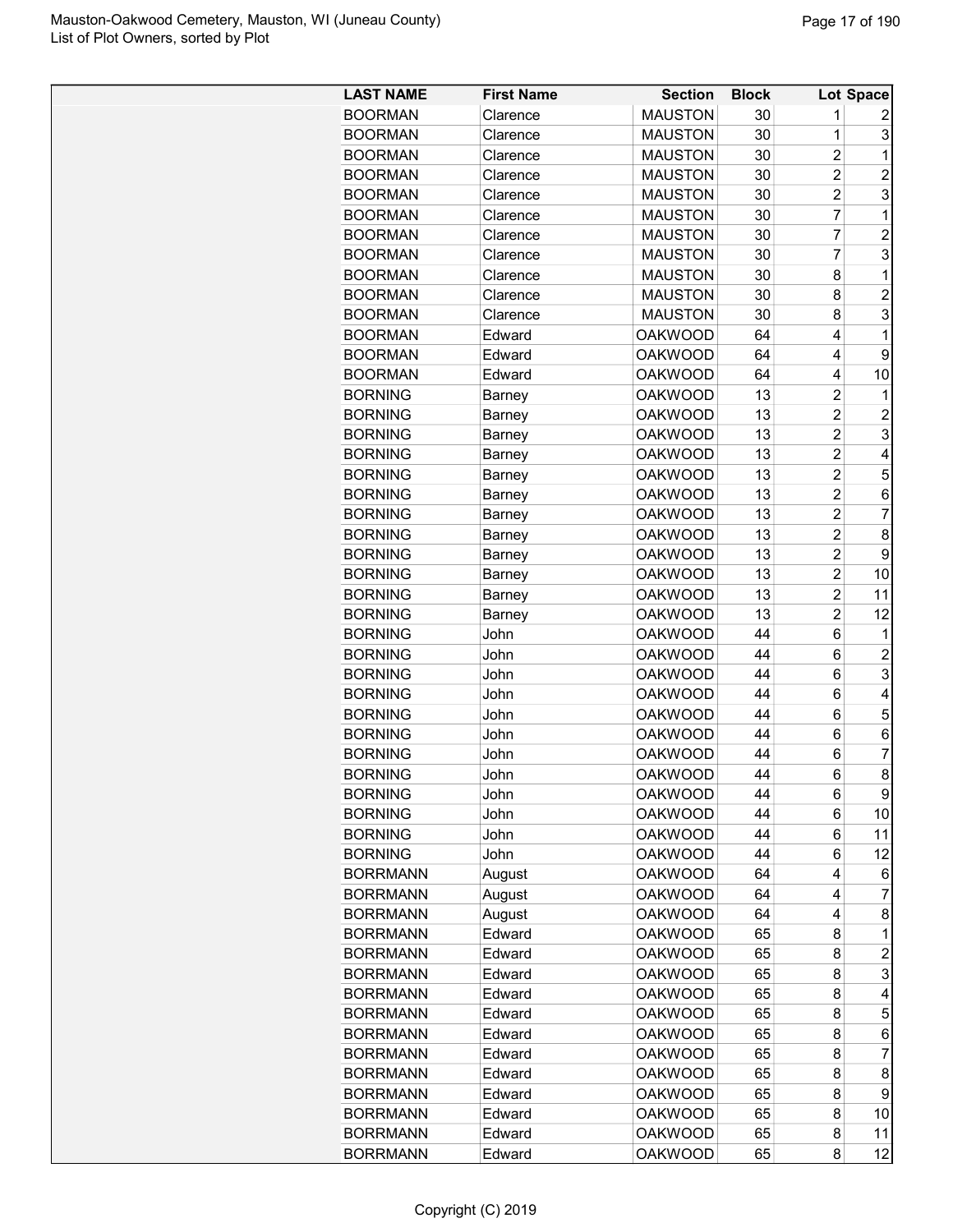| <b>LAST NAME</b> | <b>First Name</b> | <b>Section</b> | <b>Block</b>   |                        | <b>Lot Space</b> |
|------------------|-------------------|----------------|----------------|------------------------|------------------|
| <b>BOWLES</b>    | Mr.               | <b>OAKWOOD</b> | 2              | 1                      | 1                |
| <b>BOWLES</b>    | Mr.               | <b>OAKWOOD</b> | $\overline{c}$ | 1                      | $\overline{c}$   |
| <b>BOWLES</b>    | Mr.               | <b>OAKWOOD</b> | $\overline{2}$ | 1                      | 3                |
| <b>BOWLES</b>    | Mr.               | <b>OAKWOOD</b> | $\overline{2}$ | 1                      | 4                |
| <b>BOWLES</b>    | Mr.               | <b>OAKWOOD</b> | $\overline{2}$ | $\mathbf 1$            | 5                |
| <b>BOWLES</b>    | Mr.               | <b>OAKWOOD</b> | $\overline{2}$ | $\mathbf 1$            | 6                |
| <b>BOWLES</b>    | Mr.               | <b>OAKWOOD</b> | $\overline{2}$ | $\mathbf 1$            | 7                |
| <b>BOWLES</b>    | Mr.               | <b>OAKWOOD</b> | $\overline{2}$ | $\mathbf 1$            | 8                |
| <b>BOWMAN</b>    | Barney            | <b>MAUSTON</b> | 17             | 4                      | 1                |
| <b>BOWMAN</b>    | <b>Barney</b>     | <b>MAUSTON</b> | 17             | 4                      | $\overline{2}$   |
| <b>BOWMAN</b>    | <b>Barney</b>     | <b>MAUSTON</b> | 17             | 4                      | 3                |
| <b>BOWMAN</b>    | Barney            | <b>MAUSTON</b> | 17             | 5                      | 1                |
| <b>BOWMAN</b>    | Barney            | <b>MAUSTON</b> | 17             | 5                      | $\overline{c}$   |
| <b>BOWMAN</b>    | <b>Barney</b>     | <b>MAUSTON</b> | 17             | 5                      | 3                |
| <b>BOWMAN</b>    | Ben D.            |                |                | 1962 AD SECT 4 BLOCK B | 67               |
| <b>BOWMAN</b>    | Eleanor H.        |                |                | 1962 AD SECT 4 BLOCK B | 68               |
|                  |                   |                |                |                        |                  |
| <b>BRADLEY</b>   | Gladys            | 1962 AD SECT 1 |                | <b>BLOCK E</b>         | 64               |
| <b>BRADLEY</b>   | Jack              | <b>MAUSTON</b> | 29             | 11                     | 1                |
| <b>BRADLEY</b>   | Jack              | <b>MAUSTON</b> | 29             | 11                     | $\overline{c}$   |
| <b>BRADLEY</b>   | Jack              | <b>MAUSTON</b> | 29             | 11                     | 3                |
| <b>BRADLEY</b>   | Jack              | <b>MAUSTON</b> | 29             | 12                     | 1                |
| <b>BRADLEY</b>   | Jack              | <b>MAUSTON</b> | 29             | 12                     | $\overline{2}$   |
| <b>BRADLEY</b>   | Jack              | <b>MAUSTON</b> | 29             | 12                     | 3                |
| <b>BRADLEY</b>   | Jack              | <b>MAUSTON</b> | 29             | 13                     | 1                |
| <b>BRADLEY</b>   | Jack              | <b>MAUSTON</b> | 29             | 13                     | $\overline{c}$   |
| <b>BRADLEY</b>   | Jack              | <b>MAUSTON</b> | 29             | 13                     | 3                |
| <b>BRADLEY</b>   | Jack              | <b>MAUSTON</b> | 29             | 14                     | 1                |
| <b>BRADLEY</b>   | Jack              | <b>MAUSTON</b> | 29             | 14                     | $\overline{2}$   |
| <b>BRADLEY</b>   | Jack              | <b>MAUSTON</b> | 29             | 14                     | 3                |
| <b>BRADLEY</b>   | John W            | 1962 AD SECT 1 |                | <b>BLOCK E</b>         | 63               |
| <b>BRANDT</b>    | Albertina         | <b>MAUSTON</b> | 3              | 1                      | 1                |
| <b>BRANDT</b>    | Albertina         | <b>MAUSTON</b> | 3              | 1                      | $\overline{c}$   |
| <b>BRANDT</b>    | Albertina         | <b>MAUSTON</b> | 3              | 1                      | 3                |
| <b>BRANDT</b>    | Albertina         | <b>MAUSTON</b> | 3              | $\overline{2}$         | 1                |
| <b>BRANDT</b>    | Albertina         | <b>MAUSTON</b> | 3              | 2                      | $\boldsymbol{2}$ |
| <b>BRANDT</b>    | Albertina         | <b>MAUSTON</b> | 3              | $\overline{c}$         | 3                |
| <b>BRANDT</b>    | Albertina         | <b>MAUSTON</b> | 3              | 7                      | 1                |
| <b>BRANDT</b>    | Albertina         | <b>MAUSTON</b> | 3              | 7                      | 2                |
| <b>BRANDT</b>    | Albertina         | <b>MAUSTON</b> | 3              | 7                      | 3                |
| <b>BRANDT</b>    | Albertina         | <b>MAUSTON</b> | 3              | 8                      | 1                |
| <b>BRANDT</b>    | Albertina         | <b>MAUSTON</b> | 3              | 8                      | $\overline{c}$   |
| <b>BRANDT</b>    | Albertina         | <b>MAUSTON</b> | 3              | 8                      | 3                |
| <b>BRANDT</b>    | Herman            | 1921 AD        | 98             | 9                      | 1                |
| <b>BRANDT</b>    | Herman            | 1921 AD        | 98             | 9                      | $\overline{c}$   |
| <b>BRANDT</b>    | Herman            | 1921 AD        | 98             | 9                      | 3                |
| <b>BRANDT</b>    | John              |                |                | 1962 AD SECT 5 BLOCK C | 40               |
| <b>BRAUND</b>    | Anna M.           |                |                | 1962 AD SECT 1 BLOCK A | 12               |
| <b>BRAUND</b>    | Chester           | 1962 AD SECT 1 |                | <b>BLOCK A</b>         | 14               |
| <b>BRAUND</b>    |                   | <b>OAKWOOD</b> | 5              | 3                      | 1                |
|                  | Mary Ann          |                |                |                        |                  |
| <b>BRAUND</b>    | Mary Ann          | <b>OAKWOOD</b> | 5              | 3                      | $\overline{c}$   |
| <b>BRAUND</b>    | Mary Ann          | <b>OAKWOOD</b> | 5              | 3                      | 3                |
| <b>BRAUND</b>    | Mary Ann          | <b>OAKWOOD</b> | 5              | 3                      | 4                |
| <b>BRAUND</b>    | Mary Ann          | <b>OAKWOOD</b> | 5              | 3                      | 5                |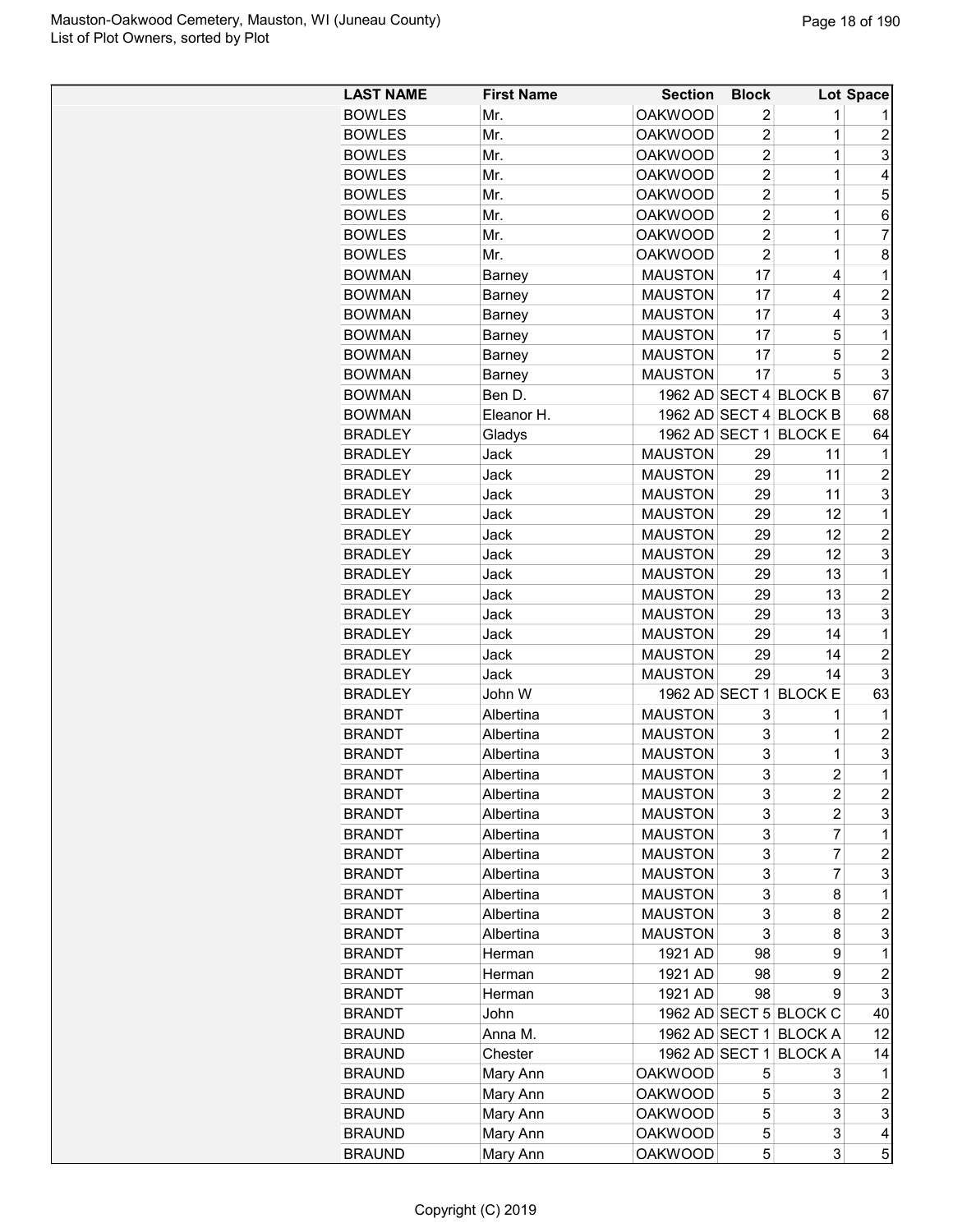| <b>LAST NAME</b> | <b>First Name</b> | <b>Section</b>                   | <b>Block</b> |                        | Lot Space               |
|------------------|-------------------|----------------------------------|--------------|------------------------|-------------------------|
| <b>BRAUND</b>    | Mary Ann          | <b>OAKWOOD</b>                   | 5            | 3                      | 6                       |
| <b>BRAUND</b>    | Mary Ann          | <b>OAKWOOD</b>                   | 5            | 3                      | 7                       |
| <b>BRAUND</b>    | Mary Ann          | <b>OAKWOOD</b>                   | 5            | 3                      | 8                       |
| <b>BRAUND</b>    | Mr. & Mrs. Moses  | <b>OAKWOOD</b>                   | 10           | 1                      | 1                       |
| <b>BRAUND</b>    | Mr. & Mrs. Moses  | <b>OAKWOOD</b>                   | 10           | $\mathbf 1$            | $\overline{c}$          |
| <b>BRAUND</b>    | Mr. & Mrs. Moses  | <b>OAKWOOD</b>                   | 10           | $\mathbf 1$            | 3                       |
| <b>BRAUND</b>    | Mr. & Mrs. Warren | <b>OAKWOOD</b>                   | 10           | $\mathbf 1$            | $\overline{7}$          |
| <b>BRAUND</b>    | Mr. & Mrs. Warren | <b>OAKWOOD</b>                   | 10           | $\mathbf 1$            | 8                       |
| <b>BRAUND</b>    | Mr. & Mrs. Warren | <b>OAKWOOD</b>                   | 10           | 1                      | 9                       |
|                  | Mr. & Mrs. Warren |                                  |              | 1                      |                         |
| <b>BRAUND</b>    | Mr. & Mrs. Warren | <b>OAKWOOD</b><br><b>OAKWOOD</b> | 10<br>10     | 1                      | 10<br>11                |
| <b>BRAUND</b>    |                   |                                  |              | 1                      |                         |
| <b>BRAUND</b>    | Mr. & Mrs. Warren | <b>OAKWOOD</b>                   | 10           |                        | 12                      |
| <b>BRAUND</b>    | Walter A.         |                                  |              | 1962 AD SECT 1 BLOCK A | 11                      |
| <b>BRAUND</b>    | Wilma             | 1962 AD SECT 1                   |              | <b>BLOCK A</b>         | 15                      |
| <b>BRENEMAN</b>  | Marie, Mrs        | 1921 AD                          | 106          | 11                     | 1                       |
| <b>BRENEMAN</b>  | Marie, Mrs        | 1921 AD                          | 106          | 11                     | $\overline{2}$          |
| <b>BRENEMAN</b>  | Marie, Mrs        | 1921 AD                          | 106          | 11                     | 3                       |
| <b>BRENNEMAN</b> | Mrs. John         | <b>OAKWOOD</b>                   | 56           | 2                      | 1                       |
| <b>BRENNEMAN</b> | Mrs. John         | <b>OAKWOOD</b>                   | 56           | 2                      | $\overline{c}$          |
| <b>BRENNEMAN</b> | Mrs. John         | <b>OAKWOOD</b>                   | 56           | $\overline{c}$         | 3                       |
| <b>BRENNEMAN</b> | Mrs. John         | <b>OAKWOOD</b>                   | 56           | $\overline{c}$         | 4                       |
| <b>BRENNEMAN</b> | Mrs. John         | <b>OAKWOOD</b>                   | 56           | $\overline{2}$         | 5                       |
| <b>BRENNEMAN</b> | Mrs. John         | <b>OAKWOOD</b>                   | 56           | $\overline{c}$         | 6                       |
| <b>BREWER</b>    | C.A.              | <b>MAUSTON</b>                   | 21           | 4                      | 1                       |
| <b>BREWER</b>    | C.A.              | <b>MAUSTON</b>                   | 21           | 4                      | 2                       |
| <b>BREWER</b>    | C.A.              | <b>MAUSTON</b>                   | 21           | 4                      | 3                       |
| <b>BREWER</b>    | C.A.              | <b>MAUSTON</b>                   | 21           | 5                      | 1                       |
| <b>BREWER</b>    | C.A.              | <b>MAUSTON</b>                   | 21           | 5                      | $\overline{2}$          |
| <b>BREWER</b>    | C.A.              | <b>MAUSTON</b>                   | 21           | 5                      | 3                       |
| <b>BREWER</b>    | Drew              | 1962 AD SECT 5                   |              | <b>BLOCK A</b>         | 29                      |
| <b>BREWER</b>    | John              | <b>MAUSTON</b>                   | 10           | 11                     | 1                       |
| <b>BREWER</b>    | John              | <b>MAUSTON</b>                   | 10           | 11                     | $\overline{c}$          |
| <b>BREWER</b>    | John              | <b>MAUSTON</b>                   | 10           | 11                     | 3                       |
| <b>BREWER</b>    | John              | <b>MAUSTON</b>                   | 10           | 12                     | 1                       |
| <b>BREWER</b>    | John              | <b>MAUSTON</b>                   | 10           | 12                     | $\overline{\mathbf{c}}$ |
| <b>BREWER</b>    | John              | <b>MAUSTON</b>                   | 10           | 12                     | 3                       |
| <b>BREWER</b>    | John              | <b>MAUSTON</b>                   | 10           | 13                     | 1                       |
| <b>BREWER</b>    | John              | <b>MAUSTON</b>                   | 10           | 13                     | 2                       |
| <b>BREWER</b>    | John              | <b>MAUSTON</b>                   | 10           | 13                     | 3                       |
| <b>BREWER</b>    | John              | <b>MAUSTON</b>                   | 10           | 14                     | 1                       |
| <b>BREWER</b>    | John              | <b>MAUSTON</b>                   | 10           | 14                     | 2                       |
|                  |                   |                                  |              |                        | 3                       |
| <b>BREWER</b>    | John              | <b>MAUSTON</b>                   | 10           | 14                     |                         |
| <b>BRIGGS</b>    | David B.          | <b>MAUSTON</b>                   | 11           | 9                      | 1                       |
| <b>BRIGGS</b>    | David B.          | <b>MAUSTON</b>                   | 11           | 9                      | $\overline{c}$          |
| <b>BRIGGS</b>    | David B.          | <b>MAUSTON</b>                   | 11           | 9                      | 3                       |
| <b>BRIGGS</b>    | David B.          | <b>MAUSTON</b>                   | 11           | 10                     | 1                       |
| <b>BRIGGS</b>    | David B.          | <b>MAUSTON</b>                   | 11           | 10                     | $\overline{c}$          |
| <b>BRIGGS</b>    | David B.          | <b>MAUSTON</b>                   | 11           | 10                     | 3                       |
| <b>BRIGGS</b>    | David B.          | <b>MAUSTON</b>                   | 11           | 15                     | 1                       |
| <b>BRIGGS</b>    | David B.          | <b>MAUSTON</b>                   | 11           | 15                     | $\overline{c}$          |
| <b>BRIGGS</b>    | David B.          | <b>MAUSTON</b>                   | 11           | 15                     | 3                       |
| <b>BRIGGS</b>    | David B.          | <b>MAUSTON</b>                   | 11           | 16                     | 1                       |
| <b>BRIGGS</b>    | David B.          | <b>MAUSTON</b>                   | 11           | 16                     | $\overline{c}$          |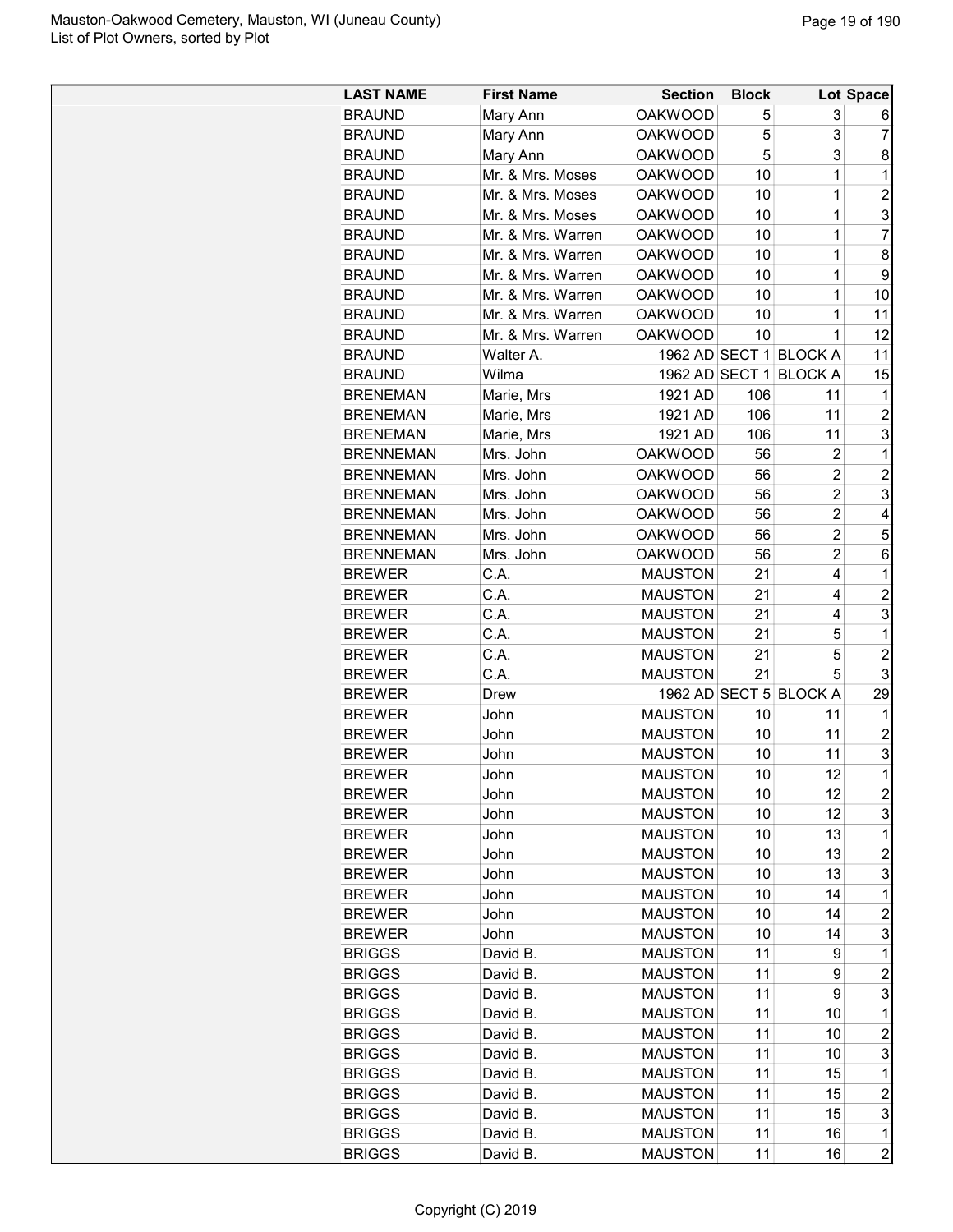| <b>LAST NAME</b>   | <b>First Name</b> | <b>Section</b> | <b>Block</b> |                        | <b>Lot Space</b> |
|--------------------|-------------------|----------------|--------------|------------------------|------------------|
| <b>BRIGGS</b>      | David B.          | <b>MAUSTON</b> | 11           | 16                     | 3                |
| <b>BRIGGS</b>      | Jessie M.         | 1921 AD        | 100          | 6                      | 1                |
| <b>BRIGGS</b>      | Jessie M.         | 1921 AD        | 100          | 6                      | $\overline{2}$   |
| <b>BRIGGS</b>      | Jessie M.         | 1921 AD        | 100          | 6                      | 3                |
| <b>BRIGGS</b>      | Leland J          | 1921 AD        | 120          | 4                      | 1                |
| <b>BRIGGS</b>      | Leland J          | 1921 AD        | 120          | 4                      | $\overline{c}$   |
| <b>BRIGGS</b>      | Leland J          | 1921 AD        | 120          | 4                      | 3                |
| <b>BRIGGS</b>      | Leland J          | 1921 AD        | 120          | 7                      | 1                |
| <b>BRIGGS</b>      | Leland J          | 1921 AD        | 120          | 7                      | $\overline{c}$   |
| <b>BRIGGS</b>      | Leland J          | 1921 AD        | 120          | $\overline{7}$         | 3                |
| <b>BROCK</b>       | Susan             |                |              | 1962 AD SECT 4 BLOCK A | 56               |
| <b>BROCK</b>       | Susan             |                |              | 1962 AD SECT 4 BLOCK A | 59               |
| <b>BROCKMAN</b>    | Evan H. (Rusty)   | 1921 AD        | 132          | 7                      | 1                |
| <b>BROCKMAN</b>    | Evan H. (Rusty)   | 1921 AD        | 132          | 7                      | $\overline{c}$   |
|                    | Evan H. (Rusty)   |                | 132          | $\overline{7}$         | 3                |
| <b>BROCKMAN</b>    |                   | 1921 AD        |              |                        |                  |
| <b>BROCKMAN</b>    | John/Janet        | 1921 AD        | 125          | 1                      | 1                |
| <b>BROCKMAN</b>    | John/Janet        | 1921 AD        | 125          | $\overline{1}$         | $\overline{c}$   |
| <b>BROCKMAN</b>    | John/Janet        | 1921 AD        | 125          | $\overline{1}$         | 3                |
| <b>BROCKMILLER</b> | Memo              | <b>MAUSTON</b> | 51           | 11                     | 1                |
| <b>BROCKMILLER</b> | Memo              | <b>MAUSTON</b> | 51           | 11                     | $\overline{c}$   |
| <b>BROCKMILLER</b> | Memo              | <b>MAUSTON</b> | 51           | 11                     | 3                |
| <b>BROCKMILLER</b> | Memo              | <b>MAUSTON</b> | 51           | 14                     | 1                |
| <b>BROCKMILLER</b> | Memo              | <b>MAUSTON</b> | 51           | 14                     | $\overline{c}$   |
| <b>BROCKMILLER</b> | Memo              | <b>MAUSTON</b> | 51           | 14                     | 3                |
| <b>BROEZEL</b>     | Frederick         | <b>OAKWOOD</b> | 66           | 7                      | 1                |
| <b>BROEZEL</b>     | Frederick         | <b>OAKWOOD</b> | 66           | $\overline{7}$         | $\overline{c}$   |
| <b>BROEZEL</b>     | Henry J.          | <b>OAKWOOD</b> | 48           | $\overline{2}$         | 1                |
| <b>BROEZEL</b>     | Henry J.          | <b>OAKWOOD</b> | 48           | $\overline{2}$         | $\overline{c}$   |
| <b>BROEZEL</b>     | Henry J.          | <b>OAKWOOD</b> | 48           | $\overline{c}$         | 3                |
| <b>BROEZEL</b>     | Henry J.          | <b>OAKWOOD</b> | 48           | $\overline{2}$         | 4                |
| <b>BROEZEL</b>     | Henry J.          | <b>OAKWOOD</b> | 48           | $\overline{c}$         | 5                |
| <b>BROEZEL</b>     | Henry J.          | <b>OAKWOOD</b> | 48           | $\overline{2}$         | 6                |
| <b>BROEZEL</b>     | Henry J.          | <b>OAKWOOD</b> | 48           | $\overline{c}$         | 7                |
| BROEZEL            | Henry J.          | <b>OAKWOOD</b> | 48           | $\overline{2}$         | 8                |
| <b>BROEZEL</b>     | Henry J.          | <b>OAKWOOD</b> | 48           | 2                      | 9                |
| <b>BROEZEL</b>     | Henry J.          | <b>OAKWOOD</b> | 48           | $\overline{2}$         | 10               |
| <b>BROEZEL</b>     | Henry J.          | <b>OAKWOOD</b> | 48           | 2                      | 11               |
| <b>BROEZEL</b>     | Henry J.          | <b>OAKWOOD</b> | 48           | $\overline{2}$         | 12               |
| <b>BROKOPP</b>     | Blanche           |                |              | 1962 AD SECT 1 BLOCK B | 32               |
| <b>BROKOPP</b>     | Daniel R.         |                |              | 1962 AD SECT 4 BLOCK F | 8                |
| <b>BROKOPP</b>     | Francis           | 1962 AD SECT 1 |              | <b>BLOCK B</b>         | 31               |
| <b>BROKOPP</b>     | Kenneth A.        | 1921 AD        | 86           | 7                      | 1                |
| <b>BROKOPP</b>     | Kenneth A.        | 1921 AD        | 86           | 7                      | $\overline{c}$   |
| <b>BROKOPP</b>     | Kenneth A.        | 1921 AD        | 86           | 7                      | 3                |
| <b>BROKOPP</b>     | Kenneth A.        | 1921 AD        | 86           | 8                      | 1                |
| <b>BROKOPP</b>     | Kenneth A.        | 1921 AD        | 86           | 8                      | $\overline{c}$   |
| <b>BROKOPP</b>     | Kenneth A.        | 1921 AD        | 86           | 8                      | 3                |
| <b>BROKOPP</b>     | William A.        |                |              | 1962 AD SECT 5 BLOCK B | 41               |
| <b>BROOKS</b>      | Joseph J.         | 1921 AD        | 108          | 3                      | 1                |
| <b>BROOKS</b>      | Joseph J.         | 1921 AD        | 108          | 3                      | $\boldsymbol{2}$ |
| <b>BROOKS</b>      | Joseph J.         | 1921 AD        | 108          | 3                      | 3                |
| <b>BROWN</b>       |                   | <b>OAKWOOD</b> | 65           | 3                      | $\overline{7}$   |
| <b>BROWN</b>       | August            | <b>OAKWOOD</b> | 65           | 3                      | 8                |
|                    | August            |                |              |                        |                  |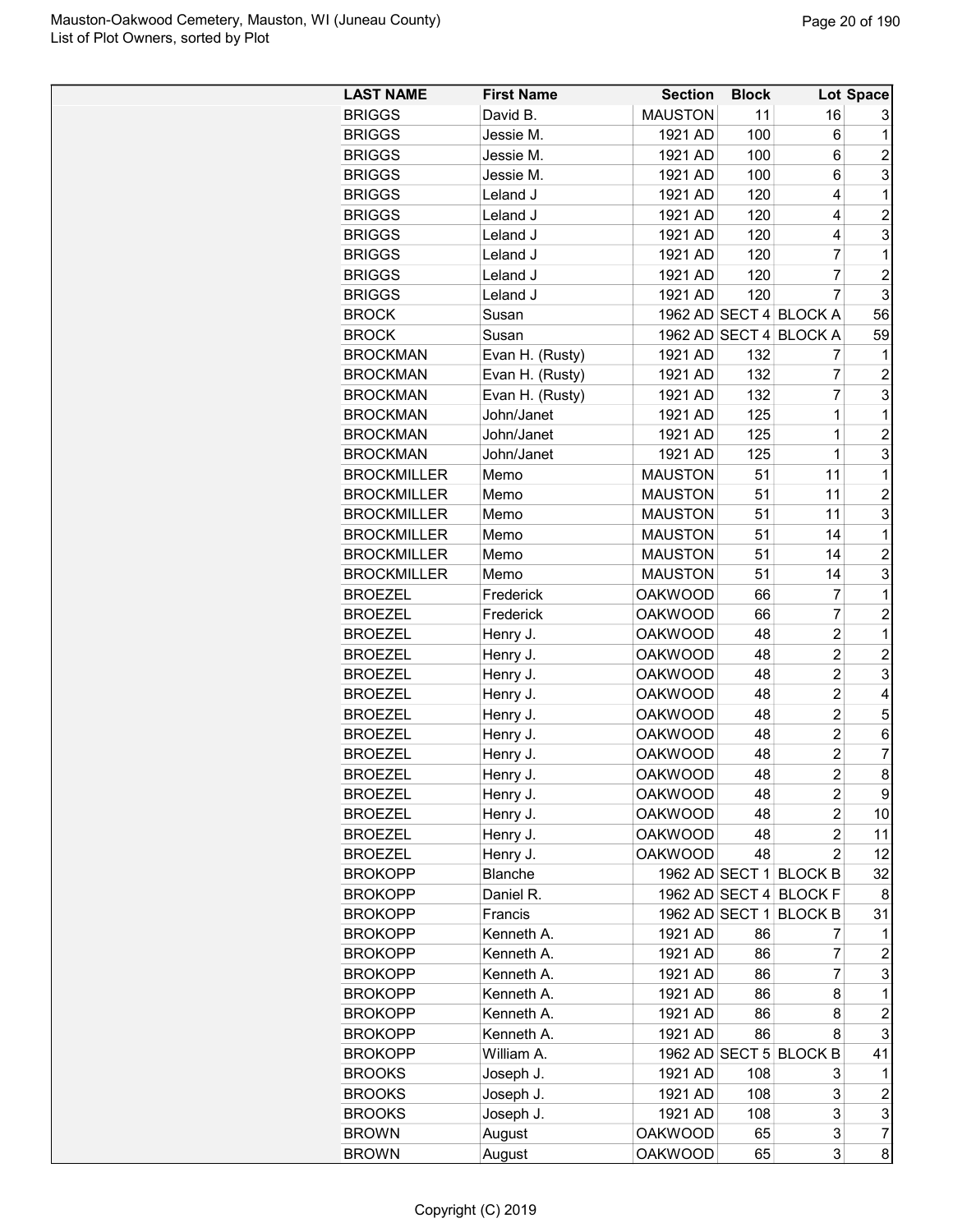| <b>LAST NAME</b> | <b>First Name</b> | <b>Section</b> | <b>Block</b> |                        | Lot Space       |
|------------------|-------------------|----------------|--------------|------------------------|-----------------|
| <b>BROWN</b>     | August            | <b>OAKWOOD</b> | 65           | 3                      | 9               |
| <b>BROWN</b>     | August            | <b>OAKWOOD</b> | 65           | 3                      | 10              |
| <b>BROWN</b>     | August            | <b>OAKWOOD</b> | 65           | 3                      | 11              |
| <b>BROWN</b>     | August            | <b>OAKWOOD</b> | 65           | 3                      | 12              |
| <b>BROWN</b>     | <b>Bitthazer</b>  | <b>OAKWOOD</b> | 53           | 3                      | 4               |
| <b>BROWN</b>     | <b>Bitthazer</b>  | <b>OAKWOOD</b> | 53           | 3                      | 5               |
| <b>BROWN</b>     | <b>Bitthazer</b>  | <b>OAKWOOD</b> | 53           | 3                      | 6               |
| <b>BROWN</b>     | Charles           | <b>OAKWOOD</b> | 70           | $\mathbf 1$            | 1               |
| <b>BROWN</b>     | Charles           | <b>OAKWOOD</b> | 70           | $\mathbf 1$            | $\overline{c}$  |
|                  | Charles           | <b>OAKWOOD</b> | 70           | $\mathbf 1$            | 3               |
| <b>BROWN</b>     |                   |                |              | $\mathbf 1$            |                 |
| <b>BROWN</b>     | Charles           | <b>OAKWOOD</b> | 70           |                        | 4               |
| <b>BROWN</b>     | Charles           | <b>OAKWOOD</b> | 70           | 1                      | 5               |
| <b>BROWN</b>     | Charles           | <b>OAKWOOD</b> | 70           | 1                      | $6\phantom{1}6$ |
| <b>BROWN</b>     | Charles           | <b>OAKWOOD</b> | 70           | $\mathbf 1$            | $\overline{7}$  |
| <b>BROWN</b>     | Charles           | <b>OAKWOOD</b> | 70           | $\mathbf 1$            | 8               |
| <b>BROWN</b>     | Charles           | <b>OAKWOOD</b> | 70           | $\mathbf 1$            | 9               |
| <b>BROWN</b>     | Charles           | <b>OAKWOOD</b> | 70           | $\overline{1}$         | 10              |
| <b>BROWN</b>     | Charles           | <b>OAKWOOD</b> | 70           | $\mathbf 1$            | 11              |
| <b>BROWN</b>     | Charles           | <b>OAKWOOD</b> | 70           | 1                      | 12              |
| <b>BROWN</b>     | Clara             | <b>MAUSTON</b> | 28           | 13                     | 1               |
| <b>BROWN</b>     | Clara             | <b>MAUSTON</b> | 28           | 13                     | $\overline{c}$  |
| <b>BROWN</b>     | Edward R.         |                |              | 1962 AD SECT 1 BLOCK B | $\overline{7}$  |
| <b>BROWN</b>     | Edward R.         |                |              | 1962 AD SECT 4 BLOCK C | 9               |
| <b>BROWN</b>     | Francis R.        |                |              | 1962 AD SECT 1 BLOCK B | 11              |
| <b>BROWN</b>     | Frank, Mrs        | 1921 AD        | 101          | 7                      | 1               |
| <b>BROWN</b>     | Frank, Mrs        | 1921 AD        | 101          | 7                      | $\overline{2}$  |
| <b>BROWN</b>     | Frank, Mrs        | 1921 AD        | 101          | $\overline{7}$         | 3               |
| <b>BROWN</b>     | Genevieve B.      |                |              | 1962 AD SECT 1 BLOCK B | 12              |
| <b>BROWN</b>     | John R.           | 1921 AD        | 146          | 10                     | 1               |
| <b>BROWN</b>     | John R.           | 1921 AD        | 146          | 10                     | $\overline{2}$  |
| <b>BROWN</b>     | John R.           | 1921 AD        | 146          | 10                     | 3               |
| <b>BROWN</b>     | Katherine C.      |                |              | 1962 AD SECT 4 BLOCK C | 8               |
| <b>BROWN</b>     | L.                | <b>MAUSTON</b> | 56           | 11                     | 1               |
| <b>BROWN</b>     | L                 | <b>MAUSTON</b> | 56           | 11                     | $\overline{2}$  |
| <b>BROWN</b>     | L.                | <b>MAUSTON</b> | 56           | 11                     | 3               |
| <b>BROWN</b>     | L.                | <b>MAUSTON</b> | 56           | 12                     | 1               |
| <b>BROWN</b>     | L.                | <b>MAUSTON</b> | 56           | 12                     | $\overline{c}$  |
|                  |                   | <b>MAUSTON</b> |              |                        | 3               |
| <b>BROWN</b>     | L.                |                | 56           | 12                     |                 |
| <b>BROWN</b>     | L.                | <b>MAUSTON</b> | 56           | 13                     | 1               |
| <b>BROWN</b>     | L.                | <b>MAUSTON</b> | 56           | 13                     | $\overline{c}$  |
| <b>BROWN</b>     | L.                | <b>MAUSTON</b> | 56           | 13                     | 3               |
| <b>BROWN</b>     | L.                | <b>MAUSTON</b> | 56           | 14                     | 1               |
| <b>BROWN</b>     | L.                | <b>MAUSTON</b> | 56           | 14                     | $\overline{c}$  |
| <b>BROWN</b>     | L.                | <b>MAUSTON</b> | 56           | 14                     | 3               |
| <b>BROWN</b>     | Lafayette         | <b>MAUSTON</b> | 13           | 3                      | $\overline{c}$  |
| <b>BROWN</b>     | Lafayette         | <b>MAUSTON</b> | 13           | 3                      | 3               |
| <b>BROWN</b>     | Lafayette         | <b>MAUSTON</b> | 13           | 6                      | 1               |
| <b>BROWN</b>     | Lafayette         | <b>MAUSTON</b> | 13           | 6                      | $\overline{c}$  |
| <b>BROWN</b>     | Lafayette         | <b>MAUSTON</b> | 13           | 6                      | 3               |
| <b>BROWN</b>     | Lawrence          | 1921 AD        | 146          | 1                      | 1               |
| <b>BROWN</b>     | Lawrence          | 1921 AD        | 146          | 1                      | $\overline{2}$  |
| <b>BROWN</b>     | Lawrence          | 1921 AD        | 146          | 1                      | $\mathfrak{S}$  |
| <b>BROWN</b>     | Mary J.           |                |              | 1962 AD SECT 1 BLOCK B | 8               |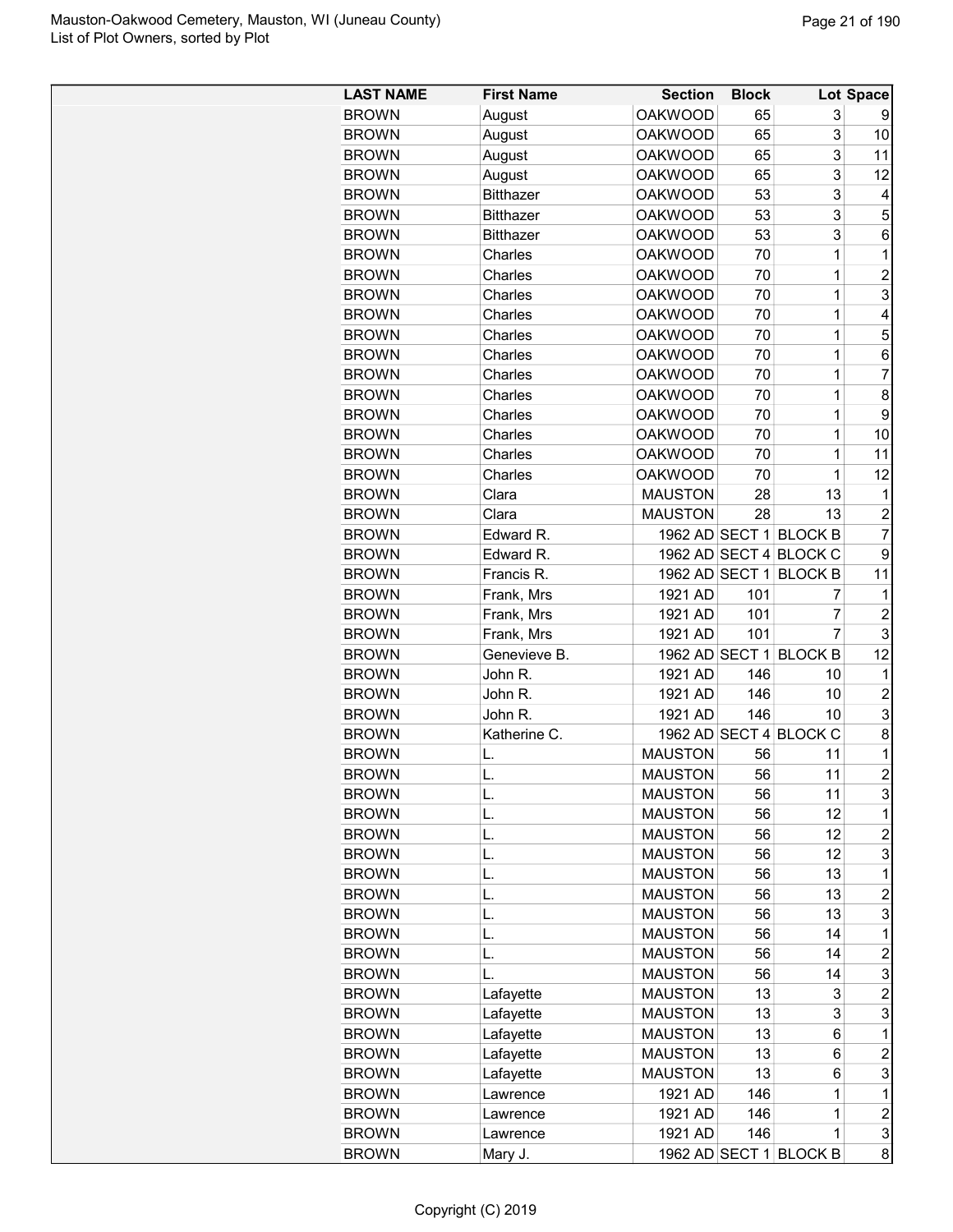| <b>BROWN</b><br>Mrs. Ed<br><b>OAKWOOD</b><br>62<br>4<br><b>OAKWOOD</b><br>62<br>4<br>5<br><b>BROWN</b><br>Mrs. Ed<br><b>BROWN</b><br>Mrs. Ed<br><b>OAKWOOD</b><br>62<br>4<br>6<br>7<br><b>BROWN</b><br>Paul B.<br>1921 AD<br>128<br>1<br>7<br>$\overline{c}$<br><b>BROWN</b><br>1921 AD<br>Paul B.<br>128<br>3<br>$\overline{7}$<br><b>BROWN</b><br>Paul B.<br>1921 AD<br>128<br>3<br><b>MAUSTON</b><br>1<br><b>BROWN</b><br>Steele H.<br>1<br>3<br>$\overline{c}$<br><b>MAUSTON</b><br>1<br><b>BROWN</b><br>Steele H.<br>3<br>3<br><b>BROWN</b><br>Steele H.<br><b>MAUSTON</b><br>1<br>6<br>1<br><b>BROWN</b><br>Steele H.<br><b>MAUSTON</b><br>1<br>$\overline{2}$<br><b>BROWN</b><br>Steele H.<br><b>MAUSTON</b><br>1<br>6<br>3<br><b>BROWN</b><br>1<br>Steele H.<br><b>MAUSTON</b><br>6<br>D<br>9<br>1<br><b>BROWN</b><br>Thaukful<br>1883 AD<br>$\overline{2}$<br>9<br><b>BROWN</b><br>Thaukful<br>1883 AD<br>D<br>9<br>3<br><b>BROWN</b><br>Thaukful<br>1883 AD<br>D<br>16<br>1<br><b>BROWN</b><br>Thaukful<br>1883 AD<br>D<br>16<br>$\overline{2}$<br><b>BROWN</b><br>Thaukful<br>1883 AD<br>D<br>3<br><b>BROWN</b><br>Thaukful<br>1883 AD<br>D<br>16<br><b>BROWN</b><br><b>MAUSTON</b><br>1<br>Thomas J.<br>21<br>15<br>$\overline{c}$<br><b>MAUSTON</b><br>21<br>15<br><b>BROWN</b><br>Thomas J.<br>3<br>21<br>15<br><b>BROWN</b><br>Thomas J.<br><b>MAUSTON</b><br><b>OAKWOOD</b><br>3<br><b>BROWN</b><br>Walter<br>30<br>10<br>3<br>Walter<br><b>OAKWOOD</b><br>30<br>11<br><b>BROWN</b><br>3<br>30<br><b>BROWN</b><br>Walter<br><b>OAKWOOD</b><br>12<br>3<br><b>BROWN</b><br>William<br><b>OAKWOOD</b><br>62<br>$\overline{c}$<br>3<br>3<br>William<br><b>OAKWOOD</b><br>62<br><b>BROWN</b><br>3<br>William<br><b>OAKWOOD</b><br>62<br>4<br><b>BROWN</b><br>3<br>5<br>62<br><b>BROWN</b><br>William<br><b>OAKWOOD</b><br>3<br>6<br><b>BROWN</b><br>William<br><b>OAKWOOD</b><br>62<br>3<br>$\overline{7}$<br><b>BROWN</b><br>William<br><b>OAKWOOD</b><br>62<br>3<br><b>OAKWOOD</b><br>8<br><b>BROWN</b><br>William<br>62<br>3<br><b>BROWN</b><br>William<br><b>OAKWOOD</b><br>62<br>9<br>3<br><b>BROWN</b><br><b>OAKWOOD</b><br>62<br>William<br>10<br>3<br>62<br>11<br><b>OAKWOOD</b><br><b>BROWN</b><br>William<br>3<br>12<br><b>BROWN</b><br>William<br><b>OAKWOOD</b><br>62<br>2<br><b>BROWN</b><br>Wilson<br><b>OAKWOOD</b><br>70<br>7<br>$\overline{2}$<br><b>BROWN</b><br>Wilson<br><b>OAKWOOD</b><br>70<br>8<br>$\overline{c}$<br>9<br><b>BROWN</b><br>Wilson<br><b>OAKWOOD</b><br>70<br><b>BROWN</b><br>Wilson<br><b>OAKWOOD</b><br>70<br>2<br>10<br><b>BROWN</b><br>Wilson<br><b>OAKWOOD</b><br>$\overline{c}$<br>70<br>11<br>Wilson<br><b>OAKWOOD</b><br><b>BROWN</b><br>70<br>2<br>12<br>Е<br>1<br><b>BROWNELL</b><br>A.A.<br>1883 AD<br>1<br>$\mathbf 1$<br>$\overline{c}$<br>Е<br><b>BROWNELL</b><br>A.A.<br>1883 AD<br>$\mathbf 1$<br>3<br><b>BROWNELL</b><br>A.A.<br>1883 AD<br>Е<br>1883 AD<br>$\overline{c}$<br>1<br><b>BROWNELL</b><br>A.A.<br>Е<br><b>BROWNELL</b><br>1883 AD<br>2<br>2<br>A.A.<br>Е<br>$\overline{c}$<br>3<br><b>BROWNELL</b><br>1883 AD<br>Е<br>A.A.<br><b>BROWNELL</b><br>$\overline{7}$<br>A.A.<br>1883 AD<br>Е<br>1 | <b>LAST NAME</b> | <b>First Name</b> | <b>Section</b> | <b>Block</b> |   | Lot Space      |
|---------------------------------------------------------------------------------------------------------------------------------------------------------------------------------------------------------------------------------------------------------------------------------------------------------------------------------------------------------------------------------------------------------------------------------------------------------------------------------------------------------------------------------------------------------------------------------------------------------------------------------------------------------------------------------------------------------------------------------------------------------------------------------------------------------------------------------------------------------------------------------------------------------------------------------------------------------------------------------------------------------------------------------------------------------------------------------------------------------------------------------------------------------------------------------------------------------------------------------------------------------------------------------------------------------------------------------------------------------------------------------------------------------------------------------------------------------------------------------------------------------------------------------------------------------------------------------------------------------------------------------------------------------------------------------------------------------------------------------------------------------------------------------------------------------------------------------------------------------------------------------------------------------------------------------------------------------------------------------------------------------------------------------------------------------------------------------------------------------------------------------------------------------------------------------------------------------------------------------------------------------------------------------------------------------------------------------------------------------------------------------------------------------------------------------------------------------------------------------------------------------------------------------------------------------------------------------------------------------------------------------------------------------------------------------------------------------------------------------------------------------------------------------------------------------------------------------------------------------------------------------------------------------------------------------------------------------------------------------------------------------------------------------------------------------------------------------------------------------------------------------------------------------------------------|------------------|-------------------|----------------|--------------|---|----------------|
|                                                                                                                                                                                                                                                                                                                                                                                                                                                                                                                                                                                                                                                                                                                                                                                                                                                                                                                                                                                                                                                                                                                                                                                                                                                                                                                                                                                                                                                                                                                                                                                                                                                                                                                                                                                                                                                                                                                                                                                                                                                                                                                                                                                                                                                                                                                                                                                                                                                                                                                                                                                                                                                                                                                                                                                                                                                                                                                                                                                                                                                                                                                                                                           |                  |                   |                |              |   |                |
|                                                                                                                                                                                                                                                                                                                                                                                                                                                                                                                                                                                                                                                                                                                                                                                                                                                                                                                                                                                                                                                                                                                                                                                                                                                                                                                                                                                                                                                                                                                                                                                                                                                                                                                                                                                                                                                                                                                                                                                                                                                                                                                                                                                                                                                                                                                                                                                                                                                                                                                                                                                                                                                                                                                                                                                                                                                                                                                                                                                                                                                                                                                                                                           |                  |                   |                |              |   |                |
|                                                                                                                                                                                                                                                                                                                                                                                                                                                                                                                                                                                                                                                                                                                                                                                                                                                                                                                                                                                                                                                                                                                                                                                                                                                                                                                                                                                                                                                                                                                                                                                                                                                                                                                                                                                                                                                                                                                                                                                                                                                                                                                                                                                                                                                                                                                                                                                                                                                                                                                                                                                                                                                                                                                                                                                                                                                                                                                                                                                                                                                                                                                                                                           |                  |                   |                |              |   |                |
|                                                                                                                                                                                                                                                                                                                                                                                                                                                                                                                                                                                                                                                                                                                                                                                                                                                                                                                                                                                                                                                                                                                                                                                                                                                                                                                                                                                                                                                                                                                                                                                                                                                                                                                                                                                                                                                                                                                                                                                                                                                                                                                                                                                                                                                                                                                                                                                                                                                                                                                                                                                                                                                                                                                                                                                                                                                                                                                                                                                                                                                                                                                                                                           |                  |                   |                |              |   |                |
|                                                                                                                                                                                                                                                                                                                                                                                                                                                                                                                                                                                                                                                                                                                                                                                                                                                                                                                                                                                                                                                                                                                                                                                                                                                                                                                                                                                                                                                                                                                                                                                                                                                                                                                                                                                                                                                                                                                                                                                                                                                                                                                                                                                                                                                                                                                                                                                                                                                                                                                                                                                                                                                                                                                                                                                                                                                                                                                                                                                                                                                                                                                                                                           |                  |                   |                |              |   |                |
|                                                                                                                                                                                                                                                                                                                                                                                                                                                                                                                                                                                                                                                                                                                                                                                                                                                                                                                                                                                                                                                                                                                                                                                                                                                                                                                                                                                                                                                                                                                                                                                                                                                                                                                                                                                                                                                                                                                                                                                                                                                                                                                                                                                                                                                                                                                                                                                                                                                                                                                                                                                                                                                                                                                                                                                                                                                                                                                                                                                                                                                                                                                                                                           |                  |                   |                |              |   |                |
|                                                                                                                                                                                                                                                                                                                                                                                                                                                                                                                                                                                                                                                                                                                                                                                                                                                                                                                                                                                                                                                                                                                                                                                                                                                                                                                                                                                                                                                                                                                                                                                                                                                                                                                                                                                                                                                                                                                                                                                                                                                                                                                                                                                                                                                                                                                                                                                                                                                                                                                                                                                                                                                                                                                                                                                                                                                                                                                                                                                                                                                                                                                                                                           |                  |                   |                |              |   |                |
|                                                                                                                                                                                                                                                                                                                                                                                                                                                                                                                                                                                                                                                                                                                                                                                                                                                                                                                                                                                                                                                                                                                                                                                                                                                                                                                                                                                                                                                                                                                                                                                                                                                                                                                                                                                                                                                                                                                                                                                                                                                                                                                                                                                                                                                                                                                                                                                                                                                                                                                                                                                                                                                                                                                                                                                                                                                                                                                                                                                                                                                                                                                                                                           |                  |                   |                |              |   |                |
|                                                                                                                                                                                                                                                                                                                                                                                                                                                                                                                                                                                                                                                                                                                                                                                                                                                                                                                                                                                                                                                                                                                                                                                                                                                                                                                                                                                                                                                                                                                                                                                                                                                                                                                                                                                                                                                                                                                                                                                                                                                                                                                                                                                                                                                                                                                                                                                                                                                                                                                                                                                                                                                                                                                                                                                                                                                                                                                                                                                                                                                                                                                                                                           |                  |                   |                |              |   |                |
|                                                                                                                                                                                                                                                                                                                                                                                                                                                                                                                                                                                                                                                                                                                                                                                                                                                                                                                                                                                                                                                                                                                                                                                                                                                                                                                                                                                                                                                                                                                                                                                                                                                                                                                                                                                                                                                                                                                                                                                                                                                                                                                                                                                                                                                                                                                                                                                                                                                                                                                                                                                                                                                                                                                                                                                                                                                                                                                                                                                                                                                                                                                                                                           |                  |                   |                |              |   |                |
|                                                                                                                                                                                                                                                                                                                                                                                                                                                                                                                                                                                                                                                                                                                                                                                                                                                                                                                                                                                                                                                                                                                                                                                                                                                                                                                                                                                                                                                                                                                                                                                                                                                                                                                                                                                                                                                                                                                                                                                                                                                                                                                                                                                                                                                                                                                                                                                                                                                                                                                                                                                                                                                                                                                                                                                                                                                                                                                                                                                                                                                                                                                                                                           |                  |                   |                |              |   |                |
|                                                                                                                                                                                                                                                                                                                                                                                                                                                                                                                                                                                                                                                                                                                                                                                                                                                                                                                                                                                                                                                                                                                                                                                                                                                                                                                                                                                                                                                                                                                                                                                                                                                                                                                                                                                                                                                                                                                                                                                                                                                                                                                                                                                                                                                                                                                                                                                                                                                                                                                                                                                                                                                                                                                                                                                                                                                                                                                                                                                                                                                                                                                                                                           |                  |                   |                |              |   |                |
|                                                                                                                                                                                                                                                                                                                                                                                                                                                                                                                                                                                                                                                                                                                                                                                                                                                                                                                                                                                                                                                                                                                                                                                                                                                                                                                                                                                                                                                                                                                                                                                                                                                                                                                                                                                                                                                                                                                                                                                                                                                                                                                                                                                                                                                                                                                                                                                                                                                                                                                                                                                                                                                                                                                                                                                                                                                                                                                                                                                                                                                                                                                                                                           |                  |                   |                |              |   |                |
|                                                                                                                                                                                                                                                                                                                                                                                                                                                                                                                                                                                                                                                                                                                                                                                                                                                                                                                                                                                                                                                                                                                                                                                                                                                                                                                                                                                                                                                                                                                                                                                                                                                                                                                                                                                                                                                                                                                                                                                                                                                                                                                                                                                                                                                                                                                                                                                                                                                                                                                                                                                                                                                                                                                                                                                                                                                                                                                                                                                                                                                                                                                                                                           |                  |                   |                |              |   |                |
|                                                                                                                                                                                                                                                                                                                                                                                                                                                                                                                                                                                                                                                                                                                                                                                                                                                                                                                                                                                                                                                                                                                                                                                                                                                                                                                                                                                                                                                                                                                                                                                                                                                                                                                                                                                                                                                                                                                                                                                                                                                                                                                                                                                                                                                                                                                                                                                                                                                                                                                                                                                                                                                                                                                                                                                                                                                                                                                                                                                                                                                                                                                                                                           |                  |                   |                |              |   |                |
|                                                                                                                                                                                                                                                                                                                                                                                                                                                                                                                                                                                                                                                                                                                                                                                                                                                                                                                                                                                                                                                                                                                                                                                                                                                                                                                                                                                                                                                                                                                                                                                                                                                                                                                                                                                                                                                                                                                                                                                                                                                                                                                                                                                                                                                                                                                                                                                                                                                                                                                                                                                                                                                                                                                                                                                                                                                                                                                                                                                                                                                                                                                                                                           |                  |                   |                |              |   |                |
|                                                                                                                                                                                                                                                                                                                                                                                                                                                                                                                                                                                                                                                                                                                                                                                                                                                                                                                                                                                                                                                                                                                                                                                                                                                                                                                                                                                                                                                                                                                                                                                                                                                                                                                                                                                                                                                                                                                                                                                                                                                                                                                                                                                                                                                                                                                                                                                                                                                                                                                                                                                                                                                                                                                                                                                                                                                                                                                                                                                                                                                                                                                                                                           |                  |                   |                |              |   |                |
|                                                                                                                                                                                                                                                                                                                                                                                                                                                                                                                                                                                                                                                                                                                                                                                                                                                                                                                                                                                                                                                                                                                                                                                                                                                                                                                                                                                                                                                                                                                                                                                                                                                                                                                                                                                                                                                                                                                                                                                                                                                                                                                                                                                                                                                                                                                                                                                                                                                                                                                                                                                                                                                                                                                                                                                                                                                                                                                                                                                                                                                                                                                                                                           |                  |                   |                |              |   |                |
|                                                                                                                                                                                                                                                                                                                                                                                                                                                                                                                                                                                                                                                                                                                                                                                                                                                                                                                                                                                                                                                                                                                                                                                                                                                                                                                                                                                                                                                                                                                                                                                                                                                                                                                                                                                                                                                                                                                                                                                                                                                                                                                                                                                                                                                                                                                                                                                                                                                                                                                                                                                                                                                                                                                                                                                                                                                                                                                                                                                                                                                                                                                                                                           |                  |                   |                |              |   |                |
|                                                                                                                                                                                                                                                                                                                                                                                                                                                                                                                                                                                                                                                                                                                                                                                                                                                                                                                                                                                                                                                                                                                                                                                                                                                                                                                                                                                                                                                                                                                                                                                                                                                                                                                                                                                                                                                                                                                                                                                                                                                                                                                                                                                                                                                                                                                                                                                                                                                                                                                                                                                                                                                                                                                                                                                                                                                                                                                                                                                                                                                                                                                                                                           |                  |                   |                |              |   |                |
|                                                                                                                                                                                                                                                                                                                                                                                                                                                                                                                                                                                                                                                                                                                                                                                                                                                                                                                                                                                                                                                                                                                                                                                                                                                                                                                                                                                                                                                                                                                                                                                                                                                                                                                                                                                                                                                                                                                                                                                                                                                                                                                                                                                                                                                                                                                                                                                                                                                                                                                                                                                                                                                                                                                                                                                                                                                                                                                                                                                                                                                                                                                                                                           |                  |                   |                |              |   |                |
|                                                                                                                                                                                                                                                                                                                                                                                                                                                                                                                                                                                                                                                                                                                                                                                                                                                                                                                                                                                                                                                                                                                                                                                                                                                                                                                                                                                                                                                                                                                                                                                                                                                                                                                                                                                                                                                                                                                                                                                                                                                                                                                                                                                                                                                                                                                                                                                                                                                                                                                                                                                                                                                                                                                                                                                                                                                                                                                                                                                                                                                                                                                                                                           |                  |                   |                |              |   |                |
|                                                                                                                                                                                                                                                                                                                                                                                                                                                                                                                                                                                                                                                                                                                                                                                                                                                                                                                                                                                                                                                                                                                                                                                                                                                                                                                                                                                                                                                                                                                                                                                                                                                                                                                                                                                                                                                                                                                                                                                                                                                                                                                                                                                                                                                                                                                                                                                                                                                                                                                                                                                                                                                                                                                                                                                                                                                                                                                                                                                                                                                                                                                                                                           |                  |                   |                |              |   |                |
|                                                                                                                                                                                                                                                                                                                                                                                                                                                                                                                                                                                                                                                                                                                                                                                                                                                                                                                                                                                                                                                                                                                                                                                                                                                                                                                                                                                                                                                                                                                                                                                                                                                                                                                                                                                                                                                                                                                                                                                                                                                                                                                                                                                                                                                                                                                                                                                                                                                                                                                                                                                                                                                                                                                                                                                                                                                                                                                                                                                                                                                                                                                                                                           |                  |                   |                |              |   |                |
|                                                                                                                                                                                                                                                                                                                                                                                                                                                                                                                                                                                                                                                                                                                                                                                                                                                                                                                                                                                                                                                                                                                                                                                                                                                                                                                                                                                                                                                                                                                                                                                                                                                                                                                                                                                                                                                                                                                                                                                                                                                                                                                                                                                                                                                                                                                                                                                                                                                                                                                                                                                                                                                                                                                                                                                                                                                                                                                                                                                                                                                                                                                                                                           |                  |                   |                |              |   |                |
|                                                                                                                                                                                                                                                                                                                                                                                                                                                                                                                                                                                                                                                                                                                                                                                                                                                                                                                                                                                                                                                                                                                                                                                                                                                                                                                                                                                                                                                                                                                                                                                                                                                                                                                                                                                                                                                                                                                                                                                                                                                                                                                                                                                                                                                                                                                                                                                                                                                                                                                                                                                                                                                                                                                                                                                                                                                                                                                                                                                                                                                                                                                                                                           |                  |                   |                |              |   |                |
|                                                                                                                                                                                                                                                                                                                                                                                                                                                                                                                                                                                                                                                                                                                                                                                                                                                                                                                                                                                                                                                                                                                                                                                                                                                                                                                                                                                                                                                                                                                                                                                                                                                                                                                                                                                                                                                                                                                                                                                                                                                                                                                                                                                                                                                                                                                                                                                                                                                                                                                                                                                                                                                                                                                                                                                                                                                                                                                                                                                                                                                                                                                                                                           |                  |                   |                |              |   |                |
|                                                                                                                                                                                                                                                                                                                                                                                                                                                                                                                                                                                                                                                                                                                                                                                                                                                                                                                                                                                                                                                                                                                                                                                                                                                                                                                                                                                                                                                                                                                                                                                                                                                                                                                                                                                                                                                                                                                                                                                                                                                                                                                                                                                                                                                                                                                                                                                                                                                                                                                                                                                                                                                                                                                                                                                                                                                                                                                                                                                                                                                                                                                                                                           |                  |                   |                |              |   |                |
|                                                                                                                                                                                                                                                                                                                                                                                                                                                                                                                                                                                                                                                                                                                                                                                                                                                                                                                                                                                                                                                                                                                                                                                                                                                                                                                                                                                                                                                                                                                                                                                                                                                                                                                                                                                                                                                                                                                                                                                                                                                                                                                                                                                                                                                                                                                                                                                                                                                                                                                                                                                                                                                                                                                                                                                                                                                                                                                                                                                                                                                                                                                                                                           |                  |                   |                |              |   |                |
|                                                                                                                                                                                                                                                                                                                                                                                                                                                                                                                                                                                                                                                                                                                                                                                                                                                                                                                                                                                                                                                                                                                                                                                                                                                                                                                                                                                                                                                                                                                                                                                                                                                                                                                                                                                                                                                                                                                                                                                                                                                                                                                                                                                                                                                                                                                                                                                                                                                                                                                                                                                                                                                                                                                                                                                                                                                                                                                                                                                                                                                                                                                                                                           |                  |                   |                |              |   |                |
|                                                                                                                                                                                                                                                                                                                                                                                                                                                                                                                                                                                                                                                                                                                                                                                                                                                                                                                                                                                                                                                                                                                                                                                                                                                                                                                                                                                                                                                                                                                                                                                                                                                                                                                                                                                                                                                                                                                                                                                                                                                                                                                                                                                                                                                                                                                                                                                                                                                                                                                                                                                                                                                                                                                                                                                                                                                                                                                                                                                                                                                                                                                                                                           |                  |                   |                |              |   |                |
|                                                                                                                                                                                                                                                                                                                                                                                                                                                                                                                                                                                                                                                                                                                                                                                                                                                                                                                                                                                                                                                                                                                                                                                                                                                                                                                                                                                                                                                                                                                                                                                                                                                                                                                                                                                                                                                                                                                                                                                                                                                                                                                                                                                                                                                                                                                                                                                                                                                                                                                                                                                                                                                                                                                                                                                                                                                                                                                                                                                                                                                                                                                                                                           |                  |                   |                |              |   |                |
|                                                                                                                                                                                                                                                                                                                                                                                                                                                                                                                                                                                                                                                                                                                                                                                                                                                                                                                                                                                                                                                                                                                                                                                                                                                                                                                                                                                                                                                                                                                                                                                                                                                                                                                                                                                                                                                                                                                                                                                                                                                                                                                                                                                                                                                                                                                                                                                                                                                                                                                                                                                                                                                                                                                                                                                                                                                                                                                                                                                                                                                                                                                                                                           |                  |                   |                |              |   |                |
|                                                                                                                                                                                                                                                                                                                                                                                                                                                                                                                                                                                                                                                                                                                                                                                                                                                                                                                                                                                                                                                                                                                                                                                                                                                                                                                                                                                                                                                                                                                                                                                                                                                                                                                                                                                                                                                                                                                                                                                                                                                                                                                                                                                                                                                                                                                                                                                                                                                                                                                                                                                                                                                                                                                                                                                                                                                                                                                                                                                                                                                                                                                                                                           |                  |                   |                |              |   |                |
|                                                                                                                                                                                                                                                                                                                                                                                                                                                                                                                                                                                                                                                                                                                                                                                                                                                                                                                                                                                                                                                                                                                                                                                                                                                                                                                                                                                                                                                                                                                                                                                                                                                                                                                                                                                                                                                                                                                                                                                                                                                                                                                                                                                                                                                                                                                                                                                                                                                                                                                                                                                                                                                                                                                                                                                                                                                                                                                                                                                                                                                                                                                                                                           |                  |                   |                |              |   |                |
|                                                                                                                                                                                                                                                                                                                                                                                                                                                                                                                                                                                                                                                                                                                                                                                                                                                                                                                                                                                                                                                                                                                                                                                                                                                                                                                                                                                                                                                                                                                                                                                                                                                                                                                                                                                                                                                                                                                                                                                                                                                                                                                                                                                                                                                                                                                                                                                                                                                                                                                                                                                                                                                                                                                                                                                                                                                                                                                                                                                                                                                                                                                                                                           |                  |                   |                |              |   |                |
|                                                                                                                                                                                                                                                                                                                                                                                                                                                                                                                                                                                                                                                                                                                                                                                                                                                                                                                                                                                                                                                                                                                                                                                                                                                                                                                                                                                                                                                                                                                                                                                                                                                                                                                                                                                                                                                                                                                                                                                                                                                                                                                                                                                                                                                                                                                                                                                                                                                                                                                                                                                                                                                                                                                                                                                                                                                                                                                                                                                                                                                                                                                                                                           |                  |                   |                |              |   |                |
|                                                                                                                                                                                                                                                                                                                                                                                                                                                                                                                                                                                                                                                                                                                                                                                                                                                                                                                                                                                                                                                                                                                                                                                                                                                                                                                                                                                                                                                                                                                                                                                                                                                                                                                                                                                                                                                                                                                                                                                                                                                                                                                                                                                                                                                                                                                                                                                                                                                                                                                                                                                                                                                                                                                                                                                                                                                                                                                                                                                                                                                                                                                                                                           |                  |                   |                |              |   |                |
|                                                                                                                                                                                                                                                                                                                                                                                                                                                                                                                                                                                                                                                                                                                                                                                                                                                                                                                                                                                                                                                                                                                                                                                                                                                                                                                                                                                                                                                                                                                                                                                                                                                                                                                                                                                                                                                                                                                                                                                                                                                                                                                                                                                                                                                                                                                                                                                                                                                                                                                                                                                                                                                                                                                                                                                                                                                                                                                                                                                                                                                                                                                                                                           |                  |                   |                |              |   |                |
|                                                                                                                                                                                                                                                                                                                                                                                                                                                                                                                                                                                                                                                                                                                                                                                                                                                                                                                                                                                                                                                                                                                                                                                                                                                                                                                                                                                                                                                                                                                                                                                                                                                                                                                                                                                                                                                                                                                                                                                                                                                                                                                                                                                                                                                                                                                                                                                                                                                                                                                                                                                                                                                                                                                                                                                                                                                                                                                                                                                                                                                                                                                                                                           |                  |                   |                |              |   |                |
|                                                                                                                                                                                                                                                                                                                                                                                                                                                                                                                                                                                                                                                                                                                                                                                                                                                                                                                                                                                                                                                                                                                                                                                                                                                                                                                                                                                                                                                                                                                                                                                                                                                                                                                                                                                                                                                                                                                                                                                                                                                                                                                                                                                                                                                                                                                                                                                                                                                                                                                                                                                                                                                                                                                                                                                                                                                                                                                                                                                                                                                                                                                                                                           |                  |                   |                |              |   |                |
|                                                                                                                                                                                                                                                                                                                                                                                                                                                                                                                                                                                                                                                                                                                                                                                                                                                                                                                                                                                                                                                                                                                                                                                                                                                                                                                                                                                                                                                                                                                                                                                                                                                                                                                                                                                                                                                                                                                                                                                                                                                                                                                                                                                                                                                                                                                                                                                                                                                                                                                                                                                                                                                                                                                                                                                                                                                                                                                                                                                                                                                                                                                                                                           |                  |                   |                |              |   |                |
|                                                                                                                                                                                                                                                                                                                                                                                                                                                                                                                                                                                                                                                                                                                                                                                                                                                                                                                                                                                                                                                                                                                                                                                                                                                                                                                                                                                                                                                                                                                                                                                                                                                                                                                                                                                                                                                                                                                                                                                                                                                                                                                                                                                                                                                                                                                                                                                                                                                                                                                                                                                                                                                                                                                                                                                                                                                                                                                                                                                                                                                                                                                                                                           |                  |                   |                |              |   |                |
|                                                                                                                                                                                                                                                                                                                                                                                                                                                                                                                                                                                                                                                                                                                                                                                                                                                                                                                                                                                                                                                                                                                                                                                                                                                                                                                                                                                                                                                                                                                                                                                                                                                                                                                                                                                                                                                                                                                                                                                                                                                                                                                                                                                                                                                                                                                                                                                                                                                                                                                                                                                                                                                                                                                                                                                                                                                                                                                                                                                                                                                                                                                                                                           |                  |                   |                |              |   |                |
|                                                                                                                                                                                                                                                                                                                                                                                                                                                                                                                                                                                                                                                                                                                                                                                                                                                                                                                                                                                                                                                                                                                                                                                                                                                                                                                                                                                                                                                                                                                                                                                                                                                                                                                                                                                                                                                                                                                                                                                                                                                                                                                                                                                                                                                                                                                                                                                                                                                                                                                                                                                                                                                                                                                                                                                                                                                                                                                                                                                                                                                                                                                                                                           |                  |                   |                |              |   |                |
|                                                                                                                                                                                                                                                                                                                                                                                                                                                                                                                                                                                                                                                                                                                                                                                                                                                                                                                                                                                                                                                                                                                                                                                                                                                                                                                                                                                                                                                                                                                                                                                                                                                                                                                                                                                                                                                                                                                                                                                                                                                                                                                                                                                                                                                                                                                                                                                                                                                                                                                                                                                                                                                                                                                                                                                                                                                                                                                                                                                                                                                                                                                                                                           |                  |                   |                |              |   |                |
|                                                                                                                                                                                                                                                                                                                                                                                                                                                                                                                                                                                                                                                                                                                                                                                                                                                                                                                                                                                                                                                                                                                                                                                                                                                                                                                                                                                                                                                                                                                                                                                                                                                                                                                                                                                                                                                                                                                                                                                                                                                                                                                                                                                                                                                                                                                                                                                                                                                                                                                                                                                                                                                                                                                                                                                                                                                                                                                                                                                                                                                                                                                                                                           |                  |                   |                |              |   |                |
|                                                                                                                                                                                                                                                                                                                                                                                                                                                                                                                                                                                                                                                                                                                                                                                                                                                                                                                                                                                                                                                                                                                                                                                                                                                                                                                                                                                                                                                                                                                                                                                                                                                                                                                                                                                                                                                                                                                                                                                                                                                                                                                                                                                                                                                                                                                                                                                                                                                                                                                                                                                                                                                                                                                                                                                                                                                                                                                                                                                                                                                                                                                                                                           |                  |                   |                |              |   |                |
|                                                                                                                                                                                                                                                                                                                                                                                                                                                                                                                                                                                                                                                                                                                                                                                                                                                                                                                                                                                                                                                                                                                                                                                                                                                                                                                                                                                                                                                                                                                                                                                                                                                                                                                                                                                                                                                                                                                                                                                                                                                                                                                                                                                                                                                                                                                                                                                                                                                                                                                                                                                                                                                                                                                                                                                                                                                                                                                                                                                                                                                                                                                                                                           |                  |                   |                |              |   |                |
|                                                                                                                                                                                                                                                                                                                                                                                                                                                                                                                                                                                                                                                                                                                                                                                                                                                                                                                                                                                                                                                                                                                                                                                                                                                                                                                                                                                                                                                                                                                                                                                                                                                                                                                                                                                                                                                                                                                                                                                                                                                                                                                                                                                                                                                                                                                                                                                                                                                                                                                                                                                                                                                                                                                                                                                                                                                                                                                                                                                                                                                                                                                                                                           | <b>BROWNELL</b>  | A.A.              | 1883 AD        | E            | 7 | $\overline{c}$ |
| 3<br>7<br><b>BROWNELL</b><br>A.A.<br>1883 AD<br>Е                                                                                                                                                                                                                                                                                                                                                                                                                                                                                                                                                                                                                                                                                                                                                                                                                                                                                                                                                                                                                                                                                                                                                                                                                                                                                                                                                                                                                                                                                                                                                                                                                                                                                                                                                                                                                                                                                                                                                                                                                                                                                                                                                                                                                                                                                                                                                                                                                                                                                                                                                                                                                                                                                                                                                                                                                                                                                                                                                                                                                                                                                                                         |                  |                   |                |              |   |                |
| 1<br><b>BROWNELL</b><br>A.A.<br>1883 AD<br>Е<br>8                                                                                                                                                                                                                                                                                                                                                                                                                                                                                                                                                                                                                                                                                                                                                                                                                                                                                                                                                                                                                                                                                                                                                                                                                                                                                                                                                                                                                                                                                                                                                                                                                                                                                                                                                                                                                                                                                                                                                                                                                                                                                                                                                                                                                                                                                                                                                                                                                                                                                                                                                                                                                                                                                                                                                                                                                                                                                                                                                                                                                                                                                                                         |                  |                   |                |              |   |                |
| <b>BROWNELL</b><br>8<br>$\overline{c}$<br>A.A.<br>1883 AD<br>Е                                                                                                                                                                                                                                                                                                                                                                                                                                                                                                                                                                                                                                                                                                                                                                                                                                                                                                                                                                                                                                                                                                                                                                                                                                                                                                                                                                                                                                                                                                                                                                                                                                                                                                                                                                                                                                                                                                                                                                                                                                                                                                                                                                                                                                                                                                                                                                                                                                                                                                                                                                                                                                                                                                                                                                                                                                                                                                                                                                                                                                                                                                            |                  |                   |                |              |   |                |
| 3<br><b>BROWNELL</b><br>1883 AD<br>Е<br>8<br>A.A.                                                                                                                                                                                                                                                                                                                                                                                                                                                                                                                                                                                                                                                                                                                                                                                                                                                                                                                                                                                                                                                                                                                                                                                                                                                                                                                                                                                                                                                                                                                                                                                                                                                                                                                                                                                                                                                                                                                                                                                                                                                                                                                                                                                                                                                                                                                                                                                                                                                                                                                                                                                                                                                                                                                                                                                                                                                                                                                                                                                                                                                                                                                         |                  |                   |                |              |   |                |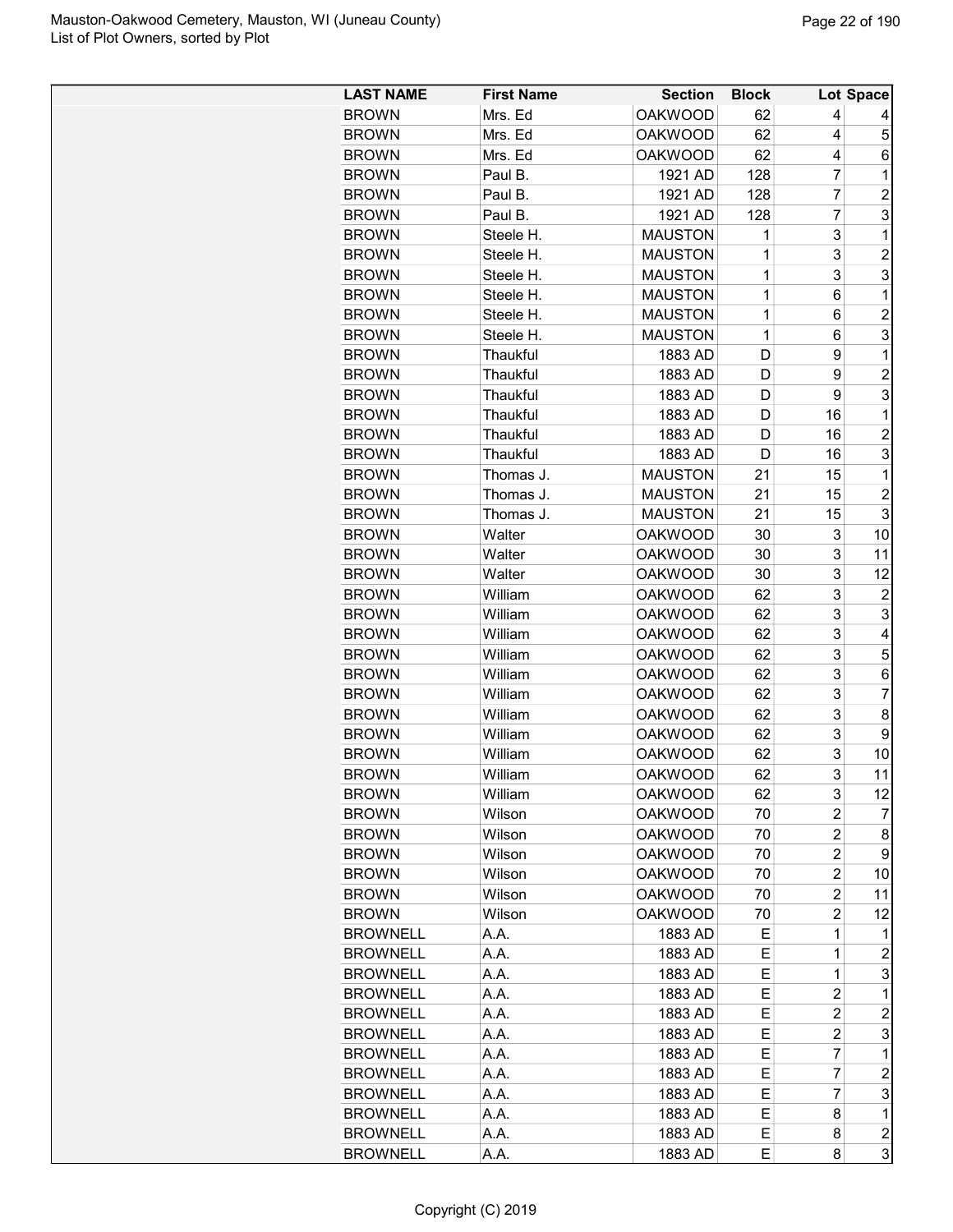| <b>BROWNELL</b><br><b>MAUSTON</b><br>45<br>Abel<br>1<br>$\mathbf{1}$<br>45<br>$\overline{c}$<br><b>BROWNELL</b><br>Abel<br><b>MAUSTON</b><br>$\overline{1}$<br>3<br><b>BROWNELL</b><br>Abel<br><b>MAUSTON</b><br>45<br>45<br>$\overline{c}$<br>1<br><b>BROWNELL</b><br>Abel<br><b>MAUSTON</b><br>$\overline{2}$<br>$\overline{2}$<br><b>BROWNELL</b><br><b>MAUSTON</b><br>Abel<br>45<br>$\overline{c}$<br>3<br><b>BROWNELL</b><br>Abel<br><b>MAUSTON</b><br>45<br>7<br><b>BROWNELL</b><br>Abel<br><b>MAUSTON</b><br>45<br>1<br>$\overline{7}$<br>$\overline{2}$<br><b>MAUSTON</b><br>45<br><b>BROWNELL</b><br>Abel<br>$\overline{7}$<br>3<br>45<br><b>BROWNELL</b><br>Abel<br><b>MAUSTON</b><br>Abel<br>45<br>8<br>1<br><b>BROWNELL</b><br><b>MAUSTON</b><br>45<br>$\overline{2}$<br><b>BROWNELL</b><br>Abel<br><b>MAUSTON</b><br>8<br>3<br><b>BROWNELL</b><br>45<br>Abel<br><b>MAUSTON</b><br>8<br>N/A<br>3<br>1<br><b>BROWNELL</b><br><b>OAKWOOD</b><br>68<br>3<br>$\overline{c}$<br><b>BROWNELL</b><br>N/A<br><b>OAKWOOD</b><br>68<br>3<br>3<br>N/A<br><b>BROWNELL</b><br><b>OAKWOOD</b><br>68<br>3<br>N/A<br><b>BROWNELL</b><br><b>OAKWOOD</b><br>68<br>4<br>3<br>5<br>N/A<br><b>BROWNELL</b><br><b>OAKWOOD</b><br>68<br>3<br>N/A<br>68<br>6<br><b>BROWNELL</b><br><b>OAKWOOD</b><br>3<br><b>BROWNELL</b><br>N/A<br><b>OAKWOOD</b><br>$\overline{7}$<br>68<br>3<br><b>BROWNELL</b><br>N/A<br><b>OAKWOOD</b><br>68<br>8<br>3<br>9<br><b>BROWNELL</b><br>N/A<br><b>OAKWOOD</b><br>68<br>3<br>N/A<br>68<br><b>BROWNELL</b><br><b>OAKWOOD</b><br>10<br>3<br>N/A<br>68<br>11<br><b>BROWNELL</b><br><b>OAKWOOD</b><br>3<br>N/A<br><b>OAKWOOD</b><br>12<br><b>BROWNELL</b><br>68<br><b>B.F. &amp; G.H. Ely</b><br>30<br>4<br><b>BROZEL</b><br><b>OAKWOOD</b><br>1<br>$\overline{c}$<br><b>BROZEL</b><br>B.F. & G.H. Ely<br><b>OAKWOOD</b><br>30<br>4<br>3<br><b>BROZEL</b><br><b>B.F. &amp; G.H. Ely</b><br><b>OAKWOOD</b><br>30<br>4<br><b>B.F. &amp; G.H. Ely</b><br><b>OAKWOOD</b><br>30<br>4<br><b>BROZEL</b><br>4<br>5<br><b>B.F. &amp; G.H. Ely</b><br>4<br><b>BROZEL</b><br><b>OAKWOOD</b><br>30<br><b>B.F. &amp; G.H. Ely</b><br>4<br>6<br><b>BROZEL</b><br><b>OAKWOOD</b><br>30<br>$\overline{7}$<br><b>B.F. &amp; G.H. Ely</b><br><b>OAKWOOD</b><br><b>BROZEL</b><br>30<br>4<br>30<br>4<br>8<br><b>BROZEL</b><br><b>B.F. &amp; G.H. Ely</b><br><b>OAKWOOD</b><br><b>B.F. &amp; G.H. Ely</b><br>9<br><b>BROZEL</b><br><b>OAKWOOD</b><br>30<br>4<br>10<br><b>OAKWOOD</b><br>30<br>4<br><b>BROZEL</b><br>B.F. & G.H. Ely<br><b>B.F. &amp; G.H. Ely</b><br>30<br>11<br><b>BROZEL</b><br>OAKWOOD<br>4<br>B.F. & G.H. Ely<br>30<br>4<br>12<br><b>BROZEL</b><br>OAKWOOD<br>7<br><b>OAKWOOD</b><br><b>BROZEL</b><br>Mrs. Hazel<br>66<br>3<br>7<br>Mrs. Hazel<br><b>BROZEL</b><br><b>OAKWOOD</b><br>66<br>4<br>7<br><b>BROZEL</b><br>Mrs. Hazel<br><b>OAKWOOD</b><br>66<br>5<br>7<br><b>BROZEL</b><br>Mrs. Hazel<br><b>OAKWOOD</b><br>66<br>7<br>7<br><b>BROZEL</b><br>Mrs. Hazel<br><b>OAKWOOD</b><br>66<br>8<br><b>OAKWOOD</b><br>7<br><b>BROZEL</b><br>Mrs. Hazel<br>66<br>9<br>7<br><b>BROZEL</b><br>Mrs. Hazel<br><b>OAKWOOD</b><br>66<br>10<br>7<br><b>BROZEL</b><br>Mrs. Hazel<br><b>OAKWOOD</b><br>66<br>11<br>7<br>12<br>Mrs. Hazel<br><b>OAKWOOD</b><br><b>BROZEL</b><br>66<br>7<br>15<br>Viola<br><b>OAKWOOD</b><br><b>BROZEL</b><br>1 | <b>LAST NAME</b> | <b>First Name</b> | <b>Section</b> | <b>Block</b> |                | Lot Space |
|-------------------------------------------------------------------------------------------------------------------------------------------------------------------------------------------------------------------------------------------------------------------------------------------------------------------------------------------------------------------------------------------------------------------------------------------------------------------------------------------------------------------------------------------------------------------------------------------------------------------------------------------------------------------------------------------------------------------------------------------------------------------------------------------------------------------------------------------------------------------------------------------------------------------------------------------------------------------------------------------------------------------------------------------------------------------------------------------------------------------------------------------------------------------------------------------------------------------------------------------------------------------------------------------------------------------------------------------------------------------------------------------------------------------------------------------------------------------------------------------------------------------------------------------------------------------------------------------------------------------------------------------------------------------------------------------------------------------------------------------------------------------------------------------------------------------------------------------------------------------------------------------------------------------------------------------------------------------------------------------------------------------------------------------------------------------------------------------------------------------------------------------------------------------------------------------------------------------------------------------------------------------------------------------------------------------------------------------------------------------------------------------------------------------------------------------------------------------------------------------------------------------------------------------------------------------------------------------------------------------------------------------------------------------------------------------------------------------------------------------------------------------------------------------------------------------------------------------------------------------------------------------------------------------------------------------------------------------------------------------------------------------------------------------------------------------------------------------------------------------------------------------------------------------------------------------------------------------------------------------------------------------------------------------------------------------------------------------------|------------------|-------------------|----------------|--------------|----------------|-----------|
|                                                                                                                                                                                                                                                                                                                                                                                                                                                                                                                                                                                                                                                                                                                                                                                                                                                                                                                                                                                                                                                                                                                                                                                                                                                                                                                                                                                                                                                                                                                                                                                                                                                                                                                                                                                                                                                                                                                                                                                                                                                                                                                                                                                                                                                                                                                                                                                                                                                                                                                                                                                                                                                                                                                                                                                                                                                                                                                                                                                                                                                                                                                                                                                                                                                                                                                                                 |                  |                   |                |              |                |           |
|                                                                                                                                                                                                                                                                                                                                                                                                                                                                                                                                                                                                                                                                                                                                                                                                                                                                                                                                                                                                                                                                                                                                                                                                                                                                                                                                                                                                                                                                                                                                                                                                                                                                                                                                                                                                                                                                                                                                                                                                                                                                                                                                                                                                                                                                                                                                                                                                                                                                                                                                                                                                                                                                                                                                                                                                                                                                                                                                                                                                                                                                                                                                                                                                                                                                                                                                                 |                  |                   |                |              |                |           |
|                                                                                                                                                                                                                                                                                                                                                                                                                                                                                                                                                                                                                                                                                                                                                                                                                                                                                                                                                                                                                                                                                                                                                                                                                                                                                                                                                                                                                                                                                                                                                                                                                                                                                                                                                                                                                                                                                                                                                                                                                                                                                                                                                                                                                                                                                                                                                                                                                                                                                                                                                                                                                                                                                                                                                                                                                                                                                                                                                                                                                                                                                                                                                                                                                                                                                                                                                 |                  |                   |                |              |                |           |
|                                                                                                                                                                                                                                                                                                                                                                                                                                                                                                                                                                                                                                                                                                                                                                                                                                                                                                                                                                                                                                                                                                                                                                                                                                                                                                                                                                                                                                                                                                                                                                                                                                                                                                                                                                                                                                                                                                                                                                                                                                                                                                                                                                                                                                                                                                                                                                                                                                                                                                                                                                                                                                                                                                                                                                                                                                                                                                                                                                                                                                                                                                                                                                                                                                                                                                                                                 |                  |                   |                |              |                |           |
|                                                                                                                                                                                                                                                                                                                                                                                                                                                                                                                                                                                                                                                                                                                                                                                                                                                                                                                                                                                                                                                                                                                                                                                                                                                                                                                                                                                                                                                                                                                                                                                                                                                                                                                                                                                                                                                                                                                                                                                                                                                                                                                                                                                                                                                                                                                                                                                                                                                                                                                                                                                                                                                                                                                                                                                                                                                                                                                                                                                                                                                                                                                                                                                                                                                                                                                                                 |                  |                   |                |              |                |           |
|                                                                                                                                                                                                                                                                                                                                                                                                                                                                                                                                                                                                                                                                                                                                                                                                                                                                                                                                                                                                                                                                                                                                                                                                                                                                                                                                                                                                                                                                                                                                                                                                                                                                                                                                                                                                                                                                                                                                                                                                                                                                                                                                                                                                                                                                                                                                                                                                                                                                                                                                                                                                                                                                                                                                                                                                                                                                                                                                                                                                                                                                                                                                                                                                                                                                                                                                                 |                  |                   |                |              |                |           |
|                                                                                                                                                                                                                                                                                                                                                                                                                                                                                                                                                                                                                                                                                                                                                                                                                                                                                                                                                                                                                                                                                                                                                                                                                                                                                                                                                                                                                                                                                                                                                                                                                                                                                                                                                                                                                                                                                                                                                                                                                                                                                                                                                                                                                                                                                                                                                                                                                                                                                                                                                                                                                                                                                                                                                                                                                                                                                                                                                                                                                                                                                                                                                                                                                                                                                                                                                 |                  |                   |                |              |                |           |
|                                                                                                                                                                                                                                                                                                                                                                                                                                                                                                                                                                                                                                                                                                                                                                                                                                                                                                                                                                                                                                                                                                                                                                                                                                                                                                                                                                                                                                                                                                                                                                                                                                                                                                                                                                                                                                                                                                                                                                                                                                                                                                                                                                                                                                                                                                                                                                                                                                                                                                                                                                                                                                                                                                                                                                                                                                                                                                                                                                                                                                                                                                                                                                                                                                                                                                                                                 |                  |                   |                |              |                |           |
|                                                                                                                                                                                                                                                                                                                                                                                                                                                                                                                                                                                                                                                                                                                                                                                                                                                                                                                                                                                                                                                                                                                                                                                                                                                                                                                                                                                                                                                                                                                                                                                                                                                                                                                                                                                                                                                                                                                                                                                                                                                                                                                                                                                                                                                                                                                                                                                                                                                                                                                                                                                                                                                                                                                                                                                                                                                                                                                                                                                                                                                                                                                                                                                                                                                                                                                                                 |                  |                   |                |              |                |           |
|                                                                                                                                                                                                                                                                                                                                                                                                                                                                                                                                                                                                                                                                                                                                                                                                                                                                                                                                                                                                                                                                                                                                                                                                                                                                                                                                                                                                                                                                                                                                                                                                                                                                                                                                                                                                                                                                                                                                                                                                                                                                                                                                                                                                                                                                                                                                                                                                                                                                                                                                                                                                                                                                                                                                                                                                                                                                                                                                                                                                                                                                                                                                                                                                                                                                                                                                                 |                  |                   |                |              |                |           |
|                                                                                                                                                                                                                                                                                                                                                                                                                                                                                                                                                                                                                                                                                                                                                                                                                                                                                                                                                                                                                                                                                                                                                                                                                                                                                                                                                                                                                                                                                                                                                                                                                                                                                                                                                                                                                                                                                                                                                                                                                                                                                                                                                                                                                                                                                                                                                                                                                                                                                                                                                                                                                                                                                                                                                                                                                                                                                                                                                                                                                                                                                                                                                                                                                                                                                                                                                 |                  |                   |                |              |                |           |
|                                                                                                                                                                                                                                                                                                                                                                                                                                                                                                                                                                                                                                                                                                                                                                                                                                                                                                                                                                                                                                                                                                                                                                                                                                                                                                                                                                                                                                                                                                                                                                                                                                                                                                                                                                                                                                                                                                                                                                                                                                                                                                                                                                                                                                                                                                                                                                                                                                                                                                                                                                                                                                                                                                                                                                                                                                                                                                                                                                                                                                                                                                                                                                                                                                                                                                                                                 |                  |                   |                |              |                |           |
|                                                                                                                                                                                                                                                                                                                                                                                                                                                                                                                                                                                                                                                                                                                                                                                                                                                                                                                                                                                                                                                                                                                                                                                                                                                                                                                                                                                                                                                                                                                                                                                                                                                                                                                                                                                                                                                                                                                                                                                                                                                                                                                                                                                                                                                                                                                                                                                                                                                                                                                                                                                                                                                                                                                                                                                                                                                                                                                                                                                                                                                                                                                                                                                                                                                                                                                                                 |                  |                   |                |              |                |           |
|                                                                                                                                                                                                                                                                                                                                                                                                                                                                                                                                                                                                                                                                                                                                                                                                                                                                                                                                                                                                                                                                                                                                                                                                                                                                                                                                                                                                                                                                                                                                                                                                                                                                                                                                                                                                                                                                                                                                                                                                                                                                                                                                                                                                                                                                                                                                                                                                                                                                                                                                                                                                                                                                                                                                                                                                                                                                                                                                                                                                                                                                                                                                                                                                                                                                                                                                                 |                  |                   |                |              |                |           |
|                                                                                                                                                                                                                                                                                                                                                                                                                                                                                                                                                                                                                                                                                                                                                                                                                                                                                                                                                                                                                                                                                                                                                                                                                                                                                                                                                                                                                                                                                                                                                                                                                                                                                                                                                                                                                                                                                                                                                                                                                                                                                                                                                                                                                                                                                                                                                                                                                                                                                                                                                                                                                                                                                                                                                                                                                                                                                                                                                                                                                                                                                                                                                                                                                                                                                                                                                 |                  |                   |                |              |                |           |
|                                                                                                                                                                                                                                                                                                                                                                                                                                                                                                                                                                                                                                                                                                                                                                                                                                                                                                                                                                                                                                                                                                                                                                                                                                                                                                                                                                                                                                                                                                                                                                                                                                                                                                                                                                                                                                                                                                                                                                                                                                                                                                                                                                                                                                                                                                                                                                                                                                                                                                                                                                                                                                                                                                                                                                                                                                                                                                                                                                                                                                                                                                                                                                                                                                                                                                                                                 |                  |                   |                |              |                |           |
|                                                                                                                                                                                                                                                                                                                                                                                                                                                                                                                                                                                                                                                                                                                                                                                                                                                                                                                                                                                                                                                                                                                                                                                                                                                                                                                                                                                                                                                                                                                                                                                                                                                                                                                                                                                                                                                                                                                                                                                                                                                                                                                                                                                                                                                                                                                                                                                                                                                                                                                                                                                                                                                                                                                                                                                                                                                                                                                                                                                                                                                                                                                                                                                                                                                                                                                                                 |                  |                   |                |              |                |           |
|                                                                                                                                                                                                                                                                                                                                                                                                                                                                                                                                                                                                                                                                                                                                                                                                                                                                                                                                                                                                                                                                                                                                                                                                                                                                                                                                                                                                                                                                                                                                                                                                                                                                                                                                                                                                                                                                                                                                                                                                                                                                                                                                                                                                                                                                                                                                                                                                                                                                                                                                                                                                                                                                                                                                                                                                                                                                                                                                                                                                                                                                                                                                                                                                                                                                                                                                                 |                  |                   |                |              |                |           |
|                                                                                                                                                                                                                                                                                                                                                                                                                                                                                                                                                                                                                                                                                                                                                                                                                                                                                                                                                                                                                                                                                                                                                                                                                                                                                                                                                                                                                                                                                                                                                                                                                                                                                                                                                                                                                                                                                                                                                                                                                                                                                                                                                                                                                                                                                                                                                                                                                                                                                                                                                                                                                                                                                                                                                                                                                                                                                                                                                                                                                                                                                                                                                                                                                                                                                                                                                 |                  |                   |                |              |                |           |
|                                                                                                                                                                                                                                                                                                                                                                                                                                                                                                                                                                                                                                                                                                                                                                                                                                                                                                                                                                                                                                                                                                                                                                                                                                                                                                                                                                                                                                                                                                                                                                                                                                                                                                                                                                                                                                                                                                                                                                                                                                                                                                                                                                                                                                                                                                                                                                                                                                                                                                                                                                                                                                                                                                                                                                                                                                                                                                                                                                                                                                                                                                                                                                                                                                                                                                                                                 |                  |                   |                |              |                |           |
|                                                                                                                                                                                                                                                                                                                                                                                                                                                                                                                                                                                                                                                                                                                                                                                                                                                                                                                                                                                                                                                                                                                                                                                                                                                                                                                                                                                                                                                                                                                                                                                                                                                                                                                                                                                                                                                                                                                                                                                                                                                                                                                                                                                                                                                                                                                                                                                                                                                                                                                                                                                                                                                                                                                                                                                                                                                                                                                                                                                                                                                                                                                                                                                                                                                                                                                                                 |                  |                   |                |              |                |           |
|                                                                                                                                                                                                                                                                                                                                                                                                                                                                                                                                                                                                                                                                                                                                                                                                                                                                                                                                                                                                                                                                                                                                                                                                                                                                                                                                                                                                                                                                                                                                                                                                                                                                                                                                                                                                                                                                                                                                                                                                                                                                                                                                                                                                                                                                                                                                                                                                                                                                                                                                                                                                                                                                                                                                                                                                                                                                                                                                                                                                                                                                                                                                                                                                                                                                                                                                                 |                  |                   |                |              |                |           |
|                                                                                                                                                                                                                                                                                                                                                                                                                                                                                                                                                                                                                                                                                                                                                                                                                                                                                                                                                                                                                                                                                                                                                                                                                                                                                                                                                                                                                                                                                                                                                                                                                                                                                                                                                                                                                                                                                                                                                                                                                                                                                                                                                                                                                                                                                                                                                                                                                                                                                                                                                                                                                                                                                                                                                                                                                                                                                                                                                                                                                                                                                                                                                                                                                                                                                                                                                 |                  |                   |                |              |                |           |
|                                                                                                                                                                                                                                                                                                                                                                                                                                                                                                                                                                                                                                                                                                                                                                                                                                                                                                                                                                                                                                                                                                                                                                                                                                                                                                                                                                                                                                                                                                                                                                                                                                                                                                                                                                                                                                                                                                                                                                                                                                                                                                                                                                                                                                                                                                                                                                                                                                                                                                                                                                                                                                                                                                                                                                                                                                                                                                                                                                                                                                                                                                                                                                                                                                                                                                                                                 |                  |                   |                |              |                |           |
|                                                                                                                                                                                                                                                                                                                                                                                                                                                                                                                                                                                                                                                                                                                                                                                                                                                                                                                                                                                                                                                                                                                                                                                                                                                                                                                                                                                                                                                                                                                                                                                                                                                                                                                                                                                                                                                                                                                                                                                                                                                                                                                                                                                                                                                                                                                                                                                                                                                                                                                                                                                                                                                                                                                                                                                                                                                                                                                                                                                                                                                                                                                                                                                                                                                                                                                                                 |                  |                   |                |              |                |           |
|                                                                                                                                                                                                                                                                                                                                                                                                                                                                                                                                                                                                                                                                                                                                                                                                                                                                                                                                                                                                                                                                                                                                                                                                                                                                                                                                                                                                                                                                                                                                                                                                                                                                                                                                                                                                                                                                                                                                                                                                                                                                                                                                                                                                                                                                                                                                                                                                                                                                                                                                                                                                                                                                                                                                                                                                                                                                                                                                                                                                                                                                                                                                                                                                                                                                                                                                                 |                  |                   |                |              |                |           |
|                                                                                                                                                                                                                                                                                                                                                                                                                                                                                                                                                                                                                                                                                                                                                                                                                                                                                                                                                                                                                                                                                                                                                                                                                                                                                                                                                                                                                                                                                                                                                                                                                                                                                                                                                                                                                                                                                                                                                                                                                                                                                                                                                                                                                                                                                                                                                                                                                                                                                                                                                                                                                                                                                                                                                                                                                                                                                                                                                                                                                                                                                                                                                                                                                                                                                                                                                 |                  |                   |                |              |                |           |
|                                                                                                                                                                                                                                                                                                                                                                                                                                                                                                                                                                                                                                                                                                                                                                                                                                                                                                                                                                                                                                                                                                                                                                                                                                                                                                                                                                                                                                                                                                                                                                                                                                                                                                                                                                                                                                                                                                                                                                                                                                                                                                                                                                                                                                                                                                                                                                                                                                                                                                                                                                                                                                                                                                                                                                                                                                                                                                                                                                                                                                                                                                                                                                                                                                                                                                                                                 |                  |                   |                |              |                |           |
|                                                                                                                                                                                                                                                                                                                                                                                                                                                                                                                                                                                                                                                                                                                                                                                                                                                                                                                                                                                                                                                                                                                                                                                                                                                                                                                                                                                                                                                                                                                                                                                                                                                                                                                                                                                                                                                                                                                                                                                                                                                                                                                                                                                                                                                                                                                                                                                                                                                                                                                                                                                                                                                                                                                                                                                                                                                                                                                                                                                                                                                                                                                                                                                                                                                                                                                                                 |                  |                   |                |              |                |           |
|                                                                                                                                                                                                                                                                                                                                                                                                                                                                                                                                                                                                                                                                                                                                                                                                                                                                                                                                                                                                                                                                                                                                                                                                                                                                                                                                                                                                                                                                                                                                                                                                                                                                                                                                                                                                                                                                                                                                                                                                                                                                                                                                                                                                                                                                                                                                                                                                                                                                                                                                                                                                                                                                                                                                                                                                                                                                                                                                                                                                                                                                                                                                                                                                                                                                                                                                                 |                  |                   |                |              |                |           |
|                                                                                                                                                                                                                                                                                                                                                                                                                                                                                                                                                                                                                                                                                                                                                                                                                                                                                                                                                                                                                                                                                                                                                                                                                                                                                                                                                                                                                                                                                                                                                                                                                                                                                                                                                                                                                                                                                                                                                                                                                                                                                                                                                                                                                                                                                                                                                                                                                                                                                                                                                                                                                                                                                                                                                                                                                                                                                                                                                                                                                                                                                                                                                                                                                                                                                                                                                 |                  |                   |                |              |                |           |
|                                                                                                                                                                                                                                                                                                                                                                                                                                                                                                                                                                                                                                                                                                                                                                                                                                                                                                                                                                                                                                                                                                                                                                                                                                                                                                                                                                                                                                                                                                                                                                                                                                                                                                                                                                                                                                                                                                                                                                                                                                                                                                                                                                                                                                                                                                                                                                                                                                                                                                                                                                                                                                                                                                                                                                                                                                                                                                                                                                                                                                                                                                                                                                                                                                                                                                                                                 |                  |                   |                |              |                |           |
|                                                                                                                                                                                                                                                                                                                                                                                                                                                                                                                                                                                                                                                                                                                                                                                                                                                                                                                                                                                                                                                                                                                                                                                                                                                                                                                                                                                                                                                                                                                                                                                                                                                                                                                                                                                                                                                                                                                                                                                                                                                                                                                                                                                                                                                                                                                                                                                                                                                                                                                                                                                                                                                                                                                                                                                                                                                                                                                                                                                                                                                                                                                                                                                                                                                                                                                                                 |                  |                   |                |              |                |           |
|                                                                                                                                                                                                                                                                                                                                                                                                                                                                                                                                                                                                                                                                                                                                                                                                                                                                                                                                                                                                                                                                                                                                                                                                                                                                                                                                                                                                                                                                                                                                                                                                                                                                                                                                                                                                                                                                                                                                                                                                                                                                                                                                                                                                                                                                                                                                                                                                                                                                                                                                                                                                                                                                                                                                                                                                                                                                                                                                                                                                                                                                                                                                                                                                                                                                                                                                                 |                  |                   |                |              |                |           |
|                                                                                                                                                                                                                                                                                                                                                                                                                                                                                                                                                                                                                                                                                                                                                                                                                                                                                                                                                                                                                                                                                                                                                                                                                                                                                                                                                                                                                                                                                                                                                                                                                                                                                                                                                                                                                                                                                                                                                                                                                                                                                                                                                                                                                                                                                                                                                                                                                                                                                                                                                                                                                                                                                                                                                                                                                                                                                                                                                                                                                                                                                                                                                                                                                                                                                                                                                 |                  |                   |                |              |                |           |
|                                                                                                                                                                                                                                                                                                                                                                                                                                                                                                                                                                                                                                                                                                                                                                                                                                                                                                                                                                                                                                                                                                                                                                                                                                                                                                                                                                                                                                                                                                                                                                                                                                                                                                                                                                                                                                                                                                                                                                                                                                                                                                                                                                                                                                                                                                                                                                                                                                                                                                                                                                                                                                                                                                                                                                                                                                                                                                                                                                                                                                                                                                                                                                                                                                                                                                                                                 |                  |                   |                |              |                |           |
|                                                                                                                                                                                                                                                                                                                                                                                                                                                                                                                                                                                                                                                                                                                                                                                                                                                                                                                                                                                                                                                                                                                                                                                                                                                                                                                                                                                                                                                                                                                                                                                                                                                                                                                                                                                                                                                                                                                                                                                                                                                                                                                                                                                                                                                                                                                                                                                                                                                                                                                                                                                                                                                                                                                                                                                                                                                                                                                                                                                                                                                                                                                                                                                                                                                                                                                                                 |                  |                   |                |              |                |           |
|                                                                                                                                                                                                                                                                                                                                                                                                                                                                                                                                                                                                                                                                                                                                                                                                                                                                                                                                                                                                                                                                                                                                                                                                                                                                                                                                                                                                                                                                                                                                                                                                                                                                                                                                                                                                                                                                                                                                                                                                                                                                                                                                                                                                                                                                                                                                                                                                                                                                                                                                                                                                                                                                                                                                                                                                                                                                                                                                                                                                                                                                                                                                                                                                                                                                                                                                                 |                  |                   |                |              |                |           |
|                                                                                                                                                                                                                                                                                                                                                                                                                                                                                                                                                                                                                                                                                                                                                                                                                                                                                                                                                                                                                                                                                                                                                                                                                                                                                                                                                                                                                                                                                                                                                                                                                                                                                                                                                                                                                                                                                                                                                                                                                                                                                                                                                                                                                                                                                                                                                                                                                                                                                                                                                                                                                                                                                                                                                                                                                                                                                                                                                                                                                                                                                                                                                                                                                                                                                                                                                 |                  |                   |                |              |                |           |
|                                                                                                                                                                                                                                                                                                                                                                                                                                                                                                                                                                                                                                                                                                                                                                                                                                                                                                                                                                                                                                                                                                                                                                                                                                                                                                                                                                                                                                                                                                                                                                                                                                                                                                                                                                                                                                                                                                                                                                                                                                                                                                                                                                                                                                                                                                                                                                                                                                                                                                                                                                                                                                                                                                                                                                                                                                                                                                                                                                                                                                                                                                                                                                                                                                                                                                                                                 |                  |                   |                |              |                |           |
|                                                                                                                                                                                                                                                                                                                                                                                                                                                                                                                                                                                                                                                                                                                                                                                                                                                                                                                                                                                                                                                                                                                                                                                                                                                                                                                                                                                                                                                                                                                                                                                                                                                                                                                                                                                                                                                                                                                                                                                                                                                                                                                                                                                                                                                                                                                                                                                                                                                                                                                                                                                                                                                                                                                                                                                                                                                                                                                                                                                                                                                                                                                                                                                                                                                                                                                                                 |                  |                   |                |              |                |           |
|                                                                                                                                                                                                                                                                                                                                                                                                                                                                                                                                                                                                                                                                                                                                                                                                                                                                                                                                                                                                                                                                                                                                                                                                                                                                                                                                                                                                                                                                                                                                                                                                                                                                                                                                                                                                                                                                                                                                                                                                                                                                                                                                                                                                                                                                                                                                                                                                                                                                                                                                                                                                                                                                                                                                                                                                                                                                                                                                                                                                                                                                                                                                                                                                                                                                                                                                                 |                  |                   |                |              |                |           |
|                                                                                                                                                                                                                                                                                                                                                                                                                                                                                                                                                                                                                                                                                                                                                                                                                                                                                                                                                                                                                                                                                                                                                                                                                                                                                                                                                                                                                                                                                                                                                                                                                                                                                                                                                                                                                                                                                                                                                                                                                                                                                                                                                                                                                                                                                                                                                                                                                                                                                                                                                                                                                                                                                                                                                                                                                                                                                                                                                                                                                                                                                                                                                                                                                                                                                                                                                 |                  |                   |                |              |                |           |
|                                                                                                                                                                                                                                                                                                                                                                                                                                                                                                                                                                                                                                                                                                                                                                                                                                                                                                                                                                                                                                                                                                                                                                                                                                                                                                                                                                                                                                                                                                                                                                                                                                                                                                                                                                                                                                                                                                                                                                                                                                                                                                                                                                                                                                                                                                                                                                                                                                                                                                                                                                                                                                                                                                                                                                                                                                                                                                                                                                                                                                                                                                                                                                                                                                                                                                                                                 |                  |                   |                |              |                |           |
|                                                                                                                                                                                                                                                                                                                                                                                                                                                                                                                                                                                                                                                                                                                                                                                                                                                                                                                                                                                                                                                                                                                                                                                                                                                                                                                                                                                                                                                                                                                                                                                                                                                                                                                                                                                                                                                                                                                                                                                                                                                                                                                                                                                                                                                                                                                                                                                                                                                                                                                                                                                                                                                                                                                                                                                                                                                                                                                                                                                                                                                                                                                                                                                                                                                                                                                                                 |                  |                   |                |              |                |           |
|                                                                                                                                                                                                                                                                                                                                                                                                                                                                                                                                                                                                                                                                                                                                                                                                                                                                                                                                                                                                                                                                                                                                                                                                                                                                                                                                                                                                                                                                                                                                                                                                                                                                                                                                                                                                                                                                                                                                                                                                                                                                                                                                                                                                                                                                                                                                                                                                                                                                                                                                                                                                                                                                                                                                                                                                                                                                                                                                                                                                                                                                                                                                                                                                                                                                                                                                                 |                  |                   |                |              |                |           |
|                                                                                                                                                                                                                                                                                                                                                                                                                                                                                                                                                                                                                                                                                                                                                                                                                                                                                                                                                                                                                                                                                                                                                                                                                                                                                                                                                                                                                                                                                                                                                                                                                                                                                                                                                                                                                                                                                                                                                                                                                                                                                                                                                                                                                                                                                                                                                                                                                                                                                                                                                                                                                                                                                                                                                                                                                                                                                                                                                                                                                                                                                                                                                                                                                                                                                                                                                 | <b>BROZEL</b>    | Viola             | <b>OAKWOOD</b> | 15           | $\overline{7}$ | 2         |
| 7<br>3<br><b>BROZEL</b><br>Viola<br><b>OAKWOOD</b><br>15                                                                                                                                                                                                                                                                                                                                                                                                                                                                                                                                                                                                                                                                                                                                                                                                                                                                                                                                                                                                                                                                                                                                                                                                                                                                                                                                                                                                                                                                                                                                                                                                                                                                                                                                                                                                                                                                                                                                                                                                                                                                                                                                                                                                                                                                                                                                                                                                                                                                                                                                                                                                                                                                                                                                                                                                                                                                                                                                                                                                                                                                                                                                                                                                                                                                                        |                  |                   |                |              |                |           |
| <b>OAKWOOD</b><br><b>BROZEL</b><br>Viola<br>15<br>7<br>4                                                                                                                                                                                                                                                                                                                                                                                                                                                                                                                                                                                                                                                                                                                                                                                                                                                                                                                                                                                                                                                                                                                                                                                                                                                                                                                                                                                                                                                                                                                                                                                                                                                                                                                                                                                                                                                                                                                                                                                                                                                                                                                                                                                                                                                                                                                                                                                                                                                                                                                                                                                                                                                                                                                                                                                                                                                                                                                                                                                                                                                                                                                                                                                                                                                                                        |                  |                   |                |              |                |           |
| 15<br>7<br>5<br><b>BROZEL</b><br><b>OAKWOOD</b><br>Viola                                                                                                                                                                                                                                                                                                                                                                                                                                                                                                                                                                                                                                                                                                                                                                                                                                                                                                                                                                                                                                                                                                                                                                                                                                                                                                                                                                                                                                                                                                                                                                                                                                                                                                                                                                                                                                                                                                                                                                                                                                                                                                                                                                                                                                                                                                                                                                                                                                                                                                                                                                                                                                                                                                                                                                                                                                                                                                                                                                                                                                                                                                                                                                                                                                                                                        |                  |                   |                |              |                |           |
| 7<br>15<br><b>BROZEL</b><br><b>OAKWOOD</b><br>6<br>Viola                                                                                                                                                                                                                                                                                                                                                                                                                                                                                                                                                                                                                                                                                                                                                                                                                                                                                                                                                                                                                                                                                                                                                                                                                                                                                                                                                                                                                                                                                                                                                                                                                                                                                                                                                                                                                                                                                                                                                                                                                                                                                                                                                                                                                                                                                                                                                                                                                                                                                                                                                                                                                                                                                                                                                                                                                                                                                                                                                                                                                                                                                                                                                                                                                                                                                        |                  |                   |                |              |                |           |
| 1<br><b>BRUDER</b><br>1921 AD<br>82<br>8<br>John                                                                                                                                                                                                                                                                                                                                                                                                                                                                                                                                                                                                                                                                                                                                                                                                                                                                                                                                                                                                                                                                                                                                                                                                                                                                                                                                                                                                                                                                                                                                                                                                                                                                                                                                                                                                                                                                                                                                                                                                                                                                                                                                                                                                                                                                                                                                                                                                                                                                                                                                                                                                                                                                                                                                                                                                                                                                                                                                                                                                                                                                                                                                                                                                                                                                                                |                  |                   |                |              |                |           |
| 8<br>2<br><b>BRUDER</b><br>John<br>1921 AD<br>82                                                                                                                                                                                                                                                                                                                                                                                                                                                                                                                                                                                                                                                                                                                                                                                                                                                                                                                                                                                                                                                                                                                                                                                                                                                                                                                                                                                                                                                                                                                                                                                                                                                                                                                                                                                                                                                                                                                                                                                                                                                                                                                                                                                                                                                                                                                                                                                                                                                                                                                                                                                                                                                                                                                                                                                                                                                                                                                                                                                                                                                                                                                                                                                                                                                                                                |                  |                   |                |              |                |           |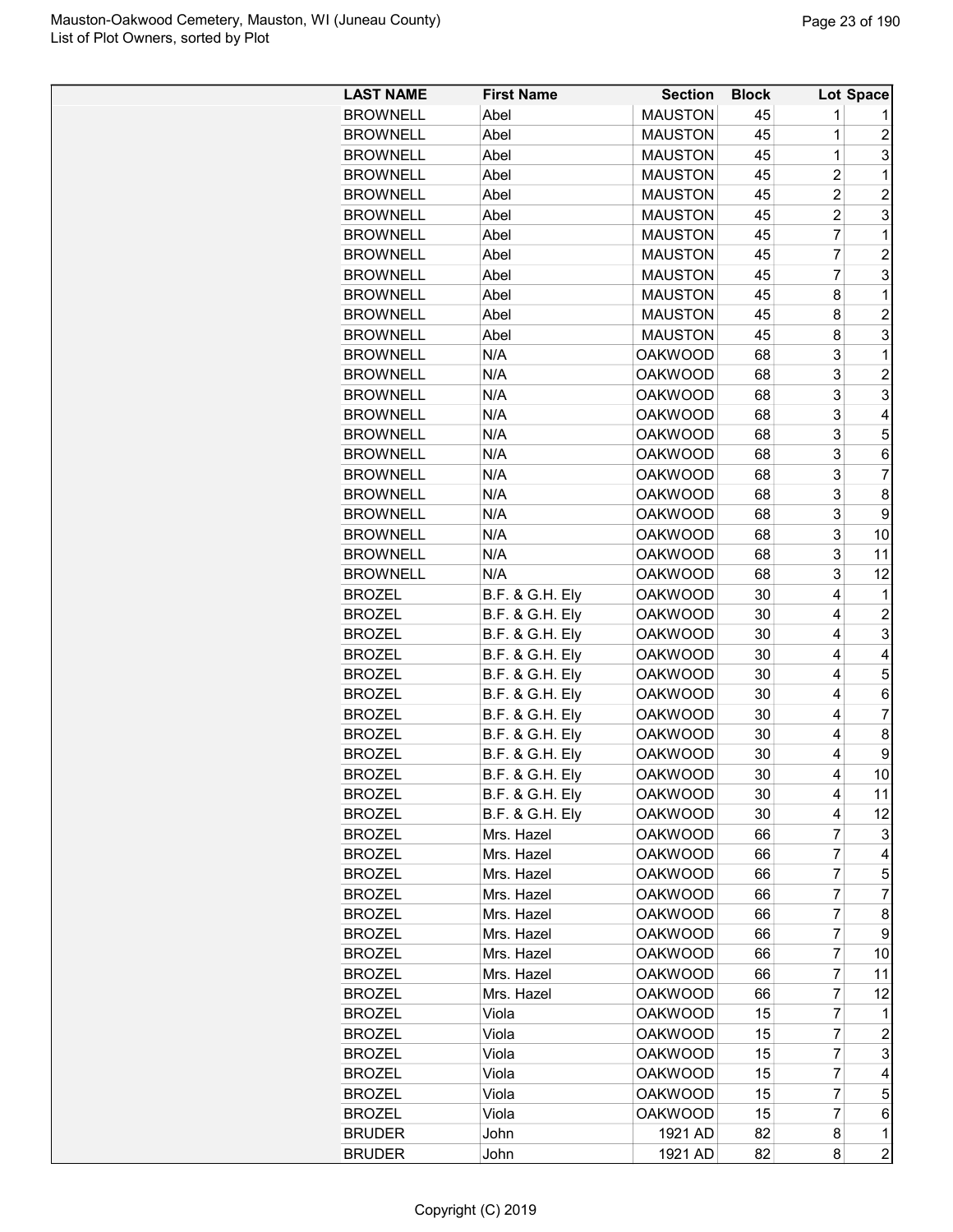| <b>LAST NAME</b>             | <b>First Name</b> | <b>Section</b> | <b>Block</b>        |                        | Lot Space        |
|------------------------------|-------------------|----------------|---------------------|------------------------|------------------|
| <b>BRUDER</b>                | John              | 1921 AD        | 82                  | 8                      | 3                |
| <b>BRUNNER</b>               | Paul              | 1921 AD        | 124                 | $\overline{7}$         | 1                |
| <b>BRUNNER</b>               | Paul              | 1921 AD        | 124                 | $\overline{7}$         | $\overline{2}$   |
| <b>BRUNNER</b>               | Paul              | 1921 AD        | 124                 | $\overline{7}$         | 3                |
| <b>BRUSS</b>                 | Frank             | 1921 AD        | 103                 | 10                     | 1                |
| <b>BRUSS</b>                 | Frank             | 1921 AD        | 103                 | 10                     | $\overline{c}$   |
| <b>BRUSS</b>                 | Frank             | 1921 AD        | 103                 | 10                     | 3                |
| <b>BRUX</b>                  | Charlene K.       |                |                     | 1962 AD SECT 1 BLOCK C | 52               |
| <b>BRUX</b>                  | Delmer E.         |                |                     | 1962 AD SECT 1 BLOCK C | 53               |
| <b>BRUX</b>                  | Kathryn J.        |                |                     | 1962 AD SECT 4 BLOCK E | 10               |
| <b>BRUX</b>                  | Louis A.          |                |                     | 1962 AD SECT 4 BLOCK E | 11               |
| <b>BRYANT</b>                | А.                | <b>MAUSTON</b> | 52                  | 12                     | 1                |
| <b>BRYANT</b>                | А.                | <b>MAUSTON</b> | 52                  | 12                     | $\overline{c}$   |
| <b>BRYANT</b>                | Α.                | <b>MAUSTON</b> | 52                  | 12                     | 3                |
| <b>BRYANT</b>                | Α.                | <b>MAUSTON</b> | 52                  | 13                     | 1                |
| <b>BRYANT</b>                | А.                | <b>MAUSTON</b> | 52                  | 13                     | $\overline{2}$   |
| <b>BRYANT</b>                | А.                | <b>MAUSTON</b> | 52                  | 13                     | 3                |
| <b>BUBLITZ</b>               | Fred              | <b>MAUSTON</b> | 1                   | 1                      | 1                |
| <b>BUBLITZ</b>               | Fred              | <b>MAUSTON</b> | 1                   | 1                      | $\overline{2}$   |
| <b>BUBLITZ</b>               | Fred              | <b>MAUSTON</b> | 1                   | 1                      | 3                |
| <b>BUBLITZ</b>               | Fred              | <b>MAUSTON</b> | 1                   | 8                      | $\mathbf 1$      |
| <b>BUBLITZ</b>               | Fred              | <b>MAUSTON</b> | 1                   | 8                      | $\overline{2}$   |
|                              | Fred              | <b>MAUSTON</b> | 1                   | 8                      | 3                |
| <b>BUBLITZ</b>               |                   | <b>MAUSTON</b> | $\overline{7}$      | 3                      | 1                |
| <b>BUDGE</b><br><b>BUDGE</b> | John B.           | <b>MAUSTON</b> | $\overline{7}$      | 3                      | $\overline{c}$   |
|                              | John B.           | <b>MAUSTON</b> | $\overline{7}$      | 3                      | 3                |
| <b>BUDGE</b>                 | John B.           |                |                     |                        |                  |
| <b>BUDGE</b>                 | John B.           | <b>MAUSTON</b> | 7<br>$\overline{7}$ | 4                      | 1                |
| <b>BUDGE</b>                 | John B.           | <b>MAUSTON</b> |                     | 4                      | $\overline{c}$   |
| <b>BUDGE</b>                 | John B.           | <b>MAUSTON</b> | $\overline{7}$      | 4                      | 3                |
| <b>BUDGE</b>                 | John B.           | <b>MAUSTON</b> | $\overline{7}$      | 5                      | 1                |
| <b>BUDGE</b>                 | John B.           | <b>MAUSTON</b> | $\overline{7}$      | 5                      | $\overline{c}$   |
| <b>BUDGE</b>                 | John B.           | <b>MAUSTON</b> | $\overline{7}$      | 5                      | 3                |
| <b>BUDGE</b>                 | John B.           | <b>MAUSTON</b> | $\overline{7}$      | 6                      | 1                |
| <b>BUDGE</b>                 | John B.           | <b>MAUSTON</b> | 7                   | 6                      | $\overline{2}$   |
| <b>BUDGE</b>                 | John B.           | <b>MAUSTON</b> | 7                   | 6                      | 3                |
| <b>BUEHRER</b>               | Evelyn E.         |                |                     | 1962 AD SECT 2 BLOCK A | 5                |
| <b>BUEHRER</b>               | Robert A.         |                |                     | 1962 AD SECT 2 BLOCK A | 6                |
| <b>BUEHRER</b>               | Rocky A.          |                |                     | 1962 AD SECT 2 BLOCK A | 4                |
| <b>BUELOW</b>                | Dana              |                |                     | 1962 AD SECT 5 BLOCK D | 46               |
| <b>BUELOW</b>                | Dana              |                |                     | 1962 AD SECT 5 BLOCK D | 47               |
| <b>BUGLASS</b>               | Antoinette        |                |                     | 1962 AD SECT 5 BLOCK A | 23               |
| <b>BUGLASS</b>               | Antoinette        |                |                     | 1962 AD SECT 5 BLOCK A | 24               |
| <b>BUGLASS</b>               | David             |                |                     | 1962 AD SECT 5 BLOCK A | 18               |
| <b>BUGLASS</b>               | David             | <b>OAKWOOD</b> | 60                  | 7                      | 1                |
| <b>BUGLASS</b>               | David             | <b>OAKWOOD</b> | 60                  | 7                      | $\boldsymbol{2}$ |
| <b>BUGLASS</b>               | David             | <b>OAKWOOD</b> | 60                  | 7                      | 3                |
| <b>BUGLASS</b>               | David             | <b>OAKWOOD</b> | 60                  | 7                      | 4                |
| <b>BUGLASS</b>               | David             | <b>OAKWOOD</b> | 60                  | 7                      | 5                |
| <b>BUGLASS</b>               | David             | <b>OAKWOOD</b> | 60                  | 7                      | 6                |
| <b>BUGLASS</b>               | David             | <b>OAKWOOD</b> | 60                  | 7                      | $\overline{7}$   |
| <b>BUGLASS</b>               | David             | <b>OAKWOOD</b> | 60                  | 7                      | 8                |
| <b>BUGLASS</b>               | David             | <b>OAKWOOD</b> | 60                  | 7                      | 9                |
| <b>BUGLASS</b>               | David             | <b>OAKWOOD</b> | 60                  | 7                      | 10               |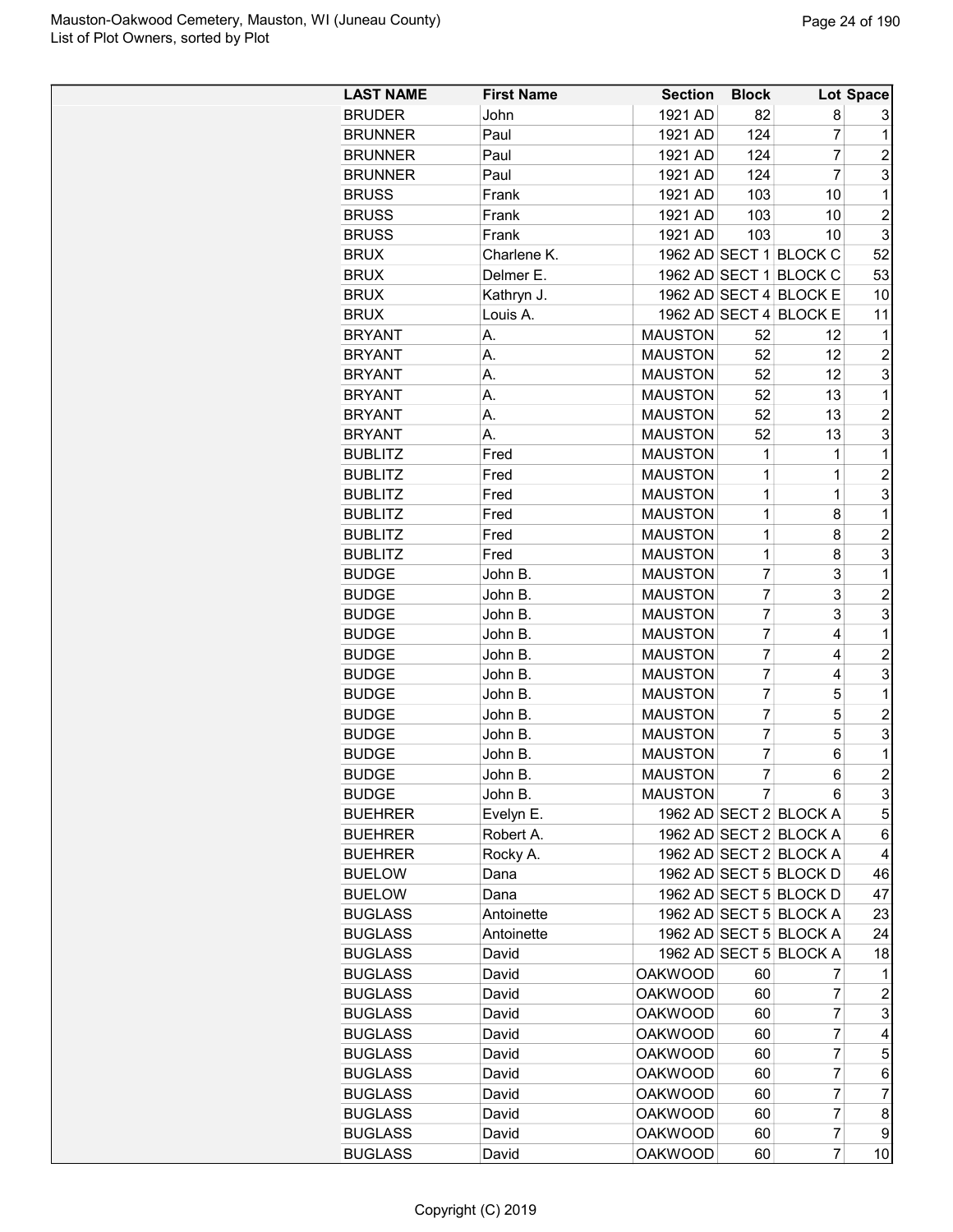| <b>LAST NAME</b> | <b>First Name</b> | <b>Section</b> | <b>Block</b> |                        | Lot Space      |
|------------------|-------------------|----------------|--------------|------------------------|----------------|
| <b>BUGLASS</b>   | David             | <b>OAKWOOD</b> | 60           | 7                      | 11             |
| <b>BUGLASS</b>   | David             | <b>OAKWOOD</b> | 60           | $\overline{7}$         | 12             |
| <b>BUGLASS</b>   | David C.          | 1921 AD        | 117          | 1                      | 1              |
| <b>BUGLASS</b>   | David C.          | 1921 AD        | 117          | 1                      | $\overline{c}$ |
| <b>BUGLASS</b>   | David C.          | 1921 AD        | 117          | 1                      | 3              |
| <b>BUGLASS</b>   | Earl P.           | 1921 AD        | 136          | 5                      | 1              |
| <b>BUGLASS</b>   | Mabel R           | 1921 AD        | 96           | 3                      | 1              |
| <b>BUGLASS</b>   | Mabel R           | 1921 AD        | 96           | 3                      | $\overline{2}$ |
| <b>BUGLASS</b>   | Mabel R           | 1921 AD        | 96           | 3                      | 3              |
|                  | Peter             | <b>OAKWOOD</b> | 58           | $\overline{c}$         | 1              |
| <b>BUGLASS</b>   |                   | <b>OAKWOOD</b> |              | $\overline{c}$         | $\overline{2}$ |
| <b>BUGLASS</b>   | Peter             |                | 58           |                        |                |
| <b>BUGLASS</b>   | Peter             | <b>OAKWOOD</b> | 58           | $\overline{2}$         | 3              |
| <b>BUGLASS</b>   | Peter             | <b>OAKWOOD</b> | 58           | $\overline{2}$         | 4              |
| <b>BUGLASS</b>   | Peter             | <b>OAKWOOD</b> | 58           | $\overline{2}$         | 5              |
| <b>BUGLASS</b>   | Peter             | <b>OAKWOOD</b> | 58           | $\overline{2}$         | 6              |
| <b>BUGLASS</b>   | Peter             | <b>OAKWOOD</b> | 58           | $\overline{2}$         | $\overline{7}$ |
| <b>BUGLASS</b>   | Peter             | <b>OAKWOOD</b> | 58           | $\overline{2}$         | 8              |
| <b>BUGLASS</b>   | Peter             | <b>OAKWOOD</b> | 58           | $\overline{2}$         | 9              |
| <b>BUGLASS</b>   | Peter             | <b>OAKWOOD</b> | 58           | 2                      | 10             |
| <b>BUGLASS</b>   | Peter             | <b>OAKWOOD</b> | 58           | $\overline{2}$         | 11             |
| <b>BUGLASS</b>   | Peter             | <b>OAKWOOD</b> | 58           | $\overline{c}$         | 12             |
| <b>BUNTROCK</b>  | Mrs. Wilhelmina   | <b>OAKWOOD</b> | 69           | 8                      | $\overline{7}$ |
| <b>BUNTROCK</b>  | Mrs. Wilhelmina   | <b>OAKWOOD</b> | 69           | 8                      | 8              |
| <b>BUNTROCK</b>  | Mrs. Wilhelmina   | <b>OAKWOOD</b> | 69           | 8                      | 9              |
| <b>BUNTROCK</b>  | Mrs. Wilhelmina   | <b>OAKWOOD</b> | 69           | 8                      | 10             |
| <b>BUNTROCK</b>  | Mrs. Wilhelmina   | <b>OAKWOOD</b> | 69           | 8                      | 11             |
| <b>BUNTROCK</b>  | Mrs. Wilhelmina   | <b>OAKWOOD</b> | 69           | 8                      | 12             |
| <b>BURGDORFF</b> | <b>M &amp; B</b>  | 1921 AD        | 105          | 6                      | 1              |
| <b>BURGDORFF</b> | M & B             | 1921 AD        | 105          | 6                      | $\overline{c}$ |
| <b>BURGDORFF</b> | M & B             | 1921 AD        | 105          | 6                      | 3              |
| <b>BURGDORFF</b> | M & B             | 1921 AD        | 105          | 9                      | 1              |
| <b>BURGDORFF</b> | M & B             | 1921 AD        | 105          | 9                      | $\overline{2}$ |
| <b>BURGDORFF</b> | M & B             | 1921 AD        | 105          | 9                      | 3              |
| <b>BURICE</b>    | J.A.              | <b>MAUSTON</b> | 18           | $\mathbf 1$            | $\overline{1}$ |
| <b>BURICE</b>    | J.A.              | <b>MAUSTON</b> | 18           | 1                      | $\overline{c}$ |
| <b>BURICE</b>    | J.A.              | <b>MAUSTON</b> | 18           | 1                      | 3              |
| <b>BURICE</b>    | J.A.              | <b>MAUSTON</b> | 18           | 2                      | $\mathbf 1$    |
| <b>BURICE</b>    | J.A.              | <b>MAUSTON</b> | 18           | 2                      | $\overline{c}$ |
| <b>BURICE</b>    | J.A.              | <b>MAUSTON</b> | 18           | 2                      | 3              |
| <b>BURICE</b>    | J.A.              | <b>MAUSTON</b> | 18           | 7                      | 1              |
|                  |                   | <b>MAUSTON</b> |              | 7                      | $\overline{c}$ |
| <b>BURICE</b>    | J.A.              |                | 18           | 7                      |                |
| <b>BURICE</b>    | J.A.              | <b>MAUSTON</b> | 18           |                        | 3              |
| <b>BURICE</b>    | J.A.              | <b>MAUSTON</b> | 18           | 8                      | 1              |
| <b>BURICE</b>    | J.A.              | <b>MAUSTON</b> | 18           | 8                      | $\overline{c}$ |
| <b>BURICE</b>    | J.A.              | <b>MAUSTON</b> | 18           | 8                      | 3              |
| <b>BURKE</b>     | Е.                | <b>MAUSTON</b> | 48           | 10                     | 1              |
| <b>BURKE</b>     | Е.                | <b>MAUSTON</b> | 48           | 10                     | $\overline{c}$ |
| <b>BURKE</b>     | Е.                | <b>MAUSTON</b> | 48           | 10                     | 3              |
| <b>BURKE</b>     | John M.           |                |              | 1962 AD SECT 2 BLOCK A | 35             |
| <b>BURKE</b>     | Mrs. Barbara      | <b>OAKWOOD</b> | 60           | 1                      | 7              |
| <b>BURKE</b>     | Mrs. Barbara      | <b>OAKWOOD</b> | 60           | 1                      | 8              |
| <b>BURKE</b>     | Mrs. Barbara      | <b>OAKWOOD</b> | 60           | 1                      | 9              |
| <b>BURKE</b>     | Mrs. Barbara      | <b>OAKWOOD</b> | 60           | 1                      | 10             |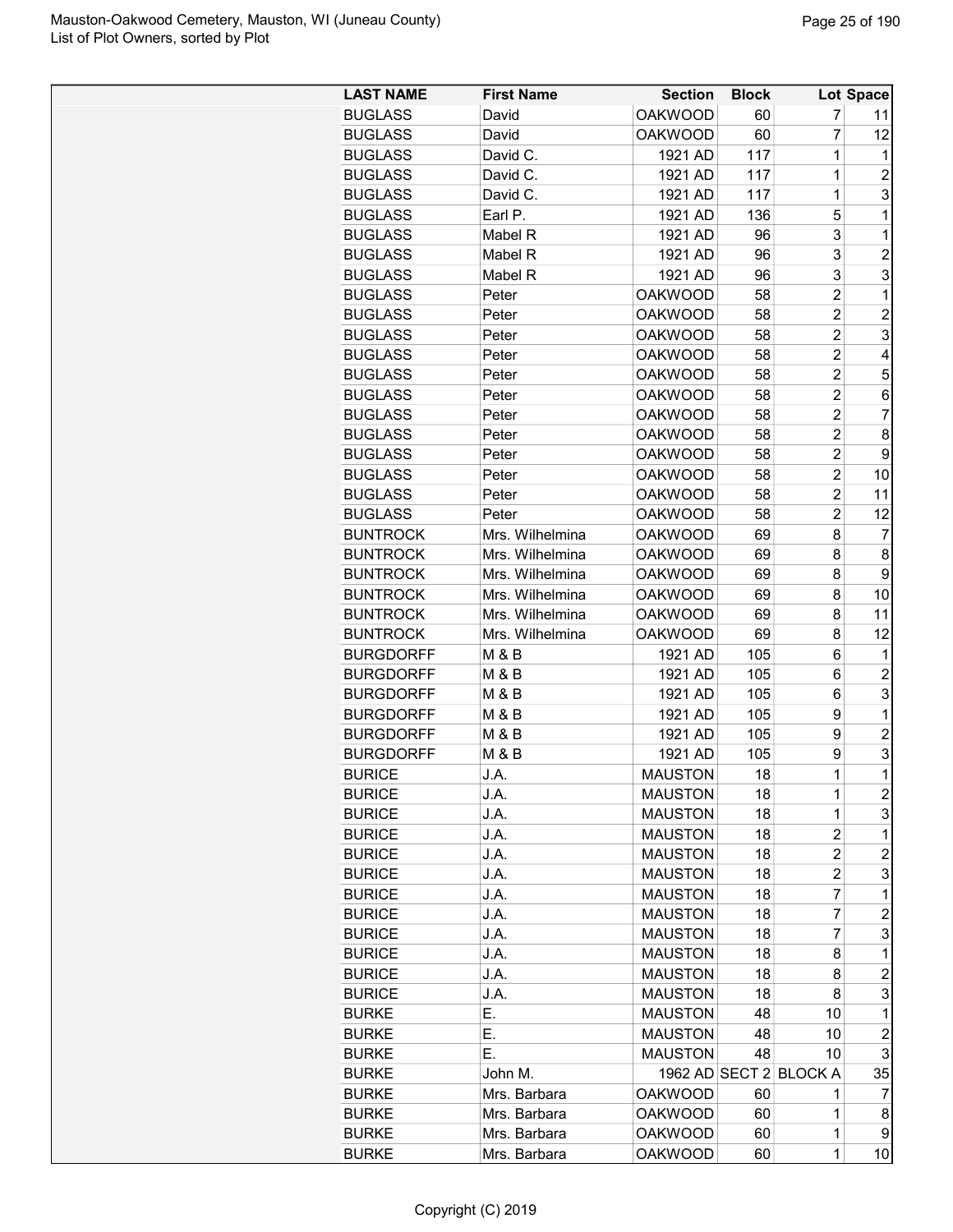| <b>LAST NAME</b> | <b>First Name</b> | <b>Section</b> | <b>Block</b> |                        | <b>Lot Space</b>  |
|------------------|-------------------|----------------|--------------|------------------------|-------------------|
| <b>BURKE</b>     | Mrs. Barbara      | <b>OAKWOOD</b> | 60           | 1                      | 11                |
| <b>BURKE</b>     | Mrs. Barbara      | <b>OAKWOOD</b> | 60           | 1                      | 12                |
| <b>BURKE</b>     | Sadie             |                |              | 1962 AD SECT 2 BLOCK A | 36                |
| <b>BURL</b>      | Stone             | <b>MAUSTON</b> | 55           | 13                     | 3                 |
| <b>BURNS</b>     | Genevieve B.      |                |              | 1962 AD SECT 1 BLOCK D | 81                |
| <b>BURRITT</b>   | Grandison         | <b>MAUSTON</b> | 43           | 11                     | 1                 |
| <b>BURRITT</b>   | Grandison         | <b>MAUSTON</b> | 43           | 11                     | $\overline{2}$    |
| <b>BURRITT</b>   | Grandison         | <b>MAUSTON</b> | 43           | 11                     | 3                 |
| <b>BURRITT</b>   | Grandison         | <b>MAUSTON</b> | 43           | 12                     | $\mathbf{1}$      |
| <b>BURRITT</b>   | Grandison         | <b>MAUSTON</b> | 43           | 12                     | 2                 |
| <b>BURRITT</b>   | Grandison         | <b>MAUSTON</b> | 43           | 12                     | 3                 |
| <b>BURRITT</b>   | Grandison         | <b>MAUSTON</b> | 43           | 13                     | $\mathbf{1}$      |
| <b>BURRITT</b>   | Grandison         | <b>MAUSTON</b> | 43           | 13                     | $\overline{2}$    |
| <b>BURRITT</b>   | Grandison         | <b>MAUSTON</b> | 43           | 13                     | 3                 |
| <b>BURRITT</b>   | Grandison         | <b>MAUSTON</b> | 43           | 14                     | 1                 |
| <b>BURRITT</b>   | Grandison         | <b>MAUSTON</b> | 43           | 14                     | $\overline{c}$    |
| <b>BURRITT</b>   | Grandison         | <b>MAUSTON</b> | 43           | 14                     | 3                 |
| <b>BURROUGHS</b> | Dr.               | <b>MAUSTON</b> | 17           | 12                     | $\mathbf 1$       |
| <b>BURROUGHS</b> | Dr.               | <b>MAUSTON</b> | 17           | 12                     | $\overline{2}$    |
| <b>BURROUGHS</b> | Dr.               | <b>MAUSTON</b> | 17           | 12                     | 3                 |
| <b>BURROUGHS</b> | Dr.               | <b>MAUSTON</b> | 17           | 13                     | $\mathbf 1$       |
| <b>BURROUGHS</b> | Dr.               | <b>MAUSTON</b> | 17           | 13                     | $\overline{2}$    |
|                  |                   |                |              |                        |                   |
| <b>BURROUGHS</b> | Dr.               | <b>MAUSTON</b> | 17<br>1      | 13                     | 3<br>$\mathbf{1}$ |
| <b>BURY</b>      | N/A               | <b>MAUSTON</b> |              | 10                     |                   |
| <b>BURY</b>      | N/A               | <b>MAUSTON</b> | 1<br>1       | 10                     | $\overline{2}$    |
| <b>BURY</b>      | N/A               | <b>MAUSTON</b> |              | 10                     | 3                 |
| <b>BURY</b>      | N/A               | <b>MAUSTON</b> | 1            | 15                     | $\mathbf{1}$      |
| <b>BURY</b>      | N/A               | <b>MAUSTON</b> | 1            | 15                     | $\overline{c}$    |
| <b>BURY</b>      | N/A               | <b>MAUSTON</b> | 1            | 15                     | 3                 |
| <b>BURY</b>      | Thomas            | <b>OAKWOOD</b> | 68           | 1                      | 1                 |
| <b>BURY</b>      | Thomas            | <b>OAKWOOD</b> | 68           | $\overline{1}$         | $\overline{2}$    |
| <b>BURY</b>      | Thomas            | <b>OAKWOOD</b> | 68           | 1                      | 3                 |
| <b>BURY</b>      | Thomas            | <b>OAKWOOD</b> | 68           | 1                      | 4                 |
| <b>BURY</b>      | Thomas            | <b>OAKWOOD</b> | 68           | 1                      | 5                 |
| <b>BURY</b>      | Thomas            | <b>OAKWOOD</b> | 68           | 1                      | 6                 |
| <b>BURY</b>      | Thomas            | <b>OAKWOOD</b> | 68           | 1                      | 7                 |
| <b>BURY</b>      | Thomas            | <b>OAKWOOD</b> | 68           | 1                      | 8                 |
| <b>BURY</b>      | Thomas            | <b>OAKWOOD</b> | 68           | 1                      | 9                 |
| <b>BURY</b>      | Thomas            | <b>OAKWOOD</b> | 68           | 1                      | 10                |
| <b>BURY</b>      | Thomas            | <b>OAKWOOD</b> | 68           | 1                      | 11                |
| <b>BUSCH</b>     | Fred              | 1883 AD        | D            | 11                     | 1                 |
| <b>BUSCH</b>     | Fred              | 1883 AD        | D            | 11                     | 2                 |
| <b>BUSCH</b>     | Fred              | 1883 AD        | D            | 11                     | 3                 |
| <b>BUSCH</b>     | Fred              | 1883 AD        | D            | 12                     | $\mathbf 1$       |
| <b>BUSCH</b>     | Fred              | 1883 AD        | D            | 12                     | $\overline{c}$    |
| <b>BUSCH</b>     | Fred              | 1883 AD        | D            | 12                     | 3                 |
| <b>BUSCH</b>     | Fred              | 1883 AD        | D            | 13                     | 1                 |
| <b>BUSCH</b>     | Fred              | 1883 AD        | D            | 13                     | 2                 |
| <b>BUSCH</b>     | Fred              | 1883 AD        | D            | 13                     | 3                 |
| <b>BUSCH</b>     | Fred              | 1883 AD        | D            | 14                     | 1                 |
| <b>BUSCH</b>     | Fred              | 1883 AD        | D            | 14                     | 2                 |
| <b>BUSCH</b>     | Fred              | 1883 AD        | D            | 14                     | 3                 |
| <b>BUSHINGER</b> | Simon J.          |                |              | 1962 AD SECT 4 BLOCK D | 16                |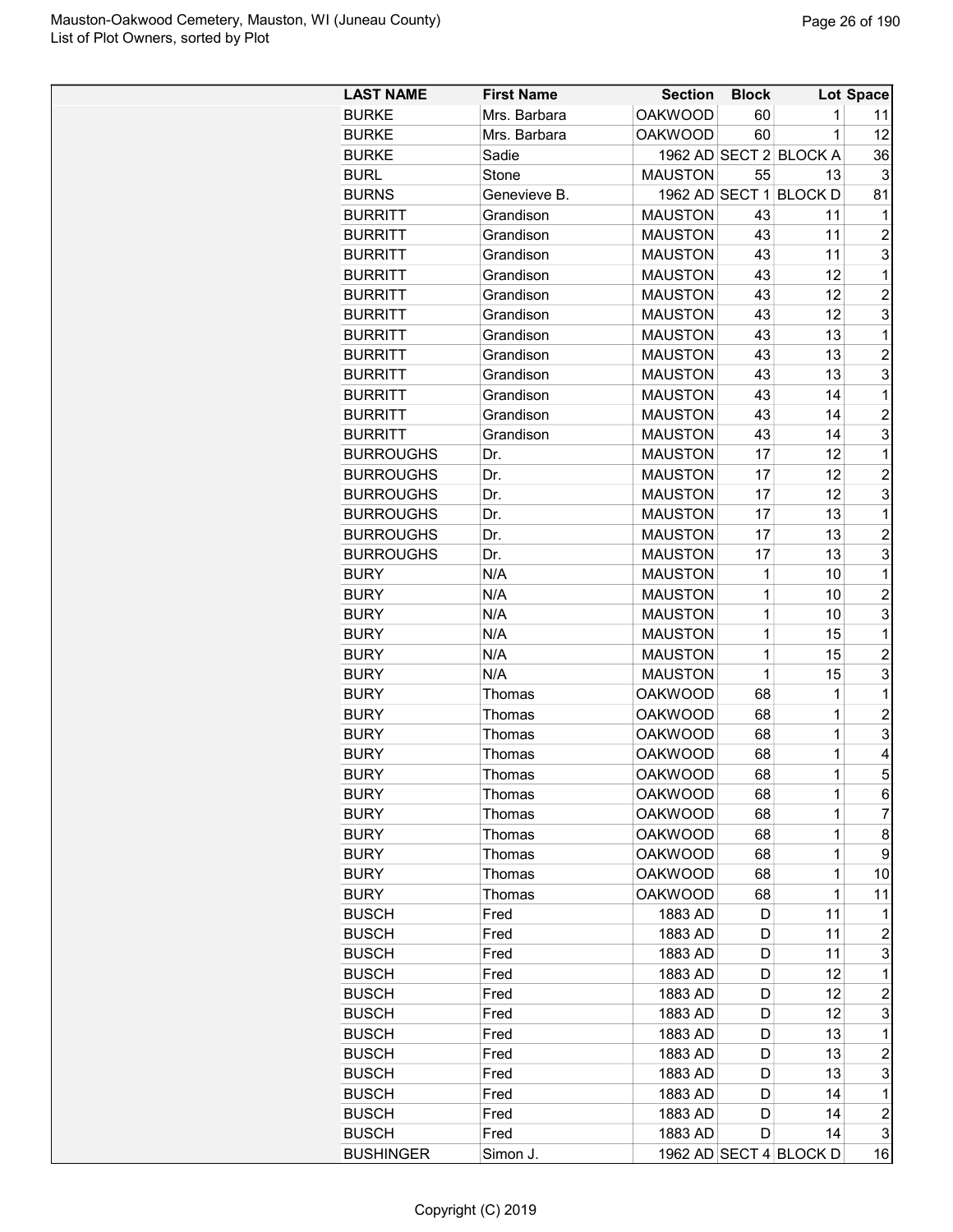| <b>LAST NAME</b>   | <b>First Name</b> | <b>Section</b> | <b>Block</b>   |                        | <b>Lot Space</b>    |
|--------------------|-------------------|----------------|----------------|------------------------|---------------------|
| <b>BUSS</b>        | Sampson           | <b>MAUSTON</b> | 31             | 10                     |                     |
| <b>BUSS</b>        | Sampson           | <b>MAUSTON</b> | 31             | 10                     | $\overline{2}$      |
| <b>BUSS</b>        | Sampson           | <b>MAUSTON</b> | 31             | 10                     | 3                   |
| <b>BUSS</b>        | Sampson           | <b>MAUSTON</b> | 31             | 15                     | 1                   |
| <b>BUSS</b>        |                   |                |                |                        | $\overline{2}$      |
|                    | Sampson           | <b>MAUSTON</b> | 31             | 15                     |                     |
| <b>BUSS</b>        | Sampson           | <b>MAUSTON</b> | 31             | 15                     | 3                   |
| <b>BUTTERFIELD</b> | James B.          | <b>MAUSTON</b> | 10             | 9                      | 1                   |
| <b>BUTTERFIELD</b> | James B.          | <b>MAUSTON</b> | 10             | 9                      | $\overline{c}$      |
| <b>BUTTERFIELD</b> | James B.          | <b>MAUSTON</b> | 10             | 9                      | 3                   |
| <b>BUTTERFIELD</b> | James B.          | <b>MAUSTON</b> | 10             | 10                     | 1                   |
| <b>BUTTERFIELD</b> | James B.          | <b>MAUSTON</b> | 10             | 10                     | $\overline{2}$      |
| <b>BUTTERFIELD</b> | James B.          | <b>MAUSTON</b> | 10             | 10                     | 3                   |
| <b>BUTTERFIELD</b> | James B.          | <b>MAUSTON</b> | 10             | 15                     | 1                   |
| <b>BUTTERFIELD</b> | James B.          | <b>MAUSTON</b> | 10             | 15                     | $\overline{2}$      |
| <b>BUTTERFIELD</b> | James B.          | <b>MAUSTON</b> | 10             | 15                     | 3                   |
| <b>BUTTERFIELD</b> | James B.          | <b>MAUSTON</b> | 10             | 16                     | 1                   |
| <b>BUTTERFIELD</b> | James B.          | <b>MAUSTON</b> | 10             | 16                     | $\overline{c}$      |
| <b>BUTTERFIELD</b> | James B.          | <b>MAUSTON</b> | 10             | 16                     | 3                   |
| <b>BUYE</b>        | Stanley           | 1921 AD        | 145            | 5                      | 1                   |
| <b>BUYE</b>        | Stanley           | 1921 AD        | 145            | 5                      | $\overline{c}$      |
| <b>BUYE</b>        | Stanley           | 1921 AD        | 145            | 5                      | 3                   |
| <b>CAIRNS</b>      | Florence M.       |                |                | 1962 AD SECT 1 BLOCK E | 22                  |
| <b>CAIRNS</b>      | Florence M.       | 1962 AD SECT 1 |                | <b>BLOCK E</b>         | 23                  |
| <b>CAIRNS</b>      | Lloyd "Jenks"     | 1962 AD SECT 1 |                | <b>BLOCK E</b>         | 24                  |
| <b>CAMPBELL</b>    | Charles K.        | <b>MAUSTON</b> | 53             | 10                     | 1                   |
| <b>CAMPBELL</b>    | Charles K.        | <b>MAUSTON</b> | 53             | 10                     | $\overline{c}$      |
| <b>CAMPBELL</b>    | Charles K.        | <b>MAUSTON</b> | 53             | 10                     | 3                   |
| <b>CAMPBELL</b>    | Elizabeth         | 1921 AD        | 143            | 5                      | 1                   |
| <b>CAMPBELL</b>    | N/A               | <b>MAUSTON</b> | 7              | 11                     | 1                   |
| <b>CAMPBELL</b>    | N/A               | <b>MAUSTON</b> | $\overline{7}$ | 11                     | $\overline{2}$      |
|                    |                   |                |                |                        | 3                   |
| <b>CAMPBELL</b>    | N/A               | <b>MAUSTON</b> | 7              | 11                     |                     |
| <b>CAMPBELL</b>    | N/A               | <b>MAUSTON</b> | 7              | 12                     | 1                   |
| <b>CAMPBELL</b>    | N/A               | <b>MAUSTON</b> | 7              | 12                     | $\overline{c}$<br>R |
| <b>CAMPBELL</b>    | N/A               | <b>MAUSTON</b> | 7              | 12                     |                     |
| <b>CAMPBELL</b>    | N/A               | <b>MAUSTON</b> | 7              | 13                     | 1                   |
| <b>CAMPBELL</b>    | N/A               | <b>MAUSTON</b> | 7              | 13                     | $\overline{c}$      |
| <b>CAMPBELL</b>    | N/A               | <b>MAUSTON</b> | 7              | 13                     | 3                   |
| <b>CAMPBELL</b>    | N/A               | <b>MAUSTON</b> | 7              | 14                     | 1                   |
| <b>CAMPBELL</b>    | N/A               | <b>MAUSTON</b> | 7              | 14                     | $\overline{c}$      |
| <b>CAMPBELL</b>    | N/A               | <b>MAUSTON</b> | $\overline{7}$ | 14                     | 3                   |
| <b>CARPENTER</b>   | Mary P.           |                |                | 1962 AD SECT 1 BLOCK C | 40                  |
| <b>CARPENTER</b>   | William T.        |                |                | 1962 AD SECT 1 BLOCK C | 41                  |
| <b>CARRIMAN</b>    | Allen C.          |                |                | 1962 AD SECT 1 BLOCK E | 12                  |
| <b>CARRIPELL</b>   | David             | <b>MAUSTON</b> | 17             | 1                      | 1                   |
| <b>CARRIPELL</b>   | David             | <b>MAUSTON</b> | 17             | 1                      | 2                   |
| <b>CARRIPELL</b>   | David             | <b>MAUSTON</b> | 17             | 1                      | 3                   |
| <b>CARRIPELL</b>   | David             | <b>MAUSTON</b> | 17             | $\overline{c}$         | 1                   |
| <b>CARRIPELL</b>   | David             | <b>MAUSTON</b> | 17             | $\overline{2}$         | $\overline{c}$      |
| <b>CARRIPELL</b>   | David             | <b>MAUSTON</b> | 17             | $\overline{c}$         | 3                   |
| <b>CARRIPELL</b>   | David             | <b>MAUSTON</b> | 17             | 8                      | 1                   |
| <b>CARRIPELL</b>   | David             | <b>MAUSTON</b> | 17             | 8                      | $\overline{c}$      |
| <b>CARRIPELL</b>   | David             | <b>MAUSTON</b> | 17             | 8                      | 3                   |
|                    |                   |                |                |                        | $\overline{1}$      |
| CARTER             | B.M. (ETL)        | <b>MAUSTON</b> | 40             | 1                      |                     |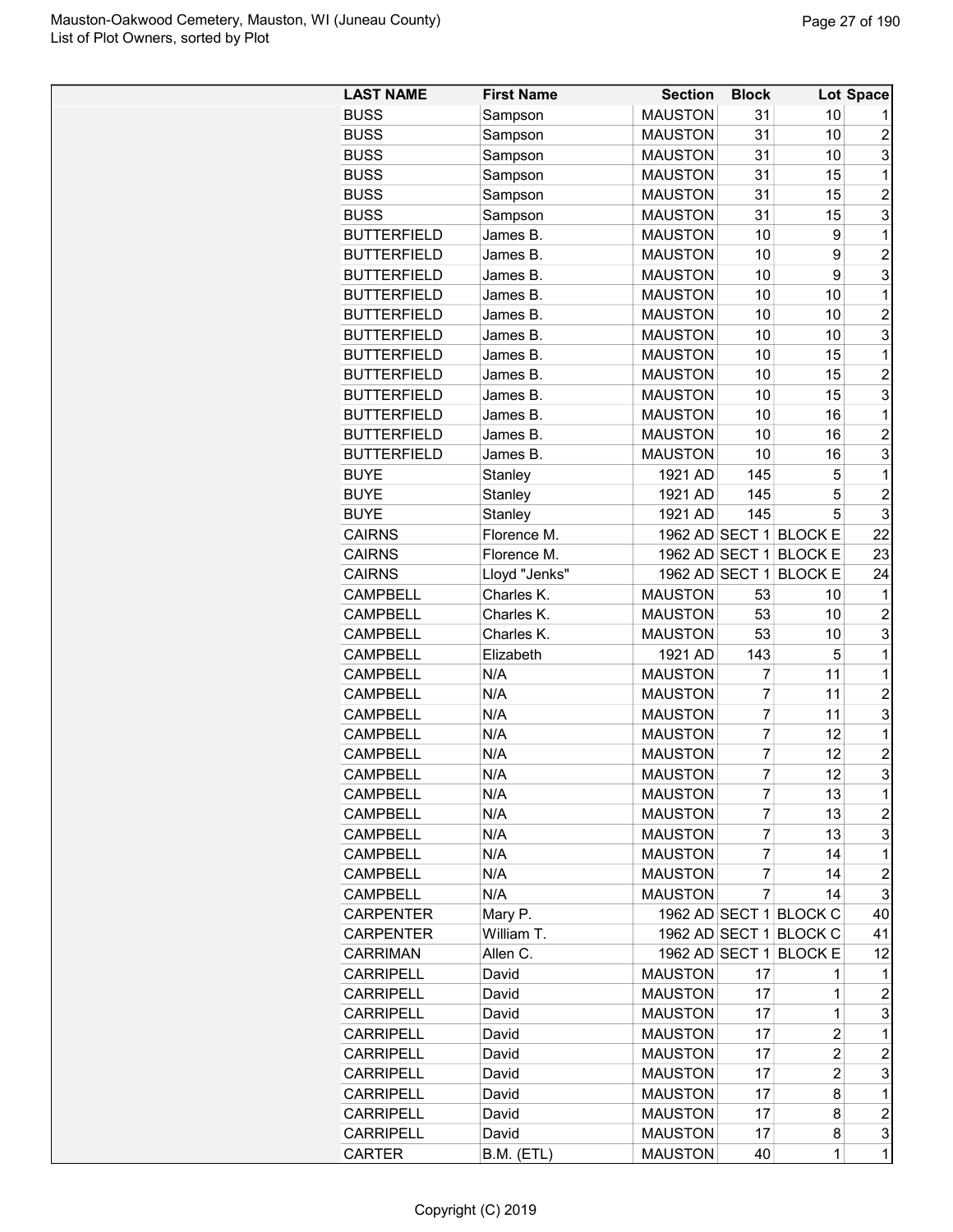| B.M. (ETL)<br><b>MAUSTON</b><br>40<br><b>CARTER</b><br>1<br>2<br>3<br>B.M. (ETL)<br><b>MAUSTON</b><br>40<br>1<br><b>CARTER</b><br>$\overline{c}$<br>B.M. (ETL)<br><b>MAUSTON</b><br>40<br>1<br><b>CARTER</b><br>$\overline{c}$<br>B.M. (ETL)<br><b>MAUSTON</b><br>40<br>$\overline{c}$<br><b>CARTER</b><br>$\overline{c}$<br>3<br><b>MAUSTON</b><br><b>CARTER</b><br>B.M. (ETL)<br>40<br>$\overline{7}$<br><b>MAUSTON</b><br><b>CARTER</b><br>B.M. (ETL)<br>40<br>1<br>7<br>$\overline{c}$<br><b>CARTER</b><br>B.M. (ETL)<br><b>MAUSTON</b><br>40<br>$\overline{7}$<br>3<br>B.M. (ETL)<br><b>MAUSTON</b><br><b>CARTER</b><br>40<br>B.M. (ETL)<br><b>MAUSTON</b><br>40<br>8<br>$\mathbf 1$<br><b>CARTER</b><br>$\overline{c}$<br>B.M. (ETL)<br><b>MAUSTON</b><br>40<br>8<br><b>CARTER</b><br>3<br>B.M. (ETL)<br><b>MAUSTON</b><br>40<br>8<br><b>CARTER</b><br><b>MAUSTON</b><br>27<br>$\mathbf{1}$<br><b>CARTER</b><br>Bev<br>9<br>$\overline{c}$<br><b>CARTER</b><br><b>MAUSTON</b><br>27<br>9<br>Bev<br>3<br>9<br><b>CARTER</b><br><b>MAUSTON</b><br>27<br>Bev<br>$\mathbf{1}$<br><b>MAUSTON</b><br>27<br>10<br><b>CARTER</b><br>Bev<br>$\overline{2}$<br><b>MAUSTON</b><br>10<br><b>CARTER</b><br>27<br>Bev<br>3<br>10<br><b>CARTER</b><br><b>MAUSTON</b><br>27<br>Bev<br><b>MAUSTON</b><br>15<br>1<br><b>CARTER</b><br>27<br>Bev<br>$\overline{2}$<br><b>MAUSTON</b><br><b>CARTER</b><br>27<br>15<br>Bev<br><b>MAUSTON</b><br>3<br><b>CARTER</b><br>27<br>Bev<br>15<br><b>CARTER</b><br><b>MAUSTON</b><br>27<br>$\mathbf 1$<br>Bev<br>16<br>$\overline{c}$<br><b>MAUSTON</b><br>27<br>16<br><b>CARTER</b><br>Bev<br>3<br><b>MAUSTON</b><br>27<br>16<br><b>CARTER</b><br>Bev<br>$\mathbf{1}$<br>1921 AD<br>92<br>14<br><b>CARTER</b><br>Chester G.<br>1921 AD<br>92<br>14<br>2<br><b>CARTER</b><br>Chester G.<br>3<br>92<br>14<br><b>CARTER</b><br>Chester G.<br>1921 AD<br><b>CARTER</b><br>Guy E<br>1921 AD<br>101<br>1<br>$\mathbf 1$<br>$\overline{\mathbf{c}}$<br>Guy E<br>1921 AD<br>101<br><b>CARTER</b><br>1<br>3<br>Guy E<br>1921 AD<br>101<br>1<br><b>CARTER</b><br>Guy E<br>1921 AD<br>101<br>13<br>$\mathbf 1$<br><b>CARTER</b><br>$\overline{2}$<br>Guy E<br>1921 AD<br>101<br>13<br><b>CARTER</b><br>3<br>Guy E<br>13<br><b>CARTER</b><br>1921 AD<br>101<br>$\mathbf{1}$<br><b>CARTER</b><br>Herbert W.<br><b>OAKWOOD</b><br>51<br>4<br>$\overline{2}$<br><b>OAKWOOD</b><br>51<br>4<br><b>CARTER</b><br>Herbert W.<br>3<br>51<br>CARTER<br>Herbert W.<br><b>OAKWOOD</b><br>4<br>Herbert W.<br>51<br><b>CARTER</b><br><b>OAKWOOD</b><br>4<br>4<br>5<br>51<br><b>CARTER</b><br>Herbert W.<br><b>OAKWOOD</b><br>4<br>51<br>CARTER<br>Herbert W.<br><b>OAKWOOD</b><br>4<br>6<br><b>OAKWOOD</b><br>51<br>7<br><b>CARTER</b><br>Herbert W.<br>4<br>51<br><b>CARTER</b><br>Herbert W.<br><b>OAKWOOD</b><br>4<br>8<br><b>OAKWOOD</b><br>51<br>CARTER<br>Herbert W.<br>4<br>9<br><b>OAKWOOD</b><br>51<br><b>CARTER</b><br>Herbert W.<br>4<br>10<br>Herbert W.<br><b>OAKWOOD</b><br>51<br>11<br>CARTER<br>4<br>51<br>4<br>12<br><b>CARTER</b><br>Herbert W.<br><b>OAKWOOD</b><br><b>MAUSTON</b><br>27<br>1<br><b>CARTER</b><br>$\mathbf 1$<br>Jay<br>1<br>$\overline{c}$<br>CARTER<br><b>MAUSTON</b><br>27<br>Jay<br>3<br>$\mathbf 1$<br>CARTER<br><b>MAUSTON</b><br>27<br>Jay<br><b>MAUSTON</b><br>$\overline{\mathbf{c}}$<br>CARTER<br>27<br>1<br>Jay<br><b>MAUSTON</b><br>27<br>$\overline{c}$<br><b>CARTER</b><br>Jay<br>2<br>3<br>27<br>$\overline{c}$<br>CARTER<br>Jay<br><b>MAUSTON</b><br>7<br>$\mathbf{1}$<br><b>MAUSTON</b><br>27<br>CARTER<br>Jay<br>7<br>$\boldsymbol{2}$<br><b>MAUSTON</b><br><b>CARTER</b><br>27<br>Jay<br>3<br>$\overline{7}$<br><b>MAUSTON</b><br><b>CARTER</b><br>27<br>Jay | <b>LAST NAME</b> | <b>First Name</b> | <b>Section</b> | <b>Block</b> | Lot Space |
|--------------------------------------------------------------------------------------------------------------------------------------------------------------------------------------------------------------------------------------------------------------------------------------------------------------------------------------------------------------------------------------------------------------------------------------------------------------------------------------------------------------------------------------------------------------------------------------------------------------------------------------------------------------------------------------------------------------------------------------------------------------------------------------------------------------------------------------------------------------------------------------------------------------------------------------------------------------------------------------------------------------------------------------------------------------------------------------------------------------------------------------------------------------------------------------------------------------------------------------------------------------------------------------------------------------------------------------------------------------------------------------------------------------------------------------------------------------------------------------------------------------------------------------------------------------------------------------------------------------------------------------------------------------------------------------------------------------------------------------------------------------------------------------------------------------------------------------------------------------------------------------------------------------------------------------------------------------------------------------------------------------------------------------------------------------------------------------------------------------------------------------------------------------------------------------------------------------------------------------------------------------------------------------------------------------------------------------------------------------------------------------------------------------------------------------------------------------------------------------------------------------------------------------------------------------------------------------------------------------------------------------------------------------------------------------------------------------------------------------------------------------------------------------------------------------------------------------------------------------------------------------------------------------------------------------------------------------------------------------------------------------------------------------------------------------------------------------------------------------------------------------------------------------------------------------------------------------------------------------------------------------------------------------------------------------------------------------------------------------------------------------------------------------------------------------------------------------------------------------------------------------------------------------------------------------------------------------------------------------------------------------------------------------------------------------------------------------------|------------------|-------------------|----------------|--------------|-----------|
|                                                                                                                                                                                                                                                                                                                                                                                                                                                                                                                                                                                                                                                                                                                                                                                                                                                                                                                                                                                                                                                                                                                                                                                                                                                                                                                                                                                                                                                                                                                                                                                                                                                                                                                                                                                                                                                                                                                                                                                                                                                                                                                                                                                                                                                                                                                                                                                                                                                                                                                                                                                                                                                                                                                                                                                                                                                                                                                                                                                                                                                                                                                                                                                                                                                                                                                                                                                                                                                                                                                                                                                                                                                                                                                    |                  |                   |                |              |           |
|                                                                                                                                                                                                                                                                                                                                                                                                                                                                                                                                                                                                                                                                                                                                                                                                                                                                                                                                                                                                                                                                                                                                                                                                                                                                                                                                                                                                                                                                                                                                                                                                                                                                                                                                                                                                                                                                                                                                                                                                                                                                                                                                                                                                                                                                                                                                                                                                                                                                                                                                                                                                                                                                                                                                                                                                                                                                                                                                                                                                                                                                                                                                                                                                                                                                                                                                                                                                                                                                                                                                                                                                                                                                                                                    |                  |                   |                |              |           |
|                                                                                                                                                                                                                                                                                                                                                                                                                                                                                                                                                                                                                                                                                                                                                                                                                                                                                                                                                                                                                                                                                                                                                                                                                                                                                                                                                                                                                                                                                                                                                                                                                                                                                                                                                                                                                                                                                                                                                                                                                                                                                                                                                                                                                                                                                                                                                                                                                                                                                                                                                                                                                                                                                                                                                                                                                                                                                                                                                                                                                                                                                                                                                                                                                                                                                                                                                                                                                                                                                                                                                                                                                                                                                                                    |                  |                   |                |              |           |
|                                                                                                                                                                                                                                                                                                                                                                                                                                                                                                                                                                                                                                                                                                                                                                                                                                                                                                                                                                                                                                                                                                                                                                                                                                                                                                                                                                                                                                                                                                                                                                                                                                                                                                                                                                                                                                                                                                                                                                                                                                                                                                                                                                                                                                                                                                                                                                                                                                                                                                                                                                                                                                                                                                                                                                                                                                                                                                                                                                                                                                                                                                                                                                                                                                                                                                                                                                                                                                                                                                                                                                                                                                                                                                                    |                  |                   |                |              |           |
|                                                                                                                                                                                                                                                                                                                                                                                                                                                                                                                                                                                                                                                                                                                                                                                                                                                                                                                                                                                                                                                                                                                                                                                                                                                                                                                                                                                                                                                                                                                                                                                                                                                                                                                                                                                                                                                                                                                                                                                                                                                                                                                                                                                                                                                                                                                                                                                                                                                                                                                                                                                                                                                                                                                                                                                                                                                                                                                                                                                                                                                                                                                                                                                                                                                                                                                                                                                                                                                                                                                                                                                                                                                                                                                    |                  |                   |                |              |           |
|                                                                                                                                                                                                                                                                                                                                                                                                                                                                                                                                                                                                                                                                                                                                                                                                                                                                                                                                                                                                                                                                                                                                                                                                                                                                                                                                                                                                                                                                                                                                                                                                                                                                                                                                                                                                                                                                                                                                                                                                                                                                                                                                                                                                                                                                                                                                                                                                                                                                                                                                                                                                                                                                                                                                                                                                                                                                                                                                                                                                                                                                                                                                                                                                                                                                                                                                                                                                                                                                                                                                                                                                                                                                                                                    |                  |                   |                |              |           |
|                                                                                                                                                                                                                                                                                                                                                                                                                                                                                                                                                                                                                                                                                                                                                                                                                                                                                                                                                                                                                                                                                                                                                                                                                                                                                                                                                                                                                                                                                                                                                                                                                                                                                                                                                                                                                                                                                                                                                                                                                                                                                                                                                                                                                                                                                                                                                                                                                                                                                                                                                                                                                                                                                                                                                                                                                                                                                                                                                                                                                                                                                                                                                                                                                                                                                                                                                                                                                                                                                                                                                                                                                                                                                                                    |                  |                   |                |              |           |
|                                                                                                                                                                                                                                                                                                                                                                                                                                                                                                                                                                                                                                                                                                                                                                                                                                                                                                                                                                                                                                                                                                                                                                                                                                                                                                                                                                                                                                                                                                                                                                                                                                                                                                                                                                                                                                                                                                                                                                                                                                                                                                                                                                                                                                                                                                                                                                                                                                                                                                                                                                                                                                                                                                                                                                                                                                                                                                                                                                                                                                                                                                                                                                                                                                                                                                                                                                                                                                                                                                                                                                                                                                                                                                                    |                  |                   |                |              |           |
|                                                                                                                                                                                                                                                                                                                                                                                                                                                                                                                                                                                                                                                                                                                                                                                                                                                                                                                                                                                                                                                                                                                                                                                                                                                                                                                                                                                                                                                                                                                                                                                                                                                                                                                                                                                                                                                                                                                                                                                                                                                                                                                                                                                                                                                                                                                                                                                                                                                                                                                                                                                                                                                                                                                                                                                                                                                                                                                                                                                                                                                                                                                                                                                                                                                                                                                                                                                                                                                                                                                                                                                                                                                                                                                    |                  |                   |                |              |           |
|                                                                                                                                                                                                                                                                                                                                                                                                                                                                                                                                                                                                                                                                                                                                                                                                                                                                                                                                                                                                                                                                                                                                                                                                                                                                                                                                                                                                                                                                                                                                                                                                                                                                                                                                                                                                                                                                                                                                                                                                                                                                                                                                                                                                                                                                                                                                                                                                                                                                                                                                                                                                                                                                                                                                                                                                                                                                                                                                                                                                                                                                                                                                                                                                                                                                                                                                                                                                                                                                                                                                                                                                                                                                                                                    |                  |                   |                |              |           |
|                                                                                                                                                                                                                                                                                                                                                                                                                                                                                                                                                                                                                                                                                                                                                                                                                                                                                                                                                                                                                                                                                                                                                                                                                                                                                                                                                                                                                                                                                                                                                                                                                                                                                                                                                                                                                                                                                                                                                                                                                                                                                                                                                                                                                                                                                                                                                                                                                                                                                                                                                                                                                                                                                                                                                                                                                                                                                                                                                                                                                                                                                                                                                                                                                                                                                                                                                                                                                                                                                                                                                                                                                                                                                                                    |                  |                   |                |              |           |
|                                                                                                                                                                                                                                                                                                                                                                                                                                                                                                                                                                                                                                                                                                                                                                                                                                                                                                                                                                                                                                                                                                                                                                                                                                                                                                                                                                                                                                                                                                                                                                                                                                                                                                                                                                                                                                                                                                                                                                                                                                                                                                                                                                                                                                                                                                                                                                                                                                                                                                                                                                                                                                                                                                                                                                                                                                                                                                                                                                                                                                                                                                                                                                                                                                                                                                                                                                                                                                                                                                                                                                                                                                                                                                                    |                  |                   |                |              |           |
|                                                                                                                                                                                                                                                                                                                                                                                                                                                                                                                                                                                                                                                                                                                                                                                                                                                                                                                                                                                                                                                                                                                                                                                                                                                                                                                                                                                                                                                                                                                                                                                                                                                                                                                                                                                                                                                                                                                                                                                                                                                                                                                                                                                                                                                                                                                                                                                                                                                                                                                                                                                                                                                                                                                                                                                                                                                                                                                                                                                                                                                                                                                                                                                                                                                                                                                                                                                                                                                                                                                                                                                                                                                                                                                    |                  |                   |                |              |           |
|                                                                                                                                                                                                                                                                                                                                                                                                                                                                                                                                                                                                                                                                                                                                                                                                                                                                                                                                                                                                                                                                                                                                                                                                                                                                                                                                                                                                                                                                                                                                                                                                                                                                                                                                                                                                                                                                                                                                                                                                                                                                                                                                                                                                                                                                                                                                                                                                                                                                                                                                                                                                                                                                                                                                                                                                                                                                                                                                                                                                                                                                                                                                                                                                                                                                                                                                                                                                                                                                                                                                                                                                                                                                                                                    |                  |                   |                |              |           |
|                                                                                                                                                                                                                                                                                                                                                                                                                                                                                                                                                                                                                                                                                                                                                                                                                                                                                                                                                                                                                                                                                                                                                                                                                                                                                                                                                                                                                                                                                                                                                                                                                                                                                                                                                                                                                                                                                                                                                                                                                                                                                                                                                                                                                                                                                                                                                                                                                                                                                                                                                                                                                                                                                                                                                                                                                                                                                                                                                                                                                                                                                                                                                                                                                                                                                                                                                                                                                                                                                                                                                                                                                                                                                                                    |                  |                   |                |              |           |
|                                                                                                                                                                                                                                                                                                                                                                                                                                                                                                                                                                                                                                                                                                                                                                                                                                                                                                                                                                                                                                                                                                                                                                                                                                                                                                                                                                                                                                                                                                                                                                                                                                                                                                                                                                                                                                                                                                                                                                                                                                                                                                                                                                                                                                                                                                                                                                                                                                                                                                                                                                                                                                                                                                                                                                                                                                                                                                                                                                                                                                                                                                                                                                                                                                                                                                                                                                                                                                                                                                                                                                                                                                                                                                                    |                  |                   |                |              |           |
|                                                                                                                                                                                                                                                                                                                                                                                                                                                                                                                                                                                                                                                                                                                                                                                                                                                                                                                                                                                                                                                                                                                                                                                                                                                                                                                                                                                                                                                                                                                                                                                                                                                                                                                                                                                                                                                                                                                                                                                                                                                                                                                                                                                                                                                                                                                                                                                                                                                                                                                                                                                                                                                                                                                                                                                                                                                                                                                                                                                                                                                                                                                                                                                                                                                                                                                                                                                                                                                                                                                                                                                                                                                                                                                    |                  |                   |                |              |           |
|                                                                                                                                                                                                                                                                                                                                                                                                                                                                                                                                                                                                                                                                                                                                                                                                                                                                                                                                                                                                                                                                                                                                                                                                                                                                                                                                                                                                                                                                                                                                                                                                                                                                                                                                                                                                                                                                                                                                                                                                                                                                                                                                                                                                                                                                                                                                                                                                                                                                                                                                                                                                                                                                                                                                                                                                                                                                                                                                                                                                                                                                                                                                                                                                                                                                                                                                                                                                                                                                                                                                                                                                                                                                                                                    |                  |                   |                |              |           |
|                                                                                                                                                                                                                                                                                                                                                                                                                                                                                                                                                                                                                                                                                                                                                                                                                                                                                                                                                                                                                                                                                                                                                                                                                                                                                                                                                                                                                                                                                                                                                                                                                                                                                                                                                                                                                                                                                                                                                                                                                                                                                                                                                                                                                                                                                                                                                                                                                                                                                                                                                                                                                                                                                                                                                                                                                                                                                                                                                                                                                                                                                                                                                                                                                                                                                                                                                                                                                                                                                                                                                                                                                                                                                                                    |                  |                   |                |              |           |
|                                                                                                                                                                                                                                                                                                                                                                                                                                                                                                                                                                                                                                                                                                                                                                                                                                                                                                                                                                                                                                                                                                                                                                                                                                                                                                                                                                                                                                                                                                                                                                                                                                                                                                                                                                                                                                                                                                                                                                                                                                                                                                                                                                                                                                                                                                                                                                                                                                                                                                                                                                                                                                                                                                                                                                                                                                                                                                                                                                                                                                                                                                                                                                                                                                                                                                                                                                                                                                                                                                                                                                                                                                                                                                                    |                  |                   |                |              |           |
|                                                                                                                                                                                                                                                                                                                                                                                                                                                                                                                                                                                                                                                                                                                                                                                                                                                                                                                                                                                                                                                                                                                                                                                                                                                                                                                                                                                                                                                                                                                                                                                                                                                                                                                                                                                                                                                                                                                                                                                                                                                                                                                                                                                                                                                                                                                                                                                                                                                                                                                                                                                                                                                                                                                                                                                                                                                                                                                                                                                                                                                                                                                                                                                                                                                                                                                                                                                                                                                                                                                                                                                                                                                                                                                    |                  |                   |                |              |           |
|                                                                                                                                                                                                                                                                                                                                                                                                                                                                                                                                                                                                                                                                                                                                                                                                                                                                                                                                                                                                                                                                                                                                                                                                                                                                                                                                                                                                                                                                                                                                                                                                                                                                                                                                                                                                                                                                                                                                                                                                                                                                                                                                                                                                                                                                                                                                                                                                                                                                                                                                                                                                                                                                                                                                                                                                                                                                                                                                                                                                                                                                                                                                                                                                                                                                                                                                                                                                                                                                                                                                                                                                                                                                                                                    |                  |                   |                |              |           |
|                                                                                                                                                                                                                                                                                                                                                                                                                                                                                                                                                                                                                                                                                                                                                                                                                                                                                                                                                                                                                                                                                                                                                                                                                                                                                                                                                                                                                                                                                                                                                                                                                                                                                                                                                                                                                                                                                                                                                                                                                                                                                                                                                                                                                                                                                                                                                                                                                                                                                                                                                                                                                                                                                                                                                                                                                                                                                                                                                                                                                                                                                                                                                                                                                                                                                                                                                                                                                                                                                                                                                                                                                                                                                                                    |                  |                   |                |              |           |
|                                                                                                                                                                                                                                                                                                                                                                                                                                                                                                                                                                                                                                                                                                                                                                                                                                                                                                                                                                                                                                                                                                                                                                                                                                                                                                                                                                                                                                                                                                                                                                                                                                                                                                                                                                                                                                                                                                                                                                                                                                                                                                                                                                                                                                                                                                                                                                                                                                                                                                                                                                                                                                                                                                                                                                                                                                                                                                                                                                                                                                                                                                                                                                                                                                                                                                                                                                                                                                                                                                                                                                                                                                                                                                                    |                  |                   |                |              |           |
|                                                                                                                                                                                                                                                                                                                                                                                                                                                                                                                                                                                                                                                                                                                                                                                                                                                                                                                                                                                                                                                                                                                                                                                                                                                                                                                                                                                                                                                                                                                                                                                                                                                                                                                                                                                                                                                                                                                                                                                                                                                                                                                                                                                                                                                                                                                                                                                                                                                                                                                                                                                                                                                                                                                                                                                                                                                                                                                                                                                                                                                                                                                                                                                                                                                                                                                                                                                                                                                                                                                                                                                                                                                                                                                    |                  |                   |                |              |           |
|                                                                                                                                                                                                                                                                                                                                                                                                                                                                                                                                                                                                                                                                                                                                                                                                                                                                                                                                                                                                                                                                                                                                                                                                                                                                                                                                                                                                                                                                                                                                                                                                                                                                                                                                                                                                                                                                                                                                                                                                                                                                                                                                                                                                                                                                                                                                                                                                                                                                                                                                                                                                                                                                                                                                                                                                                                                                                                                                                                                                                                                                                                                                                                                                                                                                                                                                                                                                                                                                                                                                                                                                                                                                                                                    |                  |                   |                |              |           |
|                                                                                                                                                                                                                                                                                                                                                                                                                                                                                                                                                                                                                                                                                                                                                                                                                                                                                                                                                                                                                                                                                                                                                                                                                                                                                                                                                                                                                                                                                                                                                                                                                                                                                                                                                                                                                                                                                                                                                                                                                                                                                                                                                                                                                                                                                                                                                                                                                                                                                                                                                                                                                                                                                                                                                                                                                                                                                                                                                                                                                                                                                                                                                                                                                                                                                                                                                                                                                                                                                                                                                                                                                                                                                                                    |                  |                   |                |              |           |
|                                                                                                                                                                                                                                                                                                                                                                                                                                                                                                                                                                                                                                                                                                                                                                                                                                                                                                                                                                                                                                                                                                                                                                                                                                                                                                                                                                                                                                                                                                                                                                                                                                                                                                                                                                                                                                                                                                                                                                                                                                                                                                                                                                                                                                                                                                                                                                                                                                                                                                                                                                                                                                                                                                                                                                                                                                                                                                                                                                                                                                                                                                                                                                                                                                                                                                                                                                                                                                                                                                                                                                                                                                                                                                                    |                  |                   |                |              |           |
|                                                                                                                                                                                                                                                                                                                                                                                                                                                                                                                                                                                                                                                                                                                                                                                                                                                                                                                                                                                                                                                                                                                                                                                                                                                                                                                                                                                                                                                                                                                                                                                                                                                                                                                                                                                                                                                                                                                                                                                                                                                                                                                                                                                                                                                                                                                                                                                                                                                                                                                                                                                                                                                                                                                                                                                                                                                                                                                                                                                                                                                                                                                                                                                                                                                                                                                                                                                                                                                                                                                                                                                                                                                                                                                    |                  |                   |                |              |           |
|                                                                                                                                                                                                                                                                                                                                                                                                                                                                                                                                                                                                                                                                                                                                                                                                                                                                                                                                                                                                                                                                                                                                                                                                                                                                                                                                                                                                                                                                                                                                                                                                                                                                                                                                                                                                                                                                                                                                                                                                                                                                                                                                                                                                                                                                                                                                                                                                                                                                                                                                                                                                                                                                                                                                                                                                                                                                                                                                                                                                                                                                                                                                                                                                                                                                                                                                                                                                                                                                                                                                                                                                                                                                                                                    |                  |                   |                |              |           |
|                                                                                                                                                                                                                                                                                                                                                                                                                                                                                                                                                                                                                                                                                                                                                                                                                                                                                                                                                                                                                                                                                                                                                                                                                                                                                                                                                                                                                                                                                                                                                                                                                                                                                                                                                                                                                                                                                                                                                                                                                                                                                                                                                                                                                                                                                                                                                                                                                                                                                                                                                                                                                                                                                                                                                                                                                                                                                                                                                                                                                                                                                                                                                                                                                                                                                                                                                                                                                                                                                                                                                                                                                                                                                                                    |                  |                   |                |              |           |
|                                                                                                                                                                                                                                                                                                                                                                                                                                                                                                                                                                                                                                                                                                                                                                                                                                                                                                                                                                                                                                                                                                                                                                                                                                                                                                                                                                                                                                                                                                                                                                                                                                                                                                                                                                                                                                                                                                                                                                                                                                                                                                                                                                                                                                                                                                                                                                                                                                                                                                                                                                                                                                                                                                                                                                                                                                                                                                                                                                                                                                                                                                                                                                                                                                                                                                                                                                                                                                                                                                                                                                                                                                                                                                                    |                  |                   |                |              |           |
|                                                                                                                                                                                                                                                                                                                                                                                                                                                                                                                                                                                                                                                                                                                                                                                                                                                                                                                                                                                                                                                                                                                                                                                                                                                                                                                                                                                                                                                                                                                                                                                                                                                                                                                                                                                                                                                                                                                                                                                                                                                                                                                                                                                                                                                                                                                                                                                                                                                                                                                                                                                                                                                                                                                                                                                                                                                                                                                                                                                                                                                                                                                                                                                                                                                                                                                                                                                                                                                                                                                                                                                                                                                                                                                    |                  |                   |                |              |           |
|                                                                                                                                                                                                                                                                                                                                                                                                                                                                                                                                                                                                                                                                                                                                                                                                                                                                                                                                                                                                                                                                                                                                                                                                                                                                                                                                                                                                                                                                                                                                                                                                                                                                                                                                                                                                                                                                                                                                                                                                                                                                                                                                                                                                                                                                                                                                                                                                                                                                                                                                                                                                                                                                                                                                                                                                                                                                                                                                                                                                                                                                                                                                                                                                                                                                                                                                                                                                                                                                                                                                                                                                                                                                                                                    |                  |                   |                |              |           |
|                                                                                                                                                                                                                                                                                                                                                                                                                                                                                                                                                                                                                                                                                                                                                                                                                                                                                                                                                                                                                                                                                                                                                                                                                                                                                                                                                                                                                                                                                                                                                                                                                                                                                                                                                                                                                                                                                                                                                                                                                                                                                                                                                                                                                                                                                                                                                                                                                                                                                                                                                                                                                                                                                                                                                                                                                                                                                                                                                                                                                                                                                                                                                                                                                                                                                                                                                                                                                                                                                                                                                                                                                                                                                                                    |                  |                   |                |              |           |
|                                                                                                                                                                                                                                                                                                                                                                                                                                                                                                                                                                                                                                                                                                                                                                                                                                                                                                                                                                                                                                                                                                                                                                                                                                                                                                                                                                                                                                                                                                                                                                                                                                                                                                                                                                                                                                                                                                                                                                                                                                                                                                                                                                                                                                                                                                                                                                                                                                                                                                                                                                                                                                                                                                                                                                                                                                                                                                                                                                                                                                                                                                                                                                                                                                                                                                                                                                                                                                                                                                                                                                                                                                                                                                                    |                  |                   |                |              |           |
|                                                                                                                                                                                                                                                                                                                                                                                                                                                                                                                                                                                                                                                                                                                                                                                                                                                                                                                                                                                                                                                                                                                                                                                                                                                                                                                                                                                                                                                                                                                                                                                                                                                                                                                                                                                                                                                                                                                                                                                                                                                                                                                                                                                                                                                                                                                                                                                                                                                                                                                                                                                                                                                                                                                                                                                                                                                                                                                                                                                                                                                                                                                                                                                                                                                                                                                                                                                                                                                                                                                                                                                                                                                                                                                    |                  |                   |                |              |           |
|                                                                                                                                                                                                                                                                                                                                                                                                                                                                                                                                                                                                                                                                                                                                                                                                                                                                                                                                                                                                                                                                                                                                                                                                                                                                                                                                                                                                                                                                                                                                                                                                                                                                                                                                                                                                                                                                                                                                                                                                                                                                                                                                                                                                                                                                                                                                                                                                                                                                                                                                                                                                                                                                                                                                                                                                                                                                                                                                                                                                                                                                                                                                                                                                                                                                                                                                                                                                                                                                                                                                                                                                                                                                                                                    |                  |                   |                |              |           |
|                                                                                                                                                                                                                                                                                                                                                                                                                                                                                                                                                                                                                                                                                                                                                                                                                                                                                                                                                                                                                                                                                                                                                                                                                                                                                                                                                                                                                                                                                                                                                                                                                                                                                                                                                                                                                                                                                                                                                                                                                                                                                                                                                                                                                                                                                                                                                                                                                                                                                                                                                                                                                                                                                                                                                                                                                                                                                                                                                                                                                                                                                                                                                                                                                                                                                                                                                                                                                                                                                                                                                                                                                                                                                                                    |                  |                   |                |              |           |
|                                                                                                                                                                                                                                                                                                                                                                                                                                                                                                                                                                                                                                                                                                                                                                                                                                                                                                                                                                                                                                                                                                                                                                                                                                                                                                                                                                                                                                                                                                                                                                                                                                                                                                                                                                                                                                                                                                                                                                                                                                                                                                                                                                                                                                                                                                                                                                                                                                                                                                                                                                                                                                                                                                                                                                                                                                                                                                                                                                                                                                                                                                                                                                                                                                                                                                                                                                                                                                                                                                                                                                                                                                                                                                                    |                  |                   |                |              |           |
|                                                                                                                                                                                                                                                                                                                                                                                                                                                                                                                                                                                                                                                                                                                                                                                                                                                                                                                                                                                                                                                                                                                                                                                                                                                                                                                                                                                                                                                                                                                                                                                                                                                                                                                                                                                                                                                                                                                                                                                                                                                                                                                                                                                                                                                                                                                                                                                                                                                                                                                                                                                                                                                                                                                                                                                                                                                                                                                                                                                                                                                                                                                                                                                                                                                                                                                                                                                                                                                                                                                                                                                                                                                                                                                    |                  |                   |                |              |           |
|                                                                                                                                                                                                                                                                                                                                                                                                                                                                                                                                                                                                                                                                                                                                                                                                                                                                                                                                                                                                                                                                                                                                                                                                                                                                                                                                                                                                                                                                                                                                                                                                                                                                                                                                                                                                                                                                                                                                                                                                                                                                                                                                                                                                                                                                                                                                                                                                                                                                                                                                                                                                                                                                                                                                                                                                                                                                                                                                                                                                                                                                                                                                                                                                                                                                                                                                                                                                                                                                                                                                                                                                                                                                                                                    |                  |                   |                |              |           |
|                                                                                                                                                                                                                                                                                                                                                                                                                                                                                                                                                                                                                                                                                                                                                                                                                                                                                                                                                                                                                                                                                                                                                                                                                                                                                                                                                                                                                                                                                                                                                                                                                                                                                                                                                                                                                                                                                                                                                                                                                                                                                                                                                                                                                                                                                                                                                                                                                                                                                                                                                                                                                                                                                                                                                                                                                                                                                                                                                                                                                                                                                                                                                                                                                                                                                                                                                                                                                                                                                                                                                                                                                                                                                                                    |                  |                   |                |              |           |
|                                                                                                                                                                                                                                                                                                                                                                                                                                                                                                                                                                                                                                                                                                                                                                                                                                                                                                                                                                                                                                                                                                                                                                                                                                                                                                                                                                                                                                                                                                                                                                                                                                                                                                                                                                                                                                                                                                                                                                                                                                                                                                                                                                                                                                                                                                                                                                                                                                                                                                                                                                                                                                                                                                                                                                                                                                                                                                                                                                                                                                                                                                                                                                                                                                                                                                                                                                                                                                                                                                                                                                                                                                                                                                                    |                  |                   |                |              |           |
|                                                                                                                                                                                                                                                                                                                                                                                                                                                                                                                                                                                                                                                                                                                                                                                                                                                                                                                                                                                                                                                                                                                                                                                                                                                                                                                                                                                                                                                                                                                                                                                                                                                                                                                                                                                                                                                                                                                                                                                                                                                                                                                                                                                                                                                                                                                                                                                                                                                                                                                                                                                                                                                                                                                                                                                                                                                                                                                                                                                                                                                                                                                                                                                                                                                                                                                                                                                                                                                                                                                                                                                                                                                                                                                    |                  |                   |                |              |           |
|                                                                                                                                                                                                                                                                                                                                                                                                                                                                                                                                                                                                                                                                                                                                                                                                                                                                                                                                                                                                                                                                                                                                                                                                                                                                                                                                                                                                                                                                                                                                                                                                                                                                                                                                                                                                                                                                                                                                                                                                                                                                                                                                                                                                                                                                                                                                                                                                                                                                                                                                                                                                                                                                                                                                                                                                                                                                                                                                                                                                                                                                                                                                                                                                                                                                                                                                                                                                                                                                                                                                                                                                                                                                                                                    |                  |                   |                |              |           |
|                                                                                                                                                                                                                                                                                                                                                                                                                                                                                                                                                                                                                                                                                                                                                                                                                                                                                                                                                                                                                                                                                                                                                                                                                                                                                                                                                                                                                                                                                                                                                                                                                                                                                                                                                                                                                                                                                                                                                                                                                                                                                                                                                                                                                                                                                                                                                                                                                                                                                                                                                                                                                                                                                                                                                                                                                                                                                                                                                                                                                                                                                                                                                                                                                                                                                                                                                                                                                                                                                                                                                                                                                                                                                                                    |                  |                   |                |              |           |
|                                                                                                                                                                                                                                                                                                                                                                                                                                                                                                                                                                                                                                                                                                                                                                                                                                                                                                                                                                                                                                                                                                                                                                                                                                                                                                                                                                                                                                                                                                                                                                                                                                                                                                                                                                                                                                                                                                                                                                                                                                                                                                                                                                                                                                                                                                                                                                                                                                                                                                                                                                                                                                                                                                                                                                                                                                                                                                                                                                                                                                                                                                                                                                                                                                                                                                                                                                                                                                                                                                                                                                                                                                                                                                                    |                  |                   |                |              |           |
|                                                                                                                                                                                                                                                                                                                                                                                                                                                                                                                                                                                                                                                                                                                                                                                                                                                                                                                                                                                                                                                                                                                                                                                                                                                                                                                                                                                                                                                                                                                                                                                                                                                                                                                                                                                                                                                                                                                                                                                                                                                                                                                                                                                                                                                                                                                                                                                                                                                                                                                                                                                                                                                                                                                                                                                                                                                                                                                                                                                                                                                                                                                                                                                                                                                                                                                                                                                                                                                                                                                                                                                                                                                                                                                    |                  |                   |                |              |           |
|                                                                                                                                                                                                                                                                                                                                                                                                                                                                                                                                                                                                                                                                                                                                                                                                                                                                                                                                                                                                                                                                                                                                                                                                                                                                                                                                                                                                                                                                                                                                                                                                                                                                                                                                                                                                                                                                                                                                                                                                                                                                                                                                                                                                                                                                                                                                                                                                                                                                                                                                                                                                                                                                                                                                                                                                                                                                                                                                                                                                                                                                                                                                                                                                                                                                                                                                                                                                                                                                                                                                                                                                                                                                                                                    |                  |                   |                |              |           |
|                                                                                                                                                                                                                                                                                                                                                                                                                                                                                                                                                                                                                                                                                                                                                                                                                                                                                                                                                                                                                                                                                                                                                                                                                                                                                                                                                                                                                                                                                                                                                                                                                                                                                                                                                                                                                                                                                                                                                                                                                                                                                                                                                                                                                                                                                                                                                                                                                                                                                                                                                                                                                                                                                                                                                                                                                                                                                                                                                                                                                                                                                                                                                                                                                                                                                                                                                                                                                                                                                                                                                                                                                                                                                                                    |                  |                   |                |              |           |
|                                                                                                                                                                                                                                                                                                                                                                                                                                                                                                                                                                                                                                                                                                                                                                                                                                                                                                                                                                                                                                                                                                                                                                                                                                                                                                                                                                                                                                                                                                                                                                                                                                                                                                                                                                                                                                                                                                                                                                                                                                                                                                                                                                                                                                                                                                                                                                                                                                                                                                                                                                                                                                                                                                                                                                                                                                                                                                                                                                                                                                                                                                                                                                                                                                                                                                                                                                                                                                                                                                                                                                                                                                                                                                                    |                  |                   |                |              |           |
|                                                                                                                                                                                                                                                                                                                                                                                                                                                                                                                                                                                                                                                                                                                                                                                                                                                                                                                                                                                                                                                                                                                                                                                                                                                                                                                                                                                                                                                                                                                                                                                                                                                                                                                                                                                                                                                                                                                                                                                                                                                                                                                                                                                                                                                                                                                                                                                                                                                                                                                                                                                                                                                                                                                                                                                                                                                                                                                                                                                                                                                                                                                                                                                                                                                                                                                                                                                                                                                                                                                                                                                                                                                                                                                    |                  |                   |                |              |           |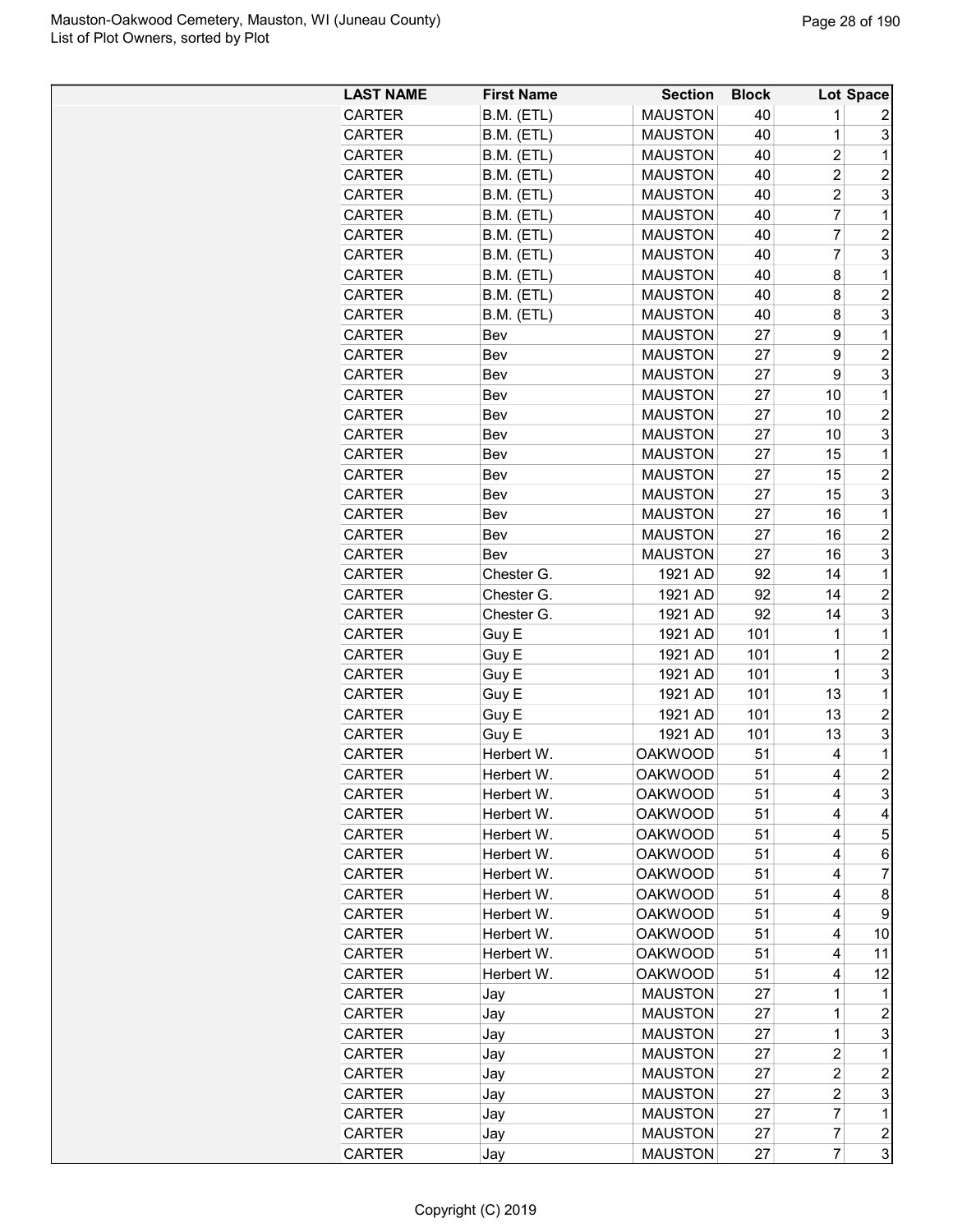| <b>LAST NAME</b> | <b>First Name</b> | <b>Section</b> | <b>Block</b> |                | Lot Space      |
|------------------|-------------------|----------------|--------------|----------------|----------------|
| <b>CARTER</b>    | Jay               | <b>MAUSTON</b> | 27           | 8              |                |
| <b>CARTER</b>    | Jay               | <b>MAUSTON</b> | 27           | 8              | $\overline{c}$ |
| <b>CARTER</b>    | Jay               | <b>MAUSTON</b> | 27           | 8              | 3              |
| <b>CARTER</b>    | Miles             | <b>OAKWOOD</b> | 62           | 1              | $\mathbf 1$    |
| CARTER           | Miles             | <b>OAKWOOD</b> | 62           | $\mathbf 1$    | $\overline{2}$ |
| <b>CARTER</b>    | <b>Miles</b>      | <b>OAKWOOD</b> | 62           | 1              | 3              |
| <b>CARTER</b>    | Miles             | <b>OAKWOOD</b> | 62           | 1              | 4              |
| <b>CARTER</b>    | Miles             | <b>OAKWOOD</b> | 62           | 1              | 5              |
| <b>CARTER</b>    | Miles             | <b>OAKWOOD</b> | 62           | $\mathbf 1$    | 6              |
| <b>CARTER</b>    | Miles             | <b>OAKWOOD</b> | 62           | 1              | 7              |
| <b>CARTER</b>    | Miles             | <b>OAKWOOD</b> | 62           | 1              | 8              |
| <b>CARTER</b>    | Miles             | <b>OAKWOOD</b> | 62           | 1              | 9              |
| <b>CARTER</b>    | Miles             | <b>OAKWOOD</b> | 62           | 1              | 10             |
| <b>CARTER</b>    | Miles             | <b>OAKWOOD</b> | 62           | 1              | 11             |
| <b>CARTER</b>    | Miles             | <b>OAKWOOD</b> | 62           | 1              | 12             |
| <b>CARTER</b>    | Mollie            | <b>MAUSTON</b> | 52           | 1              | 1              |
| <b>CARTER</b>    | Mollie            | <b>MAUSTON</b> | 52           | 1              | $\overline{c}$ |
| <b>CARTER</b>    | Mollie            | <b>MAUSTON</b> | 52           | 1              | 3              |
| <b>CARTER</b>    | Mollie            | <b>MAUSTON</b> | 52           | $\overline{c}$ | $\mathbf 1$    |
| <b>CARTER</b>    | Mollie            | <b>MAUSTON</b> | 52           | $\overline{c}$ | $\overline{2}$ |
| <b>CARTER</b>    | Mollie            | <b>MAUSTON</b> | 52           | $\overline{c}$ | 3              |
| <b>CARTER</b>    | Mollie            | <b>MAUSTON</b> | 52           | $\overline{7}$ | $\mathbf{1}$   |
|                  |                   | <b>MAUSTON</b> | 52           | $\overline{7}$ | $\overline{c}$ |
| <b>CARTER</b>    | Mollie            | <b>MAUSTON</b> | 52           | $\overline{7}$ | 3              |
| <b>CARTER</b>    | Mollie<br>Mollie  | <b>MAUSTON</b> | 52           | 8              | 1              |
| <b>CARTER</b>    |                   |                |              |                | $\overline{2}$ |
| <b>CARTER</b>    | Mollie            | <b>MAUSTON</b> | 52           | 8              |                |
| <b>CARTER</b>    | Mollie            | <b>MAUSTON</b> | 52           | 8              | 3              |
| <b>CARTER</b>    | Mrs.              | <b>OAKWOOD</b> | 12           | 6              | 1              |
| <b>CARTER</b>    | Mrs.              | <b>OAKWOOD</b> | 12           | 6              | $\overline{2}$ |
| <b>CARTER</b>    | Mrs.              | <b>OAKWOOD</b> | 12           | 6              | 3              |
| <b>CARTER</b>    | Mrs.              | <b>OAKWOOD</b> | 12           | 6              | 4              |
| <b>CARTER</b>    | Mrs.              | <b>OAKWOOD</b> | 12           | 6              | 5              |
| CARTER           | Mrs.              | <b>OAKWOOD</b> | 12           | 6              | 6              |
| <b>CARTER</b>    | <b>Mrs</b>        | <b>OAKWOOD</b> | 12           | 6              | $\overline{7}$ |
| <b>CARTER</b>    | Mrs.              | <b>OAKWOOD</b> | 12           | 6              | 8              |
| <b>CARTER</b>    | Mrs.              | <b>OAKWOOD</b> | 12           | 6              | 9              |
| <b>CARTER</b>    | Mrs.              | <b>OAKWOOD</b> | 12           | 6              | 10             |
| CARTER           | Mrs.              | <b>OAKWOOD</b> | 12           | 6              | 11             |
| <b>CARTER</b>    | Mrs.              | <b>OAKWOOD</b> | 12           | 6              | 12             |
| <b>CARTER</b>    | Mrs. Alice        | <b>OAKWOOD</b> | 28           | 3              | 1              |
| <b>CARTER</b>    | Mrs. Alice        | <b>OAKWOOD</b> | 28           | 3              | 2              |
| <b>CARTER</b>    | Mrs. Alice        | <b>OAKWOOD</b> | 28           | 3              | 3              |
| <b>CARTER</b>    | Mrs. Alice        | <b>OAKWOOD</b> | 28           | 3              | 4              |
| <b>CARTER</b>    | Mrs. Alice        | <b>OAKWOOD</b> | 28           | 3              | 5              |
| <b>CARTER</b>    | Mrs. Alice        | <b>OAKWOOD</b> | 28           | 3              | 6              |
| <b>CARTER</b>    | Mrs. Alice        | <b>OAKWOOD</b> | 28           | 3              | 7              |
| <b>CARTER</b>    | Mrs. Alice        | <b>OAKWOOD</b> | 28           | 3              | 8              |
| <b>CARTER</b>    | Mrs. Alice        | <b>OAKWOOD</b> | 28           | 3              | 9              |
| <b>CARTER</b>    | Mrs. Alice        | <b>OAKWOOD</b> | 28           | 3              | 10             |
| <b>CARTER</b>    | Mrs. Alice        | <b>OAKWOOD</b> | 28           | 3              | 11             |
| CARTER           | Mrs. Alice        | <b>OAKWOOD</b> | 28           | 3              | 12             |
| CARTER           | Nelson            | 1883 AD        | Α            | $\overline{7}$ | 1              |
| CARTER           | Nelson            | 1883 AD        | А            | $\overline{7}$ | $\overline{c}$ |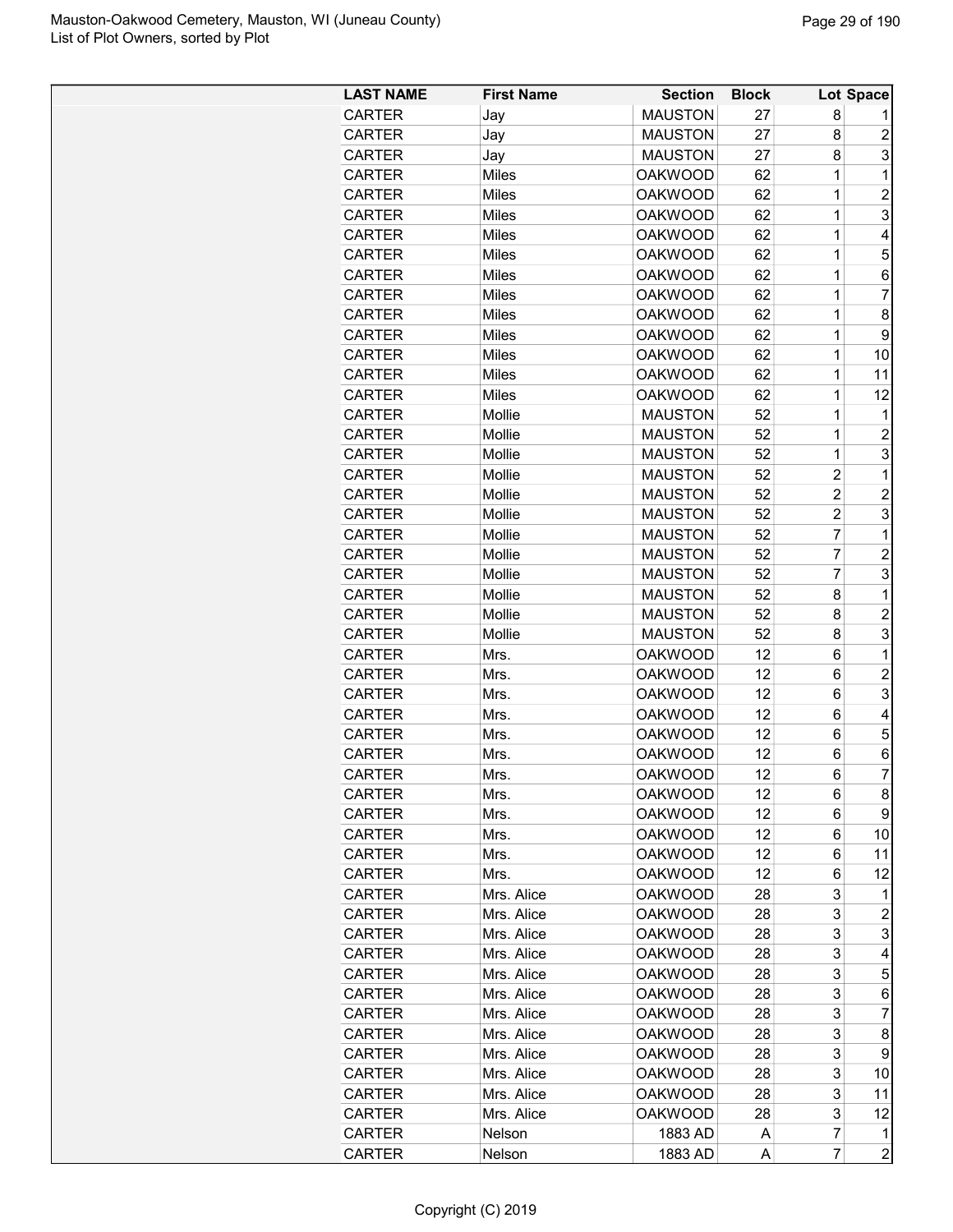| <b>LAST NAME</b>          | <b>First Name</b> | <b>Section</b>                   | <b>Block</b> |                | Lot Space               |
|---------------------------|-------------------|----------------------------------|--------------|----------------|-------------------------|
| <b>CARTER</b>             | <b>Nelson</b>     | 1883 AD                          | A            | 7              | 3                       |
| <b>CARTER</b>             | Nelson            | 1883 AD                          | A            | 8              | 1                       |
| <b>CARTER</b>             | Nelson            | 1883 AD                          | A            | 8              | $\overline{2}$          |
| <b>CARTER</b>             | Nelson            | 1883 AD                          | A            | 8              | 3                       |
| CARTER                    | Orlando M.        | <b>MAUSTON</b>                   | 33           | 9              | 1                       |
| <b>CARTER</b>             | Orlando M.        | <b>MAUSTON</b>                   | 33           | 9              | $\overline{2}$          |
| <b>CARTER</b>             | Orlando M.        | <b>MAUSTON</b>                   | 33           | 9              | 3                       |
| <b>CARTER</b>             | Orlando M.        | <b>MAUSTON</b>                   | 33           | 16             | 1                       |
| <b>CARTER</b>             | Orlando M.        | <b>MAUSTON</b>                   | 33           | 16             | $\overline{c}$          |
| <b>CARTER</b>             | Orlando M.        | <b>MAUSTON</b>                   | 33           | 16             | 3                       |
| <b>CARTER</b>             | Ronald            | 1921 AD                          | 92           | 13             | 1                       |
| <b>CARTER</b>             | Ronald            | 1921 AD                          | 92           | 13             | $\overline{2}$          |
| <b>CARTER</b>             | Ronald            | 1921 AD                          | 92           | 13             | 3                       |
| <b>CARTER &amp; SMITH</b> | A.C.              | <b>MAUSTON</b>                   | 8            | 1              | 1                       |
| <b>CARTER &amp; SMITH</b> | A.C.              | <b>MAUSTON</b>                   | 8            | 1              | $\overline{c}$          |
| <b>CARTER &amp; SMITH</b> | A.C.              | <b>MAUSTON</b>                   | 8            | 1              | 3                       |
| <b>CARTER &amp; SMITH</b> | A.C.              | <b>MAUSTON</b>                   | 8            | $\overline{2}$ | 1                       |
| <b>CARTER &amp; SMITH</b> | A.C.              | <b>MAUSTON</b>                   | 8            | $\overline{2}$ | $\overline{c}$          |
| <b>CARTER &amp; SMITH</b> | A.C.              | <b>MAUSTON</b>                   | 8            | $\overline{c}$ | 3                       |
| <b>CARTER &amp; SMITH</b> | A.C.              | <b>MAUSTON</b>                   | 8            | 7              | 1                       |
| <b>CARTER &amp; SMITH</b> | A.C.              | <b>MAUSTON</b>                   | 8            | 7              | $\overline{2}$          |
| <b>CARTER &amp; SMITH</b> | A.C.              | <b>MAUSTON</b>                   | 8            | 7              | 3                       |
| <b>CARTER &amp; SMITH</b> | A.C.              | <b>MAUSTON</b>                   | 8            | 8              | 1                       |
| <b>CARTER &amp; SMITH</b> | A.C.              | <b>MAUSTON</b>                   | 8            | 8              | $\overline{c}$          |
| <b>CARTER &amp; SMITH</b> | A.C.              | <b>MAUSTON</b>                   | 8            | 8              | 3                       |
| <b>CARVER</b>             | Frank L.          | 1921 AD                          | 84           | 9              | 1                       |
| <b>CARVER</b>             | Frank L.          | 1921 AD                          | 84           | 9              | $\overline{2}$          |
| <b>CARVER</b>             | Frank L.          | 1921 AD                          | 84           | 9              | 3                       |
| <b>CARVER</b>             | Levi              | <b>OAKWOOD</b>                   | 53           | $\overline{c}$ | 1                       |
| <b>CARVER</b>             | Levi              | <b>OAKWOOD</b>                   | 53           | $\overline{2}$ | $\overline{2}$          |
| <b>CARVER</b>             |                   | <b>OAKWOOD</b>                   | 53           | $\overline{2}$ | 3                       |
| CASE                      | Levi<br>S.S.      | <b>MAUSTON</b>                   | 40           | 9              | 1                       |
| CASE                      | S.S.              | <b>MAUSTON</b>                   | 40           | 9              | $\overline{c}$          |
| CASE                      | S.S.              | <b>MAUSTON</b>                   | 40           | 9              | 3                       |
| CASE                      | S.S.              | <b>MAUSTON</b>                   | 40           | 10             | 1                       |
| CASE                      | S.S.              | <b>MAUSTON</b>                   | 40           | 10             | $\overline{c}$          |
| CASE                      | S.S.              | <b>MAUSTON</b>                   | 40           | 10             | 3                       |
| CASE                      | S.S.              | <b>MAUSTON</b>                   | 40           | 15             | 1                       |
| CASE                      | S.S.              | <b>MAUSTON</b>                   | 40           |                | $\overline{c}$          |
|                           | S.S.              |                                  | 40           | 15             | 3                       |
| CASE                      |                   | <b>MAUSTON</b>                   | 40           | 15             | 1                       |
| CASE                      | S.S.<br>S.S.      | <b>MAUSTON</b>                   | 40           | 16             |                         |
| CASE                      | S.S.              | <b>MAUSTON</b><br><b>MAUSTON</b> |              | 16             | $\overline{c}$<br>3     |
| CASE                      | William           |                                  | 40           | 16<br>3        | $\mathbf 1$             |
| CASE                      |                   | 1883 AD                          | G            | 3              | $\overline{\mathbf{c}}$ |
| CASE                      | William           | 1883 AD                          | G            | 3              |                         |
| CASE                      | William           | 1883 AD                          | G            | 4              | 3<br>1                  |
| CASE                      | William           | 1883 AD                          | G            |                |                         |
| CASE                      | William           | 1883 AD                          | G            | 4              | $\overline{c}$          |
| CASE                      | William           | 1883 AD                          | G            | 4              | 3                       |
| CASE                      | William           | 1883 AD                          | G            | 5              | 1                       |
| CASE                      | William           | 1883 AD                          | G            | 5              | $\overline{\mathbf{c}}$ |
| CASE                      | William           | 1883 AD                          | G            | 5              | 3                       |
| CASE                      | William           | 1883 AD                          | G            | 6              | $\mathbf 1$             |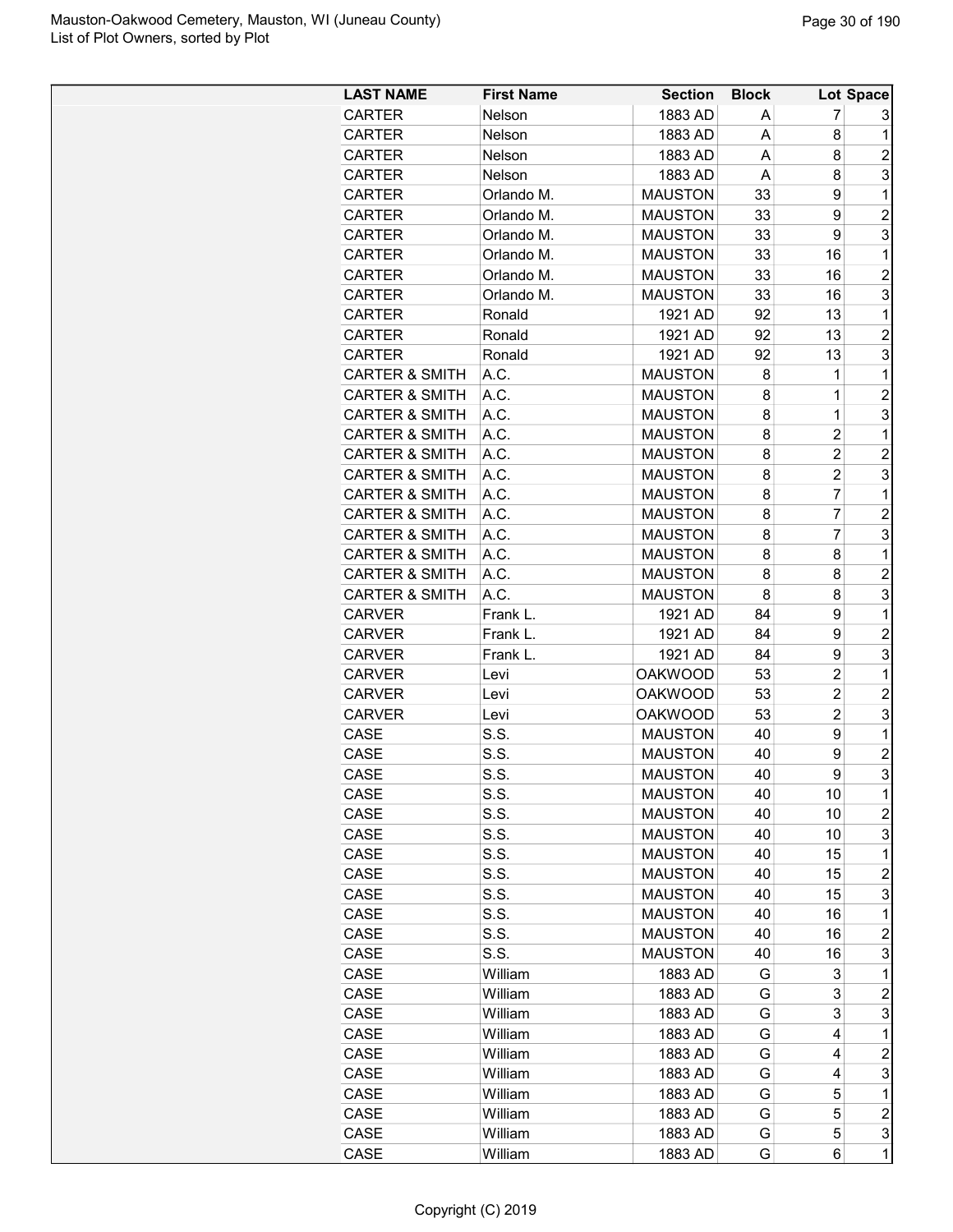| <b>LAST NAME</b>  | <b>First Name</b> | <b>Section</b> | <b>Block</b> |                         | Lot Space      |
|-------------------|-------------------|----------------|--------------|-------------------------|----------------|
| CASE              | William           | 1883 AD        | G            | 6                       | 2              |
| CASE              | William           | 1883 AD        | G            | 6                       | 3              |
| <b>CASEY</b>      | Mary B            | <b>OAKWOOD</b> | 69           | 3                       | 1              |
| CASEY             | Mary B            | <b>OAKWOOD</b> | 69           | 3                       | $\overline{c}$ |
| CASEY             | Mary B            | <b>OAKWOOD</b> | 69           | 3                       | 3              |
| <b>CASEY</b>      | Mary B            | <b>OAKWOOD</b> | 69           | 3                       | 4              |
| <b>CASEY</b>      | Mary B            | <b>OAKWOOD</b> | 69           | 3                       | 5              |
| <b>CASEY</b>      | Mary B            | <b>OAKWOOD</b> | 69           | 3                       | 6              |
| CASS              | Lewis             | 1883 AD        | C            | 1                       | 1              |
| CASS              | Lewis             | 1883 AD        | C            | 1                       | $\overline{c}$ |
| CASS              | Lewis             | 1883 AD        | C            | 1                       | 3              |
| CASS              | Lewis             | 1883 AD        | C            | $\overline{c}$          | $\mathbf 1$    |
| CASS              | Lewis             | 1883 AD        | C            | $\overline{c}$          | $\overline{c}$ |
| CASS              | Lewis             | 1883 AD        | C            | $\overline{c}$          | 3              |
| CASS              | Lewis             | 1883 AD        | C            | 7                       | 1              |
| CASS              | Lewis             | 1883 AD        | C            | $\overline{7}$          | $\overline{2}$ |
| <b>CATTLE</b>     | George            | <b>OAKWOOD</b> | 44           | 1                       | 1              |
| CATTLE            | George            | <b>OAKWOOD</b> | 44           | 1                       | $\overline{c}$ |
| CATTLE            | George            | <b>OAKWOOD</b> | 44           | 1                       | 3              |
| CATTLE            | George            | <b>OAKWOOD</b> | 44           | 1                       | 4              |
| CATTLE            | George            | <b>OAKWOOD</b> | 44           | 1                       | 5              |
| CATTLE            | George            | <b>OAKWOOD</b> | 44           | 1                       | 6              |
|                   |                   |                |              |                         | $\overline{7}$ |
| CATTLE            | George            | <b>OAKWOOD</b> | 44           | 1                       |                |
| CATTLE            | George            | <b>OAKWOOD</b> | 44           | 1                       | 8              |
| CATTLE            | George            | <b>OAKWOOD</b> | 44           | 1                       | 9              |
| <b>CATTLE</b>     | George            | <b>OAKWOOD</b> | 44           | 1                       | 10             |
| CATTLE            | George            | <b>OAKWOOD</b> | 44           | 1                       | 11             |
| CATTLE            | George            | <b>OAKWOOD</b> | 44           | 1                       | 12             |
| CATTLE            | Lewis H.          | 1921 AD        | 108          | 7                       | 1              |
| CATTLE            | Lewis H.          | 1921 AD        | 108          | 7                       | $\overline{2}$ |
| CATTLE            | Lewis H.          | 1921 AD        | 108          | 7                       | 3              |
| CAVE              | Mrs. Thos         | <b>OAKWOOD</b> | 5            | $\overline{c}$          | 1              |
| <b>CAVE</b>       | Mrs. Thos         | <b>OAKWOOD</b> | 5            | $\overline{c}$          | $\overline{c}$ |
| <b>CAVE</b>       | Mrs. Thos         | <b>OAKWOOD</b> | 5            | $\overline{2}$          | 3              |
| CAVE              | Mrs. Thos         | OAKWOOD        | 5            | 2                       | 4              |
| CAVE              | Mrs. Thos         | <b>OAKWOOD</b> | 5            | 2                       | 5              |
| CAVE              | Mrs. Thos         | OAKWOOD        | 5            | 2                       | 6              |
| CAVE              | Mrs. Thos         | <b>OAKWOOD</b> | 5            | $\overline{c}$          | 7              |
| <b>CAVE</b>       | Mrs. Thos         | <b>OAKWOOD</b> | 5            | $\overline{\mathbf{c}}$ | 8              |
| <b>CHAMBERLIN</b> | Mrs. Lizzie       | <b>OAKWOOD</b> | 65           | 2                       | 1              |
| <b>CHAMBERLIN</b> | Mrs. Lizzie       | <b>OAKWOOD</b> | 65           | $\overline{c}$          | $\overline{c}$ |
| <b>CHAMBERLIN</b> | Mrs. Lizzie       | <b>OAKWOOD</b> | 65           | $\overline{\mathbf{c}}$ | 3              |
| <b>CHAMBERLIN</b> | Mrs. Lizzie       | <b>OAKWOOD</b> | 65           | $\overline{c}$          | 4              |
| <b>CHAMBERLIN</b> | Mrs. Lizzie       | <b>OAKWOOD</b> | 65           | $\overline{c}$          | 5              |
| <b>CHAMBERLIN</b> | Mrs. Lizzie       | <b>OAKWOOD</b> | 65           | $\overline{c}$          | 6              |
| <b>CHAMBERLIN</b> | Mrs. Lizzie       | <b>OAKWOOD</b> | 65           | $\overline{2}$          | 7              |
| <b>CHAMBERLIN</b> | Mrs. Lizzie       | <b>OAKWOOD</b> | 65           | $\overline{\mathbf{c}}$ | 8              |
| <b>CHAMBERLIN</b> | Mrs. Lizzie       | <b>OAKWOOD</b> | 65           | 2                       | 9              |
| <b>CHAMBERLIN</b> | Mrs. Lizzie       | <b>OAKWOOD</b> | 65           | $\overline{\mathbf{c}}$ | 10             |
| <b>CHAMBERLIN</b> | Mrs. Lizzie       | <b>OAKWOOD</b> | 65           | 2                       | 11             |
| <b>CHAMBERLIN</b> | Mrs. Lizzie       | <b>OAKWOOD</b> | 65           | $\overline{c}$          | 12             |
| <b>CHAPIN</b>     | Mrs.              | <b>MAUSTON</b> | 20           | 9                       | 1              |
| <b>CHAPIN</b>     | Mrs.              | <b>MAUSTON</b> | 20           | 9                       | $\overline{2}$ |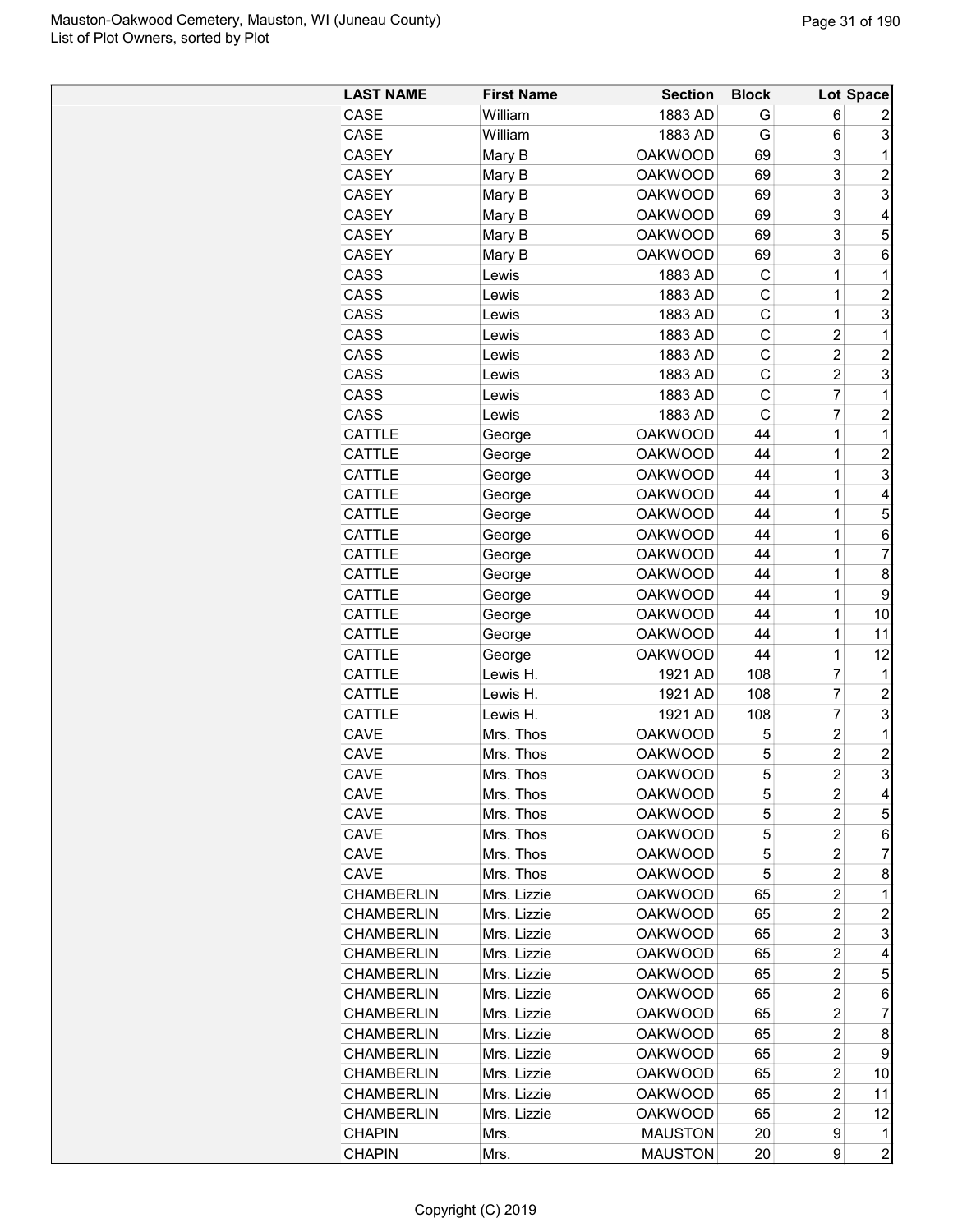| <b>LAST NAME</b> | <b>First Name</b> | <b>Section</b> | <b>Block</b> |                        | Lot Space               |
|------------------|-------------------|----------------|--------------|------------------------|-------------------------|
| <b>CHAPIN</b>    | Mrs.              | <b>MAUSTON</b> | 20           | 9                      | 3                       |
| <b>CHAPIN</b>    | Mrs.              | <b>MAUSTON</b> | 20           | 16                     | 1                       |
| <b>CHAPIN</b>    | Mrs.              | <b>MAUSTON</b> | 20           | 16                     | $\overline{c}$          |
| <b>CHAPIN</b>    | Mrs.              | <b>MAUSTON</b> | 20           | 16                     | 3                       |
| <b>CHILSON</b>   | Joseph O.         | <b>MAUSTON</b> | 21           | 9                      | 1                       |
| <b>CHILSON</b>   | Joseph O.         | <b>MAUSTON</b> | 21           | 9                      | $\overline{c}$          |
| <b>CHILSON</b>   | Joseph O.         | <b>MAUSTON</b> | 21           | 9                      | 3                       |
| <b>CHILSON</b>   | Joseph O.         | <b>MAUSTON</b> | 21           | 16                     | 1                       |
| <b>CHILSON</b>   | Joseph O.         | <b>MAUSTON</b> | 21           | 16                     | $\overline{c}$          |
| <b>CHILSON</b>   | Joseph O.         | <b>MAUSTON</b> | 21           | 16                     | 3                       |
| <b>CHRISTMAN</b> | <b>Brayton</b>    | 1883 AD        | B            | 1                      | 1                       |
| <b>CHRISTMAN</b> | <b>Brayton</b>    | 1883 AD        | B            | 1                      | $\overline{2}$          |
| <b>CHRISTMAN</b> | <b>Brayton</b>    | 1883 AD        | B            | $\mathbf{1}$           | 3                       |
| <b>CHRISTMAN</b> | <b>Brayton</b>    | 1883 AD        | B            | $\overline{c}$         | 1                       |
| <b>CHRISTMAN</b> | Brayton           | 1883 AD        | B            | 2                      | $\overline{c}$          |
| <b>CHRISTMAN</b> | <b>Brayton</b>    | 1883 AD        | В            | $\overline{c}$         | 3                       |
| <b>CHRISTMAN</b> | <b>Brayton</b>    | 1883 AD        | B            | 7                      | 1                       |
| <b>CHRISTMAN</b> | <b>Brayton</b>    | 1883 AD        | B            | $\overline{7}$         | $\overline{c}$          |
| <b>CHRISTMAN</b> | <b>Brayton</b>    | 1883 AD        | B            | 7                      | 3                       |
| <b>CHRISTMAN</b> | <b>Brayton</b>    | 1883 AD        | B            | 8                      | 1                       |
| <b>CHRISTMAN</b> | <b>Brayton</b>    | 1883 AD        | B            | 8                      | $\overline{c}$          |
| <b>CHRISTMAN</b> | <b>Brayton</b>    | 1883 AD        | B            | 8                      | 3                       |
| <b>CHRISTMAN</b> | Elvardo           | <b>OAKWOOD</b> | 37           | $\overline{c}$         | 1                       |
| <b>CHRISTMAN</b> | Elvardo           | <b>OAKWOOD</b> | 37           | $\overline{2}$         | $\overline{c}$          |
| <b>CHRISTMAN</b> | Elvardo           | <b>OAKWOOD</b> | 37           | $\overline{c}$         | 3                       |
| <b>CHRISTMAN</b> | Elvardo           | <b>OAKWOOD</b> | 37           | $\overline{c}$         | 4                       |
| <b>CHRISTMAN</b> | Elvardo           | <b>OAKWOOD</b> | 37           | $\overline{c}$         | 5                       |
| <b>CHRISTMAN</b> | Elvardo           | <b>OAKWOOD</b> | 37           | 2                      | 6                       |
| <b>CHRISTMAN</b> | Elvardo           | <b>OAKWOOD</b> | 37           | 2                      | $\overline{7}$          |
| <b>CHRISTMAN</b> | Elvardo           | <b>OAKWOOD</b> | 37           | $\overline{2}$         | 8                       |
| <b>CHRISTMAN</b> | Elvardo           | <b>OAKWOOD</b> | 37           | $\overline{c}$         | 9                       |
| <b>CHRISTMAN</b> | Elvardo           | <b>OAKWOOD</b> | 37           | $\overline{c}$         | 10                      |
| <b>CHRISTMAN</b> | Elvardo           | <b>OAKWOOD</b> | 37           | $\overline{c}$         | 11                      |
| <b>CHRISTMAN</b> | Elvardo           | <b>OAKWOOD</b> | 37           | $\overline{c}$         | 12                      |
| <b>CLAFFLIN</b>  | J.A.              | <b>OAKWOOD</b> | 22           | 3                      | $\overline{7}$          |
| <b>CLAFFLIN</b>  | J.A.              | <b>OAKWOOD</b> | 22           | 3                      | 8                       |
| <b>CLAFFLIN</b>  | J.A.              | <b>OAKWOOD</b> | 22           | 3                      | 9                       |
| <b>CLAFFLIN</b>  | J.A.              | <b>OAKWOOD</b> | 22           | 3                      | 10                      |
| <b>CLAFFLIN</b>  | J.A.              | <b>OAKWOOD</b> | 22           | 3                      | 11                      |
| <b>CLAFFLIN</b>  | J.A.              | <b>OAKWOOD</b> | 22           | 3                      | 12                      |
| CLAFLIN          | Eugene            | <b>OAKWOOD</b> | 16           | 5                      | 1                       |
| <b>CLAFLIN</b>   | Eugene            | <b>OAKWOOD</b> | 16           | 5                      | $\overline{c}$          |
| <b>CLAFLIN</b>   | Eugene            | <b>OAKWOOD</b> | 16           | 5                      | 3                       |
| <b>CLAFLIN</b>   | Eugene            | <b>OAKWOOD</b> | 16           | 5                      | 4                       |
| <b>CLAFLIN</b>   | Eugene            | <b>OAKWOOD</b> | 16           | 5                      | 5                       |
| <b>CLAFLIN</b>   | Eugene            | <b>OAKWOOD</b> | 16           | 5                      | 6                       |
| CLARK            | Charles D.        |                |              | 1962 AD SECT 2 BLOCK B | 63                      |
| CLARK            | Charles D.        | 1962 AD SECT 2 |              | <b>BLOCK B</b>         | 64                      |
| <b>CLARK</b>     | Frank             | <b>MAUSTON</b> | 33           | 10                     | 1                       |
| <b>CLARK</b>     | Frank             | <b>MAUSTON</b> | 33           | 10                     | $\overline{\mathbf{c}}$ |
| <b>CLARK</b>     | Frank             | <b>MAUSTON</b> | 33           | 10                     | 3                       |
| <b>CLARK</b>     | <b>Gudge Mrs</b>  | 1921 AD        | 95           | 5                      | 1                       |
| <b>CLARK</b>     | <b>Gudge Mrs</b>  | 1921 AD        | 95           | 5                      | $\overline{c}$          |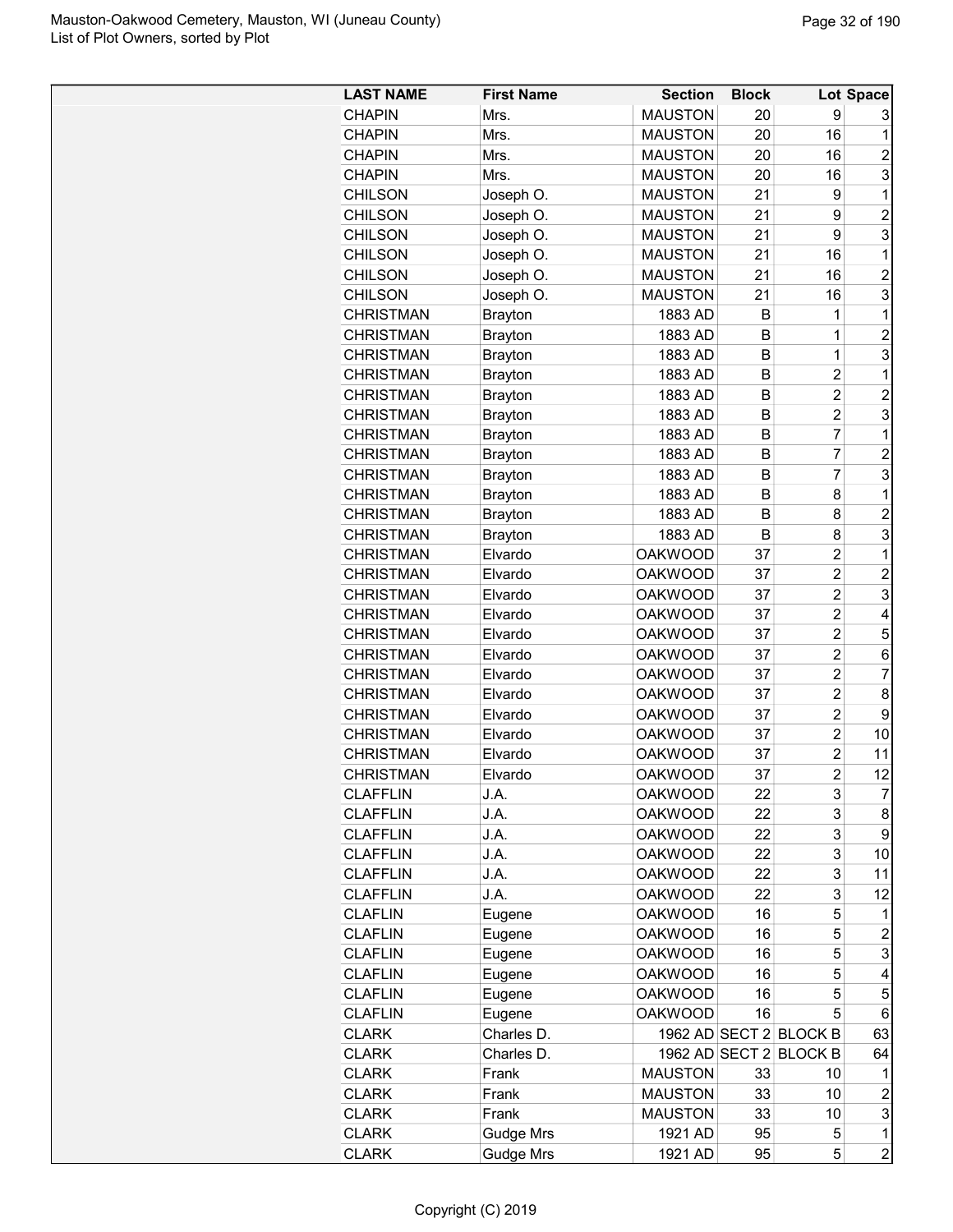| <b>LAST NAME</b> | <b>First Name</b> | <b>Section</b> | <b>Block</b> |                        | <b>Lot Space</b> |
|------------------|-------------------|----------------|--------------|------------------------|------------------|
| CLARK            | Gudge Mrs         | 1921 AD        | 95           | 5                      | 3                |
| <b>CLARK</b>     | John              | <b>MAUSTON</b> | 34           | 9                      | 1                |
| <b>CLARK</b>     | John              | <b>MAUSTON</b> | 34           | 9                      | $\overline{c}$   |
| CLARK            | John              | <b>MAUSTON</b> | 34           | 9                      | 3                |
| <b>CLARK</b>     | John              | <b>MAUSTON</b> | 34           | 10                     | 1                |
| <b>CLARK</b>     | John              | <b>MAUSTON</b> | 34           | 10                     | $\overline{c}$   |
| <b>CLARK</b>     | John              | <b>MAUSTON</b> | 34           | 10                     | 3                |
| <b>CLARK</b>     | John              | <b>MAUSTON</b> | 34           | 15                     | 1                |
| CLARK            | John              | <b>MAUSTON</b> | 34           | 15                     | $\overline{c}$   |
| <b>CLARK</b>     | John              | <b>MAUSTON</b> | 34           | 15                     | 3                |
| CLARK            | John              | <b>MAUSTON</b> | 34           | 16                     | 1                |
| <b>CLARK</b>     | John              | <b>MAUSTON</b> | 34           | 16                     | $\overline{c}$   |
| <b>CLARK</b>     | John              | <b>MAUSTON</b> | 34           | 16                     | 3                |
| <b>CLARK</b>     | Paulette Kay      |                |              | 1962 AD SECT 5 BLOCK D | 42               |
| <b>CLARK</b>     | R.A.              | <b>OAKWOOD</b> | 50           | 8                      | 1                |
| <b>CLARK</b>     | R.A.              | <b>OAKWOOD</b> | 50           | 8                      | $\overline{2}$   |
| <b>CLARK</b>     | R.A.              | <b>OAKWOOD</b> | 50           | 8                      | 3                |
| <b>CLARK</b>     | R.A.              | <b>OAKWOOD</b> | 50           | 8                      | 4                |
| <b>CLARK</b>     | R.A.              | <b>OAKWOOD</b> | 50           | 8                      | 5                |
| <b>CLARK</b>     | R.A.              | <b>OAKWOOD</b> | 50           | 8                      | 6                |
| <b>CLARK</b>     | R.A.              | <b>OAKWOOD</b> | 50           | 8                      | $\overline{7}$   |
|                  |                   |                |              |                        |                  |
| <b>CLARK</b>     | R.A.              | <b>OAKWOOD</b> | 50           | 8                      | 8                |
| <b>CLARK</b>     | R.A.              | <b>OAKWOOD</b> | 50           | 8                      | 9                |
| <b>CLARK</b>     | R.A.              | <b>OAKWOOD</b> | 50           | 8                      | 10               |
| CLARK            | R.A.              | <b>OAKWOOD</b> | 50           | 8                      | 11               |
| <b>CLARK</b>     | R.A.              | <b>OAKWOOD</b> | 50           | 8                      | 12               |
| <b>CLARK</b>     | Rodney W          |                |              | 1962 AD SECT 2 BLOCK D | 39               |
| <b>CLARK</b>     | Rodney W          |                |              | 1962 AD SECT 2 BLOCK D | 40               |
| CLARK            | Rodney W          |                |              | 1962 AD SECT 2 BLOCK D | 41               |
| <b>CLARK</b>     | William D.        |                |              | 1962 AD SECT 4 BLOCK E | 60               |
| <b>CLARKE</b>    | Frank             | <b>MAUSTON</b> | 32           | 9                      | 1                |
| <b>CLARKE</b>    | Frank             | <b>MAUSTON</b> | 32           | 9                      | $\overline{2}$   |
| <b>CLARKE</b>    | Frank             | <b>MAUSTON</b> | 32           | 9                      | 3                |
| <b>CLARKE</b>    | Frank             | <b>MAUSTON</b> | 32           | 16                     | $\overline{1}$   |
| <b>CLARKE</b>    | Frank             | <b>MAUSTON</b> | 32           | 16                     | $\overline{c}$   |
| <b>CLARKE</b>    | Frank             | <b>MAUSTON</b> | 32           | 16                     | 3                |
| <b>CLAUS</b>     | William A.        | <b>OAKWOOD</b> | 22           | 2                      | 1                |
| <b>CLAUS</b>     | William A.        | <b>OAKWOOD</b> | 22           | 2                      | $\overline{c}$   |
| <b>CLAUS</b>     | William A.        | <b>OAKWOOD</b> | 22           | 2                      | 3                |
| CLAUS            | William A.        | <b>OAKWOOD</b> | 22           | 2                      | 4                |
| <b>CLAUS</b>     | William A.        | <b>OAKWOOD</b> | 22           | $\overline{c}$         | 5                |
| CLAUS            | William A.        | <b>OAKWOOD</b> | 22           | 2                      | 6                |
| <b>CLAUS</b>     | William A.        | <b>OAKWOOD</b> | 22           | $\overline{2}$         | $\overline{7}$   |
| <b>CLAUS</b>     | William A.        | <b>OAKWOOD</b> | 22           | 2                      | 8                |
| <b>CLAUS</b>     | William A.        | <b>OAKWOOD</b> | 22           | $\overline{c}$         | 9                |
| <b>CLAUS</b>     | William A.        | <b>OAKWOOD</b> | 22           | 2                      | 10               |
| CLAUS            | William A.        | <b>OAKWOOD</b> | 22           | 2                      | 11               |
| CLAUS            | William A.        | <b>OAKWOOD</b> | 22           | 2                      | 12               |
| <b>CLAUSEN</b>   | Vern              | 1921 AD        | 86           | 5                      | 1                |
| <b>CLAUSEN</b>   | Vern              | 1921 AD        | 86           | 5                      | $\overline{c}$   |
| <b>CLAUSEN</b>   | Vern              | 1921 AD        | 86           | 5                      | 3                |
| <b>CLAWSON</b>   | Alice             |                |              | 1962 AD SECT 4 BLOCK A | 46               |
| <b>CLAWSON</b>   | Curtis            |                |              | 1962 AD SECT 4 BLOCK A | 45               |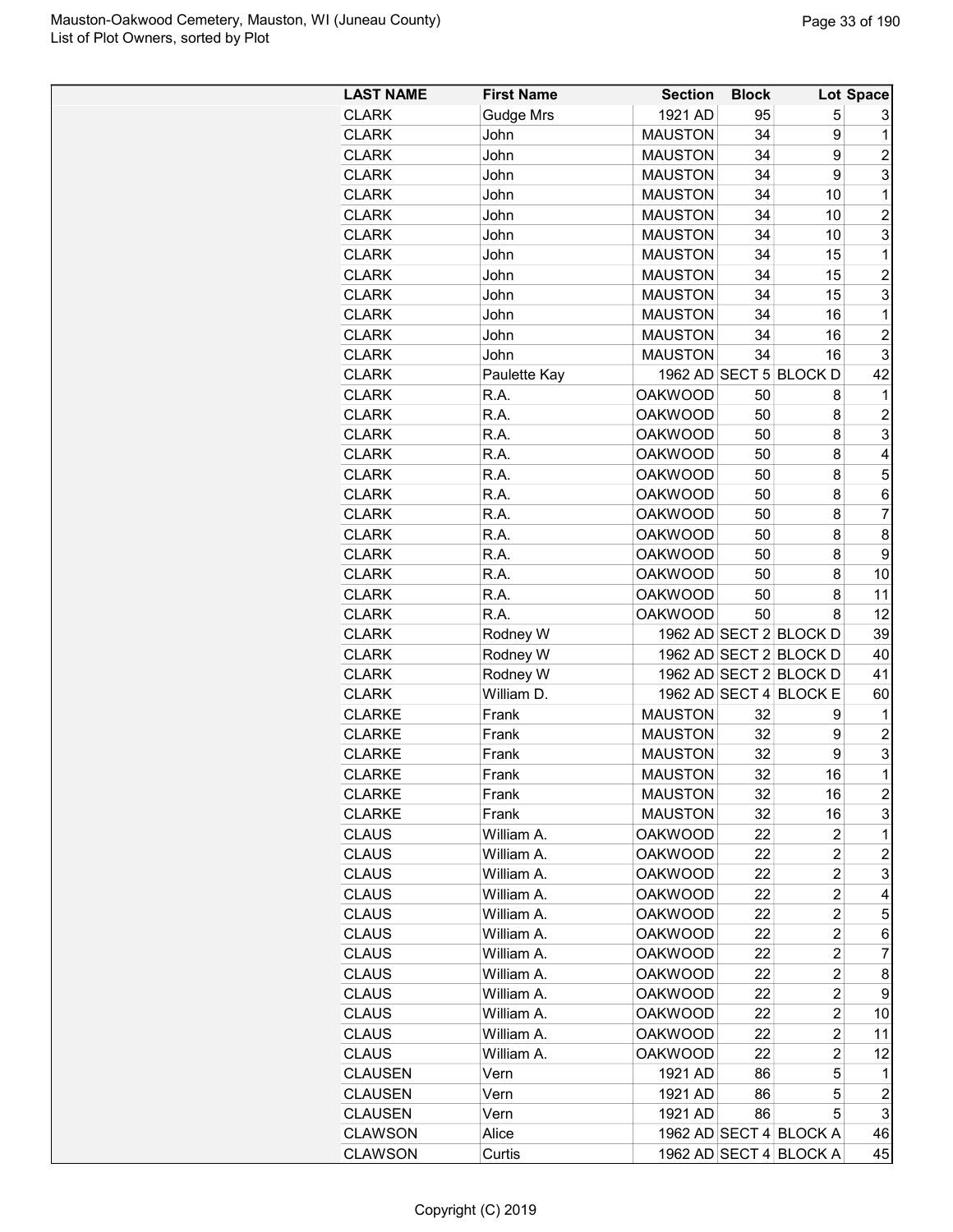| <b>LAST NAME</b>  | <b>First Name</b> | <b>Section</b> | <b>Block</b>   |                        | Lot Space               |
|-------------------|-------------------|----------------|----------------|------------------------|-------------------------|
| <b>CLAWSON</b>    | Hiram             | 1921 AD        | 118            | 1                      |                         |
| <b>CLAWSON</b>    | Hiram             | 1921 AD        | 118            | 1                      | 2                       |
| <b>CLAWSON</b>    | Hiram             | 1921 AD        | 118            | 1                      | 3                       |
| <b>CLAWSON</b>    | Michael           | 1921 AD        | 138            | 1                      | 1                       |
| <b>CLAWSON</b>    | Michael           | 1921 AD        | 138            | 1                      | $\overline{2}$          |
| <b>CLAWSON</b>    | Michael           | 1921 AD        | 138            | 1                      | 3                       |
| <b>CLAWSON</b>    | Mrs. Ludie        | <b>OAKWOOD</b> | 12             | 5                      | 10                      |
| <b>CLAWSON</b>    | Mrs. Ludie        | <b>OAKWOOD</b> | 12             | 5                      | 11                      |
| <b>CLAWSON</b>    | Mrs. Ludie        | <b>OAKWOOD</b> | 12             | 5                      | 12                      |
| <b>CLAWSON</b>    | Robert            | <b>OAKWOOD</b> | 2              | 3                      | 1                       |
| <b>CLAWSON</b>    | Robert            | <b>OAKWOOD</b> | $\overline{2}$ | 3                      | $\overline{c}$          |
| <b>CLAWSON</b>    | Robert            | <b>OAKWOOD</b> | $\overline{2}$ | 3                      | 3                       |
| <b>CLAWSON</b>    | Robert            | <b>OAKWOOD</b> | $\overline{2}$ | 3                      | 4                       |
|                   |                   |                | $\overline{2}$ | 3                      | 5                       |
| <b>CLAWSON</b>    | Robert            | <b>OAKWOOD</b> | $\overline{2}$ | 3                      |                         |
| <b>CLAWSON</b>    | Robert            | <b>OAKWOOD</b> |                |                        | 6<br>$\overline{7}$     |
| <b>CLAWSON</b>    | Robert            | <b>OAKWOOD</b> | $\overline{2}$ | 3                      |                         |
| <b>CLAWSON</b>    | Robert            | <b>OAKWOOD</b> | $\overline{2}$ | 3                      | 8                       |
| <b>CLEMENT</b>    | Frank & Ella      | <b>MAUSTON</b> | 6              | 1                      | 1                       |
| <b>CLEMENT</b>    | Frank & Ella      | <b>MAUSTON</b> | 6              | 1                      | $\overline{2}$          |
| <b>CLEMENT</b>    | Frank & Ella      | <b>MAUSTON</b> | 6              | 1                      | 3                       |
| <b>CLEMENT</b>    | Frank & Ella      | <b>MAUSTON</b> | 6              | 8                      | 1                       |
| <b>CLEMENT</b>    | Frank & Ella      | <b>MAUSTON</b> | 6              | 8                      | $\overline{2}$          |
| <b>CLEMENT</b>    | Frank & Ella      | <b>MAUSTON</b> | 6              | 8                      | 3                       |
| <b>CLEMENT</b>    | Mrs. Sarah        | <b>OAKWOOD</b> | 60             | 1                      | 1                       |
| <b>CLEMENT</b>    | Mrs. Sarah        | <b>OAKWOOD</b> | 60             | 1                      | $\overline{c}$          |
| <b>CLEMENT</b>    | Mrs. Sarah        | <b>OAKWOOD</b> | 60             | 1                      | 3                       |
| <b>CLEMENT</b>    | Mrs. Sarah        | <b>OAKWOOD</b> | 60             | $\mathbf 1$            | 4                       |
| <b>CLEMENT</b>    | Mrs. Sarah        | <b>OAKWOOD</b> | 60             | $\mathbf 1$            | 5                       |
| <b>CLEMENT</b>    | Mrs. Sarah        | <b>OAKWOOD</b> | 60             | $\mathbf 1$            | 6                       |
| <b>CLEVEN</b>     | Albert C.         |                |                | 1962 AD SECT 1 BLOCK E | 37                      |
| <b>CLEVEN</b>     | Emma M.           | 1962 AD SECT 1 |                | <b>BLOCK E</b>         | 38                      |
| <b>CLICKNER</b>   | Anna M.           | 1921 AD        | 82             | 3                      | 1                       |
| <b>CLICKNER</b>   | Anna M.           | 1921 AD        | 82             | 3                      | $\overline{c}$          |
| <b>CLICKNER</b>   | Anna M.           | 1921 AD        | 82             | 3                      | R                       |
| <b>CLICKNER</b>   | Robert L.         | <b>MAUSTON</b> | 53             | 15                     | 1                       |
| <b>CLICKNER</b>   | Robert L.         | <b>MAUSTON</b> | 53             | 15                     | $\overline{c}$          |
| <b>CLICKNER</b>   | Robert L.         | <b>MAUSTON</b> | 53             | 15                     | 3                       |
| <b>CLIFFORD</b>   | Markee            |                |                | 1962 AD SECT 4 BLOCK G | 1                       |
| <b>COBBLEDICK</b> | Margaret L.       | 1921 AD        | 120            | 5                      | 1                       |
| <b>COBBLEDICK</b> | Margaret L.       | 1921 AD        | 120            | 5                      | $\boldsymbol{2}$        |
| <b>COBBLEDICK</b> | Margaret L.       | 1921 AD        | 120            | 5                      | 3                       |
| <b>COBURN</b>     | Jacqueline M.     |                |                | 1962 AD SECT 2 BLOCK D | 29                      |
| <b>COBURN</b>     | John A.           |                |                | 1962 AD SECT 2 BLOCK D | 30                      |
| COLE              | Alfred            | <b>MAUSTON</b> | 7              | 10                     | 1                       |
| COLE              | Alfred            | <b>MAUSTON</b> | 7              | 10                     | $\overline{c}$          |
| COLE              | Alfred            | <b>MAUSTON</b> | 7              | 10                     | 3                       |
| COLE              | Alfred            | <b>MAUSTON</b> | 7              | 15                     | 1                       |
| COLE              | Alfred            | <b>MAUSTON</b> | $\overline{7}$ | 15                     | $\overline{c}$          |
| COLE              | Alfred            | <b>MAUSTON</b> | $\overline{7}$ | 15                     | 3                       |
| <b>COLE</b>       | <b>Arthur Mrs</b> | 1921 AD        | 123            | 3                      | 1                       |
| COLE              | <b>Arthur Mrs</b> | 1921 AD        | 123            | 3                      | $\overline{\mathbf{c}}$ |
| COLE              | <b>Arthur Mrs</b> | 1921 AD        | 123            | 3                      | 3                       |
| COLE              | <b>Arthur Mrs</b> | 1921 AD        | 123            | 4                      | $\mathbf{1}$            |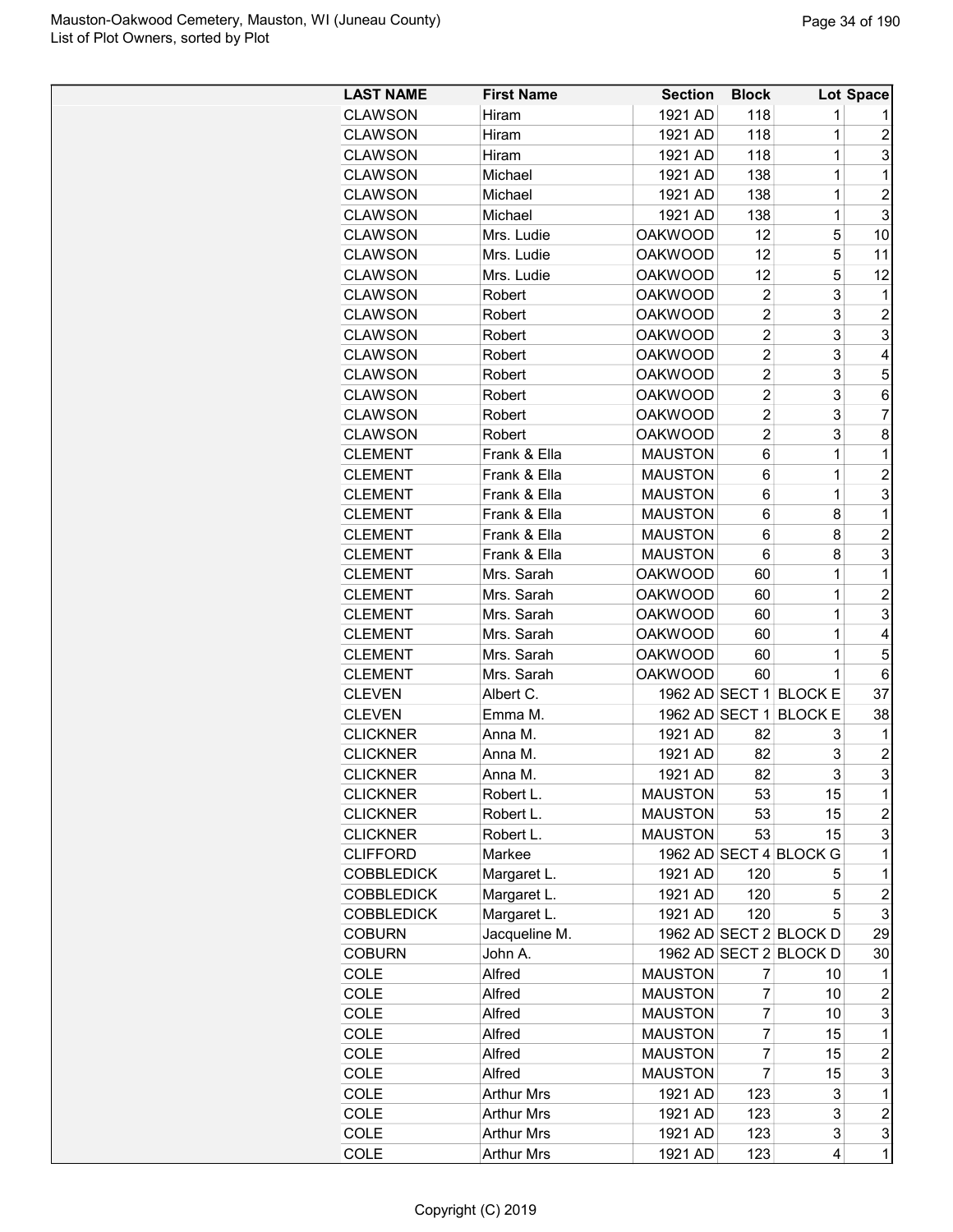| <b>LAST NAME</b> | <b>First Name</b> | <b>Section</b> | <b>Block</b> |                         | Lot Space               |
|------------------|-------------------|----------------|--------------|-------------------------|-------------------------|
| COLE             | <b>Arthur Mrs</b> | 1921 AD        | 123          | 4                       | 2                       |
| COLE             | <b>Arthur Mrs</b> | 1921 AD        | 123          | $\overline{4}$          | 3                       |
| <b>COLE</b>      | Eddy              | <b>MAUSTON</b> | 12           | 3                       | $\mathbf{1}$            |
| COLE             | Eddy              | <b>MAUSTON</b> | 12           | 3                       | $\overline{\mathbf{c}}$ |
| COLE             | Eddy              | <b>MAUSTON</b> | 12           | 3                       | $\overline{3}$          |
| COLE             | Eddy              | <b>MAUSTON</b> | 12           | $\overline{4}$          | $\overline{1}$          |
| COLE             | Eddy              | <b>MAUSTON</b> | 12           | 4                       | $\overline{c}$          |
| COLE             | Eddy              | <b>MAUSTON</b> | 12           | 4                       | 3                       |
| COLE             | Eddy              | <b>MAUSTON</b> | 12           | 5                       | $\mathbf 1$             |
| COLE             | Eddy              | <b>MAUSTON</b> | 12           | 5                       | $\overline{c}$          |
| COLE             | Eddy              | <b>MAUSTON</b> | 12           | 5                       | 3                       |
| COLE             | Eddy              | <b>MAUSTON</b> | 12           | 6                       | $\mathbf{1}$            |
| COLE             | Eddy              | <b>MAUSTON</b> | 12           | 6                       | $\overline{\mathbf{c}}$ |
| COLE             | Eddy              | <b>MAUSTON</b> | 12           | 6                       | $\overline{3}$          |
| COLE             | Levi R.           | <b>OAKWOOD</b> | 44           | 5                       | 10                      |
| COLE             | Levi R.           | <b>OAKWOOD</b> | 44           | 5                       | 11                      |
| COLE             | Levi R.           | <b>OAKWOOD</b> | 44           | 5                       | 12                      |
| <b>COLES</b>     | Leon Albert       | 1921 AD        | 126          | $\overline{\mathbf{4}}$ | 1                       |
| <b>COLES</b>     | Leon Albert       | 1921 AD        | 126          | 4                       | 2                       |
| <b>COLES</b>     | Leon Albert       | 1921 AD        | 126          | 4                       | $\overline{3}$          |
| <b>COLES</b>     | Mary              | <b>MAUSTON</b> | 6            | 9                       | $\mathbf{1}$            |
| COLES            | Mary              | <b>MAUSTON</b> | 6            | 9                       | $\overline{c}$          |
| <b>COLES</b>     | Mary              | <b>MAUSTON</b> | 6            | 9                       | 3                       |
| <b>COLES</b>     | Mary              | <b>MAUSTON</b> | 6            | 10                      | $\mathbf{1}$            |
| <b>COLES</b>     | Mary              | <b>MAUSTON</b> | 6            | 10                      | $\overline{c}$          |
| <b>COLES</b>     | Mary              | <b>MAUSTON</b> | 6            | 10                      | $\overline{3}$          |
| <b>COLES</b>     | Mary              | <b>MAUSTON</b> | 6            | 15                      | $\mathbf{1}$            |
| <b>COLES</b>     | Mary              | <b>MAUSTON</b> | 6            | 15                      | $\overline{c}$          |
| <b>COLES</b>     | Mary              | <b>MAUSTON</b> | 6            | 15                      | $\overline{3}$          |
| <b>COLES</b>     | Mary              | <b>MAUSTON</b> | 6            | 16                      | $\mathbf{1}$            |
| COLES            |                   | <b>MAUSTON</b> | 6            | 16                      | $\overline{2}$          |
| <b>COLES</b>     | Mary              | <b>MAUSTON</b> | 6            | 16                      | 3                       |
|                  | Mary              |                |              | 1962 AD SECT 1 BLOCK B  | 83                      |
| <b>COMPTON</b>   | Evan Thomas Jr.   |                |              |                         |                         |
| <b>CONLEY</b>    | Albert W.         |                |              | 1962 AD SECT 5 BLOCK C  | 35                      |
| <b>CONLEY</b>    | Jean              |                |              | 1962 AD SECT 5 BLOCK C  | 34                      |
| <b>CONLEY</b>    | Mike              |                |              | 1962 AD SECT 5 BLOCK C  | 38                      |
| <b>CONLEY</b>    | Mike              |                |              | 1962 AD SECT 5 BLOCK C  | 39                      |
| <b>CONLEY</b>    | Pat               |                |              | 1962 AD SECT 5 BLOCK C  | 37                      |
| <b>CONLEY</b>    | Thomas            |                |              | 1962 AD SECT 5 BLOCK C  | 36                      |
| <b>CONNOR</b>    | William H.        | <b>OAKWOOD</b> | 50           | 4                       | 1.                      |
| <b>CONNOR</b>    | William H.        | <b>OAKWOOD</b> | 50           | 4                       | $\overline{a}$          |
| <b>CONNOR</b>    | William H.        | <b>OAKWOOD</b> | 50           | 4                       | $\overline{3}$          |
| <b>CONNOR</b>    | William H.        | <b>OAKWOOD</b> | 50           | 4                       | $\overline{4}$          |
| <b>CONNOR</b>    | William H.        | <b>OAKWOOD</b> | 50           | 4                       | 5                       |
| <b>CONNOR</b>    | William H.        | <b>OAKWOOD</b> | 50           | 4                       | $6\vert$                |
| <b>CONNOR</b>    | William H.        | <b>OAKWOOD</b> | 50           | 4                       | $\overline{7}$          |
| <b>CONNOR</b>    | William H.        | <b>OAKWOOD</b> | 50           | 4                       | 8                       |
| <b>CONNOR</b>    | William H.        | <b>OAKWOOD</b> | 50           | 4                       | 9                       |
| <b>CONNOR</b>    | William H.        | <b>OAKWOOD</b> | 50           | 4                       | 10 <sub>1</sub>         |
| <b>CONNOR</b>    | William H.        | <b>OAKWOOD</b> | 50           | 4                       | 11                      |
| <b>CONNOR</b>    | William H.        | <b>OAKWOOD</b> | 50           | 4                       | 12                      |
| <b>CONWAY</b>    | Lloyd R.          |                |              | 1962 AD SECT 1 BLOCK F  | 91                      |
| CONWAY           | Norma E.          |                |              | 1962 AD SECT 1 BLOCK F  | 90                      |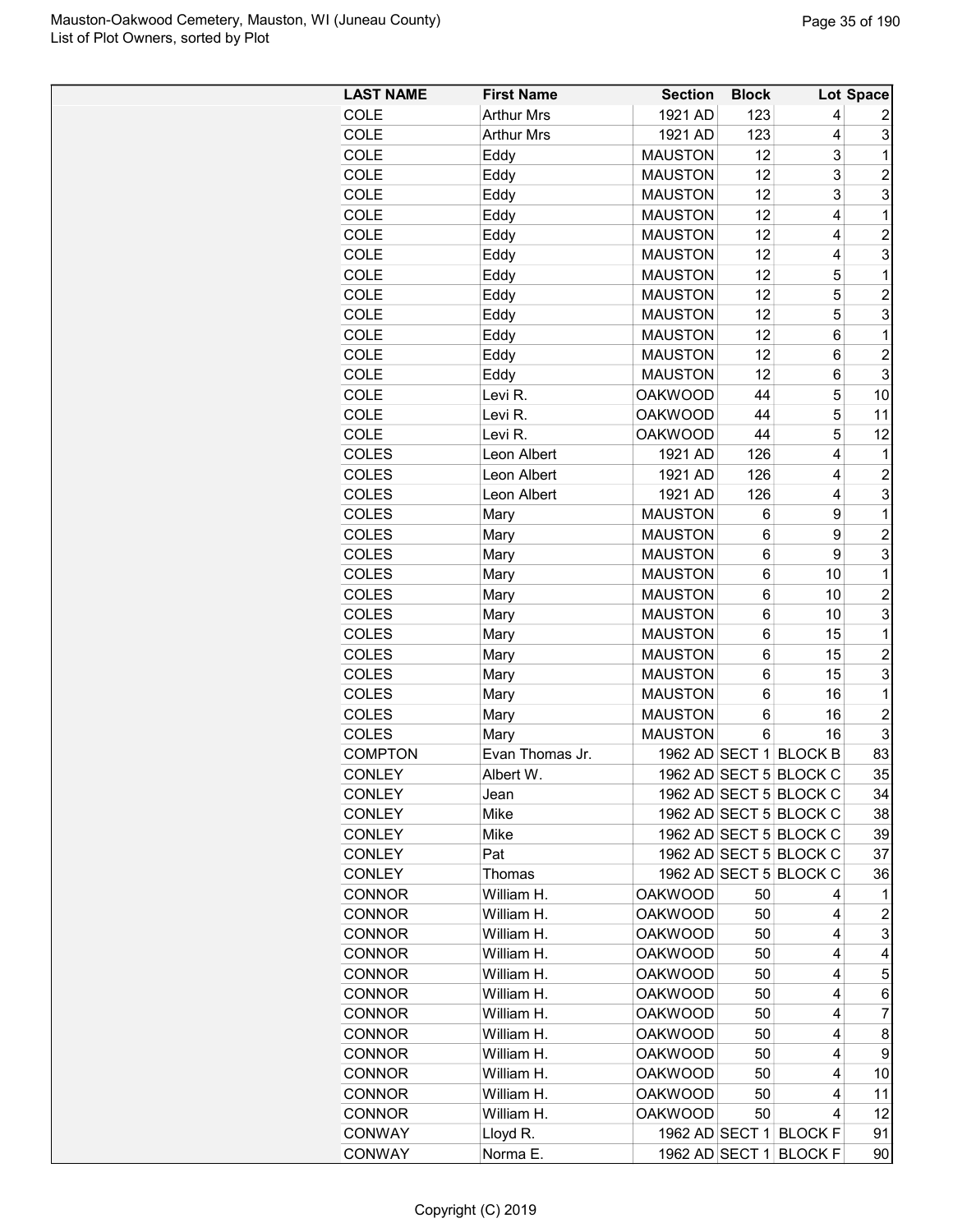| <b>LAST NAME</b> | <b>First Name</b> | Section Block  |    |                        | Lot Space      |
|------------------|-------------------|----------------|----|------------------------|----------------|
| <b>COOK</b>      | Barbara J         |                |    | 1962 AD SECT 4 BLOCK A | 58             |
| <b>COOK</b>      | John O.           |                |    | 1962 AD SECT 4 BLOCK A | 57             |
| <b>COOK</b>      | Lorraine          |                |    | 1962 AD SECT 1 BLOCK E | 81             |
| <b>COOK</b>      | Melvin L.         |                |    | 1962 AD SECT 1 BLOCK E | 80             |
| <b>CORNELIUS</b> | Pamela J.         |                |    | 1962 AD SECT 2 BLOCK C | 45             |
| <b>CORNELL</b>   | Herman            | <b>MAUSTON</b> | 51 | 13                     | 1              |
| <b>CORWYN</b>    | Langendorf        |                |    | 1962 AD SECT 4 BLOCK A | 23             |
| <b>COSTLEY</b>   | Eldred            | <b>MAUSTON</b> | 13 | 5                      | 1              |
| <b>COSTLEY</b>   | Eldred            | <b>MAUSTON</b> | 13 | 5                      | $\overline{c}$ |
| <b>COSTLEY</b>   | Eldred            | <b>MAUSTON</b> | 13 | 5                      | 3              |
| <b>COSTLEY</b>   | Р.                | <b>MAUSTON</b> | 13 | 11                     | 1              |
| <b>COSTLEY</b>   | Р.                | <b>MAUSTON</b> | 13 | 11                     | $\overline{c}$ |
| <b>COSTLEY</b>   | Р.                | <b>MAUSTON</b> | 13 | 11                     | 3              |
| <b>COSTLEY</b>   | Р.                | <b>MAUSTON</b> | 13 | 14                     | 1              |
| <b>COSTLEY</b>   | Р.                | <b>MAUSTON</b> | 13 | 14                     | $\overline{c}$ |
| <b>COSTLEY</b>   | Р.                | <b>MAUSTON</b> | 13 | 14                     | 3              |
| <b>COTTER</b>    | Mrs. E.B          | <b>OAKWOOD</b> | 53 | 4                      | 1              |
| <b>COTTER</b>    |                   | <b>OAKWOOD</b> | 53 | 4                      | $\overline{c}$ |
|                  | Mrs. E.B          |                |    |                        |                |
| <b>COTTER</b>    | Mrs. E.B          | <b>OAKWOOD</b> | 53 | 4                      | 3              |
| <b>COTTER</b>    | Mrs. E.B          | <b>OAKWOOD</b> | 53 | 4                      | 4              |
| <b>COTTER</b>    | Mrs. E.B          | <b>OAKWOOD</b> | 53 | 4                      | 5              |
| <b>COTTER</b>    | Mrs. E.B          | <b>OAKWOOD</b> | 53 | 4                      | 6              |
| <b>COTTRILL</b>  | N/A               | <b>MAUSTON</b> | 3  | 14                     | 1              |
| <b>COTTRILL</b>  | N/A               | <b>MAUSTON</b> | 3  | 14                     | $\overline{c}$ |
| <b>COTTRILL</b>  | N/A               | <b>MAUSTON</b> | 3  | 14                     | 3              |
| <b>COUNTY</b>    | Juneau            | <b>OAKWOOD</b> | 79 | 3                      | 1              |
| <b>COUNTY</b>    | Juneau            | <b>OAKWOOD</b> | 79 | 3                      | $\overline{c}$ |
| <b>COUNTY</b>    | Juneau            | <b>OAKWOOD</b> | 79 | 3                      | 3              |
| <b>COUNTY</b>    | Juneau            | <b>OAKWOOD</b> | 79 | 3                      | 4              |
| COWEE            | G.                | <b>MAUSTON</b> | 23 | 3                      | 1              |
| COWEE            | G.                | <b>MAUSTON</b> | 23 | 3                      | $\overline{2}$ |
| COWEE            | G.                | <b>MAUSTON</b> | 23 | 3                      | 3              |
| COWEE            | G.                | <b>MAUSTON</b> | 23 | 4                      | 1              |
| COWEE            | G.                | <b>MAUSTON</b> | 23 | 4                      | $\overline{2}$ |
| COWEE            | G.                | <b>MAUSTON</b> | 23 | 4                      | 3              |
| COWEE            | G.                | <b>MAUSTON</b> | 23 | 5                      | 1              |
| COWEE            | G.                | <b>MAUSTON</b> | 23 | 5                      | 2              |
| COWEE            | G.                | <b>MAUSTON</b> | 23 | 5                      | 3              |
| COWEE            | G.                | <b>MAUSTON</b> | 23 | 6                      | 1              |
| COWEE            | G.                | <b>MAUSTON</b> | 23 | 6                      | $\overline{c}$ |
| COWEE            | G.                | <b>MAUSTON</b> | 23 | 6                      | 3              |
| COX              | James G.          | <b>MAUSTON</b> | 13 | 1                      | 1              |
| COX              | James G.          | <b>MAUSTON</b> | 13 | 1                      | $\overline{c}$ |
| COX              | James G.          | <b>MAUSTON</b> | 13 | $\mathbf 1$            | 3              |
| <b>COYER</b>     | Victor            | OAKWOOD        | 16 | 6                      | 1              |
| <b>COYER</b>     | Victor            | <b>OAKWOOD</b> | 16 | 6                      | $\overline{2}$ |
| <b>COYER</b>     | Victor            | <b>OAKWOOD</b> | 16 | 6                      | 3              |
| COYER            | Victor            | <b>OAKWOOD</b> | 16 | 6                      | 4              |
| <b>COYER</b>     | Victor            | <b>OAKWOOD</b> | 16 | 6                      | 5              |
| <b>COYER</b>     | Victor            | <b>OAKWOOD</b> | 16 | 6                      | 6              |
| <b>COYER</b>     | Victor            | <b>OAKWOOD</b> | 16 | 6                      | $\overline{7}$ |
| <b>COYER</b>     | Victor            | <b>OAKWOOD</b> | 16 | 6                      | 8              |
| COYER            | Victor            | <b>OAKWOOD</b> | 16 | 6                      | 9              |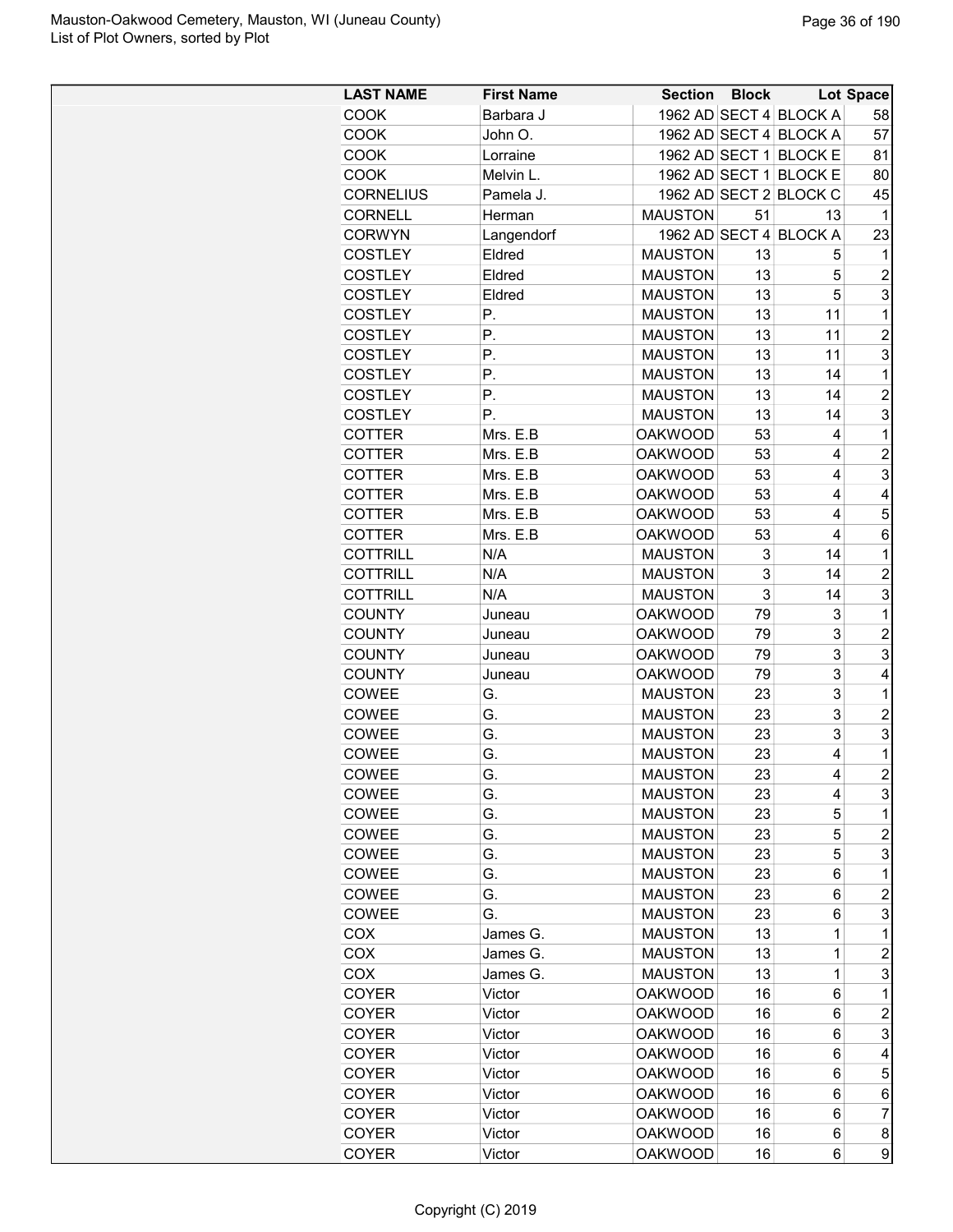| <b>LAST NAME</b> | <b>First Name</b> | <b>Section</b> | <b>Block</b> |                        | Lot Space      |
|------------------|-------------------|----------------|--------------|------------------------|----------------|
| <b>COYER</b>     | Victor            | <b>OAKWOOD</b> | 16           | 6                      | 10             |
| <b>COYER</b>     | Victor            | <b>OAKWOOD</b> | 16           | 6                      | 11             |
| <b>COYER</b>     | Victor            | <b>OAKWOOD</b> | 16           | 6                      | 12             |
| <b>CRAIG</b>     | Martin            | <b>MAUSTON</b> | 31           | 9                      | 1              |
| <b>CRAIG</b>     | Martin            | <b>MAUSTON</b> | 31           | 9                      | $\overline{2}$ |
| <b>CRAIG</b>     | Martin            | <b>MAUSTON</b> | 31           | 9                      | 3              |
| <b>CRAIG</b>     | Martin            | <b>MAUSTON</b> | 31           | 16                     | $\mathbf 1$    |
| <b>CRAIG</b>     | Martin            | <b>MAUSTON</b> | 31           | 16                     | $\overline{2}$ |
| <b>CRAIG</b>     | Martin            | <b>MAUSTON</b> | 31           | 16                     | 3              |
| <b>CRAINE</b>    | George H.         |                |              | 1962 AD SECT 1 BLOCK B | 60             |
| <b>CRAINE</b>    | Ida J.            |                |              | 1962 AD SECT 1 BLOCK B | 61             |
| CRANDALL         | C.A               | 1921 AD        | 96           | 1                      | 1              |
| CRANDALL         | C.A               | 1921 AD        | 96           | 1                      | $\overline{2}$ |
| CRANDALL         | C.A               | 1921 AD        | 96           | 1                      | 3              |
| CRANDALL         | C.A               | 1921 AD        | 96           | $\overline{2}$         | 1              |
| <b>CRANDALL</b>  | C.A               | 1921 AD        | 96           | $\overline{2}$         | $\overline{2}$ |
| <b>CRANDALL</b>  | C.A               | 1921 AD        | 96           | $\overline{2}$         | 3              |
| <b>CRANDALL</b>  | C.A               | 1921 AD        | 96           | 9                      | 1              |
| CRANDALL         | C.A               | 1921 AD        | 96           | 9                      | $\overline{2}$ |
| CRANDALL         | C.A               | 1921 AD        | 96           | 9                      | 3              |
| <b>CRANDALL</b>  | C.A               | 1921 AD        | 96           | 10                     | 1              |
| <b>CRANDALL</b>  | C.A               | 1921 AD        | 96           | 10                     | $\overline{c}$ |
| CRANDALL         | C.A               | 1921 AD        | 96           |                        | 3              |
| CRANDALL         | C.A               |                |              | 10<br>1                |                |
|                  |                   | 1970 AD        | 150          |                        | 1              |
| <b>CRANDALL</b>  | C.A               | 1970 AD        | 150          | 1                      | $\overline{2}$ |
| <b>CRANDALL</b>  | C.A               | 1970 AD        | 150          | 1                      | 3              |
| CRANDALL         | C.A               | 1970 AD        | 150          | 6                      | 1              |
| CRANDALL         | C.A               | 1970 AD        | 150          | 6                      | $\overline{c}$ |
| CRANDALL         | C.A               | 1970 AD        | 150          | 6                      | 3              |
| <b>CRANDALL</b>  | Jim/Bonnie        | 1970 AD        | 151          | $\overline{2}$         | 1              |
| CRANDALL         | Jim/Bonnie        | 1970 AD        | 151          | $\overline{2}$         | $\overline{2}$ |
| CRANDALL         | Jim/Bonnie        | 1970 AD        | 151          | $\overline{2}$         | 3              |
| CRANDALL         | Jim/Bonnie        | 1970 AD        | 151          | 3                      | 1              |
| CRANDALL         | Jim/Bonnie        | 1970 AD        | 151          | 3                      | $\overline{2}$ |
| <b>CRANDALL</b>  | Jim/Bonnie        | 1970 AD        | 151          | 3                      | 3              |
| <b>CRANE</b>     | Ira T.            | 1921 AD        | 137          | 7                      | 1              |
| <b>CRANE</b>     | Ira T.            | 1921 AD        | 137          | 7                      | $\overline{c}$ |
| <b>CRANE</b>     | Ira T.            | 1921 AD        | 137          | 7                      | 3              |
| <b>CRANS</b>     | Eugene L.         |                |              | 1962 AD SECT 4 BLOCK A | 40             |
| <b>CRANS</b>     | Frank F.          | 1921 AD        | 94           | 2                      | 1              |
| <b>CRANS</b>     | Frank F.          | 1921 AD        | 94           | 2                      | $\overline{c}$ |
| <b>CRANS</b>     | Frank F.          | 1921 AD        | 94           | $\overline{2}$         | 3              |
| <b>CRANS</b>     | Minnie B.         |                |              | 1962 AD SECT 4 BLOCK A | 39             |
| <b>CRAWFORD</b>  | Lester R.         |                |              | 1962 AD SECT 2 BLOCK D | 15             |
| <b>CRAWFORD</b>  | Marshall C.       | <b>OAKWOOD</b> | 37           | 5                      | 1              |
| <b>CRAWFORD</b>  | Marshall C.       | <b>OAKWOOD</b> | 37           | 5                      | $\overline{c}$ |
| <b>CRAWFORD</b>  | Marshall C.       | <b>OAKWOOD</b> | 37           | 5                      | 3              |
| <b>CRAWFORD</b>  | Marshall C.       | <b>OAKWOOD</b> | 37           | 5                      | 4              |
| <b>CRAWFORD</b>  | Marshall C.       | <b>OAKWOOD</b> | 37           | 5                      | 5              |
| <b>CRAWFORD</b>  | Marshall C.       | <b>OAKWOOD</b> | 37           | 5                      | 6              |
| <b>CRAWFORD</b>  | Marshall C.       | <b>OAKWOOD</b> | 37           | 5                      | 7              |
| <b>CRAWFORD</b>  | Marshall C.       | <b>OAKWOOD</b> | 37           | 5                      | 8              |
| <b>CRAWFORD</b>  | Marshall C.       | <b>OAKWOOD</b> | 37           | 5                      | 9              |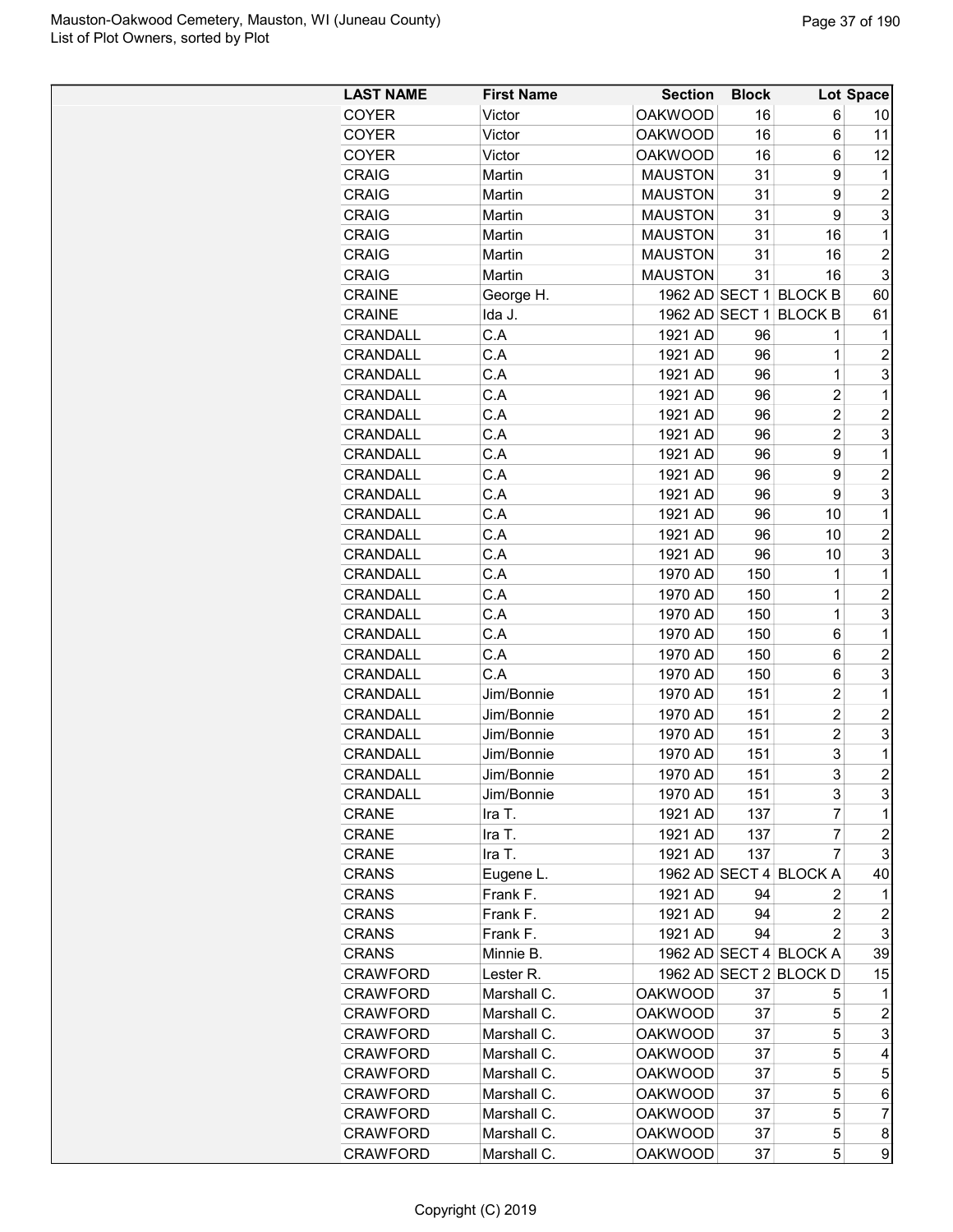| <b>LAST NAME</b>  | <b>First Name</b> | <b>Section</b> | <b>Block</b> |                        | Lot Space      |
|-------------------|-------------------|----------------|--------------|------------------------|----------------|
| <b>CRAWFORD</b>   | Marshall C.       | <b>OAKWOOD</b> | 37           | 5                      | 10             |
| <b>CRAWFORD</b>   | Marshall C.       | <b>OAKWOOD</b> | 37           | 5                      | 11             |
| <b>CRAWFORD</b>   | Marshall C.       | <b>OAKWOOD</b> | 37           | 5                      | 12             |
| <b>CRAWFORD</b>   | Shari L.          |                |              | 1962 AD SECT 2 BLOCK D | 14             |
| <b>CRIPPIN</b>    | Willis L.         | <b>MAUSTON</b> | 4            | 1                      | 1              |
|                   |                   |                | 4            | $\mathbf 1$            |                |
| <b>CRIPPIN</b>    | Willis L.         | <b>MAUSTON</b> | 4            |                        | $\overline{c}$ |
| <b>CRIPPIN</b>    | Willis L.         | <b>MAUSTON</b> |              | $\mathbf 1$            | 3              |
| <b>CRIPPIN</b>    | Willis L.         | <b>MAUSTON</b> | 4            | $\overline{2}$         | 1              |
| <b>CRIPPIN</b>    | Willis L.         | <b>MAUSTON</b> | 4            | $\overline{c}$         | $\overline{c}$ |
| <b>CRIPPIN</b>    | Willis L.         | <b>MAUSTON</b> | 4            | $\overline{c}$         | 3              |
| <b>CRIPPIN</b>    | Willis L.         | <b>MAUSTON</b> | 4            | 7                      | 1              |
| <b>CRIPPIN</b>    | Willis L.         | <b>MAUSTON</b> | 4            | 7                      | $\overline{2}$ |
| <b>CRIPPIN</b>    | Willis L.         | <b>MAUSTON</b> | 4            | $\overline{7}$         | 3              |
| <b>CRIPPIN</b>    | Willis L.         | <b>MAUSTON</b> | 4            | 8                      | 1              |
| <b>CRIPPIN</b>    | Willis L.         | <b>MAUSTON</b> | 4            | 8                      | $\overline{2}$ |
| <b>CRIPPIN</b>    | Willis L.         | <b>MAUSTON</b> | 4            | 8                      | 3              |
| <b>CROSS</b>      | Milo R.           | 1921 AD        | 118          | 5                      | 1              |
| <b>CROSS</b>      | Milo R.           | 1921 AD        | 118          | 5                      | $\overline{2}$ |
| <b>CROSS</b>      | Milo R.           | 1921 AD        | 118          | 5                      | 3              |
| <b>CUNNINGHAM</b> | Arnold            | 1921 AD        | 141          | 4                      | $\overline{c}$ |
| <b>CUNNINGHAM</b> | Arnold            | 1921 AD        | 141          | 4                      | 3              |
| <b>CURTIS</b>     | Amelia            | <b>MAUSTON</b> | 36           | 11                     | 1              |
| <b>CURTIS</b>     | Amelia            | <b>MAUSTON</b> | 36           | 11                     | $\overline{c}$ |
| <b>CURTIS</b>     | Amelia            | <b>MAUSTON</b> | 36           | 11                     | 3              |
| <b>CURTIS</b>     | Amelia            | <b>MAUSTON</b> | 36           | 12                     | 1              |
| <b>CURTIS</b>     | Amelia            | <b>MAUSTON</b> | 36           | 12                     | $\overline{c}$ |
| <b>CURTIS</b>     | Amelia            | <b>MAUSTON</b> | 36           | 12                     | 3              |
| <b>CURTIS</b>     | Amelia            | <b>MAUSTON</b> | 36           | 13                     | 1              |
| <b>CURTIS</b>     | Amelia            | <b>MAUSTON</b> | 36           | 13                     | $\overline{2}$ |
| <b>CURTIS</b>     | Amelia            | <b>MAUSTON</b> | 36           | 13                     | 3              |
| <b>CURTIS</b>     |                   | <b>MAUSTON</b> | 36           | 14                     | 1              |
|                   | Amelia            |                |              | 14                     | $\overline{2}$ |
| <b>CURTIS</b>     | Amelia            | <b>MAUSTON</b> | 36           |                        |                |
| <b>CURTIS</b>     | Amelia            | <b>MAUSTON</b> | 36           | 14                     | 3              |
| <b>CURTIS</b>     | Harry             | 1970 AD        | 149          | 3                      | 1              |
| <b>CURTIS</b>     | Harry             | 1970 AD        | 149          | 3                      | $\overline{c}$ |
| <b>CURTIS</b>     | Harry             | 1970 AD        | 149          | 3                      | 3              |
| <b>CURTIS</b>     | M.N.              | <b>MAUSTON</b> | 36           | 10                     | 1              |
| <b>CURTIS</b>     | M.N.              | <b>MAUSTON</b> | 36           | 10                     | $\overline{c}$ |
| <b>CURTIS</b>     | M.N.              | <b>MAUSTON</b> | 36           | 10                     | 3              |
| <b>CURTIS</b>     | M.N.              | <b>MAUSTON</b> | 36           | 15                     | 1              |
| <b>CURTIS</b>     | M.N.              | <b>MAUSTON</b> | 36           | 15                     | $\overline{c}$ |
| <b>CURTIS</b>     | M.N.              | <b>MAUSTON</b> | 36           | 15                     | 3              |
| <b>CURTIS</b>     | M.S               | <b>OAKWOOD</b> | 63           | 1                      | 1              |
| <b>CURTIS</b>     | M.S               | <b>OAKWOOD</b> | 63           | 1                      | $\overline{c}$ |
| <b>CURTIS</b>     | M.S               | <b>OAKWOOD</b> | 63           | $\mathbf 1$            | 3              |
| <b>CURTIS</b>     | M.S               | <b>OAKWOOD</b> | 63           | $\mathbf 1$            | 4              |
| <b>CURTIS</b>     | M.S               | <b>OAKWOOD</b> | 63           | 1                      | 5              |
| <b>CURTIS</b>     | M.S               | <b>OAKWOOD</b> | 63           | 1                      | 6              |
| <b>CURTIS</b>     | M.S               | <b>OAKWOOD</b> | 63           | 1                      | $\overline{7}$ |
| <b>CURTIS</b>     | M.S               | <b>OAKWOOD</b> | 63           | $\mathbf 1$            | 8              |
| <b>CURTIS</b>     | M.S               | <b>OAKWOOD</b> | 63           | $\mathbf 1$            | 9              |
| <b>CURTIS</b>     | M.S               | <b>OAKWOOD</b> | 63           | $\mathbf 1$            | 10             |
| <b>CURTIS</b>     | M.S               | <b>OAKWOOD</b> | 63           | $\mathbf 1$            | 11             |
|                   |                   |                |              |                        |                |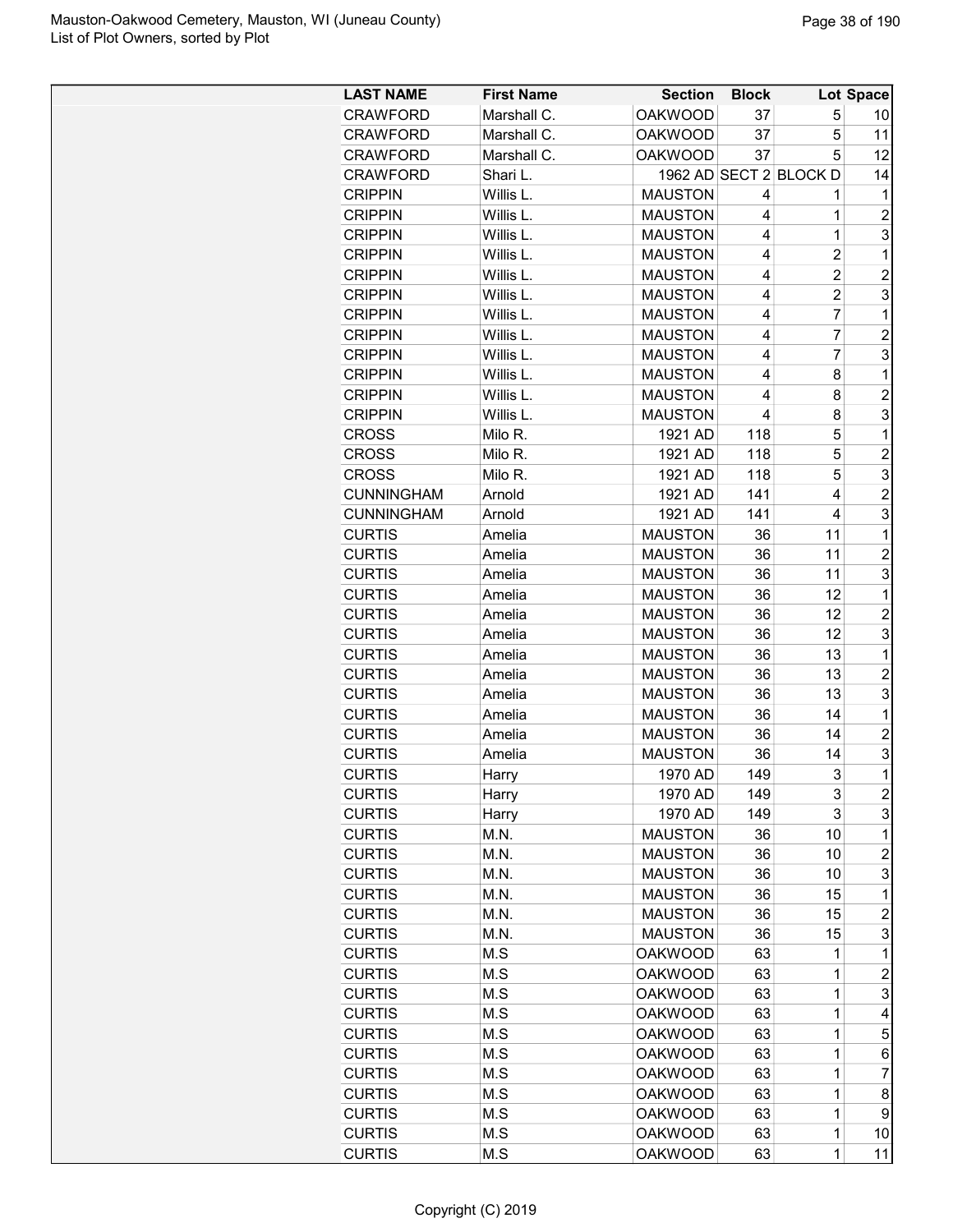| M.S<br><b>OAKWOOD</b><br><b>CURTIS</b><br>63<br>1<br>12<br>$\mathbf{1}$<br><b>CURTIS</b><br><b>OAKWOOD</b><br>Madenia<br>18<br>1<br>$\overline{1}$<br><b>CURTIS</b><br><b>OAKWOOD</b><br>18<br>2<br>Madenia<br>3<br><b>CURTIS</b><br>1<br>Madenia<br><b>OAKWOOD</b><br>18<br><b>CURTIS</b><br><b>OAKWOOD</b><br>1<br>Madenia<br>18<br>4<br>5<br><b>CURTIS</b><br><b>OAKWOOD</b><br>18<br>1<br>Madenia<br>$\overline{1}$<br><b>CURTIS</b><br>6<br>Madenia<br><b>OAKWOOD</b><br>18<br>$\overline{1}$<br>18<br>$\overline{7}$<br><b>CURTIS</b><br>Madenia<br><b>OAKWOOD</b><br>$\overline{1}$<br>8<br><b>CURTIS</b><br><b>OAKWOOD</b><br>18<br>Madenia<br>$\overline{1}$<br><b>CURTIS</b><br>18<br>9<br>Madenia<br><b>OAKWOOD</b><br><b>CURTIS</b><br>1<br>Madenia<br><b>OAKWOOD</b><br>18<br>10<br><b>CURTIS</b><br>1<br>Madenia<br><b>OAKWOOD</b><br>18<br>11<br><b>CURTIS</b><br><b>OAKWOOD</b><br>$\overline{2}$<br>Madenia<br>18<br>1<br>$\overline{2}$<br>$\overline{2}$<br><b>CURTIS</b><br><b>OAKWOOD</b><br>18<br>Madenia<br>$\overline{2}$<br>3<br><b>CURTIS</b><br><b>OAKWOOD</b><br>18<br>Madenia<br>$\overline{2}$<br><b>CURTIS</b><br><b>OAKWOOD</b><br>18<br>4<br>Madenia<br>$\overline{2}$<br><b>CURTIS</b><br><b>OAKWOOD</b><br>5<br>Madenia<br>18<br>$\overline{2}$<br><b>CURTIS</b><br><b>OAKWOOD</b><br>18<br>6<br>Madenia<br><b>CURTIS</b><br><b>OAKWOOD</b><br>$\overline{2}$<br>7<br>Madenia<br>18<br>$\overline{c}$<br><b>CURTIS</b><br><b>OAKWOOD</b><br>8<br>Madenia<br>18<br>$\overline{c}$<br><b>CURTIS</b><br><b>OAKWOOD</b><br>18<br>9<br>Madenia<br>$\overline{2}$<br><b>CURTIS</b><br>Madenia<br><b>OAKWOOD</b><br>18<br>10<br>$\overline{2}$<br><b>OAKWOOD</b><br>18<br>11<br><b>CURTIS</b><br>Madenia<br>$\overline{2}$<br><b>CURTIS</b><br><b>OAKWOOD</b><br>18<br>Madenia<br>12<br>$\overline{7}$<br><b>CURTIS</b><br><b>OAKWOOD</b><br>18<br>Madenia<br>1<br>$\overline{7}$<br><b>CURTIS</b><br>$\overline{2}$<br>Madenia<br><b>OAKWOOD</b><br>18<br>$\overline{7}$<br>3<br><b>CURTIS</b><br><b>OAKWOOD</b><br>Madenia<br>18<br><b>CURTIS</b><br><b>OAKWOOD</b><br>7<br>Madenia<br>18<br>4<br>7<br>5<br><b>CURTIS</b><br><b>OAKWOOD</b><br>18<br>Madenia<br>7<br><b>CURTIS</b><br><b>OAKWOOD</b><br>18<br>6<br>Madenia<br>$\overline{7}$<br>$\overline{7}$<br><b>CURTIS</b><br><b>OAKWOOD</b><br>Madenia<br>18<br>$\overline{7}$<br><b>CURTIS</b><br><b>OAKWOOD</b><br>18<br>8<br>Madenia<br>7<br><b>CURTIS</b><br><b>OAKWOOD</b><br>18<br>9<br>Madenia<br>7<br>10<br>18<br><b>CURTIS</b><br><b>OAKWOOD</b><br>Madenia<br><b>CURTIS</b><br><b>OAKWOOD</b><br>18<br>7<br>11<br>Madenia<br>7<br><b>CURTIS</b><br>Madenia<br><b>OAKWOOD</b><br>18<br>12<br>8<br><b>CURTIS</b><br>Madenia<br><b>OAKWOOD</b><br>18<br>1<br><b>CURTIS</b><br><b>OAKWOOD</b><br>$\overline{c}$<br>Madenia<br>18<br>8<br>3<br>18<br><b>CURTIS</b><br>Madenia<br><b>OAKWOOD</b><br>8<br><b>CURTIS</b><br><b>OAKWOOD</b><br>18<br>8<br>Madenia<br>4<br><b>CURTIS</b><br>Madenia<br><b>OAKWOOD</b><br>18<br>5<br>8<br><b>CURTIS</b><br>Madenia<br><b>OAKWOOD</b><br>18<br>8<br>6<br>$\overline{7}$<br><b>CURTIS</b><br>18<br>8<br>Madenia<br><b>OAKWOOD</b><br><b>CURTIS</b><br><b>OAKWOOD</b><br>8<br>8<br>Madenia<br>18<br><b>CURTIS</b><br><b>OAKWOOD</b><br>9<br>Madenia<br>18<br>8<br><b>CURTIS</b><br>18<br>10<br>Madenia<br><b>OAKWOOD</b><br>8<br>Madenia<br><b>CURTIS</b><br><b>OAKWOOD</b><br>18<br>8<br>11<br><b>CURTIS</b><br>Madenia<br><b>OAKWOOD</b><br>18<br>12<br>8<br><b>CURTIS</b><br>1962 AD SECT 4 BLOCK A<br>Margaret A.<br>7<br><b>CURTIS</b><br>Stephen H.<br>1962 AD SECT 4 BLOCK A<br>6<br><b>CZAJKA</b><br>Phillip A<br>1962 AD SECT 4 BLOCK D<br>47<br><b>CZAJKA</b><br>Phillip A<br>1962 AD SECT 4 BLOCK D<br>48 | <b>LAST NAME</b> | <b>First Name</b> | <b>Section</b> | <b>Block</b> |   | Lot Space |
|------------------------------------------------------------------------------------------------------------------------------------------------------------------------------------------------------------------------------------------------------------------------------------------------------------------------------------------------------------------------------------------------------------------------------------------------------------------------------------------------------------------------------------------------------------------------------------------------------------------------------------------------------------------------------------------------------------------------------------------------------------------------------------------------------------------------------------------------------------------------------------------------------------------------------------------------------------------------------------------------------------------------------------------------------------------------------------------------------------------------------------------------------------------------------------------------------------------------------------------------------------------------------------------------------------------------------------------------------------------------------------------------------------------------------------------------------------------------------------------------------------------------------------------------------------------------------------------------------------------------------------------------------------------------------------------------------------------------------------------------------------------------------------------------------------------------------------------------------------------------------------------------------------------------------------------------------------------------------------------------------------------------------------------------------------------------------------------------------------------------------------------------------------------------------------------------------------------------------------------------------------------------------------------------------------------------------------------------------------------------------------------------------------------------------------------------------------------------------------------------------------------------------------------------------------------------------------------------------------------------------------------------------------------------------------------------------------------------------------------------------------------------------------------------------------------------------------------------------------------------------------------------------------------------------------------------------------------------------------------------------------------------------------------------------------------------------------------------------------------------------------------------------------------------------------------------------------------------------------------------------------------------------------------------------------------------------------------------------------------------------------------------------------------------------------------------------------------------------------------------------------------------------------------------------------------------------------------------------------------------------------------------------------------------------------------------------------------------------------------------------|------------------|-------------------|----------------|--------------|---|-----------|
|                                                                                                                                                                                                                                                                                                                                                                                                                                                                                                                                                                                                                                                                                                                                                                                                                                                                                                                                                                                                                                                                                                                                                                                                                                                                                                                                                                                                                                                                                                                                                                                                                                                                                                                                                                                                                                                                                                                                                                                                                                                                                                                                                                                                                                                                                                                                                                                                                                                                                                                                                                                                                                                                                                                                                                                                                                                                                                                                                                                                                                                                                                                                                                                                                                                                                                                                                                                                                                                                                                                                                                                                                                                                                                                                                      |                  |                   |                |              |   |           |
|                                                                                                                                                                                                                                                                                                                                                                                                                                                                                                                                                                                                                                                                                                                                                                                                                                                                                                                                                                                                                                                                                                                                                                                                                                                                                                                                                                                                                                                                                                                                                                                                                                                                                                                                                                                                                                                                                                                                                                                                                                                                                                                                                                                                                                                                                                                                                                                                                                                                                                                                                                                                                                                                                                                                                                                                                                                                                                                                                                                                                                                                                                                                                                                                                                                                                                                                                                                                                                                                                                                                                                                                                                                                                                                                                      |                  |                   |                |              |   |           |
|                                                                                                                                                                                                                                                                                                                                                                                                                                                                                                                                                                                                                                                                                                                                                                                                                                                                                                                                                                                                                                                                                                                                                                                                                                                                                                                                                                                                                                                                                                                                                                                                                                                                                                                                                                                                                                                                                                                                                                                                                                                                                                                                                                                                                                                                                                                                                                                                                                                                                                                                                                                                                                                                                                                                                                                                                                                                                                                                                                                                                                                                                                                                                                                                                                                                                                                                                                                                                                                                                                                                                                                                                                                                                                                                                      |                  |                   |                |              |   |           |
|                                                                                                                                                                                                                                                                                                                                                                                                                                                                                                                                                                                                                                                                                                                                                                                                                                                                                                                                                                                                                                                                                                                                                                                                                                                                                                                                                                                                                                                                                                                                                                                                                                                                                                                                                                                                                                                                                                                                                                                                                                                                                                                                                                                                                                                                                                                                                                                                                                                                                                                                                                                                                                                                                                                                                                                                                                                                                                                                                                                                                                                                                                                                                                                                                                                                                                                                                                                                                                                                                                                                                                                                                                                                                                                                                      |                  |                   |                |              |   |           |
|                                                                                                                                                                                                                                                                                                                                                                                                                                                                                                                                                                                                                                                                                                                                                                                                                                                                                                                                                                                                                                                                                                                                                                                                                                                                                                                                                                                                                                                                                                                                                                                                                                                                                                                                                                                                                                                                                                                                                                                                                                                                                                                                                                                                                                                                                                                                                                                                                                                                                                                                                                                                                                                                                                                                                                                                                                                                                                                                                                                                                                                                                                                                                                                                                                                                                                                                                                                                                                                                                                                                                                                                                                                                                                                                                      |                  |                   |                |              |   |           |
|                                                                                                                                                                                                                                                                                                                                                                                                                                                                                                                                                                                                                                                                                                                                                                                                                                                                                                                                                                                                                                                                                                                                                                                                                                                                                                                                                                                                                                                                                                                                                                                                                                                                                                                                                                                                                                                                                                                                                                                                                                                                                                                                                                                                                                                                                                                                                                                                                                                                                                                                                                                                                                                                                                                                                                                                                                                                                                                                                                                                                                                                                                                                                                                                                                                                                                                                                                                                                                                                                                                                                                                                                                                                                                                                                      |                  |                   |                |              |   |           |
|                                                                                                                                                                                                                                                                                                                                                                                                                                                                                                                                                                                                                                                                                                                                                                                                                                                                                                                                                                                                                                                                                                                                                                                                                                                                                                                                                                                                                                                                                                                                                                                                                                                                                                                                                                                                                                                                                                                                                                                                                                                                                                                                                                                                                                                                                                                                                                                                                                                                                                                                                                                                                                                                                                                                                                                                                                                                                                                                                                                                                                                                                                                                                                                                                                                                                                                                                                                                                                                                                                                                                                                                                                                                                                                                                      |                  |                   |                |              |   |           |
|                                                                                                                                                                                                                                                                                                                                                                                                                                                                                                                                                                                                                                                                                                                                                                                                                                                                                                                                                                                                                                                                                                                                                                                                                                                                                                                                                                                                                                                                                                                                                                                                                                                                                                                                                                                                                                                                                                                                                                                                                                                                                                                                                                                                                                                                                                                                                                                                                                                                                                                                                                                                                                                                                                                                                                                                                                                                                                                                                                                                                                                                                                                                                                                                                                                                                                                                                                                                                                                                                                                                                                                                                                                                                                                                                      |                  |                   |                |              |   |           |
|                                                                                                                                                                                                                                                                                                                                                                                                                                                                                                                                                                                                                                                                                                                                                                                                                                                                                                                                                                                                                                                                                                                                                                                                                                                                                                                                                                                                                                                                                                                                                                                                                                                                                                                                                                                                                                                                                                                                                                                                                                                                                                                                                                                                                                                                                                                                                                                                                                                                                                                                                                                                                                                                                                                                                                                                                                                                                                                                                                                                                                                                                                                                                                                                                                                                                                                                                                                                                                                                                                                                                                                                                                                                                                                                                      |                  |                   |                |              |   |           |
|                                                                                                                                                                                                                                                                                                                                                                                                                                                                                                                                                                                                                                                                                                                                                                                                                                                                                                                                                                                                                                                                                                                                                                                                                                                                                                                                                                                                                                                                                                                                                                                                                                                                                                                                                                                                                                                                                                                                                                                                                                                                                                                                                                                                                                                                                                                                                                                                                                                                                                                                                                                                                                                                                                                                                                                                                                                                                                                                                                                                                                                                                                                                                                                                                                                                                                                                                                                                                                                                                                                                                                                                                                                                                                                                                      |                  |                   |                |              |   |           |
|                                                                                                                                                                                                                                                                                                                                                                                                                                                                                                                                                                                                                                                                                                                                                                                                                                                                                                                                                                                                                                                                                                                                                                                                                                                                                                                                                                                                                                                                                                                                                                                                                                                                                                                                                                                                                                                                                                                                                                                                                                                                                                                                                                                                                                                                                                                                                                                                                                                                                                                                                                                                                                                                                                                                                                                                                                                                                                                                                                                                                                                                                                                                                                                                                                                                                                                                                                                                                                                                                                                                                                                                                                                                                                                                                      |                  |                   |                |              |   |           |
|                                                                                                                                                                                                                                                                                                                                                                                                                                                                                                                                                                                                                                                                                                                                                                                                                                                                                                                                                                                                                                                                                                                                                                                                                                                                                                                                                                                                                                                                                                                                                                                                                                                                                                                                                                                                                                                                                                                                                                                                                                                                                                                                                                                                                                                                                                                                                                                                                                                                                                                                                                                                                                                                                                                                                                                                                                                                                                                                                                                                                                                                                                                                                                                                                                                                                                                                                                                                                                                                                                                                                                                                                                                                                                                                                      |                  |                   |                |              |   |           |
|                                                                                                                                                                                                                                                                                                                                                                                                                                                                                                                                                                                                                                                                                                                                                                                                                                                                                                                                                                                                                                                                                                                                                                                                                                                                                                                                                                                                                                                                                                                                                                                                                                                                                                                                                                                                                                                                                                                                                                                                                                                                                                                                                                                                                                                                                                                                                                                                                                                                                                                                                                                                                                                                                                                                                                                                                                                                                                                                                                                                                                                                                                                                                                                                                                                                                                                                                                                                                                                                                                                                                                                                                                                                                                                                                      |                  |                   |                |              |   |           |
|                                                                                                                                                                                                                                                                                                                                                                                                                                                                                                                                                                                                                                                                                                                                                                                                                                                                                                                                                                                                                                                                                                                                                                                                                                                                                                                                                                                                                                                                                                                                                                                                                                                                                                                                                                                                                                                                                                                                                                                                                                                                                                                                                                                                                                                                                                                                                                                                                                                                                                                                                                                                                                                                                                                                                                                                                                                                                                                                                                                                                                                                                                                                                                                                                                                                                                                                                                                                                                                                                                                                                                                                                                                                                                                                                      |                  |                   |                |              |   |           |
|                                                                                                                                                                                                                                                                                                                                                                                                                                                                                                                                                                                                                                                                                                                                                                                                                                                                                                                                                                                                                                                                                                                                                                                                                                                                                                                                                                                                                                                                                                                                                                                                                                                                                                                                                                                                                                                                                                                                                                                                                                                                                                                                                                                                                                                                                                                                                                                                                                                                                                                                                                                                                                                                                                                                                                                                                                                                                                                                                                                                                                                                                                                                                                                                                                                                                                                                                                                                                                                                                                                                                                                                                                                                                                                                                      |                  |                   |                |              |   |           |
|                                                                                                                                                                                                                                                                                                                                                                                                                                                                                                                                                                                                                                                                                                                                                                                                                                                                                                                                                                                                                                                                                                                                                                                                                                                                                                                                                                                                                                                                                                                                                                                                                                                                                                                                                                                                                                                                                                                                                                                                                                                                                                                                                                                                                                                                                                                                                                                                                                                                                                                                                                                                                                                                                                                                                                                                                                                                                                                                                                                                                                                                                                                                                                                                                                                                                                                                                                                                                                                                                                                                                                                                                                                                                                                                                      |                  |                   |                |              |   |           |
|                                                                                                                                                                                                                                                                                                                                                                                                                                                                                                                                                                                                                                                                                                                                                                                                                                                                                                                                                                                                                                                                                                                                                                                                                                                                                                                                                                                                                                                                                                                                                                                                                                                                                                                                                                                                                                                                                                                                                                                                                                                                                                                                                                                                                                                                                                                                                                                                                                                                                                                                                                                                                                                                                                                                                                                                                                                                                                                                                                                                                                                                                                                                                                                                                                                                                                                                                                                                                                                                                                                                                                                                                                                                                                                                                      |                  |                   |                |              |   |           |
|                                                                                                                                                                                                                                                                                                                                                                                                                                                                                                                                                                                                                                                                                                                                                                                                                                                                                                                                                                                                                                                                                                                                                                                                                                                                                                                                                                                                                                                                                                                                                                                                                                                                                                                                                                                                                                                                                                                                                                                                                                                                                                                                                                                                                                                                                                                                                                                                                                                                                                                                                                                                                                                                                                                                                                                                                                                                                                                                                                                                                                                                                                                                                                                                                                                                                                                                                                                                                                                                                                                                                                                                                                                                                                                                                      |                  |                   |                |              |   |           |
|                                                                                                                                                                                                                                                                                                                                                                                                                                                                                                                                                                                                                                                                                                                                                                                                                                                                                                                                                                                                                                                                                                                                                                                                                                                                                                                                                                                                                                                                                                                                                                                                                                                                                                                                                                                                                                                                                                                                                                                                                                                                                                                                                                                                                                                                                                                                                                                                                                                                                                                                                                                                                                                                                                                                                                                                                                                                                                                                                                                                                                                                                                                                                                                                                                                                                                                                                                                                                                                                                                                                                                                                                                                                                                                                                      |                  |                   |                |              |   |           |
|                                                                                                                                                                                                                                                                                                                                                                                                                                                                                                                                                                                                                                                                                                                                                                                                                                                                                                                                                                                                                                                                                                                                                                                                                                                                                                                                                                                                                                                                                                                                                                                                                                                                                                                                                                                                                                                                                                                                                                                                                                                                                                                                                                                                                                                                                                                                                                                                                                                                                                                                                                                                                                                                                                                                                                                                                                                                                                                                                                                                                                                                                                                                                                                                                                                                                                                                                                                                                                                                                                                                                                                                                                                                                                                                                      |                  |                   |                |              |   |           |
|                                                                                                                                                                                                                                                                                                                                                                                                                                                                                                                                                                                                                                                                                                                                                                                                                                                                                                                                                                                                                                                                                                                                                                                                                                                                                                                                                                                                                                                                                                                                                                                                                                                                                                                                                                                                                                                                                                                                                                                                                                                                                                                                                                                                                                                                                                                                                                                                                                                                                                                                                                                                                                                                                                                                                                                                                                                                                                                                                                                                                                                                                                                                                                                                                                                                                                                                                                                                                                                                                                                                                                                                                                                                                                                                                      |                  |                   |                |              |   |           |
|                                                                                                                                                                                                                                                                                                                                                                                                                                                                                                                                                                                                                                                                                                                                                                                                                                                                                                                                                                                                                                                                                                                                                                                                                                                                                                                                                                                                                                                                                                                                                                                                                                                                                                                                                                                                                                                                                                                                                                                                                                                                                                                                                                                                                                                                                                                                                                                                                                                                                                                                                                                                                                                                                                                                                                                                                                                                                                                                                                                                                                                                                                                                                                                                                                                                                                                                                                                                                                                                                                                                                                                                                                                                                                                                                      |                  |                   |                |              |   |           |
|                                                                                                                                                                                                                                                                                                                                                                                                                                                                                                                                                                                                                                                                                                                                                                                                                                                                                                                                                                                                                                                                                                                                                                                                                                                                                                                                                                                                                                                                                                                                                                                                                                                                                                                                                                                                                                                                                                                                                                                                                                                                                                                                                                                                                                                                                                                                                                                                                                                                                                                                                                                                                                                                                                                                                                                                                                                                                                                                                                                                                                                                                                                                                                                                                                                                                                                                                                                                                                                                                                                                                                                                                                                                                                                                                      |                  |                   |                |              |   |           |
|                                                                                                                                                                                                                                                                                                                                                                                                                                                                                                                                                                                                                                                                                                                                                                                                                                                                                                                                                                                                                                                                                                                                                                                                                                                                                                                                                                                                                                                                                                                                                                                                                                                                                                                                                                                                                                                                                                                                                                                                                                                                                                                                                                                                                                                                                                                                                                                                                                                                                                                                                                                                                                                                                                                                                                                                                                                                                                                                                                                                                                                                                                                                                                                                                                                                                                                                                                                                                                                                                                                                                                                                                                                                                                                                                      |                  |                   |                |              |   |           |
|                                                                                                                                                                                                                                                                                                                                                                                                                                                                                                                                                                                                                                                                                                                                                                                                                                                                                                                                                                                                                                                                                                                                                                                                                                                                                                                                                                                                                                                                                                                                                                                                                                                                                                                                                                                                                                                                                                                                                                                                                                                                                                                                                                                                                                                                                                                                                                                                                                                                                                                                                                                                                                                                                                                                                                                                                                                                                                                                                                                                                                                                                                                                                                                                                                                                                                                                                                                                                                                                                                                                                                                                                                                                                                                                                      |                  |                   |                |              |   |           |
|                                                                                                                                                                                                                                                                                                                                                                                                                                                                                                                                                                                                                                                                                                                                                                                                                                                                                                                                                                                                                                                                                                                                                                                                                                                                                                                                                                                                                                                                                                                                                                                                                                                                                                                                                                                                                                                                                                                                                                                                                                                                                                                                                                                                                                                                                                                                                                                                                                                                                                                                                                                                                                                                                                                                                                                                                                                                                                                                                                                                                                                                                                                                                                                                                                                                                                                                                                                                                                                                                                                                                                                                                                                                                                                                                      |                  |                   |                |              |   |           |
|                                                                                                                                                                                                                                                                                                                                                                                                                                                                                                                                                                                                                                                                                                                                                                                                                                                                                                                                                                                                                                                                                                                                                                                                                                                                                                                                                                                                                                                                                                                                                                                                                                                                                                                                                                                                                                                                                                                                                                                                                                                                                                                                                                                                                                                                                                                                                                                                                                                                                                                                                                                                                                                                                                                                                                                                                                                                                                                                                                                                                                                                                                                                                                                                                                                                                                                                                                                                                                                                                                                                                                                                                                                                                                                                                      |                  |                   |                |              |   |           |
|                                                                                                                                                                                                                                                                                                                                                                                                                                                                                                                                                                                                                                                                                                                                                                                                                                                                                                                                                                                                                                                                                                                                                                                                                                                                                                                                                                                                                                                                                                                                                                                                                                                                                                                                                                                                                                                                                                                                                                                                                                                                                                                                                                                                                                                                                                                                                                                                                                                                                                                                                                                                                                                                                                                                                                                                                                                                                                                                                                                                                                                                                                                                                                                                                                                                                                                                                                                                                                                                                                                                                                                                                                                                                                                                                      |                  |                   |                |              |   |           |
|                                                                                                                                                                                                                                                                                                                                                                                                                                                                                                                                                                                                                                                                                                                                                                                                                                                                                                                                                                                                                                                                                                                                                                                                                                                                                                                                                                                                                                                                                                                                                                                                                                                                                                                                                                                                                                                                                                                                                                                                                                                                                                                                                                                                                                                                                                                                                                                                                                                                                                                                                                                                                                                                                                                                                                                                                                                                                                                                                                                                                                                                                                                                                                                                                                                                                                                                                                                                                                                                                                                                                                                                                                                                                                                                                      |                  |                   |                |              |   |           |
|                                                                                                                                                                                                                                                                                                                                                                                                                                                                                                                                                                                                                                                                                                                                                                                                                                                                                                                                                                                                                                                                                                                                                                                                                                                                                                                                                                                                                                                                                                                                                                                                                                                                                                                                                                                                                                                                                                                                                                                                                                                                                                                                                                                                                                                                                                                                                                                                                                                                                                                                                                                                                                                                                                                                                                                                                                                                                                                                                                                                                                                                                                                                                                                                                                                                                                                                                                                                                                                                                                                                                                                                                                                                                                                                                      |                  |                   |                |              |   |           |
|                                                                                                                                                                                                                                                                                                                                                                                                                                                                                                                                                                                                                                                                                                                                                                                                                                                                                                                                                                                                                                                                                                                                                                                                                                                                                                                                                                                                                                                                                                                                                                                                                                                                                                                                                                                                                                                                                                                                                                                                                                                                                                                                                                                                                                                                                                                                                                                                                                                                                                                                                                                                                                                                                                                                                                                                                                                                                                                                                                                                                                                                                                                                                                                                                                                                                                                                                                                                                                                                                                                                                                                                                                                                                                                                                      |                  |                   |                |              |   |           |
|                                                                                                                                                                                                                                                                                                                                                                                                                                                                                                                                                                                                                                                                                                                                                                                                                                                                                                                                                                                                                                                                                                                                                                                                                                                                                                                                                                                                                                                                                                                                                                                                                                                                                                                                                                                                                                                                                                                                                                                                                                                                                                                                                                                                                                                                                                                                                                                                                                                                                                                                                                                                                                                                                                                                                                                                                                                                                                                                                                                                                                                                                                                                                                                                                                                                                                                                                                                                                                                                                                                                                                                                                                                                                                                                                      |                  |                   |                |              |   |           |
|                                                                                                                                                                                                                                                                                                                                                                                                                                                                                                                                                                                                                                                                                                                                                                                                                                                                                                                                                                                                                                                                                                                                                                                                                                                                                                                                                                                                                                                                                                                                                                                                                                                                                                                                                                                                                                                                                                                                                                                                                                                                                                                                                                                                                                                                                                                                                                                                                                                                                                                                                                                                                                                                                                                                                                                                                                                                                                                                                                                                                                                                                                                                                                                                                                                                                                                                                                                                                                                                                                                                                                                                                                                                                                                                                      |                  |                   |                |              |   |           |
|                                                                                                                                                                                                                                                                                                                                                                                                                                                                                                                                                                                                                                                                                                                                                                                                                                                                                                                                                                                                                                                                                                                                                                                                                                                                                                                                                                                                                                                                                                                                                                                                                                                                                                                                                                                                                                                                                                                                                                                                                                                                                                                                                                                                                                                                                                                                                                                                                                                                                                                                                                                                                                                                                                                                                                                                                                                                                                                                                                                                                                                                                                                                                                                                                                                                                                                                                                                                                                                                                                                                                                                                                                                                                                                                                      |                  |                   |                |              |   |           |
|                                                                                                                                                                                                                                                                                                                                                                                                                                                                                                                                                                                                                                                                                                                                                                                                                                                                                                                                                                                                                                                                                                                                                                                                                                                                                                                                                                                                                                                                                                                                                                                                                                                                                                                                                                                                                                                                                                                                                                                                                                                                                                                                                                                                                                                                                                                                                                                                                                                                                                                                                                                                                                                                                                                                                                                                                                                                                                                                                                                                                                                                                                                                                                                                                                                                                                                                                                                                                                                                                                                                                                                                                                                                                                                                                      |                  |                   |                |              |   |           |
|                                                                                                                                                                                                                                                                                                                                                                                                                                                                                                                                                                                                                                                                                                                                                                                                                                                                                                                                                                                                                                                                                                                                                                                                                                                                                                                                                                                                                                                                                                                                                                                                                                                                                                                                                                                                                                                                                                                                                                                                                                                                                                                                                                                                                                                                                                                                                                                                                                                                                                                                                                                                                                                                                                                                                                                                                                                                                                                                                                                                                                                                                                                                                                                                                                                                                                                                                                                                                                                                                                                                                                                                                                                                                                                                                      |                  |                   |                |              |   |           |
|                                                                                                                                                                                                                                                                                                                                                                                                                                                                                                                                                                                                                                                                                                                                                                                                                                                                                                                                                                                                                                                                                                                                                                                                                                                                                                                                                                                                                                                                                                                                                                                                                                                                                                                                                                                                                                                                                                                                                                                                                                                                                                                                                                                                                                                                                                                                                                                                                                                                                                                                                                                                                                                                                                                                                                                                                                                                                                                                                                                                                                                                                                                                                                                                                                                                                                                                                                                                                                                                                                                                                                                                                                                                                                                                                      |                  |                   |                |              |   |           |
|                                                                                                                                                                                                                                                                                                                                                                                                                                                                                                                                                                                                                                                                                                                                                                                                                                                                                                                                                                                                                                                                                                                                                                                                                                                                                                                                                                                                                                                                                                                                                                                                                                                                                                                                                                                                                                                                                                                                                                                                                                                                                                                                                                                                                                                                                                                                                                                                                                                                                                                                                                                                                                                                                                                                                                                                                                                                                                                                                                                                                                                                                                                                                                                                                                                                                                                                                                                                                                                                                                                                                                                                                                                                                                                                                      |                  |                   |                |              |   |           |
|                                                                                                                                                                                                                                                                                                                                                                                                                                                                                                                                                                                                                                                                                                                                                                                                                                                                                                                                                                                                                                                                                                                                                                                                                                                                                                                                                                                                                                                                                                                                                                                                                                                                                                                                                                                                                                                                                                                                                                                                                                                                                                                                                                                                                                                                                                                                                                                                                                                                                                                                                                                                                                                                                                                                                                                                                                                                                                                                                                                                                                                                                                                                                                                                                                                                                                                                                                                                                                                                                                                                                                                                                                                                                                                                                      |                  |                   |                |              |   |           |
|                                                                                                                                                                                                                                                                                                                                                                                                                                                                                                                                                                                                                                                                                                                                                                                                                                                                                                                                                                                                                                                                                                                                                                                                                                                                                                                                                                                                                                                                                                                                                                                                                                                                                                                                                                                                                                                                                                                                                                                                                                                                                                                                                                                                                                                                                                                                                                                                                                                                                                                                                                                                                                                                                                                                                                                                                                                                                                                                                                                                                                                                                                                                                                                                                                                                                                                                                                                                                                                                                                                                                                                                                                                                                                                                                      |                  |                   |                |              |   |           |
|                                                                                                                                                                                                                                                                                                                                                                                                                                                                                                                                                                                                                                                                                                                                                                                                                                                                                                                                                                                                                                                                                                                                                                                                                                                                                                                                                                                                                                                                                                                                                                                                                                                                                                                                                                                                                                                                                                                                                                                                                                                                                                                                                                                                                                                                                                                                                                                                                                                                                                                                                                                                                                                                                                                                                                                                                                                                                                                                                                                                                                                                                                                                                                                                                                                                                                                                                                                                                                                                                                                                                                                                                                                                                                                                                      |                  |                   |                |              |   |           |
|                                                                                                                                                                                                                                                                                                                                                                                                                                                                                                                                                                                                                                                                                                                                                                                                                                                                                                                                                                                                                                                                                                                                                                                                                                                                                                                                                                                                                                                                                                                                                                                                                                                                                                                                                                                                                                                                                                                                                                                                                                                                                                                                                                                                                                                                                                                                                                                                                                                                                                                                                                                                                                                                                                                                                                                                                                                                                                                                                                                                                                                                                                                                                                                                                                                                                                                                                                                                                                                                                                                                                                                                                                                                                                                                                      |                  |                   |                |              |   |           |
|                                                                                                                                                                                                                                                                                                                                                                                                                                                                                                                                                                                                                                                                                                                                                                                                                                                                                                                                                                                                                                                                                                                                                                                                                                                                                                                                                                                                                                                                                                                                                                                                                                                                                                                                                                                                                                                                                                                                                                                                                                                                                                                                                                                                                                                                                                                                                                                                                                                                                                                                                                                                                                                                                                                                                                                                                                                                                                                                                                                                                                                                                                                                                                                                                                                                                                                                                                                                                                                                                                                                                                                                                                                                                                                                                      |                  |                   |                |              |   |           |
|                                                                                                                                                                                                                                                                                                                                                                                                                                                                                                                                                                                                                                                                                                                                                                                                                                                                                                                                                                                                                                                                                                                                                                                                                                                                                                                                                                                                                                                                                                                                                                                                                                                                                                                                                                                                                                                                                                                                                                                                                                                                                                                                                                                                                                                                                                                                                                                                                                                                                                                                                                                                                                                                                                                                                                                                                                                                                                                                                                                                                                                                                                                                                                                                                                                                                                                                                                                                                                                                                                                                                                                                                                                                                                                                                      |                  |                   |                |              |   |           |
|                                                                                                                                                                                                                                                                                                                                                                                                                                                                                                                                                                                                                                                                                                                                                                                                                                                                                                                                                                                                                                                                                                                                                                                                                                                                                                                                                                                                                                                                                                                                                                                                                                                                                                                                                                                                                                                                                                                                                                                                                                                                                                                                                                                                                                                                                                                                                                                                                                                                                                                                                                                                                                                                                                                                                                                                                                                                                                                                                                                                                                                                                                                                                                                                                                                                                                                                                                                                                                                                                                                                                                                                                                                                                                                                                      |                  |                   |                |              |   |           |
|                                                                                                                                                                                                                                                                                                                                                                                                                                                                                                                                                                                                                                                                                                                                                                                                                                                                                                                                                                                                                                                                                                                                                                                                                                                                                                                                                                                                                                                                                                                                                                                                                                                                                                                                                                                                                                                                                                                                                                                                                                                                                                                                                                                                                                                                                                                                                                                                                                                                                                                                                                                                                                                                                                                                                                                                                                                                                                                                                                                                                                                                                                                                                                                                                                                                                                                                                                                                                                                                                                                                                                                                                                                                                                                                                      |                  |                   |                |              |   |           |
|                                                                                                                                                                                                                                                                                                                                                                                                                                                                                                                                                                                                                                                                                                                                                                                                                                                                                                                                                                                                                                                                                                                                                                                                                                                                                                                                                                                                                                                                                                                                                                                                                                                                                                                                                                                                                                                                                                                                                                                                                                                                                                                                                                                                                                                                                                                                                                                                                                                                                                                                                                                                                                                                                                                                                                                                                                                                                                                                                                                                                                                                                                                                                                                                                                                                                                                                                                                                                                                                                                                                                                                                                                                                                                                                                      |                  |                   |                |              |   |           |
|                                                                                                                                                                                                                                                                                                                                                                                                                                                                                                                                                                                                                                                                                                                                                                                                                                                                                                                                                                                                                                                                                                                                                                                                                                                                                                                                                                                                                                                                                                                                                                                                                                                                                                                                                                                                                                                                                                                                                                                                                                                                                                                                                                                                                                                                                                                                                                                                                                                                                                                                                                                                                                                                                                                                                                                                                                                                                                                                                                                                                                                                                                                                                                                                                                                                                                                                                                                                                                                                                                                                                                                                                                                                                                                                                      |                  |                   |                |              |   |           |
|                                                                                                                                                                                                                                                                                                                                                                                                                                                                                                                                                                                                                                                                                                                                                                                                                                                                                                                                                                                                                                                                                                                                                                                                                                                                                                                                                                                                                                                                                                                                                                                                                                                                                                                                                                                                                                                                                                                                                                                                                                                                                                                                                                                                                                                                                                                                                                                                                                                                                                                                                                                                                                                                                                                                                                                                                                                                                                                                                                                                                                                                                                                                                                                                                                                                                                                                                                                                                                                                                                                                                                                                                                                                                                                                                      |                  |                   |                |              |   |           |
|                                                                                                                                                                                                                                                                                                                                                                                                                                                                                                                                                                                                                                                                                                                                                                                                                                                                                                                                                                                                                                                                                                                                                                                                                                                                                                                                                                                                                                                                                                                                                                                                                                                                                                                                                                                                                                                                                                                                                                                                                                                                                                                                                                                                                                                                                                                                                                                                                                                                                                                                                                                                                                                                                                                                                                                                                                                                                                                                                                                                                                                                                                                                                                                                                                                                                                                                                                                                                                                                                                                                                                                                                                                                                                                                                      |                  |                   |                |              |   |           |
|                                                                                                                                                                                                                                                                                                                                                                                                                                                                                                                                                                                                                                                                                                                                                                                                                                                                                                                                                                                                                                                                                                                                                                                                                                                                                                                                                                                                                                                                                                                                                                                                                                                                                                                                                                                                                                                                                                                                                                                                                                                                                                                                                                                                                                                                                                                                                                                                                                                                                                                                                                                                                                                                                                                                                                                                                                                                                                                                                                                                                                                                                                                                                                                                                                                                                                                                                                                                                                                                                                                                                                                                                                                                                                                                                      |                  |                   |                |              |   |           |
|                                                                                                                                                                                                                                                                                                                                                                                                                                                                                                                                                                                                                                                                                                                                                                                                                                                                                                                                                                                                                                                                                                                                                                                                                                                                                                                                                                                                                                                                                                                                                                                                                                                                                                                                                                                                                                                                                                                                                                                                                                                                                                                                                                                                                                                                                                                                                                                                                                                                                                                                                                                                                                                                                                                                                                                                                                                                                                                                                                                                                                                                                                                                                                                                                                                                                                                                                                                                                                                                                                                                                                                                                                                                                                                                                      |                  |                   |                |              |   |           |
|                                                                                                                                                                                                                                                                                                                                                                                                                                                                                                                                                                                                                                                                                                                                                                                                                                                                                                                                                                                                                                                                                                                                                                                                                                                                                                                                                                                                                                                                                                                                                                                                                                                                                                                                                                                                                                                                                                                                                                                                                                                                                                                                                                                                                                                                                                                                                                                                                                                                                                                                                                                                                                                                                                                                                                                                                                                                                                                                                                                                                                                                                                                                                                                                                                                                                                                                                                                                                                                                                                                                                                                                                                                                                                                                                      |                  |                   |                |              |   |           |
| 107                                                                                                                                                                                                                                                                                                                                                                                                                                                                                                                                                                                                                                                                                                                                                                                                                                                                                                                                                                                                                                                                                                                                                                                                                                                                                                                                                                                                                                                                                                                                                                                                                                                                                                                                                                                                                                                                                                                                                                                                                                                                                                                                                                                                                                                                                                                                                                                                                                                                                                                                                                                                                                                                                                                                                                                                                                                                                                                                                                                                                                                                                                                                                                                                                                                                                                                                                                                                                                                                                                                                                                                                                                                                                                                                                  | <b>DALLMAN</b>   | Edward 'Slim'     | 1921 AD        |              | 3 | 1         |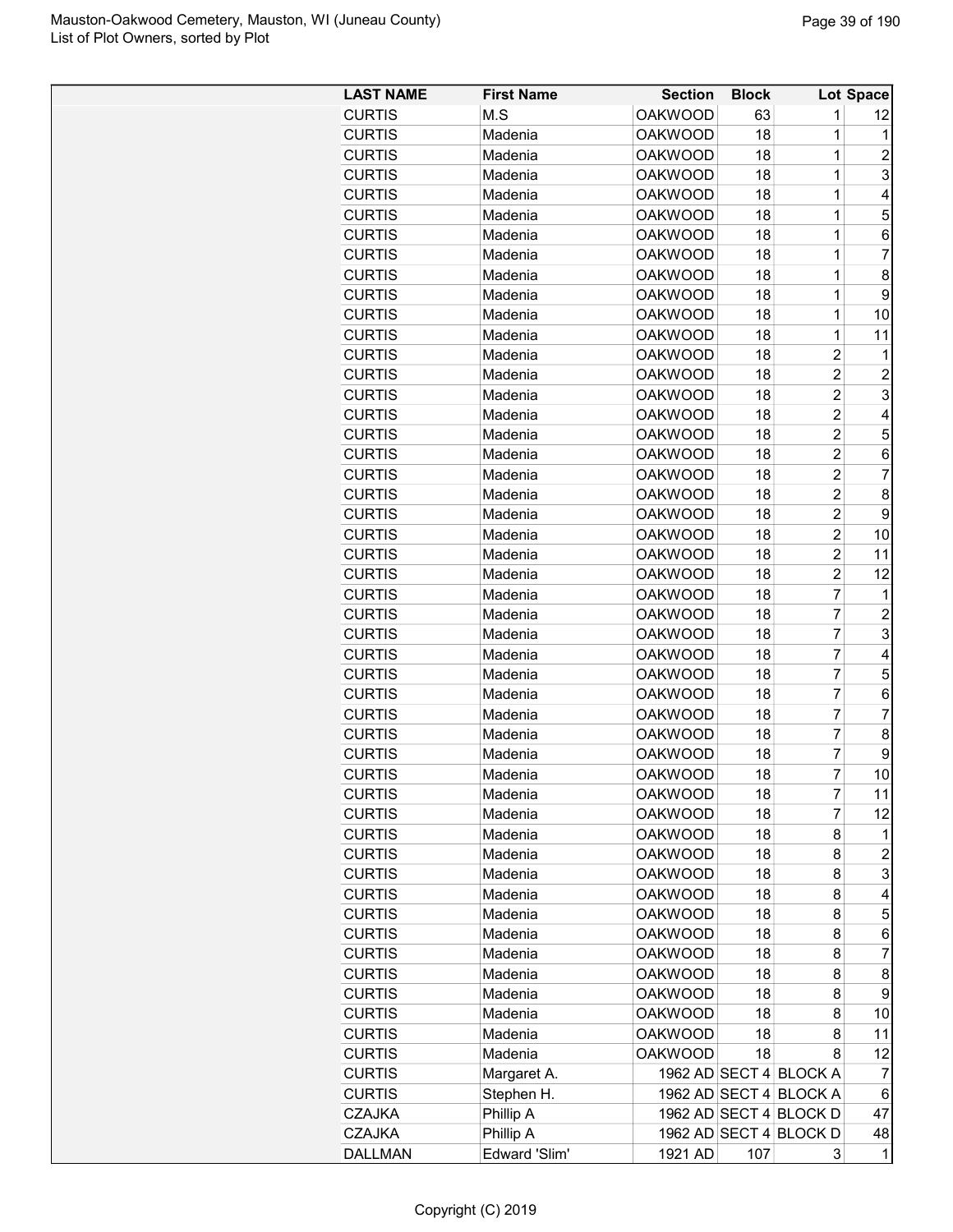| <b>LAST NAME</b> | <b>First Name</b> | <b>Section</b> | <b>Block</b> |                | <b>Lot Space</b>        |
|------------------|-------------------|----------------|--------------|----------------|-------------------------|
| <b>DALLMAN</b>   | Edward 'Slim'     | 1921 AD        | 107          | 3              | 2                       |
| <b>DALLMAN</b>   | Edward 'Slim'     | 1921 AD        | 107          | 3              | 3                       |
| <b>DALLMAN</b>   | G.                | <b>OAKWOOD</b> | 66           | 4              | 1                       |
| <b>DALLMAN</b>   | G.                | <b>OAKWOOD</b> | 66           | 4              | $\overline{c}$          |
| <b>DALLMAN</b>   | G.                | <b>OAKWOOD</b> | 66           | 4              | 3                       |
| <b>DALLMAN</b>   | G.                | <b>OAKWOOD</b> | 66           | 4              | 4                       |
| <b>DALLMAN</b>   | G.                | <b>OAKWOOD</b> | 66           | 4              | 5                       |
| <b>DALLMAN</b>   | G.                | <b>OAKWOOD</b> | 66           | 4              | 6                       |
| <b>DALLMAN</b>   | G.                | <b>OAKWOOD</b> | 66           | 4              | $\overline{7}$          |
| <b>DALLMAN</b>   | G.                | <b>OAKWOOD</b> | 66           | 4              | 8                       |
| <b>DALLMAN</b>   | G.                | <b>OAKWOOD</b> | 66           | 4              | 9                       |
| <b>DALLMAN</b>   | G.                | <b>OAKWOOD</b> | 66           | 4              | 10                      |
| <b>DALLMAN</b>   | G.                | <b>OAKWOOD</b> | 66           | 4              | 11                      |
| <b>DALLMAN</b>   | G.                | <b>OAKWOOD</b> | 66           | 4              | 12                      |
| DANA             | Η.                | <b>MAUSTON</b> | 19           | 3              | 1                       |
| DANA             | Η.                | <b>MAUSTON</b> | 19           | 3              | $\overline{\mathbf{c}}$ |
| <b>DANA</b>      | Η.                | <b>MAUSTON</b> | 19           | 3              | 3                       |
| <b>DANA</b>      | Η.                | <b>MAUSTON</b> | 19           | 4              | $\mathbf 1$             |
| DANA             | Η.                | <b>MAUSTON</b> | 19           | 4              | $\overline{2}$          |
| <b>DANA</b>      | Η.                | <b>MAUSTON</b> | 19           | 4              | 3                       |
| <b>DANA</b>      | Η.                | <b>MAUSTON</b> | 19           | 5              | $\mathbf 1$             |
| <b>DANA</b>      | Η.                | <b>MAUSTON</b> | 19           | 5              | $\overline{2}$          |
| <b>DANA</b>      | Η.                | <b>MAUSTON</b> | 19           | 5              | 3                       |
| <b>DANA</b>      | Η.                | <b>MAUSTON</b> | 19           | 6              | 1                       |
| <b>DANA</b>      | Η.                | <b>MAUSTON</b> | 19           | 6              | $\overline{c}$          |
| DANA             | Η.                | <b>MAUSTON</b> | 19           | 6              | 3                       |
| <b>DANA</b>      | H.N.              | <b>MAUSTON</b> | 12           | 1              | $\mathbf 1$             |
| <b>DANA</b>      | H.N.              | <b>MAUSTON</b> | 12           | 1              | $\overline{c}$          |
| <b>DANA</b>      | H.N.              | <b>MAUSTON</b> | 12           | $\mathbf 1$    | 3                       |
| <b>DANA</b>      | H.N.              | <b>MAUSTON</b> | 12           | $\overline{2}$ | $\mathbf 1$             |
| <b>DANA</b>      | H.N.              | <b>MAUSTON</b> | 12           | $\overline{c}$ | $\overline{c}$          |
| <b>DANA</b>      | H.N.              | <b>MAUSTON</b> | 12           | $\overline{c}$ | 3                       |
| <b>DANA</b>      | H.N.              | <b>MAUSTON</b> | 12           | 8              | 1                       |
| <b>DANA</b>      | H.N               | <b>MAUSTON</b> | 12           | 8              | $\overline{2}$          |
| DANA             | H.N.              | <b>MAUSTON</b> | 12           | 8              | 3                       |
| DANA             | Ova G.            | 1883 AD        | D            | 15             | 1                       |
| DANA             | Ova G.            | 1883 AD        | D            | 15             | $\overline{2}$          |
| DANA             | Ova G.            | 1883 AD        | D            | 15             | 3                       |
| <b>DANIELSON</b> | Mrs. Louisa       | <b>OAKWOOD</b> | 10           | 2              | 1                       |
| <b>DANIELSON</b> | Mrs. Louisa       | <b>OAKWOOD</b> | 10           | 2              | $\overline{c}$          |
| <b>DANIELSON</b> | Mrs. Louisa       | <b>OAKWOOD</b> | 10           | $\overline{c}$ | 3                       |
| <b>DANIELSON</b> | Mrs. Louisa       | <b>OAKWOOD</b> | 10           | $\overline{c}$ | 4                       |
| <b>DANIELSON</b> | Mrs. Louisa       | <b>OAKWOOD</b> | 10           | $\overline{c}$ | 5                       |
| <b>DANIELSON</b> | Mrs. Louisa       | <b>OAKWOOD</b> | 10           | $\overline{c}$ | 6                       |
| <b>DANIELSON</b> | Mrs. Louisa       | <b>OAKWOOD</b> | 10           | $\overline{2}$ | 7                       |
| <b>DANIELSON</b> | Mrs. Louisa       | <b>OAKWOOD</b> | 10           | $\overline{c}$ | 8                       |
| <b>DANIELSON</b> | Mrs. Louisa       | <b>OAKWOOD</b> | 10           | 2              | 9                       |
| <b>DANIELSON</b> | Mrs. Louisa       | <b>OAKWOOD</b> | 10           | $\overline{c}$ | 10                      |
| <b>DANIELSON</b> | Mrs. Louisa       | <b>OAKWOOD</b> | 10           | 2              | 11                      |
| <b>DANIELSON</b> | Mrs. Louisa       | <b>OAKWOOD</b> | 10           | 2              | 12                      |
| <b>DARLING</b>   | Clarence          | 1921 AD        | 139          | 5              | 3                       |
| <b>DARROW</b>    | Frank C.          | 1921 AD        | 92           | 4              | $\mathbf 1$             |
| <b>DARROW</b>    | Frank C.          | 1921 AD        | 92           | 4              | $\overline{c}$          |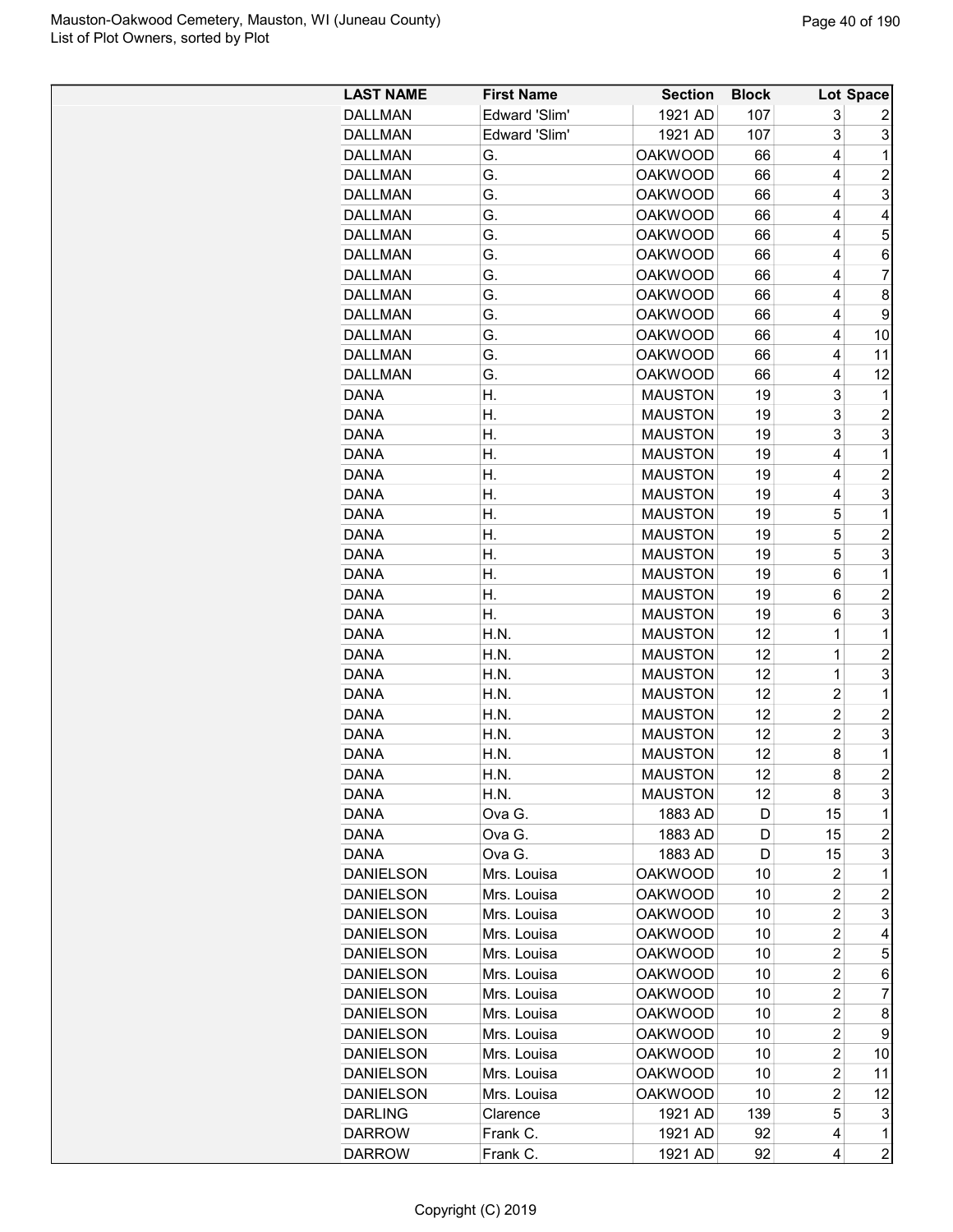| <b>LAST NAME</b> | <b>First Name</b> | <b>Section</b> | <b>Block</b> |                        | Lot Space      |
|------------------|-------------------|----------------|--------------|------------------------|----------------|
| <b>DARROW</b>    | Frank C.          | 1921 AD        | 92           | 4                      | 3              |
| <b>DARY</b>      | Don               |                |              | 1962 AD SECT 4 BLOCK C | 43             |
| <b>DARY</b>      | Don               |                |              | 1962 AD SECT 4 BLOCK C | 44             |
| <b>DARY</b>      | Howard R.         |                |              | 1962 AD SECT 4 BLOCK B | $\overline{7}$ |
| <b>DARY</b>      | Iva M.            |                |              | 1962 AD SECT 4 BLOCK B | 6              |
| <b>DAVIS</b>     | H.A               | <b>OAKWOOD</b> | 16           | 3                      | 1              |
| <b>DAVIS</b>     | H.A               | <b>OAKWOOD</b> | 16           | 3                      | $\overline{2}$ |
| <b>DAVIS</b>     | H.A               | <b>OAKWOOD</b> | 16           | 3                      | 3              |
| <b>DAVIS</b>     | H.A               | <b>OAKWOOD</b> | 16           | 3                      | 4              |
| <b>DAVIS</b>     | H.A               | <b>OAKWOOD</b> | 16           | 3                      | 5              |
| <b>DAVIS</b>     | H.A               | <b>OAKWOOD</b> | 16           | 3                      | 6              |
| <b>DAVIS</b>     | H.A               | <b>OAKWOOD</b> | 16           | 3                      | 7              |
| <b>DAVIS</b>     | H.A               | <b>OAKWOOD</b> | 16           | 3                      | 8              |
| <b>DAVIS</b>     | H.A               | <b>OAKWOOD</b> | 16           | 3                      | 9              |
| <b>DAVIS</b>     | H.A               | <b>OAKWOOD</b> | 16           | 3                      | 10             |
| <b>DAVIS</b>     | H.A               | <b>OAKWOOD</b> | 16           | 3                      | 11             |
| <b>DAVIS</b>     | H.A               | <b>OAKWOOD</b> | 16           | 3                      | 12             |
| <b>DAVIS</b>     | Jason             | <b>OAKWOOD</b> | 44           | $\overline{7}$         | 1              |
| <b>DAVIS</b>     | Jason             | <b>OAKWOOD</b> | 44           | $\overline{7}$         | $\overline{c}$ |
| <b>DAVIS</b>     | Jason             | <b>OAKWOOD</b> | 44           | $\overline{7}$         | 3              |
| <b>DAVIS</b>     | Jason             | <b>OAKWOOD</b> | 44           | $\overline{7}$         | 4              |
| <b>DAVIS</b>     | Jason             | <b>OAKWOOD</b> | 44           | $\overline{7}$         | 5              |
| <b>DAVIS</b>     | Jason             | <b>OAKWOOD</b> | 44           | $\overline{7}$         | 6              |
| <b>DAVIS</b>     | Jason             | <b>OAKWOOD</b> | 44           | $\overline{7}$         | 7              |
| <b>DAVIS</b>     | Jason             | <b>OAKWOOD</b> | 44           | $\overline{7}$         | 8              |
| <b>DAVIS</b>     | Jason             | <b>OAKWOOD</b> | 44           | $\overline{7}$         | 9              |
| <b>DAVIS</b>     | Jason             | <b>OAKWOOD</b> | 44           | $\overline{7}$         | 10             |
| <b>DAVIS</b>     | Jason             | <b>OAKWOOD</b> | 44           | 7                      | 11             |
| <b>DAVIS</b>     | Jason             | <b>OAKWOOD</b> | 44           | $\overline{7}$         | 12             |
| <b>DAVIS</b>     | Jessie E.         | 1921 AD        | 98           | 14                     | 1              |
| <b>DAVIS</b>     | Jessie E.         | 1921 AD        | 98           | 14                     | $\overline{c}$ |
| <b>DAVIS</b>     | Jessie E.         | 1921 AD        | 98           | 14                     | 3              |
| <b>DAVIS</b>     | Margaret K.       |                |              | 1962 AD SECT 4 BLOCK E | 59             |
| <b>DAVIS</b>     | <b>Merton Mrs</b> | 1921 AD        | 97           | 7                      | $\mathbf 1$    |
| <b>DAVIS</b>     | <b>Merton Mrs</b> | 1921 AD        | 97           | 7                      | $\overline{c}$ |
| <b>DAVIS</b>     | <b>Merton Mrs</b> | 1921 AD        | 97           | $\overline{7}$         | 3              |
| <b>DAVIS</b>     | Owen D.           | 1962 AD SECT 4 |              | <b>BLOCK F</b>         | 64             |
| <b>DAVIS</b>     | Robert H.         | <b>MAUSTON</b> | 23           | 1                      | 1              |
| <b>DAVIS</b>     | Robert H.         | <b>MAUSTON</b> | 23           | 1                      | 2              |
| <b>DAVIS</b>     | Robert H.         | <b>MAUSTON</b> | 23           | $\mathbf 1$            | 3              |
| <b>DAVIS</b>     | Robert H.         | <b>MAUSTON</b> | 23           | $\overline{c}$         | 1              |
| <b>DAVIS</b>     | Robert H.         | <b>MAUSTON</b> | 23           | $\overline{c}$         | 2              |
| <b>DAVIS</b>     | Robert H.         | <b>MAUSTON</b> | 23           | $\overline{c}$         | 3              |
| <b>DAVIS</b>     | Robert H.         | <b>MAUSTON</b> | 23           | $\overline{7}$         | $\mathbf 1$    |
| <b>DAVIS</b>     | Robert H.         | <b>MAUSTON</b> | 23           | $\overline{7}$         | $\overline{c}$ |
| <b>DAVIS</b>     | Robert H.         | <b>MAUSTON</b> | 23           | $\overline{7}$         | 3              |
| <b>DAVIS</b>     | Robert H.         | <b>MAUSTON</b> | 23           | 8                      | 1              |
| <b>DAVIS</b>     | Robert H.         | <b>MAUSTON</b> | 23           | 8                      | $\overline{c}$ |
| <b>DAVIS</b>     | Robert H.         | <b>MAUSTON</b> | 23           | 8                      | 3              |
| <b>DAVIS</b>     | S.                | <b>MAUSTON</b> | 48           | $\overline{7}$         | 1              |
| <b>DAVIS</b>     | S.                | <b>MAUSTON</b> | 48           | $\overline{7}$         | $\overline{2}$ |
| <b>DAVIS</b>     | S.                | <b>MAUSTON</b> | 48           | $\overline{7}$         | 3              |
| <b>DAVIS</b>     | Sidney            | <b>OAKWOOD</b> | 16           | 4                      | $\mathbf{1}$   |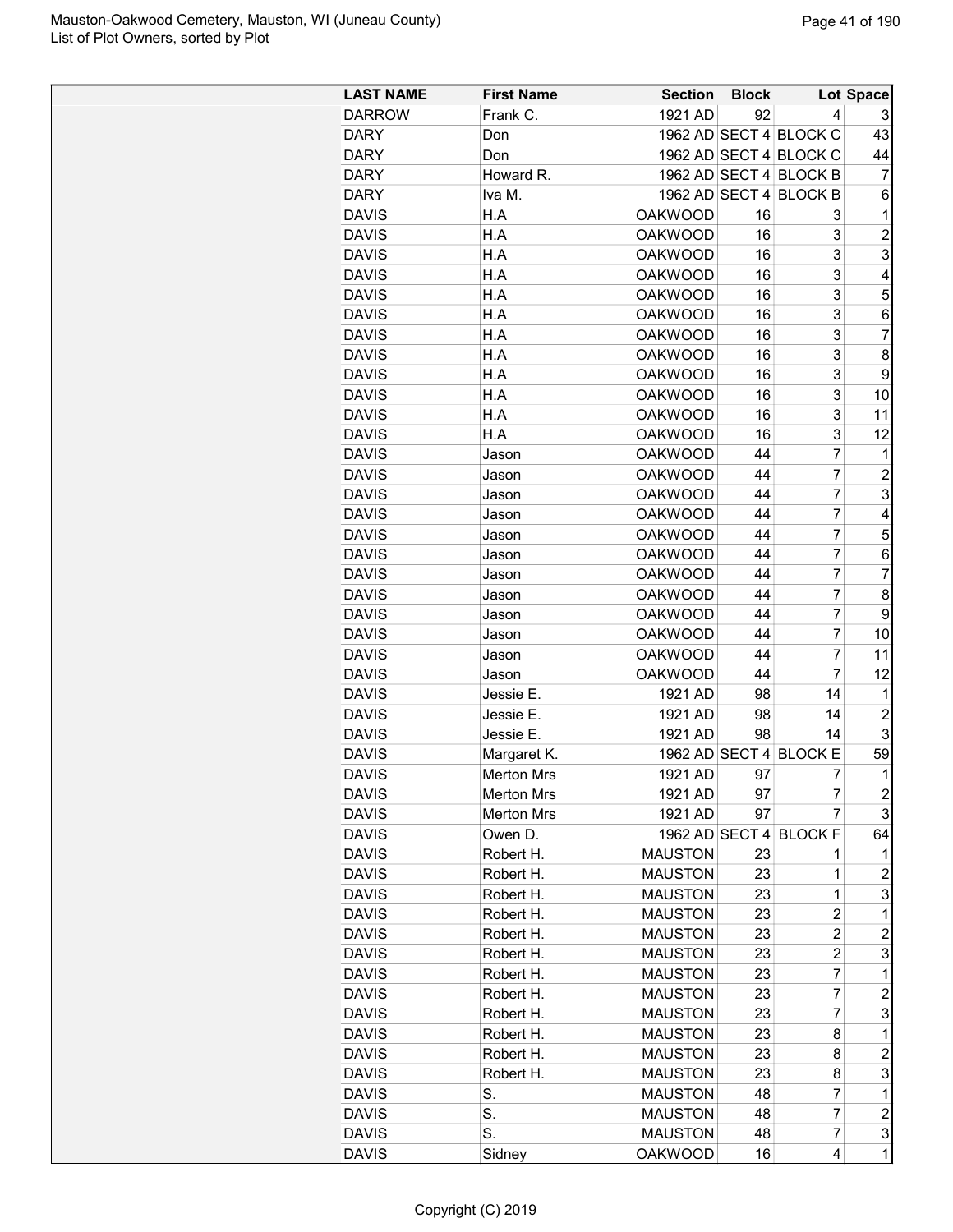| <b>LAST NAME</b>           | <b>First Name</b> | <b>Section</b> | <b>Block</b> |                        | <b>Lot Space</b>    |
|----------------------------|-------------------|----------------|--------------|------------------------|---------------------|
| <b>DAVIS</b>               | Sidney            | <b>OAKWOOD</b> | 16           | 4                      | 2                   |
| <b>DAVIS</b>               | Sidney            | <b>OAKWOOD</b> | 16           | 4                      | 3                   |
| <b>DAVIS</b>               | Sidney            | <b>OAKWOOD</b> | 16           | 4                      | 4                   |
| <b>DAVIS</b>               | Sidney            | <b>OAKWOOD</b> | 16           | 4                      | 5                   |
| <b>DAVIS</b>               | Sidney            | <b>OAKWOOD</b> | 16           | 4                      | 6                   |
| <b>DAVIS</b>               | Sidney            | <b>OAKWOOD</b> | 16           | 4                      | 7                   |
| <b>DAVIS</b>               | Sidney            | <b>OAKWOOD</b> | 16           | 4                      | 8                   |
| <b>DAVIS</b>               | Sidney            | <b>OAKWOOD</b> | 16           | 4                      | 9                   |
| <b>DAVIS</b>               | Sidney            | <b>OAKWOOD</b> | 16           | 4                      | 10                  |
| <b>DAVIS</b>               | Sidney            | <b>OAKWOOD</b> | 16           | 4                      | 11                  |
| <b>DAVIS</b>               | Sidney            | <b>OAKWOOD</b> | 16           | 4                      | 12                  |
| <b>DAVIS</b>               | Theresa N.        | 1962 AD SECT 4 |              | <b>BLOCK F</b>         | 63                  |
| <b>DAVIS</b>               | William S.        | <b>OAKWOOD</b> | 29           | 1                      | 1                   |
| <b>DAVIS</b>               | William S.        | <b>OAKWOOD</b> | 29           | 1                      | $\overline{2}$      |
| <b>DAVIS</b>               | William S.        | <b>OAKWOOD</b> | 29           | $\mathbf 1$            | 3                   |
| <b>DAVIS</b>               | William S.        | <b>OAKWOOD</b> | 29           | $\mathbf 1$            | 4                   |
| <b>DAVIS</b>               | William S.        | <b>OAKWOOD</b> | 29           | $\mathbf 1$            | 5                   |
| <b>DAVIS</b>               | William S.        | <b>OAKWOOD</b> | 29           | $\mathbf 1$            | 6                   |
| <b>DAVIS</b>               | William S.        | <b>OAKWOOD</b> | 29           | 1                      | 7                   |
| <b>DAVIS</b>               | William S.        | <b>OAKWOOD</b> | 29           | 1                      | 8                   |
| <b>DAVIS</b>               | William S.        | <b>OAKWOOD</b> | 29           | $\mathbf 1$            | 9                   |
| <b>DAVIS</b>               | William S.        | <b>OAKWOOD</b> | 29           | $\mathbf 1$            | 10                  |
| <b>DAVIS</b>               | William S.        | <b>OAKWOOD</b> | 29           | $\mathbf 1$            | 11                  |
| <b>DAVIS</b>               | William S.        | <b>OAKWOOD</b> | 29           | 1                      | 12                  |
| <b>DAWLEY</b>              | Dennis F.         | <b>OAKWOOD</b> | 79           | 3                      | 5                   |
| <b>DAWLEY</b>              | Dennis F.         | <b>OAKWOOD</b> | 79           | 3                      | 6                   |
| <b>DAWLEY</b>              | Dennis F.         | <b>OAKWOOD</b> | 79           | 3                      | $\overline{7}$      |
| <b>DAWLEY</b>              | Dennis F.         | <b>OAKWOOD</b> | 79           | 3                      | 8                   |
| <b>DAYTON</b>              | J.M               | <b>OAKWOOD</b> | 14           | $\overline{2}$         | 1                   |
| <b>DAYTON</b>              | J.M               | <b>OAKWOOD</b> | 14           | $\overline{c}$         | $\overline{c}$      |
| <b>DAYTON</b>              | J.M               | <b>OAKWOOD</b> | 14           | $\overline{2}$         | 3                   |
| <b>DAYTON</b>              | J.M               | <b>OAKWOOD</b> | 14           | $\overline{c}$         | 4                   |
| <b>DAYTON</b>              | J.M               | <b>OAKWOOD</b> | 14           | $\overline{2}$         | 5                   |
| <b>DAYTON</b>              | J.M               | <b>OAKWOOD</b> | 14           | $\overline{c}$         | 6                   |
| <b>DAYTON</b>              | J.M               | <b>OAKWOOD</b> | 14           | 2                      | $\overline{7}$      |
| <b>DAYTON</b>              | J.M               | <b>OAKWOOD</b> | 14           | $\overline{2}$         | 8                   |
| <b>DAYTON</b>              | J.M               | <b>OAKWOOD</b> | 14           | $\overline{c}$         | 9                   |
| <b>DAYTON</b>              | J.M               | <b>OAKWOOD</b> | 14           | 2                      | 10                  |
| <b>DAYTON</b>              | J.M               | <b>OAKWOOD</b> | 14           | $\overline{c}$         | 11                  |
| <b>DAYTON</b>              | J.M               | <b>OAKWOOD</b> | 14           | $\overline{2}$         | 12                  |
| DE CORA                    | Elliot L.         | <b>MAUSTON</b> | 55           | 10                     | 1                   |
| DE CORA                    | Elliot L.         | <b>MAUSTON</b> | 55           | 10                     | $\overline{2}$      |
| DE CORA                    | Elliot L.         | <b>MAUSTON</b> | 55           | 10                     | 3                   |
| <b>DEAKIN</b>              | George M.         |                |              | 1962 AD SECT 4 BLOCK B | 20                  |
| <b>DEAKIN</b>              | Viola L.          |                |              | 1962 AD SECT 4 BLOCK B | 21                  |
|                            |                   |                |              | 1962 AD SECT 1 BLOCK F |                     |
| <b>DEAN</b><br><b>DEAN</b> | Lavern R.<br>Miyo | 1962 AD SECT 1 |              | <b>BLOCKF</b>          | 9<br>8              |
| <b>DECORAH</b>             | Andrew G.         | <b>MAUSTON</b> | 55           | 7                      | $\boldsymbol{2}$    |
|                            |                   | <b>MAUSTON</b> | 55           | 7                      | 3                   |
| <b>DECORAH</b>             | Andrew G.         |                |              | 11                     | 1                   |
| <b>DECORAH</b>             | Emma              | <b>MAUSTON</b> | 55           | 11                     | $\overline{c}$      |
| <b>DECORAH</b>             | Emma              | <b>MAUSTON</b> | 55           |                        |                     |
| <b>DECORAH</b>             | Emma              | <b>MAUSTON</b> | 55           | 11                     | 3<br>$\overline{2}$ |
| <b>DECORAH</b>             | Herman            | <b>MAUSTON</b> | 55           | 9                      |                     |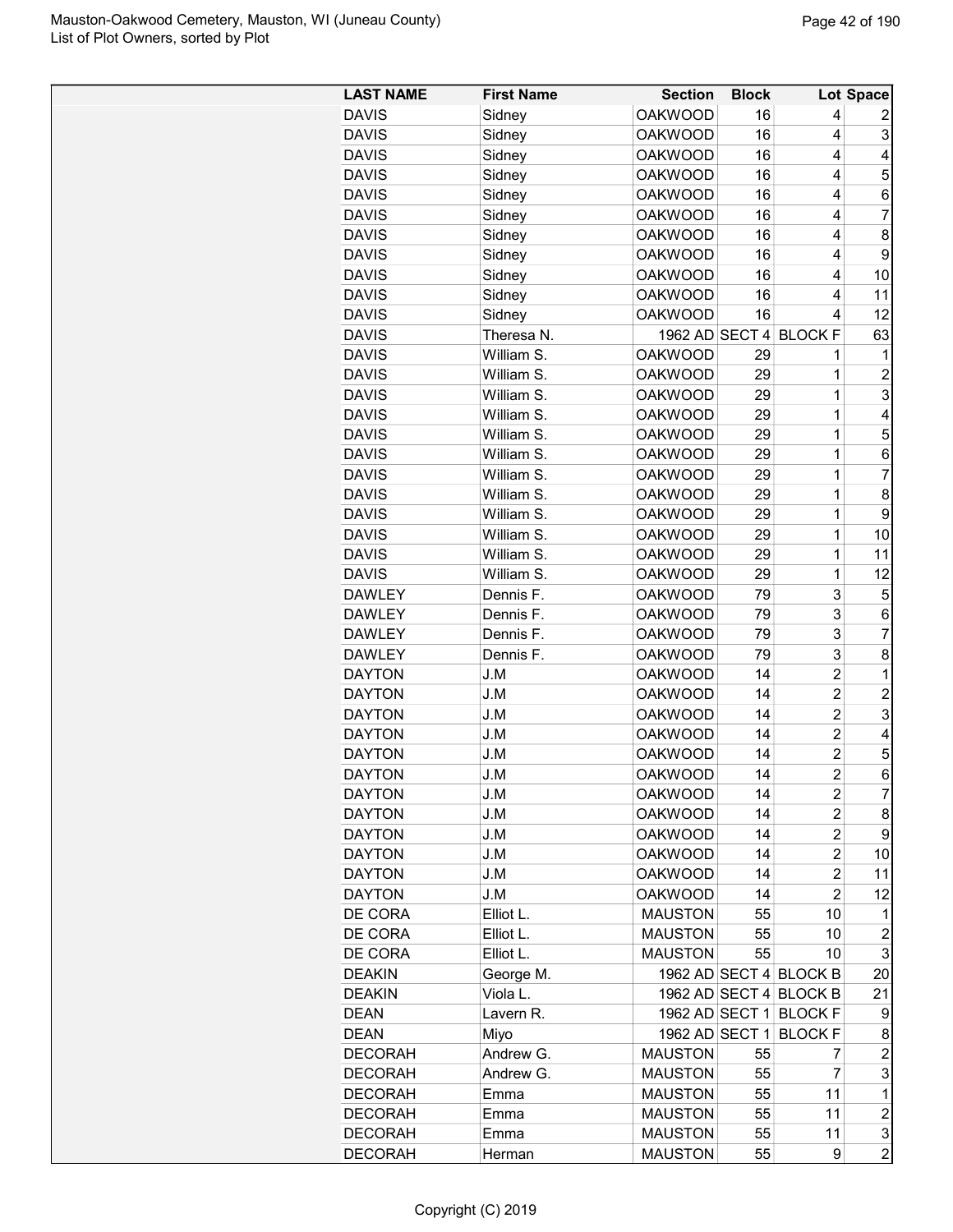| <b>LAST NAME</b>             | <b>First Name</b> | <b>Section</b> | <b>Block</b> |                        | Lot Space           |
|------------------------------|-------------------|----------------|--------------|------------------------|---------------------|
| <b>DECORAH</b>               | <b>Mattie</b>     | <b>MAUSTON</b> | 55           | 3                      | 3                   |
| <b>DECORAH</b>               | Nate              | 1921 AD        | 109          | 5                      | 1                   |
| <b>DECORAH</b>               | <b>Nate</b>       | 1921 AD        | 109          | 5                      | $\overline{2}$      |
| <b>DECORAH</b>               | <b>Nate</b>       | 1921 AD        | 109          | 5                      | 3                   |
| <b>DECORAH</b>               | William           | <b>MAUSTON</b> | 55           | 8                      | 1                   |
| <b>DECORDAH</b>              | Η.                | <b>OAKWOOD</b> | 28           | 7                      | 10                  |
| <b>DECORDAH</b>              | Η.                | <b>OAKWOOD</b> | 28           | 7                      | 11                  |
| <b>DECORDAH</b>              | Η.                | <b>OAKWOOD</b> | 28           | 7                      | 12                  |
| <b>DEFLON</b>                | Marta             | <b>OAKWOOD</b> | 66           | 5                      | 6                   |
| <b>DEKEYSER</b>              | Preston           |                |              | 1962 AD SECT 2 BLOCK B | 76                  |
| <b>DELANEY</b>               | N/A               | <b>MAUSTON</b> | 1            | 16                     | 1                   |
| <b>DELANEY</b>               | N/A               | <b>MAUSTON</b> | 1            | 16                     | $\overline{c}$      |
| <b>DELANEY</b>               | N/A               | <b>MAUSTON</b> | 1            | 16                     | 3                   |
| <b>DELAP</b>                 | Donald            |                |              | 1962 AD SECT 1 BLOCK F | 12                  |
| <b>DELAP</b>                 | J.W.              | <b>MAUSTON</b> | 47           | 9                      | 1                   |
| <b>DELAP</b>                 | J.W.              | <b>MAUSTON</b> | 47           | 9                      | $\overline{c}$      |
| <b>DELAP</b>                 | J.W.              | <b>MAUSTON</b> | 47           | 9                      | 3                   |
| <b>DELAP</b>                 | J.W.              | <b>MAUSTON</b> | 47           | 16                     | 1                   |
| <b>DELAP</b>                 | J.W.              | <b>MAUSTON</b> | 47           | 16                     | $\overline{c}$      |
| <b>DELAP</b>                 | J.W.              | <b>MAUSTON</b> | 47           | 16                     | 3                   |
| <b>DELAP</b>                 | Melba             |                |              | 1962 AD SECT 1 BLOCK F | 13                  |
| <b>DELAP</b>                 | Rev. John W. Sr   | <b>OAKWOOD</b> | 65           | 5                      | 1                   |
|                              | Rev. John W. Sr   |                |              | 5                      |                     |
| <b>DELAP</b>                 | Rev. John W. Sr   | <b>OAKWOOD</b> | 65           | 5                      | $\overline{c}$<br>3 |
| <b>DELAP</b>                 | Rev. John W. Sr   | <b>OAKWOOD</b> | 65           |                        | 4                   |
| <b>DELAP</b>                 | Rev. John W. Sr   | <b>OAKWOOD</b> | 65           | 5<br>5                 | 5                   |
| <b>DELAP</b><br><b>DELAP</b> |                   | <b>OAKWOOD</b> | 65           |                        |                     |
|                              | Rev. John W. Sr   | <b>OAKWOOD</b> | 65           | 5                      | 6                   |
| <b>DELAP</b>                 | Rev. John W. Sr   | <b>OAKWOOD</b> | 65           | 5                      | $\overline{7}$      |
| <b>DELAP</b>                 | Rev. John W. Sr   | <b>OAKWOOD</b> | 65           | 5                      | 8                   |
| <b>DELAP</b>                 | Rev. John W. Sr   | <b>OAKWOOD</b> | 65           | 5                      | 9                   |
| <b>DELAP</b>                 | Rev. John W. Sr   | <b>OAKWOOD</b> | 65           | 5                      | 10                  |
| <b>DELAP</b>                 | Rev. John W. Sr   | <b>OAKWOOD</b> | 65           | 5                      | 11                  |
| <b>DELAP</b>                 | Rev. John W. Sr   | <b>OAKWOOD</b> | 65           | 5                      | 12                  |
| <b>DELAPP</b>                | Donald A          |                |              | 1962 AD SECT 4 BLOCK B | 18                  |
| <b>DELAPP</b>                | Donald A.         |                |              | 1962 AD SECT 4 BLOCK B | 19                  |
| <b>DELONG</b>                | Michael D.        |                |              | 1962 AD SECT 2 BLOCK D | 64                  |
| <b>DELONG</b>                | Michael D.        |                |              | 1962 AD SECT 2 BLOCK D | 65                  |
| <b>DEMASKE</b>               | Erwin H.          | <b>OAKWOOD</b> | 63           | 5                      | 1                   |
| <b>DEMASKE</b>               | Erwin H.          | <b>OAKWOOD</b> | 63           | 5                      | $\overline{c}$      |
| <b>DEMASKE</b>               | Erwin H.          | <b>OAKWOOD</b> | 63           | 5                      | 3                   |
| <b>DEMASKE</b>               | Erwin H.          | <b>OAKWOOD</b> | 63           | 5                      | 4                   |
| <b>DEMASKE</b>               | Roger             |                |              | 1962 AD SECT 5 BLOCK A | 31                  |
| <b>DEMASKE</b>               | Roger             |                |              | 1962 AD SECT 5 BLOCK A | 32                  |
| <b>DEMASKE</b>               | Roger             |                |              | 1962 AD SECT 5 BLOCK A | 33                  |
| <b>DEMASKE</b>               | Roger             |                |              | 1962 AD SECT 5 BLOCK A | 34                  |
| <b>DENICKE</b>               | Fredirk E.        | <b>OAKWOOD</b> | 19           | 3                      | 1                   |
| <b>DENICKE</b>               | Fredirk E.        | <b>OAKWOOD</b> | 19           | 3                      | $\overline{c}$      |
| <b>DENICKE</b>               | Fredirk E.        | <b>OAKWOOD</b> | 19           | 3                      | 3                   |
| <b>DENICKE</b>               | Fredirk E.        | <b>OAKWOOD</b> | 19           | 3                      | 4                   |
| <b>DENICKE</b>               | Fredirk E.        | <b>OAKWOOD</b> | 19           | 3                      | 5                   |
| <b>DENICKE</b>               | Fredirk E.        | <b>OAKWOOD</b> | 19           | 3                      | 6                   |
| <b>DENICKE</b>               | Fredirk E.        | <b>OAKWOOD</b> | 19           | 3                      | $\overline{7}$      |
| <b>DENICKE</b>               | Fredirk E.        | <b>OAKWOOD</b> | 19           | 3                      | 8                   |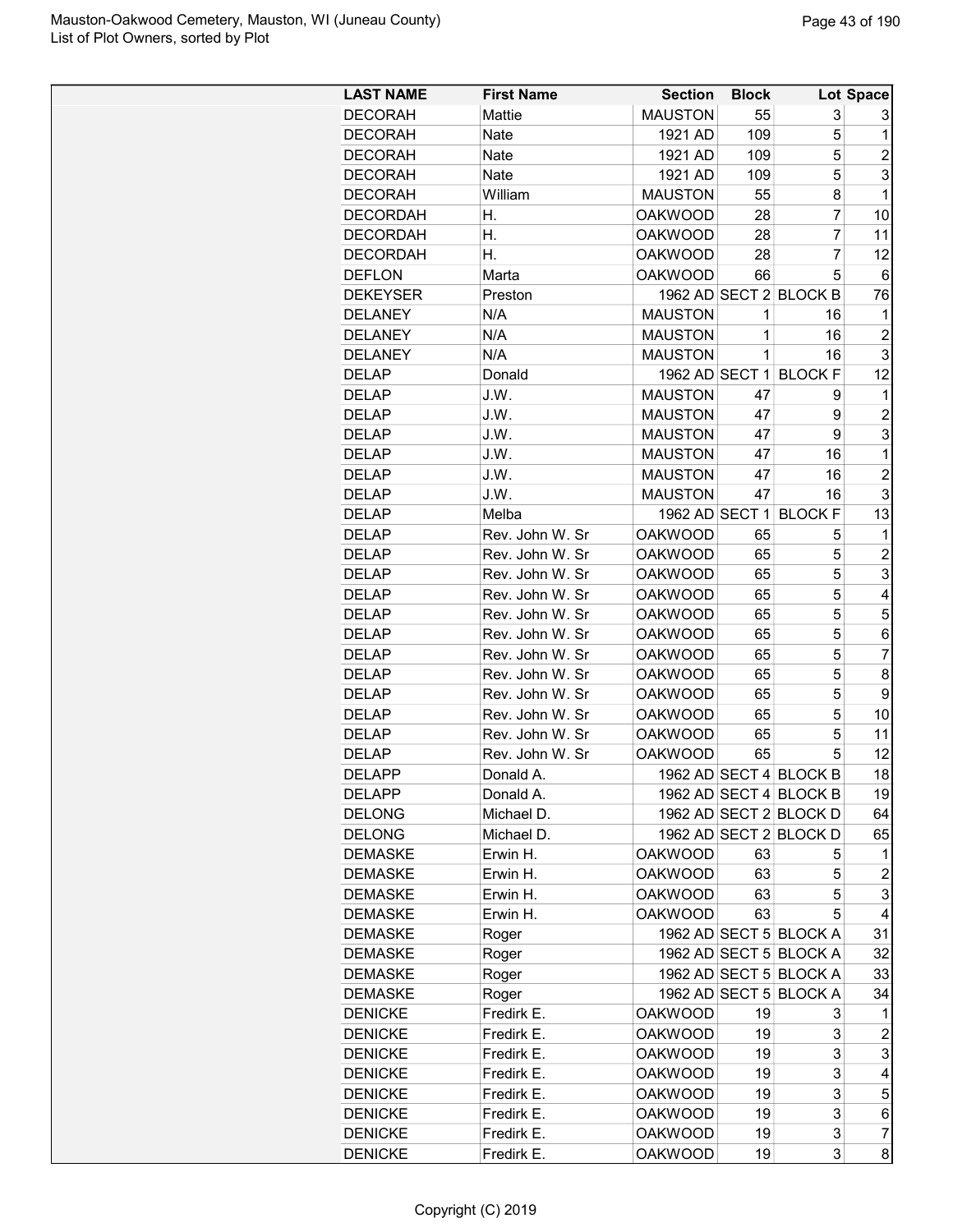| <b>LAST NAME</b>                     | <b>First Name</b> | <b>Section</b>                   | <b>Block</b> |                                  | Lot Space               |
|--------------------------------------|-------------------|----------------------------------|--------------|----------------------------------|-------------------------|
| <b>DENICKE</b>                       | Fredirk E.        | <b>OAKWOOD</b>                   | 19           | 3                                | 9                       |
| <b>DENICKE</b>                       | Fredirk E.        | <b>OAKWOOD</b>                   | 19           | 3                                | 10                      |
| <b>DENICKE</b>                       | Fredirk E.        | <b>OAKWOOD</b>                   | 19           | 3                                | 11                      |
| <b>DENICKE</b>                       | Fredirk E.        | <b>OAKWOOD</b>                   | 19           | 3                                | 12                      |
| <b>DENICKE</b>                       | Willis jr         | 1970 AD                          | 153          | 6                                | $\mathbf 1$             |
| <b>DENICKE</b>                       | Willis jr         | 1970 AD                          | 153          | 6                                | $\overline{\mathbf{c}}$ |
| <b>DENICKE</b>                       | Willis jr         | 1970 AD                          | 153          | 6                                | 3                       |
| <b>DENICKE</b>                       | Willis jr         | 1970 AD                          | 154          | $\overline{\mathbf{c}}$          | $\mathbf 1$             |
| <b>DENICKE</b>                       | Willis jr         | 1970 AD                          | 154          | $\overline{c}$                   | $\overline{c}$          |
| <b>DENICKE</b>                       | Willis jr         | 1970 AD                          | 154          | $\overline{2}$                   | 3                       |
| <b>DENICKE</b>                       | Willis/Mary       | 1970 AD                          | 154          | 3                                | $\mathbf 1$             |
| <b>DENICKE</b>                       | Willis/Mary       | 1970 AD                          | 154          | 3                                | $\overline{2}$          |
| <b>DENICKE</b>                       | Willis/Mary       | 1970 AD                          | 154          | 3                                | 3                       |
| <b>DERR</b>                          | Douglas           |                                  |              | 1962 AD SECT 1 BLOCK A           | 87                      |
| <b>DERR</b>                          | Ella B.           |                                  |              | 1962 AD SECT 1 BLOCK A           | 85                      |
| <b>DERR</b>                          | Ella B.           | 1962 AD SECT 1                   |              | <b>BLOCK A</b>                   | 86                      |
| <b>DEVAN</b>                         | E.A.              | <b>MAUSTON</b>                   | 41           | 3                                | 1                       |
| <b>DEVAN</b>                         | E.A.              | <b>MAUSTON</b>                   | 41           | 3                                | $\overline{c}$          |
| <b>DEVAN</b>                         | E.A.              | <b>MAUSTON</b>                   | 41           | 3                                | 3                       |
| <b>DEVAN</b>                         | E.A.              | <b>MAUSTON</b>                   | 41           | 4                                | $\mathbf 1$             |
| <b>DEVAN</b>                         | E.A.              | <b>MAUSTON</b>                   | 41           | 4                                | $\overline{c}$          |
| <b>DEVAN</b>                         | E.A.              | <b>MAUSTON</b>                   | 41           | 4                                | 3                       |
| <b>DEVAN</b>                         | E.A.              | <b>MAUSTON</b>                   | 41           | 5                                | $\mathbf 1$             |
| <b>DEVAN</b>                         | E.A.              | <b>MAUSTON</b>                   | 41           | 5                                | $\overline{c}$          |
| <b>DEVAN</b>                         | E.A.              | <b>MAUSTON</b>                   | 41           | 5                                | 3                       |
| <b>DEVAN</b>                         | E.A.              | <b>MAUSTON</b>                   | 41           | 6                                | $\mathbf{1}$            |
| <b>DEVAN</b>                         | E.A.              | <b>MAUSTON</b>                   | 41           | 6                                | $\overline{c}$          |
|                                      |                   |                                  |              |                                  |                         |
| <b>DEVAN</b>                         | E.A.              | <b>MAUSTON</b>                   | 41<br>41     | 6<br>13                          | 3<br>$\mathbf 1$        |
| <b>DEVAN</b><br><b>DEVAN</b>         | R.P.              | <b>MAUSTON</b>                   | 41           | 13                               | $\overline{c}$          |
|                                      | R.P.              | <b>MAUSTON</b>                   |              |                                  |                         |
| <b>DEVAN</b>                         | R.P.              | <b>MAUSTON</b>                   | 41           | 13                               | 3                       |
| <b>DICKERSON</b><br><b>DICKERSON</b> | S.E.              | <b>MAUSTON</b>                   | 42           | $\overline{7}$                   | $\mathbf{1}$            |
| <b>DICKERSON</b>                     | S.E.<br>S.E       | <b>MAUSTON</b><br><b>MAUSTON</b> | 42<br>42     | $\overline{7}$<br>$\overline{7}$ | $\overline{c}$<br>3     |
|                                      |                   |                                  |              |                                  |                         |
| <b>DIETRICH</b>                      | Wenzel            | <b>OAKWOOD</b>                   | 68           | 4                                | 1                       |
| <b>DIETRICH</b>                      | Wenzel            | <b>OAKWOOD</b>                   | 68           | 4                                | 2                       |
| <b>DIETRICH</b>                      | Wenzel            | <b>OAKWOOD</b>                   | 68           | 4                                | 3                       |
| <b>DIETRICH</b>                      | Wenzel            | <b>OAKWOOD</b>                   | 68           | 4                                | 4                       |
| <b>DIETRICH</b>                      | Wenzel            | <b>OAKWOOD</b>                   | 68           | 4                                | 5                       |
| <b>DIETRICH</b>                      | Wenzel            | <b>OAKWOOD</b>                   | 68           | 4                                | 6                       |
| <b>DILLON</b>                        | George            | <b>OAKWOOD</b>                   | 15           | 3                                | 1                       |
| <b>DILLON</b>                        | George            | <b>OAKWOOD</b>                   | 15           | 3                                | $\overline{c}$          |
| <b>DILLON</b>                        | George            | <b>OAKWOOD</b>                   | 15           | 3                                | 3                       |
| <b>DILLON</b>                        | George            | <b>OAKWOOD</b>                   | 15           | 3                                | 4                       |
| <b>DILLON</b>                        | George            | <b>OAKWOOD</b>                   | 15           | 3                                | 5                       |
| <b>DILLON</b>                        | George            | <b>OAKWOOD</b>                   | 15           | 3                                | 6                       |
| <b>DILLON</b>                        | George            | <b>OAKWOOD</b>                   | 15           | 3                                | 7                       |
| <b>DILLON</b>                        | George            | <b>OAKWOOD</b>                   | 15           | 3                                | 8                       |
| <b>DILLON</b>                        | George            | <b>OAKWOOD</b>                   | 15           | 3                                | 9                       |
| <b>DILLON</b>                        | George            | <b>OAKWOOD</b>                   | 15           | 3                                | 10                      |
| <b>DILLON</b>                        | George            | <b>OAKWOOD</b>                   | 15           | 3                                | 11                      |
| <b>DILLON</b>                        | George            | <b>OAKWOOD</b>                   | 15           | 3                                | 12                      |
| <b>DLASK</b>                         | Daniel Jude       |                                  |              | 1962 AD SECT 5 BLOCK B           | 58                      |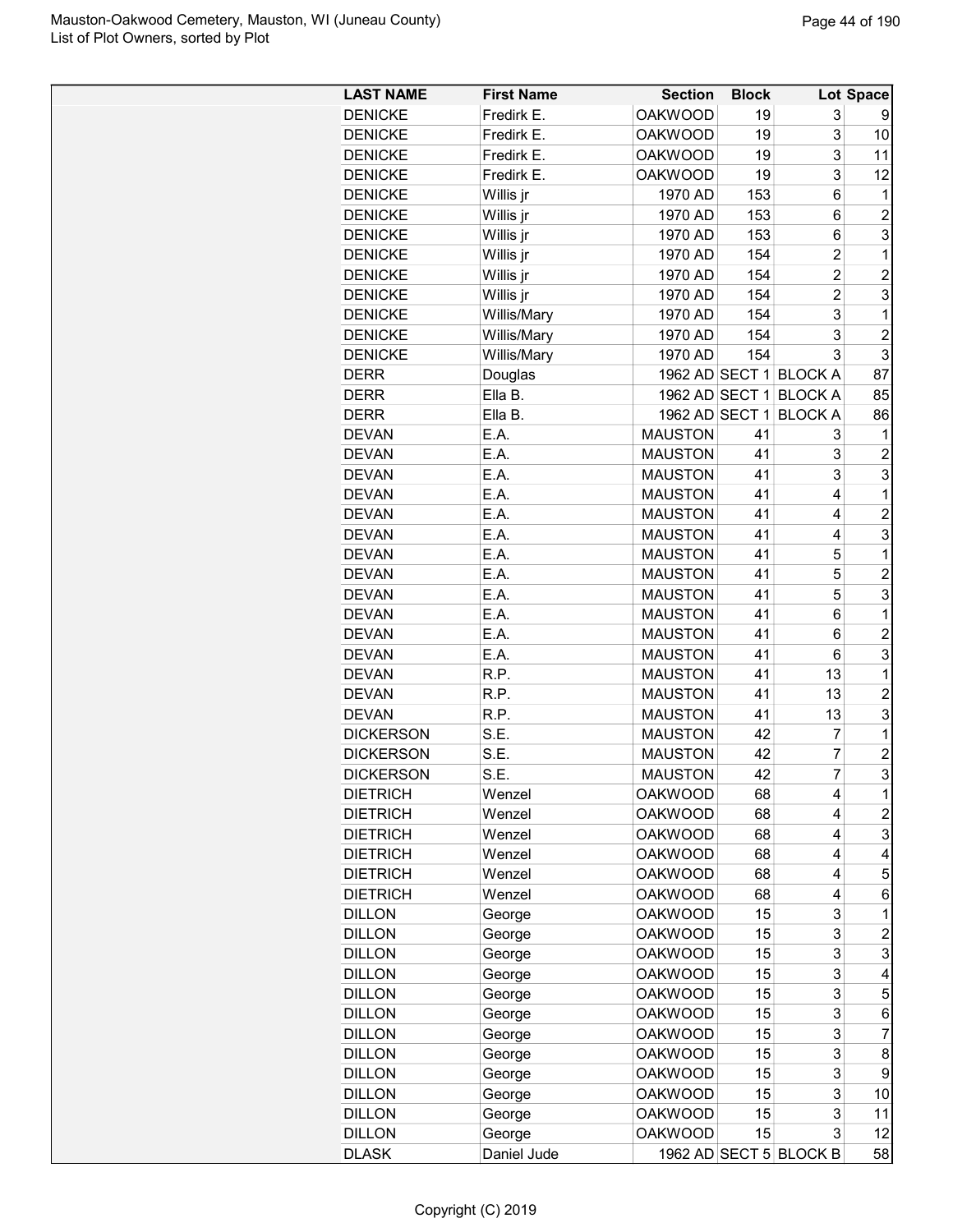| <b>LAST NAME</b>  | <b>First Name</b> | <b>Section</b> | <b>Block</b> |                        | <b>Lot Space</b>        |
|-------------------|-------------------|----------------|--------------|------------------------|-------------------------|
| <b>DOBRAWA</b>    | William           | 1921 AD        | 87           | 7                      |                         |
| <b>DOBRAWA</b>    | William           | 1921 AD        | 87           | $\overline{7}$         | $\overline{c}$          |
| <b>DOBRAWA</b>    | William           | 1921 AD        | 87           | $\overline{7}$         | 3                       |
| <b>DOCKSTADER</b> | <b>Barnett</b>    | <b>MAUSTON</b> | 8            | 3                      | 1                       |
| <b>DOCKSTADER</b> | <b>Barnett</b>    | <b>MAUSTON</b> | 8            | 3                      | $\overline{2}$          |
| <b>DOCKSTADER</b> | <b>Barnett</b>    | <b>MAUSTON</b> | 8            | 3                      | 3                       |
| <b>DOCKSTADER</b> | <b>Barnett</b>    | <b>MAUSTON</b> | 8            | 4                      | 1                       |
| <b>DOCKSTADER</b> | <b>Barnett</b>    | <b>MAUSTON</b> | 8            | 4                      | $\overline{2}$          |
| <b>DOCKSTADER</b> | <b>Barnett</b>    | <b>MAUSTON</b> | 8            | 4                      | 3                       |
| <b>DOCKSTADER</b> | <b>Barnett</b>    | <b>MAUSTON</b> | 8            | 5                      | 1                       |
| <b>DOCKSTADER</b> | <b>Barnett</b>    | <b>MAUSTON</b> | 8            | 5                      | $\overline{c}$          |
| <b>DOCKSTADER</b> | <b>Barnett</b>    | <b>MAUSTON</b> | 8            | 5                      | 3                       |
| <b>DOCKSTADER</b> | <b>Barnett</b>    | <b>MAUSTON</b> | 8            | 6                      | 1                       |
| <b>DOCKSTADER</b> | <b>Barnett</b>    | <b>MAUSTON</b> | 8            | 6                      | $\overline{2}$          |
| <b>DOCKSTADER</b> | <b>Barnett</b>    | <b>MAUSTON</b> | 8            | 6                      | 3                       |
| DODD              | Chester, Mrs      | 1921 AD        | 103          | $\overline{2}$         | 1                       |
| DODD              | Chester, Mrs      | 1921 AD        | 103          | $\overline{2}$         | $\overline{2}$          |
| <b>DODD</b>       | Chester, Mrs      | 1921 AD        | 103          | $\overline{2}$         | 3                       |
| DODD              | Chester, Mrs      | 1921 AD        | 103          | 13                     | 1                       |
| <b>DODD</b>       | Chester, Mrs      | 1921 AD        | 103          | 13                     | $\overline{c}$          |
| <b>DODD</b>       | Chester, Mrs      | 1921 AD        | 103          | 13                     | 3                       |
| <b>DODGE</b>      | Merl F.           | <b>OAKWOOD</b> | 9            | 1                      | 1                       |
| <b>DODGE</b>      | Merl F.           | <b>OAKWOOD</b> | 9            | $\overline{1}$         | $\overline{c}$          |
| <b>DODGE</b>      | Merl F.           | <b>OAKWOOD</b> | 9            | $\overline{1}$         | 3                       |
| <b>DODGE</b>      | Merl F.           | <b>OAKWOOD</b> | 9            | $\overline{1}$         | 4                       |
| <b>DODGE</b>      | Merl F.           | <b>OAKWOOD</b> | 9            | $\overline{1}$         | 5                       |
| <b>DODGE</b>      |                   | <b>OAKWOOD</b> | 9            | $\mathbf 1$            |                         |
|                   | Merl F.           |                |              |                        | 6                       |
| <b>DOMANN</b>     | Ann               |                |              | 1962 AD SECT 4 BLOCK B | 23                      |
| <b>DOMANN</b>     | Clarence          |                |              | 1962 AD SECT 4 BLOCK B | 22                      |
| <b>DOMANN</b>     | Duane             |                |              | 1962 AD SECT 4 BLOCK D | 45                      |
| <b>DOMANN</b>     | Eileen            |                |              | 1962 AD SECT 4 BLOCK D | 46                      |
| <b>DOMKE</b>      | Ted & Mrs         | 1921 AD        | 90           | 3                      | 1                       |
| <b>DOMKE</b>      | Ted & Mrs         | 1921 AD        | 90           | 3<br>3                 | $\overline{2}$<br>3     |
| <b>DOMKE</b>      | Ted & Mrs         | 1921 AD        | 90           |                        |                         |
| <b>DOWNING</b>    | Donna             |                |              | 1962 AD SECT 4 BLOCK E | 61                      |
| <b>DOWNING</b>    | Donna             |                |              | 1962 AD SECT 4 BLOCK E | 63                      |
| <b>DUCKETT</b>    | Edmund R.         | 1921 AD        | 147          | 5                      | 1                       |
| <b>DUCKETT</b>    | Edmund R.         | 1921 AD        | 147          | 5                      | $\overline{c}$          |
| <b>DUCKETT</b>    | Edmund R.         | 1921 AD        | 147          | 5                      | 3                       |
| <b>DUCKWORTH</b>  | Lorraine A.       |                |              | 1962 AD SECT 5 BLOCK B | 67                      |
| <b>DUCKWORTH</b>  | Lorraine A.       |                |              | 1962 AD SECT 5 BLOCK B | 68                      |
| <b>DUDEK</b>      | Anthony           | 1921 AD        | 140          | 6                      | $\overline{2}$          |
| <b>DUMEZ</b>      | Delbert C.        |                |              | 1962 AD SECT 4 BLOCK B | 55                      |
| <b>DUMEZ</b>      | Leonard C.        |                |              | 1962 AD SECT 4 BLOCK B | 54                      |
| <b>DUNN</b>       | Ann               |                |              | 1962 AD SECT 2 BLOCK B | 79                      |
| <b>DUNN</b>       | Christopher James | <b>MAUSTON</b> | 25           | 9                      | 1                       |
| <b>DUNN</b>       | Christopher James | MAUSTON        | 25           | 9                      | $\overline{\mathbf{c}}$ |
| <b>DUNN</b>       | Christopher James | <b>MAUSTON</b> | 25           | 9                      | 3                       |
| <b>DUNN</b>       | Christopher James | <b>MAUSTON</b> | 25           | 16                     | 1                       |
| <b>DUNN</b>       | Christopher James | <b>MAUSTON</b> | 25           | 16                     | $\overline{c}$          |
| <b>DUNN</b>       | Christopher James | <b>MAUSTON</b> | 25           | 16                     | 3                       |
| <b>DUNN</b>       | James             | <b>OAKWOOD</b> | 19           | 4                      | 1                       |
| <b>DUNN</b>       | James             | <b>OAKWOOD</b> | 19           | 4                      | $\overline{c}$          |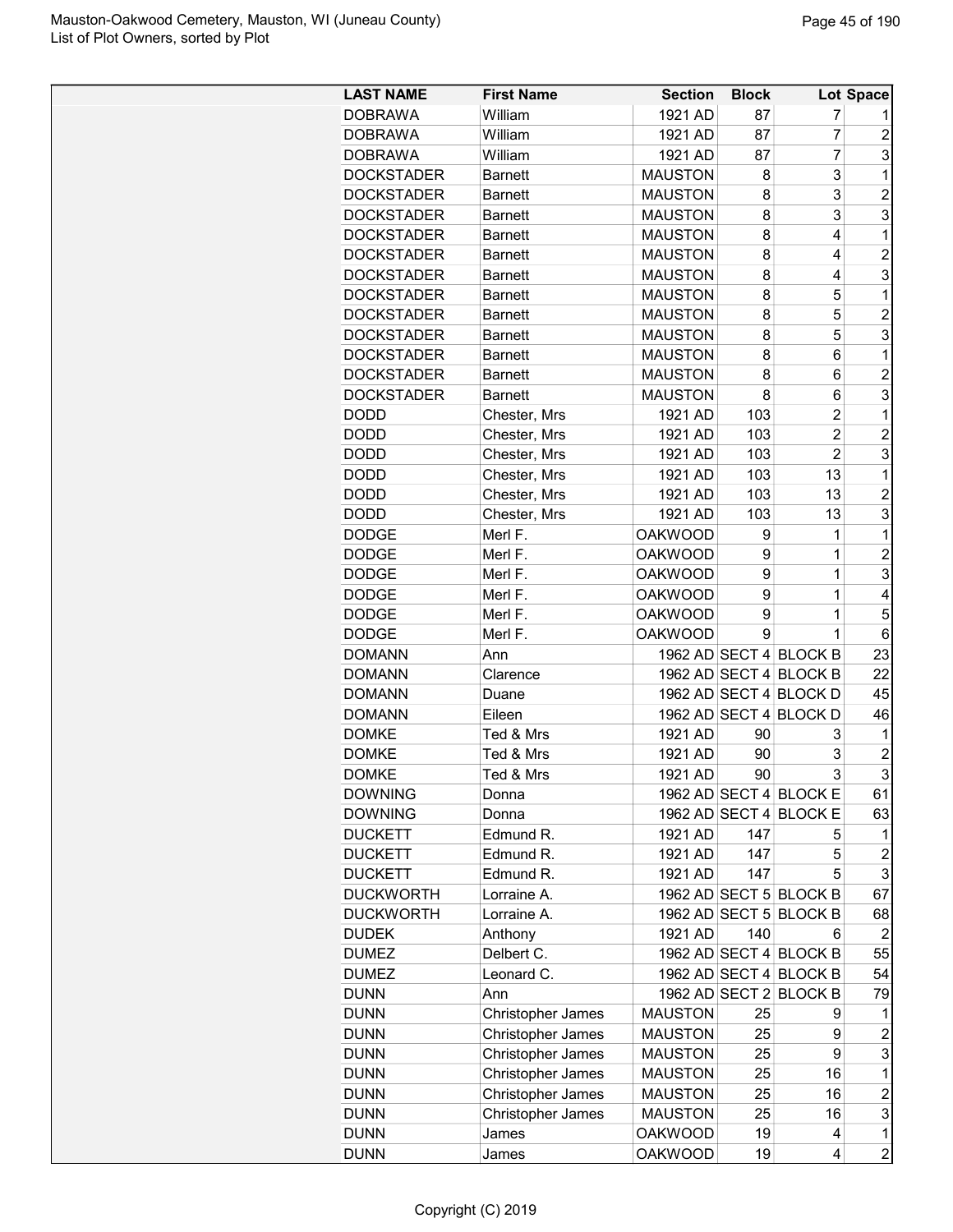| <b>LAST NAME</b> | <b>First Name</b>    | <b>Section</b>                   | <b>Block</b> |                        | Lot Space      |
|------------------|----------------------|----------------------------------|--------------|------------------------|----------------|
| <b>DUNN</b>      | James                | <b>OAKWOOD</b>                   | 19           | 4                      | 3              |
| <b>DUNN</b>      | James                | <b>OAKWOOD</b>                   | 19           | 4                      | 4              |
| <b>DUNN</b>      | James                | <b>OAKWOOD</b>                   | 19           | 4                      | 5              |
| <b>DUNN</b>      | James                | <b>OAKWOOD</b>                   | 19           | 4                      | 6              |
| <b>DUNN</b>      | John                 |                                  |              | 1962 AD SECT 2 BLOCK B | 78             |
| <b>DUNN</b>      | Lester W.            | <b>OAKWOOD</b>                   | 28           | $\overline{2}$         | $\mathbf 1$    |
| <b>DUNN</b>      | Lester W.            | <b>OAKWOOD</b>                   | 28           | $\overline{2}$         | $\overline{2}$ |
| <b>DUNN</b>      | Lester W.            | <b>OAKWOOD</b>                   | 28           | $\overline{2}$         | 3              |
| <b>DUNN</b>      | Lester W.            | <b>OAKWOOD</b>                   | 28           | $\overline{2}$         | 4              |
| <b>DUNN</b>      | Lester W.            | <b>OAKWOOD</b>                   | 28           | $\overline{2}$         | 5              |
| <b>DUNN</b>      | Lester W.            | <b>OAKWOOD</b>                   | 28           | $\overline{2}$         | 6              |
| <b>DUNN</b>      | Walter               | <b>OAKWOOD</b>                   | 19           | 4                      | $\overline{7}$ |
| <b>DUNN</b>      | Walter               | <b>OAKWOOD</b>                   | 19           | 4                      | 8              |
| <b>DUNN</b>      | Walter               | <b>OAKWOOD</b>                   | 19           | $\overline{4}$         | 9              |
| <b>DUNN</b>      | Walter               | <b>OAKWOOD</b>                   | 19           | 4                      | 10             |
| <b>DUNN</b>      | Walter               | <b>OAKWOOD</b>                   | 19           | 4                      | 11             |
| <b>DUNN</b>      | Walter               | <b>OAKWOOD</b>                   | 19           | 4                      | 12             |
| <b>DUSELL</b>    | Alva J.              |                                  |              | 1962 AD SECT 1 BLOCK F | 70             |
| <b>DUSELL</b>    | Fay W.               | 1921 AD                          | 94           | 9                      | 1              |
| <b>DUSELL</b>    | Fay W.               | 1921 AD                          | 94           | 9                      | $\overline{c}$ |
| <b>DUSELL</b>    | Fay W.               | 1921 AD                          | 94           | 9                      | 3              |
| <b>DUSELL</b>    | Ivan L.              | 1962 AD SECT 1                   |              | <b>BLOCK F</b>         | 69             |
| <b>DUSELL</b>    | Rex J                | 1921 AD                          | 98           | 12                     | 1              |
| <b>DUSELL</b>    | Rex J                | 1921 AD                          | 98           | 12                     | 2              |
| <b>DUSELL</b>    | Rex J                | 1921 AD                          | 98           | 12                     | 3              |
| <b>DUSELL</b>    | Rex J                | 1921 AD                          | 98           | 13                     | $\mathbf{1}$   |
| <b>DUSELL</b>    | Rex J                | 1921 AD                          | 98           | 13                     | $\overline{c}$ |
| <b>DUSELL</b>    | Rex J                | 1921 AD                          | 98           | 13                     | 3              |
| <b>DYER</b>      | Α                    | <b>OAKWOOD</b>                   | 15           | 4                      | $\mathbf 1$    |
| <b>DYER</b>      | A                    | <b>OAKWOOD</b>                   | 15           | 4                      | $\overline{c}$ |
| <b>DYER</b>      | А                    | <b>OAKWOOD</b>                   | 15           | 4                      | 3              |
| <b>DYER</b>      | Α                    | <b>OAKWOOD</b>                   | 15           | 4                      | 4              |
| <b>DYER</b>      | Α                    | <b>OAKWOOD</b>                   | 15           | 4                      | 5              |
| <b>DYER</b>      | A                    | <b>OAKWOOD</b>                   | 15           | 4                      | $6 \mid$       |
| <b>DYER</b>      | A                    | <b>OAKWOOD</b>                   | 15           | 4                      | $\overline{7}$ |
| <b>DYER</b>      | A                    | <b>OAKWOOD</b>                   | 15           | 4                      | 8              |
| <b>DYER</b>      | A                    | <b>OAKWOOD</b>                   | 15           | 4                      | 9              |
| <b>DYER</b>      | Α                    | <b>OAKWOOD</b>                   | 15           | 4                      | 10             |
| <b>DYER</b>      | Α                    | <b>OAKWOOD</b>                   | 15           | 4                      | 11             |
| <b>DYER</b>      | A                    | <b>OAKWOOD</b>                   | 15           | 4                      | 12             |
| <b>DYER</b>      | Claude E             | 1921 AD                          | 82           | 10                     | 1              |
| <b>DYER</b>      | Claude E             | 1921 AD                          | 82           | 10                     | $\overline{c}$ |
| <b>DYER</b>      | Claude E             | 1921 AD                          | 82           | 10                     | 3              |
|                  |                      |                                  |              |                        | $\overline{7}$ |
| <b>DYER</b>      | Erman E.<br>Erman E. | <b>OAKWOOD</b><br><b>OAKWOOD</b> | 21<br>21     | 4                      |                |
| <b>DYER</b>      |                      |                                  |              | 4<br>4                 | 8              |
| <b>DYER</b>      | Erman E.             | <b>OAKWOOD</b>                   | 21           |                        | 9              |
| <b>DYER</b>      | Erman E.             | <b>OAKWOOD</b>                   | 21           | 4                      | 10             |
| <b>DYER</b>      | Erman E.             | <b>OAKWOOD</b>                   | 21           | 4                      | 11             |
| <b>DYER</b>      | Erman E.             | <b>OAKWOOD</b>                   | 21           | 4                      | 12             |
| <b>DYER</b>      | Mrs. Mary            | <b>OAKWOOD</b>                   | 23           | 4                      | 1              |
| <b>DYER</b>      | Mrs. Mary            | <b>OAKWOOD</b>                   | 23           | 4                      | 2              |
| <b>DYER</b>      | Mrs. Mary            | <b>OAKWOOD</b>                   | 23           | 4                      | 3              |
| <b>DYER</b>      | Mrs. Mary            | <b>OAKWOOD</b>                   | 23           | 4                      | 4              |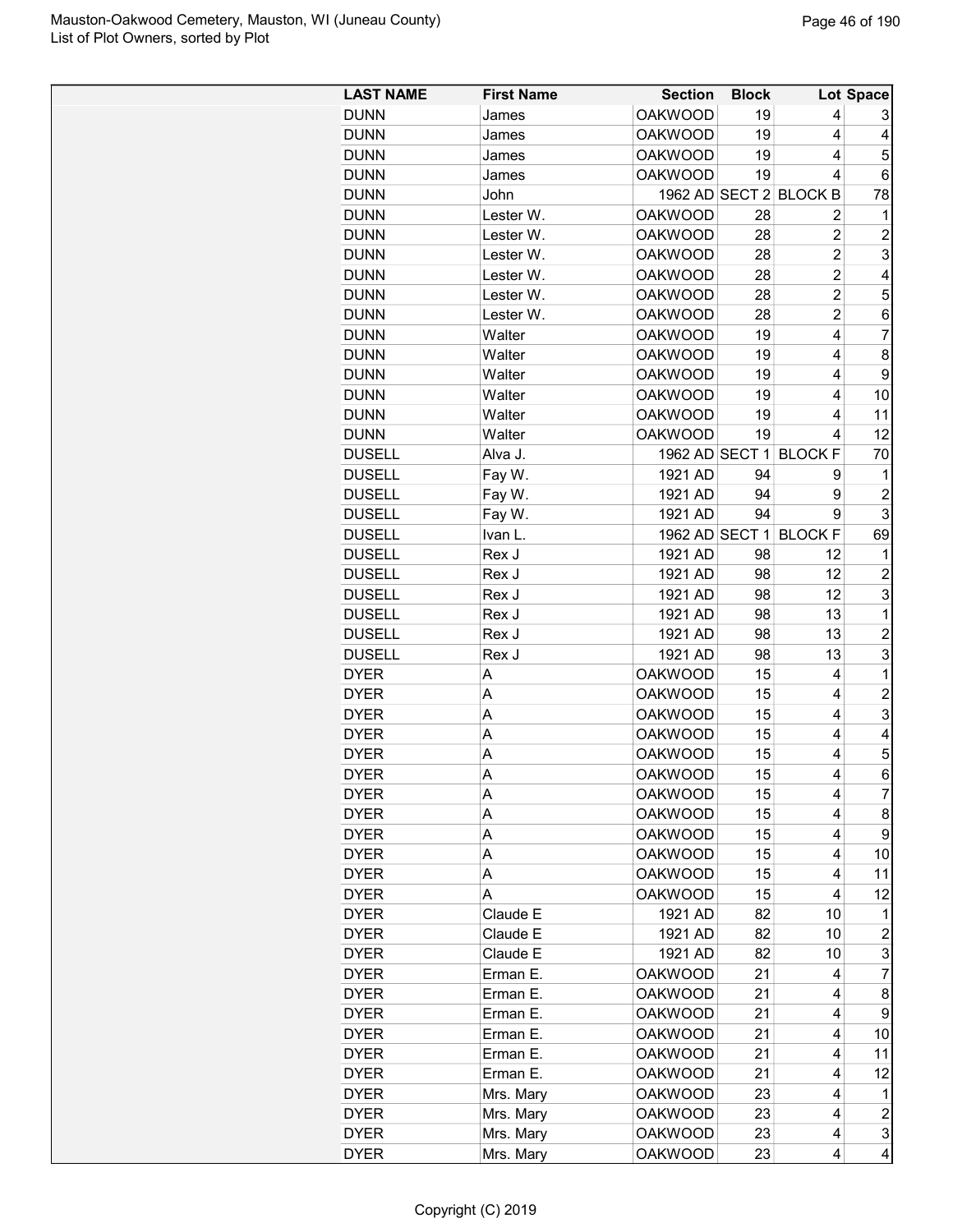| <b>LAST NAME</b>             | <b>First Name</b> | <b>Section</b>                   | <b>Block</b> |                        | Lot Space      |
|------------------------------|-------------------|----------------------------------|--------------|------------------------|----------------|
| <b>DYER</b>                  | Mrs. Mary         | <b>OAKWOOD</b>                   | 23           | 4                      | 5              |
| <b>DYER</b>                  | Mrs. Mary         | <b>OAKWOOD</b>                   | 23           | 4                      | 6              |
| <b>DYKMAN</b>                | Betty J.          |                                  |              | 1962 AD SECT 4 BLOCK D | 21             |
| <b>DYKMAN</b>                | Pamela            |                                  |              | 1962 AD SECT 4 BLOCK D | 23             |
| <b>DYKMAN</b>                | Robert D.         |                                  |              | 1962 AD SECT 4 BLOCK D | 22             |
| <b>DYKMAN</b>                | Robert E.         |                                  |              | 1962 AD SECT 4 BLOCK D | 24             |
| <b>DZIENGIEL</b>             | Eliguisz W.       |                                  |              | 1962 AD SECT 4 BLOCK E | 53             |
| <b>DZIENGIEL</b>             | Eliguisz W.       |                                  |              | 1962 AD SECT 4 BLOCK E | 54             |
| <b>DZIENGIEL</b>             | Eliguisz W.       |                                  |              | 1962 AD SECT 4 BLOCK E | 55             |
| <b>DZIENGIEL</b>             | Eliguisz W.       |                                  |              | 1962 AD SECT 4 BLOCK E | 56             |
| <b>DZIENGIEL</b>             | Eliguisz W.       |                                  |              | 1962 AD SECT 4 BLOCK E | 57             |
| <b>DZIENGIEL</b>             | Eliguisz W.       |                                  |              | 1962 AD SECT 4 BLOCK E | 58             |
| <b>EAKINS</b>                | Irwin             | <b>OAKWOOD</b>                   | 26           | 1                      | 1              |
| <b>EAKINS</b>                | Irwin             | <b>OAKWOOD</b>                   | 26           | $\overline{1}$         | $\overline{2}$ |
| <b>EAKINS</b>                | Irwin             | <b>OAKWOOD</b>                   | 26           | 1                      | 3              |
| <b>EAKINS</b>                | Irwin             | <b>OAKWOOD</b>                   | 26           | $\overline{1}$         | 4              |
| <b>EAKINS</b>                | Irwin             | <b>OAKWOOD</b>                   | 26           | $\overline{1}$         | 5              |
| <b>EAKINS</b>                | Irwin             | <b>OAKWOOD</b>                   | 26           | $\mathbf{1}$           | 6              |
| <b>EAKINS</b>                | Irwin             | <b>OAKWOOD</b>                   | 26           | 1                      | $\overline{7}$ |
| <b>EAKINS</b>                | Irwin             | <b>OAKWOOD</b>                   | 26           | 1                      | 8              |
| <b>EAKINS</b>                | Irwin             | <b>OAKWOOD</b>                   | 26           | $\overline{1}$         | 9              |
| <b>EAKINS</b>                | Irwin             | <b>OAKWOOD</b>                   | 26           | 1                      | 10             |
| <b>EAKINS</b>                | Irwin             | <b>OAKWOOD</b>                   | 26           | 1                      | 11             |
| <b>EAKINS</b>                | Irwin             | <b>OAKWOOD</b>                   | 26           | $\mathbf{1}$           | 12             |
| <b>EATON</b>                 | Adeline M.        |                                  |              | 1962 AD SECT 1 BLOCK F | 35             |
| <b>EATON</b>                 | Betty L.          | 1962 AD SECT 1                   |              | <b>BLOCK F</b>         | 37             |
| <b>EATON</b>                 | Charles           | <b>MAUSTON</b>                   | 47           | 10                     | 1              |
| <b>EATON</b>                 | Charles           | <b>MAUSTON</b>                   | 47           | 10                     | $\overline{c}$ |
| <b>EATON</b>                 | Charles           | <b>MAUSTON</b>                   | 47           | 10                     | 3              |
| <b>EATON</b>                 | Charles           | <b>MAUSTON</b>                   | 47           | 15                     | 1              |
| <b>EATON</b>                 | Charles           | <b>MAUSTON</b>                   | 47           | 15                     | $\overline{c}$ |
| <b>EATON</b>                 | Charles           | <b>MAUSTON</b>                   | 47           | 15                     | 3              |
| <b>EATON</b>                 | Clarence J.       | <b>OAKWOOD</b>                   | 49           | 1                      | 7              |
| <b>EATON</b>                 | Clarence J.       | <b>OAKWOOD</b>                   | 49           | 1                      | 8              |
| <b>EATON</b>                 | Clarence J.       | <b>OAKWOOD</b>                   | 49           | 1                      | 9              |
| <b>EATON</b>                 | Clarence J.       | <b>OAKWOOD</b>                   | 49           | 1                      | 10             |
| <b>EATON</b>                 | Clarence J.       | <b>OAKWOOD</b>                   | 49           | 1                      | 11             |
| <b>EATON</b>                 | Clarence J.       | <b>OAKWOOD</b>                   | 49           | $\mathbf{1}$           | 12             |
| <b>EATON</b>                 | Earl Mrs          | 1921 AD                          | 134          | 5                      | 1              |
| <b>EATON</b>                 | Earl Mrs          | 1921 AD                          | 134          | 5                      | $\overline{c}$ |
| <b>EATON</b>                 | Earl Mrs          | 1921 AD                          | 134          | 5                      | 3              |
| <b>EATON</b>                 | Gerald M.         |                                  |              | 1962 AD SECT 1 BLOCK F | 33             |
| <b>EATON</b>                 | Gerald M.         |                                  |              | 1962 AD SECT 1 BLOCK F | 34             |
| <b>EATON</b>                 | Harold M.         | 1962 AD SECT 1                   |              | <b>BLOCK F</b>         | 36             |
| <b>EATON</b>                 | John              | <b>OAKWOOD</b>                   | 32           | 5                      | 1              |
|                              |                   |                                  |              |                        |                |
| <b>EATON</b><br><b>EATON</b> | John              | <b>OAKWOOD</b><br><b>OAKWOOD</b> | 32<br>32     | 5<br>5                 | 2<br>3         |
|                              | John              | <b>OAKWOOD</b>                   |              |                        | 4              |
| <b>EATON</b>                 | John              |                                  | 32           | 5                      |                |
| <b>EATON</b>                 | John              | <b>OAKWOOD</b>                   | 32           | 5                      | 5              |
| <b>EATON</b>                 | John              | <b>OAKWOOD</b>                   | 32           | 5                      | 6              |
| <b>EATON</b>                 | John              | <b>OAKWOOD</b>                   | 32           | 5                      | $\overline{7}$ |
| <b>EATON</b>                 | John              | <b>OAKWOOD</b>                   | 32           | 5                      | 8              |
| <b>EATON</b>                 | John              | <b>OAKWOOD</b>                   | 32           | 5                      | 9              |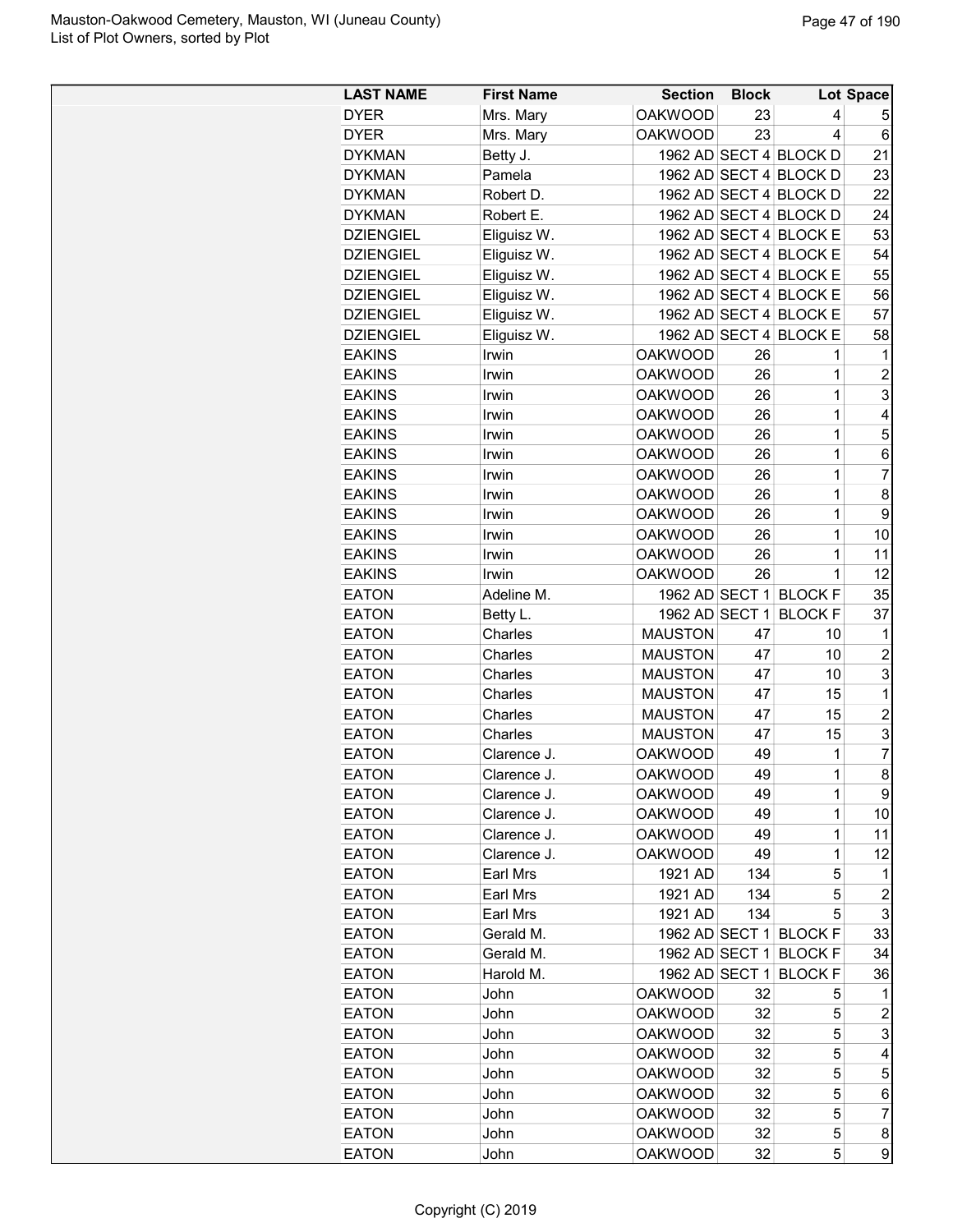| <b>LAST NAME</b> | <b>First Name</b>      | <b>Section</b> | <b>Block</b> |                        | Lot Space               |
|------------------|------------------------|----------------|--------------|------------------------|-------------------------|
| <b>EATON</b>     | John                   | <b>OAKWOOD</b> | 32           | 5                      | 10                      |
| <b>EATON</b>     | John                   | <b>OAKWOOD</b> | 32           | 5                      | 11                      |
| <b>EATON</b>     | John                   | <b>OAKWOOD</b> | 32           | 5                      | 12                      |
| <b>EATON</b>     | John                   | <b>OAKWOOD</b> | 33           | 3                      | $\mathbf 1$             |
| <b>EATON</b>     | John                   | <b>OAKWOOD</b> | 33           | 3                      | $\overline{2}$          |
| <b>EATON</b>     | John                   | <b>OAKWOOD</b> | 33           | 3                      | 3                       |
| <b>EATON</b>     | John                   | <b>OAKWOOD</b> | 33           | 3                      | 4                       |
| <b>EATON</b>     | John                   | <b>OAKWOOD</b> | 33           | 3                      | 5                       |
| <b>EATON</b>     | John                   | <b>OAKWOOD</b> | 33           | 3                      | 6                       |
| <b>EATON</b>     | John                   | <b>OAKWOOD</b> | 33           | 3                      | 7                       |
| <b>EATON</b>     | John                   | <b>OAKWOOD</b> | 33           | 3                      | 8                       |
| <b>EATON</b>     | John                   | <b>OAKWOOD</b> | 33           | 3                      | 9                       |
|                  | John                   |                | 33           | 3                      | 10                      |
| <b>EATON</b>     |                        | <b>OAKWOOD</b> |              |                        |                         |
| <b>EATON</b>     | John                   | <b>OAKWOOD</b> | 33           | 3                      | 11                      |
| <b>EATON</b>     | John                   | <b>OAKWOOD</b> | 33           | 3                      | 12                      |
| <b>EATON</b>     | <b>Richard William</b> |                |              | 1962 AD SECT 4 BLOCK F | 67                      |
| <b>EATON</b>     | William J.             | 1921 AD        | 134          | 6                      | 1                       |
| <b>EATON</b>     | William J.             | 1921 AD        | 134          | 6                      | $\overline{2}$          |
| <b>EATON</b>     | William J.             | 1921 AD        | 134          | 6                      | 3                       |
| <b>EBERLEIN</b>  | Fred O.                | <b>OAKWOOD</b> | 54           | $\overline{2}$         | 1                       |
| <b>EBERLEIN</b>  | Fred O.                | <b>OAKWOOD</b> | 54           | $\overline{c}$         | $\overline{2}$          |
| <b>EBERLEIN</b>  | Fred O.                | <b>OAKWOOD</b> | 54           | $\overline{2}$         | 3                       |
| <b>EBERLEIN</b>  | Fred O.                | <b>OAKWOOD</b> | 54           | $\overline{c}$         | 4                       |
| <b>EBERLEIN</b>  | Fred O.                | <b>OAKWOOD</b> | 54           | $\overline{c}$         | 5                       |
| <b>EBERLEIN</b>  | Fred O.                | <b>OAKWOOD</b> | 54           | $\overline{2}$         | 6                       |
| <b>EBERTS</b>    | Howard J.              |                |              | 1962 AD SECT 4 BLOCK B | 39                      |
| <b>EBERTS</b>    | Shirley M.             |                |              | 1962 AD SECT 4 BLOCK B | 38                      |
| <b>EBERTS</b>    | Ward W.                |                |              | 1962 AD SECT 4 BLOCK C | 39                      |
| <b>EBERTS</b>    | Ward W.                |                |              | 1962 AD SECT 4 BLOCK C | 40                      |
| <b>EDGERTON</b>  | August A.              |                |              | 1962 AD SECT 1 BLOCK E | 34                      |
| <b>EDGERTON</b>  | Erma L.                | 1962 AD SECT 1 |              | <b>BLOCK E</b>         | 31                      |
| <b>EDGERTON</b>  | Frank                  | 1921 AD        | 121          | 2                      | 1                       |
| <b>EDGERTON</b>  | Frank                  | 1921 AD        | 121          | 2                      | $\overline{c}$          |
| <b>EDGERTON</b>  | Frank                  | 1921 AD        | 121          | $\overline{c}$         | 3                       |
| <b>EDGERTON</b>  | Harry R.               |                |              | 1962 AD SECT 1 BLOCK E | 32                      |
| <b>EDGERTON</b>  | J.F                    | <b>OAKWOOD</b> | 42           | 3                      | 1                       |
| <b>EDGERTON</b>  | J.F                    | <b>OAKWOOD</b> | 42           | 3                      | $\overline{c}$          |
| <b>EDGERTON</b>  | J.F                    | <b>OAKWOOD</b> | 42           | 3                      | 3                       |
| <b>EDGERTON</b>  | J.F                    | <b>OAKWOOD</b> | 42           | 3                      | 4                       |
| <b>EDGERTON</b>  | J.F                    | <b>OAKWOOD</b> | 42           | 3                      | 5                       |
| <b>EDGERTON</b>  | J.F                    | <b>OAKWOOD</b> | 42           | 3                      | 6                       |
| <b>EDGERTON</b>  | Martha                 |                |              | 1962 AD SECT 1 BLOCK D | 13                      |
| <b>EDGERTON</b>  | Phyllis                |                |              | 1962 AD SECT 1 BLOCK E | 66                      |
| <b>EDWARDS</b>   | C.W.                   | <b>MAUSTON</b> | 16           | 9                      | 1                       |
| <b>EDWARDS</b>   | C.W.                   | <b>MAUSTON</b> | 16           | 9                      | 2                       |
| <b>EDWARDS</b>   | C.W.                   | <b>MAUSTON</b> | 16           | 9                      | 3                       |
| <b>EDWARDS</b>   | C.W.                   | <b>MAUSTON</b> | 16           | 10                     | $\mathbf 1$             |
| <b>EDWARDS</b>   |                        |                |              | 10                     |                         |
|                  | C.W.                   | <b>MAUSTON</b> | 16           |                        | $\overline{\mathbf{c}}$ |
| <b>EDWARDS</b>   | C.W.                   | <b>MAUSTON</b> | 16           | 10                     | 3                       |
| <b>EDWARDS</b>   | C.W.                   | <b>MAUSTON</b> | 16           | 15                     | $\mathbf 1$             |
| <b>EDWARDS</b>   | C.W.                   | <b>MAUSTON</b> | 16           | 15                     | $\overline{\mathbf{c}}$ |
| <b>EDWARDS</b>   | C.W.                   | <b>MAUSTON</b> | 16           | 15                     | 3                       |
| <b>EDWARDS</b>   | C.W.                   | <b>MAUSTON</b> | 16           | 16                     | $\mathbf{1}$            |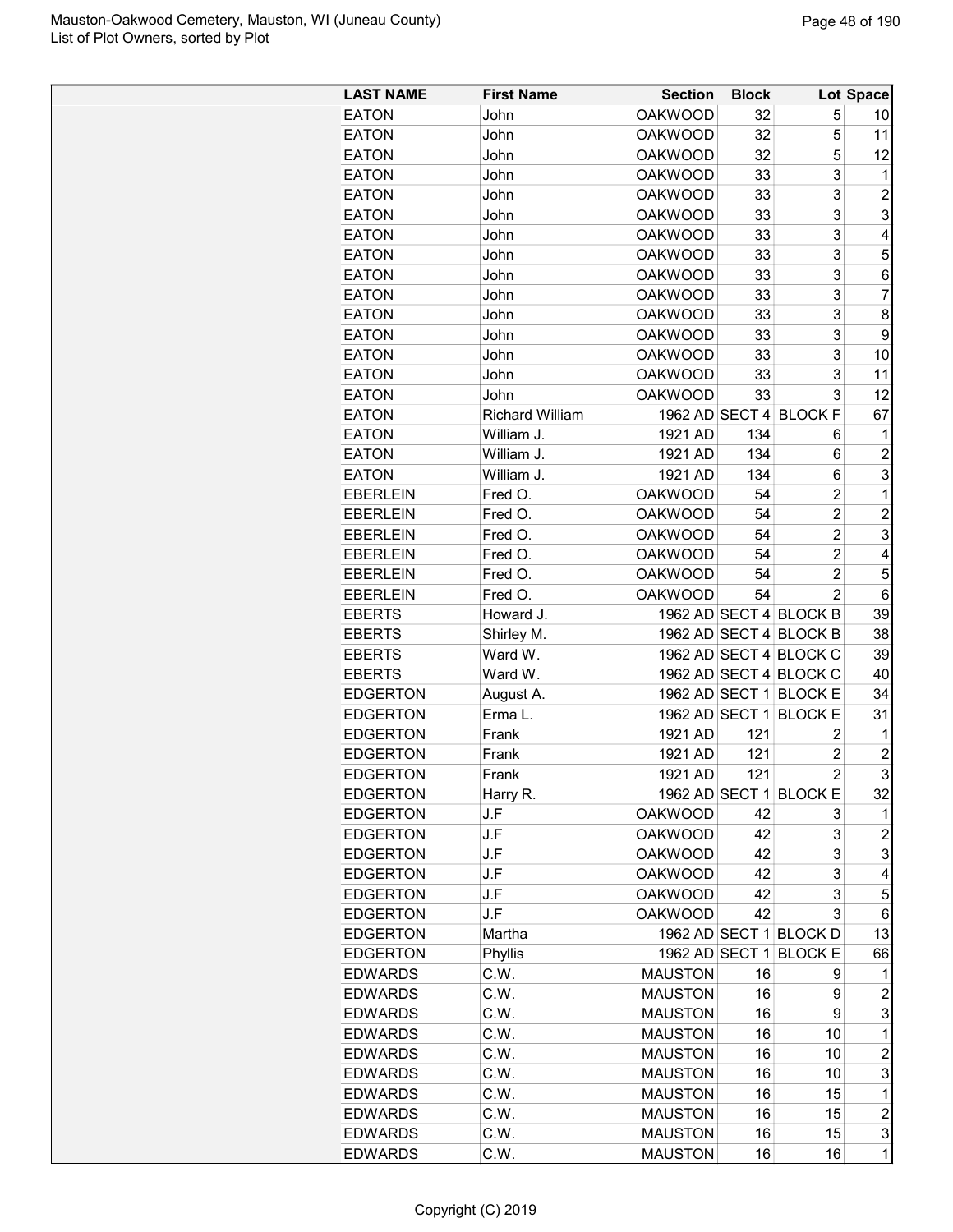| <b>LAST NAME</b> | <b>First Name</b> | <b>Section</b> | <b>Block</b>   |                         | Lot Space               |
|------------------|-------------------|----------------|----------------|-------------------------|-------------------------|
| <b>EDWARDS</b>   | C.W.              | <b>MAUSTON</b> | 16             | 16                      | 2                       |
| <b>EDWARDS</b>   | C.W.              | <b>MAUSTON</b> | 16             | 16                      | 3                       |
| <b>EDWARDS</b>   | John B.           | <b>OAKWOOD</b> | 37             | 6                       | 1                       |
| <b>EDWARDS</b>   | John B.           | <b>OAKWOOD</b> | 37             | 6                       | $\overline{2}$          |
| <b>EDWARDS</b>   | John B.           | <b>OAKWOOD</b> | 37             | 6                       | 3                       |
| <b>EDWARDS</b>   | John B.           | <b>OAKWOOD</b> | 37             | 6                       | 4                       |
| <b>EDWARDS</b>   | John B.           | <b>OAKWOOD</b> | 37             | 6                       | 5                       |
| <b>EDWARDS</b>   | John B.           | <b>OAKWOOD</b> | 37             | 6                       | 6                       |
| <b>EDWARDS</b>   | John B.           | <b>OAKWOOD</b> | 37             | 6                       | $\overline{7}$          |
| <b>EDWARDS</b>   | John B.           | <b>OAKWOOD</b> | 37             | 6                       | 8                       |
| <b>EDWARDS</b>   | John B.           | <b>OAKWOOD</b> | 37             | 6                       | 9                       |
| <b>EDWARDS</b>   | John B.           | <b>OAKWOOD</b> | 37             | 6                       | 10                      |
| <b>EDWARDS</b>   | John B.           | <b>OAKWOOD</b> | 37             | 6                       | 11                      |
| <b>EDWARDS</b>   | John B.           | <b>OAKWOOD</b> | 37             | 6                       | 12                      |
| <b>EGGLER</b>    | Wilbur            | 1921 AD        | 109            | $\overline{1}$          | 1                       |
| <b>EGGLER</b>    | Wilbur            | 1921 AD        | 109            | $\overline{1}$          | $\overline{2}$          |
| <b>EGGLER</b>    | Wilbur            | 1921 AD        | 109            | $\overline{1}$          | 3                       |
| <b>EHLERT</b>    | Julius            | <b>OAKWOOD</b> | 44             | 5                       | $\overline{7}$          |
| <b>EHLERT</b>    | Julius            | <b>OAKWOOD</b> | 44             | 5                       | 8                       |
| <b>EHLERT</b>    | Julius            | <b>OAKWOOD</b> | 44             | 5                       | 9                       |
| <b>EKERN</b>     | Hollis D.         |                |                | 1962 AD SECT 1 BLOCK D  | 82                      |
| <b>ELDRED</b>    | Shirley           |                |                | 1962 AD SECT 2 BLOCK B  | 67                      |
| <b>ELLIS</b>     | Peck              | <b>MAUSTON</b> | 7              | 1                       | 1                       |
| <b>ELLIS</b>     | Peck              | <b>MAUSTON</b> | 7              | 1                       | 2                       |
| <b>ELLIS</b>     | Peck              | <b>MAUSTON</b> | 7              | 1                       | 3                       |
| <b>ELLIS</b>     | Peck              | <b>MAUSTON</b> | $\overline{7}$ | 2                       | 1                       |
| <b>ELLIS</b>     | Peck              | <b>MAUSTON</b> | $\overline{7}$ | $\overline{c}$          | $\overline{c}$          |
| <b>ELLIS</b>     | Peck              | <b>MAUSTON</b> | 7              | $\overline{2}$          | 3                       |
| <b>ELLIS</b>     | Peck              | <b>MAUSTON</b> | 7              | 7                       | 1                       |
| <b>ELLIS</b>     | Peck              | <b>MAUSTON</b> | $\overline{7}$ | $\overline{7}$          | $\overline{c}$          |
| <b>ELLIS</b>     | Peck              | <b>MAUSTON</b> | $\overline{7}$ | 7                       | 3                       |
| <b>ELLISON</b>   | Mary R.           | <b>OAKWOOD</b> | 77             | $\overline{2}$          | 1                       |
| <b>ELLISON</b>   | Mary R.           | <b>OAKWOOD</b> | 77             | $\overline{2}$          | $\overline{c}$          |
| <b>ELLISON</b>   | Mary R.           | <b>OAKWOOD</b> | 77             | $\overline{c}$          | 3                       |
| <b>ELLISON</b>   |                   | <b>OAKWOOD</b> | 77             | 2                       | 4                       |
| <b>ELLSWORTH</b> | Mary R.<br>S.C.   | <b>MAUSTON</b> | 20             | 1                       | 1                       |
| <b>ELLSWORTH</b> | S.C.              | <b>MAUSTON</b> | 20             | 1                       | $\overline{c}$          |
| <b>ELLSWORTH</b> | S.C.              | <b>MAUSTON</b> | 20             | $\mathbf{1}$            | 3                       |
| <b>ELLSWORTH</b> | S.C.              | <b>MAUSTON</b> | 20             | $\overline{c}$          | 1                       |
| <b>ELLSWORTH</b> | S.C.              | <b>MAUSTON</b> | 20             | $\overline{c}$          | $\overline{c}$          |
| <b>ELLSWORTH</b> | S.C.              | <b>MAUSTON</b> | 20             | $\overline{c}$          | 3                       |
| <b>ELLSWORTH</b> | S.C.              | <b>MAUSTON</b> |                | 7                       | 1                       |
| <b>ELLSWORTH</b> | S.C.              |                | 20             | 7                       | $\overline{2}$          |
|                  |                   | <b>MAUSTON</b> | 20             | 7                       |                         |
| <b>ELLSWORTH</b> | S.C.              | <b>MAUSTON</b> | 20             |                         | 3                       |
| <b>ELLSWORTH</b> | S.C.              | <b>MAUSTON</b> | 20             | 8                       | 1                       |
| <b>ELLSWORTH</b> | S.C.              | <b>MAUSTON</b> | 20             | 8                       | $\overline{c}$          |
| <b>ELLSWORTH</b> | S.C.              | <b>MAUSTON</b> | 20             | 8                       | 3                       |
| <b>ELLSWORTH</b> | Thomas J.         | <b>MAUSTON</b> | 24             | $\mathbf 1$             | 1                       |
| <b>ELLSWORTH</b> | Thomas J.         | <b>MAUSTON</b> | 24             | 1                       | $\overline{c}$          |
| <b>ELLSWORTH</b> | Thomas J.         | <b>MAUSTON</b> | 24             | $\mathbf 1$             | 3                       |
| <b>ELLSWORTH</b> | Thomas J.         | <b>MAUSTON</b> | 24             | $\overline{2}$          | $\mathbf 1$             |
| <b>ELLSWORTH</b> | Thomas J.         | <b>MAUSTON</b> | 24             | $\overline{\mathbf{c}}$ | $\overline{\mathbf{c}}$ |
| <b>ELLSWORTH</b> | Thomas J.         | <b>MAUSTON</b> | 24             | $\overline{c}$          | 3                       |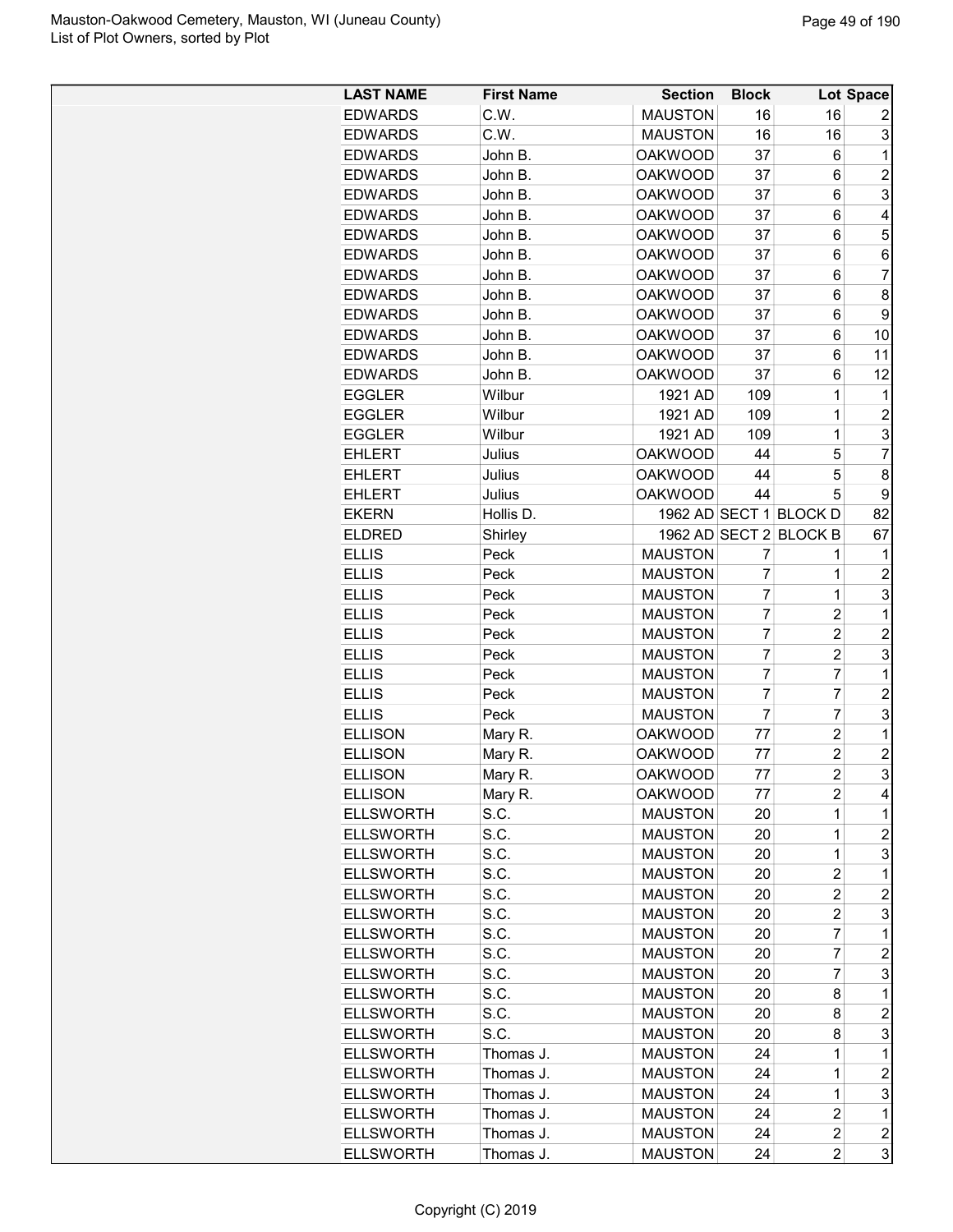| <b>ELLSWORTH</b><br><b>MAUSTON</b><br>7<br>Thomas J.<br>24<br>$\overline{7}$<br><b>ELLSWORTH</b><br><b>MAUSTON</b><br>24<br>$\overline{c}$<br>Thomas J.<br>$\overline{7}$<br>3<br><b>ELLSWORTH</b><br><b>MAUSTON</b><br>Thomas J.<br>24<br><b>ELLSWORTH</b><br><b>MAUSTON</b><br>8<br>1<br>Thomas J.<br>24<br>$\overline{2}$<br><b>ELLSWORTH</b><br><b>MAUSTON</b><br>Thomas J.<br>24<br>8<br>3<br><b>ELLSWORTH</b><br>Thomas J.<br><b>MAUSTON</b><br>24<br>8<br>125<br>1921 AD<br>8<br>1<br><b>ELMER</b><br>Krueger<br>$\overline{c}$<br>1921 AD<br>125<br>8<br><b>ELMER</b><br>Krueger<br>3<br>125<br><b>ELMER</b><br>Krueger<br>1921 AD<br>8<br>$\mathbf 1$<br><b>OAKWOOD</b><br>$\overline{c}$<br>ELRED<br>Holden E.<br>57<br><b>ELRED</b><br><b>OAKWOOD</b><br>$\overline{c}$<br>$\overline{c}$<br>Holden E.<br>57<br>3<br><b>ELRED</b><br><b>OAKWOOD</b><br>$\overline{c}$<br>Holden E.<br>57<br><b>OAKWOOD</b><br>57<br>$\overline{c}$<br>4<br><b>ELRED</b><br>Holden E.<br>$\overline{c}$<br>5<br>57<br><b>ELRED</b><br>Holden E.<br><b>OAKWOOD</b><br>$\overline{2}$<br><b>OAKWOOD</b><br>57<br><b>ELRED</b><br>Holden E.<br>6<br><b>ELTAG</b><br>1962 AD SECT 1<br><b>BLOCKE</b><br>21<br>Catherine M.<br><b>ELTAG</b><br>130<br>Fred O.<br>1921 AD<br>2<br>1<br><b>ELTAG</b><br>130<br>$\overline{c}$<br>$\overline{c}$<br>Fred O.<br>1921 AD<br>3<br><b>ELTAG</b><br>1921 AD<br>130<br>$\overline{2}$<br>Fred O.<br>3<br><b>ELTAG</b><br>Fred O.<br>1921 AD<br>130<br>1<br>3<br>$\overline{2}$<br><b>ELTAG</b><br>1921 AD<br>130<br>Fred O.<br>3<br>3<br><b>ELTAG</b><br>1921 AD<br>130<br>Fred O.<br><b>ELTAG</b><br>1921 AD<br>130<br>4<br>1<br>Fred O.<br><b>ELTAG</b><br>130<br>$\overline{c}$<br>Fred O.<br>1921 AD<br>4<br>3<br><b>ELTAG</b><br>130<br>Fred O.<br>1921 AD<br>4<br><b>ELTAG</b><br>1962 AD SECT 1 BLOCK E<br>20<br>Fred P.<br><b>ELTAG</b><br><b>OAKWOOD</b><br>69<br>1<br>Paul<br>1<br>$\overline{2}$<br><b>ELTAG</b><br><b>OAKWOOD</b><br>69<br>1<br>Paul<br>3<br><b>ELTAG</b><br><b>OAKWOOD</b><br>1<br>Paul<br>69<br>1<br><b>ELTAG</b><br><b>OAKWOOD</b><br>Paul<br>69<br>4<br>$\mathbf{1}$<br><b>ELTAG</b><br><b>OAKWOOD</b><br>5<br>69<br>Paul<br><b>ELTAG</b><br>1<br>Paul<br><b>OAKWOOD</b><br>69<br>6<br><b>ELTAG</b><br><b>OAKWOOD</b><br>69<br>1<br>7<br>Paul<br>8<br>69<br>1<br><b>ELTAG</b><br><b>OAKWOOD</b><br>Paul<br>9<br>1<br><b>ELTAG</b><br>Paul<br><b>OAKWOOD</b><br>69<br>1<br><b>ELTAG</b><br>Paul<br><b>OAKWOOD</b><br>69<br>10<br>1<br>11<br><b>ELTAG</b><br><b>OAKWOOD</b><br>69<br>Paul<br><b>ELTAG</b><br>69<br>1<br>Paul<br><b>OAKWOOD</b><br>12<br><b>ELY</b><br><b>MAUSTON</b><br>36<br>1<br>Andrew<br>1<br><b>ELY</b><br><b>MAUSTON</b><br>$\overline{c}$<br>36<br>1<br>Andrew<br>3<br>ELY<br>36<br>Andrew<br><b>MAUSTON</b><br>1<br><b>ELY</b><br>36<br>$\overline{c}$<br>1<br><b>MAUSTON</b><br>Andrew<br><b>ELY</b><br>$\overline{c}$<br>$\overline{c}$<br><b>MAUSTON</b><br>36<br>Andrew<br>$\overline{c}$<br>3<br>ELY<br><b>MAUSTON</b><br>36<br>Andrew<br>$\overline{7}$<br><b>ELY</b><br>36<br>1<br>Andrew<br><b>MAUSTON</b><br><b>ELY</b><br>$\overline{7}$<br><b>MAUSTON</b><br>36<br>2<br>Andrew<br><b>ELY</b><br>3<br><b>MAUSTON</b><br>36<br>7<br>Andrew<br><b>ELY</b><br>Andrew<br><b>MAUSTON</b><br>36<br>8<br>1<br><b>ELY</b><br>36<br>$\overline{c}$<br><b>MAUSTON</b><br>8<br>Andrew<br>3<br><b>ELY</b><br><b>MAUSTON</b><br>36<br>8<br>Andrew<br>$\overline{c}$<br>1<br><b>EMERSON</b><br>1921 AD<br>88<br>Ray<br>$\overline{c}$<br>88<br>$\overline{c}$<br><b>EMERSON</b><br>1921 AD<br>Ray<br>3<br><b>EMERSON</b><br>1921 AD<br>88<br>2<br>Ray | <b>LAST NAME</b> | <b>First Name</b> | <b>Section</b> | <b>Block</b> | Lot Space |
|-------------------------------------------------------------------------------------------------------------------------------------------------------------------------------------------------------------------------------------------------------------------------------------------------------------------------------------------------------------------------------------------------------------------------------------------------------------------------------------------------------------------------------------------------------------------------------------------------------------------------------------------------------------------------------------------------------------------------------------------------------------------------------------------------------------------------------------------------------------------------------------------------------------------------------------------------------------------------------------------------------------------------------------------------------------------------------------------------------------------------------------------------------------------------------------------------------------------------------------------------------------------------------------------------------------------------------------------------------------------------------------------------------------------------------------------------------------------------------------------------------------------------------------------------------------------------------------------------------------------------------------------------------------------------------------------------------------------------------------------------------------------------------------------------------------------------------------------------------------------------------------------------------------------------------------------------------------------------------------------------------------------------------------------------------------------------------------------------------------------------------------------------------------------------------------------------------------------------------------------------------------------------------------------------------------------------------------------------------------------------------------------------------------------------------------------------------------------------------------------------------------------------------------------------------------------------------------------------------------------------------------------------------------------------------------------------------------------------------------------------------------------------------------------------------------------------------------------------------------------------------------------------------------------------------------------------------------------------------------------------------------------------------------------------------------------------------------------------------------------------------------------------------------------------------------------------------------------------------------------------------------------------------------------------------------------------------------------------------------------------------------------------------------------------------------------------------------------------------------------------------------------------------------------------------------------------------------------------------------------------------------|------------------|-------------------|----------------|--------------|-----------|
|                                                                                                                                                                                                                                                                                                                                                                                                                                                                                                                                                                                                                                                                                                                                                                                                                                                                                                                                                                                                                                                                                                                                                                                                                                                                                                                                                                                                                                                                                                                                                                                                                                                                                                                                                                                                                                                                                                                                                                                                                                                                                                                                                                                                                                                                                                                                                                                                                                                                                                                                                                                                                                                                                                                                                                                                                                                                                                                                                                                                                                                                                                                                                                                                                                                                                                                                                                                                                                                                                                                                                                                                                                     |                  |                   |                |              |           |
|                                                                                                                                                                                                                                                                                                                                                                                                                                                                                                                                                                                                                                                                                                                                                                                                                                                                                                                                                                                                                                                                                                                                                                                                                                                                                                                                                                                                                                                                                                                                                                                                                                                                                                                                                                                                                                                                                                                                                                                                                                                                                                                                                                                                                                                                                                                                                                                                                                                                                                                                                                                                                                                                                                                                                                                                                                                                                                                                                                                                                                                                                                                                                                                                                                                                                                                                                                                                                                                                                                                                                                                                                                     |                  |                   |                |              |           |
|                                                                                                                                                                                                                                                                                                                                                                                                                                                                                                                                                                                                                                                                                                                                                                                                                                                                                                                                                                                                                                                                                                                                                                                                                                                                                                                                                                                                                                                                                                                                                                                                                                                                                                                                                                                                                                                                                                                                                                                                                                                                                                                                                                                                                                                                                                                                                                                                                                                                                                                                                                                                                                                                                                                                                                                                                                                                                                                                                                                                                                                                                                                                                                                                                                                                                                                                                                                                                                                                                                                                                                                                                                     |                  |                   |                |              |           |
|                                                                                                                                                                                                                                                                                                                                                                                                                                                                                                                                                                                                                                                                                                                                                                                                                                                                                                                                                                                                                                                                                                                                                                                                                                                                                                                                                                                                                                                                                                                                                                                                                                                                                                                                                                                                                                                                                                                                                                                                                                                                                                                                                                                                                                                                                                                                                                                                                                                                                                                                                                                                                                                                                                                                                                                                                                                                                                                                                                                                                                                                                                                                                                                                                                                                                                                                                                                                                                                                                                                                                                                                                                     |                  |                   |                |              |           |
|                                                                                                                                                                                                                                                                                                                                                                                                                                                                                                                                                                                                                                                                                                                                                                                                                                                                                                                                                                                                                                                                                                                                                                                                                                                                                                                                                                                                                                                                                                                                                                                                                                                                                                                                                                                                                                                                                                                                                                                                                                                                                                                                                                                                                                                                                                                                                                                                                                                                                                                                                                                                                                                                                                                                                                                                                                                                                                                                                                                                                                                                                                                                                                                                                                                                                                                                                                                                                                                                                                                                                                                                                                     |                  |                   |                |              |           |
|                                                                                                                                                                                                                                                                                                                                                                                                                                                                                                                                                                                                                                                                                                                                                                                                                                                                                                                                                                                                                                                                                                                                                                                                                                                                                                                                                                                                                                                                                                                                                                                                                                                                                                                                                                                                                                                                                                                                                                                                                                                                                                                                                                                                                                                                                                                                                                                                                                                                                                                                                                                                                                                                                                                                                                                                                                                                                                                                                                                                                                                                                                                                                                                                                                                                                                                                                                                                                                                                                                                                                                                                                                     |                  |                   |                |              |           |
|                                                                                                                                                                                                                                                                                                                                                                                                                                                                                                                                                                                                                                                                                                                                                                                                                                                                                                                                                                                                                                                                                                                                                                                                                                                                                                                                                                                                                                                                                                                                                                                                                                                                                                                                                                                                                                                                                                                                                                                                                                                                                                                                                                                                                                                                                                                                                                                                                                                                                                                                                                                                                                                                                                                                                                                                                                                                                                                                                                                                                                                                                                                                                                                                                                                                                                                                                                                                                                                                                                                                                                                                                                     |                  |                   |                |              |           |
|                                                                                                                                                                                                                                                                                                                                                                                                                                                                                                                                                                                                                                                                                                                                                                                                                                                                                                                                                                                                                                                                                                                                                                                                                                                                                                                                                                                                                                                                                                                                                                                                                                                                                                                                                                                                                                                                                                                                                                                                                                                                                                                                                                                                                                                                                                                                                                                                                                                                                                                                                                                                                                                                                                                                                                                                                                                                                                                                                                                                                                                                                                                                                                                                                                                                                                                                                                                                                                                                                                                                                                                                                                     |                  |                   |                |              |           |
|                                                                                                                                                                                                                                                                                                                                                                                                                                                                                                                                                                                                                                                                                                                                                                                                                                                                                                                                                                                                                                                                                                                                                                                                                                                                                                                                                                                                                                                                                                                                                                                                                                                                                                                                                                                                                                                                                                                                                                                                                                                                                                                                                                                                                                                                                                                                                                                                                                                                                                                                                                                                                                                                                                                                                                                                                                                                                                                                                                                                                                                                                                                                                                                                                                                                                                                                                                                                                                                                                                                                                                                                                                     |                  |                   |                |              |           |
|                                                                                                                                                                                                                                                                                                                                                                                                                                                                                                                                                                                                                                                                                                                                                                                                                                                                                                                                                                                                                                                                                                                                                                                                                                                                                                                                                                                                                                                                                                                                                                                                                                                                                                                                                                                                                                                                                                                                                                                                                                                                                                                                                                                                                                                                                                                                                                                                                                                                                                                                                                                                                                                                                                                                                                                                                                                                                                                                                                                                                                                                                                                                                                                                                                                                                                                                                                                                                                                                                                                                                                                                                                     |                  |                   |                |              |           |
|                                                                                                                                                                                                                                                                                                                                                                                                                                                                                                                                                                                                                                                                                                                                                                                                                                                                                                                                                                                                                                                                                                                                                                                                                                                                                                                                                                                                                                                                                                                                                                                                                                                                                                                                                                                                                                                                                                                                                                                                                                                                                                                                                                                                                                                                                                                                                                                                                                                                                                                                                                                                                                                                                                                                                                                                                                                                                                                                                                                                                                                                                                                                                                                                                                                                                                                                                                                                                                                                                                                                                                                                                                     |                  |                   |                |              |           |
|                                                                                                                                                                                                                                                                                                                                                                                                                                                                                                                                                                                                                                                                                                                                                                                                                                                                                                                                                                                                                                                                                                                                                                                                                                                                                                                                                                                                                                                                                                                                                                                                                                                                                                                                                                                                                                                                                                                                                                                                                                                                                                                                                                                                                                                                                                                                                                                                                                                                                                                                                                                                                                                                                                                                                                                                                                                                                                                                                                                                                                                                                                                                                                                                                                                                                                                                                                                                                                                                                                                                                                                                                                     |                  |                   |                |              |           |
|                                                                                                                                                                                                                                                                                                                                                                                                                                                                                                                                                                                                                                                                                                                                                                                                                                                                                                                                                                                                                                                                                                                                                                                                                                                                                                                                                                                                                                                                                                                                                                                                                                                                                                                                                                                                                                                                                                                                                                                                                                                                                                                                                                                                                                                                                                                                                                                                                                                                                                                                                                                                                                                                                                                                                                                                                                                                                                                                                                                                                                                                                                                                                                                                                                                                                                                                                                                                                                                                                                                                                                                                                                     |                  |                   |                |              |           |
|                                                                                                                                                                                                                                                                                                                                                                                                                                                                                                                                                                                                                                                                                                                                                                                                                                                                                                                                                                                                                                                                                                                                                                                                                                                                                                                                                                                                                                                                                                                                                                                                                                                                                                                                                                                                                                                                                                                                                                                                                                                                                                                                                                                                                                                                                                                                                                                                                                                                                                                                                                                                                                                                                                                                                                                                                                                                                                                                                                                                                                                                                                                                                                                                                                                                                                                                                                                                                                                                                                                                                                                                                                     |                  |                   |                |              |           |
|                                                                                                                                                                                                                                                                                                                                                                                                                                                                                                                                                                                                                                                                                                                                                                                                                                                                                                                                                                                                                                                                                                                                                                                                                                                                                                                                                                                                                                                                                                                                                                                                                                                                                                                                                                                                                                                                                                                                                                                                                                                                                                                                                                                                                                                                                                                                                                                                                                                                                                                                                                                                                                                                                                                                                                                                                                                                                                                                                                                                                                                                                                                                                                                                                                                                                                                                                                                                                                                                                                                                                                                                                                     |                  |                   |                |              |           |
|                                                                                                                                                                                                                                                                                                                                                                                                                                                                                                                                                                                                                                                                                                                                                                                                                                                                                                                                                                                                                                                                                                                                                                                                                                                                                                                                                                                                                                                                                                                                                                                                                                                                                                                                                                                                                                                                                                                                                                                                                                                                                                                                                                                                                                                                                                                                                                                                                                                                                                                                                                                                                                                                                                                                                                                                                                                                                                                                                                                                                                                                                                                                                                                                                                                                                                                                                                                                                                                                                                                                                                                                                                     |                  |                   |                |              |           |
|                                                                                                                                                                                                                                                                                                                                                                                                                                                                                                                                                                                                                                                                                                                                                                                                                                                                                                                                                                                                                                                                                                                                                                                                                                                                                                                                                                                                                                                                                                                                                                                                                                                                                                                                                                                                                                                                                                                                                                                                                                                                                                                                                                                                                                                                                                                                                                                                                                                                                                                                                                                                                                                                                                                                                                                                                                                                                                                                                                                                                                                                                                                                                                                                                                                                                                                                                                                                                                                                                                                                                                                                                                     |                  |                   |                |              |           |
|                                                                                                                                                                                                                                                                                                                                                                                                                                                                                                                                                                                                                                                                                                                                                                                                                                                                                                                                                                                                                                                                                                                                                                                                                                                                                                                                                                                                                                                                                                                                                                                                                                                                                                                                                                                                                                                                                                                                                                                                                                                                                                                                                                                                                                                                                                                                                                                                                                                                                                                                                                                                                                                                                                                                                                                                                                                                                                                                                                                                                                                                                                                                                                                                                                                                                                                                                                                                                                                                                                                                                                                                                                     |                  |                   |                |              |           |
|                                                                                                                                                                                                                                                                                                                                                                                                                                                                                                                                                                                                                                                                                                                                                                                                                                                                                                                                                                                                                                                                                                                                                                                                                                                                                                                                                                                                                                                                                                                                                                                                                                                                                                                                                                                                                                                                                                                                                                                                                                                                                                                                                                                                                                                                                                                                                                                                                                                                                                                                                                                                                                                                                                                                                                                                                                                                                                                                                                                                                                                                                                                                                                                                                                                                                                                                                                                                                                                                                                                                                                                                                                     |                  |                   |                |              |           |
|                                                                                                                                                                                                                                                                                                                                                                                                                                                                                                                                                                                                                                                                                                                                                                                                                                                                                                                                                                                                                                                                                                                                                                                                                                                                                                                                                                                                                                                                                                                                                                                                                                                                                                                                                                                                                                                                                                                                                                                                                                                                                                                                                                                                                                                                                                                                                                                                                                                                                                                                                                                                                                                                                                                                                                                                                                                                                                                                                                                                                                                                                                                                                                                                                                                                                                                                                                                                                                                                                                                                                                                                                                     |                  |                   |                |              |           |
|                                                                                                                                                                                                                                                                                                                                                                                                                                                                                                                                                                                                                                                                                                                                                                                                                                                                                                                                                                                                                                                                                                                                                                                                                                                                                                                                                                                                                                                                                                                                                                                                                                                                                                                                                                                                                                                                                                                                                                                                                                                                                                                                                                                                                                                                                                                                                                                                                                                                                                                                                                                                                                                                                                                                                                                                                                                                                                                                                                                                                                                                                                                                                                                                                                                                                                                                                                                                                                                                                                                                                                                                                                     |                  |                   |                |              |           |
|                                                                                                                                                                                                                                                                                                                                                                                                                                                                                                                                                                                                                                                                                                                                                                                                                                                                                                                                                                                                                                                                                                                                                                                                                                                                                                                                                                                                                                                                                                                                                                                                                                                                                                                                                                                                                                                                                                                                                                                                                                                                                                                                                                                                                                                                                                                                                                                                                                                                                                                                                                                                                                                                                                                                                                                                                                                                                                                                                                                                                                                                                                                                                                                                                                                                                                                                                                                                                                                                                                                                                                                                                                     |                  |                   |                |              |           |
|                                                                                                                                                                                                                                                                                                                                                                                                                                                                                                                                                                                                                                                                                                                                                                                                                                                                                                                                                                                                                                                                                                                                                                                                                                                                                                                                                                                                                                                                                                                                                                                                                                                                                                                                                                                                                                                                                                                                                                                                                                                                                                                                                                                                                                                                                                                                                                                                                                                                                                                                                                                                                                                                                                                                                                                                                                                                                                                                                                                                                                                                                                                                                                                                                                                                                                                                                                                                                                                                                                                                                                                                                                     |                  |                   |                |              |           |
|                                                                                                                                                                                                                                                                                                                                                                                                                                                                                                                                                                                                                                                                                                                                                                                                                                                                                                                                                                                                                                                                                                                                                                                                                                                                                                                                                                                                                                                                                                                                                                                                                                                                                                                                                                                                                                                                                                                                                                                                                                                                                                                                                                                                                                                                                                                                                                                                                                                                                                                                                                                                                                                                                                                                                                                                                                                                                                                                                                                                                                                                                                                                                                                                                                                                                                                                                                                                                                                                                                                                                                                                                                     |                  |                   |                |              |           |
|                                                                                                                                                                                                                                                                                                                                                                                                                                                                                                                                                                                                                                                                                                                                                                                                                                                                                                                                                                                                                                                                                                                                                                                                                                                                                                                                                                                                                                                                                                                                                                                                                                                                                                                                                                                                                                                                                                                                                                                                                                                                                                                                                                                                                                                                                                                                                                                                                                                                                                                                                                                                                                                                                                                                                                                                                                                                                                                                                                                                                                                                                                                                                                                                                                                                                                                                                                                                                                                                                                                                                                                                                                     |                  |                   |                |              |           |
|                                                                                                                                                                                                                                                                                                                                                                                                                                                                                                                                                                                                                                                                                                                                                                                                                                                                                                                                                                                                                                                                                                                                                                                                                                                                                                                                                                                                                                                                                                                                                                                                                                                                                                                                                                                                                                                                                                                                                                                                                                                                                                                                                                                                                                                                                                                                                                                                                                                                                                                                                                                                                                                                                                                                                                                                                                                                                                                                                                                                                                                                                                                                                                                                                                                                                                                                                                                                                                                                                                                                                                                                                                     |                  |                   |                |              |           |
|                                                                                                                                                                                                                                                                                                                                                                                                                                                                                                                                                                                                                                                                                                                                                                                                                                                                                                                                                                                                                                                                                                                                                                                                                                                                                                                                                                                                                                                                                                                                                                                                                                                                                                                                                                                                                                                                                                                                                                                                                                                                                                                                                                                                                                                                                                                                                                                                                                                                                                                                                                                                                                                                                                                                                                                                                                                                                                                                                                                                                                                                                                                                                                                                                                                                                                                                                                                                                                                                                                                                                                                                                                     |                  |                   |                |              |           |
|                                                                                                                                                                                                                                                                                                                                                                                                                                                                                                                                                                                                                                                                                                                                                                                                                                                                                                                                                                                                                                                                                                                                                                                                                                                                                                                                                                                                                                                                                                                                                                                                                                                                                                                                                                                                                                                                                                                                                                                                                                                                                                                                                                                                                                                                                                                                                                                                                                                                                                                                                                                                                                                                                                                                                                                                                                                                                                                                                                                                                                                                                                                                                                                                                                                                                                                                                                                                                                                                                                                                                                                                                                     |                  |                   |                |              |           |
|                                                                                                                                                                                                                                                                                                                                                                                                                                                                                                                                                                                                                                                                                                                                                                                                                                                                                                                                                                                                                                                                                                                                                                                                                                                                                                                                                                                                                                                                                                                                                                                                                                                                                                                                                                                                                                                                                                                                                                                                                                                                                                                                                                                                                                                                                                                                                                                                                                                                                                                                                                                                                                                                                                                                                                                                                                                                                                                                                                                                                                                                                                                                                                                                                                                                                                                                                                                                                                                                                                                                                                                                                                     |                  |                   |                |              |           |
|                                                                                                                                                                                                                                                                                                                                                                                                                                                                                                                                                                                                                                                                                                                                                                                                                                                                                                                                                                                                                                                                                                                                                                                                                                                                                                                                                                                                                                                                                                                                                                                                                                                                                                                                                                                                                                                                                                                                                                                                                                                                                                                                                                                                                                                                                                                                                                                                                                                                                                                                                                                                                                                                                                                                                                                                                                                                                                                                                                                                                                                                                                                                                                                                                                                                                                                                                                                                                                                                                                                                                                                                                                     |                  |                   |                |              |           |
|                                                                                                                                                                                                                                                                                                                                                                                                                                                                                                                                                                                                                                                                                                                                                                                                                                                                                                                                                                                                                                                                                                                                                                                                                                                                                                                                                                                                                                                                                                                                                                                                                                                                                                                                                                                                                                                                                                                                                                                                                                                                                                                                                                                                                                                                                                                                                                                                                                                                                                                                                                                                                                                                                                                                                                                                                                                                                                                                                                                                                                                                                                                                                                                                                                                                                                                                                                                                                                                                                                                                                                                                                                     |                  |                   |                |              |           |
|                                                                                                                                                                                                                                                                                                                                                                                                                                                                                                                                                                                                                                                                                                                                                                                                                                                                                                                                                                                                                                                                                                                                                                                                                                                                                                                                                                                                                                                                                                                                                                                                                                                                                                                                                                                                                                                                                                                                                                                                                                                                                                                                                                                                                                                                                                                                                                                                                                                                                                                                                                                                                                                                                                                                                                                                                                                                                                                                                                                                                                                                                                                                                                                                                                                                                                                                                                                                                                                                                                                                                                                                                                     |                  |                   |                |              |           |
|                                                                                                                                                                                                                                                                                                                                                                                                                                                                                                                                                                                                                                                                                                                                                                                                                                                                                                                                                                                                                                                                                                                                                                                                                                                                                                                                                                                                                                                                                                                                                                                                                                                                                                                                                                                                                                                                                                                                                                                                                                                                                                                                                                                                                                                                                                                                                                                                                                                                                                                                                                                                                                                                                                                                                                                                                                                                                                                                                                                                                                                                                                                                                                                                                                                                                                                                                                                                                                                                                                                                                                                                                                     |                  |                   |                |              |           |
|                                                                                                                                                                                                                                                                                                                                                                                                                                                                                                                                                                                                                                                                                                                                                                                                                                                                                                                                                                                                                                                                                                                                                                                                                                                                                                                                                                                                                                                                                                                                                                                                                                                                                                                                                                                                                                                                                                                                                                                                                                                                                                                                                                                                                                                                                                                                                                                                                                                                                                                                                                                                                                                                                                                                                                                                                                                                                                                                                                                                                                                                                                                                                                                                                                                                                                                                                                                                                                                                                                                                                                                                                                     |                  |                   |                |              |           |
|                                                                                                                                                                                                                                                                                                                                                                                                                                                                                                                                                                                                                                                                                                                                                                                                                                                                                                                                                                                                                                                                                                                                                                                                                                                                                                                                                                                                                                                                                                                                                                                                                                                                                                                                                                                                                                                                                                                                                                                                                                                                                                                                                                                                                                                                                                                                                                                                                                                                                                                                                                                                                                                                                                                                                                                                                                                                                                                                                                                                                                                                                                                                                                                                                                                                                                                                                                                                                                                                                                                                                                                                                                     |                  |                   |                |              |           |
|                                                                                                                                                                                                                                                                                                                                                                                                                                                                                                                                                                                                                                                                                                                                                                                                                                                                                                                                                                                                                                                                                                                                                                                                                                                                                                                                                                                                                                                                                                                                                                                                                                                                                                                                                                                                                                                                                                                                                                                                                                                                                                                                                                                                                                                                                                                                                                                                                                                                                                                                                                                                                                                                                                                                                                                                                                                                                                                                                                                                                                                                                                                                                                                                                                                                                                                                                                                                                                                                                                                                                                                                                                     |                  |                   |                |              |           |
|                                                                                                                                                                                                                                                                                                                                                                                                                                                                                                                                                                                                                                                                                                                                                                                                                                                                                                                                                                                                                                                                                                                                                                                                                                                                                                                                                                                                                                                                                                                                                                                                                                                                                                                                                                                                                                                                                                                                                                                                                                                                                                                                                                                                                                                                                                                                                                                                                                                                                                                                                                                                                                                                                                                                                                                                                                                                                                                                                                                                                                                                                                                                                                                                                                                                                                                                                                                                                                                                                                                                                                                                                                     |                  |                   |                |              |           |
|                                                                                                                                                                                                                                                                                                                                                                                                                                                                                                                                                                                                                                                                                                                                                                                                                                                                                                                                                                                                                                                                                                                                                                                                                                                                                                                                                                                                                                                                                                                                                                                                                                                                                                                                                                                                                                                                                                                                                                                                                                                                                                                                                                                                                                                                                                                                                                                                                                                                                                                                                                                                                                                                                                                                                                                                                                                                                                                                                                                                                                                                                                                                                                                                                                                                                                                                                                                                                                                                                                                                                                                                                                     |                  |                   |                |              |           |
|                                                                                                                                                                                                                                                                                                                                                                                                                                                                                                                                                                                                                                                                                                                                                                                                                                                                                                                                                                                                                                                                                                                                                                                                                                                                                                                                                                                                                                                                                                                                                                                                                                                                                                                                                                                                                                                                                                                                                                                                                                                                                                                                                                                                                                                                                                                                                                                                                                                                                                                                                                                                                                                                                                                                                                                                                                                                                                                                                                                                                                                                                                                                                                                                                                                                                                                                                                                                                                                                                                                                                                                                                                     |                  |                   |                |              |           |
|                                                                                                                                                                                                                                                                                                                                                                                                                                                                                                                                                                                                                                                                                                                                                                                                                                                                                                                                                                                                                                                                                                                                                                                                                                                                                                                                                                                                                                                                                                                                                                                                                                                                                                                                                                                                                                                                                                                                                                                                                                                                                                                                                                                                                                                                                                                                                                                                                                                                                                                                                                                                                                                                                                                                                                                                                                                                                                                                                                                                                                                                                                                                                                                                                                                                                                                                                                                                                                                                                                                                                                                                                                     |                  |                   |                |              |           |
|                                                                                                                                                                                                                                                                                                                                                                                                                                                                                                                                                                                                                                                                                                                                                                                                                                                                                                                                                                                                                                                                                                                                                                                                                                                                                                                                                                                                                                                                                                                                                                                                                                                                                                                                                                                                                                                                                                                                                                                                                                                                                                                                                                                                                                                                                                                                                                                                                                                                                                                                                                                                                                                                                                                                                                                                                                                                                                                                                                                                                                                                                                                                                                                                                                                                                                                                                                                                                                                                                                                                                                                                                                     |                  |                   |                |              |           |
|                                                                                                                                                                                                                                                                                                                                                                                                                                                                                                                                                                                                                                                                                                                                                                                                                                                                                                                                                                                                                                                                                                                                                                                                                                                                                                                                                                                                                                                                                                                                                                                                                                                                                                                                                                                                                                                                                                                                                                                                                                                                                                                                                                                                                                                                                                                                                                                                                                                                                                                                                                                                                                                                                                                                                                                                                                                                                                                                                                                                                                                                                                                                                                                                                                                                                                                                                                                                                                                                                                                                                                                                                                     |                  |                   |                |              |           |
|                                                                                                                                                                                                                                                                                                                                                                                                                                                                                                                                                                                                                                                                                                                                                                                                                                                                                                                                                                                                                                                                                                                                                                                                                                                                                                                                                                                                                                                                                                                                                                                                                                                                                                                                                                                                                                                                                                                                                                                                                                                                                                                                                                                                                                                                                                                                                                                                                                                                                                                                                                                                                                                                                                                                                                                                                                                                                                                                                                                                                                                                                                                                                                                                                                                                                                                                                                                                                                                                                                                                                                                                                                     |                  |                   |                |              |           |
|                                                                                                                                                                                                                                                                                                                                                                                                                                                                                                                                                                                                                                                                                                                                                                                                                                                                                                                                                                                                                                                                                                                                                                                                                                                                                                                                                                                                                                                                                                                                                                                                                                                                                                                                                                                                                                                                                                                                                                                                                                                                                                                                                                                                                                                                                                                                                                                                                                                                                                                                                                                                                                                                                                                                                                                                                                                                                                                                                                                                                                                                                                                                                                                                                                                                                                                                                                                                                                                                                                                                                                                                                                     |                  |                   |                |              |           |
|                                                                                                                                                                                                                                                                                                                                                                                                                                                                                                                                                                                                                                                                                                                                                                                                                                                                                                                                                                                                                                                                                                                                                                                                                                                                                                                                                                                                                                                                                                                                                                                                                                                                                                                                                                                                                                                                                                                                                                                                                                                                                                                                                                                                                                                                                                                                                                                                                                                                                                                                                                                                                                                                                                                                                                                                                                                                                                                                                                                                                                                                                                                                                                                                                                                                                                                                                                                                                                                                                                                                                                                                                                     |                  |                   |                |              |           |
|                                                                                                                                                                                                                                                                                                                                                                                                                                                                                                                                                                                                                                                                                                                                                                                                                                                                                                                                                                                                                                                                                                                                                                                                                                                                                                                                                                                                                                                                                                                                                                                                                                                                                                                                                                                                                                                                                                                                                                                                                                                                                                                                                                                                                                                                                                                                                                                                                                                                                                                                                                                                                                                                                                                                                                                                                                                                                                                                                                                                                                                                                                                                                                                                                                                                                                                                                                                                                                                                                                                                                                                                                                     |                  |                   |                |              |           |
|                                                                                                                                                                                                                                                                                                                                                                                                                                                                                                                                                                                                                                                                                                                                                                                                                                                                                                                                                                                                                                                                                                                                                                                                                                                                                                                                                                                                                                                                                                                                                                                                                                                                                                                                                                                                                                                                                                                                                                                                                                                                                                                                                                                                                                                                                                                                                                                                                                                                                                                                                                                                                                                                                                                                                                                                                                                                                                                                                                                                                                                                                                                                                                                                                                                                                                                                                                                                                                                                                                                                                                                                                                     |                  |                   |                |              |           |
|                                                                                                                                                                                                                                                                                                                                                                                                                                                                                                                                                                                                                                                                                                                                                                                                                                                                                                                                                                                                                                                                                                                                                                                                                                                                                                                                                                                                                                                                                                                                                                                                                                                                                                                                                                                                                                                                                                                                                                                                                                                                                                                                                                                                                                                                                                                                                                                                                                                                                                                                                                                                                                                                                                                                                                                                                                                                                                                                                                                                                                                                                                                                                                                                                                                                                                                                                                                                                                                                                                                                                                                                                                     |                  |                   |                |              |           |
|                                                                                                                                                                                                                                                                                                                                                                                                                                                                                                                                                                                                                                                                                                                                                                                                                                                                                                                                                                                                                                                                                                                                                                                                                                                                                                                                                                                                                                                                                                                                                                                                                                                                                                                                                                                                                                                                                                                                                                                                                                                                                                                                                                                                                                                                                                                                                                                                                                                                                                                                                                                                                                                                                                                                                                                                                                                                                                                                                                                                                                                                                                                                                                                                                                                                                                                                                                                                                                                                                                                                                                                                                                     |                  |                   |                |              |           |
|                                                                                                                                                                                                                                                                                                                                                                                                                                                                                                                                                                                                                                                                                                                                                                                                                                                                                                                                                                                                                                                                                                                                                                                                                                                                                                                                                                                                                                                                                                                                                                                                                                                                                                                                                                                                                                                                                                                                                                                                                                                                                                                                                                                                                                                                                                                                                                                                                                                                                                                                                                                                                                                                                                                                                                                                                                                                                                                                                                                                                                                                                                                                                                                                                                                                                                                                                                                                                                                                                                                                                                                                                                     |                  |                   |                |              |           |
|                                                                                                                                                                                                                                                                                                                                                                                                                                                                                                                                                                                                                                                                                                                                                                                                                                                                                                                                                                                                                                                                                                                                                                                                                                                                                                                                                                                                                                                                                                                                                                                                                                                                                                                                                                                                                                                                                                                                                                                                                                                                                                                                                                                                                                                                                                                                                                                                                                                                                                                                                                                                                                                                                                                                                                                                                                                                                                                                                                                                                                                                                                                                                                                                                                                                                                                                                                                                                                                                                                                                                                                                                                     |                  |                   |                |              |           |
|                                                                                                                                                                                                                                                                                                                                                                                                                                                                                                                                                                                                                                                                                                                                                                                                                                                                                                                                                                                                                                                                                                                                                                                                                                                                                                                                                                                                                                                                                                                                                                                                                                                                                                                                                                                                                                                                                                                                                                                                                                                                                                                                                                                                                                                                                                                                                                                                                                                                                                                                                                                                                                                                                                                                                                                                                                                                                                                                                                                                                                                                                                                                                                                                                                                                                                                                                                                                                                                                                                                                                                                                                                     |                  |                   |                |              |           |
|                                                                                                                                                                                                                                                                                                                                                                                                                                                                                                                                                                                                                                                                                                                                                                                                                                                                                                                                                                                                                                                                                                                                                                                                                                                                                                                                                                                                                                                                                                                                                                                                                                                                                                                                                                                                                                                                                                                                                                                                                                                                                                                                                                                                                                                                                                                                                                                                                                                                                                                                                                                                                                                                                                                                                                                                                                                                                                                                                                                                                                                                                                                                                                                                                                                                                                                                                                                                                                                                                                                                                                                                                                     |                  |                   |                |              |           |
|                                                                                                                                                                                                                                                                                                                                                                                                                                                                                                                                                                                                                                                                                                                                                                                                                                                                                                                                                                                                                                                                                                                                                                                                                                                                                                                                                                                                                                                                                                                                                                                                                                                                                                                                                                                                                                                                                                                                                                                                                                                                                                                                                                                                                                                                                                                                                                                                                                                                                                                                                                                                                                                                                                                                                                                                                                                                                                                                                                                                                                                                                                                                                                                                                                                                                                                                                                                                                                                                                                                                                                                                                                     |                  |                   |                |              |           |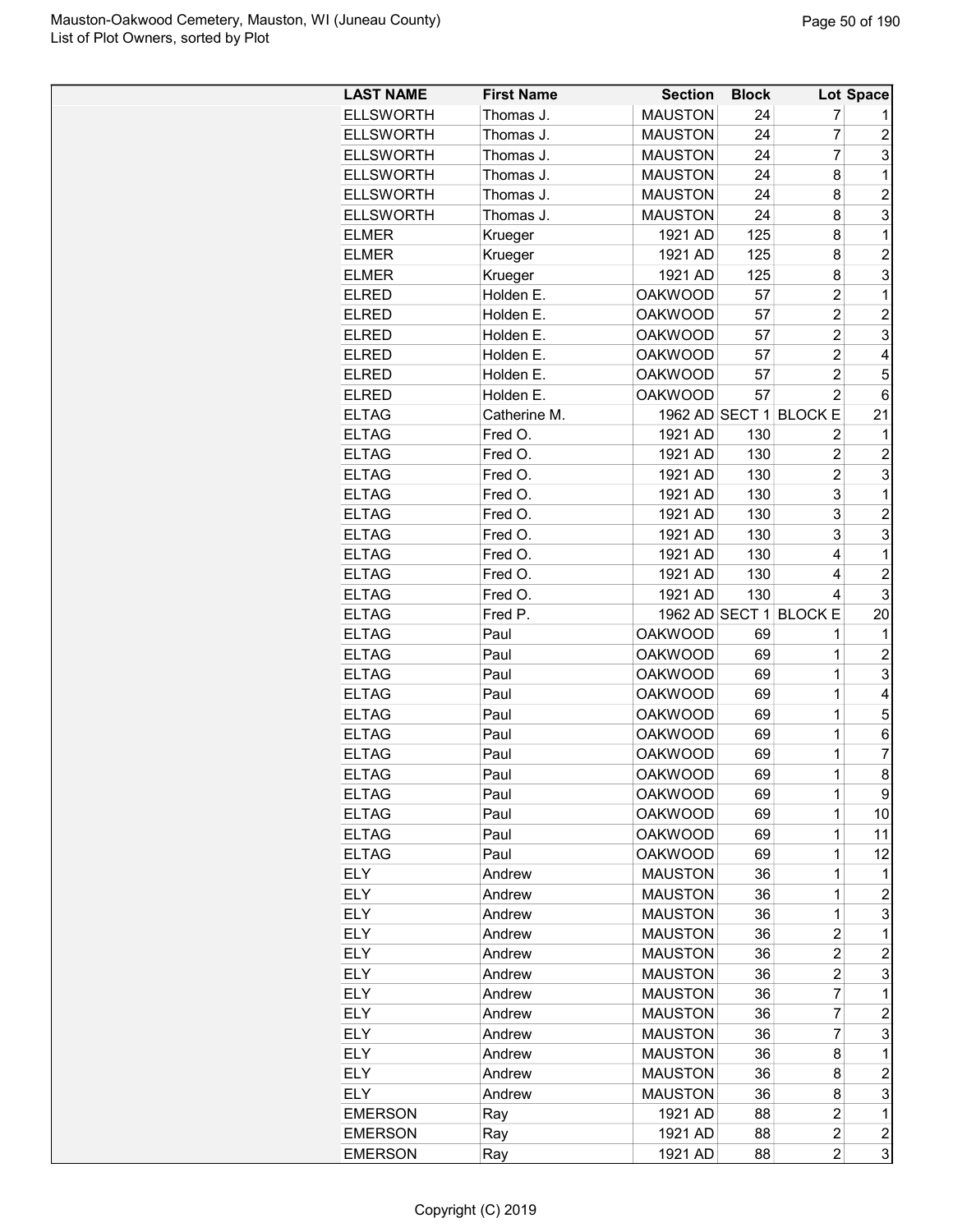| <b>LAST NAME</b>    | <b>First Name</b> | <b>Section Block</b> |     |                        | <b>Lot Space</b>     |
|---------------------|-------------------|----------------------|-----|------------------------|----------------------|
| <b>EMERY</b>        | <b>Alvin Pete</b> |                      |     | 1962 AD SECT 1 BLOCK F | 25                   |
| <b>EMERY</b>        | Arnold D          |                      |     | 1962 AD SECT 5 BLOCK A | 17                   |
| <b>EMERY</b>        | Doris             | 1921 AD              | 141 | 4                      | 1                    |
| <b>EMERY</b>        | Doris             |                      |     | 1962 AD SECT 5 BLOCK A | 57                   |
| <b>EMERY</b>        | Doris             |                      |     | 1962 AD SECT 5 BLOCK A | 58                   |
| <b>EMERY</b>        | Doris             |                      |     | 1962 AD SECT 5 BLOCK A | 59                   |
| <b>EMERY</b>        | Gerald A          |                      |     | 1962 AD SECT 5 BLOCK A | 16                   |
| <b>EMERY</b>        | Joanne            |                      |     | 1962 AD SECT 5 BLOCK A | 55                   |
| <b>EMERY</b>        | N/A               |                      |     | 1962 AD SECT 5 BLOCK B | 16                   |
| <b>EMERY</b>        | N/A               |                      |     | 1962 AD SECT 5 BLOCK B | 17                   |
| <b>EMERY</b>        | N/A               |                      |     | 1962 AD SECT 5 BLOCK B | 18                   |
| <b>EMERY</b>        | N/A               |                      |     | 1962 AD SECT 5 BLOCK B | 19                   |
| <b>EMERY</b>        | Russell (Butch)   |                      |     | 1962 AD SECT 5 BLOCK A | 56                   |
| <b>EMERY</b>        | Victoria          |                      |     | 1962 AD SECT 1 BLOCK F | 24                   |
| <b>ENDERLE</b>      | Ardis             |                      |     | 1962 AD SECT 1 BLOCK D | 35                   |
| <b>ENDERLE</b>      | Frank             | 1921 AD              | 85  | 9                      | 1                    |
| <b>ENDERLE</b>      | Frank             | 1921 AD              | 85  | 9                      | $\overline{2}$       |
| <b>ENDERLE</b>      | Frank             | 1921 AD              | 85  | 9                      | 3                    |
| <b>ENDERLE</b>      | Mildred M.        |                      |     | 1962 AD SECT 1 BLOCK D | 60                   |
| <b>ENGEL</b>        | James             | <b>MAUSTON</b>       | 55  | 2                      | $\overline{2}$       |
| <b>ENGEL</b>        | James             | <b>MAUSTON</b>       | 55  | 6                      | 1                    |
| <b>ENGEL</b>        | Tressa            | <b>MAUSTON</b>       | 55  | 6                      | 3                    |
| <b>ENGEVOLD</b>     | Ole               |                      |     | 1962 AD SECT 1 BLOCK A | 52                   |
| <b>ENGEVOLD</b>     | Selma             |                      |     | 1962 AD SECT 1 BLOCK A | 53                   |
| <b>ENGLEBRETSON</b> | Barbara J.        |                      |     | 1962 AD SECT 2 BLOCK C | 83                   |
| <b>ENGLEBRETSON</b> | Kurt A.           |                      |     | 1962 AD SECT 2 BLOCK C | 84                   |
| <b>ENSLOW</b>       | Walter            |                      |     | 1962 AD SECT 4 BLOCK B | 37                   |
| <b>ERDMAN</b>       | William           | 1921 AD              | 127 | 5                      | 1                    |
| <b>ERDMAN</b>       | William           | 1921 AD              | 127 | 5                      | $\overline{c}$       |
|                     |                   | 1921 AD              | 127 | 5                      | 3                    |
| <b>ERDMAN</b>       | William<br>Colton |                      |     |                        | 52                   |
| <b>ERICKSON</b>     |                   |                      |     | 1962 AD SECT 2 BLOCK C |                      |
| <b>ERICKSON</b>     | Margaret          |                      |     | 1962 AD SECT 2 BLOCK D | 42                   |
| <b>ERICKSON</b>     | Margaret          |                      |     | 1962 AD SECT 2 BLOCK D | 43<br>$\overline{1}$ |
| <b>ESTATE</b>       | <b>Bowes</b>      | <b>OAKWOOD</b>       | 33  | 4                      |                      |
| <b>ESTATE</b>       | Bowes             | <b>OAKWOOD</b>       | 33  | 4                      | $\overline{c}$       |
| <b>ESTATE</b>       | <b>Bowes</b>      | <b>OAKWOOD</b>       | 33  | 4                      | 3                    |
| <b>ESTATE</b>       | <b>Bowes</b>      | <b>OAKWOOD</b>       | 33  | 4                      | 4                    |
| <b>ESTATE</b>       | <b>Bowes</b>      | <b>OAKWOOD</b>       | 33  | 4                      | 5                    |
| <b>ESTATE</b>       | <b>Bowes</b>      | <b>OAKWOOD</b>       | 33  | 4                      | 6                    |
| <b>ESTATE</b>       | <b>Bowes</b>      | <b>OAKWOOD</b>       | 33  | 4                      | 7                    |
| <b>ESTATE</b>       | <b>Bowes</b>      | <b>OAKWOOD</b>       | 33  | 4                      | 8                    |
| <b>ESTATE</b>       | <b>Bowes</b>      | <b>OAKWOOD</b>       | 33  | 4                      | 9                    |
| <b>ESTATE</b>       | Bowes             | <b>OAKWOOD</b>       | 33  | 4                      | 10                   |
| <b>ESTATE</b>       | <b>Bowes</b>      | <b>OAKWOOD</b>       | 33  | 4                      | 11                   |
| <b>ESTATE</b>       | <b>Bowes</b>      | <b>OAKWOOD</b>       | 33  | 4                      | 12                   |
| <b>EVANS</b>        | Mrs. Roy E.       | <b>OAKWOOD</b>       | 65  | 3                      | 1                    |
| <b>EVANS</b>        | Mrs. Roy E.       | <b>OAKWOOD</b>       | 65  | 3                      | $\overline{c}$       |
| <b>EVANS</b>        | Mrs. Roy E.       | <b>OAKWOOD</b>       | 65  | 3                      | 3                    |
| <b>EVANS</b>        | Mrs. Roy E.       | <b>OAKWOOD</b>       | 65  | 3                      | 4                    |
| <b>EVANS</b>        | Mrs. Roy E.       | <b>OAKWOOD</b>       | 65  | 3                      | 5                    |
| <b>EVANS</b>        | Mrs. Roy E.       | <b>OAKWOOD</b>       | 65  | 3                      | 6                    |
| <b>EVANS</b>        | Wesley C.         |                      |     | 1962 AD SECT 1 BLOCK B | 35                   |
| <b>EVANS</b>        | Yvonne            |                      |     | 1962 AD SECT 1 BLOCK B | 36                   |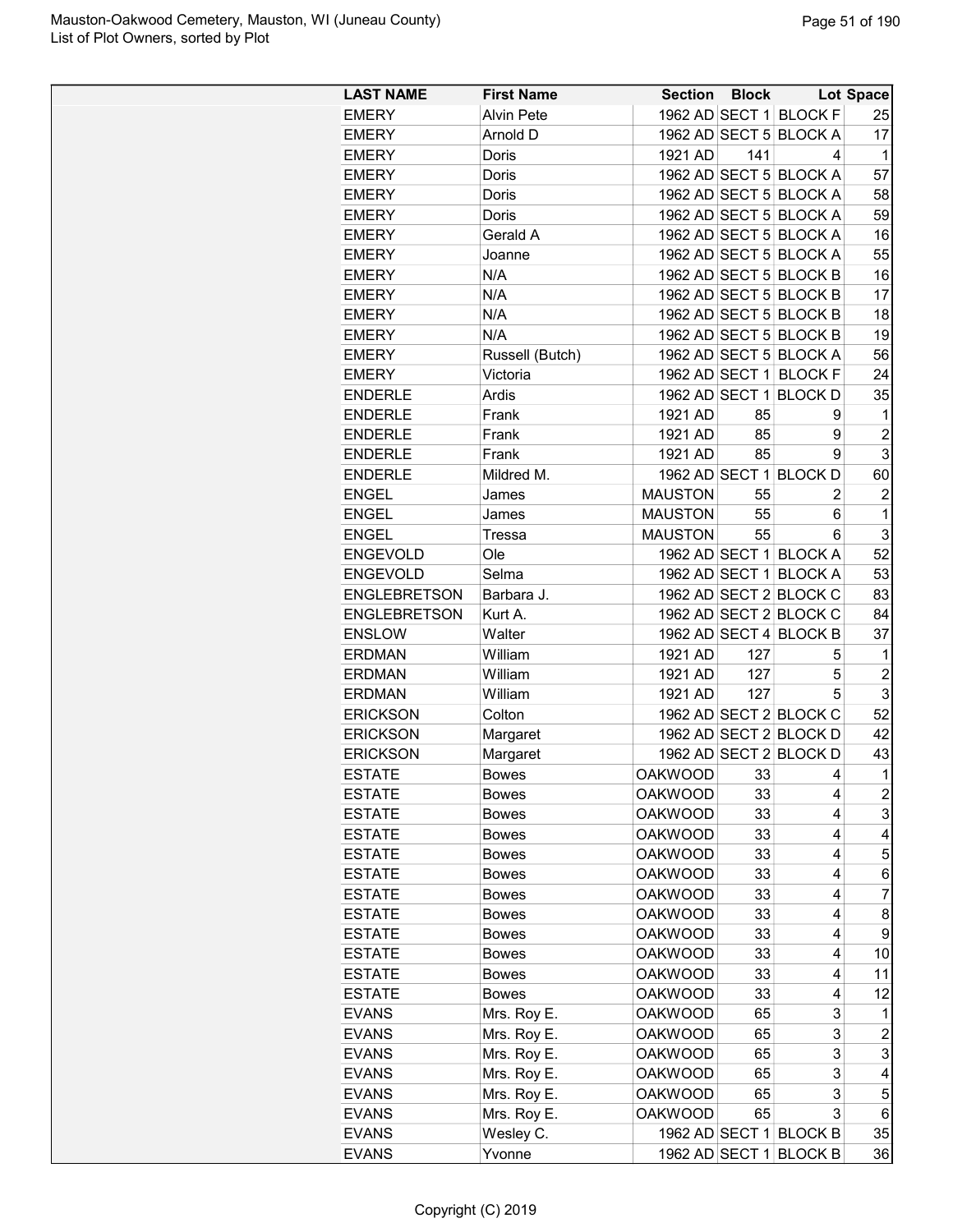| <b>LAST NAME</b> | <b>First Name</b> | <b>Section</b>                   | <b>Block</b> |                        | Lot Space               |
|------------------|-------------------|----------------------------------|--------------|------------------------|-------------------------|
| <b>EVART</b>     | H.A.              | <b>MAUSTON</b>                   | 18           | 11                     | 1                       |
| <b>EVART</b>     | H.A.              | <b>MAUSTON</b>                   | 18           | 11                     | $\overline{c}$          |
| <b>EVART</b>     | H.A.              | <b>MAUSTON</b>                   | 18           | 11                     | 3                       |
| <b>EVART</b>     | H.A.              | <b>MAUSTON</b>                   | 18           | 12                     | 1                       |
| <b>EVART</b>     | H.A.              | <b>MAUSTON</b>                   | 18           | 12                     | $\overline{c}$          |
| <b>EVART</b>     | H.A.              | <b>MAUSTON</b>                   | 18           | 12                     | 3                       |
| <b>EVERS</b>     | Henry             | <b>OAKWOOD</b>                   | 80           | 1                      | 5                       |
| <b>EVERS</b>     | Henry             | <b>OAKWOOD</b>                   | 80           | $\mathbf 1$            | 6                       |
| <b>EVERS</b>     | Henry             | <b>OAKWOOD</b>                   | 80           | 1                      | 7                       |
| <b>EVERS</b>     | Henry             | <b>OAKWOOD</b>                   | 80           | 1                      | 8                       |
| <b>FALCON</b>    | Margaret D.       | 1921 AD                          | 138          | 6                      | 1                       |
| <b>FALZONE</b>   | Pam               |                                  |              | 1962 AD SECT 5 BLOCK C | 13                      |
| <b>FARRAND</b>   | Ronald R.         |                                  |              | 1962 AD SECT 2 BLOCK C | 90                      |
| <b>FARRAND</b>   | Virginia L.       |                                  |              | 1962 AD SECT 2 BLOCK C | 89                      |
| <b>FARVER</b>    | Donald W.         |                                  |              | 1962 AD SECT 2 BLOCK C | 12                      |
| <b>FARVER</b>    | Helen M.          |                                  |              | 1962 AD SECT 2 BLOCK C | 13                      |
| <b>FARVER</b>    | Viola L.          |                                  |              | 1962 AD SECT 1 BLOCK E | 18                      |
| <b>FARVER</b>    | Wraye L.          |                                  |              | 1962 AD SECT 1 BLOCK E | 17                      |
| <b>FASSETT</b>   | John S.           |                                  |              | 1962 AD SECT 1 BLOCK C | 88                      |
| <b>FELDMAN</b>   | William H.        | 1921 AD                          | 115          | 1                      | 1                       |
| <b>FELDMAN</b>   | William H.        | 1921 AD                          | 115          | 1                      | $\overline{c}$          |
| <b>FELDMAN</b>   | William H.        | 1921 AD                          | 115          | $\mathbf 1$            | 3                       |
| <b>FELDMAN</b>   | William H.        | 1921 AD                          | 115          | $\overline{c}$         | $\mathbf 1$             |
| <b>FELDMAN</b>   | William H.        | 1921 AD                          | 115          | $\overline{2}$         | $\overline{c}$          |
| <b>FELDMAN</b>   | William H.        | 1921 AD                          | 115          | $\overline{c}$         | 3                       |
| <b>FELDMAN</b>   | William H.        | 1921 AD                          | 115          | 3                      | $\mathbf 1$             |
| <b>FELDMAN</b>   | William H.        | 1921 AD                          | 115          | 3                      | $\overline{c}$          |
| <b>FELDMAN</b>   | William H.        | 1921 AD                          | 115          | 3                      | 3                       |
| <b>FELDMAN</b>   | William H.        | 1921 AD                          | 115          | 4                      | $\mathbf 1$             |
| <b>FELDMAN</b>   | William H.        | 1921 AD                          | 115          | 4                      | $\overline{c}$          |
| <b>FELDMAN</b>   | William H.        | 1921 AD                          | 115          | 4                      | 3                       |
| <b>FELDMAN</b>   | William H.        | 1921 AD                          | 115          | $\overline{7}$         | $\mathbf 1$             |
| <b>FELDMAN</b>   | William H.        | 1921 AD                          | 115          | $\overline{7}$         | $\overline{2}$          |
| <b>FELDMAN</b>   | William H.        | 1921 AD                          | 115          | 7                      | 3                       |
| <b>FELDMAN</b>   | William H.        | 1921 AD                          | 115          | 8                      | 1                       |
| <b>FELDMAN</b>   | William H.        | 1921 AD                          | 115          | 8                      | $\overline{c}$          |
| <b>FELDMAN</b>   | William H.        | 1921 AD                          | 115          | 8                      | 3                       |
| <b>FELDMAN</b>   | William H.        | 1921 AD                          | 115          | 9                      | 1                       |
| <b>FELDMAN</b>   | William H.        | 1921 AD                          | 115          | 9                      | $\overline{c}$          |
| <b>FELDMAN</b>   | William H.        | 1921 AD                          | 115          | 9                      | 3                       |
| <b>FELLAND</b>   | John E.           | 1921 AD                          | 102          | 12                     | 1                       |
| <b>FELLAND</b>   | John E.           | 1921 AD                          | 102          | 12                     | $\overline{c}$          |
| <b>FELLAND</b>   | John E.           | 1921 AD                          | 102          | 12                     | 3                       |
| <b>FENSKE</b>    | Verna             |                                  |              | 1962 AD SECT 1 BLOCK B | 84                      |
| <b>FERCH</b>     | Millie M.         | 1921 AD                          | 138          | 2                      | 1                       |
| <b>FERCH</b>     | Millie M.         | 1921 AD                          | 138          | 2                      | $\overline{\mathbf{c}}$ |
| <b>FERCH</b>     | Millie M.         | 1921 AD                          | 138          | 2                      | 3                       |
| <b>FICKEN</b>    | John W.           |                                  |              | 1962 AD SECT 4 BLOCK B | 65                      |
| <b>FICKEN</b>    | Pernell R.        |                                  |              | 1962 AD SECT 4 BLOCK B | 66                      |
| <b>FICKEN</b>    | Teresa M.         |                                  |              | 1962 AD SECT 1 BLOCK B | 69                      |
| <b>FICKEN</b>    | William A.        |                                  |              | 1962 AD SECT 1 BLOCK B | 70                      |
|                  |                   |                                  |              |                        |                         |
| <b>FIELD</b>     | C.D.              | <b>OAKWOOD</b><br><b>OAKWOOD</b> | 23           | 2                      | 1<br>$\overline{c}$     |
| <b>FIELD</b>     | C.D.              |                                  | 23           | 2                      |                         |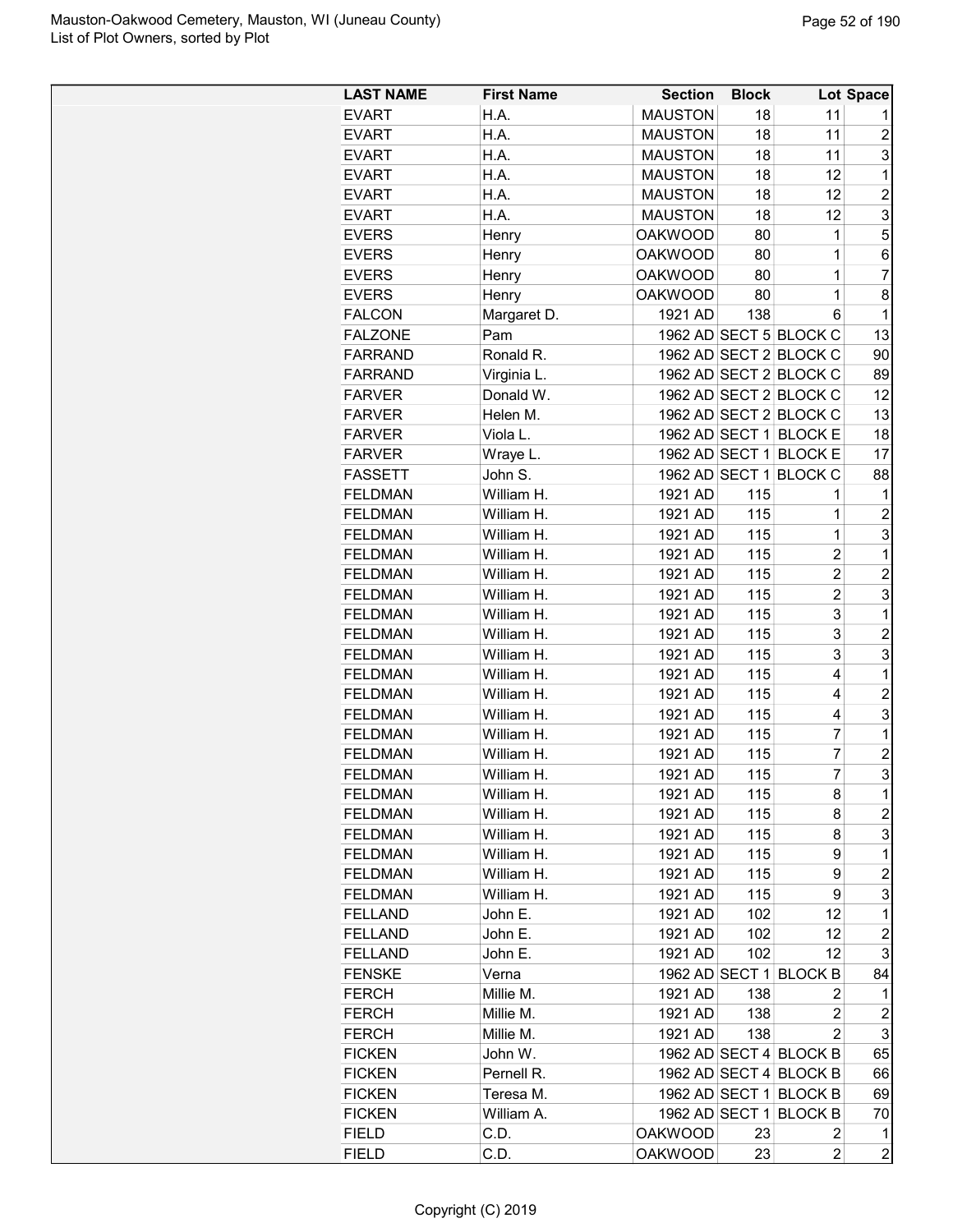| <b>LAST NAME</b>                 | <b>First Name</b>       | <b>Section</b>                   | <b>Block</b> |                                  | Lot Space               |
|----------------------------------|-------------------------|----------------------------------|--------------|----------------------------------|-------------------------|
| <b>FIELD</b>                     | C.D.                    | <b>OAKWOOD</b>                   | 23           | $\overline{2}$                   | 3                       |
| <b>FIELD</b>                     | C.D.                    | <b>OAKWOOD</b>                   | 23           | $\overline{2}$                   | 4                       |
| <b>FIELD</b>                     | C.D.                    | <b>OAKWOOD</b>                   | 23           | $\overline{2}$                   | 5                       |
| <b>FIELD</b>                     | C.D.                    | <b>OAKWOOD</b>                   | 23           | $\overline{2}$                   | 6                       |
| <b>FIELD</b>                     | C.D.                    | <b>OAKWOOD</b>                   | 23           | $\overline{c}$                   | 7                       |
| <b>FIELD</b>                     | C.D.                    | <b>OAKWOOD</b>                   | 23           | $\overline{2}$                   | 8                       |
| <b>FIELD</b>                     | C.D.                    | <b>OAKWOOD</b>                   | 23           | $\overline{2}$                   | 9                       |
| <b>FIELD</b>                     | C.D.                    | <b>OAKWOOD</b>                   | 23           | $\overline{2}$                   | 10                      |
| <b>FIELD</b>                     | C.D.                    | <b>OAKWOOD</b>                   | 23           | $\overline{2}$                   | 11                      |
| <b>FIELD</b>                     | C.D.                    | <b>OAKWOOD</b>                   | 23           | $\overline{2}$                   | 12                      |
| <b>FIELDS</b>                    | Morton H.               | 1921 AD                          | 92           | 10                               | 1                       |
| <b>FIELDS</b>                    | Morton H.               | 1921 AD                          | 92           | 10                               | 2                       |
| <b>FIELDS</b>                    | Morton H.               | 1921 AD                          | 92           | 10                               | 3                       |
| <b>FIENE</b>                     | Clayton                 | 1962 AD SECT 2                   |              | <b>BLOCK A</b>                   | 17                      |
| <b>FIENE</b>                     | Eliza                   | <b>OAKWOOD</b>                   | 53           | 3                                | 1                       |
| <b>FIENE</b>                     | Eliza                   | <b>OAKWOOD</b>                   | 53           | 3                                | $\overline{c}$          |
| <b>FIENE</b>                     | Eliza                   | <b>OAKWOOD</b>                   | 53           | 3                                | 3                       |
| <b>FIENE</b>                     | Janet J                 |                                  |              | 1962 AD SECT 2 BLOCK C           | 17                      |
| <b>FIENE</b>                     | Lawrence O.             | 1962 AD SECT 1                   |              | <b>BLOCK E</b>                   | 7                       |
| <b>FIENE</b>                     | Lucille R.              | 1962 AD SECT 1                   |              | <b>BLOCK E</b>                   | 8                       |
| <b>FIENE</b>                     | Mrs. C.                 | <b>OAKWOOD</b>                   | 60           | 6                                | $\mathbf{1}$            |
| <b>FIENE</b>                     | Mrs. C.                 | <b>OAKWOOD</b>                   | 60           | 6                                | $\overline{c}$          |
| <b>FIENE</b>                     | Mrs. C.                 | <b>OAKWOOD</b>                   | 60           | 6                                | 3                       |
| <b>FIENE</b>                     | Mrs. C.                 | <b>OAKWOOD</b>                   | 60           | 6                                | 4                       |
| <b>FIENE</b>                     | Mrs. C.                 | <b>OAKWOOD</b>                   | 60           | 6                                | 5                       |
| <b>FIENE</b>                     | Mrs. C.                 | <b>OAKWOOD</b>                   | 60           | 6                                | 6                       |
| <b>FIENE</b>                     | Sharon                  |                                  |              | 1962 AD SECT 2 BLOCK A           | 18                      |
| <b>FIGI</b>                      | Carol A                 |                                  |              | 1962 AD SECT 2 BLOCK B           | 82                      |
| <b>FIGI</b>                      | Carol A                 |                                  |              | 1962 AD SECT 2 BLOCK B           | 83                      |
| <b>FIGI</b>                      | Della E.                |                                  |              | 1962 AD SECT 2 BLOCK A           | 88                      |
| <b>FIGI</b>                      | Elmer P.                |                                  |              | 1962 AD SECT 2 BLOCK A           | 87                      |
| <b>FIJALKOWSKI</b>               | Minnie C.               |                                  |              | 1962 AD SECT 1 BLOCK C           | 11                      |
| <b>FIJALKOWSKI</b>               | Walter                  |                                  |              | 1962 AD SECT 1 BLOCK C           | 12                      |
|                                  |                         |                                  |              |                                  |                         |
| <b>FINUCAN</b>                   | Carolyn A.              |                                  |              | 1962 AD SECT 1 BLOCK F           | 29                      |
| <b>FINUCAN</b><br><b>FINUCAN</b> | Evelyn E.<br>Francis B. | 1962 AD SECT 1                   |              | <b>BLOCK F</b>                   | 26                      |
| <b>FINUCAN</b>                   | John F.                 | 1962 AD SECT 1<br>1962 AD SECT 1 |              | <b>BLOCK F</b><br><b>BLOCK F</b> | 27                      |
|                                  |                         | 1921 AD                          | 112          |                                  | 28                      |
| <b>FIRLUS</b>                    | Harry                   |                                  |              | 5                                | 1                       |
| <b>FIRLUS</b>                    | Harry                   | 1921 AD                          | 112          | 5                                | 2                       |
| <b>FIRLUS</b>                    | Harry                   | 1921 AD                          | 112          | 5                                | 3                       |
| <b>FIRLUS</b>                    | <b>Robert Harry</b>     | <b>OAKWOOD</b>                   | 21           | 6                                | $\mathbf{1}$            |
| <b>FIRLUS</b>                    | <b>Robert Harry</b>     | <b>OAKWOOD</b>                   | 21           | 6                                | $\overline{\mathbf{c}}$ |
| <b>FIRLUS</b>                    | <b>Robert Harry</b>     | <b>OAKWOOD</b>                   | 21           | 6                                | 3                       |
| <b>FIRLUS</b>                    | <b>Robert Harry</b>     | <b>OAKWOOD</b>                   | 21           | 6                                | 4                       |
| <b>FIRLUS</b>                    | Robert Harry            | <b>OAKWOOD</b>                   | 21           | 6                                | 5                       |
| <b>FIRLUS</b>                    | <b>Robert Harry</b>     | <b>OAKWOOD</b>                   | 21           | 6                                | 6                       |
| <b>FIRLUS</b>                    | <b>Robert Harry</b>     | <b>OAKWOOD</b>                   | 21           | 6                                | $\overline{7}$          |
| <b>FIRLUS</b>                    | <b>Robert Harry</b>     | <b>OAKWOOD</b>                   | 21           | 6                                | 8                       |
| <b>FIRLUS</b>                    | <b>Robert Harry</b>     | <b>OAKWOOD</b>                   | 21           | 6                                | 9                       |
| <b>FIRLUS</b>                    | <b>Robert Harry</b>     | <b>OAKWOOD</b>                   | 21           | 6                                | 10                      |
| <b>FIRLUS</b>                    | <b>Robert Harry</b>     | <b>OAKWOOD</b>                   | 21           | 6                                | 11                      |
| <b>FIRLUS</b>                    | <b>Robert Harry</b>     | <b>OAKWOOD</b>                   | 21           | 6                                | 12                      |
| <b>FISCHER</b>                   | Eugene                  |                                  |              | 1962 AD SECT 1 BLOCK F           | 58                      |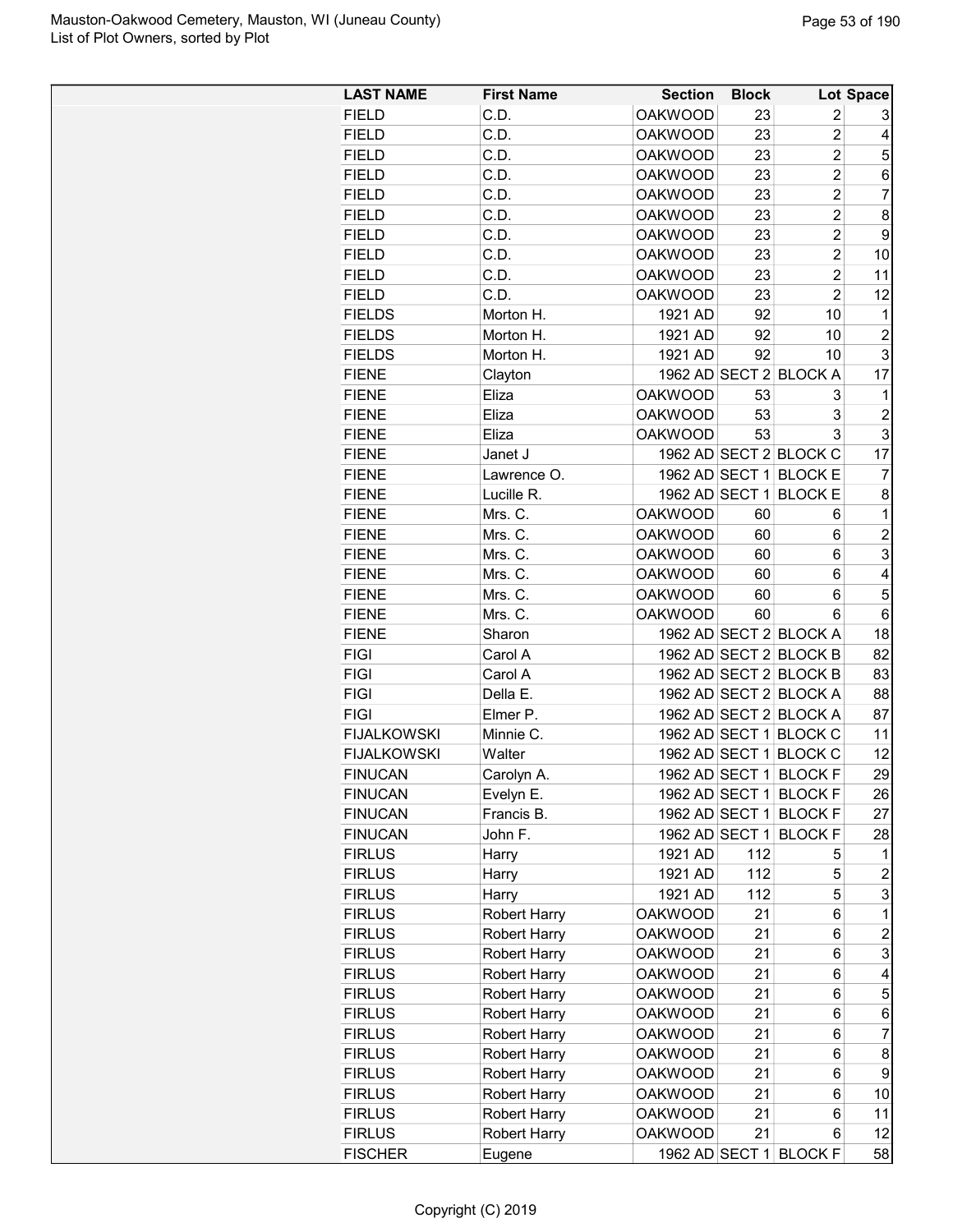| <b>LAST NAME</b>  | <b>First Name</b> | <b>Section</b> | <b>Block</b> |                         | Lot Space        |
|-------------------|-------------------|----------------|--------------|-------------------------|------------------|
| <b>FISCHER</b>    | Gustave           | <b>OAKWOOD</b> | 24           | 1                       |                  |
| <b>FISCHER</b>    | Katie             |                |              | 1962 AD SECT 2 BLOCK D  | 88               |
| <b>FISCHER</b>    | Maxine            | 1962 AD SECT 1 |              | <b>BLOCKF</b>           | 59               |
|                   |                   |                |              |                         |                  |
| <b>FISCHER</b>    | Robert L.         |                |              | 1962 AD SECT 2 BLOCK D  | 93               |
| <b>FISCHER</b>    | <b>Steve</b>      |                |              | 1962 AD SECT 2 BLOCK D  | 87               |
| <b>FISH</b>       | Laman (Gus)       | 1921 AD        | 143          | 6                       | $\overline{c}$   |
| <b>FISH</b>       | Morgan            | <b>MAUSTON</b> | 35           | 3                       | 1                |
| <b>FISH</b>       | Morgan            | <b>MAUSTON</b> | 35           | 3                       | $\overline{c}$   |
| <b>FISH</b>       | Morgan            | <b>MAUSTON</b> | 35           | 3                       | 3                |
| <b>FISH</b>       | Morgan            | <b>MAUSTON</b> | 35           | 4                       | $\mathbf 1$      |
| <b>FISH</b>       | Morgan            | <b>MAUSTON</b> | 35           | 4                       | $\overline{c}$   |
| <b>FISH</b>       | Morgan            | <b>MAUSTON</b> | 35           | 4                       | 3                |
| <b>FISH</b>       | Morgan            | <b>MAUSTON</b> | 35           | 5                       | 1                |
| <b>FISH</b>       | Morgan            | <b>MAUSTON</b> | 35           | 5                       | $\overline{2}$   |
| <b>FISH</b>       | Morgan            | <b>MAUSTON</b> | 35           | 5                       | 3                |
| <b>FISH</b>       | Morgan            | <b>MAUSTON</b> | 35           | 6                       | 1                |
| <b>FISH</b>       | Morgan            | <b>MAUSTON</b> | 35           | 6                       | $\overline{c}$   |
| <b>FISH</b>       | Morgan            | <b>MAUSTON</b> | 35           | 6                       | 3                |
| <b>FISHER</b>     | Andrew            | 1921 AD        | 143          | 4                       | 1                |
| <b>FISHER</b>     | Andrew            | 1921 AD        | 143          | 4                       | $\overline{c}$   |
| <b>FISHER</b>     | Andrew            | 1921 AD        | 143          | 4                       | 3                |
| <b>FISHER</b>     | William N.        | <b>OAKWOOD</b> | 66           | $\overline{2}$          | 1                |
| <b>FISHER</b>     | William N.        | <b>OAKWOOD</b> | 66           | $\overline{c}$          | $\overline{c}$   |
| <b>FISHER</b>     | William N.        | <b>OAKWOOD</b> | 66           | $\overline{c}$          | 3                |
| <b>FISHER</b>     | William N.        | <b>OAKWOOD</b> | 66           | $\overline{c}$          | 4                |
| <b>FISHER</b>     | William N.        | <b>OAKWOOD</b> | 66           | $\overline{c}$          | 5                |
|                   |                   |                |              |                         |                  |
| <b>FISHER</b>     | William N.        | <b>OAKWOOD</b> | 66           | $\overline{c}$          | 6                |
| <b>FISHER</b>     | William N.        | <b>OAKWOOD</b> | 66           | 2                       | $\overline{7}$   |
| <b>FISHER</b>     | William N.        | <b>OAKWOOD</b> | 66           | $\overline{c}$          | 8                |
| <b>FISHER</b>     | William N.        | <b>OAKWOOD</b> | 66           | $\overline{2}$          | 9                |
| <b>FISHER</b>     | William N.        | <b>OAKWOOD</b> | 66           | $\overline{c}$          | 10               |
| <b>FISHER</b>     | William N.        | <b>OAKWOOD</b> | 66           | $\overline{c}$          | 11               |
| <b>FISHER</b>     | William N.        | <b>OAKWOOD</b> | 66           | $\overline{c}$          | 12               |
| <b>FISKE</b>      | Frank             | 1921 AD        | 119          | $\overline{\mathbf{c}}$ | $\mathbf 1$      |
| <b>FISKE</b>      | Frank             | 1921 AD        | 119          | 2                       | $\overline{c}$   |
| <b>FISKE</b>      | Frank             | 1921 AD        | 119          | $\overline{2}$          | 3                |
| <b>FISKE</b>      | Raymond L. Sr.    |                |              | 1962 AD SECT 2 BLOCK B  | 73               |
| <b>FISKE</b>      | Raymond L. Sr.    |                |              | 1962 AD SECT 2 BLOCK B  | 74               |
| <b>FISKE</b>      | Theodore A.       | <b>OAKWOOD</b> | 69           | 6                       | 1                |
| <b>FISKE</b>      | Theodore A.       | <b>OAKWOOD</b> | 69           | 6                       | $\overline{c}$   |
| <b>FISKE</b>      | Theodore A.       | <b>OAKWOOD</b> | 69           | 6                       | 3                |
| <b>FISKE</b>      | Theodore A.       | <b>OAKWOOD</b> | 69           | 6                       | 4                |
| <b>FISKE</b>      | Theodore A.       | <b>OAKWOOD</b> | 69           | 6                       | 5                |
| <b>FISKE</b>      | Theodore A.       | <b>OAKWOOD</b> | 69           | 6                       | 6                |
| <b>FITE</b>       | Dorothy V.        |                |              | 1962 AD SECT 4 BLOCK F  | 1                |
| <b>FITE</b>       | John W.           |                |              | 1962 AD SECT 4 BLOCK F  | 2                |
| <b>FITZGERALD</b> | Daniel J.         |                |              | 1962 AD SECT 1 BLOCK D  | 84               |
|                   |                   |                |              |                         |                  |
| <b>FITZGERALD</b> | Dorothy J.        |                |              | 1962 AD SECT 1 BLOCK D  | 83               |
| <b>FLASKA</b>     | John              | 1921 AD        | 137          | 4                       | 1                |
| <b>FLASKA</b>     | John              | 1921 AD        | 137          | 4                       | $\boldsymbol{2}$ |
| <b>FLASKA</b>     | John              | 1921 AD        | 137          | 4                       | 3                |
| <b>FLENTYE</b>    | Henry W.          | <b>MAUSTON</b> | 53           | 4                       | $\mathbf 1$      |
| <b>FLENTYE</b>    | Henry W.          | <b>MAUSTON</b> | 53           | 4                       | $\overline{c}$   |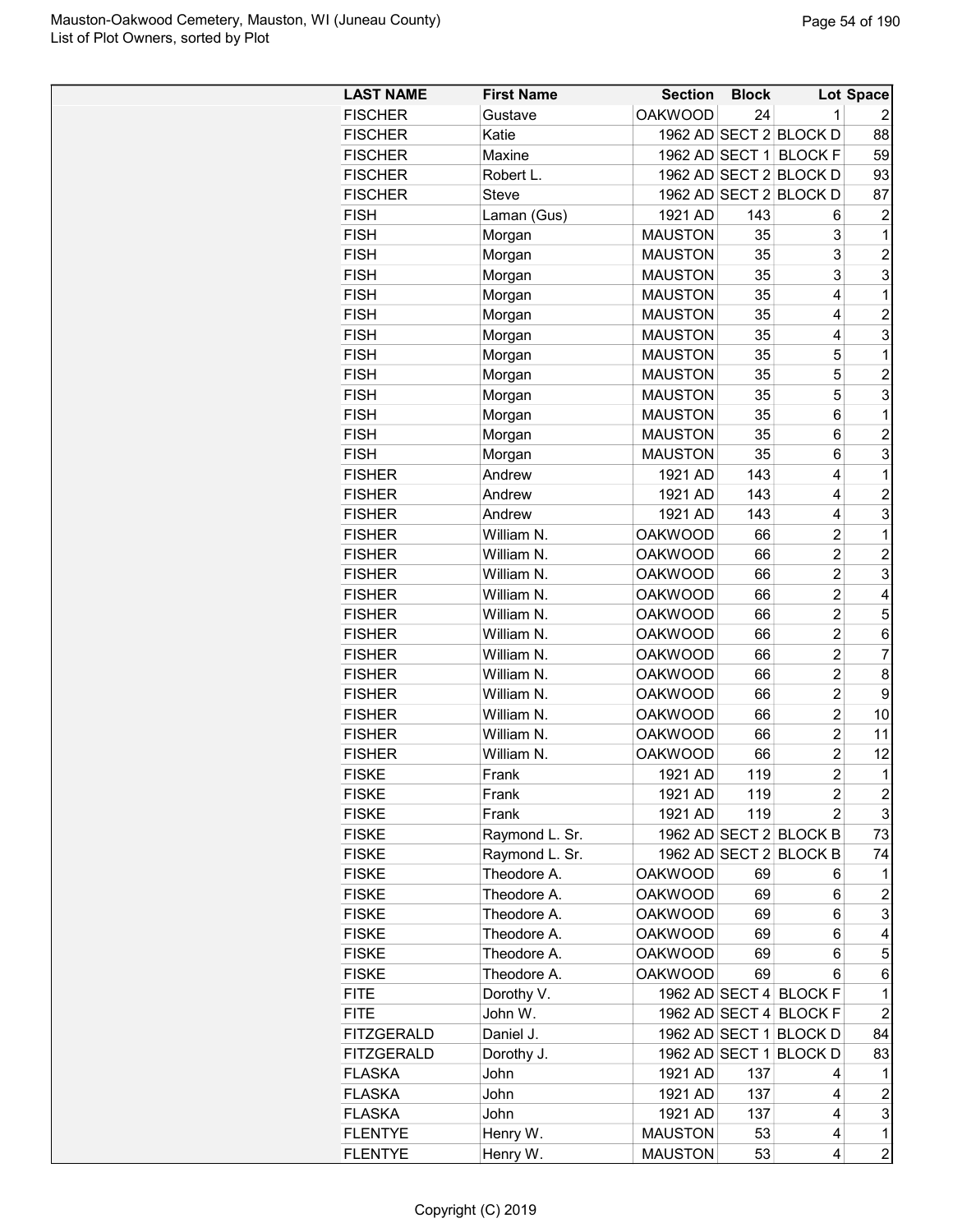| <b>LAST NAME</b> | <b>First Name</b> | <b>Section</b> | <b>Block</b> |                        | Lot Space               |
|------------------|-------------------|----------------|--------------|------------------------|-------------------------|
| <b>FLENTYE</b>   | Henry W.          | <b>MAUSTON</b> | 53           | 4                      | 3                       |
| <b>FLENTYE</b>   | Henry W.          | <b>MAUSTON</b> | 53           | 5                      | 1                       |
| <b>FLENTYE</b>   | Henry W.          | <b>MAUSTON</b> | 53           | 5                      | $\overline{2}$          |
| <b>FLENTYE</b>   | Henry W.          | <b>MAUSTON</b> | 53           | 5                      | 3                       |
| <b>FLETCHER</b>  | A.H.              | <b>OAKWOOD</b> | 20           | $\overline{1}$         | $\mathbf 1$             |
| <b>FLETCHER</b>  | A.H.              | <b>OAKWOOD</b> | 20           | $\overline{1}$         | $\overline{2}$          |
| <b>FLETCHER</b>  | A.H.              | <b>OAKWOOD</b> | 20           | $\overline{1}$         | 3                       |
| <b>FLETCHER</b>  | A.H.              | <b>OAKWOOD</b> | 20           | $\overline{1}$         | 4                       |
| <b>FLETCHER</b>  | A.H.              | <b>OAKWOOD</b> | 20           | $\overline{1}$         | 5                       |
| <b>FLETCHER</b>  | A.H.              | <b>OAKWOOD</b> | 20           | $\overline{1}$         | 6                       |
| <b>FLETCHER</b>  | A.H.              | <b>OAKWOOD</b> | 20           | $\overline{1}$         | $\overline{7}$          |
| <b>FLETCHER</b>  | A.H.              | <b>OAKWOOD</b> | 20           | $\overline{1}$         | 8                       |
| <b>FLETCHER</b>  | A.H.              | <b>OAKWOOD</b> | 20           | $\overline{1}$         | 9                       |
| <b>FLETCHER</b>  | A.H.              | <b>OAKWOOD</b> | 20           | 1                      | 10                      |
| <b>FLETCHER</b>  | A.H.              | <b>OAKWOOD</b> | 20           | 1                      | 11                      |
| <b>FLETCHER</b>  | Ethel R.          | <b>OAKWOOD</b> | 66           | 3                      | $\overline{7}$          |
| <b>FLETCHER</b>  | Ethel R.          | <b>OAKWOOD</b> | 66           | 3                      | 8                       |
| <b>FLETCHER</b>  | Ethel R.          | <b>OAKWOOD</b> | 66           | 3                      | 9                       |
| <b>FLETCHER</b>  | Ethel R.          | <b>OAKWOOD</b> | 66           | 3                      | 10                      |
| <b>FLETCHER</b>  | Ethel R.          | <b>OAKWOOD</b> | 66           | 3                      | 11                      |
| <b>FLETCHER</b>  | Ethel R.          | <b>OAKWOOD</b> | 66           | 3                      | 12                      |
| <b>FLETCHER</b>  | Herman, Mrs       | 1921 AD        | 105          | 12                     | 1                       |
| <b>FLETCHER</b>  | Herman, Mrs       | 1921 AD        | 105          | 12                     | $\overline{2}$          |
| <b>FLETCHER</b>  | Herman, Mrs       | 1921 AD        | 105          | 12                     | 3                       |
| <b>FLETCHER</b>  | Richard B.        | 1921 AD        | 104          | 3                      | 1                       |
| <b>FLETCHER</b>  | Richard B.        | 1921 AD        | 104          | 3                      | $\overline{c}$          |
| <b>FLETCHER</b>  | Richard B.        | 1921 AD        | 104          | 3                      | 3                       |
| <b>FLETCHER</b>  | W.D.              | <b>MAUSTON</b> | 25           | 4                      | 1                       |
| <b>FLETCHER</b>  | W.D.              | <b>MAUSTON</b> | 25           | 4                      | $\overline{c}$          |
| <b>FLETCHER</b>  | W.D.              | <b>MAUSTON</b> | 25           | 4                      | 3                       |
| <b>FLETCHER</b>  | W.D.              | <b>MAUSTON</b> | 25           | 5                      | 1                       |
| <b>FLETCHER</b>  | W.D.              | <b>MAUSTON</b> | 25           | 5                      | $\overline{c}$          |
| <b>FLETCHER</b>  | W.D.              | <b>MAUSTON</b> | 25           | 5                      | 3                       |
| <b>FORSYTH</b>   | Daniel E          |                |              | 1962 AD SECT 5 BLOCK A | $\overline{7}$          |
| FORSYTH          | Daniel E          |                |              | 1962 AD SECT 5 BLOCK A | 8                       |
| <b>FORSYTH</b>   | Marjorie          |                |              | 1962 AD SECT 4 BLOCK B | 41                      |
| FORSYTH          | Marjorie E.       |                |              | 1962 AD SECT 4 BLOCK B | 42                      |
| <b>FORSYTH</b>   | Truman H.         |                |              | 1962 AD SECT 4 BLOCK B | 40                      |
| <b>FOSBINDER</b> | Charles W.        | <b>OAKWOOD</b> | 31           | 6                      | 1                       |
| <b>FOSBINDER</b> | Charles W.        | <b>OAKWOOD</b> | 31           | 6                      | $\overline{c}$          |
| <b>FOSBINDER</b> | Charles W.        | <b>OAKWOOD</b> | 31           | 6                      | 3                       |
| <b>FOSBINDER</b> | Charles W.        | <b>OAKWOOD</b> | 31           | 6                      | 4                       |
| <b>FOSBINDER</b> | Charles W.        | <b>OAKWOOD</b> | 31           | 6                      | 5                       |
| <b>FOSBINDER</b> | Charles W.        | <b>OAKWOOD</b> | 31           | 6                      | 6                       |
| <b>FOSBINDER</b> | Enoch             | <b>OAKWOOD</b> | 31           | 6                      | $\overline{7}$          |
| <b>FOSBINDER</b> | Enoch             | <b>OAKWOOD</b> | 31           | 6                      | 8                       |
| <b>FOSBINDER</b> | Enoch             | <b>OAKWOOD</b> | 31           | 6                      | 9                       |
| <b>FOSBINDER</b> | Enoch             | <b>OAKWOOD</b> | 31           | 6                      | 10                      |
| <b>FOSBINDER</b> | Enoch             | <b>OAKWOOD</b> | 31           | 6                      | 11                      |
| <b>FOSBINDER</b> | Enoch             | <b>OAKWOOD</b> | 31           | 6                      | 12                      |
| <b>FOSBINDER</b> | William J.        | 1883 AD        | C            | 3                      | 1                       |
| <b>FOSBINDER</b> | William J.        | 1883 AD        | С            | 3                      | $\overline{\mathbf{c}}$ |
| <b>FOSBINDER</b> | William J.        | 1883 AD        | C            | 3                      | 3                       |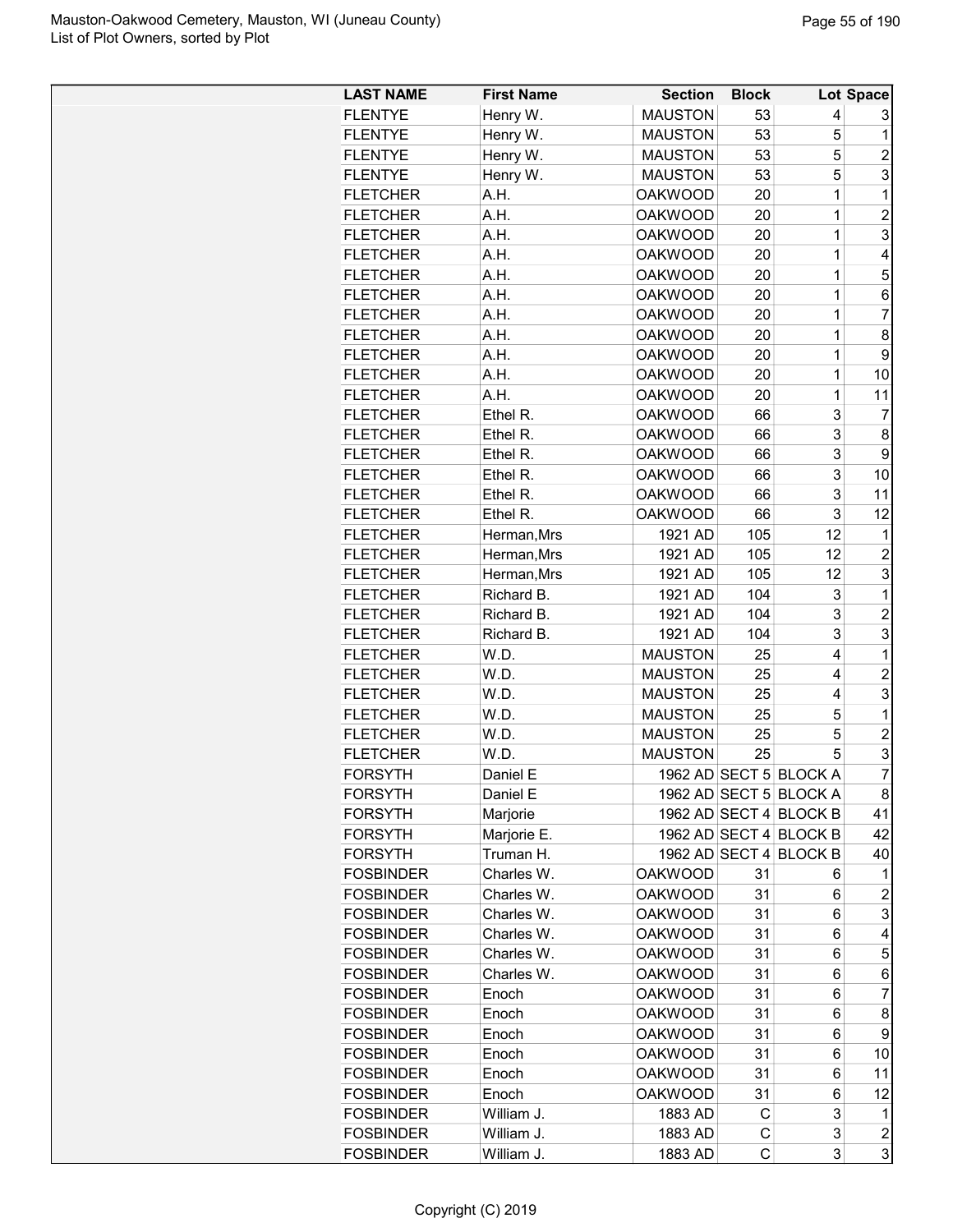| <b>LAST NAME</b>               | <b>First Name</b> | <b>Section</b>     | <b>Block</b> |                | <b>Lot Space</b>        |
|--------------------------------|-------------------|--------------------|--------------|----------------|-------------------------|
| <b>FOSBINDER</b>               | William J.        | 1883 AD            | С            | 4              |                         |
| <b>FOSBINDER</b>               | William J.        | 1883 AD            | C            | 4              | $\overline{c}$          |
| <b>FOSBINDER</b>               | William J.        | 1883 AD            | C            | 4              | 3                       |
| <b>FOSBINDER</b>               | William J.        | 1883 AD            | C            | 5              | 1                       |
| <b>FOSBINDER</b>               | William J.        | 1883 AD            | C            | 5              | $\overline{c}$          |
| <b>FOSBINDER</b>               | William J.        | 1883 AD            | C            | 5              | 3                       |
| <b>FOSBINDER</b>               | William J.        | 1883 AD            | C            | 6              | 1                       |
| <b>FOSBINDER</b>               | William J.        | 1883 AD            | C            | 6              | $\overline{c}$          |
| <b>FOSBINDER</b>               | William J.        | 1883 AD            | $\mathsf{C}$ | 6              | 3                       |
| <b>FOSGATE</b>                 | N/A               | <b>MAUSTON</b>     | 21           | 3              | 1                       |
| <b>FOSGATE</b>                 | N/A               | <b>MAUSTON</b>     | 21           | 3              | $\overline{\mathbf{c}}$ |
| <b>FOSGATE</b>                 | N/A               | <b>MAUSTON</b>     | 21           | 3              | 3                       |
| <b>FOSTER</b>                  | A.W.              | <b>OAKWOOD</b>     | 60           | 4              | 4                       |
| <b>FOSTER</b>                  | A.W.              | <b>OAKWOOD</b>     | 60           | 4              | 5                       |
| <b>FOSTER</b>                  | A.W.              | <b>OAKWOOD</b>     | 60           | 4              | 6                       |
| <b>FOSTER</b>                  | A.W.              | <b>OAKWOOD</b>     | 60           | 4              | 10                      |
| <b>FOSTER</b>                  | A.W.              | <b>OAKWOOD</b>     | 60           | 4              | 11                      |
| <b>FOSTER</b>                  | A.W.              | <b>OAKWOOD</b>     | 60           | 4              | 12                      |
|                                |                   |                    |              |                |                         |
| <b>FOSTER</b><br><b>FOSTER</b> | Culver M.         | 1921 AD<br>1921 AD | 111          | $\overline{c}$ | 1                       |
|                                | Culver M.         |                    | 111          | $\overline{c}$ | $\overline{c}$          |
| <b>FOSTER</b>                  | Culver M.         | 1921 AD            | 111          | $\overline{2}$ | 3                       |
| <b>FOSTER</b>                  | Culver M.         | 1921 AD            | 111          | 8              | $\mathbf 1$             |
| <b>FOSTER</b>                  | Culver M.         | 1921 AD            | 111          | 8              | $\overline{2}$          |
| <b>FOSTER</b>                  | Culver M.         | 1921 AD            | 111          | 8              | 3                       |
| <b>FOSTER</b>                  | G.J.              | <b>MAUSTON</b>     | 21           | $\mathbf 1$    | 1                       |
| <b>FOSTER</b>                  | G.J.              | <b>MAUSTON</b>     | 21           | $\mathbf 1$    | $\overline{2}$          |
| <b>FOSTER</b>                  | G.J.              | <b>MAUSTON</b>     | 21           | $\mathbf 1$    | 3                       |
| <b>FOSTER</b>                  | G.J.              | <b>MAUSTON</b>     | 21           | $\overline{c}$ | 1                       |
| <b>FOSTER</b>                  | G.J.              | <b>MAUSTON</b>     | 21           | $\overline{c}$ | $\overline{c}$          |
| <b>FOSTER</b>                  | G.J.              | <b>MAUSTON</b>     | 21           | $\overline{c}$ | 3                       |
| <b>FOSTER</b>                  | G.J.              | <b>MAUSTON</b>     | 21           | $\overline{7}$ | $\mathbf 1$             |
| <b>FOSTER</b>                  | G.J.              | <b>MAUSTON</b>     | 21           | $\overline{7}$ | $\overline{2}$          |
| <b>FOSTER</b>                  | G.J.              | <b>MAUSTON</b>     | 21           | $\overline{7}$ | 3                       |
| <b>FOSTER</b>                  | G.J.              | <b>MAUSTON</b>     | 21           | 8              | $\overline{1}$          |
| <b>FOSTER</b>                  | G.J.              | <b>MAUSTON</b>     | 21           | 8              | $\overline{\mathbf{c}}$ |
| <b>FOSTER</b>                  | G.J.              | <b>MAUSTON</b>     | 21           | 8              | 3                       |
| <b>FOSTER</b>                  | J.                | <b>MAUSTON</b>     | 49           | 3              | 1                       |
| <b>FOSTER</b>                  | J.                | <b>MAUSTON</b>     | 49           | 3              | $\overline{c}$          |
| <b>FOSTER</b>                  | J.                | <b>MAUSTON</b>     | 49           | 3              | 3                       |
| <b>FOSTER</b>                  | J.                | <b>MAUSTON</b>     | 49           | 4              | 1                       |
| <b>FOSTER</b>                  | J.                | <b>MAUSTON</b>     | 49           | 4              | $\overline{c}$          |
| <b>FOSTER</b>                  | J.                | <b>MAUSTON</b>     | 49           | 4              | 3                       |
| <b>FOSTER</b>                  | J.                | <b>MAUSTON</b>     | 49           | 5              | 1                       |
| <b>FOSTER</b>                  | J.                | <b>MAUSTON</b>     | 49           | 5              | $\overline{c}$          |
| <b>FOSTER</b>                  | J.                | <b>MAUSTON</b>     | 49           | 5              | 3                       |
| <b>FOSTER</b>                  | J.                | <b>MAUSTON</b>     | 49           | 6              | 1                       |
| <b>FOSTER</b>                  | J.                | <b>MAUSTON</b>     | 49           | 6              | $\overline{c}$          |
| <b>FOSTER</b>                  | J.                | <b>MAUSTON</b>     | 49           | 6              | 3                       |
| <b>FOSTER</b>                  | J.W.              | <b>OAKWOOD</b>     | 65           | 4              | 4                       |
| <b>FOSTER</b>                  | J.W.              | <b>OAKWOOD</b>     | 65           | 4              | 5                       |
| <b>FOSTER</b>                  | J.W.              | <b>OAKWOOD</b>     | 65           | 4              | 6                       |
| <b>FOSTER</b>                  | Leander J.        | <b>OAKWOOD</b>     | 32           | 6              | 1                       |
| <b>FOSTER</b>                  | Leander J.        | <b>OAKWOOD</b>     | 32           | 6              | $\overline{2}$          |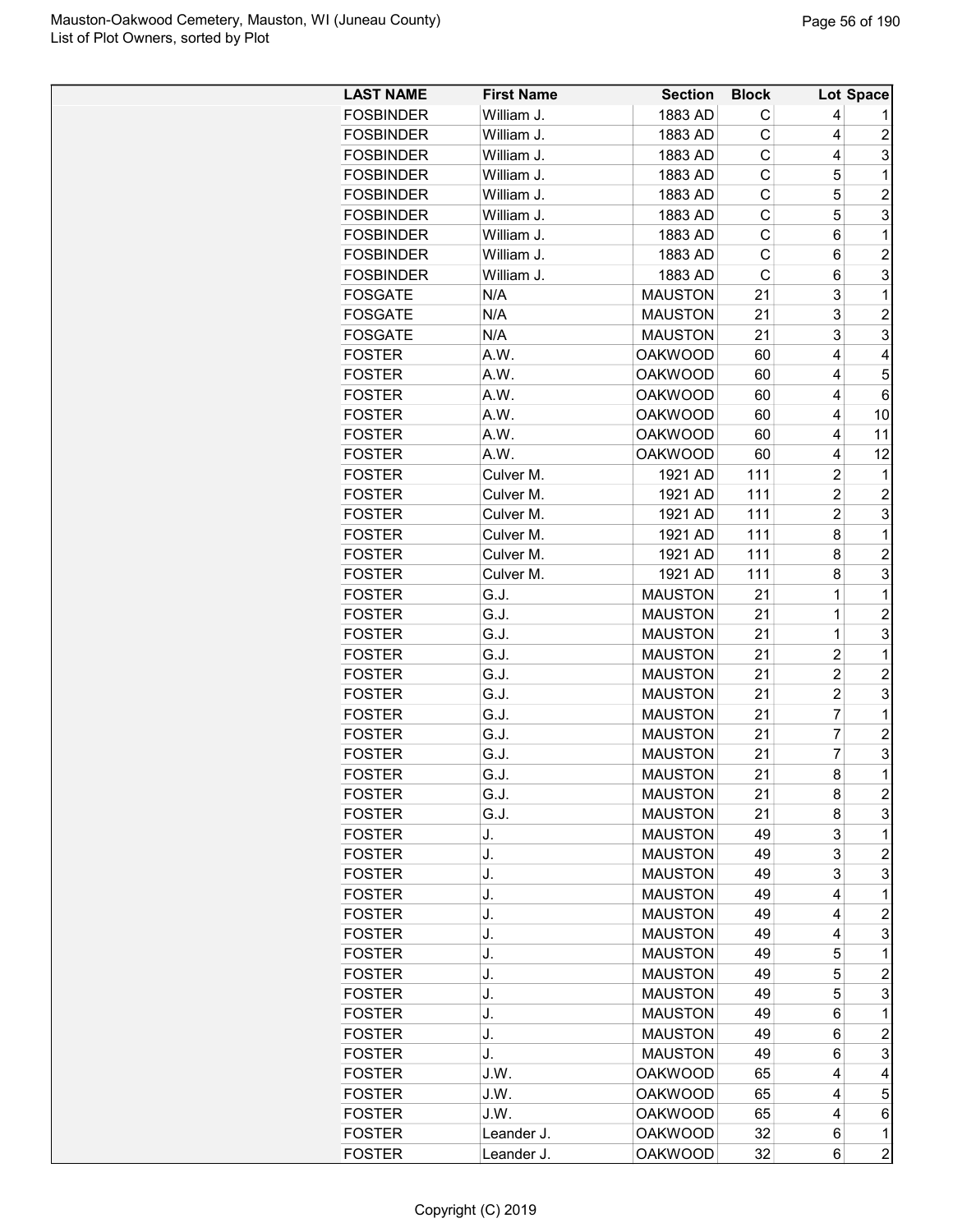| <b>LAST NAME</b> | <b>First Name</b> | <b>Section</b> | <b>Block</b> |                        | Lot Space               |
|------------------|-------------------|----------------|--------------|------------------------|-------------------------|
| <b>FOSTER</b>    | Leander J.        | <b>OAKWOOD</b> | 32           | 6                      | 3                       |
| <b>FOSTER</b>    | Leander J.        | <b>OAKWOOD</b> | 32           | 6                      | 4                       |
| <b>FOSTER</b>    | Leander J.        | <b>OAKWOOD</b> | 32           | 6                      | 5                       |
| <b>FOSTER</b>    | Leander J.        | <b>OAKWOOD</b> | 32           | 6                      | 6                       |
| <b>FOSTER</b>    | Leander J.        | <b>OAKWOOD</b> | 32           | 6                      | $\overline{7}$          |
| <b>FOSTER</b>    | Leander J.        | <b>OAKWOOD</b> | 32           | 6                      | $\bf 8$                 |
| <b>FOSTER</b>    | Leander J.        | <b>OAKWOOD</b> | 32           | 6                      | $\boldsymbol{9}$        |
| <b>FOSTER</b>    | Leander J.        | <b>OAKWOOD</b> | 32           | 6                      | 10                      |
| <b>FOSTER</b>    | Leander J.        | <b>OAKWOOD</b> | 32           | 6                      | 11                      |
| <b>FOSTER</b>    | Leander J.        | <b>OAKWOOD</b> | 32           | 6                      | 12                      |
| <b>FOSTER</b>    | Leander W.        | 1921 AD        | 111          | 1                      | 1                       |
| <b>FOSTER</b>    | Leander W.        | 1921 AD        | 111          | 1                      | $\overline{c}$          |
| <b>FOSTER</b>    | Leander W.        | 1921 AD        | 111          | 1                      | $\overline{3}$          |
| <b>FRANTAL</b>   | Bob               |                |              | 1962 AD SECT 4 BLOCK F | 18                      |
| <b>FRANTAL</b>   | Mary              |                |              | 1962 AD SECT 4 BLOCK F | 17                      |
| <b>FREDRICK</b>  | Lewis             | <b>OAKWOOD</b> | 44           | 5                      |                         |
| <b>FREDRICK</b>  | Lewis             | <b>OAKWOOD</b> | 44           | 5                      | $\boldsymbol{2}$        |
| <b>FREDRICK</b>  | Lewis             | <b>OAKWOOD</b> | 44           | 5                      | 3                       |
| <b>FREEMAN</b>   | Irvin             | 1921 AD        | 112          | 6                      | 1                       |
| <b>FREEMAN</b>   | Irvin             | 1921 AD        | 112          | 6                      | $\overline{c}$          |
| <b>FREEMAN</b>   | Irvin             | 1921 AD        | 112          | 6                      | $\mathbf{3}$            |
| <b>FREITAG</b>   | E.E.              | 1883 AD        | Н            | 9                      | 1                       |
| <b>FREITAG</b>   | E.E.              | 1883 AD        | н            | 9                      | 2                       |
| <b>FREITAG</b>   | E.E.              | 1883 AD        | н            | 9                      | 3                       |
| <b>FREITAG</b>   | E.E.              | 1883 AD        | н            | 10                     | 1                       |
| <b>FREITAG</b>   | E.E.              | 1883 AD        | н            | 10                     | $\boldsymbol{2}$        |
| <b>FREITAG</b>   | E.E.              | 1883 AD        | н            | 10                     | $\overline{3}$          |
| <b>FREITAG</b>   | E.E.              | 1883 AD        | Η            | 15                     | 1                       |
| <b>FREITAG</b>   | E.E.              | 1883 AD        | н            | 15                     | $\boldsymbol{2}$        |
| <b>FREITAG</b>   | E.E.              | 1883 AD        | Η            | 15                     | 3                       |
| <b>FREITAG</b>   | E.E.              | 1883 AD        | н            | 16                     | $\mathbf 1$             |
| <b>FREITAG</b>   | E.E.              | 1883 AD        | н            | 16                     | 2                       |
| <b>FREITAG</b>   | E.E.              | 1883 AD        | н            | 16                     | 3                       |
| <b>FRENCH</b>    | Anna M.           |                |              | 1962 AD SECT 2 BLOCK B | $6\overline{6}$         |
| <b>FRENCH</b>    | Donald W.         |                |              | 1962 AD SECT 2 BLOCK B | 4                       |
| <b>FRENCH</b>    | Donald W.         |                |              | 1962 AD SECT 2 BLOCK B | 5                       |
| <b>FRENCH</b>    | Richard J.        |                |              | 1962 AD SECT 2 BLOCK B | 7                       |
| <b>FRIETAG</b>   | A. Amelia         | 1883 AD        | 12           | 2                      | 1                       |
| <b>FRIETAG</b>   | A. Amelia         | 1883 AD        | 12           | 2                      | $\overline{\mathbf{c}}$ |
| <b>FRIETAG</b>   | A. Amelia         | 1883 AD        | 12           | 2                      | 3                       |
| <b>FRITZ</b>     | Antonie           |                |              | 1962 AD SECT 1 BLOCK E | 58                      |
| <b>FRITZ</b>     | Arno              |                |              | 1962 AD SECT 2 BLOCK B | 33                      |
| <b>FRITZ</b>     | Clara M.          |                |              | 1962 AD SECT 1 BLOCK D | 14                      |
| <b>FRITZ</b>     | Daniel            |                |              | 1962 AD SECT 1 BLOCK E | 56                      |
| <b>FRITZ</b>     | Elmer W.          |                |              | 1962 AD SECT 1 BLOCK D | 15                      |
| <b>FRITZ</b>     | Rev. Emanuel      |                |              | 1962 AD SECT 1 BLOCK E | 59                      |
| <b>FROHMADER</b> | Lonnie Beth       |                |              | 1962 AD SECT 1 BLOCK E | 65                      |
|                  |                   |                |              |                        |                         |
| <b>FROMMHOLZ</b> | John F.           | <b>OAKWOOD</b> | 60           | 3<br>3                 | 1                       |
| <b>FROMMHOLZ</b> | John F.           | <b>OAKWOOD</b> | 60           |                        | $\overline{c}$          |
| <b>FROMMHOLZ</b> | John F.           | <b>OAKWOOD</b> | 60           | 3                      | 3                       |
| <b>FROMMHOLZ</b> | John F.           | <b>OAKWOOD</b> | 60           | 3                      | 4                       |
| <b>FROMMHOLZ</b> | John F.           | <b>OAKWOOD</b> | 60           | 3                      | $\sqrt{5}$              |
| <b>FROMMHOLZ</b> | John F.           | <b>OAKWOOD</b> | 60           | 3                      | 6                       |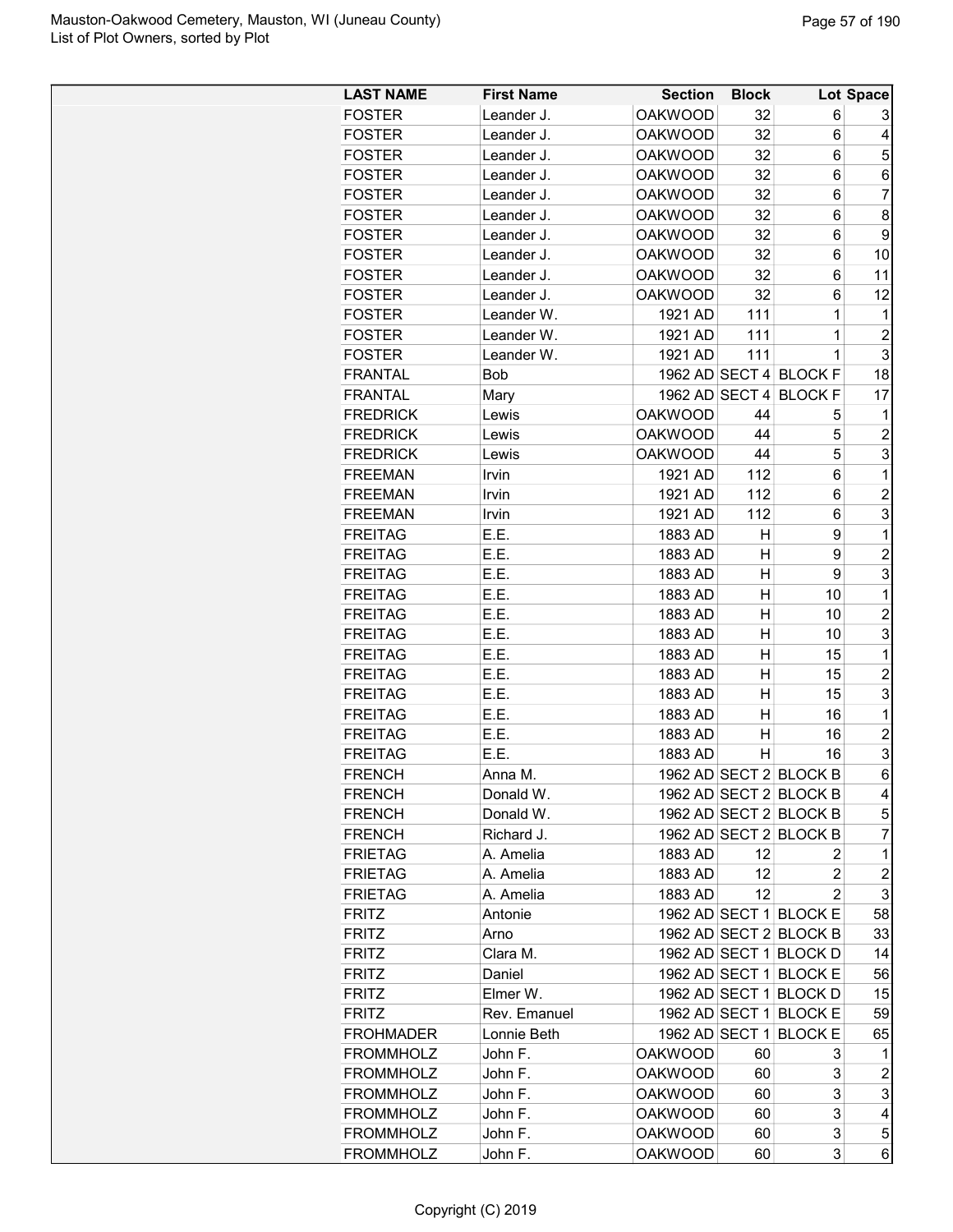| <b>LAST NAME</b>   | <b>First Name</b> | <b>Section</b> | <b>Block</b>   |                        | Lot Space        |
|--------------------|-------------------|----------------|----------------|------------------------|------------------|
| <b>FROMMHOLZ</b>   | John F.           | <b>OAKWOOD</b> | 60             | 3                      | 7                |
| <b>FROMMHOLZ</b>   | John F.           | <b>OAKWOOD</b> | 60             | 3                      | 8                |
| <b>FROMMHOLZ</b>   | John F.           | <b>OAKWOOD</b> | 60             | 3                      | 9                |
| <b>FROMMHOLZ</b>   | John F.           | <b>OAKWOOD</b> | 60             | 3                      | 10               |
| <b>FROMMHOLZ</b>   | John F.           | <b>OAKWOOD</b> | 60             | 3                      | 11               |
| <b>FROMMHOLZ</b>   | John F.           | <b>OAKWOOD</b> | 60             | 3                      | 12               |
| <b>FRUSHER</b>     | William           | <b>MAUSTON</b> | 7              | 8                      | 1                |
| <b>FRUSHER</b>     | William           | <b>MAUSTON</b> | $\overline{7}$ | 8                      | $\overline{c}$   |
| <b>FRUSHER</b>     | William           | <b>MAUSTON</b> | $\overline{7}$ | 8                      | 3                |
| <b>FRUTIGER</b>    | Ida A.            | 1962 AD SECT 1 |                | <b>BLOCK C</b>         | 61               |
| <b>FRY</b>         | Laurence          | 1921 AD        | 109            | 3                      | 1                |
| <b>FRY</b>         | Laurence          | 1921 AD        | 109            | 3                      | $\overline{c}$   |
| <b>FRY</b>         | Laurence          | 1921 AD        | 109            | 3                      | 3                |
| <b>FULLER</b>      | Albert            | <b>MAUSTON</b> | 30             | 11                     | $\mathbf 1$      |
| <b>FULLER</b>      | Albert            | <b>MAUSTON</b> | 30             | 11                     | $\overline{2}$   |
| <b>FULLER</b>      | Albert            | <b>MAUSTON</b> | 30             | 11                     | 3                |
| <b>FULLER</b>      | Albert            | <b>MAUSTON</b> | 30             | 12                     | 1                |
| <b>FULLER</b>      | Albert            | <b>MAUSTON</b> | 30             | 12                     | $\overline{2}$   |
| <b>FULLER</b>      | Albert            | <b>MAUSTON</b> | 30             | 12                     | 3                |
| <b>FULLER</b>      | Albert            | <b>MAUSTON</b> | 30             | 13                     | 1                |
| <b>FULLER</b>      |                   | <b>MAUSTON</b> | 30             | 13                     | $\overline{c}$   |
|                    | Albert            | <b>MAUSTON</b> |                | 13                     | 3                |
| <b>FULLER</b>      | Albert            |                | 30             | 14                     | $\mathbf 1$      |
| <b>FULLER</b>      | Albert            | <b>MAUSTON</b> | 30             |                        |                  |
| <b>FULLER</b>      | Albert            | <b>MAUSTON</b> | 30             | 14                     | $\overline{c}$   |
| <b>FULLER</b>      | Albert            | <b>MAUSTON</b> | 30             | 14                     | 3                |
| <b>FULLER</b>      | Albert G.         | <b>OAKWOOD</b> | 16             | 8                      | 1                |
| <b>FULLER</b>      | Albert G.         | <b>OAKWOOD</b> | 16             | 8                      | $\overline{c}$   |
| <b>FULLER</b>      | Albert G.         | <b>OAKWOOD</b> | 16             | 8                      | 3                |
| <b>FULLER</b>      | Albert G.         | <b>OAKWOOD</b> | 16             | 8                      | 4                |
| <b>FULLER</b>      | Albert G.         | <b>OAKWOOD</b> | 16             | 8                      | 5                |
| <b>FULLER</b>      | Albert G.         | <b>OAKWOOD</b> | 16             | 8                      | 6                |
| <b>FULLER</b>      | Albert G.         | <b>OAKWOOD</b> | 16             | 8                      | 7                |
| <b>FULLER</b>      | Albert G.         | <b>OAKWOOD</b> | 16             | 8                      | 8                |
| <b>FULLER</b>      | Albert G.         | <b>OAKWOOD</b> | 16             | 8                      | Q                |
| <b>FULLER</b>      | Albert G.         | <b>OAKWOOD</b> | 16             | 8                      | 10               |
| <b>FULLER</b>      | Albert G.         | <b>OAKWOOD</b> | 16             | 8                      | 11               |
| <b>FULLER</b>      | Albert G.         | <b>OAKWOOD</b> | 16             | 8                      | 12               |
| <b>FULLER</b>      | H.C.              | <b>MAUSTON</b> | 24             | 16                     | 1                |
| <b>FULLER</b>      | H.C.              | <b>MAUSTON</b> | 24             | 16                     | $\overline{2}$   |
| <b>FULLER</b>      | H.C.              | <b>MAUSTON</b> | 24             | 16                     | 3                |
| <b>FULTON</b>      | Delbert Dale      |                |                | 1962 AD SECT 4 BLOCK D | 41               |
| <b>FULTON</b>      | Norma Jean        |                |                | 1962 AD SECT 4 BLOCK D | 42               |
| <b>FUNK</b>        | Amer A.           |                |                | 1962 AD SECT 1 BLOCK C | $\overline{4}$   |
| <b>FUNK</b>        | Amer A.           |                |                | 1962 AD SECT 1 BLOCK C | 5                |
| <b>FUNK</b>        | Carl E.           |                |                | 1962 AD SECT 2 BLOCK B | 93               |
| <b>FUNK</b>        | Eleanor H.        |                |                | 1962 AD SECT 2 BLOCK B | 92               |
| <b>FUNK</b>        | Lillian E.        |                |                | 1962 AD SECT 1 BLOCK C | 6                |
| <b>FURSTENHEIM</b> | Frank H, Mrs      | 1921 AD        | 121            | 5                      | 1                |
| <b>FURSTENHEIM</b> | Frank H, Mrs      | 1921 AD        | 121            | 5                      | $\boldsymbol{2}$ |
| <b>FURSTENHEIM</b> | Frank H, Mrs      | 1921 AD        | 121            | 5                      | 3                |
| GABEL              | Alma              |                |                | 1962 AD SECT 1 BLOCK F | 87               |
| <b>GAEDTKE</b>     | Clarence/Etta     | 1921 AD        | 107            | 4                      | 1                |
| <b>GAEDTKE</b>     | Clarence/Etta     | 1921 AD        | 107            | 4                      | $\overline{c}$   |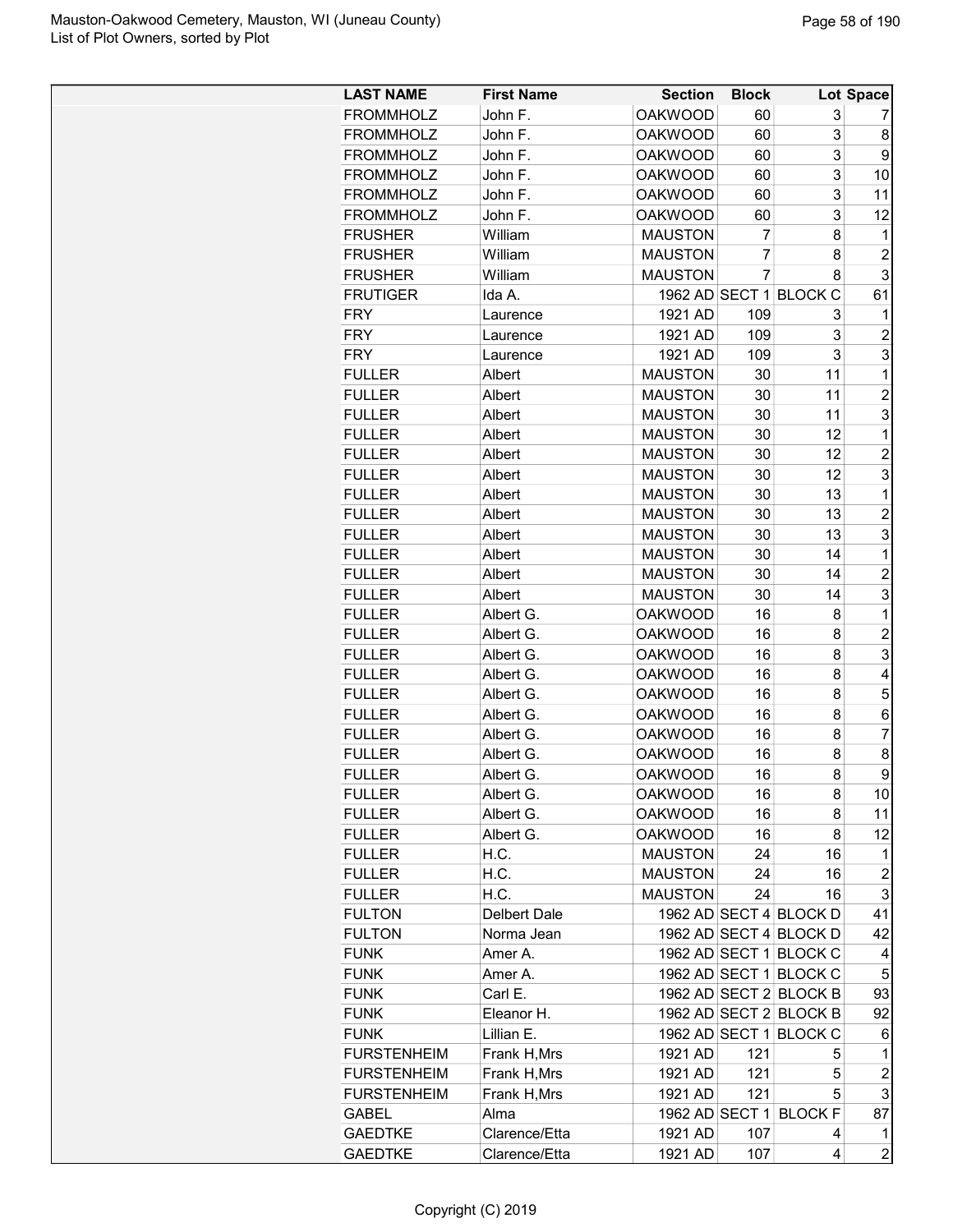| <b>LAST NAME</b> | <b>First Name</b>    | <b>Section</b> | <b>Block</b> |                        | Lot Space        |
|------------------|----------------------|----------------|--------------|------------------------|------------------|
| <b>GAEDTKE</b>   | Clarence/Etta        | 1921 AD        | 107          | 4                      | 3                |
| <b>GALVIN</b>    | Henry T.             | 1921 AD        | 116          | 2                      | 1                |
| <b>GALVIN</b>    | Henry T.             | 1921 AD        | 116          | $\overline{c}$         | $\overline{c}$   |
| <b>GALVIN</b>    | Henry T.             | 1921 AD        | 116          | $\overline{c}$         | 3                |
| <b>GALVIN</b>    | Henry T.             | <b>OAKWOOD</b> | 21           | 5                      | 1                |
| <b>GALVIN</b>    | Henry T.             | <b>OAKWOOD</b> | 21           | 5                      | $\overline{2}$   |
| <b>GALVIN</b>    | Henry T.             | <b>OAKWOOD</b> | 21           | 5                      | 3                |
| <b>GALVIN</b>    | Henry T.             | <b>OAKWOOD</b> | 21           | 5                      | 4                |
| <b>GALVIN</b>    | Henry T.             | <b>OAKWOOD</b> | 21           | 5                      | 5                |
| <b>GALVIN</b>    | Henry T.             | <b>OAKWOOD</b> | 21           | 5                      | 6                |
| <b>GALVIN</b>    | William E.           | <b>OAKWOOD</b> | 10           | 4                      | 7                |
| <b>GALVIN</b>    | William E.           | <b>OAKWOOD</b> | 10           | 4                      | 8                |
| <b>GALVIN</b>    | William E.           | <b>OAKWOOD</b> | 10           | 4                      | 9                |
| <b>GALVIN</b>    | William E.           | <b>OAKWOOD</b> | 10           | 4                      | 10               |
| <b>GALVIN</b>    | William E.           | <b>OAKWOOD</b> | 10           | 4                      | 11               |
| <b>GALVIN</b>    | William E.           | <b>OAKWOOD</b> | 10           | 4                      | 12               |
| <b>GAOIRAN</b>   | Kim Kristi           |                |              | 1962 AD SECT 5 BLOCK B | 1                |
| <b>GAOIRAN</b>   | Robert               |                |              | 1962 AD SECT 5 BLOCK B | $\overline{c}$   |
| <b>GARDEHL</b>   | Emma Mrs             | 1921 AD        | 92           | 12                     | 1                |
| <b>GARDEHL</b>   | Emma Mrs             | 1921 AD        | 92           | 12                     | $\overline{c}$   |
| <b>GARDEHL</b>   | Emma Mrs             | 1921 AD        | 92           | 12                     | 3                |
| <b>GARDINER</b>  | Dr. G.C.             | <b>MAUSTON</b> | 39           | 1                      | 1                |
| <b>GARDINER</b>  | Dr. G.C.             | <b>MAUSTON</b> | 39           | $\mathbf 1$            | $\overline{c}$   |
| <b>GARDINER</b>  | Dr. G.C.             | <b>MAUSTON</b> |              | 1                      | 3                |
| <b>GARDINER</b>  |                      | <b>MAUSTON</b> | 39<br>39     |                        | 1                |
| <b>GARDINER</b>  | Dr. G.C.<br>Dr. G.C. | <b>MAUSTON</b> | 39           | 8<br>8                 | $\overline{2}$   |
|                  | Dr. G.C.             |                | 39           |                        | 3                |
| <b>GARDINER</b>  |                      | <b>MAUSTON</b> |              | 8<br>5                 | $\overline{2}$   |
| <b>GARDNER</b>   | Bessie E.            | 1921 AD        | 143          |                        |                  |
| <b>GARDNER</b>   | Burton W.            |                |              | 1962 AD SECT 5 BLOCK A | 45               |
| <b>GARDNER</b>   | Esther M.            |                |              | 1962 AD SECT 5 BLOCK A | 46               |
| <b>GARDNER</b>   | George A.            | <b>MAUSTON</b> | 54           | 4                      | 1                |
| <b>GARDNER</b>   | George A.            | <b>MAUSTON</b> | 54           | 4                      | $\overline{c}$   |
| <b>GARDNER</b>   | George A.            | <b>MAUSTON</b> | 54           | 4                      | 3                |
| <b>GARDNER</b>   | George A.            | <b>MAUSTON</b> | 54           | 5                      | $\mathbf 1$      |
| <b>GARDNER</b>   | George A.            | <b>MAUSTON</b> | 54           | 5                      | $\boldsymbol{2}$ |
| <b>GARDNER</b>   | George A.            | <b>MAUSTON</b> | 54           | 5                      | 3                |
| <b>GARNER</b>    | Shirley D.           |                |              | 1962 AD SECT 4 BLOCK D | 61               |
| <b>GATES</b>     | Marvin R.            | 1962 AD SECT 1 |              | <b>BLOCK F</b>         | 71               |
| <b>GATES</b>     | Marvin R.            |                |              | 1962 AD SECT 1 BLOCK F | 72               |
| GATZ             | Louisa M.            | 1962 AD SECT 1 |              | <b>BLOCK A</b>         | 25               |
| GATZ             | N/A                  | 1962 AD SECT 1 |              | <b>BLOCK A</b>         | 22               |
| GATZ             | Raymond J.           | 1962 AD SECT 1 |              | <b>BLOCK A</b>         | 23               |
| GATZ             | Raymond J.           | 1962 AD SECT 1 |              | <b>BLOCK A</b>         | 24               |
| <b>GAULKE</b>    | Mrs. William         | <b>OAKWOOD</b> | 6            | 2                      | 1                |
| <b>GAULKE</b>    | Mrs. William         | <b>OAKWOOD</b> | 6            | 2                      | $\overline{c}$   |
| <b>GAULKE</b>    | Mrs. William         | <b>OAKWOOD</b> | 6            | 2                      | 3                |
| <b>GAULKE</b>    | Mrs. William         | <b>OAKWOOD</b> | 6            | $\overline{c}$         | 4                |
| <b>GAULKE</b>    | Mrs. William         | <b>OAKWOOD</b> | 6            | 2                      | 5                |
| <b>GAULKE</b>    | Mrs. William         | <b>OAKWOOD</b> | 6            | 2                      | 6                |
| <b>GAULKE</b>    | Mrs. William         | <b>OAKWOOD</b> | 6            | 2                      | $\overline{7}$   |
| <b>GAULKE</b>    | Mrs. William         | <b>OAKWOOD</b> | 6            | 2                      | 8                |
| <b>GEBHARDT</b>  | Kurt                 | <b>OAKWOOD</b> | 71           | 3                      | 1                |
| <b>GEBHARDT</b>  | Kurt                 | <b>OAKWOOD</b> | 71           | 3                      | $\overline{c}$   |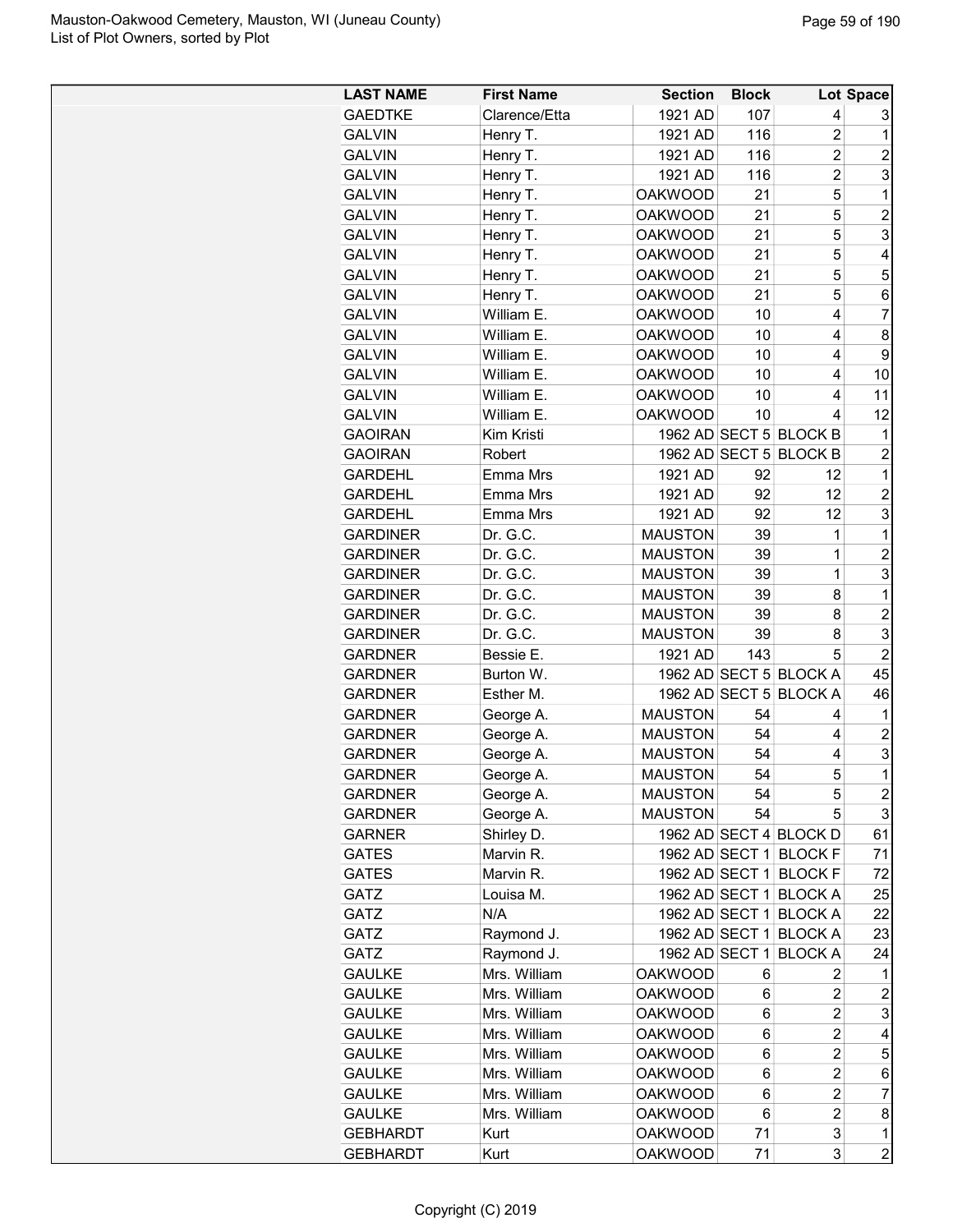| <b>LAST NAME</b> | <b>First Name</b> | <b>Section</b> | <b>Block</b> |                        | Lot Space      |
|------------------|-------------------|----------------|--------------|------------------------|----------------|
| <b>GEBHARDT</b>  | Kurt              | <b>OAKWOOD</b> | 71           | 3                      | 3              |
| <b>GEBHARDT</b>  | Kurt              | <b>OAKWOOD</b> | 71           | 3                      | 4              |
| <b>GEBHARDT</b>  | Kurt              | <b>OAKWOOD</b> | 71           | 3                      | 5              |
| <b>GEBHARDT</b>  | Kurt              | <b>OAKWOOD</b> | 71           | 3                      | 6              |
| <b>GEBHARDT</b>  | Kurt              | <b>OAKWOOD</b> | 71           | 3                      | 7              |
| <b>GEBHARDT</b>  | Kurt              | <b>OAKWOOD</b> | 71           | 3                      | 8              |
| <b>GEBHARDT</b>  | Kurt              | <b>OAKWOOD</b> | 71           | 3                      | 9              |
| <b>GEBHARDT</b>  | Kurt              | <b>OAKWOOD</b> | 71           | 3                      | 10             |
| <b>GEBHARDT</b>  | Kurt              | <b>OAKWOOD</b> | 71           | 3                      | 11             |
| <b>GEBHARDT</b>  | Kurt              | <b>OAKWOOD</b> | 71           | 3                      | 12             |
| <b>GEE</b>       | Harvey            | <b>OAKWOOD</b> | 63           | 7                      | 1              |
| <b>GEE</b>       | Harvey            | <b>OAKWOOD</b> | 63           | 7                      | 2              |
| <b>GEE</b>       | Harvey            | <b>OAKWOOD</b> | 63           | 7                      | 3              |
| <b>GEE</b>       | Harvey            | <b>OAKWOOD</b> | 63           | 7                      | 4              |
| <b>GEE</b>       | Harvey            | <b>OAKWOOD</b> | 63           | 7                      | 5              |
| <b>GEE</b>       |                   | <b>OAKWOOD</b> | 63           | 7                      | 6              |
| <b>GEE</b>       | Harvey            | <b>OAKWOOD</b> | 63           | 7                      | 7              |
|                  | Harvey            |                |              |                        |                |
| <b>GEE</b>       | Harvey            | <b>OAKWOOD</b> | 63           | 7                      | 8              |
| <b>GEE</b>       | Harvey            | <b>OAKWOOD</b> | 63           | 7                      | 9              |
| <b>GEE</b>       | Harvey            | <b>OAKWOOD</b> | 63           | 7                      | 10             |
| <b>GEE</b>       | Harvey            | <b>OAKWOOD</b> | 63           | 7                      | 11             |
| <b>GEE</b>       | Harvey            | <b>OAKWOOD</b> | 63           | 7                      | 12             |
| <b>GEORGE</b>    | George H          | 1921 AD        | 82           | 6                      | 1              |
| <b>GEORGE</b>    | George H          | 1921 AD        | 82           | 6                      | 2              |
| <b>GEORGE</b>    | George H          | 1921 AD        | 82           | 6                      | 3              |
| <b>GEORGE</b>    | Marion            | 1921 AD        | 91           | 7                      | 1              |
| <b>GEORGE</b>    | Marion            | 1921 AD        | 91           | 7                      | 2              |
| <b>GEORGE</b>    | Marion            | 1921 AD        | 91           | 7                      | 3              |
| <b>GEORGE</b>    | Matilda           | <b>OAKWOOD</b> | 50           | 3                      | 1              |
| <b>GEORGE</b>    | Matilda           | <b>OAKWOOD</b> | 50           | 3                      | $\overline{c}$ |
| <b>GEORGE</b>    | Matilda           | <b>OAKWOOD</b> | 50           | 3                      | 3              |
| <b>GEORGE</b>    | Matilda           | <b>OAKWOOD</b> | 50           | 3                      | 4              |
| <b>GEORGE</b>    | Matilda           | <b>OAKWOOD</b> | 50           | 3                      | 5              |
| <b>GEORGE</b>    | Matilda           | <b>OAKWOOD</b> | 50           | 3                      | 6              |
| <b>GEORGE</b>    | Matilda           | <b>OAKWOOD</b> | 50           | 3                      | $\overline{7}$ |
| <b>GEORGE</b>    | Matilda           | <b>OAKWOOD</b> | 50           | 3                      | 8              |
| <b>GEORGE</b>    | Matilda           | <b>OAKWOOD</b> | 50           | 3                      | 9              |
| <b>GEORGE</b>    | Matilda           | <b>OAKWOOD</b> | 50           | 3                      | 10             |
| <b>GEORGE</b>    | Matilda           | <b>OAKWOOD</b> | 50           | 3                      | 11             |
| <b>GEORGE</b>    | Matilda           | <b>OAKWOOD</b> | 50           | 3                      | 12             |
| <b>GESSSER</b>   | Joseph            | <b>OAKWOOD</b> | 3            | $\overline{c}$         | 1              |
| <b>GESSSER</b>   |                   | <b>OAKWOOD</b> | 3            | $\overline{c}$         | $\overline{c}$ |
|                  | Joseph            |                | 3            |                        |                |
| <b>GESSSER</b>   | Joseph            | <b>OAKWOOD</b> |              | $\overline{c}$         | 3              |
| <b>GESSSER</b>   | Joseph            | <b>OAKWOOD</b> | 3            | $\overline{2}$         | 4              |
| <b>GESSSER</b>   | Joseph            | <b>OAKWOOD</b> | 3            | $\overline{c}$         | 5              |
| <b>GESSSER</b>   | Joseph            | <b>OAKWOOD</b> | 3            | $\overline{c}$         | 6              |
| <b>GESSSER</b>   | Joseph            | <b>OAKWOOD</b> | 3            | 2                      | 7              |
| <b>GESSSER</b>   | Joseph            | <b>OAKWOOD</b> | 3            | $\overline{2}$         | 8              |
| <b>GETTSTEDT</b> | Joseph J.         |                |              | 1962 AD SECT 4 BLOCK C | 31             |
| <b>GIBNEY</b>    | Leonard C.        |                |              | 1962 AD SECT 5 BLOCK A | 72             |
| <b>GIBNEY</b>    | Margaret          |                |              | 1962 AD SECT 5 BLOCK A | 71             |
| <b>GIBNEY</b>    | Margaret          |                |              | 1962 AD SECT 5 BLOCK B | 69             |
| <b>GIBNEY</b>    | Margaret          |                |              | 1962 AD SECT 5 BLOCK B | 70             |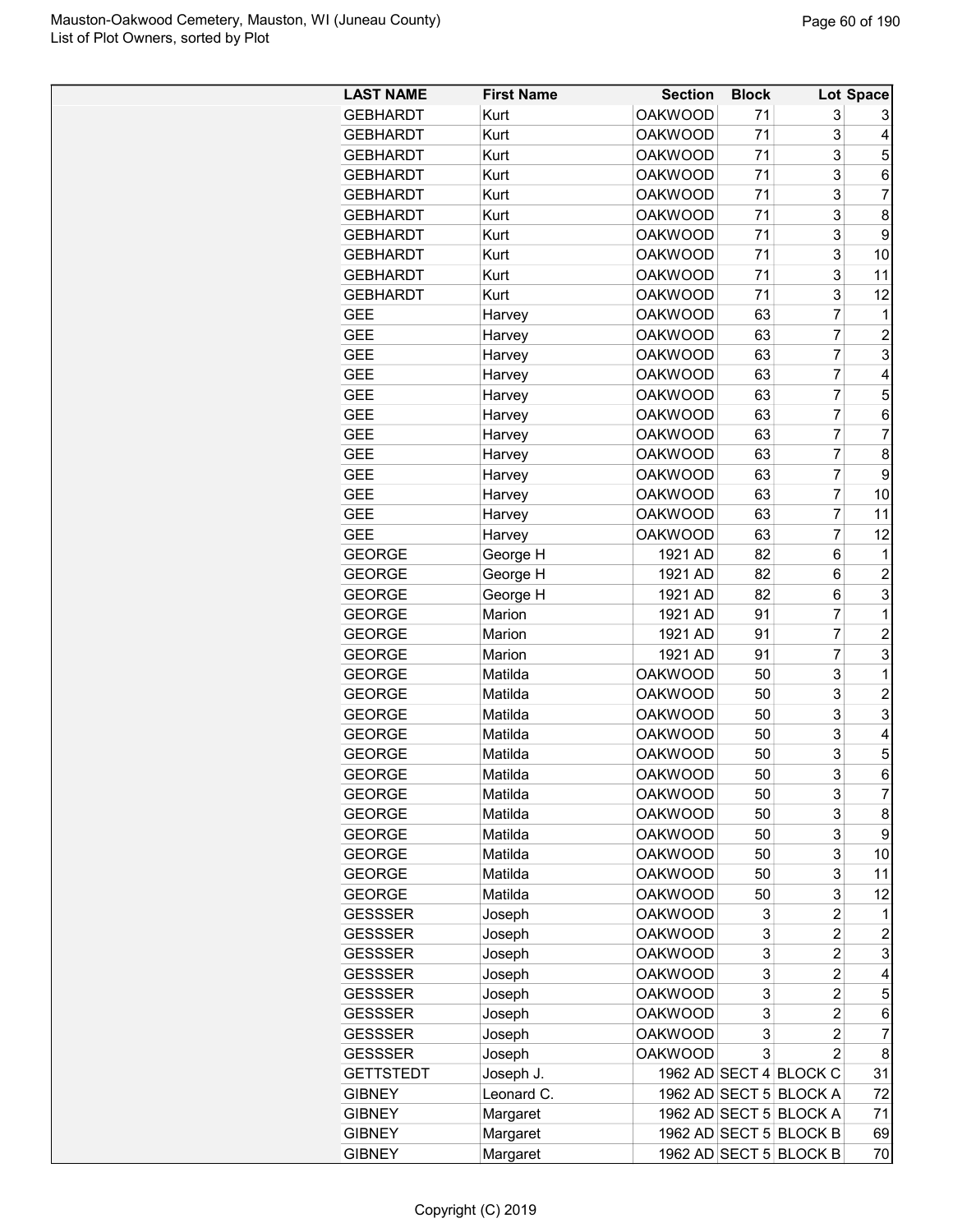| <b>LAST NAME</b> | <b>First Name</b> | <b>Section</b> | <b>Block</b> |                        | Lot Space        |
|------------------|-------------------|----------------|--------------|------------------------|------------------|
| <b>GIDDINGS</b>  | N/A               | <b>MAUSTON</b> | 33           | 11                     | 1                |
| <b>GIDDINGS</b>  | N/A               | <b>MAUSTON</b> | 33           | 11                     | $\overline{2}$   |
| <b>GIDDINGS</b>  | N/A               | <b>MAUSTON</b> | 33           | 11                     | 3                |
| <b>GIDDINGS</b>  | N/A               | <b>MAUSTON</b> | 33           | 14                     | 1                |
| <b>GIDDINGS</b>  | N/A               | <b>MAUSTON</b> | 33           | 14                     | $\overline{c}$   |
| <b>GIDDINGS</b>  | N/A               | <b>MAUSTON</b> | 33           | 14                     | 3                |
| <b>GILBERT</b>   | Edner A.          |                |              | 1962 AD SECT 1 BLOCK C | 72               |
| <b>GILBERT</b>   | Elisabeth K.      |                |              | 1962 AD SECT 1 BLOCK C | 71               |
| <b>GILBERT</b>   | George W.         |                |              | 1962 AD SECT 1 BLOCK C | 73               |
| <b>GILBERT</b>   | Lester W.         |                |              | 1962 AD SECT 4 BLOCK C | 63               |
| <b>GILBERT</b>   | Louise A.         |                |              | 1962 AD SECT 1 BLOCK C | 74               |
| <b>GILBERT</b>   | Mildred J.        |                |              | 1962 AD SECT 4 BLOCK C | 62               |
| <b>GILCHRIST</b> | Elizabeth         |                |              | 1962 AD SECT 4 BLOCK D | 8                |
| <b>GILCHRIST</b> | Elizabeth         |                |              | 1962 AD SECT 4 BLOCK D | 9                |
| <b>GILCHRIST</b> | Elizabeth         |                |              | 1962 AD SECT 4 BLOCK D | 10               |
| <b>GILCHRIST</b> | Elizabeth         |                |              | 1962 AD SECT 4 BLOCK D | 11               |
| <b>GILCHRIST</b> | Leonard           |                |              | 1962 AD SECT 4 BLOCK D | $\overline{7}$   |
| <b>GILE</b>      | Fred              |                |              | 1962 AD SECT 1 BLOCK F | 14               |
| <b>GILE</b>      | Mary              |                |              | 1962 AD SECT 1 BLOCK F | 15               |
| <b>GILLISPIE</b> | John C.           | <b>MAUSTON</b> | 44           | 4                      | 1                |
| <b>GILLISPIE</b> | John C.           | <b>MAUSTON</b> | 44           | 4                      | $\overline{c}$   |
| <b>GILLISPIE</b> | John C.           | <b>MAUSTON</b> | 44           | 4                      | 3                |
| <b>GITTERSON</b> | Edna              |                |              | 1962 AD SECT 5 BLOCK D | 1                |
| <b>GODFREY</b>   | Chester H.        | 1921 AD        | 144          | $\mathbf 1$            | 1                |
| <b>GODFREY</b>   | Chester H.        | 1921 AD        | 144          | $\mathbf 1$            | $\overline{c}$   |
| <b>GODFREY</b>   | Chester H.        | 1921 AD        | 144          | $\mathbf 1$            | 3                |
| <b>GODFREY</b>   | Myron J.          | <b>MAUSTON</b> | 8            | 9                      | $\overline{2}$   |
| <b>GODFREY</b>   | Myron J.          | <b>MAUSTON</b> | 8            | 16                     | 1                |
| <b>GODFREY</b>   | Myron J.          | <b>MAUSTON</b> | 8            | 16                     | $\overline{c}$   |
| <b>GODFREY</b>   | Myron J.          | <b>MAUSTON</b> | 8            | 16                     | 3                |
| <b>GOETZ</b>     | Irvin             | 1921 AD        | 132          | 3                      | $\mathbf 1$      |
| <b>GOETZ</b>     | Irvin             | 1921 AD        | 132          | 3                      | $\overline{2}$   |
| <b>GOETZ</b>     | Irvin             | 1921 AD        | 132          | 3                      | 3                |
| <b>GOETZ</b>     | Irvin             | 1921 AD        | 132          | 6                      | $\overline{1}$   |
| <b>GOETZ</b>     | Irvin             | 1921 AD        | 132          | 6                      | $\overline{c}$   |
| <b>GOETZ</b>     | William           | 1921 AD        | 107          | 1                      | 1                |
| <b>GOETZ</b>     | William           | 1921 AD        | 107          | 1                      | $\boldsymbol{2}$ |
| <b>GOETZ</b>     | William           | 1921 AD        | 107          | $\mathbf{1}$           | 3                |
| <b>GOHR</b>      | Helen R.          |                |              | 1962 AD SECT 1 BLOCK E | 25               |
| <b>GOITOWSKI</b> | W                 | 1921 AD        | 124          | 4                      | 1                |
| <b>GOITOWSKI</b> | W                 | 1921 AD        | 124          | 4                      | $\overline{c}$   |
| <b>GOITOWSKI</b> | W                 | 1921 AD        | 124          | 4                      | 3                |
| <b>GOLDEN</b>    | Michael           |                |              | 1962 AD SECT 5 BLOCK C | 47               |
| <b>GOLDEN</b>    | Shelli            |                |              | 1962 AD SECT 5 BLOCK C | 48               |
| <b>GOLDEN</b>    | Terri Jean        |                |              | 1962 AD SECT 5 BLOCK C | 49               |
| <b>GONTHER</b>   | Е                 | <b>OAKWOOD</b> | 24           | 1                      | 1                |
| <b>GONTHER</b>   | E                 | <b>OAKWOOD</b> | 24           | 1                      | 3                |
| <b>GONTHER</b>   | Е                 | <b>OAKWOOD</b> | 24           | 1                      | 4                |
| <b>GONTHER</b>   | Е                 | <b>OAKWOOD</b> | 24           | 1                      | 6                |
| GOOD             | Elizabeth K.      |                |              | 1962 AD SECT 2 BLOCK B | 9                |
| <b>GOODALE</b>   | Debi              |                |              | 1962 AD SECT 4 BLOCK G | 68               |
| <b>GOODBEAR</b>  | Lucy              | <b>MAUSTON</b> | 55           | 15                     | 1                |
| <b>GOODBEAR</b>  | Lucy              | <b>MAUSTON</b> | 55           | 15                     | $\overline{c}$   |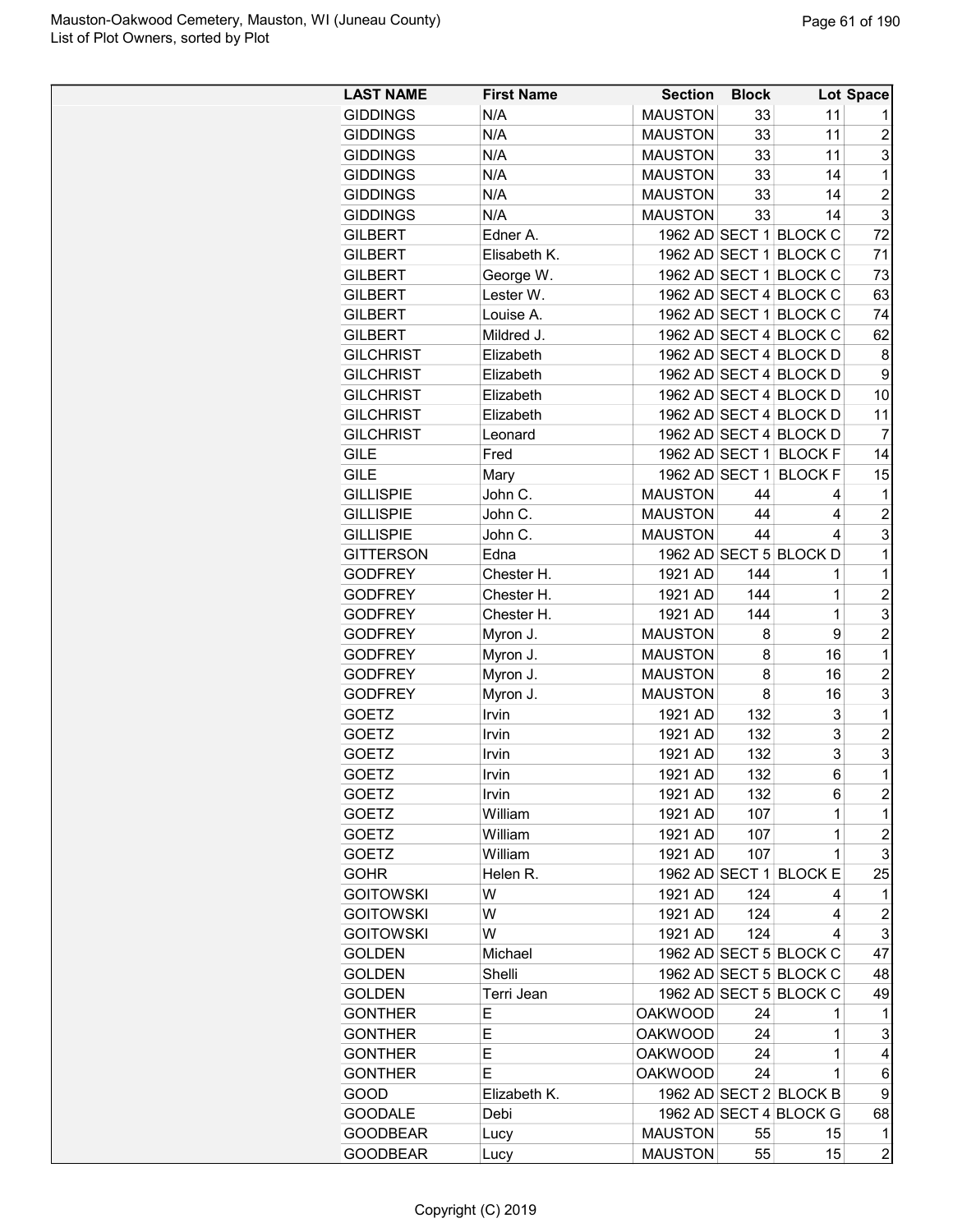| <b>LAST NAME</b> | <b>First Name</b> | <b>Section</b> | <b>Block</b> |                        | Lot Space      |
|------------------|-------------------|----------------|--------------|------------------------|----------------|
| <b>GOODBEAR</b>  | Lucy              | <b>MAUSTON</b> | 55           | 15                     | 3              |
| <b>GOODHOUSE</b> | Julius C.         | <b>OAKWOOD</b> | 50           | 7                      | 1              |
| <b>GOODHOUSE</b> | Julius C.         | <b>OAKWOOD</b> | 50           | $\overline{7}$         | $\overline{c}$ |
| <b>GOODHOUSE</b> | Julius C.         | <b>OAKWOOD</b> | 50           | $\overline{7}$         | 3              |
| <b>GOODHOUSE</b> | Julius C.         | <b>OAKWOOD</b> | 50           | $\overline{7}$         | $\overline{4}$ |
| <b>GOODHOUSE</b> | Julius C.         | <b>OAKWOOD</b> | 50           | $\overline{7}$         | 5              |
| <b>GOODHOUSE</b> | Julius C.         | <b>OAKWOOD</b> | 50           | 7                      | 6              |
| <b>GOODHOUSE</b> | Julius C.         | <b>OAKWOOD</b> | 50           | $\overline{7}$         | $\overline{7}$ |
| <b>GOODHOUSE</b> | Julius C.         | <b>OAKWOOD</b> | 50           | $\overline{7}$         | 8              |
| <b>GOODHOUSE</b> | Julius C.         | <b>OAKWOOD</b> | 50           | $\overline{7}$         | 9              |
| <b>GOODHOUSE</b> | Julius C.         | <b>OAKWOOD</b> | 50           | $\overline{7}$         | 10             |
| <b>GOODHOUSE</b> | Julius C.         | <b>OAKWOOD</b> | 50           | 7                      | 11             |
| <b>GOODHOUSE</b> | Julius C.         | <b>OAKWOOD</b> | 50           | $\overline{7}$         | 12             |
| <b>GOODHOUSE</b> | V.W.              | <b>MAUSTON</b> | 42           | $\overline{2}$         | 1              |
| <b>GOODHOUSE</b> | V.W.              | <b>MAUSTON</b> | 42           | $\overline{2}$         | $\overline{2}$ |
| <b>GOODHOUSE</b> | V.W.              | <b>MAUSTON</b> | 42           | $\overline{2}$         | 3              |
| <b>GOODRICH</b>  | N.D.              | <b>MAUSTON</b> | 41           | 14                     | 1              |
| <b>GOODRICH</b>  | N.D.              | <b>MAUSTON</b> | 41           | 14                     | $\overline{2}$ |
| <b>GOODRICH</b>  | N.D.              | <b>MAUSTON</b> | 41           | 14                     | 3              |
| <b>GOODRICH</b>  | Smith             | <b>MAUSTON</b> | 44           | 3                      | 1              |
| <b>GOODRICH</b>  | Smith             | <b>MAUSTON</b> | 44           | 3                      | $\overline{c}$ |
| <b>GOODRICH</b>  | Smith             | <b>MAUSTON</b> | 44           | 3                      | 3              |
| <b>GOULD</b>     | Lois              |                |              | 1962 AD SECT 5 BLOCK C | 5              |
| <b>GOULD</b>     | Lois              |                |              | 1962 AD SECT 5 BLOCK C | 6              |
| <b>GRANGER</b>   | Amos Mrs          | 1921 AD        | 93           | 3                      | 1              |
| <b>GRANGER</b>   | Amos Mrs          | 1921 AD        | 93           | 3                      | $\overline{2}$ |
| <b>GRANGER</b>   | Amos Mrs          | 1921 AD        | 93           | 3                      | 3              |
| <b>GRANGER</b>   | Boyd              | 1921 AD        | 134          | 3                      | 1              |
| <b>GRANGER</b>   | Boyd              | 1921 AD        | 134          | 3                      | $\overline{2}$ |
| <b>GRANGER</b>   | Boyd              | 1921 AD        | 134          | 3                      | 3              |
| <b>GRANGER</b>   | Herbert           | 1970 AD        | 153          | $\overline{1}$         | 1              |
| <b>GRANGER</b>   | Herbert           | 1970 AD        | 153          | $\overline{1}$         | $\overline{2}$ |
| <b>GRANGER</b>   | Herbert           | 1970 AD        | 153          | 1                      | 3              |
| <b>GRANGER</b>   | Herbert           | 1970 AD        | 153          | 5                      | $\overline{1}$ |
| <b>GRANGER</b>   | Herbert           | 1970 AD        | 153          | 5                      | $\overline{c}$ |
| <b>GRANGER</b>   | Hubert            | 1970 AD        | 153          | 5                      | 3              |
| <b>GRANGER</b>   | LeRoy             | 1970 AD        | 149          | $\overline{2}$         | $\mathbf 1$    |
| <b>GRANGER</b>   | LeRoy             | 1970 AD        | 149          | $\overline{c}$         | $\overline{c}$ |
| <b>GRANGER</b>   | LeRoy             | 1970 AD        | 149          | 2                      | 3              |
| <b>GRANGER</b>   | Lila              |                |              | 1962 AD SECT 1 BLOCK D | 26             |
| <b>GRANGER</b>   | Porky E.G.        |                |              | 1962 AD SECT 1 BLOCK D | 27             |
| <b>GRAVES</b>    | Calvin            | 1921 AD        | 100          | 3                      | 1              |
| <b>GRAVES</b>    | Calvin            | 1921 AD        | 100          | 3                      | $\overline{c}$ |
| <b>GRAVES</b>    | Calvin            | 1921 AD        | 100          | 3                      | 3              |
| <b>GRAVES</b>    | Earland E.        | 1921 AD        | 99           | 7                      | 1              |
| <b>GRAVES</b>    | Earland E.        | 1921 AD        | 99           | $\overline{7}$         | $\overline{c}$ |
| <b>GRAVES</b>    | Earland E.        | 1921 AD        | 99           | 7                      | 3              |
| <b>GRAY</b>      | Charles           | <b>OAKWOOD</b> | 17           | 1                      | 1              |
| <b>GRAY</b>      | Charles           | <b>OAKWOOD</b> | 17           | 1                      | $\overline{c}$ |
| <b>GRAY</b>      | Charles           | <b>OAKWOOD</b> | 17           | 1                      | 3              |
| <b>GRAY</b>      | Charles           | <b>OAKWOOD</b> | 17           | 1                      | 4              |
| <b>GRAY</b>      | Charles           | <b>OAKWOOD</b> | 17           | $\mathbf{1}$           | 5              |
| <b>GRAY</b>      | Charles           | <b>OAKWOOD</b> | 17           | $\mathbf{1}$           | 6              |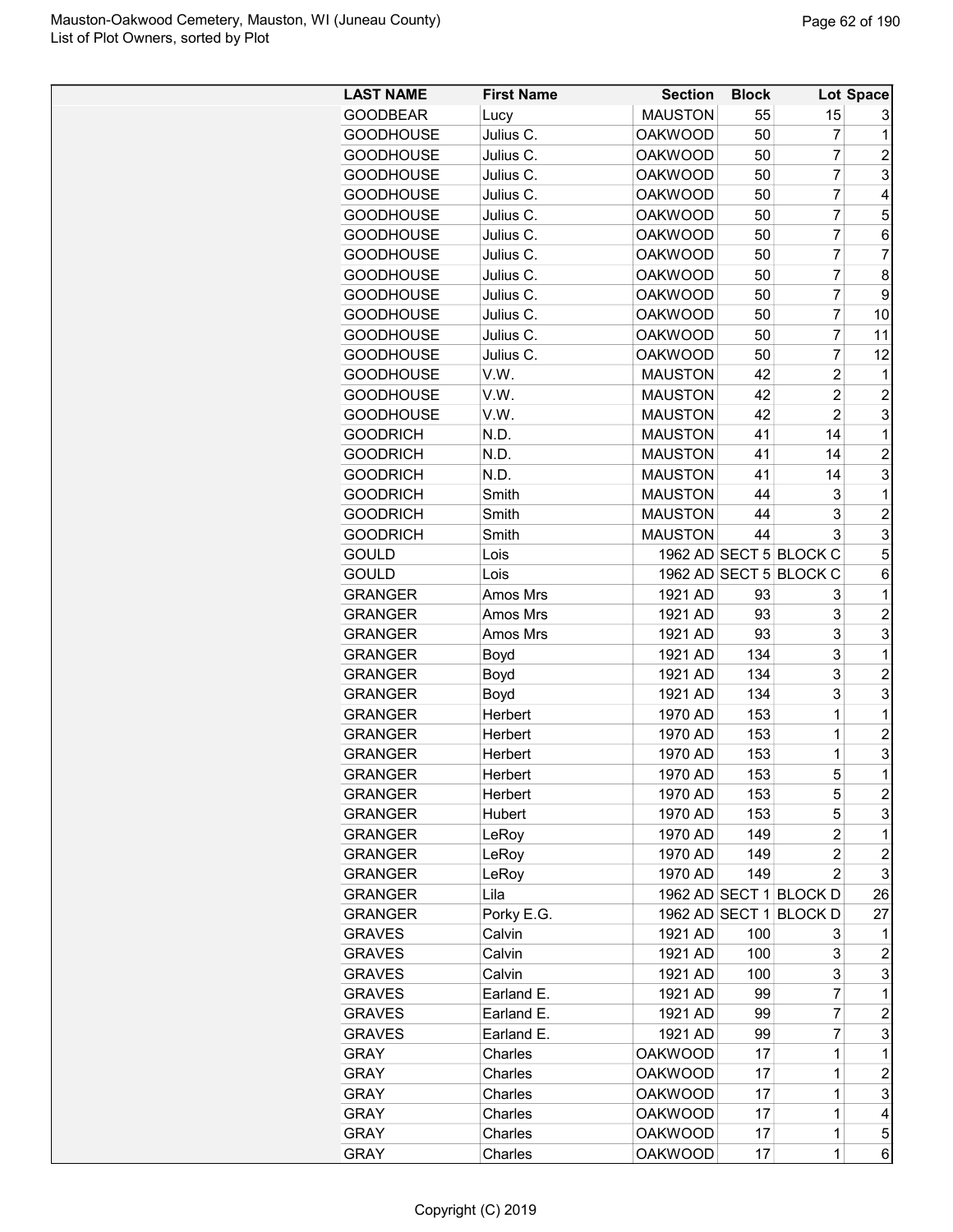| <b>LAST NAME</b> | <b>First Name</b> | <b>Section</b> | <b>Block</b> |                | <b>Lot Space</b> |
|------------------|-------------------|----------------|--------------|----------------|------------------|
| <b>GRAY</b>      | Charles           | <b>OAKWOOD</b> | 17           | 1              | 7                |
| <b>GRAY</b>      | Charles           | <b>OAKWOOD</b> | 17           | $\mathbf 1$    | 8                |
| <b>GRAY</b>      | Charles           | <b>OAKWOOD</b> | 17           | 1              | 9                |
| <b>GRAY</b>      | Charles           | <b>OAKWOOD</b> | 17           | 1              | 10               |
| <b>GRAY</b>      | Charles           | <b>OAKWOOD</b> | 17           | $\mathbf 1$    | 11               |
| <b>GRAY</b>      | Charles           | <b>OAKWOOD</b> | 17           | $\mathbf 1$    | 12               |
| <b>GRAY</b>      | Clark             | <b>MAUSTON</b> | 26           | 9              | $\mathbf 1$      |
| <b>GRAY</b>      | Clark             | <b>MAUSTON</b> | 26           | 9              | $\overline{2}$   |
| <b>GRAY</b>      | Clark             | <b>MAUSTON</b> | 26           | 9              | 3                |
| <b>GRAY</b>      | Clark             | <b>MAUSTON</b> | 26           | 10             | $\mathbf{1}$     |
| <b>GRAY</b>      | Clark             | <b>MAUSTON</b> | 26           | 10             | $\overline{2}$   |
| <b>GRAY</b>      | Clark             | <b>MAUSTON</b> | 26           | 10             | 3                |
| <b>GRAY</b>      | Clark             | <b>MAUSTON</b> | 26           | 15             | $\mathbf{1}$     |
| <b>GRAY</b>      | Clark             | <b>MAUSTON</b> | 26           | 15             | $\overline{c}$   |
| <b>GRAY</b>      | Clark             | <b>MAUSTON</b> | 26           | 15             | 3                |
| <b>GRAY</b>      | Clark             | <b>MAUSTON</b> | 26           | 16             | 1                |
| <b>GRAY</b>      | Clark             | <b>MAUSTON</b> | 26           | 16             | $\overline{2}$   |
| <b>GRAY</b>      | Clark             | <b>MAUSTON</b> | 26           | 16             | 3                |
| <b>GRAY</b>      | David L. (Gallop) | <b>MAUSTON</b> | 32           | 1              | $\mathbf{1}$     |
| <b>GRAY</b>      | David L. (Gallop) | <b>MAUSTON</b> | 32           | 1              | $\overline{c}$   |
| <b>GRAY</b>      | David L. (Gallop) | <b>MAUSTON</b> | 32           | $\mathbf 1$    | 3                |
| <b>GRAY</b>      | David L. (Gallop) | <b>MAUSTON</b> | 32           | $\overline{c}$ | $\mathbf{1}$     |
| <b>GRAY</b>      | David L. (Gallop) | <b>MAUSTON</b> | 32           | $\overline{2}$ | 2                |
| <b>GRAY</b>      | David L. (Gallop) | <b>MAUSTON</b> | 32           | $\overline{c}$ | 3                |
| <b>GRAY</b>      | David L. (Gallop) | <b>MAUSTON</b> | 32           | $\overline{7}$ | $\mathbf{1}$     |
| <b>GRAY</b>      | David L. (Gallop) | <b>MAUSTON</b> | 32           | 7              | $\overline{c}$   |
| <b>GRAY</b>      | David L. (Gallop) | <b>MAUSTON</b> | 32           | $\overline{7}$ | 3                |
| <b>GRAY</b>      | David L. (Gallop) | <b>MAUSTON</b> | 32           | 8              | $\mathbf 1$      |
| <b>GRAY</b>      | David L. (Gallop) | <b>MAUSTON</b> | 32           | 8              | $\overline{c}$   |
| <b>GRAY</b>      | David L. (Gallop) | <b>MAUSTON</b> | 32           | 8              | 3                |
| <b>GRAY</b>      | Huram             | <b>MAUSTON</b> | 26           | 11             | $\mathbf{1}$     |
| <b>GRAY</b>      | Huram             | <b>MAUSTON</b> | 26           | 11             | $\overline{2}$   |
| <b>GRAY</b>      | Huram             | <b>MAUSTON</b> | 26           | 11             | 3                |
| <b>GRAY</b>      | Huram             | <b>MAUSTON</b> | 26           | 12             | 1                |
| <b>GRAY</b>      | Huram             | <b>MAUSTON</b> | 26           | 12             | $\overline{c}$   |
| <b>GRAY</b>      | Huram             | <b>MAUSTON</b> | 26           | 12             | 3                |
| <b>GRAY</b>      | Huram             | <b>MAUSTON</b> | 26           | 13             | 1                |
| <b>GRAY</b>      | Huram             | <b>MAUSTON</b> | 26           | 13             | 2                |
| <b>GRAY</b>      | Huram             | <b>MAUSTON</b> | 26           | 13             | 3                |
| <b>GRAY</b>      | Huram             | <b>MAUSTON</b> | 26           | 14             | 1                |
| <b>GRAY</b>      | Huram             | <b>MAUSTON</b> | 26           | 14             | 2                |
| <b>GRAY</b>      | Huram             | <b>MAUSTON</b> | 26           | 14             | 3                |
| <b>GRAY</b>      | John              | <b>OAKWOOD</b> | 33           | 5              | 1                |
| <b>GRAY</b>      | John              | <b>OAKWOOD</b> | 33           | 5              | $\overline{c}$   |
| <b>GRAY</b>      | John              | <b>OAKWOOD</b> | 33           | 5              | 3                |
| <b>GRAY</b>      | John              | <b>OAKWOOD</b> | 33           | 5              | 4                |
| <b>GRAY</b>      | John              | <b>OAKWOOD</b> | 33           | 5              | 5                |
| <b>GRAY</b>      | John              | <b>OAKWOOD</b> | 33           | 5              | 6                |
| <b>GRAY</b>      | John              | <b>OAKWOOD</b> | 33           | 5              | 7                |
| <b>GRAY</b>      | John              | <b>OAKWOOD</b> | 33           | 5              | 8                |
| <b>GRAY</b>      | John              | <b>OAKWOOD</b> | 33           | 5              | 9                |
| <b>GRAY</b>      | John              | <b>OAKWOOD</b> | 33           | 5              | 10               |
| <b>GRAY</b>      | John              | <b>OAKWOOD</b> | 33           | 5              | 11               |
|                  |                   |                |              |                |                  |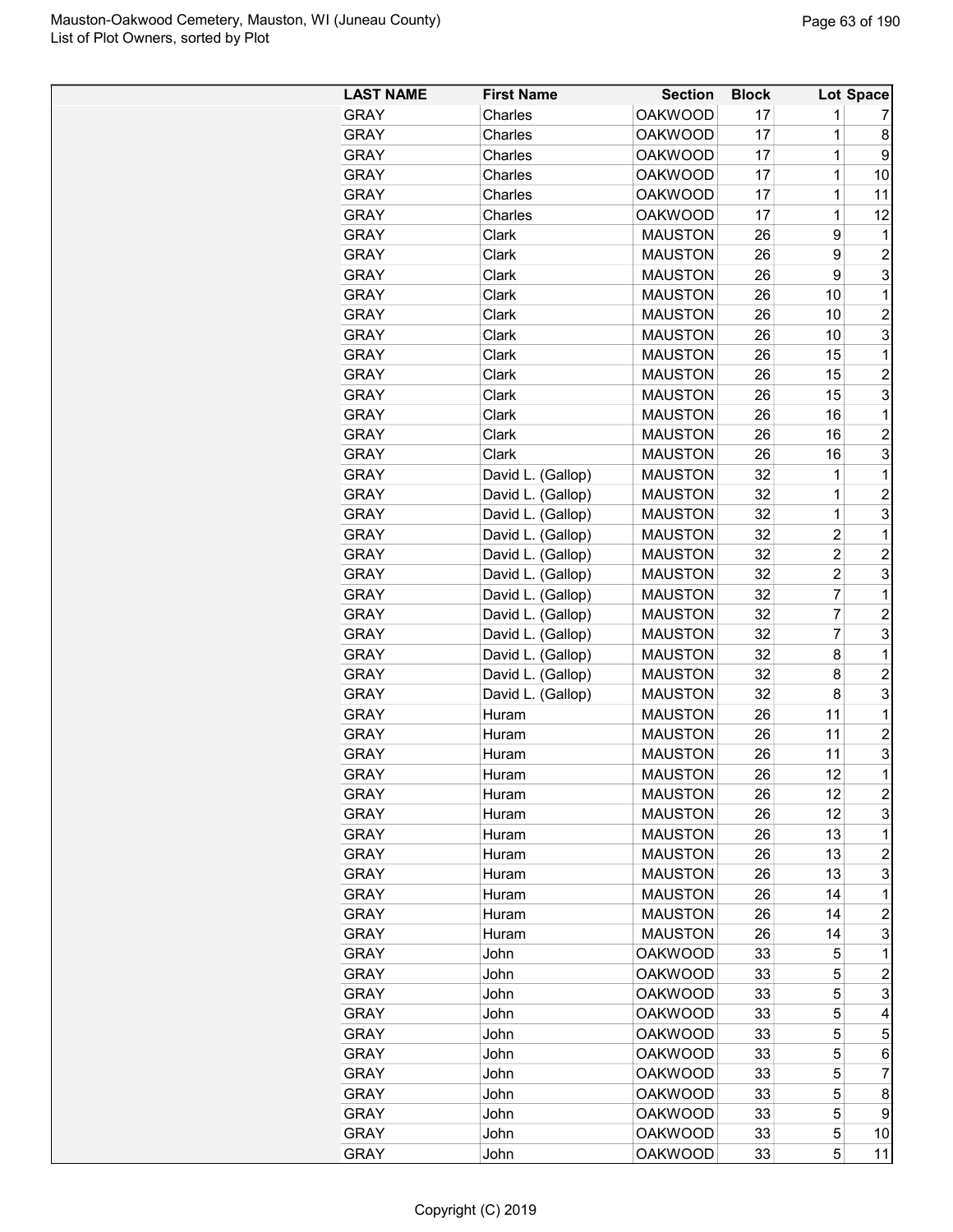| <b>LAST NAME</b>  | <b>First Name</b> | <b>Section</b> | <b>Block</b> |                | Lot Space               |
|-------------------|-------------------|----------------|--------------|----------------|-------------------------|
| <b>GRAY</b>       | John              | <b>OAKWOOD</b> | 33           | 5              | 12                      |
| <b>GRAY</b>       | John              | <b>OAKWOOD</b> | 40           | $\overline{2}$ | 1                       |
| <b>GRAY</b>       | John              | <b>OAKWOOD</b> | 40           | $\overline{2}$ | $\overline{c}$          |
| <b>GRAY</b>       | John              | <b>OAKWOOD</b> | 40           | $\overline{2}$ | 3                       |
| <b>GRAY</b>       | John              | <b>OAKWOOD</b> | 40           | $\overline{c}$ | 4                       |
| <b>GRAY</b>       | John              | <b>OAKWOOD</b> | 40           | $\overline{2}$ | 5                       |
| <b>GRAY</b>       | John              | <b>OAKWOOD</b> | 40           | $\overline{2}$ | 6                       |
| <b>GRAY</b>       | Lewis             | <b>MAUSTON</b> | 26           | 1              | 1                       |
| <b>GRAY</b>       | Lewis             | <b>MAUSTON</b> | 26           | 1              | $\overline{c}$          |
| <b>GRAY</b>       | Lewis             | <b>MAUSTON</b> | 26           | 1              | 3                       |
| <b>GRAY</b>       | Lewis             | <b>MAUSTON</b> | 26           | $\overline{2}$ | 1                       |
| <b>GRAY</b>       | Lewis             | <b>MAUSTON</b> | 26           | $\overline{c}$ | $\overline{c}$          |
| <b>GRAY</b>       | Lewis             | <b>MAUSTON</b> | 26           | $\overline{2}$ | 3                       |
| <b>GRAY</b>       | Lewis             | <b>MAUSTON</b> | 26           | $\overline{7}$ | 1                       |
| <b>GRAY</b>       | Lewis             | <b>MAUSTON</b> | 26           | $\overline{7}$ | $\overline{c}$          |
| <b>GRAY</b>       | Lewis             | <b>MAUSTON</b> | 26           | $\overline{7}$ | 3                       |
| <b>GRAY</b>       | Lewis             | <b>MAUSTON</b> | 26           | 8              | 1                       |
| <b>GRAY</b>       | Lewis             | <b>MAUSTON</b> | 26           | 8              | $\overline{c}$          |
| <b>GRAY</b>       | Lewis             | <b>MAUSTON</b> | 26           | 8              | 3                       |
|                   |                   |                |              |                |                         |
| <b>GRAY</b>       | Martin            | <b>MAUSTON</b> | 26           | 3              | $\mathbf 1$             |
| <b>GRAY</b>       | Martin            | <b>MAUSTON</b> | 26           | 3              | $\overline{c}$          |
| <b>GRAY</b>       | Martin            | <b>MAUSTON</b> | 26           | 3              | 3                       |
| <b>GRAY</b>       | Martin            | <b>MAUSTON</b> | 26           | 4              | 1                       |
| <b>GRAY</b>       | Martin            | <b>MAUSTON</b> | 26           | 4              | $\overline{c}$          |
| <b>GRAY</b>       | Martin            | <b>MAUSTON</b> | 26           | 4              | 3                       |
| <b>GRAY</b>       | Martin            | <b>MAUSTON</b> | 26           | 5              | $\mathbf 1$             |
| <b>GRAY</b>       | Martin            | <b>MAUSTON</b> | 26           | 5              | $\overline{2}$          |
| <b>GRAY</b>       | Martin            | <b>MAUSTON</b> | 26           | 5              | 3                       |
| <b>GRAY</b>       | Martin            | <b>MAUSTON</b> | 26           | 6              | $\mathbf{1}$            |
| <b>GRAY</b>       | Martin            | <b>MAUSTON</b> | 26           | 6              | $\overline{c}$          |
| <b>GRAY</b>       | Martin            | <b>MAUSTON</b> | 26           | 6              | 3                       |
| <b>GRAY</b>       | Rex               | 1921 AD        | 121          | 4              | 1                       |
| <b>GRAY</b>       | Rex               | 1921 AD        | 121          | 4              | $\overline{c}$          |
| GRAY              | Rex               | 1921 AD        | 121          | 4              | 3                       |
| <b>GRAY</b>       | Rex               | 1921 AD        | 121          | $\overline{7}$ | 1                       |
| <b>GRAY</b>       | Rex               | 1921 AD        | 121          | 7              | $\overline{\mathbf{c}}$ |
| <b>GRAY</b>       | Rex               | 1921 AD        | 121          | 7              | 3                       |
| <b>GREEN</b>      | Louise E.         | 1921 AD        | 140          | 5              | 3                       |
| <b>GREENE SR</b>  | Orley             | 1921 AD        | 106          | 1              | 1                       |
| <b>GREENE SR</b>  | Orley             | 1921 AD        | 106          | 1              | 2                       |
| <b>GREENE SR</b>  | Orley             | 1921 AD        | 106          | 1              | 3                       |
| <b>GREENGRASS</b> | Cecil L.          | <b>MAUSTON</b> | 55           | 16             | 1                       |
| <b>GREENGRASS</b> | Vera              | <b>MAUSTON</b> | 55           | 9              | 3                       |
| <b>GREFE</b>      | Albert            | <b>OAKWOOD</b> | 39           | $\overline{c}$ | $\mathbf 1$             |
| <b>GREFE</b>      | Albert            | <b>OAKWOOD</b> | 39           | $\overline{2}$ | 2                       |
| <b>GREFE</b>      | Albert            | <b>OAKWOOD</b> | 39           | $\overline{c}$ | 3                       |
| <b>GREFE</b>      | Albert            | <b>OAKWOOD</b> | 39           | $\overline{2}$ | 4                       |
| <b>GREFE</b>      | Albert            | <b>OAKWOOD</b> | 39           | $\overline{c}$ | 5                       |
| <b>GREFE</b>      | Albert            | <b>OAKWOOD</b> | 39           | $\overline{c}$ | 6                       |
| <b>GREFE</b>      | Albert            | <b>OAKWOOD</b> | 39           | $\overline{c}$ | $\overline{7}$          |
| <b>GREFE</b>      | Albert            | <b>OAKWOOD</b> | 39           | $\overline{c}$ | 8                       |
| <b>GREFE</b>      | Albert            | <b>OAKWOOD</b> | 39           | $\overline{c}$ | 9                       |
| <b>GREFE</b>      | Albert            | <b>OAKWOOD</b> | 39           | $\overline{2}$ | 10                      |
|                   |                   |                |              |                |                         |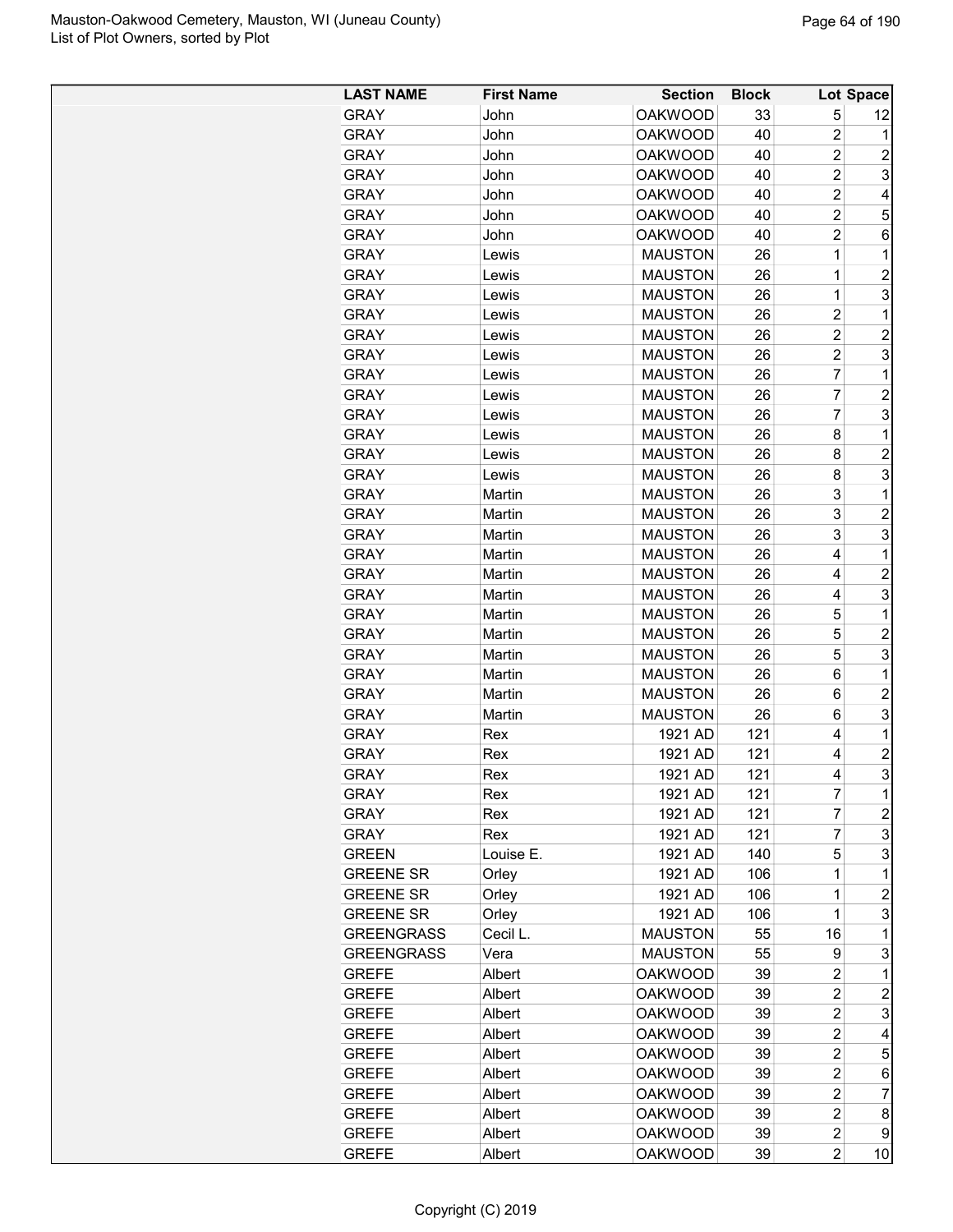| <b>OAKWOOD</b><br>39<br>2<br><b>GREFE</b><br>Albert<br>11<br>12<br><b>OAKWOOD</b><br>39<br>$\overline{2}$<br><b>GREFE</b><br>Albert<br>1962 AD SECT 5 BLOCK A<br>67<br><b>GREFE</b><br>Gaylord H.<br>1962 AD SECT 5<br><b>BLOCK A</b><br><b>GREFE</b><br>Maxine<br>68<br>1962 AD SECT 4<br>62<br>Catherine J.<br><b>BLOCK F</b><br><b>GREGOR</b><br>1962 AD SECT 4<br><b>GREGOR</b><br>Donald L.<br><b>BLOCK F</b><br>65<br>1962 AD SECT 4<br><b>BLOCK F</b><br>61<br><b>GREGOR</b><br>Judith A.<br>1962 AD SECT 4<br>66<br><b>GREGOR</b><br>Shirley G.<br><b>BLOCK F</b><br>Velma M<br>1921 AD<br>1<br><b>GREGORY</b><br>101<br>6<br>Velma M<br>101<br><b>GREGORY</b><br>1921 AD<br>6<br>$\overline{c}$<br>3<br><b>GREGORY</b><br>Velma M<br>1921 AD<br>101<br>6<br><b>OAKWOOD</b><br>1<br><b>GRINNOLDS</b><br>Ruby E.<br>64<br>6<br>$\overline{c}$<br><b>GRINNOLDS</b><br>Ruby E.<br><b>OAKWOOD</b><br>64<br>6<br>3<br>Ruby E.<br>64<br><b>GRINNOLDS</b><br><b>OAKWOOD</b><br>6<br>Ruby E.<br><b>OAKWOOD</b><br>64<br>6<br><b>GRINNOLDS</b><br>4<br>Ruby E.<br>64<br>6<br>5<br><b>GRINNOLDS</b><br><b>OAKWOOD</b><br>Ruby E.<br><b>OAKWOOD</b><br>64<br>6<br>6<br><b>GRINNOLDS</b><br>$\overline{7}$<br><b>GRINNOLDS</b><br>Ruby E.<br><b>OAKWOOD</b><br>64<br>6<br><b>GRINNOLDS</b><br><b>OAKWOOD</b><br>8<br>Ruby E.<br>64<br>6<br><b>GRINNOLDS</b><br>Ruby E.<br><b>OAKWOOD</b><br>64<br>9<br>6<br><b>GRINNOLDS</b><br>Ruby E.<br><b>OAKWOOD</b><br>64<br>6<br>10<br><b>GRINOLDS</b><br>47<br>1<br>Emily<br><b>OAKWOOD</b><br>1<br>$\mathbf 1$<br>$\overline{c}$<br><b>GRINOLDS</b><br><b>OAKWOOD</b><br>47<br>Emily<br>1<br>3<br><b>GRINOLDS</b><br><b>OAKWOOD</b><br>47<br>Emily<br>1<br><b>GRINOLDS</b><br><b>OAKWOOD</b><br>47<br>4<br>Emily<br>5<br><b>GRINOLDS</b><br><b>OAKWOOD</b><br>47<br>1<br>Emily<br><b>GRINOLDS</b><br>Emily<br><b>OAKWOOD</b><br>47<br>6<br>1<br>$\overline{7}$<br><b>GRINOLDS</b><br>Emily<br><b>OAKWOOD</b><br>47<br>1<br>47<br>1<br>8<br><b>GRINOLDS</b><br>Emily<br><b>OAKWOOD</b><br>9<br>47<br>1<br><b>GRINOLDS</b><br><b>OAKWOOD</b><br>Emily<br>$\mathbf 1$<br><b>GRINOLDS</b><br><b>OAKWOOD</b><br>47<br>10<br>Emily<br>$\mathbf 1$<br><b>GRINOLDS</b><br><b>OAKWOOD</b><br>47<br>11<br>Emily<br>$\overline{c}$<br><b>GRINOLDS</b><br><b>OAKWOOD</b><br>47<br>Emily<br>1<br>$\overline{2}$<br>$\overline{2}$<br><b>GRINOLDS</b><br><b>OAKWOOD</b><br>47<br>Emily<br>3<br><b>GRINOLDS</b><br>Emily<br><b>OAKWOOD</b><br>47<br>2<br>$\overline{2}$<br>47<br><b>GRINOLDS</b><br>Emily<br><b>OAKWOOD</b><br>4<br>$\overline{c}$<br>47<br>5<br><b>GRINOLDS</b><br>Emily<br><b>OAKWOOD</b><br>$\overline{c}$<br><b>GRINOLDS</b><br>47<br>Emily<br><b>OAKWOOD</b><br>6<br><b>GRINOLDS</b><br>47<br>2<br>Emily<br><b>OAKWOOD</b><br>7<br>$\overline{2}$<br><b>GRINOLDS</b><br><b>OAKWOOD</b><br>47<br>8<br>Emily<br><b>GRINOLDS</b><br>Emily<br><b>OAKWOOD</b><br>47<br>2<br>9<br>$\overline{c}$<br><b>GRINOLDS</b><br>Emily<br><b>OAKWOOD</b><br>47<br>10<br>$\overline{2}$<br><b>GRINOLDS</b><br><b>OAKWOOD</b><br>47<br>Emily<br>11<br>$\overline{c}$<br><b>GRINOLDS</b><br><b>OAKWOOD</b><br>47<br>12<br>Emily<br>3<br><b>GRINOLDS</b><br><b>OAKWOOD</b><br>47<br>Emily<br>1<br>3<br><b>GRINOLDS</b><br><b>OAKWOOD</b><br>47<br>Emily<br>$\overline{c}$<br>3<br>3<br><b>GRINOLDS</b><br>47<br>Emily<br><b>OAKWOOD</b><br><b>GRINOLDS</b><br>Emily<br><b>OAKWOOD</b><br>47<br>3<br>4<br>5<br><b>GRINOLDS</b><br>Emily<br><b>OAKWOOD</b><br>47<br>3<br>3<br>Emily<br>47<br>6<br><b>GRINOLDS</b><br><b>OAKWOOD</b><br>3<br>47<br>7<br><b>GRINOLDS</b><br>Emily<br><b>OAKWOOD</b><br>3<br><b>GRINOLDS</b><br><b>OAKWOOD</b><br>47<br>8<br>Emily<br>3<br>9<br><b>GRINOLDS</b><br><b>OAKWOOD</b><br>47<br>Emily | <b>LAST NAME</b> | <b>First Name</b> | <b>Section</b> | <b>Block</b> | Lot Space |
|----------------------------------------------------------------------------------------------------------------------------------------------------------------------------------------------------------------------------------------------------------------------------------------------------------------------------------------------------------------------------------------------------------------------------------------------------------------------------------------------------------------------------------------------------------------------------------------------------------------------------------------------------------------------------------------------------------------------------------------------------------------------------------------------------------------------------------------------------------------------------------------------------------------------------------------------------------------------------------------------------------------------------------------------------------------------------------------------------------------------------------------------------------------------------------------------------------------------------------------------------------------------------------------------------------------------------------------------------------------------------------------------------------------------------------------------------------------------------------------------------------------------------------------------------------------------------------------------------------------------------------------------------------------------------------------------------------------------------------------------------------------------------------------------------------------------------------------------------------------------------------------------------------------------------------------------------------------------------------------------------------------------------------------------------------------------------------------------------------------------------------------------------------------------------------------------------------------------------------------------------------------------------------------------------------------------------------------------------------------------------------------------------------------------------------------------------------------------------------------------------------------------------------------------------------------------------------------------------------------------------------------------------------------------------------------------------------------------------------------------------------------------------------------------------------------------------------------------------------------------------------------------------------------------------------------------------------------------------------------------------------------------------------------------------------------------------------------------------------------------------------------------------------------------------------------------------------------------------------------------------------------------------------------------------------------------------------------------------------------------------------------------------------------------------------------------------------------------------------------------------------------------------------------------------------------------------------------------------------------------------------------------------------------------------------------------------------------------------------------------------|------------------|-------------------|----------------|--------------|-----------|
|                                                                                                                                                                                                                                                                                                                                                                                                                                                                                                                                                                                                                                                                                                                                                                                                                                                                                                                                                                                                                                                                                                                                                                                                                                                                                                                                                                                                                                                                                                                                                                                                                                                                                                                                                                                                                                                                                                                                                                                                                                                                                                                                                                                                                                                                                                                                                                                                                                                                                                                                                                                                                                                                                                                                                                                                                                                                                                                                                                                                                                                                                                                                                                                                                                                                                                                                                                                                                                                                                                                                                                                                                                                                                                                                                    |                  |                   |                |              |           |
|                                                                                                                                                                                                                                                                                                                                                                                                                                                                                                                                                                                                                                                                                                                                                                                                                                                                                                                                                                                                                                                                                                                                                                                                                                                                                                                                                                                                                                                                                                                                                                                                                                                                                                                                                                                                                                                                                                                                                                                                                                                                                                                                                                                                                                                                                                                                                                                                                                                                                                                                                                                                                                                                                                                                                                                                                                                                                                                                                                                                                                                                                                                                                                                                                                                                                                                                                                                                                                                                                                                                                                                                                                                                                                                                                    |                  |                   |                |              |           |
|                                                                                                                                                                                                                                                                                                                                                                                                                                                                                                                                                                                                                                                                                                                                                                                                                                                                                                                                                                                                                                                                                                                                                                                                                                                                                                                                                                                                                                                                                                                                                                                                                                                                                                                                                                                                                                                                                                                                                                                                                                                                                                                                                                                                                                                                                                                                                                                                                                                                                                                                                                                                                                                                                                                                                                                                                                                                                                                                                                                                                                                                                                                                                                                                                                                                                                                                                                                                                                                                                                                                                                                                                                                                                                                                                    |                  |                   |                |              |           |
|                                                                                                                                                                                                                                                                                                                                                                                                                                                                                                                                                                                                                                                                                                                                                                                                                                                                                                                                                                                                                                                                                                                                                                                                                                                                                                                                                                                                                                                                                                                                                                                                                                                                                                                                                                                                                                                                                                                                                                                                                                                                                                                                                                                                                                                                                                                                                                                                                                                                                                                                                                                                                                                                                                                                                                                                                                                                                                                                                                                                                                                                                                                                                                                                                                                                                                                                                                                                                                                                                                                                                                                                                                                                                                                                                    |                  |                   |                |              |           |
|                                                                                                                                                                                                                                                                                                                                                                                                                                                                                                                                                                                                                                                                                                                                                                                                                                                                                                                                                                                                                                                                                                                                                                                                                                                                                                                                                                                                                                                                                                                                                                                                                                                                                                                                                                                                                                                                                                                                                                                                                                                                                                                                                                                                                                                                                                                                                                                                                                                                                                                                                                                                                                                                                                                                                                                                                                                                                                                                                                                                                                                                                                                                                                                                                                                                                                                                                                                                                                                                                                                                                                                                                                                                                                                                                    |                  |                   |                |              |           |
|                                                                                                                                                                                                                                                                                                                                                                                                                                                                                                                                                                                                                                                                                                                                                                                                                                                                                                                                                                                                                                                                                                                                                                                                                                                                                                                                                                                                                                                                                                                                                                                                                                                                                                                                                                                                                                                                                                                                                                                                                                                                                                                                                                                                                                                                                                                                                                                                                                                                                                                                                                                                                                                                                                                                                                                                                                                                                                                                                                                                                                                                                                                                                                                                                                                                                                                                                                                                                                                                                                                                                                                                                                                                                                                                                    |                  |                   |                |              |           |
|                                                                                                                                                                                                                                                                                                                                                                                                                                                                                                                                                                                                                                                                                                                                                                                                                                                                                                                                                                                                                                                                                                                                                                                                                                                                                                                                                                                                                                                                                                                                                                                                                                                                                                                                                                                                                                                                                                                                                                                                                                                                                                                                                                                                                                                                                                                                                                                                                                                                                                                                                                                                                                                                                                                                                                                                                                                                                                                                                                                                                                                                                                                                                                                                                                                                                                                                                                                                                                                                                                                                                                                                                                                                                                                                                    |                  |                   |                |              |           |
|                                                                                                                                                                                                                                                                                                                                                                                                                                                                                                                                                                                                                                                                                                                                                                                                                                                                                                                                                                                                                                                                                                                                                                                                                                                                                                                                                                                                                                                                                                                                                                                                                                                                                                                                                                                                                                                                                                                                                                                                                                                                                                                                                                                                                                                                                                                                                                                                                                                                                                                                                                                                                                                                                                                                                                                                                                                                                                                                                                                                                                                                                                                                                                                                                                                                                                                                                                                                                                                                                                                                                                                                                                                                                                                                                    |                  |                   |                |              |           |
|                                                                                                                                                                                                                                                                                                                                                                                                                                                                                                                                                                                                                                                                                                                                                                                                                                                                                                                                                                                                                                                                                                                                                                                                                                                                                                                                                                                                                                                                                                                                                                                                                                                                                                                                                                                                                                                                                                                                                                                                                                                                                                                                                                                                                                                                                                                                                                                                                                                                                                                                                                                                                                                                                                                                                                                                                                                                                                                                                                                                                                                                                                                                                                                                                                                                                                                                                                                                                                                                                                                                                                                                                                                                                                                                                    |                  |                   |                |              |           |
|                                                                                                                                                                                                                                                                                                                                                                                                                                                                                                                                                                                                                                                                                                                                                                                                                                                                                                                                                                                                                                                                                                                                                                                                                                                                                                                                                                                                                                                                                                                                                                                                                                                                                                                                                                                                                                                                                                                                                                                                                                                                                                                                                                                                                                                                                                                                                                                                                                                                                                                                                                                                                                                                                                                                                                                                                                                                                                                                                                                                                                                                                                                                                                                                                                                                                                                                                                                                                                                                                                                                                                                                                                                                                                                                                    |                  |                   |                |              |           |
|                                                                                                                                                                                                                                                                                                                                                                                                                                                                                                                                                                                                                                                                                                                                                                                                                                                                                                                                                                                                                                                                                                                                                                                                                                                                                                                                                                                                                                                                                                                                                                                                                                                                                                                                                                                                                                                                                                                                                                                                                                                                                                                                                                                                                                                                                                                                                                                                                                                                                                                                                                                                                                                                                                                                                                                                                                                                                                                                                                                                                                                                                                                                                                                                                                                                                                                                                                                                                                                                                                                                                                                                                                                                                                                                                    |                  |                   |                |              |           |
|                                                                                                                                                                                                                                                                                                                                                                                                                                                                                                                                                                                                                                                                                                                                                                                                                                                                                                                                                                                                                                                                                                                                                                                                                                                                                                                                                                                                                                                                                                                                                                                                                                                                                                                                                                                                                                                                                                                                                                                                                                                                                                                                                                                                                                                                                                                                                                                                                                                                                                                                                                                                                                                                                                                                                                                                                                                                                                                                                                                                                                                                                                                                                                                                                                                                                                                                                                                                                                                                                                                                                                                                                                                                                                                                                    |                  |                   |                |              |           |
|                                                                                                                                                                                                                                                                                                                                                                                                                                                                                                                                                                                                                                                                                                                                                                                                                                                                                                                                                                                                                                                                                                                                                                                                                                                                                                                                                                                                                                                                                                                                                                                                                                                                                                                                                                                                                                                                                                                                                                                                                                                                                                                                                                                                                                                                                                                                                                                                                                                                                                                                                                                                                                                                                                                                                                                                                                                                                                                                                                                                                                                                                                                                                                                                                                                                                                                                                                                                                                                                                                                                                                                                                                                                                                                                                    |                  |                   |                |              |           |
|                                                                                                                                                                                                                                                                                                                                                                                                                                                                                                                                                                                                                                                                                                                                                                                                                                                                                                                                                                                                                                                                                                                                                                                                                                                                                                                                                                                                                                                                                                                                                                                                                                                                                                                                                                                                                                                                                                                                                                                                                                                                                                                                                                                                                                                                                                                                                                                                                                                                                                                                                                                                                                                                                                                                                                                                                                                                                                                                                                                                                                                                                                                                                                                                                                                                                                                                                                                                                                                                                                                                                                                                                                                                                                                                                    |                  |                   |                |              |           |
|                                                                                                                                                                                                                                                                                                                                                                                                                                                                                                                                                                                                                                                                                                                                                                                                                                                                                                                                                                                                                                                                                                                                                                                                                                                                                                                                                                                                                                                                                                                                                                                                                                                                                                                                                                                                                                                                                                                                                                                                                                                                                                                                                                                                                                                                                                                                                                                                                                                                                                                                                                                                                                                                                                                                                                                                                                                                                                                                                                                                                                                                                                                                                                                                                                                                                                                                                                                                                                                                                                                                                                                                                                                                                                                                                    |                  |                   |                |              |           |
|                                                                                                                                                                                                                                                                                                                                                                                                                                                                                                                                                                                                                                                                                                                                                                                                                                                                                                                                                                                                                                                                                                                                                                                                                                                                                                                                                                                                                                                                                                                                                                                                                                                                                                                                                                                                                                                                                                                                                                                                                                                                                                                                                                                                                                                                                                                                                                                                                                                                                                                                                                                                                                                                                                                                                                                                                                                                                                                                                                                                                                                                                                                                                                                                                                                                                                                                                                                                                                                                                                                                                                                                                                                                                                                                                    |                  |                   |                |              |           |
|                                                                                                                                                                                                                                                                                                                                                                                                                                                                                                                                                                                                                                                                                                                                                                                                                                                                                                                                                                                                                                                                                                                                                                                                                                                                                                                                                                                                                                                                                                                                                                                                                                                                                                                                                                                                                                                                                                                                                                                                                                                                                                                                                                                                                                                                                                                                                                                                                                                                                                                                                                                                                                                                                                                                                                                                                                                                                                                                                                                                                                                                                                                                                                                                                                                                                                                                                                                                                                                                                                                                                                                                                                                                                                                                                    |                  |                   |                |              |           |
|                                                                                                                                                                                                                                                                                                                                                                                                                                                                                                                                                                                                                                                                                                                                                                                                                                                                                                                                                                                                                                                                                                                                                                                                                                                                                                                                                                                                                                                                                                                                                                                                                                                                                                                                                                                                                                                                                                                                                                                                                                                                                                                                                                                                                                                                                                                                                                                                                                                                                                                                                                                                                                                                                                                                                                                                                                                                                                                                                                                                                                                                                                                                                                                                                                                                                                                                                                                                                                                                                                                                                                                                                                                                                                                                                    |                  |                   |                |              |           |
|                                                                                                                                                                                                                                                                                                                                                                                                                                                                                                                                                                                                                                                                                                                                                                                                                                                                                                                                                                                                                                                                                                                                                                                                                                                                                                                                                                                                                                                                                                                                                                                                                                                                                                                                                                                                                                                                                                                                                                                                                                                                                                                                                                                                                                                                                                                                                                                                                                                                                                                                                                                                                                                                                                                                                                                                                                                                                                                                                                                                                                                                                                                                                                                                                                                                                                                                                                                                                                                                                                                                                                                                                                                                                                                                                    |                  |                   |                |              |           |
|                                                                                                                                                                                                                                                                                                                                                                                                                                                                                                                                                                                                                                                                                                                                                                                                                                                                                                                                                                                                                                                                                                                                                                                                                                                                                                                                                                                                                                                                                                                                                                                                                                                                                                                                                                                                                                                                                                                                                                                                                                                                                                                                                                                                                                                                                                                                                                                                                                                                                                                                                                                                                                                                                                                                                                                                                                                                                                                                                                                                                                                                                                                                                                                                                                                                                                                                                                                                                                                                                                                                                                                                                                                                                                                                                    |                  |                   |                |              |           |
|                                                                                                                                                                                                                                                                                                                                                                                                                                                                                                                                                                                                                                                                                                                                                                                                                                                                                                                                                                                                                                                                                                                                                                                                                                                                                                                                                                                                                                                                                                                                                                                                                                                                                                                                                                                                                                                                                                                                                                                                                                                                                                                                                                                                                                                                                                                                                                                                                                                                                                                                                                                                                                                                                                                                                                                                                                                                                                                                                                                                                                                                                                                                                                                                                                                                                                                                                                                                                                                                                                                                                                                                                                                                                                                                                    |                  |                   |                |              |           |
|                                                                                                                                                                                                                                                                                                                                                                                                                                                                                                                                                                                                                                                                                                                                                                                                                                                                                                                                                                                                                                                                                                                                                                                                                                                                                                                                                                                                                                                                                                                                                                                                                                                                                                                                                                                                                                                                                                                                                                                                                                                                                                                                                                                                                                                                                                                                                                                                                                                                                                                                                                                                                                                                                                                                                                                                                                                                                                                                                                                                                                                                                                                                                                                                                                                                                                                                                                                                                                                                                                                                                                                                                                                                                                                                                    |                  |                   |                |              |           |
|                                                                                                                                                                                                                                                                                                                                                                                                                                                                                                                                                                                                                                                                                                                                                                                                                                                                                                                                                                                                                                                                                                                                                                                                                                                                                                                                                                                                                                                                                                                                                                                                                                                                                                                                                                                                                                                                                                                                                                                                                                                                                                                                                                                                                                                                                                                                                                                                                                                                                                                                                                                                                                                                                                                                                                                                                                                                                                                                                                                                                                                                                                                                                                                                                                                                                                                                                                                                                                                                                                                                                                                                                                                                                                                                                    |                  |                   |                |              |           |
|                                                                                                                                                                                                                                                                                                                                                                                                                                                                                                                                                                                                                                                                                                                                                                                                                                                                                                                                                                                                                                                                                                                                                                                                                                                                                                                                                                                                                                                                                                                                                                                                                                                                                                                                                                                                                                                                                                                                                                                                                                                                                                                                                                                                                                                                                                                                                                                                                                                                                                                                                                                                                                                                                                                                                                                                                                                                                                                                                                                                                                                                                                                                                                                                                                                                                                                                                                                                                                                                                                                                                                                                                                                                                                                                                    |                  |                   |                |              |           |
|                                                                                                                                                                                                                                                                                                                                                                                                                                                                                                                                                                                                                                                                                                                                                                                                                                                                                                                                                                                                                                                                                                                                                                                                                                                                                                                                                                                                                                                                                                                                                                                                                                                                                                                                                                                                                                                                                                                                                                                                                                                                                                                                                                                                                                                                                                                                                                                                                                                                                                                                                                                                                                                                                                                                                                                                                                                                                                                                                                                                                                                                                                                                                                                                                                                                                                                                                                                                                                                                                                                                                                                                                                                                                                                                                    |                  |                   |                |              |           |
|                                                                                                                                                                                                                                                                                                                                                                                                                                                                                                                                                                                                                                                                                                                                                                                                                                                                                                                                                                                                                                                                                                                                                                                                                                                                                                                                                                                                                                                                                                                                                                                                                                                                                                                                                                                                                                                                                                                                                                                                                                                                                                                                                                                                                                                                                                                                                                                                                                                                                                                                                                                                                                                                                                                                                                                                                                                                                                                                                                                                                                                                                                                                                                                                                                                                                                                                                                                                                                                                                                                                                                                                                                                                                                                                                    |                  |                   |                |              |           |
|                                                                                                                                                                                                                                                                                                                                                                                                                                                                                                                                                                                                                                                                                                                                                                                                                                                                                                                                                                                                                                                                                                                                                                                                                                                                                                                                                                                                                                                                                                                                                                                                                                                                                                                                                                                                                                                                                                                                                                                                                                                                                                                                                                                                                                                                                                                                                                                                                                                                                                                                                                                                                                                                                                                                                                                                                                                                                                                                                                                                                                                                                                                                                                                                                                                                                                                                                                                                                                                                                                                                                                                                                                                                                                                                                    |                  |                   |                |              |           |
|                                                                                                                                                                                                                                                                                                                                                                                                                                                                                                                                                                                                                                                                                                                                                                                                                                                                                                                                                                                                                                                                                                                                                                                                                                                                                                                                                                                                                                                                                                                                                                                                                                                                                                                                                                                                                                                                                                                                                                                                                                                                                                                                                                                                                                                                                                                                                                                                                                                                                                                                                                                                                                                                                                                                                                                                                                                                                                                                                                                                                                                                                                                                                                                                                                                                                                                                                                                                                                                                                                                                                                                                                                                                                                                                                    |                  |                   |                |              |           |
|                                                                                                                                                                                                                                                                                                                                                                                                                                                                                                                                                                                                                                                                                                                                                                                                                                                                                                                                                                                                                                                                                                                                                                                                                                                                                                                                                                                                                                                                                                                                                                                                                                                                                                                                                                                                                                                                                                                                                                                                                                                                                                                                                                                                                                                                                                                                                                                                                                                                                                                                                                                                                                                                                                                                                                                                                                                                                                                                                                                                                                                                                                                                                                                                                                                                                                                                                                                                                                                                                                                                                                                                                                                                                                                                                    |                  |                   |                |              |           |
|                                                                                                                                                                                                                                                                                                                                                                                                                                                                                                                                                                                                                                                                                                                                                                                                                                                                                                                                                                                                                                                                                                                                                                                                                                                                                                                                                                                                                                                                                                                                                                                                                                                                                                                                                                                                                                                                                                                                                                                                                                                                                                                                                                                                                                                                                                                                                                                                                                                                                                                                                                                                                                                                                                                                                                                                                                                                                                                                                                                                                                                                                                                                                                                                                                                                                                                                                                                                                                                                                                                                                                                                                                                                                                                                                    |                  |                   |                |              |           |
|                                                                                                                                                                                                                                                                                                                                                                                                                                                                                                                                                                                                                                                                                                                                                                                                                                                                                                                                                                                                                                                                                                                                                                                                                                                                                                                                                                                                                                                                                                                                                                                                                                                                                                                                                                                                                                                                                                                                                                                                                                                                                                                                                                                                                                                                                                                                                                                                                                                                                                                                                                                                                                                                                                                                                                                                                                                                                                                                                                                                                                                                                                                                                                                                                                                                                                                                                                                                                                                                                                                                                                                                                                                                                                                                                    |                  |                   |                |              |           |
|                                                                                                                                                                                                                                                                                                                                                                                                                                                                                                                                                                                                                                                                                                                                                                                                                                                                                                                                                                                                                                                                                                                                                                                                                                                                                                                                                                                                                                                                                                                                                                                                                                                                                                                                                                                                                                                                                                                                                                                                                                                                                                                                                                                                                                                                                                                                                                                                                                                                                                                                                                                                                                                                                                                                                                                                                                                                                                                                                                                                                                                                                                                                                                                                                                                                                                                                                                                                                                                                                                                                                                                                                                                                                                                                                    |                  |                   |                |              |           |
|                                                                                                                                                                                                                                                                                                                                                                                                                                                                                                                                                                                                                                                                                                                                                                                                                                                                                                                                                                                                                                                                                                                                                                                                                                                                                                                                                                                                                                                                                                                                                                                                                                                                                                                                                                                                                                                                                                                                                                                                                                                                                                                                                                                                                                                                                                                                                                                                                                                                                                                                                                                                                                                                                                                                                                                                                                                                                                                                                                                                                                                                                                                                                                                                                                                                                                                                                                                                                                                                                                                                                                                                                                                                                                                                                    |                  |                   |                |              |           |
|                                                                                                                                                                                                                                                                                                                                                                                                                                                                                                                                                                                                                                                                                                                                                                                                                                                                                                                                                                                                                                                                                                                                                                                                                                                                                                                                                                                                                                                                                                                                                                                                                                                                                                                                                                                                                                                                                                                                                                                                                                                                                                                                                                                                                                                                                                                                                                                                                                                                                                                                                                                                                                                                                                                                                                                                                                                                                                                                                                                                                                                                                                                                                                                                                                                                                                                                                                                                                                                                                                                                                                                                                                                                                                                                                    |                  |                   |                |              |           |
|                                                                                                                                                                                                                                                                                                                                                                                                                                                                                                                                                                                                                                                                                                                                                                                                                                                                                                                                                                                                                                                                                                                                                                                                                                                                                                                                                                                                                                                                                                                                                                                                                                                                                                                                                                                                                                                                                                                                                                                                                                                                                                                                                                                                                                                                                                                                                                                                                                                                                                                                                                                                                                                                                                                                                                                                                                                                                                                                                                                                                                                                                                                                                                                                                                                                                                                                                                                                                                                                                                                                                                                                                                                                                                                                                    |                  |                   |                |              |           |
|                                                                                                                                                                                                                                                                                                                                                                                                                                                                                                                                                                                                                                                                                                                                                                                                                                                                                                                                                                                                                                                                                                                                                                                                                                                                                                                                                                                                                                                                                                                                                                                                                                                                                                                                                                                                                                                                                                                                                                                                                                                                                                                                                                                                                                                                                                                                                                                                                                                                                                                                                                                                                                                                                                                                                                                                                                                                                                                                                                                                                                                                                                                                                                                                                                                                                                                                                                                                                                                                                                                                                                                                                                                                                                                                                    |                  |                   |                |              |           |
|                                                                                                                                                                                                                                                                                                                                                                                                                                                                                                                                                                                                                                                                                                                                                                                                                                                                                                                                                                                                                                                                                                                                                                                                                                                                                                                                                                                                                                                                                                                                                                                                                                                                                                                                                                                                                                                                                                                                                                                                                                                                                                                                                                                                                                                                                                                                                                                                                                                                                                                                                                                                                                                                                                                                                                                                                                                                                                                                                                                                                                                                                                                                                                                                                                                                                                                                                                                                                                                                                                                                                                                                                                                                                                                                                    |                  |                   |                |              |           |
|                                                                                                                                                                                                                                                                                                                                                                                                                                                                                                                                                                                                                                                                                                                                                                                                                                                                                                                                                                                                                                                                                                                                                                                                                                                                                                                                                                                                                                                                                                                                                                                                                                                                                                                                                                                                                                                                                                                                                                                                                                                                                                                                                                                                                                                                                                                                                                                                                                                                                                                                                                                                                                                                                                                                                                                                                                                                                                                                                                                                                                                                                                                                                                                                                                                                                                                                                                                                                                                                                                                                                                                                                                                                                                                                                    |                  |                   |                |              |           |
|                                                                                                                                                                                                                                                                                                                                                                                                                                                                                                                                                                                                                                                                                                                                                                                                                                                                                                                                                                                                                                                                                                                                                                                                                                                                                                                                                                                                                                                                                                                                                                                                                                                                                                                                                                                                                                                                                                                                                                                                                                                                                                                                                                                                                                                                                                                                                                                                                                                                                                                                                                                                                                                                                                                                                                                                                                                                                                                                                                                                                                                                                                                                                                                                                                                                                                                                                                                                                                                                                                                                                                                                                                                                                                                                                    |                  |                   |                |              |           |
|                                                                                                                                                                                                                                                                                                                                                                                                                                                                                                                                                                                                                                                                                                                                                                                                                                                                                                                                                                                                                                                                                                                                                                                                                                                                                                                                                                                                                                                                                                                                                                                                                                                                                                                                                                                                                                                                                                                                                                                                                                                                                                                                                                                                                                                                                                                                                                                                                                                                                                                                                                                                                                                                                                                                                                                                                                                                                                                                                                                                                                                                                                                                                                                                                                                                                                                                                                                                                                                                                                                                                                                                                                                                                                                                                    |                  |                   |                |              |           |
|                                                                                                                                                                                                                                                                                                                                                                                                                                                                                                                                                                                                                                                                                                                                                                                                                                                                                                                                                                                                                                                                                                                                                                                                                                                                                                                                                                                                                                                                                                                                                                                                                                                                                                                                                                                                                                                                                                                                                                                                                                                                                                                                                                                                                                                                                                                                                                                                                                                                                                                                                                                                                                                                                                                                                                                                                                                                                                                                                                                                                                                                                                                                                                                                                                                                                                                                                                                                                                                                                                                                                                                                                                                                                                                                                    |                  |                   |                |              |           |
|                                                                                                                                                                                                                                                                                                                                                                                                                                                                                                                                                                                                                                                                                                                                                                                                                                                                                                                                                                                                                                                                                                                                                                                                                                                                                                                                                                                                                                                                                                                                                                                                                                                                                                                                                                                                                                                                                                                                                                                                                                                                                                                                                                                                                                                                                                                                                                                                                                                                                                                                                                                                                                                                                                                                                                                                                                                                                                                                                                                                                                                                                                                                                                                                                                                                                                                                                                                                                                                                                                                                                                                                                                                                                                                                                    |                  |                   |                |              |           |
|                                                                                                                                                                                                                                                                                                                                                                                                                                                                                                                                                                                                                                                                                                                                                                                                                                                                                                                                                                                                                                                                                                                                                                                                                                                                                                                                                                                                                                                                                                                                                                                                                                                                                                                                                                                                                                                                                                                                                                                                                                                                                                                                                                                                                                                                                                                                                                                                                                                                                                                                                                                                                                                                                                                                                                                                                                                                                                                                                                                                                                                                                                                                                                                                                                                                                                                                                                                                                                                                                                                                                                                                                                                                                                                                                    |                  |                   |                |              |           |
|                                                                                                                                                                                                                                                                                                                                                                                                                                                                                                                                                                                                                                                                                                                                                                                                                                                                                                                                                                                                                                                                                                                                                                                                                                                                                                                                                                                                                                                                                                                                                                                                                                                                                                                                                                                                                                                                                                                                                                                                                                                                                                                                                                                                                                                                                                                                                                                                                                                                                                                                                                                                                                                                                                                                                                                                                                                                                                                                                                                                                                                                                                                                                                                                                                                                                                                                                                                                                                                                                                                                                                                                                                                                                                                                                    |                  |                   |                |              |           |
|                                                                                                                                                                                                                                                                                                                                                                                                                                                                                                                                                                                                                                                                                                                                                                                                                                                                                                                                                                                                                                                                                                                                                                                                                                                                                                                                                                                                                                                                                                                                                                                                                                                                                                                                                                                                                                                                                                                                                                                                                                                                                                                                                                                                                                                                                                                                                                                                                                                                                                                                                                                                                                                                                                                                                                                                                                                                                                                                                                                                                                                                                                                                                                                                                                                                                                                                                                                                                                                                                                                                                                                                                                                                                                                                                    |                  |                   |                |              |           |
|                                                                                                                                                                                                                                                                                                                                                                                                                                                                                                                                                                                                                                                                                                                                                                                                                                                                                                                                                                                                                                                                                                                                                                                                                                                                                                                                                                                                                                                                                                                                                                                                                                                                                                                                                                                                                                                                                                                                                                                                                                                                                                                                                                                                                                                                                                                                                                                                                                                                                                                                                                                                                                                                                                                                                                                                                                                                                                                                                                                                                                                                                                                                                                                                                                                                                                                                                                                                                                                                                                                                                                                                                                                                                                                                                    |                  |                   |                |              |           |
|                                                                                                                                                                                                                                                                                                                                                                                                                                                                                                                                                                                                                                                                                                                                                                                                                                                                                                                                                                                                                                                                                                                                                                                                                                                                                                                                                                                                                                                                                                                                                                                                                                                                                                                                                                                                                                                                                                                                                                                                                                                                                                                                                                                                                                                                                                                                                                                                                                                                                                                                                                                                                                                                                                                                                                                                                                                                                                                                                                                                                                                                                                                                                                                                                                                                                                                                                                                                                                                                                                                                                                                                                                                                                                                                                    |                  |                   |                |              |           |
|                                                                                                                                                                                                                                                                                                                                                                                                                                                                                                                                                                                                                                                                                                                                                                                                                                                                                                                                                                                                                                                                                                                                                                                                                                                                                                                                                                                                                                                                                                                                                                                                                                                                                                                                                                                                                                                                                                                                                                                                                                                                                                                                                                                                                                                                                                                                                                                                                                                                                                                                                                                                                                                                                                                                                                                                                                                                                                                                                                                                                                                                                                                                                                                                                                                                                                                                                                                                                                                                                                                                                                                                                                                                                                                                                    |                  |                   |                |              |           |
|                                                                                                                                                                                                                                                                                                                                                                                                                                                                                                                                                                                                                                                                                                                                                                                                                                                                                                                                                                                                                                                                                                                                                                                                                                                                                                                                                                                                                                                                                                                                                                                                                                                                                                                                                                                                                                                                                                                                                                                                                                                                                                                                                                                                                                                                                                                                                                                                                                                                                                                                                                                                                                                                                                                                                                                                                                                                                                                                                                                                                                                                                                                                                                                                                                                                                                                                                                                                                                                                                                                                                                                                                                                                                                                                                    |                  |                   |                |              |           |
|                                                                                                                                                                                                                                                                                                                                                                                                                                                                                                                                                                                                                                                                                                                                                                                                                                                                                                                                                                                                                                                                                                                                                                                                                                                                                                                                                                                                                                                                                                                                                                                                                                                                                                                                                                                                                                                                                                                                                                                                                                                                                                                                                                                                                                                                                                                                                                                                                                                                                                                                                                                                                                                                                                                                                                                                                                                                                                                                                                                                                                                                                                                                                                                                                                                                                                                                                                                                                                                                                                                                                                                                                                                                                                                                                    |                  |                   |                |              |           |
|                                                                                                                                                                                                                                                                                                                                                                                                                                                                                                                                                                                                                                                                                                                                                                                                                                                                                                                                                                                                                                                                                                                                                                                                                                                                                                                                                                                                                                                                                                                                                                                                                                                                                                                                                                                                                                                                                                                                                                                                                                                                                                                                                                                                                                                                                                                                                                                                                                                                                                                                                                                                                                                                                                                                                                                                                                                                                                                                                                                                                                                                                                                                                                                                                                                                                                                                                                                                                                                                                                                                                                                                                                                                                                                                                    |                  |                   |                |              |           |
|                                                                                                                                                                                                                                                                                                                                                                                                                                                                                                                                                                                                                                                                                                                                                                                                                                                                                                                                                                                                                                                                                                                                                                                                                                                                                                                                                                                                                                                                                                                                                                                                                                                                                                                                                                                                                                                                                                                                                                                                                                                                                                                                                                                                                                                                                                                                                                                                                                                                                                                                                                                                                                                                                                                                                                                                                                                                                                                                                                                                                                                                                                                                                                                                                                                                                                                                                                                                                                                                                                                                                                                                                                                                                                                                                    |                  |                   |                |              |           |
|                                                                                                                                                                                                                                                                                                                                                                                                                                                                                                                                                                                                                                                                                                                                                                                                                                                                                                                                                                                                                                                                                                                                                                                                                                                                                                                                                                                                                                                                                                                                                                                                                                                                                                                                                                                                                                                                                                                                                                                                                                                                                                                                                                                                                                                                                                                                                                                                                                                                                                                                                                                                                                                                                                                                                                                                                                                                                                                                                                                                                                                                                                                                                                                                                                                                                                                                                                                                                                                                                                                                                                                                                                                                                                                                                    |                  |                   |                |              |           |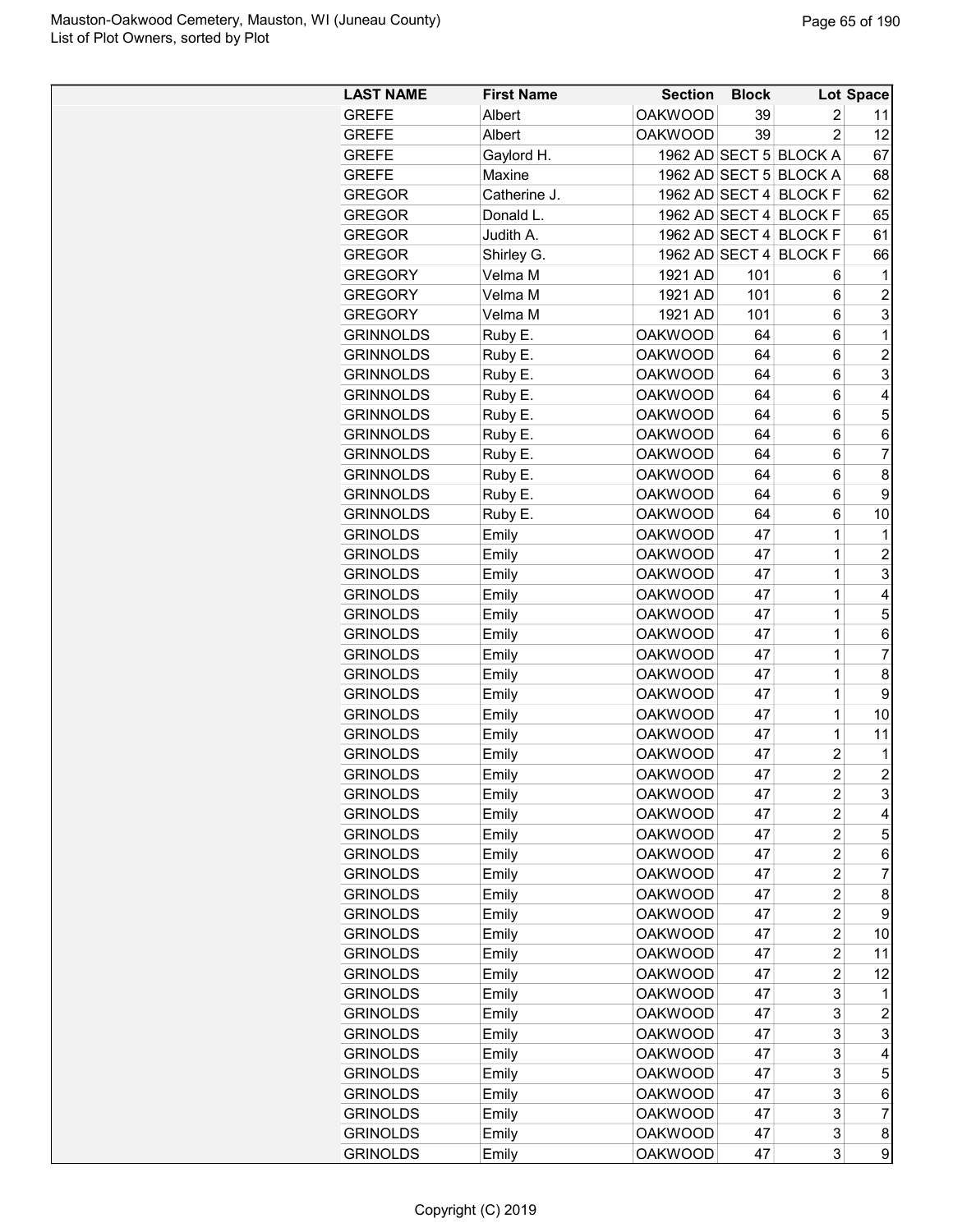| <b>LAST NAME</b> | <b>First Name</b> | <b>Section</b> | <b>Block</b> |    | Lot Space      |
|------------------|-------------------|----------------|--------------|----|----------------|
| <b>GRINOLDS</b>  | Emily             | <b>OAKWOOD</b> | 47           | 3  | 10             |
| <b>GRINOLDS</b>  | Emily             | <b>OAKWOOD</b> | 47           | 3  | 11             |
| <b>GRINOLDS</b>  | Emily             | <b>OAKWOOD</b> | 47           | 3  | 12             |
| <b>GRINOLDS</b>  | Emily             | <b>OAKWOOD</b> | 47           | 4  | 1              |
| <b>GRINOLDS</b>  | Emily             | <b>OAKWOOD</b> | 47           | 4  | $\overline{c}$ |
| <b>GRINOLDS</b>  | Emily             | <b>OAKWOOD</b> | 47           | 4  | 3              |
| <b>GRINOLDS</b>  | Emily             | <b>OAKWOOD</b> | 47           | 4  | 4              |
| <b>GRINOLDS</b>  | Emily             | <b>OAKWOOD</b> | 47           | 4  | 5              |
| <b>GRINOLDS</b>  | Emily             | <b>OAKWOOD</b> | 47           | 4  | 6              |
| <b>GRINOLDS</b>  | Emily             | <b>OAKWOOD</b> | 47           | 4  | 7              |
| <b>GRINOLDS</b>  | Emily             | <b>OAKWOOD</b> | 47           | 4  | 8              |
| <b>GRINOLDS</b>  | Emily             | <b>OAKWOOD</b> | 47           | 4  | 9              |
| <b>GRINOLDS</b>  | Emily             | <b>OAKWOOD</b> | 47           | 4  | 10             |
| <b>GRINOLDS</b>  | Emily             | <b>OAKWOOD</b> | 47           | 4  | 11             |
| <b>GRINOLDS</b>  | Emily             | <b>OAKWOOD</b> | 47           | 4  | 12             |
| <b>GRINOLDS</b>  | Emily             | <b>OAKWOOD</b> | 47           | 5  | 1              |
| <b>GRINOLDS</b>  | Emily             | <b>OAKWOOD</b> | 47           | 5  | $\overline{2}$ |
| <b>GRINOLDS</b>  | Emily             | <b>OAKWOOD</b> | 47           | 5  | 3              |
| <b>GRINOLDS</b>  | Emily             | <b>OAKWOOD</b> | 47           | 5  | 4              |
| <b>GRINOLDS</b>  | Emily             | <b>OAKWOOD</b> | 47           | 5  | 5              |
| <b>GRINOLDS</b>  | Emily             | <b>OAKWOOD</b> | 47           | 5  | 6              |
| <b>GRINOLDS</b>  | Emily             | <b>OAKWOOD</b> | 47           | 5  | 7              |
| <b>GRINOLDS</b>  | Emily             | <b>OAKWOOD</b> | 47           | 5  | 8              |
| <b>GRINOLDS</b>  | Emily             | <b>OAKWOOD</b> | 47           | 5  | 9              |
| <b>GRINOLDS</b>  | Emily             | <b>OAKWOOD</b> | 47           | 5  | 10             |
| <b>GRINOLDS</b>  | Emily             | <b>OAKWOOD</b> | 47           | 5  | 11             |
| <b>GRINOLDS</b>  | Emily             | <b>OAKWOOD</b> | 47           | 5  | 12             |
| <b>GRINOLDS</b>  | Emily             | <b>OAKWOOD</b> | 47           | 5  | 13             |
| <b>GRINOLDS</b>  | Emily             | <b>OAKWOOD</b> | 47           | 5  | 14             |
| <b>GRINOLDS</b>  | Emily             | <b>OAKWOOD</b> | 47           | 5  | 15             |
| <b>GROMM</b>     | Herman            | <b>OAKWOOD</b> | 60           | 4  | 1              |
| <b>GROMM</b>     | Herman            | <b>OAKWOOD</b> | 60           | 4  | $\overline{2}$ |
| <b>GROMM</b>     | Herman            | <b>OAKWOOD</b> | 60           | 4  | 3              |
| <b>GROMM</b>     | Herman            | <b>OAKWOOD</b> | 60           | 4  | $\overline{7}$ |
| <b>GROMM</b>     | Herman            | <b>OAKWOOD</b> | 60           | 4  | 8              |
| <b>GROMM</b>     | Herman            | <b>OAKWOOD</b> | 60           | 4  | 9              |
| <b>GROTE</b>     | C.H.              | <b>MAUSTON</b> | 23           | 9  | 1              |
| <b>GROTE</b>     | C.H.              | <b>MAUSTON</b> | 23           | 9  | $\overline{c}$ |
| <b>GROTE</b>     | C.H.              | <b>MAUSTON</b> | 23           | 9  | 3              |
| <b>GROTE</b>     | C.H.              | <b>MAUSTON</b> | 23           | 10 | 1              |
| <b>GROTE</b>     | C.H.              | <b>MAUSTON</b> | 23           | 10 | $\overline{2}$ |
| <b>GROTE</b>     | C.H.              | <b>MAUSTON</b> | 23           | 10 | 3              |
| <b>GROTE</b>     | C.H.              | <b>MAUSTON</b> | 23           | 15 | 1              |
| <b>GROTE</b>     | C.H.              | <b>MAUSTON</b> | 23           | 15 | $\overline{c}$ |
| <b>GROTE</b>     | C.H.              | <b>MAUSTON</b> | 23           | 15 | 3              |
| <b>GROTE</b>     | C.H.              | <b>MAUSTON</b> | 23           | 16 | 1              |
| <b>GROTE</b>     | C.H.              | <b>MAUSTON</b> | 23           | 16 | $\overline{c}$ |
| <b>GROTE</b>     | C.H.              | <b>MAUSTON</b> | 23           | 16 | 3              |
| <b>GRUBB</b>     | George            | <b>OAKWOOD</b> | 51           | 3  | 1              |
| <b>GRUBB</b>     | George            | <b>OAKWOOD</b> | 51           | 3  | $\overline{c}$ |
| <b>GRUBB</b>     | George            | <b>OAKWOOD</b> | 51           | 3  | 3              |
| <b>GRUBB</b>     | George            | <b>OAKWOOD</b> | 51           | 3  | 4              |
| <b>GRUBB</b>     | George            | <b>OAKWOOD</b> | 51           | 3  | 5              |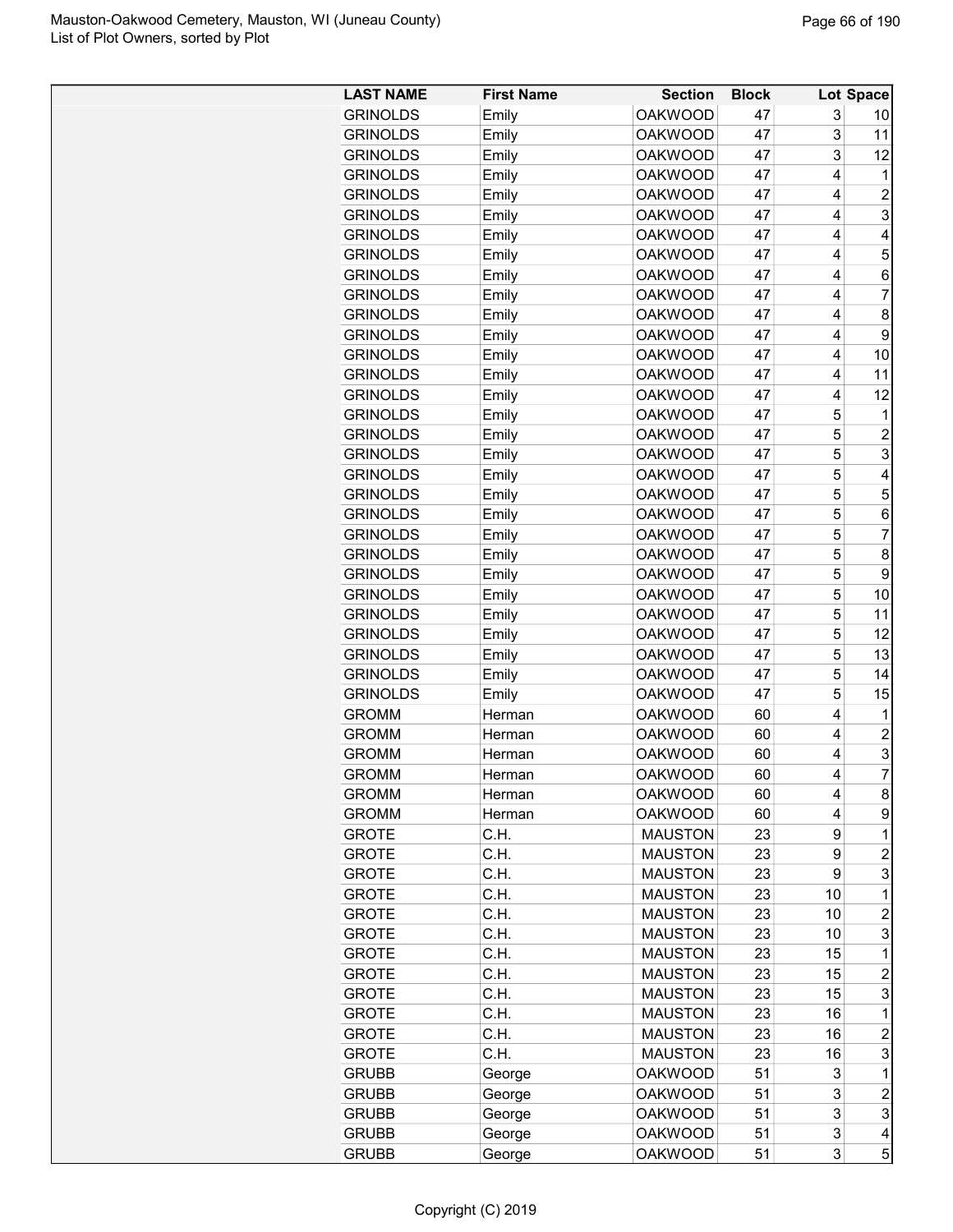| <b>LAST NAME</b>      | <b>First Name</b>     | <b>Section</b> | <b>Block</b>   |                        | Lot Space               |
|-----------------------|-----------------------|----------------|----------------|------------------------|-------------------------|
| <b>GRUBB</b>          | George                | <b>OAKWOOD</b> | 51             | 3                      | 6                       |
| <b>GRUBB</b>          | George                | <b>OAKWOOD</b> | 51             | 3                      | 7                       |
| <b>GRUBB</b>          | George                | <b>OAKWOOD</b> | 51             | 3                      | 8                       |
| <b>GRUBB</b>          | George                | <b>OAKWOOD</b> | 51             | 3                      | 9                       |
| <b>GRUBB</b>          | George                | <b>OAKWOOD</b> | 51             | 3                      | 10                      |
| <b>GRUBB</b>          | George                | <b>OAKWOOD</b> | 51             | 3                      | 11                      |
| <b>GRUBB</b>          | George                | <b>OAKWOOD</b> | 51             | 3                      | 12                      |
| <b>GRZADZIELEWSKI</b> | David                 |                |                | 1962 AD SECT 2 BLOCK B | 13                      |
| <b>GUEDESSE</b>       | Charles               |                |                | 1962 AD SECT 1 BLOCK A | 42                      |
| <b>GUEDESSE</b>       | Elizabeth             | 1962 AD SECT 1 |                | <b>BLOCK A</b>         | 43                      |
| <b>GULAS</b>          | Martin/Frank          | 1921 AD        | 104            | 1                      | 1                       |
| <b>GULAS</b>          | Martin/Frank          | 1921 AD        | 104            | 1                      | $\overline{2}$          |
| <b>GULAS</b>          | Martin/Frank          | 1921 AD        | 104            | 1                      | 3                       |
| <b>GUNDERMAN</b>      | Η                     | 1921 AD        | 98             | 11                     | 1                       |
| <b>GUNDERMAN</b>      | H                     | 1921 AD        | 98             | 11                     | $\overline{2}$          |
| <b>GUNDERMAN</b>      | н                     | 1921 AD        | 98             | 11                     | 3                       |
| <b>GUNDERSON</b>      |                       | <b>OAKWOOD</b> | 2              | 4                      | 1                       |
|                       | August                | <b>OAKWOOD</b> | $\overline{2}$ | 4                      | $\overline{2}$          |
| <b>GUNDERSON</b>      | August                | <b>OAKWOOD</b> | $\overline{2}$ |                        |                         |
| <b>GUNDERSON</b>      | August                |                |                | 4                      | 3                       |
| <b>GUNDERSON</b>      | August                | <b>OAKWOOD</b> | $\overline{2}$ | 4                      | 4                       |
| <b>GUNDERSON</b>      | August                | <b>OAKWOOD</b> | $\overline{2}$ | 4                      | 5                       |
| <b>GUNDERSON</b>      | August                | <b>OAKWOOD</b> | $\overline{2}$ | 4                      | 6                       |
| <b>GUNDERSON</b>      | August                | <b>OAKWOOD</b> | $\overline{2}$ | 4                      | $\overline{7}$          |
| <b>GUNDERSON</b>      | August                | <b>OAKWOOD</b> | $\mathfrak{p}$ | 4                      | 8                       |
| <b>GUNTHER</b>        | Barbara A.            | 1962 AD SECT 1 |                | <b>BLOCK A</b>         | 16                      |
| <b>GUNTHER</b>        | Otto G. Sr.           | 1962 AD SECT 1 |                | <b>BLOCK A</b>         | 17                      |
| <b>GUNTHER</b>        | <b>William Conrad</b> | 1962 AD SECT 1 |                | <b>BLOCK E</b>         | 70                      |
| <b>HAASE</b>          | Robert John           |                |                | 1962 AD SECT 4 BLOCK C | 60                      |
| <b>HAASE</b>          | Robert John           |                |                | 1962 AD SECT 4 BLOCK C | 61                      |
| <b>HABLE</b>          | Eleanor               | 1962 AD SECT 1 |                | <b>BLOCK B</b>         | 29                      |
| <b>HABLE</b>          | Joseph Ernest         | 1962 AD SECT 1 |                | <b>BLOCK B</b>         | 28                      |
| <b>HAGEMAN</b>        | August                | <b>OAKWOOD</b> | 20             | 2                      | 1                       |
| <b>HAGEMAN</b>        | August                | <b>OAKWOOD</b> | 20             | $\overline{c}$         | $\overline{2}$          |
| <b>HAGEMAN</b>        | August                | <b>OAKWOOD</b> | 20             | $\overline{2}$         | $\overline{\mathbf{3}}$ |
| <b>HAGEMAN</b>        | August                | <b>OAKWOOD</b> | 20             | 2                      | 4                       |
| <b>HAGEMAN</b>        | August                | <b>OAKWOOD</b> | 20             | 2                      | 5                       |
| <b>HAGEMAN</b>        | August                | <b>OAKWOOD</b> | 20             | 2                      | 6                       |
| <b>HAGEMAN</b>        | August                | <b>OAKWOOD</b> | 20             | 2                      | $\overline{7}$          |
| <b>HAGEMAN</b>        | August                | <b>OAKWOOD</b> | 20             | 2                      | 8                       |
| <b>HAGEMAN</b>        | August                | <b>OAKWOOD</b> | 20             | 2                      | 9                       |
| <b>HAGEMAN</b>        | August                | <b>OAKWOOD</b> | 20             | $\overline{2}$         | 10                      |
| <b>HAGEMAN</b>        | August                | <b>OAKWOOD</b> | 20             | 2                      | 11                      |
| <b>HAGEMAN</b>        | August                | <b>OAKWOOD</b> | 20             | $\overline{2}$         | 12                      |
| <b>HAGEMAN</b>        | Mr. & Mrs. Albert     | <b>OAKWOOD</b> | 7              | 1                      | 1                       |
| <b>HAGEMAN</b>        | Mr. & Mrs. Albert     | <b>OAKWOOD</b> | 7              | 1                      | $\overline{c}$          |
| <b>HAGEMAN</b>        | Mr. & Mrs. Albert     | <b>OAKWOOD</b> | 7              | $\mathbf{1}$           | 3                       |
| <b>HAGEMAN</b>        | Mr. & Mrs. Albert     | <b>OAKWOOD</b> | 7              | 1                      | 4                       |
| <b>HAGEMAN</b>        | Mr. & Mrs. Albert     | <b>OAKWOOD</b> | 7              | 1                      | 5                       |
| <b>HAGEMAN</b>        | Mr. & Mrs. Albert     | <b>OAKWOOD</b> | $\overline{7}$ | 1                      | 6                       |
| <b>HAGEMAN</b>        | Mr. & Mrs. Albert     | <b>OAKWOOD</b> | 7              | 1                      | $\overline{7}$          |
| <b>HAGEMAN</b>        | Mr. & Mrs. Albert     | <b>OAKWOOD</b> | $\overline{7}$ | 1                      | 8                       |
| <b>HAGEMAN</b>        | William               | <b>OAKWOOD</b> | 12             | $\mathbf{1}$           | $\overline{7}$          |
| <b>HAGEMAN</b>        | William               | <b>OAKWOOD</b> | 12             | $\mathbf{1}$           | 8                       |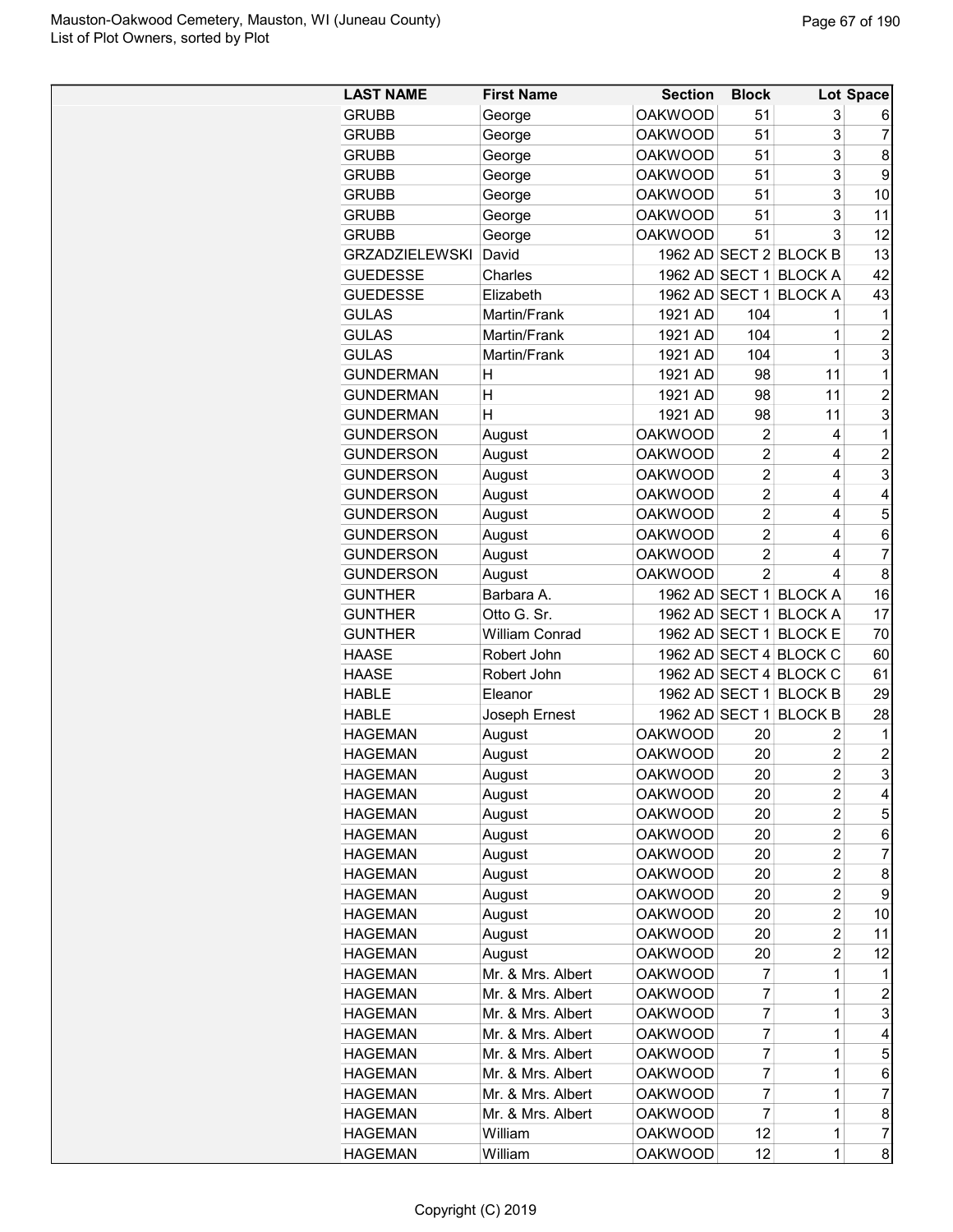| <b>OAKWOOD</b><br>12<br><b>HAGEMAN</b><br>William<br>1<br>9<br>1<br><b>HAGEMAN</b><br>William<br><b>OAKWOOD</b><br>12<br>10<br>$\mathbf 1$<br>12<br><b>HAGEMAN</b><br>William<br><b>OAKWOOD</b><br>11<br>$\mathbf 1$<br>William<br><b>OAKWOOD</b><br>12<br>12<br><b>HAGEMAN</b><br>Charles<br><b>OAKWOOD</b><br>5<br><b>HAGEMANN</b><br>66<br>1<br>5<br>$\overline{c}$<br><b>HAGEMANN</b><br>Charles<br><b>OAKWOOD</b><br>66<br>3<br>5<br><b>OAKWOOD</b><br><b>HAGEMANN</b><br>Charles<br>66<br>5<br>Charles<br><b>OAKWOOD</b><br>66<br>4<br><b>HAGEMANN</b><br>Charles<br><b>OAKWOOD</b><br>5<br>5<br><b>HAGEMANN</b><br>66<br>5<br>$\overline{7}$<br><b>HAGEMANN</b><br>Charles<br><b>OAKWOOD</b><br>66<br>5<br>Charles<br><b>OAKWOOD</b><br>8<br><b>HAGEMANN</b><br>66<br>Charles<br><b>OAKWOOD</b><br>5<br>9<br><b>HAGEMANN</b><br>66<br>Charles<br>66<br>5<br>10<br><b>HAGEMANN</b><br><b>OAKWOOD</b><br>5<br><b>HAGEMANN</b><br>Charles<br><b>OAKWOOD</b><br>66<br>11<br>5<br>12<br>Charles<br><b>OAKWOOD</b><br><b>HAGEMANN</b><br>66<br>Arnold A<br>1962 AD SECT 5 BLOCK A<br>15<br><b>HAGEN</b><br><b>HAGEN</b><br>Della<br>1921 AD<br>99<br>2<br>1<br>$\overline{c}$<br>$\overline{c}$<br>Della<br><b>HAGEN</b><br>1921 AD<br>99<br>$\overline{2}$<br>3<br><b>HAGEN</b><br>Della<br>1921 AD<br>99<br><b>HAGEN</b><br>Frank Sr.<br>1921 AD<br>125<br>4<br>1<br>$\overline{2}$<br>4<br>Frank Sr.<br>1921 AD<br>125<br><b>HAGEN</b><br>3<br>Frank Sr.<br>1921 AD<br>125<br>4<br><b>HAGEN</b><br>Frank Sr.<br>1921 AD<br>125<br>5<br>1<br><b>HAGEN</b><br>5<br>Frank Sr.<br>1921 AD<br>125<br>$\overline{c}$<br><b>HAGEN</b><br>3<br>125<br>5<br><b>HAGEN</b><br>Frank Sr.<br>1921 AD<br><b>HAGEN</b><br>1962 AD SECT 2 BLOCK A<br>16<br>George Michael<br>1962 AD SECT 2 BLOCK A<br><b>HAGEN</b><br>Guy J.<br>11<br>1962 AD SECT 5 BLOCK A<br>John A<br>14<br><b>HAGEN</b><br>1962 AD SECT 2 BLOCK A<br>Marion B.<br>12<br><b>HAGEN</b><br><b>HAHN</b><br>John<br>1921 AD<br>85<br>2<br>1<br><b>HAHN</b><br>1921 AD<br>$\overline{2}$<br>$\overline{c}$<br>John<br>85<br>3<br>$\overline{c}$<br><b>HAHN</b><br>John<br>1921 AD<br>85<br>$\mathbf 1$<br><b>HAIRE</b><br>1921 AD<br>110<br>1<br>Fred E.<br>$\overline{2}$<br>$\overline{1}$<br>1921 AD<br>110<br><b>HAIRE</b><br>Fred E.<br>3<br>1921 AD<br>110<br>1<br><b>HAIRE</b><br>Fred E.<br>149<br><b>HAIRE</b><br>Fred E.<br>1970 AD<br>4<br>1<br>$\overline{c}$<br>149<br><b>HAIRE</b><br>Fred E.<br>1970 AD<br>4<br>3<br>149<br><b>HAIRE</b><br>Fred E.<br>1970 AD<br>4<br>$\mathbf 1$<br><b>HAIRE</b><br>John A.<br>1921 AD<br>100<br>1<br><b>HAIRE</b><br>1921 AD<br>$\mathbf 1$<br>$\overline{c}$<br>John A.<br>100<br>3<br>1921 AD<br>$\mathbf 1$<br><b>HAIRE</b><br>John A.<br>100<br>T.H.<br>1921 AD<br>6<br>1<br><b>HAKE</b><br>96<br>$\boldsymbol{2}$<br>T.H.<br>1921 AD<br>96<br><b>HAKE</b><br>6<br>3<br>T.H.<br>1921 AD<br><b>HAKE</b><br>96<br>6<br><b>HAKOMAKI</b><br>Doris J.<br>1962 AD SECT 4 BLOCK A<br>17<br>1962 AD SECT 4 BLOCK A<br><b>HAKOMAKI</b><br>Floyd A.<br>18<br>1962 AD SECT 4 BLOCK A<br>19<br><b>HAKOMAKI</b><br>Floyd A.<br><b>HAKOMAKI</b><br>N/A<br>1962 AD SECT 4 BLOCK A<br>54<br>N/A<br>1962 AD SECT 4 BLOCK A<br><b>HAKOMAKI</b><br>55<br>1962 AD SECT 1 BLOCK C<br>45<br><b>HALBERG</b><br>Gustave<br>1962 AD SECT 1 BLOCK C<br>44<br><b>HALBERG</b><br>John E.<br><b>HALE</b><br>Claude W.<br><b>MAUSTON</b><br>2<br>11<br>1<br>$\overline{c}$<br>Claude W.<br><b>HALE</b><br><b>MAUSTON</b><br>2<br>11 | <b>LAST NAME</b> | <b>First Name</b> | <b>Section</b> | <b>Block</b> | Lot Space |
|-----------------------------------------------------------------------------------------------------------------------------------------------------------------------------------------------------------------------------------------------------------------------------------------------------------------------------------------------------------------------------------------------------------------------------------------------------------------------------------------------------------------------------------------------------------------------------------------------------------------------------------------------------------------------------------------------------------------------------------------------------------------------------------------------------------------------------------------------------------------------------------------------------------------------------------------------------------------------------------------------------------------------------------------------------------------------------------------------------------------------------------------------------------------------------------------------------------------------------------------------------------------------------------------------------------------------------------------------------------------------------------------------------------------------------------------------------------------------------------------------------------------------------------------------------------------------------------------------------------------------------------------------------------------------------------------------------------------------------------------------------------------------------------------------------------------------------------------------------------------------------------------------------------------------------------------------------------------------------------------------------------------------------------------------------------------------------------------------------------------------------------------------------------------------------------------------------------------------------------------------------------------------------------------------------------------------------------------------------------------------------------------------------------------------------------------------------------------------------------------------------------------------------------------------------------------------------------------------------------------------------------------------------------------------------------------------------------------------------------------------------------------------------------------------------------------------------------------------------------------------------------------------------------------------------------------------------------------------------------------------------------------------------------------------------------------------------------------------------------------------------------------------------------------------------------------------------------------------------------------------------------------------------------------------------------------------------------------------------------------------------------------------------------------------------------------------------------------------------------------------------------------|------------------|-------------------|----------------|--------------|-----------|
|                                                                                                                                                                                                                                                                                                                                                                                                                                                                                                                                                                                                                                                                                                                                                                                                                                                                                                                                                                                                                                                                                                                                                                                                                                                                                                                                                                                                                                                                                                                                                                                                                                                                                                                                                                                                                                                                                                                                                                                                                                                                                                                                                                                                                                                                                                                                                                                                                                                                                                                                                                                                                                                                                                                                                                                                                                                                                                                                                                                                                                                                                                                                                                                                                                                                                                                                                                                                                                                                                                                 |                  |                   |                |              |           |
|                                                                                                                                                                                                                                                                                                                                                                                                                                                                                                                                                                                                                                                                                                                                                                                                                                                                                                                                                                                                                                                                                                                                                                                                                                                                                                                                                                                                                                                                                                                                                                                                                                                                                                                                                                                                                                                                                                                                                                                                                                                                                                                                                                                                                                                                                                                                                                                                                                                                                                                                                                                                                                                                                                                                                                                                                                                                                                                                                                                                                                                                                                                                                                                                                                                                                                                                                                                                                                                                                                                 |                  |                   |                |              |           |
|                                                                                                                                                                                                                                                                                                                                                                                                                                                                                                                                                                                                                                                                                                                                                                                                                                                                                                                                                                                                                                                                                                                                                                                                                                                                                                                                                                                                                                                                                                                                                                                                                                                                                                                                                                                                                                                                                                                                                                                                                                                                                                                                                                                                                                                                                                                                                                                                                                                                                                                                                                                                                                                                                                                                                                                                                                                                                                                                                                                                                                                                                                                                                                                                                                                                                                                                                                                                                                                                                                                 |                  |                   |                |              |           |
|                                                                                                                                                                                                                                                                                                                                                                                                                                                                                                                                                                                                                                                                                                                                                                                                                                                                                                                                                                                                                                                                                                                                                                                                                                                                                                                                                                                                                                                                                                                                                                                                                                                                                                                                                                                                                                                                                                                                                                                                                                                                                                                                                                                                                                                                                                                                                                                                                                                                                                                                                                                                                                                                                                                                                                                                                                                                                                                                                                                                                                                                                                                                                                                                                                                                                                                                                                                                                                                                                                                 |                  |                   |                |              |           |
|                                                                                                                                                                                                                                                                                                                                                                                                                                                                                                                                                                                                                                                                                                                                                                                                                                                                                                                                                                                                                                                                                                                                                                                                                                                                                                                                                                                                                                                                                                                                                                                                                                                                                                                                                                                                                                                                                                                                                                                                                                                                                                                                                                                                                                                                                                                                                                                                                                                                                                                                                                                                                                                                                                                                                                                                                                                                                                                                                                                                                                                                                                                                                                                                                                                                                                                                                                                                                                                                                                                 |                  |                   |                |              |           |
|                                                                                                                                                                                                                                                                                                                                                                                                                                                                                                                                                                                                                                                                                                                                                                                                                                                                                                                                                                                                                                                                                                                                                                                                                                                                                                                                                                                                                                                                                                                                                                                                                                                                                                                                                                                                                                                                                                                                                                                                                                                                                                                                                                                                                                                                                                                                                                                                                                                                                                                                                                                                                                                                                                                                                                                                                                                                                                                                                                                                                                                                                                                                                                                                                                                                                                                                                                                                                                                                                                                 |                  |                   |                |              |           |
|                                                                                                                                                                                                                                                                                                                                                                                                                                                                                                                                                                                                                                                                                                                                                                                                                                                                                                                                                                                                                                                                                                                                                                                                                                                                                                                                                                                                                                                                                                                                                                                                                                                                                                                                                                                                                                                                                                                                                                                                                                                                                                                                                                                                                                                                                                                                                                                                                                                                                                                                                                                                                                                                                                                                                                                                                                                                                                                                                                                                                                                                                                                                                                                                                                                                                                                                                                                                                                                                                                                 |                  |                   |                |              |           |
|                                                                                                                                                                                                                                                                                                                                                                                                                                                                                                                                                                                                                                                                                                                                                                                                                                                                                                                                                                                                                                                                                                                                                                                                                                                                                                                                                                                                                                                                                                                                                                                                                                                                                                                                                                                                                                                                                                                                                                                                                                                                                                                                                                                                                                                                                                                                                                                                                                                                                                                                                                                                                                                                                                                                                                                                                                                                                                                                                                                                                                                                                                                                                                                                                                                                                                                                                                                                                                                                                                                 |                  |                   |                |              |           |
|                                                                                                                                                                                                                                                                                                                                                                                                                                                                                                                                                                                                                                                                                                                                                                                                                                                                                                                                                                                                                                                                                                                                                                                                                                                                                                                                                                                                                                                                                                                                                                                                                                                                                                                                                                                                                                                                                                                                                                                                                                                                                                                                                                                                                                                                                                                                                                                                                                                                                                                                                                                                                                                                                                                                                                                                                                                                                                                                                                                                                                                                                                                                                                                                                                                                                                                                                                                                                                                                                                                 |                  |                   |                |              |           |
|                                                                                                                                                                                                                                                                                                                                                                                                                                                                                                                                                                                                                                                                                                                                                                                                                                                                                                                                                                                                                                                                                                                                                                                                                                                                                                                                                                                                                                                                                                                                                                                                                                                                                                                                                                                                                                                                                                                                                                                                                                                                                                                                                                                                                                                                                                                                                                                                                                                                                                                                                                                                                                                                                                                                                                                                                                                                                                                                                                                                                                                                                                                                                                                                                                                                                                                                                                                                                                                                                                                 |                  |                   |                |              |           |
|                                                                                                                                                                                                                                                                                                                                                                                                                                                                                                                                                                                                                                                                                                                                                                                                                                                                                                                                                                                                                                                                                                                                                                                                                                                                                                                                                                                                                                                                                                                                                                                                                                                                                                                                                                                                                                                                                                                                                                                                                                                                                                                                                                                                                                                                                                                                                                                                                                                                                                                                                                                                                                                                                                                                                                                                                                                                                                                                                                                                                                                                                                                                                                                                                                                                                                                                                                                                                                                                                                                 |                  |                   |                |              |           |
|                                                                                                                                                                                                                                                                                                                                                                                                                                                                                                                                                                                                                                                                                                                                                                                                                                                                                                                                                                                                                                                                                                                                                                                                                                                                                                                                                                                                                                                                                                                                                                                                                                                                                                                                                                                                                                                                                                                                                                                                                                                                                                                                                                                                                                                                                                                                                                                                                                                                                                                                                                                                                                                                                                                                                                                                                                                                                                                                                                                                                                                                                                                                                                                                                                                                                                                                                                                                                                                                                                                 |                  |                   |                |              |           |
|                                                                                                                                                                                                                                                                                                                                                                                                                                                                                                                                                                                                                                                                                                                                                                                                                                                                                                                                                                                                                                                                                                                                                                                                                                                                                                                                                                                                                                                                                                                                                                                                                                                                                                                                                                                                                                                                                                                                                                                                                                                                                                                                                                                                                                                                                                                                                                                                                                                                                                                                                                                                                                                                                                                                                                                                                                                                                                                                                                                                                                                                                                                                                                                                                                                                                                                                                                                                                                                                                                                 |                  |                   |                |              |           |
|                                                                                                                                                                                                                                                                                                                                                                                                                                                                                                                                                                                                                                                                                                                                                                                                                                                                                                                                                                                                                                                                                                                                                                                                                                                                                                                                                                                                                                                                                                                                                                                                                                                                                                                                                                                                                                                                                                                                                                                                                                                                                                                                                                                                                                                                                                                                                                                                                                                                                                                                                                                                                                                                                                                                                                                                                                                                                                                                                                                                                                                                                                                                                                                                                                                                                                                                                                                                                                                                                                                 |                  |                   |                |              |           |
|                                                                                                                                                                                                                                                                                                                                                                                                                                                                                                                                                                                                                                                                                                                                                                                                                                                                                                                                                                                                                                                                                                                                                                                                                                                                                                                                                                                                                                                                                                                                                                                                                                                                                                                                                                                                                                                                                                                                                                                                                                                                                                                                                                                                                                                                                                                                                                                                                                                                                                                                                                                                                                                                                                                                                                                                                                                                                                                                                                                                                                                                                                                                                                                                                                                                                                                                                                                                                                                                                                                 |                  |                   |                |              |           |
|                                                                                                                                                                                                                                                                                                                                                                                                                                                                                                                                                                                                                                                                                                                                                                                                                                                                                                                                                                                                                                                                                                                                                                                                                                                                                                                                                                                                                                                                                                                                                                                                                                                                                                                                                                                                                                                                                                                                                                                                                                                                                                                                                                                                                                                                                                                                                                                                                                                                                                                                                                                                                                                                                                                                                                                                                                                                                                                                                                                                                                                                                                                                                                                                                                                                                                                                                                                                                                                                                                                 |                  |                   |                |              |           |
|                                                                                                                                                                                                                                                                                                                                                                                                                                                                                                                                                                                                                                                                                                                                                                                                                                                                                                                                                                                                                                                                                                                                                                                                                                                                                                                                                                                                                                                                                                                                                                                                                                                                                                                                                                                                                                                                                                                                                                                                                                                                                                                                                                                                                                                                                                                                                                                                                                                                                                                                                                                                                                                                                                                                                                                                                                                                                                                                                                                                                                                                                                                                                                                                                                                                                                                                                                                                                                                                                                                 |                  |                   |                |              |           |
|                                                                                                                                                                                                                                                                                                                                                                                                                                                                                                                                                                                                                                                                                                                                                                                                                                                                                                                                                                                                                                                                                                                                                                                                                                                                                                                                                                                                                                                                                                                                                                                                                                                                                                                                                                                                                                                                                                                                                                                                                                                                                                                                                                                                                                                                                                                                                                                                                                                                                                                                                                                                                                                                                                                                                                                                                                                                                                                                                                                                                                                                                                                                                                                                                                                                                                                                                                                                                                                                                                                 |                  |                   |                |              |           |
|                                                                                                                                                                                                                                                                                                                                                                                                                                                                                                                                                                                                                                                                                                                                                                                                                                                                                                                                                                                                                                                                                                                                                                                                                                                                                                                                                                                                                                                                                                                                                                                                                                                                                                                                                                                                                                                                                                                                                                                                                                                                                                                                                                                                                                                                                                                                                                                                                                                                                                                                                                                                                                                                                                                                                                                                                                                                                                                                                                                                                                                                                                                                                                                                                                                                                                                                                                                                                                                                                                                 |                  |                   |                |              |           |
|                                                                                                                                                                                                                                                                                                                                                                                                                                                                                                                                                                                                                                                                                                                                                                                                                                                                                                                                                                                                                                                                                                                                                                                                                                                                                                                                                                                                                                                                                                                                                                                                                                                                                                                                                                                                                                                                                                                                                                                                                                                                                                                                                                                                                                                                                                                                                                                                                                                                                                                                                                                                                                                                                                                                                                                                                                                                                                                                                                                                                                                                                                                                                                                                                                                                                                                                                                                                                                                                                                                 |                  |                   |                |              |           |
|                                                                                                                                                                                                                                                                                                                                                                                                                                                                                                                                                                                                                                                                                                                                                                                                                                                                                                                                                                                                                                                                                                                                                                                                                                                                                                                                                                                                                                                                                                                                                                                                                                                                                                                                                                                                                                                                                                                                                                                                                                                                                                                                                                                                                                                                                                                                                                                                                                                                                                                                                                                                                                                                                                                                                                                                                                                                                                                                                                                                                                                                                                                                                                                                                                                                                                                                                                                                                                                                                                                 |                  |                   |                |              |           |
|                                                                                                                                                                                                                                                                                                                                                                                                                                                                                                                                                                                                                                                                                                                                                                                                                                                                                                                                                                                                                                                                                                                                                                                                                                                                                                                                                                                                                                                                                                                                                                                                                                                                                                                                                                                                                                                                                                                                                                                                                                                                                                                                                                                                                                                                                                                                                                                                                                                                                                                                                                                                                                                                                                                                                                                                                                                                                                                                                                                                                                                                                                                                                                                                                                                                                                                                                                                                                                                                                                                 |                  |                   |                |              |           |
|                                                                                                                                                                                                                                                                                                                                                                                                                                                                                                                                                                                                                                                                                                                                                                                                                                                                                                                                                                                                                                                                                                                                                                                                                                                                                                                                                                                                                                                                                                                                                                                                                                                                                                                                                                                                                                                                                                                                                                                                                                                                                                                                                                                                                                                                                                                                                                                                                                                                                                                                                                                                                                                                                                                                                                                                                                                                                                                                                                                                                                                                                                                                                                                                                                                                                                                                                                                                                                                                                                                 |                  |                   |                |              |           |
|                                                                                                                                                                                                                                                                                                                                                                                                                                                                                                                                                                                                                                                                                                                                                                                                                                                                                                                                                                                                                                                                                                                                                                                                                                                                                                                                                                                                                                                                                                                                                                                                                                                                                                                                                                                                                                                                                                                                                                                                                                                                                                                                                                                                                                                                                                                                                                                                                                                                                                                                                                                                                                                                                                                                                                                                                                                                                                                                                                                                                                                                                                                                                                                                                                                                                                                                                                                                                                                                                                                 |                  |                   |                |              |           |
|                                                                                                                                                                                                                                                                                                                                                                                                                                                                                                                                                                                                                                                                                                                                                                                                                                                                                                                                                                                                                                                                                                                                                                                                                                                                                                                                                                                                                                                                                                                                                                                                                                                                                                                                                                                                                                                                                                                                                                                                                                                                                                                                                                                                                                                                                                                                                                                                                                                                                                                                                                                                                                                                                                                                                                                                                                                                                                                                                                                                                                                                                                                                                                                                                                                                                                                                                                                                                                                                                                                 |                  |                   |                |              |           |
|                                                                                                                                                                                                                                                                                                                                                                                                                                                                                                                                                                                                                                                                                                                                                                                                                                                                                                                                                                                                                                                                                                                                                                                                                                                                                                                                                                                                                                                                                                                                                                                                                                                                                                                                                                                                                                                                                                                                                                                                                                                                                                                                                                                                                                                                                                                                                                                                                                                                                                                                                                                                                                                                                                                                                                                                                                                                                                                                                                                                                                                                                                                                                                                                                                                                                                                                                                                                                                                                                                                 |                  |                   |                |              |           |
|                                                                                                                                                                                                                                                                                                                                                                                                                                                                                                                                                                                                                                                                                                                                                                                                                                                                                                                                                                                                                                                                                                                                                                                                                                                                                                                                                                                                                                                                                                                                                                                                                                                                                                                                                                                                                                                                                                                                                                                                                                                                                                                                                                                                                                                                                                                                                                                                                                                                                                                                                                                                                                                                                                                                                                                                                                                                                                                                                                                                                                                                                                                                                                                                                                                                                                                                                                                                                                                                                                                 |                  |                   |                |              |           |
|                                                                                                                                                                                                                                                                                                                                                                                                                                                                                                                                                                                                                                                                                                                                                                                                                                                                                                                                                                                                                                                                                                                                                                                                                                                                                                                                                                                                                                                                                                                                                                                                                                                                                                                                                                                                                                                                                                                                                                                                                                                                                                                                                                                                                                                                                                                                                                                                                                                                                                                                                                                                                                                                                                                                                                                                                                                                                                                                                                                                                                                                                                                                                                                                                                                                                                                                                                                                                                                                                                                 |                  |                   |                |              |           |
|                                                                                                                                                                                                                                                                                                                                                                                                                                                                                                                                                                                                                                                                                                                                                                                                                                                                                                                                                                                                                                                                                                                                                                                                                                                                                                                                                                                                                                                                                                                                                                                                                                                                                                                                                                                                                                                                                                                                                                                                                                                                                                                                                                                                                                                                                                                                                                                                                                                                                                                                                                                                                                                                                                                                                                                                                                                                                                                                                                                                                                                                                                                                                                                                                                                                                                                                                                                                                                                                                                                 |                  |                   |                |              |           |
|                                                                                                                                                                                                                                                                                                                                                                                                                                                                                                                                                                                                                                                                                                                                                                                                                                                                                                                                                                                                                                                                                                                                                                                                                                                                                                                                                                                                                                                                                                                                                                                                                                                                                                                                                                                                                                                                                                                                                                                                                                                                                                                                                                                                                                                                                                                                                                                                                                                                                                                                                                                                                                                                                                                                                                                                                                                                                                                                                                                                                                                                                                                                                                                                                                                                                                                                                                                                                                                                                                                 |                  |                   |                |              |           |
|                                                                                                                                                                                                                                                                                                                                                                                                                                                                                                                                                                                                                                                                                                                                                                                                                                                                                                                                                                                                                                                                                                                                                                                                                                                                                                                                                                                                                                                                                                                                                                                                                                                                                                                                                                                                                                                                                                                                                                                                                                                                                                                                                                                                                                                                                                                                                                                                                                                                                                                                                                                                                                                                                                                                                                                                                                                                                                                                                                                                                                                                                                                                                                                                                                                                                                                                                                                                                                                                                                                 |                  |                   |                |              |           |
|                                                                                                                                                                                                                                                                                                                                                                                                                                                                                                                                                                                                                                                                                                                                                                                                                                                                                                                                                                                                                                                                                                                                                                                                                                                                                                                                                                                                                                                                                                                                                                                                                                                                                                                                                                                                                                                                                                                                                                                                                                                                                                                                                                                                                                                                                                                                                                                                                                                                                                                                                                                                                                                                                                                                                                                                                                                                                                                                                                                                                                                                                                                                                                                                                                                                                                                                                                                                                                                                                                                 |                  |                   |                |              |           |
|                                                                                                                                                                                                                                                                                                                                                                                                                                                                                                                                                                                                                                                                                                                                                                                                                                                                                                                                                                                                                                                                                                                                                                                                                                                                                                                                                                                                                                                                                                                                                                                                                                                                                                                                                                                                                                                                                                                                                                                                                                                                                                                                                                                                                                                                                                                                                                                                                                                                                                                                                                                                                                                                                                                                                                                                                                                                                                                                                                                                                                                                                                                                                                                                                                                                                                                                                                                                                                                                                                                 |                  |                   |                |              |           |
|                                                                                                                                                                                                                                                                                                                                                                                                                                                                                                                                                                                                                                                                                                                                                                                                                                                                                                                                                                                                                                                                                                                                                                                                                                                                                                                                                                                                                                                                                                                                                                                                                                                                                                                                                                                                                                                                                                                                                                                                                                                                                                                                                                                                                                                                                                                                                                                                                                                                                                                                                                                                                                                                                                                                                                                                                                                                                                                                                                                                                                                                                                                                                                                                                                                                                                                                                                                                                                                                                                                 |                  |                   |                |              |           |
|                                                                                                                                                                                                                                                                                                                                                                                                                                                                                                                                                                                                                                                                                                                                                                                                                                                                                                                                                                                                                                                                                                                                                                                                                                                                                                                                                                                                                                                                                                                                                                                                                                                                                                                                                                                                                                                                                                                                                                                                                                                                                                                                                                                                                                                                                                                                                                                                                                                                                                                                                                                                                                                                                                                                                                                                                                                                                                                                                                                                                                                                                                                                                                                                                                                                                                                                                                                                                                                                                                                 |                  |                   |                |              |           |
|                                                                                                                                                                                                                                                                                                                                                                                                                                                                                                                                                                                                                                                                                                                                                                                                                                                                                                                                                                                                                                                                                                                                                                                                                                                                                                                                                                                                                                                                                                                                                                                                                                                                                                                                                                                                                                                                                                                                                                                                                                                                                                                                                                                                                                                                                                                                                                                                                                                                                                                                                                                                                                                                                                                                                                                                                                                                                                                                                                                                                                                                                                                                                                                                                                                                                                                                                                                                                                                                                                                 |                  |                   |                |              |           |
|                                                                                                                                                                                                                                                                                                                                                                                                                                                                                                                                                                                                                                                                                                                                                                                                                                                                                                                                                                                                                                                                                                                                                                                                                                                                                                                                                                                                                                                                                                                                                                                                                                                                                                                                                                                                                                                                                                                                                                                                                                                                                                                                                                                                                                                                                                                                                                                                                                                                                                                                                                                                                                                                                                                                                                                                                                                                                                                                                                                                                                                                                                                                                                                                                                                                                                                                                                                                                                                                                                                 |                  |                   |                |              |           |
|                                                                                                                                                                                                                                                                                                                                                                                                                                                                                                                                                                                                                                                                                                                                                                                                                                                                                                                                                                                                                                                                                                                                                                                                                                                                                                                                                                                                                                                                                                                                                                                                                                                                                                                                                                                                                                                                                                                                                                                                                                                                                                                                                                                                                                                                                                                                                                                                                                                                                                                                                                                                                                                                                                                                                                                                                                                                                                                                                                                                                                                                                                                                                                                                                                                                                                                                                                                                                                                                                                                 |                  |                   |                |              |           |
|                                                                                                                                                                                                                                                                                                                                                                                                                                                                                                                                                                                                                                                                                                                                                                                                                                                                                                                                                                                                                                                                                                                                                                                                                                                                                                                                                                                                                                                                                                                                                                                                                                                                                                                                                                                                                                                                                                                                                                                                                                                                                                                                                                                                                                                                                                                                                                                                                                                                                                                                                                                                                                                                                                                                                                                                                                                                                                                                                                                                                                                                                                                                                                                                                                                                                                                                                                                                                                                                                                                 |                  |                   |                |              |           |
|                                                                                                                                                                                                                                                                                                                                                                                                                                                                                                                                                                                                                                                                                                                                                                                                                                                                                                                                                                                                                                                                                                                                                                                                                                                                                                                                                                                                                                                                                                                                                                                                                                                                                                                                                                                                                                                                                                                                                                                                                                                                                                                                                                                                                                                                                                                                                                                                                                                                                                                                                                                                                                                                                                                                                                                                                                                                                                                                                                                                                                                                                                                                                                                                                                                                                                                                                                                                                                                                                                                 |                  |                   |                |              |           |
|                                                                                                                                                                                                                                                                                                                                                                                                                                                                                                                                                                                                                                                                                                                                                                                                                                                                                                                                                                                                                                                                                                                                                                                                                                                                                                                                                                                                                                                                                                                                                                                                                                                                                                                                                                                                                                                                                                                                                                                                                                                                                                                                                                                                                                                                                                                                                                                                                                                                                                                                                                                                                                                                                                                                                                                                                                                                                                                                                                                                                                                                                                                                                                                                                                                                                                                                                                                                                                                                                                                 |                  |                   |                |              |           |
|                                                                                                                                                                                                                                                                                                                                                                                                                                                                                                                                                                                                                                                                                                                                                                                                                                                                                                                                                                                                                                                                                                                                                                                                                                                                                                                                                                                                                                                                                                                                                                                                                                                                                                                                                                                                                                                                                                                                                                                                                                                                                                                                                                                                                                                                                                                                                                                                                                                                                                                                                                                                                                                                                                                                                                                                                                                                                                                                                                                                                                                                                                                                                                                                                                                                                                                                                                                                                                                                                                                 |                  |                   |                |              |           |
|                                                                                                                                                                                                                                                                                                                                                                                                                                                                                                                                                                                                                                                                                                                                                                                                                                                                                                                                                                                                                                                                                                                                                                                                                                                                                                                                                                                                                                                                                                                                                                                                                                                                                                                                                                                                                                                                                                                                                                                                                                                                                                                                                                                                                                                                                                                                                                                                                                                                                                                                                                                                                                                                                                                                                                                                                                                                                                                                                                                                                                                                                                                                                                                                                                                                                                                                                                                                                                                                                                                 |                  |                   |                |              |           |
|                                                                                                                                                                                                                                                                                                                                                                                                                                                                                                                                                                                                                                                                                                                                                                                                                                                                                                                                                                                                                                                                                                                                                                                                                                                                                                                                                                                                                                                                                                                                                                                                                                                                                                                                                                                                                                                                                                                                                                                                                                                                                                                                                                                                                                                                                                                                                                                                                                                                                                                                                                                                                                                                                                                                                                                                                                                                                                                                                                                                                                                                                                                                                                                                                                                                                                                                                                                                                                                                                                                 |                  |                   |                |              |           |
|                                                                                                                                                                                                                                                                                                                                                                                                                                                                                                                                                                                                                                                                                                                                                                                                                                                                                                                                                                                                                                                                                                                                                                                                                                                                                                                                                                                                                                                                                                                                                                                                                                                                                                                                                                                                                                                                                                                                                                                                                                                                                                                                                                                                                                                                                                                                                                                                                                                                                                                                                                                                                                                                                                                                                                                                                                                                                                                                                                                                                                                                                                                                                                                                                                                                                                                                                                                                                                                                                                                 |                  |                   |                |              |           |
|                                                                                                                                                                                                                                                                                                                                                                                                                                                                                                                                                                                                                                                                                                                                                                                                                                                                                                                                                                                                                                                                                                                                                                                                                                                                                                                                                                                                                                                                                                                                                                                                                                                                                                                                                                                                                                                                                                                                                                                                                                                                                                                                                                                                                                                                                                                                                                                                                                                                                                                                                                                                                                                                                                                                                                                                                                                                                                                                                                                                                                                                                                                                                                                                                                                                                                                                                                                                                                                                                                                 |                  |                   |                |              |           |
|                                                                                                                                                                                                                                                                                                                                                                                                                                                                                                                                                                                                                                                                                                                                                                                                                                                                                                                                                                                                                                                                                                                                                                                                                                                                                                                                                                                                                                                                                                                                                                                                                                                                                                                                                                                                                                                                                                                                                                                                                                                                                                                                                                                                                                                                                                                                                                                                                                                                                                                                                                                                                                                                                                                                                                                                                                                                                                                                                                                                                                                                                                                                                                                                                                                                                                                                                                                                                                                                                                                 |                  |                   |                |              |           |
|                                                                                                                                                                                                                                                                                                                                                                                                                                                                                                                                                                                                                                                                                                                                                                                                                                                                                                                                                                                                                                                                                                                                                                                                                                                                                                                                                                                                                                                                                                                                                                                                                                                                                                                                                                                                                                                                                                                                                                                                                                                                                                                                                                                                                                                                                                                                                                                                                                                                                                                                                                                                                                                                                                                                                                                                                                                                                                                                                                                                                                                                                                                                                                                                                                                                                                                                                                                                                                                                                                                 |                  |                   |                |              |           |
|                                                                                                                                                                                                                                                                                                                                                                                                                                                                                                                                                                                                                                                                                                                                                                                                                                                                                                                                                                                                                                                                                                                                                                                                                                                                                                                                                                                                                                                                                                                                                                                                                                                                                                                                                                                                                                                                                                                                                                                                                                                                                                                                                                                                                                                                                                                                                                                                                                                                                                                                                                                                                                                                                                                                                                                                                                                                                                                                                                                                                                                                                                                                                                                                                                                                                                                                                                                                                                                                                                                 |                  |                   |                |              |           |
|                                                                                                                                                                                                                                                                                                                                                                                                                                                                                                                                                                                                                                                                                                                                                                                                                                                                                                                                                                                                                                                                                                                                                                                                                                                                                                                                                                                                                                                                                                                                                                                                                                                                                                                                                                                                                                                                                                                                                                                                                                                                                                                                                                                                                                                                                                                                                                                                                                                                                                                                                                                                                                                                                                                                                                                                                                                                                                                                                                                                                                                                                                                                                                                                                                                                                                                                                                                                                                                                                                                 |                  |                   |                |              |           |
|                                                                                                                                                                                                                                                                                                                                                                                                                                                                                                                                                                                                                                                                                                                                                                                                                                                                                                                                                                                                                                                                                                                                                                                                                                                                                                                                                                                                                                                                                                                                                                                                                                                                                                                                                                                                                                                                                                                                                                                                                                                                                                                                                                                                                                                                                                                                                                                                                                                                                                                                                                                                                                                                                                                                                                                                                                                                                                                                                                                                                                                                                                                                                                                                                                                                                                                                                                                                                                                                                                                 |                  |                   |                |              |           |
|                                                                                                                                                                                                                                                                                                                                                                                                                                                                                                                                                                                                                                                                                                                                                                                                                                                                                                                                                                                                                                                                                                                                                                                                                                                                                                                                                                                                                                                                                                                                                                                                                                                                                                                                                                                                                                                                                                                                                                                                                                                                                                                                                                                                                                                                                                                                                                                                                                                                                                                                                                                                                                                                                                                                                                                                                                                                                                                                                                                                                                                                                                                                                                                                                                                                                                                                                                                                                                                                                                                 |                  |                   |                |              |           |
|                                                                                                                                                                                                                                                                                                                                                                                                                                                                                                                                                                                                                                                                                                                                                                                                                                                                                                                                                                                                                                                                                                                                                                                                                                                                                                                                                                                                                                                                                                                                                                                                                                                                                                                                                                                                                                                                                                                                                                                                                                                                                                                                                                                                                                                                                                                                                                                                                                                                                                                                                                                                                                                                                                                                                                                                                                                                                                                                                                                                                                                                                                                                                                                                                                                                                                                                                                                                                                                                                                                 |                  |                   |                |              |           |
|                                                                                                                                                                                                                                                                                                                                                                                                                                                                                                                                                                                                                                                                                                                                                                                                                                                                                                                                                                                                                                                                                                                                                                                                                                                                                                                                                                                                                                                                                                                                                                                                                                                                                                                                                                                                                                                                                                                                                                                                                                                                                                                                                                                                                                                                                                                                                                                                                                                                                                                                                                                                                                                                                                                                                                                                                                                                                                                                                                                                                                                                                                                                                                                                                                                                                                                                                                                                                                                                                                                 |                  |                   |                |              |           |
|                                                                                                                                                                                                                                                                                                                                                                                                                                                                                                                                                                                                                                                                                                                                                                                                                                                                                                                                                                                                                                                                                                                                                                                                                                                                                                                                                                                                                                                                                                                                                                                                                                                                                                                                                                                                                                                                                                                                                                                                                                                                                                                                                                                                                                                                                                                                                                                                                                                                                                                                                                                                                                                                                                                                                                                                                                                                                                                                                                                                                                                                                                                                                                                                                                                                                                                                                                                                                                                                                                                 |                  |                   |                |              |           |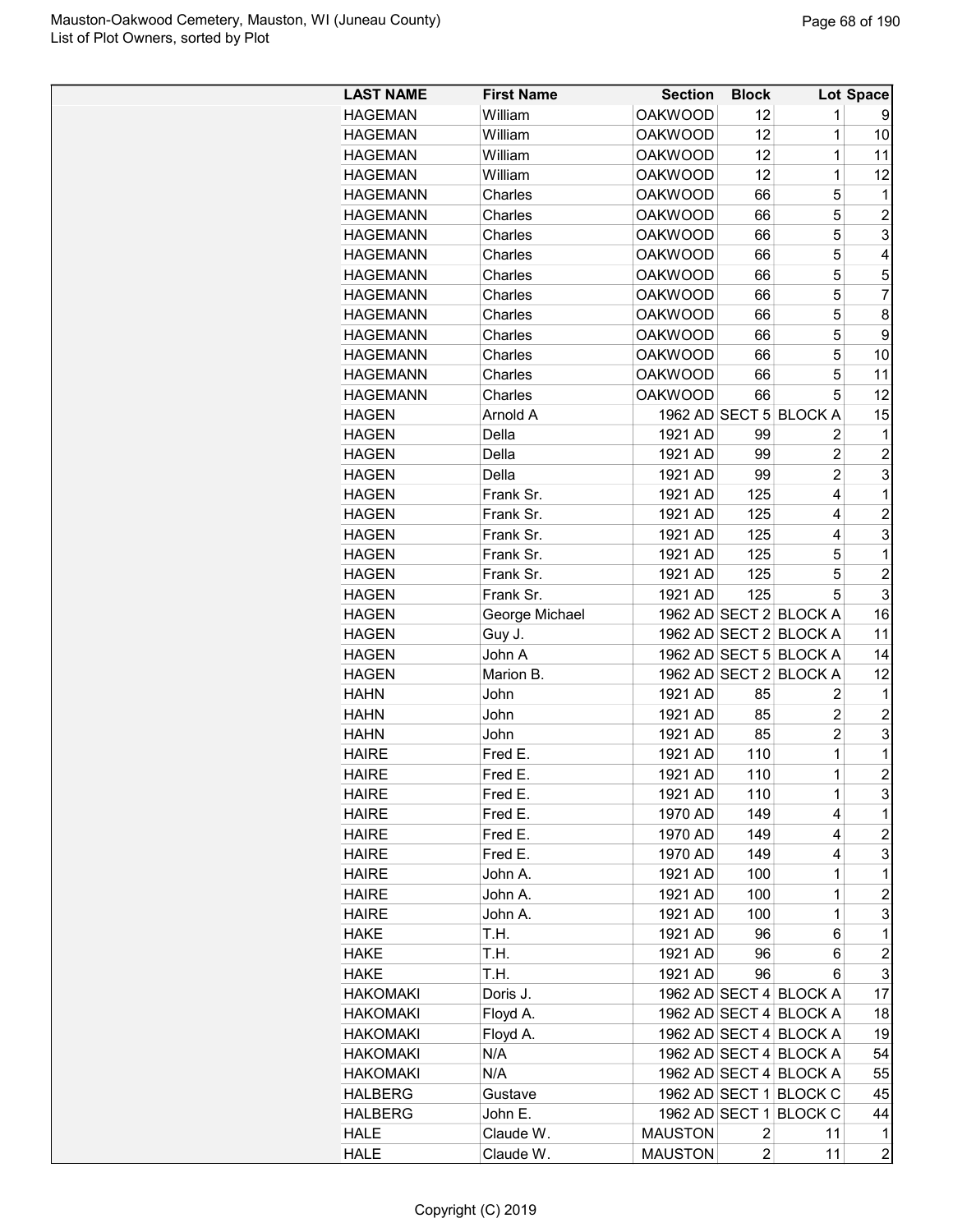| Claude W.<br><b>MAUSTON</b><br>$\overline{2}$<br>11<br><b>HALE</b><br>3<br><b>MAUSTON</b><br>$\overline{2}$<br><b>HALE</b><br>Claude W.<br>12<br>1<br>$\overline{2}$<br><b>HALE</b><br>Claude W.<br><b>MAUSTON</b><br>12<br>2<br>$\overline{c}$<br>3<br>Claude W.<br><b>MAUSTON</b><br>12<br><b>HALE</b><br>$\overline{2}$<br><b>HALE</b><br>Claude W.<br><b>MAUSTON</b><br>13<br>1<br>$\overline{2}$<br>$\overline{c}$<br><b>HALE</b><br>Claude W.<br><b>MAUSTON</b><br>13<br>$\overline{2}$<br>3<br>Claude W.<br><b>MAUSTON</b><br>13<br><b>HALE</b><br>$\overline{2}$<br><b>MAUSTON</b><br>14<br>1<br><b>HALE</b><br>Claude W.<br>$\overline{2}$<br>$\overline{2}$<br>Claude W.<br><b>MAUSTON</b><br>14<br><b>HALE</b><br>$\overline{2}$<br>3<br>Claude W.<br><b>MAUSTON</b><br>14<br><b>HALE</b><br>88<br><b>HALL</b><br>С<br>1921 AD<br>4<br>1<br>C<br>$\overline{c}$<br><b>HALL</b><br>1921 AD<br>88<br>4<br>C<br>3<br><b>HALL</b><br>1921 AD<br>88<br>4<br>$\mathbf 1$<br><b>HALL</b><br><b>MAUSTON</b><br>24<br>3<br>George<br>$\overline{c}$<br>3<br><b>HALL</b><br><b>MAUSTON</b><br>24<br>George<br>3<br>3<br><b>HALL</b><br><b>MAUSTON</b><br>24<br>George<br>4<br><b>HALL</b><br><b>MAUSTON</b><br>24<br>1<br>George<br><b>MAUSTON</b><br>24<br>4<br>$\overline{2}$<br><b>HALL</b><br>George<br>3<br><b>HALL</b><br><b>MAUSTON</b><br>24<br>George<br>4<br><b>HALL</b><br><b>MAUSTON</b><br>24<br>5<br>1<br>George<br>5<br>$\overline{c}$<br><b>HALL</b><br><b>MAUSTON</b><br>24<br>George<br>3<br>5<br><b>HALL</b><br><b>MAUSTON</b><br>24<br>George<br>$\mathbf{1}$<br><b>HALL</b><br><b>MAUSTON</b><br>24<br>6<br>George<br>6<br><b>HALL</b><br><b>MAUSTON</b><br>24<br>$\overline{c}$<br>George<br>3<br>24<br>6<br><b>HALL</b><br>George<br><b>MAUSTON</b><br><b>HALL</b><br>1921 AD<br>101<br>$\mathbf 1$<br>Horace<br>10<br>101<br>$\overline{c}$<br><b>HALL</b><br>1921 AD<br>10<br>Horace<br>3<br><b>HALL</b><br>1921 AD<br>101<br>10<br>Horace<br>25<br>3<br>1<br><b>HALL</b><br>Sheldon<br><b>MAUSTON</b><br>3<br>$\overline{c}$<br><b>HALL</b><br><b>MAUSTON</b><br>25<br>Sheldon<br>3<br>3<br><b>HALL</b><br>Sheldon<br><b>MAUSTON</b><br>25<br>13<br>1962 AD SECT 4 BLOCK D<br><b>HALVORSEN</b><br>Richard F.<br>3<br><b>HAMILTON</b><br>Herman S.<br>1883 AD<br>Κ<br>14<br>$\mathbf{1}$<br>143<br>1<br>1921 AD<br><b>HAMILTON</b><br>Marvin<br>$\overline{\mathbf{c}}$<br><b>HAMILTON</b><br>1921 AD<br>143<br>1<br>Marvin<br>3<br><b>HAMILTON</b><br>1921 AD<br>143<br>$\mathbf 1$<br>Marvin<br>9<br>1921 AD<br>124<br>1<br><b>HAMLIN</b><br>Roland M<br>9<br>$\overline{c}$<br><b>HAMLIN</b><br>Roland M<br>1921 AD<br>124<br>3<br>1921 AD<br>124<br>9<br><b>HAMLIN</b><br>Roland M<br><b>HAMLIN</b><br>Roland M<br>1921 AD<br>124<br>10<br>$\mathbf 1$<br>$\overline{c}$<br><b>HAMLIN</b><br>Roland M<br>1921 AD<br>124<br>10<br>3<br>1921 AD<br><b>HAMLIN</b><br>Roland M<br>124<br>10<br>$\mathbf 1$<br><b>MAUSTON</b><br>10<br>HAMM<br>Charles E.<br>1<br>$\mathbf 1$<br>$\overline{\mathbf{c}}$<br><b>HAMM</b><br>Charles E.<br><b>MAUSTON</b><br>10<br>Charles E.<br>3<br><b>HAMM</b><br><b>MAUSTON</b><br>10<br>1<br>$\overline{\mathbf{c}}$<br>Charles E.<br><b>MAUSTON</b><br>10<br>1<br><b>HAMM</b><br>$\overline{c}$<br>$\overline{c}$<br>Charles E.<br><b>MAUSTON</b><br>10<br>HAMM<br>3<br><b>HAMM</b><br>Charles E.<br><b>MAUSTON</b><br>10<br>2<br>HAMM<br>Charles E.<br><b>MAUSTON</b><br>10<br>7<br>1<br>$\overline{2}$<br>$\overline{7}$<br>Charles E.<br>10<br>HAMM<br><b>MAUSTON</b><br>3<br>7<br>Charles E.<br><b>MAUSTON</b><br>10<br>HAMM<br>$\mathbf 1$<br><b>HAMM</b><br>Charles E.<br><b>MAUSTON</b><br>10<br>8<br>8 | <b>LAST NAME</b> | <b>First Name</b> | <b>Section</b> | <b>Block</b> | Lot Space      |
|-----------------------------------------------------------------------------------------------------------------------------------------------------------------------------------------------------------------------------------------------------------------------------------------------------------------------------------------------------------------------------------------------------------------------------------------------------------------------------------------------------------------------------------------------------------------------------------------------------------------------------------------------------------------------------------------------------------------------------------------------------------------------------------------------------------------------------------------------------------------------------------------------------------------------------------------------------------------------------------------------------------------------------------------------------------------------------------------------------------------------------------------------------------------------------------------------------------------------------------------------------------------------------------------------------------------------------------------------------------------------------------------------------------------------------------------------------------------------------------------------------------------------------------------------------------------------------------------------------------------------------------------------------------------------------------------------------------------------------------------------------------------------------------------------------------------------------------------------------------------------------------------------------------------------------------------------------------------------------------------------------------------------------------------------------------------------------------------------------------------------------------------------------------------------------------------------------------------------------------------------------------------------------------------------------------------------------------------------------------------------------------------------------------------------------------------------------------------------------------------------------------------------------------------------------------------------------------------------------------------------------------------------------------------------------------------------------------------------------------------------------------------------------------------------------------------------------------------------------------------------------------------------------------------------------------------------------------------------------------------------------------------------------------------------------------------------------------------------------------------------------------------------------------------------------------------------------------------------------------------------------------------------------------------------------------------------------------------------------------------------------------------------------------------------------------------------------------------------------------------------------------------------------------------------------------------------------------------------------------------------------------------------------------------------------|------------------|-------------------|----------------|--------------|----------------|
|                                                                                                                                                                                                                                                                                                                                                                                                                                                                                                                                                                                                                                                                                                                                                                                                                                                                                                                                                                                                                                                                                                                                                                                                                                                                                                                                                                                                                                                                                                                                                                                                                                                                                                                                                                                                                                                                                                                                                                                                                                                                                                                                                                                                                                                                                                                                                                                                                                                                                                                                                                                                                                                                                                                                                                                                                                                                                                                                                                                                                                                                                                                                                                                                                                                                                                                                                                                                                                                                                                                                                                                                                                                                             |                  |                   |                |              |                |
|                                                                                                                                                                                                                                                                                                                                                                                                                                                                                                                                                                                                                                                                                                                                                                                                                                                                                                                                                                                                                                                                                                                                                                                                                                                                                                                                                                                                                                                                                                                                                                                                                                                                                                                                                                                                                                                                                                                                                                                                                                                                                                                                                                                                                                                                                                                                                                                                                                                                                                                                                                                                                                                                                                                                                                                                                                                                                                                                                                                                                                                                                                                                                                                                                                                                                                                                                                                                                                                                                                                                                                                                                                                                             |                  |                   |                |              |                |
|                                                                                                                                                                                                                                                                                                                                                                                                                                                                                                                                                                                                                                                                                                                                                                                                                                                                                                                                                                                                                                                                                                                                                                                                                                                                                                                                                                                                                                                                                                                                                                                                                                                                                                                                                                                                                                                                                                                                                                                                                                                                                                                                                                                                                                                                                                                                                                                                                                                                                                                                                                                                                                                                                                                                                                                                                                                                                                                                                                                                                                                                                                                                                                                                                                                                                                                                                                                                                                                                                                                                                                                                                                                                             |                  |                   |                |              |                |
|                                                                                                                                                                                                                                                                                                                                                                                                                                                                                                                                                                                                                                                                                                                                                                                                                                                                                                                                                                                                                                                                                                                                                                                                                                                                                                                                                                                                                                                                                                                                                                                                                                                                                                                                                                                                                                                                                                                                                                                                                                                                                                                                                                                                                                                                                                                                                                                                                                                                                                                                                                                                                                                                                                                                                                                                                                                                                                                                                                                                                                                                                                                                                                                                                                                                                                                                                                                                                                                                                                                                                                                                                                                                             |                  |                   |                |              |                |
|                                                                                                                                                                                                                                                                                                                                                                                                                                                                                                                                                                                                                                                                                                                                                                                                                                                                                                                                                                                                                                                                                                                                                                                                                                                                                                                                                                                                                                                                                                                                                                                                                                                                                                                                                                                                                                                                                                                                                                                                                                                                                                                                                                                                                                                                                                                                                                                                                                                                                                                                                                                                                                                                                                                                                                                                                                                                                                                                                                                                                                                                                                                                                                                                                                                                                                                                                                                                                                                                                                                                                                                                                                                                             |                  |                   |                |              |                |
|                                                                                                                                                                                                                                                                                                                                                                                                                                                                                                                                                                                                                                                                                                                                                                                                                                                                                                                                                                                                                                                                                                                                                                                                                                                                                                                                                                                                                                                                                                                                                                                                                                                                                                                                                                                                                                                                                                                                                                                                                                                                                                                                                                                                                                                                                                                                                                                                                                                                                                                                                                                                                                                                                                                                                                                                                                                                                                                                                                                                                                                                                                                                                                                                                                                                                                                                                                                                                                                                                                                                                                                                                                                                             |                  |                   |                |              |                |
|                                                                                                                                                                                                                                                                                                                                                                                                                                                                                                                                                                                                                                                                                                                                                                                                                                                                                                                                                                                                                                                                                                                                                                                                                                                                                                                                                                                                                                                                                                                                                                                                                                                                                                                                                                                                                                                                                                                                                                                                                                                                                                                                                                                                                                                                                                                                                                                                                                                                                                                                                                                                                                                                                                                                                                                                                                                                                                                                                                                                                                                                                                                                                                                                                                                                                                                                                                                                                                                                                                                                                                                                                                                                             |                  |                   |                |              |                |
|                                                                                                                                                                                                                                                                                                                                                                                                                                                                                                                                                                                                                                                                                                                                                                                                                                                                                                                                                                                                                                                                                                                                                                                                                                                                                                                                                                                                                                                                                                                                                                                                                                                                                                                                                                                                                                                                                                                                                                                                                                                                                                                                                                                                                                                                                                                                                                                                                                                                                                                                                                                                                                                                                                                                                                                                                                                                                                                                                                                                                                                                                                                                                                                                                                                                                                                                                                                                                                                                                                                                                                                                                                                                             |                  |                   |                |              |                |
|                                                                                                                                                                                                                                                                                                                                                                                                                                                                                                                                                                                                                                                                                                                                                                                                                                                                                                                                                                                                                                                                                                                                                                                                                                                                                                                                                                                                                                                                                                                                                                                                                                                                                                                                                                                                                                                                                                                                                                                                                                                                                                                                                                                                                                                                                                                                                                                                                                                                                                                                                                                                                                                                                                                                                                                                                                                                                                                                                                                                                                                                                                                                                                                                                                                                                                                                                                                                                                                                                                                                                                                                                                                                             |                  |                   |                |              |                |
|                                                                                                                                                                                                                                                                                                                                                                                                                                                                                                                                                                                                                                                                                                                                                                                                                                                                                                                                                                                                                                                                                                                                                                                                                                                                                                                                                                                                                                                                                                                                                                                                                                                                                                                                                                                                                                                                                                                                                                                                                                                                                                                                                                                                                                                                                                                                                                                                                                                                                                                                                                                                                                                                                                                                                                                                                                                                                                                                                                                                                                                                                                                                                                                                                                                                                                                                                                                                                                                                                                                                                                                                                                                                             |                  |                   |                |              |                |
|                                                                                                                                                                                                                                                                                                                                                                                                                                                                                                                                                                                                                                                                                                                                                                                                                                                                                                                                                                                                                                                                                                                                                                                                                                                                                                                                                                                                                                                                                                                                                                                                                                                                                                                                                                                                                                                                                                                                                                                                                                                                                                                                                                                                                                                                                                                                                                                                                                                                                                                                                                                                                                                                                                                                                                                                                                                                                                                                                                                                                                                                                                                                                                                                                                                                                                                                                                                                                                                                                                                                                                                                                                                                             |                  |                   |                |              |                |
|                                                                                                                                                                                                                                                                                                                                                                                                                                                                                                                                                                                                                                                                                                                                                                                                                                                                                                                                                                                                                                                                                                                                                                                                                                                                                                                                                                                                                                                                                                                                                                                                                                                                                                                                                                                                                                                                                                                                                                                                                                                                                                                                                                                                                                                                                                                                                                                                                                                                                                                                                                                                                                                                                                                                                                                                                                                                                                                                                                                                                                                                                                                                                                                                                                                                                                                                                                                                                                                                                                                                                                                                                                                                             |                  |                   |                |              |                |
|                                                                                                                                                                                                                                                                                                                                                                                                                                                                                                                                                                                                                                                                                                                                                                                                                                                                                                                                                                                                                                                                                                                                                                                                                                                                                                                                                                                                                                                                                                                                                                                                                                                                                                                                                                                                                                                                                                                                                                                                                                                                                                                                                                                                                                                                                                                                                                                                                                                                                                                                                                                                                                                                                                                                                                                                                                                                                                                                                                                                                                                                                                                                                                                                                                                                                                                                                                                                                                                                                                                                                                                                                                                                             |                  |                   |                |              |                |
|                                                                                                                                                                                                                                                                                                                                                                                                                                                                                                                                                                                                                                                                                                                                                                                                                                                                                                                                                                                                                                                                                                                                                                                                                                                                                                                                                                                                                                                                                                                                                                                                                                                                                                                                                                                                                                                                                                                                                                                                                                                                                                                                                                                                                                                                                                                                                                                                                                                                                                                                                                                                                                                                                                                                                                                                                                                                                                                                                                                                                                                                                                                                                                                                                                                                                                                                                                                                                                                                                                                                                                                                                                                                             |                  |                   |                |              |                |
|                                                                                                                                                                                                                                                                                                                                                                                                                                                                                                                                                                                                                                                                                                                                                                                                                                                                                                                                                                                                                                                                                                                                                                                                                                                                                                                                                                                                                                                                                                                                                                                                                                                                                                                                                                                                                                                                                                                                                                                                                                                                                                                                                                                                                                                                                                                                                                                                                                                                                                                                                                                                                                                                                                                                                                                                                                                                                                                                                                                                                                                                                                                                                                                                                                                                                                                                                                                                                                                                                                                                                                                                                                                                             |                  |                   |                |              |                |
|                                                                                                                                                                                                                                                                                                                                                                                                                                                                                                                                                                                                                                                                                                                                                                                                                                                                                                                                                                                                                                                                                                                                                                                                                                                                                                                                                                                                                                                                                                                                                                                                                                                                                                                                                                                                                                                                                                                                                                                                                                                                                                                                                                                                                                                                                                                                                                                                                                                                                                                                                                                                                                                                                                                                                                                                                                                                                                                                                                                                                                                                                                                                                                                                                                                                                                                                                                                                                                                                                                                                                                                                                                                                             |                  |                   |                |              |                |
|                                                                                                                                                                                                                                                                                                                                                                                                                                                                                                                                                                                                                                                                                                                                                                                                                                                                                                                                                                                                                                                                                                                                                                                                                                                                                                                                                                                                                                                                                                                                                                                                                                                                                                                                                                                                                                                                                                                                                                                                                                                                                                                                                                                                                                                                                                                                                                                                                                                                                                                                                                                                                                                                                                                                                                                                                                                                                                                                                                                                                                                                                                                                                                                                                                                                                                                                                                                                                                                                                                                                                                                                                                                                             |                  |                   |                |              |                |
|                                                                                                                                                                                                                                                                                                                                                                                                                                                                                                                                                                                                                                                                                                                                                                                                                                                                                                                                                                                                                                                                                                                                                                                                                                                                                                                                                                                                                                                                                                                                                                                                                                                                                                                                                                                                                                                                                                                                                                                                                                                                                                                                                                                                                                                                                                                                                                                                                                                                                                                                                                                                                                                                                                                                                                                                                                                                                                                                                                                                                                                                                                                                                                                                                                                                                                                                                                                                                                                                                                                                                                                                                                                                             |                  |                   |                |              |                |
|                                                                                                                                                                                                                                                                                                                                                                                                                                                                                                                                                                                                                                                                                                                                                                                                                                                                                                                                                                                                                                                                                                                                                                                                                                                                                                                                                                                                                                                                                                                                                                                                                                                                                                                                                                                                                                                                                                                                                                                                                                                                                                                                                                                                                                                                                                                                                                                                                                                                                                                                                                                                                                                                                                                                                                                                                                                                                                                                                                                                                                                                                                                                                                                                                                                                                                                                                                                                                                                                                                                                                                                                                                                                             |                  |                   |                |              |                |
|                                                                                                                                                                                                                                                                                                                                                                                                                                                                                                                                                                                                                                                                                                                                                                                                                                                                                                                                                                                                                                                                                                                                                                                                                                                                                                                                                                                                                                                                                                                                                                                                                                                                                                                                                                                                                                                                                                                                                                                                                                                                                                                                                                                                                                                                                                                                                                                                                                                                                                                                                                                                                                                                                                                                                                                                                                                                                                                                                                                                                                                                                                                                                                                                                                                                                                                                                                                                                                                                                                                                                                                                                                                                             |                  |                   |                |              |                |
|                                                                                                                                                                                                                                                                                                                                                                                                                                                                                                                                                                                                                                                                                                                                                                                                                                                                                                                                                                                                                                                                                                                                                                                                                                                                                                                                                                                                                                                                                                                                                                                                                                                                                                                                                                                                                                                                                                                                                                                                                                                                                                                                                                                                                                                                                                                                                                                                                                                                                                                                                                                                                                                                                                                                                                                                                                                                                                                                                                                                                                                                                                                                                                                                                                                                                                                                                                                                                                                                                                                                                                                                                                                                             |                  |                   |                |              |                |
|                                                                                                                                                                                                                                                                                                                                                                                                                                                                                                                                                                                                                                                                                                                                                                                                                                                                                                                                                                                                                                                                                                                                                                                                                                                                                                                                                                                                                                                                                                                                                                                                                                                                                                                                                                                                                                                                                                                                                                                                                                                                                                                                                                                                                                                                                                                                                                                                                                                                                                                                                                                                                                                                                                                                                                                                                                                                                                                                                                                                                                                                                                                                                                                                                                                                                                                                                                                                                                                                                                                                                                                                                                                                             |                  |                   |                |              |                |
|                                                                                                                                                                                                                                                                                                                                                                                                                                                                                                                                                                                                                                                                                                                                                                                                                                                                                                                                                                                                                                                                                                                                                                                                                                                                                                                                                                                                                                                                                                                                                                                                                                                                                                                                                                                                                                                                                                                                                                                                                                                                                                                                                                                                                                                                                                                                                                                                                                                                                                                                                                                                                                                                                                                                                                                                                                                                                                                                                                                                                                                                                                                                                                                                                                                                                                                                                                                                                                                                                                                                                                                                                                                                             |                  |                   |                |              |                |
|                                                                                                                                                                                                                                                                                                                                                                                                                                                                                                                                                                                                                                                                                                                                                                                                                                                                                                                                                                                                                                                                                                                                                                                                                                                                                                                                                                                                                                                                                                                                                                                                                                                                                                                                                                                                                                                                                                                                                                                                                                                                                                                                                                                                                                                                                                                                                                                                                                                                                                                                                                                                                                                                                                                                                                                                                                                                                                                                                                                                                                                                                                                                                                                                                                                                                                                                                                                                                                                                                                                                                                                                                                                                             |                  |                   |                |              |                |
|                                                                                                                                                                                                                                                                                                                                                                                                                                                                                                                                                                                                                                                                                                                                                                                                                                                                                                                                                                                                                                                                                                                                                                                                                                                                                                                                                                                                                                                                                                                                                                                                                                                                                                                                                                                                                                                                                                                                                                                                                                                                                                                                                                                                                                                                                                                                                                                                                                                                                                                                                                                                                                                                                                                                                                                                                                                                                                                                                                                                                                                                                                                                                                                                                                                                                                                                                                                                                                                                                                                                                                                                                                                                             |                  |                   |                |              |                |
|                                                                                                                                                                                                                                                                                                                                                                                                                                                                                                                                                                                                                                                                                                                                                                                                                                                                                                                                                                                                                                                                                                                                                                                                                                                                                                                                                                                                                                                                                                                                                                                                                                                                                                                                                                                                                                                                                                                                                                                                                                                                                                                                                                                                                                                                                                                                                                                                                                                                                                                                                                                                                                                                                                                                                                                                                                                                                                                                                                                                                                                                                                                                                                                                                                                                                                                                                                                                                                                                                                                                                                                                                                                                             |                  |                   |                |              |                |
|                                                                                                                                                                                                                                                                                                                                                                                                                                                                                                                                                                                                                                                                                                                                                                                                                                                                                                                                                                                                                                                                                                                                                                                                                                                                                                                                                                                                                                                                                                                                                                                                                                                                                                                                                                                                                                                                                                                                                                                                                                                                                                                                                                                                                                                                                                                                                                                                                                                                                                                                                                                                                                                                                                                                                                                                                                                                                                                                                                                                                                                                                                                                                                                                                                                                                                                                                                                                                                                                                                                                                                                                                                                                             |                  |                   |                |              |                |
|                                                                                                                                                                                                                                                                                                                                                                                                                                                                                                                                                                                                                                                                                                                                                                                                                                                                                                                                                                                                                                                                                                                                                                                                                                                                                                                                                                                                                                                                                                                                                                                                                                                                                                                                                                                                                                                                                                                                                                                                                                                                                                                                                                                                                                                                                                                                                                                                                                                                                                                                                                                                                                                                                                                                                                                                                                                                                                                                                                                                                                                                                                                                                                                                                                                                                                                                                                                                                                                                                                                                                                                                                                                                             |                  |                   |                |              |                |
|                                                                                                                                                                                                                                                                                                                                                                                                                                                                                                                                                                                                                                                                                                                                                                                                                                                                                                                                                                                                                                                                                                                                                                                                                                                                                                                                                                                                                                                                                                                                                                                                                                                                                                                                                                                                                                                                                                                                                                                                                                                                                                                                                                                                                                                                                                                                                                                                                                                                                                                                                                                                                                                                                                                                                                                                                                                                                                                                                                                                                                                                                                                                                                                                                                                                                                                                                                                                                                                                                                                                                                                                                                                                             |                  |                   |                |              |                |
|                                                                                                                                                                                                                                                                                                                                                                                                                                                                                                                                                                                                                                                                                                                                                                                                                                                                                                                                                                                                                                                                                                                                                                                                                                                                                                                                                                                                                                                                                                                                                                                                                                                                                                                                                                                                                                                                                                                                                                                                                                                                                                                                                                                                                                                                                                                                                                                                                                                                                                                                                                                                                                                                                                                                                                                                                                                                                                                                                                                                                                                                                                                                                                                                                                                                                                                                                                                                                                                                                                                                                                                                                                                                             |                  |                   |                |              |                |
|                                                                                                                                                                                                                                                                                                                                                                                                                                                                                                                                                                                                                                                                                                                                                                                                                                                                                                                                                                                                                                                                                                                                                                                                                                                                                                                                                                                                                                                                                                                                                                                                                                                                                                                                                                                                                                                                                                                                                                                                                                                                                                                                                                                                                                                                                                                                                                                                                                                                                                                                                                                                                                                                                                                                                                                                                                                                                                                                                                                                                                                                                                                                                                                                                                                                                                                                                                                                                                                                                                                                                                                                                                                                             |                  |                   |                |              |                |
|                                                                                                                                                                                                                                                                                                                                                                                                                                                                                                                                                                                                                                                                                                                                                                                                                                                                                                                                                                                                                                                                                                                                                                                                                                                                                                                                                                                                                                                                                                                                                                                                                                                                                                                                                                                                                                                                                                                                                                                                                                                                                                                                                                                                                                                                                                                                                                                                                                                                                                                                                                                                                                                                                                                                                                                                                                                                                                                                                                                                                                                                                                                                                                                                                                                                                                                                                                                                                                                                                                                                                                                                                                                                             |                  |                   |                |              |                |
|                                                                                                                                                                                                                                                                                                                                                                                                                                                                                                                                                                                                                                                                                                                                                                                                                                                                                                                                                                                                                                                                                                                                                                                                                                                                                                                                                                                                                                                                                                                                                                                                                                                                                                                                                                                                                                                                                                                                                                                                                                                                                                                                                                                                                                                                                                                                                                                                                                                                                                                                                                                                                                                                                                                                                                                                                                                                                                                                                                                                                                                                                                                                                                                                                                                                                                                                                                                                                                                                                                                                                                                                                                                                             |                  |                   |                |              |                |
|                                                                                                                                                                                                                                                                                                                                                                                                                                                                                                                                                                                                                                                                                                                                                                                                                                                                                                                                                                                                                                                                                                                                                                                                                                                                                                                                                                                                                                                                                                                                                                                                                                                                                                                                                                                                                                                                                                                                                                                                                                                                                                                                                                                                                                                                                                                                                                                                                                                                                                                                                                                                                                                                                                                                                                                                                                                                                                                                                                                                                                                                                                                                                                                                                                                                                                                                                                                                                                                                                                                                                                                                                                                                             |                  |                   |                |              |                |
|                                                                                                                                                                                                                                                                                                                                                                                                                                                                                                                                                                                                                                                                                                                                                                                                                                                                                                                                                                                                                                                                                                                                                                                                                                                                                                                                                                                                                                                                                                                                                                                                                                                                                                                                                                                                                                                                                                                                                                                                                                                                                                                                                                                                                                                                                                                                                                                                                                                                                                                                                                                                                                                                                                                                                                                                                                                                                                                                                                                                                                                                                                                                                                                                                                                                                                                                                                                                                                                                                                                                                                                                                                                                             |                  |                   |                |              |                |
|                                                                                                                                                                                                                                                                                                                                                                                                                                                                                                                                                                                                                                                                                                                                                                                                                                                                                                                                                                                                                                                                                                                                                                                                                                                                                                                                                                                                                                                                                                                                                                                                                                                                                                                                                                                                                                                                                                                                                                                                                                                                                                                                                                                                                                                                                                                                                                                                                                                                                                                                                                                                                                                                                                                                                                                                                                                                                                                                                                                                                                                                                                                                                                                                                                                                                                                                                                                                                                                                                                                                                                                                                                                                             |                  |                   |                |              |                |
|                                                                                                                                                                                                                                                                                                                                                                                                                                                                                                                                                                                                                                                                                                                                                                                                                                                                                                                                                                                                                                                                                                                                                                                                                                                                                                                                                                                                                                                                                                                                                                                                                                                                                                                                                                                                                                                                                                                                                                                                                                                                                                                                                                                                                                                                                                                                                                                                                                                                                                                                                                                                                                                                                                                                                                                                                                                                                                                                                                                                                                                                                                                                                                                                                                                                                                                                                                                                                                                                                                                                                                                                                                                                             |                  |                   |                |              |                |
|                                                                                                                                                                                                                                                                                                                                                                                                                                                                                                                                                                                                                                                                                                                                                                                                                                                                                                                                                                                                                                                                                                                                                                                                                                                                                                                                                                                                                                                                                                                                                                                                                                                                                                                                                                                                                                                                                                                                                                                                                                                                                                                                                                                                                                                                                                                                                                                                                                                                                                                                                                                                                                                                                                                                                                                                                                                                                                                                                                                                                                                                                                                                                                                                                                                                                                                                                                                                                                                                                                                                                                                                                                                                             |                  |                   |                |              |                |
|                                                                                                                                                                                                                                                                                                                                                                                                                                                                                                                                                                                                                                                                                                                                                                                                                                                                                                                                                                                                                                                                                                                                                                                                                                                                                                                                                                                                                                                                                                                                                                                                                                                                                                                                                                                                                                                                                                                                                                                                                                                                                                                                                                                                                                                                                                                                                                                                                                                                                                                                                                                                                                                                                                                                                                                                                                                                                                                                                                                                                                                                                                                                                                                                                                                                                                                                                                                                                                                                                                                                                                                                                                                                             |                  |                   |                |              |                |
|                                                                                                                                                                                                                                                                                                                                                                                                                                                                                                                                                                                                                                                                                                                                                                                                                                                                                                                                                                                                                                                                                                                                                                                                                                                                                                                                                                                                                                                                                                                                                                                                                                                                                                                                                                                                                                                                                                                                                                                                                                                                                                                                                                                                                                                                                                                                                                                                                                                                                                                                                                                                                                                                                                                                                                                                                                                                                                                                                                                                                                                                                                                                                                                                                                                                                                                                                                                                                                                                                                                                                                                                                                                                             |                  |                   |                |              |                |
|                                                                                                                                                                                                                                                                                                                                                                                                                                                                                                                                                                                                                                                                                                                                                                                                                                                                                                                                                                                                                                                                                                                                                                                                                                                                                                                                                                                                                                                                                                                                                                                                                                                                                                                                                                                                                                                                                                                                                                                                                                                                                                                                                                                                                                                                                                                                                                                                                                                                                                                                                                                                                                                                                                                                                                                                                                                                                                                                                                                                                                                                                                                                                                                                                                                                                                                                                                                                                                                                                                                                                                                                                                                                             |                  |                   |                |              |                |
|                                                                                                                                                                                                                                                                                                                                                                                                                                                                                                                                                                                                                                                                                                                                                                                                                                                                                                                                                                                                                                                                                                                                                                                                                                                                                                                                                                                                                                                                                                                                                                                                                                                                                                                                                                                                                                                                                                                                                                                                                                                                                                                                                                                                                                                                                                                                                                                                                                                                                                                                                                                                                                                                                                                                                                                                                                                                                                                                                                                                                                                                                                                                                                                                                                                                                                                                                                                                                                                                                                                                                                                                                                                                             |                  |                   |                |              |                |
|                                                                                                                                                                                                                                                                                                                                                                                                                                                                                                                                                                                                                                                                                                                                                                                                                                                                                                                                                                                                                                                                                                                                                                                                                                                                                                                                                                                                                                                                                                                                                                                                                                                                                                                                                                                                                                                                                                                                                                                                                                                                                                                                                                                                                                                                                                                                                                                                                                                                                                                                                                                                                                                                                                                                                                                                                                                                                                                                                                                                                                                                                                                                                                                                                                                                                                                                                                                                                                                                                                                                                                                                                                                                             |                  |                   |                |              |                |
|                                                                                                                                                                                                                                                                                                                                                                                                                                                                                                                                                                                                                                                                                                                                                                                                                                                                                                                                                                                                                                                                                                                                                                                                                                                                                                                                                                                                                                                                                                                                                                                                                                                                                                                                                                                                                                                                                                                                                                                                                                                                                                                                                                                                                                                                                                                                                                                                                                                                                                                                                                                                                                                                                                                                                                                                                                                                                                                                                                                                                                                                                                                                                                                                                                                                                                                                                                                                                                                                                                                                                                                                                                                                             |                  |                   |                |              |                |
|                                                                                                                                                                                                                                                                                                                                                                                                                                                                                                                                                                                                                                                                                                                                                                                                                                                                                                                                                                                                                                                                                                                                                                                                                                                                                                                                                                                                                                                                                                                                                                                                                                                                                                                                                                                                                                                                                                                                                                                                                                                                                                                                                                                                                                                                                                                                                                                                                                                                                                                                                                                                                                                                                                                                                                                                                                                                                                                                                                                                                                                                                                                                                                                                                                                                                                                                                                                                                                                                                                                                                                                                                                                                             |                  |                   |                |              |                |
|                                                                                                                                                                                                                                                                                                                                                                                                                                                                                                                                                                                                                                                                                                                                                                                                                                                                                                                                                                                                                                                                                                                                                                                                                                                                                                                                                                                                                                                                                                                                                                                                                                                                                                                                                                                                                                                                                                                                                                                                                                                                                                                                                                                                                                                                                                                                                                                                                                                                                                                                                                                                                                                                                                                                                                                                                                                                                                                                                                                                                                                                                                                                                                                                                                                                                                                                                                                                                                                                                                                                                                                                                                                                             |                  |                   |                |              |                |
|                                                                                                                                                                                                                                                                                                                                                                                                                                                                                                                                                                                                                                                                                                                                                                                                                                                                                                                                                                                                                                                                                                                                                                                                                                                                                                                                                                                                                                                                                                                                                                                                                                                                                                                                                                                                                                                                                                                                                                                                                                                                                                                                                                                                                                                                                                                                                                                                                                                                                                                                                                                                                                                                                                                                                                                                                                                                                                                                                                                                                                                                                                                                                                                                                                                                                                                                                                                                                                                                                                                                                                                                                                                                             |                  |                   |                |              |                |
|                                                                                                                                                                                                                                                                                                                                                                                                                                                                                                                                                                                                                                                                                                                                                                                                                                                                                                                                                                                                                                                                                                                                                                                                                                                                                                                                                                                                                                                                                                                                                                                                                                                                                                                                                                                                                                                                                                                                                                                                                                                                                                                                                                                                                                                                                                                                                                                                                                                                                                                                                                                                                                                                                                                                                                                                                                                                                                                                                                                                                                                                                                                                                                                                                                                                                                                                                                                                                                                                                                                                                                                                                                                                             |                  |                   |                |              |                |
|                                                                                                                                                                                                                                                                                                                                                                                                                                                                                                                                                                                                                                                                                                                                                                                                                                                                                                                                                                                                                                                                                                                                                                                                                                                                                                                                                                                                                                                                                                                                                                                                                                                                                                                                                                                                                                                                                                                                                                                                                                                                                                                                                                                                                                                                                                                                                                                                                                                                                                                                                                                                                                                                                                                                                                                                                                                                                                                                                                                                                                                                                                                                                                                                                                                                                                                                                                                                                                                                                                                                                                                                                                                                             |                  |                   |                |              |                |
|                                                                                                                                                                                                                                                                                                                                                                                                                                                                                                                                                                                                                                                                                                                                                                                                                                                                                                                                                                                                                                                                                                                                                                                                                                                                                                                                                                                                                                                                                                                                                                                                                                                                                                                                                                                                                                                                                                                                                                                                                                                                                                                                                                                                                                                                                                                                                                                                                                                                                                                                                                                                                                                                                                                                                                                                                                                                                                                                                                                                                                                                                                                                                                                                                                                                                                                                                                                                                                                                                                                                                                                                                                                                             |                  |                   |                |              |                |
|                                                                                                                                                                                                                                                                                                                                                                                                                                                                                                                                                                                                                                                                                                                                                                                                                                                                                                                                                                                                                                                                                                                                                                                                                                                                                                                                                                                                                                                                                                                                                                                                                                                                                                                                                                                                                                                                                                                                                                                                                                                                                                                                                                                                                                                                                                                                                                                                                                                                                                                                                                                                                                                                                                                                                                                                                                                                                                                                                                                                                                                                                                                                                                                                                                                                                                                                                                                                                                                                                                                                                                                                                                                                             |                  |                   |                |              |                |
|                                                                                                                                                                                                                                                                                                                                                                                                                                                                                                                                                                                                                                                                                                                                                                                                                                                                                                                                                                                                                                                                                                                                                                                                                                                                                                                                                                                                                                                                                                                                                                                                                                                                                                                                                                                                                                                                                                                                                                                                                                                                                                                                                                                                                                                                                                                                                                                                                                                                                                                                                                                                                                                                                                                                                                                                                                                                                                                                                                                                                                                                                                                                                                                                                                                                                                                                                                                                                                                                                                                                                                                                                                                                             |                  |                   |                |              |                |
|                                                                                                                                                                                                                                                                                                                                                                                                                                                                                                                                                                                                                                                                                                                                                                                                                                                                                                                                                                                                                                                                                                                                                                                                                                                                                                                                                                                                                                                                                                                                                                                                                                                                                                                                                                                                                                                                                                                                                                                                                                                                                                                                                                                                                                                                                                                                                                                                                                                                                                                                                                                                                                                                                                                                                                                                                                                                                                                                                                                                                                                                                                                                                                                                                                                                                                                                                                                                                                                                                                                                                                                                                                                                             | HAMM             | Charles E.        | <b>MAUSTON</b> | 10           | $\overline{c}$ |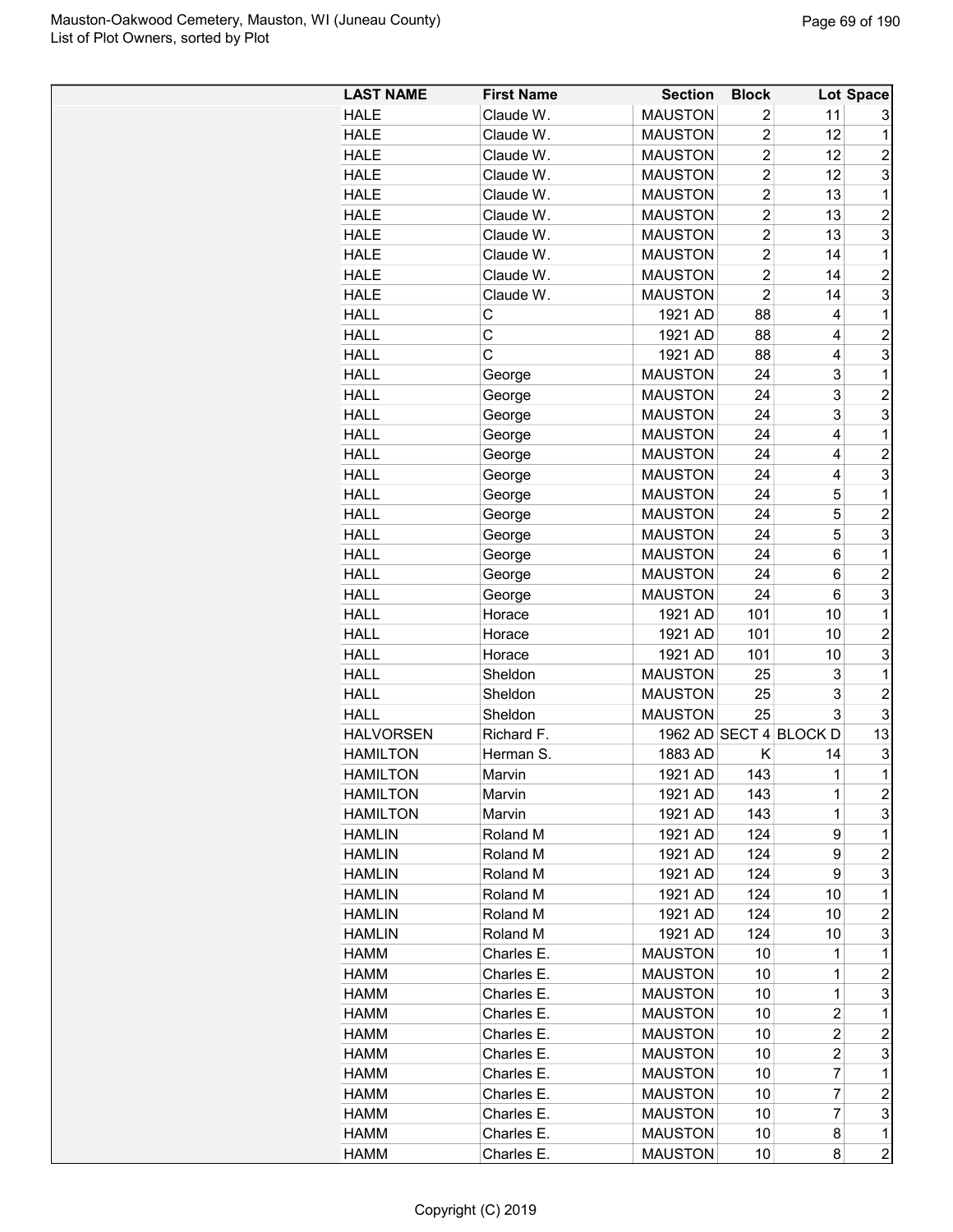| <b>LAST NAME</b>  | <b>First Name</b> | <b>Section</b> | <b>Block</b> |                        | Lot Space      |
|-------------------|-------------------|----------------|--------------|------------------------|----------------|
| HAMM              | Charles E.        | <b>MAUSTON</b> | 10           | 8                      | 3              |
| <b>HAMMOND</b>    | Harvey K.         |                |              | 1962 AD SECT 4 BLOCK D | 27             |
| <b>HAMMOND</b>    | William J.        | <b>OAKWOOD</b> | 55           | 3                      | 1              |
| <b>HAMMOND</b>    |                   |                |              | 3                      | $\overline{2}$ |
|                   | William J.        | <b>OAKWOOD</b> | 55           |                        |                |
| <b>HAMMOND</b>    | William J.        | <b>OAKWOOD</b> | 55           | 3                      | 3              |
| <b>HAMMOND</b>    | William J.        | <b>OAKWOOD</b> | 55           | 3                      | 4              |
| <b>HAMMOND</b>    | William J.        | <b>OAKWOOD</b> | 55           | 3                      | 5              |
| <b>HAMMOND</b>    | William J.        | <b>OAKWOOD</b> | 55           | 3                      | 6              |
| <b>HAMMOND</b>    | William J.        | <b>OAKWOOD</b> | 55           | 3                      | $\overline{7}$ |
| <b>HAMMOND</b>    | William J.        | <b>OAKWOOD</b> | 55           | 3                      | 8              |
| <b>HAMMOND</b>    | William J.        | <b>OAKWOOD</b> | 55           | 3                      | 9              |
| <b>HAMMOND</b>    | William J.        | <b>OAKWOOD</b> | 55           | 3                      | 10             |
| <b>HAMMOND</b>    | William J.        | <b>OAKWOOD</b> | 55           | 3                      | 11             |
| <b>HAMMOND</b>    | William J.        | <b>OAKWOOD</b> | 55           | 3                      | 12             |
| <b>HAMSLINGEL</b> | Walter            | 1921 AD        | 101          | 8                      | 1              |
| <b>HAMSLINGEL</b> | Walter            | 1921 AD        | 101          | 8                      | $\overline{c}$ |
| <b>HAMSLINGEL</b> | Walter            | 1921 AD        | 101          | 8                      | 3              |
| <b>HANCOCK</b>    | Kathy S.          |                |              | 1962 AD SECT 4 BLOCK C | 15             |
| <b>HANLEY</b>     | Ann B.            |                |              | 1962 AD SECT 1 BLOCK B | 67             |
| <b>HANLEY</b>     | Freddie           |                |              | 1962 AD SECT 1 BLOCK B | 68             |
| <b>HANNAHS</b>    | Gwendolyn         | 1962 AD SECT 1 |              | <b>BLOCK E</b>         | 28             |
| <b>HANSON</b>     | Charles           | <b>MAUSTON</b> | 36           | 3                      | 1              |
| <b>HANSON</b>     | Charles           | <b>MAUSTON</b> | 36           | 3                      | $\overline{c}$ |
| <b>HANSON</b>     | Charles           | <b>MAUSTON</b> | 36           | 3                      | 3              |
| <b>HANSON</b>     | Charles           | <b>MAUSTON</b> | 36           | 6                      | 1              |
| <b>HANSON</b>     | Charles           | <b>MAUSTON</b> | 36           | 6                      | $\overline{c}$ |
|                   | Charles           | <b>MAUSTON</b> | 36           | 6                      | 3              |
| <b>HANSON</b>     |                   |                |              |                        | 19             |
| <b>HANSON</b>     | Edna M            |                |              | 1962 AD SECT 5 BLOCK A |                |
| <b>HANSON</b>     | Esther M.         |                |              | 1962 AD SECT 1 BLOCK C | 22             |
| <b>HANSON</b>     | Henry B.          |                |              | 1962 AD SECT 1 BLOCK C | 23             |
| <b>HANSON</b>     | Herbert D         |                |              | 1962 AD SECT 5 BLOCK A | 20             |
| <b>HANSON</b>     | J.D.              | <b>OAKWOOD</b> | 18           | 5                      | 1              |
| <b>HANSON</b>     | J.D.              | <b>OAKWOOD</b> | 18           | 5                      | $\overline{c}$ |
| <b>HANSON</b>     | J.D.              | <b>OAKWOOD</b> | 18           | 5                      | 3              |
| <b>HANSON</b>     | J.D.              | <b>OAKWOOD</b> | 18           | 5                      | 4              |
| <b>HANSON</b>     | J.D.              | <b>OAKWOOD</b> | 18           | 5                      | 5              |
| <b>HANSON</b>     | J.D.              | <b>OAKWOOD</b> | 18           | 5                      | 6              |
| <b>HANSON</b>     | J.D.              | <b>OAKWOOD</b> | 18           | 5                      | 7              |
| <b>HANSON</b>     | J.D.              | <b>OAKWOOD</b> | 18           | 5                      | 8              |
| <b>HANSON</b>     | J.D.              | <b>OAKWOOD</b> | 18           | 5                      | 9              |
| <b>HANSON</b>     | J.D.              | <b>OAKWOOD</b> | 18           | 5                      | 10             |
| <b>HANSON</b>     | J.D.              | <b>OAKWOOD</b> | 18           | 5                      | 11             |
| <b>HANSON</b>     | J.D.              | <b>OAKWOOD</b> | 18           | 5                      | 12             |
| <b>HANSON</b>     | John B.           | 1921 AD        | 83           | 1                      | 1              |
| <b>HANSON</b>     | John B.           | 1921 AD        | 83           | 1                      | 2              |
| <b>HANSON</b>     | John B.           | 1921 AD        | 83           | $\mathbf 1$            | 3              |
| <b>HANSON</b>     | John D.           |                |              | 1962 AD SECT 4 BLOCK A | 8              |
| <b>HANSON</b>     | Mary Ann          |                |              | 1962 AD SECT 1 BLOCK C | 80             |
|                   |                   |                | 144          |                        |                |
| <b>HANSON</b>     | Oscar             | 1921 AD        |              | 5                      | 1              |
| <b>HANSON</b>     | Oscar             | 1921 AD        | 144          | 5                      | $\overline{c}$ |
| <b>HANSON</b>     | Oscar             | 1921 AD        | 144          | 5                      | 3              |
| <b>HANSON</b>     | Ron               | 1921 AD        | 92           | $\mathbf 1$            | 1              |
| <b>HANSON</b>     | Ron               | 1921 AD        | 92           | $\mathbf 1$            | $\overline{c}$ |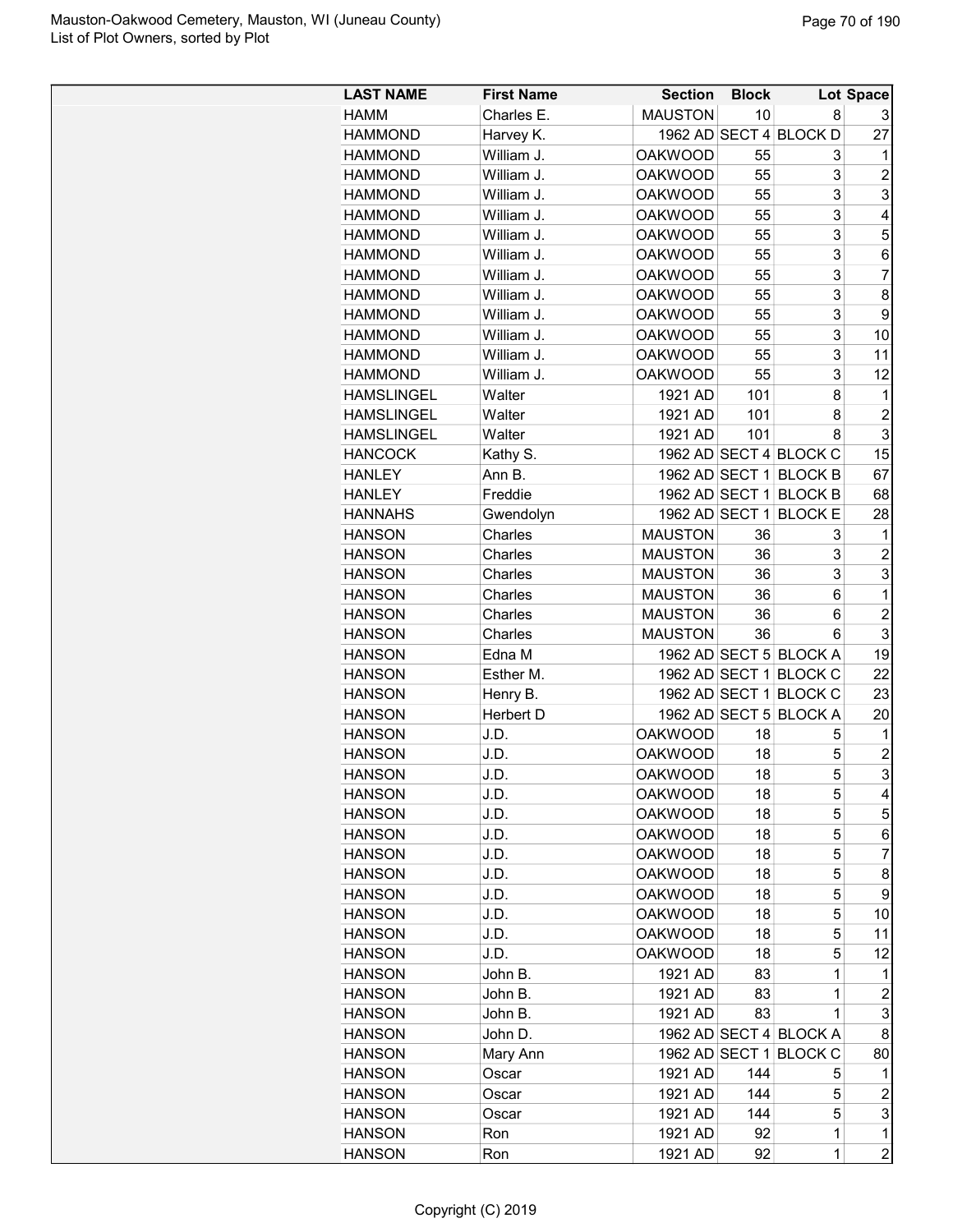| <b>HANSON</b><br>1921 AD<br>92<br>Ron<br>1<br>3<br>135<br>1921 AD<br>1<br><b>HANSON</b><br>Russell<br>4<br>$\overline{c}$<br>135<br><b>HANSON</b><br>Russell<br>1921 AD<br>4<br>3<br>135<br><b>HANSON</b><br>Russell<br>1921 AD<br>4<br>1962 AD SECT 4 BLOCK A<br>9<br><b>HANSON</b><br>Ruth E.<br>1962 AD SECT 4 BLOCK A<br><b>HANSON</b><br>Ruth E.<br>10<br>1962 AD SECT 1 BLOCK C<br><b>HANSON</b><br>Tony C.<br>24<br>George R.<br>1921 AD<br>122<br>1<br><b>HARLAND</b><br>2<br>$\overline{2}$<br>$\overline{c}$<br>George R.<br>1921 AD<br>122<br><b>HARLAND</b><br>3<br>$\overline{c}$<br>George R.<br><b>HARLAND</b><br>1921 AD<br>122<br>$\mathbf 1$<br>Mrs. Jr. SR.<br>1<br><b>HARLAND</b><br>1883 AD<br>D<br>$\overline{c}$<br>1<br><b>HARLAND</b><br>Mrs. Jr. SR.<br>1883 AD<br>D<br>3<br>1883 AD<br>1<br><b>HARLAND</b><br>Mrs. Jr. SR.<br>D<br>Mrs. Jr. SR.<br>1883 AD<br>$\overline{c}$<br>1<br><b>HARLAND</b><br>D<br>$\overline{2}$<br>$\overline{2}$<br><b>HARLAND</b><br>Mrs. Jr. SR.<br>1883 AD<br>D<br>$\overline{c}$<br>3<br>1883 AD<br><b>HARLAND</b><br>Mrs. Jr. SR.<br>D<br>$\overline{7}$<br>1<br><b>HARLAND</b><br>Mrs. Jr. SR.<br>1883 AD<br>D<br>$\overline{7}$<br>$\overline{2}$<br><b>HARLAND</b><br>Mrs. Jr. SR.<br>1883 AD<br>D<br>$\overline{7}$<br>3<br><b>HARLAND</b><br>Mrs. Jr. SR.<br>1883 AD<br>D<br>1883 AD<br>8<br>1<br><b>HARLAND</b><br>Mrs. Jr. SR.<br>D<br>$\overline{c}$<br>1883 AD<br>8<br><b>HARLAND</b><br>Mrs. Jr. SR.<br>D<br>3<br>Mrs. Jr. SR.<br>1883 AD<br>8<br><b>HARLAND</b><br>D<br>5<br><b>OAKWOOD</b><br>1<br><b>HARRIOT</b><br>Robert<br>69<br>5<br>$\overline{c}$<br><b>OAKWOOD</b><br><b>HARRIOT</b><br>Robert<br>69<br>5<br>3<br>69<br><b>HARRIOT</b><br>Robert<br><b>OAKWOOD</b><br>5<br>$\overline{4}$<br>Robert<br><b>OAKWOOD</b><br>69<br><b>HARRIOT</b><br>5<br><b>HARRIOT</b><br><b>OAKWOOD</b><br>5<br>Robert<br>69<br><b>OAKWOOD</b><br>5<br>6<br><b>HARRIOT</b><br>Robert<br>69<br>A. & E.<br>1921 AD<br>1<br>1<br><b>HARRIS</b><br>94<br>$\overline{c}$<br>94<br>1<br><b>HARRIS</b><br>A. & E.<br>1921 AD<br>$\mathbf 1$<br>3<br>94<br><b>HARRIS</b><br>A. & E.<br>1921 AD<br>10<br>1<br><b>HARRIS</b><br>1921 AD<br>94<br>Emanuel<br>$\overline{2}$<br>10<br><b>HARRIS</b><br>Emanuel<br>1921 AD<br>94<br>3<br>94<br><b>HARRIS</b><br>1921 AD<br>10<br>Emanuel<br>19<br>1<br><b>HARRISON</b><br><b>MAUSTON</b><br>9<br>Edward<br>19<br>$\overline{c}$<br><b>HARRISON</b><br>Edward<br><b>MAUSTON</b><br>9<br>3<br>9<br><b>HARRISON</b><br><b>MAUSTON</b><br>19<br>Edward<br>$\mathbf 1$<br><b>HARRISON</b><br><b>MAUSTON</b><br>19<br>10<br>Edward<br>$\overline{c}$<br><b>HARRISON</b><br>Edward<br><b>MAUSTON</b><br>19<br>10<br>3<br><b>HARRISON</b><br>Edward<br><b>MAUSTON</b><br>19<br>10<br><b>HARRISON</b><br><b>MAUSTON</b><br>19<br>15<br>1<br>Edward<br>$\overline{2}$<br><b>HARRISON</b><br>Edward<br><b>MAUSTON</b><br>19<br>15<br>3<br><b>HARRISON</b><br>Edward<br><b>MAUSTON</b><br>19<br>15<br>1<br><b>HARRISON</b><br><b>MAUSTON</b><br>19<br>16<br>Edward<br>$\overline{\mathbf{c}}$<br><b>HARRISON</b><br>Edward<br><b>MAUSTON</b><br>19<br>16<br>3<br><b>HARRISON</b><br>Edward<br><b>MAUSTON</b><br>19<br>16<br>$\overline{7}$<br>Mrs. John<br><b>OAKWOOD</b><br>53<br><b>HARRISON</b><br>4<br><b>HARRISON</b><br>Mrs. John<br><b>OAKWOOD</b><br>53<br>8<br>4<br><b>HARRISON</b><br>Mrs. John<br><b>OAKWOOD</b><br>53<br>9<br>4<br>53<br><b>HARRISON</b><br>Mrs. John<br><b>OAKWOOD</b><br>4<br>10<br>53<br>4<br><b>HARRISON</b><br>Mrs. John<br><b>OAKWOOD</b><br>11<br><b>HARRISON</b><br>Mrs. John<br><b>OAKWOOD</b><br>53<br>4<br>12<br><b>OAKWOOD</b><br>$\overline{c}$<br><b>HARRISON</b><br>Mrs. Thomas<br>49<br>5 | <b>LAST NAME</b> | <b>First Name</b> | <b>Section</b> | <b>Block</b> | Lot Space |
|-----------------------------------------------------------------------------------------------------------------------------------------------------------------------------------------------------------------------------------------------------------------------------------------------------------------------------------------------------------------------------------------------------------------------------------------------------------------------------------------------------------------------------------------------------------------------------------------------------------------------------------------------------------------------------------------------------------------------------------------------------------------------------------------------------------------------------------------------------------------------------------------------------------------------------------------------------------------------------------------------------------------------------------------------------------------------------------------------------------------------------------------------------------------------------------------------------------------------------------------------------------------------------------------------------------------------------------------------------------------------------------------------------------------------------------------------------------------------------------------------------------------------------------------------------------------------------------------------------------------------------------------------------------------------------------------------------------------------------------------------------------------------------------------------------------------------------------------------------------------------------------------------------------------------------------------------------------------------------------------------------------------------------------------------------------------------------------------------------------------------------------------------------------------------------------------------------------------------------------------------------------------------------------------------------------------------------------------------------------------------------------------------------------------------------------------------------------------------------------------------------------------------------------------------------------------------------------------------------------------------------------------------------------------------------------------------------------------------------------------------------------------------------------------------------------------------------------------------------------------------------------------------------------------------------------------------------------------------------------------------------------------------------------------------------------------------------------------------------------------------------------------------------------------------------------------------------------------------------------------------------------------------------------------------------------------------------------------------------------------------------------------------------------------------------------------------------------------------------------------------------------------------------------------------------------------------------------------------------------------------------------------------------------------------------------------------------------------------------|------------------|-------------------|----------------|--------------|-----------|
|                                                                                                                                                                                                                                                                                                                                                                                                                                                                                                                                                                                                                                                                                                                                                                                                                                                                                                                                                                                                                                                                                                                                                                                                                                                                                                                                                                                                                                                                                                                                                                                                                                                                                                                                                                                                                                                                                                                                                                                                                                                                                                                                                                                                                                                                                                                                                                                                                                                                                                                                                                                                                                                                                                                                                                                                                                                                                                                                                                                                                                                                                                                                                                                                                                                                                                                                                                                                                                                                                                                                                                                                                                                                                                                             |                  |                   |                |              |           |
|                                                                                                                                                                                                                                                                                                                                                                                                                                                                                                                                                                                                                                                                                                                                                                                                                                                                                                                                                                                                                                                                                                                                                                                                                                                                                                                                                                                                                                                                                                                                                                                                                                                                                                                                                                                                                                                                                                                                                                                                                                                                                                                                                                                                                                                                                                                                                                                                                                                                                                                                                                                                                                                                                                                                                                                                                                                                                                                                                                                                                                                                                                                                                                                                                                                                                                                                                                                                                                                                                                                                                                                                                                                                                                                             |                  |                   |                |              |           |
|                                                                                                                                                                                                                                                                                                                                                                                                                                                                                                                                                                                                                                                                                                                                                                                                                                                                                                                                                                                                                                                                                                                                                                                                                                                                                                                                                                                                                                                                                                                                                                                                                                                                                                                                                                                                                                                                                                                                                                                                                                                                                                                                                                                                                                                                                                                                                                                                                                                                                                                                                                                                                                                                                                                                                                                                                                                                                                                                                                                                                                                                                                                                                                                                                                                                                                                                                                                                                                                                                                                                                                                                                                                                                                                             |                  |                   |                |              |           |
|                                                                                                                                                                                                                                                                                                                                                                                                                                                                                                                                                                                                                                                                                                                                                                                                                                                                                                                                                                                                                                                                                                                                                                                                                                                                                                                                                                                                                                                                                                                                                                                                                                                                                                                                                                                                                                                                                                                                                                                                                                                                                                                                                                                                                                                                                                                                                                                                                                                                                                                                                                                                                                                                                                                                                                                                                                                                                                                                                                                                                                                                                                                                                                                                                                                                                                                                                                                                                                                                                                                                                                                                                                                                                                                             |                  |                   |                |              |           |
|                                                                                                                                                                                                                                                                                                                                                                                                                                                                                                                                                                                                                                                                                                                                                                                                                                                                                                                                                                                                                                                                                                                                                                                                                                                                                                                                                                                                                                                                                                                                                                                                                                                                                                                                                                                                                                                                                                                                                                                                                                                                                                                                                                                                                                                                                                                                                                                                                                                                                                                                                                                                                                                                                                                                                                                                                                                                                                                                                                                                                                                                                                                                                                                                                                                                                                                                                                                                                                                                                                                                                                                                                                                                                                                             |                  |                   |                |              |           |
|                                                                                                                                                                                                                                                                                                                                                                                                                                                                                                                                                                                                                                                                                                                                                                                                                                                                                                                                                                                                                                                                                                                                                                                                                                                                                                                                                                                                                                                                                                                                                                                                                                                                                                                                                                                                                                                                                                                                                                                                                                                                                                                                                                                                                                                                                                                                                                                                                                                                                                                                                                                                                                                                                                                                                                                                                                                                                                                                                                                                                                                                                                                                                                                                                                                                                                                                                                                                                                                                                                                                                                                                                                                                                                                             |                  |                   |                |              |           |
|                                                                                                                                                                                                                                                                                                                                                                                                                                                                                                                                                                                                                                                                                                                                                                                                                                                                                                                                                                                                                                                                                                                                                                                                                                                                                                                                                                                                                                                                                                                                                                                                                                                                                                                                                                                                                                                                                                                                                                                                                                                                                                                                                                                                                                                                                                                                                                                                                                                                                                                                                                                                                                                                                                                                                                                                                                                                                                                                                                                                                                                                                                                                                                                                                                                                                                                                                                                                                                                                                                                                                                                                                                                                                                                             |                  |                   |                |              |           |
|                                                                                                                                                                                                                                                                                                                                                                                                                                                                                                                                                                                                                                                                                                                                                                                                                                                                                                                                                                                                                                                                                                                                                                                                                                                                                                                                                                                                                                                                                                                                                                                                                                                                                                                                                                                                                                                                                                                                                                                                                                                                                                                                                                                                                                                                                                                                                                                                                                                                                                                                                                                                                                                                                                                                                                                                                                                                                                                                                                                                                                                                                                                                                                                                                                                                                                                                                                                                                                                                                                                                                                                                                                                                                                                             |                  |                   |                |              |           |
|                                                                                                                                                                                                                                                                                                                                                                                                                                                                                                                                                                                                                                                                                                                                                                                                                                                                                                                                                                                                                                                                                                                                                                                                                                                                                                                                                                                                                                                                                                                                                                                                                                                                                                                                                                                                                                                                                                                                                                                                                                                                                                                                                                                                                                                                                                                                                                                                                                                                                                                                                                                                                                                                                                                                                                                                                                                                                                                                                                                                                                                                                                                                                                                                                                                                                                                                                                                                                                                                                                                                                                                                                                                                                                                             |                  |                   |                |              |           |
|                                                                                                                                                                                                                                                                                                                                                                                                                                                                                                                                                                                                                                                                                                                                                                                                                                                                                                                                                                                                                                                                                                                                                                                                                                                                                                                                                                                                                                                                                                                                                                                                                                                                                                                                                                                                                                                                                                                                                                                                                                                                                                                                                                                                                                                                                                                                                                                                                                                                                                                                                                                                                                                                                                                                                                                                                                                                                                                                                                                                                                                                                                                                                                                                                                                                                                                                                                                                                                                                                                                                                                                                                                                                                                                             |                  |                   |                |              |           |
|                                                                                                                                                                                                                                                                                                                                                                                                                                                                                                                                                                                                                                                                                                                                                                                                                                                                                                                                                                                                                                                                                                                                                                                                                                                                                                                                                                                                                                                                                                                                                                                                                                                                                                                                                                                                                                                                                                                                                                                                                                                                                                                                                                                                                                                                                                                                                                                                                                                                                                                                                                                                                                                                                                                                                                                                                                                                                                                                                                                                                                                                                                                                                                                                                                                                                                                                                                                                                                                                                                                                                                                                                                                                                                                             |                  |                   |                |              |           |
|                                                                                                                                                                                                                                                                                                                                                                                                                                                                                                                                                                                                                                                                                                                                                                                                                                                                                                                                                                                                                                                                                                                                                                                                                                                                                                                                                                                                                                                                                                                                                                                                                                                                                                                                                                                                                                                                                                                                                                                                                                                                                                                                                                                                                                                                                                                                                                                                                                                                                                                                                                                                                                                                                                                                                                                                                                                                                                                                                                                                                                                                                                                                                                                                                                                                                                                                                                                                                                                                                                                                                                                                                                                                                                                             |                  |                   |                |              |           |
|                                                                                                                                                                                                                                                                                                                                                                                                                                                                                                                                                                                                                                                                                                                                                                                                                                                                                                                                                                                                                                                                                                                                                                                                                                                                                                                                                                                                                                                                                                                                                                                                                                                                                                                                                                                                                                                                                                                                                                                                                                                                                                                                                                                                                                                                                                                                                                                                                                                                                                                                                                                                                                                                                                                                                                                                                                                                                                                                                                                                                                                                                                                                                                                                                                                                                                                                                                                                                                                                                                                                                                                                                                                                                                                             |                  |                   |                |              |           |
|                                                                                                                                                                                                                                                                                                                                                                                                                                                                                                                                                                                                                                                                                                                                                                                                                                                                                                                                                                                                                                                                                                                                                                                                                                                                                                                                                                                                                                                                                                                                                                                                                                                                                                                                                                                                                                                                                                                                                                                                                                                                                                                                                                                                                                                                                                                                                                                                                                                                                                                                                                                                                                                                                                                                                                                                                                                                                                                                                                                                                                                                                                                                                                                                                                                                                                                                                                                                                                                                                                                                                                                                                                                                                                                             |                  |                   |                |              |           |
|                                                                                                                                                                                                                                                                                                                                                                                                                                                                                                                                                                                                                                                                                                                                                                                                                                                                                                                                                                                                                                                                                                                                                                                                                                                                                                                                                                                                                                                                                                                                                                                                                                                                                                                                                                                                                                                                                                                                                                                                                                                                                                                                                                                                                                                                                                                                                                                                                                                                                                                                                                                                                                                                                                                                                                                                                                                                                                                                                                                                                                                                                                                                                                                                                                                                                                                                                                                                                                                                                                                                                                                                                                                                                                                             |                  |                   |                |              |           |
|                                                                                                                                                                                                                                                                                                                                                                                                                                                                                                                                                                                                                                                                                                                                                                                                                                                                                                                                                                                                                                                                                                                                                                                                                                                                                                                                                                                                                                                                                                                                                                                                                                                                                                                                                                                                                                                                                                                                                                                                                                                                                                                                                                                                                                                                                                                                                                                                                                                                                                                                                                                                                                                                                                                                                                                                                                                                                                                                                                                                                                                                                                                                                                                                                                                                                                                                                                                                                                                                                                                                                                                                                                                                                                                             |                  |                   |                |              |           |
|                                                                                                                                                                                                                                                                                                                                                                                                                                                                                                                                                                                                                                                                                                                                                                                                                                                                                                                                                                                                                                                                                                                                                                                                                                                                                                                                                                                                                                                                                                                                                                                                                                                                                                                                                                                                                                                                                                                                                                                                                                                                                                                                                                                                                                                                                                                                                                                                                                                                                                                                                                                                                                                                                                                                                                                                                                                                                                                                                                                                                                                                                                                                                                                                                                                                                                                                                                                                                                                                                                                                                                                                                                                                                                                             |                  |                   |                |              |           |
|                                                                                                                                                                                                                                                                                                                                                                                                                                                                                                                                                                                                                                                                                                                                                                                                                                                                                                                                                                                                                                                                                                                                                                                                                                                                                                                                                                                                                                                                                                                                                                                                                                                                                                                                                                                                                                                                                                                                                                                                                                                                                                                                                                                                                                                                                                                                                                                                                                                                                                                                                                                                                                                                                                                                                                                                                                                                                                                                                                                                                                                                                                                                                                                                                                                                                                                                                                                                                                                                                                                                                                                                                                                                                                                             |                  |                   |                |              |           |
|                                                                                                                                                                                                                                                                                                                                                                                                                                                                                                                                                                                                                                                                                                                                                                                                                                                                                                                                                                                                                                                                                                                                                                                                                                                                                                                                                                                                                                                                                                                                                                                                                                                                                                                                                                                                                                                                                                                                                                                                                                                                                                                                                                                                                                                                                                                                                                                                                                                                                                                                                                                                                                                                                                                                                                                                                                                                                                                                                                                                                                                                                                                                                                                                                                                                                                                                                                                                                                                                                                                                                                                                                                                                                                                             |                  |                   |                |              |           |
|                                                                                                                                                                                                                                                                                                                                                                                                                                                                                                                                                                                                                                                                                                                                                                                                                                                                                                                                                                                                                                                                                                                                                                                                                                                                                                                                                                                                                                                                                                                                                                                                                                                                                                                                                                                                                                                                                                                                                                                                                                                                                                                                                                                                                                                                                                                                                                                                                                                                                                                                                                                                                                                                                                                                                                                                                                                                                                                                                                                                                                                                                                                                                                                                                                                                                                                                                                                                                                                                                                                                                                                                                                                                                                                             |                  |                   |                |              |           |
|                                                                                                                                                                                                                                                                                                                                                                                                                                                                                                                                                                                                                                                                                                                                                                                                                                                                                                                                                                                                                                                                                                                                                                                                                                                                                                                                                                                                                                                                                                                                                                                                                                                                                                                                                                                                                                                                                                                                                                                                                                                                                                                                                                                                                                                                                                                                                                                                                                                                                                                                                                                                                                                                                                                                                                                                                                                                                                                                                                                                                                                                                                                                                                                                                                                                                                                                                                                                                                                                                                                                                                                                                                                                                                                             |                  |                   |                |              |           |
|                                                                                                                                                                                                                                                                                                                                                                                                                                                                                                                                                                                                                                                                                                                                                                                                                                                                                                                                                                                                                                                                                                                                                                                                                                                                                                                                                                                                                                                                                                                                                                                                                                                                                                                                                                                                                                                                                                                                                                                                                                                                                                                                                                                                                                                                                                                                                                                                                                                                                                                                                                                                                                                                                                                                                                                                                                                                                                                                                                                                                                                                                                                                                                                                                                                                                                                                                                                                                                                                                                                                                                                                                                                                                                                             |                  |                   |                |              |           |
|                                                                                                                                                                                                                                                                                                                                                                                                                                                                                                                                                                                                                                                                                                                                                                                                                                                                                                                                                                                                                                                                                                                                                                                                                                                                                                                                                                                                                                                                                                                                                                                                                                                                                                                                                                                                                                                                                                                                                                                                                                                                                                                                                                                                                                                                                                                                                                                                                                                                                                                                                                                                                                                                                                                                                                                                                                                                                                                                                                                                                                                                                                                                                                                                                                                                                                                                                                                                                                                                                                                                                                                                                                                                                                                             |                  |                   |                |              |           |
|                                                                                                                                                                                                                                                                                                                                                                                                                                                                                                                                                                                                                                                                                                                                                                                                                                                                                                                                                                                                                                                                                                                                                                                                                                                                                                                                                                                                                                                                                                                                                                                                                                                                                                                                                                                                                                                                                                                                                                                                                                                                                                                                                                                                                                                                                                                                                                                                                                                                                                                                                                                                                                                                                                                                                                                                                                                                                                                                                                                                                                                                                                                                                                                                                                                                                                                                                                                                                                                                                                                                                                                                                                                                                                                             |                  |                   |                |              |           |
|                                                                                                                                                                                                                                                                                                                                                                                                                                                                                                                                                                                                                                                                                                                                                                                                                                                                                                                                                                                                                                                                                                                                                                                                                                                                                                                                                                                                                                                                                                                                                                                                                                                                                                                                                                                                                                                                                                                                                                                                                                                                                                                                                                                                                                                                                                                                                                                                                                                                                                                                                                                                                                                                                                                                                                                                                                                                                                                                                                                                                                                                                                                                                                                                                                                                                                                                                                                                                                                                                                                                                                                                                                                                                                                             |                  |                   |                |              |           |
|                                                                                                                                                                                                                                                                                                                                                                                                                                                                                                                                                                                                                                                                                                                                                                                                                                                                                                                                                                                                                                                                                                                                                                                                                                                                                                                                                                                                                                                                                                                                                                                                                                                                                                                                                                                                                                                                                                                                                                                                                                                                                                                                                                                                                                                                                                                                                                                                                                                                                                                                                                                                                                                                                                                                                                                                                                                                                                                                                                                                                                                                                                                                                                                                                                                                                                                                                                                                                                                                                                                                                                                                                                                                                                                             |                  |                   |                |              |           |
|                                                                                                                                                                                                                                                                                                                                                                                                                                                                                                                                                                                                                                                                                                                                                                                                                                                                                                                                                                                                                                                                                                                                                                                                                                                                                                                                                                                                                                                                                                                                                                                                                                                                                                                                                                                                                                                                                                                                                                                                                                                                                                                                                                                                                                                                                                                                                                                                                                                                                                                                                                                                                                                                                                                                                                                                                                                                                                                                                                                                                                                                                                                                                                                                                                                                                                                                                                                                                                                                                                                                                                                                                                                                                                                             |                  |                   |                |              |           |
|                                                                                                                                                                                                                                                                                                                                                                                                                                                                                                                                                                                                                                                                                                                                                                                                                                                                                                                                                                                                                                                                                                                                                                                                                                                                                                                                                                                                                                                                                                                                                                                                                                                                                                                                                                                                                                                                                                                                                                                                                                                                                                                                                                                                                                                                                                                                                                                                                                                                                                                                                                                                                                                                                                                                                                                                                                                                                                                                                                                                                                                                                                                                                                                                                                                                                                                                                                                                                                                                                                                                                                                                                                                                                                                             |                  |                   |                |              |           |
|                                                                                                                                                                                                                                                                                                                                                                                                                                                                                                                                                                                                                                                                                                                                                                                                                                                                                                                                                                                                                                                                                                                                                                                                                                                                                                                                                                                                                                                                                                                                                                                                                                                                                                                                                                                                                                                                                                                                                                                                                                                                                                                                                                                                                                                                                                                                                                                                                                                                                                                                                                                                                                                                                                                                                                                                                                                                                                                                                                                                                                                                                                                                                                                                                                                                                                                                                                                                                                                                                                                                                                                                                                                                                                                             |                  |                   |                |              |           |
|                                                                                                                                                                                                                                                                                                                                                                                                                                                                                                                                                                                                                                                                                                                                                                                                                                                                                                                                                                                                                                                                                                                                                                                                                                                                                                                                                                                                                                                                                                                                                                                                                                                                                                                                                                                                                                                                                                                                                                                                                                                                                                                                                                                                                                                                                                                                                                                                                                                                                                                                                                                                                                                                                                                                                                                                                                                                                                                                                                                                                                                                                                                                                                                                                                                                                                                                                                                                                                                                                                                                                                                                                                                                                                                             |                  |                   |                |              |           |
|                                                                                                                                                                                                                                                                                                                                                                                                                                                                                                                                                                                                                                                                                                                                                                                                                                                                                                                                                                                                                                                                                                                                                                                                                                                                                                                                                                                                                                                                                                                                                                                                                                                                                                                                                                                                                                                                                                                                                                                                                                                                                                                                                                                                                                                                                                                                                                                                                                                                                                                                                                                                                                                                                                                                                                                                                                                                                                                                                                                                                                                                                                                                                                                                                                                                                                                                                                                                                                                                                                                                                                                                                                                                                                                             |                  |                   |                |              |           |
|                                                                                                                                                                                                                                                                                                                                                                                                                                                                                                                                                                                                                                                                                                                                                                                                                                                                                                                                                                                                                                                                                                                                                                                                                                                                                                                                                                                                                                                                                                                                                                                                                                                                                                                                                                                                                                                                                                                                                                                                                                                                                                                                                                                                                                                                                                                                                                                                                                                                                                                                                                                                                                                                                                                                                                                                                                                                                                                                                                                                                                                                                                                                                                                                                                                                                                                                                                                                                                                                                                                                                                                                                                                                                                                             |                  |                   |                |              |           |
|                                                                                                                                                                                                                                                                                                                                                                                                                                                                                                                                                                                                                                                                                                                                                                                                                                                                                                                                                                                                                                                                                                                                                                                                                                                                                                                                                                                                                                                                                                                                                                                                                                                                                                                                                                                                                                                                                                                                                                                                                                                                                                                                                                                                                                                                                                                                                                                                                                                                                                                                                                                                                                                                                                                                                                                                                                                                                                                                                                                                                                                                                                                                                                                                                                                                                                                                                                                                                                                                                                                                                                                                                                                                                                                             |                  |                   |                |              |           |
|                                                                                                                                                                                                                                                                                                                                                                                                                                                                                                                                                                                                                                                                                                                                                                                                                                                                                                                                                                                                                                                                                                                                                                                                                                                                                                                                                                                                                                                                                                                                                                                                                                                                                                                                                                                                                                                                                                                                                                                                                                                                                                                                                                                                                                                                                                                                                                                                                                                                                                                                                                                                                                                                                                                                                                                                                                                                                                                                                                                                                                                                                                                                                                                                                                                                                                                                                                                                                                                                                                                                                                                                                                                                                                                             |                  |                   |                |              |           |
|                                                                                                                                                                                                                                                                                                                                                                                                                                                                                                                                                                                                                                                                                                                                                                                                                                                                                                                                                                                                                                                                                                                                                                                                                                                                                                                                                                                                                                                                                                                                                                                                                                                                                                                                                                                                                                                                                                                                                                                                                                                                                                                                                                                                                                                                                                                                                                                                                                                                                                                                                                                                                                                                                                                                                                                                                                                                                                                                                                                                                                                                                                                                                                                                                                                                                                                                                                                                                                                                                                                                                                                                                                                                                                                             |                  |                   |                |              |           |
|                                                                                                                                                                                                                                                                                                                                                                                                                                                                                                                                                                                                                                                                                                                                                                                                                                                                                                                                                                                                                                                                                                                                                                                                                                                                                                                                                                                                                                                                                                                                                                                                                                                                                                                                                                                                                                                                                                                                                                                                                                                                                                                                                                                                                                                                                                                                                                                                                                                                                                                                                                                                                                                                                                                                                                                                                                                                                                                                                                                                                                                                                                                                                                                                                                                                                                                                                                                                                                                                                                                                                                                                                                                                                                                             |                  |                   |                |              |           |
|                                                                                                                                                                                                                                                                                                                                                                                                                                                                                                                                                                                                                                                                                                                                                                                                                                                                                                                                                                                                                                                                                                                                                                                                                                                                                                                                                                                                                                                                                                                                                                                                                                                                                                                                                                                                                                                                                                                                                                                                                                                                                                                                                                                                                                                                                                                                                                                                                                                                                                                                                                                                                                                                                                                                                                                                                                                                                                                                                                                                                                                                                                                                                                                                                                                                                                                                                                                                                                                                                                                                                                                                                                                                                                                             |                  |                   |                |              |           |
|                                                                                                                                                                                                                                                                                                                                                                                                                                                                                                                                                                                                                                                                                                                                                                                                                                                                                                                                                                                                                                                                                                                                                                                                                                                                                                                                                                                                                                                                                                                                                                                                                                                                                                                                                                                                                                                                                                                                                                                                                                                                                                                                                                                                                                                                                                                                                                                                                                                                                                                                                                                                                                                                                                                                                                                                                                                                                                                                                                                                                                                                                                                                                                                                                                                                                                                                                                                                                                                                                                                                                                                                                                                                                                                             |                  |                   |                |              |           |
|                                                                                                                                                                                                                                                                                                                                                                                                                                                                                                                                                                                                                                                                                                                                                                                                                                                                                                                                                                                                                                                                                                                                                                                                                                                                                                                                                                                                                                                                                                                                                                                                                                                                                                                                                                                                                                                                                                                                                                                                                                                                                                                                                                                                                                                                                                                                                                                                                                                                                                                                                                                                                                                                                                                                                                                                                                                                                                                                                                                                                                                                                                                                                                                                                                                                                                                                                                                                                                                                                                                                                                                                                                                                                                                             |                  |                   |                |              |           |
|                                                                                                                                                                                                                                                                                                                                                                                                                                                                                                                                                                                                                                                                                                                                                                                                                                                                                                                                                                                                                                                                                                                                                                                                                                                                                                                                                                                                                                                                                                                                                                                                                                                                                                                                                                                                                                                                                                                                                                                                                                                                                                                                                                                                                                                                                                                                                                                                                                                                                                                                                                                                                                                                                                                                                                                                                                                                                                                                                                                                                                                                                                                                                                                                                                                                                                                                                                                                                                                                                                                                                                                                                                                                                                                             |                  |                   |                |              |           |
|                                                                                                                                                                                                                                                                                                                                                                                                                                                                                                                                                                                                                                                                                                                                                                                                                                                                                                                                                                                                                                                                                                                                                                                                                                                                                                                                                                                                                                                                                                                                                                                                                                                                                                                                                                                                                                                                                                                                                                                                                                                                                                                                                                                                                                                                                                                                                                                                                                                                                                                                                                                                                                                                                                                                                                                                                                                                                                                                                                                                                                                                                                                                                                                                                                                                                                                                                                                                                                                                                                                                                                                                                                                                                                                             |                  |                   |                |              |           |
|                                                                                                                                                                                                                                                                                                                                                                                                                                                                                                                                                                                                                                                                                                                                                                                                                                                                                                                                                                                                                                                                                                                                                                                                                                                                                                                                                                                                                                                                                                                                                                                                                                                                                                                                                                                                                                                                                                                                                                                                                                                                                                                                                                                                                                                                                                                                                                                                                                                                                                                                                                                                                                                                                                                                                                                                                                                                                                                                                                                                                                                                                                                                                                                                                                                                                                                                                                                                                                                                                                                                                                                                                                                                                                                             |                  |                   |                |              |           |
|                                                                                                                                                                                                                                                                                                                                                                                                                                                                                                                                                                                                                                                                                                                                                                                                                                                                                                                                                                                                                                                                                                                                                                                                                                                                                                                                                                                                                                                                                                                                                                                                                                                                                                                                                                                                                                                                                                                                                                                                                                                                                                                                                                                                                                                                                                                                                                                                                                                                                                                                                                                                                                                                                                                                                                                                                                                                                                                                                                                                                                                                                                                                                                                                                                                                                                                                                                                                                                                                                                                                                                                                                                                                                                                             |                  |                   |                |              |           |
|                                                                                                                                                                                                                                                                                                                                                                                                                                                                                                                                                                                                                                                                                                                                                                                                                                                                                                                                                                                                                                                                                                                                                                                                                                                                                                                                                                                                                                                                                                                                                                                                                                                                                                                                                                                                                                                                                                                                                                                                                                                                                                                                                                                                                                                                                                                                                                                                                                                                                                                                                                                                                                                                                                                                                                                                                                                                                                                                                                                                                                                                                                                                                                                                                                                                                                                                                                                                                                                                                                                                                                                                                                                                                                                             |                  |                   |                |              |           |
|                                                                                                                                                                                                                                                                                                                                                                                                                                                                                                                                                                                                                                                                                                                                                                                                                                                                                                                                                                                                                                                                                                                                                                                                                                                                                                                                                                                                                                                                                                                                                                                                                                                                                                                                                                                                                                                                                                                                                                                                                                                                                                                                                                                                                                                                                                                                                                                                                                                                                                                                                                                                                                                                                                                                                                                                                                                                                                                                                                                                                                                                                                                                                                                                                                                                                                                                                                                                                                                                                                                                                                                                                                                                                                                             |                  |                   |                |              |           |
|                                                                                                                                                                                                                                                                                                                                                                                                                                                                                                                                                                                                                                                                                                                                                                                                                                                                                                                                                                                                                                                                                                                                                                                                                                                                                                                                                                                                                                                                                                                                                                                                                                                                                                                                                                                                                                                                                                                                                                                                                                                                                                                                                                                                                                                                                                                                                                                                                                                                                                                                                                                                                                                                                                                                                                                                                                                                                                                                                                                                                                                                                                                                                                                                                                                                                                                                                                                                                                                                                                                                                                                                                                                                                                                             |                  |                   |                |              |           |
|                                                                                                                                                                                                                                                                                                                                                                                                                                                                                                                                                                                                                                                                                                                                                                                                                                                                                                                                                                                                                                                                                                                                                                                                                                                                                                                                                                                                                                                                                                                                                                                                                                                                                                                                                                                                                                                                                                                                                                                                                                                                                                                                                                                                                                                                                                                                                                                                                                                                                                                                                                                                                                                                                                                                                                                                                                                                                                                                                                                                                                                                                                                                                                                                                                                                                                                                                                                                                                                                                                                                                                                                                                                                                                                             |                  |                   |                |              |           |
|                                                                                                                                                                                                                                                                                                                                                                                                                                                                                                                                                                                                                                                                                                                                                                                                                                                                                                                                                                                                                                                                                                                                                                                                                                                                                                                                                                                                                                                                                                                                                                                                                                                                                                                                                                                                                                                                                                                                                                                                                                                                                                                                                                                                                                                                                                                                                                                                                                                                                                                                                                                                                                                                                                                                                                                                                                                                                                                                                                                                                                                                                                                                                                                                                                                                                                                                                                                                                                                                                                                                                                                                                                                                                                                             |                  |                   |                |              |           |
|                                                                                                                                                                                                                                                                                                                                                                                                                                                                                                                                                                                                                                                                                                                                                                                                                                                                                                                                                                                                                                                                                                                                                                                                                                                                                                                                                                                                                                                                                                                                                                                                                                                                                                                                                                                                                                                                                                                                                                                                                                                                                                                                                                                                                                                                                                                                                                                                                                                                                                                                                                                                                                                                                                                                                                                                                                                                                                                                                                                                                                                                                                                                                                                                                                                                                                                                                                                                                                                                                                                                                                                                                                                                                                                             |                  |                   |                |              |           |
|                                                                                                                                                                                                                                                                                                                                                                                                                                                                                                                                                                                                                                                                                                                                                                                                                                                                                                                                                                                                                                                                                                                                                                                                                                                                                                                                                                                                                                                                                                                                                                                                                                                                                                                                                                                                                                                                                                                                                                                                                                                                                                                                                                                                                                                                                                                                                                                                                                                                                                                                                                                                                                                                                                                                                                                                                                                                                                                                                                                                                                                                                                                                                                                                                                                                                                                                                                                                                                                                                                                                                                                                                                                                                                                             |                  |                   |                |              |           |
|                                                                                                                                                                                                                                                                                                                                                                                                                                                                                                                                                                                                                                                                                                                                                                                                                                                                                                                                                                                                                                                                                                                                                                                                                                                                                                                                                                                                                                                                                                                                                                                                                                                                                                                                                                                                                                                                                                                                                                                                                                                                                                                                                                                                                                                                                                                                                                                                                                                                                                                                                                                                                                                                                                                                                                                                                                                                                                                                                                                                                                                                                                                                                                                                                                                                                                                                                                                                                                                                                                                                                                                                                                                                                                                             |                  |                   |                |              |           |
|                                                                                                                                                                                                                                                                                                                                                                                                                                                                                                                                                                                                                                                                                                                                                                                                                                                                                                                                                                                                                                                                                                                                                                                                                                                                                                                                                                                                                                                                                                                                                                                                                                                                                                                                                                                                                                                                                                                                                                                                                                                                                                                                                                                                                                                                                                                                                                                                                                                                                                                                                                                                                                                                                                                                                                                                                                                                                                                                                                                                                                                                                                                                                                                                                                                                                                                                                                                                                                                                                                                                                                                                                                                                                                                             |                  |                   |                |              |           |
|                                                                                                                                                                                                                                                                                                                                                                                                                                                                                                                                                                                                                                                                                                                                                                                                                                                                                                                                                                                                                                                                                                                                                                                                                                                                                                                                                                                                                                                                                                                                                                                                                                                                                                                                                                                                                                                                                                                                                                                                                                                                                                                                                                                                                                                                                                                                                                                                                                                                                                                                                                                                                                                                                                                                                                                                                                                                                                                                                                                                                                                                                                                                                                                                                                                                                                                                                                                                                                                                                                                                                                                                                                                                                                                             |                  |                   |                |              |           |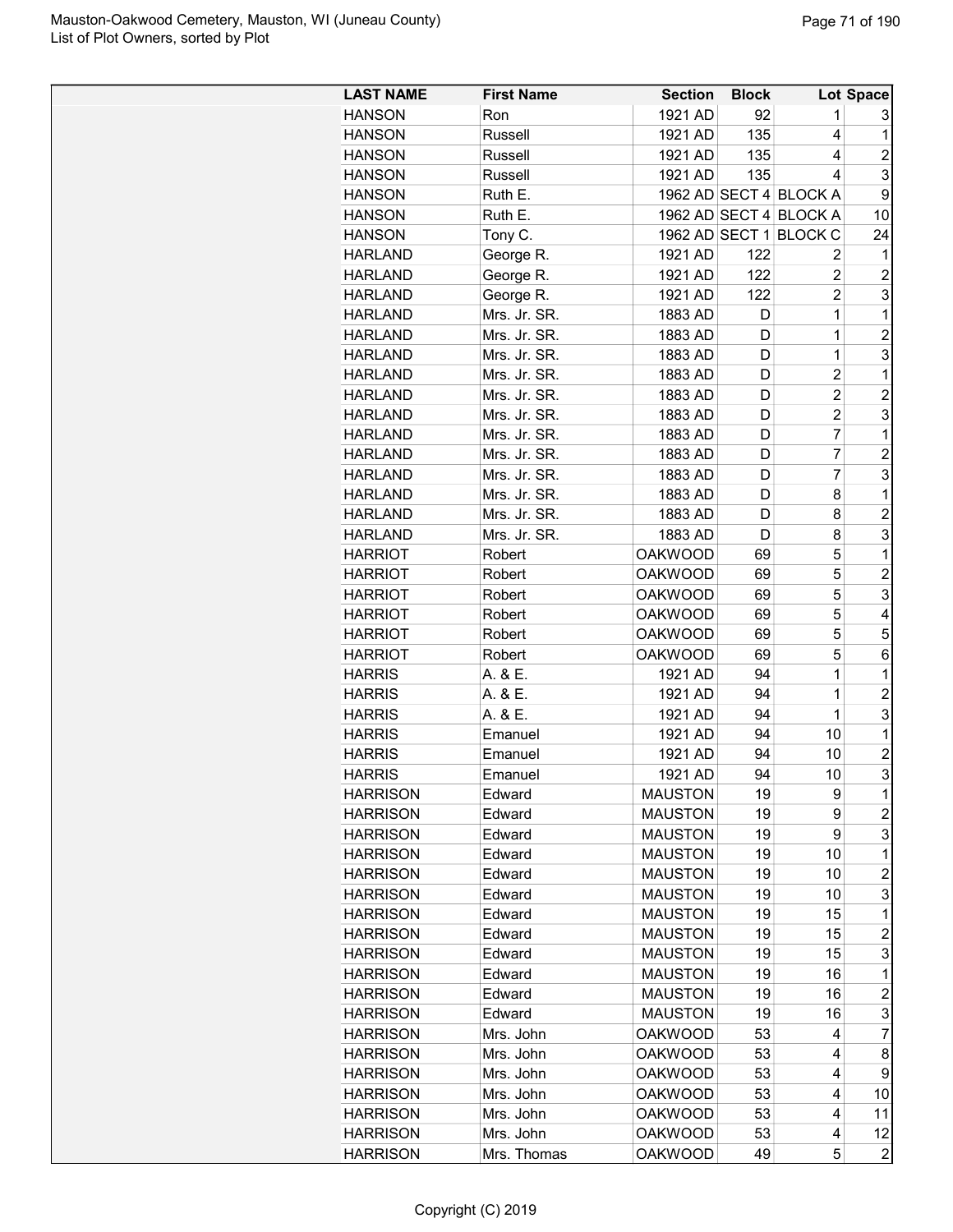| <b>LAST NAME</b>           | <b>First Name</b> | <b>Section</b>                   | <b>Block</b> |                                  | Lot Space      |
|----------------------------|-------------------|----------------------------------|--------------|----------------------------------|----------------|
| <b>HARRISON</b>            | Mrs. Thomas       | <b>OAKWOOD</b>                   | 49           | 5                                | 3              |
| <b>HARRISON</b>            | Mrs. Thomas       | <b>OAKWOOD</b>                   | 49           | 5                                | 4              |
| <b>HARRISON</b>            | Mrs. Thomas       | <b>OAKWOOD</b>                   | 49           | 5                                | 5              |
| <b>HARRISON</b>            | Mrs. Thomas       | <b>OAKWOOD</b>                   | 49           | 5                                | 6              |
| <b>HARRISON</b>            | Mrs. Thomas       | <b>OAKWOOD</b>                   | 49           | 5                                | 7              |
| <b>HARRISON</b>            | Mrs. Thomas       | <b>OAKWOOD</b>                   | 49           | 5                                | 8              |
| <b>HARRISON</b>            | Mrs. Thomas       | <b>OAKWOOD</b>                   | 63           | 3                                | 1              |
| <b>HARRISON</b>            | Mrs. Thomas       | <b>OAKWOOD</b>                   | 63           | 3                                | $\overline{c}$ |
| <b>HARRISON</b>            | Mrs. Thomas       | <b>OAKWOOD</b>                   | 63           | 3                                | 3              |
| <b>HARRISON</b>            | Mrs. Thomas       | <b>OAKWOOD</b>                   | 63           | 3                                | 4              |
| <b>HARRISON</b>            | Mrs. Thomas       | <b>OAKWOOD</b>                   | 63           | 3                                | 5              |
| <b>HARRISON</b>            | Mrs. Thomas       | <b>OAKWOOD</b>                   | 63           | 3                                | 6              |
| <b>HARRISON</b>            | Mrs. Thomas       | <b>OAKWOOD</b>                   | 63           | 3                                | $\overline{7}$ |
| <b>HARRISON</b>            | Mrs. Thomas       | <b>OAKWOOD</b>                   | 63           | 3                                | 8              |
| <b>HARRISON</b>            | Mrs. Thomas       | <b>OAKWOOD</b>                   | 63           | 3                                | 9              |
| <b>HARRISON</b>            | Mrs. Thomas       | <b>OAKWOOD</b>                   | 63           | 3                                | 10             |
| <b>HARRISON</b>            | Mrs. Thomas       | <b>OAKWOOD</b>                   | 63           | 3                                | 11             |
| <b>HARRISON</b>            | Mrs. Thomas       | <b>OAKWOOD</b>                   | 63           | 3                                | 12             |
| <b>HART</b>                | Edmond            | <b>OAKWOOD</b>                   | 35           | 1                                | 1              |
| <b>HART</b>                | Edmond            | <b>OAKWOOD</b>                   | 35           | $\overline{1}$                   | $\overline{c}$ |
| <b>HART</b>                | Edmond            | <b>OAKWOOD</b>                   | 35           | 1                                | 3              |
| <b>HART</b>                | Edmond            | <b>OAKWOOD</b>                   | 35           | 1                                | 4              |
| <b>HART</b>                | Edmond            | <b>OAKWOOD</b>                   | 35           | 1                                | 5              |
| <b>HART</b>                | Edmond            | <b>OAKWOOD</b>                   | 35           | 1                                | 6              |
| <b>HART</b>                | Edmond            | <b>OAKWOOD</b>                   | 35           | 1                                | 7              |
| <b>HART</b>                | Edmond            | <b>OAKWOOD</b>                   | 35           | 1                                | 8              |
|                            |                   |                                  | 35           | 1                                | 9              |
| <b>HART</b>                | Edmond            | <b>OAKWOOD</b>                   |              |                                  |                |
| <b>HART</b>                | Edmond            | <b>OAKWOOD</b>                   | 35           | 1                                | 10             |
| <b>HART</b><br><b>HART</b> | Edmond            | <b>OAKWOOD</b><br><b>OAKWOOD</b> | 35<br>35     | 1<br>$\overline{1}$              | 11             |
|                            | Edmond            |                                  |              |                                  | 12             |
| <b>HART</b><br><b>HART</b> | Edmond            | <b>OAKWOOD</b>                   | 35           | $\overline{c}$<br>$\overline{c}$ | 1              |
|                            | Edmond            | <b>OAKWOOD</b>                   | 35           | $\overline{c}$                   | $\overline{c}$ |
| <b>HART</b>                | Edmond            | <b>OAKWOOD</b>                   | 35           |                                  | 3<br>Δ         |
| <b>HART</b>                | Edmond            | <b>OAKWOOD</b>                   | 35           | $\overline{c}$                   |                |
| <b>HART</b>                | Edmond            | <b>OAKWOOD</b>                   | 35           | 2                                | 5              |
| <b>HART</b>                | Edmond            | <b>OAKWOOD</b>                   | 35           | 2                                | 6              |
| <b>HART</b>                | Edmond            | <b>OAKWOOD</b>                   | 35           | 2                                | 7              |
| <b>HART</b>                | Edmond            | <b>OAKWOOD</b>                   | 35           | 2                                | 8              |
| <b>HART</b>                | Edmond            | <b>OAKWOOD</b>                   | 35           | $\overline{c}$                   | 9              |
| <b>HART</b>                | Edmond            | <b>OAKWOOD</b>                   | 35           | $\overline{c}$                   | 10             |
| <b>HART</b>                | Edmond            | <b>OAKWOOD</b>                   | 35           | $\overline{c}$                   | 11             |
| <b>HART</b>                | Edmond            | <b>OAKWOOD</b>                   | 35           | $\overline{c}$                   | 12             |
| <b>HART</b>                | Edmond            | <b>OAKWOOD</b>                   | 35           | 4                                | 1              |
| <b>HART</b>                | Edmond            | <b>OAKWOOD</b>                   | 35           | 4                                | 2              |
| <b>HART</b>                | Edmond            | <b>OAKWOOD</b>                   | 35           | 4                                | 3              |
| <b>HART</b>                | Edmond            | <b>OAKWOOD</b>                   | 35           | 4                                | 4              |
| <b>HART</b>                | Edmond            | <b>OAKWOOD</b>                   | 35           | 4                                | 5              |
| <b>HART</b>                | Edmond            | <b>OAKWOOD</b>                   | 35           | 4                                | 6              |
| <b>HART</b>                | Edmond            | <b>OAKWOOD</b>                   | 35           | 4                                | 7              |
| <b>HART</b>                | Edmond            | <b>OAKWOOD</b>                   | 35           | 4                                | 8              |
| <b>HART</b>                | Edmond            | <b>OAKWOOD</b>                   | 35           | 4                                | 9              |
| <b>HART</b>                | Edmond            | <b>OAKWOOD</b>                   | 35           | 4                                | 10             |
| <b>HART</b>                | Edmond            | <b>OAKWOOD</b>                   | 35           | 4                                | 11             |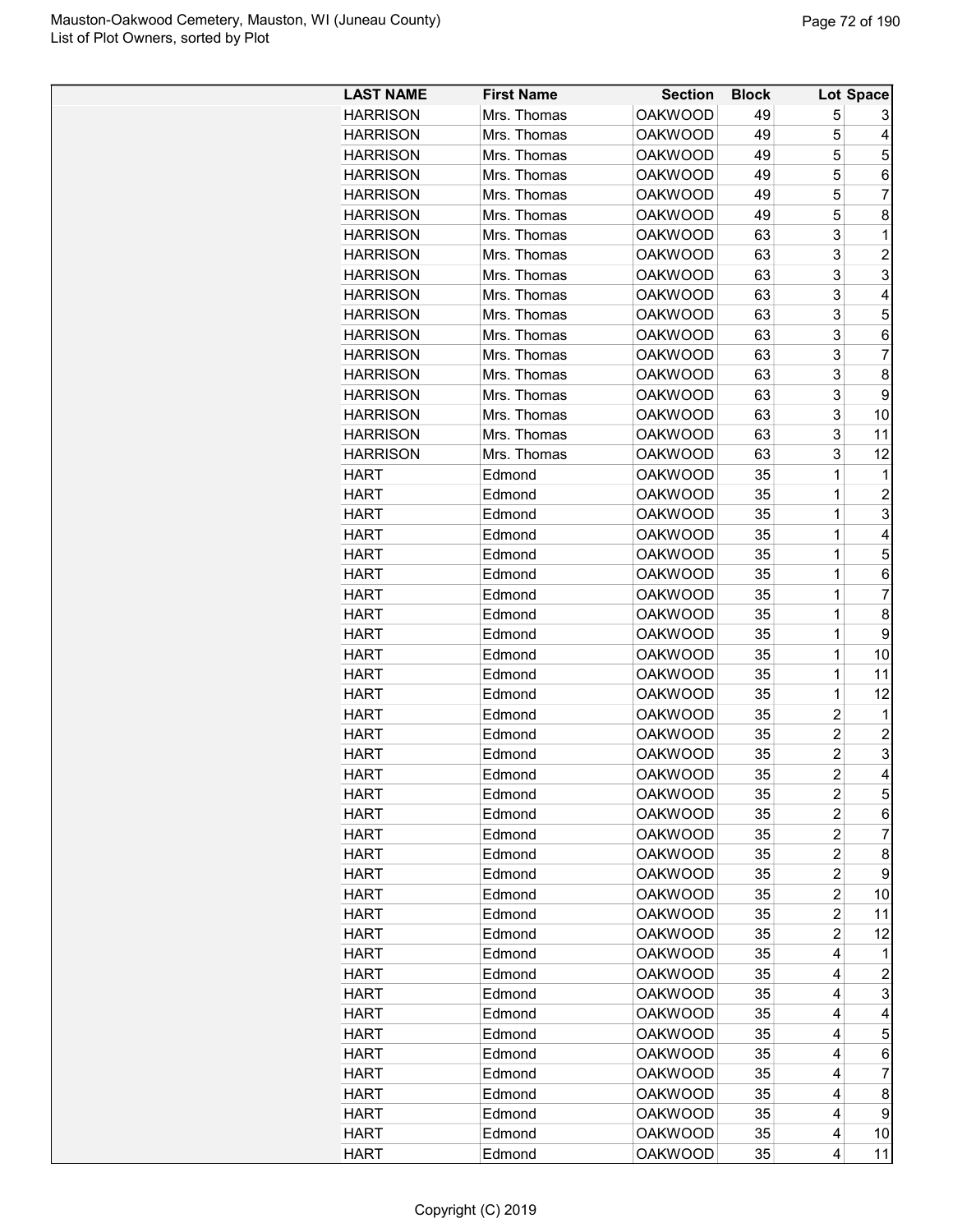| <b>LAST NAME</b>             | <b>First Name</b> | <b>Section</b> | <b>Block</b> |                        | Lot Space               |
|------------------------------|-------------------|----------------|--------------|------------------------|-------------------------|
| <b>HART</b>                  | Edmond            | <b>OAKWOOD</b> | 35           | 4                      | 12                      |
| <b>HARTFORD</b>              | Janice            | 1921 AD        | 123          | $\mathbf 1$            | 1                       |
| <b>HARTFORD</b>              | Janice            | 1921 AD        | 123          | 1                      | 2                       |
| <b>HARTFORD</b>              | Janice            | 1921 AD        | 123          | $\overline{1}$         | 3                       |
| <b>HARTFORD</b>              | Janice            | 1921 AD        | 123          | 10                     | 1                       |
| <b>HARTFORD</b>              | Janice            | 1921 AD        | 123          | 10                     | $\overline{c}$          |
| <b>HARTFORD</b>              | Janice            | 1921 AD        | 123          | 10                     | 3                       |
| <b>HARTJE</b>                | Judith R.         |                |              | 1962 AD SECT 4 BLOCK E | 20                      |
| <b>HARTJE</b>                | Steven L.         |                |              | 1962 AD SECT 4 BLOCK E | 19                      |
| <b>HAUER</b>                 | Charles Sr.       | <b>MAUSTON</b> | 42           | 12                     | 1                       |
| <b>HAUER</b>                 | Charles Sr.       | <b>MAUSTON</b> | 42           | 12                     | $\overline{2}$          |
| <b>HAUER</b>                 | Charles Sr.       | <b>MAUSTON</b> | 42           | 12                     | 3                       |
| <b>HAUER</b>                 | Chas Jr.          | <b>OAKWOOD</b> | 12           | $\overline{c}$         | 1                       |
| <b>HAUER</b>                 | Chas Jr.          | <b>OAKWOOD</b> | 12           | $\overline{2}$         | $\overline{c}$          |
| <b>HAUER</b>                 | Chas Jr.          | <b>OAKWOOD</b> | 12           | $\overline{2}$         | 3                       |
| <b>HAUER</b>                 | Chas Jr.          | <b>OAKWOOD</b> | 12           | $\overline{2}$         | 4                       |
| <b>HAUER</b>                 | Chas Jr.          | <b>OAKWOOD</b> | 12           | $\overline{2}$         | 5                       |
| <b>HAUER</b>                 | Chas Jr.          | <b>OAKWOOD</b> | 12           | $\overline{c}$         | 6                       |
| <b>HAUER</b>                 | Chas Jr.          | <b>OAKWOOD</b> | 12           | $\overline{2}$         | 7                       |
| <b>HAUER</b>                 | Chas Jr.          | <b>OAKWOOD</b> | 12           | $\overline{c}$         | 8                       |
| <b>HAUER</b>                 | Chas Jr.          | <b>OAKWOOD</b> | 12           | $\overline{c}$         | 9                       |
| <b>HAUER</b>                 | Chas Jr.          | <b>OAKWOOD</b> | 12           | $\overline{c}$         | 10                      |
| <b>HAUER</b>                 | Chas Jr.          | <b>OAKWOOD</b> | 12           | $\overline{2}$         | 11                      |
| <b>HAUER</b>                 | Chas Jr.          | <b>OAKWOOD</b> | 12           | $\overline{c}$         | 12                      |
| <b>HAUER</b>                 | Herbert           | 1921 AD        | 141          | 3                      | $\overline{2}$          |
| <b>HAUER</b>                 | Herbert           | 1921 AD        | 141          | 3                      | 3                       |
| <b>HAUER</b>                 | J.C. Fred         | <b>OAKWOOD</b> | 61           | $\mathbf 1$            | 1                       |
| <b>HAUER</b>                 | J.C. Fred         | <b>OAKWOOD</b> | 61           | 1                      | $\overline{c}$          |
| <b>HAUER</b>                 | J.C. Fred         | <b>OAKWOOD</b> | 61           | 1                      | 3                       |
| <b>HAUER</b>                 | J.C. Fred         | <b>OAKWOOD</b> | 61           | 1                      | 4                       |
| <b>HAUER</b>                 | J.C. Fred         | <b>OAKWOOD</b> | 61           | $\overline{1}$         | 5                       |
| <b>HAUER</b>                 | J.C. Fred         | <b>OAKWOOD</b> | 61           | $\overline{1}$         | 6                       |
| <b>HAUER</b>                 | J.C. Fred         | <b>OAKWOOD</b> | 61           | $\mathbf{1}$           | 7                       |
| <b>HAUER</b>                 | J.C. Fred         | <b>OAKWOOD</b> | 61           | $\mathbf 1$            | 8                       |
| <b>HAUER</b>                 | J.C. Fred         | <b>OAKWOOD</b> | 61           | 1                      | 9                       |
| <b>HAUER</b>                 | J.C. Fred         | <b>OAKWOOD</b> | 61           | 1                      | 10                      |
| <b>HAUER</b>                 | J.C. Fred         | <b>OAKWOOD</b> | 61           | 1                      | 11                      |
| <b>HAUER</b>                 | J.C. Fred         | <b>OAKWOOD</b> | 61           | 1                      | 12                      |
| <b>HAUER</b>                 | Louis             | <b>MAUSTON</b> | 42           | 11                     | 1                       |
| <b>HAUER</b>                 | Louis             | <b>MAUSTON</b> | 42           | 11                     | $\overline{2}$          |
| <b>HAUER</b>                 | Louis             | <b>MAUSTON</b> | 42           | 11                     | 3                       |
| <b>HAUER</b>                 | Mr. John          | <b>MAUSTON</b> | 42           | 3                      | 1                       |
| <b>HAUER</b>                 | Mr. John          | <b>MAUSTON</b> | 42           | 3                      | $\overline{c}$          |
|                              | Mr. John          | <b>MAUSTON</b> | 42           | 3                      | 3                       |
| <b>HAUER</b><br><b>HAUER</b> | Mr. John          | <b>MAUSTON</b> | 42           | 4                      | 1                       |
|                              |                   |                |              |                        |                         |
| <b>HAUER</b>                 | Mr. John          | <b>MAUSTON</b> | 42           | 4                      | $\overline{c}$<br>3     |
| <b>HAUER</b>                 | Mr. John          | <b>MAUSTON</b> | 42           | 4                      |                         |
| <b>HAUER</b>                 | Mr. John          | <b>MAUSTON</b> | 42           | 5                      | 1                       |
| <b>HAUER</b>                 | Mr. John          | <b>MAUSTON</b> | 42           | 5                      | $\overline{c}$          |
| <b>HAUER</b>                 | Mr. John          | <b>MAUSTON</b> | 42           | 5                      | 3                       |
| <b>HAUER</b>                 | Mr. John          | <b>MAUSTON</b> | 42           | 6                      | 1                       |
| <b>HAUER</b>                 | Mr. John          | <b>MAUSTON</b> | 42           | 6                      | $\overline{\mathbf{c}}$ |
| <b>HAUER</b>                 | Mr. John          | <b>MAUSTON</b> | 42           | 6                      | 3                       |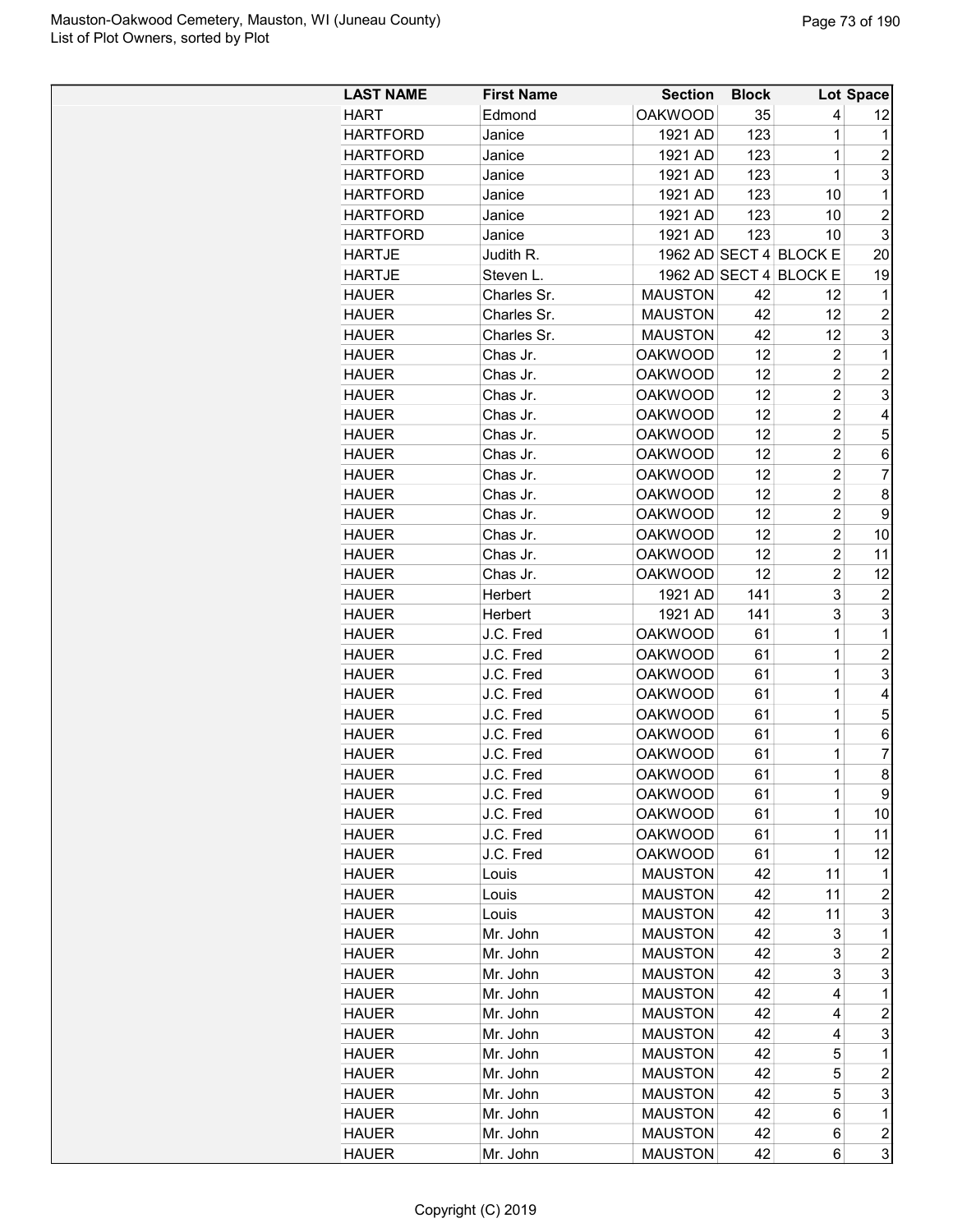| <b>LAST NAME</b>                       | <b>First Name</b>  | Section Block                    |          |                        | <b>Lot Space</b> |
|----------------------------------------|--------------------|----------------------------------|----------|------------------------|------------------|
| <b>HAWKINS</b>                         | Ann K.             |                                  |          | 1962 AD SECT 1 BLOCK B | 76               |
| <b>HAWKINS</b>                         | Ann K.             |                                  |          | 1962 AD SECT 1 BLOCK B | 77               |
| <b>HAWKINS</b>                         | Chester            |                                  |          | 1962 AD SECT 5 BLOCK B | 24               |
| <b>HAWKINS</b>                         | Chester            |                                  |          | 1962 AD SECT 5 BLOCK B | 25               |
| <b>HAWKINS</b>                         | Chester            |                                  |          | 1962 AD SECT 5 BLOCK B | 26               |
| <b>HAWKINS</b>                         | Chester            |                                  |          | 1962 AD SECT 5 BLOCK B | 27               |
| <b>HAWKINS</b>                         | Chester            |                                  |          | 1962 AD SECT 5 BLOCK B | 28               |
| <b>HAWKINS</b>                         | Chester            |                                  |          | 1962 AD SECT 5 BLOCK B | 29               |
| <b>HAWKINS</b>                         | Chester            |                                  |          | 1962 AD SECT 5 BLOCK B | 30               |
| <b>HAWKINS</b>                         | Chester            |                                  |          | 1962 AD SECT 5 BLOCK B | 31               |
| <b>HAWKINS</b>                         | Chester            |                                  |          | 1962 AD SECT 5 BLOCK B | 42               |
| <b>HAWKINS</b>                         | Chester            |                                  |          | 1962 AD SECT 5 BLOCK B | 43               |
| <b>HAWKINS</b>                         | Ermon C.           | 1921 AD                          | 92       | 11                     | 1                |
| <b>HAWKINS</b>                         | Ermon C.           | 1921 AD                          | 92       | 11                     | $\overline{c}$   |
| <b>HAWKINS</b>                         | Ermon C.           | 1921 AD                          | 92       | 11                     | 3                |
| <b>HAWKINS</b>                         | Mrs. John          | <b>MAUSTON</b>                   | 35       | 14                     | 1                |
| <b>HAWKINS</b>                         | Robert J.          |                                  |          | 1962 AD SECT 1 BLOCK B | 78               |
| <b>HAWKINS</b>                         | William            | <b>OAKWOOD</b>                   | 4        | 1                      | 5                |
| <b>HAWKINS</b>                         | William            | <b>OAKWOOD</b>                   | 4        | 1                      | 6                |
| <b>HAWKINS</b>                         | William            | <b>OAKWOOD</b>                   | 4        | $\overline{1}$         | $\overline{7}$   |
| <b>HAWKINS</b>                         | William            | <b>OAKWOOD</b>                   | 4        | $\overline{1}$         | 8                |
| <b>HAYDOCK</b>                         | D.L.               | 1921 AD                          | 111      | 3                      | 1                |
| <b>HAYDOCK</b>                         | D.L.               | 1921 AD                          | 111      | 3                      | $\overline{c}$   |
| <b>HEADSTREAM</b>                      | Charles            | <b>OAKWOOD</b>                   | 61       | 4                      | 1                |
| <b>HEADSTREAM</b>                      | Charles            | <b>OAKWOOD</b>                   | 61       | 4                      | $\overline{2}$   |
| <b>HEADSTREAM</b>                      | Charles            | <b>OAKWOOD</b>                   | 61       | 4                      | 3                |
| <b>HEADSTREAM</b>                      | Charles            | <b>OAKWOOD</b>                   | 61       | 4                      | 4                |
| <b>HEADSTREAM</b>                      | Charles            | <b>OAKWOOD</b>                   | 61       | 4                      | 5                |
| <b>HEADSTREAM</b>                      | Charles            | <b>OAKWOOD</b>                   | 61       | 4                      | 6                |
| <b>HEADSTREAM</b>                      | Charles            | <b>OAKWOOD</b>                   | 61       | 4                      | 8                |
|                                        |                    |                                  |          | 4                      |                  |
| <b>HEADSTREAM</b><br><b>HEADSTREAM</b> | Charles            | <b>OAKWOOD</b><br><b>OAKWOOD</b> | 61       | 4                      | 9                |
| <b>HEADSTREAM</b>                      | Charles<br>Charles | <b>OAKWOOD</b>                   | 61<br>61 | 4                      | 10<br>11         |
|                                        |                    |                                  | 61       | 4                      | 12               |
| <b>HEADSTREAM</b>                      | Charles            | <b>OAKWOOD</b>                   |          |                        |                  |
| HEAL                                   | John N.            | 1883 AD                          | F        | 1                      | 1                |
| <b>HEAL</b>                            | John N.            | 1883 AD                          | F<br>F   | 1<br>1                 | $\overline{c}$   |
| <b>HEAL</b>                            | John N.<br>John N. | 1883 AD                          |          |                        | 3<br>1           |
| <b>HEAL</b>                            |                    | 1883 AD                          | F        | 2                      |                  |
| <b>HEAL</b>                            | John N.            | 1883 AD                          | F        | $\overline{c}$         | $\overline{c}$   |
| <b>HEAL</b>                            | John N.            | 1883 AD                          | F        | $\overline{2}$         | 3                |
| <b>HEAL</b>                            | John N.            | 1883 AD                          | F        | 7                      | 1                |
| <b>HEAL</b>                            | John N.            | 1883 AD                          | F        | $\overline{7}$         | $\overline{c}$   |
| <b>HEAL</b>                            | John N.            | 1883 AD                          | F        | 7                      | 3                |
| <b>HEAL</b>                            | John N.            | 1883 AD                          | F        | 8                      | 1                |
| <b>HEAL</b>                            | John N.            | 1883 AD                          | F        | 8                      | 2                |
| HEAL                                   | John N.            | 1883 AD                          | F        | 8                      | 3                |
| HEATH                                  | Jeff               | <b>OAKWOOD</b>                   | 34       | 1                      | 1                |
| <b>HEATH</b>                           | Jeff               | <b>OAKWOOD</b>                   | 34       | 1                      | $\overline{c}$   |
| HEATH                                  | Jeff               | <b>OAKWOOD</b>                   | 34       | 1                      | 3                |
| HEATH                                  | Jeff               | <b>OAKWOOD</b>                   | 34       | $\mathbf 1$            | 4                |
| HEATH                                  | Jeff               | <b>OAKWOOD</b>                   | 34       | 1                      | 5                |
| <b>HEATH</b>                           | Jeff               | <b>OAKWOOD</b>                   | 34       | $\mathbf 1$            | 6                |
| HEATH                                  | Jeff               | <b>OAKWOOD</b>                   | 34       | 1                      | $\overline{7}$   |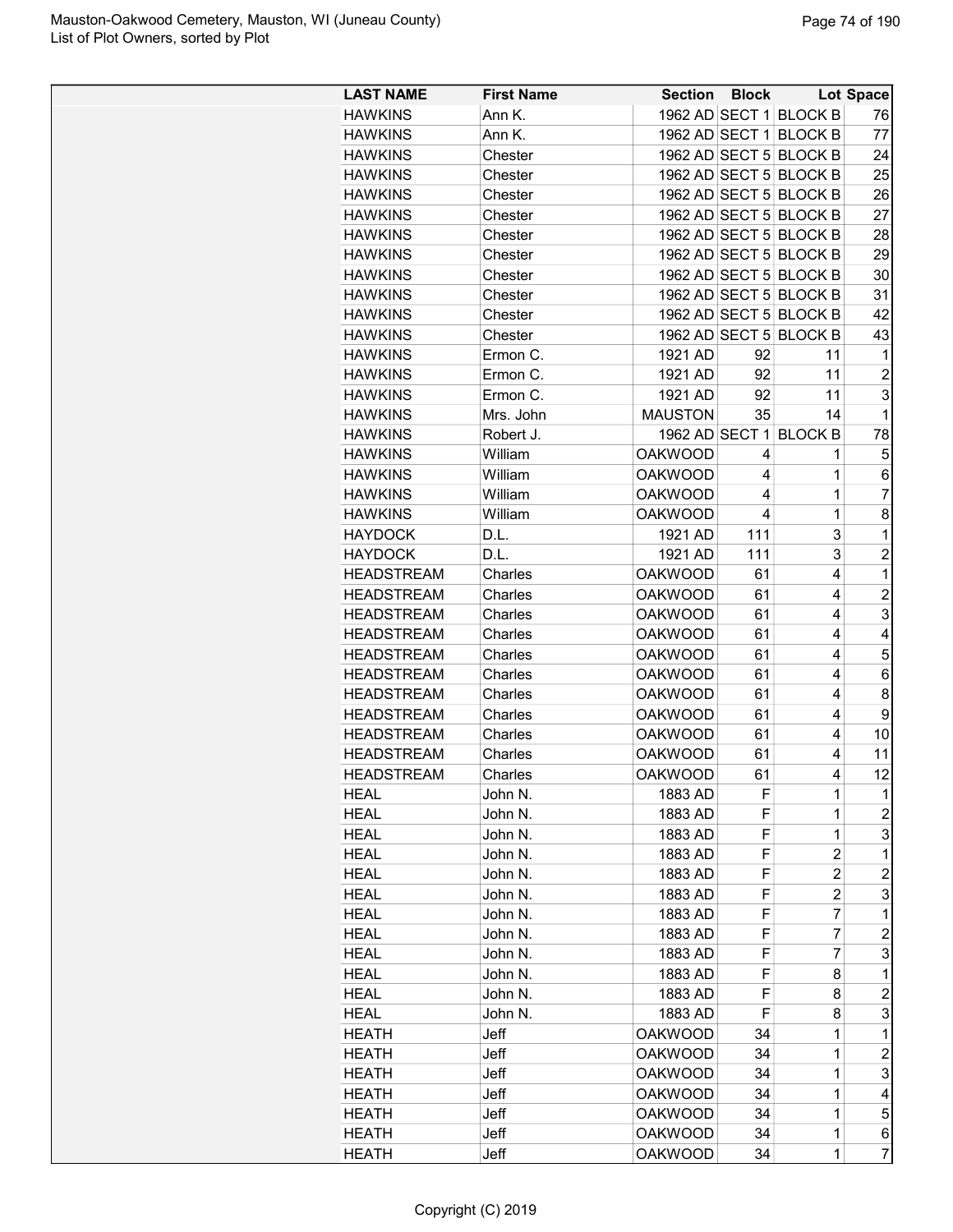| <b>LAST NAME</b> | <b>First Name</b> | <b>Section</b> | <b>Block</b> |                | Lot Space      |
|------------------|-------------------|----------------|--------------|----------------|----------------|
| HEATH            | Jeff              | <b>OAKWOOD</b> | 34           | 1              | 8              |
| <b>HEATH</b>     | Jeff              | <b>OAKWOOD</b> | 34           | 1              | 9              |
| <b>HEATH</b>     | Jeff              | <b>OAKWOOD</b> | 34           | 1              | 10             |
| <b>HEATH</b>     | Jeff              | <b>OAKWOOD</b> | 34           | 1              | 11             |
| <b>HEATH</b>     | Jeff              | <b>OAKWOOD</b> | 34           | 1              | 12             |
| HEATH            | Jeff              | <b>OAKWOOD</b> | 34           | 1              | 16             |
| <b>HEATH</b>     | Jeff              | <b>OAKWOOD</b> | 34           | 1              | 17             |
| <b>HEATH</b>     | Jeff              | <b>OAKWOOD</b> | 34           | 1              | 18             |
| <b>HEATH</b>     | Jeff              | <b>OAKWOOD</b> | 34           | $\overline{2}$ | 1              |
| <b>HEATH</b>     | Jeff              | <b>OAKWOOD</b> | 34           | $\overline{c}$ | 2              |
| <b>HEATH</b>     | Jeff              | <b>OAKWOOD</b> | 34           | $\overline{c}$ | 3              |
| <b>HEATH</b>     | Jeff              | <b>OAKWOOD</b> | 34           | 2              | 4              |
| <b>HEATH</b>     | Jeff              | <b>OAKWOOD</b> | 34           | 2              | 5              |
| <b>HEATH</b>     | Jeff              | <b>OAKWOOD</b> | 34           | 2              | 6              |
| <b>HEATH</b>     | Jeff              | <b>OAKWOOD</b> | 34           | $\overline{2}$ | 7              |
| <b>HEATH</b>     | Jeff              | <b>OAKWOOD</b> | 34           | $\overline{2}$ | 8              |
|                  | <b>Jeff</b>       |                | 34           | $\overline{2}$ |                |
| HEATH            |                   | <b>OAKWOOD</b> |              |                | 9              |
| <b>HEATH</b>     | Jeff              | <b>OAKWOOD</b> | 34           | 2              | 10             |
| <b>HEATH</b>     | Jeff              | <b>OAKWOOD</b> | 34           | 2              | 11             |
| <b>HEATH</b>     | Jeff              | <b>OAKWOOD</b> | 34           | 2              | 12             |
| HEATH            | Jeff              | <b>OAKWOOD</b> | 34           | 3              | 1              |
| <b>HEATH</b>     | Jeff              | <b>OAKWOOD</b> | 34           | 3              | $\overline{c}$ |
| <b>HEATH</b>     | Jeff              | <b>OAKWOOD</b> | 34           | 3              | 3              |
| <b>HEATH</b>     | Jeff              | <b>OAKWOOD</b> | 34           | 3              | 4              |
| <b>HEATH</b>     | Jeff              | <b>OAKWOOD</b> | 34           | 3              | 5              |
| <b>HEATH</b>     | Jeff              | <b>OAKWOOD</b> | 34           | 3              | 6              |
| <b>HEATH</b>     | Jeff              | <b>OAKWOOD</b> | 34           | 3              | 7              |
| <b>HEATH</b>     | Jeff              | <b>OAKWOOD</b> | 34           | 3              | 8              |
| <b>HEATH</b>     | Jeff              | <b>OAKWOOD</b> | 34           | 3              | 9              |
| <b>HEATH</b>     | Jeff              | <b>OAKWOOD</b> | 34           | 3              | 10             |
| <b>HEATH</b>     | <b>Jeff</b>       | <b>OAKWOOD</b> | 34           | 3              | 11             |
| <b>HEATH</b>     | Jeff              | <b>OAKWOOD</b> | 34           | 3              | 12             |
| <b>HEATH</b>     | Jeff              | <b>OAKWOOD</b> | 34           | 4              | 1              |
| <b>HEATH</b>     | Jeff              | <b>OAKWOOD</b> | 34           | 4              | $\mathbf{2}$   |
| <b>HEATH</b>     | Jeff              | <b>OAKWOOD</b> | 34           | 4              | 3              |
| <b>HEATH</b>     | Jeff              | <b>OAKWOOD</b> | 34           | 4              | 4              |
| <b>HEATH</b>     | Jeff              | <b>OAKWOOD</b> | 34           | 4              | 5              |
| <b>HEATH</b>     | Jeff              | <b>OAKWOOD</b> | 34           | 4              | 6              |
| <b>HEATH</b>     | Jeff              | <b>OAKWOOD</b> | 34           | 4              | 7              |
| <b>HEATH</b>     | Jeff              | <b>OAKWOOD</b> | 34           | 4              | 8              |
| <b>HEATH</b>     | Jeff              | <b>OAKWOOD</b> | 34           | 4              | 9              |
| <b>HEATH</b>     | Jeff              | <b>OAKWOOD</b> | 34           | 4              | 10             |
| <b>HEATH</b>     | Jeff              | <b>OAKWOOD</b> | 34           | 4              | 11             |
|                  | Jeff              |                | 34           | 4              |                |
| <b>HEATH</b>     |                   | <b>OAKWOOD</b> |              |                | 12             |
| <b>HEATH</b>     | Jeff              | <b>OAKWOOD</b> | 34           | 5              | 1              |
| <b>HEATH</b>     | Jeff              | <b>OAKWOOD</b> | 34           | 5              | $\overline{c}$ |
| <b>HEATH</b>     | Jeff              | <b>OAKWOOD</b> | 34           | 5              | 3              |
| <b>HEATH</b>     | Jeff              | <b>OAKWOOD</b> | 34           | 5              | 4              |
| <b>HEATH</b>     | Jeff              | <b>OAKWOOD</b> | 34           | 5              | 5              |
| <b>HEATH</b>     | Jeff              | <b>OAKWOOD</b> | 34           | 5              | 6              |
| <b>HEATH</b>     | Jeff              | <b>OAKWOOD</b> | 34           | 5              | 8              |
| <b>HEATH</b>     | Jeff              | <b>OAKWOOD</b> | 34           | 5              | 9              |
| <b>HEATH</b>     | Jeff              | <b>OAKWOOD</b> | 34           | 5              | 10             |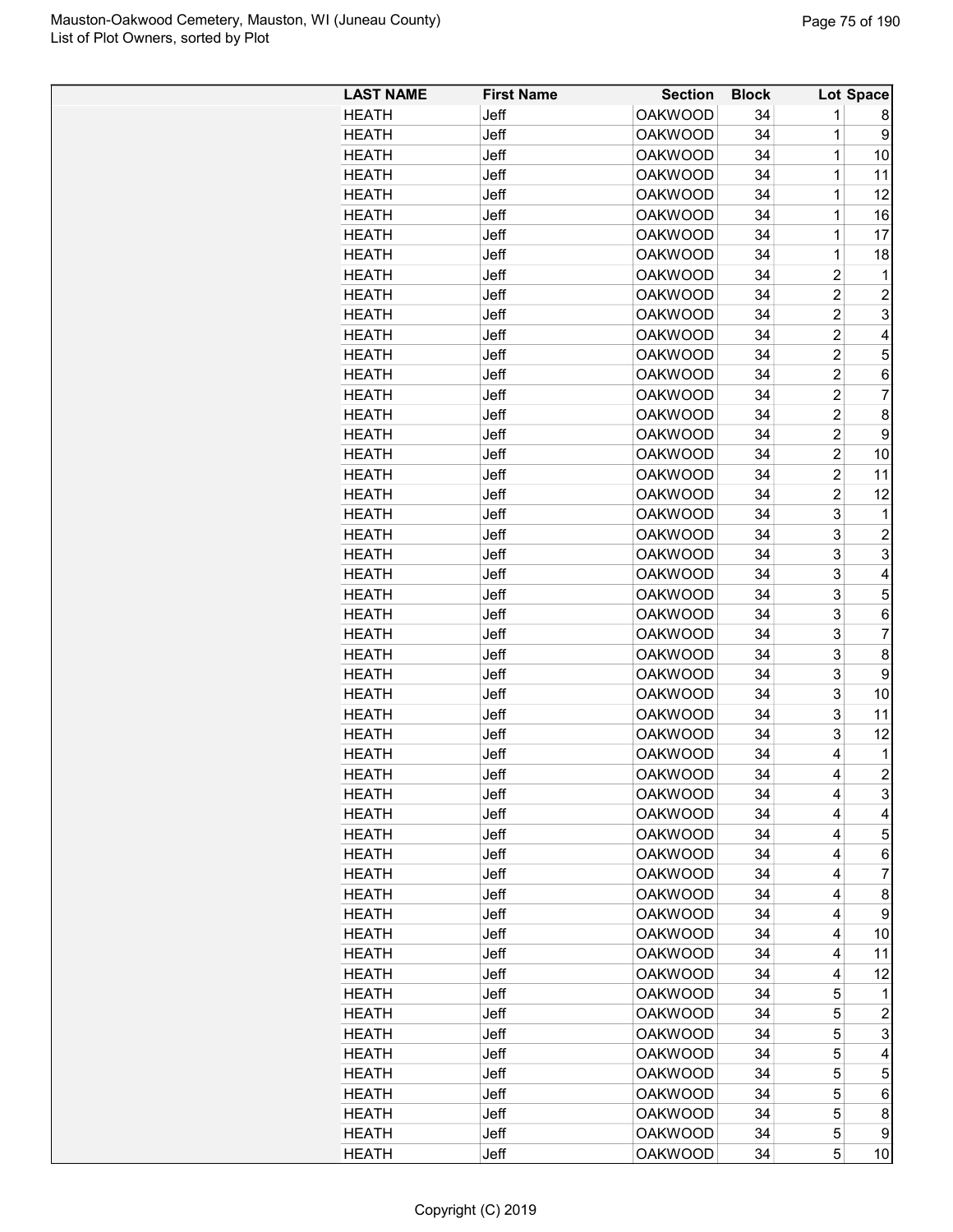| Jeff<br><b>OAKWOOD</b><br>5<br><b>HEATH</b><br>34<br>11<br>Jeff<br><b>OAKWOOD</b><br>5<br>12<br><b>HEATH</b><br>34<br><b>HECK</b><br>1962 AD SECT 4 BLOCK F<br>48<br>Dorothy<br>49<br><b>HECK</b><br>Paul<br>1962 AD SECT 4<br><b>BLOCK F</b><br><b>HEEREY</b><br>John<br>1921 AD<br>130<br>1<br>7<br>130<br>7<br>$\overline{2}$<br><b>HEEREY</b><br>1921 AD<br>John<br>$\overline{7}$<br>3<br><b>HEEREY</b><br>John<br>1921 AD<br>130<br><b>HEINEL</b><br>J.<br><b>MAUSTON</b><br>11<br>1<br>3<br>3<br>11<br>$\overline{2}$<br><b>HEINEL</b><br>J.<br><b>MAUSTON</b><br>3<br><b>HEINEL</b><br>J.<br><b>MAUSTON</b><br>3<br>11<br><b>HEINEL</b><br><b>OAKWOOD</b><br>39<br>1<br>Mrs. Mary<br>4<br>$\overline{c}$<br><b>HEINEL</b><br>Mrs. Mary<br><b>OAKWOOD</b><br>39<br>4<br>3<br>39<br>4<br><b>HEINEL</b><br>Mrs. Mary<br><b>OAKWOOD</b><br>Mrs. Mary<br><b>OAKWOOD</b><br>39<br>4<br><b>HEINEL</b><br>4<br>5<br><b>HEINEL</b><br>Mrs. Mary<br><b>OAKWOOD</b><br>39<br>4<br><b>OAKWOOD</b><br>4<br><b>HEINEL</b><br>Mrs. Mary<br>39<br>6<br><b>HEINEMAN</b><br>Peter<br><b>MAUSTON</b><br>42<br>9<br>1<br>$\overline{2}$<br><b>HEINEMAN</b><br><b>MAUSTON</b><br>42<br>9<br>Peter<br>3<br><b>MAUSTON</b><br>42<br>9<br><b>HEINEMAN</b><br>Peter<br>1<br><b>HEINEMAN</b><br><b>MAUSTON</b><br>42<br>10<br>Peter<br>$\overline{c}$<br><b>HEINEMAN</b><br><b>MAUSTON</b><br>42<br>10<br>Peter<br>3<br><b>MAUSTON</b><br>42<br>10<br><b>HEINEMAN</b><br>Peter<br>42<br>15<br>1<br><b>HEINEMAN</b><br><b>MAUSTON</b><br>Peter<br><b>HEINEMAN</b><br><b>MAUSTON</b><br>42<br>15<br>$\overline{2}$<br>Peter<br>3<br><b>HEINEMAN</b><br><b>MAUSTON</b><br>42<br>Peter<br>15<br>1<br><b>HEINEMAN</b><br><b>MAUSTON</b><br>42<br>16<br>Peter<br>$\overline{2}$<br><b>MAUSTON</b><br>42<br>16<br><b>HEINEMAN</b><br>Peter<br>3<br><b>MAUSTON</b><br>42<br>16<br><b>HEINEMAN</b><br>Peter<br>139<br>1<br>1<br><b>HEINEMAN</b><br>Sophie<br>1921 AD<br>$\overline{1}$<br>$\overline{c}$<br><b>HEINEMAN</b><br>Sophie<br>139<br>1921 AD<br>3<br>$\overline{1}$<br><b>HEINEMAN</b><br>Sophie<br>1921 AD<br>139<br><b>HEINEMAN</b><br>Sophie<br>1<br>1921 AD<br>139<br>10<br>$\overline{2}$<br><b>HEINEMAN</b><br>Sophie<br>1921 AD<br>139<br>10<br>$\overline{3}$<br>Sophie<br>139<br>10<br>1921 AD<br><b>HEINEMAN</b><br>$\mathbf 5$<br>3<br><b>HEINKEL</b><br>Arthur<br>OAKWOOD<br>80<br>3<br><b>HEINKEL</b><br>Arthur<br><b>OAKWOOD</b><br>80<br>6<br>3<br>$\overline{7}$<br><b>HEINKEL</b><br>Arthur<br><b>OAKWOOD</b><br>80<br>3<br><b>HEINKEL</b><br>Arthur<br><b>OAKWOOD</b><br>80<br>8<br><b>HEINKEL</b><br>Will<br><b>MAUSTON</b><br>56<br>1<br>10<br>$\overline{c}$<br><b>HEINKEL</b><br>Will<br><b>MAUSTON</b><br>56<br>10<br>$\mathbf 1$<br>Will<br><b>MAUSTON</b><br>15<br><b>HEINKEL</b><br>56<br>$\boldsymbol{2}$<br>Will<br><b>MAUSTON</b><br>15<br><b>HEINKEL</b><br>56<br>3<br><b>HEINKEL</b><br>Will<br><b>MAUSTON</b><br>56<br>15<br>53<br>3<br>10<br><b>HEINMAN</b><br><b>OAKWOOD</b><br>Louis<br>3<br><b>HEINMAN</b><br><b>OAKWOOD</b><br>53<br>11<br>Louis<br><b>HEINMAN</b><br><b>OAKWOOD</b><br>53<br>3<br>12<br>Louis<br>Irene<br>1962 AD SECT 1 BLOCK A<br>93<br><b>HEINRICH</b><br>Harry E<br>1962 AD SECT 5 BLOCK A<br><b>HELFRICH</b><br>9<br>1962 AD SECT 5 BLOCK A<br><b>HELFRICH</b><br>Harry E<br>10<br>Harry E<br>1962 AD SECT 5 BLOCK A<br>11<br><b>HELFRICH</b><br>1962 AD SECT 5 BLOCK A<br>12<br><b>HELFRICH</b><br>Harry E<br>1962 AD SECT 5 BLOCK A<br><b>HELFRICH</b><br>Harry E<br>13<br><b>HELFRICH</b><br>William<br>1962 AD SECT 1 BLOCK A<br>92 | <b>LAST NAME</b> | <b>First Name</b> | <b>Section</b> | <b>Block</b> | Lot Space |
|------------------------------------------------------------------------------------------------------------------------------------------------------------------------------------------------------------------------------------------------------------------------------------------------------------------------------------------------------------------------------------------------------------------------------------------------------------------------------------------------------------------------------------------------------------------------------------------------------------------------------------------------------------------------------------------------------------------------------------------------------------------------------------------------------------------------------------------------------------------------------------------------------------------------------------------------------------------------------------------------------------------------------------------------------------------------------------------------------------------------------------------------------------------------------------------------------------------------------------------------------------------------------------------------------------------------------------------------------------------------------------------------------------------------------------------------------------------------------------------------------------------------------------------------------------------------------------------------------------------------------------------------------------------------------------------------------------------------------------------------------------------------------------------------------------------------------------------------------------------------------------------------------------------------------------------------------------------------------------------------------------------------------------------------------------------------------------------------------------------------------------------------------------------------------------------------------------------------------------------------------------------------------------------------------------------------------------------------------------------------------------------------------------------------------------------------------------------------------------------------------------------------------------------------------------------------------------------------------------------------------------------------------------------------------------------------------------------------------------------------------------------------------------------------------------------------------------------------------------------------------------------------------------------------------------------------------------------------------------------------------------------------------------------------------------------------------------------------------------------------------------------------------------------------------------------------------------------------------------------------------------------------------------------------------------------------------------------------------------------------------------------------------------------------------------------------------------------------------------------------------------------------------------------------------------------------------------|------------------|-------------------|----------------|--------------|-----------|
|                                                                                                                                                                                                                                                                                                                                                                                                                                                                                                                                                                                                                                                                                                                                                                                                                                                                                                                                                                                                                                                                                                                                                                                                                                                                                                                                                                                                                                                                                                                                                                                                                                                                                                                                                                                                                                                                                                                                                                                                                                                                                                                                                                                                                                                                                                                                                                                                                                                                                                                                                                                                                                                                                                                                                                                                                                                                                                                                                                                                                                                                                                                                                                                                                                                                                                                                                                                                                                                                                                                                                                                    |                  |                   |                |              |           |
|                                                                                                                                                                                                                                                                                                                                                                                                                                                                                                                                                                                                                                                                                                                                                                                                                                                                                                                                                                                                                                                                                                                                                                                                                                                                                                                                                                                                                                                                                                                                                                                                                                                                                                                                                                                                                                                                                                                                                                                                                                                                                                                                                                                                                                                                                                                                                                                                                                                                                                                                                                                                                                                                                                                                                                                                                                                                                                                                                                                                                                                                                                                                                                                                                                                                                                                                                                                                                                                                                                                                                                                    |                  |                   |                |              |           |
|                                                                                                                                                                                                                                                                                                                                                                                                                                                                                                                                                                                                                                                                                                                                                                                                                                                                                                                                                                                                                                                                                                                                                                                                                                                                                                                                                                                                                                                                                                                                                                                                                                                                                                                                                                                                                                                                                                                                                                                                                                                                                                                                                                                                                                                                                                                                                                                                                                                                                                                                                                                                                                                                                                                                                                                                                                                                                                                                                                                                                                                                                                                                                                                                                                                                                                                                                                                                                                                                                                                                                                                    |                  |                   |                |              |           |
|                                                                                                                                                                                                                                                                                                                                                                                                                                                                                                                                                                                                                                                                                                                                                                                                                                                                                                                                                                                                                                                                                                                                                                                                                                                                                                                                                                                                                                                                                                                                                                                                                                                                                                                                                                                                                                                                                                                                                                                                                                                                                                                                                                                                                                                                                                                                                                                                                                                                                                                                                                                                                                                                                                                                                                                                                                                                                                                                                                                                                                                                                                                                                                                                                                                                                                                                                                                                                                                                                                                                                                                    |                  |                   |                |              |           |
|                                                                                                                                                                                                                                                                                                                                                                                                                                                                                                                                                                                                                                                                                                                                                                                                                                                                                                                                                                                                                                                                                                                                                                                                                                                                                                                                                                                                                                                                                                                                                                                                                                                                                                                                                                                                                                                                                                                                                                                                                                                                                                                                                                                                                                                                                                                                                                                                                                                                                                                                                                                                                                                                                                                                                                                                                                                                                                                                                                                                                                                                                                                                                                                                                                                                                                                                                                                                                                                                                                                                                                                    |                  |                   |                |              |           |
|                                                                                                                                                                                                                                                                                                                                                                                                                                                                                                                                                                                                                                                                                                                                                                                                                                                                                                                                                                                                                                                                                                                                                                                                                                                                                                                                                                                                                                                                                                                                                                                                                                                                                                                                                                                                                                                                                                                                                                                                                                                                                                                                                                                                                                                                                                                                                                                                                                                                                                                                                                                                                                                                                                                                                                                                                                                                                                                                                                                                                                                                                                                                                                                                                                                                                                                                                                                                                                                                                                                                                                                    |                  |                   |                |              |           |
|                                                                                                                                                                                                                                                                                                                                                                                                                                                                                                                                                                                                                                                                                                                                                                                                                                                                                                                                                                                                                                                                                                                                                                                                                                                                                                                                                                                                                                                                                                                                                                                                                                                                                                                                                                                                                                                                                                                                                                                                                                                                                                                                                                                                                                                                                                                                                                                                                                                                                                                                                                                                                                                                                                                                                                                                                                                                                                                                                                                                                                                                                                                                                                                                                                                                                                                                                                                                                                                                                                                                                                                    |                  |                   |                |              |           |
|                                                                                                                                                                                                                                                                                                                                                                                                                                                                                                                                                                                                                                                                                                                                                                                                                                                                                                                                                                                                                                                                                                                                                                                                                                                                                                                                                                                                                                                                                                                                                                                                                                                                                                                                                                                                                                                                                                                                                                                                                                                                                                                                                                                                                                                                                                                                                                                                                                                                                                                                                                                                                                                                                                                                                                                                                                                                                                                                                                                                                                                                                                                                                                                                                                                                                                                                                                                                                                                                                                                                                                                    |                  |                   |                |              |           |
|                                                                                                                                                                                                                                                                                                                                                                                                                                                                                                                                                                                                                                                                                                                                                                                                                                                                                                                                                                                                                                                                                                                                                                                                                                                                                                                                                                                                                                                                                                                                                                                                                                                                                                                                                                                                                                                                                                                                                                                                                                                                                                                                                                                                                                                                                                                                                                                                                                                                                                                                                                                                                                                                                                                                                                                                                                                                                                                                                                                                                                                                                                                                                                                                                                                                                                                                                                                                                                                                                                                                                                                    |                  |                   |                |              |           |
|                                                                                                                                                                                                                                                                                                                                                                                                                                                                                                                                                                                                                                                                                                                                                                                                                                                                                                                                                                                                                                                                                                                                                                                                                                                                                                                                                                                                                                                                                                                                                                                                                                                                                                                                                                                                                                                                                                                                                                                                                                                                                                                                                                                                                                                                                                                                                                                                                                                                                                                                                                                                                                                                                                                                                                                                                                                                                                                                                                                                                                                                                                                                                                                                                                                                                                                                                                                                                                                                                                                                                                                    |                  |                   |                |              |           |
|                                                                                                                                                                                                                                                                                                                                                                                                                                                                                                                                                                                                                                                                                                                                                                                                                                                                                                                                                                                                                                                                                                                                                                                                                                                                                                                                                                                                                                                                                                                                                                                                                                                                                                                                                                                                                                                                                                                                                                                                                                                                                                                                                                                                                                                                                                                                                                                                                                                                                                                                                                                                                                                                                                                                                                                                                                                                                                                                                                                                                                                                                                                                                                                                                                                                                                                                                                                                                                                                                                                                                                                    |                  |                   |                |              |           |
|                                                                                                                                                                                                                                                                                                                                                                                                                                                                                                                                                                                                                                                                                                                                                                                                                                                                                                                                                                                                                                                                                                                                                                                                                                                                                                                                                                                                                                                                                                                                                                                                                                                                                                                                                                                                                                                                                                                                                                                                                                                                                                                                                                                                                                                                                                                                                                                                                                                                                                                                                                                                                                                                                                                                                                                                                                                                                                                                                                                                                                                                                                                                                                                                                                                                                                                                                                                                                                                                                                                                                                                    |                  |                   |                |              |           |
|                                                                                                                                                                                                                                                                                                                                                                                                                                                                                                                                                                                                                                                                                                                                                                                                                                                                                                                                                                                                                                                                                                                                                                                                                                                                                                                                                                                                                                                                                                                                                                                                                                                                                                                                                                                                                                                                                                                                                                                                                                                                                                                                                                                                                                                                                                                                                                                                                                                                                                                                                                                                                                                                                                                                                                                                                                                                                                                                                                                                                                                                                                                                                                                                                                                                                                                                                                                                                                                                                                                                                                                    |                  |                   |                |              |           |
|                                                                                                                                                                                                                                                                                                                                                                                                                                                                                                                                                                                                                                                                                                                                                                                                                                                                                                                                                                                                                                                                                                                                                                                                                                                                                                                                                                                                                                                                                                                                                                                                                                                                                                                                                                                                                                                                                                                                                                                                                                                                                                                                                                                                                                                                                                                                                                                                                                                                                                                                                                                                                                                                                                                                                                                                                                                                                                                                                                                                                                                                                                                                                                                                                                                                                                                                                                                                                                                                                                                                                                                    |                  |                   |                |              |           |
|                                                                                                                                                                                                                                                                                                                                                                                                                                                                                                                                                                                                                                                                                                                                                                                                                                                                                                                                                                                                                                                                                                                                                                                                                                                                                                                                                                                                                                                                                                                                                                                                                                                                                                                                                                                                                                                                                                                                                                                                                                                                                                                                                                                                                                                                                                                                                                                                                                                                                                                                                                                                                                                                                                                                                                                                                                                                                                                                                                                                                                                                                                                                                                                                                                                                                                                                                                                                                                                                                                                                                                                    |                  |                   |                |              |           |
|                                                                                                                                                                                                                                                                                                                                                                                                                                                                                                                                                                                                                                                                                                                                                                                                                                                                                                                                                                                                                                                                                                                                                                                                                                                                                                                                                                                                                                                                                                                                                                                                                                                                                                                                                                                                                                                                                                                                                                                                                                                                                                                                                                                                                                                                                                                                                                                                                                                                                                                                                                                                                                                                                                                                                                                                                                                                                                                                                                                                                                                                                                                                                                                                                                                                                                                                                                                                                                                                                                                                                                                    |                  |                   |                |              |           |
|                                                                                                                                                                                                                                                                                                                                                                                                                                                                                                                                                                                                                                                                                                                                                                                                                                                                                                                                                                                                                                                                                                                                                                                                                                                                                                                                                                                                                                                                                                                                                                                                                                                                                                                                                                                                                                                                                                                                                                                                                                                                                                                                                                                                                                                                                                                                                                                                                                                                                                                                                                                                                                                                                                                                                                                                                                                                                                                                                                                                                                                                                                                                                                                                                                                                                                                                                                                                                                                                                                                                                                                    |                  |                   |                |              |           |
|                                                                                                                                                                                                                                                                                                                                                                                                                                                                                                                                                                                                                                                                                                                                                                                                                                                                                                                                                                                                                                                                                                                                                                                                                                                                                                                                                                                                                                                                                                                                                                                                                                                                                                                                                                                                                                                                                                                                                                                                                                                                                                                                                                                                                                                                                                                                                                                                                                                                                                                                                                                                                                                                                                                                                                                                                                                                                                                                                                                                                                                                                                                                                                                                                                                                                                                                                                                                                                                                                                                                                                                    |                  |                   |                |              |           |
|                                                                                                                                                                                                                                                                                                                                                                                                                                                                                                                                                                                                                                                                                                                                                                                                                                                                                                                                                                                                                                                                                                                                                                                                                                                                                                                                                                                                                                                                                                                                                                                                                                                                                                                                                                                                                                                                                                                                                                                                                                                                                                                                                                                                                                                                                                                                                                                                                                                                                                                                                                                                                                                                                                                                                                                                                                                                                                                                                                                                                                                                                                                                                                                                                                                                                                                                                                                                                                                                                                                                                                                    |                  |                   |                |              |           |
|                                                                                                                                                                                                                                                                                                                                                                                                                                                                                                                                                                                                                                                                                                                                                                                                                                                                                                                                                                                                                                                                                                                                                                                                                                                                                                                                                                                                                                                                                                                                                                                                                                                                                                                                                                                                                                                                                                                                                                                                                                                                                                                                                                                                                                                                                                                                                                                                                                                                                                                                                                                                                                                                                                                                                                                                                                                                                                                                                                                                                                                                                                                                                                                                                                                                                                                                                                                                                                                                                                                                                                                    |                  |                   |                |              |           |
|                                                                                                                                                                                                                                                                                                                                                                                                                                                                                                                                                                                                                                                                                                                                                                                                                                                                                                                                                                                                                                                                                                                                                                                                                                                                                                                                                                                                                                                                                                                                                                                                                                                                                                                                                                                                                                                                                                                                                                                                                                                                                                                                                                                                                                                                                                                                                                                                                                                                                                                                                                                                                                                                                                                                                                                                                                                                                                                                                                                                                                                                                                                                                                                                                                                                                                                                                                                                                                                                                                                                                                                    |                  |                   |                |              |           |
|                                                                                                                                                                                                                                                                                                                                                                                                                                                                                                                                                                                                                                                                                                                                                                                                                                                                                                                                                                                                                                                                                                                                                                                                                                                                                                                                                                                                                                                                                                                                                                                                                                                                                                                                                                                                                                                                                                                                                                                                                                                                                                                                                                                                                                                                                                                                                                                                                                                                                                                                                                                                                                                                                                                                                                                                                                                                                                                                                                                                                                                                                                                                                                                                                                                                                                                                                                                                                                                                                                                                                                                    |                  |                   |                |              |           |
|                                                                                                                                                                                                                                                                                                                                                                                                                                                                                                                                                                                                                                                                                                                                                                                                                                                                                                                                                                                                                                                                                                                                                                                                                                                                                                                                                                                                                                                                                                                                                                                                                                                                                                                                                                                                                                                                                                                                                                                                                                                                                                                                                                                                                                                                                                                                                                                                                                                                                                                                                                                                                                                                                                                                                                                                                                                                                                                                                                                                                                                                                                                                                                                                                                                                                                                                                                                                                                                                                                                                                                                    |                  |                   |                |              |           |
|                                                                                                                                                                                                                                                                                                                                                                                                                                                                                                                                                                                                                                                                                                                                                                                                                                                                                                                                                                                                                                                                                                                                                                                                                                                                                                                                                                                                                                                                                                                                                                                                                                                                                                                                                                                                                                                                                                                                                                                                                                                                                                                                                                                                                                                                                                                                                                                                                                                                                                                                                                                                                                                                                                                                                                                                                                                                                                                                                                                                                                                                                                                                                                                                                                                                                                                                                                                                                                                                                                                                                                                    |                  |                   |                |              |           |
|                                                                                                                                                                                                                                                                                                                                                                                                                                                                                                                                                                                                                                                                                                                                                                                                                                                                                                                                                                                                                                                                                                                                                                                                                                                                                                                                                                                                                                                                                                                                                                                                                                                                                                                                                                                                                                                                                                                                                                                                                                                                                                                                                                                                                                                                                                                                                                                                                                                                                                                                                                                                                                                                                                                                                                                                                                                                                                                                                                                                                                                                                                                                                                                                                                                                                                                                                                                                                                                                                                                                                                                    |                  |                   |                |              |           |
|                                                                                                                                                                                                                                                                                                                                                                                                                                                                                                                                                                                                                                                                                                                                                                                                                                                                                                                                                                                                                                                                                                                                                                                                                                                                                                                                                                                                                                                                                                                                                                                                                                                                                                                                                                                                                                                                                                                                                                                                                                                                                                                                                                                                                                                                                                                                                                                                                                                                                                                                                                                                                                                                                                                                                                                                                                                                                                                                                                                                                                                                                                                                                                                                                                                                                                                                                                                                                                                                                                                                                                                    |                  |                   |                |              |           |
|                                                                                                                                                                                                                                                                                                                                                                                                                                                                                                                                                                                                                                                                                                                                                                                                                                                                                                                                                                                                                                                                                                                                                                                                                                                                                                                                                                                                                                                                                                                                                                                                                                                                                                                                                                                                                                                                                                                                                                                                                                                                                                                                                                                                                                                                                                                                                                                                                                                                                                                                                                                                                                                                                                                                                                                                                                                                                                                                                                                                                                                                                                                                                                                                                                                                                                                                                                                                                                                                                                                                                                                    |                  |                   |                |              |           |
|                                                                                                                                                                                                                                                                                                                                                                                                                                                                                                                                                                                                                                                                                                                                                                                                                                                                                                                                                                                                                                                                                                                                                                                                                                                                                                                                                                                                                                                                                                                                                                                                                                                                                                                                                                                                                                                                                                                                                                                                                                                                                                                                                                                                                                                                                                                                                                                                                                                                                                                                                                                                                                                                                                                                                                                                                                                                                                                                                                                                                                                                                                                                                                                                                                                                                                                                                                                                                                                                                                                                                                                    |                  |                   |                |              |           |
|                                                                                                                                                                                                                                                                                                                                                                                                                                                                                                                                                                                                                                                                                                                                                                                                                                                                                                                                                                                                                                                                                                                                                                                                                                                                                                                                                                                                                                                                                                                                                                                                                                                                                                                                                                                                                                                                                                                                                                                                                                                                                                                                                                                                                                                                                                                                                                                                                                                                                                                                                                                                                                                                                                                                                                                                                                                                                                                                                                                                                                                                                                                                                                                                                                                                                                                                                                                                                                                                                                                                                                                    |                  |                   |                |              |           |
|                                                                                                                                                                                                                                                                                                                                                                                                                                                                                                                                                                                                                                                                                                                                                                                                                                                                                                                                                                                                                                                                                                                                                                                                                                                                                                                                                                                                                                                                                                                                                                                                                                                                                                                                                                                                                                                                                                                                                                                                                                                                                                                                                                                                                                                                                                                                                                                                                                                                                                                                                                                                                                                                                                                                                                                                                                                                                                                                                                                                                                                                                                                                                                                                                                                                                                                                                                                                                                                                                                                                                                                    |                  |                   |                |              |           |
|                                                                                                                                                                                                                                                                                                                                                                                                                                                                                                                                                                                                                                                                                                                                                                                                                                                                                                                                                                                                                                                                                                                                                                                                                                                                                                                                                                                                                                                                                                                                                                                                                                                                                                                                                                                                                                                                                                                                                                                                                                                                                                                                                                                                                                                                                                                                                                                                                                                                                                                                                                                                                                                                                                                                                                                                                                                                                                                                                                                                                                                                                                                                                                                                                                                                                                                                                                                                                                                                                                                                                                                    |                  |                   |                |              |           |
|                                                                                                                                                                                                                                                                                                                                                                                                                                                                                                                                                                                                                                                                                                                                                                                                                                                                                                                                                                                                                                                                                                                                                                                                                                                                                                                                                                                                                                                                                                                                                                                                                                                                                                                                                                                                                                                                                                                                                                                                                                                                                                                                                                                                                                                                                                                                                                                                                                                                                                                                                                                                                                                                                                                                                                                                                                                                                                                                                                                                                                                                                                                                                                                                                                                                                                                                                                                                                                                                                                                                                                                    |                  |                   |                |              |           |
|                                                                                                                                                                                                                                                                                                                                                                                                                                                                                                                                                                                                                                                                                                                                                                                                                                                                                                                                                                                                                                                                                                                                                                                                                                                                                                                                                                                                                                                                                                                                                                                                                                                                                                                                                                                                                                                                                                                                                                                                                                                                                                                                                                                                                                                                                                                                                                                                                                                                                                                                                                                                                                                                                                                                                                                                                                                                                                                                                                                                                                                                                                                                                                                                                                                                                                                                                                                                                                                                                                                                                                                    |                  |                   |                |              |           |
|                                                                                                                                                                                                                                                                                                                                                                                                                                                                                                                                                                                                                                                                                                                                                                                                                                                                                                                                                                                                                                                                                                                                                                                                                                                                                                                                                                                                                                                                                                                                                                                                                                                                                                                                                                                                                                                                                                                                                                                                                                                                                                                                                                                                                                                                                                                                                                                                                                                                                                                                                                                                                                                                                                                                                                                                                                                                                                                                                                                                                                                                                                                                                                                                                                                                                                                                                                                                                                                                                                                                                                                    |                  |                   |                |              |           |
|                                                                                                                                                                                                                                                                                                                                                                                                                                                                                                                                                                                                                                                                                                                                                                                                                                                                                                                                                                                                                                                                                                                                                                                                                                                                                                                                                                                                                                                                                                                                                                                                                                                                                                                                                                                                                                                                                                                                                                                                                                                                                                                                                                                                                                                                                                                                                                                                                                                                                                                                                                                                                                                                                                                                                                                                                                                                                                                                                                                                                                                                                                                                                                                                                                                                                                                                                                                                                                                                                                                                                                                    |                  |                   |                |              |           |
|                                                                                                                                                                                                                                                                                                                                                                                                                                                                                                                                                                                                                                                                                                                                                                                                                                                                                                                                                                                                                                                                                                                                                                                                                                                                                                                                                                                                                                                                                                                                                                                                                                                                                                                                                                                                                                                                                                                                                                                                                                                                                                                                                                                                                                                                                                                                                                                                                                                                                                                                                                                                                                                                                                                                                                                                                                                                                                                                                                                                                                                                                                                                                                                                                                                                                                                                                                                                                                                                                                                                                                                    |                  |                   |                |              |           |
|                                                                                                                                                                                                                                                                                                                                                                                                                                                                                                                                                                                                                                                                                                                                                                                                                                                                                                                                                                                                                                                                                                                                                                                                                                                                                                                                                                                                                                                                                                                                                                                                                                                                                                                                                                                                                                                                                                                                                                                                                                                                                                                                                                                                                                                                                                                                                                                                                                                                                                                                                                                                                                                                                                                                                                                                                                                                                                                                                                                                                                                                                                                                                                                                                                                                                                                                                                                                                                                                                                                                                                                    |                  |                   |                |              |           |
|                                                                                                                                                                                                                                                                                                                                                                                                                                                                                                                                                                                                                                                                                                                                                                                                                                                                                                                                                                                                                                                                                                                                                                                                                                                                                                                                                                                                                                                                                                                                                                                                                                                                                                                                                                                                                                                                                                                                                                                                                                                                                                                                                                                                                                                                                                                                                                                                                                                                                                                                                                                                                                                                                                                                                                                                                                                                                                                                                                                                                                                                                                                                                                                                                                                                                                                                                                                                                                                                                                                                                                                    |                  |                   |                |              |           |
|                                                                                                                                                                                                                                                                                                                                                                                                                                                                                                                                                                                                                                                                                                                                                                                                                                                                                                                                                                                                                                                                                                                                                                                                                                                                                                                                                                                                                                                                                                                                                                                                                                                                                                                                                                                                                                                                                                                                                                                                                                                                                                                                                                                                                                                                                                                                                                                                                                                                                                                                                                                                                                                                                                                                                                                                                                                                                                                                                                                                                                                                                                                                                                                                                                                                                                                                                                                                                                                                                                                                                                                    |                  |                   |                |              |           |
|                                                                                                                                                                                                                                                                                                                                                                                                                                                                                                                                                                                                                                                                                                                                                                                                                                                                                                                                                                                                                                                                                                                                                                                                                                                                                                                                                                                                                                                                                                                                                                                                                                                                                                                                                                                                                                                                                                                                                                                                                                                                                                                                                                                                                                                                                                                                                                                                                                                                                                                                                                                                                                                                                                                                                                                                                                                                                                                                                                                                                                                                                                                                                                                                                                                                                                                                                                                                                                                                                                                                                                                    |                  |                   |                |              |           |
|                                                                                                                                                                                                                                                                                                                                                                                                                                                                                                                                                                                                                                                                                                                                                                                                                                                                                                                                                                                                                                                                                                                                                                                                                                                                                                                                                                                                                                                                                                                                                                                                                                                                                                                                                                                                                                                                                                                                                                                                                                                                                                                                                                                                                                                                                                                                                                                                                                                                                                                                                                                                                                                                                                                                                                                                                                                                                                                                                                                                                                                                                                                                                                                                                                                                                                                                                                                                                                                                                                                                                                                    |                  |                   |                |              |           |
|                                                                                                                                                                                                                                                                                                                                                                                                                                                                                                                                                                                                                                                                                                                                                                                                                                                                                                                                                                                                                                                                                                                                                                                                                                                                                                                                                                                                                                                                                                                                                                                                                                                                                                                                                                                                                                                                                                                                                                                                                                                                                                                                                                                                                                                                                                                                                                                                                                                                                                                                                                                                                                                                                                                                                                                                                                                                                                                                                                                                                                                                                                                                                                                                                                                                                                                                                                                                                                                                                                                                                                                    |                  |                   |                |              |           |
|                                                                                                                                                                                                                                                                                                                                                                                                                                                                                                                                                                                                                                                                                                                                                                                                                                                                                                                                                                                                                                                                                                                                                                                                                                                                                                                                                                                                                                                                                                                                                                                                                                                                                                                                                                                                                                                                                                                                                                                                                                                                                                                                                                                                                                                                                                                                                                                                                                                                                                                                                                                                                                                                                                                                                                                                                                                                                                                                                                                                                                                                                                                                                                                                                                                                                                                                                                                                                                                                                                                                                                                    |                  |                   |                |              |           |
|                                                                                                                                                                                                                                                                                                                                                                                                                                                                                                                                                                                                                                                                                                                                                                                                                                                                                                                                                                                                                                                                                                                                                                                                                                                                                                                                                                                                                                                                                                                                                                                                                                                                                                                                                                                                                                                                                                                                                                                                                                                                                                                                                                                                                                                                                                                                                                                                                                                                                                                                                                                                                                                                                                                                                                                                                                                                                                                                                                                                                                                                                                                                                                                                                                                                                                                                                                                                                                                                                                                                                                                    |                  |                   |                |              |           |
|                                                                                                                                                                                                                                                                                                                                                                                                                                                                                                                                                                                                                                                                                                                                                                                                                                                                                                                                                                                                                                                                                                                                                                                                                                                                                                                                                                                                                                                                                                                                                                                                                                                                                                                                                                                                                                                                                                                                                                                                                                                                                                                                                                                                                                                                                                                                                                                                                                                                                                                                                                                                                                                                                                                                                                                                                                                                                                                                                                                                                                                                                                                                                                                                                                                                                                                                                                                                                                                                                                                                                                                    |                  |                   |                |              |           |
|                                                                                                                                                                                                                                                                                                                                                                                                                                                                                                                                                                                                                                                                                                                                                                                                                                                                                                                                                                                                                                                                                                                                                                                                                                                                                                                                                                                                                                                                                                                                                                                                                                                                                                                                                                                                                                                                                                                                                                                                                                                                                                                                                                                                                                                                                                                                                                                                                                                                                                                                                                                                                                                                                                                                                                                                                                                                                                                                                                                                                                                                                                                                                                                                                                                                                                                                                                                                                                                                                                                                                                                    |                  |                   |                |              |           |
|                                                                                                                                                                                                                                                                                                                                                                                                                                                                                                                                                                                                                                                                                                                                                                                                                                                                                                                                                                                                                                                                                                                                                                                                                                                                                                                                                                                                                                                                                                                                                                                                                                                                                                                                                                                                                                                                                                                                                                                                                                                                                                                                                                                                                                                                                                                                                                                                                                                                                                                                                                                                                                                                                                                                                                                                                                                                                                                                                                                                                                                                                                                                                                                                                                                                                                                                                                                                                                                                                                                                                                                    |                  |                   |                |              |           |
|                                                                                                                                                                                                                                                                                                                                                                                                                                                                                                                                                                                                                                                                                                                                                                                                                                                                                                                                                                                                                                                                                                                                                                                                                                                                                                                                                                                                                                                                                                                                                                                                                                                                                                                                                                                                                                                                                                                                                                                                                                                                                                                                                                                                                                                                                                                                                                                                                                                                                                                                                                                                                                                                                                                                                                                                                                                                                                                                                                                                                                                                                                                                                                                                                                                                                                                                                                                                                                                                                                                                                                                    |                  |                   |                |              |           |
|                                                                                                                                                                                                                                                                                                                                                                                                                                                                                                                                                                                                                                                                                                                                                                                                                                                                                                                                                                                                                                                                                                                                                                                                                                                                                                                                                                                                                                                                                                                                                                                                                                                                                                                                                                                                                                                                                                                                                                                                                                                                                                                                                                                                                                                                                                                                                                                                                                                                                                                                                                                                                                                                                                                                                                                                                                                                                                                                                                                                                                                                                                                                                                                                                                                                                                                                                                                                                                                                                                                                                                                    |                  |                   |                |              |           |
|                                                                                                                                                                                                                                                                                                                                                                                                                                                                                                                                                                                                                                                                                                                                                                                                                                                                                                                                                                                                                                                                                                                                                                                                                                                                                                                                                                                                                                                                                                                                                                                                                                                                                                                                                                                                                                                                                                                                                                                                                                                                                                                                                                                                                                                                                                                                                                                                                                                                                                                                                                                                                                                                                                                                                                                                                                                                                                                                                                                                                                                                                                                                                                                                                                                                                                                                                                                                                                                                                                                                                                                    |                  |                   |                |              |           |
|                                                                                                                                                                                                                                                                                                                                                                                                                                                                                                                                                                                                                                                                                                                                                                                                                                                                                                                                                                                                                                                                                                                                                                                                                                                                                                                                                                                                                                                                                                                                                                                                                                                                                                                                                                                                                                                                                                                                                                                                                                                                                                                                                                                                                                                                                                                                                                                                                                                                                                                                                                                                                                                                                                                                                                                                                                                                                                                                                                                                                                                                                                                                                                                                                                                                                                                                                                                                                                                                                                                                                                                    |                  |                   |                |              |           |
|                                                                                                                                                                                                                                                                                                                                                                                                                                                                                                                                                                                                                                                                                                                                                                                                                                                                                                                                                                                                                                                                                                                                                                                                                                                                                                                                                                                                                                                                                                                                                                                                                                                                                                                                                                                                                                                                                                                                                                                                                                                                                                                                                                                                                                                                                                                                                                                                                                                                                                                                                                                                                                                                                                                                                                                                                                                                                                                                                                                                                                                                                                                                                                                                                                                                                                                                                                                                                                                                                                                                                                                    |                  |                   |                |              |           |
|                                                                                                                                                                                                                                                                                                                                                                                                                                                                                                                                                                                                                                                                                                                                                                                                                                                                                                                                                                                                                                                                                                                                                                                                                                                                                                                                                                                                                                                                                                                                                                                                                                                                                                                                                                                                                                                                                                                                                                                                                                                                                                                                                                                                                                                                                                                                                                                                                                                                                                                                                                                                                                                                                                                                                                                                                                                                                                                                                                                                                                                                                                                                                                                                                                                                                                                                                                                                                                                                                                                                                                                    |                  |                   |                |              |           |
|                                                                                                                                                                                                                                                                                                                                                                                                                                                                                                                                                                                                                                                                                                                                                                                                                                                                                                                                                                                                                                                                                                                                                                                                                                                                                                                                                                                                                                                                                                                                                                                                                                                                                                                                                                                                                                                                                                                                                                                                                                                                                                                                                                                                                                                                                                                                                                                                                                                                                                                                                                                                                                                                                                                                                                                                                                                                                                                                                                                                                                                                                                                                                                                                                                                                                                                                                                                                                                                                                                                                                                                    |                  |                   |                |              |           |
|                                                                                                                                                                                                                                                                                                                                                                                                                                                                                                                                                                                                                                                                                                                                                                                                                                                                                                                                                                                                                                                                                                                                                                                                                                                                                                                                                                                                                                                                                                                                                                                                                                                                                                                                                                                                                                                                                                                                                                                                                                                                                                                                                                                                                                                                                                                                                                                                                                                                                                                                                                                                                                                                                                                                                                                                                                                                                                                                                                                                                                                                                                                                                                                                                                                                                                                                                                                                                                                                                                                                                                                    |                  |                   |                |              |           |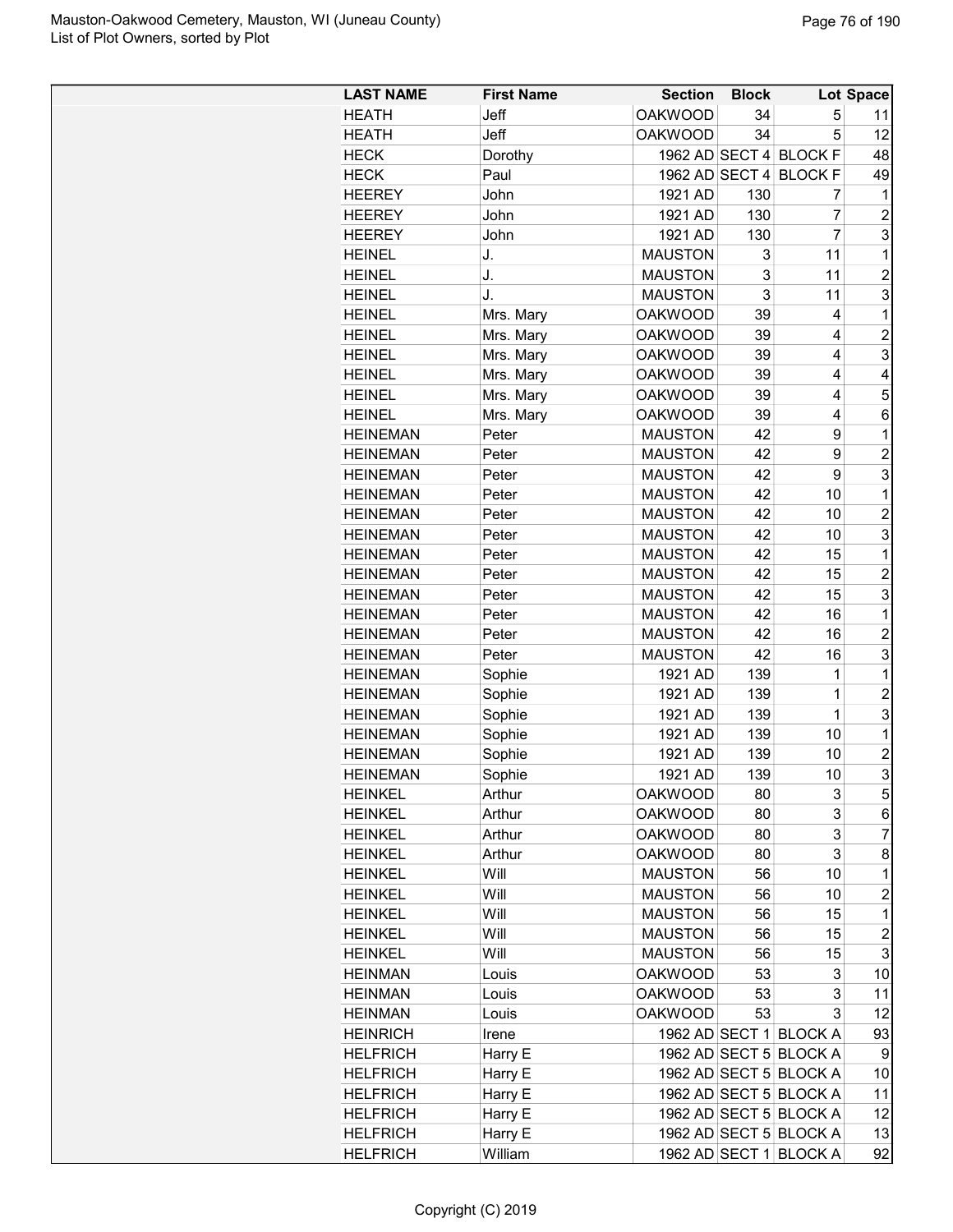| <b>LAST NAME</b>  | <b>First Name</b> | <b>Section</b> | <b>Block</b> |                        | Lot Space      |
|-------------------|-------------------|----------------|--------------|------------------------|----------------|
| <b>HELTS</b>      | Fred              | 1921 AD        | 94           | 7                      |                |
| <b>HELTS</b>      | Fred              | 1921 AD        | 94           | 7                      | $\overline{2}$ |
| <b>HELTS</b>      | Fred              | 1921 AD        | 94           | $\overline{7}$         | 3              |
| <b>HEMENWAY</b>   | Alice             | <b>MAUSTON</b> | 52           | 3                      | 1              |
| <b>HEMENWAY</b>   | Alice             | <b>MAUSTON</b> | 52           | 3                      | $\overline{2}$ |
| <b>HEMENWAY</b>   | Alice             | <b>MAUSTON</b> | 52           | 3                      | 3              |
| <b>HEMENWAY</b>   | Alice             | <b>MAUSTON</b> | 52           | 4                      | 1              |
| <b>HEMENWAY</b>   | Alice             | <b>MAUSTON</b> | 52           | 4                      | $\overline{c}$ |
| <b>HEMENWAY</b>   | Alice             | <b>MAUSTON</b> | 52           | 4                      | 3              |
| <b>HEMENWAY</b>   | Alice             | <b>MAUSTON</b> | 52           | 5                      | 1              |
| <b>HEMENWAY</b>   | Alice             | <b>MAUSTON</b> | 52           | 5                      | $\overline{2}$ |
| <b>HEMENWAY</b>   | Alice             | <b>MAUSTON</b> | 52           | 5                      | 3              |
| <b>HEMENWAY</b>   | Alice             | <b>MAUSTON</b> | 52           | 6                      | 1              |
| <b>HEMENWAY</b>   | Alice             | <b>MAUSTON</b> | 52           | 6                      | $\overline{c}$ |
| <b>HEMENWAY</b>   | Alice             | <b>MAUSTON</b> | 52           | 6                      | 3              |
| <b>HEMENWAY</b>   | Janet             |                |              | 1962 AD SECT 2 BLOCK D | 92             |
| <b>HEMENWAY</b>   | William           | 1921 AD        | 130          | 8                      | 1              |
| <b>HEMENWAY</b>   | William           | 1921 AD        | 130          | 8                      | $\overline{2}$ |
| <b>HEMENWAY</b>   | William           | 1921 AD        | 130          | 8                      | 3              |
| <b>HENNINGSEN</b> | Helene A.         | 1921 AD        | 89           | $\overline{2}$         | 1              |
| <b>HENNINGSEN</b> | Helene A.         | 1921 AD        | 89           | $\overline{2}$         | $\overline{2}$ |
| <b>HENNINGSEN</b> | Helene A.         | 1921 AD        | 89           | $\overline{2}$         | 3              |
| <b>HENSLEY</b>    | Unknown           | 1970 AD        | 154          | 4                      | 1              |
| <b>HENSLEY</b>    | Unknown           | 1970 AD        | 154          | 4                      | $\overline{c}$ |
| <b>HENSLEY</b>    | Unknown           | 1970 AD        | 154          | 4                      | 3              |
| <b>HEPBURN</b>    | C. Frank          |                |              | 1962 AD SECT 4 BLOCK A | 15             |
| <b>HEPBURN</b>    | Edith M.          |                |              | 1962 AD SECT 4 BLOCK A | 16             |
| <b>HERBERT</b>    | Harold            |                |              | 1962 AD SECT 1 BLOCK E | 79             |
| <b>HERBST</b>     | Augusta           | 1921 AD        | 122          | 3                      | 1              |
| <b>HERBST</b>     | Augusta           | 1921 AD        | 122          | 3                      | $\overline{2}$ |
| <b>HERBST</b>     | Augusta           | 1921 AD        | 122          | 3                      | 3              |
| <b>HERBST</b>     | Christ SR.        | <b>MAUSTON</b> | 48           | 11                     | 1              |
| <b>HERBST</b>     | Christ SR.        | <b>MAUSTON</b> | 48           | 11                     | $\overline{2}$ |
| <b>HERBST</b>     | Christ SR         | <b>MAUSTON</b> | 48           | 11                     | 3              |
| <b>HERBST</b>     | Christ SR.        | <b>MAUSTON</b> | 48           | 12                     | 1              |
| <b>HERBST</b>     | Christ SR.        | <b>MAUSTON</b> | 48           | 12                     | $\overline{c}$ |
| <b>HERBST</b>     | Christ SR.        | <b>MAUSTON</b> | 48           | 12                     | 3              |
| <b>HERBST</b>     | Christ SR.        | <b>MAUSTON</b> | 48           | 13                     | 1              |
| <b>HERBST</b>     | Christ SR.        | <b>MAUSTON</b> | 48           | 13                     | $\overline{c}$ |
| <b>HERBST</b>     | Christ SR.        | <b>MAUSTON</b> | 48           | 13                     | 3              |
| <b>HERBST</b>     | Christ SR.        | <b>MAUSTON</b> | 48           | 14                     | 1              |
| <b>HERBST</b>     | Christ SR.        | <b>MAUSTON</b> | 48           | 14                     | $\overline{c}$ |
| <b>HERBST</b>     | Christ SR.        | <b>MAUSTON</b> | 48           | 14                     | 3              |
| <b>HERFURTH</b>   | Richard           |                |              | 1962 AD SECT 4 BLOCK G | 9              |
| <b>HERKA</b>      | Janine M.         |                |              | 1962 AD SECT 4 BLOCK C | $\overline{c}$ |
| <b>HERNIAN</b>    | Paul              | <b>OAKWOOD</b> | 80           | 3                      | 1              |
|                   |                   |                |              | 3                      |                |
| <b>HERNIAN</b>    | Paul              | <b>OAKWOOD</b> | 80           |                        | 2              |
| <b>HERNIAN</b>    | Paul              | <b>OAKWOOD</b> | 80           | 3                      | 3<br>4         |
| <b>HERNIAN</b>    | Paul              | <b>OAKWOOD</b> | 80           | 3                      |                |
| <b>HERRICK</b>    | John I.           | <b>MAUSTON</b> | 36           | 9                      | 1              |
| <b>HERRICK</b>    | John I.           | <b>MAUSTON</b> | 36           | 9                      | $\overline{c}$ |
| <b>HERRICK</b>    | John I.           | <b>MAUSTON</b> | 36           | 9                      | 3              |
| <b>HERRICK</b>    | John I.           | <b>MAUSTON</b> | 36           | 16                     | 1              |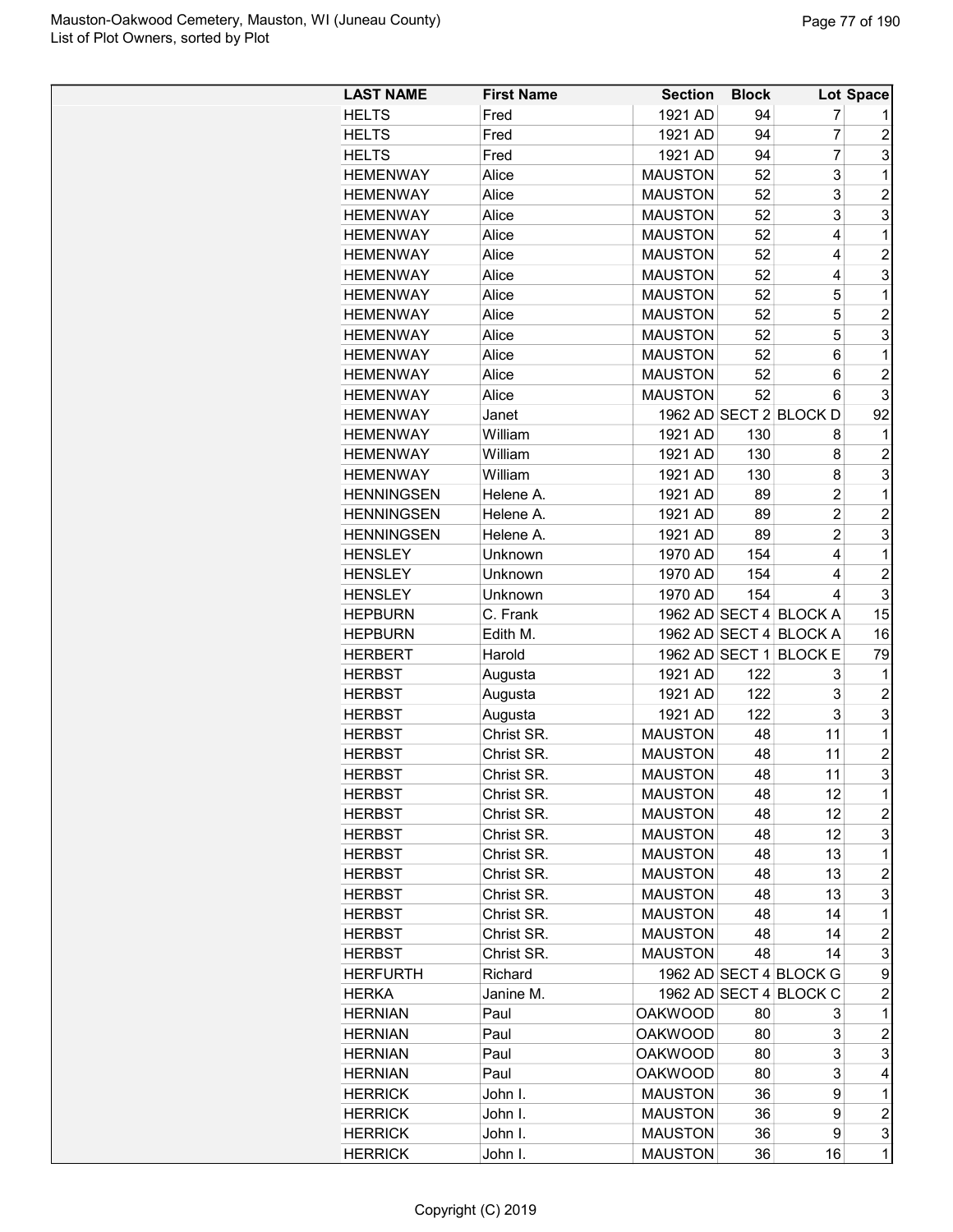| <b>LAST NAME</b>  | <b>First Name</b>  | <b>Section</b> | <b>Block</b> |                | Lot Space           |
|-------------------|--------------------|----------------|--------------|----------------|---------------------|
| <b>HERRICK</b>    | John I.            | <b>MAUSTON</b> | 36           | 16             | 2                   |
| <b>HERRICK</b>    | John I.            | <b>MAUSTON</b> | 36           | 16             | 3                   |
| <b>HERRINGTON</b> | Clarisson          | <b>MAUSTON</b> | 41           | 16             | 1                   |
| <b>HERRINGTON</b> | Clarisson          | <b>MAUSTON</b> | 41           | 16             | $\overline{2}$      |
| <b>HERRINGTON</b> | Clarisson          | <b>MAUSTON</b> | 41           | 16             | 3                   |
| <b>HERRIOT</b>    | Earl A             | 1921 AD        | 98           | $\overline{c}$ | 1                   |
| <b>HERRIOT</b>    | Earl A             | 1921 AD        | 98           | $\overline{c}$ | $\overline{c}$      |
| <b>HERRIOT</b>    | Earl A             | 1921 AD        | 98           | $\overline{2}$ | 3                   |
| <b>HERRIOT</b>    | John               | 1921 AD        | 105          | 4              | $\mathbf 1$         |
| <b>HERRIOT</b>    | John               | 1921 AD        | 105          | 4              | $\overline{c}$      |
| <b>HERRIOT</b>    | John               | 1921 AD        | 105          | 4              | 3                   |
| <b>HERRIOT</b>    | John H.            | <b>MAUSTON</b> | 45           | 11             | 1                   |
| <b>HERRIOT</b>    | John H.            | <b>MAUSTON</b> | 45           | 11             | $\overline{2}$      |
| <b>HERRIOT</b>    | John H.            | <b>MAUSTON</b> | 45           | 11             | 3                   |
| <b>HERRIOT</b>    | John H.            | <b>MAUSTON</b> | 45           | 12             | 1                   |
| <b>HERRIOT</b>    | John H.            | <b>MAUSTON</b> | 45           | 12             | $\overline{2}$      |
| <b>HERRIOT</b>    | John H.            | <b>MAUSTON</b> | 45           | 12             | 3                   |
| HERRIOT           | John H.            | <b>MAUSTON</b> | 45           | 13             | 1                   |
| <b>HERRIOT</b>    | John H.            | <b>MAUSTON</b> | 45           | 13             | $\overline{2}$      |
| <b>HERRIOT</b>    | John H.            | <b>MAUSTON</b> | 45           | 13             | 3                   |
| <b>HERRIOT</b>    | John H.            | <b>MAUSTON</b> | 45           | 14             | 1                   |
| <b>HERRIOT</b>    | John H.            | <b>MAUSTON</b> | 45           | 14             | $\overline{2}$      |
| <b>HERRIOT</b>    | John H.            | <b>MAUSTON</b> | 45           | 14             | 3                   |
| <b>HERRIOT</b>    | John H.            | <b>MAUSTON</b> | 51           | 3              | 1                   |
| <b>HERRIOT</b>    | John H.            | <b>MAUSTON</b> | 51           | 3              | $\overline{c}$      |
| <b>HERRIOT</b>    | John H.            | <b>MAUSTON</b> | 51           | 3              | 3                   |
| <b>HERRIOT</b>    | John H.            | <b>MAUSTON</b> | 51           | 6              | 1                   |
| <b>HERRIOT</b>    | John H.            | <b>MAUSTON</b> | 51           | 6              | $\overline{c}$      |
| <b>HERRIOT</b>    | John H.            | <b>MAUSTON</b> | 51           | 6              | 3                   |
| <b>HERRIOT</b>    | Lucinda            | <b>MAUSTON</b> | 27           | 3              | 1                   |
|                   |                    | <b>MAUSTON</b> |              | 3              | $\overline{c}$      |
| <b>HERRIOT</b>    | Lucinda            | <b>MAUSTON</b> | 27<br>27     | 3              | 3                   |
| <b>HERRIOT</b>    | Lucinda            | <b>MAUSTON</b> |              | 4              | 1                   |
| <b>HERRIOT</b>    | Lucinda<br>Lucinda | <b>MAUSTON</b> | 27<br>27     | 4              | $\overline{2}$      |
| <b>HERRIOT</b>    |                    |                |              |                |                     |
| <b>HERRIOT</b>    | Lucinda            | <b>MAUSTON</b> | 27           | 4              | 3                   |
| <b>HERRIOT</b>    | Lucinda            | <b>MAUSTON</b> | 27           | 5<br>5         | 1<br>$\overline{c}$ |
| <b>HERRIOT</b>    | Lucinda            | <b>MAUSTON</b> | 27           |                |                     |
| <b>HERRIOT</b>    | Lucinda            | <b>MAUSTON</b> | 27           | 5              | 3                   |
| <b>HERRIOT</b>    | Lucinda            | <b>MAUSTON</b> | 27           | 6              | 1                   |
| <b>HERRIOT</b>    | Lucinda            | <b>MAUSTON</b> | 27           | 6              | $\overline{c}$      |
| <b>HERRIOT</b>    | Lucinda            | <b>MAUSTON</b> | 27           | 6              | 3                   |
| <b>HERRIOT</b>    | Mrs. Robert        | <b>OAKWOOD</b> | 69           | 5              | $\overline{7}$      |
| <b>HERRIOT</b>    | Mrs. Robert        | <b>OAKWOOD</b> | 69           | 5              | 8                   |
| <b>HERRIOT</b>    | Mrs. Robert        | <b>OAKWOOD</b> | 69           | 5              | 9                   |
| <b>HERRIOT</b>    | Mrs. Robert        | <b>OAKWOOD</b> | 69           | 5              | 10                  |
| <b>HERRIOT</b>    | Mrs. Robert        | <b>OAKWOOD</b> | 69           | 5              | 11                  |
| <b>HERRIOT</b>    | Mrs. Robert        | <b>OAKWOOD</b> | 69           | 5              | 12                  |
| <b>HERRIOT</b>    | Will               | <b>OAKWOOD</b> | 21           | 3              | 1                   |
| <b>HERRIOT</b>    | Will               | <b>OAKWOOD</b> | 21           | 3              | $\overline{c}$      |
| <b>HERRIOT</b>    | Will               | <b>OAKWOOD</b> | 21           | 3              | 3                   |
| <b>HERRIOT</b>    | Will               | <b>OAKWOOD</b> | 21           | 3              | 4                   |
| <b>HERRIOT</b>    | Will               | <b>OAKWOOD</b> | 21           | 3              | 5                   |
| <b>HERRIOT</b>    | Will               | <b>OAKWOOD</b> | 21           | 3              | 6                   |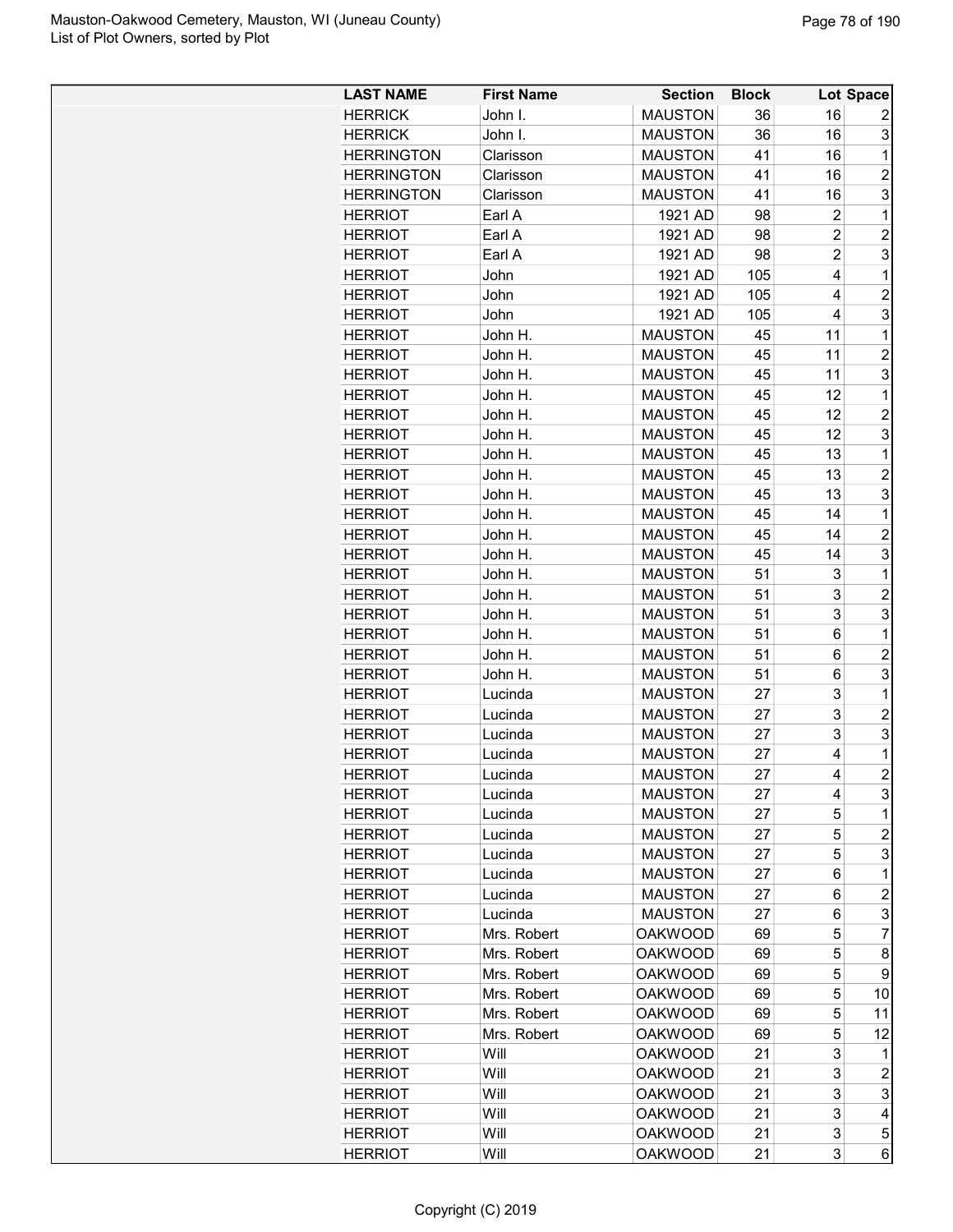| <b>LAST NAME</b> | <b>First Name</b> | <b>Section</b> | <b>Block</b> |                        | Lot Space           |
|------------------|-------------------|----------------|--------------|------------------------|---------------------|
| <b>HERRIOT</b>   | Will              | <b>OAKWOOD</b> | 21           | 3                      | 7                   |
| <b>HERRIOT</b>   | Will              | <b>OAKWOOD</b> | 21           | 3                      | 8                   |
| <b>HERRIOT</b>   | Will              | <b>OAKWOOD</b> | 21           | 3                      | 9                   |
| <b>HERRIOT</b>   | Will              | <b>OAKWOOD</b> | 21           | 3                      | 10                  |
| <b>HERRIOT</b>   | Will              | <b>OAKWOOD</b> | 21           | 3                      | 11                  |
| <b>HERRIOT</b>   | Will              | <b>OAKWOOD</b> | 21           | 3                      | 12                  |
| <b>HERRMAN</b>   | James B.          |                |              | 1962 AD SECT 1 BLOCK A | 20                  |
| <b>HERRMAN</b>   | June L.           |                |              | 1962 AD SECT 1 BLOCK A | 18                  |
| <b>HERRMAN</b>   | Max N.            |                |              | 1962 AD SECT 1 BLOCK A | 19                  |
| <b>HESS</b>      | Bernice S.J.      |                |              | 1962 AD SECT 1 BLOCK F | 79                  |
| <b>HESS</b>      | Ernest A.         |                |              | 1962 AD SECT 5 BLOCK C | 15                  |
| <b>HESS</b>      | Ernest A.         |                |              | 1962 AD SECT 5 BLOCK C | 16                  |
| <b>HESS</b>      | Ernest A.         |                |              | 1962 AD SECT 5 BLOCK C | 17                  |
| <b>HESS</b>      | Ernest A.         |                |              | 1962 AD SECT 5 BLOCK C | 18                  |
| <b>HESS</b>      | Ernest A.         |                |              | 1962 AD SECT 5 BLOCK C | 19                  |
| <b>HESS</b>      | Gustav            | 1921 AD        | 132          | 2                      | 1                   |
| <b>HESS</b>      | Gustav            | 1921 AD        | 132          | $\overline{2}$         | $\overline{2}$      |
| <b>HESS</b>      | Gustav            | 1921 AD        | 132          | $\overline{c}$         | 3                   |
| <b>HESS</b>      | J. S.             | 1921 AD        | 113          | $\mathbf 1$            | 1                   |
| <b>HESS</b>      | J.S.              | 1921 AD        | 113          | 1                      | $\overline{c}$      |
| <b>HESS</b>      | J.S.              | 1921 AD        | 113          | $\mathbf 1$            | 3                   |
| <b>HESS</b>      | J. S.             | 1921 AD        | 113          | $\overline{2}$         | $\mathbf 1$         |
| <b>HESS</b>      | J. S.             | 1921 AD        | 113          | $\overline{c}$         | $\overline{2}$      |
| <b>HESS</b>      | J. S.             |                |              | $\overline{c}$         | 3                   |
|                  |                   | 1921 AD        | 113          |                        |                     |
| <b>HESS</b>      | J. S.             | 1921 AD        | 113          | 3                      | 1<br>$\overline{2}$ |
| <b>HESS</b>      | J. S.             | 1921 AD        | 113          | 3                      |                     |
| <b>HESS</b>      | J. S.             | 1921 AD        | 113          | 3<br>$\overline{4}$    | 3                   |
| <b>HESS</b>      | J. S.             | 1921 AD        | 113          |                        | 1                   |
| <b>HESS</b>      | J. S.             | 1921 AD        | 113          | 4                      | $\overline{c}$      |
| <b>HESS</b>      | J. S.             | 1921 AD        | 113          | 4                      | 3                   |
| <b>HESS</b>      | J. S.             | 1921 AD        | 113          | 5                      | $\mathbf 1$         |
| <b>HESS</b>      | J. S.             | 1921 AD        | 113          | 5                      | $\overline{2}$      |
| <b>HESS</b>      | J. S.             | 1921 AD        | 113          | 5                      | 3                   |
| <b>HESS</b>      | J. S.             | 1921 AD        | 114          | $\overline{1}$         | $\mathbf 1$         |
| <b>HESS</b>      | J. S.             | 1921 AD        | 114          | 1                      | $\overline{c}$      |
| <b>HESS</b>      | J. S.             | 1921 AD        | 114          | $\mathbf 1$            | 3                   |
| <b>HESS</b>      | J. S.             | 1921 AD        | 114          | $\overline{c}$         | 1                   |
| <b>HESS</b>      | J. S.             | 1921 AD        | 114          | 2                      | $\overline{c}$      |
| <b>HESS</b>      | J. S.             | 1921 AD        | 114          | $\overline{c}$         | 3                   |
| <b>HESS</b>      | J. S.             | 1921 AD        | 114          | 3                      | 1                   |
| <b>HESS</b>      | J. S.             | 1921 AD        | 114          | 3                      | $\overline{c}$      |
| <b>HESS</b>      | J. S.             | 1921 AD        | 114          | 3                      | 3                   |
| <b>HESS</b>      | J. S.             | 1921 AD        | 114          | 4                      | 1                   |
| <b>HESS</b>      | J. S.             | 1921 AD        | 114          | 4                      | $\overline{c}$      |
| <b>HESS</b>      | J. S.             | 1921 AD        | 114          | 4                      | 3                   |
| <b>HESS</b>      | J. S.             | 1921 AD        | 114          | 5                      | 1                   |
| <b>HESS</b>      | J. S.             | 1921 AD        | 114          | 5                      | $\overline{c}$      |
| <b>HESS</b>      | J. S.             | 1921 AD        | 114          | 5                      | 3                   |
| <b>HESS</b>      | J. S.             | 1921 AD        | 114          | 6                      | 1                   |
| <b>HESS</b>      | J. S.             | 1921 AD        | 114          | 6                      | $\overline{c}$      |
| <b>HESS</b>      | J. S.             | 1921 AD        | 114          | 6                      | 3                   |
| <b>HESS</b>      | J. S.             | 1921 AD        | 114          | 7                      | 1                   |
| <b>HESS</b>      | J. S.             | 1921 AD        | 114          | $\overline{7}$         | $\overline{c}$      |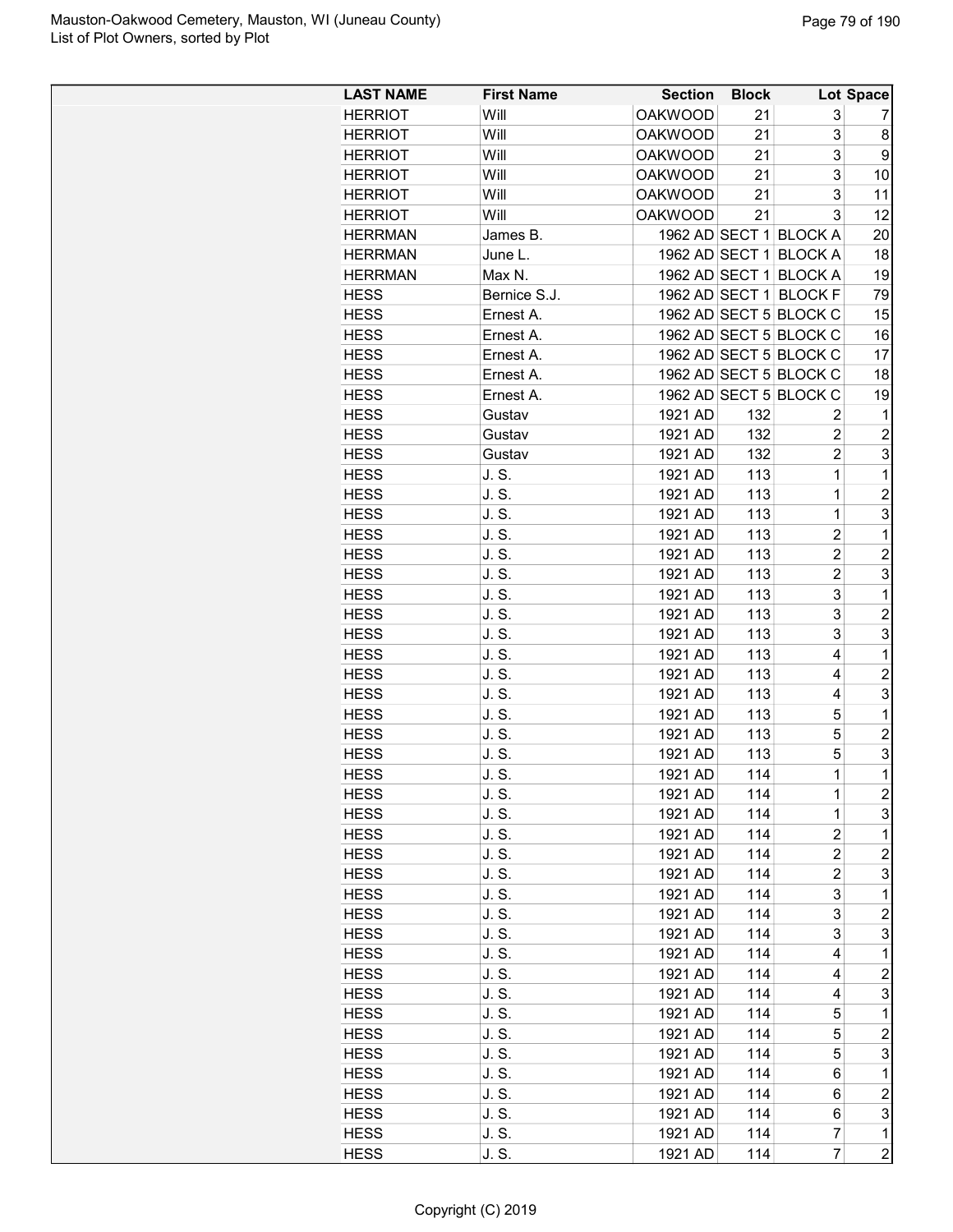| <b>LAST NAME</b> | <b>First Name</b> | <b>Section</b> | <b>Block</b> |                        | Lot Space               |
|------------------|-------------------|----------------|--------------|------------------------|-------------------------|
| <b>HESS</b>      | J. S.             | 1921 AD        | 114          | 7                      | 3                       |
| <b>HESS</b>      | J.S.              | 1921 AD        | 114          | 8                      | $\mathbf{1}$            |
| <b>HESS</b>      | J. S.             | 1921 AD        | 114          | 8                      | 2                       |
| <b>HESS</b>      | J.S.              | 1921 AD        | 114          | 8                      | 3                       |
| <b>HESS</b>      | J. S.             | 1921 AD        | 114          | 9                      | 1                       |
| <b>HESS</b>      | J. S.             | 1921 AD        | 114          | 9                      | $\overline{c}$          |
| <b>HESS</b>      | J. S.             | 1921 AD        | 114          | 9                      | 3                       |
| <b>HESS</b>      | J. S.             | 1921 AD        | 114          | 10                     | 1                       |
| <b>HESS</b>      | J.S.              | 1921 AD        | 114          | 10                     | $\overline{2}$          |
| <b>HESS</b>      | J. S.             | 1921 AD        | 114          | 10                     | 3                       |
| <b>HESS</b>      | Kathy             |                |              | 1962 AD SECT 4 BLOCK E | 70                      |
| <b>HESS</b>      | unknown           | 1970 AD        | 152          | 1                      | 1                       |
| <b>HESS</b>      | unknown           | 1970 AD        | 152          | 1                      | $\overline{c}$          |
| <b>HESS</b>      | unknown           | 1970 AD        | 152          | 1                      | 3                       |
| <b>HESS</b>      |                   |                |              |                        |                         |
|                  | Walter G.H.       | <b>MAUSTON</b> |              | 1962 AD SECT 1 BLOCK F | 78                      |
| <b>HILL</b>      | Е.                |                | 41           | 15                     | 1                       |
| <b>HILL</b>      | E.                | <b>MAUSTON</b> | 41           | 15                     | 2                       |
| <b>HILL</b>      | Ε.                | <b>MAUSTON</b> | 41           | 15                     | 3                       |
| <b>HILTS</b>     | Kendall           | 1921 AD        | 100          | 4                      | 1                       |
| <b>HILTS</b>     | Kendall           | 1921 AD        | 100          | 4                      | 2                       |
| <b>HILTS</b>     | Kendall           | 1921 AD        | 100          | 4                      | 3                       |
| <b>HINES</b>     | N/A               | <b>MAUSTON</b> | 14           | 15                     | 1                       |
| <b>HOAGENSON</b> | Nancy Lynne       |                |              | 1962 AD SECT 4 BLOCK D | 25                      |
| <b>HOAGENSON</b> | Robert M.         |                |              | 1962 AD SECT 4 BLOCK D | 26                      |
| <b>HODGE</b>     | Abram             | <b>MAUSTON</b> | 47           | 1                      | 1                       |
| <b>HODGE</b>     | Abram             | <b>MAUSTON</b> | 47           | 1                      | $\overline{c}$          |
| <b>HODGE</b>     | Abram             | <b>MAUSTON</b> | 47           | 1                      | 3                       |
| <b>HODGE</b>     | Abram             | <b>MAUSTON</b> | 47           | $\overline{2}$         | 1                       |
| <b>HODGE</b>     | Abram             | <b>MAUSTON</b> | 47           | $\overline{2}$         | $\overline{2}$          |
| <b>HODGE</b>     | Abram             | <b>MAUSTON</b> | 47           | $\overline{2}$         | 3                       |
| <b>HODGE</b>     | Eva E.            | <b>OAKWOOD</b> | 48           | $\overline{7}$         | $\mathbf 1$             |
| <b>HODGE</b>     | Eva E.            | <b>OAKWOOD</b> | 48           | $\overline{7}$         | 2                       |
| <b>HODGE</b>     | Eva E.            | <b>OAKWOOD</b> | 48           | $\overline{7}$         | 3                       |
| <b>HODGE</b>     | Eva E.            | <b>OAKWOOD</b> | 48           | 7                      | $\overline{\mathbf{4}}$ |
| <b>HODGE</b>     | Eva E.            | <b>OAKWOOD</b> | 48           | $\overline{7}$         | 5 <sup>1</sup>          |
| <b>HODGE</b>     | Eva E.            | <b>OAKWOOD</b> | 48           | $\overline{7}$         | $6 \mid$                |
| <b>HODGE</b>     | Eva E.            | <b>OAKWOOD</b> | 48           | $\overline{7}$         | $\overline{7}$          |
| <b>HODGE</b>     | Eva E.            | <b>OAKWOOD</b> | 48           | 7                      | 8                       |
| <b>HODGE</b>     | Eva E.            | <b>OAKWOOD</b> | 48           | 7                      | 9                       |
| <b>HODGE</b>     | Eva E.            | <b>OAKWOOD</b> | 48           | 7                      | 10                      |
| <b>HODGE</b>     | Eva E.            | <b>OAKWOOD</b> | 48           | 7                      | 11                      |
| <b>HODGE</b>     | Eva E.            | <b>OAKWOOD</b> | 48           | 7                      | 12                      |
|                  | Ludwik Sr.        | 1921 AD        | 81           | 4                      |                         |
| <b>HODIK</b>     |                   |                |              |                        | 1                       |
| <b>HODIK</b>     | Ludwik Sr.        | 1921 AD        | 81           | 4                      | $\overline{\mathbf{c}}$ |
| <b>HODIK</b>     | Ludwik Sr.        | 1921 AD        | 81           | 4                      | 3                       |
| <b>HOENER</b>    | W.A.              | <b>OAKWOOD</b> | 12           | 5                      | $\overline{7}$          |
| <b>HOENER</b>    | W.A.              | <b>OAKWOOD</b> | 12           | 5                      | 8                       |
| <b>HOENER</b>    | W.A.              | <b>OAKWOOD</b> | 12           | 5                      | 9                       |
| <b>HOFFMAN</b>   | Joseph            |                |              | 1962 AD SECT 2 BLOCK A | 34                      |
| <b>HOFFMAN</b>   | Sophia            |                |              | 1962 AD SECT 2 BLOCK A | 33                      |
| <b>HOGEBOOM</b>  | Mrs. Mary         | <b>OAKWOOD</b> | 31           | 4                      | 1                       |
| <b>HOGEBOOM</b>  | Mrs. Mary         | <b>OAKWOOD</b> | 31           | 4                      | $\overline{\mathbf{c}}$ |
| <b>HOGEBOOM</b>  | Mrs. Mary         | <b>OAKWOOD</b> | 31           | 4                      | 3                       |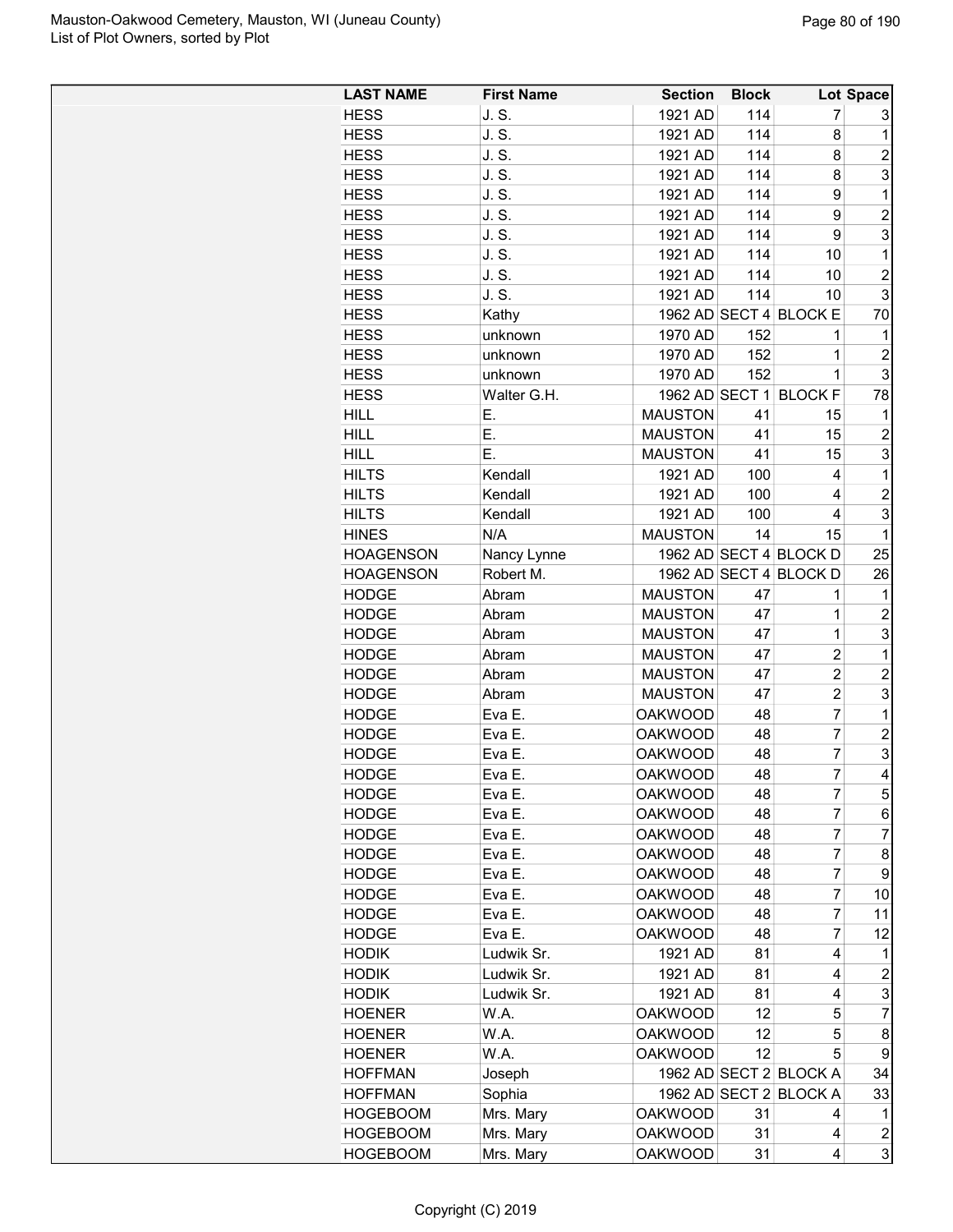| <b>LAST NAME</b> | <b>First Name</b> | <b>Section</b> | <b>Block</b> |                        | Lot Space      |
|------------------|-------------------|----------------|--------------|------------------------|----------------|
| <b>HOGEBOOM</b>  | Mrs. Mary         | <b>OAKWOOD</b> | 31           | 4                      | 4              |
| <b>HOGEBOOM</b>  | Mrs. Mary         | <b>OAKWOOD</b> | 31           | $\overline{4}$         | 5              |
| <b>HOGEBOOM</b>  | Mrs. Mary         | <b>OAKWOOD</b> | 31           | 4                      | 6              |
| <b>HOGEBOOM</b>  | Mrs. Mary         | <b>OAKWOOD</b> | 31           | 4                      | $\overline{7}$ |
| <b>HOGEBOOM</b>  | Mrs. Mary         | <b>OAKWOOD</b> | 31           | 4                      | 8              |
| <b>HOGEBOOM</b>  | Mrs. Mary         | <b>OAKWOOD</b> | 31           | 4                      | 9              |
| <b>HOGEBOOM</b>  | Mrs. Mary         | <b>OAKWOOD</b> | 31           | 4                      | 10             |
| <b>HOGEBOOM</b>  | Mrs. Mary         | <b>OAKWOOD</b> | 31           | 4                      | 11             |
| <b>HOGEBOOM</b>  | Mrs. Mary         | <b>OAKWOOD</b> | 31           | 4                      | 12             |
| HOH              | Henry             | <b>OAKWOOD</b> | 21           | 5                      | $\overline{7}$ |
| HOH              | Henry             | <b>OAKWOOD</b> | 21           | 5                      | 8              |
| HOH              | Henry             | <b>OAKWOOD</b> | 21           | 5                      | 9              |
| HOH              | Henry             | <b>OAKWOOD</b> | 21           | 5                      | 10             |
| HOH              | Henry             | <b>OAKWOOD</b> | 21           | 5                      | 11             |
| HOH              | Henry             | <b>OAKWOOD</b> | 21           | 5                      | 12             |
| <b>HOILE</b>     | Bernice M.        |                |              | 1962 AD SECT 1 BLOCK A | 54             |
| <b>HOILE</b>     | Bernice M.        | 1962 AD SECT 1 |              | <b>BLOCK A</b>         | 55             |
| <b>HOILE</b>     | Bernice M.        | 1962 AD SECT 1 |              | <b>BLOCK A</b>         | 56             |
|                  |                   |                |              |                        |                |
| <b>HOILE</b>     | Bernice M.        | 1962 AD SECT 1 |              | <b>BLOCK A</b>         | 57             |
| <b>HOILE</b>     | Bernice M.        |                |              | 1962 AD SECT 1 BLOCK A | 58             |
| <b>HOILE</b>     | Bernice M.        | 1962 AD SECT 1 |              | <b>BLOCK A</b>         | 59             |
| <b>HOILE</b>     | Gail              | 1921 AD        | 132          | 4                      | 1              |
| <b>HOILE</b>     | Gail              | 1921 AD        | 132          | 4                      | $\overline{2}$ |
| <b>HOILE</b>     | Gail              | 1921 AD        | 132          | 4                      | 3              |
| <b>HOILE</b>     | Gail              | 1921 AD        | 132          | 5                      | 1              |
| <b>HOILE</b>     | Gail              | 1921 AD        | 132          | 5                      | $\overline{2}$ |
| <b>HOILE</b>     | Gail              | 1921 AD        | 132          | 5                      | 3              |
| <b>HOILE</b>     | George H.         | 1921 AD        | 82           | 5                      | 1              |
| <b>HOILE</b>     | George H.         | 1921 AD        | 82           | 5                      | $\overline{c}$ |
| <b>HOILE</b>     | George H.         | 1921 AD        | 82           | 5                      | 3              |
| <b>HOILE</b>     | J                 | 1921 AD        | 125          | 3                      | 1              |
| <b>HOILE</b>     | J                 | 1921 AD        | 125          | 3                      | $\overline{c}$ |
| <b>HOILE</b>     | J                 | 1921 AD        | 125          | 3                      | 3              |
| <b>HOILE</b>     | John              | 1921 AD        | 83           | 4                      | 1              |
| <b>HOILE</b>     | John              | 1921 AD        | 83           | 4                      | $\overline{c}$ |
| <b>HOILE</b>     | John              | 1921 AD        | 83           | 4                      | 3              |
| <b>HOILE</b>     | John              | 1921 AD        | 83           | 5                      | 1              |
| <b>HOILE</b>     | John              | 1921 AD        | 83           | 5                      | $\overline{2}$ |
| <b>HOILE</b>     | John              | 1921 AD        | 83           | 5                      | 3              |
| <b>HOILE</b>     | John              | <b>OAKWOOD</b> | 79           | 2                      | 1              |
| <b>HOILE</b>     | John              | <b>OAKWOOD</b> | 79           | $\overline{2}$         | $\overline{c}$ |
| <b>HOILE</b>     | John              | <b>OAKWOOD</b> | 79           | $\overline{c}$         | 3              |
| <b>HOILE</b>     | John              | <b>OAKWOOD</b> | 79           | $\overline{2}$         | 4              |
|                  |                   |                |              |                        |                |
| <b>HOILE</b>     | John              | <b>OAKWOOD</b> | 79           | $\overline{c}$         | 5              |
| <b>HOILE</b>     | John              | <b>OAKWOOD</b> | 79           | $\overline{c}$         | 6              |
| <b>HOILE</b>     | John              | <b>OAKWOOD</b> | 79           | $\overline{c}$         | 7              |
| <b>HOILE</b>     | John              | <b>OAKWOOD</b> | 79           | 2                      | 8              |
| <b>HOILE</b>     | Thomas            | 1921 AD        | 130          | 5                      | 1              |
| <b>HOILE</b>     | Thomas            | 1921 AD        | 130          | 5                      | $\overline{c}$ |
| <b>HOILE</b>     | Thomas            | 1921 AD        | 130          | 5                      | 3              |
| <b>HOILEN</b>    | Lewis             | 1921 AD        | 116          | 6                      | 1              |
| <b>HOILEN</b>    | Lewis             | 1921 AD        | 116          | 6                      | $\overline{c}$ |
| <b>HOILEN</b>    | Lewis             | 1921 AD        | 116          | 6                      | 3              |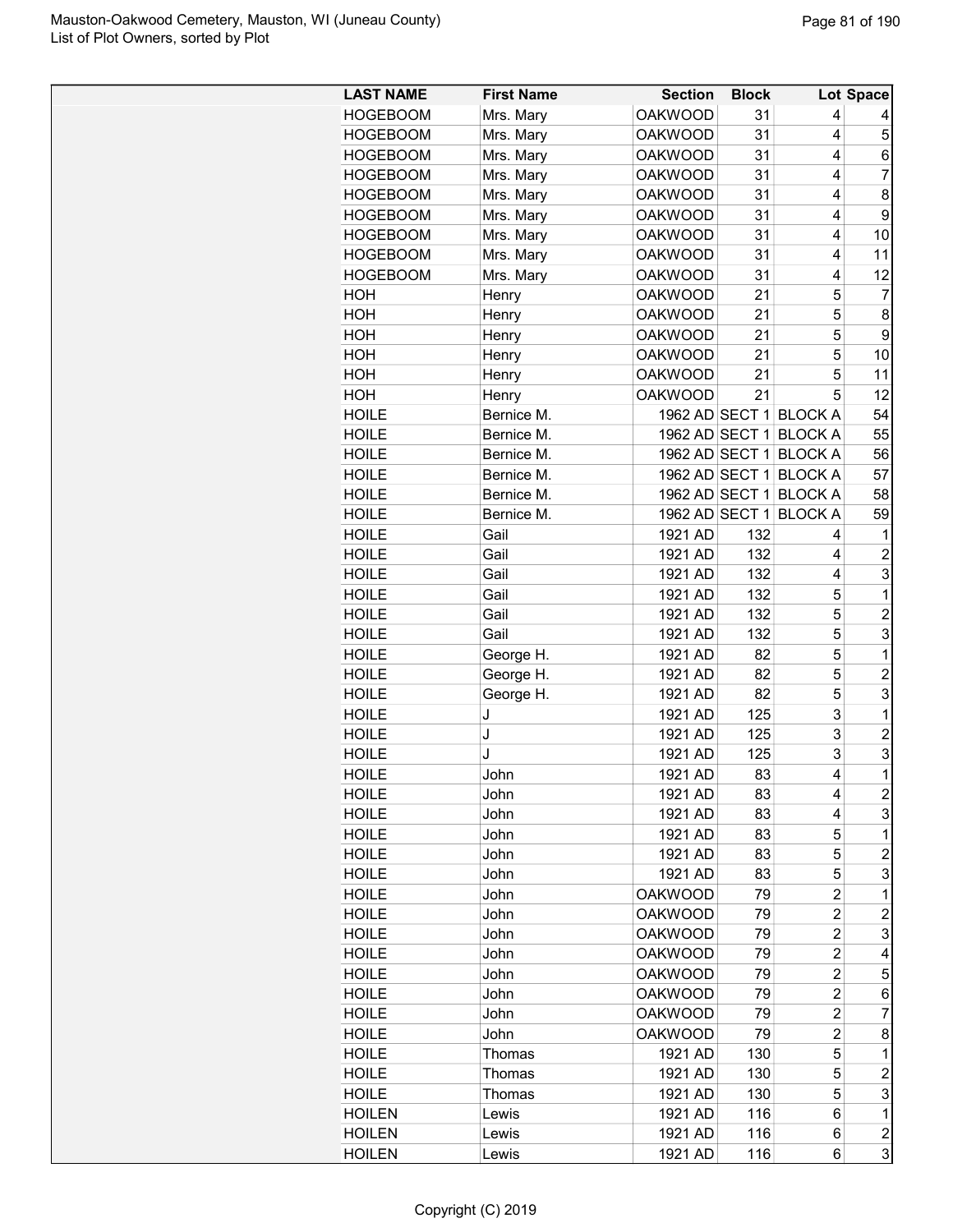| <b>LAST NAME</b><br><b>First Name</b><br><b>Section</b><br><b>Block</b><br>1962 AD SECT 2 BLOCK C<br><b>HOILIEN</b><br>Barbara | Lot Space<br>28         |
|--------------------------------------------------------------------------------------------------------------------------------|-------------------------|
|                                                                                                                                |                         |
| 1962 AD SECT 2 BLOCK C<br><b>HOILIEN</b><br>Barbara                                                                            | 29                      |
| 128<br><b>HOLAK</b><br>Joseph<br>1921 AD<br>8                                                                                  | 1                       |
| 128<br><b>HOLAK</b><br>Joseph<br>1921 AD<br>8                                                                                  | $\overline{c}$          |
| 1921 AD<br>128<br><b>HOLAK</b><br>Joseph<br>8                                                                                  | 3                       |
| 128<br>3<br><b>HOLAK</b><br>Walter<br>1921 AD                                                                                  | $\mathbf 1$             |
| 3<br><b>HOLAK</b><br>1921 AD<br>128<br>Walter                                                                                  | $\overline{c}$          |
| 3<br><b>HOLAK</b><br>1921 AD<br>Walter                                                                                         | 3                       |
| 128<br>3                                                                                                                       |                         |
| Charles N.<br><b>MAUSTON</b><br><b>HOLDEN</b><br>9                                                                             | 1                       |
| 3<br>Charles N.<br><b>HOLDEN</b><br><b>MAUSTON</b><br>9                                                                        | $\overline{2}$          |
| 3<br>Charles N.<br><b>MAUSTON</b><br>9<br><b>HOLDEN</b>                                                                        | 3                       |
| <b>HOLDEN</b><br>Charles N.<br><b>MAUSTON</b><br>9<br>4                                                                        | 1                       |
| 9<br>Charles N.<br><b>MAUSTON</b><br><b>HOLDEN</b><br>4                                                                        | $\overline{2}$          |
| 9<br>Charles N.<br><b>MAUSTON</b><br>4<br><b>HOLDEN</b>                                                                        | 3                       |
| 5<br><b>HOLDEN</b><br>Charles N.<br>9<br><b>MAUSTON</b>                                                                        | 1                       |
| 5<br>Charles N.<br>9<br><b>HOLDEN</b><br><b>MAUSTON</b>                                                                        | $\overline{c}$          |
| 5<br>Charles N.<br><b>MAUSTON</b><br>9<br><b>HOLDEN</b>                                                                        | 3                       |
| Charles N.<br><b>MAUSTON</b><br>9<br><b>HOLDEN</b><br>6                                                                        | 1                       |
| Charles N.<br><b>HOLDEN</b><br><b>MAUSTON</b><br>9<br>6                                                                        | $\overline{2}$          |
| 9<br><b>HOLDEN</b><br>Charles N.<br><b>MAUSTON</b><br>6                                                                        | 3                       |
| <b>HOLDEN</b><br>Millie<br><b>MAUSTON</b><br>28<br>11                                                                          | $\overline{2}$          |
| Percy M.<br><b>MAUSTON</b><br>28<br>3<br><b>HOLDEN</b>                                                                         | 1                       |
| 3<br><b>HOLDEN</b><br>Percy M.<br><b>MAUSTON</b><br>28                                                                         | $\overline{c}$          |
| 3<br><b>HOLDEN</b><br>Percy M.<br><b>MAUSTON</b><br>28                                                                         | 3                       |
| <b>HOLDEN</b><br>Percy M.<br><b>MAUSTON</b><br>28<br>4                                                                         | 1                       |
| <b>HOLDEN</b><br><b>MAUSTON</b><br>28<br>Percy M.<br>4                                                                         | $\overline{c}$          |
| <b>HOLDEN</b><br>Percy M.<br><b>MAUSTON</b><br>28<br>4                                                                         | 3                       |
| 5<br>28<br><b>HOLDEN</b><br>Percy M.<br><b>MAUSTON</b>                                                                         | 1                       |
| 5<br>28<br><b>HOLDEN</b><br>Percy M.<br><b>MAUSTON</b>                                                                         | $\overline{2}$          |
| 5<br>28<br><b>HOLDEN</b><br>Percy M.<br><b>MAUSTON</b>                                                                         | 3                       |
| <b>MAUSTON</b><br>28<br>6<br><b>HOLDEN</b><br>Percy M.                                                                         | 1                       |
| <b>MAUSTON</b><br><b>HOLDEN</b><br>Percy M.<br>28<br>6                                                                         | $\overline{2}$          |
| <b>HOLDEN</b><br><b>MAUSTON</b><br>28<br>6                                                                                     | 3                       |
| Percy M.<br>11                                                                                                                 | 1                       |
| 25<br><b>MAUSTON</b><br><b>HOLLAND</b><br>Mrs.                                                                                 |                         |
| <b>MAUSTON</b><br>25<br>11<br><b>HOLLAND</b><br>Mrs.                                                                           | $\overline{c}$          |
| 11<br><b>HOLLAND</b><br>Mrs.<br><b>MAUSTON</b><br>25                                                                           | 3                       |
| 14<br><b>HOLLAND</b><br>Mrs.<br><b>MAUSTON</b><br>25                                                                           | 1                       |
| 25<br>14<br><b>HOLLAND</b><br>Mrs.<br><b>MAUSTON</b>                                                                           | 2                       |
| 14<br><b>HOLLAND</b><br>Mrs.<br><b>MAUSTON</b><br>25                                                                           | 3                       |
| 1921 AD<br>129<br><b>HOLMAN</b><br>4<br>Reuben                                                                                 | 1                       |
| <b>HOLMAN</b><br>1921 AD<br>129<br>Reuben<br>4                                                                                 | $\overline{\mathbf{c}}$ |
| <b>HOLMAN</b><br>1921 AD<br>129<br>Reuben<br>4                                                                                 | 3                       |
| <b>OAKWOOD</b><br>24<br>1<br>HONEYSETH<br>Henry                                                                                | 5                       |
| Donald S.<br>1921 AD<br>106<br>2<br><b>HOOVER</b>                                                                              | 1                       |
| Donald S.<br>1921 AD<br>106<br>2<br><b>HOOVER</b>                                                                              | 2                       |
| Donald S.<br>1921 AD<br>106<br>2<br>HOOVER                                                                                     | 3                       |
| <b>OAKWOOD</b><br><b>HOOVER</b><br>Sigel R.<br>1<br>1                                                                          | 1                       |
| Sigel R.<br><b>OAKWOOD</b><br><b>HOOVER</b><br>1<br>1                                                                          | $\overline{c}$          |
| Sigel R.<br><b>OAKWOOD</b><br>1<br><b>HOOVER</b><br>1                                                                          | 3                       |
| Sigel R.<br>1<br><b>HOOVER</b><br><b>OAKWOOD</b><br>1                                                                          | 4                       |
| Sigel R.<br>1<br>1<br><b>OAKWOOD</b><br>HOOVER                                                                                 | 5                       |
| Sigel R.<br>$\mathbf 1$<br><b>OAKWOOD</b><br>1<br><b>HOOVER</b>                                                                | 6                       |
| Sigel R.<br>$\mathbf 1$<br><b>HOOVER</b><br><b>OAKWOOD</b><br>1                                                                | $\overline{7}$          |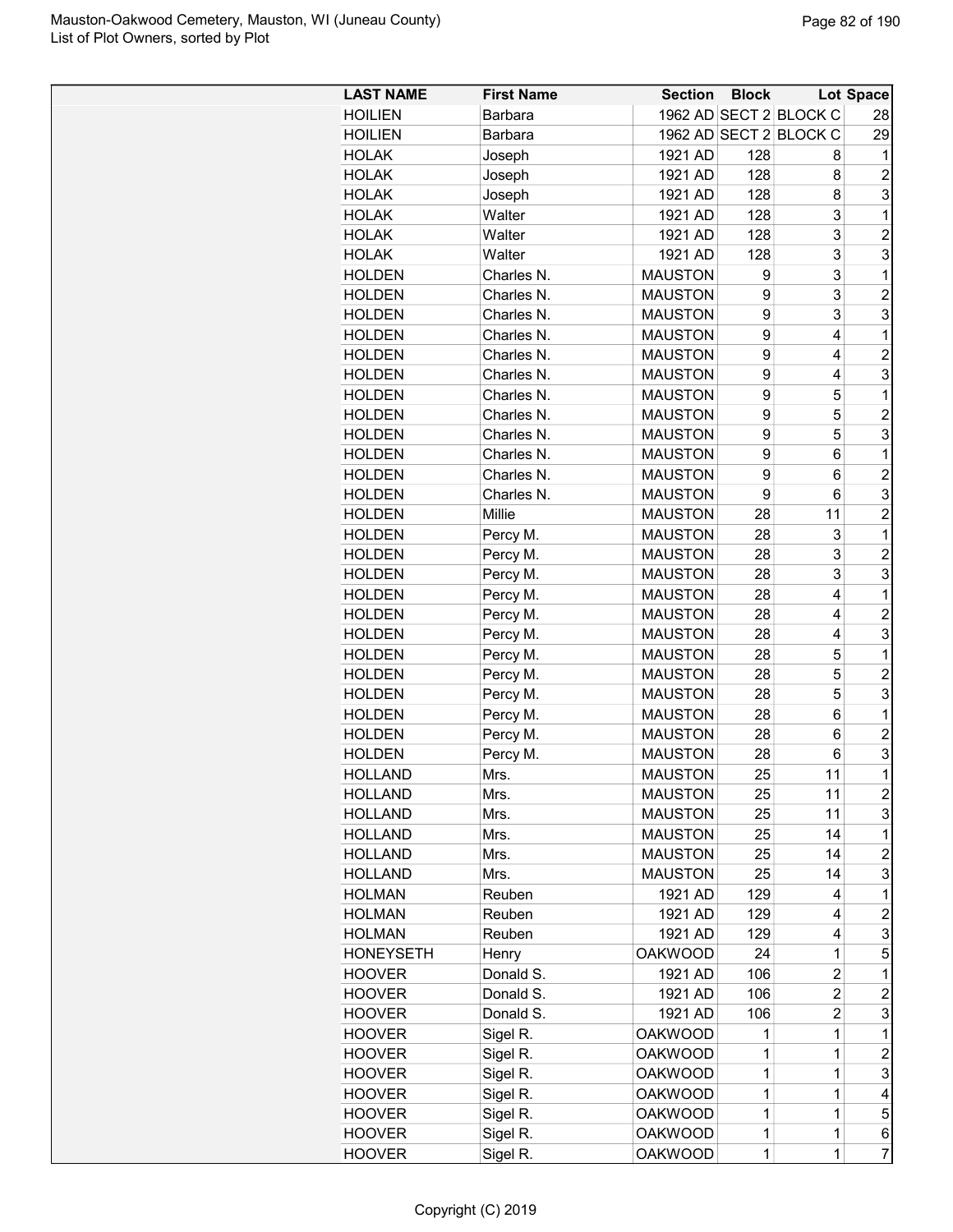| <b>LAST NAME</b>   | <b>First Name</b> | <b>Section</b> | <b>Block</b>            |                        | Lot Space               |
|--------------------|-------------------|----------------|-------------------------|------------------------|-------------------------|
| <b>HOOVER</b>      | Sigel R.          | <b>OAKWOOD</b> | 1                       | $\mathbf{1}$           | 8                       |
| <b>HORTON</b>      | Freda A.          |                |                         | 1962 AD SECT 4 BLOCK A | 29                      |
| <b>HORTON</b>      | Ralph A.          |                |                         | 1962 AD SECT 4 BLOCK A | 30                      |
| <b>HOSIG</b>       | Anton             | 1921 AD        | 119                     | 4                      | 1                       |
| <b>HOSIG</b>       | Anton             | 1921 AD        | 119                     | 4                      | $\overline{c}$          |
| <b>HOSIG</b>       | Anton             | 1921 AD        | 119                     | 4                      | 3                       |
| <b>HOSIG</b>       | Anton             | 1921 AD        | 119                     | 5                      | 1                       |
| <b>HOSIG</b>       | Anton             | 1921 AD        | 119                     | 5                      | $\overline{2}$          |
| <b>HOSIG</b>       | Anton             | 1921 AD        | 119                     | 5                      | 3                       |
| <b>HOSIG</b>       | Anton             | 1921 AD        | 119                     | 6                      | 1                       |
| <b>HOSIG</b>       | Anton             | 1921 AD        | 119                     | 6                      | $\overline{c}$          |
| <b>HOSIG</b>       | Anton             | 1921 AD        | 119                     | 6                      | 3                       |
| <b>HOSIG</b>       | Anton             | 1921 AD        | 119                     | 7                      | 1                       |
| <b>HOSIG</b>       | Anton             | 1921 AD        | 119                     | 7                      | $\overline{c}$          |
| <b>HOSIG</b>       | Anton             | 1921 AD        | 119                     | 7                      | 3                       |
| <b>HOSIG</b>       | Roger W.          | <b>MAUSTON</b> | 3                       | 13                     | 1                       |
| <b>HOSIG</b>       | Roger W.          | <b>MAUSTON</b> | 3                       | 13                     | $\overline{c}$          |
| <b>HOSIG</b>       | Roger W.          | <b>MAUSTON</b> | 3                       | 13                     | 3                       |
| <b>HOSIG</b>       | William G.        | <b>MAUSTON</b> | 4                       | 9                      | 1                       |
| <b>HOSIG</b>       | William G.        | <b>MAUSTON</b> | 4                       | 9                      | $\overline{\mathbf{c}}$ |
| <b>HOSIG</b>       | William G.        | <b>MAUSTON</b> | $\overline{\mathbf{4}}$ | 9                      | 3                       |
| <b>HOSIG</b>       | William G.        | <b>MAUSTON</b> | $\overline{4}$          | 10                     | 1                       |
| <b>HOSIG</b>       | William G.        | <b>MAUSTON</b> | $\overline{4}$          | 10                     | $\overline{2}$          |
| <b>HOSIG</b>       | William G.        | <b>MAUSTON</b> | 4                       | 10                     | 3                       |
| <b>HOSIG</b>       | William G.        | <b>MAUSTON</b> | 4                       | 15                     | 1                       |
| <b>HOSIG</b>       | William G.        | <b>MAUSTON</b> | 4                       | 15                     | $\overline{2}$          |
| <b>HOSIG</b>       | William G.        | <b>MAUSTON</b> | 4                       | 15                     | 3                       |
| <b>HOSIG</b>       | William G.        | <b>MAUSTON</b> | 4                       | 16                     | 1                       |
| <b>HOSIG</b>       | William G.        | <b>MAUSTON</b> | 4                       | 16                     | $\overline{c}$          |
| <b>HOSIG</b>       | William G.        | <b>MAUSTON</b> | 4                       | 16                     | 3                       |
| <b>HOUSEHOLDER</b> | Arnold/Marlene    |                |                         | 1962 AD SECT 1 BLOCK A | 60                      |
| <b>HOUSEHOLDER</b> | Arnold/Marlene    | 1962 AD SECT 1 |                         | <b>BLOCK A</b>         | 61                      |
| <b>HOUSEHOLDER</b> | Arnold/Marlene    |                |                         | 1962 AD SECT 1 BLOCK A | 62                      |
| <b>HOUSEHOLDER</b> | Arnold/Marlene    |                |                         | 1962 AD SECT 1 BLOCK A | 63                      |
| <b>HOUSEHOLDER</b> | Arnold/Marlene    |                |                         | 1962 AD SECT 1 BLOCK A | 64                      |
| <b>HOUSEHOLDER</b> | Carl A. Sr.       | 1962 AD SECT 1 |                         | <b>BLOCK C</b>         | $\overline{7}$          |
| <b>HOUSEHOLDER</b> | Harry             | 1921 AD        | 93                      | 5                      | 1                       |
| <b>HOUSEHOLDER</b> | Harry             | 1921 AD        | 93                      | 5                      | $\overline{\mathbf{c}}$ |
| <b>HOUSEHOLDER</b> | Harry             | 1921 AD        | 93                      | 5                      | 3                       |
| <b>HOUSEHOLDER</b> | John H.           |                |                         | 1962 AD SECT 1 BLOCK C | 8                       |
| <b>HOVDE</b>       | Gwen G.           |                |                         | 1962 AD SECT 2 BLOCK A | 92                      |
| <b>HOVDE</b>       | Sydney B.         |                |                         | 1962 AD SECT 2 BLOCK A | 91                      |
| <b>HOVDE</b>       | Sydney B.         |                |                         | 1962 AD SECT 2 BLOCK A | 93                      |
| <b>HRDLICKA</b>    | Roger             |                |                         | 1962 AD SECT 5 BLOCK C | 67                      |
| <b>HRDLICKA</b>    | Roger             |                |                         | 1962 AD SECT 5 BLOCK C | 68                      |
| <b>HRIZAK</b>      | Lillian M.        |                |                         | 1962 AD SECT 2 BLOCK A | 40                      |
| HULBERT            | Gladys L.         | 1962 AD SECT 1 |                         | <b>BLOCK F</b>         | 41                      |
| <b>HUNGERFORD</b>  | Charles           | <b>OAKWOOD</b> | 48                      | 3                      | 7                       |
| <b>HUNGERFORD</b>  | Charles           | <b>OAKWOOD</b> | 48                      | 3                      | 8                       |
| <b>HUNGERFORD</b>  | Charles           | <b>OAKWOOD</b> | 48                      | 3                      | 9                       |
| <b>HUNGERFORD</b>  | Charles           | <b>OAKWOOD</b> | 48                      | 3                      | 10                      |
| <b>HUNGERFORD</b>  | Charles           | <b>OAKWOOD</b> | 48                      | 3                      | 11                      |
| <b>HUNGERFORD</b>  | Charles           | <b>OAKWOOD</b> | 48                      | 3                      | 12                      |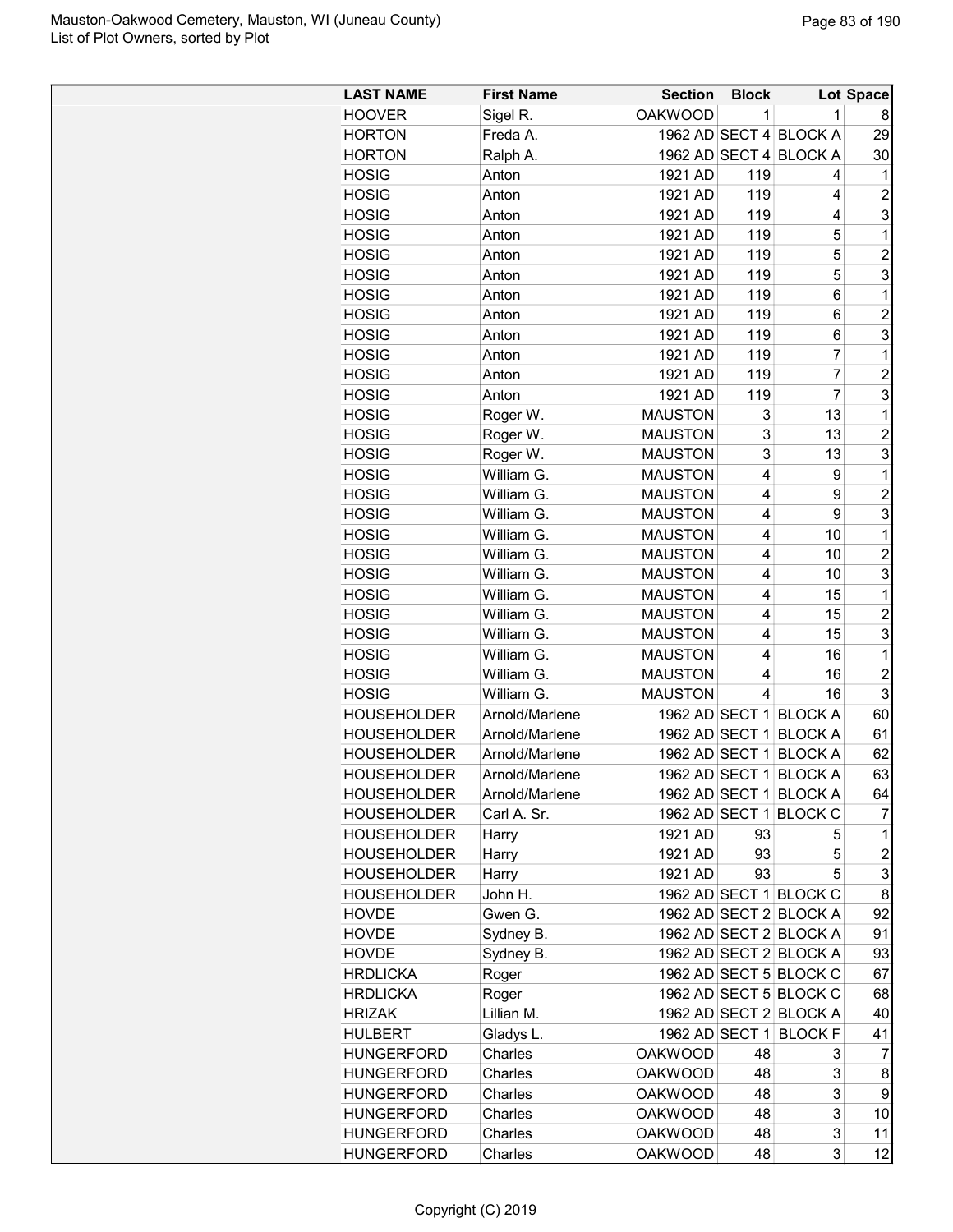| <b>LAST NAME</b>  | <b>First Name</b> | <b>Section</b> | <b>Block</b> |                        | Lot Space      |
|-------------------|-------------------|----------------|--------------|------------------------|----------------|
| <b>HUNGERFORD</b> | Mrs. Chloe        | <b>OAKWOOD</b> | 48           | 8                      |                |
| <b>HUNGERFORD</b> | Mrs. Chloe        | <b>OAKWOOD</b> | 48           | 8                      | $\overline{2}$ |
| <b>HUNGERFORD</b> | Mrs. Chloe        | <b>OAKWOOD</b> | 48           | 8                      | 3              |
| <b>HUNGERFORD</b> | Mrs. Chloe        | <b>OAKWOOD</b> | 48           | 8                      | 4              |
| <b>HUNGERFORD</b> | Mrs. Chloe        | <b>OAKWOOD</b> | 48           | 8                      | 5              |
| <b>HUNGERFORD</b> | Mrs. Chloe        | <b>OAKWOOD</b> | 48           | 8                      | 6              |
| <b>HUNGERFORD</b> | Mrs. Chloe        | <b>OAKWOOD</b> | 48           | 8                      | $\overline{7}$ |
| <b>HUNGERFORD</b> | Mrs. Chloe        | <b>OAKWOOD</b> | 48           | 8                      | 8              |
| <b>HUNGERFORD</b> | Mrs. Chloe        | <b>OAKWOOD</b> | 48           | 8                      | 9              |
| <b>HUNGERFORD</b> | Mrs. Chloe        | <b>OAKWOOD</b> | 48           | 8                      | 10             |
| <b>HUNGERFORD</b> | Mrs. Chloe        | <b>OAKWOOD</b> | 48           | 8                      | 11             |
| <b>HUNGERFORD</b> | Mrs. Chloe        | <b>OAKWOOD</b> | 48           | 8                      | 12             |
| <b>HURBERT E</b>  | Halliay           | 1921 AD        | 93           | 1                      | 1              |
| <b>HURBERT E</b>  | Halliay           | 1921 AD        | 93           | 1                      | $\overline{c}$ |
| <b>HURBERT E</b>  | Halliay           | 1921 AD        | 93           | 1                      | 3              |
| <b>HUSTAD</b>     | Virginia          |                |              | 1962 AD SECT 5 BLOCK D | 33             |
| <b>HUSTAD</b>     | Virginia          |                |              | 1962 AD SECT 5 BLOCK D | 34             |
| <b>HUSTAD</b>     | Virginia          |                |              | 1962 AD SECT 5 BLOCK D | 35             |
| <b>HUSTAD</b>     |                   |                |              | 1962 AD SECT 5 BLOCK D | 36             |
| <b>INGALLS</b>    | Virginia<br>Hiram | <b>MAUSTON</b> | 21           |                        | 1              |
|                   | Hiram             | <b>MAUSTON</b> | 21           | 6<br>6                 | $\overline{c}$ |
| <b>INGALLS</b>    |                   |                |              |                        |                |
| <b>INGALLS</b>    | Hiram             | <b>MAUSTON</b> | 21           | 6                      | 3              |
| <b>JACKSON</b>    | E. LeRoy          |                |              | 1962 AD SECT 5 BLOCK A | 47             |
| <b>JACKSON</b>    | Harvey            | 1921 AD        | 98           | 3                      | 1              |
| <b>JACKSON</b>    | Harvey            | 1921 AD        | 98           | 3                      | $\overline{2}$ |
| <b>JACKSON</b>    | Harvey            | 1921 AD        | 98           | 3                      | 3              |
| <b>JACKSON</b>    | Henry             | <b>MAUSTON</b> | 55           | 5                      | 3              |
| <b>JACKSON</b>    | William           | <b>MAUSTON</b> | 24           | 11                     | 1              |
| <b>JACKSON</b>    | William           | <b>MAUSTON</b> | 24           | 11                     | $\overline{2}$ |
| <b>JACKSON</b>    | William           | <b>MAUSTON</b> | 24           | 11                     | 3              |
| <b>JACKSON</b>    | William           | <b>MAUSTON</b> | 24           | 12                     | 1              |
| <b>JACKSON</b>    | William           | <b>MAUSTON</b> | 24           | 12                     | $\overline{c}$ |
| <b>JACKSON</b>    | William           | <b>MAUSTON</b> | 24           | 12                     | 3              |
| <b>JACKSON</b>    | William           | <b>MAUSTON</b> | 24           | 13                     | $\mathbf 1$    |
| <b>JACKSON</b>    | William           | <b>MAUSTON</b> | 24           | 13                     | $\overline{2}$ |
| <b>JACKSON</b>    | William           | <b>MAUSTON</b> | 24           | 13                     | 3              |
| <b>JACKSON</b>    | William           | <b>MAUSTON</b> | 24           | 14                     | 1              |
| <b>JACKSON</b>    | William           | <b>MAUSTON</b> | 24           | 14                     | $\overline{c}$ |
| <b>JACKSON</b>    | William           | <b>MAUSTON</b> | 24           | 14                     | 3              |
| <b>JACOBS</b>     | Mrs. C.L.         | <b>MAUSTON</b> | 53           | 11                     | 1              |
| <b>JACOBS</b>     | Mrs. C.L.         | <b>MAUSTON</b> | 53           | 11                     | $\overline{c}$ |
| <b>JACOBS</b>     | Mrs. C.L.         | <b>MAUSTON</b> | 53           | 11                     | 3              |
| <b>JACOBS</b>     | Mrs. C.L.         | <b>MAUSTON</b> | 53           | 12                     | 1              |
| <b>JACOBS</b>     | Mrs. C.L.         | <b>MAUSTON</b> | 53           | 12                     | 2              |
| <b>JACOBS</b>     | Mrs. C.L.         | <b>MAUSTON</b> | 53           | 12                     | 3              |
| <b>JACOBS</b>     | Mrs. C.L.         | <b>MAUSTON</b> | 53           | 13                     | 1              |
| <b>JACOBS</b>     | Mrs. C.L.         | <b>MAUSTON</b> | 53           | 13                     | $\overline{2}$ |
| <b>JACOBS</b>     | Mrs. C.L.         | <b>MAUSTON</b> | 53           | 13                     | 3              |
| <b>JACOBS</b>     | Mrs. C.L.         | <b>MAUSTON</b> | 53           | 14                     | 1              |
| <b>JACOBS</b>     | Mrs. C.L.         | <b>MAUSTON</b> | 53           | 14                     | $\overline{c}$ |
| <b>JACOBS</b>     | Mrs. C.L.         | <b>MAUSTON</b> | 53           | 14                     | 3              |
| <b>JACOBSON</b>   |                   | <b>MAUSTON</b> | 54           | 16                     | 1              |
| <b>JACOBSON</b>   | James             | <b>MAUSTON</b> | 54           |                        | $\overline{2}$ |
|                   | James             |                |              | 16                     |                |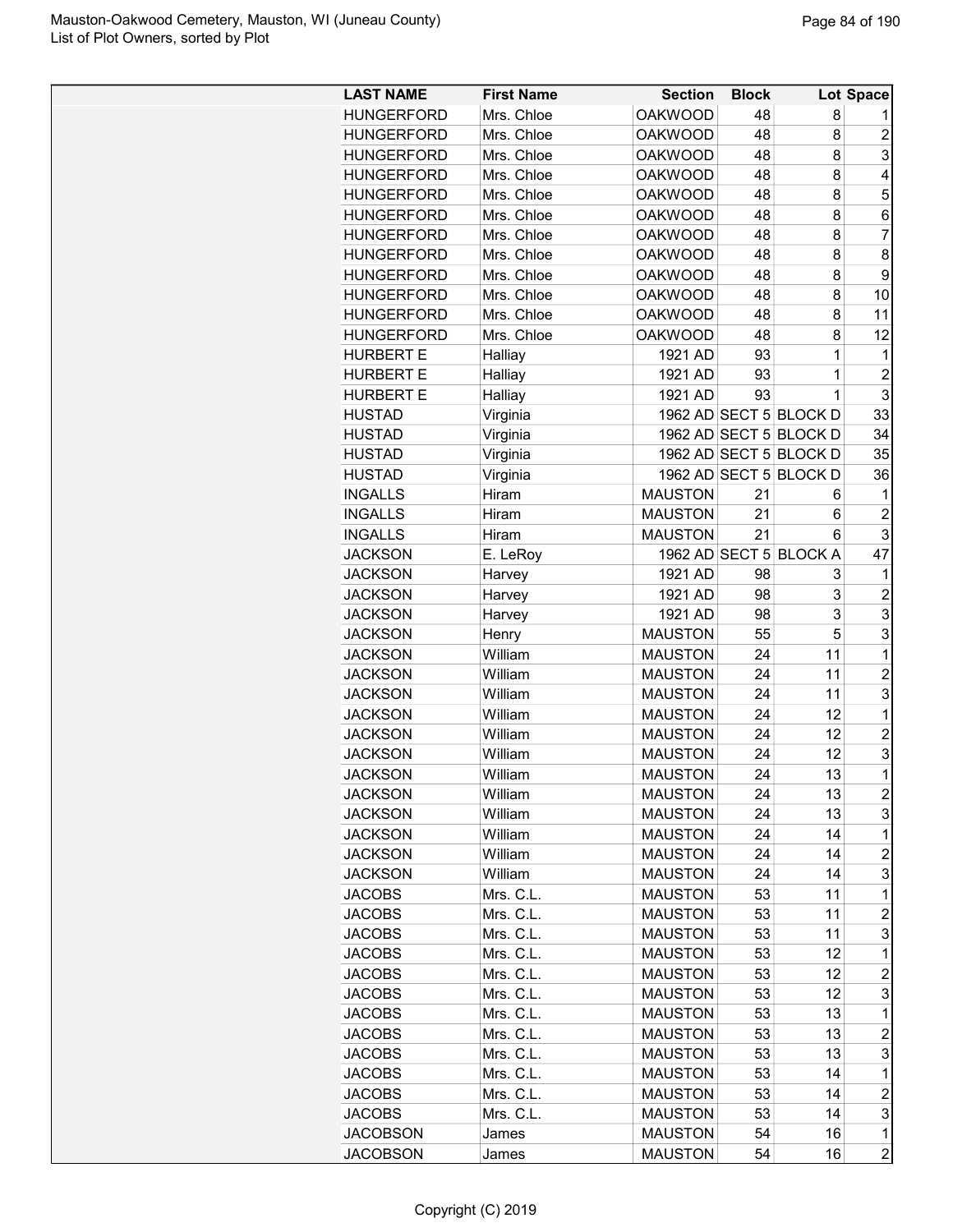| <b>LAST NAME</b> | <b>First Name</b> | <b>Section</b> | <b>Block</b> |                        | Lot Space      |
|------------------|-------------------|----------------|--------------|------------------------|----------------|
| <b>JACOBSON</b>  | James             | <b>MAUSTON</b> | 54           | 16                     | 3              |
| <b>JACOBSON</b>  | Kendall           | 1921 AD        | 102          | 3                      | $\mathbf 1$    |
| <b>JACOBSON</b>  | Kendall           | 1921 AD        | 102          | 3                      | 2              |
| <b>JACOBSON</b>  | Kendall           | 1921 AD        | 102          | 3                      | 3              |
| <b>JAECKS</b>    | Paul              | <b>OAKWOOD</b> | 25           | 1                      | 1              |
| <b>JAECKS</b>    | Paul              | <b>OAKWOOD</b> | 25           | 1                      | $\overline{2}$ |
| <b>JAECKS</b>    | Paul              | <b>OAKWOOD</b> | 25           | 1                      | 3              |
| <b>JAEGER</b>    | Henry             | <b>OAKWOOD</b> | 65           | 4                      | $\overline{7}$ |
| <b>JAEGER</b>    | Henry             | <b>OAKWOOD</b> | 65           | 4                      | 8              |
| <b>JAEGER</b>    | Henry             | <b>OAKWOOD</b> | 65           | 4                      | 9              |
| <b>JAMES</b>     | William F.        | 1921 AD        | 136          | 4                      | 1              |
| <b>JAMES</b>     | William F.        | 1921 AD        | 136          | 4                      | $\overline{c}$ |
| <b>JAMES</b>     | William F.        | 1921 AD        | 136          | 4                      | 3              |
| <b>JANECHEK</b>  | Arlene            |                |              | 1962 AD SECT 5 BLOCK B | 5              |
| <b>JANECHEK</b>  | Donald            |                |              | 1962 AD SECT 5 BLOCK B | 6              |
|                  |                   |                |              |                        |                |
| <b>JANECHEK</b>  | Donald            |                |              | 1962 AD SECT 5 BLOCK B | $\overline{7}$ |
| <b>JANECHEK</b>  | Donald            |                |              | 1962 AD SECT 5 BLOCK B | 8              |
| <b>JANISCH</b>   | Mrs. John         | <b>OAKWOOD</b> | 53           | 2                      | 7              |
| <b>JANISCH</b>   | Mrs. John         | <b>OAKWOOD</b> | 53           | 2                      | 8              |
| <b>JANISCH</b>   | Mrs. John         | <b>OAKWOOD</b> | 53           | 2                      | 9              |
| <b>JANNISCH</b>  | John              | <b>OAKWOOD</b> | 48           | 3                      | 1              |
| <b>JANNISCH</b>  | John              | <b>OAKWOOD</b> | 48           | 3                      | $\overline{2}$ |
| <b>JANNISCH</b>  | John              | <b>OAKWOOD</b> | 48           | 3                      | 3              |
| <b>JANNISCH</b>  | John              | <b>OAKWOOD</b> | 48           | 3                      | 4              |
| <b>JANNISCH</b>  | John              | <b>OAKWOOD</b> | 48           | 3                      | 5              |
| <b>JANNISCH</b>  | John              | <b>OAKWOOD</b> | 48           | 3                      | 6              |
| <b>JANNISCH</b>  | John              | <b>OAKWOOD</b> | 64           | 1                      | 1              |
| <b>JANNISCH</b>  | John              | <b>OAKWOOD</b> | 64           | 1                      | $\overline{c}$ |
| <b>JANNISCH</b>  | John              | <b>OAKWOOD</b> | 64           | 1                      | 6              |
| <b>JANNISCH</b>  | John              | <b>OAKWOOD</b> | 64           | 1                      | 7              |
| <b>JANNISCH</b>  | John              | <b>OAKWOOD</b> | 64           | 3                      | 1              |
| <b>JANNISCH</b>  | John              | <b>OAKWOOD</b> | 64           | 3                      | $\overline{2}$ |
| <b>JANNISCH</b>  | John              | <b>OAKWOOD</b> | 64           | 3                      | 3              |
| <b>JANNISCH</b>  | John              | <b>OAKWOOD</b> | 64           | 3                      | 4              |
| <b>JANNISCH</b>  | John              | <b>OAKWOOD</b> | 64           | 3                      | 6              |
| <b>JANNISCH</b>  | John              | <b>OAKWOOD</b> | 64           | 3                      | 7              |
| <b>JANNISCH</b>  | John              | <b>OAKWOOD</b> | 64           | 3                      | 8              |
| <b>JANNISCH</b>  | John              | <b>OAKWOOD</b> | 64           | 3                      | 9              |
| <b>JANNISCH</b>  | John              | <b>OAKWOOD</b> | 64           | 3                      | 10             |
| <b>JANNISCH</b>  | Wellhelm          | <b>OAKWOOD</b> | 48           | 5                      | 7              |
| <b>JANNISCH</b>  | Wellhelm          | <b>OAKWOOD</b> | 48           | 5                      | 8              |
| <b>JANNISCH</b>  | Wellhelm          | <b>OAKWOOD</b> | 48           | 5                      | 9              |
|                  |                   |                |              |                        |                |
| <b>JANNUSCH</b>  | Adolph H.         | <b>OAKWOOD</b> | 53           | 8                      | 1              |
| <b>JANNUSCH</b>  | Adolph H.         | <b>OAKWOOD</b> | 53           | 8                      | $\overline{c}$ |
| <b>JANNUSCH</b>  | Adolph H.         | <b>OAKWOOD</b> | 53           | 8                      | 3              |
| <b>JANNUSCH</b>  | Adolph H.         | <b>OAKWOOD</b> | 53           | 8                      | 4              |
| <b>JANNUSCH</b>  | Adolph H.         | <b>OAKWOOD</b> | 53           | 8                      | 5              |
| <b>JANNUSCH</b>  | Adolph H.         | <b>OAKWOOD</b> | 53           | 8                      | 6              |
| <b>JANNUSCH</b>  | Adolph H.         | <b>OAKWOOD</b> | 53           | 8                      | 7              |
| <b>JANNUSCH</b>  | Adolph H.         | <b>OAKWOOD</b> | 53           | 8                      | 8              |
| <b>JANNUSCH</b>  | Adolph H.         | <b>OAKWOOD</b> | 53           | 8                      | 9              |
| <b>JANNUSCH</b>  | Adolph H.         | <b>OAKWOOD</b> | 53           | 8                      | 10             |
| <b>JANNUSCH</b>  | Adolph H.         | <b>OAKWOOD</b> | 53           | 8                      | 11             |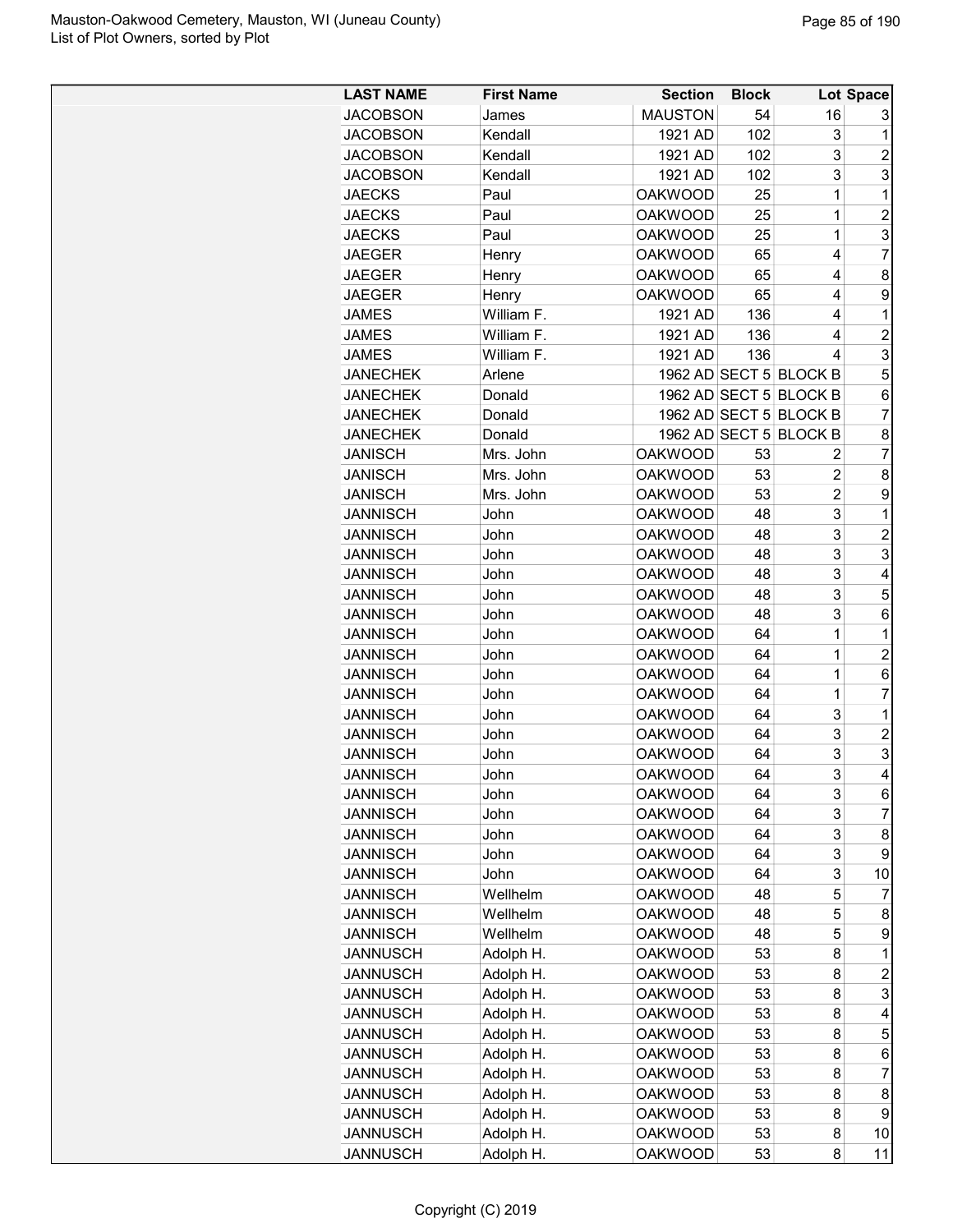| <b>LAST NAME</b> | <b>First Name</b> | <b>Section</b> | <b>Block</b> |                        | Lot Space             |
|------------------|-------------------|----------------|--------------|------------------------|-----------------------|
| <b>JANNUSCH</b>  | Adolph H.         | <b>OAKWOOD</b> | 53           | 8                      | 12                    |
| <b>JARZYNSKI</b> | Mary              |                |              | 1962 AD SECT 1 BLOCK C | 38                    |
| <b>JARZYNSKI</b> | Roy R.            |                |              | 1962 AD SECT 1 BLOCK C | 37                    |
| <b>JARZYNSKI</b> | Stanley P.        | 1921 AD        | 139          | 4                      | 1                     |
| <b>JARZYNSKI</b> | Stanley P.        | 1921 AD        | 139          | 4                      | $\overline{c}$        |
| <b>JARZYNSKI</b> | Stanley P.        | 1921 AD        | 139          | 4                      | 3                     |
| <b>JAUNISCH</b>  | <b>Bernadine</b>  | 1921 AD        | 145          | 4                      | 1                     |
| <b>JAUNISCH</b>  | <b>Bernadine</b>  | 1921 AD        | 145          | 4                      | $\overline{2}$        |
| <b>JAUNISCH</b>  | <b>Bernadine</b>  | 1921 AD        | 145          | 4                      | 3                     |
| <b>JAX</b>       | Edward H.         |                |              | 1962 AD SECT 1 BLOCK E | 41                    |
| <b>JAX</b>       | George James      | <b>OAKWOOD</b> | 33           | 8                      | 1                     |
| <b>JAX</b>       | George James      | <b>OAKWOOD</b> | 33           | 8                      | $\overline{c}$        |
| <b>JAX</b>       | George James      | <b>OAKWOOD</b> | 33           | 8                      | 3                     |
| <b>JAX</b>       | George James      | <b>OAKWOOD</b> | 33           | 8                      | 4                     |
| <b>JAX</b>       | George James      | <b>OAKWOOD</b> | 33           | 8                      | 5                     |
| <b>JAX</b>       | George James      | <b>OAKWOOD</b> | 33           | 8                      | 6                     |
| <b>JAX</b>       | George James      | <b>OAKWOOD</b> | 33           | 8                      | 7                     |
| <b>JAX</b>       | George James      | <b>OAKWOOD</b> | 33           | 8                      | 8                     |
| <b>JAX</b>       | George James      | <b>OAKWOOD</b> | 33           | 8                      | 9                     |
| <b>JAX</b>       | George James      | <b>OAKWOOD</b> | 33           | 8                      | 10                    |
| <b>JAX</b>       | George James      | <b>OAKWOOD</b> | 33           | 8                      | 11                    |
| <b>JAX</b>       | George James      | <b>OAKWOOD</b> | 33           | 8                      | 12                    |
| <b>JAX</b>       | Harold E.         |                |              | 1962 AD SECT 1 BLOCK E | 43                    |
| <b>JAX</b>       | Jerry B.          | 1962 AD SECT 1 |              | <b>BLOCK E</b>         | 44                    |
| <b>JAX</b>       | John (Bob)        | 1921 AD        | 102          | 4                      | 1                     |
| <b>JAX</b>       | John (Bob)        | 1921 AD        | 102          | 4                      | $\overline{2}$        |
| <b>JAX</b>       | John (Bob)        | 1921 AD        | 102          | 4                      | 3                     |
| <b>JAX</b>       | John (Bob)        | 1921 AD        | 102          | 10                     | 1                     |
| <b>JAX</b>       | John (Bob)        | 1921 AD        | 102          | 10                     | $\overline{c}$        |
| <b>JAX</b>       | John (Bob)        | 1921 AD        | 102          | 10                     | 3                     |
| <b>JAX</b>       | Ken               |                |              | 1962 AD SECT 4 BLOCK G | 6                     |
| <b>JAX</b>       | Virginia F.       |                |              | 1962 AD SECT 1 BLOCK E | 42                    |
| <b>JAY</b>       | Florence R.       |                |              | 1962 AD SECT 2 BLOCK B | 34                    |
| JAY              | <b>Florence R</b> |                |              | 1962 AD SECT 2 BLOCK B | 35                    |
| JAY              | Florence R.       |                |              | 1962 AD SECT 2 BLOCK B | 36                    |
| JAY              | Florence R.       |                |              | 1962 AD SECT 2 BLOCK B | 37                    |
| JAY              | Florence R.       |                |              | 1962 AD SECT 2 BLOCK B | 38                    |
| JAY              | Kenneth           | 1921 AD        | 140          | 5                      | 2                     |
| JAY              | Mrs. John         | 1921 AD        | 140          | 5                      | 1                     |
| JAY              | Mrs. John         | 1921 AD        | 143          | 3                      | 1                     |
| JAY              | Mrs. John         | 1921 AD        | 143          | 3                      | $\overline{c}$        |
| JAY              | Mrs. John         | 1921 AD        | 143          | 3                      | 3                     |
| <b>JENSEN</b>    | Audrey            |                |              | 1962 AD SECT 5 BLOCK B | 9                     |
| <b>JENSEN</b>    | Hazel B.          | 1921 AD        | 147          | 3                      | 1                     |
| <b>JENSEN</b>    | Hazel B.          | 1921 AD        | 147          | 3                      | $\overline{c}$        |
| <b>JENSEN</b>    | Hazel B.          | 1921 AD        | 147          | 3                      | 3                     |
| <b>JENSEN</b>    | Nathan D.         |                |              | 1962 AD SECT 5 BLOCK B | 10                    |
| <b>JENSEN</b>    | Norman            |                |              | 1962 AD SECT 5 BLOCK B | 11                    |
|                  |                   |                |              |                        | 1                     |
| <b>JOHNSON</b>   | Chas J            | 1921 AD        | 117          | 3<br>3                 |                       |
| <b>JOHNSON</b>   | Chas J            | 1921 AD        | 117          | 3                      | $\boldsymbol{2}$<br>3 |
| <b>JOHNSON</b>   | Chas J            | 1921 AD        | 117          |                        |                       |
| <b>JOHNSON</b>   | Don               | 1970 AD        | 151          | $\mathbf 1$            | 1                     |
| <b>JOHNSON</b>   | Don               | 1970 AD        | 151          | $\mathbf 1$            | $\overline{c}$        |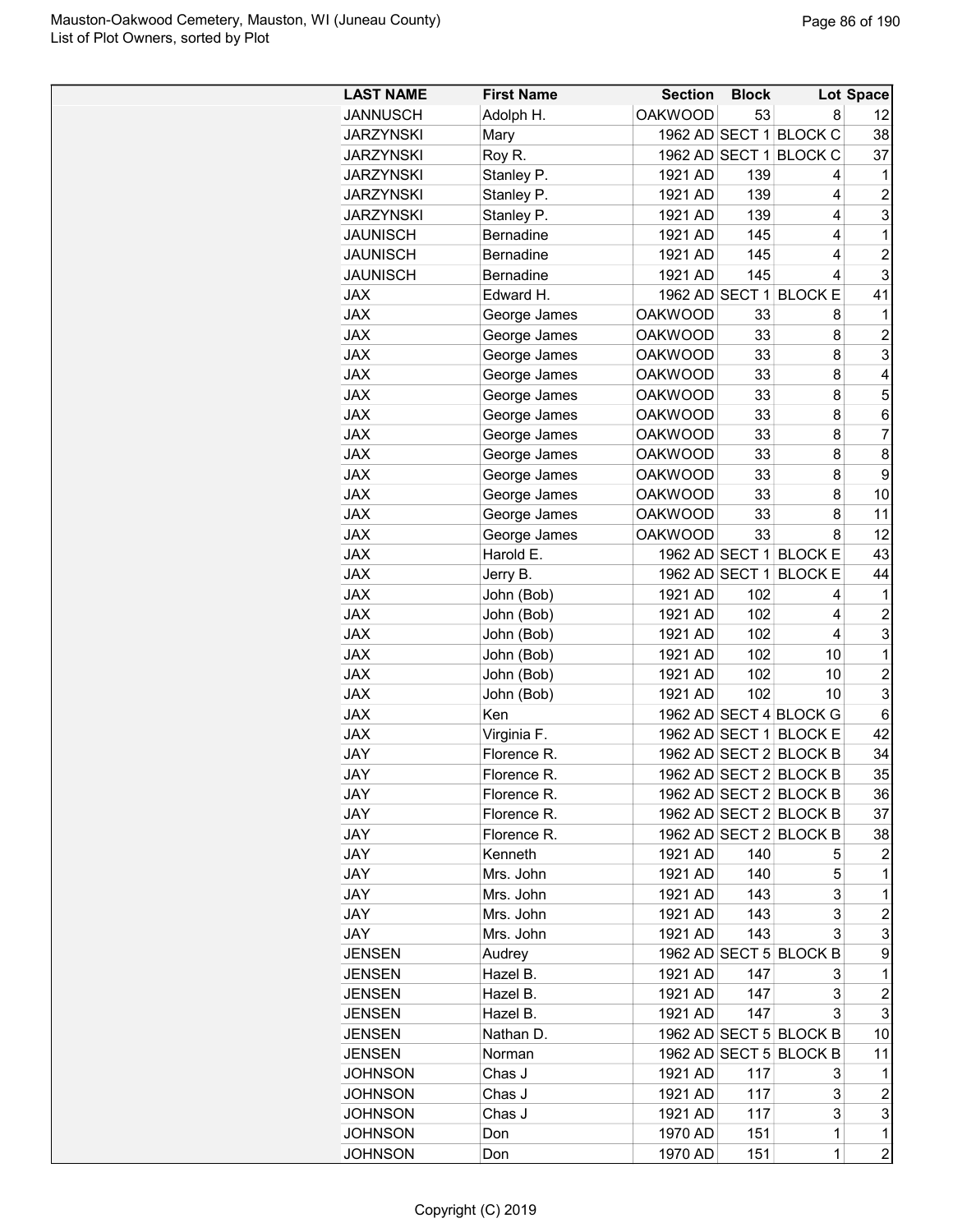| <b>LAST NAME</b> | <b>First Name</b>  | <b>Section</b> | <b>Block</b> |                        | Lot Space      |
|------------------|--------------------|----------------|--------------|------------------------|----------------|
| <b>JOHNSON</b>   | Don                | 1970 AD        | 151          | 1                      | 3              |
| <b>JOHNSON</b>   | Dr. L.             | <b>MAUSTON</b> | 35           | 11                     | 1              |
| <b>JOHNSON</b>   | Dr. L.             | <b>MAUSTON</b> | 35           | 11                     | 2              |
| <b>JOHNSON</b>   | Dr. L.             | <b>MAUSTON</b> | 35           | 11                     | 3              |
| <b>JOHNSON</b>   | Dr. L.             | <b>MAUSTON</b> | 35           | 12                     | 1              |
| <b>JOHNSON</b>   | Dr. L.             | <b>MAUSTON</b> | 35           | 12                     | $\overline{c}$ |
| <b>JOHNSON</b>   | Dr. L.             | <b>MAUSTON</b> | 35           | 12                     | 3              |
| <b>JOHNSON</b>   | Dr. L.             | <b>MAUSTON</b> | 35           | 13                     | 1              |
| <b>JOHNSON</b>   | Dr. L.             | <b>MAUSTON</b> | 35           | 13                     | $\overline{c}$ |
| <b>JOHNSON</b>   | Dr. L.             | <b>MAUSTON</b> | 35           | 13                     | 3              |
| <b>JOHNSON</b>   | Dr. L.             | <b>MAUSTON</b> | 35           | 14                     | $\overline{c}$ |
| <b>JOHNSON</b>   | Dr. L.             | <b>MAUSTON</b> | 35           | 14                     | 3              |
| <b>JOHNSON</b>   | Evelyn R.          |                |              | 1962 AD SECT 1 BLOCK D | 40             |
| <b>JOHNSON</b>   | Harold S.          |                |              | 1962 AD SECT 1 BLOCK D | 41             |
| <b>JOHNSON</b>   | Joanne             |                |              | 1962 AD SECT 4 BLOCK E | 43             |
| <b>JOHNSON</b>   | Joanne             |                |              | 1962 AD SECT 4 BLOCK E | 44             |
| <b>JOHNSON</b>   | Joanne             |                |              | 1962 AD SECT 4 BLOCK E | 45             |
| JOHNSON          | Joanne             |                |              | 1962 AD SECT 4 BLOCK E | 46             |
| <b>JOHNSON</b>   | John C             | 1921 AD        | 81           | 5                      | $\mathbf 1$    |
| <b>JOHNSON</b>   | John C             | 1921 AD        | 81           | 5                      | $\overline{c}$ |
| <b>JOHNSON</b>   | John C             | 1921 AD        | 81           | 5                      | 3              |
| <b>JOHNSON</b>   | John H             | 1921 AD        | 137          | 5                      | 1              |
| <b>JOHNSON</b>   | Loris L.           |                |              | 1962 AD SECT 1 BLOCK D | 59             |
|                  | Lottie M.          |                |              | 1962 AD SECT 1 BLOCK B | 21             |
| <b>JOHNSON</b>   |                    |                |              |                        |                |
| <b>JOHNSON</b>   | Marjorie M.        |                |              | 1962 AD SECT 4 BLOCK F | 54             |
| <b>JOHNSON</b>   | <b>Mark Andrew</b> |                |              | 1962 AD SECT 4 BLOCK F | 58             |
| <b>JOHNSON</b>   | May                | <b>OAKWOOD</b> | 36           | 1                      | 1              |
| <b>JOHNSON</b>   | May                | <b>OAKWOOD</b> | 36           | 1                      | $\overline{c}$ |
| <b>JOHNSON</b>   | May                | <b>OAKWOOD</b> | 36           | 1                      | 3              |
| <b>JOHNSON</b>   | May                | <b>OAKWOOD</b> | 36           | 1                      | 4              |
| <b>JOHNSON</b>   | May                | <b>OAKWOOD</b> | 36           | 1                      | 5              |
| JOHNSON          | May                | <b>OAKWOOD</b> | 36           | 1                      | 6              |
| <b>JOHNSON</b>   | May                | <b>OAKWOOD</b> | 36           | 1                      | 7              |
| <b>JOHNSON</b>   | May                | <b>OAKWOOD</b> | 36           | 1                      | 8              |
| <b>JOHNSON</b>   | May                | <b>OAKWOOD</b> | 36           | 1                      | 9              |
| <b>JOHNSON</b>   | May                | <b>OAKWOOD</b> | 36           | $\mathbf 1$            | 10             |
| <b>JOHNSON</b>   | May                | <b>OAKWOOD</b> | 36           | $\mathbf 1$            | 11             |
| <b>JOHNSON</b>   | May                | <b>OAKWOOD</b> | 36           | $\mathbf 1$            | 12             |
| <b>JOHNSON</b>   | May                | <b>OAKWOOD</b> | 36           | 2                      | 1              |
| <b>JOHNSON</b>   | May                | <b>OAKWOOD</b> | 36           | 2                      | 2              |
| <b>JOHNSON</b>   | May                | <b>OAKWOOD</b> | 36           | 2                      | 3              |
| <b>JOHNSON</b>   | May                | <b>OAKWOOD</b> | 36           | 2                      | 4              |
| <b>JOHNSON</b>   | May                | <b>OAKWOOD</b> | 36           | $\overline{c}$         | 5              |
| <b>JOHNSON</b>   | May                | <b>OAKWOOD</b> | 36           | 2                      | 6              |
| <b>JOHNSON</b>   | May                | <b>OAKWOOD</b> | 36           | $\overline{c}$         | 7              |
| <b>JOHNSON</b>   | May                | <b>OAKWOOD</b> | 36           | 2                      | 8              |
| <b>JOHNSON</b>   | May                | <b>OAKWOOD</b> | 36           | 2                      | 9              |
| <b>JOHNSON</b>   | May                | <b>OAKWOOD</b> | 36           | $\overline{2}$         | 10             |
| <b>JOHNSON</b>   | May                | <b>OAKWOOD</b> | 36           | 2                      | 11             |
| <b>JOHNSON</b>   | May                | <b>OAKWOOD</b> | 36           | $\overline{c}$         | 12             |
| <b>JOHNSON</b>   | May                | <b>OAKWOOD</b> | 36           | 3                      | 1              |
| <b>JOHNSON</b>   | May                | <b>OAKWOOD</b> | 36           | 3                      | 2              |
| <b>JOHNSON</b>   | May                | <b>OAKWOOD</b> | 36           | 3                      | 3              |
|                  |                    |                |              |                        |                |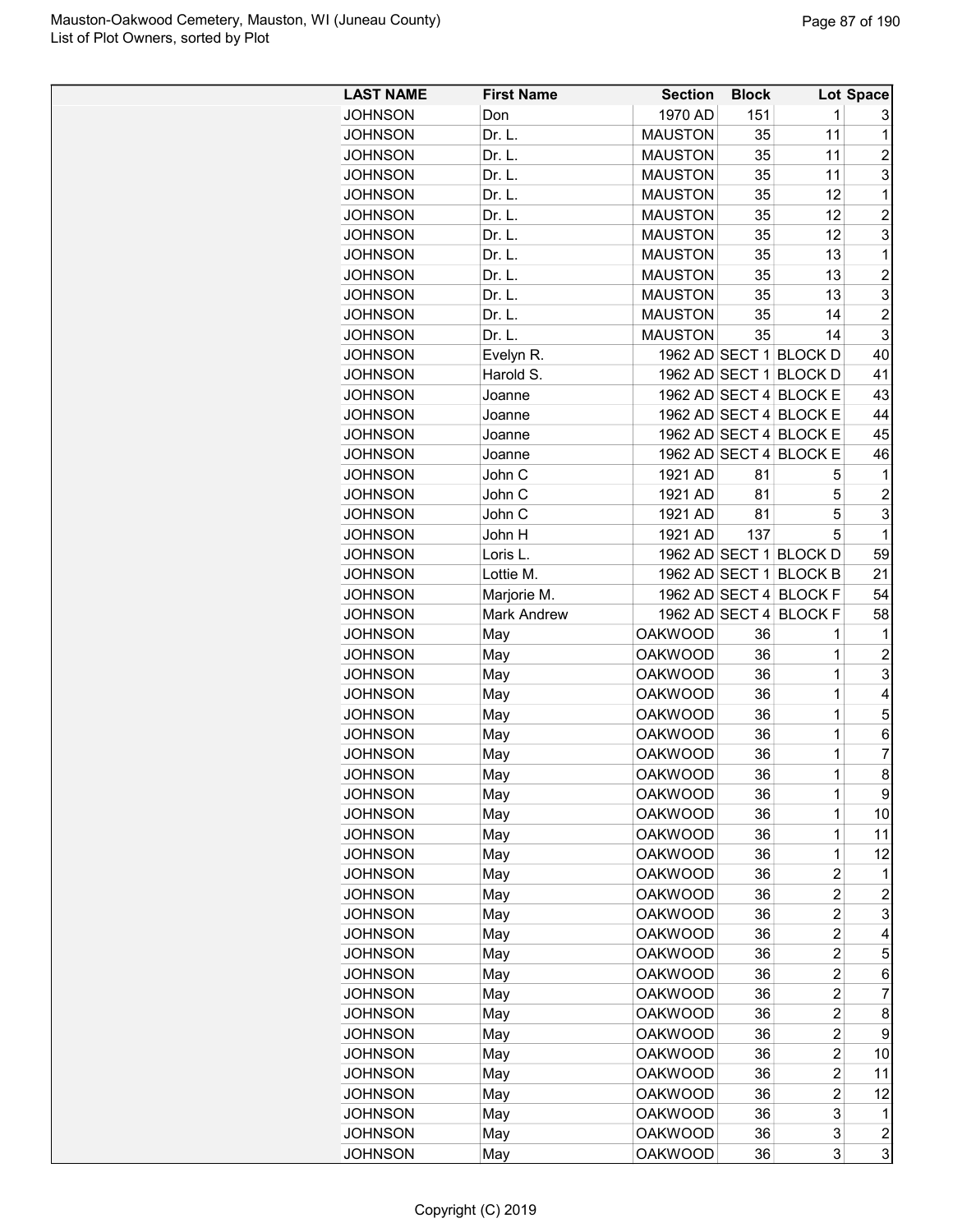| <b>LAST NAME</b> | <b>First Name</b>   | <b>Section</b> | <b>Block</b> |                        | Lot Space      |
|------------------|---------------------|----------------|--------------|------------------------|----------------|
| <b>JOHNSON</b>   | May                 | <b>OAKWOOD</b> | 36           | 3                      | 4              |
| <b>JOHNSON</b>   | May                 | <b>OAKWOOD</b> | 36           | 3                      | 5              |
| <b>JOHNSON</b>   | May                 | <b>OAKWOOD</b> | 36           | 3                      | 6              |
| <b>JOHNSON</b>   | May                 | <b>OAKWOOD</b> | 36           | 3                      | 7              |
| <b>JOHNSON</b>   | May                 | <b>OAKWOOD</b> | 36           | 3                      | 8              |
| <b>JOHNSON</b>   | May                 | <b>OAKWOOD</b> | 36           | 3                      | 9              |
| <b>JOHNSON</b>   | May                 | <b>OAKWOOD</b> | 36           | 3                      | 10             |
| <b>JOHNSON</b>   | May                 | <b>OAKWOOD</b> | 36           | 3                      | 11             |
| <b>JOHNSON</b>   | May                 | <b>OAKWOOD</b> | 36           | 3                      | 12             |
| <b>JOHNSON</b>   | Melvin C.           |                |              | 1962 AD SECT 4 BLOCK F | 55             |
| <b>JOHNSON</b>   | Minnie L.           | 1962 AD SECT 1 |              | <b>BLOCKD</b>          | 58             |
| <b>JOHNSON</b>   | W.R.                | <b>MAUSTON</b> | 5            | 1                      | 1              |
| <b>JOHNSON</b>   | W.R.                | <b>MAUSTON</b> | 5            | 1                      | 2              |
| <b>JOHNSON</b>   | W.R.                | <b>MAUSTON</b> | 5            | 1                      | 3              |
| <b>JOHNSON</b>   | W.R.                | <b>MAUSTON</b> | 5            | 8                      | 1              |
| <b>JOHNSON</b>   | W.R.                | <b>MAUSTON</b> | 5            | 8                      | $\overline{c}$ |
| <b>JOHNSON</b>   | W.R.                | <b>MAUSTON</b> | 5            | 8                      | 3              |
| <b>JOHNSON</b>   | William             | 1962 AD SECT 1 |              | <b>BLOCK B</b>         | 22             |
| <b>JONES</b>     | C.A                 | <b>OAKWOOD</b> | 43           | 1                      | 1              |
| <b>JONES</b>     | C.A                 | <b>OAKWOOD</b> | 43           | 1                      | 2              |
| <b>JONES</b>     | C.A                 | <b>OAKWOOD</b> | 43           | 1                      | 3              |
|                  | C.A                 | <b>OAKWOOD</b> | 43           |                        | 4              |
| <b>JONES</b>     |                     |                |              | 1                      |                |
| <b>JONES</b>     | C.A                 | <b>OAKWOOD</b> | 43           | 1                      | 5              |
| <b>JONES</b>     | C.A                 | <b>OAKWOOD</b> | 43           | 1                      | 7              |
| <b>JONES</b>     | C.A                 | <b>OAKWOOD</b> | 43           | 1                      | 8              |
| <b>JONES</b>     | C.A                 | <b>OAKWOOD</b> | 43           | 1                      | 9              |
| <b>JONES</b>     | C.A                 | <b>OAKWOOD</b> | 43           | 1                      | 10             |
| <b>JONES</b>     | C.A                 | <b>OAKWOOD</b> | 43           | 1                      | 11             |
| <b>JONES</b>     | C.A                 | <b>OAKWOOD</b> | 43           | 1                      | 12             |
| <b>JONES</b>     | Clarence A          | 1921 AD        | 106          | 5                      | $\mathbf 1$    |
| <b>JONES</b>     | Clarence A          | 1921 AD        | 106          | 5                      | $\overline{c}$ |
| <b>JONES</b>     | Clarence A          | 1921 AD        | 106          | 5                      | 3              |
| <b>JONES</b>     | Glenn Michael       |                |              | 1962 AD SECT 4 BLOCK D | 49             |
| <b>JONES</b>     | Harold A            | 1921 AD        | 106          | 10                     | 1              |
| <b>JONES</b>     | Harold A            | 1921 AD        | 106          | 10                     | $\overline{c}$ |
| <b>JONES</b>     | Harold A            | 1921 AD        | 106          | 10                     | 3              |
| <b>JONES</b>     | <b>Marion Crady</b> |                |              | 1962 AD SECT 4 BLOCK B | 63             |
| <b>JONES</b>     | Mrs Harold          | 1921 AD        | 106          | 9                      | 1              |
| <b>JONES</b>     | Mrs Harold          | 1921 AD        | 106          | 9                      | $\overline{c}$ |
| <b>JONES</b>     | Mrs Harold          | 1921 AD        | 106          | 9                      | 3              |
| <b>JONES</b>     | Reuben M.           | 1921 AD        | 112          | 8                      | $\mathbf 1$    |
| <b>JONES</b>     | Reuben M.           | 1921 AD        | 112          | 8                      | 2              |
| <b>JONES</b>     | Reuben M.           | 1921 AD        | 112          | 8                      | 3              |
| <b>JONES</b>     | Rufus F.            | <b>OAKWOOD</b> | 51           | 1                      | $\mathbf 1$    |
| <b>JONES</b>     | Rufus F.            | <b>OAKWOOD</b> | 51           | 1                      | $\overline{c}$ |
| <b>JONES</b>     | Rufus F.            | <b>OAKWOOD</b> | 51           | 1                      | 3              |
| <b>JONES</b>     | Rufus F.            | <b>OAKWOOD</b> | 51           | 1                      | 4              |
| <b>JONES</b>     | Rufus F.            | <b>OAKWOOD</b> | 51           | 1                      | 5              |
| <b>JONES</b>     | Rufus F.            | <b>OAKWOOD</b> | 51           | $\mathbf 1$            | 6              |
| <b>JONES</b>     | Rufus F.            | <b>OAKWOOD</b> | 51           | 1                      | 7              |
| <b>JONES</b>     | Rufus F.            | <b>OAKWOOD</b> | 51           | 1                      | 8              |
| <b>JONES</b>     | Rufus F.            | <b>OAKWOOD</b> | 51           | 1                      | 9              |
| <b>JONES</b>     | Rufus F.            | <b>OAKWOOD</b> | 51           | 1                      | 10             |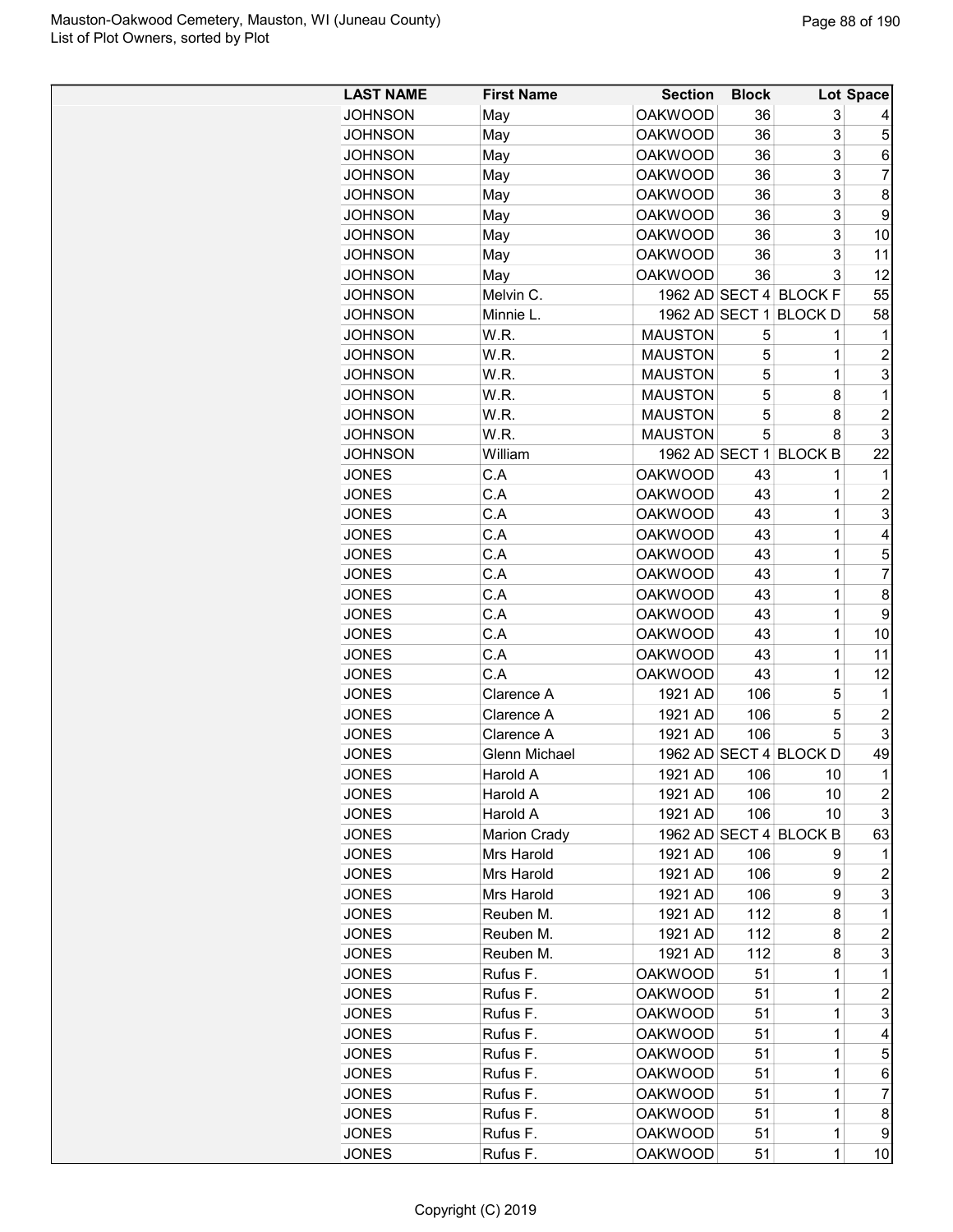| <b>LAST NAME</b>                 | <b>First Name</b> | <b>Section</b>                   | <b>Block</b> |                        | <b>Lot Space</b> |
|----------------------------------|-------------------|----------------------------------|--------------|------------------------|------------------|
| <b>JONES</b>                     | Rufus F.          | <b>OAKWOOD</b>                   | 51           | 1                      | 11               |
| <b>JONES</b>                     | Rufus F.          | <b>OAKWOOD</b>                   | 51           | $\mathbf 1$            | 12               |
| <b>JORGENSON</b>                 | Curlis            |                                  |              | 1962 AD SECT 5 BLOCK B | 23               |
| <b>JORGENSON</b>                 | Florence          |                                  |              | 1962 AD SECT 5 BLOCK B | 22               |
| <b>JUNG</b>                      | August            | <b>OAKWOOD</b>                   | 65           | 4                      | 10               |
| <b>JUNG</b>                      | August            | <b>OAKWOOD</b>                   | 65           | 4                      | 11               |
| <b>JUNG</b>                      | August            | <b>OAKWOOD</b>                   | 65           | 4                      | 12               |
| <b>JURKOWSKI</b>                 | Leo E.            |                                  |              | 1962 AD SECT 2 BLOCK A | 8                |
| <b>JURKOWSKI</b>                 | Marietta E.       |                                  |              | 1962 AD SECT 2 BLOCK A | $\overline{7}$   |
| <b>KABASINSKI</b>                | Joe               | 1921 AD                          | 92           | 3                      | 1                |
| <b>KABASINSKI</b>                | Joe               | 1921 AD                          | 92           | 3                      | $\overline{2}$   |
| <b>KABASINSKI</b>                | Joe               | 1921 AD                          | 92           | 3                      | 3                |
| <b>KAFKA</b>                     | Minnie A.         |                                  |              | 1962 AD SECT 2 BLOCK A | 14               |
| <b>KANNENBERG</b>                | Gertrude M.       |                                  |              | 1962 AD SECT 1 BLOCK C | 14               |
| <b>KANNENBERG</b>                | Norman T.         |                                  |              | 1962 AD SECT 1 BLOCK C | 13               |
| <b>KASTEN</b>                    | Josh              |                                  |              | 1962 AD SECT 2 BLOCK A | 21               |
| <b>KASTNER</b>                   | R.R. & R.C.       | <b>OAKWOOD</b>                   | 65           | 6                      | 1                |
| <b>KASTNER</b>                   | R.R. & R.C.       | <b>OAKWOOD</b>                   | 65           | 6                      | $\overline{c}$   |
| <b>KASTNER</b>                   | R.R. & R.C.       | <b>OAKWOOD</b>                   | 65           | 6                      | 3                |
| <b>KASTNER</b>                   | R.R. & R.C.       | <b>OAKWOOD</b>                   | 65           | 6                      | 4                |
| <b>KASTNER</b>                   | R.R. & R.C.       | <b>OAKWOOD</b>                   | 65           | 6                      | 5                |
| <b>KASTNER</b>                   | R.R. & R.C.       | <b>OAKWOOD</b>                   | 65           | 6                      | 6                |
| <b>KASTNER</b>                   | R.R. & R.C.       | <b>OAKWOOD</b>                   | 65           | 6                      | $\overline{7}$   |
|                                  | R.R. & R.C.       |                                  |              | 6                      | 8                |
| <b>KASTNER</b><br><b>KASTNER</b> | R.R. & R.C.       | <b>OAKWOOD</b><br><b>OAKWOOD</b> | 65           |                        | 9                |
| <b>KASTNER</b>                   | R.R. & R.C.       | <b>OAKWOOD</b>                   | 65           | 6<br>6                 | 10               |
| <b>KASTNER</b>                   | R.R. & R.C.       | <b>OAKWOOD</b>                   | 65<br>65     | 6                      | 11               |
|                                  |                   |                                  |              |                        | 12               |
| <b>KASTNER</b>                   | R.R. & R.C.       | <b>OAKWOOD</b>                   | 65           | 6                      |                  |
| <b>KASTNER</b><br><b>KASTNER</b> | Teresa            |                                  |              | 1962 AD SECT 2 BLOCK B | 45               |
|                                  | William A         | 1921 AD                          | 144          | 4                      | 1                |
| <b>KASTNER</b>                   | William A         | 1921 AD                          | 144          | 4                      | $\overline{c}$   |
| <b>KASTNER</b>                   | William A         | 1921 AD                          | 144          | 4                      | 3                |
| <b>KASTNER</b>                   | William A         | 1921 AD                          | 144          | 7                      | 1                |
| <b>KASTNER</b>                   | William A         | 1921 AD                          | 144          | $\overline{7}$         | $\overline{2}$   |
| <b>KASTNER</b>                   | William A         | 1921 AD                          | 144          | 7                      | 3                |
| <b>KAVALES</b>                   | Marshall J.       |                                  |              | 1962 AD SECT 1 BLOCK B | 30               |
| <b>KELLAHER</b>                  | Charles A.        | 1921 AD                          | 145          | 1                      | 1                |
| <b>KELLAHER</b>                  | Charles A.        | 1921 AD                          | 145          | 1                      | $\overline{c}$   |
| <b>KELLAHER</b>                  | Charles A.        | 1921 AD                          | 145          | $\mathbf 1$            | 3                |
| <b>KELLAHER</b>                  | Charles A.        | 1921 AD                          | 145          | 2                      | 1                |
| <b>KELLAHER</b>                  | Charles A.        | 1921 AD                          | 145          | 2                      | $\overline{c}$   |
| <b>KELLAHER</b>                  | Charles A.        | 1921 AD                          | 145          | $\overline{2}$         | 3                |
| <b>KELLER</b>                    | <b>Bros</b>       | <b>MAUSTON</b>                   | 37           | 3                      | 1                |
| <b>KELLER</b>                    | <b>Bros</b>       | <b>MAUSTON</b>                   | 37           | 3                      | $\overline{c}$   |
| <b>KELLER</b>                    | <b>Bros</b>       | <b>MAUSTON</b>                   | 37           | 3                      | 3                |
| <b>KELLER</b>                    | <b>Bros</b>       | <b>MAUSTON</b>                   | 37           | 4                      | 1                |
| <b>KELLER</b>                    | <b>Bros</b>       | <b>MAUSTON</b>                   | 37           | 4                      | $\overline{c}$   |
| <b>KELLER</b>                    | <b>Bros</b>       | <b>MAUSTON</b>                   | 37           | 4                      | 3                |
| <b>KELLER</b>                    | <b>Bros</b>       | <b>MAUSTON</b>                   | 37           | 5                      | 1                |
| <b>KELLER</b>                    | <b>Bros</b>       | <b>MAUSTON</b>                   | 37           | 5                      | $\overline{c}$   |
| <b>KELLER</b>                    | <b>Bros</b>       | <b>MAUSTON</b>                   | 37           | 5                      | 3                |
| <b>KELLER</b>                    | <b>Bros</b>       | <b>MAUSTON</b>                   | 37           | 6                      | 1                |
| <b>KELLER</b>                    | <b>Bros</b>       | <b>MAUSTON</b>                   | 37           | 6                      | $\overline{c}$   |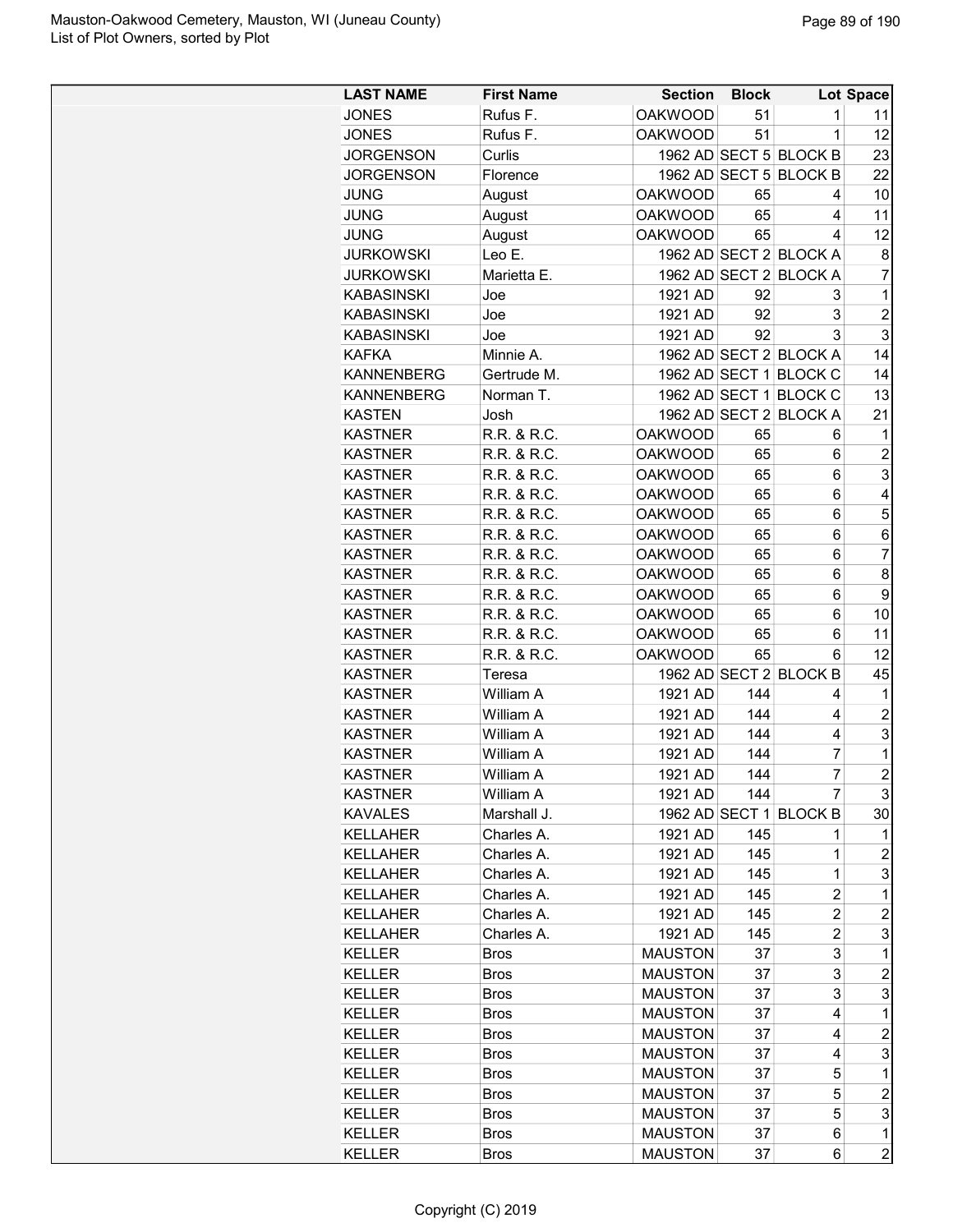| <b>LAST NAME</b> | <b>First Name</b> | <b>Section</b> | <b>Block</b> |                        | Lot Space               |
|------------------|-------------------|----------------|--------------|------------------------|-------------------------|
| <b>KELLER</b>    | <b>Bros</b>       | <b>MAUSTON</b> | 37           | 6                      |                         |
| <b>KELLEY</b>    | Michael           |                |              | 1962 AD SECT 5 BLOCK B | 61                      |
| <b>KELLY</b>     | Alva              | 1921 AD        | 93           | 2                      | 1                       |
| <b>KELLY</b>     | Alva              | 1921 AD        | 93           | 2                      | 2                       |
| <b>KELLY</b>     | Alva              | 1921 AD        | 93           | $\overline{2}$         | 3                       |
| <b>KELLY</b>     | Mrs. William      | <b>OAKWOOD</b> | 65           | 4                      | 1                       |
| <b>KELLY</b>     | Mrs. William      | <b>OAKWOOD</b> | 65           | 4                      | $\overline{c}$          |
| <b>KELLY</b>     | Mrs. William      | <b>OAKWOOD</b> | 65           | 4                      | 3                       |
| <b>KENIBER</b>   | <b>Miss</b>       | <b>MAUSTON</b> | 14           | 3                      | 1                       |
| <b>KENIBER</b>   | Miss              | <b>MAUSTON</b> | 14           | 3                      | $\overline{c}$          |
| <b>KENIBER</b>   | <b>Miss</b>       | <b>MAUSTON</b> | 14           | 3                      | 3                       |
| <b>KENIBER</b>   | Miss              | <b>MAUSTON</b> | 14           | 6                      | 1                       |
| <b>KENIBER</b>   | <b>Miss</b>       | <b>MAUSTON</b> | 14           | 6                      | $\overline{2}$          |
| <b>KENIBER</b>   | <b>Miss</b>       | <b>MAUSTON</b> | 14           | 6                      | 3                       |
| <b>KENNEDY</b>   | Sarah H.          | 1921 AD        | 97           | 4                      | 1                       |
| <b>KENNEDY</b>   | Sarah H.          | 1921 AD        | 97           | 4                      | $\overline{2}$          |
| <b>KENNEDY</b>   | Sarah H.          | 1921 AD        | 97           | 4                      | 3                       |
| <b>KIMBERLY</b>  | William A.        | 1921 AD        | 98           | 4                      | 1                       |
| <b>KIMBERLY</b>  | William A.        | 1921 AD        | 98           | 4                      | $\overline{2}$          |
| <b>KIMBERLY</b>  | William A.        | 1921 AD        | 98           | 4                      | 3                       |
| <b>KINDLE</b>    | Mrs. Marie        | <b>OAKWOOD</b> | 69           | 7                      | 4                       |
| <b>KINDLE</b>    | Mrs. Marie        | <b>OAKWOOD</b> | 69           | 7                      | 5                       |
| <b>KINDLE</b>    | Mrs. Marie        | <b>OAKWOOD</b> | 69           | 7                      | 6                       |
| <b>KING</b>      | George D. Estate  | <b>OAKWOOD</b> | 13           | 3                      | 1                       |
| <b>KING</b>      | George D. Estate  | <b>OAKWOOD</b> | 13           | 3                      | $\overline{2}$          |
| <b>KING</b>      | George D. Estate  | <b>OAKWOOD</b> | 13           | 3                      | 3                       |
| <b>KING</b>      | George D. Estate  | <b>OAKWOOD</b> | 13           | 3                      | 4                       |
| <b>KING</b>      | George D. Estate  | <b>OAKWOOD</b> | 13           | 3                      | 5                       |
| <b>KING</b>      | George D. Estate  | <b>OAKWOOD</b> | 13           | 3                      | 6                       |
| <b>KING</b>      | George D. Estate  | <b>OAKWOOD</b> | 13           | 3                      | 7                       |
| <b>KING</b>      | George D. Estate  | <b>OAKWOOD</b> | 13           | 3                      | 8                       |
| <b>KING</b>      | George D. Estate  | <b>OAKWOOD</b> | 13           | 3                      | 9                       |
| <b>KING</b>      | George D. Estate  | <b>OAKWOOD</b> | 13           | 3                      | 10                      |
| <b>KING</b>      | George D. Estate  | <b>OAKWOOD</b> | 13           | 3                      | 11                      |
| <b>KING</b>      | George D. Estate  | <b>OAKWOOD</b> | 13           | 3                      | 12                      |
| <b>KING</b>      | Ira H.            | 1921 AD        | 137          | 5                      | 2                       |
| <b>KIRCHHOFF</b> | Mrs. Hern         | <b>MAUSTON</b> | 52           | 10                     | 1                       |
| <b>KIRCHHOFF</b> | Mrs. Hern         | <b>MAUSTON</b> | 52           | 10                     | $\overline{c}$          |
| <b>KIRCHHOFF</b> | Mrs. Hern         | <b>MAUSTON</b> | 52           | 10                     | 3                       |
| <b>KIRCHHOFF</b> | Mrs. Hern         | <b>MAUSTON</b> | 52           | 15                     | 1                       |
| <b>KIRCHHOFF</b> | Mrs. Hern         | <b>MAUSTON</b> | 52           | 15                     | $\overline{c}$          |
| <b>KIRCHHOFF</b> | Mrs. Hern         | <b>MAUSTON</b> | 52           | 15                     | 3                       |
| <b>KLABOUGH</b>  | James H.          |                |              | 1962 AD SECT 4 BLOCK D | 30                      |
| <b>KLABOUGH</b>  | Marjorie M.       |                |              | 1962 AD SECT 4 BLOCK D | 32                      |
| <b>KLABOUGH</b>  | Thomas S.         |                |              | 1962 AD SECT 4 BLOCK D | 31                      |
| <b>KLAPPS</b>    | Robert            |                |              | 1962 AD SECT 5 BLOCK A | 43                      |
| <b>KLEATZ</b>    | Harold            |                |              | 1962 AD SECT 4 BLOCK E | 62                      |
| <b>KLECKA</b>    | Frank             | 1921 AD        | 120          | 3                      | 1                       |
| <b>KLECKA</b>    | Frank             | 1921 AD        | 120          | 3                      | $\overline{\mathbf{c}}$ |
| <b>KLECKA</b>    | Frank             | 1921 AD        | 120          | 3                      | 3                       |
| <b>KLEIST</b>    | Barbara J.        |                |              | 1962 AD SECT 4 BLOCK E | 65                      |
| <b>KLEIST</b>    | Warren            |                |              | 1962 AD SECT 4 BLOCK E | 66                      |
| <b>KLEMANN</b>   | Ethel T.          |                |              | 1962 AD SECT 4 BLOCK E | 71                      |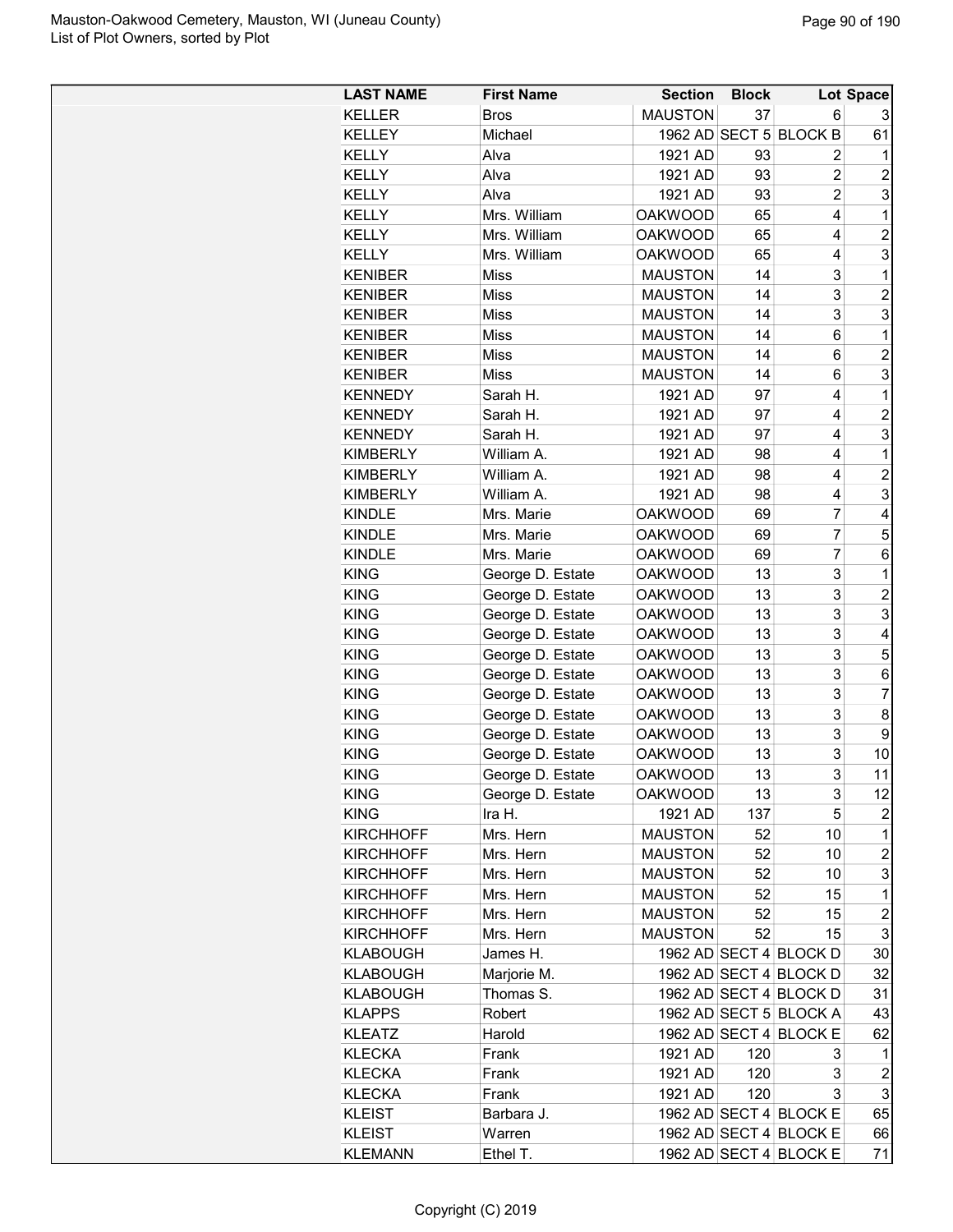| <b>LAST NAME</b> | <b>First Name</b>       | Section Block  |     |                         | Lot Space               |
|------------------|-------------------------|----------------|-----|-------------------------|-------------------------|
| <b>KLEMANN</b>   | John H.                 |                |     | 1962 AD SECT 4 BLOCK E  | 72                      |
| <b>KLETCHA</b>   | Unknown                 | 1970 AD        | 152 | 2                       | 1                       |
| <b>KLETCHA</b>   | Unknown                 | 1970 AD        | 152 | 2                       | $\overline{2}$          |
| <b>KLETCHA</b>   | Unknown                 | 1970 AD        | 152 | $\overline{2}$          | 3                       |
| <b>KLETECKA</b>  | George/Rosemary         | 1921 AD        | 128 | 6                       | 1                       |
| <b>KLETECKA</b>  | George/Rosemary         | 1921 AD        | 128 | 6                       | $\overline{c}$          |
| <b>KLETECKA</b>  | George/Rosemary         | 1921 AD        | 128 | 6                       | 3                       |
| <b>KLETECKA</b>  | John                    | 1921 AD        | 108 | 6                       | 1                       |
| <b>KLETECKA</b>  | John                    | 1921 AD        | 108 | 6                       | $\overline{2}$          |
| <b>KLETECKA</b>  | John                    | 1921 AD        | 108 | 6                       | 3                       |
| <b>KLETECKA</b>  | Unknown                 | 1970 AD        | 153 | 2                       | 1                       |
| <b>KLETECKA</b>  | Unknown                 | 1970 AD        | 153 | $\overline{2}$          | $\overline{2}$          |
| <b>KLETECKA</b>  | Unknown                 | 1970 AD        | 153 | $\mathfrak{p}$          | 3                       |
| <b>KLICK</b>     | Eric E.                 |                |     | 1962 AD SECT 2 BLOCK A  | 10                      |
| <b>KLICK</b>     | Natalie E.              |                |     | 1962 AD SECT 2 BLOCK A  | 9                       |
| <b>KLICKO</b>    |                         |                |     | 1962 AD SECT 4 BLOCK E  | 8                       |
| <b>KLICKO</b>    | Josephine<br>Lori L.    |                |     | 1962 AD SECT 4 BLOCK E  | $\overline{7}$          |
|                  |                         |                |     |                         |                         |
| <b>KLICKO</b>    | Vern                    |                |     | 1962 AD SECT 4 BLOCK E  | 9                       |
| <b>KLIKA</b>     | Miriam Terez Faustina   |                |     | 1962 AD SECT 2 BLOCK D  | 27                      |
| <b>KLIKA</b>     | Miriam Terez Faustina   |                |     | 1962 AD SECT 2 BLOCK D  | 28                      |
| <b>KLINE</b>     | <b>Astrid Elizabeth</b> |                |     | 1962 AD SECT 1 BLOCK C  | 70                      |
| <b>KLINE</b>     | Ronald E. Sr.           |                |     | 1962 AD SECT 1 BLOCK F  | 23                      |
| <b>KLIPPEL</b>   | Conrad                  | <b>MAUSTON</b> | 43  | 9                       | 1                       |
| <b>KLIPPEL</b>   | Conrad                  | <b>MAUSTON</b> | 43  | 9                       | $\overline{c}$          |
| <b>KLIPPEL</b>   | Conrad                  | <b>MAUSTON</b> | 43  | 9                       | 3                       |
| <b>KLIPPEL</b>   | Conrad                  | <b>MAUSTON</b> | 43  | 10                      | 1                       |
| <b>KLIPPEL</b>   | Conrad                  | <b>MAUSTON</b> | 43  | 10                      | $\overline{2}$          |
| <b>KLIPPEL</b>   | Conrad                  | <b>MAUSTON</b> | 43  | 10                      | 3                       |
| <b>KLIPPEL</b>   | Conrad                  | <b>MAUSTON</b> | 43  | 15                      | 1                       |
| <b>KLIPPEL</b>   | Conrad                  | <b>MAUSTON</b> | 43  | 15                      | $\overline{2}$          |
| <b>KLIPPEL</b>   | Conrad                  | <b>MAUSTON</b> | 43  | 15                      | 3                       |
| <b>KLIPPEL</b>   | Conrad                  | <b>MAUSTON</b> | 43  | 16                      | 1                       |
| <b>KLIPPEL</b>   | Conrad                  | <b>MAUSTON</b> | 43  | 16                      | $\overline{2}$          |
| <b>KLIPPEL</b>   | Conrad                  | <b>MAUSTON</b> | 43  | 16                      | 3                       |
| KNOTT            | Dorothy L.              |                |     | 1962 AD SECT 2 BLOCK A  | 24                      |
| <b>KNOTT</b>     | Walter M.               |                |     | 1962 AD SECT 2 BLOCK A  | 25                      |
| <b>KNOWLTON</b>  | W.A.                    | <b>OAKWOOD</b> | 44  | 8                       | 1                       |
| <b>KNOWLTON</b>  | W.A.                    | <b>OAKWOOD</b> | 44  | 8                       | $\overline{c}$          |
| <b>KNOWLTON</b>  | W.A.                    | <b>OAKWOOD</b> | 44  | 8                       | 3                       |
| <b>KNOWLTON</b>  | W.A.                    | <b>OAKWOOD</b> | 44  | 8                       | 4                       |
| <b>KNOWLTON</b>  | W.A.                    | <b>OAKWOOD</b> | 44  | 8                       | 5                       |
| <b>KNOWLTON</b>  | W.A.                    | <b>OAKWOOD</b> | 44  | 8                       | 6                       |
| <b>KNOWLTON</b>  | W.A.                    | <b>OAKWOOD</b> | 44  | 8                       | $\overline{7}$          |
| <b>KNOWLTON</b>  | W.A.                    | <b>OAKWOOD</b> | 44  | 8                       | 8                       |
| <b>KNOWLTON</b>  | W.A.                    | <b>OAKWOOD</b> | 44  | 8                       | 9                       |
| <b>KNOWLTON</b>  | W.A.                    | <b>OAKWOOD</b> | 44  | 8                       | 10                      |
| <b>KNOWLTON</b>  | W.A.                    | <b>OAKWOOD</b> | 44  | 8                       | 11                      |
| <b>KNOWLTON</b>  | W.A.                    | <b>OAKWOOD</b> | 44  | 8                       | 12                      |
| <b>KNOX</b>      | Clarence B.             | 1921 AD        | 138 | 5                       | 2                       |
| <b>KNUTSON</b>   | Patricia                |                |     | 1962 AD SECT 5 BLOCK D  | 29                      |
| <b>KNUTSON</b>   | Patricia                |                |     | 1962 AD SECT 5 BLOCK D  | 30                      |
| KOCI             | Mary                    | <b>MAUSTON</b> | 53  | 2                       | 1                       |
| KOCI             | Mary                    | <b>MAUSTON</b> | 53  | $\overline{\mathbf{c}}$ | $\overline{\mathbf{c}}$ |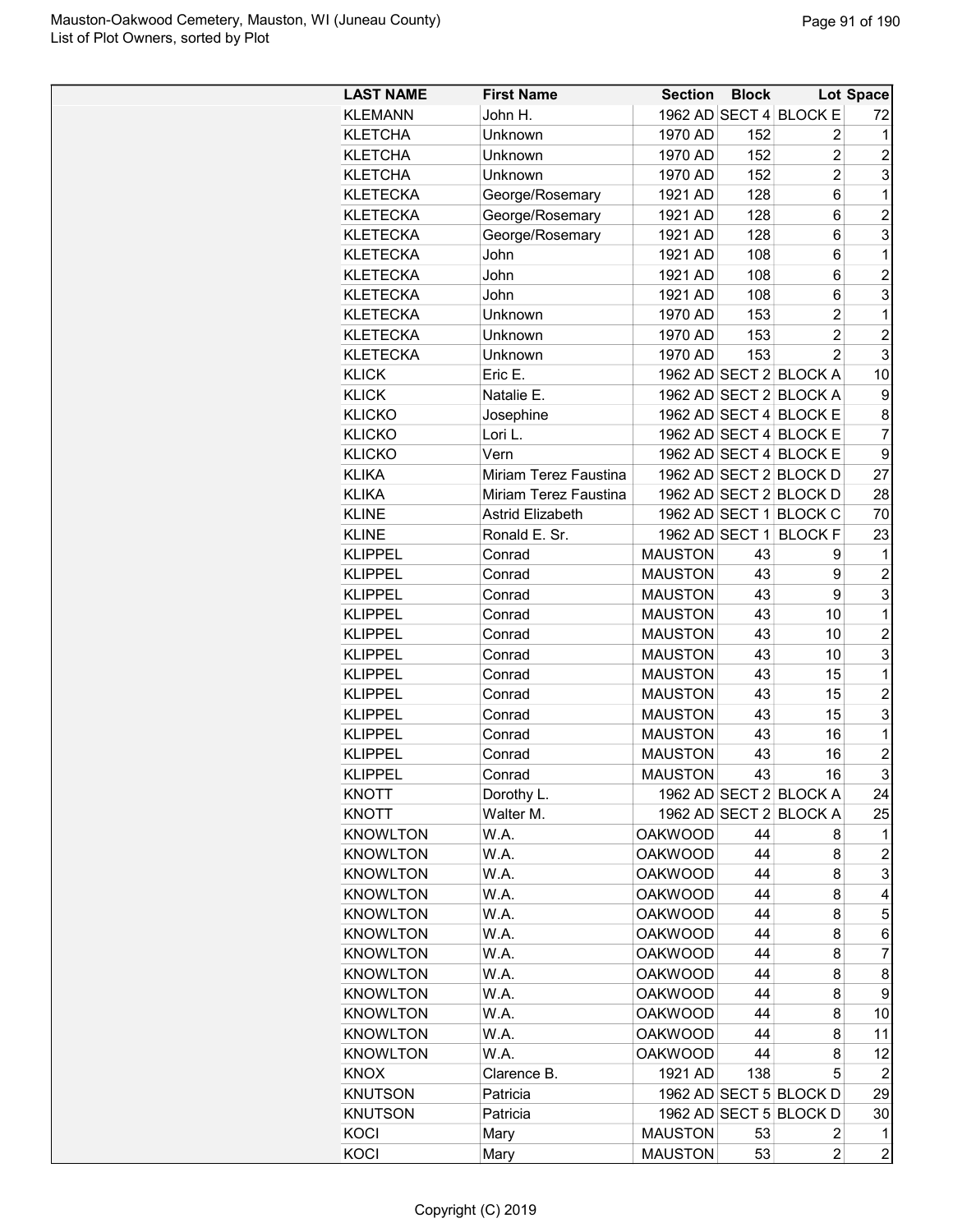| <b>LAST NAME</b> | <b>First Name</b> | <b>Section</b> | <b>Block</b> |                        | Lot Space                 |
|------------------|-------------------|----------------|--------------|------------------------|---------------------------|
| KOCI             | Mary              | <b>MAUSTON</b> | 53           | 2                      | 3                         |
| KOCI             | Mary              | <b>MAUSTON</b> | 53           | $\overline{7}$         | 1                         |
| KOCI             | Mary              | <b>MAUSTON</b> | 53           | $\overline{7}$         | $\overline{\mathbf{c}}$   |
| KOCI             | Mary              | <b>MAUSTON</b> | 53           | $\overline{7}$         | $\overline{3}$            |
| <b>KOENIG</b>    | August C.         | <b>OAKWOOD</b> | 80           | 4                      | $\overline{1}$            |
| <b>KOENIG</b>    | August C.         | <b>OAKWOOD</b> | 80           | 4                      | $\overline{\mathbf{c}}$   |
| <b>KOENIG</b>    | August C.         | <b>OAKWOOD</b> | 80           | 4                      | $\overline{3}$            |
| <b>KOENIG</b>    | August C.         | <b>OAKWOOD</b> | 80           | 4                      | 4                         |
| <b>KOENIG</b>    | August C.         | <b>OAKWOOD</b> | 80           | 4                      | 5                         |
| <b>KOENIG</b>    | August C.         | <b>OAKWOOD</b> | 80           | 4                      | 6                         |
| <b>KOENIG</b>    | August C.         | <b>OAKWOOD</b> | 80           | 4                      | $\overline{7}$            |
| <b>KOENIG</b>    | August C.         | <b>OAKWOOD</b> | 80           | 4                      | 8                         |
| <b>KOESTER</b>   | Catherine         | <b>OAKWOOD</b> | 79           | 4                      | $\mathbf{1}$              |
| <b>KOESTER</b>   | Catherine         | <b>OAKWOOD</b> | 79           | 4                      | $\overline{c}$            |
| <b>KOESTER</b>   | Catherine         | <b>OAKWOOD</b> | 79           | 4                      | $\overline{3}$            |
| <b>KOESTER</b>   | Catherine         | <b>OAKWOOD</b> | 79           | 4                      | $\overline{\mathbf{4}}$   |
| <b>KOESTER</b>   | Catherine         | <b>OAKWOOD</b> | 79           | 4                      | 5                         |
| <b>KOESTER</b>   | Catherine         | <b>OAKWOOD</b> | 79           | 4                      | 6                         |
| <b>KOESTER</b>   | Catherine         | <b>OAKWOOD</b> | 79           | 4                      | $\overline{7}$            |
| <b>KOESTER</b>   | Catherine         | <b>OAKWOOD</b> | 79           | 4                      | $\bf 8$                   |
| <b>KOHN</b>      | Elaine            |                |              | 1962 AD SECT 5 BLOCK A | 25                        |
| <b>KOHN</b>      | Raymond           |                |              | 1962 AD SECT 5 BLOCK A | 26                        |
| <b>KOLAR</b>     | George W. Sr.     |                |              | 1962 AD SECT 1 BLOCK E | 71                        |
| <b>KOLAR</b>     | Hazel             |                |              | 1962 AD SECT 1 BLOCK E | 72                        |
| <b>KOPPANG</b>   | Agnes             | 1921 AD        | 107          | 10                     | 1                         |
| <b>KOPPANG</b>   | Agnes             | 1921 AD        | 107          | 10                     | $\overline{c}$            |
| <b>KOPPANG</b>   | Agnes             | 1921 AD        | 107          | 10                     | $\overline{3}$            |
| <b>KOSER</b>     | Daniel W.         |                |              | 1962 AD SECT 1 BLOCK C | 58                        |
| <b>KOSLOWSKY</b> | <b>Bruno</b>      | 1921 AD        | 101          | 3                      | 1                         |
| <b>KOSLOWSKY</b> | <b>Bruno</b>      | 1921 AD        | 101          | 3                      | $\overline{\mathbf{c}}$   |
| <b>KOSLOWSKY</b> | <b>Bruno</b>      | 1921 AD        | 101          | 3                      | 3                         |
| <b>KOSLOWSKY</b> | Carl              | <b>MAUSTON</b> | 1            | 14                     | $\mathbf{1}$              |
| <b>KOSLOWSKY</b> | Mathilde          | <b>MAUSTON</b> | 1            | 14                     | $\mathbf{3}$              |
| <b>KOWALKE</b>   | Donna Lea         |                |              | 1962 AD SECT 5 BLOCK A | 70                        |
| <b>KOWALKE</b>   | Vicki             |                |              | 1962 AD SECT 5 BLOCK B | $\ensuremath{\mathsf{3}}$ |
| <b>KOWALKE</b>   | Vicki             |                |              | 1962 AD SECT 5 BLOCK B | 4                         |
| <b>KOWALKE</b>   | Victor A.         |                |              | 1962 AD SECT 5 BLOCK A | 69                        |
| <b>KRAEGER</b>   | Herman,           | 1921 AD        | 85           |                        | 1                         |
| <b>KRAEGER</b>   | Herman,           | 1921 AD        | 85           | 1                      | $\overline{\mathbf{c}}$   |
| <b>KRAEGER</b>   | Herman,           | 1921 AD        | 85           | 1                      | 3                         |
| <b>KRANZ</b>     | Arthur            | 1921 AD        | 86           | 3                      | 1                         |
| <b>KRANZ</b>     | Arthur            | 1921 AD        | 86           | 3                      | $\overline{c}$            |
| <b>KRANZ</b>     | Arthur            | 1921 AD        | 86           | 3                      | $\overline{3}$            |
| <b>KRAUSE</b>    | Irene C.          |                |              | 1962 AD SECT 1 BLOCK B | 92                        |
| <b>KRAUSE</b>    | Robert L.         |                |              | 1962 AD SECT 1 BLOCK B | 93                        |
| <b>KREPPS</b>    | George            | <b>OAKWOOD</b> | 21           | 4                      | 2                         |
| <b>KREPPS</b>    | George            | <b>OAKWOOD</b> | 21           | 4                      | 3                         |
| <b>KREPPS</b>    | George            | <b>OAKWOOD</b> | 21           | 4                      | 4                         |
| <b>KREPPS</b>    | George            | <b>OAKWOOD</b> | 21           | 4                      | 5                         |
| <b>KREPPS</b>    | George            | <b>OAKWOOD</b> | 21           | 4                      | 6                         |
| <b>KREPS</b>     | George A.         | <b>OAKWOOD</b> | 21           | 4                      | 1                         |
| <b>KREUGER</b>   | Betty M.          |                |              | 1962 AD SECT 1 BLOCK B | 81                        |
| <b>KREUGER</b>   | Hazel L.          |                |              | 1962 AD SECT 1 BLOCK B | 82                        |
|                  |                   |                |              |                        |                           |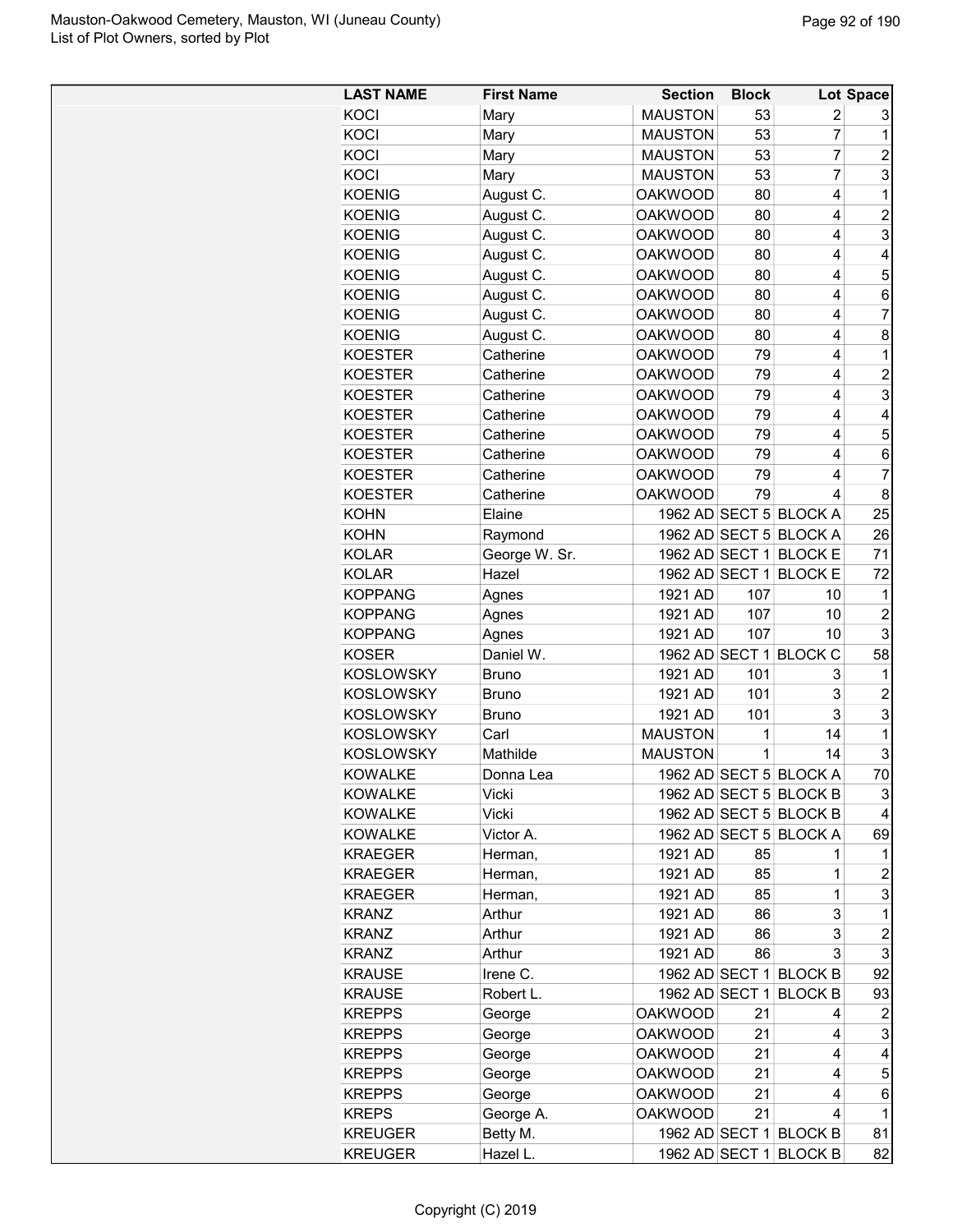| <b>LAST NAME</b> | <b>First Name</b>      | <b>Section</b>                   | <b>Block</b> |                        | <b>Lot Space</b> |
|------------------|------------------------|----------------------------------|--------------|------------------------|------------------|
| <b>KROGH</b>     | Amy A.                 |                                  |              | 1962 AD SECT 1 BLOCK E | 36               |
| KROGH            | Don V.                 |                                  |              | 1962 AD SECT 1 BLOCK C | 82               |
| KROGH            | Marcia K.              |                                  |              | 1962 AD SECT 1 BLOCK C | 81               |
| <b>KROGH</b>     | Vernon V.              |                                  |              | 1962 AD SECT 1 BLOCK E | 35               |
| <b>KRUEGER</b>   | Harold H.              |                                  |              | 1962 AD SECT 2 BLOCK D | 52               |
| <b>KRUEGER</b>   | Henry J.               | <b>MAUSTON</b>                   | 53           | 9                      | 1                |
| <b>KRUEGER</b>   | Henry J.               | <b>MAUSTON</b>                   | 53           | 9                      | $\overline{c}$   |
| <b>KRUEGER</b>   | Henry J.               | <b>MAUSTON</b>                   | 53           | 9                      | 3                |
| <b>KRUEGER</b>   | Henry J.               | <b>MAUSTON</b>                   | 53           | 16                     | 1                |
| KRUEGER          | Henry J.               | <b>MAUSTON</b>                   | 53           | 16                     | $\overline{2}$   |
| <b>KRUEGER</b>   | Henry J.               | <b>MAUSTON</b>                   | 53           | 16                     | 3                |
| KRUEGER          | Loretta Marie          |                                  |              | 1962 AD SECT 4 BLOCK E | 32               |
| <b>KRUEGER</b>   | Mary Ellen             |                                  |              | 1962 AD SECT 4 BLOCK E | 33               |
| <b>KRUEGER</b>   | N/A                    |                                  |              | 1962 AD SECT 1 BLOCK D | 25               |
| <b>KRUEGER</b>   | N/A                    |                                  |              | 1962 AD SECT 5 BLOCK B | 14               |
| <b>KRUEGER</b>   | N/A                    |                                  |              | 1962 AD SECT 5 BLOCK B | 15               |
| KRUEGER          | Ralph E.               |                                  |              | 1962 AD SECT 2 BLOCK D | 53               |
| KRUEGER          | Raymond                | 1921 AD                          | 144          | 6                      | 1                |
| <b>KRUEGER</b>   | Raymond                | 1921 AD                          | 144          | 6                      | $\overline{c}$   |
| <b>KRUEGER</b>   | Raymond                | 1921 AD                          | 144          | 6                      | 3                |
| <b>KRUEGER</b>   | William E.             |                                  |              | 1962 AD SECT 4 BLOCK E | 34               |
| <b>KRUG</b>      | Charles                |                                  |              | 1962 AD SECT 1 BLOCK E | 77               |
| <b>KRUG</b>      | Margaret               | 1962 AD SECT 1                   |              | <b>BLOCK E</b>         | 78               |
| <b>KRUG</b>      | Mildred                | 1962 AD SECT 1                   |              | <b>BLOCK E</b>         | 75               |
| <b>KRUG</b>      | Mildred                |                                  |              | 1962 AD SECT 1 BLOCK E | 76               |
| <b>KRUGER</b>    | Albert Edward Jr.      |                                  |              | 1962 AD SECT 4 BLOCK E | 64               |
| <b>KRUGER</b>    | Ann                    |                                  |              | 1962 AD SECT 4 BLOCK F | 20               |
| <b>KRUGER</b>    | Laura Elizabeth        |                                  |              | 1962 AD SECT 4 BLOCK F | 19               |
| <b>KRUGER</b>    | R.A. Estate            | <b>OAKWOOD</b>                   | 71           | 1                      | 1                |
| <b>KRUGER</b>    | R.A. Estate            | <b>OAKWOOD</b>                   | 71           | 1                      | $\overline{c}$   |
| <b>KRUGER</b>    | R.A. Estate            | <b>OAKWOOD</b>                   | 71           | $\mathbf 1$            | 3                |
| <b>KRUGER</b>    | R.A. Estate            | <b>OAKWOOD</b>                   | 71           | $\mathbf 1$            | 4                |
| <b>KRUGER</b>    | R.A. Estate            | <b>OAKWOOD</b>                   | 71           | 1                      | 5                |
| <b>KRUGER</b>    | R.A. Estate            | <b>OAKWOOD</b>                   | 71           | $\mathbf 1$            | 6                |
| <b>KRUGER</b>    | R.A. Estate            | <b>OAKWOOD</b>                   | 71           | 1                      | $\overline{7}$   |
| <b>KRUGER</b>    | R.A. Estate            | <b>OAKWOOD</b>                   | 71           | 1                      | 8                |
| <b>KRUGER</b>    | R.A. Estate            | <b>OAKWOOD</b>                   | 71           | 1                      | 9                |
| <b>KRUGER</b>    | R.A. Estate            | <b>OAKWOOD</b>                   | 71           | 1                      | 10               |
| <b>KRUGER</b>    | R.A. Estate            | <b>OAKWOOD</b>                   | 71           | 1                      | 11               |
| <b>KRUGER</b>    | R.A. Estate            | <b>OAKWOOD</b>                   | 71           | 1                      | 12               |
| <b>KRUGER</b>    | Terry                  | 1962 AD SECT 4                   |              | <b>BLOCK F</b>         | 21               |
| <b>KUBITZ</b>    | Albert H.              | <b>OAKWOOD</b>                   | 40           | 1                      | 1                |
| <b>KUBITZ</b>    | Albert H.              | <b>OAKWOOD</b>                   | 40           | 1                      | $\overline{c}$   |
| <b>KUBITZ</b>    | Albert H.              | <b>OAKWOOD</b>                   | 40           | 1                      | 3                |
| <b>KUBITZ</b>    | Albert H.              | <b>OAKWOOD</b>                   | 40           | $\mathbf 1$            | 4                |
| KUBITZ           | Albert H.              | <b>OAKWOOD</b>                   | 40           | 1                      | 5                |
| <b>KUBITZ</b>    |                        |                                  | 40           | 1                      |                  |
|                  | Albert H.              | <b>OAKWOOD</b><br><b>OAKWOOD</b> | 41           | 1                      | 6<br>1           |
| <b>KUBITZ</b>    | Albert H.              |                                  | 41           | 1                      | $\overline{c}$   |
| <b>KUBITZ</b>    | Albert H.              | <b>OAKWOOD</b>                   | 41           | 1                      | 3                |
| <b>KUBITZ</b>    | Albert H.              | <b>OAKWOOD</b>                   | 41           | 1                      | 4                |
| <b>KUBITZ</b>    | Albert H.<br>Albert H. | <b>OAKWOOD</b>                   | 41           | 1                      |                  |
| <b>KUBITZ</b>    |                        | <b>OAKWOOD</b>                   |              | $\mathbf 1$            | 5                |
| <b>KUBITZ</b>    | Albert H.              | <b>OAKWOOD</b>                   | 41           |                        | 6                |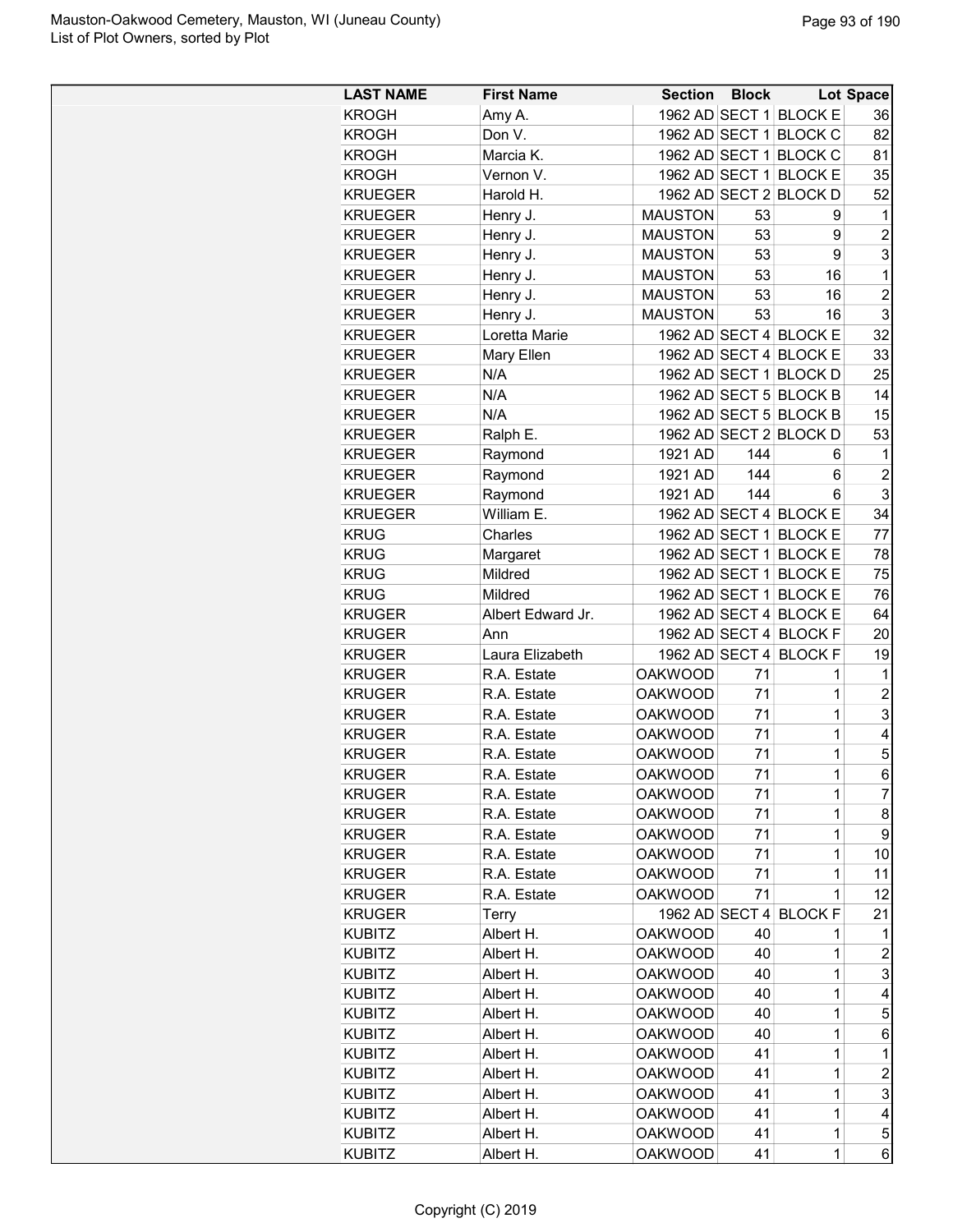| <b>LAST NAME</b> | <b>First Name</b> | <b>Section</b> | <b>Block</b> |                        | Lot Space                 |
|------------------|-------------------|----------------|--------------|------------------------|---------------------------|
| <b>KUBITZ</b>    | Mrs. Karl         | <b>OAKWOOD</b> | 48           | 1                      |                           |
| <b>KUBITZ</b>    | Mrs. Karl         | <b>OAKWOOD</b> | 48           | $\mathbf 1$            | $\overline{\mathbf{c}}$   |
| <b>KUBITZ</b>    | Mrs. Karl         | <b>OAKWOOD</b> | 48           | 1                      | 3                         |
| <b>KUBITZ</b>    | Mrs. Karl         | <b>OAKWOOD</b> | 48           | 1                      | 4                         |
| <b>KUBITZ</b>    | Mrs. Karl         | <b>OAKWOOD</b> | 48           | 1                      | 5                         |
| <b>KUBITZ</b>    | Mrs. Karl         | <b>OAKWOOD</b> | 48           | 1                      | 6                         |
| <b>KUBITZ</b>    | Mrs. Karl         | <b>OAKWOOD</b> | 48           | 1                      | $\overline{7}$            |
| <b>KUBITZ</b>    | Mrs. Karl         | <b>OAKWOOD</b> | 48           | 1                      | 8                         |
| <b>KUBITZ</b>    | Mrs. Karl         | <b>OAKWOOD</b> | 48           | 1                      | 9                         |
| <b>KUBITZ</b>    | Mrs. Karl         | <b>OAKWOOD</b> | 48           | 1                      | 10                        |
| <b>KUBITZ</b>    | Mrs. Karl         | <b>OAKWOOD</b> | 48           | $\mathbf 1$            | 11                        |
| <b>KUBITZ</b>    | Mrs. Karl         | <b>OAKWOOD</b> | 48           | 1                      | 12                        |
| <b>KUCERA</b>    | James             | 1921 AD        | 81           | 3                      | 1                         |
| <b>KUCERA</b>    | James             | 1921 AD        | 81           | 3                      | $\boldsymbol{2}$          |
| <b>KUCERA</b>    | James             | 1921 AD        | 81           | 3                      | $\ensuremath{\mathsf{3}}$ |
| <b>KUDLAS</b>    | Donna             |                |              | 1962 AD SECT 4 BLOCK D | 55                        |
| <b>KUEHL</b>     | Donald F.         |                |              | 1962 AD SECT 4 BLOCK F | 10                        |
| <b>KUEHL</b>     | Joyce A.          |                |              | 1962 AD SECT 4 BLOCK F | 9                         |
| <b>KUEHL</b>     | Joyce A.          |                |              | 1962 AD SECT 4 BLOCK F | 11                        |
| <b>KUERA</b>     | Joe               | 1921 AD        | 136          | 5                      | 3                         |
| <b>KUNZ</b>      | Joseph            | 1921 AD        | 139          | 5                      | $\mathbf{1}$              |
| <b>KUNZA</b>     | Michel            | 1921 AD        | 138          | 5                      | $\mathbf 1$               |
| <b>KUTINA</b>    | Martha E.         |                |              | 1962 AD SECT 5 BLOCK B | 54                        |
| <b>KYLE</b>      | Edgar             | <b>OAKWOOD</b> | 27           | 1                      | 1                         |
| <b>KYLE</b>      | Edgar             | <b>OAKWOOD</b> | 27           | 1                      | $\overline{c}$            |
| <b>KYLE</b>      | Edgar             | <b>OAKWOOD</b> | 27           | 1                      | 3                         |
| <b>KYLE</b>      | Edgar             | <b>OAKWOOD</b> | 27           | $\mathbf 1$            | 4                         |
| <b>KYLE</b>      | Edgar             | <b>OAKWOOD</b> | 27           | 1                      | 5                         |
| <b>KYLE</b>      | Edgar             | <b>OAKWOOD</b> | 27           | 1                      | 6                         |
| <b>KYLE</b>      | Edgar             | <b>OAKWOOD</b> | 27           | 1                      | $\overline{7}$            |
| <b>KYLE</b>      | Edgar             | <b>OAKWOOD</b> | 27           | 1                      | $\bf 8$                   |
| <b>KYLE</b>      | Edgar             | <b>OAKWOOD</b> | 27           | 1                      | 9                         |
| <b>KYLE</b>      | Edgar             | <b>OAKWOOD</b> | 27           | 1                      | 10                        |
| <b>KYLE</b>      | Edgar             | <b>OAKWOOD</b> | 27           | 1                      | 11                        |
| <b>KYLE</b>      | Edgar             | <b>OAKWOOD</b> | 27           | 1                      | 12                        |
| <b>KYLE</b>      | Robert E.         | 1883 AD        | Κ            | 1                      | 1                         |
| <b>KYLE</b>      | Robert E.         | 1883 AD        | Κ            | $\mathbf 1$            | $\overline{c}$            |
| <b>KYLE</b>      | Robert E.         | 1883 AD        | Κ            | 1                      | 3                         |
| <b>KYLE</b>      | Robert E.         | 1883 AD        | Κ            | 8                      | 1                         |
| <b>KYLE</b>      | Robert E.         | 1883 AD        | Κ            | 8                      | $\overline{c}$            |
| <b>KYLE</b>      | Robert E.         | 1883 AD        | Κ            | 8                      | 3                         |
| <b>LAACK</b>     | Arthur F.         |                |              | 1962 AD SECT 1 BLOCK E | 14                        |
| <b>LAACK</b>     | Dorothy E.        |                |              | 1962 AD SECT 1 BLOCK E | 13                        |
| <b>LAACK</b>     | Henry             | 1921 AD        | 112          | 4                      | 1                         |
| <b>LAACK</b>     | Henry             | 1921 AD        | 112          | 4                      | $\overline{\mathbf{c}}$   |
| <b>LAACK</b>     | Henry             | 1921 AD        | 112          | 4                      | 3                         |
| <b>LAACK</b>     | Henry             | 1921 AD        | 112          | 7                      | 1                         |
| <b>LAACK</b>     | Henry             | 1921 AD        | 112          | 7                      | $\overline{\mathbf{c}}$   |
| <b>LAACK</b>     | Henry             | 1921 AD        | 112          | 7                      | $\ensuremath{\mathsf{3}}$ |
| <b>LAACK</b>     | Jeffery J.R.      |                |              | 1962 AD SECT 1 BLOCK E | 73                        |
| LAACK            | Jeffery J.R.      |                |              | 1962 AD SECT 1 BLOCK E | 74                        |
| <b>LAACK</b>     | Ruth A            | 1921 AD        | 95           | 3                      | 1                         |
| <b>LAACK</b>     | Ruth A            | 1921 AD        | 95           | 3                      | $\boldsymbol{2}$          |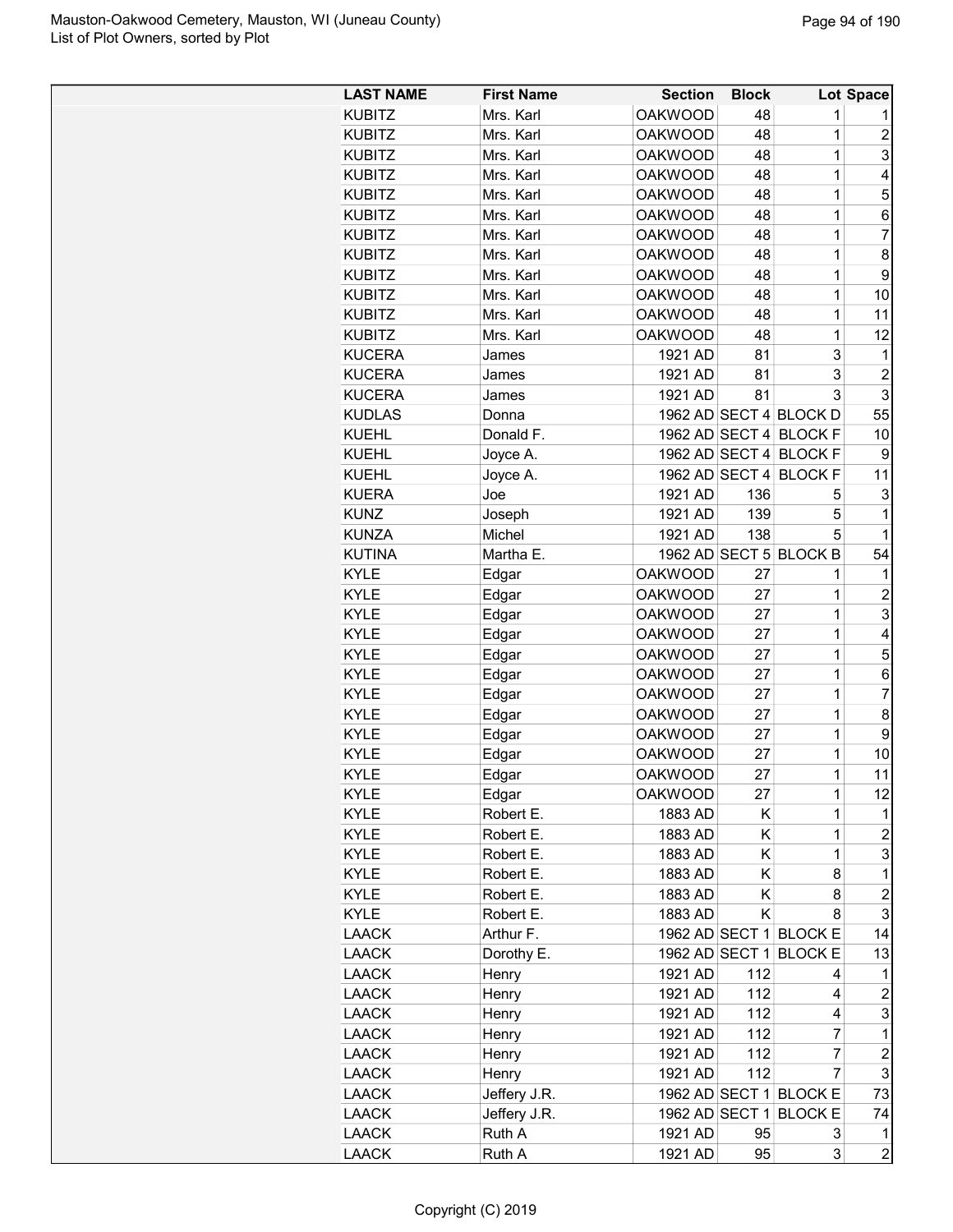| <b>LAST NAME</b> | <b>First Name</b> | <b>Section</b> | <b>Block</b>   |                        | Lot Space      |
|------------------|-------------------|----------------|----------------|------------------------|----------------|
| <b>LAACK</b>     | Ruth A            | 1921 AD        | 95             | 3                      | 3              |
| LAAKE            | Herman            | <b>OAKWOOD</b> | 28             | 5                      | 1              |
| LAAKE            | Herman            | <b>OAKWOOD</b> | 28             | 5                      | 2              |
| LAAKE            | Herman            | <b>OAKWOOD</b> | 28             | 5                      | 3              |
| LAAKE            | Herman            | <b>OAKWOOD</b> | 28             | 5                      | 4              |
| LAAKE            | Herman            | <b>OAKWOOD</b> | 28             | 5                      | 5              |
| LAAKE            | Herman            | <b>OAKWOOD</b> | 28             | 5                      | 6              |
| LAAKE            | Herman            | <b>OAKWOOD</b> | 28             | 5                      | 7              |
| LAAKE            | Herman            | <b>OAKWOOD</b> | 28             | 5                      | 9              |
| LAAKE            | Herman            | <b>OAKWOOD</b> | 28             | 5                      | 10             |
| LAAKE            | Herman            | <b>OAKWOOD</b> | 28             | 5                      | 11             |
| LAAKE            | Herman            | <b>OAKWOOD</b> | 28             | 5                      | 12             |
| <b>LAFRANCE</b>  | James             |                |                | 1962 AD SECT 2 BLOCK C | 27             |
| <b>LALLEY</b>    | James             |                |                | 1962 AD SECT 5 BLOCK C | 27             |
| <b>LAMONT</b>    | Melville          | <b>OAKWOOD</b> | 27             | 3                      | 1              |
| <b>LAMONT</b>    | Melville          | <b>OAKWOOD</b> | 27             | 3                      | $\overline{2}$ |
| <b>LAMONT</b>    | Melville          | <b>OAKWOOD</b> | 27             | 3                      | 3              |
| <b>LAMONT</b>    | Melville          | <b>OAKWOOD</b> | 27             | 3                      | 4              |
| <b>LAMONT</b>    | Melville          | <b>OAKWOOD</b> | 27             | 3                      | 5              |
| <b>LAMONT</b>    | Melville          | <b>OAKWOOD</b> | 27             | 3                      | 6              |
|                  | Melville          | <b>OAKWOOD</b> | 27             | 3                      | $\overline{7}$ |
| <b>LAMONT</b>    |                   | <b>OAKWOOD</b> | 27             | 3                      | 8              |
| <b>LAMONT</b>    | Melville          |                |                | 3                      |                |
| <b>LAMONT</b>    | Melville          | <b>OAKWOOD</b> | 27             | 3                      | 9              |
| <b>LAMONT</b>    | Melville          | <b>OAKWOOD</b> | 27             |                        | 10             |
| <b>LAMONT</b>    | Melville          | <b>OAKWOOD</b> | 27             | 3                      | 11             |
| <b>LAMONT</b>    | Melville          | <b>OAKWOOD</b> | 27             | 3                      | 12             |
| <b>LANDGRAF</b>  | Catherine         | <b>OAKWOOD</b> | $\overline{c}$ | $\overline{c}$         | 1              |
| <b>LANDGRAF</b>  | Catherine         | <b>OAKWOOD</b> | $\overline{2}$ | $\overline{c}$         | $\overline{c}$ |
| <b>LANDGRAF</b>  | Catherine         | <b>OAKWOOD</b> | $\overline{2}$ | $\overline{c}$         | 3              |
| <b>LANDGRAF</b>  | Catherine         | <b>OAKWOOD</b> | $\overline{2}$ | $\overline{c}$         | 4              |
| <b>LANDGRAF</b>  | Catherine         | <b>OAKWOOD</b> | $\overline{2}$ | $\overline{c}$         | 5              |
| LANDGRAF         | Catherine         | <b>OAKWOOD</b> | $\overline{2}$ | $\overline{c}$         | 6              |
| <b>LANDGRAF</b>  | Catherine         | <b>OAKWOOD</b> | $\overline{2}$ | $\overline{c}$         | 7              |
| <b>LANDGRAF</b>  | Catherine         | <b>OAKWOOD</b> | $\overline{2}$ | $\overline{2}$         | 8              |
| LANE             | Alexander         | <b>OAKWOOD</b> | 76             | 1                      | 1              |
| LANE             | Alexander         | <b>OAKWOOD</b> | 76             | 1                      | $\overline{c}$ |
| LANE             | Alexander         | <b>OAKWOOD</b> | 76             | 1                      | 3              |
| LANE             | Alexander         | <b>OAKWOOD</b> | 76             | 1                      | 4              |
| LANE             | Alexander         | <b>OAKWOOD</b> | 76             | $\mathbf 1$            | 5              |
| LANE             | Alexander         | <b>OAKWOOD</b> | 76             | $\mathbf 1$            | 6              |
| <b>LANE</b>      | Alexander         | <b>OAKWOOD</b> | 76             | 1                      | 7              |
| <b>LANE</b>      | Alexander         | <b>OAKWOOD</b> | 76             | 1                      | 8              |
| LANE             | Anthony           | <b>OAKWOOD</b> | 78             | $\overline{2}$         | 1              |
| LANE             | Anthony           | <b>OAKWOOD</b> | 78             | $\overline{c}$         | $\overline{c}$ |
| LANE             | Anthony           | <b>OAKWOOD</b> | 78             | 2                      | 3              |
| LANE             | Anthony           | <b>OAKWOOD</b> | 78             | 2                      | 4              |
| LANE             | Anthony           | <b>OAKWOOD</b> | 78             | $\overline{c}$         | 5              |
| LANE             | Anthony           | <b>OAKWOOD</b> | 78             | 2                      | 6              |
| <b>LANE</b>      | Anthony           | <b>OAKWOOD</b> | 78             | 2                      | 7              |
| LANE             | Anthony           | <b>OAKWOOD</b> | 78             | $\overline{2}$         | 8              |
| <b>LANGDON</b>   | Gary              |                |                | 1962 AD SECT 5 BLOCK B | 63             |
| LANGE            | Albert            | <b>OAKWOOD</b> | 65             | 1                      | 1              |
| LANGE            | Albert            | <b>OAKWOOD</b> | 65             | 1                      | $\overline{c}$ |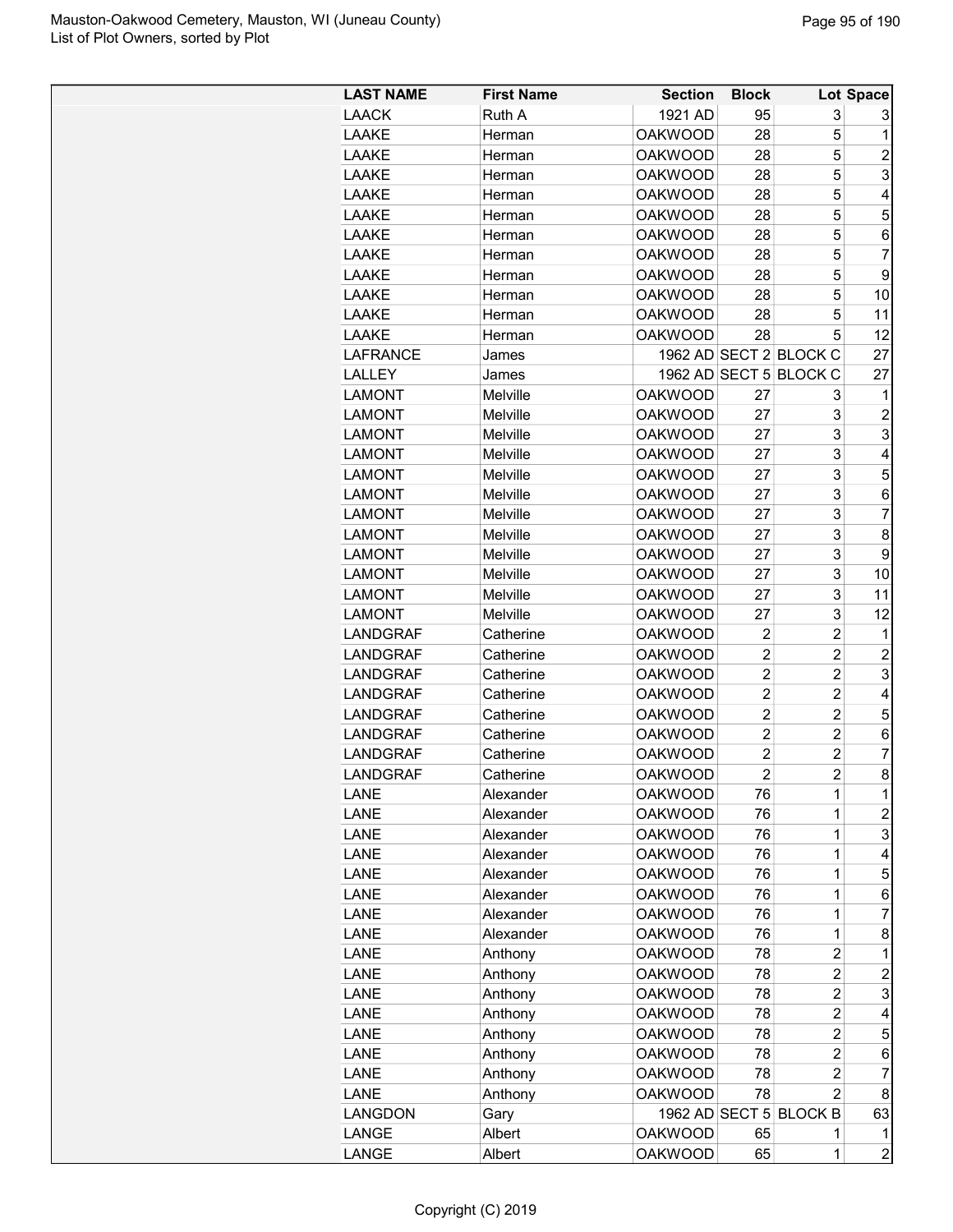| <b>LAST NAME</b>  | <b>First Name</b> | <b>Section</b> | <b>Block</b> |                        | Lot Space                    |
|-------------------|-------------------|----------------|--------------|------------------------|------------------------------|
| LANGE             | Albert            | <b>OAKWOOD</b> | 65           | 1                      | 3                            |
| LANGE             | Albert            | <b>OAKWOOD</b> | 65           | 1                      | 4                            |
| LANGE             | Albert            | <b>OAKWOOD</b> | 65           | $\mathbf 1$            | 5                            |
| LANGE             | Albert            | <b>OAKWOOD</b> | 65           | $\mathbf 1$            | 6                            |
| LANGE             | Albert            | <b>OAKWOOD</b> | 65           | 1                      | $\overline{7}$               |
| LANGE             | Albert            | <b>OAKWOOD</b> | 65           | $\mathbf 1$            | 8                            |
| LANGE             | Albert            | <b>OAKWOOD</b> | 65           | $\mathbf 1$            | 9                            |
| LANGE             | Albert            | <b>OAKWOOD</b> | 65           | $\mathbf 1$            | 10                           |
| LANGE             | Albert            | <b>OAKWOOD</b> | 65           | $\mathbf 1$            | 11                           |
| LANGE             | Albert            | <b>OAKWOOD</b> | 65           | $\mathbf 1$            | 12                           |
| LANGE             | Herbert           | 1921 AD        | 124          | 8                      | 1                            |
| LANGE             | Herbert           | 1921 AD        | 124          | 8                      | $\overline{c}$               |
| LANGE             | Herbert           | 1921 AD        | 124          | 8                      | 3                            |
| LANGE             | Stephan           |                |              | 1962 AD SECT 4 BLOCK F | 22                           |
| LANGE             | Stephan           |                |              | 1962 AD SECT 4 BLOCK F | 23                           |
| LANGENDORF        | Bradley S.        |                |              | 1962 AD SECT 4 BLOCK A | 24                           |
| LANGENDORF        | James             |                |              | 1962 AD SECT 5 BLOCK A | 52                           |
| LANGENDORF        | James             |                |              | 1962 AD SECT 5 BLOCK A | 53                           |
| LANGENDORF        | Jan               |                |              | 1962 AD SECT 4 BLOCK A | 48                           |
| LANGENDORF        | Norm              |                |              | 1962 AD SECT 4 BLOCK A | 47                           |
| <b>LANGER</b>     | Angeline M.       |                |              | 1962 AD SECT 4 BLOCK E | $\overline{c}$               |
| LANGER            | Clarence E.       |                |              | 1962 AD SECT 4 BLOCK E | 1                            |
| <b>LANGER</b>     | Katheryn/Gilbert  |                |              | 1962 AD SECT 1 BLOCK A | 65                           |
| <b>LANGER</b>     | Katheryn/Gilbert  |                |              | 1962 AD SECT 1 BLOCK A | 66                           |
| LANGER            | Lloyd J.          | 1921 AD        | 147          | 4                      | 1                            |
| LANGER            | Lloyd J.          | 1921 AD        | 147          | 4                      | $\overline{2}$               |
| <b>LANGER</b>     | Lloyd J.          | 1921 AD        | 147          | 4                      | 3                            |
| <b>LANGER</b>     | Roland            | 1970 AD        | 152          | 3                      | 1                            |
| <b>LANGER</b>     | Roland            | 1970 AD        | 152          | 3                      | $\overline{c}$               |
| <b>LANGER</b>     | Roland            | 1970 AD        | 152          | 3                      | 3                            |
| <b>LANGER</b>     | Roland            | 1970 AD        | 153          | 3                      | 1                            |
| <b>LANGER</b>     | Roland            | 1970 AD        | 153          | 3                      | $\overline{2}$               |
| <b>LANGER</b>     | Roland            | 1970 AD        | 153          | 3                      | 3                            |
| <b>LANGER</b>     | William           | 1921 AD        | 122          | 5                      | $\overline{1}$               |
| LANGER            | William           | 1921 AD        | 122          | 5                      | $\overline{c}$               |
| LANGER            | William           | 1921 AD        | 122          | 5                      | 3                            |
| <b>LANGWORTHY</b> | Joe               | <b>MAUSTON</b> | 34           | 3                      | $\mathbf 1$                  |
| <b>LANGWORTHY</b> | Joe               | <b>MAUSTON</b> | 34           | 3                      | $\overline{c}$               |
| <b>LANGWORTHY</b> | Joe               | <b>MAUSTON</b> | 34           | 3                      | 3                            |
| <b>LANGWORTHY</b> | Joe               | <b>MAUSTON</b> | 34           | 4                      | 1                            |
| <b>LANGWORTHY</b> | Joe               | <b>MAUSTON</b> | 34           | 4                      | $\overline{2}$               |
| <b>LANGWORTHY</b> | Joe               | <b>MAUSTON</b> | 34           | 4                      | 3                            |
| <b>LANGWORTHY</b> | Joe               | <b>MAUSTON</b> | 34           | 5                      | 1                            |
| <b>LANGWORTHY</b> | Joe               | <b>MAUSTON</b> | 34           | 5                      | $\overline{c}$               |
| <b>LANGWORTHY</b> | Joe               | <b>MAUSTON</b> | 34           | 5                      | 3                            |
| <b>LANGWORTHY</b> | Joe               | <b>MAUSTON</b> | 34           | 6                      | 1                            |
| <b>LANGWORTHY</b> | Joe               | <b>MAUSTON</b> | 34           | 6                      | $\overline{c}$               |
| <b>LANGWORTHY</b> | Joe               | <b>MAUSTON</b> | 34           | 6                      | 3                            |
| <b>LANKFORD</b>   | Anna M.           |                |              | 1962 AD SECT 4 BLOCK A | 13                           |
| LANKFORD          | James A.          |                |              | 1962 AD SECT 4 BLOCK A | 14                           |
| <b>LARIDAEN</b>   | Inez              | 1921 AD        | 145          | 3                      | 1                            |
| <b>LARIDAEN</b>   | Inez              | 1921 AD        | 145          | 3                      |                              |
| <b>LARIDAEN</b>   | Inez              | 1921 AD        | 145          | 3                      | $\overline{\mathbf{c}}$<br>3 |
|                   |                   |                |              |                        |                              |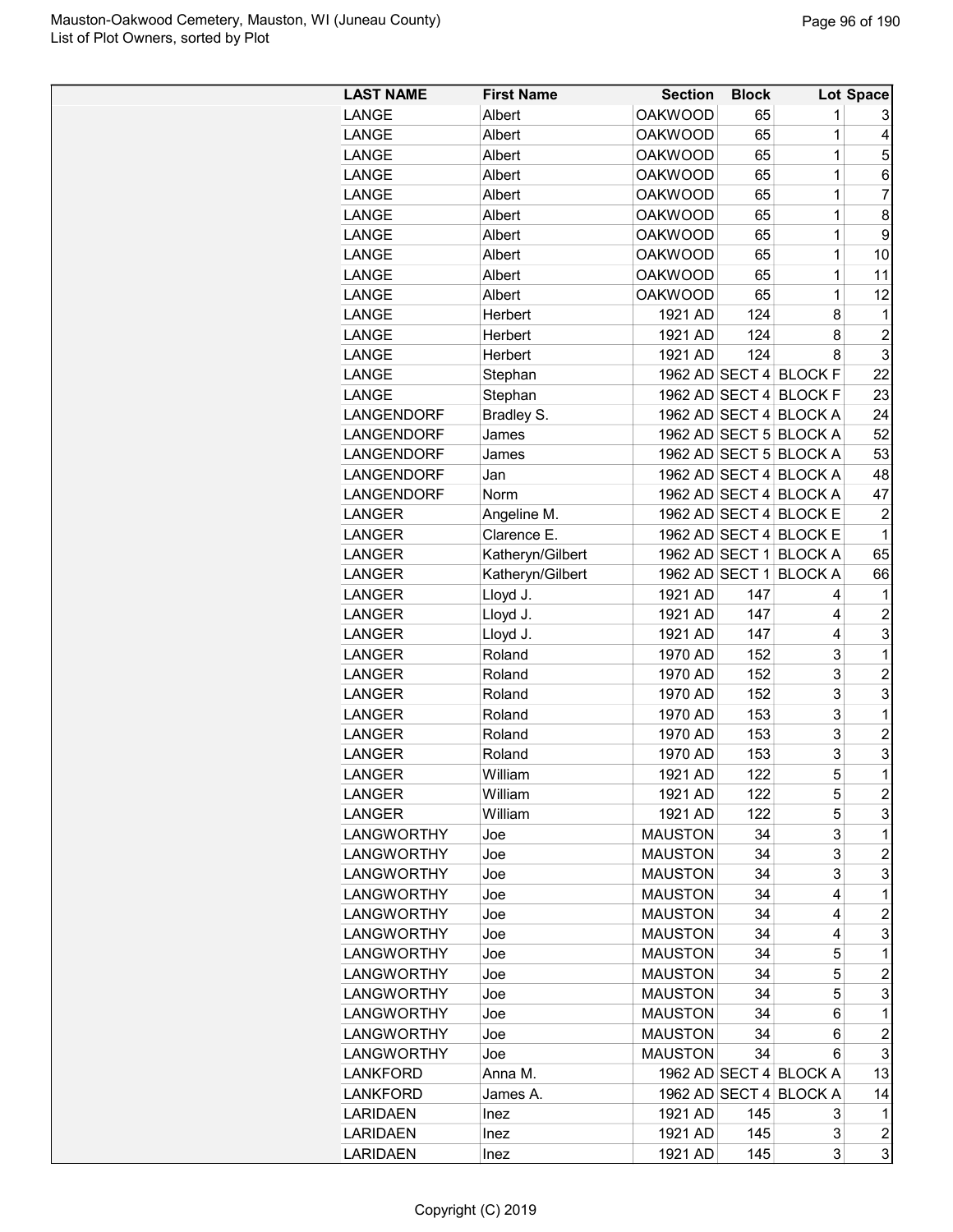| <b>LAST NAME</b> | <b>First Name</b> | <b>Section Block</b> |     |                        | <b>Lot Space</b> |
|------------------|-------------------|----------------------|-----|------------------------|------------------|
| <b>LARIDAEN</b>  | John              |                      |     | 1962 AD SECT 4 BLOCK B | 58               |
| <b>LARIDAEN</b>  | John              |                      |     | 1962 AD SECT 4 BLOCK B | 60               |
| <b>LARIDAEN</b>  | John              |                      |     | 1962 AD SECT 4 BLOCK B | 61               |
| <b>LARIDAEN</b>  | Logan Alan        |                      |     | 1962 AD SECT 2 BLOCK B | 19               |
| <b>LARIDAEN</b>  | Marie             |                      |     | 1962 AD SECT 4 BLOCK B | 59               |
| <b>LARIDAEN</b>  | Marie             |                      |     | 1962 AD SECT 4 BLOCK B | 62               |
| <b>LARIDAEN</b>  | Mike              |                      |     | 1962 AD SECT 2 BLOCK C | 6                |
| <b>LARIDAEN</b>  | Mike              |                      |     | 1962 AD SECT 2 BLOCK C | $\overline{7}$   |
| <b>LARSEN</b>    | Jerry/Virginia    | 1921 AD              | 125 | 2                      | 1                |
| <b>LARSEN</b>    | Jerry/Virginia    | 1921 AD              | 125 | 2                      | $\overline{2}$   |
| <b>LARSEN</b>    | Jerry/Virginia    | 1921 AD              | 125 | $\overline{2}$         | 3                |
| <b>LARSON</b>    | Charles W         |                      |     | 1962 AD SECT 1 BLOCK C | 20               |
| <b>LARSON</b>    | Charles W         |                      |     | 1962 AD SECT 1 BLOCK C | 21               |
| <b>LARSON</b>    | Charles W.        |                      |     | 1962 AD SECT 1 BLOCK C | 18               |
| <b>LARSON</b>    | Della M.          |                      |     | 1962 AD SECT 1 BLOCK C | 75               |
| <b>LARSON</b>    | Earl              | 1921 AD              | 111 | 3                      | 3                |
| <b>LARSON</b>    | Earl              | 1921 AD              | 111 | 6                      | 1                |
|                  |                   |                      |     |                        |                  |
| <b>LARSON</b>    | Eric C.           |                      |     | 1962 AD SECT 1 BLOCK C | 19               |
| <b>LARSON</b>    | Henry M.          |                      |     | 1962 AD SECT 1 BLOCK C | 76               |
| <b>LARSON</b>    | James Edward      |                      |     | 1962 AD SECT 1 BLOCK C | 16               |
| <b>LARSON</b>    | Lawrence W.       |                      |     | 1962 AD SECT 4 BLOCK C | 26               |
| <b>LARSON</b>    | Lydia H.          |                      |     | 1962 AD SECT 4 BLOCK C | 27               |
| <b>LARSON</b>    | Ressie S.         |                      |     | 1962 AD SECT 1 BLOCK C | 17               |
| <b>LASKOWSKI</b> | Frank             | 1921 AD              | 103 | 7                      | 1                |
| <b>LASKOWSKI</b> | Frank             | 1921 AD              | 103 | 7                      | $\overline{2}$   |
| <b>LASKOWSKI</b> | Frank             | 1921 AD              | 103 | 7                      | 3                |
| <b>LASKOWSKI</b> | Frank             |                      |     | 1962 AD SECT 1 BLOCK D | 71               |
| <b>LASKOWSKI</b> | Harriet           |                      |     | 1962 AD SECT 1 BLOCK D | 72               |
| <b>LASKOWSKI</b> | John              |                      |     | 1962 AD SECT 1 BLOCK D | 70               |
| <b>LATOUR</b>    | Hannah Parker     | 1883 AD              | 11  | 4                      | 1                |
| <b>LAUER</b>     | Raymond P.        |                      |     | 1962 AD SECT 4 BLOCK B | 57               |
| <b>LAUGLEY</b>   | Robert            | <b>MAUSTON</b>       | 44  | 5                      | 1                |
| <b>LAUGLEY</b>   | Robert            | <b>MAUSTON</b>       | 44  | 5                      | $\overline{2}$   |
| LAUGLEY          | Robert            | <b>MAUSTON</b>       | 44  | 5                      | 3                |
| LAUGLEY          | Robert            | <b>MAUSTON</b>       | 44  | 6                      | 1                |
| <b>LAUGLEY</b>   | Robert            | <b>MAUSTON</b>       | 44  | 6                      | $\overline{c}$   |
| <b>LAUGLEY</b>   | Robert            | <b>MAUSTON</b>       | 44  | 6                      | 3                |
| <b>LAWRENCE</b>  | Arthur U.         |                      |     | 1962 AD SECT 1 BLOCK E | 10               |
| <b>LAWRENCE</b>  | Arthur U.         | 1962 AD SECT 1       |     | <b>BLOCK E</b>         | 11               |
| <b>LAWRENCE</b>  | Ella M.           | 1962 AD SECT 1       |     | <b>BLOCK E</b>         | 9                |
| <b>LAWRENCE</b>  | Luman P.          | <b>OAKWOOD</b>       | 17  | 3                      | 1                |
| <b>LAWRENCE</b>  | Luman P.          | <b>OAKWOOD</b>       | 17  | 3                      | $\overline{c}$   |
| <b>LAWRENCE</b>  | Luman P.          | <b>OAKWOOD</b>       | 17  | 3                      | 3                |
|                  |                   |                      |     | 3                      |                  |
| <b>LAWRENCE</b>  | Luman P.          | <b>OAKWOOD</b>       | 17  |                        | 4                |
| <b>LAWRENCE</b>  | Luman P.          | <b>OAKWOOD</b>       | 17  | 3                      | 5                |
| <b>LAWRENCE</b>  | Luman P.          | <b>OAKWOOD</b>       | 17  | 3                      | 6                |
| <b>LAWRENCE</b>  | Luman P.          | <b>OAKWOOD</b>       | 17  | 3                      | 7                |
| <b>LAWRENCE</b>  | Luman P.          | <b>OAKWOOD</b>       | 17  | 3                      | 8                |
| <b>LAWRENCE</b>  | Luman P.          | <b>OAKWOOD</b>       | 17  | 3                      | 9                |
| <b>LAWRENCE</b>  | Luman P.          | <b>OAKWOOD</b>       | 17  | 3                      | 10               |
| <b>LAWRENCE</b>  | Luman P.          | <b>OAKWOOD</b>       | 17  | 3                      | 11               |
| <b>LAWRENCE</b>  | Luman P.          | <b>OAKWOOD</b>       | 17  | 3                      | 12               |
| <b>LEANIG</b>    | Demetris M.       |                      |     | 1962 AD SECT 2 BLOCK C | 8                |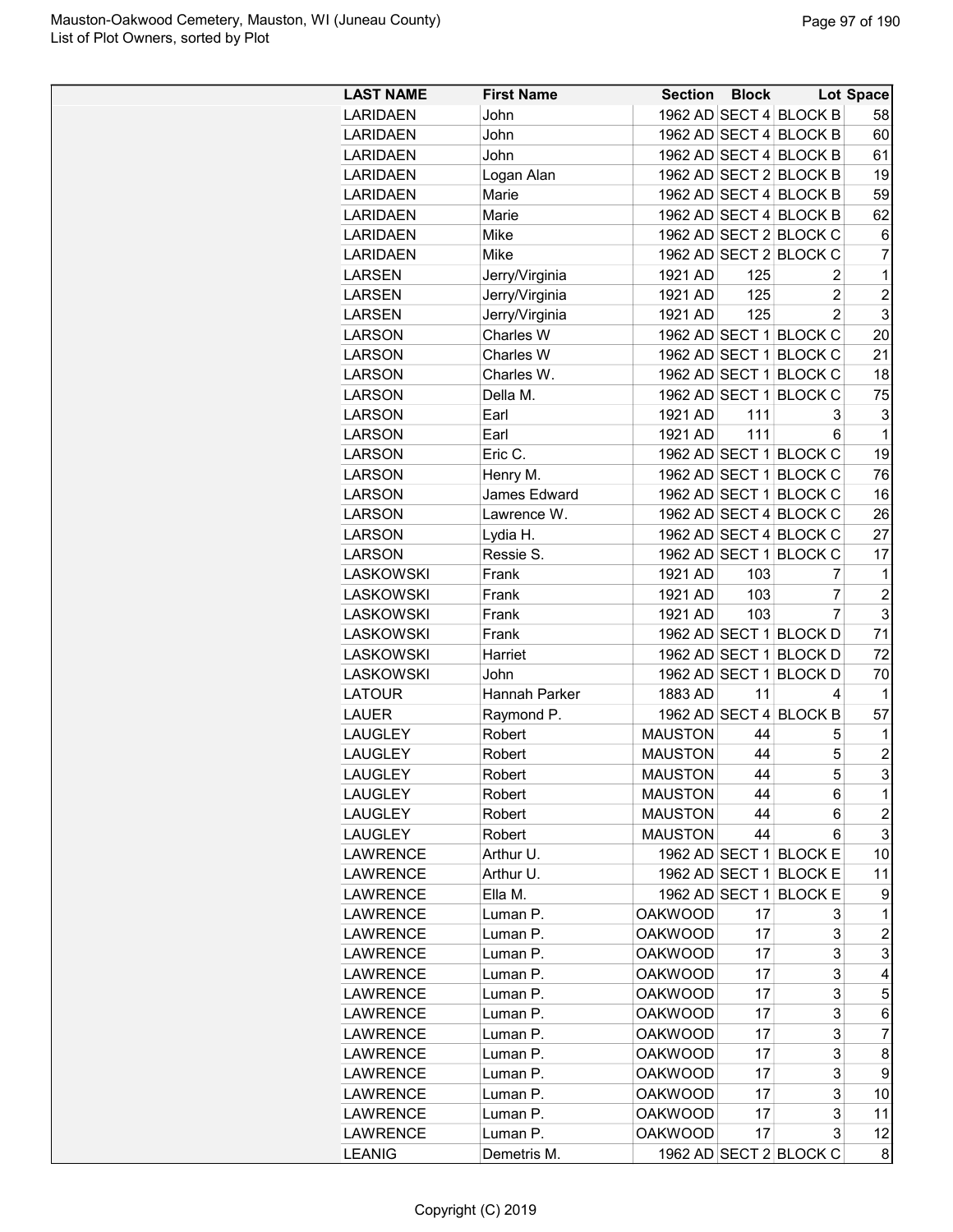| <b>LAST NAME</b>             | <b>First Name</b> |                | <b>Section Block</b> |                        | <b>Lot Space</b>        |
|------------------------------|-------------------|----------------|----------------------|------------------------|-------------------------|
| <b>LEANIO</b>                | Quirino           |                |                      | 1962 AD SECT 2 BLOCK C | 9                       |
| <b>LEATHERBERRY</b>          | Roy E.            | 1921 AD        | 131                  | 4                      | 1                       |
| <b>LEATHERBERRY</b>          | Roy E.            | 1921 AD        | 131                  | 4                      | $\overline{c}$          |
| <b>LEATHERBERRY</b>          | Roy E.            | 1921 AD        | 131                  | 4                      | 3                       |
| <b>LEE</b>                   | David             |                |                      | 1962 AD SECT 1 BLOCK D | 17                      |
| LEE                          | Helen M.          |                |                      | 1962 AD SECT 1 BLOCK D | 16                      |
| <b>LEIST</b>                 | William F.        | 1921 AD        | 84                   | 2                      | 1                       |
| <b>LEIST</b>                 | William F.        | 1921 AD        | 84                   | $\overline{c}$         | $\overline{c}$          |
| <b>LEIST</b>                 | William F.        | 1921 AD        | 84                   | $\overline{2}$         | 3                       |
| <b>LEROY</b>                 | Dr. Francis L.    | <b>MAUSTON</b> | 28                   | 14                     | 1                       |
| <b>LEROY</b>                 | Dr. Francis L.    | <b>MAUSTON</b> | 28                   | 14                     | $\overline{c}$          |
| <b>LEROY</b>                 | Dr. Francis L.    | <b>MAUSTON</b> | 28                   | 14                     | 3                       |
| LEWIS                        | Fred O.           | <b>OAKWOOD</b> | 41                   | $\overline{2}$         | 1                       |
| LEWIS                        | Fred O.           | <b>OAKWOOD</b> | 41                   | $\overline{c}$         | $\overline{2}$          |
| <b>LEWIS</b>                 | Fred O.           | <b>OAKWOOD</b> | 41                   | $\overline{c}$         | 3                       |
| <b>LEWIS</b>                 | Fred O.           | <b>OAKWOOD</b> | 41                   | $\overline{2}$         | 4                       |
| LEWIS                        | Fred O.           | <b>OAKWOOD</b> | 41                   | $\overline{2}$         | 5                       |
| LEWIS                        | Fred O.           | <b>OAKWOOD</b> | 41                   | $\overline{c}$         | 6                       |
| <b>LEWIS</b>                 | Tom E             | 1921 AD        | 110                  | 8                      | 1                       |
| LEWIS                        | Tom E             | 1921 AD        | 110                  | 8                      | $\overline{c}$          |
| LEWIS                        | Tom E             | 1921 AD        | 110                  | 8                      | 3                       |
| LEWIS                        | Tom E             | 1921 AD        | 110                  | 9                      | 1                       |
|                              |                   |                | 110                  | 9                      | $\overline{2}$          |
| <b>LEWIS</b><br><b>LEWIS</b> | Tom E<br>Tom E    | 1921 AD        | 110                  | 9                      | 3                       |
|                              |                   | 1921 AD        |                      |                        | $\mathbf{1}$            |
| <b>LIEST</b>                 | Mrs. Francis      | <b>OAKWOOD</b> | 28                   | 8                      |                         |
| <b>LIEST</b>                 | Mrs. Francis      | <b>OAKWOOD</b> | 28                   | 8                      | $\overline{c}$          |
| <b>LIEST</b>                 | Mrs. Francis      | <b>OAKWOOD</b> | 28                   | 8                      | 3                       |
| <b>LIEST</b>                 | Mrs. Francis      | <b>OAKWOOD</b> | 28                   | 8                      | 4                       |
| <b>LIEST</b>                 | Mrs. Francis      | <b>OAKWOOD</b> | 28                   | 8                      | 5                       |
| <b>LIEST</b>                 | Mrs. Francis      | <b>OAKWOOD</b> | 28                   | 8                      | 6                       |
| <b>LIEST</b>                 | Mrs. Francis      | <b>OAKWOOD</b> | 28                   | 8                      | $\overline{7}$          |
| <b>LIEST</b>                 | Mrs. Francis      | <b>OAKWOOD</b> | 28                   | 8                      | 8                       |
| <b>LIEST</b>                 | Mrs. Francis      | <b>OAKWOOD</b> | 28                   | 8                      | 9                       |
| <b>LIEST</b>                 | Mrs. Francis      | <b>OAKWOOD</b> | 28                   | 8                      | 10                      |
| LIEST                        | Mrs. Francis      | <b>OAKWOOD</b> | 28                   | 8                      | 11                      |
| <b>LIEST</b>                 | Mrs. Francis      | <b>OAKWOOD</b> | 28                   | 8                      | 12                      |
| LILLEHAMER                   | Arne M.           |                |                      | 1962 AD SECT 1 BLOCK D | 19                      |
| LILLEHAMER                   | Edith             |                |                      | 1962 AD SECT 1 BLOCK D | 45                      |
| LILLEHAMER                   | Jean M.           |                |                      | 1962 AD SECT 1 BLOCK D | 18                      |
| LILLEHAMER                   | Lars              |                |                      | 1962 AD SECT 1 BLOCK D | 44                      |
| <b>LILLIE</b>                | L.K.              | <b>MAUSTON</b> | 28                   | 1                      | $\mathbf 1$             |
| <b>LILLIE</b>                | L.K.              | <b>MAUSTON</b> | 28                   | 1                      | $\overline{c}$          |
| <b>LILLIE</b>                | L.K.              | <b>MAUSTON</b> | 28                   | 1                      | 3                       |
| <b>LILLIE</b>                | L.K.              | <b>MAUSTON</b> | 28                   | 8                      | 1                       |
| LILLIE                       | L.K.              | <b>MAUSTON</b> | 28                   | 8                      | $\overline{c}$          |
| <b>LILLIE</b>                | L.K.              | <b>MAUSTON</b> | 28                   | 8                      | 3                       |
| <b>LILLIE</b>                | Mary              | <b>MAUSTON</b> | 28                   | 9                      | 1                       |
| <b>LINDLEY</b>               | D.I.              | 1883 AD        | 13                   | $\mathbf 1$            | 1                       |
| <b>LINDLEY</b>               | D.I.              | 1883 AD        | 13                   | 1                      | $\overline{c}$          |
| <b>LINDLEY</b>               | D.I.              | 1883 AD        | 13                   | $\mathbf 1$            | 3                       |
| <b>LINDLEY</b>               | D.I.              | 1883 AD        | 13                   | $\overline{2}$         | 1                       |
| <b>LINDLEY</b>               | D.I.              | 1883 AD        | 13                   | $\overline{c}$         | $\overline{\mathbf{c}}$ |
| <b>LINDLEY</b>               | D.I.              | 1883 AD        | 13                   | $\overline{c}$         | 3                       |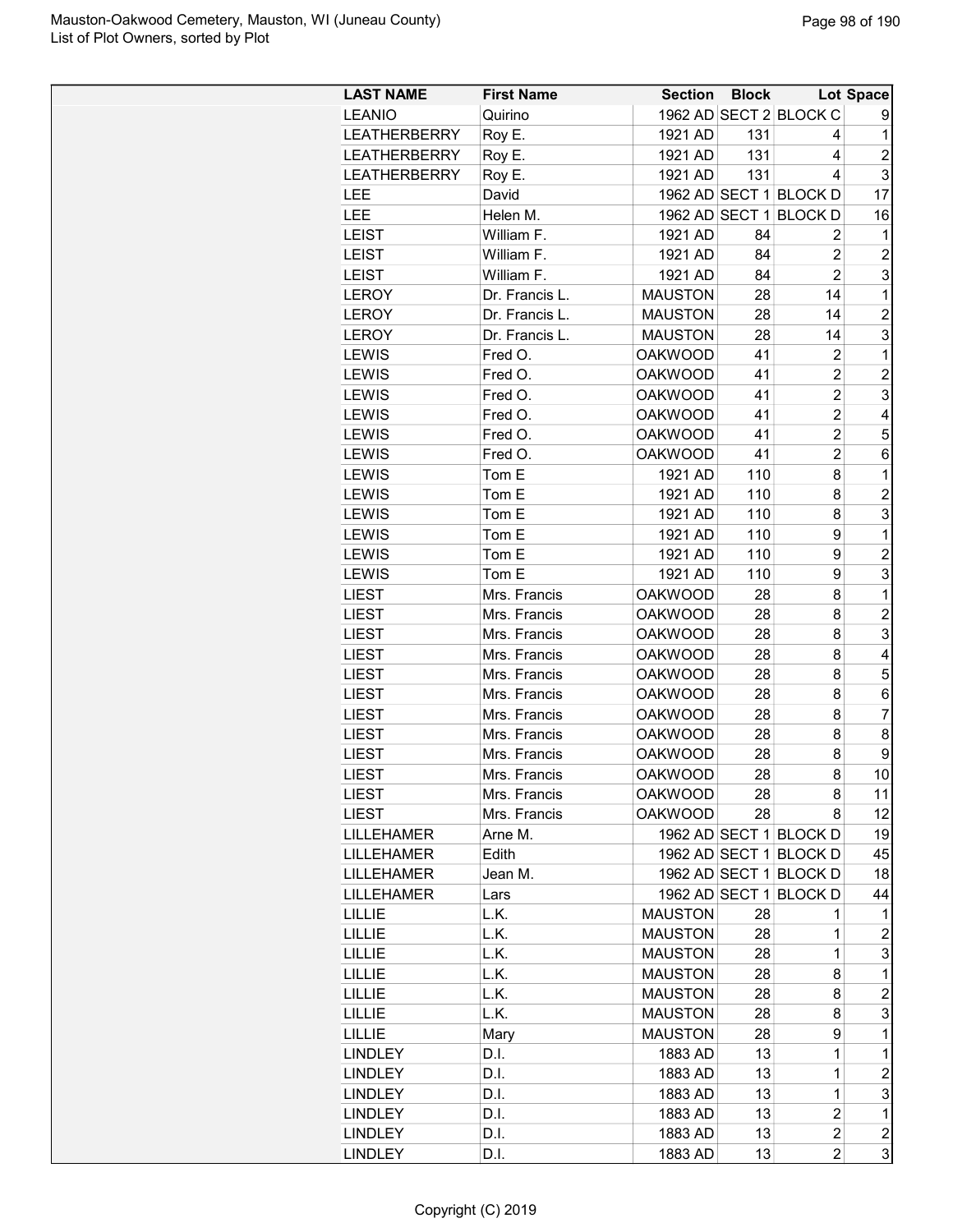| <b>LAST NAME</b> | <b>First Name</b> | <b>Section</b> | <b>Block</b> |                | <b>Lot Space</b> |
|------------------|-------------------|----------------|--------------|----------------|------------------|
| <b>LINDLEY</b>   | D.I.              | 1883 AD        | 13           | 3              |                  |
| <b>LINDLEY</b>   | D.I.              | 1883 AD        | 13           | 3              | $\overline{c}$   |
| <b>LINDLEY</b>   | D.I.              | 1883 AD        | 13           | 3              | 3                |
| <b>LINDLEY</b>   | D.I.              | 1883 AD        | 13           | 4              | 1                |
| <b>LINDLEY</b>   | D.I.              | 1883 AD        | 13           | 4              | $\overline{2}$   |
| <b>LINDLEY</b>   | D.I.              | 1883 AD        | 13           | 4              | 3                |
| <b>LINDQUIST</b> | Carl              | <b>MAUSTON</b> | 54           | 9              | 1                |
| LINDQUIST        | Carl              | <b>MAUSTON</b> | 54           | 9              | $\overline{2}$   |
| LINDQUIST        | Carl              | <b>MAUSTON</b> | 54           | 9              | 3                |
| <b>LINDQUIST</b> | Carl              | <b>MAUSTON</b> | 54           | 10             | 1                |
| <b>LINDQUIST</b> | Carl              | <b>MAUSTON</b> | 54           | 10             | $\overline{2}$   |
| <b>LINDQUIST</b> | Carl              | <b>MAUSTON</b> | 54           | 10             | 3                |
| <b>LINDQUIST</b> | Gust G.           | 1921 AD        | 137          | 5              | 3                |
| <b>LOESCHER</b>  | Carl W.           | <b>MAUSTON</b> | 55           | 1              | 1                |
| <b>LOESCHER</b>  | John A.           | 1921 AD        | 82           | 9              | 1                |
| <b>LOESCHER</b>  | John A.           | 1921 AD        | 82           | 9              | $\overline{2}$   |
| <b>LOESCHER</b>  | John A.           | 1921 AD        | 82           | 9              | 3                |
| LONG             | <b>Bert</b>       | <b>MAUSTON</b> | 54           | 3              | 1                |
| LONG             | <b>Bert</b>       | <b>MAUSTON</b> | 54           | 3              | $\overline{2}$   |
| <b>LONG</b>      | <b>Bert</b>       | <b>MAUSTON</b> | 54           | 3              | 3                |
| <b>LONG</b>      | <b>Bert</b>       | <b>MAUSTON</b> | 54           | 6              | $\mathbf 1$      |
| <b>LONG</b>      | <b>Bert</b>       | <b>MAUSTON</b> | 54           | 6              | $\overline{c}$   |
| <b>LONG</b>      | <b>Bert</b>       | <b>MAUSTON</b> | 54           | 6              | 3                |
| LONG             | Mrs. John         | <b>OAKWOOD</b> | 10           | 4              | 1                |
| LONG             | Mrs. John         | <b>OAKWOOD</b> | 10           | 4              | $\overline{2}$   |
| LONG             | Mrs. John         | <b>OAKWOOD</b> | 10           | 4              | 3                |
| <b>LONG</b>      | Mrs. John         | <b>OAKWOOD</b> | 10           | 4              | 4                |
| <b>LONG</b>      | Mrs. John         | <b>OAKWOOD</b> | 10           | 4              | 5                |
| <b>LONG</b>      | Mrs. John         | <b>OAKWOOD</b> | 10           | 4              | 6                |
| <b>LONGNATE</b>  | George            | <b>MAUSTON</b> | 44           | 11             | 1                |
| <b>LONGNATE</b>  | George            | <b>MAUSTON</b> | 44           | 11             | $\overline{c}$   |
| <b>LONGNATE</b>  | George            | <b>MAUSTON</b> | 44           | 11             | 3                |
| <b>LONGNATE</b>  | George            | <b>MAUSTON</b> | 44           | 12             | 1                |
| <b>LONGNATE</b>  | George            | <b>MAUSTON</b> | 44           | 12             | $\overline{2}$   |
| <b>LONGNATE</b>  | George            | <b>MAUSTON</b> | 44           | 12             | 3                |
| <b>LONGNATE</b>  | George            | <b>MAUSTON</b> | 44           | 13             | 1                |
| <b>LONGNATE</b>  | George            | <b>MAUSTON</b> | 44           | 13             | $\overline{c}$   |
| <b>LONGNATE</b>  | George            | <b>MAUSTON</b> | 44           | 13             | 3                |
| <b>LONGNATE</b>  | George            | <b>MAUSTON</b> | 44           | 14             | 1                |
| <b>LONGNATE</b>  | George            | <b>MAUSTON</b> | 44           | 14             | 2                |
| LONGNATE         | George            | <b>MAUSTON</b> | 44           | 14             | 3                |
| <b>LOOMIS</b>    | Carl              | 1921 AD        | 132          | 6              | 3                |
| <b>LOOMIS</b>    | Florence E.       | 1921 AD        | 102          | 5              | 1                |
| <b>LOOMIS</b>    | Florence E.       | 1921 AD        | 102          | 5              | $\overline{c}$   |
| <b>LOOMIS</b>    | Florence E.       | 1921 AD        | 102          | 5              | 3                |
| <b>LOOMIS</b>    | Florence E.       | 1921 AD        | 102          | 6              | 1                |
| <b>LOOMIS</b>    | Florence E.       | 1921 AD        | 102          | 6              | $\overline{c}$   |
| <b>LOOMIS</b>    | Florence E.       | 1921 AD        | 102          | 6              | 3                |
| <b>LOOMIS</b>    | Florence E.       | 1921 AD        | 102          | $\overline{7}$ | 1                |
| <b>LOOMIS</b>    | Florence E.       | 1921 AD        | 102          | $\overline{7}$ | $\overline{c}$   |
| <b>LOOMIS</b>    | Florence E.       | 1921 AD        | 102          | $\overline{7}$ | 3                |
| <b>LOOMIS</b>    | Florence E.       | 1921 AD        | 102          | 8              | 1                |
| <b>LOOMIS</b>    | Florence E.       | 1921 AD        | 102          | 8              | $\overline{2}$   |
|                  |                   |                |              |                |                  |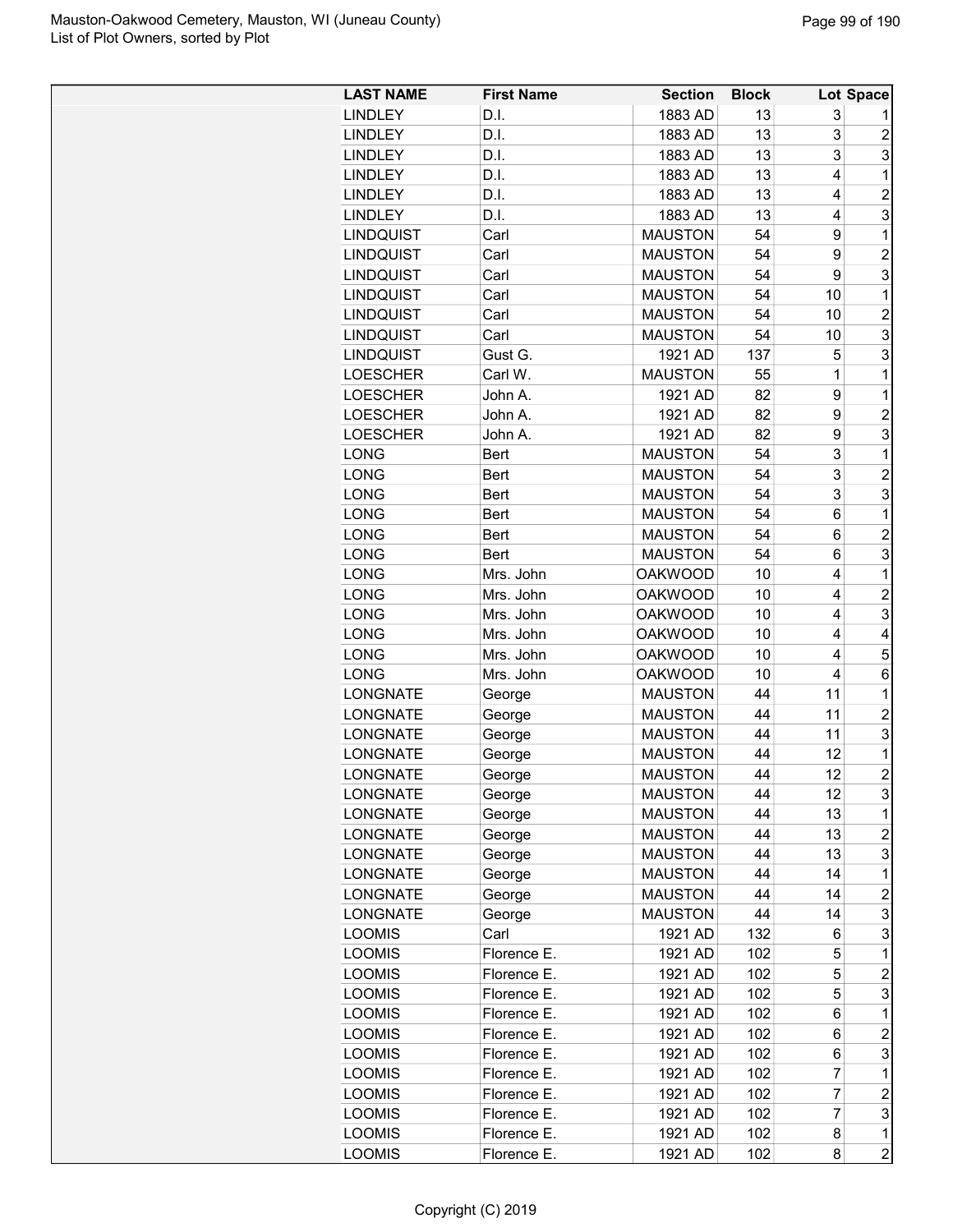| <b>LAST NAME</b> | <b>First Name</b> | <b>Section</b> | <b>Block</b> |                        | Lot Space                 |
|------------------|-------------------|----------------|--------------|------------------------|---------------------------|
| <b>LOOMIS</b>    | Florence E.       | 1921 AD        | 102          | 8                      | 3                         |
| <b>LOOMIS</b>    | Florence E.       | 1921 AD        | 102          | 9                      | 1                         |
| <b>LOOMIS</b>    | Florence E.       | 1921 AD        | 102          | 9                      | $\overline{c}$            |
| <b>LOOMIS</b>    | Florence E.       | 1921 AD        | 102          | 9                      | 3                         |
| <b>LOOMIS</b>    | Morgan O.         | <b>OAKWOOD</b> | 58           | 1                      | 1                         |
| <b>LOOMIS</b>    | Morgan O.         | <b>OAKWOOD</b> | 58           | 1                      | $\overline{2}$            |
| <b>LOOMIS</b>    | Morgan O.         | <b>OAKWOOD</b> | 58           | 1                      | 3                         |
| <b>LOOMIS</b>    | Morgan O.         | <b>OAKWOOD</b> | 58           | 1                      | $\overline{4}$            |
| <b>LOOMIS</b>    | Morgan O.         | <b>OAKWOOD</b> | 58           | 1                      | 5                         |
| <b>LOOMIS</b>    | Morgan O.         | <b>OAKWOOD</b> | 58           | 1                      | 6                         |
| <b>LOOMIS</b>    | Morgan O.         | <b>OAKWOOD</b> | 58           | 1                      | $\overline{7}$            |
| <b>LOOMIS</b>    | Morgan O.         | <b>OAKWOOD</b> | 58           | 1                      | 8                         |
| <b>LOOMIS</b>    | Morgan O.         | <b>OAKWOOD</b> | 58           | 1                      | 9                         |
| <b>LOOMIS</b>    | Morgan O.         | <b>OAKWOOD</b> | 58           | 1                      | 10                        |
|                  |                   | <b>OAKWOOD</b> | 58           | 1                      | 11                        |
| <b>LOOMIS</b>    | Morgan O.         |                |              |                        |                           |
| <b>LOOMIS</b>    | Morgan O.         | <b>OAKWOOD</b> | 58           | 1                      | 12                        |
| <b>LOOMIS</b>    | O.G.              | 1883 AD        | Ε            | 11                     | 1                         |
| <b>LOOMIS</b>    | O.G.              | 1883 AD        | E            | 11                     | $\overline{c}$            |
| <b>LOOMIS</b>    | O.G.              | 1883 AD        | E            | 11                     | 3                         |
| <b>LOOMIS</b>    | O.G.              | 1883 AD        | E            | 12                     | 1                         |
| <b>LOOMIS</b>    | O.G.              | 1883 AD        | E            | 12                     | $\overline{2}$            |
| <b>LOOMIS</b>    | O.G.              | 1883 AD        | E            | 12                     | $\ensuremath{\mathsf{3}}$ |
| <b>LOOMIS</b>    | O.G.              | 1883 AD        | E            | 13                     | 1                         |
| <b>LOOMIS</b>    | O.G.              | 1883 AD        | E            | 13                     | $\overline{2}$            |
| <b>LOOMIS</b>    | O.G.              | 1883 AD        | Е            | 13                     | 3                         |
| <b>LOOMIS</b>    | O.G.              | 1883 AD        | Е            | 14                     | 1                         |
| <b>LOOMIS</b>    | O.G.              | 1883 AD        | E            | 14                     | $\overline{c}$            |
| <b>LOOMIS</b>    | O.G.              | 1883 AD        | E            | 14                     | $\ensuremath{\mathsf{3}}$ |
| <b>LOOMIS</b>    | Otis G.           | 1921 AD        | 117          | 5                      | $\mathbf 1$               |
| <b>LOOMIS</b>    | Otis G.           | 1921 AD        | 117          | 5                      | $\overline{2}$            |
| <b>LOOMIS</b>    | Otis G.           | 1921 AD        | 117          | 5                      | 3                         |
| <b>LOOMIS</b>    | Roy               | <b>OAKWOOD</b> | 76           | 3                      | $\mathbf 1$               |
| <b>LOOMIS</b>    | Roy               | <b>OAKWOOD</b> | 76           | 3                      | $\boldsymbol{2}$          |
| <b>LOOMIS</b>    | Roy               | <b>OAKWOOD</b> | 76           | 3                      | 3                         |
| <b>LOOMIS</b>    | Roy               | <b>OAKWOOD</b> | 76           | 3                      | $\overline{\mathbf{4}}$   |
| <b>LOOMIS</b>    | Roy               | <b>OAKWOOD</b> | 76           | 3                      | 5 <sup>1</sup>            |
| <b>LOOMIS</b>    | Roy               | <b>OAKWOOD</b> | 76           | 3                      | 6                         |
| <b>LOOMIS</b>    | Roy               | <b>OAKWOOD</b> | 76           | 3                      | $\overline{7}$            |
| <b>LOOMIS</b>    | Roy               | <b>OAKWOOD</b> | 76           | 3                      | 8                         |
| <b>LOPEZ</b>     | Hyran             |                |              | 1962 AD SECT 4 BLOCK F | 33                        |
| <b>LOPEZ</b>     | Hyran             |                |              | 1962 AD SECT 4 BLOCK F | 34                        |
| <b>LOPEZ</b>     | Hyran             |                |              | 1962 AD SECT 4 BLOCK F | 35                        |
| <b>LOPEZ</b>     | Lori A.           | 1962 AD SECT 4 |              | <b>BLOCK F</b>         | 36                        |
|                  |                   |                |              |                        |                           |
| <b>LOPSHIRE</b>  | Albert            | 1921 AD        | 91           | 6                      | 1                         |
| <b>LOPSHIRE</b>  | Albert            | 1921 AD        | 91           | 6                      | 2                         |
| <b>LOPSHIRE</b>  | Albert            | 1921 AD        | 91           | 6                      | 3                         |
| <b>LORES</b>     | Jose R. Jr.       | 1962 AD SECT 4 |              | <b>BLOCK F</b>         | 26                        |
| <b>LOSECHER</b>  | John A            | 1921 AD        | 107          | 5                      | 1                         |
| <b>LOSECHER</b>  | John A            | 1921 AD        | 107          | 5                      | $\overline{a}$            |
| <b>LOSECHER</b>  | John A            | 1921 AD        | 107          | 5                      | $\overline{3}$            |
| <b>LOSECHER</b>  | M/M Arnold        | 1921 AD        | 107          | 6                      | $\mathbf{1}$              |
| <b>LOSECHER</b>  | M/M Arnold        | 1921 AD        | 107          | 6                      | 2                         |
| <b>LOSECHER</b>  | M/M Arnold        | 1921 AD        | 107          | 6                      | $\overline{3}$            |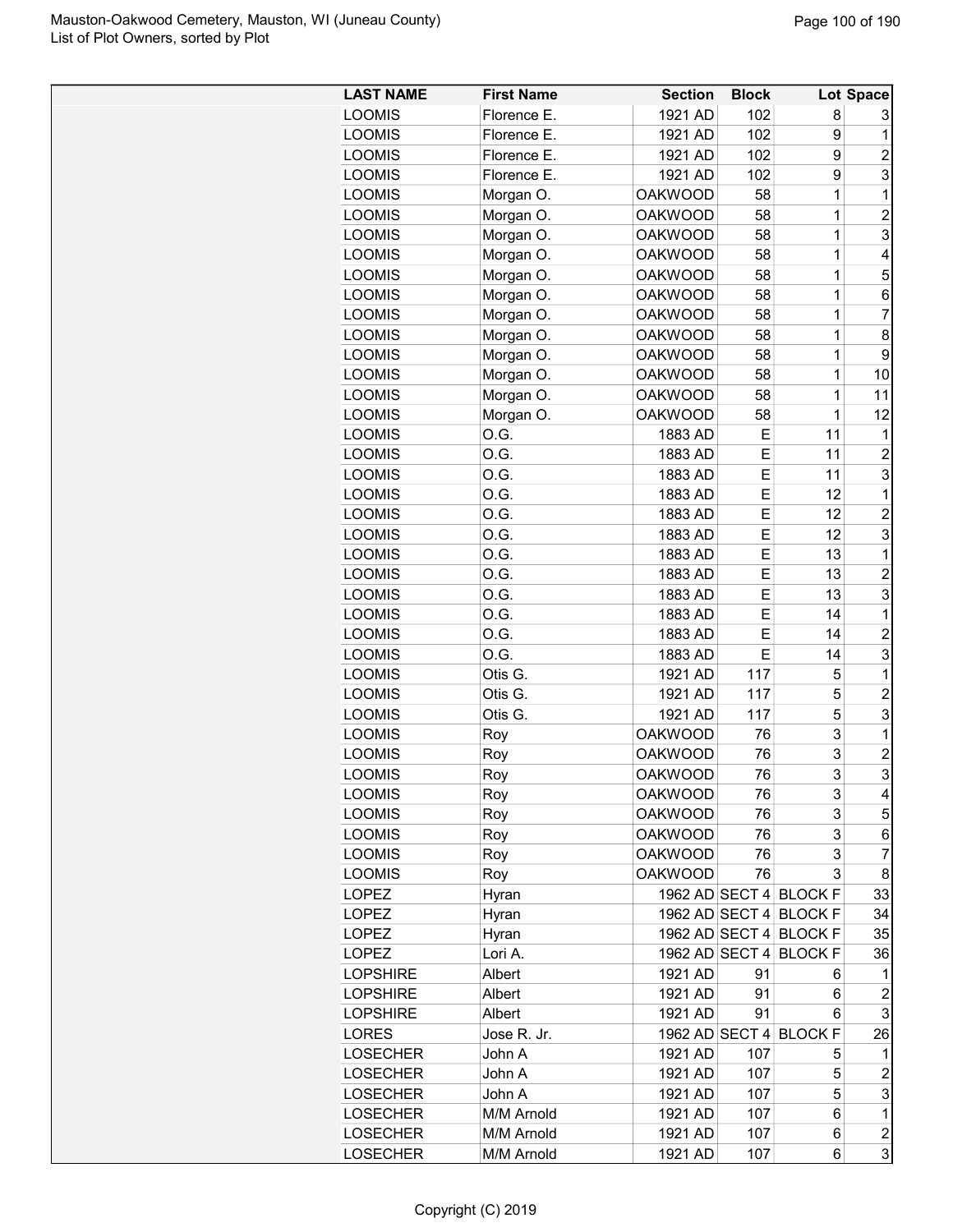| <b>LAST NAME</b> | <b>First Name</b>      | <b>Section</b> | <b>Block</b>   |                                                  | <b>Lot Space</b> |
|------------------|------------------------|----------------|----------------|--------------------------------------------------|------------------|
| <b>LOUNSBURY</b> | Florence L.            |                |                | 1962 AD SECT 4 BLOCK C                           | 11               |
| <b>LOUNSBURY</b> | Gordon S.              |                |                | 1962 AD SECT 4 BLOCK C                           | 10               |
| <b>LUBINSKY</b>  | Frances                | 1921 AD        | 86             | 4                                                | 1                |
| <b>LUBINSKY</b>  | Frances                | 1921 AD        | 86             | 4                                                | $\overline{c}$   |
| <b>LUBINSKY</b>  | Frances                | 1921 AD        | 86             | 4                                                | 3                |
| <b>LUBNOW</b>    | Gustave                | <b>MAUSTON</b> | $\overline{2}$ | 3                                                | $\mathbf 1$      |
| <b>LUBNOW</b>    | Gustave                | <b>MAUSTON</b> | $\overline{2}$ | 3                                                | $\overline{2}$   |
| <b>LUBNOW</b>    | Gustave                | <b>MAUSTON</b> | $\overline{2}$ | 3                                                | 3                |
| <b>LUBNOW</b>    | Gustave                | <b>MAUSTON</b> | $\overline{2}$ | 6                                                | 1                |
| <b>LUBNOW</b>    | Gustave                | <b>MAUSTON</b> | $\overline{c}$ | 6                                                | $\overline{2}$   |
| <b>LUBNOW</b>    | Gustave                | <b>MAUSTON</b> | $\overline{2}$ | 6                                                | 3                |
| <b>LUBNOW</b>    | Robert G.              | <b>OAKWOOD</b> | 46             | 3                                                | 10               |
| <b>LUBNOW</b>    | Robert G.              | <b>OAKWOOD</b> | 46             | 3                                                | 11               |
| <b>LUBNOW</b>    | Robert G.              | <b>OAKWOOD</b> | 46             | 3                                                | 12               |
| <b>LUCK</b>      | Ernest V.              | 1921 AD        | 81             | $\mathbf 1$                                      | 1                |
| <b>LUCK</b>      | Ernest V.              | 1921 AD        | 81             | 1                                                | $\overline{2}$   |
| <b>LUCK</b>      | Ernest V.              | 1921 AD        | 81             | $\mathbf{1}$                                     | 3                |
| <b>LUKE</b>      | Clara F.               |                |                | 1962 AD SECT 4 BLOCK C                           | 20               |
|                  |                        |                |                |                                                  |                  |
| LUKE             | Eva L.                 |                |                | 1962 AD SECT 1 BLOCK E<br>1962 AD SECT 4 BLOCK B | 84               |
| LUKE             | Flossie F.             |                |                |                                                  | 35               |
| <b>LUKE</b>      | George                 |                |                | 1962 AD SECT 4 BLOCK B                           | 36               |
| <b>LUKE</b>      | James O.               |                |                | 1962 AD SECT 1 BLOCK E                           | 83               |
| <b>LUKE</b>      | James O.               |                |                | 1962 AD SECT 4 BLOCK D                           | 44               |
| <b>LUKE</b>      | Kathryn A.             |                |                | 1962 AD SECT 4 BLOCK D                           | 43               |
| <b>LUKE</b>      | Leo                    |                |                | 1962 AD SECT 4 BLOCK B                           | 34               |
| LUKE             | William E.             |                |                | 1962 AD SECT 4 BLOCK C                           | 19               |
| <b>LUND</b>      | Beatrice C.            |                |                | 1962 AD SECT 1 BLOCK E                           | 87               |
| <b>LUND</b>      | Robert H.              |                |                | 1962 AD SECT 1 BLOCK E                           | 88               |
| <b>LUNK</b>      | Helene W.              |                |                | 1962 AD SECT 1 BLOCK E                           | 52               |
| <b>LUNK</b>      | Max J.                 |                |                | 1962 AD SECT 1 BLOCK E                           | 53               |
| LUTZ             | Marilyn J.             |                |                | 1962 AD SECT 2 BLOCK A                           | 23               |
| LUTZ             | Rev. William Frederick | 1921 AD        | 141            | 2                                                | 1                |
| LUTZ             | Rev. William Frederick | 1921 AD        | 141            | $\overline{2}$                                   | $\overline{2}$   |
| LUTZ             | Rev. William Frederick | 1921 AD        | 141            | $\vert$ 2                                        | $\mathbf{3}$     |
| <b>LUTZ</b>      | Richard J.             |                |                | 1962 AD SECT 2 BLOCK A                           | 22               |
| <b>LYNCH</b>     | Jeanette M.            |                |                | 1962 AD SECT 4 BLOCK B                           | 28               |
| <b>LYNCH</b>     | Martin E.              |                |                | 1962 AD SECT 4 BLOCK B                           | 29               |
| <b>LYON</b>      | Chester                | <b>MAUSTON</b> | 30             | 3                                                | 1                |
| <b>LYON</b>      | Chester                | <b>MAUSTON</b> | 30             | 3                                                | 2                |
| <b>LYON</b>      | Chester                | <b>MAUSTON</b> | 30             | 3                                                | 3                |
| <b>LYON</b>      | Chester                | <b>MAUSTON</b> | 30             | 4                                                | 1                |
| <b>LYON</b>      | Chester                | <b>MAUSTON</b> | 30             | 4                                                | $\overline{c}$   |
| <b>LYON</b>      | Chester                | <b>MAUSTON</b> | 30             | 4                                                | 3                |
| <b>LYON</b>      | Chester                | <b>MAUSTON</b> | 30             | 5                                                | 1                |
| <b>LYON</b>      | Chester                | <b>MAUSTON</b> | 30             | 5                                                | $\overline{c}$   |
| <b>LYON</b>      | Chester                | <b>MAUSTON</b> | 30             | 5                                                | 3                |
| <b>LYON</b>      | Chester                | <b>MAUSTON</b> | 30             | 6                                                | 1                |
| <b>LYON</b>      | Chester                | <b>MAUSTON</b> | 30             | 6                                                | $\overline{c}$   |
| <b>LYON</b>      | Chester                | <b>MAUSTON</b> | 30             | 6                                                | 3                |
| <b>LYONS</b>     | Elmer & Wife           | <b>OAKWOOD</b> | 19             | 1                                                | 1                |
| <b>LYONS</b>     | Elmer & Wife           | <b>OAKWOOD</b> | 19             | 1                                                | $\overline{c}$   |
| <b>LYONS</b>     | Elmer & Wife           | <b>OAKWOOD</b> | 19             | 1                                                | 3                |
| <b>LYONS</b>     | Elmer & Wife           | <b>OAKWOOD</b> | 19             | 1                                                | 4                |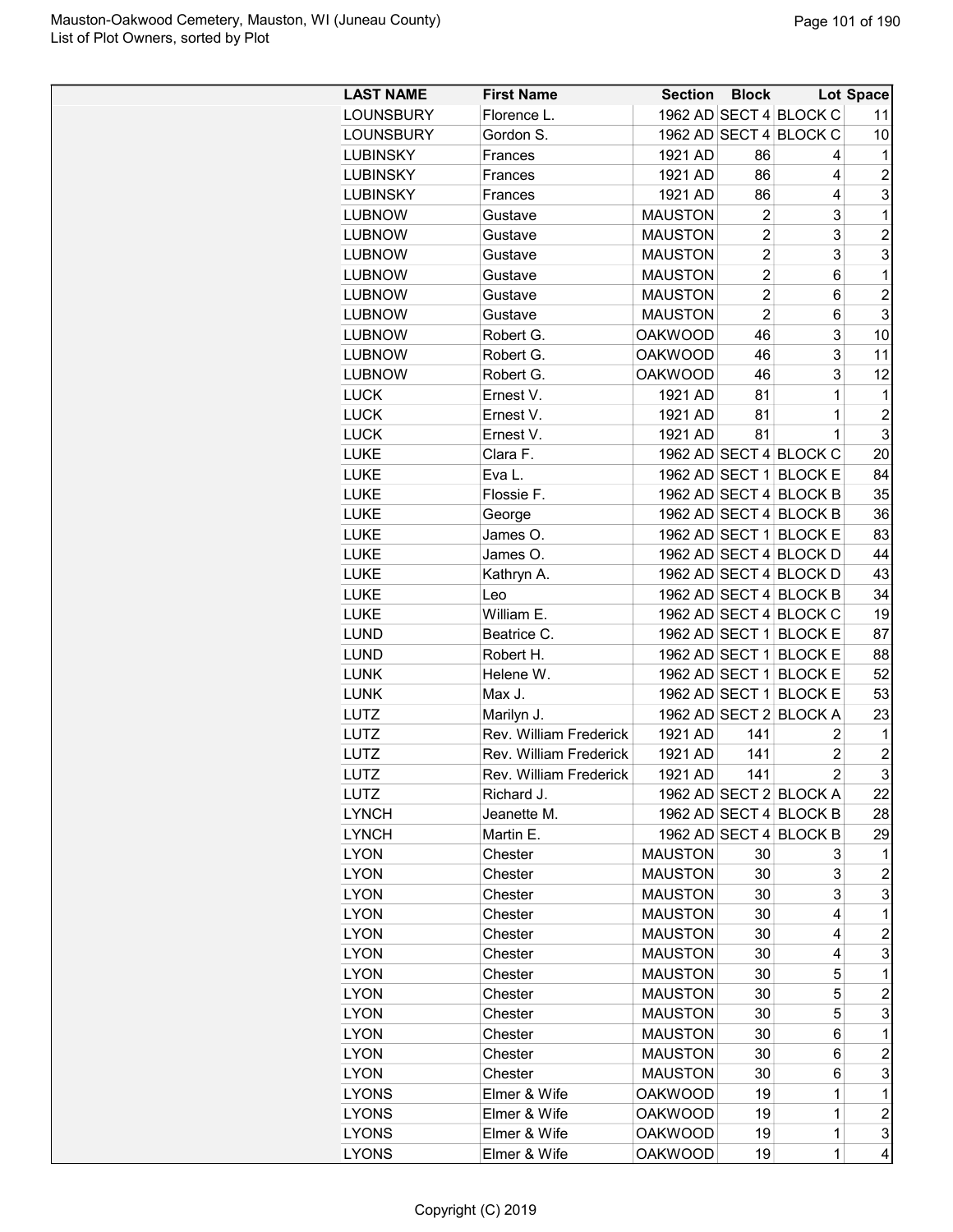| <b>LAST NAME</b>  | <b>First Name</b> | <b>Section</b> | <b>Block</b> |                        | Lot Space      |
|-------------------|-------------------|----------------|--------------|------------------------|----------------|
| <b>LYONS</b>      | Elmer & Wife      | <b>OAKWOOD</b> | 19           | 1                      | 5              |
| <b>LYONS</b>      | Elmer & Wife      | <b>OAKWOOD</b> | 19           | $\mathbf 1$            | 6              |
| <b>LYONS</b>      | Elmer & Wife      | <b>OAKWOOD</b> | 19           | $\mathbf 1$            | 7              |
| <b>LYONS</b>      | Elmer & Wife      | <b>OAKWOOD</b> | 19           | $\mathbf 1$            | 8              |
| <b>LYONS</b>      | Elmer & Wife      | <b>OAKWOOD</b> | 19           | $\mathbf 1$            | 9              |
| <b>LYONS</b>      | Elmer & Wife      | <b>OAKWOOD</b> | 19           | 1                      | 10             |
| <b>LYONS</b>      | Elmer & Wife      | <b>OAKWOOD</b> | 19           | 1                      | 11             |
| <b>LYONS</b>      | Elmer & Wife      | <b>OAKWOOD</b> | 19           | $\mathbf 1$            | 12             |
| <b>MACK</b>       | Anton             | 1921 AD        | 87           | 6                      | 1              |
| <b>MACK</b>       | Anton             | 1921 AD        | 87           | 6                      | $\overline{c}$ |
| <b>MACK</b>       | Anton             | 1921 AD        | 87           | 6                      | 3              |
| <b>MADSEN</b>     | Adrian/Jane       |                |              | 1962 AD SECT 5 BLOCK D | 39             |
| <b>MADSEN</b>     | Adrian/Jane       |                |              | 1962 AD SECT 5 BLOCK D | 41             |
| <b>MADSEN</b>     | Stacy             |                |              | 1962 AD SECT 2 BLOCK D | 86             |
| <b>MADSEN</b>     | Stephanie         |                |              | 1962 AD SECT 5 BLOCK D | 40             |
| <b>MAHER</b>      | Dwight W.         |                |              | 1962 AD SECT 5 BLOCK B | 32             |
| <b>MAHER</b>      | Janet L.          |                |              | 1962 AD SECT 5 BLOCK B | 33             |
| <b>MAKOWAN</b>    | Cynthia           |                |              | 1962 AD SECT 5 BLOCK C | 23             |
| <b>MAKOWAN</b>    | Richard           |                |              | 1962 AD SECT 5 BLOCK C | 20             |
| <b>MAKOWAN</b>    | Richard           |                |              | 1962 AD SECT 5 BLOCK C | 21             |
| <b>MAKOWAN</b>    | Richard           |                |              | 1962 AD SECT 5 BLOCK C | 22             |
| <b>MAKOWAN</b>    | Richard           |                |              | 1962 AD SECT 5 BLOCK C | 24             |
| <b>MAKOWAN</b>    | Richard           |                |              | 1962 AD SECT 5 BLOCK C | 25             |
| <b>MALCOM</b>     | Mrs. Job          | <b>OAKWOOD</b> | 1            | 4                      | 1              |
| <b>MALCOM</b>     | Mrs. Job          | <b>OAKWOOD</b> | 1            | 4                      | $\overline{c}$ |
| <b>MALCOM</b>     | Mrs. Job          | <b>OAKWOOD</b> | 1            | 4                      | 3              |
| <b>MALCOM</b>     | Mrs. Job          | <b>OAKWOOD</b> | 1            | 4                      | 4              |
| <b>MALCOM</b>     | Mrs. Job          | <b>OAKWOOD</b> | 1            | 4                      | 5              |
| <b>MALCOM</b>     | Mrs. Job          | <b>OAKWOOD</b> | 1            | 4                      | 6              |
| <b>MALCOM</b>     | Mrs. Job          | <b>OAKWOOD</b> | 1            | 4                      | $\overline{7}$ |
| <b>MALCOM</b>     | Mrs. Job          | <b>OAKWOOD</b> | 1            | 4                      | 8              |
| <b>MALINOWSKI</b> | Arline            |                |              | 1962 AD SECT 1 BLOCK F | 74             |
| <b>MALINOWSKI</b> | Joseph C.         |                |              | 1962 AD SECT 1 BLOCK F | 73             |
| <b>MALLERY</b>    | Samuel            | <b>MAUSTON</b> | 14           | 11                     | $\mathbf{1}$   |
| MALLERY           | Samuel            | <b>MAUSTON</b> | 14           | 11                     | 2              |
| <b>MALLERY</b>    | Samuel            | <b>MAUSTON</b> | 14           | 11                     | 3              |
| <b>MALLERY</b>    | Samuel            | <b>MAUSTON</b> | 14           | 12                     | 1              |
| MALLERY           | Samuel            | <b>MAUSTON</b> | 14           | 12                     | 2              |
| MALLERY           | Samuel            | <b>MAUSTON</b> | 14           | 12                     | 3              |
| MALLERY           | Samuel            | <b>MAUSTON</b> | 14           | 13                     | $\mathbf 1$    |
| MALLERY           | Samuel            | <b>MAUSTON</b> | 14           | 13                     | 2              |
| <b>MALLERY</b>    | Samuel            | <b>MAUSTON</b> | 14           | 13                     | 3              |
| <b>MALLERY</b>    | Samuel            | <b>MAUSTON</b> | 14           | 14                     | $\mathbf 1$    |
| <b>MALLERY</b>    | Samuel            | <b>MAUSTON</b> | 14           | 14                     | $\overline{c}$ |
| <b>MALLERY</b>    | Samuel            | <b>MAUSTON</b> | 14           | 14                     | 3              |
| <b>MANN</b>       | Mr. & Mrs. Silas  | <b>OAKWOOD</b> | 68           | 4                      | 7              |
| <b>MANN</b>       | Mr. & Mrs. Silas  | <b>OAKWOOD</b> | 68           | 4                      | 8              |
| MANN              | Mr. & Mrs. Silas  | <b>OAKWOOD</b> | 68           | 4                      | 9              |
| MANN              | Mr. & Mrs. Silas  | <b>OAKWOOD</b> | 68           | 4                      | 10             |
| <b>MANN</b>       | Mr. & Mrs. Silas  | <b>OAKWOOD</b> | 68           | 4                      | 11             |
| <b>MANN</b>       | Mr. & Mrs. Silas  | OAKWOOD        | 68           | 4                      | 12             |
| <b>MANTHE</b>     | N/A               |                |              | 1962 AD SECT 2 BLOCK B | 54             |
| <b>MANTHE</b>     | N/A               |                |              | 1962 AD SECT 2 BLOCK B | 55             |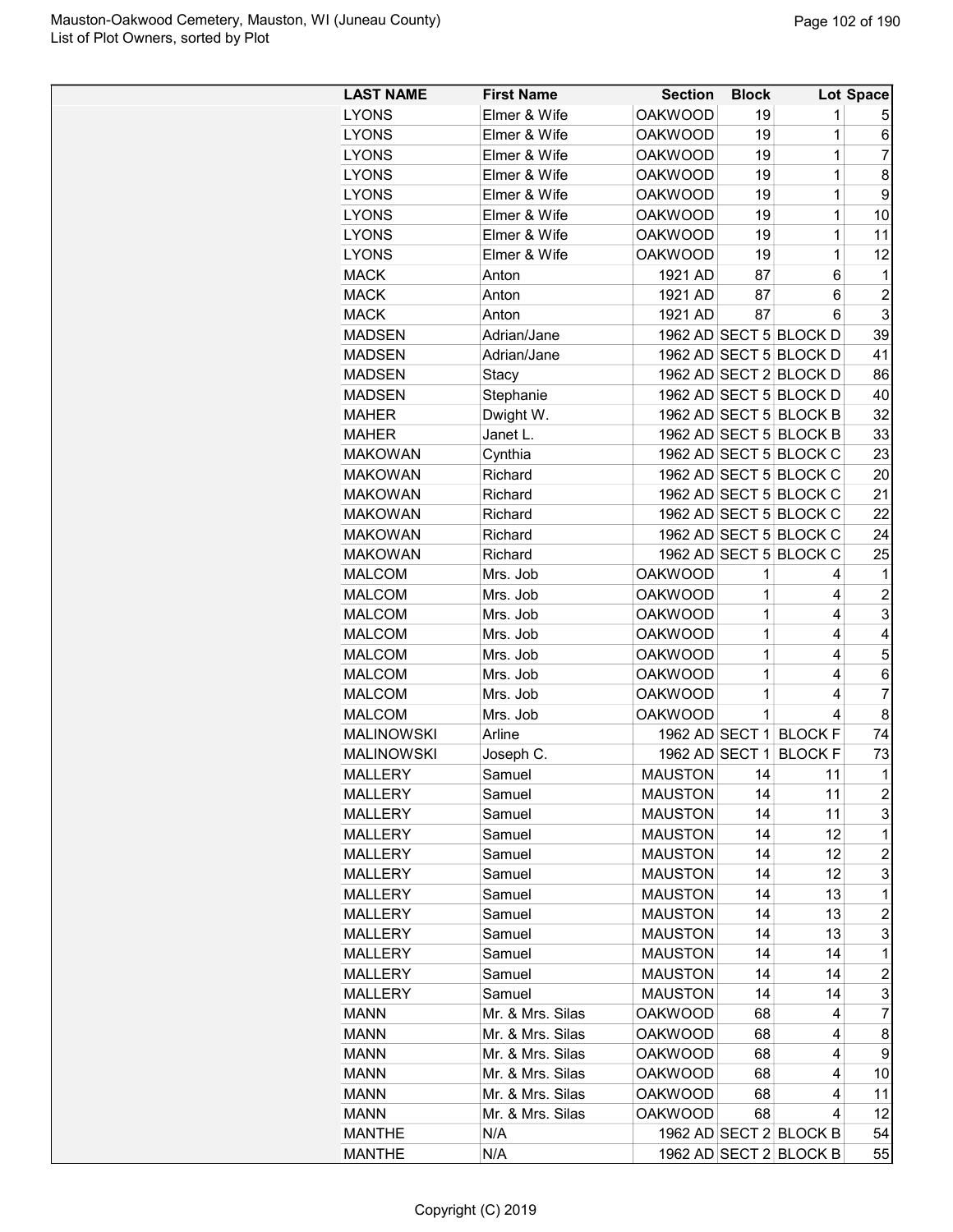| <b>LAST NAME</b> | <b>First Name</b>     | <b>Section</b> | <b>Block</b> |                        | Lot Space                 |
|------------------|-----------------------|----------------|--------------|------------------------|---------------------------|
| <b>MANTHEY</b>   | Augusta M.            | 1921 AD        | 123          | 6                      |                           |
| <b>MANTHEY</b>   | Augusta M.            | 1921 AD        | 123          | 6                      | $\overline{2}$            |
| <b>MANTHEY</b>   | Augusta M.            | 1921 AD        | 123          | 6                      | 3                         |
| <b>MANTHEY</b>   | Daniel S.             |                |              | 1962 AD SECT 4 BLOCK D | 60                        |
| <b>MANTHEY</b>   | Jeffery               |                |              | 1962 AD SECT 4 BLOCK G | 10                        |
| <b>MARCY</b>     | Janet H.              | <b>OAKWOOD</b> | 32           | 1                      | $\mathbf 1$               |
| <b>MARCY</b>     | Janet H.              | <b>OAKWOOD</b> | 32           | 1                      | $\overline{c}$            |
| <b>MARCY</b>     | Janet H.              | <b>OAKWOOD</b> | 32           | $\mathbf 1$            | 3                         |
| <b>MARCY</b>     | Janet H.              | <b>OAKWOOD</b> | 32           | $\mathbf 1$            | 4                         |
| <b>MARCY</b>     | Janet H.              | <b>OAKWOOD</b> | 32           | $\mathbf 1$            | 5                         |
| <b>MARCY</b>     | Janet H.              | <b>OAKWOOD</b> | 32           | $\overline{7}$         | 1                         |
| <b>MARCY</b>     | Janet H.              | <b>OAKWOOD</b> | 32           | $\overline{7}$         | $\overline{c}$            |
| <b>MARCY</b>     | Janet H.              | <b>OAKWOOD</b> | 32           | $\overline{7}$         | 3                         |
| <b>MARCY</b>     | Janet H.              | <b>OAKWOOD</b> | 32           | $\overline{7}$         | 4                         |
| <b>MARCY</b>     | Janet H.              | <b>OAKWOOD</b> | 32           | $\overline{7}$         | 5                         |
| <b>MARCY</b>     | Janet H.              | <b>OAKWOOD</b> | 32           | $\overline{7}$         | 6                         |
| <b>MARDEN</b>    | J.E. & Sarah          | <b>OAKWOOD</b> | 12           | 5                      | 1                         |
| MARDEN           | J.E. & Sarah          | <b>OAKWOOD</b> | 12           | 5                      | $\overline{c}$            |
| <b>MARDEN</b>    | J.E. & Sarah          | <b>OAKWOOD</b> | 12           | 5                      | 3                         |
| <b>MARGRAF</b>   | Edward P.             | 1962 AD SECT 1 |              | <b>BLOCK F</b>         | 76                        |
| <b>MARGRAF</b>   | Edward P.             | 1962 AD SECT 1 |              | <b>BLOCK F</b>         | 77                        |
| <b>MARGRAF</b>   | Marcella H.           | 1962 AD SECT 1 |              | <b>BLOCK F</b>         | 75                        |
|                  |                       |                |              |                        |                           |
| <b>MARHEE</b>    | Donald D.             |                |              | 1962 AD SECT 4 BLOCK F | 70                        |
| <b>MARIE</b>     | Hall                  | 1921 AD        | 88           | 3                      | 1                         |
| <b>MARIE</b>     | Hall                  | 1921 AD        | 88           | 3                      | $\overline{c}$            |
| <b>MARIE</b>     | Hall                  | 1921 AD        | 88           | 3                      | 3                         |
| <b>MARKEE</b>    | Douglas               |                |              | 1962 AD SECT 4 BLOCK G | 3                         |
| <b>MARKEE</b>    | Douglas               |                |              | 1962 AD SECT 4 BLOCK G | 4                         |
| <b>MARKINS</b>   | John                  | <b>OAKWOOD</b> | 69           | 6                      | $\overline{7}$            |
| <b>MARKINS</b>   | John                  | <b>OAKWOOD</b> | 69           | 6                      | 8                         |
| <b>MARKINS</b>   | John                  | <b>OAKWOOD</b> | 69           | 6                      | 9                         |
| <b>MARKINS</b>   | John                  | <b>OAKWOOD</b> | 69           | 6                      | 10                        |
| <b>MARKINS</b>   | John                  | <b>OAKWOOD</b> | 69           | 6                      | 11                        |
| <b>MARKINS</b>   | John                  | <b>OAKWOOD</b> | 69           | 6                      | 12                        |
| <b>MAROSE</b>    | <b>Cullen Vincent</b> |                |              | 1962 AD SECT 2 BLOCK C | 86                        |
| <b>MAROSE</b>    | Ruth Ann              |                |              | 1962 AD SECT 2 BLOCK C | 87                        |
| <b>MARTIN</b>    | Allie M.              |                |              | 1962 AD SECT 1 BLOCK F | 44                        |
| <b>MARTIN</b>    | Carl/Jennie           | 1921 AD        | 88           | 1                      | 1                         |
| <b>MARTIN</b>    | Carl/Jennie           | 1921 AD        | 88           | 1                      | 2                         |
| <b>MARTIN</b>    | Carl/Jennie           | 1921 AD        | 88           | 1                      | 3                         |
| <b>MARTIN</b>    | Emil A.               |                |              | 1962 AD SECT 1 BLOCK F | 45                        |
| <b>MARTIN</b>    | Frank R.              | 1962 AD SECT 1 |              | <b>BLOCK F</b>         | 31                        |
| <b>MARTIN</b>    | George A.             | 1921 AD        | 128          | 1                      | 1                         |
| <b>MARTIN</b>    | George A.             | 1921 AD        | 128          | 1                      | $\boldsymbol{2}$          |
| <b>MARTIN</b>    | George A.             | 1921 AD        | 128          | $\mathbf 1$            | $\ensuremath{\mathsf{3}}$ |
| <b>MARTIN</b>    | Grace M.              |                |              | 1962 AD SECT 1 BLOCK A | 27                        |
| <b>MARTIN</b>    | Henrietta E.          |                |              | 1962 AD SECT 1 BLOCK F | 32                        |
| <b>MARTIN</b>    | James                 |                |              | 1962 AD SECT 1 BLOCK A | 26                        |
| <b>MARTIN</b>    | Joyce L.              |                |              | 1962 AD SECT 1 BLOCK F | 42                        |
| <b>MARTIN</b>    | Robert D.             | 1962 AD SECT 1 |              | <b>BLOCK F</b>         | 43                        |
| <b>MARTIN</b>    | William               | <b>MAUSTON</b> | 49           | 9                      | 1                         |
| <b>MARTIN</b>    | William               | <b>MAUSTON</b> | 49           | 9                      | $\boldsymbol{2}$          |
| <b>MARTIN</b>    | William               | <b>MAUSTON</b> | 49           | 9                      | 3                         |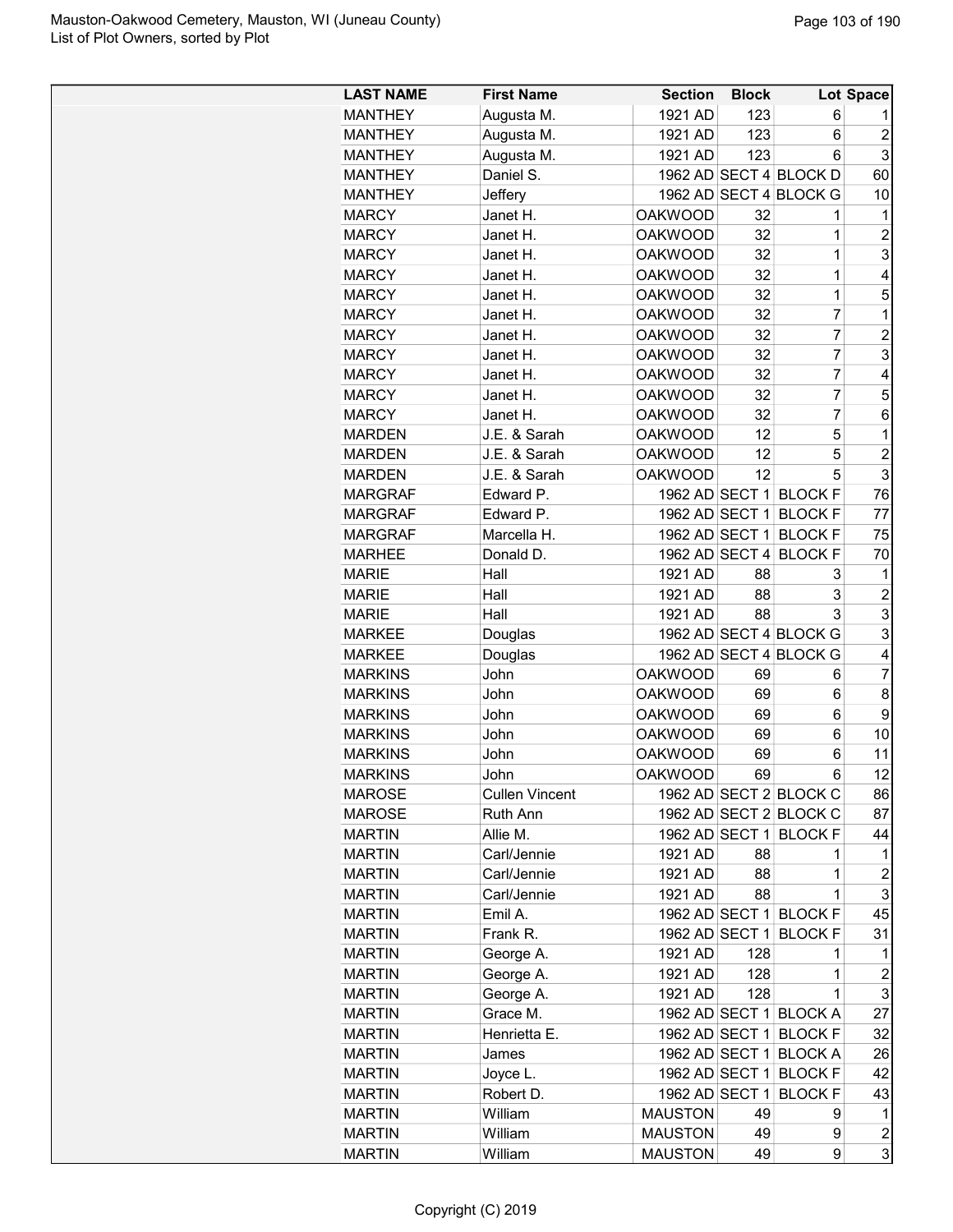| <b>LAST NAME</b> | <b>First Name</b> | <b>Section</b> | <b>Block</b> |                        | Lot Space      |
|------------------|-------------------|----------------|--------------|------------------------|----------------|
| <b>MARTIN</b>    | William           | <b>MAUSTON</b> | 49           | 10                     | 1              |
| <b>MARTIN</b>    | William           | <b>MAUSTON</b> | 49           | 10                     | $\overline{c}$ |
| <b>MARTIN</b>    | William           | <b>MAUSTON</b> | 49           | 10                     | 3              |
| <b>MARTIN</b>    | William           | <b>MAUSTON</b> | 49           | 15                     | 1              |
| <b>MARTIN</b>    | William           | <b>MAUSTON</b> | 49           | 15                     | $\overline{2}$ |
| <b>MARTIN</b>    | William           | <b>MAUSTON</b> | 49           | 15                     | 3              |
| <b>MARTIN</b>    | William           | <b>MAUSTON</b> | 49           | 16                     | $\mathbf 1$    |
| <b>MARTIN</b>    | William           | <b>MAUSTON</b> | 49           | 16                     | $\overline{2}$ |
| <b>MARTIN</b>    | William           | <b>MAUSTON</b> | 49           | 16                     | 3              |
| <b>MARVIN</b>    | J.L.              | <b>MAUSTON</b> | 49           | 1                      | $\mathbf 1$    |
| <b>MARVIN</b>    | J.L.              | <b>MAUSTON</b> | 49           | $\overline{1}$         | $\overline{c}$ |
| <b>MARVIN</b>    | J.L.              | <b>MAUSTON</b> | 49           | 1                      | 3              |
| <b>MARVIN</b>    | J.L.              | <b>MAUSTON</b> | 49           | $\overline{2}$         | 1              |
| <b>MARVIN</b>    | J.L.              | <b>MAUSTON</b> | 49           | $\overline{2}$         | $\overline{2}$ |
| <b>MARVIN</b>    | J.L.              | <b>MAUSTON</b> | 49           | $\overline{2}$         | 3              |
| <b>MARVIN</b>    | J.L.              | <b>MAUSTON</b> | 49           | $\overline{7}$         | 1              |
| <b>MARVIN</b>    | J.L.              | <b>MAUSTON</b> | 49           | $\overline{7}$         | $\overline{c}$ |
| <b>MARVIN</b>    | J.L.              | <b>MAUSTON</b> | 49           | $\overline{7}$         | 3              |
| <b>MARVIN</b>    | J.L.              | <b>MAUSTON</b> | 49           | 8                      | 1              |
| <b>MARVIN</b>    | J.L.              | <b>MAUSTON</b> | 49           | 8                      | $\overline{c}$ |
| <b>MARVIN</b>    | J.L.              | <b>MAUSTON</b> | 49           | 8                      | 3              |
| <b>MATHEWS</b>   | Evelyn I.         |                |              | 1962 AD SECT 4 BLOCK C | 50             |
| <b>MATHEWS</b>   | Ida E             | 1921 AD        | 94           | 3                      | 1              |
| <b>MATHEWS</b>   | Ida E             | 1921 AD        | 94           | 3                      | $\overline{2}$ |
|                  |                   |                | 94           | 3                      | 3              |
| <b>MATHEWS</b>   | Ida E             | 1921 AD        |              | 1962 AD SECT 4 BLOCK C |                |
| <b>MATHEWS</b>   | Joy M.            |                |              |                        | 41             |
| <b>MATHEWS</b>   | Kenneth C.        |                |              | 1962 AD SECT 4 BLOCK C | 42             |
| <b>MATHEWS</b>   | Linda K.          |                |              | 1962 AD SECT 4 BLOCK C | 51             |
| <b>MATHEWS</b>   | Richard C.        |                |              | 1962 AD SECT 4 BLOCK C | 47             |
| <b>MATHEWS</b>   | Richard C.        |                |              | 1962 AD SECT 4 BLOCK C | 48             |
| <b>MATHEWS</b>   | Richard C.        |                |              | 1962 AD SECT 4 BLOCK C | 49             |
| <b>MATHEWS</b>   | Robert C.         |                |              | 1962 AD SECT 1 BLOCK D | 12             |
| <b>MATTHEWS</b>  | Kieth             | 1921 AD        | 93           | 7                      | 1              |
| <b>MATTHEWS</b>  | Kieth             | 1921 AD        | 93           | 7                      | $\overline{2}$ |
| <b>MATTHEWS</b>  | Kieth             | 1921 AD        | 93           | 7                      | 3              |
| <b>MAUER</b>     | Henry             | 1921 AD        | 108          | 1                      | 1              |
| <b>MAUER</b>     | Henry             | 1921 AD        | 108          | $\mathbf{1}$           | $\overline{c}$ |
| <b>MAUER</b>     | Henry             | 1921 AD        | 108          | $\mathbf{1}$           | 3              |
| <b>MAUER</b>     | Henry             | 1921 AD        | 108          | $\overline{c}$         | 1              |
| <b>MAUER</b>     | Henry             | 1921 AD        | 108          | $\overline{2}$         | $\overline{c}$ |
| <b>MAUER</b>     | Henry             | 1921 AD        | 108          | 2                      | 3              |
| <b>MAUER</b>     | Henry E.          | <b>OAKWOOD</b> | 66           | 1                      | 1              |
| <b>MAUER</b>     | Henry E.          | <b>OAKWOOD</b> | 66           | $\overline{1}$         | $\overline{c}$ |
| <b>MAUER</b>     | Henry E.          | <b>OAKWOOD</b> | 66           | $\mathbf{1}$           | 3              |
| <b>MAUER</b>     | Henry E.          | <b>OAKWOOD</b> | 66           | $\mathbf{1}$           | 4              |
| <b>MAUER</b>     | Henry E.          | <b>OAKWOOD</b> | 66           | $\mathbf{1}$           | 5              |
| <b>MAUER</b>     | Henry E.          | <b>OAKWOOD</b> | 66           | 1                      | 6              |
| <b>MAUER</b>     | Henry E.          | <b>OAKWOOD</b> | 66           | 1                      | $\overline{7}$ |
| <b>MAUER</b>     | Henry E.          | <b>OAKWOOD</b> | 66           | 1                      | 8              |
| <b>MAUER</b>     | Henry E.          | <b>OAKWOOD</b> | 66           | 1                      | 9              |
| <b>MAUER</b>     | Henry E.          | <b>OAKWOOD</b> | 66           | $\mathbf{1}$           | 10             |
| <b>MAUER</b>     | Henry E.          | <b>OAKWOOD</b> | 66           | $\mathbf{1}$           | 11             |
| <b>MAUER</b>     | Henry E.          | <b>OAKWOOD</b> | 66           | $\overline{1}$         | 12             |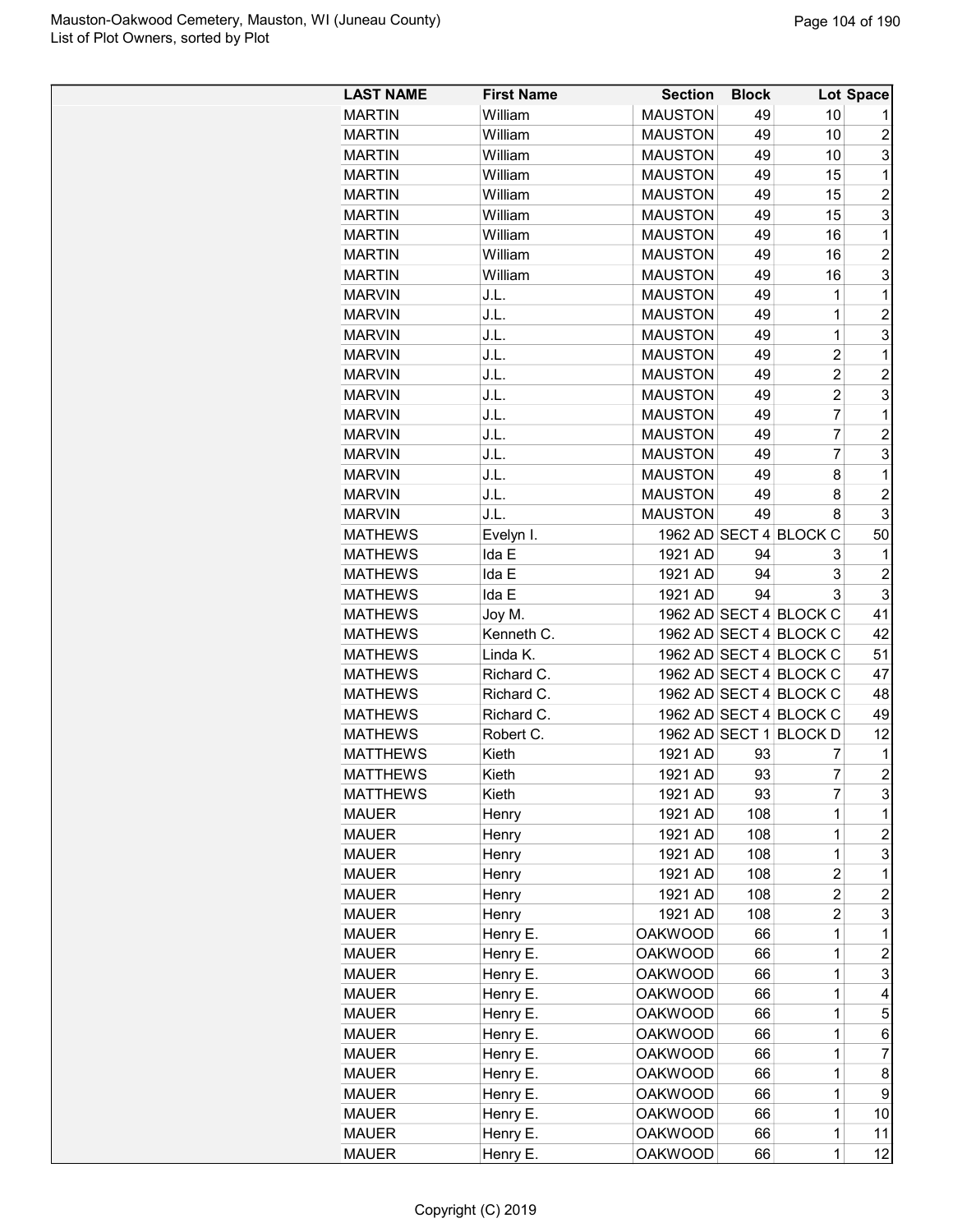| <b>LAST NAME</b>  | <b>First Name</b> | <b>Section</b> | <b>Block</b> |                        | Lot Space               |
|-------------------|-------------------|----------------|--------------|------------------------|-------------------------|
| <b>MAUGHS</b>     | Gen. Milton M.    | <b>MAUSTON</b> | 38           | 1                      |                         |
| <b>MAUGHS</b>     | Gen. Milton M.    | <b>MAUSTON</b> | 38           | 1                      | $\overline{c}$          |
| <b>MAUGHS</b>     | Gen. Milton M.    | <b>MAUSTON</b> | 38           | 1                      | 3                       |
| <b>MAUGHS</b>     | Gen. Milton M.    | <b>MAUSTON</b> | 38           | $\overline{c}$         | 1                       |
| <b>MAUGHS</b>     | Gen. Milton M.    | <b>MAUSTON</b> | 38           | $\overline{c}$         | $\overline{c}$          |
| <b>MAUGHS</b>     | Gen. Milton M.    | <b>MAUSTON</b> | 38           | $\overline{2}$         | 3                       |
| <b>MAUGHS</b>     | Gen. Milton M.    | <b>MAUSTON</b> | 38           | 3                      | 1                       |
| <b>MAUGHS</b>     | Gen. Milton M.    | <b>MAUSTON</b> | 38           | 3                      | $\overline{c}$          |
| <b>MAUGHS</b>     | Gen. Milton M.    | <b>MAUSTON</b> | 38           | 3                      | 3                       |
| <b>MAUGHS</b>     | Gen. Milton M.    | <b>MAUSTON</b> | 38           | 4                      | 1                       |
| <b>MAUGHS</b>     | Gen. Milton M.    | <b>MAUSTON</b> | 38           | 4                      | $\overline{c}$          |
| <b>MAUGHS</b>     | Gen. Milton M.    | <b>MAUSTON</b> | 38           | 4                      | 3                       |
| <b>MAUGHS</b>     | Gen. Milton M.    | <b>MAUSTON</b> | 38           | 5                      | $\mathbf{1}$            |
| <b>MAUGHS</b>     | Gen. Milton M.    | <b>MAUSTON</b> | 38           | 5                      | $\overline{2}$          |
| <b>MAUGHS</b>     | Gen. Milton M.    | <b>MAUSTON</b> | 38           | 5                      | 3                       |
| <b>MAUGHS</b>     | Gen. Milton M.    | <b>MAUSTON</b> | 38           | 6                      | 1                       |
| <b>MAUGHS</b>     | Gen. Milton M.    | <b>MAUSTON</b> | 38           | 6                      | $\overline{c}$          |
| <b>MAUGHS</b>     | Gen. Milton M.    | <b>MAUSTON</b> | 38           | 6                      | 3                       |
| <b>MAUGHS</b>     | Gen. Milton M.    | <b>MAUSTON</b> | 38           | 7                      | $\mathbf{1}$            |
| <b>MAUGHS</b>     | Gen. Milton M.    | <b>MAUSTON</b> | 38           | 7                      | $\overline{c}$          |
| <b>MAUGHS</b>     | Gen. Milton M.    | <b>MAUSTON</b> | 38           | $\overline{7}$         | 3                       |
| <b>MAUGHS</b>     | Gen. Milton M.    | <b>MAUSTON</b> | 38           | 8                      | 1                       |
| <b>MAUGHS</b>     | Gen. Milton M.    | <b>MAUSTON</b> | 38           | 8                      | $\overline{c}$          |
| <b>MAUGHS</b>     | Gen. Milton M.    | <b>MAUSTON</b> | 38           | 8                      | 3                       |
| <b>MAUGHS</b>     | Gen. Milton M.    | <b>MAUSTON</b> | 38           | 9                      | 1                       |
|                   | Gen. Milton M.    | <b>MAUSTON</b> | 38           | 9                      | $\overline{2}$          |
| <b>MAUGHS</b>     | Gen. Milton M.    | <b>MAUSTON</b> |              | 9                      | 3                       |
| <b>MAUGHS</b>     | Gen. Milton M.    | <b>MAUSTON</b> | 38           |                        | 1                       |
| <b>MAUGHS</b>     | Gen. Milton M.    |                | 38           | 10                     | $\overline{c}$          |
| <b>MAUGHS</b>     |                   | <b>MAUSTON</b> | 38           | 10                     | 3                       |
| <b>MAUGHS</b>     | Gen. Milton M.    | <b>MAUSTON</b> | 38           | 10                     |                         |
| <b>MAUGHS</b>     | Gen. Milton M.    | <b>MAUSTON</b> | 38           | 11                     | 1                       |
| <b>MAUGHS</b>     | Gen. Milton M.    | <b>MAUSTON</b> | 38           | 11                     | $\overline{c}$          |
| <b>MAUGHS</b>     | Gen. Milton M.    | <b>MAUSTON</b> | 38           | 11                     | 3<br>$\mathbf{1}$       |
| <b>MAUGHS</b>     | Gen. Milton M.    | <b>MAUSTON</b> | 38           | 12                     |                         |
| <b>MAUGHS</b>     | Gen. Milton M.    | <b>MAUSTON</b> | 38           | 12                     | $\overline{\mathbf{c}}$ |
| <b>MAUGHS</b>     | Gen. Milton M.    | <b>MAUSTON</b> | 38           | 12                     | 3                       |
| <b>MAUGHS</b>     | Gen. Milton M.    | <b>MAUSTON</b> | 38           | 13                     | 1                       |
| <b>MAUGHS</b>     | Gen. Milton M.    | <b>MAUSTON</b> | 38           | 13                     | $\overline{\mathbf{c}}$ |
| <b>MAUGHS</b>     | Gen. Milton M.    | <b>MAUSTON</b> | 38           | 13                     | 3                       |
| <b>MAUGHS</b>     | Gen. Milton M.    | <b>MAUSTON</b> | 38           | 14                     | 1                       |
| <b>MAUGHS</b>     | Gen. Milton M.    | <b>MAUSTON</b> | 38           | 14                     | $\overline{c}$          |
| <b>MAUGHS</b>     | Gen. Milton M.    | <b>MAUSTON</b> | 38           | 14                     | 3                       |
| <b>MAUGHS</b>     | Gen. Milton M.    | <b>MAUSTON</b> | 38           | 15                     | 1                       |
| <b>MAUGHS</b>     | Gen. Milton M.    | <b>MAUSTON</b> | 38           | 15                     | $\overline{\mathbf{c}}$ |
| <b>MAUGHS</b>     | Gen. Milton M.    | <b>MAUSTON</b> | 38           | 15                     | 3                       |
| <b>MAUGHS</b>     | Gen. Milton M.    | <b>MAUSTON</b> | 38           | 16                     | 1                       |
| <b>MAUGHS</b>     | Gen. Milton M.    | <b>MAUSTON</b> | 38           | 16                     | 2                       |
| <b>MAUGHS</b>     | Gen. Milton M.    | <b>MAUSTON</b> | 38           | 16                     | 3                       |
| <b>MAYTUM</b>     | Gertrude          |                |              | 1962 AD SECT 1 BLOCK E | 5                       |
| <b>MAYTUM</b>     | Thomas L.         | 1962 AD SECT 1 |              | <b>BLOCK E</b>         | 6                       |
| <b>MAZZONI</b>    | Georgia Mae       |                |              | 1962 AD SECT 4 BLOCK D | 37                      |
| <b>MAZZONI</b>    | Tim               |                |              | 1962 AD SECT 4 BLOCK D | 38                      |
| <b>MCCAFFERTY</b> | Anna C.           | <b>OAKWOOD</b> | 11           | 4                      | 1                       |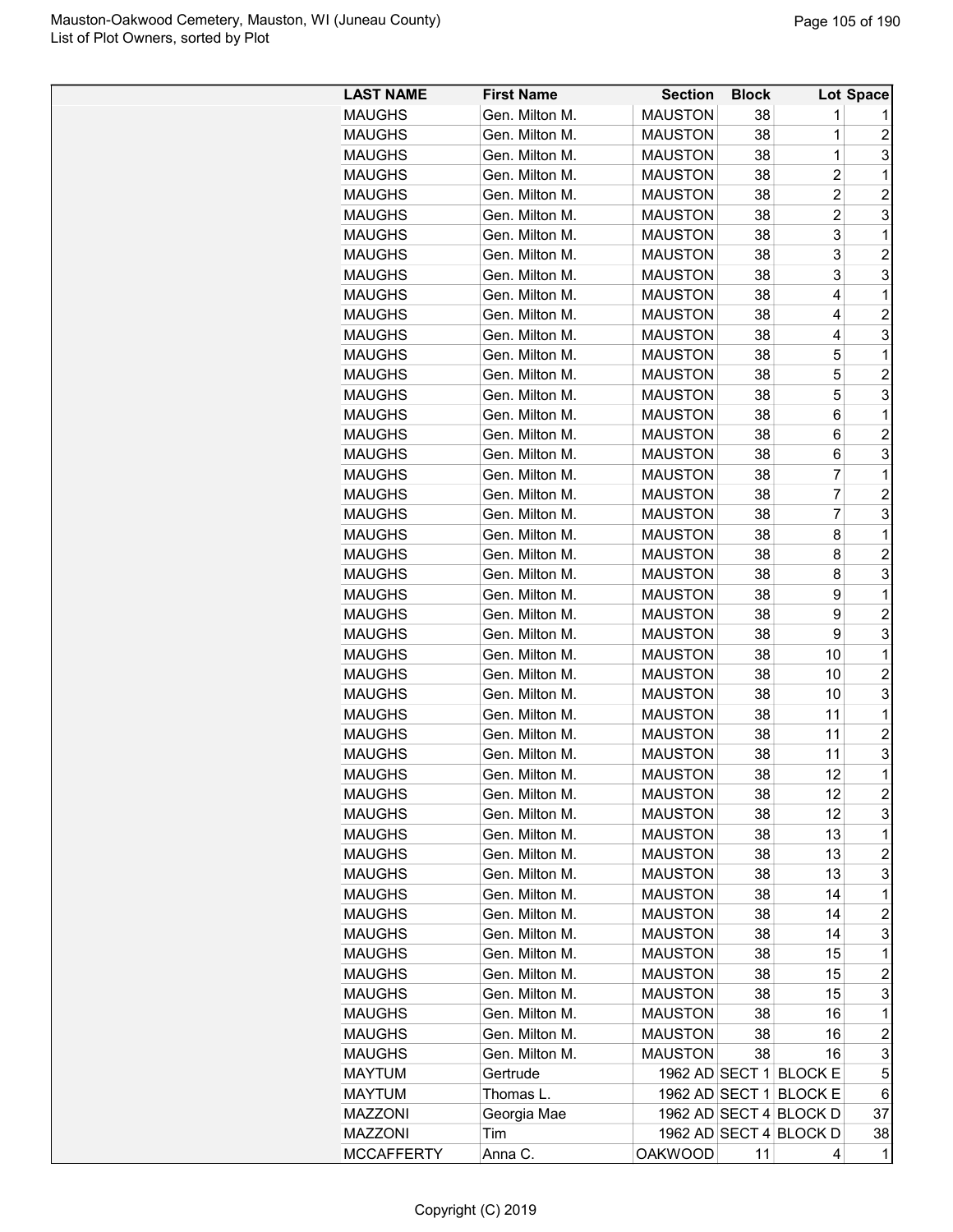| <b>LAST NAME</b>                   | <b>First Name</b> | <b>Section</b> | <b>Block</b> |                | Lot Space           |
|------------------------------------|-------------------|----------------|--------------|----------------|---------------------|
| <b>MCCAFFERTY</b>                  | Anna C.           | <b>OAKWOOD</b> | 11           | 4              |                     |
| <b>MCCAFFERTY</b>                  | Anna C.           | <b>OAKWOOD</b> | 11           | 4              | 3                   |
| <b>MCCAFFERTY</b>                  | Anna C.           | <b>OAKWOOD</b> | 11           | 4              | $\overline{7}$      |
| <b>MCCAFFERTY</b>                  | Anna C.           | <b>OAKWOOD</b> | 11           | 4              | 8                   |
| <b>MCCAFFERTY</b>                  | Anna C.           | <b>OAKWOOD</b> | 11           | 4              | 9                   |
| <b>MCCAFFERTY</b>                  | George            | <b>MAUSTON</b> | 22           | 9              | 1                   |
| <b>MCCAFFERTY</b>                  | George            | <b>MAUSTON</b> | 22           | 9              | $\overline{2}$      |
| <b>MCCAFFERTY</b>                  | George            | <b>MAUSTON</b> | 22           | 9              | 3                   |
| <b>MCCAFFERTY</b>                  | George            | <b>MAUSTON</b> | 22           | 10             | 1                   |
| <b>MCCAFFERTY</b>                  | George            | <b>MAUSTON</b> | 22           | 10             | $\overline{c}$      |
| <b>MCCAFFERTY</b>                  | George            | <b>MAUSTON</b> | 22           | 10             | 3                   |
| <b>MCCAFFERTY</b>                  | George            | <b>MAUSTON</b> | 22           | 15             | 1                   |
| <b>MCCAFFERTY</b>                  | George            | <b>MAUSTON</b> | 22           | 15             | $\overline{2}$      |
| <b>MCCAFFERTY</b>                  | George            | <b>MAUSTON</b> | 22           | 15             | 3                   |
| <b>MCCAFFERTY</b>                  | George            | <b>MAUSTON</b> | 22           | 16             | 1                   |
| <b>MCCAFFERTY</b>                  | George            | <b>MAUSTON</b> | 22           | 16             | $\overline{2}$      |
| <b>MCCAFFERTY</b>                  | George            | <b>MAUSTON</b> | 22           | 16             | 3                   |
| <b>MCCAFFERTY</b>                  | George H.         | <b>OAKWOOD</b> | 11           | 3              | 1                   |
| <b>MCCAFFERTY</b>                  | George H.         | <b>OAKWOOD</b> | 11           | 3              | $\overline{2}$      |
| <b>MCCAFFERTY</b>                  | George H.         | <b>OAKWOOD</b> | 11           | 3              | 3                   |
| <b>MCCAFFERTY</b>                  | George H.         | <b>OAKWOOD</b> | 11           | 3              | 4                   |
| <b>MCCAFFERTY</b>                  | George H.         | <b>OAKWOOD</b> | 11           | 3              | 5                   |
| <b>MCCAFFERTY</b>                  | George H.         | <b>OAKWOOD</b> | 11           | 3              | 6                   |
| <b>MCCAFFERTY</b>                  | George H.         | <b>OAKWOOD</b> | 11           | 3              | $\overline{7}$      |
| <b>MCCAFFERTY</b>                  | George H.         | <b>OAKWOOD</b> | 11           | 3              | 8                   |
| <b>MCCAFFERTY</b>                  | George H.         | <b>OAKWOOD</b> | 11           | 3              | 9                   |
| <b>MCCAFFERTY</b>                  | George H.         | <b>OAKWOOD</b> | 11           | 3              | 10                  |
| <b>MCCAFFERTY</b>                  | George H.         | <b>OAKWOOD</b> | 11           | 3              | 11                  |
| <b>MCCAFFERTY</b>                  | George H.         | <b>OAKWOOD</b> | 11           | 3              | 12                  |
| <b>MCCAFFERTY</b>                  | George H.         | <b>OAKWOOD</b> | 11           | 4              | 4                   |
| <b>MCCAFFERTY</b>                  | George H.         | <b>OAKWOOD</b> | 11           | 4              | 5                   |
| <b>MCCAFFERTY</b>                  | George H.         | <b>OAKWOOD</b> | 11           | 4              | 6                   |
| <b>MCCAFFERTY</b>                  | George H.         | <b>OAKWOOD</b> | 11           | 4              | 10                  |
| <b>MCCAFFERTY</b>                  | George H.         | <b>OAKWOOD</b> | 11           | 4              | 11                  |
| <b>MCCAFFERTY</b>                  | George H.         | <b>OAKWOOD</b> | 11           | 4              | 12                  |
| <b>MCCALLUM</b>                    | Mrs. Emma         | <b>OAKWOOD</b> | 49           | $\overline{c}$ | 1                   |
| <b>MCCALLUM</b>                    | Mrs. Emma         | <b>OAKWOOD</b> | 49           | $\overline{c}$ | $\boldsymbol{2}$    |
| <b>MCCALLUM</b>                    | Mrs. Emma         | <b>OAKWOOD</b> | 49           | $\overline{c}$ | 3                   |
| <b>MCCALLUM</b>                    | Mrs. Emma         | <b>OAKWOOD</b> | 49           | 2              | 4                   |
| <b>MCCALLUM</b>                    | Mrs. Emma         | <b>OAKWOOD</b> | 49           | $\overline{c}$ | 5                   |
| <b>MCCALLUM</b>                    | Mrs. Emma         | <b>OAKWOOD</b> | 49           | $\overline{c}$ | 6                   |
| <b>MCCALLUM</b>                    | Mrs. Emma         | <b>OAKWOOD</b> | 49           | $\overline{c}$ | $\overline{7}$      |
| <b>MCCALLUM</b>                    | Mrs. Emma         | <b>OAKWOOD</b> | 49           | $\overline{2}$ | 8                   |
| <b>MCCALLUM</b>                    | Mrs. Emma         | <b>OAKWOOD</b> | 49           | $\overline{c}$ | 9                   |
| <b>MCCALLUM</b>                    | Mrs. Emma         | <b>OAKWOOD</b> | 49           | 2              | 10                  |
| <b>MCCALLUM</b>                    | Mrs. Emma         | <b>OAKWOOD</b> | 49           | 2              | 11                  |
|                                    | Mrs. Emma         |                |              |                |                     |
| <b>MCCALLUM</b><br><b>MCCALLUM</b> |                   | <b>OAKWOOD</b> | 49           | 2              | 12                  |
|                                    | Mrs. Etta         | <b>OAKWOOD</b> | 17           | 5              | 2<br>3              |
| <b>MCCALLUM</b>                    | Mrs. Etta         | <b>OAKWOOD</b> | 17           | 5              | 4                   |
| MCCALLUM                           | Mrs. Etta         | OAKWOOD        | 17           | 5<br>5         | 5                   |
| <b>MCCALLUM</b>                    | Mrs. Etta         | <b>OAKWOOD</b> | 17           |                |                     |
| <b>MCCALLUM</b>                    | Mrs. Etta         | <b>OAKWOOD</b> | 17<br>17     | 5<br>5         | 6<br>$\overline{7}$ |
| <b>MCCALLUM</b>                    | Mrs. Etta         | <b>OAKWOOD</b> |              |                |                     |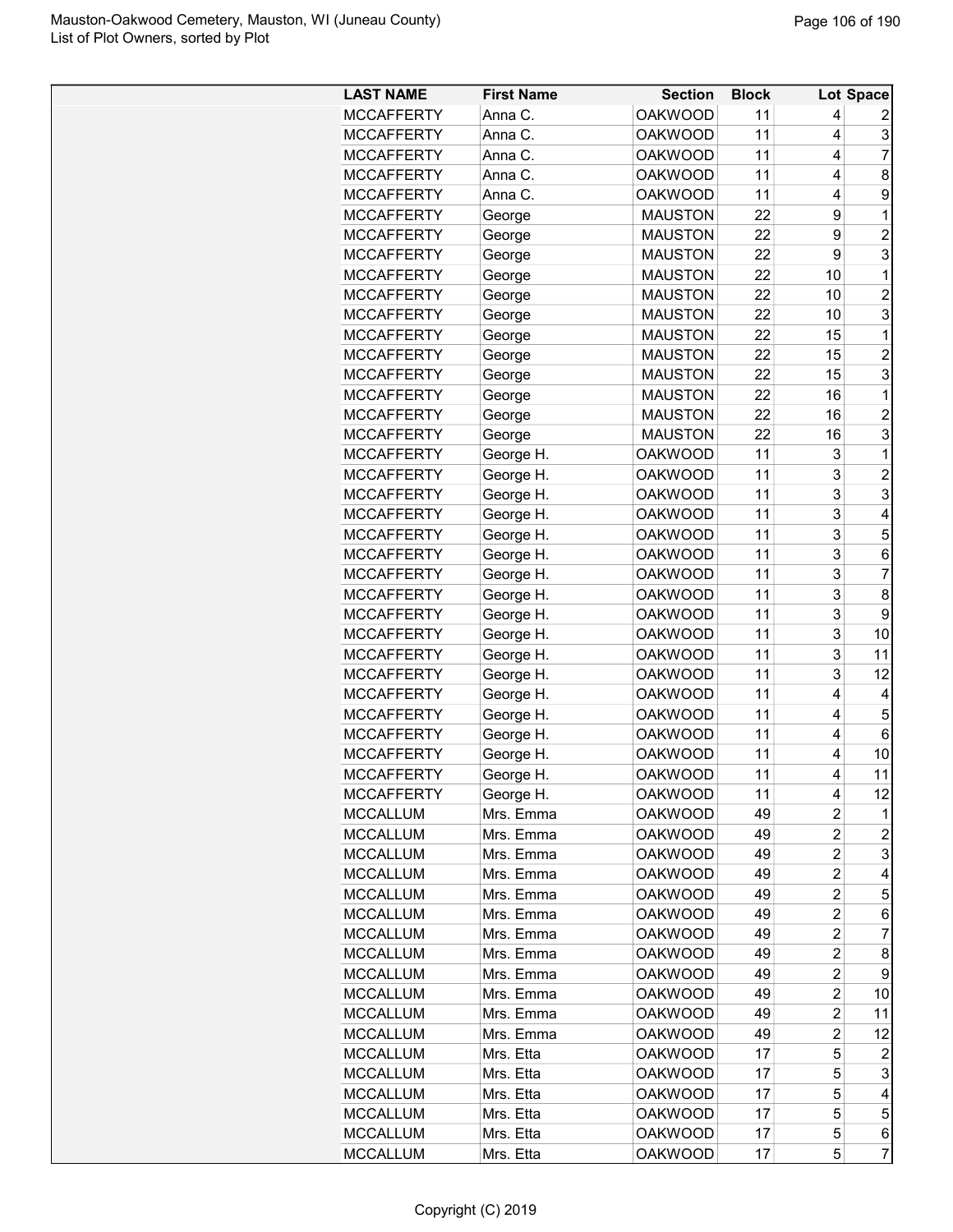| <b>LAST NAME</b>   | <b>First Name</b> | <b>Section</b> | <b>Block</b> |                        | Lot Space                 |
|--------------------|-------------------|----------------|--------------|------------------------|---------------------------|
| <b>MCCALLUM</b>    | Mrs. Etta         | <b>OAKWOOD</b> | 17           | 5                      | 8                         |
| <b>MCCALLUM</b>    | Mrs. Etta         | <b>OAKWOOD</b> | 17           | 5                      | 9                         |
| <b>MCCALLUM</b>    | Mrs. Etta         | <b>OAKWOOD</b> | 17           | 5                      | 10                        |
| <b>MCCALLUM</b>    | Mrs. Frank        | <b>MAUSTON</b> | 1            | $\overline{c}$         | 1                         |
| <b>MCCALLUM</b>    | Mrs. Frank        | <b>MAUSTON</b> | 1            | $\overline{2}$         | $\overline{2}$            |
| <b>MCCALLUM</b>    | Mrs. Frank        | <b>MAUSTON</b> | 1            | $\overline{2}$         | 3                         |
| <b>MCCALLUM</b>    | Mrs. Frank        | <b>MAUSTON</b> | 1            | 7                      | 1                         |
| <b>MCCALLUM</b>    | Mrs. Frank        | <b>MAUSTON</b> | 1            | 7                      | $\overline{2}$            |
| <b>MCCALLUM</b>    | Mrs. Frank        | <b>MAUSTON</b> | 1            | $\overline{7}$         | 3                         |
| <b>MCCANN</b>      | Heidi             |                |              | 1962 AD SECT 5 BLOCK D | 9                         |
| <b>MCCANN</b>      | Jim               |                |              | 1962 AD SECT 5 BLOCK D | 11                        |
| <b>MCCANN</b>      | Patty             |                |              | 1962 AD SECT 5 BLOCK D | 10                        |
| <b>MCCAUL</b>      | <b>CPL Archie</b> | <b>MAUSTON</b> | 1            | 12                     | $\mathbf 1$               |
| <b>MCCAUL</b>      | <b>CPL Archie</b> | <b>MAUSTON</b> | 1            | 12                     | $\overline{c}$            |
| <b>MCCAUL</b>      | <b>CPL Archie</b> | <b>MAUSTON</b> | 1            | 12                     | 3                         |
| <b>MCCAUL</b>      | <b>CPL Archie</b> | <b>MAUSTON</b> | 1            | 13                     | 1                         |
| <b>MCCAUL</b>      | <b>CPL Archie</b> | <b>MAUSTON</b> | 1            | 13                     | $\overline{c}$            |
| <b>MCCAUL</b>      | <b>CPL Archie</b> | <b>MAUSTON</b> | 1            | 13                     | 3                         |
| <b>MCCAUSTLAND</b> | Samuel            | <b>OAKWOOD</b> | 16           | $\overline{c}$         | 1                         |
| <b>MCCAUSTLAND</b> | Samuel            | <b>OAKWOOD</b> | 16           | $\overline{2}$         | $\overline{2}$            |
| <b>MCCAUSTLAND</b> | Samuel            | <b>OAKWOOD</b> | 16           | $\overline{2}$         | 3                         |
| <b>MCCAUSTLAND</b> | Samuel            | <b>OAKWOOD</b> | 16           | $\overline{2}$         | $\overline{4}$            |
| <b>MCCAUSTLAND</b> | Samuel            | <b>OAKWOOD</b> | 16           | $\overline{2}$         | 5                         |
| <b>MCCAUSTLAND</b> | Samuel            | <b>OAKWOOD</b> | 16           | $\overline{2}$         | 6                         |
| <b>MCCAUSTLAND</b> | Samuel            | <b>OAKWOOD</b> | 16           | $\overline{2}$         | $\overline{7}$            |
| <b>MCCAUSTLAND</b> | Samuel            | <b>OAKWOOD</b> | 16           | $\overline{c}$         | 8                         |
| <b>MCCAUSTLAND</b> | Samuel            | <b>OAKWOOD</b> | 16           | $\overline{2}$         | 9                         |
| <b>MCCAUSTLAND</b> | Samuel            | <b>OAKWOOD</b> | 16           | $\overline{2}$         | 10                        |
| <b>MCCAUSTLAND</b> | Samuel            | <b>OAKWOOD</b> | 16           | $\overline{2}$         | 11                        |
| <b>MCCAUSTLAND</b> | Samuel            | <b>OAKWOOD</b> | 16           | $\overline{2}$         | 12                        |
| <b>MCCAWLEY</b>    | Thomas            | <b>MAUSTON</b> | 11           | 1                      | 1                         |
| <b>MCCAWLEY</b>    | Thomas            | <b>MAUSTON</b> | 11           | 1                      | $\overline{c}$            |
| <b>MCCAWLEY</b>    | Thomas            | <b>MAUSTON</b> | 11           | 1                      | 3                         |
| <b>MCCAWLEY</b>    | Thomas            | <b>MAUSTON</b> | 11           | 8                      | $\overline{1}$            |
| <b>MCCAWLEY</b>    | Thomas            | <b>MAUSTON</b> | 11           | 8                      | $\overline{c}$            |
| <b>MCCAWLEY</b>    | Thomas            | <b>MAUSTON</b> | 11           | 8                      | 3                         |
| <b>MCCIELLAN</b>   | N/A               | <b>MAUSTON</b> | 31           | 2                      | 1                         |
| <b>MCCIELLAN</b>   | N/A               | <b>MAUSTON</b> | 31           | $\overline{2}$         | $\overline{c}$            |
| <b>MCCIELLAN</b>   | N/A               | <b>MAUSTON</b> | 31           | 2                      | 3                         |
| <b>MCCORMICK</b>   | P. Michael        |                |              | 1962 AD SECT 4 BLOCK C | 28                        |
| <b>MCCORMICK</b>   | P. Michael        |                |              | 1962 AD SECT 4 BLOCK C | 29                        |
| <b>MCDONALD</b>    | Ardis I.          |                |              | 1962 AD SECT 5 BLOCK A | 65                        |
| <b>MCDONALD</b>    | Arthur W.         |                |              | 1962 AD SECT 5 BLOCK A | 64                        |
| <b>MCDONALD</b>    | Dale              | 1921 AD        | 147          | 1                      | 1                         |
| <b>MCDONALD</b>    | Dale              | 1921 AD        | 147          | 1                      | $\boldsymbol{2}$          |
| <b>MCDONALD</b>    | Dale              | 1921 AD        | 147          | 1                      | 3                         |
| <b>MCDONALD</b>    | Kay               |                |              | 1962 AD SECT 4 BLOCK D | 4                         |
| <b>MCDONALD</b>    | N/A               |                |              | 1962 AD SECT 5 BLOCK A | 66                        |
| <b>MCDONOUGH</b>   | Ella E            | 1921 AD        | 126          | 1                      | 1                         |
| <b>MCDONOUGH</b>   | Ella E            | 1921 AD        | 126          | 1                      | $\overline{\mathbf{c}}$   |
| <b>MCDONOUGH</b>   | Ella E            | 1921 AD        | 126          | 1                      | $\ensuremath{\mathsf{3}}$ |
| <b>MCEVOY</b>      | Preston           | 1921 AD        | 120          | $\mathbf 1$            | $\mathbf{1}$              |
| <b>MCEVOY</b>      | Preston           | 1921 AD        | 120          | $\mathbf 1$            | $\overline{c}$            |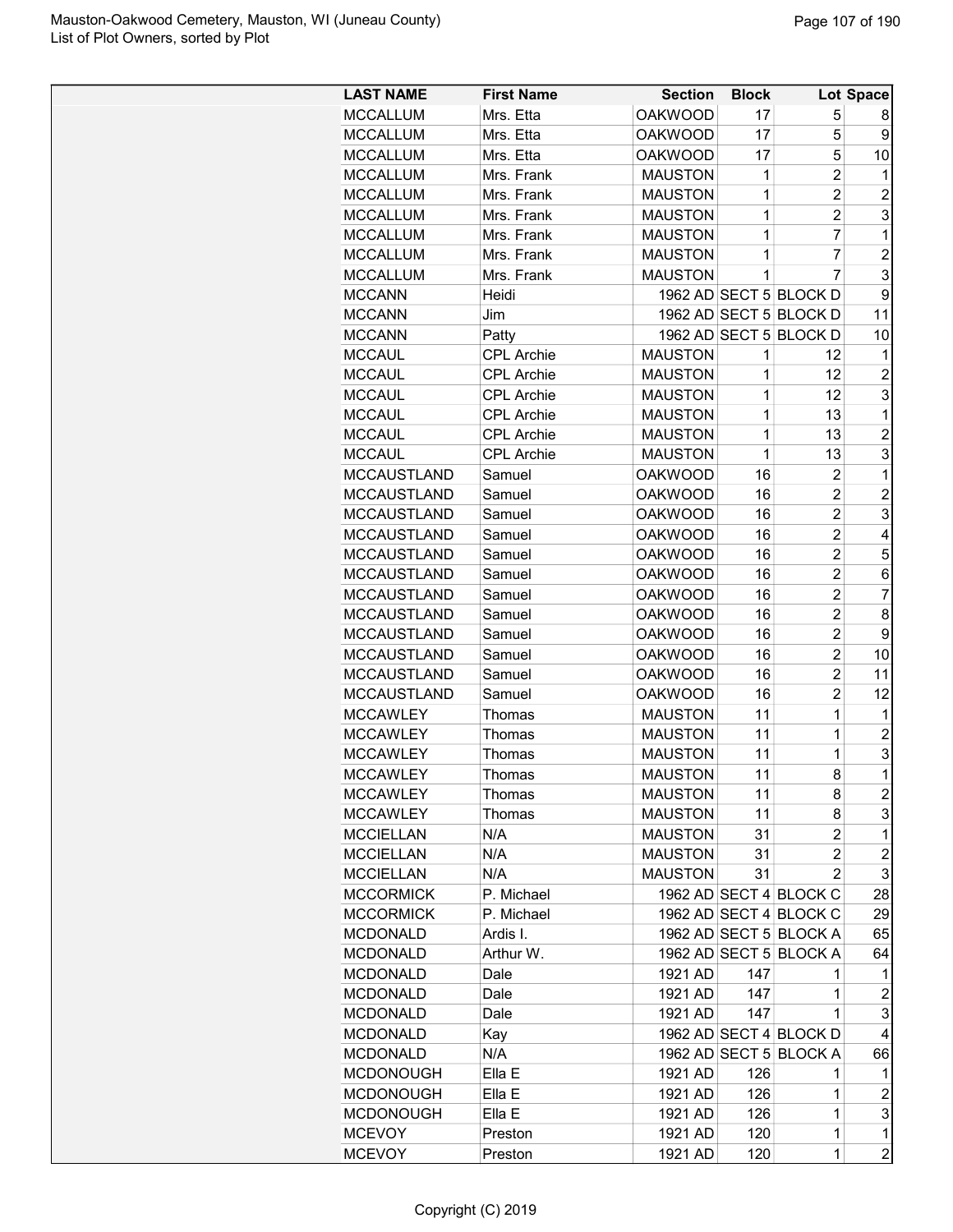| <b>LAST NAME</b> | <b>First Name</b> | <b>Section</b> | <b>Block</b> |                        | Lot Space               |
|------------------|-------------------|----------------|--------------|------------------------|-------------------------|
| <b>MCEVOY</b>    | Preston           | 1921 AD        | 120          | 1                      | 3                       |
| <b>MCEVOY</b>    | Preston           | 1921 AD        | 120          | 10                     | 1                       |
| <b>MCEVOY</b>    | Preston           | 1921 AD        | 120          | 10                     | 2                       |
| <b>MCEVOY</b>    | Preston           | 1921 AD        | 120          | 10                     | 3                       |
| <b>MCINTYRE</b>  | Etta              | <b>OAKWOOD</b> | 31           | 1                      | 1                       |
| <b>MCINTYRE</b>  | Etta              | <b>OAKWOOD</b> | 31           | $\mathbf 1$            | $\overline{2}$          |
| <b>MCINTYRE</b>  | Etta              | <b>OAKWOOD</b> | 31           | 1                      | 3                       |
| <b>MCINTYRE</b>  | Etta              | <b>OAKWOOD</b> | 31           | 1                      | 4                       |
| <b>MCINTYRE</b>  | Etta              | <b>OAKWOOD</b> | 31           | 1                      | 5                       |
| <b>MCINTYRE</b>  | Etta              | <b>OAKWOOD</b> | 31           | 1                      | 6                       |
| <b>MCINTYRE</b>  | Etta              | <b>OAKWOOD</b> | 31           | 1                      | $\overline{7}$          |
| <b>MCINTYRE</b>  | Etta              | <b>OAKWOOD</b> | 31           | 1                      | 8                       |
| <b>MCINTYRE</b>  | Etta              | <b>OAKWOOD</b> | 31           | $\mathbf{1}$           | 9                       |
| <b>MCINTYRE</b>  | Etta              | <b>OAKWOOD</b> | 31           | 1                      | 10                      |
| <b>MCINTYRE</b>  | Etta              | <b>OAKWOOD</b> | 31           | 1                      | 11                      |
| <b>MCINTYRE</b>  | Etta              | <b>OAKWOOD</b> | 31           | 1                      | 12                      |
| <b>MCINTYRE</b>  | Helen             | <b>OAKWOOD</b> | 17           | 4                      | $\overline{c}$          |
| <b>MCINTYRE</b>  | Helen             | <b>OAKWOOD</b> | 17           | 4                      | 3                       |
|                  |                   |                |              |                        |                         |
| <b>MCINTYRE</b>  | Helen             | <b>OAKWOOD</b> | 17           | 4                      | 4                       |
| <b>MCINTYRE</b>  | Helen             | <b>OAKWOOD</b> | 17           | 4                      | 5                       |
| <b>MCINTYRE</b>  | Helen             | <b>OAKWOOD</b> | 17           | 4                      | 6                       |
| <b>MCINTYRE</b>  | Helen             | <b>OAKWOOD</b> | 17           | 4                      | $\overline{7}$          |
| <b>MCINTYRE</b>  | Helen             | <b>OAKWOOD</b> | 17           | 4                      | 8                       |
| <b>MCINTYRE</b>  | Helen             | <b>OAKWOOD</b> | 17           | 4                      | 9                       |
| <b>MCINTYRE</b>  | Helen             | <b>OAKWOOD</b> | 17           | 4                      | 10                      |
| <b>MCINTYRE</b>  | Helen             | <b>OAKWOOD</b> | 17           | 4                      | 11                      |
| <b>MCINTYRE</b>  | Helen             | <b>OAKWOOD</b> | 17           | 4                      | 12                      |
| <b>MCKAHAN</b>   | Blair K.          |                |              | 1962 AD SECT 4 BLOCK B | 30                      |
| <b>MCKAHAN</b>   | Blair K.          |                |              | 1962 AD SECT 4 BLOCK B | 31                      |
| <b>MCKAHAN</b>   | Sue               |                |              | 1962 AD SECT 4 BLOCK B | 43                      |
| <b>MCKINNEY</b>  | Bird L            | 1921 AD        | 98           | 1                      | 1                       |
| <b>MCKINNEY</b>  | Bird L            | 1921 AD        | 98           | 1                      | $\overline{c}$          |
| <b>MCKINNEY</b>  | Bird L            | 1921 AD        | 98           | 1                      | 3                       |
| <b>MCKINNEY</b>  | Dorothea A.       |                |              | 1962 AD SECT 1 BLOCK E | 26                      |
| <b>MCKINNEY</b>  | Earl S.           |                |              | 1962 AD SECT 1 BLOCK E | 27                      |
| <b>MCMILLAN</b>  | Caroline D.       |                |              | 1962 AD SECT 4 BLOCK E | 26                      |
| <b>MCMILLAN</b>  | Caroline D.       |                |              | 1962 AD SECT 4 BLOCK E | 27                      |
| <b>MCMILLAN</b>  | Dickie            |                |              | 1962 AD SECT 4 BLOCK E | 4                       |
| <b>MCMILLAN</b>  | Henry S.          |                |              | 1962 AD SECT 4 BLOCK E | 28                      |
| <b>MCMILLAN</b>  | Henry S.          |                |              | 1962 AD SECT 4 BLOCK E | 29                      |
| <b>MCMILLAN</b>  | Scott W.          | <b>OAKWOOD</b> | 60           | 8                      | 1                       |
| <b>MCMILLAN</b>  | Scott W.          | <b>OAKWOOD</b> | 60           | 8                      | $\overline{\mathbf{c}}$ |
| <b>MCMILLAN</b>  | Scott W.          | <b>OAKWOOD</b> | 60           | 8                      | 3                       |
| <b>MCMILLAN</b>  | Scott W.          | <b>OAKWOOD</b> | 60           | 8                      | 4                       |
| <b>MCMILLAN</b>  | Scott W.          | <b>OAKWOOD</b> | 60           | 8                      | 5                       |
| <b>MCMILLAN</b>  | Scott W.          | <b>OAKWOOD</b> | 60           | 8                      | 6                       |
| <b>MCMILLAN</b>  | Scott W.          | <b>OAKWOOD</b> | 60           | 8                      | $\overline{7}$          |
| <b>MCMILLAN</b>  | Scott W.          | <b>OAKWOOD</b> | 60           | 8                      | 8                       |
| <b>MCMILLAN</b>  | Scott W.          | <b>OAKWOOD</b> | 60           | 8                      | 9                       |
| <b>MCMILLAN</b>  | Scott W.          | <b>OAKWOOD</b> | 60           | 8                      | 10 <sub>1</sub>         |
| <b>MCMILLAN</b>  | Scott W.          | <b>OAKWOOD</b> | 60           | 8                      | 11                      |
| <b>MCMILLAN</b>  | Scott W.          | <b>OAKWOOD</b> | 60           | 8                      | 12                      |
| <b>MCMILLAN</b>  | Virginia          |                |              | 1962 AD SECT 4 BLOCK E | 3                       |
|                  |                   |                |              |                        |                         |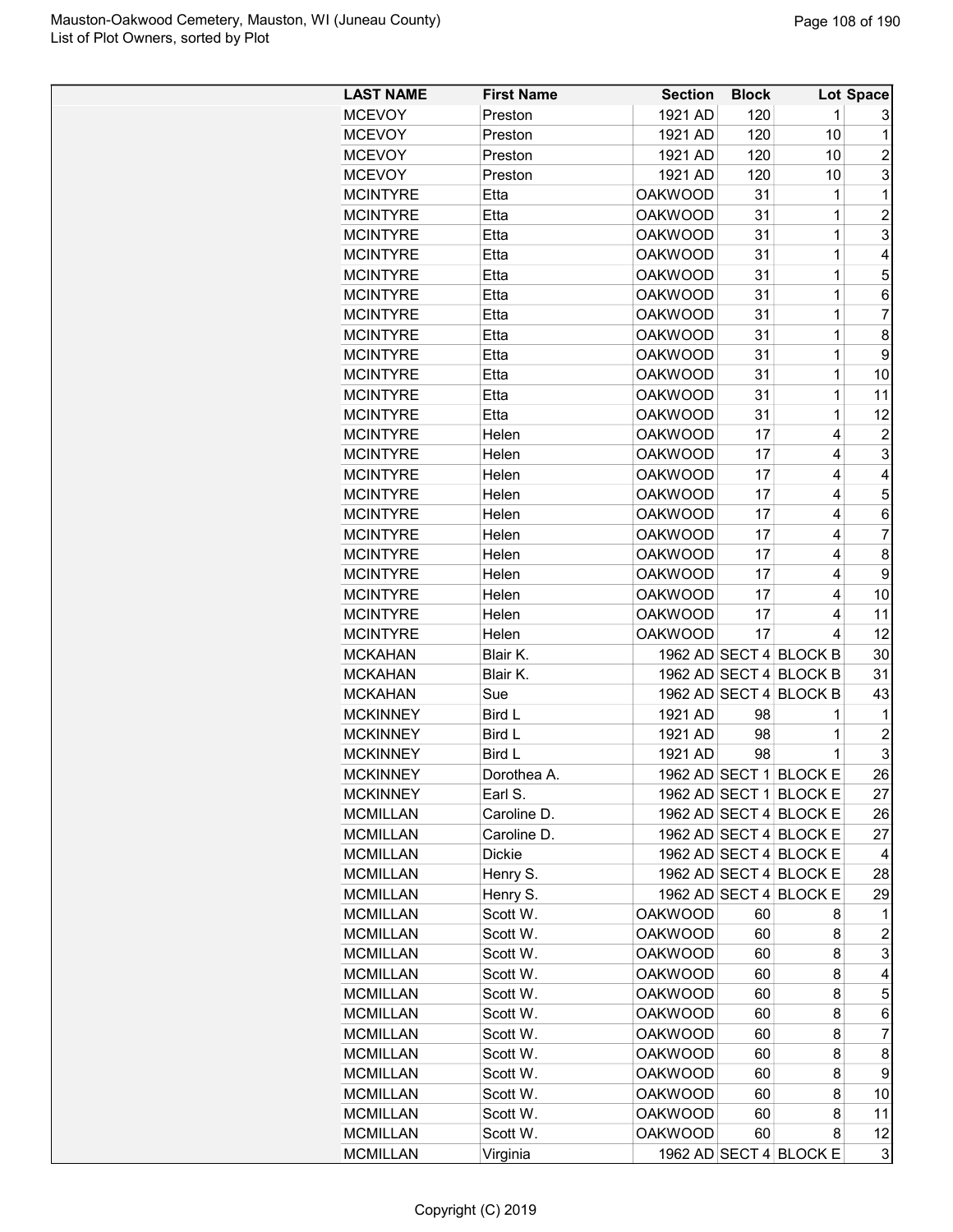| <b>LAST NAME</b> | <b>First Name</b> | <b>Section</b> | <b>Block</b> |                        | Lot Space      |
|------------------|-------------------|----------------|--------------|------------------------|----------------|
| <b>MCNATT</b>    | Esther M.         |                |              | 1962 AD SECT 1 BLOCK D | 28             |
| <b>MCNATT</b>    | Harry K.          |                |              | 1962 AD SECT 1 BLOCK D | 29             |
| <b>MCNEIL</b>    | J.E.              | <b>MAUSTON</b> | 48           | 3                      | 1              |
| <b>MCNEIL</b>    | J.E.              | <b>MAUSTON</b> | 48           | 3                      | $\overline{c}$ |
| <b>MCNEIL</b>    | J.E.              | <b>MAUSTON</b> | 48           | 3                      | 3              |
| <b>MCNEIL</b>    | J.E.              | <b>MAUSTON</b> | 48           | 4                      | $\mathbf 1$    |
| <b>MCNEIL</b>    | J.E.              | <b>MAUSTON</b> | 48           | 4                      | $\overline{2}$ |
| <b>MCNEIL</b>    | J.E.              | <b>MAUSTON</b> | 48           | 4                      | 3              |
| <b>MCNEIL</b>    | J.E.              | <b>MAUSTON</b> | 48           | 5                      | $\mathbf 1$    |
| <b>MCNEIL</b>    | J.E.              | <b>MAUSTON</b> | 48           | 5                      | $\overline{2}$ |
| <b>MCNEIL</b>    | J.E.              | <b>MAUSTON</b> | 48           | 5                      | 3              |
| <b>MCNEIL</b>    | J.E.              | <b>MAUSTON</b> | 48           | 6                      | 1              |
| <b>MCNEIL</b>    | J.E.              | <b>MAUSTON</b> | 48           | 6                      | $\overline{c}$ |
| <b>MCNEIL</b>    | J.E.              | <b>MAUSTON</b> | 48           | 6                      | 3              |
| <b>MCNOUN</b>    | Wallace           | <b>OAKWOOD</b> | 54           | 3                      | $\overline{7}$ |
| <b>MCNOUN</b>    | Wallace           | <b>OAKWOOD</b> | 54           | 3                      | 8              |
| <b>MCNOUN</b>    | Wallace           | <b>OAKWOOD</b> | 54           | 3                      | 9              |
| <b>MCNOUN</b>    | Wallace           | <b>OAKWOOD</b> | 54           | 3                      | 10             |
| <b>MCNOUN</b>    | Wallace           | <b>OAKWOOD</b> | 54           | 3                      | 11             |
| <b>MCNOUN</b>    | Wallace           | <b>OAKWOOD</b> | 54           | 3                      | 12             |
| <b>MCNOUN</b>    | William           | <b>OAKWOOD</b> | 54           | 3                      | 1              |
| <b>MCNOUN</b>    | William           | <b>OAKWOOD</b> | 54           | 3                      | $\overline{c}$ |
| <b>MCNOUN</b>    | William           | <b>OAKWOOD</b> | 54           | 3                      | 3              |
| <b>MCNOUN</b>    | William           | <b>OAKWOOD</b> | 54           | 3                      | 4              |
| <b>MCNOUN</b>    | William           | <b>OAKWOOD</b> | 54           | 3                      | 5              |
| <b>MCNOUN</b>    | William           | <b>OAKWOOD</b> | 54           | 3                      | 6              |
| <b>MCNOWN</b>    | Chester W.        | 1921 AD        | 97           | 1                      | $\mathbf 1$    |
| <b>MCNOWN</b>    | Chester W.        | 1921 AD        | 97           | $\overline{1}$         | $\overline{2}$ |
| <b>MCNOWN</b>    | Chester W.        | 1921 AD        | 97           | $\mathbf 1$            | 3              |
| <b>MCNOWN</b>    | Chester W.        | 1921 AD        | 97           | $\overline{2}$         | 1              |
| <b>MCNOWN</b>    | Chester W.        | 1921 AD        | 97           | $\overline{c}$         | $\overline{2}$ |
| <b>MCNOWN</b>    | Chester W.        | 1921 AD        | 97           | $\overline{c}$         | 3              |
| <b>MCNOWN</b>    | Chester W.        | 1921 AD        | 97           | 9                      | 1              |
| <b>MCNOWN</b>    | Chester W.        | 1921 AD        | 97           | 9                      | $\overline{2}$ |
| <b>MCNOWN</b>    | Chester W.        | 1921 AD        | 97           | 9                      | 3              |
| <b>MCNOWN</b>    | George N.         | <b>OAKWOOD</b> | 55           | 4                      | 1              |
| <b>MCNOWN</b>    | George N.         | <b>OAKWOOD</b> | 55           | 4                      | $\overline{c}$ |
| <b>MCNOWN</b>    | George N.         | <b>OAKWOOD</b> | 55           | 4                      | 3              |
| <b>MCNOWN</b>    | George N.         | <b>OAKWOOD</b> | 55           | 4                      | 4              |
| <b>MCNOWN</b>    | George N.         | <b>OAKWOOD</b> | 55           | 4                      | 5              |
| <b>MCNOWN</b>    | George N.         | <b>OAKWOOD</b> | 55           | 4                      | 6              |
| <b>MCNOWN</b>    | George N.         | <b>OAKWOOD</b> | 55           | 4                      | 7              |
| <b>MCNOWN</b>    | George N.         | <b>OAKWOOD</b> | 55           | 4                      | 8              |
| <b>MCNOWN</b>    | George N.         | <b>OAKWOOD</b> | 55           | 4                      | 9              |
| <b>MCNOWN</b>    | George N.         | <b>OAKWOOD</b> | 55           | 4                      | 10             |
| <b>MCNOWN</b>    | George N.         | <b>OAKWOOD</b> | 55           | 4                      | 11             |
| <b>MCNOWN</b>    | George N.         | <b>OAKWOOD</b> | 55           | 4                      | 12             |
| <b>MECHENES</b>  | Martha            | 1921 AD        | 81           | 2                      | 1              |
| <b>MECHENES</b>  | Martha            | 1921 AD        | 81           | $\overline{c}$         | $\overline{c}$ |
| <b>MECHENES</b>  | Martha            | 1921 AD        | 81           | $\overline{c}$         | 3              |
| <b>MEDEN</b>     | Anna              | 1921 AD        | 92           | 6                      | $\mathbf 1$    |
| <b>MEDEN</b>     | Anna              | 1921 AD        | 92           | 6                      | 2              |
| <b>MEDEN</b>     |                   | 1921 AD        | 92           | 6                      | 3              |
|                  | Anna              |                |              |                        |                |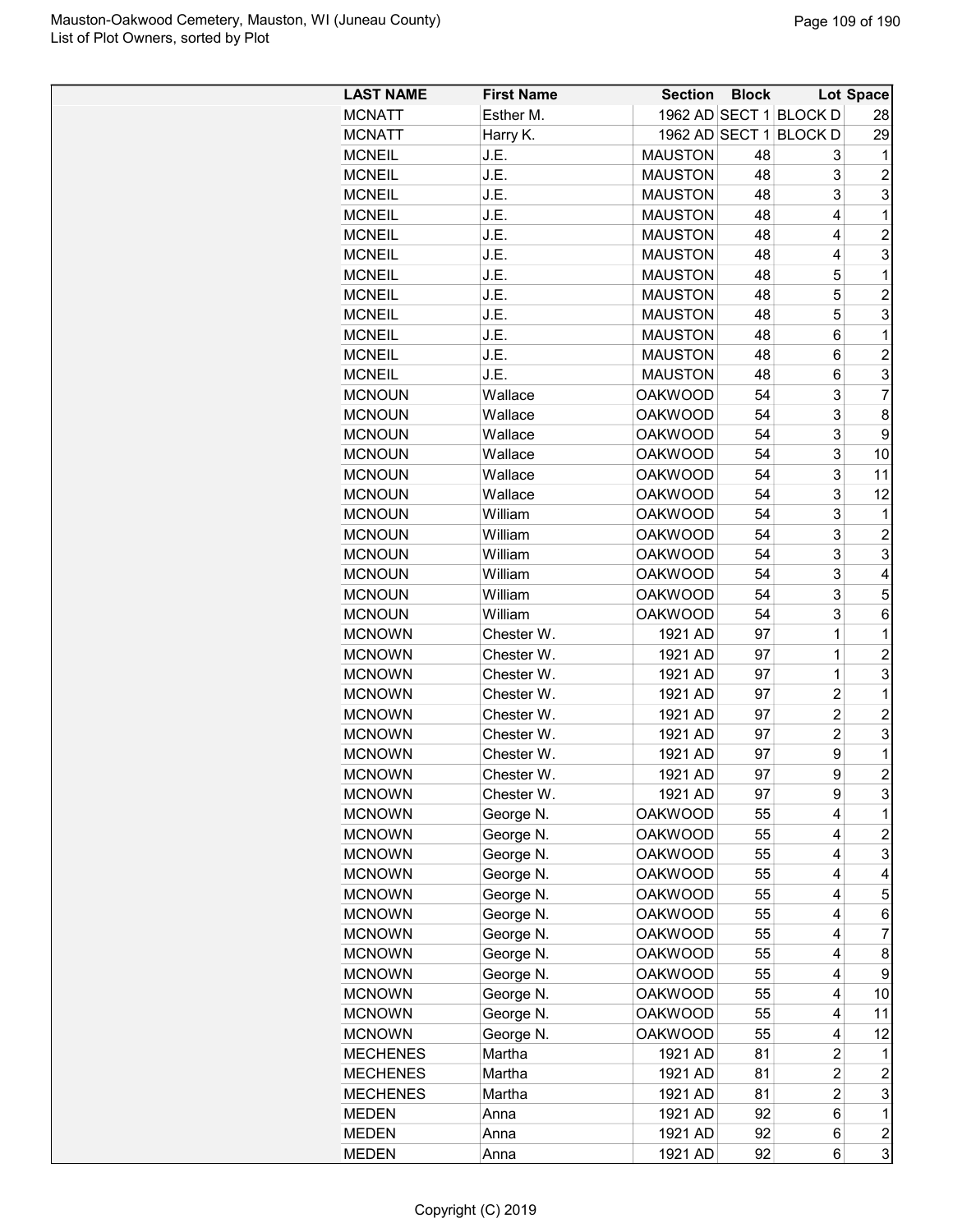| <b>LAST NAME</b> | <b>First Name</b> | <b>Section</b> | <b>Block</b> |                        | <b>Lot Space</b>        |
|------------------|-------------------|----------------|--------------|------------------------|-------------------------|
| <b>MEDEN</b>     | Lillian M         |                |              | 1962 AD SECT 5 BLOCK A | 30                      |
| <b>MEEKER</b>    | Beverly J.        |                |              | 1962 AD SECT 1 BLOCK A | 78                      |
| <b>MEEKER</b>    | Beverly J.        |                |              | 1962 AD SECT 1 BLOCK A | 79                      |
| <b>MEHNE</b>     | <b>Fred Duane</b> |                |              | 1962 AD SECT 4 BLOCK C | 23                      |
| <b>MEHNE</b>     | Margaret Drea     |                |              | 1962 AD SECT 4 BLOCK C | 22                      |
| <b>MEIERS</b>    | Helen C.          |                |              | 1962 AD SECT 5 BLOCK D | 31                      |
| <b>MEIERS</b>    | Norman            |                |              | 1962 AD SECT 5 BLOCK D | 32                      |
| <b>MELLOR</b>    | Isaac             | <b>OAKWOOD</b> | 61           | 2                      | 1                       |
| <b>MELLOR</b>    | Isaac             | <b>OAKWOOD</b> | 61           | $\overline{2}$         | $\overline{c}$          |
| <b>MELLOR</b>    | Isaac             | <b>OAKWOOD</b> | 61           | $\overline{c}$         | 3                       |
| <b>MELLOR</b>    | Isaac             | <b>OAKWOOD</b> | 61           | $\overline{c}$         | 4                       |
| <b>MELLOR</b>    | Isaac             | <b>OAKWOOD</b> | 61           | 2                      | 5                       |
| <b>MELLOR</b>    | Isaac             | <b>OAKWOOD</b> | 61           | 2                      | 6                       |
| <b>MELLOR</b>    | Isaac             | <b>OAKWOOD</b> | 61           | 2                      | 7                       |
|                  |                   | <b>OAKWOOD</b> |              | $\overline{2}$         |                         |
| <b>MELLOR</b>    | Isaac             |                | 61           |                        | 8                       |
| <b>MELLOR</b>    | Isaac             | <b>OAKWOOD</b> | 61           | $\overline{2}$         | 9                       |
| <b>MELLOR</b>    | Isaac             | <b>OAKWOOD</b> | 61           | $\overline{2}$         | 10                      |
| <b>MELLOR</b>    | Isaac             | <b>OAKWOOD</b> | 61           | 2                      | 11                      |
| <b>MELLOR</b>    | Isaac             | <b>OAKWOOD</b> | 61           | $\overline{2}$         | 12                      |
| <b>MELTON</b>    | Steven W.         |                |              | 1962 AD SECT 5 BLOCK B | 34                      |
| <b>MELTON</b>    | Steven W.         |                |              | 1962 AD SECT 5 BLOCK B | 35                      |
| <b>MELTON</b>    | Steven W.         |                |              | 1962 AD SECT 5 BLOCK B | 36                      |
| <b>MENG</b>      | Peter             | <b>OAKWOOD</b> | 39           | 3                      | 1                       |
| <b>MENG</b>      | Peter             | <b>OAKWOOD</b> | 39           | 3                      | $\overline{c}$          |
| <b>MENG</b>      | Peter             | <b>OAKWOOD</b> | 39           | 3                      | 3                       |
| <b>MENG</b>      | Peter             | <b>OAKWOOD</b> | 39           | 3                      | 4                       |
| <b>MENG</b>      | Peter             | <b>OAKWOOD</b> | 39           | 3                      | 5                       |
| <b>MENG</b>      | Peter             | <b>OAKWOOD</b> | 39           | 3                      | 6                       |
| <b>MENG</b>      | Peter             | <b>OAKWOOD</b> | 39           | 3                      | 7                       |
| <b>MENG</b>      | Peter             | <b>OAKWOOD</b> | 39           | 3                      | 8                       |
| <b>MENG</b>      | Peter             | <b>OAKWOOD</b> | 39           | 3                      | 9                       |
| <b>MENG</b>      | Peter             | <b>OAKWOOD</b> | 39           | 3                      | 10                      |
| <b>MENG</b>      | Peter             | <b>OAKWOOD</b> | 39           | 3                      | 11                      |
| <b>MENG</b>      | Peter             | <b>OAKWOOD</b> | 39           | 3                      | 12                      |
| <b>MENNEKE</b>   | Forrest S.        | 1921 AD        | 93           | 8                      | 1                       |
| <b>MENNEKE</b>   | Forrest S.        | 1921 AD        | 93           | 8                      | 2                       |
| <b>MENNEKE</b>   | Forrest S.        | 1921 AD        | 93           | 8                      | 3                       |
| <b>MENNEKE</b>   | Forrest S.        | 1921 AD        | 93           | 9                      | $\mathbf{1}$            |
| <b>MENNEKE</b>   | Forrest S.        | 1921 AD        | 93           | 9                      | 2                       |
| <b>MENNEKE</b>   | Forrest S.        | 1921 AD        |              |                        | 3                       |
|                  |                   |                | 93           | 9                      |                         |
| <b>MENNEKE</b>   | Forrest S.        | 1921 AD        | 95           | 1                      | 1                       |
| <b>MENNEKE</b>   | Forrest S.        | 1921 AD        | 95           | 1                      | $\overline{c}$          |
| <b>MENNEKE</b>   | Forrest S.        | 1921 AD        | 95           | 1                      | 3                       |
| MENNEKE          | Frank             | 1921 AD        | 95           | 2                      | 1                       |
| <b>MENNEKE</b>   | Frank             | 1921 AD        | 95           | 2                      | $\overline{\mathbf{c}}$ |
| <b>MENNEKE</b>   | Frank             | 1921 AD        | 95           | 2                      | 3                       |
| <b>MENNEKE</b>   | Mark              |                |              | 1962 AD SECT 5 BLOCK A | 28                      |
| <b>MENNEKE</b>   | Michelle          |                |              | 1962 AD SECT 5 BLOCK A | 27                      |
| <b>MEREDITH</b>  | Thomas            | 1921 AD        | 112          | 1                      | 1                       |
| <b>MEREDITH</b>  | Thomas            | 1921 AD        | 112          | 1                      | 2                       |
| <b>MEREDITH</b>  | Thomas            | 1921 AD        | 112          | 1                      | 3                       |
| <b>MERK</b>      | Albert            | 1921 AD        | 128          | 9                      | $\mathbf{1}$            |
| <b>MERK</b>      | Albert            | 1921 AD        | 128          | 9                      | 2                       |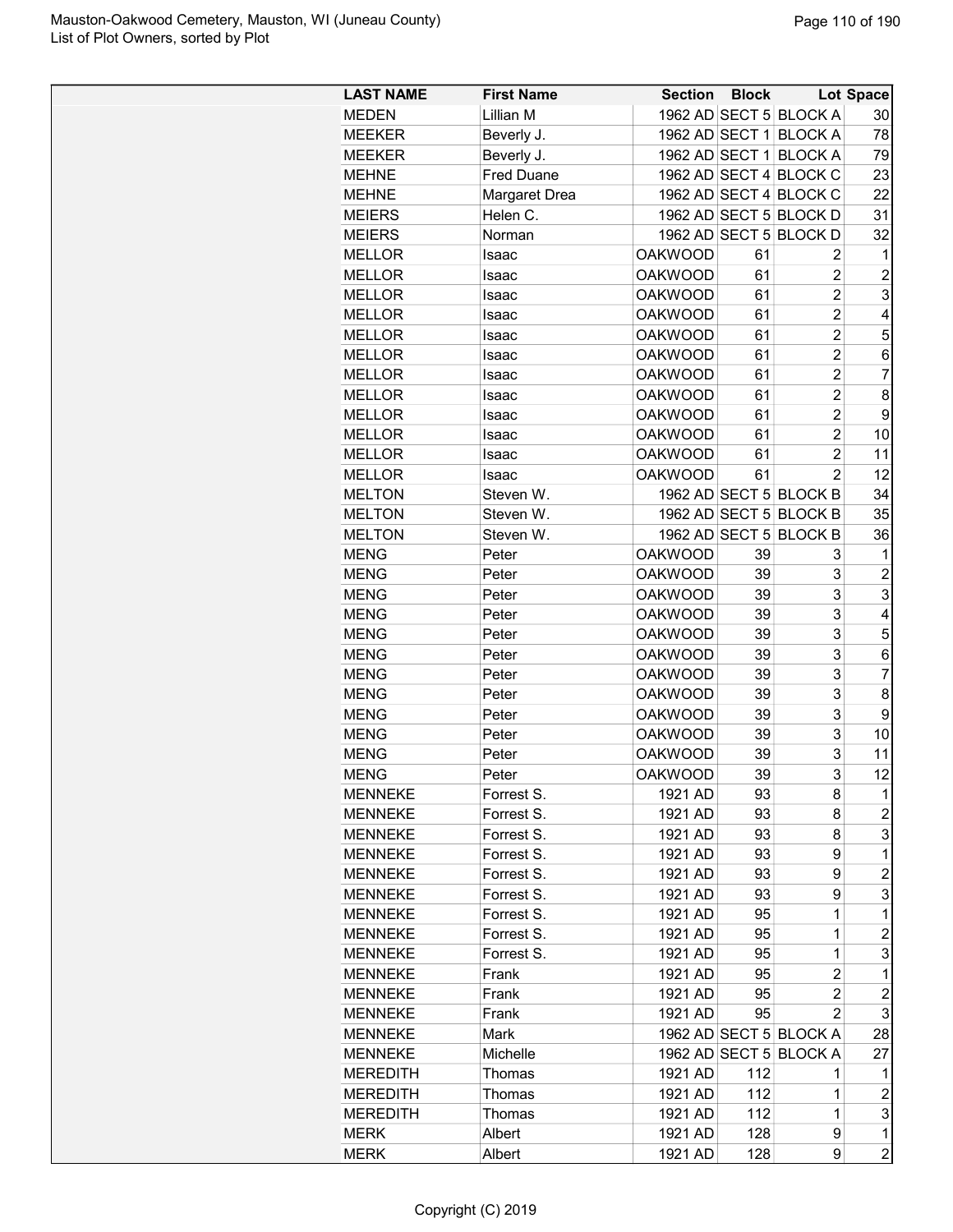| <b>LAST NAME</b> | <b>First Name</b> | <b>Section</b> | <b>Block</b> |                        | Lot Space               |
|------------------|-------------------|----------------|--------------|------------------------|-------------------------|
| <b>MERK</b>      | Albert            | 1921 AD        | 128          | 9                      | 3                       |
| <b>METHODIST</b> | <b>ESP Church</b> | <b>MAUSTON</b> | 24           | 9                      | 1                       |
| <b>METHODIST</b> | <b>ESP Church</b> | <b>MAUSTON</b> | 24           | 9                      | $\overline{2}$          |
| METHODIST        | <b>ESP Church</b> | <b>MAUSTON</b> | 24           | 9                      | 3                       |
| <b>METHODIST</b> | <b>ESP Church</b> | <b>MAUSTON</b> | 24           | 10                     | 1                       |
| <b>METHODIST</b> | <b>ESP Church</b> | <b>MAUSTON</b> | 24           | 10                     | $\overline{c}$          |
| <b>METHODIST</b> | <b>ESP Church</b> | <b>MAUSTON</b> | 24           | 10                     | 3                       |
| <b>METHODIST</b> | <b>ESP Church</b> | <b>MAUSTON</b> | 24           | 15                     | 1                       |
| <b>METHODIST</b> | <b>ESP Church</b> | <b>MAUSTON</b> | 24           | 15                     | $\overline{c}$          |
| <b>METHODIST</b> | <b>ESP Church</b> | <b>MAUSTON</b> | 24           | 15                     | 3                       |
| <b>METZA</b>     | Jean              |                |              | 1962 AD SECT 2 BLOCK A | 28                      |
| <b>METZA</b>     | Robert            |                |              | 1962 AD SECT 2 BLOCK A | 29                      |
| <b>METZA</b>     | Robert            |                |              | 1962 AD SECT 2 BLOCK A | 30                      |
| <b>METZA</b>     | Robert            |                |              | 1962 AD SECT 2 BLOCK A | 31                      |
|                  |                   |                |              | 1962 AD SECT 1 BLOCK F | 88                      |
| <b>METZKE</b>    | Margaret D.       |                |              |                        |                         |
| <b>METZKE</b>    | Martin B.         |                |              | 1962 AD SECT 1 BLOCK F | 89                      |
| <b>MEYER</b>     | Barbara Ann       |                |              | 1962 AD SECT 1 BLOCK B | 17                      |
| <b>MEYER</b>     | Barbara Ann       |                |              | 1962 AD SECT 1 BLOCK B | 18                      |
| <b>MEYER</b>     | Elmer             |                |              | 1962 AD SECT 1 BLOCK B | 20                      |
| <b>MEYER</b>     | Gilbert           |                |              | 1962 AD SECT 2 BLOCK A | 69                      |
| <b>MEYER</b>     | Lorayne E.        |                |              | 1962 AD SECT 2 BLOCK A | 70                      |
| <b>MEYER</b>     | Ottilia A.        |                |              | 1962 AD SECT 1 BLOCK B | 19                      |
| <b>MICHAEL</b>   | Jacob A.          | <b>OAKWOOD</b> | 1            | 2                      | 1                       |
| <b>MICHAEL</b>   | Jacob A.          | <b>OAKWOOD</b> | 1            | $\overline{c}$         | $\overline{c}$          |
| <b>MICHAEL</b>   | Jacob A.          | <b>OAKWOOD</b> | 1            | $\overline{c}$         | 3                       |
| <b>MICHAEL</b>   | Jacob A.          | <b>OAKWOOD</b> | 1            | $\overline{c}$         | 4                       |
| <b>MICHAEL</b>   | Jacob A.          | <b>OAKWOOD</b> | 1            | $\overline{c}$         | 5                       |
| <b>MICHAEL</b>   | Jacob A.          | <b>OAKWOOD</b> | 1            | $\overline{c}$         | 6                       |
| <b>MICHAEL</b>   | Jacob A.          | <b>OAKWOOD</b> | 1            | $\overline{2}$         | 7                       |
| <b>MICHAEL</b>   | Jacob A.          | <b>OAKWOOD</b> | 1            | $\overline{2}$         | 8                       |
| <b>MICHEL</b>    | Anna Asmus        | <b>MAUSTON</b> | 5            | $\overline{2}$         | 1                       |
| <b>MICHEL</b>    | Anna Asmus        | <b>MAUSTON</b> | 5            | $\overline{c}$         | $\overline{c}$          |
| <b>MICHEL</b>    | Anna Asmus        | <b>MAUSTON</b> | 5            | $\overline{c}$         | 3                       |
| <b>MICHEL</b>    | Anna Asmus        | <b>MAUSTON</b> | 5            | $\overline{7}$         | $\overline{1}$          |
| <b>MICHEL</b>    | Anna Asmus        | <b>MAUSTON</b> | 5            | 7                      | $\overline{c}$          |
| <b>MICHEL</b>    | Anna Asmus        | <b>MAUSTON</b> | 5            | 7                      | 3                       |
| <b>MICHEL</b>    | August M.         | 1883 AD        | F            | 13                     | 1                       |
| MICHEL           | August M.         | 1883 AD        | F            | 13                     | $\overline{c}$          |
| <b>MICHEL</b>    | August M.         | 1883 AD        | F            | 13                     | 3                       |
| <b>MICHEL</b>    | August M.         | 1883 AD        | F            | 19                     | 1                       |
| <b>MICHEL</b>    | August M.         | 1883 AD        | F            | 19                     | $\overline{c}$          |
| <b>MICHEL</b>    | August M.         | 1883 AD        | F            | 19                     | 3                       |
| <b>MICHEL</b>    | August M.         | 1883 AD        | F            | 20                     | $\mathbf 1$             |
| <b>MICHEL</b>    | August M.         | 1883 AD        | F            | 20                     | $\overline{c}$          |
| <b>MICHEL</b>    | August M.         | 1883 AD        | F            | 20                     | 3                       |
| <b>MICHEL</b>    | Chester Benjamin  | 1921 AD        | 118          | 3                      | 1                       |
| <b>MICHEL</b>    | Chester Benjamin  | 1921 AD        | 118          | 3                      | $\overline{c}$          |
| <b>MICHEL</b>    | Chester Benjamin  | 1921 AD        | 118          | 3                      | 3                       |
| <b>MICHEL</b>    | Eugene            |                |              | 1962 AD SECT 5 BLOCK A | 3                       |
| <b>MICHEL</b>    | Eugene            |                |              | 1962 AD SECT 5 BLOCK A | 4                       |
| <b>MICHELL</b>   | Howard E.         | 1921 AD        | 85           | 3                      | 1                       |
| <b>MICHELL</b>   | Howard E.         | 1921 AD        | 85           | 3                      | $\overline{\mathbf{c}}$ |
| <b>MICHELL</b>   | Howard E.         | 1921 AD        | 85           | 3                      | 3                       |
|                  |                   |                |              |                        |                         |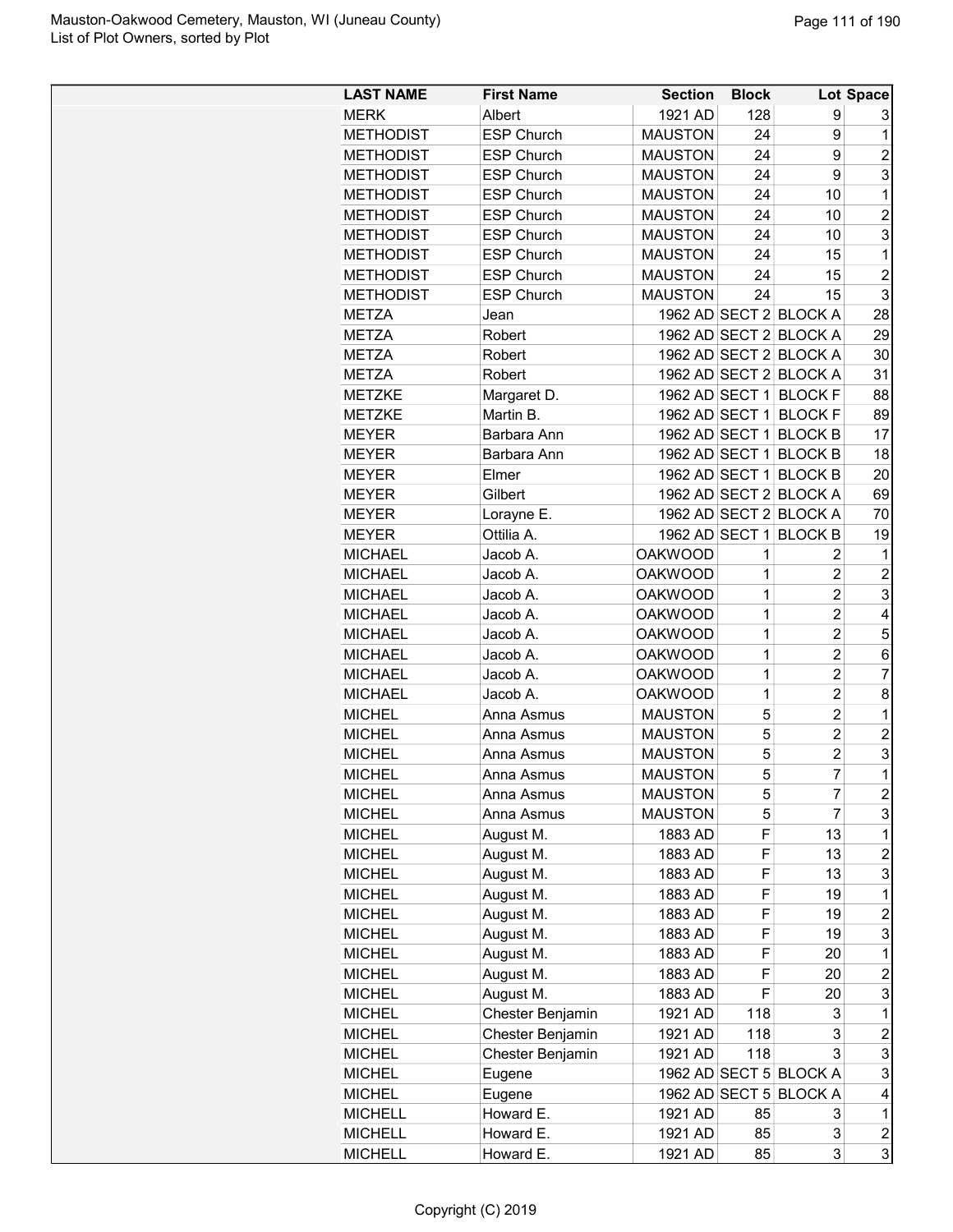| <b>LAST NAME</b> | <b>First Name</b> | <b>Section</b> | <b>Block</b> |                        | <b>Lot Space</b> |
|------------------|-------------------|----------------|--------------|------------------------|------------------|
| <b>MIDTHUN</b>   | Susan K.          |                |              | 1962 AD SECT 2 BLOCK C | 58               |
| <b>MIDTHUN</b>   | Terry L.          |                |              | 1962 AD SECT 2 BLOCK C | 57               |
| <b>MIKOWSKI</b>  | Stanley           | 1921 AD        | 111          | 9                      | 1                |
| <b>MIKOWSKI</b>  | Stanley           | 1921 AD        | 111          | 9                      | $\overline{2}$   |
| <b>MIKOWSKI</b>  | Stanley           | 1921 AD        | 111          | 9                      | 3                |
| <b>MILLARD</b>   | Erma L.           |                |              | 1962 AD SECT 1 BLOCK B | 86               |
| <b>MILLARD</b>   | G.W.              | <b>OAKWOOD</b> | 67           | 3                      | 7                |
| <b>MILLARD</b>   | G.W.              | <b>OAKWOOD</b> | 67           | 3                      | 8                |
| <b>MILLARD</b>   | G.W.              | <b>OAKWOOD</b> | 67           | 3                      | 9                |
| MILLARD          | G.W.              | <b>OAKWOOD</b> | 67           | 3                      | 10               |
| <b>MILLARD</b>   | G.W.              | <b>OAKWOOD</b> | 67           | 3                      | 11               |
| <b>MILLARD</b>   | G.W.              | <b>OAKWOOD</b> | 67           | 3                      | 12               |
| <b>MILLARD</b>   | George R.         | <b>OAKWOOD</b> | 55           | 2                      | 1                |
| <b>MILLARD</b>   | George R.         | <b>OAKWOOD</b> | 55           | $\overline{2}$         | $\overline{2}$   |
| <b>MILLARD</b>   | George R.         | <b>OAKWOOD</b> | 55           | $\overline{2}$         | 3                |
| <b>MILLARD</b>   | George R.         | <b>OAKWOOD</b> | 55           | $\overline{2}$         | 4                |
|                  |                   |                |              | $\overline{2}$         |                  |
| MILLARD          | George R.         | <b>OAKWOOD</b> | 55           | $\overline{c}$         | 5                |
| <b>MILLARD</b>   | George R.         | <b>OAKWOOD</b> | 55           |                        | 6                |
| <b>MILLARD</b>   | George R.         | <b>OAKWOOD</b> | 55           | $\overline{c}$         | $\overline{7}$   |
| <b>MILLARD</b>   | George R.         | <b>OAKWOOD</b> | 55           | $\overline{c}$         | 8                |
| <b>MILLARD</b>   | George R.         | <b>OAKWOOD</b> | 55           | $\overline{c}$         | 9                |
| <b>MILLARD</b>   | George R.         | <b>OAKWOOD</b> | 55           | $\overline{2}$         | 10               |
| <b>MILLARD</b>   | George R.         | <b>OAKWOOD</b> | 55           | $\overline{2}$         | 11               |
| MILLARD          | George R.         | <b>OAKWOOD</b> | 55           | $\overline{2}$         | 12               |
| MILLARD          | Howard E.         |                |              | 1962 AD SECT 1 BLOCK B | 85               |
| <b>MILLARD</b>   | Irvin G.          | 1962 AD SECT 1 |              | <b>BLOCK B</b>         | 87               |
| <b>MILLARD</b>   | L.H.              | <b>OAKWOOD</b> | 74           | 2                      | 1                |
| <b>MILLARD</b>   | L.H.              | <b>OAKWOOD</b> | 74           | $\overline{2}$         | $\overline{2}$   |
| <b>MILLARD</b>   | L.H.              | <b>OAKWOOD</b> | 74           | $\overline{2}$         | 3                |
| <b>MILLARD</b>   | L.H.              | <b>OAKWOOD</b> | 74           | $\overline{c}$         | 4                |
| <b>MILLARD</b>   | L.H.              | <b>OAKWOOD</b> | 74           | $\overline{c}$         | 5                |
| <b>MILLARD</b>   | L.H.              | <b>OAKWOOD</b> | 74           | $\overline{2}$         | 6                |
| <b>MILLARD</b>   | L.H.              | <b>OAKWOOD</b> | 74           | $\overline{2}$         | 7                |
| <b>MILLARD</b>   | L.H.              | <b>OAKWOOD</b> | 74           | $\overline{c}$         | 8                |
| MILLARD          | Mrs. Helen        | <b>OAKWOOD</b> | 11           | 1                      | 1                |
| <b>MILLARD</b>   | Mrs. Helen        | <b>OAKWOOD</b> | 11           | 1                      | $\overline{c}$   |
| <b>MILLARD</b>   | Mrs. Helen        | <b>OAKWOOD</b> | 11           | 1                      | 3                |
| <b>MILLER</b>    | Allison R.        | <b>MAUSTON</b> | 37           | 11                     | 1                |
| <b>MILLER</b>    | Allison R.        | <b>MAUSTON</b> | 37           | 11                     | $\overline{c}$   |
| <b>MILLER</b>    | Allison R.        | <b>MAUSTON</b> | 37           | 11                     | 3                |
| <b>MILLER</b>    | Allison R.        | <b>MAUSTON</b> | 37           | 12                     | 1                |
| MILLER           | Allison R.        | <b>MAUSTON</b> | 37           | 12                     | $\overline{c}$   |
| MILLER           | Allison R.        | <b>MAUSTON</b> | 37           | 12                     | 3                |
| <b>MILLER</b>    | Allison R.        | <b>MAUSTON</b> | 37           | 13                     | 1                |
| <b>MILLER</b>    | Allison R.        | <b>MAUSTON</b> | 37           | 13                     | $\overline{c}$   |
| <b>MILLER</b>    | Allison R.        | <b>MAUSTON</b> | 37           | 13                     | 3                |
| <b>MILLER</b>    | Allison R.        | <b>MAUSTON</b> | 37           | 14                     | 1                |
| <b>MILLER</b>    | Allison R.        | <b>MAUSTON</b> | 37           | 14                     | $\overline{c}$   |
| <b>MILLER</b>    | Allison R.        | <b>MAUSTON</b> | 37           | 14                     | 3                |
| MILLER           | Charles W         | 1921 AD        | 132          | 1                      | 1                |
| <b>MILLER</b>    | Charles W         | 1921 AD        | 132          | 1                      | $\overline{c}$   |
| <b>MILLER</b>    | Charles W         | 1921 AD        | 132          | $\mathbf 1$            | 3                |
| <b>MILLER</b>    | Charley           | <b>OAKWOOD</b> | 46           | 4                      | 1                |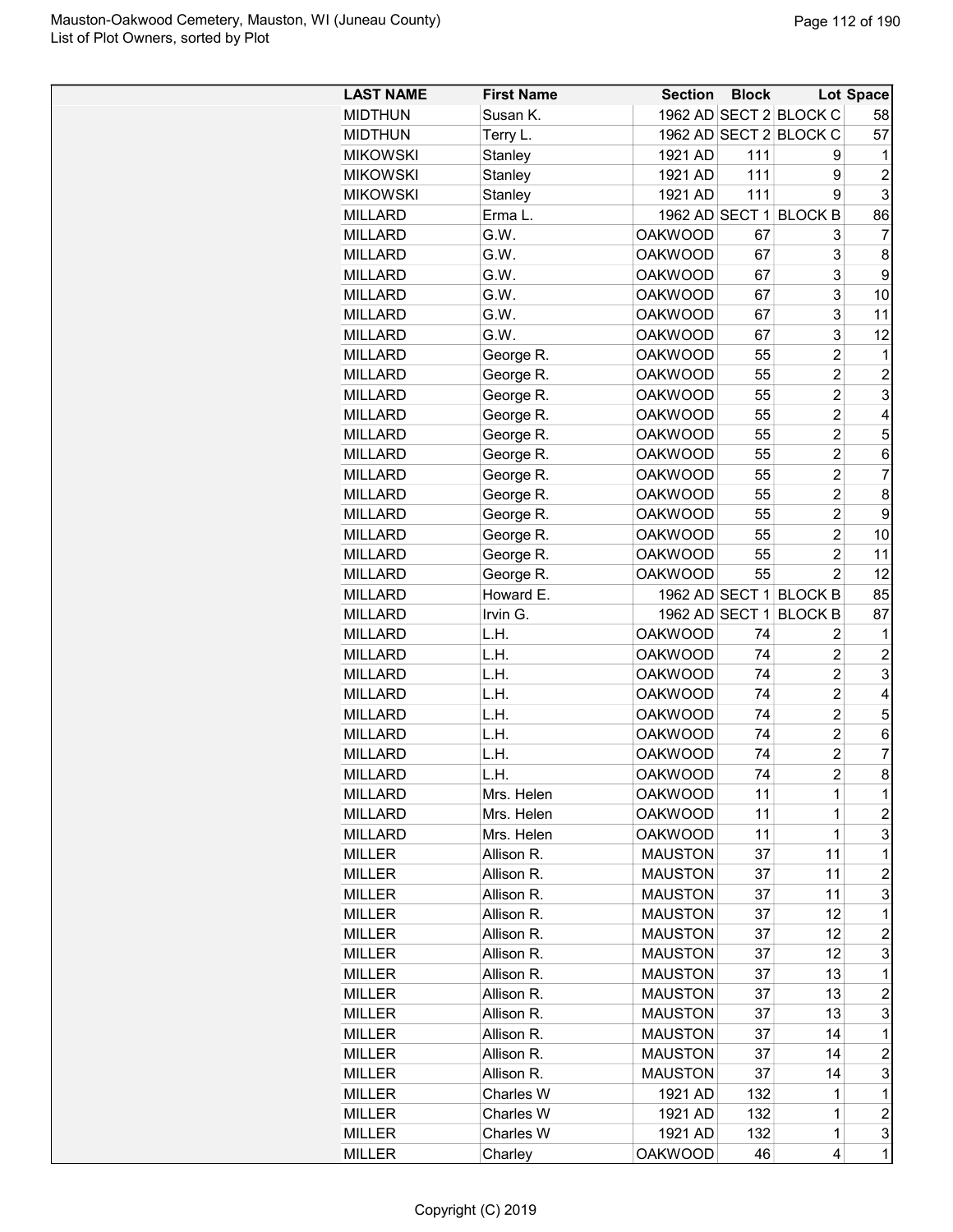| <b>LAST NAME</b> | <b>First Name</b> | <b>Section</b> | <b>Block</b> |                         | Lot Space      |
|------------------|-------------------|----------------|--------------|-------------------------|----------------|
| <b>MILLER</b>    | Charley           | <b>OAKWOOD</b> | 46           | 4                       | 2              |
| <b>MILLER</b>    | Charley           | <b>OAKWOOD</b> | 46           | 4                       | 3              |
| <b>MILLER</b>    | Charley           | <b>OAKWOOD</b> | 46           | 4                       | 4              |
| <b>MILLER</b>    | Charley           | <b>OAKWOOD</b> | 46           | 4                       | 5              |
| <b>MILLER</b>    | Charley           | <b>OAKWOOD</b> | 46           | 4                       | 6              |
| <b>MILLER</b>    | Charley           | <b>OAKWOOD</b> | 46           | 4                       | 7              |
| <b>MILLER</b>    | Charley           | <b>OAKWOOD</b> | 46           | 4                       | 8              |
| <b>MILLER</b>    | Charley           | <b>OAKWOOD</b> | 46           | 4                       | 9              |
| <b>MILLER</b>    | Charley           | <b>OAKWOOD</b> | 46           | 4                       | 10             |
| <b>MILLER</b>    | Charley           | <b>OAKWOOD</b> | 46           | 4                       | 11             |
| <b>MILLER</b>    | Charley           | <b>OAKWOOD</b> | 46           | 4                       | 12             |
| <b>MILLER</b>    | Clarence, Mrs     | 1921 AD        | 101          | 4                       | 1              |
| <b>MILLER</b>    | Clarence, Mrs     | 1921 AD        | 101          | 4                       | $\overline{c}$ |
| <b>MILLER</b>    | Clarence, Mrs     | 1921 AD        | 101          | 4                       | 3              |
| <b>MILLER</b>    | Conrad A.         | <b>OAKWOOD</b> | 17           | $\overline{c}$          | 1              |
| <b>MILLER</b>    | Conrad A.         | <b>OAKWOOD</b> | 17           | 2                       | $\overline{c}$ |
| <b>MILLER</b>    | Conrad A.         | <b>OAKWOOD</b> | 17           | $\overline{c}$          | 3              |
| <b>MILLER</b>    | Conrad A.         | <b>OAKWOOD</b> | 17           | $\overline{c}$          | 4              |
| <b>MILLER</b>    | Conrad A.         | <b>OAKWOOD</b> | 17           | $\overline{c}$          | 5              |
| <b>MILLER</b>    | Conrad A.         | <b>OAKWOOD</b> | 17           | $\overline{c}$          | 6              |
| <b>MILLER</b>    | Conrad A.         | <b>OAKWOOD</b> | 17           | $\overline{2}$          | $\overline{7}$ |
| <b>MILLER</b>    | Conrad A.         | <b>OAKWOOD</b> | 17           | $\overline{2}$          | 8              |
| <b>MILLER</b>    | Conrad A.         | <b>OAKWOOD</b> | 17           | $\overline{c}$          | 9              |
| <b>MILLER</b>    | Conrad A.         | <b>OAKWOOD</b> | 17           | $\overline{c}$          | 10             |
| <b>MILLER</b>    | Conrad A.         | <b>OAKWOOD</b> | 17           | $\overline{2}$          | 11             |
| <b>MILLER</b>    | Conrad A.         | <b>OAKWOOD</b> | 17           | $\overline{2}$          | 12             |
| <b>MILLER</b>    | Donald E.         |                |              | 1962 AD SECT 1 BLOCK C  | 35             |
| <b>MILLER</b>    | Donald E.         |                |              | 1962 AD SECT 1 BLOCK C  | 36             |
| <b>MILLER</b>    | Herman R.         | 1921 AD        | 107          | 7                       | $\mathbf 1$    |
| <b>MILLER</b>    | Herman R.         | 1921 AD        | 107          | 7                       | $\overline{2}$ |
| <b>MILLER</b>    | Herman R.         | 1921 AD        | 107          | 7                       | 3              |
| <b>MILLER</b>    | Isaac             | <b>OAKWOOD</b> | 29           | $\overline{c}$          | $\mathbf 1$    |
| <b>MILLER</b>    | Isaac             | <b>OAKWOOD</b> | 29           | $\overline{c}$          | $\overline{c}$ |
| <b>MILLER</b>    | Isaac             | <b>OAKWOOD</b> | 29           | $\overline{2}$          | 3              |
| MILLER           | Isaac             | <b>OAKWOOD</b> | 29           | 2                       | 4              |
| <b>MILLER</b>    | Isaac             | <b>OAKWOOD</b> | 29           | 2                       | 5              |
| <b>MILLER</b>    | Isaac             | <b>OAKWOOD</b> | 29           | 2                       | 6              |
| MILLER           | Isaac             | <b>OAKWOOD</b> | 29           | $\overline{c}$          | 7              |
| <b>MILLER</b>    | Isaac             | <b>OAKWOOD</b> | 29           | $\overline{\mathbf{c}}$ | 8              |
| <b>MILLER</b>    | Isaac             | <b>OAKWOOD</b> | 29           | 2                       | 9              |
| <b>MILLER</b>    | Isaac             | <b>OAKWOOD</b> | 29           | 2                       | 10             |
| <b>MILLER</b>    | Isaac             | <b>OAKWOOD</b> | 29           | 2                       | 11             |
| <b>MILLER</b>    | Isaac             | <b>OAKWOOD</b> | 29           | $\overline{c}$          | 12             |
| <b>MILLER</b>    | James H.          | <b>MAUSTON</b> | 33           | 13                      | 1              |
| <b>MILLER</b>    | James H.          | <b>MAUSTON</b> | 33           | 13                      | $\overline{c}$ |
| <b>MILLER</b>    | James H.          | <b>MAUSTON</b> | 33           | 13                      | 3              |
| <b>MILLER</b>    | Joe, Mrs          | 1921 AD        | 136          | 2                       | 1              |
| <b>MILLER</b>    | Joe, Mrs          | 1921 AD        | 136          | 2                       | $\overline{c}$ |
| <b>MILLER</b>    | Joe, Mrs          | 1921 AD        | 136          | $\overline{c}$          | 3              |
| <b>MILLER</b>    | Vera              |                |              | 1962 AD SECT 5 BLOCK B  | 20             |
| <b>MILLER</b>    | William           |                |              | 1962 AD SECT 5 BLOCK B  | 21             |
| <b>MILLER</b>    | William           | <b>OAKWOOD</b> | 11           | 1                       | 7              |
| <b>MILLER</b>    | William           | <b>OAKWOOD</b> | 11           | 1                       | 8              |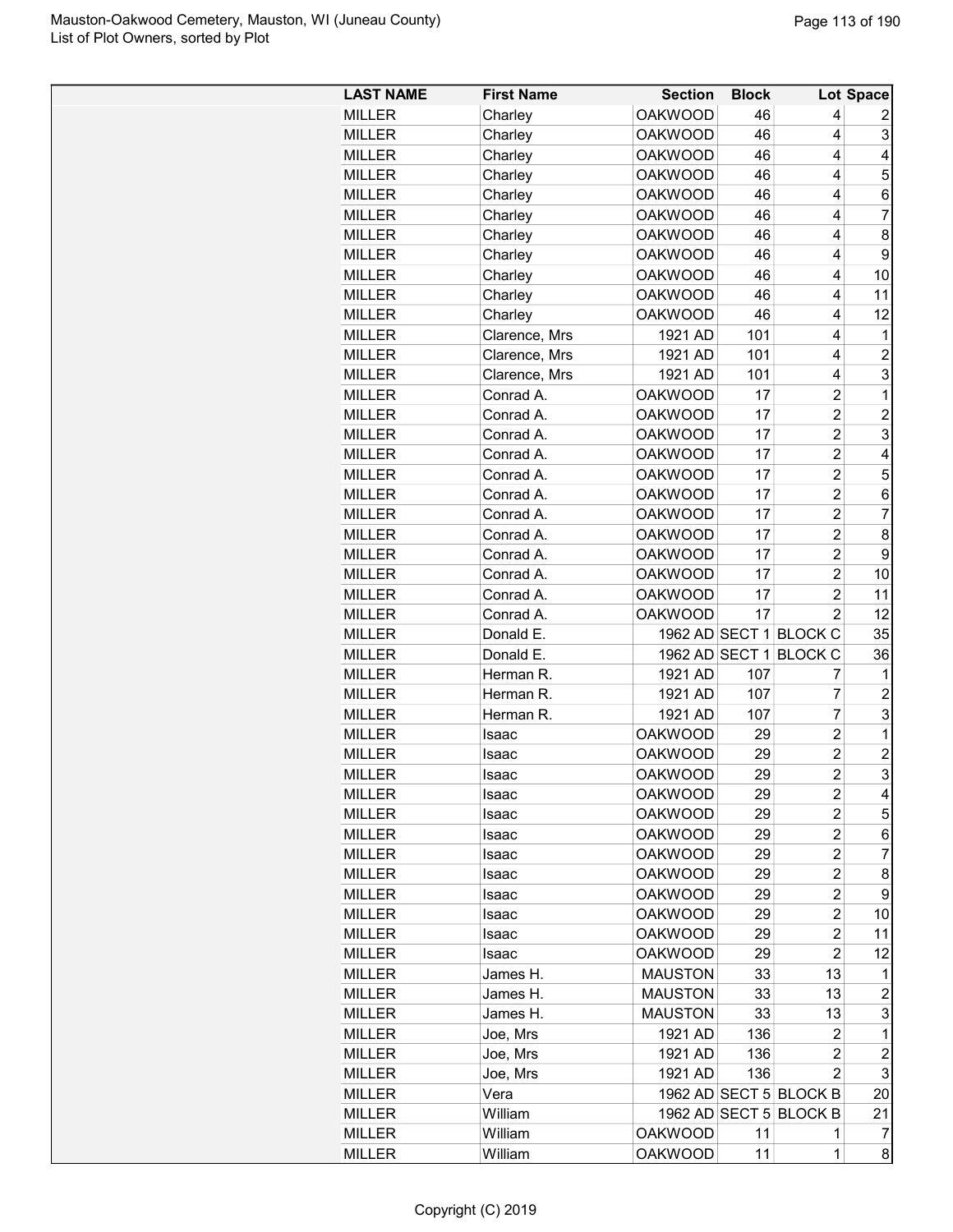| <b>LAST NAME</b>  | <b>First Name</b> | <b>Section</b> | <b>Block</b>   |                        | Lot Space               |
|-------------------|-------------------|----------------|----------------|------------------------|-------------------------|
| <b>MILLER</b>     | William           | <b>OAKWOOD</b> | 11             | 1                      | 9                       |
| <b>MILLER</b>     | William           | <b>OAKWOOD</b> | 11             | 1                      | 10                      |
| <b>MILLER</b>     | William           | <b>OAKWOOD</b> | 11             | $\mathbf{1}$           | 11                      |
| <b>MILLER</b>     | William           | <b>OAKWOOD</b> | 11             | 1                      | 12                      |
| <b>MINOR</b>      | Chas E.           | <b>OAKWOOD</b> | $\overline{7}$ | $\overline{2}$         | 1                       |
| <b>MINOR</b>      | Chas E.           | <b>OAKWOOD</b> | 7              | $\overline{2}$         | $\overline{c}$          |
| <b>MINOR</b>      | Chas E.           | <b>OAKWOOD</b> | $\overline{7}$ | $\overline{2}$         | 3                       |
| <b>MINOR</b>      | Chas E.           | <b>OAKWOOD</b> | 7              | $\overline{2}$         | 4                       |
| <b>MINOR</b>      | Chas E.           | <b>OAKWOOD</b> | 7              | $\overline{2}$         | 5                       |
| <b>MINOR</b>      | Chas E.           | <b>OAKWOOD</b> | 7              | $\overline{2}$         | 6                       |
| <b>MINOR</b>      | Chas E.           | <b>OAKWOOD</b> | $\overline{7}$ | $\overline{2}$         | $\overline{7}$          |
| <b>MINOR</b>      | Chas E.           | <b>OAKWOOD</b> | 7              | $\overline{c}$         | 8                       |
| <b>MINOR</b>      | Dewey             | <b>MAUSTON</b> | 51             | 4                      | $\mathbf{1}$            |
| <b>MINOR</b>      | Dewey             | <b>MAUSTON</b> | 51             | 4                      | $\overline{c}$          |
| <b>MINOR</b>      | Dewey             | <b>MAUSTON</b> | 51             | 4                      | 3                       |
| <b>MINOR</b>      | Dewey             | <b>MAUSTON</b> | 51             | 5                      | $\mathbf{1}$            |
| <b>MINOR</b>      | Dewey             | <b>MAUSTON</b> | 51             | 5                      | $\overline{c}$          |
| <b>MINOR</b>      |                   | <b>MAUSTON</b> | 51             | 5                      | 3                       |
| <b>MINOR</b>      | Dewey<br>Jacob    | <b>OAKWOOD</b> | 66             | 8                      | 1                       |
|                   |                   |                |                |                        |                         |
| <b>MINOR</b>      | Jacob             | <b>OAKWOOD</b> | 66             | 8                      | $\overline{2}$          |
| <b>MINOR</b>      | Jacob             | <b>OAKWOOD</b> | 66             | 8                      | 3                       |
| <b>MINOR</b>      | Jacob             | <b>OAKWOOD</b> | 66             | 8                      | 4                       |
| <b>MINOR</b>      | Jacob             | <b>OAKWOOD</b> | 66             | 8                      | 5                       |
| <b>MINOR</b>      | Jacob             | <b>OAKWOOD</b> | 66             | 8                      | 6                       |
| <b>MINOR</b>      | Jacob             | <b>OAKWOOD</b> | 66             | 8                      | $\overline{7}$          |
| <b>MINOR</b>      | Jacob             | <b>OAKWOOD</b> | 66             | 8                      | 8                       |
| <b>MINOR</b>      | Jacob             | <b>OAKWOOD</b> | 66             | 8                      | 9                       |
| <b>MINOR</b>      | Jacob             | <b>OAKWOOD</b> | 66             | 8                      | 10                      |
| <b>MINOR</b>      | Jacob             | <b>OAKWOOD</b> | 66             | 8                      | 11                      |
| <b>MINOR</b>      | Jacob             | <b>OAKWOOD</b> | 66             | 8                      | 12                      |
| <b>MITCHELL</b>   | Margaret A.       |                |                | 1962 AD SECT 4 BLOCK C | 32                      |
| <b>MITCHELL</b>   | Robert C.         |                |                | 1962 AD SECT 4 BLOCK C | 33                      |
| <b>MOHRBACKER</b> | N/A               |                |                | 1962 AD SECT 2 BLOCK D | 9                       |
| <b>MOHRBACKER</b> | N/A               |                |                | 1962 AD SECT 2 BLOCK D | 10                      |
| <b>MONROE</b>     | John              | <b>MAUSTON</b> | 34             | 11                     | 1                       |
| <b>MONROE</b>     | John              | <b>MAUSTON</b> | 34             | 11                     | $\overline{\mathbf{c}}$ |
| <b>MONROE</b>     | John              | <b>MAUSTON</b> | 34             | 11                     | 3                       |
| <b>MONROE</b>     | John              | <b>MAUSTON</b> | 34             | 12                     | 1                       |
| <b>MONROE</b>     | John              | <b>MAUSTON</b> | 34             | 12                     | $\overline{c}$          |
| <b>MONROE</b>     | John              | <b>MAUSTON</b> | 34             | 12                     | 3                       |
| <b>MONROE</b>     | John              | <b>MAUSTON</b> | 34             | 13                     | 1                       |
| <b>MONROE</b>     | John              | <b>MAUSTON</b> | 34             | 13                     | $\overline{c}$          |
| <b>MONROE</b>     | John              | <b>MAUSTON</b> | 34             | 13                     | 3                       |
| <b>MONROE</b>     | John              | <b>MAUSTON</b> | 34             | 14                     | $\mathbf 1$             |
| <b>MONROE</b>     | John              | <b>MAUSTON</b> | 34             | 14                     | $\overline{2}$          |
| <b>MONROE</b>     | John              | <b>MAUSTON</b> | 34             | 14                     | 3                       |
| <b>MONTMINY</b>   | Robert A.         |                |                | 1962 AD SECT 2 BLOCK D | 91                      |
| <b>MOODY</b>      | Jerry             |                |                | 1962 AD SECT 1 BLOCK B | 73                      |
| <b>MOODY</b>      | Patricia          |                |                | 1962 AD SECT 1 BLOCK B | 74                      |
| <b>MOORE</b>      | George            | <b>OAKWOOD</b> | 16             | 7                      | 1                       |
| <b>MOORE</b>      | George            | <b>OAKWOOD</b> | 16             | 7                      | $\overline{\mathbf{c}}$ |
| <b>MOORE</b>      | George            | <b>OAKWOOD</b> | 16             | 7                      | 3                       |
| <b>MOORE</b>      | George            | <b>OAKWOOD</b> | 16             | 7                      | 4                       |
|                   |                   |                |                |                        |                         |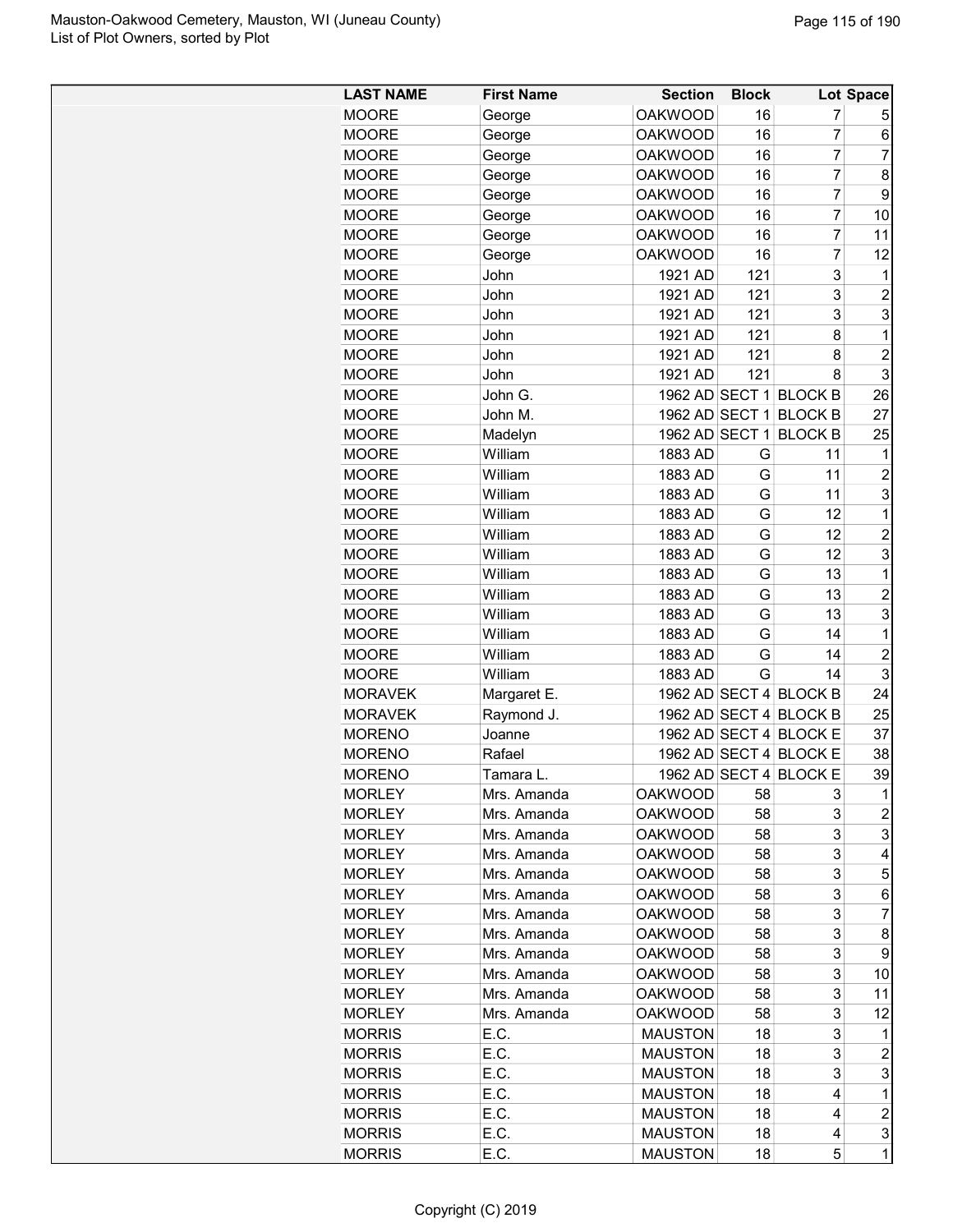| <b>LAST NAME</b> | <b>First Name</b> | <b>Section</b> | <b>Block</b> |                        | Lot Space               |
|------------------|-------------------|----------------|--------------|------------------------|-------------------------|
| <b>MORRIS</b>    | E.C.              | <b>MAUSTON</b> | 18           | 5                      | 2                       |
| <b>MORRIS</b>    | E.C.              | <b>MAUSTON</b> | 18           | 5                      | 3                       |
| <b>MORRIS</b>    | E.C.              | <b>MAUSTON</b> | 18           | 6                      | 1                       |
| <b>MORRIS</b>    | E.C.              | <b>MAUSTON</b> | 18           | 6                      | $\overline{c}$          |
| <b>MORRIS</b>    | E.C.              | <b>MAUSTON</b> | 18           | 6                      | 3                       |
| <b>MORRIS</b>    | Wayne             | 1921 AD        | 124          | 3                      | $\mathbf 1$             |
| <b>MORRIS</b>    | Wayne             | 1921 AD        | 124          | 3                      | $\overline{c}$          |
| <b>MORRIS</b>    | Wayne             | 1921 AD        | 124          | 3                      | 3                       |
| <b>MORROW</b>    | Hazel M.          | <b>MAUSTON</b> | 54           | 15                     | $\mathbf{1}$            |
| <b>MORROW</b>    | Hazel M.          | <b>MAUSTON</b> | 54           | 15                     | $\overline{c}$          |
| <b>MORROW</b>    | Hazel M.          | <b>MAUSTON</b> | 54           | 15                     | 3                       |
| <b>MORTENSEN</b> | Ferne             | 1921 AD        | 92           | 5                      | 1                       |
| <b>MORTENSEN</b> | Ferne             | 1921 AD        | 92           | 5                      | $\overline{2}$          |
| <b>MORTENSEN</b> | Ferne             | 1921 AD        | 92           | 5                      | 3                       |
| <b>MOSSBERG</b>  | Chas C.           | <b>OAKWOOD</b> | 53           | 1                      | $\mathbf{1}$            |
| <b>MOSSBERG</b>  | Chas C.           | <b>OAKWOOD</b> | 53           | 1                      | $\overline{c}$          |
| <b>MOSSBERG</b>  | Chas C.           | <b>OAKWOOD</b> | 53           | 1                      | 3                       |
| <b>MOSSBERG</b>  | Chas C.           | <b>OAKWOOD</b> | 53           | 1                      | 4                       |
| <b>MOSSBERG</b>  | Chas C.           | <b>OAKWOOD</b> | 53           | 1                      | 5                       |
| <b>MOSSBERG</b>  | Chas C.           | <b>OAKWOOD</b> | 53           | 1                      | 6                       |
| <b>MOSSBERG</b>  | Chas C.           | <b>OAKWOOD</b> | 53           | 1                      | 7                       |
| <b>MOSSBERG</b>  | Chas C.           | <b>OAKWOOD</b> | 53           | 1                      | 8                       |
|                  |                   |                |              |                        |                         |
| <b>MOSSBERG</b>  | Chas C.           | <b>OAKWOOD</b> | 53           | 1                      | 9                       |
| <b>MOSSBERG</b>  | Chas C.           | <b>OAKWOOD</b> | 53           | 1                      | 10                      |
| <b>MOSSBERG</b>  | Chas C.           | <b>OAKWOOD</b> | 53           | 1                      | 11                      |
| <b>MOSSBERG</b>  | Chas C.           | <b>OAKWOOD</b> | 53           | 1                      | 12                      |
| <b>MOTHER</b>    | <b>RAP</b>        | 1883 AD        | 9            | 3                      | 3                       |
| <b>MOULTON</b>   | <b>Dixie</b>      |                |              | 1962 AD SECT 2 BLOCK B | 42                      |
| <b>MOULTON</b>   | <b>Dixie</b>      |                |              | 1962 AD SECT 2 BLOCK B | 43                      |
| <b>MOULTON</b>   | <b>Dixie</b>      |                |              | 1962 AD SECT 2 BLOCK B | 44                      |
| <b>MOULTON</b>   | Harold            |                |              | 1962 AD SECT 2 BLOCK B | 41                      |
| <b>MOULTON</b>   | Horace C.         |                |              | 1962 AD SECT 1 BLOCK D | 54                      |
| <b>MOULTON</b>   | Jennie            |                |              | 1962 AD SECT 1 BLOCK D | 55                      |
| <b>MOWRY</b>     | Duane             | <b>MAUSTON</b> | 48           | 1                      | 1                       |
| <b>MOWRY</b>     | Duane             | <b>MAUSTON</b> | 48           | 1                      | $\overline{\mathbf{c}}$ |
| <b>MOWRY</b>     | Duane             | <b>MAUSTON</b> | 48           | 1                      | 3                       |
| <b>MOWRY</b>     | Duane             | <b>MAUSTON</b> | 48           | 8                      | 1                       |
| <b>MOWRY</b>     | Duane             | <b>MAUSTON</b> | 48           | 8                      | $\overline{c}$          |
| <b>MOWRY</b>     | Duane             | <b>MAUSTON</b> | 48           | 8                      | 3                       |
| <b>MULLIKIN</b>  | Bonnie L.         |                |              | 1962 AD SECT 2 BLOCK D | 35                      |
| <b>MULLIKIN</b>  | Bonnie L.         |                |              | 1962 AD SECT 2 BLOCK D | 36                      |
| <b>MULLIKIN</b>  | Steven J.         |                |              | 1962 AD SECT 2 BLOCK D | 32                      |
| <b>MULLIKIN</b>  | Steven J.         |                |              | 1962 AD SECT 2 BLOCK D | 33                      |
| <b>MULLIKIN</b>  | Steven J.         |                |              | 1962 AD SECT 2 BLOCK D | 34                      |
| <b>MURPHY</b>    | D.M               | 1921 AD        | 92           | 7                      | 1                       |
| <b>MURPHY</b>    | D.M               | 1921 AD        | 92           | 7                      | $\overline{\mathbf{c}}$ |
| <b>MURPHY</b>    | D.M               | 1921 AD        | 92           | 7                      | 3                       |
| <b>MURRAY</b>    | Marty             | 1921 AD        | 141          | 5                      | $\overline{2}$          |
| <b>MURRAY</b>    | Mike              |                |              | 1962 AD SECT 1 BLOCK D | 91                      |
| <b>MURRAY</b>    | Raymond C.        |                |              | 1962 AD SECT 1 BLOCK D | 92                      |
| <b>MURRAY</b>    | Rusalee           |                |              | 1962 AD SECT 1 BLOCK D |                         |
|                  |                   |                |              |                        | 93                      |
| <b>MUSCH</b>     | Don L & Evelyn    | 1921 AD        | 146          | 5                      | 1                       |
| <b>MUSCH</b>     | Don L & Evelyn    | 1921 AD        | 146          | 5                      | $\overline{c}$          |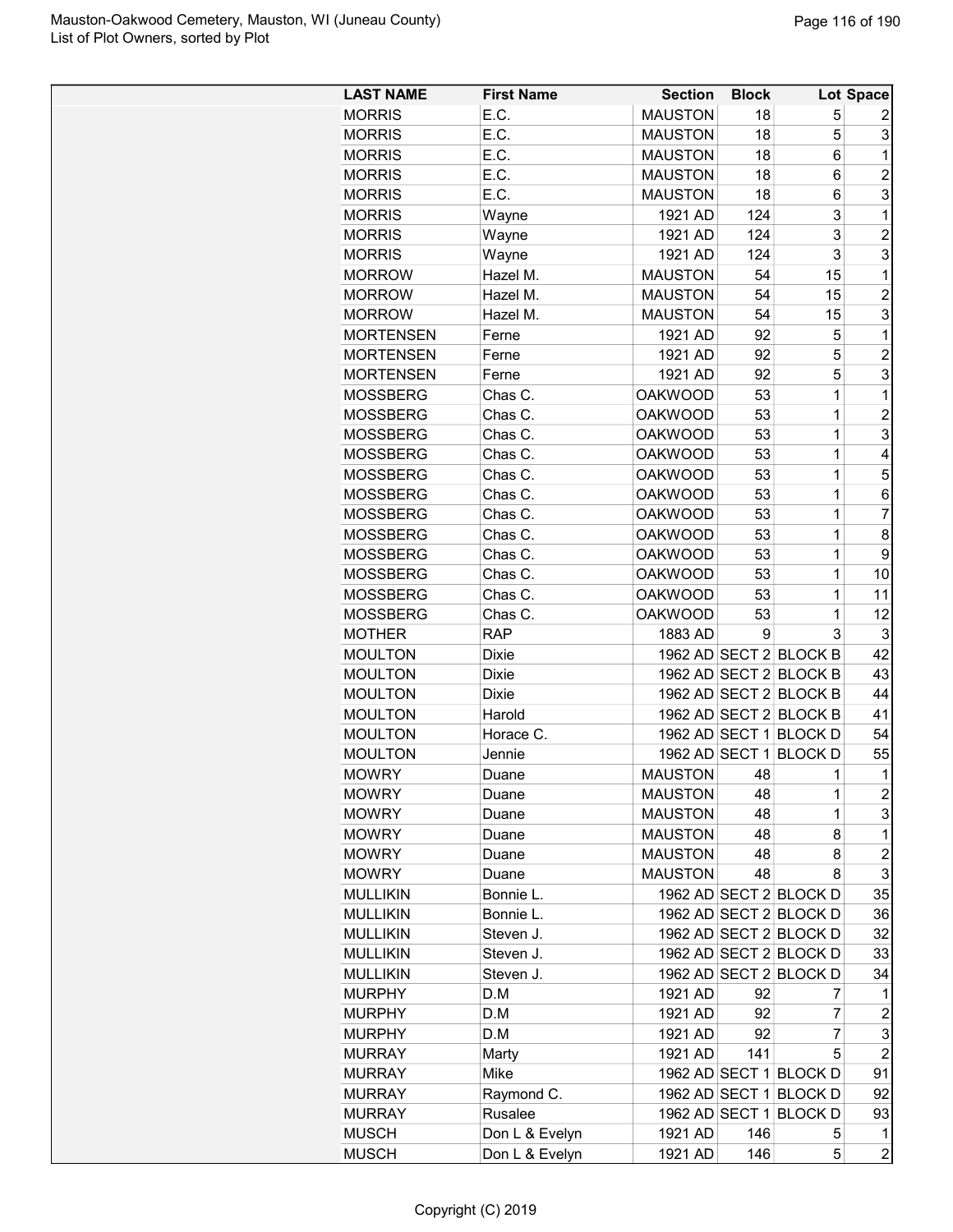| <b>LAST NAME</b> | <b>First Name</b> | <b>Section</b> | <b>Block</b> |                        | <b>Lot Space</b>    |
|------------------|-------------------|----------------|--------------|------------------------|---------------------|
| <b>MUSCH</b>     | Don L & Evelyn    | 1921 AD        | 146          | 5                      | 3                   |
| <b>MUSCH</b>     | Don L & Evelyn    | 1921 AD        | 146          | 6                      | 1                   |
| <b>MUSCH</b>     | Don L & Evelyn    | 1921 AD        | 146          | 6                      | $\overline{c}$      |
| <b>MUSCH</b>     | Don L & Evelyn    | 1921 AD        | 146          | 6                      | 3                   |
| <b>MUSCH</b>     | Henry F.          | <b>OAKWOOD</b> | 60           | 6                      | $\overline{7}$      |
| <b>MUSCH</b>     | Henry F.          | <b>OAKWOOD</b> | 60           | 6                      | 8                   |
| <b>MUSCH</b>     | Henry F.          | <b>OAKWOOD</b> | 60           | 6                      | 9                   |
| <b>MUSCH</b>     | Henry F.          | <b>OAKWOOD</b> | 60           | 6                      | 10                  |
| <b>MUSCH</b>     | Henry F.          | <b>OAKWOOD</b> | 60           | 6                      | 11                  |
| <b>MUSCH</b>     | Henry F.          | <b>OAKWOOD</b> | 60           | 6                      | 12                  |
| <b>MUSCH</b>     | Mrs. Walley       | <b>OAKWOOD</b> | 42           | 3                      | 7                   |
| <b>MUSCH</b>     | Mrs. Walley       | <b>OAKWOOD</b> | 42           | 3                      | 8                   |
| <b>MUSCH</b>     | Mrs. Walley       | <b>OAKWOOD</b> | 42           | 3                      | 9                   |
| <b>MUSCH</b>     | Mrs. Walley       | <b>OAKWOOD</b> | 42           | 3                      | 10                  |
| <b>MUSCH</b>     | Mrs. Walley       | <b>OAKWOOD</b> | 42           | 3                      | 11                  |
| <b>MUSCH</b>     | Mrs. Walley       | <b>OAKWOOD</b> | 42           | 3                      | 12                  |
| <b>MUTCH</b>     | Donald R.         | 1921 AD        | 98           | 5                      | 1                   |
| <b>MUTCH</b>     | Donald R.         | 1921 AD        | 98           | 5                      | $\overline{2}$      |
| <b>MUTCH</b>     | Donald R.         | 1921 AD        | 98           | 5                      | 3                   |
| <b>MUTCH</b>     | Donald R.         | 1921 AD        | 98           | 6                      | 1                   |
|                  | Donald R.         |                |              |                        |                     |
| <b>MUTCH</b>     |                   | 1921 AD        | 98           | 6                      | $\overline{c}$<br>3 |
| <b>MUTCH</b>     | Donald R.         | 1921 AD        | 98           | 6                      |                     |
| <b>MYERS</b>     | Alvin             | 1921 AD        | 117          | 4                      | $\mathbf 1$         |
| <b>MYERS</b>     | Alvin             | 1921 AD        | 117          | 4                      | $\overline{c}$      |
| <b>MYERS</b>     | Alvin             | 1921 AD        | 117          | 4                      | 3                   |
| <b>MYERS</b>     | Donnie L.         |                |              | 1962 AD SECT 4 BLOCK C | 1                   |
| <b>MYERS</b>     | Harry C.          |                |              | 1962 AD SECT 1 BLOCK C | 56                  |
| <b>MYERS</b>     | Helena E.         |                |              | 1962 AD SECT 1 BLOCK C | 57                  |
| <b>MYERS</b>     | Janet             |                |              | 1962 AD SECT 2 BLOCK A | 26                  |
| <b>MYERS</b>     | Janet             |                |              | 1962 AD SECT 2 BLOCK A | 27                  |
| <b>MYERS</b>     | John T.           | <b>OAKWOOD</b> | 65           | 7                      | 1                   |
| <b>MYERS</b>     | John T.           | <b>OAKWOOD</b> | 65           | $\overline{7}$         | $\overline{c}$      |
| <b>MYERS</b>     | John T.           | <b>OAKWOOD</b> | 65           | $\overline{7}$         | 3                   |
| <b>MYERS</b>     | John T.           | <b>OAKWOOD</b> | 65           | $\overline{7}$         | 4                   |
| <b>MYERS</b>     | John T.           | <b>OAKWOOD</b> | 65           | 7                      | 5                   |
| <b>MYERS</b>     | John T.           | <b>OAKWOOD</b> | 65           | $\overline{7}$         | 6                   |
| <b>MYERS</b>     | Linda             |                |              | 1962 AD SECT 4 BLOCK F | 53                  |
| N/A              | Girtie            | <b>MAUSTON</b> | 37           | 16                     | 1                   |
| <b>NAGEL</b>     | Ethel R.          |                |              | 1962 AD SECT 4 BLOCK A | 60                  |
| <b>NAGEL</b>     | Warner E.         |                |              | 1962 AD SECT 4 BLOCK A | 61                  |
| <b>NAGLUS</b>    | Howard            | 1921 AD        | 121          | 9                      | $\mathbf 1$         |
| <b>NAGLUS</b>    | Howard            | 1921 AD        | 121          | 9                      | $\overline{c}$      |
| <b>NAGLUS</b>    | Howard            | 1921 AD        | 121          | 9                      | $\mathsf 3$         |
| <b>NAGLUS</b>    | Paul E.           |                |              | 1962 AD SECT 1 BLOCK F | 55                  |
| <b>NAGLUS</b>    | Sydney M.         | 1962 AD SECT 1 |              | <b>BLOCK F</b>         | 53                  |
| <b>NAUERTZ</b>   | Nicholas          | <b>MAUSTON</b> | 22           | 1                      | 1                   |
| <b>NAUERTZ</b>   | Nicholas          | <b>MAUSTON</b> | 22           | 1                      | $\boldsymbol{2}$    |
| <b>NAUERTZ</b>   | Nicholas          | <b>MAUSTON</b> | 22           | 1                      | 3                   |
| <b>NAUERTZ</b>   | Nicholas          | <b>MAUSTON</b> | 22           | $\overline{c}$         | 1                   |
| <b>NAUERTZ</b>   | <b>Nicholas</b>   | <b>MAUSTON</b> | 22           | $\overline{c}$         | $\overline{c}$      |
| <b>NAUERTZ</b>   | Nicholas          | <b>MAUSTON</b> | 22           | $\overline{c}$         | 3                   |
| <b>NAUERTZ</b>   | Nicholas          | <b>MAUSTON</b> | 22           | $\overline{7}$         | $\mathbf 1$         |
| <b>NAUERTZ</b>   | Nicholas          | <b>MAUSTON</b> | 22           | $\overline{7}$         | $\overline{c}$      |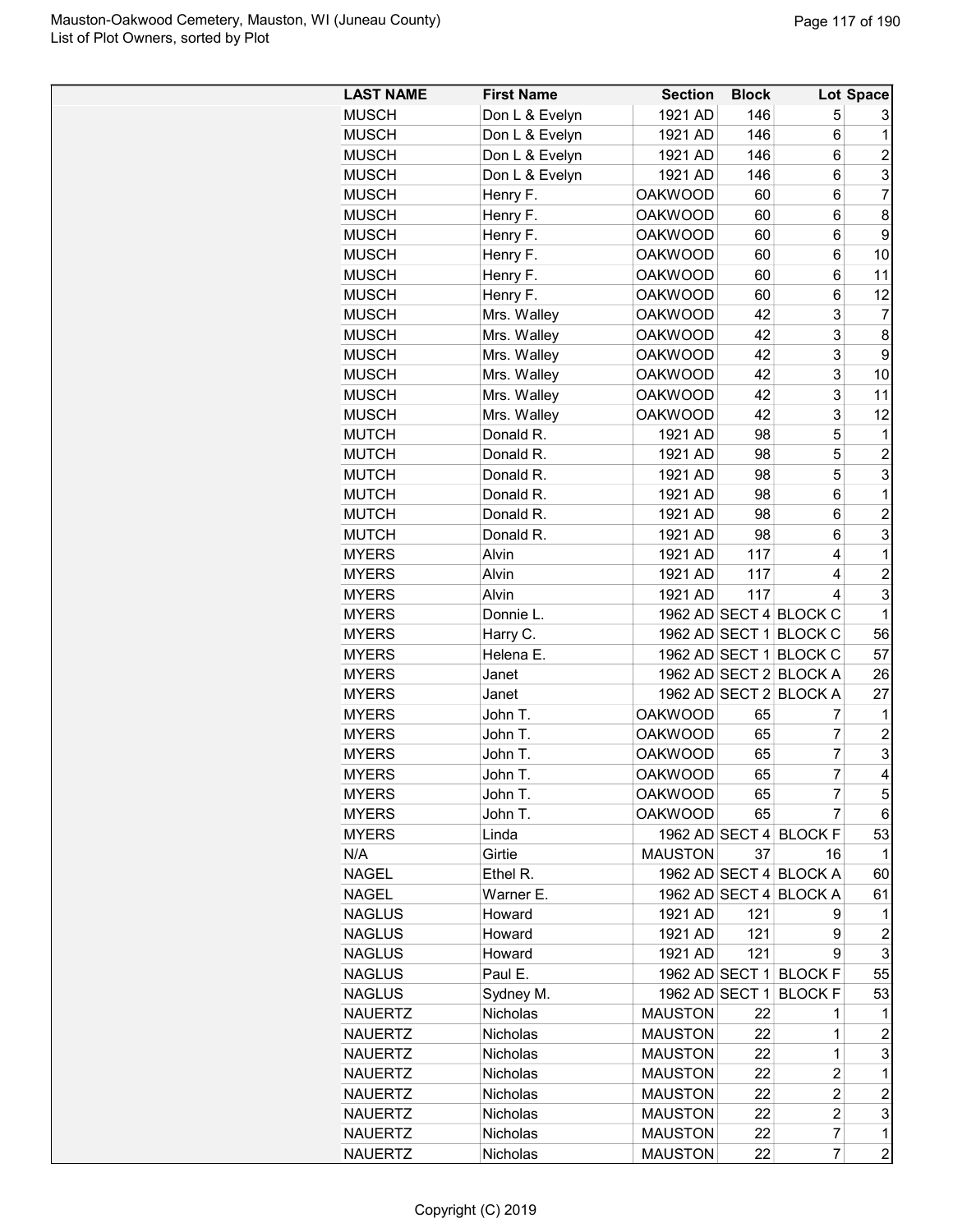| <b>LAST NAME</b>   | <b>First Name</b>    | <b>Section</b> | <b>Block</b> |                        | Lot Space      |
|--------------------|----------------------|----------------|--------------|------------------------|----------------|
| <b>NAUERTZ</b>     | <b>Nicholas</b>      | <b>MAUSTON</b> | 22           | 7                      | 3              |
| <b>NAUERTZ</b>     | <b>Nicholas</b>      | <b>MAUSTON</b> | 22           | 8                      | 1              |
| <b>NAUERTZ</b>     | Nicholas             | <b>MAUSTON</b> | 22           | 8                      | $\overline{c}$ |
| <b>NAUERTZ</b>     | Nicholas             | <b>MAUSTON</b> | 22           | 8                      | 3              |
| <b>NELSEN</b>      | Nels C.              |                |              | 1962 AD SECT 1 BLOCK B | 4              |
| <b>NELSEN</b>      | Tekla                | 1962 AD SECT 1 |              | <b>BLOCK B</b>         | 5              |
| <b>NELSON</b>      | Christiana           | <b>OAKWOOD</b> | 15           | 1                      | 1              |
| <b>NELSON</b>      | Christiana           | <b>OAKWOOD</b> | 15           | $\mathbf{1}$           | $\overline{c}$ |
| <b>NELSON</b>      | Christiana           | <b>OAKWOOD</b> | 15           | $\mathbf 1$            | 3              |
| <b>NELSON</b>      | Christiana           | <b>OAKWOOD</b> | 15           | $\mathbf 1$            | 4              |
| <b>NELSON</b>      | Christiana           | <b>OAKWOOD</b> | 15           | $\mathbf 1$            | 5              |
| <b>NELSON</b>      | Christiana           | <b>OAKWOOD</b> | 15           | 1                      | 6              |
| <b>NELSON</b>      | Christiana           | <b>OAKWOOD</b> | 15           | 1                      | $\overline{7}$ |
| <b>NELSON</b>      | Christiana           | <b>OAKWOOD</b> | 15           | 1                      | 8              |
| <b>NELSON</b>      | Christiana           | <b>OAKWOOD</b> | 15           | $\mathbf 1$            | 9              |
| <b>NELSON</b>      | Christiana           | <b>OAKWOOD</b> | 15           | $\mathbf 1$            | 10             |
| <b>NELSON</b>      | Christiana           | <b>OAKWOOD</b> | 15           | $\mathbf 1$            | 11             |
| <b>NELSON</b>      | Christiana           | <b>OAKWOOD</b> | 15           | $\mathbf{1}$           | 12             |
| <b>NELSON</b>      | <b>Henry Tremain</b> |                |              | 1962 AD SECT 1 BLOCK B | 79             |
| <b>NELSON</b>      | John                 | <b>MAUSTON</b> | 11           | 11                     | 1              |
| <b>NELSON</b>      | John                 | <b>MAUSTON</b> | 11           | 11                     | $\overline{c}$ |
| <b>NELSON</b>      | John                 | <b>MAUSTON</b> | 11           | 11                     | 3              |
| <b>NELSON</b>      | John                 | <b>MAUSTON</b> | 11           | 12                     | 1              |
| <b>NELSON</b>      | John                 | <b>MAUSTON</b> | 11           | 12                     | $\overline{2}$ |
| <b>NELSON</b>      | John                 | <b>MAUSTON</b> | 11           | 12                     | 3              |
| <b>NELSON</b>      | John                 | <b>MAUSTON</b> | 11           | 13                     | 1              |
| <b>NELSON</b>      | John                 | <b>MAUSTON</b> | 11           | 13                     | $\overline{2}$ |
| <b>NELSON</b>      | John                 | <b>MAUSTON</b> | 11           | 13                     | 3              |
| <b>NELSON</b>      | John                 | <b>MAUSTON</b> | 11           | 14                     | 1              |
| <b>NELSON</b>      | John                 | <b>MAUSTON</b> | 11           | 14                     | $\overline{c}$ |
| <b>NELSON</b>      | John                 | <b>MAUSTON</b> | 11           | 14                     | 3              |
| <b>NELSON</b>      | Normon               | 1970 AD        | 154          | 5                      | 1              |
| <b>NELSON</b>      | Normon               | 1970 AD        | 154          | 5                      | $\overline{c}$ |
| <b>NELSON</b>      | Normon               | 1970 AD        | 154          | 5                      | 3              |
| <b>NELSON</b>      | Randy D.             |                |              | 1962 AD SECT 4 BLOCK F | 57             |
| <b>NELSON</b>      | Richard A.           |                |              | 1962 AD SECT 4 BLOCK F | 56             |
| <b>NEUBERG</b>     | Jerry                |                |              | 1962 AD SECT 1 BLOCK D | 11             |
| <b>NEUBERG</b>     | Meta                 |                |              | 1962 AD SECT 1 BLOCK D | 10             |
| <b>NEUBERG</b>     | Raymond W.           |                |              | 1962 AD SECT 1 BLOCK D | 9              |
| <b>NEUSTADTER</b>  | Jessie E.            |                |              | 1962 AD SECT 1 BLOCK A | 40             |
| <b>NEUSTADTER</b>  | Matt M.              |                |              | 1962 AD SECT 1 BLOCK A | 41             |
| <b>NEUSTRADTER</b> | Sandra L             |                |              | 1962 AD SECT 5 BLOCK A | 21             |
| <b>NEUSTRADTER</b> | William M            |                |              | 1962 AD SECT 5 BLOCK A | 22             |
| <b>NEVE</b>        | Mrs. Cora B.         | <b>OAKWOOD</b> | 10           | 3                      | 7              |
| <b>NEVE</b>        | Mrs. Cora B.         | <b>OAKWOOD</b> | 10           | 3                      | 8              |
| <b>NEVE</b>        | Mrs. Cora B.         | <b>OAKWOOD</b> | 10           | 3                      | 9              |
| <b>NEVE</b>        | Mrs. Cora B.         | <b>OAKWOOD</b> | 10           | 3                      | 10             |
| <b>NEVE</b>        | Mrs. Cora B.         | <b>OAKWOOD</b> | 10           | 3                      | 11             |
| <b>NEVE</b>        | Mrs. Cora B.         | <b>OAKWOOD</b> | 10           | 3                      | 12             |
| <b>NEWKIRK</b>     | Harold "Pat"         |                |              | 1962 AD SECT 1 BLOCK B | 80             |
| <b>NEWKIRK</b>     | John                 | <b>OAKWOOD</b> | 16           | 5                      | 10             |
| <b>NEWKIRK</b>     | John                 | <b>OAKWOOD</b> | 16           | 5                      | 11             |
| <b>NEWKIRK</b>     | John                 | <b>OAKWOOD</b> | 16           | 5                      | 12             |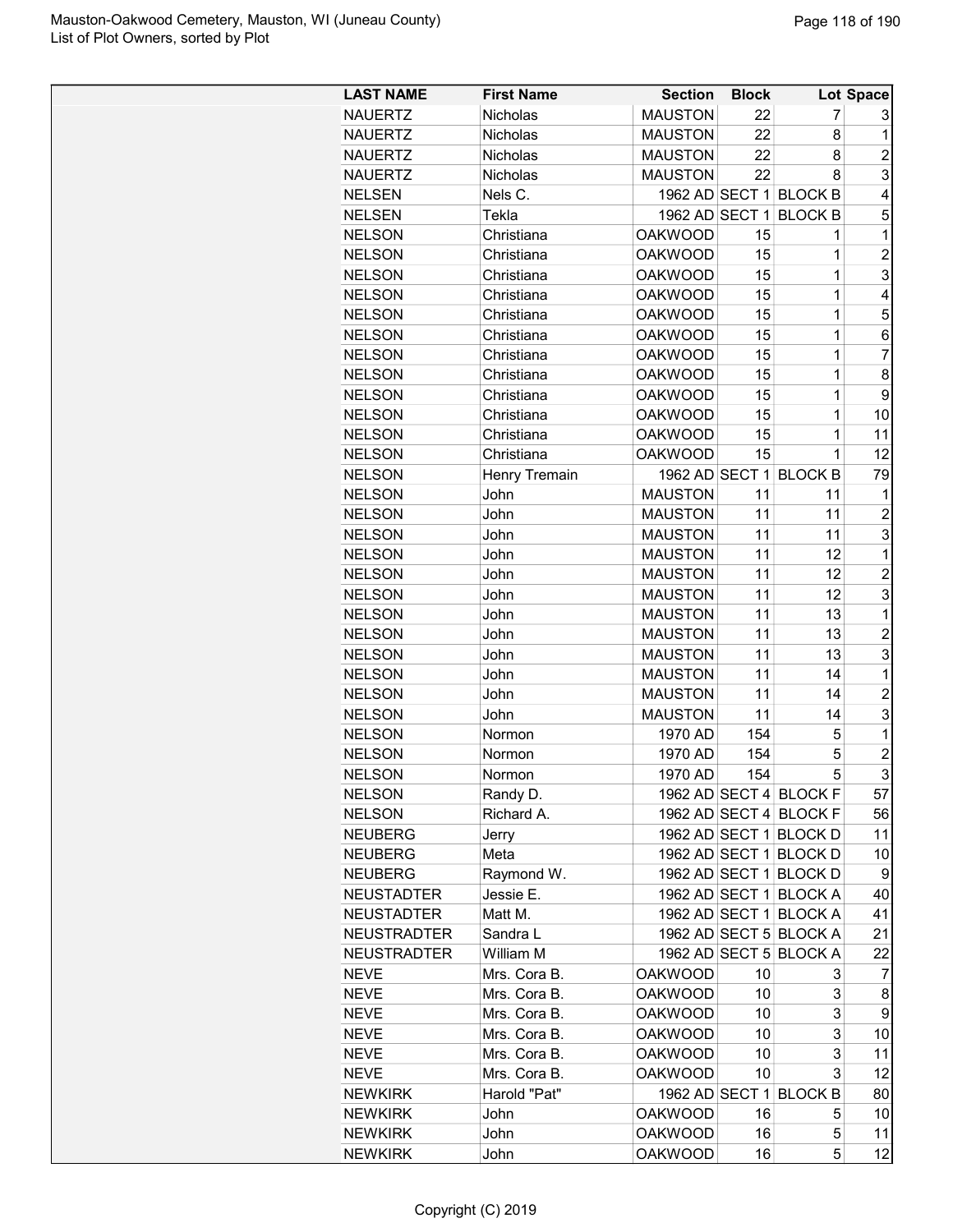| <b>LAST NAME</b> | <b>First Name</b> | <b>Section</b> | <b>Block</b> |                        | Lot Space        |
|------------------|-------------------|----------------|--------------|------------------------|------------------|
| <b>NEWKIRK</b>   | Kenneth           | <b>OAKWOOD</b> | 22           | 1                      |                  |
| <b>NEWKIRK</b>   | Kenneth           | <b>OAKWOOD</b> | 22           | 1                      | $\overline{2}$   |
| <b>NEWKIRK</b>   | Kenneth           | <b>OAKWOOD</b> | 22           | 1                      | 3                |
| <b>NEWKIRK</b>   | Kenneth           | <b>OAKWOOD</b> | 22           | $\overline{1}$         | $\overline{4}$   |
| <b>NEWKIRK</b>   | Kenneth           | <b>OAKWOOD</b> | 22           | 1                      | 5                |
| <b>NEWKIRK</b>   | Kenneth           | <b>OAKWOOD</b> | 22           | 1                      | $\overline{7}$   |
| <b>NEWKIRK</b>   | Kenneth           | <b>OAKWOOD</b> | 22           | $\overline{1}$         | 8                |
| <b>NEWKIRK</b>   | Kenneth           | <b>OAKWOOD</b> | 22           | $\overline{1}$         | 9                |
| <b>NEWKIRK</b>   | Kenneth           | <b>OAKWOOD</b> | 22           | $\mathbf 1$            | 10               |
| <b>NEWKIRK</b>   | Kenneth           | <b>OAKWOOD</b> | 22           | 1                      | 11               |
| <b>NEWKIRK</b>   | Kenneth           | <b>OAKWOOD</b> | 22           | $\overline{1}$         | 12               |
| <b>NEWKIRK</b>   | Kenneth           | <b>OAKWOOD</b> | 23           | 1                      | 1                |
| <b>NEWKIRK</b>   | Kenneth           | <b>OAKWOOD</b> | 23           | 1                      | $\overline{2}$   |
| <b>NEWKIRK</b>   | Kenneth           | <b>OAKWOOD</b> | 23           | 1                      | 3                |
| <b>NEWKIRK</b>   | Levi              | <b>MAUSTON</b> | 48           | $\overline{c}$         | 1                |
| <b>NEWKIRK</b>   | Levi              | <b>MAUSTON</b> | 48           | $\overline{c}$         | $\overline{c}$   |
| <b>NEWKIRK</b>   | Levi              | <b>MAUSTON</b> | 48           | $\overline{2}$         | 3                |
| <b>NEWKIRK</b>   | Levi              | <b>OAKWOOD</b> | 28           | $\overline{7}$         | $\overline{7}$   |
| <b>NEWKIRK</b>   | Levi              | <b>OAKWOOD</b> | 28           | $\overline{7}$         | 8                |
| <b>NEWKIRK</b>   | Levi              | <b>OAKWOOD</b> | 28           | 7                      | 9                |
| <b>NEWKIRK</b>   | Manning           | 1921 AD        | 96           | 4                      | 1                |
| <b>NEWKIRK</b>   | Manning           | 1921 AD        | 96           | 4                      | $\overline{2}$   |
| <b>NEWKIRK</b>   | Manning           | 1921 AD        | 96           | 4                      | 3                |
| <b>NEWKIRK</b>   | Melvin            | <b>OAKWOOD</b> | 42           | 4                      | 1                |
| <b>NEWKIRK</b>   | Melvin            | <b>OAKWOOD</b> | 42           | 4                      | $\overline{2}$   |
| <b>NEWKIRK</b>   | Melvin            | <b>OAKWOOD</b> | 42           | 4                      | 3                |
| <b>NEWKIRK</b>   | Melvin            | <b>OAKWOOD</b> | 42           | 4                      | 4                |
| <b>NEWKIRK</b>   | Melvin            | <b>OAKWOOD</b> | 42           | 4                      | 5                |
| <b>NEWKIRK</b>   | Melvin            | <b>OAKWOOD</b> | 42           | 4                      | 6                |
| <b>NEWKIRK</b>   | Orval H.          | 1921 AD        | 107          | 11                     | 1                |
| <b>NEWKIRK</b>   | Orval H.          | 1921 AD        | 107          | 11                     | $\overline{c}$   |
| <b>NEWKIRK</b>   | Orval H.          | 1921 AD        | 107          | 11                     | 3                |
| <b>NEWLAND</b>   | George            | <b>OAKWOOD</b> | 31           | $\overline{c}$         | 7                |
| NEWLAND          | George            | <b>OAKWOOD</b> | 31           | $\overline{2}$         | 8                |
| <b>NEWLAND</b>   | George            | <b>OAKWOOD</b> | 31           | 2                      | 9                |
| <b>NEWLAND</b>   | George            | <b>OAKWOOD</b> | 31           | 2                      | 10               |
| <b>NEWLAND</b>   | George            | <b>OAKWOOD</b> | 31           | 2                      | 11               |
| <b>NEWLAND</b>   | George            | <b>OAKWOOD</b> | 31           | $\overline{2}$         | 12               |
| <b>NEWLUN</b>    | N/A               |                |              | 1962 AD SECT 4 BLOCK E | 21               |
| <b>NEWLUN</b>    | N/A               |                |              | 1962 AD SECT 4 BLOCK E | 22               |
| <b>NEWLUN</b>    | N/A               |                |              | 1962 AD SECT 4 BLOCK E | 24               |
| <b>NEWLUN</b>    | N/A               |                |              | 1962 AD SECT 4 BLOCK E | 25               |
| <b>NEWLUN</b>    | N/A               |                |              | 1962 AD SECT 4 BLOCK E | 48               |
| <b>NEWLUN</b>    | N/A               |                |              | 1962 AD SECT 4 BLOCK E | 49               |
| <b>NEWLUN</b>    | N/A               |                |              | 1962 AD SECT 4 BLOCK E | 50               |
|                  |                   |                |              |                        | 51               |
| <b>NEWLUN</b>    | N/A<br>N/A        |                |              | 1962 AD SECT 4 BLOCK E |                  |
| <b>NEWLUN</b>    |                   |                |              | 1962 AD SECT 4 BLOCK E | 52               |
| <b>NEWLUN</b>    | Walter J.         |                |              | 1962 AD SECT 4 BLOCK E | 23               |
| <b>NEWMAN</b>    | Leroy R.          |                |              | 1962 AD SECT 4 BLOCK C | 53               |
| <b>NEWMAN</b>    | Ruth E.           |                |              | 1962 AD SECT 4 BLOCK C | 52               |
| <b>NEWTON</b>    | John              | <b>MAUSTON</b> | 21           | 10                     | $\mathbf 1$      |
| <b>NEWTON</b>    | John              | <b>MAUSTON</b> | 21           | 10                     | $\boldsymbol{2}$ |
| <b>NEWTON</b>    | John              | <b>MAUSTON</b> | 21           | 10                     | 3                |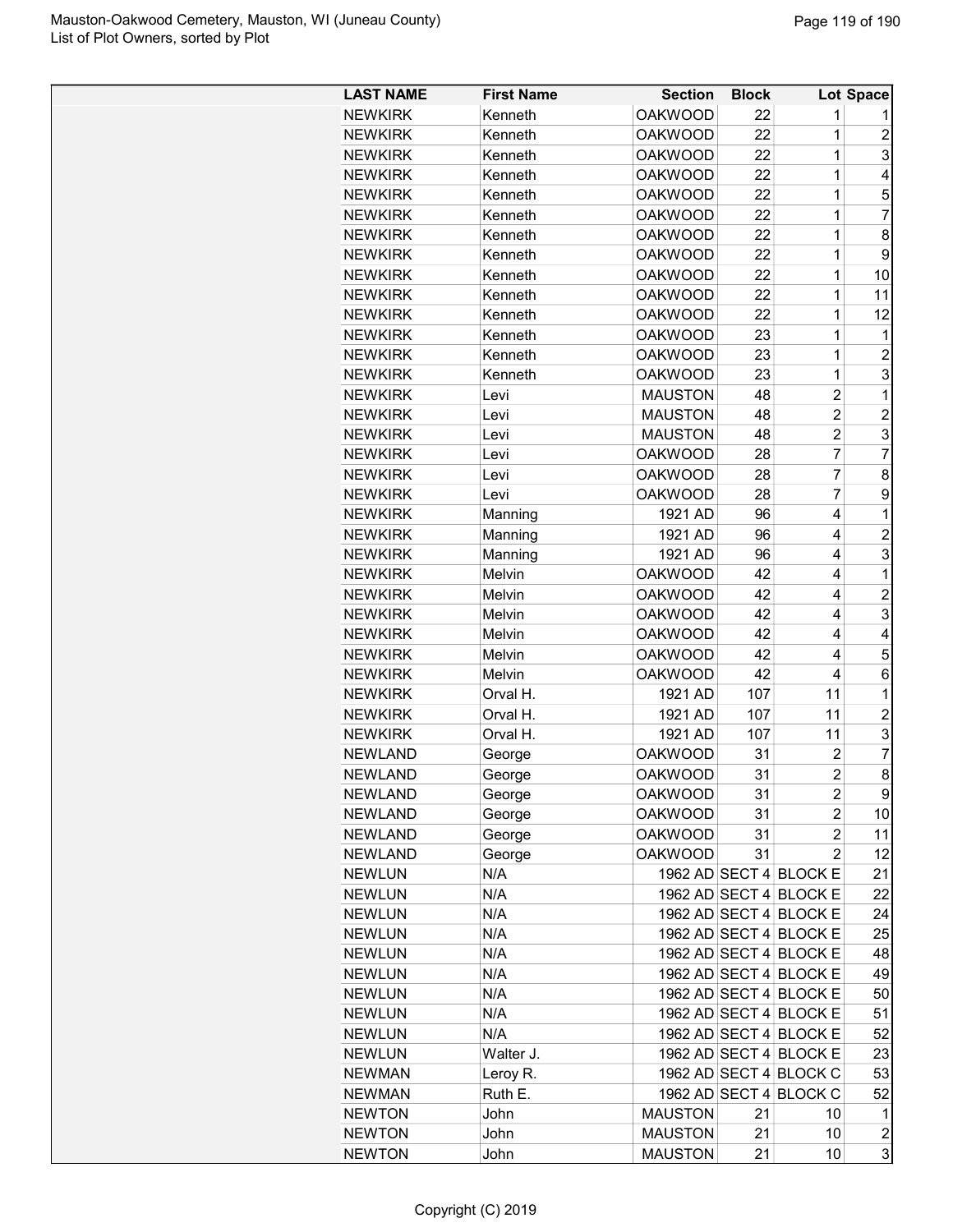| <b>LAST NAME</b> | <b>First Name</b>  | <b>Section</b> | <b>Block</b> |                         | Lot Space        |
|------------------|--------------------|----------------|--------------|-------------------------|------------------|
| <b>NIBECK</b>    | Charles & Hazel    | 1921 AD        | 126          | 5                       | 1                |
| <b>NIBECK</b>    | Charles & Hazel    | 1921 AD        | 126          | 5                       | $\boldsymbol{2}$ |
| <b>NIBECK</b>    | Charles & Hazel    | 1921 AD        | 126          | 5                       | 3                |
| <b>NICHOLS</b>   | John               | <b>OAKWOOD</b> | 66           | $\overline{7}$          | 6                |
| <b>NICHOLS</b>   | Lady G.            |                |              | 1962 AD SECT 1 BLOCK F  | 56               |
| <b>NICHOLS</b>   | Ray                | 1921 AD        | 130          | 1                       | 1                |
| <b>NICHOLS</b>   | Ray                | 1921 AD        | 130          | 1                       | $\overline{c}$   |
| <b>NICHOLS</b>   | Ray                | 1921 AD        | 130          | 1                       | 3                |
| <b>NICHOLS</b>   | Walter E           | 1921 AD        | 102          | 1                       | $\mathbf 1$      |
| <b>NICHOLS</b>   | <b>Walter E</b>    | 1921 AD        | 102          | 1                       | $\overline{c}$   |
| <b>NICHOLS</b>   | <b>Walter E</b>    | 1921 AD        | 102          | 1                       | 3                |
| <b>NICHOLS</b>   | Walter R.          |                |              | 1962 AD SECT 1 BLOCK F  | 57               |
| <b>NICKELS</b>   | Arnold C.          |                |              | 1962 AD SECT 4 BLOCK E  | 69               |
| <b>NICKELS</b>   | Arnold G.          |                |              | 1962 AD SECT 4 BLOCK E  | 67               |
| <b>NICKELS</b>   | Esther O.          |                |              | 1962 AD SECT 4 BLOCK E  | 68               |
| <b>NIEHUS</b>    | Arthur A.          |                |              | 1962 AD SECT 4 BLOCK E  | 15               |
| <b>NIEHUS</b>    | Dolores C.         |                |              | 1962 AD SECT 4 BLOCK E  | 14               |
| <b>NILES</b>     | Archie E.          | 1921 AD        | 98           | 10                      | 1                |
| <b>NILES</b>     | Archie E.          | 1921 AD        | 98           | 10                      | $\overline{c}$   |
| <b>NILES</b>     | Archie E.          | 1921 AD        | 98           | 10                      | 3                |
| <b>NILES</b>     | Bernard            | 1970 AD        | 156          | 1                       | 1                |
| <b>NILES</b>     | Bernard            | 1970 AD        | 156          | 1                       | $\overline{c}$   |
| <b>NILES</b>     | Bernard            | 1970 AD        | 156          | $\mathbf{1}$            | 3                |
| <b>NILES</b>     | Edward             | 1921 AD        | 112          | 3                       | $\mathbf{1}$     |
| <b>NILES</b>     | Edward             | 1921 AD        | 112          | 3                       | 2                |
| <b>NILES</b>     | Edward             | 1921 AD        | 112          | 3                       | 3                |
| <b>NIMETZ</b>    | John               | 1921 AD        | 97           | 5                       | $\mathbf 1$      |
| <b>NIMETZ</b>    | John               | 1921 AD        | 97           | 5                       | $\overline{c}$   |
| <b>NIMETZ</b>    | John               | 1921 AD        | 97           | 5                       | 3                |
| <b>NOE</b>       | Gloria             |                |              | 1962 AD SECT 4 BLOCK C  | 35               |
| <b>NOE</b>       | Gloria             |                |              | 1962 AD SECT 4 BLOCK C  | 36               |
| <b>NORDALL</b>   | Kenneth J.         |                |              | 1962 AD SECT 1 BLOCK C  | 62               |
| <b>NORRIS</b>    | George             | <b>OAKWOOD</b> | 75           | 1                       | 5                |
| <b>NORRIS</b>    | George             | <b>OAKWOOD</b> | 75           | 1                       | 6                |
| <b>NORRIS</b>    | George             | <b>OAKWOOD</b> | 75           | 1                       | 7                |
| <b>NORRIS</b>    | George             | <b>OAKWOOD</b> | 75           | 1                       | 8                |
| <b>NORRIS</b>    | George             | <b>OAKWOOD</b> | 75           | $\overline{c}$          | 5                |
| <b>NORRIS</b>    | George             | <b>OAKWOOD</b> | 75           | $\overline{2}$          | 6                |
| <b>NORRIS</b>    | George             | <b>OAKWOOD</b> | 75           | $\overline{\mathbf{c}}$ | 7                |
| <b>NORRIS</b>    | George             | <b>OAKWOOD</b> | 75           | 2                       | 8                |
| <b>NORRIS</b>    | George             | <b>OAKWOOD</b> | 77           | $\overline{c}$          | 5                |
| <b>NORRIS</b>    | George             | <b>OAKWOOD</b> | 77           | 2                       | 6                |
| <b>NORRIS</b>    | George             | <b>OAKWOOD</b> | 77           | $\overline{2}$          | 7                |
| <b>NORRIS</b>    | George             | <b>OAKWOOD</b> | 77           | $\overline{2}$          | 8                |
| <b>NORTON</b>    | Charlene A.        |                |              | 1962 AD SECT 1 BLOCK A  | 7                |
| <b>NORTON</b>    | Francis Robert III |                |              | 1962 AD SECT 2 BLOCK C  | 41               |
| <b>NORTON</b>    | Francis Robert III |                |              | 1962 AD SECT 2 BLOCK C  | 42               |
| <b>NORTON</b>    | Ivan David Sr.     |                |              | 1962 AD SECT 1 BLOCK A  | 8                |
| <b>NORTON</b>    | Julie Ann          |                |              | 1962 AD SECT 2 BLOCK C  | 39               |
| <b>NORTON</b>    | Julie Ann          |                |              | 1962 AD SECT 2 BLOCK C  | 40               |
| <b>NORTON</b>    | N/A                |                |              | 1962 AD SECT 2 BLOCK B  | 62               |
| <b>NORTON</b>    | Rose Mary          |                |              | 1962 AD SECT 1 BLOCK A  | 9                |
| <b>NORTON</b>    | Sophia             | 1921 AD        | 101          | 9                       | 1                |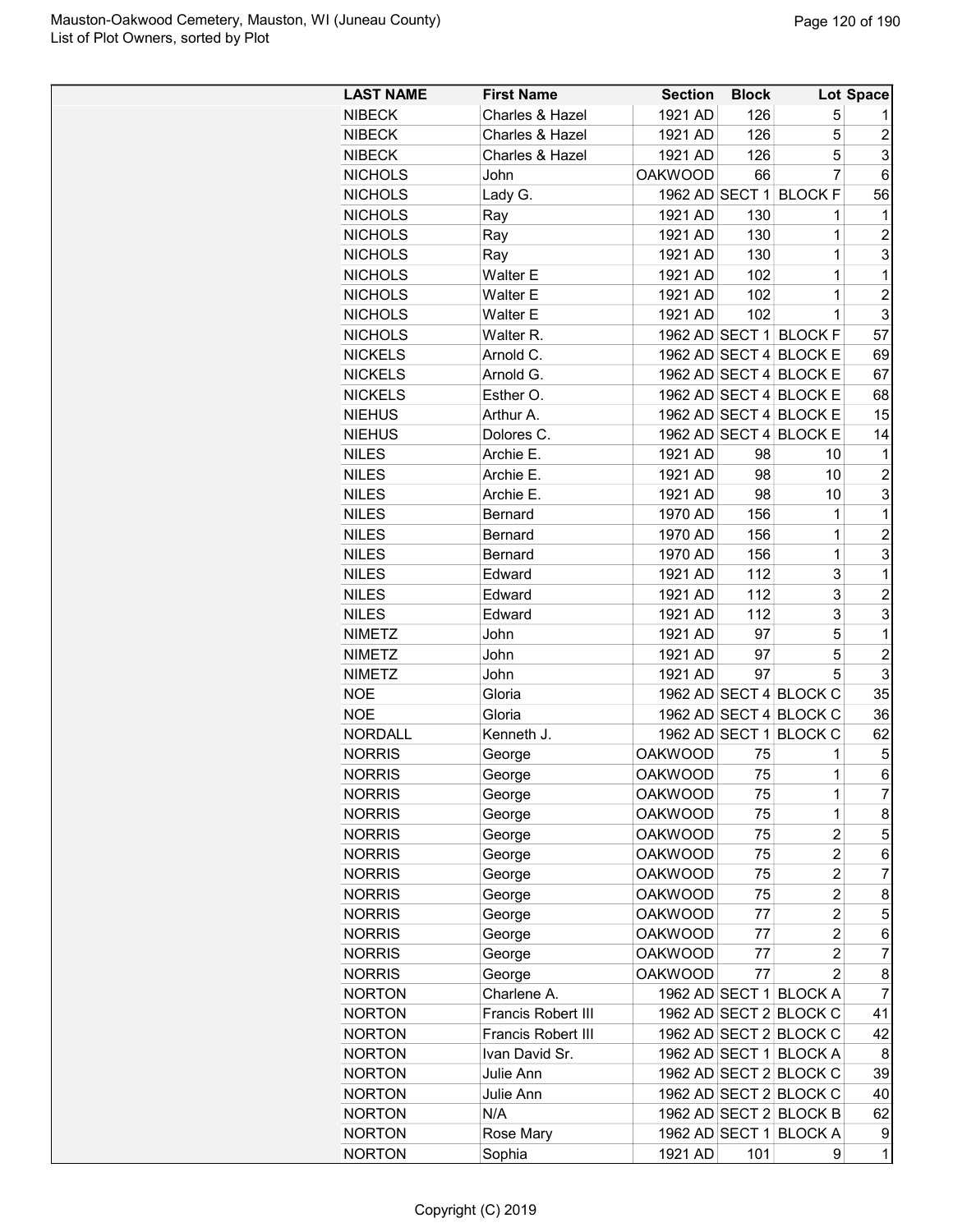| <b>LAST NAME</b> | <b>First Name</b> | <b>Section</b> | <b>Block</b> |                        | Lot Space      |
|------------------|-------------------|----------------|--------------|------------------------|----------------|
| <b>NORTON</b>    | Sophia            | 1921 AD        | 101          | 9                      | 2              |
| <b>NORTON</b>    | Sophia            | 1921 AD        | 101          | 9                      | 3              |
| <b>NOTH</b>      | John              |                |              | 1962 AD SECT 5 BLOCK C | 3              |
| <b>NOTH</b>      | Kylee             |                |              | 1962 AD SECT 5 BLOCK C | $\overline{2}$ |
| <b>NOTT</b>      | Mrs.              | <b>MAUSTON</b> | 32           | 10                     | $\mathbf 1$    |
| <b>NOTT</b>      | Mrs.              | <b>MAUSTON</b> | 32           | 10                     | $\overline{c}$ |
| <b>NOTT</b>      | Mrs.              | <b>MAUSTON</b> | 32           | 10                     | 3              |
| <b>NOTT</b>      | Mrs.              | <b>MAUSTON</b> | 32           | 15                     | $\mathbf 1$    |
| <b>NOTT</b>      | Mrs.              | <b>MAUSTON</b> | 32           | 15                     | $\overline{c}$ |
| <b>NOTT</b>      | Mrs.              | <b>MAUSTON</b> | 32           | 15                     | 3              |
| <b>NOVOTRY</b>   | Charles J.        |                |              | 1962 AD SECT 4 BLOCK B | 3              |
| <b>NOWACKI</b>   | Adam G            | 1921 AD        | 123          | 5                      | $\mathbf{1}$   |
| <b>NOWACKI</b>   | Adam G            | 1921 AD        | 123          | 5                      | $\overline{2}$ |
| <b>NOWACKI</b>   | Adam G            | 1921 AD        | 123          | 5                      | 3              |
| <b>NOWICKI</b>   | Alex              | <b>MAUSTON</b> | 55           | 12                     | 3              |
| <b>NUTTALL</b>   | Everett D.        |                |              | 1962 AD SECT 1 BLOCK A | 32             |
| <b>NUTTALL</b>   | Gladys            | 1962 AD SECT 1 |              | <b>BLOCK A</b>         | 33             |
| <b>NUTTALL</b>   | Joyce Mae         | 1962 AD SECT 1 |              | <b>BLOCK A</b>         | 30             |
| <b>NUTTALL</b>   | Keithe Alan       |                |              | 1962 AD SECT 2 BLOCK A | 55             |
| <b>NUTTALL</b>   | Keithe Alan       |                |              | 1962 AD SECT 2 BLOCK A | 56             |
| <b>NUTTALL</b>   | Keithe Alan       |                |              | 1962 AD SECT 2 BLOCK A | 57             |
| <b>NUTTALL</b>   | Norman R.         |                |              | 1962 AD SECT 1 BLOCK A | 31             |
| <b>NYEN</b>      | Darrel            |                |              | 1962 AD SECT 2 BLOCK B | 21             |
|                  |                   |                |              | 1962 AD SECT 2 BLOCK B | 22             |
| <b>NYEN</b>      | Dora              |                |              |                        |                |
| <b>NYEN</b>      | Isedora           |                |              | 1962 AD SECT 2 BLOCK B | 23             |
| <b>NYEN</b>      | Isedora           |                |              | 1962 AD SECT 2 BLOCK B | 24             |
| <b>O'BRIEN</b>   | Dr. Mrs           | 1921 AD        | 96           | 5                      | $\mathbf 1$    |
| <b>O'BRIEN</b>   | Dr. Mrs           | 1921 AD        | 96           | 5                      | $\overline{c}$ |
| <b>O'BRIEN</b>   | Dr. Mrs           | 1921 AD        | 96           | 5                      | 3              |
| <b>O'CONNER</b>  | Helen D.          | 1921 AD        | 93           | 4                      | $\mathbf 1$    |
| <b>O'CONNER</b>  | Helen D.          | 1921 AD        | 93           | 4                      | $\overline{c}$ |
| <b>O'CONNER</b>  | Helen D.          | 1921 AD        | 93           | 4                      | 3              |
| <b>O'CONNER</b>  | Marguerite        | 1921 AD        | 92           | 8                      | $\mathbf 1$    |
| <b>O'CONNER</b>  | Marguerite        | 1921 AD        | 92           | 8                      | $\overline{2}$ |
| <b>O'CONNER</b>  | Marguerite        | 1921 AD        | 92           | 8                      | 3              |
| <b>O'DELL</b>    | Edward            | <b>OAKWOOD</b> | 5            | 4                      | 1              |
| <b>O'DELL</b>    | Edward            | <b>OAKWOOD</b> | 5            | 4                      | 2              |
| <b>O'DELL</b>    | Edward            | <b>OAKWOOD</b> | 5            | 4                      | 3              |
| O'DELL           | Edward            | <b>OAKWOOD</b> | 5            | 4                      | 4              |
| O'DELL           | Edward            | <b>OAKWOOD</b> | 5            | 4                      | 5              |
| O'DELL           | Edward            | <b>OAKWOOD</b> | 5            | 4                      | 6              |
| O'DELL           | Edward            | <b>OAKWOOD</b> | 5            | 4                      | 7              |
| <b>O'DELL</b>    | Edward            | <b>OAKWOOD</b> | 5            | 4                      | 8              |
| <b>O'DELL</b>    | Mrs. David        | <b>OAKWOOD</b> | 12           | 4                      | 1              |
| O'DELL           | Mrs. David        | <b>OAKWOOD</b> | 12           | 4                      | 2              |
| O'DELL           | Mrs. David        | <b>OAKWOOD</b> | 12           | 4                      | 3              |
| <b>O'DELL</b>    | Mrs. David        | <b>OAKWOOD</b> | 12           | 4                      | 4              |
| O'DELL           | Mrs. David        | <b>OAKWOOD</b> | 12           | 4                      | 5              |
| O'DELL           | Mrs. David        | <b>OAKWOOD</b> | 12           | 4                      | 6              |
| O'DELL           | Mrs. M.E.         | <b>OAKWOOD</b> | 70           | 3                      | 1              |
| O'DELL           | Mrs. M.E.         | <b>OAKWOOD</b> | 70           | 3                      | $\overline{c}$ |
| O'DELL           | Mrs. M.E.         | <b>OAKWOOD</b> | 70           | 3                      | 3              |
| O'DELL           | Mrs. M.E.         | <b>OAKWOOD</b> | 70           | 3                      | 4              |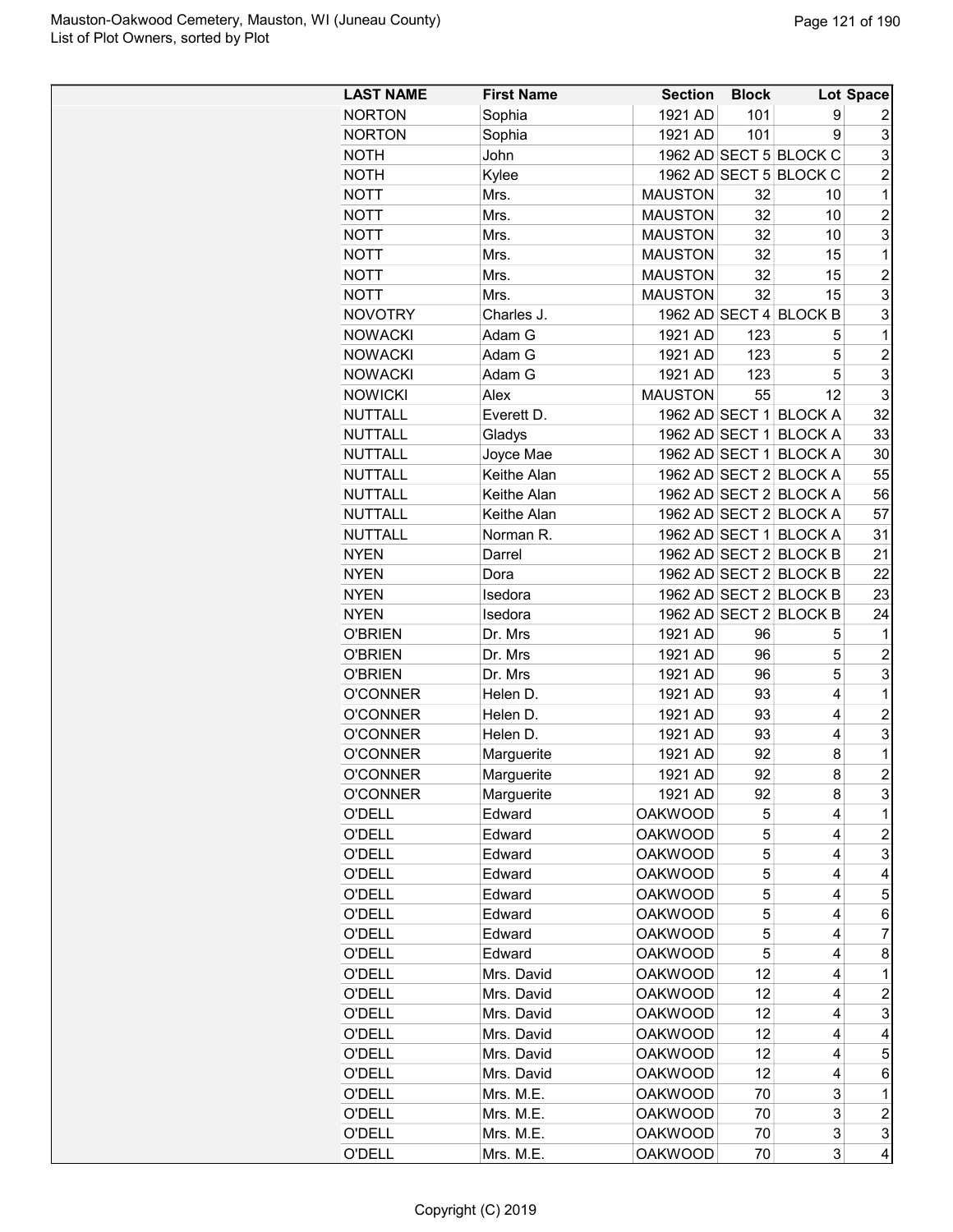| <b>LAST NAME</b> | <b>First Name</b> | <b>Section</b> | <b>Block</b> |                         | Lot Space               |
|------------------|-------------------|----------------|--------------|-------------------------|-------------------------|
| O'DELL           | Mrs. M.E.         | <b>OAKWOOD</b> | 70           | 3                       | 5                       |
| O'DELL           | Mrs. M.E.         | <b>OAKWOOD</b> | 70           | 3                       | 6                       |
| O'DELL           | Mrs. M.E.         | <b>OAKWOOD</b> | 70           | 3                       | 7                       |
| O'DELL           | Mrs. M.E.         | <b>OAKWOOD</b> | 70           | 3                       | 8                       |
| O'DELL           | Mrs. M.E.         | <b>OAKWOOD</b> | 70           | 3                       | 9                       |
| O'DELL           | Mrs. M.E.         | <b>OAKWOOD</b> | 70           | 3                       | 10                      |
| O'DELL           | Mrs. M.E.         | <b>OAKWOOD</b> | 70           | 3                       | 11                      |
| O'DELL           | Mrs. M.E.         | <b>OAKWOOD</b> | 70           | 3                       | 12                      |
| O'DELL           | O.E.              | <b>OAKWOOD</b> | 63           | $\overline{c}$          | 1                       |
| O'DELL           | O.E.              | <b>OAKWOOD</b> | 63           | $\overline{c}$          | $\overline{\mathbf{c}}$ |
| O'DELL           | O.E.              | <b>OAKWOOD</b> | 63           | $\overline{2}$          | 3                       |
| O'DELL           | O.E.              | <b>OAKWOOD</b> | 63           | $\overline{c}$          | 4                       |
| <b>O'DELL</b>    | O.E.              | <b>OAKWOOD</b> | 63           | $\overline{c}$          | 5                       |
| O'DELL           | O.E.              | <b>OAKWOOD</b> | 63           | $\overline{c}$          | 6                       |
| O'DELL           | O.E.              | <b>OAKWOOD</b> | 63           | $\overline{c}$          | $\overline{7}$          |
| O'DELL           | O.E.              | <b>OAKWOOD</b> | 63           | $\overline{\mathbf{c}}$ | 8                       |
| <b>O'DELL</b>    | O.E.              | <b>OAKWOOD</b> | 63           | $\overline{\mathbf{c}}$ | 9                       |
| O'DELL           | O.E.              | <b>OAKWOOD</b> | 63           | $\overline{2}$          | 10                      |
| O'DELL           | O.E.              | <b>OAKWOOD</b> | 63           | $\overline{2}$          | 11                      |
| <b>O'DELL</b>    | O.E.              | <b>OAKWOOD</b> | 63           | $\overline{c}$          | 12                      |
| <b>OHMAN</b>     | Barney            | <b>OAKWOOD</b> | 62           | $\overline{c}$          | 1                       |
| <b>OHMAN</b>     | Barney            | <b>OAKWOOD</b> | 62           | $\overline{2}$          | $\overline{c}$          |
| <b>OHMAN</b>     | Barney            | <b>OAKWOOD</b> | 62           | $\overline{c}$          | 3                       |
| <b>OHMAN</b>     | Barney            | <b>OAKWOOD</b> | 62           | $\overline{2}$          | 4                       |
| <b>OHMAN</b>     | Barney            | <b>OAKWOOD</b> | 62           | $\overline{2}$          | 5                       |
| <b>OHMAN</b>     | Barney            | <b>OAKWOOD</b> | 62           | $\overline{c}$          | 6                       |
| <b>OHMAN</b>     | Barney            | <b>OAKWOOD</b> | 62           | $\overline{c}$          | 7                       |
| <b>OHMAN</b>     | Barney            | <b>OAKWOOD</b> | 62           | $\overline{c}$          | 8                       |
| <b>OHMAN</b>     | Barney            | <b>OAKWOOD</b> | 62           | $\overline{2}$          | 9                       |
| <b>OHMAN</b>     | Barney            | <b>OAKWOOD</b> | 62           | $\overline{c}$          | 10                      |
| <b>OHMAN</b>     | Barney            | <b>OAKWOOD</b> | 62           | $\overline{c}$          | 11                      |
| <b>OHMAN</b>     | Barney            | <b>OAKWOOD</b> | 62           | $\overline{c}$          | 12                      |
| <b>OHMAN</b>     | Chris             | <b>OAKWOOD</b> | 48           | 6                       | 1                       |
| OHMAN            | Chris             | <b>OAKWOOD</b> | 48           | 6                       | $\overline{c}$          |
| <b>OHMAN</b>     | Chris             | <b>OAKWOOD</b> | 48           | 6                       | 3                       |
| <b>OHMAN</b>     | Chris             | <b>OAKWOOD</b> | 48           | 6                       | 4                       |
| <b>OHMAN</b>     | Chris             | <b>OAKWOOD</b> | 48           | 6                       | 5                       |
| <b>OHMAN</b>     | Chris             | <b>OAKWOOD</b> | 48           | 6                       | 6                       |
| <b>OHMAN</b>     | Chris             | <b>OAKWOOD</b> | 48           | 6                       | 7                       |
| <b>OHMAN</b>     | Chris             | <b>OAKWOOD</b> | 48           | 6                       | 8                       |
| <b>OHMAN</b>     | Chris             | <b>OAKWOOD</b> | 48           | 6                       | 9                       |
| <b>OHMAN</b>     | Chris             | <b>OAKWOOD</b> | 48           | 6                       | 10                      |
| <b>OHMAN</b>     | Chris             | <b>OAKWOOD</b> | 48           | 6                       | 11                      |
| <b>OHMAN</b>     | Chris             | <b>OAKWOOD</b> | 48           | 6                       | 12                      |
| <b>OHMAN</b>     | Mary              | <b>MAUSTON</b> | 14           | 1                       | 1                       |
| <b>OHMAN</b>     | Mary              | <b>MAUSTON</b> | 14           | 1                       | $\boldsymbol{2}$        |
| <b>OHMAN</b>     | Mary              | <b>MAUSTON</b> | 14           | 1                       | 3                       |
| <b>OHMAN</b>     | Mary              | <b>MAUSTON</b> | 14           | $\overline{\mathbf{c}}$ | 1                       |
| <b>OHMAN</b>     | Mary              | <b>MAUSTON</b> | 14           | $\overline{c}$          | $\boldsymbol{2}$        |
| <b>OHMAN</b>     | Mary              | <b>MAUSTON</b> | 14           | $\overline{c}$          | 3                       |
| <b>OHMAN</b>     | Mary              | <b>MAUSTON</b> | 14           | 7                       | 1                       |
| <b>OHMAN</b>     | Mary              | <b>MAUSTON</b> | 14           | 7                       | $\boldsymbol{2}$        |
| <b>OHMAN</b>     | Mary              | <b>MAUSTON</b> | 14           | $\overline{7}$          | 3                       |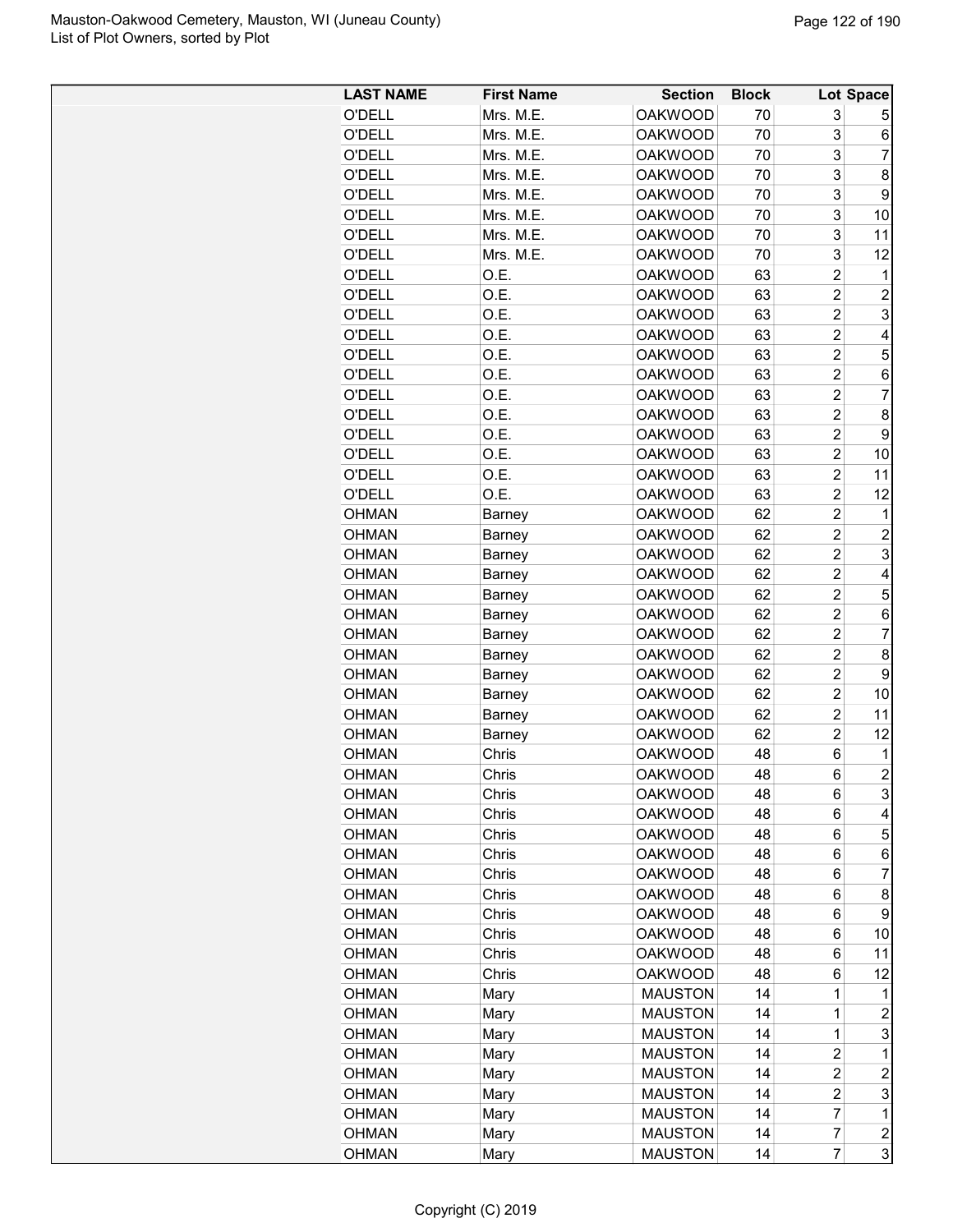| <b>LAST NAME</b> | <b>First Name</b> | <b>Section</b> | <b>Block</b> |                        | Lot Space      |
|------------------|-------------------|----------------|--------------|------------------------|----------------|
| <b>OHMAN</b>     | Mary              | <b>MAUSTON</b> | 14           | 8                      | 1              |
| <b>OHMAN</b>     | Mary              | <b>MAUSTON</b> | 14           | 8                      | $\overline{c}$ |
| OHMAN            | Mary              | <b>MAUSTON</b> | 14           | 8                      | 3              |
| <b>OLESON</b>    | O.L.              | <b>MAUSTON</b> | 36           | 4                      | 1              |
| <b>OLESON</b>    | O.L.              | <b>MAUSTON</b> | 36           | 4                      | $\overline{c}$ |
| <b>OLESON</b>    | O.L.              | <b>MAUSTON</b> | 36           | 4                      | 3              |
| <b>OLESON</b>    | O.L.              | <b>MAUSTON</b> | 36           | 5                      | 1              |
| <b>OLESON</b>    | O.L.              | <b>MAUSTON</b> | 36           | 5                      | $\overline{2}$ |
| <b>OLESON</b>    | O.L.              | <b>MAUSTON</b> | 36           | 5                      | 3              |
| <b>OLSEN</b>     | Edgar             |                |              | 1962 AD SECT 1 BLOCK A | 28             |
| <b>OLSEN</b>     | Frances           | 1962 AD SECT 1 |              | <b>BLOCK A</b>         | 29             |
| <b>OLSON</b>     | Andrew            | <b>OAKWOOD</b> | 53           | 2                      | 10             |
| <b>OLSON</b>     | Andrew            | <b>OAKWOOD</b> | 53           | 2                      | 11             |
| <b>OLSON</b>     | Andrew            | <b>OAKWOOD</b> | 53           | $\overline{2}$         | 12             |
| <b>OLSON</b>     | Lewis             | <b>MAUSTON</b> | 51           | $\mathbf 1$            | 1              |
| <b>OLSON</b>     | Lewis             | <b>MAUSTON</b> | 51           | $\overline{1}$         | $\overline{2}$ |
| OLSON            | Lewis             | <b>MAUSTON</b> | 51           | $\mathbf 1$            | 3              |
| <b>OLSON</b>     | Lewis             | <b>MAUSTON</b> | 51           | 8                      | 1              |
| <b>OLSON</b>     | Lewis             | <b>MAUSTON</b> | 51           | 8                      | $\overline{c}$ |
| <b>OLSON</b>     | Lewis             | <b>MAUSTON</b> | 51           | 8                      | 3              |
| <b>OLSON</b>     | Louis G.          | 1921 AD        | 103          | 8                      | $\mathbf 1$    |
| <b>OLSON</b>     | Louis G.          | 1921 AD        | 103          | 8                      | $\overline{c}$ |
| <b>OLSON</b>     | Louis G.          | 1921 AD        | 103          | 8                      | 3              |
| OLSON            | May M.            |                |              | 1962 AD SECT 4 BLOCK C | 69             |
| <b>OLSON</b>     | Mildred E.        |                |              | 1962 AD SECT 4 BLOCK C | 70             |
| <b>OLSON</b>     | Ralph M.          |                |              | 1962 AD SECT 4 BLOCK C | 72             |
| <b>OLSON</b>     | Tillie J.         |                |              | 1962 AD SECT 4 BLOCK C | 71             |
| <b>ONSAGER</b>   | Carl              | <b>MAUSTON</b> | 50           | 1                      | 1              |
| <b>ONSAGER</b>   | Carl              | <b>MAUSTON</b> | 50           | 1                      | $\overline{c}$ |
| ONSAGER          | Carl              | <b>MAUSTON</b> | 50           | $\mathbf 1$            | 3              |
| <b>ONSAGER</b>   | Carl              | <b>MAUSTON</b> | 50           | 8                      | 1              |
| ONSAGER          | Carl              | <b>MAUSTON</b> | 50           | 8                      | $\overline{2}$ |
| ONSAGER          | Carl              | <b>MAUSTON</b> | 50           | 8                      | 3              |
| ONSAGER          | John O.           | 1921 AD        | 86           | 6                      | $\overline{1}$ |
| ONSAGER          | John O.           | 1921 AD        | 86           | 6                      | $\overline{c}$ |
| ONSAGER          | John O.           | 1921 AD        | 86           | 6                      | 3              |
| ONSAGER          | Mrs. Otto         | <b>OAKWOOD</b> | 6            | 1                      | 1              |
| ONSAGER          | Mrs. Otto         | <b>OAKWOOD</b> | 6            | 1                      | 2              |
| ONSAGER          | Mrs. Otto         | <b>OAKWOOD</b> | 6            | $\mathbf 1$            | 3              |
| <b>ONSAGER</b>   | Mrs. Otto         | <b>OAKWOOD</b> | 6            | 1                      | 4              |
| <b>ONSAGER</b>   | Ole A.            | 1921 AD        | 131          | 2                      | 1              |
| <b>ONSAGER</b>   | Ole A.            | 1921 AD        | 131          | 2                      | $\overline{c}$ |
| <b>ONSAGER</b>   | Ole A.            | 1921 AD        | 131          | 2                      | 3              |
| <b>ONSAGER</b>   | Ole A.            | <b>OAKWOOD</b> | 73           | 1                      | 1              |
| ONSAGER          | Ole A.            | <b>OAKWOOD</b> | 73           | 1                      | 2              |
| ONSAGER          | Ole A.            | <b>OAKWOOD</b> | 73           | 1                      | 3              |
| ONSAGER          | Ole A.            | <b>OAKWOOD</b> | 73           | 1                      | 4              |
| <b>ORGAN</b>     | John              | <b>OAKWOOD</b> | 50           | 1                      | 1              |
| <b>ORGAN</b>     |                   | <b>OAKWOOD</b> | 50           | 1                      | $\overline{c}$ |
|                  | John              | <b>OAKWOOD</b> | 50           | $\mathbf 1$            | 3              |
| <b>ORGAN</b>     | John              | <b>OAKWOOD</b> | 50           | 1                      | 4              |
| <b>ORGAN</b>     | John              | <b>OAKWOOD</b> |              | 1                      |                |
| ORGAN            | John              |                | 50           |                        | 5              |
| <b>ORGAN</b>     | John              | <b>OAKWOOD</b> | 50           | 1                      | 6              |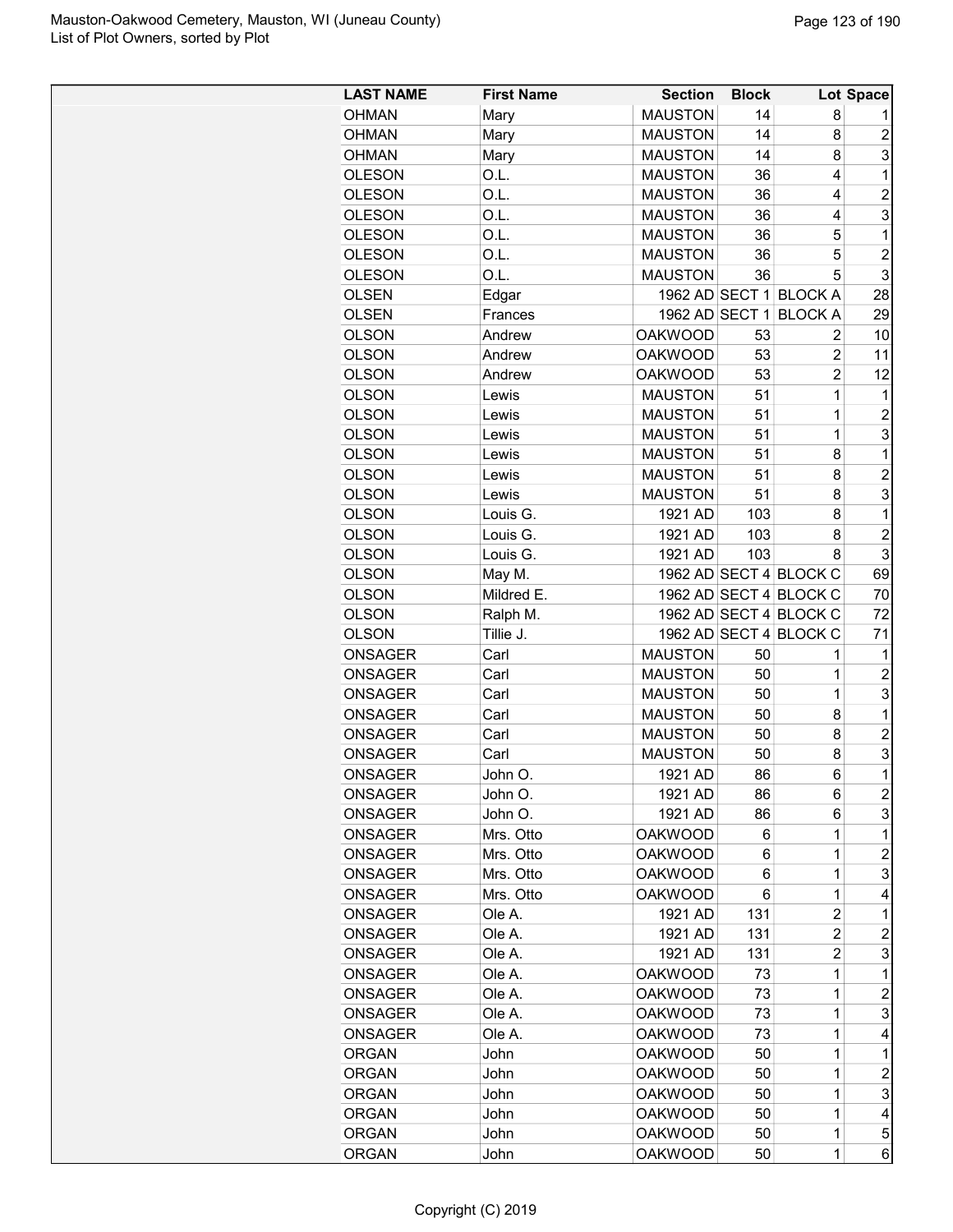| <b>LAST NAME</b>   | <b>First Name</b> | <b>Section</b> | <b>Block</b> |                        | Lot Space      |
|--------------------|-------------------|----------------|--------------|------------------------|----------------|
| <b>ORGAN</b>       | John              | <b>OAKWOOD</b> | 50           | 1                      | 7              |
| <b>ORGAN</b>       | John              | <b>OAKWOOD</b> | 50           | 1                      | 8              |
| <b>ORGAN</b>       | John              | <b>OAKWOOD</b> | 50           | 1                      | 9              |
| <b>ORGAN</b>       | John              | <b>OAKWOOD</b> | 50           | 1                      | 10             |
| <b>ORGAN</b>       | John              | <b>OAKWOOD</b> | 50           | $\mathbf 1$            | 11             |
| <b>ORGAN</b>       | John              | <b>OAKWOOD</b> | 50           | $\overline{1}$         | 12             |
| <b>ORMSON</b>      | Conrad J.         | 1970 AD        | 154          | 1                      | 1              |
| <b>ORMSON</b>      | Conrad J.         | 1970 AD        | 154          | 1                      | $\overline{2}$ |
| <b>ORMSON</b>      | Conrad J.         | 1970 AD        | 154          | $\overline{1}$         | 3              |
| <b>ORMSON</b>      | Conrad J.         | 1970 AD        | 154          | 6                      | 1              |
| <b>ORMSON</b>      | Conrad J.         | 1970 AD        | 154          | 6                      | $\overline{2}$ |
| <b>ORMSON</b>      | Conrad J.         | 1970 AD        | 154          | 6                      | 3              |
| <b>ORMSON</b>      | <b>Glen Mrs</b>   | 1921 AD        | 144          | $\overline{2}$         | 1              |
| <b>ORMSON</b>      | <b>Glen Mrs</b>   | 1921 AD        | 144          | $\overline{2}$         | $\overline{c}$ |
| <b>ORMSON</b>      | <b>Glen Mrs</b>   | 1921 AD        | 144          | $\overline{2}$         | 3              |
| <b>ORZECHOWSKI</b> | Ottilie           |                |              | 1962 AD SECT 1 BLOCK A | 71             |
| <b>ORZECHOWSKI</b> | Otto              | 1962 AD SECT 1 |              | <b>BLOCK A</b>         | 72             |
| <b>OSBORN</b>      | Mrs.              | <b>MAUSTON</b> | 48           | 9                      | 1              |
| <b>OSBORN</b>      | Mrs.              | <b>MAUSTON</b> | 48           | 9                      | $\overline{c}$ |
| <b>OSBORN</b>      | Mrs.              | <b>MAUSTON</b> | 48           | 9                      | 3              |
| <b>OSBORN</b>      | Mrs.              | <b>MAUSTON</b> | 48           | 16                     | 1              |
| <b>OSBORN</b>      | Mrs.              | <b>MAUSTON</b> | 48           | 16                     | $\overline{2}$ |
| <b>OSBORN</b>      | Mrs.              | <b>MAUSTON</b> | 48           | 16                     | 3              |
| <b>OSBORNE</b>     | Dick D.           |                |              | 1962 AD SECT 4 BLOCK C | 54             |
| <b>OSBORNE</b>     | Rosemary          |                |              | 1962 AD SECT 4 BLOCK C | 55             |
| <b>OSORID</b>      | Stacy             |                |              | 1962 AD SECT 5 BLOCK D | 64             |
| OSWELL             | Mrs.              | <b>MAUSTON</b> | 13           | 3                      | 1              |
| <b>OTIS</b>        | George            | <b>MAUSTON</b> | 13           | 4                      | 1              |
| <b>OTIS</b>        | George            | <b>MAUSTON</b> | 13           | 4                      | $\overline{c}$ |
| <b>OTIS</b>        | George            | <b>MAUSTON</b> | 13           | 4                      | 3              |
| <b>OTT</b>         | <b>Brenda</b>     |                |              | 1962 AD SECT 2 BLOCK A | 71             |
| <b>OTT</b>         | Jody              |                |              | 1962 AD SECT 2 BLOCK A | 72             |
| <b>OTT</b>         | Linda Rae         |                |              | 1962 AD SECT 2 BLOCK A | 74             |
| OTTO               | Adam              | <b>OAKWOOD</b> | 37           | 3                      | 1              |
| OTTO               | Adam              | <b>OAKWOOD</b> | 37           | 3                      | $\overline{c}$ |
| OTTO               | Adam              | <b>OAKWOOD</b> | 37           | 3                      | 3              |
| OTTO               | Adam              | <b>OAKWOOD</b> | 37           | 3                      | 4              |
| OTTO               | Adam              | <b>OAKWOOD</b> | 37           | 3                      | 5              |
| <b>OTTO</b>        | Adam              | <b>OAKWOOD</b> | 37           | 3                      | 6              |
| OTTO               | Adam              | <b>OAKWOOD</b> | 37           | 3                      | 7              |
| OTTO               | Adam              | <b>OAKWOOD</b> | 37           | 3                      | 8              |
| OTTO               | Adam              | <b>OAKWOOD</b> | 37           | 3                      | 9              |
| OTTO               | Adam              | <b>OAKWOOD</b> | 37           | 3                      | 10             |
| OTTO               | Adam              | <b>OAKWOOD</b> | 37           | 3                      | 11             |
| OTTO               | Adam              | <b>OAKWOOD</b> | 37           | 3                      | 12             |
| OTTO               | <b>Bernard</b>    | 1921 AD        | 115          | 5                      | 1              |
| OTTO               | <b>Bernard</b>    | 1921 AD        | 115          | 5                      | $\overline{c}$ |
| OTTO               | Bernard           | 1921 AD        | 115          | 5                      | 3              |
|                    | John W.           |                |              | 1962 AD SECT 1 BLOCK D | 79             |
| OTTO               | Minnie M.         |                |              | 1962 AD SECT 1 BLOCK D | 80             |
| OTTO<br>OTTO       | William A.        | <b>OAKWOOD</b> | 12           | 8                      | 7              |
| OTTO               | William A.        | <b>OAKWOOD</b> | 12           | 8                      |                |
| OTTO               | William A.        | <b>OAKWOOD</b> | 12           | 8                      | 8<br>9         |
|                    |                   |                |              |                        |                |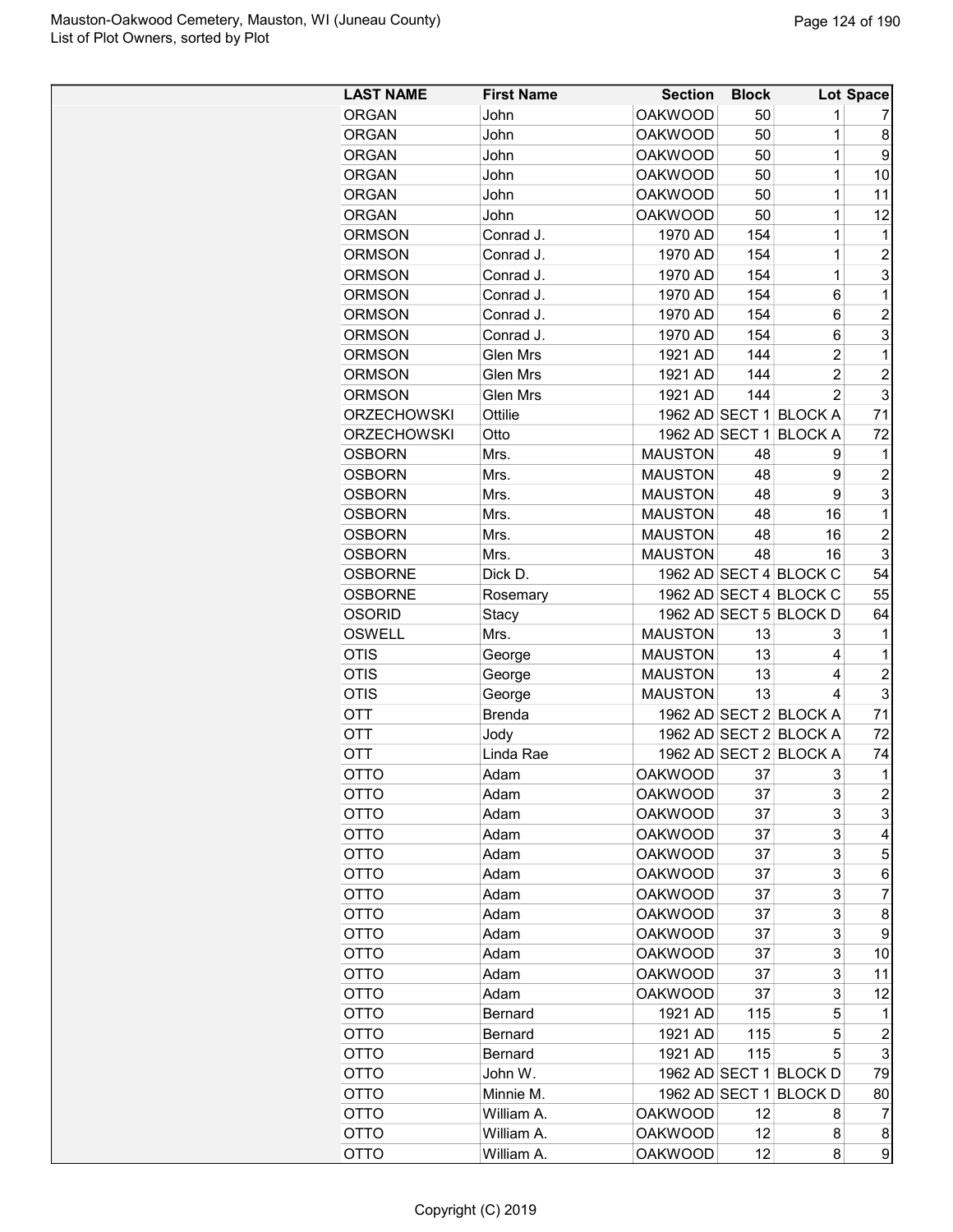| William A.<br><b>OAKWOOD</b><br>12<br>8<br><b>OTTO</b><br>10<br><b>OAKWOOD</b><br>12<br>11<br><b>OTTO</b><br>William A.<br>8<br><b>OAKWOOD</b><br>12<br>8<br>12<br>OTTO<br>William A.<br>143<br>8<br><b>OVERGAARD</b><br>1921 AD<br>Arthur<br>1<br>$\overline{c}$<br>143<br><b>OVERGAARD</b><br>Arthur<br>1921 AD<br>8<br>3<br><b>OVERGAARD</b><br>Arthur<br>1921 AD<br>143<br>8<br>9<br><b>OVERGAARD</b><br>1921 AD<br>143<br>1<br>Meyer<br>$\overline{2}$<br>9<br>1921 AD<br>143<br><b>OVERGAARD</b><br>Meyer<br>3<br>9<br><b>OVERGAARD</b><br>1921 AD<br>143<br>Meyer<br>1962 AD SECT 4 BLOCK D<br>62<br>Irma I.<br><b>PAGEL</b><br>63<br><b>PAGEL</b><br>Merlyn W.<br>1962 AD SECT 4 BLOCK D<br><b>PAKORNEY</b><br>Frank<br>1921 AD<br>99<br>1<br>4<br><b>PAKORNEY</b><br>1921 AD<br>99<br>$\overline{c}$<br>Frank<br>4<br>3<br><b>PAKORNEY</b><br>Frank<br>1921 AD<br>99<br>4<br>$\mathbf 1$<br>Mrs. J.E.<br><b>OAKWOOD</b><br>37<br><b>PALMER</b><br>8<br>$\overline{2}$<br>Mrs. J.E.<br><b>OAKWOOD</b><br>8<br><b>PALMER</b><br>37<br>3<br><b>OAKWOOD</b><br>37<br>8<br><b>PALMER</b><br>Mrs. J.E.<br><b>OAKWOOD</b><br>37<br>8<br>4<br><b>PALMER</b><br>Mrs. J.E.<br>5<br><b>OAKWOOD</b><br><b>PALMER</b><br>Mrs. J.E.<br>37<br>8<br><b>PALMER</b><br>Mrs. J.E.<br><b>OAKWOOD</b><br>37<br>8<br>6<br>$\overline{7}$<br><b>PALMER</b><br><b>OAKWOOD</b><br>37<br>8<br>Mrs. J.E.<br>8<br><b>PALMER</b><br>Mrs. J.E.<br><b>OAKWOOD</b><br>37<br>8<br>9<br>Mrs. J.E.<br><b>OAKWOOD</b><br>37<br>8<br><b>PALMER</b><br>Mrs. J.E.<br><b>OAKWOOD</b><br>37<br>8<br>10<br><b>PALMER</b><br>Mrs. J.E.<br><b>OAKWOOD</b><br>37<br>8<br>11<br><b>PALMER</b><br>37<br>12<br><b>PALMER</b><br>Mrs. J.E.<br><b>OAKWOOD</b><br>8<br>1921 AD<br>89<br><b>PALMER</b><br>Ray H<br>1<br>1<br>$\overline{c}$<br><b>PALMER</b><br>1921 AD<br>89<br>Ray H<br>1<br>3<br>1921 AD<br>89<br>$\mathbf 1$<br><b>PALMER</b><br>Ray H<br>1962 AD SECT 4 BLOCK F<br>37<br>Cletis R.<br><b>PANGLE</b><br><b>PANGLE</b><br>1962 AD SECT 4<br><b>BLOCK F</b><br>38<br>Georgia K.<br>Benjamin F.<br><b>MAUSTON</b><br><b>PARKER</b><br>46<br>1<br>9<br>Benjamin F.<br><b>MAUSTON</b><br>46<br>$\overline{c}$<br><b>PARKER</b><br>9<br>3<br>9<br><b>MAUSTON</b><br>46<br><b>PARKER</b><br>Benjamin F<br>1<br><b>PARKER</b><br>Benjamin F.<br><b>MAUSTON</b><br>46<br>10<br>Benjamin F.<br>46<br>10<br>2<br><b>PARKER</b><br><b>MAUSTON</b><br>3<br>Benjamin F.<br>46<br>10<br><b>PARKER</b><br><b>MAUSTON</b><br>15<br>1<br>Benjamin F.<br>46<br><b>PARKER</b><br><b>MAUSTON</b><br>Benjamin F.<br>46<br>15<br>$\overline{c}$<br><b>PARKER</b><br><b>MAUSTON</b><br>3<br>Benjamin F.<br><b>MAUSTON</b><br>46<br>15<br><b>PARKER</b><br>Benjamin F.<br><b>PARKER</b><br><b>MAUSTON</b><br>46<br>16<br>1<br>Benjamin F.<br>2<br><b>PARKER</b><br><b>MAUSTON</b><br>46<br>16<br>3<br>Benjamin F.<br><b>PARKER</b><br><b>MAUSTON</b><br>46<br>16<br>1<br><b>PARKER</b><br>I.G.<br><b>MAUSTON</b><br>1<br>4<br>$\overline{\mathbf{c}}$<br>1<br>I.G.<br><b>MAUSTON</b><br>4<br><b>PARKER</b><br>3<br>I.G.<br><b>MAUSTON</b><br>1<br><b>PARKER</b><br>4<br>1<br>I.G.<br>5<br><b>PARKER</b><br>MAUSTON<br>1<br>1<br>$\overline{c}$<br><b>PARKER</b><br>I.G.<br><b>MAUSTON</b><br>5<br>3<br><b>PARKER</b><br>I.G.<br><b>MAUSTON</b><br>1<br>5<br>119<br>1<br>Wilbur<br>1921 AD<br>1<br><b>PARKER</b><br>$\overline{c}$<br>119<br>1<br>Wilbur<br>1921 AD<br><b>PARKER</b><br>3<br>1<br>Wilbur<br>1921 AD<br>119<br><b>PARKER</b> | <b>LAST NAME</b> | <b>First Name</b> | <b>Section</b> | <b>Block</b> |    | Lot Space      |
|--------------------------------------------------------------------------------------------------------------------------------------------------------------------------------------------------------------------------------------------------------------------------------------------------------------------------------------------------------------------------------------------------------------------------------------------------------------------------------------------------------------------------------------------------------------------------------------------------------------------------------------------------------------------------------------------------------------------------------------------------------------------------------------------------------------------------------------------------------------------------------------------------------------------------------------------------------------------------------------------------------------------------------------------------------------------------------------------------------------------------------------------------------------------------------------------------------------------------------------------------------------------------------------------------------------------------------------------------------------------------------------------------------------------------------------------------------------------------------------------------------------------------------------------------------------------------------------------------------------------------------------------------------------------------------------------------------------------------------------------------------------------------------------------------------------------------------------------------------------------------------------------------------------------------------------------------------------------------------------------------------------------------------------------------------------------------------------------------------------------------------------------------------------------------------------------------------------------------------------------------------------------------------------------------------------------------------------------------------------------------------------------------------------------------------------------------------------------------------------------------------------------------------------------------------------------------------------------------------------------------------------------------------------------------------------------------------------------------------------------------------------------------------------------------------------------------------------------------------------------------------------------------------------------------------------------------------------------------------------------------------------------------------------------------------------------------------------------------------------------------------------------------------------------------------------------------------------------------------------------------------------------------------------------------------------------------------------------------------------------------------------------------------------------------------------------------------------------------------------------|------------------|-------------------|----------------|--------------|----|----------------|
|                                                                                                                                                                                                                                                                                                                                                                                                                                                                                                                                                                                                                                                                                                                                                                                                                                                                                                                                                                                                                                                                                                                                                                                                                                                                                                                                                                                                                                                                                                                                                                                                                                                                                                                                                                                                                                                                                                                                                                                                                                                                                                                                                                                                                                                                                                                                                                                                                                                                                                                                                                                                                                                                                                                                                                                                                                                                                                                                                                                                                                                                                                                                                                                                                                                                                                                                                                                                                                                                                            |                  |                   |                |              |    |                |
|                                                                                                                                                                                                                                                                                                                                                                                                                                                                                                                                                                                                                                                                                                                                                                                                                                                                                                                                                                                                                                                                                                                                                                                                                                                                                                                                                                                                                                                                                                                                                                                                                                                                                                                                                                                                                                                                                                                                                                                                                                                                                                                                                                                                                                                                                                                                                                                                                                                                                                                                                                                                                                                                                                                                                                                                                                                                                                                                                                                                                                                                                                                                                                                                                                                                                                                                                                                                                                                                                            |                  |                   |                |              |    |                |
|                                                                                                                                                                                                                                                                                                                                                                                                                                                                                                                                                                                                                                                                                                                                                                                                                                                                                                                                                                                                                                                                                                                                                                                                                                                                                                                                                                                                                                                                                                                                                                                                                                                                                                                                                                                                                                                                                                                                                                                                                                                                                                                                                                                                                                                                                                                                                                                                                                                                                                                                                                                                                                                                                                                                                                                                                                                                                                                                                                                                                                                                                                                                                                                                                                                                                                                                                                                                                                                                                            |                  |                   |                |              |    |                |
|                                                                                                                                                                                                                                                                                                                                                                                                                                                                                                                                                                                                                                                                                                                                                                                                                                                                                                                                                                                                                                                                                                                                                                                                                                                                                                                                                                                                                                                                                                                                                                                                                                                                                                                                                                                                                                                                                                                                                                                                                                                                                                                                                                                                                                                                                                                                                                                                                                                                                                                                                                                                                                                                                                                                                                                                                                                                                                                                                                                                                                                                                                                                                                                                                                                                                                                                                                                                                                                                                            |                  |                   |                |              |    |                |
|                                                                                                                                                                                                                                                                                                                                                                                                                                                                                                                                                                                                                                                                                                                                                                                                                                                                                                                                                                                                                                                                                                                                                                                                                                                                                                                                                                                                                                                                                                                                                                                                                                                                                                                                                                                                                                                                                                                                                                                                                                                                                                                                                                                                                                                                                                                                                                                                                                                                                                                                                                                                                                                                                                                                                                                                                                                                                                                                                                                                                                                                                                                                                                                                                                                                                                                                                                                                                                                                                            |                  |                   |                |              |    |                |
|                                                                                                                                                                                                                                                                                                                                                                                                                                                                                                                                                                                                                                                                                                                                                                                                                                                                                                                                                                                                                                                                                                                                                                                                                                                                                                                                                                                                                                                                                                                                                                                                                                                                                                                                                                                                                                                                                                                                                                                                                                                                                                                                                                                                                                                                                                                                                                                                                                                                                                                                                                                                                                                                                                                                                                                                                                                                                                                                                                                                                                                                                                                                                                                                                                                                                                                                                                                                                                                                                            |                  |                   |                |              |    |                |
|                                                                                                                                                                                                                                                                                                                                                                                                                                                                                                                                                                                                                                                                                                                                                                                                                                                                                                                                                                                                                                                                                                                                                                                                                                                                                                                                                                                                                                                                                                                                                                                                                                                                                                                                                                                                                                                                                                                                                                                                                                                                                                                                                                                                                                                                                                                                                                                                                                                                                                                                                                                                                                                                                                                                                                                                                                                                                                                                                                                                                                                                                                                                                                                                                                                                                                                                                                                                                                                                                            |                  |                   |                |              |    |                |
|                                                                                                                                                                                                                                                                                                                                                                                                                                                                                                                                                                                                                                                                                                                                                                                                                                                                                                                                                                                                                                                                                                                                                                                                                                                                                                                                                                                                                                                                                                                                                                                                                                                                                                                                                                                                                                                                                                                                                                                                                                                                                                                                                                                                                                                                                                                                                                                                                                                                                                                                                                                                                                                                                                                                                                                                                                                                                                                                                                                                                                                                                                                                                                                                                                                                                                                                                                                                                                                                                            |                  |                   |                |              |    |                |
|                                                                                                                                                                                                                                                                                                                                                                                                                                                                                                                                                                                                                                                                                                                                                                                                                                                                                                                                                                                                                                                                                                                                                                                                                                                                                                                                                                                                                                                                                                                                                                                                                                                                                                                                                                                                                                                                                                                                                                                                                                                                                                                                                                                                                                                                                                                                                                                                                                                                                                                                                                                                                                                                                                                                                                                                                                                                                                                                                                                                                                                                                                                                                                                                                                                                                                                                                                                                                                                                                            |                  |                   |                |              |    |                |
|                                                                                                                                                                                                                                                                                                                                                                                                                                                                                                                                                                                                                                                                                                                                                                                                                                                                                                                                                                                                                                                                                                                                                                                                                                                                                                                                                                                                                                                                                                                                                                                                                                                                                                                                                                                                                                                                                                                                                                                                                                                                                                                                                                                                                                                                                                                                                                                                                                                                                                                                                                                                                                                                                                                                                                                                                                                                                                                                                                                                                                                                                                                                                                                                                                                                                                                                                                                                                                                                                            |                  |                   |                |              |    |                |
|                                                                                                                                                                                                                                                                                                                                                                                                                                                                                                                                                                                                                                                                                                                                                                                                                                                                                                                                                                                                                                                                                                                                                                                                                                                                                                                                                                                                                                                                                                                                                                                                                                                                                                                                                                                                                                                                                                                                                                                                                                                                                                                                                                                                                                                                                                                                                                                                                                                                                                                                                                                                                                                                                                                                                                                                                                                                                                                                                                                                                                                                                                                                                                                                                                                                                                                                                                                                                                                                                            |                  |                   |                |              |    |                |
|                                                                                                                                                                                                                                                                                                                                                                                                                                                                                                                                                                                                                                                                                                                                                                                                                                                                                                                                                                                                                                                                                                                                                                                                                                                                                                                                                                                                                                                                                                                                                                                                                                                                                                                                                                                                                                                                                                                                                                                                                                                                                                                                                                                                                                                                                                                                                                                                                                                                                                                                                                                                                                                                                                                                                                                                                                                                                                                                                                                                                                                                                                                                                                                                                                                                                                                                                                                                                                                                                            |                  |                   |                |              |    |                |
|                                                                                                                                                                                                                                                                                                                                                                                                                                                                                                                                                                                                                                                                                                                                                                                                                                                                                                                                                                                                                                                                                                                                                                                                                                                                                                                                                                                                                                                                                                                                                                                                                                                                                                                                                                                                                                                                                                                                                                                                                                                                                                                                                                                                                                                                                                                                                                                                                                                                                                                                                                                                                                                                                                                                                                                                                                                                                                                                                                                                                                                                                                                                                                                                                                                                                                                                                                                                                                                                                            |                  |                   |                |              |    |                |
|                                                                                                                                                                                                                                                                                                                                                                                                                                                                                                                                                                                                                                                                                                                                                                                                                                                                                                                                                                                                                                                                                                                                                                                                                                                                                                                                                                                                                                                                                                                                                                                                                                                                                                                                                                                                                                                                                                                                                                                                                                                                                                                                                                                                                                                                                                                                                                                                                                                                                                                                                                                                                                                                                                                                                                                                                                                                                                                                                                                                                                                                                                                                                                                                                                                                                                                                                                                                                                                                                            |                  |                   |                |              |    |                |
|                                                                                                                                                                                                                                                                                                                                                                                                                                                                                                                                                                                                                                                                                                                                                                                                                                                                                                                                                                                                                                                                                                                                                                                                                                                                                                                                                                                                                                                                                                                                                                                                                                                                                                                                                                                                                                                                                                                                                                                                                                                                                                                                                                                                                                                                                                                                                                                                                                                                                                                                                                                                                                                                                                                                                                                                                                                                                                                                                                                                                                                                                                                                                                                                                                                                                                                                                                                                                                                                                            |                  |                   |                |              |    |                |
|                                                                                                                                                                                                                                                                                                                                                                                                                                                                                                                                                                                                                                                                                                                                                                                                                                                                                                                                                                                                                                                                                                                                                                                                                                                                                                                                                                                                                                                                                                                                                                                                                                                                                                                                                                                                                                                                                                                                                                                                                                                                                                                                                                                                                                                                                                                                                                                                                                                                                                                                                                                                                                                                                                                                                                                                                                                                                                                                                                                                                                                                                                                                                                                                                                                                                                                                                                                                                                                                                            |                  |                   |                |              |    |                |
|                                                                                                                                                                                                                                                                                                                                                                                                                                                                                                                                                                                                                                                                                                                                                                                                                                                                                                                                                                                                                                                                                                                                                                                                                                                                                                                                                                                                                                                                                                                                                                                                                                                                                                                                                                                                                                                                                                                                                                                                                                                                                                                                                                                                                                                                                                                                                                                                                                                                                                                                                                                                                                                                                                                                                                                                                                                                                                                                                                                                                                                                                                                                                                                                                                                                                                                                                                                                                                                                                            |                  |                   |                |              |    |                |
|                                                                                                                                                                                                                                                                                                                                                                                                                                                                                                                                                                                                                                                                                                                                                                                                                                                                                                                                                                                                                                                                                                                                                                                                                                                                                                                                                                                                                                                                                                                                                                                                                                                                                                                                                                                                                                                                                                                                                                                                                                                                                                                                                                                                                                                                                                                                                                                                                                                                                                                                                                                                                                                                                                                                                                                                                                                                                                                                                                                                                                                                                                                                                                                                                                                                                                                                                                                                                                                                                            |                  |                   |                |              |    |                |
|                                                                                                                                                                                                                                                                                                                                                                                                                                                                                                                                                                                                                                                                                                                                                                                                                                                                                                                                                                                                                                                                                                                                                                                                                                                                                                                                                                                                                                                                                                                                                                                                                                                                                                                                                                                                                                                                                                                                                                                                                                                                                                                                                                                                                                                                                                                                                                                                                                                                                                                                                                                                                                                                                                                                                                                                                                                                                                                                                                                                                                                                                                                                                                                                                                                                                                                                                                                                                                                                                            |                  |                   |                |              |    |                |
|                                                                                                                                                                                                                                                                                                                                                                                                                                                                                                                                                                                                                                                                                                                                                                                                                                                                                                                                                                                                                                                                                                                                                                                                                                                                                                                                                                                                                                                                                                                                                                                                                                                                                                                                                                                                                                                                                                                                                                                                                                                                                                                                                                                                                                                                                                                                                                                                                                                                                                                                                                                                                                                                                                                                                                                                                                                                                                                                                                                                                                                                                                                                                                                                                                                                                                                                                                                                                                                                                            |                  |                   |                |              |    |                |
|                                                                                                                                                                                                                                                                                                                                                                                                                                                                                                                                                                                                                                                                                                                                                                                                                                                                                                                                                                                                                                                                                                                                                                                                                                                                                                                                                                                                                                                                                                                                                                                                                                                                                                                                                                                                                                                                                                                                                                                                                                                                                                                                                                                                                                                                                                                                                                                                                                                                                                                                                                                                                                                                                                                                                                                                                                                                                                                                                                                                                                                                                                                                                                                                                                                                                                                                                                                                                                                                                            |                  |                   |                |              |    |                |
|                                                                                                                                                                                                                                                                                                                                                                                                                                                                                                                                                                                                                                                                                                                                                                                                                                                                                                                                                                                                                                                                                                                                                                                                                                                                                                                                                                                                                                                                                                                                                                                                                                                                                                                                                                                                                                                                                                                                                                                                                                                                                                                                                                                                                                                                                                                                                                                                                                                                                                                                                                                                                                                                                                                                                                                                                                                                                                                                                                                                                                                                                                                                                                                                                                                                                                                                                                                                                                                                                            |                  |                   |                |              |    |                |
|                                                                                                                                                                                                                                                                                                                                                                                                                                                                                                                                                                                                                                                                                                                                                                                                                                                                                                                                                                                                                                                                                                                                                                                                                                                                                                                                                                                                                                                                                                                                                                                                                                                                                                                                                                                                                                                                                                                                                                                                                                                                                                                                                                                                                                                                                                                                                                                                                                                                                                                                                                                                                                                                                                                                                                                                                                                                                                                                                                                                                                                                                                                                                                                                                                                                                                                                                                                                                                                                                            |                  |                   |                |              |    |                |
|                                                                                                                                                                                                                                                                                                                                                                                                                                                                                                                                                                                                                                                                                                                                                                                                                                                                                                                                                                                                                                                                                                                                                                                                                                                                                                                                                                                                                                                                                                                                                                                                                                                                                                                                                                                                                                                                                                                                                                                                                                                                                                                                                                                                                                                                                                                                                                                                                                                                                                                                                                                                                                                                                                                                                                                                                                                                                                                                                                                                                                                                                                                                                                                                                                                                                                                                                                                                                                                                                            |                  |                   |                |              |    |                |
|                                                                                                                                                                                                                                                                                                                                                                                                                                                                                                                                                                                                                                                                                                                                                                                                                                                                                                                                                                                                                                                                                                                                                                                                                                                                                                                                                                                                                                                                                                                                                                                                                                                                                                                                                                                                                                                                                                                                                                                                                                                                                                                                                                                                                                                                                                                                                                                                                                                                                                                                                                                                                                                                                                                                                                                                                                                                                                                                                                                                                                                                                                                                                                                                                                                                                                                                                                                                                                                                                            |                  |                   |                |              |    |                |
|                                                                                                                                                                                                                                                                                                                                                                                                                                                                                                                                                                                                                                                                                                                                                                                                                                                                                                                                                                                                                                                                                                                                                                                                                                                                                                                                                                                                                                                                                                                                                                                                                                                                                                                                                                                                                                                                                                                                                                                                                                                                                                                                                                                                                                                                                                                                                                                                                                                                                                                                                                                                                                                                                                                                                                                                                                                                                                                                                                                                                                                                                                                                                                                                                                                                                                                                                                                                                                                                                            |                  |                   |                |              |    |                |
|                                                                                                                                                                                                                                                                                                                                                                                                                                                                                                                                                                                                                                                                                                                                                                                                                                                                                                                                                                                                                                                                                                                                                                                                                                                                                                                                                                                                                                                                                                                                                                                                                                                                                                                                                                                                                                                                                                                                                                                                                                                                                                                                                                                                                                                                                                                                                                                                                                                                                                                                                                                                                                                                                                                                                                                                                                                                                                                                                                                                                                                                                                                                                                                                                                                                                                                                                                                                                                                                                            |                  |                   |                |              |    |                |
|                                                                                                                                                                                                                                                                                                                                                                                                                                                                                                                                                                                                                                                                                                                                                                                                                                                                                                                                                                                                                                                                                                                                                                                                                                                                                                                                                                                                                                                                                                                                                                                                                                                                                                                                                                                                                                                                                                                                                                                                                                                                                                                                                                                                                                                                                                                                                                                                                                                                                                                                                                                                                                                                                                                                                                                                                                                                                                                                                                                                                                                                                                                                                                                                                                                                                                                                                                                                                                                                                            |                  |                   |                |              |    |                |
|                                                                                                                                                                                                                                                                                                                                                                                                                                                                                                                                                                                                                                                                                                                                                                                                                                                                                                                                                                                                                                                                                                                                                                                                                                                                                                                                                                                                                                                                                                                                                                                                                                                                                                                                                                                                                                                                                                                                                                                                                                                                                                                                                                                                                                                                                                                                                                                                                                                                                                                                                                                                                                                                                                                                                                                                                                                                                                                                                                                                                                                                                                                                                                                                                                                                                                                                                                                                                                                                                            |                  |                   |                |              |    |                |
|                                                                                                                                                                                                                                                                                                                                                                                                                                                                                                                                                                                                                                                                                                                                                                                                                                                                                                                                                                                                                                                                                                                                                                                                                                                                                                                                                                                                                                                                                                                                                                                                                                                                                                                                                                                                                                                                                                                                                                                                                                                                                                                                                                                                                                                                                                                                                                                                                                                                                                                                                                                                                                                                                                                                                                                                                                                                                                                                                                                                                                                                                                                                                                                                                                                                                                                                                                                                                                                                                            |                  |                   |                |              |    |                |
|                                                                                                                                                                                                                                                                                                                                                                                                                                                                                                                                                                                                                                                                                                                                                                                                                                                                                                                                                                                                                                                                                                                                                                                                                                                                                                                                                                                                                                                                                                                                                                                                                                                                                                                                                                                                                                                                                                                                                                                                                                                                                                                                                                                                                                                                                                                                                                                                                                                                                                                                                                                                                                                                                                                                                                                                                                                                                                                                                                                                                                                                                                                                                                                                                                                                                                                                                                                                                                                                                            |                  |                   |                |              |    |                |
|                                                                                                                                                                                                                                                                                                                                                                                                                                                                                                                                                                                                                                                                                                                                                                                                                                                                                                                                                                                                                                                                                                                                                                                                                                                                                                                                                                                                                                                                                                                                                                                                                                                                                                                                                                                                                                                                                                                                                                                                                                                                                                                                                                                                                                                                                                                                                                                                                                                                                                                                                                                                                                                                                                                                                                                                                                                                                                                                                                                                                                                                                                                                                                                                                                                                                                                                                                                                                                                                                            |                  |                   |                |              |    |                |
|                                                                                                                                                                                                                                                                                                                                                                                                                                                                                                                                                                                                                                                                                                                                                                                                                                                                                                                                                                                                                                                                                                                                                                                                                                                                                                                                                                                                                                                                                                                                                                                                                                                                                                                                                                                                                                                                                                                                                                                                                                                                                                                                                                                                                                                                                                                                                                                                                                                                                                                                                                                                                                                                                                                                                                                                                                                                                                                                                                                                                                                                                                                                                                                                                                                                                                                                                                                                                                                                                            |                  |                   |                |              |    |                |
|                                                                                                                                                                                                                                                                                                                                                                                                                                                                                                                                                                                                                                                                                                                                                                                                                                                                                                                                                                                                                                                                                                                                                                                                                                                                                                                                                                                                                                                                                                                                                                                                                                                                                                                                                                                                                                                                                                                                                                                                                                                                                                                                                                                                                                                                                                                                                                                                                                                                                                                                                                                                                                                                                                                                                                                                                                                                                                                                                                                                                                                                                                                                                                                                                                                                                                                                                                                                                                                                                            |                  |                   |                |              |    |                |
|                                                                                                                                                                                                                                                                                                                                                                                                                                                                                                                                                                                                                                                                                                                                                                                                                                                                                                                                                                                                                                                                                                                                                                                                                                                                                                                                                                                                                                                                                                                                                                                                                                                                                                                                                                                                                                                                                                                                                                                                                                                                                                                                                                                                                                                                                                                                                                                                                                                                                                                                                                                                                                                                                                                                                                                                                                                                                                                                                                                                                                                                                                                                                                                                                                                                                                                                                                                                                                                                                            |                  |                   |                |              |    |                |
|                                                                                                                                                                                                                                                                                                                                                                                                                                                                                                                                                                                                                                                                                                                                                                                                                                                                                                                                                                                                                                                                                                                                                                                                                                                                                                                                                                                                                                                                                                                                                                                                                                                                                                                                                                                                                                                                                                                                                                                                                                                                                                                                                                                                                                                                                                                                                                                                                                                                                                                                                                                                                                                                                                                                                                                                                                                                                                                                                                                                                                                                                                                                                                                                                                                                                                                                                                                                                                                                                            |                  |                   |                |              |    |                |
|                                                                                                                                                                                                                                                                                                                                                                                                                                                                                                                                                                                                                                                                                                                                                                                                                                                                                                                                                                                                                                                                                                                                                                                                                                                                                                                                                                                                                                                                                                                                                                                                                                                                                                                                                                                                                                                                                                                                                                                                                                                                                                                                                                                                                                                                                                                                                                                                                                                                                                                                                                                                                                                                                                                                                                                                                                                                                                                                                                                                                                                                                                                                                                                                                                                                                                                                                                                                                                                                                            |                  |                   |                |              |    |                |
|                                                                                                                                                                                                                                                                                                                                                                                                                                                                                                                                                                                                                                                                                                                                                                                                                                                                                                                                                                                                                                                                                                                                                                                                                                                                                                                                                                                                                                                                                                                                                                                                                                                                                                                                                                                                                                                                                                                                                                                                                                                                                                                                                                                                                                                                                                                                                                                                                                                                                                                                                                                                                                                                                                                                                                                                                                                                                                                                                                                                                                                                                                                                                                                                                                                                                                                                                                                                                                                                                            |                  |                   |                |              |    |                |
|                                                                                                                                                                                                                                                                                                                                                                                                                                                                                                                                                                                                                                                                                                                                                                                                                                                                                                                                                                                                                                                                                                                                                                                                                                                                                                                                                                                                                                                                                                                                                                                                                                                                                                                                                                                                                                                                                                                                                                                                                                                                                                                                                                                                                                                                                                                                                                                                                                                                                                                                                                                                                                                                                                                                                                                                                                                                                                                                                                                                                                                                                                                                                                                                                                                                                                                                                                                                                                                                                            |                  |                   |                |              |    |                |
|                                                                                                                                                                                                                                                                                                                                                                                                                                                                                                                                                                                                                                                                                                                                                                                                                                                                                                                                                                                                                                                                                                                                                                                                                                                                                                                                                                                                                                                                                                                                                                                                                                                                                                                                                                                                                                                                                                                                                                                                                                                                                                                                                                                                                                                                                                                                                                                                                                                                                                                                                                                                                                                                                                                                                                                                                                                                                                                                                                                                                                                                                                                                                                                                                                                                                                                                                                                                                                                                                            |                  |                   |                |              |    |                |
|                                                                                                                                                                                                                                                                                                                                                                                                                                                                                                                                                                                                                                                                                                                                                                                                                                                                                                                                                                                                                                                                                                                                                                                                                                                                                                                                                                                                                                                                                                                                                                                                                                                                                                                                                                                                                                                                                                                                                                                                                                                                                                                                                                                                                                                                                                                                                                                                                                                                                                                                                                                                                                                                                                                                                                                                                                                                                                                                                                                                                                                                                                                                                                                                                                                                                                                                                                                                                                                                                            |                  |                   |                |              |    |                |
|                                                                                                                                                                                                                                                                                                                                                                                                                                                                                                                                                                                                                                                                                                                                                                                                                                                                                                                                                                                                                                                                                                                                                                                                                                                                                                                                                                                                                                                                                                                                                                                                                                                                                                                                                                                                                                                                                                                                                                                                                                                                                                                                                                                                                                                                                                                                                                                                                                                                                                                                                                                                                                                                                                                                                                                                                                                                                                                                                                                                                                                                                                                                                                                                                                                                                                                                                                                                                                                                                            |                  |                   |                |              |    |                |
|                                                                                                                                                                                                                                                                                                                                                                                                                                                                                                                                                                                                                                                                                                                                                                                                                                                                                                                                                                                                                                                                                                                                                                                                                                                                                                                                                                                                                                                                                                                                                                                                                                                                                                                                                                                                                                                                                                                                                                                                                                                                                                                                                                                                                                                                                                                                                                                                                                                                                                                                                                                                                                                                                                                                                                                                                                                                                                                                                                                                                                                                                                                                                                                                                                                                                                                                                                                                                                                                                            |                  |                   |                |              |    |                |
|                                                                                                                                                                                                                                                                                                                                                                                                                                                                                                                                                                                                                                                                                                                                                                                                                                                                                                                                                                                                                                                                                                                                                                                                                                                                                                                                                                                                                                                                                                                                                                                                                                                                                                                                                                                                                                                                                                                                                                                                                                                                                                                                                                                                                                                                                                                                                                                                                                                                                                                                                                                                                                                                                                                                                                                                                                                                                                                                                                                                                                                                                                                                                                                                                                                                                                                                                                                                                                                                                            |                  |                   |                |              |    |                |
|                                                                                                                                                                                                                                                                                                                                                                                                                                                                                                                                                                                                                                                                                                                                                                                                                                                                                                                                                                                                                                                                                                                                                                                                                                                                                                                                                                                                                                                                                                                                                                                                                                                                                                                                                                                                                                                                                                                                                                                                                                                                                                                                                                                                                                                                                                                                                                                                                                                                                                                                                                                                                                                                                                                                                                                                                                                                                                                                                                                                                                                                                                                                                                                                                                                                                                                                                                                                                                                                                            |                  |                   |                |              |    |                |
|                                                                                                                                                                                                                                                                                                                                                                                                                                                                                                                                                                                                                                                                                                                                                                                                                                                                                                                                                                                                                                                                                                                                                                                                                                                                                                                                                                                                                                                                                                                                                                                                                                                                                                                                                                                                                                                                                                                                                                                                                                                                                                                                                                                                                                                                                                                                                                                                                                                                                                                                                                                                                                                                                                                                                                                                                                                                                                                                                                                                                                                                                                                                                                                                                                                                                                                                                                                                                                                                                            |                  |                   |                |              |    |                |
|                                                                                                                                                                                                                                                                                                                                                                                                                                                                                                                                                                                                                                                                                                                                                                                                                                                                                                                                                                                                                                                                                                                                                                                                                                                                                                                                                                                                                                                                                                                                                                                                                                                                                                                                                                                                                                                                                                                                                                                                                                                                                                                                                                                                                                                                                                                                                                                                                                                                                                                                                                                                                                                                                                                                                                                                                                                                                                                                                                                                                                                                                                                                                                                                                                                                                                                                                                                                                                                                                            |                  |                   |                |              |    |                |
|                                                                                                                                                                                                                                                                                                                                                                                                                                                                                                                                                                                                                                                                                                                                                                                                                                                                                                                                                                                                                                                                                                                                                                                                                                                                                                                                                                                                                                                                                                                                                                                                                                                                                                                                                                                                                                                                                                                                                                                                                                                                                                                                                                                                                                                                                                                                                                                                                                                                                                                                                                                                                                                                                                                                                                                                                                                                                                                                                                                                                                                                                                                                                                                                                                                                                                                                                                                                                                                                                            |                  |                   |                |              |    |                |
|                                                                                                                                                                                                                                                                                                                                                                                                                                                                                                                                                                                                                                                                                                                                                                                                                                                                                                                                                                                                                                                                                                                                                                                                                                                                                                                                                                                                                                                                                                                                                                                                                                                                                                                                                                                                                                                                                                                                                                                                                                                                                                                                                                                                                                                                                                                                                                                                                                                                                                                                                                                                                                                                                                                                                                                                                                                                                                                                                                                                                                                                                                                                                                                                                                                                                                                                                                                                                                                                                            |                  |                   |                |              |    |                |
|                                                                                                                                                                                                                                                                                                                                                                                                                                                                                                                                                                                                                                                                                                                                                                                                                                                                                                                                                                                                                                                                                                                                                                                                                                                                                                                                                                                                                                                                                                                                                                                                                                                                                                                                                                                                                                                                                                                                                                                                                                                                                                                                                                                                                                                                                                                                                                                                                                                                                                                                                                                                                                                                                                                                                                                                                                                                                                                                                                                                                                                                                                                                                                                                                                                                                                                                                                                                                                                                                            |                  |                   |                |              |    |                |
|                                                                                                                                                                                                                                                                                                                                                                                                                                                                                                                                                                                                                                                                                                                                                                                                                                                                                                                                                                                                                                                                                                                                                                                                                                                                                                                                                                                                                                                                                                                                                                                                                                                                                                                                                                                                                                                                                                                                                                                                                                                                                                                                                                                                                                                                                                                                                                                                                                                                                                                                                                                                                                                                                                                                                                                                                                                                                                                                                                                                                                                                                                                                                                                                                                                                                                                                                                                                                                                                                            |                  |                   |                |              |    |                |
|                                                                                                                                                                                                                                                                                                                                                                                                                                                                                                                                                                                                                                                                                                                                                                                                                                                                                                                                                                                                                                                                                                                                                                                                                                                                                                                                                                                                                                                                                                                                                                                                                                                                                                                                                                                                                                                                                                                                                                                                                                                                                                                                                                                                                                                                                                                                                                                                                                                                                                                                                                                                                                                                                                                                                                                                                                                                                                                                                                                                                                                                                                                                                                                                                                                                                                                                                                                                                                                                                            |                  |                   |                |              |    |                |
|                                                                                                                                                                                                                                                                                                                                                                                                                                                                                                                                                                                                                                                                                                                                                                                                                                                                                                                                                                                                                                                                                                                                                                                                                                                                                                                                                                                                                                                                                                                                                                                                                                                                                                                                                                                                                                                                                                                                                                                                                                                                                                                                                                                                                                                                                                                                                                                                                                                                                                                                                                                                                                                                                                                                                                                                                                                                                                                                                                                                                                                                                                                                                                                                                                                                                                                                                                                                                                                                                            | <b>PARKER</b>    | Wilbur            | 1921 AD        | 119          | 10 | $\overline{1}$ |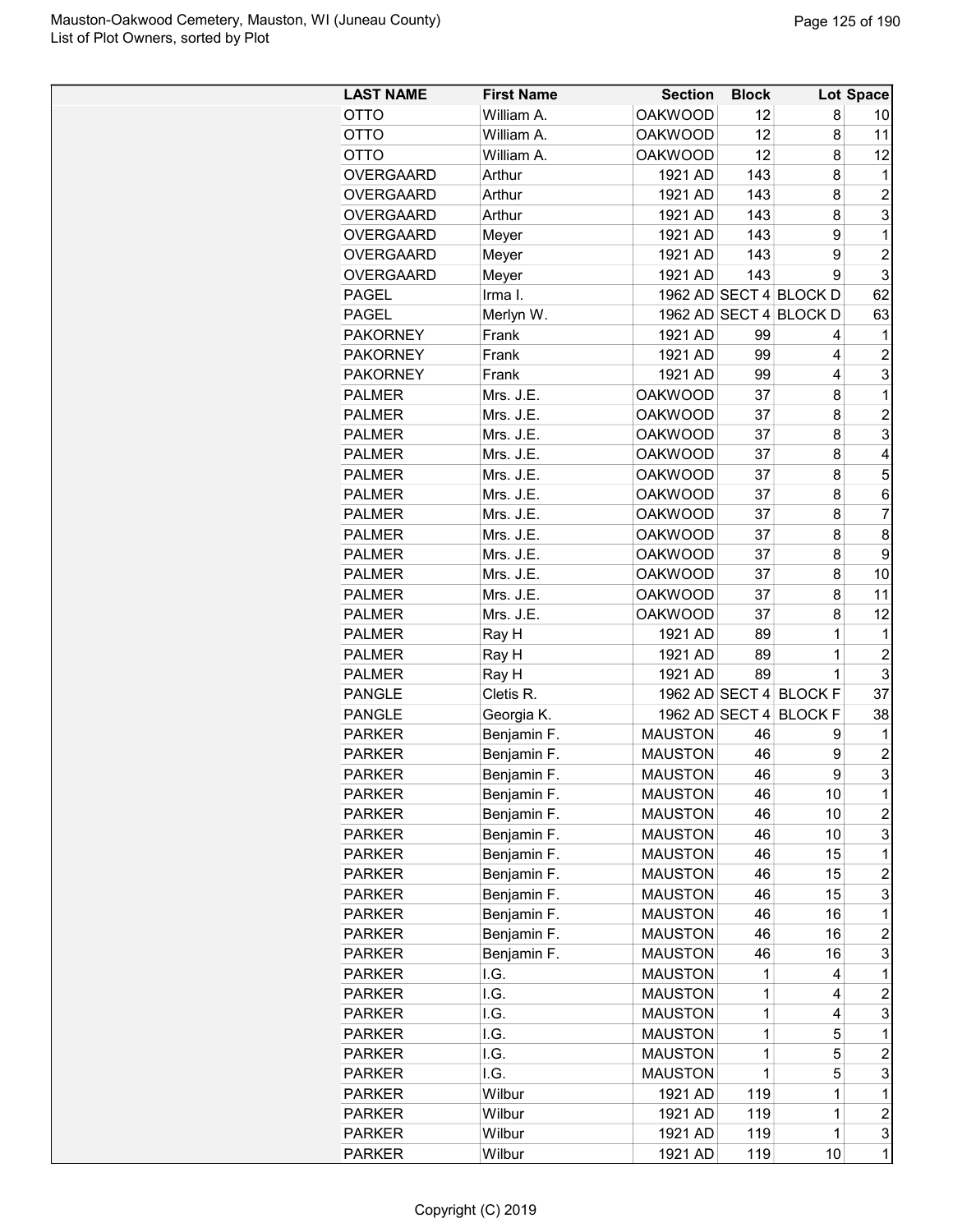| <b>LAST NAME</b> | <b>First Name</b> | <b>Section</b>     | <b>Block</b> |                        | Lot Space           |
|------------------|-------------------|--------------------|--------------|------------------------|---------------------|
| <b>PARKER</b>    | Wilbur            | 1921 AD            | 119          | 10                     | 2                   |
| <b>PARKER</b>    | Wilbur            | 1921 AD            | 119          | 10                     | 3                   |
| <b>PATTERSON</b> | J.E.              | <b>OAKWOOD</b>     | 44           | 2                      | 1                   |
| <b>PATTERSON</b> | J.E.              | <b>OAKWOOD</b>     | 44           | $\overline{c}$         | $\overline{2}$      |
| <b>PATTERSON</b> | J.E.              | <b>OAKWOOD</b>     | 44           | $\overline{c}$         | 3                   |
| <b>PATTERSON</b> | J.E.              | <b>OAKWOOD</b>     | 44           | $\overline{2}$         | 4                   |
| <b>PATTERSON</b> | J.E.              | <b>OAKWOOD</b>     | 44           | $\overline{2}$         | 5                   |
| <b>PATTERSON</b> | J.E.              | <b>OAKWOOD</b>     | 44           | $\overline{2}$         | 6                   |
| <b>PATTERSON</b> | J.E.              | <b>OAKWOOD</b>     | 44           | $\overline{2}$         | $\overline{7}$      |
| <b>PATTERSON</b> | J.E.              | <b>OAKWOOD</b>     | 44           | $\overline{c}$         | 8                   |
| <b>PATTERSON</b> | J.E.              | <b>OAKWOOD</b>     | 44           | $\overline{c}$         | 9                   |
| <b>PATTERSON</b> | J.E.              | <b>OAKWOOD</b>     | 44           | $\overline{c}$         | 10                  |
| <b>PATTERSON</b> | J.E.              | <b>OAKWOOD</b>     | 44           | $\overline{c}$         | 11                  |
| <b>PATTERSON</b> | J.E.              | <b>OAKWOOD</b>     | 44           | 2                      | 12                  |
| <b>PATTERSON</b> | Wilson B.         | <b>OAKWOOD</b>     | 50           | $\overline{2}$         | 1                   |
| PATTERSON        | Wilson B.         | <b>OAKWOOD</b>     | 50           | $\overline{2}$         | $\overline{c}$      |
| <b>PATTERSON</b> | Wilson B.         | <b>OAKWOOD</b>     | 50           | $\overline{2}$         | 3                   |
| <b>PATTERSON</b> | Wilson B.         | <b>OAKWOOD</b>     | 50           | $\overline{2}$         | 4                   |
| <b>PATTERSON</b> | Wilson B.         | <b>OAKWOOD</b>     | 50           | $\overline{c}$         | 5                   |
| <b>PATTERSON</b> | Wilson B.         | <b>OAKWOOD</b>     | 50           | $\overline{c}$         | 6                   |
| <b>PATTERSON</b> | Wilson B.         | <b>OAKWOOD</b>     | 50           | $\overline{c}$         | $\overline{7}$      |
| <b>PATTERSON</b> | Wilson B.         | <b>OAKWOOD</b>     | 50           | $\overline{c}$         | 8                   |
| <b>PATTERSON</b> | Wilson B.         | <b>OAKWOOD</b>     | 50           | $\overline{2}$         | 9                   |
| <b>PATTERSON</b> | Wilson B.         | <b>OAKWOOD</b>     | 50           | $\overline{2}$         | 10                  |
| <b>PATTERSON</b> | Wilson B.         | <b>OAKWOOD</b>     | 50           | $\overline{c}$         | 11                  |
| <b>PATTERSON</b> | Wilson B.         | <b>OAKWOOD</b>     | 50           | $\overline{c}$         | 12                  |
| <b>PAULUS</b>    | Aug. & Rodolph    | <b>OAKWOOD</b>     | 43           | $\overline{c}$         | 1                   |
| <b>PAULUS</b>    | Aug. & Rodolph    | <b>OAKWOOD</b>     | 43           | 2                      | $\overline{c}$      |
| <b>PAULUS</b>    | Aug. & Rodolph    | <b>OAKWOOD</b>     | 43           | $\overline{c}$         | 3                   |
| <b>PAULUS</b>    | Aug. & Rodolph    | <b>OAKWOOD</b>     | 43           | $\overline{2}$         | 4                   |
| <b>PAULUS</b>    | Aug. & Rodolph    | <b>OAKWOOD</b>     | 43           | $\overline{2}$         | 5                   |
| <b>PAULUS</b>    | Aug. & Rodolph    | <b>OAKWOOD</b>     | 43           | $\overline{c}$         | 6                   |
| <b>PAULUS</b>    | Aug. & Rodolph    | <b>OAKWOOD</b>     | 43           | $\overline{c}$         | 7                   |
| <b>PAULUS</b>    | Aug. & Rodolph    | <b>OAKWOOD</b>     | 43           | $\overline{2}$         | 8                   |
| <b>PAULUS</b>    | Aug. & Rodolph    | <b>OAKWOOD</b>     | 43           | 2                      | 9                   |
| <b>PAULUS</b>    | Aug. & Rodolph    | <b>OAKWOOD</b>     | 43           | 2                      | 10                  |
| <b>PAULUS</b>    | Aug. & Rodolph    | <b>OAKWOOD</b>     | 43           | $\overline{c}$         | 11                  |
| <b>PAULUS</b>    | Aug. & Rodolph    | <b>OAKWOOD</b>     | 43           | 2                      | 12                  |
| <b>PEACH</b>     | Joe               | 1921 AD            | 124          | 2                      | 1                   |
| <b>PEACH</b>     | Joe               | 1921 AD            | 124          | $\overline{c}$         | $\overline{c}$      |
| PEACH            | Joe               | 1921 AD            | 124          | 2                      | 3                   |
| PEACH            | Leroy L.          | 1921 AD            | 124          | 1                      | 1                   |
| <b>PEACH</b>     | Leroy L.          | 1921 AD            | 124          | 1                      | $\overline{2}$      |
| <b>PEACH</b>     | Leroy L.          | 1921 AD            | 124          | $\mathbf 1$            | 3                   |
| <b>PEARL</b>     | Hanson            | 1921 AD            | 92           | 2                      | 1                   |
|                  |                   |                    |              |                        |                     |
| <b>PEARL</b>     | Hanson            | 1921 AD<br>1921 AD | 92<br>92     | 2<br>$\overline{c}$    | $\overline{c}$<br>3 |
| <b>PEARL</b>     | Hanson            |                    |              |                        |                     |
| <b>PECK</b>      | Emogene V.        |                    |              | 1962 AD SECT 1 BLOCK C | 84                  |
| <b>PECK</b>      | Fred              | <b>OAKWOOD</b>     | 12           | 8                      | 1                   |
| <b>PECK</b>      | Fred              | <b>OAKWOOD</b>     | 12           | 8                      | $\overline{c}$      |
| <b>PECK</b>      | Fred              | <b>OAKWOOD</b>     | 12           | 8                      | 3                   |
| <b>PECK</b>      | John E.           |                    |              | 1962 AD SECT 1 BLOCK C | 83                  |
| <b>PECKHAM</b>   | Earl              | 1970 AD            | 149          | 6                      | $\mathbf 1$         |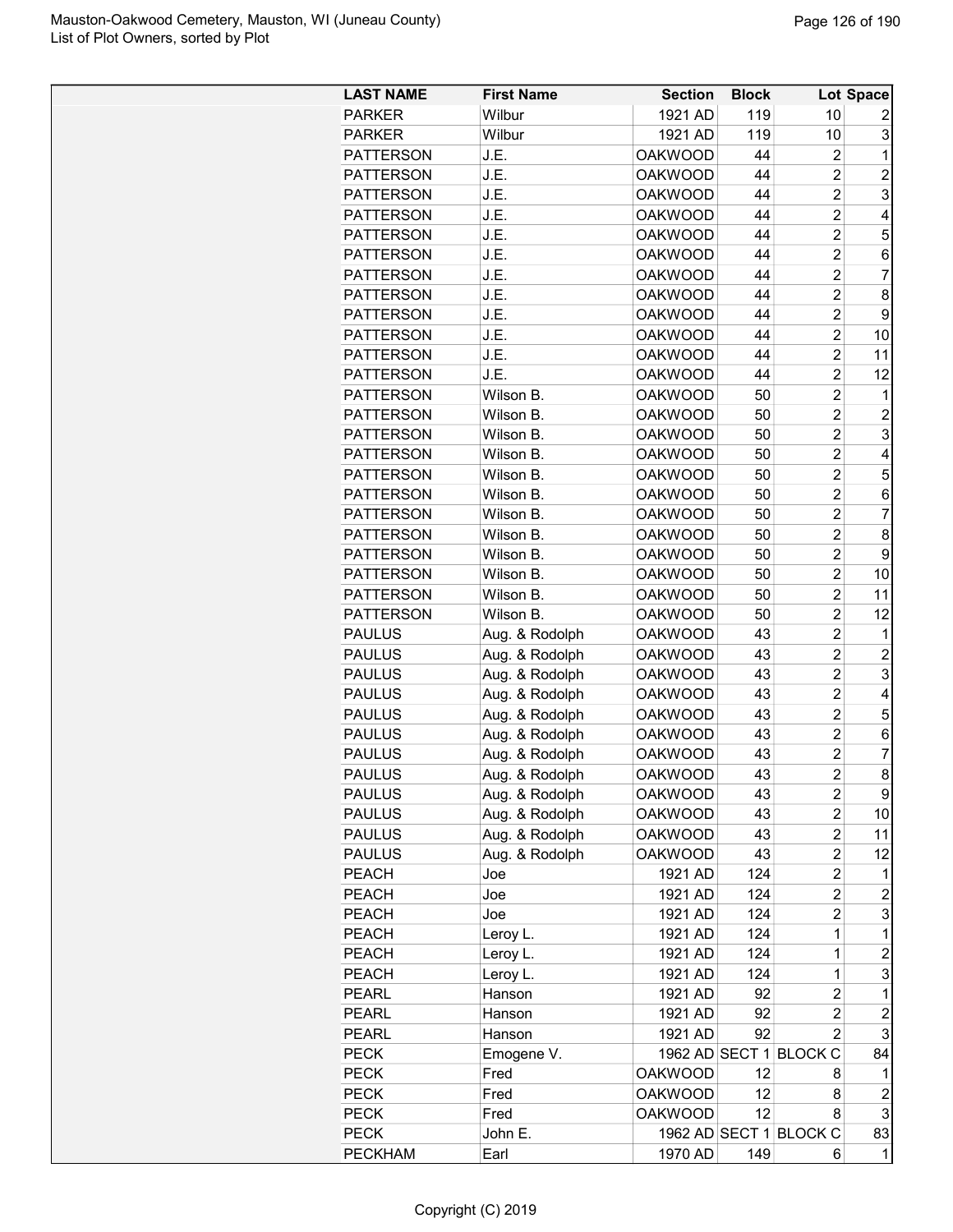| <b>LAST NAME</b> | <b>First Name</b> | <b>Section</b> | <b>Block</b> |                        | Lot Space      |
|------------------|-------------------|----------------|--------------|------------------------|----------------|
| <b>PECKHAM</b>   | Earl              | 1970 AD        | 149          | 6                      | 2              |
| <b>PECKHAM</b>   | Earl              | 1970 AD        | 149          | 6                      | 3              |
| <b>PECKHAM</b>   | Mrs. Alice        | <b>OAKWOOD</b> | 56           | 1                      | 1              |
| <b>PECKHAM</b>   | Mrs. Alice        | <b>OAKWOOD</b> | 56           | $\mathbf 1$            | $\overline{2}$ |
| <b>PECKHAM</b>   | Mrs. Alice        | <b>OAKWOOD</b> | 56           | $\overline{1}$         | 3              |
| <b>PECKHAM</b>   | Mrs. Alice        | <b>OAKWOOD</b> | 56           | $\overline{1}$         | 4              |
| <b>PECKHAM</b>   | Mrs. Alice        | <b>OAKWOOD</b> | 56           | $\overline{1}$         | 5              |
| <b>PECKHAM</b>   | Mrs. Alice        | <b>OAKWOOD</b> | 56           | $\overline{1}$         | 6              |
|                  | Earl              |                | 149          | 5                      | 1              |
| <b>PECKMAN</b>   |                   | 1970 AD        |              |                        |                |
| <b>PECKMAN</b>   | Earl              | 1970 AD        | 149          | 5                      | $\overline{2}$ |
| <b>PECKMAN</b>   | Earl              | 1970 AD        | 149          | 5                      | 3              |
| <b>PEKALA</b>    | John              |                |              | 1962 AD SECT 1 BLOCK E | 60             |
| <b>PEKALA</b>    | John              |                |              | 1962 AD SECT 1 BLOCK E | 61             |
| <b>PEKALA</b>    | John              |                |              | 1962 AD SECT 1 BLOCK E | 62             |
| <b>PELTON</b>    | Bernard D.        |                |              | 1962 AD SECT 1 BLOCK D | 56             |
| <b>PELTON</b>    | Carol M.          |                |              | 1962 AD SECT 4 BLOCK D | 65             |
| <b>PELTON</b>    | Chloe J.          | 1883 AD        | Κ            | 7                      | 1              |
| <b>PELTON</b>    | Chloe J.          | 1883 AD        | Κ            | 7                      | $\overline{2}$ |
| <b>PELTON</b>    | Chloe J.          | 1883 AD        | Κ            | $\overline{7}$         | 3              |
| <b>PELTON</b>    | George G.         | <b>OAKWOOD</b> | 39           | 4                      | $\overline{7}$ |
| <b>PELTON</b>    | George G.         | <b>OAKWOOD</b> | 39           | 4                      | 8              |
| <b>PELTON</b>    | George G.         | <b>OAKWOOD</b> | 39           | 4                      | 9              |
| <b>PELTON</b>    | George G.         | <b>OAKWOOD</b> | 39           | 4                      | 10             |
| <b>PELTON</b>    | George G.         | <b>OAKWOOD</b> | 39           | 4                      | 11             |
| <b>PELTON</b>    | George G.         | <b>OAKWOOD</b> | 39           | 4                      | 12             |
| <b>PELTON</b>    | Jason L.          | 1921 AD        | 120          | 9                      | 1              |
| <b>PELTON</b>    | Jason L.          | 1921 AD        | 120          | 9                      | $\overline{2}$ |
| <b>PELTON</b>    | Jason L.          | 1921 AD        | 120          | 9                      | 3              |
| <b>PELTON</b>    | Jason M.          | 1883 AD        | K            | 9                      | 1              |
| <b>PELTON</b>    | Jason M.          | 1883 AD        | Κ            | 9                      | $\overline{2}$ |
| <b>PELTON</b>    | Jason M.          | 1883 AD        | Κ            | 9                      | 3              |
| <b>PELTON</b>    | Jason M.          | 1883 AD        | Κ            | 10                     | 1              |
| <b>PELTON</b>    | Jason M.          | 1883 AD        | Κ            | 10                     | $\overline{c}$ |
| <b>PELTON</b>    | Jason M.          | 1883 AD        | K            | 10                     | 3              |
| <b>PELTON</b>    | Jason M.          | 1883 AD        | Κ            | 15                     | 1              |
| <b>PELTON</b>    | Jason M.          | 1883 AD        | Κ            | 15                     | $\overline{c}$ |
| <b>PELTON</b>    | Jason M.          | 1883 AD        | Κ            | 15                     | 3              |
| <b>PELTON</b>    | Jason M.          | 1883 AD        | K            | 16                     | 1              |
| <b>PELTON</b>    | Jason M.          | 1883 AD        | K            | 16                     | $\overline{c}$ |
| <b>PELTON</b>    | Jason M.          | 1883 AD        | Κ            | 16                     | 3              |
| <b>PELTON</b>    | Mark B.           |                |              | 1962 AD SECT 1 BLOCK D | 57             |
| <b>PELTON</b>    | Mark Ryan         |                |              | 1962 AD SECT 4 BLOCK D | 66             |
| <b>PELTON</b>    | Norman Mrs        | 1921 AD        | 109          | 4                      | 1              |
| <b>PELTON</b>    | Norman Mrs        | 1921 AD        | 109          | 4                      | 2              |
| <b>PELTON</b>    | Norman Mrs        | 1921 AD        | 109          | 4                      | 3              |
| PELZ             | William           | <b>OAKWOOD</b> | 53           | $\overline{7}$         | 1              |
| PELZ             | William           | <b>OAKWOOD</b> | 53           | 7                      | $\overline{c}$ |
| PELZ             | William           | <b>OAKWOOD</b> | 53           | 7                      | 3              |
| PELZ             | William           | <b>OAKWOOD</b> | 53           | 7                      | 4              |
|                  |                   |                |              | 7                      |                |
| PELZ             | William           | <b>OAKWOOD</b> | 53           | 7                      | 5              |
| PELZ             | William           | <b>OAKWOOD</b> | 53           |                        | 6              |
| <b>PENNIMAN</b>  | Hiram Gardner     | <b>MAUSTON</b> | 19           | 1                      | 1              |
| <b>PENNIMAN</b>  | Hiram Gardner     | <b>MAUSTON</b> | 19           | 1                      | $\overline{2}$ |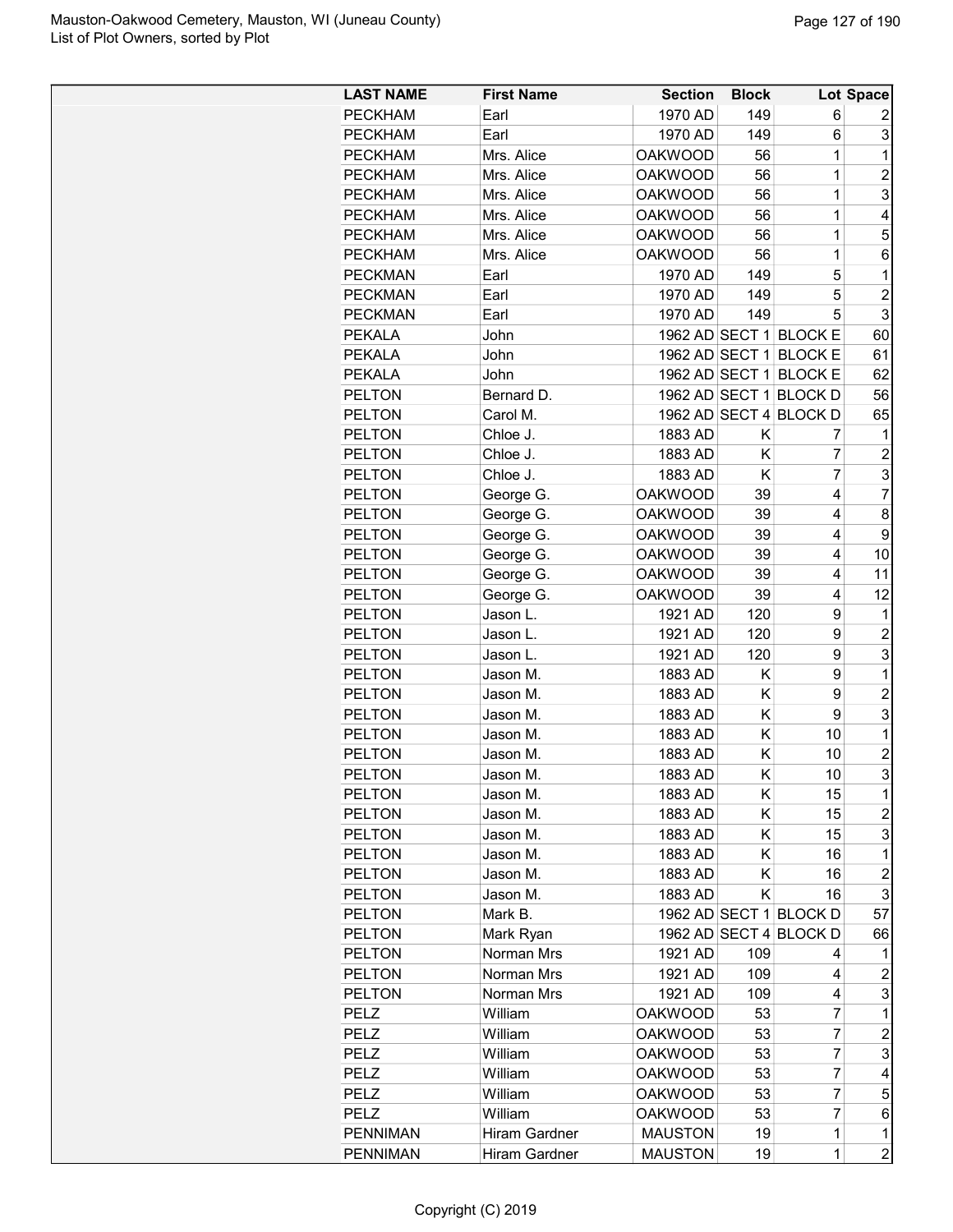| <b>LAST NAME</b> | <b>First Name</b>    | <b>Section</b> | <b>Block</b> |                        | Lot Space                 |
|------------------|----------------------|----------------|--------------|------------------------|---------------------------|
| <b>PENNIMAN</b>  | <b>Hiram Gardner</b> | <b>MAUSTON</b> | 19           | 1                      | 3                         |
| <b>PENNIMAN</b>  | <b>Hiram Gardner</b> | <b>MAUSTON</b> | 19           | 2                      | 1                         |
| <b>PENNIMAN</b>  | <b>Hiram Gardner</b> | <b>MAUSTON</b> | 19           | $\overline{2}$         | $\overline{2}$            |
| <b>PENNIMAN</b>  | <b>Hiram Gardner</b> | <b>MAUSTON</b> | 19           | $\overline{c}$         | 3                         |
| <b>PENNIMAN</b>  | <b>Hiram Gardner</b> | <b>MAUSTON</b> | 19           | 7                      | 1                         |
| <b>PENNIMAN</b>  | <b>Hiram Gardner</b> | <b>MAUSTON</b> | 19           | $\overline{7}$         | $\overline{2}$            |
| <b>PENNIMAN</b>  | Hiram Gardner        | <b>MAUSTON</b> | 19           | $\overline{7}$         | 3                         |
| <b>PENNIMAN</b>  | <b>Hiram Gardner</b> | <b>MAUSTON</b> | 19           | 8                      | 1                         |
| <b>PENNIMAN</b>  | <b>Hiram Gardner</b> | <b>MAUSTON</b> | 19           | 8                      | $\overline{2}$            |
| <b>PENNIMAN</b>  | <b>Hiram Gardner</b> | <b>MAUSTON</b> | 19           | 8                      | 3                         |
| <b>PERKINS</b>   | Kenneth              |                |              | 1962 AD SECT 5 BLOCK C | 41                        |
| <b>PERRY</b>     | Emma J.              | <b>OAKWOOD</b> | 75           | 1                      | 1                         |
| <b>PERRY</b>     | Emma J.              | <b>OAKWOOD</b> | 75           | 1                      | $\overline{2}$            |
| <b>PERRY</b>     | Emma J.              | <b>OAKWOOD</b> | 75           | $\mathbf 1$            | 3                         |
| <b>PERRY</b>     | Emma J.              | <b>OAKWOOD</b> | 75           | 1                      | 4                         |
| <b>PERSIG</b>    |                      | <b>OAKWOOD</b> | 5            | $\overline{1}$         | 1                         |
| <b>PERSIG</b>    | August<br>August     | <b>OAKWOOD</b> | 5            | $\mathbf 1$            | $\overline{2}$            |
|                  |                      |                | 5            |                        |                           |
| <b>PERSIG</b>    | August               | <b>OAKWOOD</b> |              | 1                      | 3                         |
| <b>PERSIG</b>    | August               | <b>OAKWOOD</b> | 5            | 1                      | 4                         |
| <b>PERSIG</b>    | August               | <b>OAKWOOD</b> | 5            | $\mathbf{1}$           | 5                         |
| <b>PERSIG</b>    | August               | <b>OAKWOOD</b> | 5            | 1                      | 6                         |
| <b>PERSIG</b>    | August               | <b>OAKWOOD</b> | 5            | 1                      | $\overline{7}$            |
| <b>PERSIG</b>    | August               | <b>OAKWOOD</b> | 5            | 1                      | 8                         |
| <b>PERSON</b>    | Alfred R.            | 1962 AD SECT 1 |              | <b>BLOCK F</b>         | 20                        |
| <b>PERSON</b>    | Bertha E.            | 1962 AD SECT 1 |              | <b>BLOCK F</b>         | 21                        |
| PERSON           | David Alfred         | 1962 AD SECT 1 |              | <b>BLOCK F</b>         | 22                        |
| <b>PETER</b>     | Otto                 | <b>OAKWOOD</b> | 53           | 3                      | 7                         |
| <b>PETER</b>     | Otto                 | <b>OAKWOOD</b> | 53           | 3                      | 8                         |
| PETER            | Otto                 | <b>OAKWOOD</b> | 53           | 3                      | 9                         |
| <b>PETERS</b>    | Harold W.            |                |              | 1962 AD SECT 4 BLOCK D | 5                         |
| <b>PETERS</b>    | Mabel E.             |                |              | 1962 AD SECT 4 BLOCK D | 6                         |
| <b>PETERSON</b>  | Bernice J.           | 1962 AD SECT 1 |              | <b>BLOCK F</b>         | 39                        |
| <b>PETERSON</b>  | Harley & Lyle        | 1921 AD        | 111          | 7                      | 1                         |
| <b>PETERSON</b>  | Harley & Lyle        | 1921 AD        | 111          | $\overline{7}$         | $\overline{2}$            |
| <b>PETERSON</b>  | Harley & Lyle        | 1921 AD        | 111          | 7                      | 3                         |
| <b>PETERSON</b>  | Louise S.            | 1921 AD        | 102          | $\overline{c}$         | 1                         |
| <b>PETERSON</b>  | Louise S.            | 1921 AD        | 102          | $\overline{c}$         | $\boldsymbol{2}$          |
| <b>PETERSON</b>  | Louise S.            | 1921 AD        | 102          | 2                      | 3                         |
| <b>PETERSON</b>  | Marie                |                |              | 1962 AD SECT 5 BLOCK B | 12                        |
| <b>PETERSON</b>  | Michael F            |                |              | 1962 AD SECT 5 BLOCK B | 50                        |
|                  |                      |                |              | 1962 AD SECT 5 BLOCK B |                           |
| <b>PETERSON</b>  | Michael F            |                |              |                        | 51                        |
| <b>PETERSON</b>  | Robert L.            |                |              | 1962 AD SECT 5 BLOCK B | 13                        |
| <b>PETERSON</b>  | Thomas E.            |                |              | 1962 AD SECT 1 BLOCK F | 40                        |
| <b>PETRAS</b>    | Ann M.               |                |              | 1962 AD SECT 4 BLOCK A | 50                        |
| <b>PETRAS</b>    | John J.              |                |              | 1962 AD SECT 4 BLOCK A | 49                        |
| <b>PETRAS</b>    | Katherine            |                |              | 1962 AD SECT 1 BLOCK A | 82                        |
| <b>PETRAS</b>    | Katherine            |                |              | 1962 AD SECT 4 BLOCK A | 51                        |
| <b>PETRAS</b>    | Michael              |                |              | 1962 AD SECT 1 BLOCK A | 80                        |
| <b>PETRAS</b>    | Michael              |                |              | 1962 AD SECT 1 BLOCK A | 81                        |
| <b>PETRIE</b>    | A.A.                 | <b>OAKWOOD</b> | 52           | 2                      | 1                         |
| <b>PETRIE</b>    | A.A.                 | <b>OAKWOOD</b> | 52           | $\overline{c}$         | $\overline{c}$            |
| <b>PETRIE</b>    | A.A.                 | <b>OAKWOOD</b> | 52           | 2                      | $\ensuremath{\mathsf{3}}$ |
| <b>PETRIE</b>    | A.A.                 | <b>OAKWOOD</b> | 52           | $\overline{2}$         | 4                         |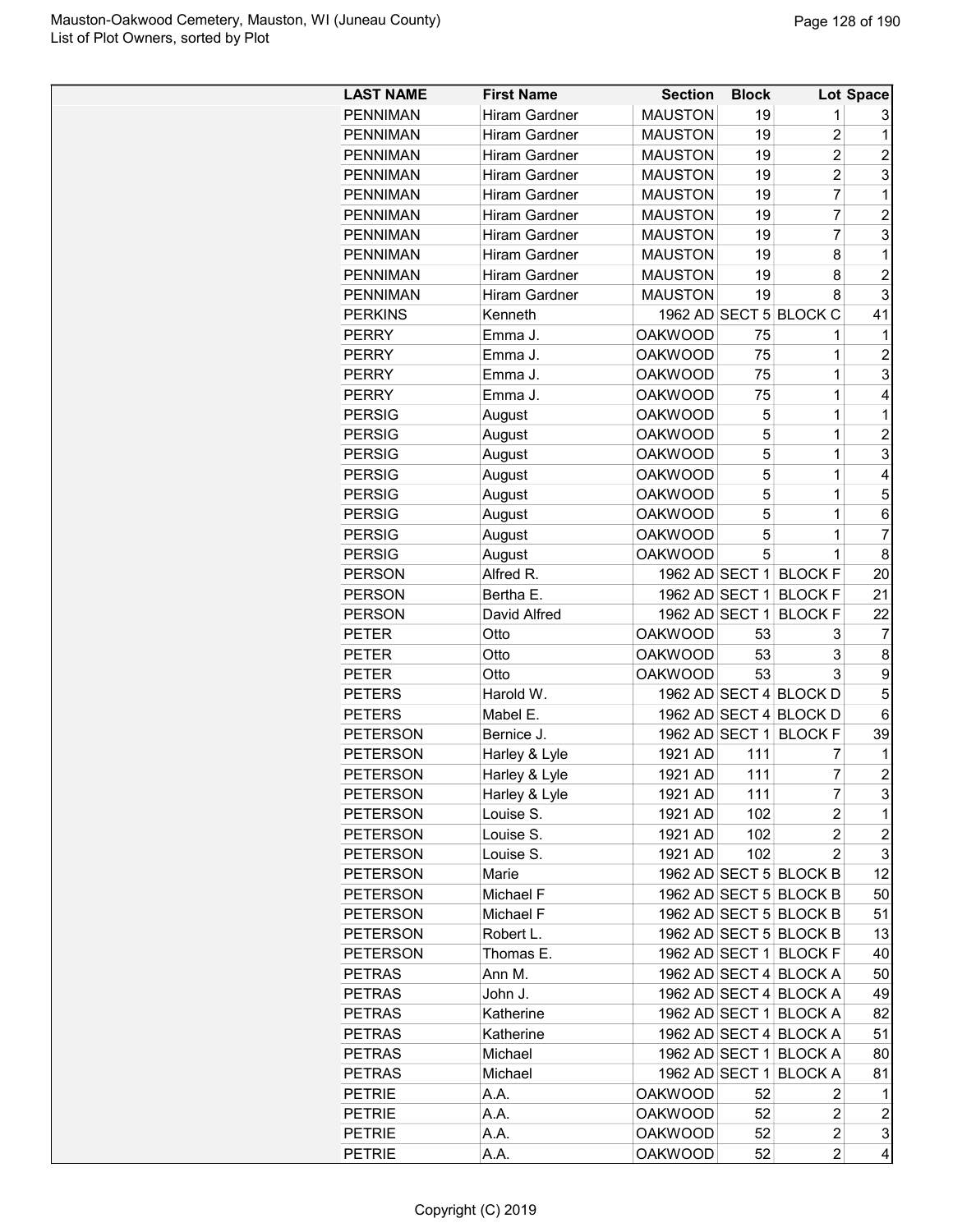| <b>LAST NAME</b> | <b>First Name</b> | <b>Section</b> | <b>Block</b> |                        | Lot Space               |
|------------------|-------------------|----------------|--------------|------------------------|-------------------------|
| <b>PETRIE</b>    | A.A.              | <b>OAKWOOD</b> | 52           | $\overline{c}$         | 5                       |
| <b>PETRIE</b>    | A.A.              | <b>OAKWOOD</b> | 52           | $\overline{2}$         | 6                       |
| <b>PETRIE</b>    | A.A.              | <b>OAKWOOD</b> | 52           | $\overline{2}$         | $\overline{7}$          |
| <b>PETRIE</b>    | A.A.              | <b>OAKWOOD</b> | 52           | $\overline{2}$         | 8                       |
| <b>PETRIE</b>    | A.A.              | <b>OAKWOOD</b> | 52           | $\overline{c}$         | 9                       |
| <b>PETRIE</b>    | A.A.              | <b>OAKWOOD</b> | 52           | $\overline{c}$         | 10                      |
| <b>PETRIE</b>    | A.A.              | <b>OAKWOOD</b> | 52           | $\overline{c}$         | 11                      |
| <b>PETRIE</b>    | A.A.              | <b>OAKWOOD</b> | 52           | $\overline{c}$         | 12                      |
| <b>PETRIE</b>    | Daniel            | <b>MAUSTON</b> | 43           | 3                      | 1                       |
| <b>PETRIE</b>    | Daniel            | <b>MAUSTON</b> | 43           | 3                      | $\overline{c}$          |
| <b>PETRIE</b>    | Daniel            | <b>MAUSTON</b> | 43           | 3                      | 3                       |
| <b>PETRIE</b>    | Daniel            | <b>MAUSTON</b> | 43           | 4                      | 1                       |
| <b>PETRIE</b>    | Daniel            | <b>MAUSTON</b> | 43           | 4                      | $\overline{c}$          |
| <b>PETRIE</b>    | Daniel            | <b>MAUSTON</b> | 43           | 4                      | 3                       |
| <b>PETRIE</b>    | Daniel            | <b>MAUSTON</b> | 43           | 5                      | 1                       |
| <b>PETRIE</b>    | Daniel            | <b>MAUSTON</b> | 43           | 5                      | $\overline{c}$          |
| <b>PETRIE</b>    | Daniel            | <b>MAUSTON</b> | 43           | 5                      | 3                       |
| <b>PETRIE</b>    | Daniel            | <b>MAUSTON</b> | 43           | 6                      | 1                       |
| <b>PETRIE</b>    | Daniel            | <b>MAUSTON</b> | 43           | 6                      | $\overline{c}$          |
| <b>PETRIE</b>    | Daniel            | <b>MAUSTON</b> | 43           | 6                      | 3                       |
| <b>PETTIS</b>    | Dee A.            |                |              | 1962 AD SECT 5 BLOCK C | $\overline{7}$          |
| <b>PETTIS</b>    | Raymond           |                |              | 1962 AD SECT 5 BLOCK C | 8                       |
| <b>PFAFF</b>     | Dorothy           |                |              | 1962 AD SECT 1 BLOCK A | 90                      |
| <b>PFAFF</b>     | Howard            |                |              | 1962 AD SECT 1 BLOCK A | 88                      |
| <b>PFAFF</b>     | Howard            |                |              | 1962 AD SECT 1 BLOCK A | 89                      |
| <b>PFAFF</b>     | Vicki Lynn        |                |              | 1962 AD SECT 1 BLOCK A | 91                      |
| <b>PFARKUEB</b>  | В.                | <b>OAKWOOD</b> | 60           | 2                      | 7                       |
| <b>PFARKUEB</b>  | В.                | <b>OAKWOOD</b> | 60           | $\overline{c}$         | 8                       |
| <b>PFARKUEB</b>  | В.                | <b>OAKWOOD</b> | 60           | $\overline{2}$         | 9                       |
| <b>PFEIFER</b>   | Frank             | 1921 AD        | 100          | 7                      | 1                       |
| <b>PFEIFER</b>   | Frank             | 1921 AD        | 100          | $\overline{7}$         | $\overline{c}$          |
| <b>PFEIFER</b>   | Frank             | 1921 AD        | 100          | $\overline{7}$         | 3                       |
| <b>PFEIFER</b>   | Katherine M.      | <b>MAUSTON</b> | 51           | 16                     | $\mathbf 1$             |
| <b>PFEIFER</b>   | Katherine M.      | <b>MAUSTON</b> | 51           | 16                     | $\overline{\mathbf{c}}$ |
| <b>PFEIFER</b>   | Katherine M.      | <b>MAUSTON</b> | 51           | 16                     | 3                       |
| <b>PFEIFER</b>   | William A.        | <b>MAUSTON</b> | 50           | 9                      | $\overline{2}$          |
| <b>PFIEFFER</b>  | William           |                |              | 1962 AD SECT 4 BLOCK A | 31                      |
| <b>PHARO</b>     | Amelia B.         |                |              | 1962 AD SECT 4 BLOCK A | 66                      |
| <b>PHARO</b>     | Arnold E.         |                |              | 1962 AD SECT 4 BLOCK A | 65                      |
| <b>PHARO</b>     | Edward D.         |                |              | 1962 AD SECT 4 BLOCK A | 67                      |
| <b>PHARO</b>     | Frank             | <b>MAUSTON</b> | 50           | 2                      | 2                       |
| <b>PHARO</b>     | Frank             | <b>MAUSTON</b> | 50           | 2                      | 3                       |
| <b>PHARO</b>     | Gaylord H.        |                |              | 1962 AD SECT 1 BLOCK A | 83                      |
| <b>PHARO</b>     | Harold            | 1921 AD        | 82           | 1                      | $\mathbf 1$             |
| <b>PHARO</b>     | Harold            | 1921 AD        | 82           | 1                      | $\overline{2}$          |
| <b>PHARO</b>     | Harold            | 1921 AD        | 82           | 1                      | 3                       |
| <b>PHARO</b>     | Irma D.           |                |              | 1962 AD SECT 1 BLOCK A | 84                      |
| <b>PHARO</b>     | Jim               | 1921 AD        | 103          | 1                      | 1                       |
| <b>PHARO</b>     | Jim               | 1921 AD        | 103          | 1                      | $\overline{c}$          |
| <b>PHARO</b>     | Jim               | 1921 AD        | 103          | 1                      | 3                       |
| PHARO            | Jim               | 1921 AD        | 103          | 14                     | $\mathbf 1$             |
| <b>PHARO</b>     | Jim               | 1921 AD        | 103          | 14                     | $\overline{\mathbf{c}}$ |
| <b>PHARO</b>     | Jim               | 1921 AD        | 103          | 14                     | 3                       |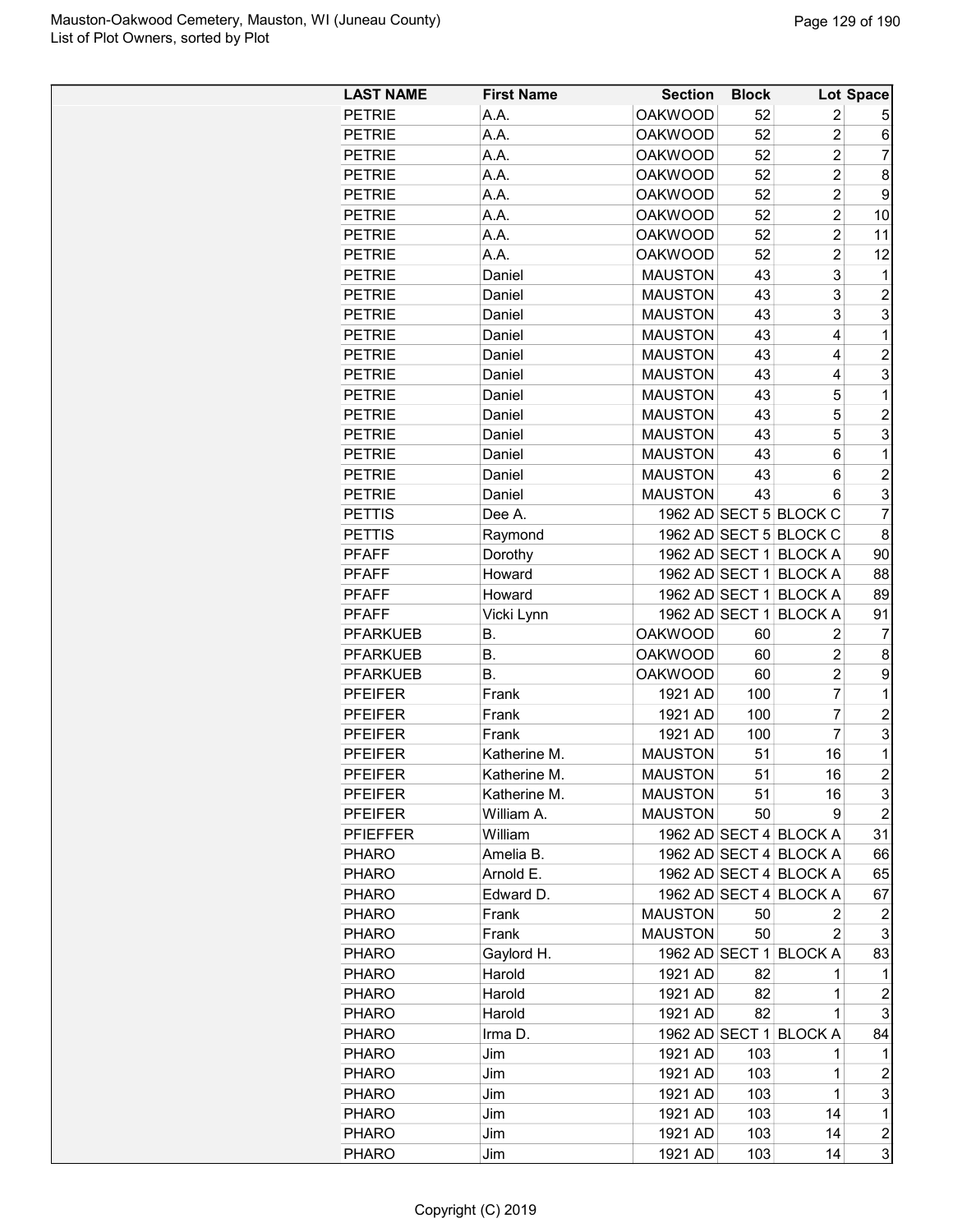| <b>LAST NAME</b> | <b>First Name</b> | <b>Section</b> | <b>Block</b> |                         | Lot Space               |
|------------------|-------------------|----------------|--------------|-------------------------|-------------------------|
| <b>PHARO</b>     | Kenneth H.        | 1921 AD        | 125          | 10                      |                         |
| <b>PHARO</b>     | Kenneth H.        | 1921 AD        | 125          | 10                      | $\overline{c}$          |
| <b>PHARO</b>     | Kenneth H.        | 1921 AD        | 125          | 10                      | 3                       |
| <b>PHARO</b>     | Mrs. Marie E.     | <b>OAKWOOD</b> | 12           | 5                       | 4                       |
| <b>PHARO</b>     | Mrs. Marie E.     | <b>OAKWOOD</b> | 12           | 5                       | 5                       |
| <b>PHARO</b>     | Mrs. Marie E.     | <b>OAKWOOD</b> | 12           | 5                       | 6                       |
| <b>PHARO</b>     | Raymond J.        | 1921 AD        | 102          | 13                      | 1                       |
| <b>PHARO</b>     | Raymond J.        | 1921 AD        | 102          | 13                      | $\overline{2}$          |
| <b>PHARO</b>     | Raymond J.        | 1921 AD        | 102          | 13                      | 3                       |
| PHETLEPLACE      | Chas              | <b>OAKWOOD</b> | 19           | $\overline{c}$          | 1                       |
| PHETLEPLACE      | Chas              | <b>OAKWOOD</b> | 19           | $\overline{\mathbf{c}}$ | $\overline{c}$          |
| PHETLEPLACE      | Chas              | <b>OAKWOOD</b> | 19           | $\overline{\mathbf{c}}$ | 3                       |
| PHETLEPLACE      | Chas              | <b>OAKWOOD</b> | 19           | $\overline{\mathbf{c}}$ | 4                       |
| PHETLEPLACE      | Chas              | <b>OAKWOOD</b> | 19           | $\overline{c}$          | 5                       |
| PHETLEPLACE      | Chas              | <b>OAKWOOD</b> | 19           | $\overline{c}$          | 7                       |
| PHETLEPLACE      | Chas              | <b>OAKWOOD</b> | 19           | $\overline{c}$          | 8                       |
| PHETLEPLACE      | Chas              | <b>OAKWOOD</b> | 19           | $\overline{2}$          | 9                       |
| PHETLEPLACE      | Chas              | <b>OAKWOOD</b> | 19           | $\overline{c}$          | 10                      |
| PHETLEPLACE      | Chas              | <b>OAKWOOD</b> | 19           | $\overline{c}$          | 11                      |
| PHETLEPLACE      | Chas              | <b>OAKWOOD</b> | 19           | $\overline{c}$          | 12                      |
| <b>PHILLIPS</b>  | Charles E         | 1921 AD        | 135          | $\mathbf 1$             | 1                       |
| <b>PHILLIPS</b>  | Charles E         | 1921 AD        | 135          | 1                       | $\overline{c}$          |
| <b>PHILLIPS</b>  | Charles E         | 1921 AD        | 135          | 1                       | 3                       |
| <b>PHILLIPS</b>  | Donald G.         |                |              | 1962 AD SECT 4 BLOCK C  | 56                      |
| <b>PHILLIPS</b>  | Gaines            | <b>MAUSTON</b> | 33           | 1                       | 1                       |
| <b>PHILLIPS</b>  | Gaines            | <b>MAUSTON</b> | 33           | 1                       | $\overline{2}$          |
| <b>PHILLIPS</b>  | Gaines            | <b>MAUSTON</b> | 33           | 1                       | 3                       |
| <b>PHILLIPS</b>  | Gaines            | <b>MAUSTON</b> | 33           | $\overline{c}$          | 1                       |
| <b>PHILLIPS</b>  | Gaines            | <b>MAUSTON</b> | 33           | $\overline{c}$          | $\overline{c}$          |
| <b>PHILLIPS</b>  | Gaines            | <b>MAUSTON</b> | 33           | $\overline{c}$          | 3                       |
| <b>PHILLIPS</b>  | Gaines            | <b>MAUSTON</b> | 33           | $\overline{7}$          | 1                       |
| <b>PHILLIPS</b>  | Gaines            | <b>MAUSTON</b> | 33           | $\overline{7}$          | $\overline{c}$          |
| <b>PHILLIPS</b>  | Gaines            | <b>MAUSTON</b> | 33           | $\overline{7}$          | 3                       |
| <b>PHILLIPS</b>  | Gaines            | <b>MAUSTON</b> | 33           | 8                       | $\mathbf{1}$            |
| <b>PHILLIPS</b>  | Gaines            | <b>MAUSTON</b> | 33           | 8                       | $\overline{\mathbf{c}}$ |
| <b>PHILLIPS</b>  | Gaines            | <b>MAUSTON</b> | 33           | 8                       | 3                       |
| <b>PHILLIPS</b>  | Leonard W.        |                |              | 1962 AD SECT 1 BLOCK C  | 93                      |
| <b>PHILLIPS</b>  | Linda L.          |                |              | 1962 AD SECT 4 BLOCK C  | 57                      |
| <b>PHILLIPS</b>  | Nellie Lucretia   | 1921 AD        | 101          | 5                       | 1                       |
| <b>PHILLIPS</b>  | Nellie Lucretia   | 1921 AD        | 101          | 5                       | 2                       |
| <b>PHILLIPS</b>  | Nellie Lucretia   | 1921 AD        | 101          | 5                       | 3                       |
| <b>PHILLIPS</b>  | Norma J           | 1921 AD        | 125          | 9                       | $\mathbf 1$             |
| <b>PHILLIPS</b>  | Owen              | 1921 AD        | 125          | 9                       | $\overline{c}$          |
| <b>PHILLIPS</b>  | Owen              | 1921 AD        | 125          | 9                       | 3                       |
| <b>PHILLIPS</b>  | Owen Arnold       | 1921 AD        | 88           | 5                       | $\mathbf 1$             |
| <b>PHILLIPS</b>  | Owen Arnold       | 1921 AD        | 88           | 5                       | $\overline{c}$          |
| <b>PHILLIPS</b>  | Owen Arnold       | 1921 AD        | 88           | 5                       | 3                       |
| <b>PHILLIPS</b>  | Ross              | <b>MAUSTON</b> | 28           | 15                      | 2                       |
| <b>PHILLIPS</b>  | Ross              | <b>MAUSTON</b> | 28           | 15                      | 3                       |
| <b>PHILLIPS</b>  | S.E.              | <b>OAKWOOD</b> | 49           | 7                       | $\mathbf 1$             |
| <b>PHILLIPS</b>  | S.E.              | <b>OAKWOOD</b> | 49           | $\overline{7}$          | $\overline{c}$          |
| <b>PHILLIPS</b>  | S.E.              | <b>OAKWOOD</b> | 49           | 7                       | 3                       |
| <b>PHILLIPS</b>  | S.E.              | <b>OAKWOOD</b> | 49           | $\overline{7}$          | 4                       |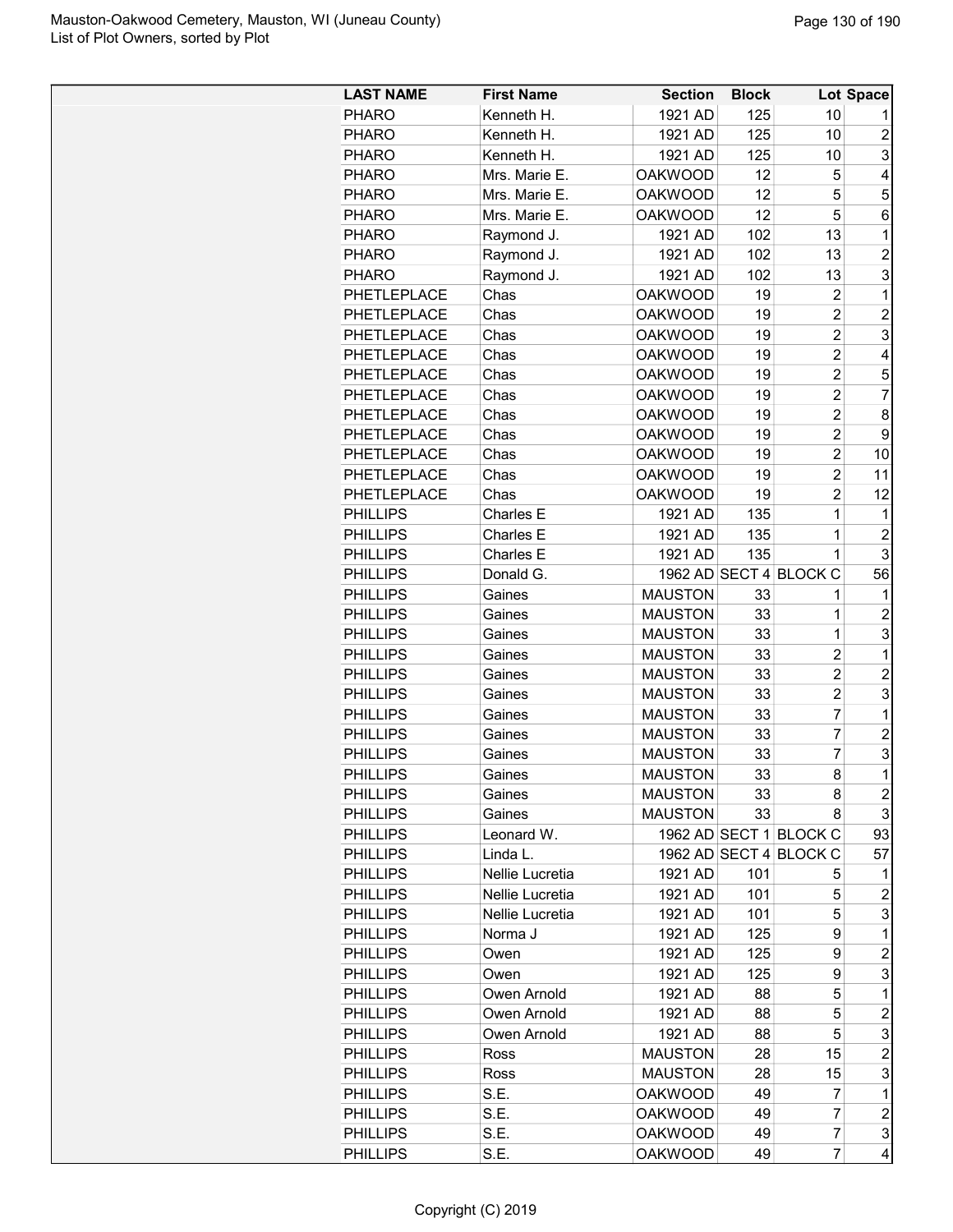| <b>LAST NAME</b> | <b>First Name</b> | <b>Section</b> | <b>Block</b> |                        | Lot Space      |
|------------------|-------------------|----------------|--------------|------------------------|----------------|
| <b>PHILLIPS</b>  | S.E.              | <b>OAKWOOD</b> | 49           | 7                      | 5              |
| <b>PHILLIPS</b>  | S.E.              | <b>OAKWOOD</b> | 49           | 7                      | 6              |
| <b>PHILLIPS</b>  | S.E.              | <b>OAKWOOD</b> | 49           | $\overline{7}$         | $\overline{7}$ |
| <b>PHILLIPS</b>  | S.E.              | <b>OAKWOOD</b> | 49           | $\overline{7}$         | 8              |
| <b>PHILLIPS</b>  | Sanford           | <b>MAUSTON</b> | 25           | 13                     | 1              |
| <b>PHILLIPS</b>  | Sanford           | <b>MAUSTON</b> | 25           | 13                     | $\overline{c}$ |
| <b>PHILLIPS</b>  | Sanford           | <b>MAUSTON</b> | 25           | 13                     | 3              |
| <b>PHILLIPS</b>  | Sanford           | <b>MAUSTON</b> | 28           | 16                     | 1              |
| <b>PHILLIPS</b>  | Sanford           | <b>MAUSTON</b> | 28           | 16                     | $\overline{2}$ |
| <b>PHILLIPS</b>  | Sanford           | <b>MAUSTON</b> | 28           | 16                     | 3              |
| <b>PHILLIPS</b>  | Sarah E.          |                |              | 1962 AD SECT 1 BLOCK C | 92             |
| <b>PICKERING</b> | Duane L.          | 1962 AD SECT 1 |              | <b>BLOCK F</b>         | 52             |
| <b>PICKERING</b> | Duane L.          | 1962 AD SECT 1 |              | <b>BLOCK F</b>         | 54             |
| <b>PIDGEON</b>   | Carol Kay         | 1962 AD SECT 1 |              | <b>BLOCK B</b>         | 39             |
| <b>PIDGEON</b>   | David A.          |                |              | 1962 AD SECT 1 BLOCK B | 38             |
| <b>PIDGEON</b>   | Genevieve M.      | 1962 AD SECT 1 |              | <b>BLOCK B</b>         | 37             |
| <b>PIERCE</b>    | Byard W.          | <b>OAKWOOD</b> | 69           | 2                      | 1              |
| <b>PIERCE</b>    | Byard W.          | <b>OAKWOOD</b> | 69           | $\overline{2}$         | $\overline{c}$ |
| <b>PIERCE</b>    | Byard W.          | <b>OAKWOOD</b> | 69           | $\overline{c}$         | 3              |
| <b>PIERCE</b>    | Byard W.          | <b>OAKWOOD</b> | 69           | $\overline{c}$         | 4              |
| <b>PIERCE</b>    | Byard W.          | <b>OAKWOOD</b> | 69           | $\overline{c}$         | 5              |
| <b>PIERCE</b>    | Byard W.          | <b>OAKWOOD</b> | 69           | $\overline{c}$         | 6              |
| <b>PIERCE</b>    | Byard W.          | <b>OAKWOOD</b> | 69           | $\overline{2}$         | $\overline{7}$ |
| <b>PIERCE</b>    | Byard W.          | <b>OAKWOOD</b> | 69           | $\overline{2}$         | 8              |
| <b>PIERCE</b>    | Byard W.          | <b>OAKWOOD</b> | 69           | $\overline{2}$         | 9              |
| <b>PIERCE</b>    | Byard W.          | <b>OAKWOOD</b> | 69           | $\overline{2}$         | 10             |
| <b>PIERCE</b>    | Byard W.          | <b>OAKWOOD</b> | 69           | $\overline{c}$         | 11             |
| <b>PIERCE</b>    | Byard W.          | <b>OAKWOOD</b> | 69           | $\overline{c}$         | 12             |
| <b>PIERCE</b>    | Byard W.          | <b>OAKWOOD</b> | 69           | 3                      | 7              |
| <b>PIERCE</b>    | Byard W.          | <b>OAKWOOD</b> | 69           | 3                      | 8              |
| <b>PIERCE</b>    | Byard W.          | <b>OAKWOOD</b> | 69           | 3                      | 9              |
| <b>PIERCE</b>    | Byard W.          | <b>OAKWOOD</b> | 69           | 3                      | 10             |
| <b>PIERCE</b>    | Byard W.          | <b>OAKWOOD</b> | 69           | 3                      | 11             |
| PIERCE           | Byard W.          | <b>OAKWOOD</b> | 69           | 3                      | 12             |
| <b>PIERCE</b>    | Byard W.          | <b>OAKWOOD</b> | 69           | 7                      | 7              |
| <b>PIERCE</b>    | Byard W.          | <b>OAKWOOD</b> | 69           | 7                      | 8              |
| <b>PIERCE</b>    | Byard W.          | <b>OAKWOOD</b> | 69           | 7                      | 9              |
| PIERCE           | Byard W.          | <b>OAKWOOD</b> | 69           | 7                      | 10             |
| <b>PIERCE</b>    | Byard W.          | <b>OAKWOOD</b> | 69           | 7                      | 11             |
| <b>PIERCE</b>    | Byard W.          | <b>OAKWOOD</b> | 69           | $\overline{7}$         | 12             |
| PIERCE           | Charles           | <b>OAKWOOD</b> | 15           | 8                      | 1              |
| <b>PIERCE</b>    | Charles           | <b>OAKWOOD</b> | 15           | 8                      | $\overline{c}$ |
| <b>PIERCE</b>    | Charles           | <b>OAKWOOD</b> | 15           | 8                      | 3              |
| <b>PIERCE</b>    | Charles           | <b>OAKWOOD</b> | 15           | 8                      | 4              |
| <b>PIERCE</b>    | Charles           | <b>OAKWOOD</b> | 15           | 8                      | 5              |
| PIERCE           | Charles           | <b>OAKWOOD</b> | 15           | 8                      | 6              |
| <b>PIERCE</b>    | Charles           | <b>OAKWOOD</b> | 15           | 8                      | 7              |
| <b>PIERCE</b>    | Charles           | <b>OAKWOOD</b> | 15           | 8                      | 8              |
| <b>PIERCE</b>    | Charles           | <b>OAKWOOD</b> | 15           | 8                      | 9              |
| <b>PIERCE</b>    | Charles           | <b>OAKWOOD</b> | 15           | 8                      | 10             |
| PIERCE           | Charles           | <b>OAKWOOD</b> | 15           | 8                      | 11             |
| PIERCE           | Charles           | <b>OAKWOOD</b> | 15           | 8                      | 12             |
| PIERCE           | William           | <b>MAUSTON</b> | 31           | 3                      | 1              |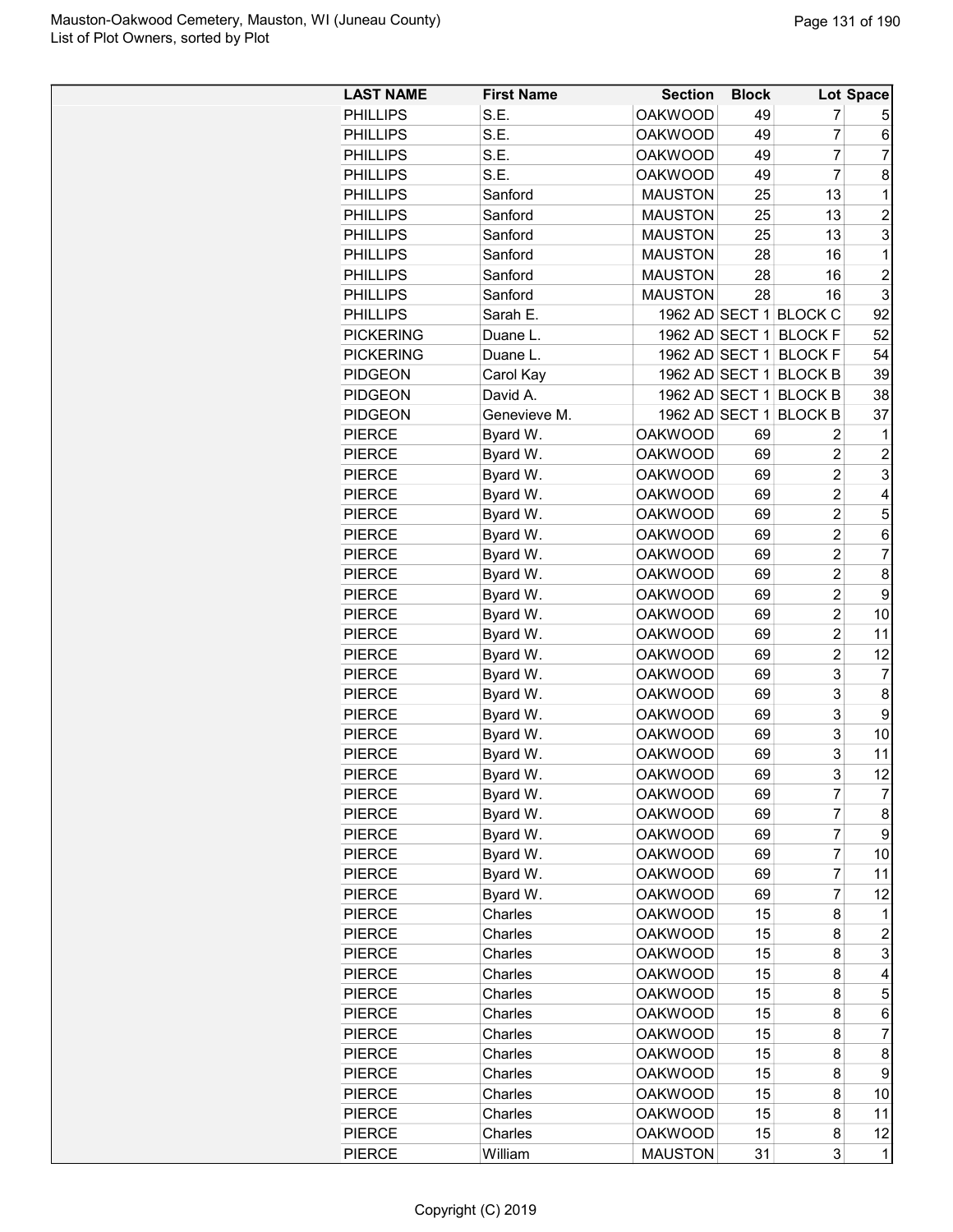| <b>LAST NAME</b> | <b>First Name</b> | <b>Section</b> | <b>Block</b> |                        | <b>Lot Space</b>        |
|------------------|-------------------|----------------|--------------|------------------------|-------------------------|
| <b>PIERCE</b>    | William           | <b>MAUSTON</b> | 31           | 3                      |                         |
| <b>PIERCE</b>    | William           | <b>MAUSTON</b> | 31           | 3                      | 3                       |
| <b>PIERCE</b>    | William           | <b>MAUSTON</b> | 31           | 4                      | $\mathbf{1}$            |
| <b>PIERCE</b>    | William           | <b>MAUSTON</b> | 31           | 4                      | $\overline{c}$          |
| <b>PIERCE</b>    | William           | <b>MAUSTON</b> | 31           | 4                      | 3                       |
| <b>PIERCE</b>    | William           | <b>MAUSTON</b> | 31           | 5                      | $\mathbf 1$             |
| <b>PIERCE</b>    | William           | <b>MAUSTON</b> | 31           | 5                      | $\overline{2}$          |
| <b>PIERCE</b>    | William           | <b>MAUSTON</b> | 31           | 5                      | 3                       |
| <b>PIERCE</b>    | William           | <b>MAUSTON</b> | 31           | 6                      | $\mathbf{1}$            |
|                  |                   | <b>MAUSTON</b> | 31           | 6                      | $\overline{2}$          |
| <b>PIERCE</b>    | William           |                |              |                        | 3                       |
| <b>PIERCE</b>    | William           | <b>MAUSTON</b> | 31           | 6                      |                         |
| <b>PIGG</b>      | George R.         |                |              | 1962 AD SECT 1 BLOCK C | 29                      |
| <b>PIGG</b>      | Marie M.          |                |              | 1962 AD SECT 1 BLOCK C | 30                      |
| <b>PLACHETKA</b> | Frank A.          | 1921 AD        | 107          | 9                      | 1                       |
| <b>PLACHETKA</b> | Frank A.          | 1921 AD        | 107          | 9                      | $\overline{2}$          |
| <b>PLACHETKA</b> | Frank A.          | 1921 AD        | 107          | 9                      | 3                       |
| <b>PLUMMER</b>   | S.C.              | <b>MAUSTON</b> | 17           | 9                      | 1                       |
| <b>PLUMMER</b>   | S.C.              | <b>MAUSTON</b> | 17           | 9                      | $\overline{\mathbf{c}}$ |
| <b>PLUMMER</b>   | S.C.              | <b>MAUSTON</b> | 17           | 9                      | 3                       |
| <b>PLUMMER</b>   | S.C.              | <b>MAUSTON</b> | 17           | 10                     | 1                       |
| <b>PLUMMER</b>   | S.C.              | <b>MAUSTON</b> | 17           | 10                     | $\overline{2}$          |
| <b>PLUMMER</b>   | S.C.              | <b>MAUSTON</b> | 17           | 10                     | 3                       |
| <b>PLUMMER</b>   | S.C.              | <b>MAUSTON</b> | 17           | 15                     | $\mathbf 1$             |
| <b>PLUMMER</b>   | S.C.              | <b>MAUSTON</b> | 17           | 15                     | 2                       |
| <b>PLUMMER</b>   | S.C.              | <b>MAUSTON</b> | 17           | 15                     | 3                       |
| <b>PLUMMER</b>   | S.C.              | <b>MAUSTON</b> | 17           | 16                     | $\mathbf 1$             |
| <b>PLUMMER</b>   | S.C.              | <b>MAUSTON</b> | 17           | 16                     | $\overline{c}$          |
| <b>PLUMMER</b>   | S.C.              | <b>MAUSTON</b> | 17           | 16                     | 3                       |
| <b>POCEVICZ</b>  | Antone            | 1921 AD        | 86           | $\overline{2}$         | 1                       |
| <b>POCEVICZ</b>  | Antone            | 1921 AD        | 86           | $\overline{2}$         | $\overline{c}$          |
| <b>POCEVICZ</b>  | Antone            | 1921 AD        | 86           | $\overline{2}$         | 3                       |
| <b>POCEVICZ</b>  | Charles           |                |              | 1962 AD SECT 5 BLOCK A | 1                       |
| <b>POCEVICZ</b>  | Charles           |                |              | 1962 AD SECT 5 BLOCK A | 2                       |
| <b>POLLACK</b>   | Manley            | 1921 AD        | 118          | 4                      | $\mathbf{1}$            |
| <b>POLLACK</b>   | Manley            | 1921 AD        | 118          | 4                      | $\overline{c}$          |
| <b>POLLACK</b>   | Manley            | 1921 AD        | 118          | 4                      | 3                       |
| <b>POLLACK</b>   | Robert Jr.        |                |              | 1962 AD SECT 1 BLOCK C | 64                      |
| <b>POLLACK</b>   | Shirley           |                |              | 1962 AD SECT 1 BLOCK C | 65                      |
| <b>POLLOCK</b>   | E.F.              | <b>OAKWOOD</b> | 8            | 1                      | 1                       |
| <b>POLLOCK</b>   | E.F.              | <b>OAKWOOD</b> | 8            | 1                      | $\overline{c}$          |
| <b>POLLOCK</b>   | E.F.              | <b>OAKWOOD</b> | 8            | 1                      | 3                       |
| <b>POLLOCK</b>   | E.F.              | <b>OAKWOOD</b> | 8            | 1                      | 4                       |
| <b>POMAZAL</b>   | John J.           | 1921 AD        | 140          | 1                      | $\mathbf 1$             |
| <b>POMAZAL</b>   | John J.           | 1921 AD        | 140          | $\overline{1}$         | $\overline{c}$          |
| <b>POMAZAL</b>   | John J.           | 1921 AD        | 140          | $\mathbf{1}$           | 3                       |
| <b>PORTER</b>    | Effie             | 1921 AD        | 110          | $\overline{c}$         | $\mathbf 1$             |
| <b>PORTER</b>    | Effie             | 1921 AD        | 110          | $\overline{c}$         | $\overline{c}$          |
| <b>PORTER</b>    | Effie             | 1921 AD        | 110          | $\overline{c}$         | 3                       |
| <b>PORTER</b>    | Herb              | 1970 AD        | 150          | 4                      | 1                       |
|                  |                   |                |              |                        |                         |
| <b>PORTER</b>    | Herb              | 1970 AD        | 150          | 4                      | $\overline{c}$          |
| <b>PORTER</b>    | Herb              | 1970 AD        | 150          | 4                      | 3                       |
| <b>PORTOR</b>    | Arthur V.         | <b>OAKWOOD</b> | 71           | 4                      | $\mathbf{1}$            |
| <b>PORTOR</b>    | Arthur V.         | <b>OAKWOOD</b> | 71           | 4                      | $\overline{c}$          |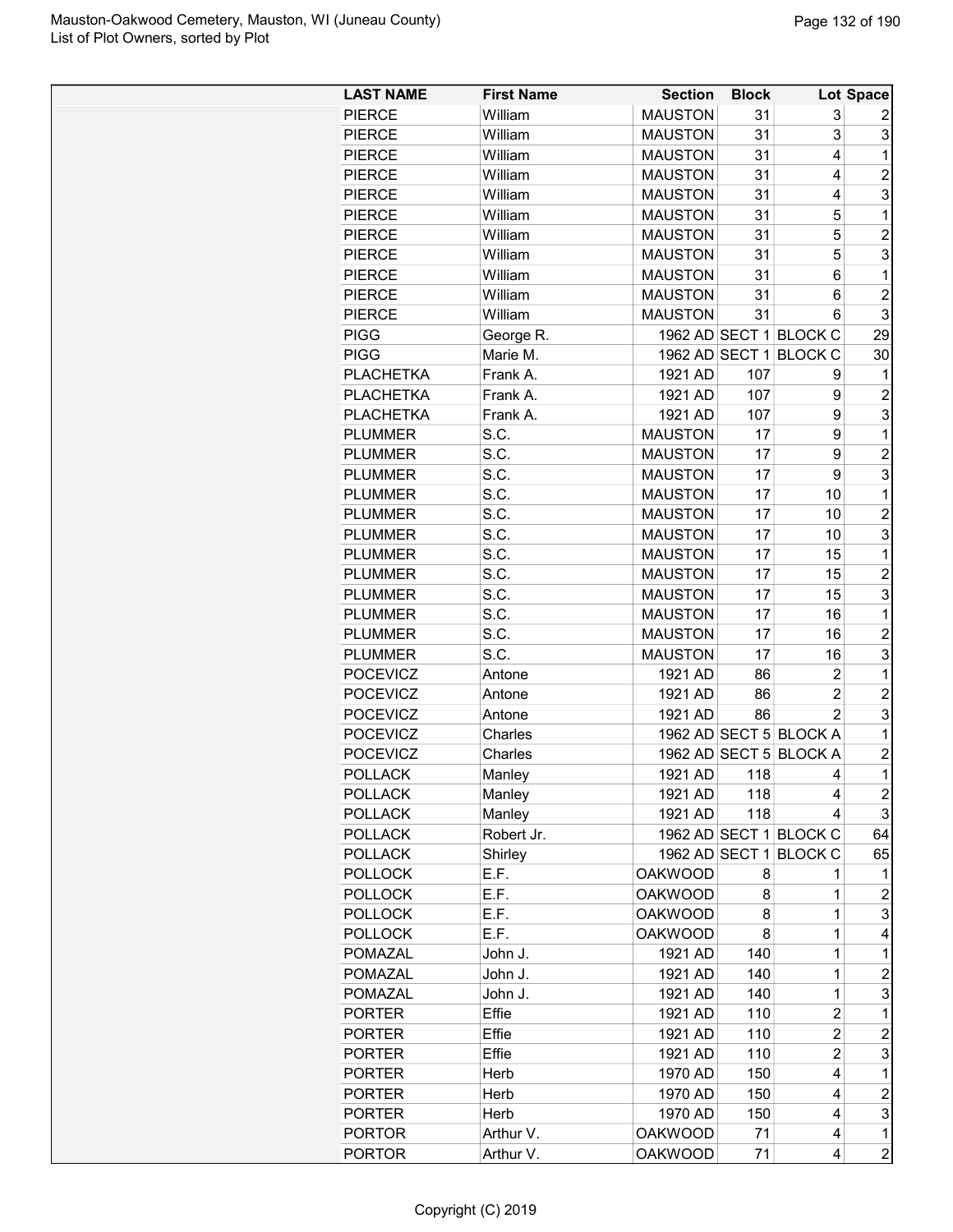| <b>LAST NAME</b> | <b>First Name</b> | <b>Section</b> | <b>Block</b> |                        | Lot Space      |
|------------------|-------------------|----------------|--------------|------------------------|----------------|
| <b>PORTOR</b>    | Arthur V.         | <b>OAKWOOD</b> | 71           | 4                      | 3              |
| <b>PORTOR</b>    | Arthur V.         | <b>OAKWOOD</b> | 71           | 4                      | 4              |
| <b>PORTOR</b>    | Arthur V.         | <b>OAKWOOD</b> | 71           | 4                      | 5              |
| <b>PORTOR</b>    | Arthur V.         | OAKWOOD        | 71           | 4                      | 6              |
| <b>POST</b>      | Bonnie J.         |                |              | 1962 AD SECT 4 BLOCK A | 62             |
| <b>POST</b>      | John N.           |                |              | 1962 AD SECT 4 BLOCK A | 63             |
| <b>POST</b>      | John N.           |                |              | 1962 AD SECT 4 BLOCK A | 64             |
| <b>POST</b>      | <b>Nick</b>       | 1921 AD        | 82           | 7                      | 1              |
| <b>POST</b>      | <b>Nick</b>       | 1921 AD        | 82           | $\overline{7}$         | $\overline{c}$ |
| <b>POST</b>      | <b>Nick</b>       | 1921 AD        | 82           | $\overline{7}$         | 3              |
| <b>POST</b>      | Ritmae D.         |                |              | 1962 AD SECT 4 BLOCK A | 68             |
| <b>POST</b>      | Robert            | 1921 AD        | 128          | 2                      | 1              |
| <b>POST</b>      | Robert            | 1921 AD        | 128          | 2                      | 2              |
| <b>POST</b>      | Robert            | 1921 AD        | 128          | $\overline{2}$         | 3              |
| <b>POST</b>      | Vernon Mrs        | 1921 AD        | 139          | 6                      | 3              |
| <b>POST</b>      | William N.        |                |              | 1962 AD SECT 4 BLOCK A | 69             |
| <b>POST</b>      | William N.        |                |              | 1962 AD SECT 4 BLOCK A | 70             |
| <b>POTTER</b>    | Carroll W.        | <b>MAUSTON</b> | 37           | 7                      | 1              |
| <b>POTTER</b>    | JB                | 1883 AD        | 9            | 3                      | 1              |
| <b>POTTER</b>    | Mary M.           | 1883 AD        | 9            | 4                      | 3              |
| <b>POTTER</b>    | Maud S.           | <b>OAKWOOD</b> | 76           | 4                      | 1              |
| <b>POTTER</b>    | Maud S.           | <b>OAKWOOD</b> | 76           | 4                      | 2              |
| <b>POTTER</b>    | Maud S.           | <b>OAKWOOD</b> | 76           | 4                      | 3              |
| <b>POTTER</b>    | Maud S.           | <b>OAKWOOD</b> | 76           | 4                      | 4              |
| <b>POTTER</b>    | Maud S.           | <b>OAKWOOD</b> | 76           | 4                      | 5              |
| <b>POTTER</b>    | Maud S.           | <b>OAKWOOD</b> | 76           | 4                      | 6              |
| <b>POTTER</b>    | Maud S.           | <b>OAKWOOD</b> | 76           | 4                      | 7              |
| <b>POTTER</b>    | Maud S.           | <b>OAKWOOD</b> | 76           | 4                      | 8              |
| <b>POTTER</b>    | Mrs. Fred         | <b>MAUSTON</b> | 54           | 11                     | $\mathbf{1}$   |
| <b>POTTER</b>    | Mrs. Fred         | <b>MAUSTON</b> | 54           | 11                     | $\overline{c}$ |
| <b>POTTER</b>    | Mrs. Fred         | <b>MAUSTON</b> | 54           | 11                     | 3              |
| <b>POTTER</b>    | Mrs. Fred         | <b>MAUSTON</b> | 54           | 14                     | 1              |
| <b>POTTER</b>    | Mrs. Fred         | <b>MAUSTON</b> | 54           | 14                     | 2              |
| <b>POTTER</b>    | Mrs. Fred         | <b>MAUSTON</b> | 54           | 14                     | 3              |
| <b>POTTER</b>    | Mrs. J.B.         | <b>OAKWOOD</b> | 37           | 7                      | 1              |
| <b>POTTER</b>    | Mrs. J.B.         | <b>OAKWOOD</b> | 37           | 7                      | 2              |
| <b>POTTER</b>    | Mrs. J.B.         | <b>OAKWOOD</b> | 37           | 7                      | 3              |
| <b>POTTER</b>    | Mrs. J.B.         | <b>OAKWOOD</b> | 37           | 7                      | 4              |
| <b>POTTER</b>    | Mrs. J.B.         | OAKWOOD        | 37           | 7                      | 5              |
| <b>POTTER</b>    | Mrs. J.B.         | <b>OAKWOOD</b> | 37           | $\overline{7}$         | 6              |
| <b>POTTER</b>    | Mrs. J.B.         | <b>OAKWOOD</b> | 37           | $\overline{7}$         | 7              |
| <b>POTTER</b>    | Mrs. J.B.         | OAKWOOD        | 37           | 7                      | 8              |
| <b>POTTER</b>    | Mrs. J.B.         | <b>OAKWOOD</b> | 37           | 7                      | 9              |
| <b>POTTER</b>    | Mrs. J.B.         | <b>OAKWOOD</b> | 37           | 7                      | 10             |
| <b>POTTER</b>    | Mrs. J.B.         | <b>OAKWOOD</b> | 37           | 7                      | 11             |
| <b>POTTER</b>    | Mrs. J.B.         | OAKWOOD        | 37           | $\overline{7}$         | 12             |
| <b>POULDA</b>    | Donald            |                |              | 1962 AD SECT 1 BLOCK B | 24             |
| <b>POULDA</b>    | George            | 1921 AD        | 89           | 8                      | 1              |
| <b>POULDA</b>    | George            | 1921 AD        | 89           | 8                      | 2              |
| <b>POULDA</b>    | George            | 1921 AD        | 89           | 8                      | 3              |
| <b>POULDA</b>    | George            | 1921 AD        | 89           | 9                      | $\mathbf 1$    |
| POULDA           | George            | 1921 AD        | 89           | 9                      | 2              |
| <b>POULDA</b>    | George            | 1921 AD        | 89           | 9                      | 3              |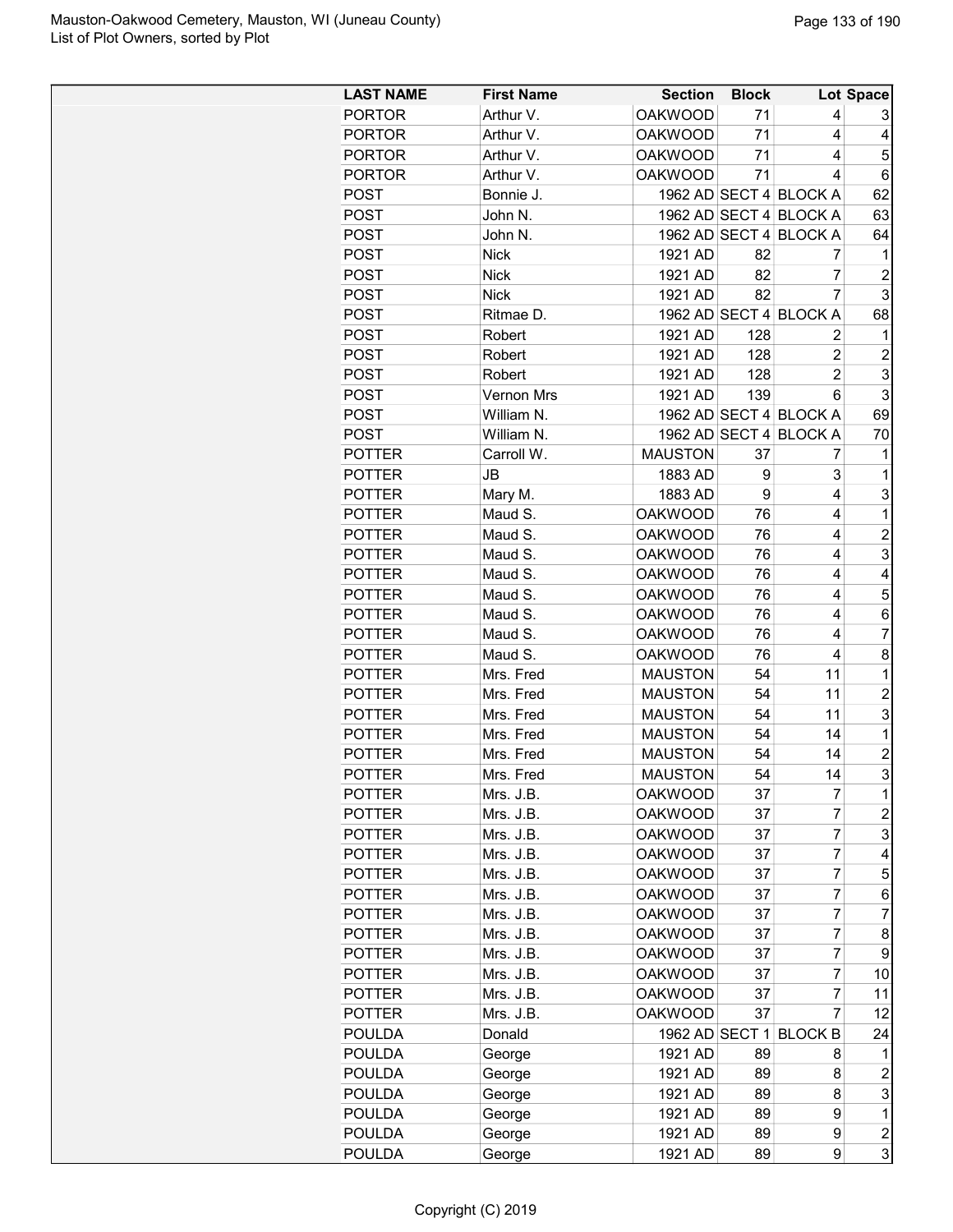| <b>LAST NAME</b>             | <b>First Name</b>            | <b>Section</b> | <b>Block</b> |                        | Lot Space                 |
|------------------------------|------------------------------|----------------|--------------|------------------------|---------------------------|
| <b>POULDA</b>                | Thelma M.                    |                |              | 1962 AD SECT 1 BLOCK B | 23                        |
| <b>POWELL</b>                | <b>Barbara</b>               |                |              | 1962 AD SECT 5 BLOCK B | 64                        |
| <b>PRATT</b>                 | Lynsandar                    | <b>MAUSTON</b> | 33           | 15                     | 1                         |
| <b>PRATT</b>                 | Lynsandar                    | <b>MAUSTON</b> | 33           | 15                     | $\overline{c}$            |
| <b>PRATT</b>                 | Lynsandar                    | <b>MAUSTON</b> | 33           | 15                     | $\ensuremath{\mathsf{3}}$ |
| <b>PRATT</b>                 | Mother                       | 1883 AD        | B            | 3                      | 3                         |
| <b>PRATT</b>                 | Mother                       | 1883 AD        | B            | 4                      | $\ensuremath{\mathsf{3}}$ |
| <b>PRATT</b>                 | Mother                       | 1883 AD        | B            | 5                      | 1                         |
| <b>PRATT</b>                 | Mother                       | 1883 AD        | B            | 5                      | $\overline{2}$            |
| <b>PRATT</b>                 | Mother                       | 1883 AD        | B            | 5                      | 3                         |
| <b>PRATT</b>                 | Mother                       | 1883 AD        | В            | 6                      | 1                         |
| <b>PRATT</b>                 | Mother                       | 1883 AD        | B            | 6                      | $\overline{c}$            |
| <b>PRATT</b>                 | Mother                       | 1883 AD        | B            | 6                      | 3                         |
| <b>PRICE</b>                 | Ed                           | 1883 AD        | A            | 5                      | 1                         |
| <b>PRICE</b>                 | Ed                           | 1883 AD        | A            | 5                      | $\overline{2}$            |
| <b>PRICE</b>                 | Ed                           | 1883 AD        | A            | 5                      | 3                         |
| <b>PRICE</b>                 | Ed                           | 1883 AD        | A            | 6                      | 1                         |
| <b>PRICE</b>                 | Ed                           | 1883 AD        | A            | 6                      | $\overline{2}$            |
| <b>PRICE</b>                 | Ed                           | 1883 AD        | A            | 6                      | 3                         |
| <b>PRICE</b>                 | Grace M.                     | <b>MAUSTON</b> | 37           | 9                      | 1                         |
| <b>PRICE</b>                 | Grace M.                     | <b>MAUSTON</b> | 37           | 9                      | $\overline{c}$            |
| <b>PRICE</b>                 | Mrs. Georgia                 | <b>OAKWOOD</b> | 14           | 4                      | $\mathbf{1}$              |
| <b>PRICE</b>                 | Mrs. Georgia                 | <b>OAKWOOD</b> | 14           | 4                      | $\overline{c}$            |
| <b>PRICE</b>                 | Mrs. Georgia                 | <b>OAKWOOD</b> | 14           | 4                      | 3                         |
| <b>PRICE</b>                 | Mrs. Georgia                 | <b>OAKWOOD</b> | 14           | 4                      | 4                         |
| <b>PRICE</b>                 | Mrs. Georgia                 | <b>OAKWOOD</b> | 14           | 4                      | 5                         |
| <b>PRICE</b>                 | Mrs. Georgia                 | <b>OAKWOOD</b> | 14           | 4                      | 6                         |
| <b>PRICE</b>                 | Mrs. Georgia                 | <b>OAKWOOD</b> | 14           | 4                      | $\overline{7}$            |
| <b>PRICE</b>                 | Mrs. Georgia                 | <b>OAKWOOD</b> | 14           | 4                      | 8                         |
| <b>PRICE</b>                 | Mrs. Georgia                 | <b>OAKWOOD</b> | 14           | 4                      | 9                         |
| <b>PRICE</b>                 | Mrs. Georgia                 | <b>OAKWOOD</b> | 14           | 4                      | 10                        |
|                              |                              | <b>OAKWOOD</b> | 14           | 4                      | 11                        |
| <b>PRICE</b><br><b>PRICE</b> | Mrs. Georgia<br>Mrs. Georgia | <b>OAKWOOD</b> | 14           | 4                      | 12                        |
| <b>PRICE</b>                 |                              |                |              | $\mathfrak{p}$         | $\mathbf{1}$              |
|                              | Mrs. Justin                  | <b>OAKWOOD</b> | 24           |                        |                           |
| <b>PRICE</b>                 | Mrs. Justin                  | <b>OAKWOOD</b> | 24           | 2                      | $\overline{c}$            |
| <b>PRICE</b>                 | Mrs. Justin                  | <b>OAKWOOD</b> | 24           | $\overline{c}$         | 3                         |
| <b>PRICE</b>                 | Mrs. Justin                  | <b>OAKWOOD</b> | 24           | $\overline{c}$         | 4                         |
| <b>PRICE</b>                 | Mrs. Justin                  | <b>OAKWOOD</b> | 24           | $\overline{c}$         | 5                         |
| <b>PRICE</b>                 | Mrs. Justin                  | <b>OAKWOOD</b> | 24           | 2                      | 6                         |
| <b>PRIDAT</b>                | Carl                         | 1921 AD        | 99           | 6                      | 1                         |
| <b>PRIDAT</b>                | Carl                         | 1921 AD        | 99           | 6                      | 2                         |
| <b>PRIDAT</b>                | Carl                         | 1921 AD        | 99           | 6                      | 3                         |
| <b>PRIESNITZ</b>             | Herman                       | <b>OAKWOOD</b> | 28           | 2                      | $\overline{7}$            |
| <b>PRIESNITZ</b>             | Herman                       | <b>OAKWOOD</b> | 28           | 2                      | 8                         |
| <b>PRIESNITZ</b>             | Herman                       | <b>OAKWOOD</b> | 28           | 2                      | 9                         |
| <b>PRIESNITZ</b>             | Herman                       | OAKWOOD        | 28           | 2                      | 10                        |
| <b>PRIESNITZ</b>             | Herman                       | OAKWOOD        | 28           | $\overline{c}$         | 11                        |
| <b>PRIESNITZ</b>             | Herman                       | <b>OAKWOOD</b> | 28           | 2                      | 12                        |
| <b>PRIESSNITZ</b>            | Connie                       |                |              | 1962 AD SECT 4 BLOCK C | 17                        |
| <b>PRIESSNITZ</b>            | Harold                       |                |              | 1962 AD SECT 4 BLOCK C | 16                        |
| <b>PRIESSNITZ</b>            | Kenneth                      |                |              | 1962 AD SECT 4 BLOCK C | 18                        |
| <b>PRIESSNITZ</b>            | Vincent P.                   | <b>OAKWOOD</b> | 23           | 4                      | 7                         |
| <b>PRIESSNITZ</b>            | Vincent P.                   | <b>OAKWOOD</b> | 23           | 4                      | 8 <sup>1</sup>            |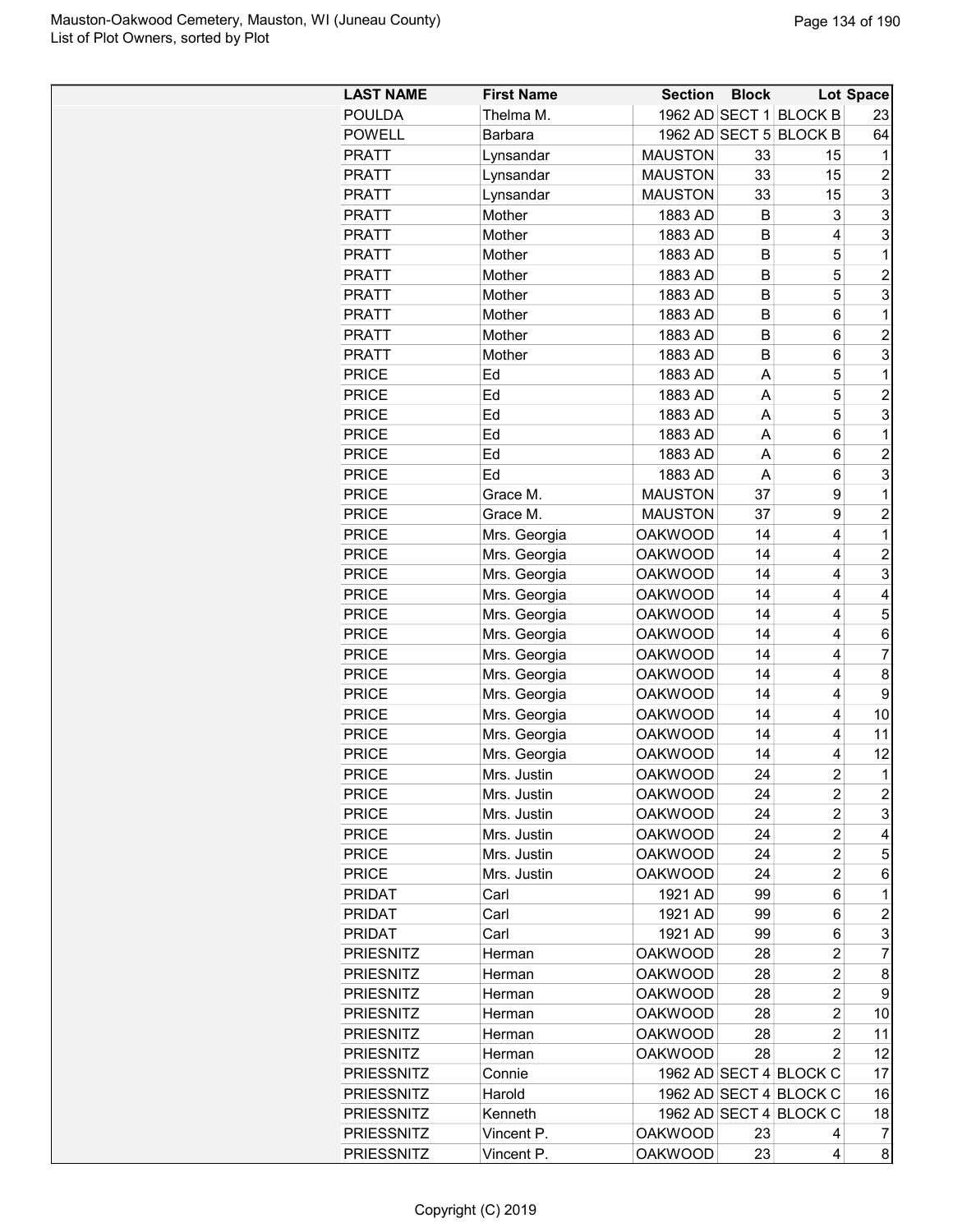| <b>LAST NAME</b>  | <b>First Name</b> | <b>Section</b> | <b>Block</b> |                        | Lot Space               |
|-------------------|-------------------|----------------|--------------|------------------------|-------------------------|
| <b>PRIESSNITZ</b> | Vincent P.        | <b>OAKWOOD</b> | 23           | 4                      | 9                       |
| <b>PRIESSNITZ</b> | Vincent P.        | <b>OAKWOOD</b> | 23           | 4                      | 10                      |
| <b>PRIESSNITZ</b> | Vincent P.        | <b>OAKWOOD</b> | 23           | 4                      | 11                      |
| <b>PRIESSNITZ</b> | Vincent P.        | <b>OAKWOOD</b> | 23           | 4                      | 12                      |
| <b>PRIMUS</b>     | George C.         |                |              | 1962 AD SECT 1 BLOCK E | 39                      |
| <b>PRIMUS</b>     | Ruth C.           | 1962 AD SECT 1 |              | <b>BLOCK E</b>         | 40                      |
| <b>PROCHER</b>    | Carl              | <b>OAKWOOD</b> | 67           | 1                      | 1                       |
| <b>PROCHER</b>    | Carl              | <b>OAKWOOD</b> | 67           | 1                      | $\overline{c}$          |
| <b>PROCHER</b>    | Carl              | <b>OAKWOOD</b> | 67           | $\mathbf 1$            | 3                       |
| <b>PROCHER</b>    | Carl              | <b>OAKWOOD</b> | 67           | $\mathbf 1$            | 4                       |
| <b>PROCHER</b>    | Carl              | <b>OAKWOOD</b> | 67           | $\mathbf 1$            | 5                       |
| <b>PROCHER</b>    | Carl              | <b>OAKWOOD</b> | 67           | 1                      | 6                       |
| <b>PROCHER</b>    | Carl              | <b>OAKWOOD</b> | 67           | 1                      | 7                       |
| <b>PROCHER</b>    | Carl              | <b>OAKWOOD</b> | 67           | 1                      | 8                       |
| <b>PROCHER</b>    | Carl              | <b>OAKWOOD</b> | 67           | 1                      | 9                       |
| <b>PROCHER</b>    | Carl              | <b>OAKWOOD</b> | 67           | 1                      | 10                      |
| <b>PROCHER</b>    | Carl              | <b>OAKWOOD</b> | 67           | 1                      | 11                      |
| <b>PROCHER</b>    | Carl              | <b>OAKWOOD</b> | 67           | $\mathbf 1$            | 12                      |
| <b>PROTHERO</b>   | Lewis             | <b>MAUSTON</b> | 14           | 16                     | 1                       |
| <b>PROTHERO</b>   | Lewis             | <b>MAUSTON</b> | 14           | 16                     | $\overline{c}$          |
| <b>PROTHERO</b>   | Lewis             | <b>MAUSTON</b> | 14           | 16                     | 3                       |
| <b>PROUTY</b>     | Dollie            |                |              | 1962 AD SECT 1 BLOCK A | 44                      |
| <b>PROUTY</b>     | Stanley           | 1962 AD SECT 1 |              | <b>BLOCK A</b>         | 45                      |
| <b>PUDELKO</b>    | George            | 1921 AD        | 115          | 6                      | 1                       |
| <b>PUDELKO</b>    | George            | 1921 AD        | 115          | 6                      | $\overline{2}$          |
| <b>PUDELKO</b>    | George            | 1921 AD        | 115          | 6                      | 3                       |
| <b>PUDELKO</b>    | N/A               |                |              | 1962 AD SECT 2 BLOCK A | 68                      |
| <b>PURCELL</b>    | Mrs. Minnie       | <b>OAKWOOD</b> | 21           | 8                      | 1                       |
| <b>PURCELL</b>    | Mrs. Minnie       | <b>OAKWOOD</b> | 21           | 8                      | $\overline{c}$          |
| <b>PURCELL</b>    | Mrs. Minnie       | <b>OAKWOOD</b> | 21           | 8                      | 3                       |
| <b>PURCELL</b>    | Mrs. Minnie       | <b>OAKWOOD</b> | 21           | 8                      | 4                       |
| <b>PURCELL</b>    | Mrs. Minnie       | <b>OAKWOOD</b> | 21           | 8                      | 5                       |
| <b>PURCELL</b>    | Mrs. Minnie       | <b>OAKWOOD</b> | 21           | 8                      | 6                       |
| <b>PURCELL</b>    | Mrs. Minnie       | <b>OAKWOOD</b> | 21           | 8                      | $\overline{7}$          |
| <b>PURCELL</b>    | Mrs. Minnie       | <b>OAKWOOD</b> | 21           | 8                      | 8                       |
| <b>PURCELL</b>    | Mrs. Minnie       | <b>OAKWOOD</b> | 21           | 8                      | 9                       |
| <b>PURCELL</b>    | Mrs. Minnie       | <b>OAKWOOD</b> | 21           | 8                      | 10                      |
| <b>PURCELL</b>    | Mrs. Minnie       | <b>OAKWOOD</b> | 21           | 8                      | 11                      |
| <b>PURCELL</b>    | Mrs. Minnie       | <b>OAKWOOD</b> | 21           | 8                      | 12                      |
| <b>PURVES</b>     | Thomas M.         | <b>MAUSTON</b> | 39           | 3                      | 1                       |
| <b>PURVES</b>     | Thomas M.         | <b>MAUSTON</b> | 39           | 3                      | 2                       |
| <b>PURVES</b>     | Thomas M.         | <b>MAUSTON</b> | 39           | 3                      | 3                       |
| <b>PURVES</b>     | Thomas M.         | <b>MAUSTON</b> | 39           | 4                      | 1                       |
| <b>PURVES</b>     | Thomas M.         | <b>MAUSTON</b> | 39           | 4                      | $\overline{\mathbf{c}}$ |
| <b>PURVES</b>     | Thomas M.         | <b>MAUSTON</b> | 39           | 4                      | 3                       |
| <b>PURVES</b>     | Thomas M.         | <b>MAUSTON</b> | 39           | 5                      | 1                       |
| <b>PURVES</b>     | Thomas M.         | <b>MAUSTON</b> | 39           | 5                      | $\overline{\mathbf{c}}$ |
| <b>PURVES</b>     | Thomas M.         | <b>MAUSTON</b> | 39           | 5                      | 3                       |
| <b>PURVES</b>     | Thomas M.         | <b>MAUSTON</b> | 39           | 6                      | 1                       |
| <b>PURVES</b>     | Thomas M.         | <b>MAUSTON</b> | 39           | 6                      | $\overline{c}$          |
| <b>PURVES</b>     | Thomas M.         | <b>MAUSTON</b> | 39           | 6                      | 3                       |
| <b>PURVIS</b>     | Edith M.          |                |              | 1962 AD SECT 1 BLOCK D | 65                      |
| <b>PURVIS</b>     | Jay               | <b>OAKWOOD</b> | 12           | 8                      | 4                       |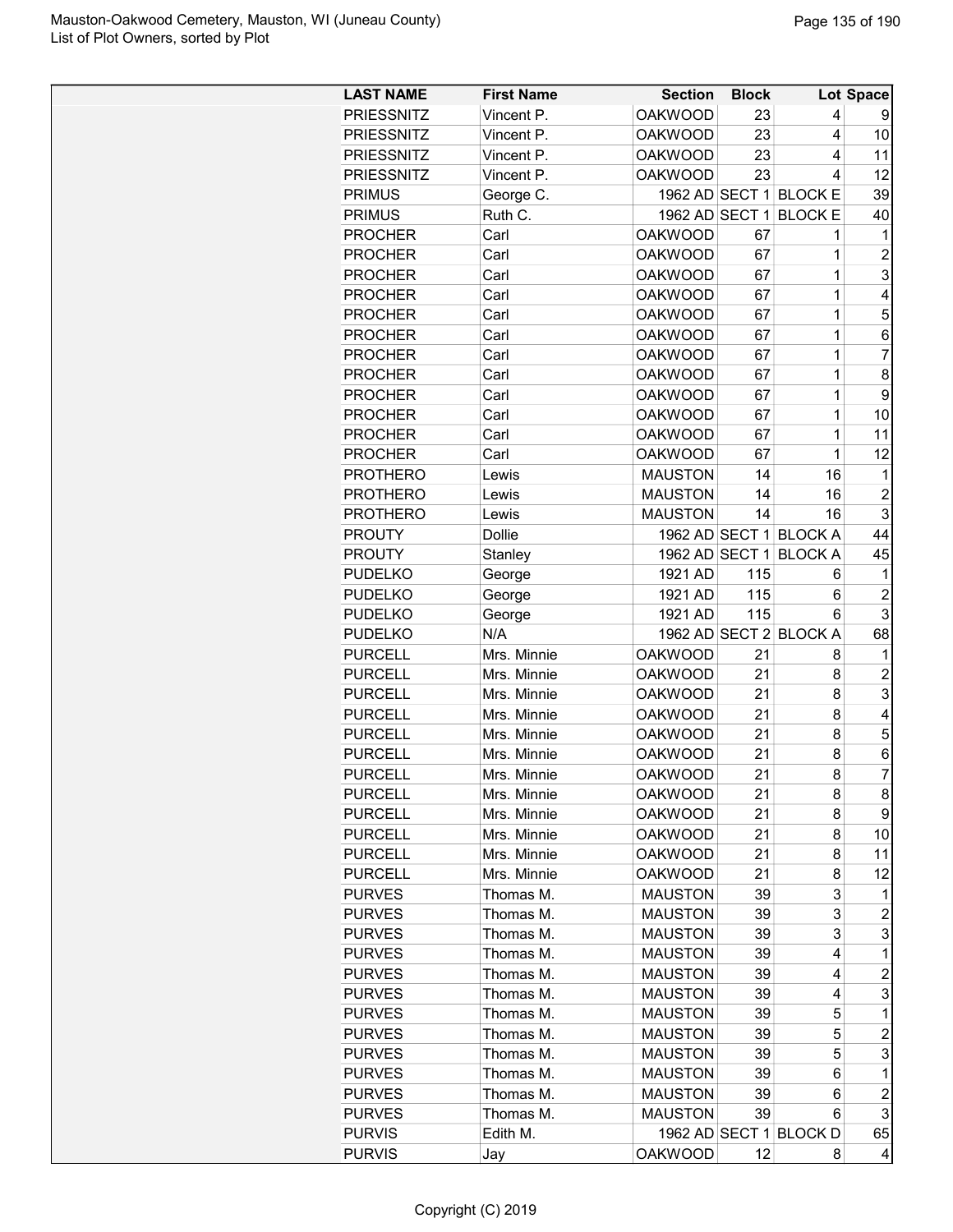| <b>LAST NAME</b> | <b>First Name</b> | <b>Section</b> | <b>Block</b> |                        | Lot Space      |
|------------------|-------------------|----------------|--------------|------------------------|----------------|
| <b>PURVIS</b>    | Jay               | <b>OAKWOOD</b> | 12           | 8                      | 5              |
| <b>PURVIS</b>    | Jay               | <b>OAKWOOD</b> | 12           | 8                      | 6              |
| <b>PURVIS</b>    | Jay E.            |                |              | 1962 AD SECT 1 BLOCK D | 64             |
| <b>PURVIS</b>    | Leslie Mrs        | 1921 AD        | 104          | 4                      | 1              |
| <b>PURVIS</b>    | Leslie Mrs        | 1921 AD        | 104          | 4                      | $\overline{c}$ |
| <b>PURVIS</b>    | Leslie Mrs        | 1921 AD        | 104          | 4                      | 3              |
| <b>PUTNAM</b>    | Mildred G.        |                |              | 1962 AD SECT 1 BLOCK D | 68             |
| <b>PUTNAM</b>    | Seth N.           |                |              | 1962 AD SECT 1 BLOCK D | 69             |
| <b>QUINT</b>     | Orin              | <b>MAUSTON</b> | 9            | 11                     | 1              |
| QUINT            | Orin              | <b>MAUSTON</b> | 9            | 11                     | $\overline{c}$ |
| QUINT            | Orin              | <b>MAUSTON</b> | 9            | 11                     | 3              |
| QUINT            | Orin              | <b>MAUSTON</b> | 9            | 12                     | 1              |
| <b>QUINT</b>     | Orin              | <b>MAUSTON</b> | 9            | 12                     | $\overline{2}$ |
| QUINT            | Orin              | <b>MAUSTON</b> | 9            | 12                     | 3              |
| <b>QUINT</b>     | Orin              | <b>MAUSTON</b> | 9            | 13                     | $\mathbf 1$    |
| QUINT            | Orin              | <b>MAUSTON</b> | 9            | 13                     | $\overline{2}$ |
| QUINT            | Orin              | <b>MAUSTON</b> | 9            | 13                     | 3              |
| QUINT            | Orin              | <b>MAUSTON</b> | 9            | 14                     | 1              |
| <b>QUINT</b>     | Orin              | <b>MAUSTON</b> | 9            | 14                     | $\overline{2}$ |
| <b>QUINT</b>     | Orin              | <b>MAUSTON</b> | 9            | 14                     | 3              |
| QUIST            | Delores (Dorie)   |                |              | 1962 AD SECT 5 BLOCK B | 65             |
| QUIST            | Delores (Dorie)   |                |              | 1962 AD SECT 5 BLOCK B | 66             |
| QUITNO           | Bev               |                |              | 1962 AD SECT 5 BLOCK C | 12             |
| QUITNO           | Geneva            |                |              | 1962 AD SECT 5 BLOCK C | 9              |
| QUITNO           | Ron               |                |              | 1962 AD SECT 5 BLOCK C | 11             |
| QUITNO           | William           |                |              | 1962 AD SECT 5 BLOCK C | 10             |
| <b>RADCLIFFE</b> | Joyce M.          |                |              | 1962 AD SECT 1 BLOCK F | 68             |
| <b>RADELL</b>    | August            | <b>OAKWOOD</b> | 45           | 2                      | 1              |
| <b>RADELL</b>    | August            | <b>OAKWOOD</b> | 45           | $\overline{c}$         | $\overline{c}$ |
| <b>RADELL</b>    | August            | <b>OAKWOOD</b> | 45           | $\overline{2}$         | 3              |
| <b>RADELL</b>    | August            | <b>OAKWOOD</b> | 45           | $\overline{2}$         | 4              |
| <b>RADELL</b>    | August            | <b>OAKWOOD</b> | 45           | $\overline{2}$         | 5              |
| <b>RADELL</b>    | August            | <b>OAKWOOD</b> | 45           | $\overline{2}$         | 6              |
| <b>RADELL</b>    | August            | <b>OAKWOOD</b> | 45           | $\overline{2}$         | $\overline{7}$ |
| <b>RADELL</b>    | August            | <b>OAKWOOD</b> | 45           | 2                      | 8              |
| <b>RADELL</b>    | August            | <b>OAKWOOD</b> | 45           | $\overline{c}$         | 9              |
| <b>RADELL</b>    | August            | <b>OAKWOOD</b> | 45           | $\overline{c}$         | 10             |
| <b>RADELL</b>    | August            | <b>OAKWOOD</b> | 45           | $\overline{c}$         | 11             |
| <b>RADELL</b>    | August            | <b>OAKWOOD</b> | 45           | $\overline{c}$         | 12             |
| <b>RADELL</b>    | August            | <b>OAKWOOD</b> | 45           | 3                      | 1              |
| <b>RADELL</b>    | August            | <b>OAKWOOD</b> | 45           | 3                      | $\overline{c}$ |
| <b>RADELL</b>    | August            | <b>OAKWOOD</b> | 45           | 3                      | 3              |
| <b>RADELL</b>    | August            | <b>OAKWOOD</b> | 45           | 3                      | 4              |
| <b>RADELL</b>    | August            | <b>OAKWOOD</b> | 45           | 3                      | 5              |
| <b>RADELL</b>    | August            | <b>OAKWOOD</b> | 45           | 3                      | 6              |
| <b>RADELL</b>    | August            | <b>OAKWOOD</b> | 45           | 3                      | 7              |
| <b>RADELL</b>    | August            | <b>OAKWOOD</b> | 45           | 3                      | 8              |
| <b>RADELL</b>    | August            | <b>OAKWOOD</b> | 45           | 3                      | 9              |
| <b>RADELL</b>    | August            | <b>OAKWOOD</b> | 45           | 3                      | 10             |
| <b>RADELL</b>    | August            | <b>OAKWOOD</b> | 45           | 3                      | 11             |
| <b>RADELL</b>    | August            | <b>OAKWOOD</b> | 45           | 3                      | 12             |
| <b>RADELL</b>    | August            | <b>OAKWOOD</b> | 45           | 4                      | 1              |
| <b>RADELL</b>    | August            | <b>OAKWOOD</b> | 45           | 4                      | $\overline{2}$ |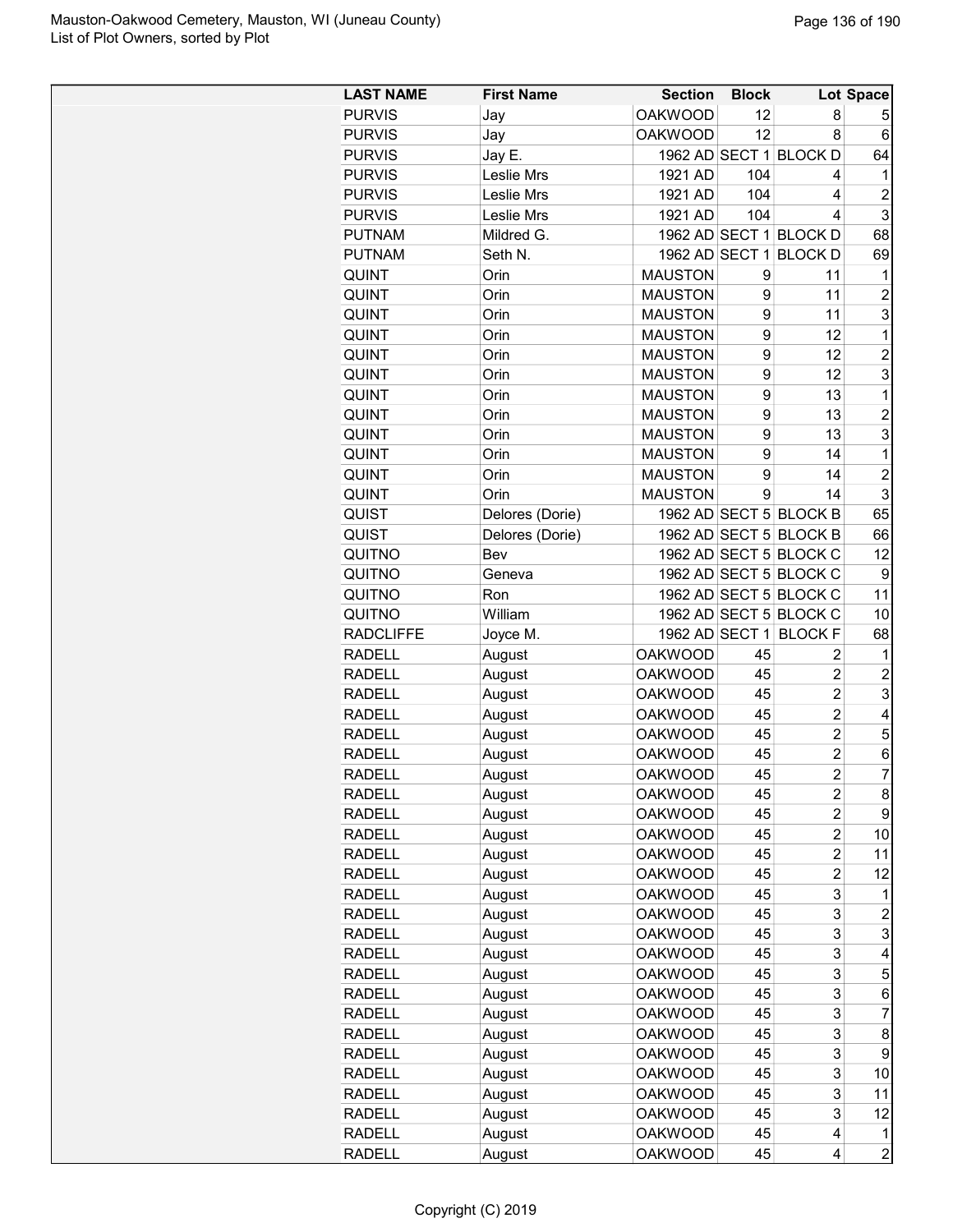| <b>RADELL</b><br>August<br><b>OAKWOOD</b><br>45<br>4<br>3<br><b>RADELL</b><br>August<br><b>OAKWOOD</b><br>45<br>4<br>4<br><b>RADELL</b><br>August<br><b>OAKWOOD</b><br>45<br>4<br>5<br><b>RADELL</b><br>August<br><b>OAKWOOD</b><br>45<br>4<br>6<br>$\overline{7}$<br><b>OAKWOOD</b><br>45<br><b>RADELL</b><br>August<br>4<br><b>RADELL</b><br><b>OAKWOOD</b><br>45<br>8<br>August<br>4<br><b>RADELL</b><br>August<br><b>OAKWOOD</b><br>45<br>9<br>4<br><b>RADELL</b><br>August<br><b>OAKWOOD</b><br>45<br>10<br>4<br><b>RADELL</b><br>August<br><b>OAKWOOD</b><br>45<br>4<br>11<br>12<br><b>RADELL</b><br>August<br><b>OAKWOOD</b><br>45<br>4<br>Roland<br>1962 AD SECT 4 BLOCK G<br><b>RADMER</b><br>66<br><b>RAESE</b><br>82<br>1921 AD<br>1<br>Henry<br>4<br>$\overline{2}$<br><b>RAESE</b><br>1921 AD<br>82<br>Henry<br>4<br>3<br><b>RAESE</b><br>Henry<br>1921 AD<br>82<br>4<br>Hugh B.<br>1962 AD SECT 1 BLOCK A<br>75<br><b>RAETHER</b><br>1962 AD SECT 1 BLOCK A<br>Pearl M.<br>74<br><b>RAETHER</b><br>1962 AD SECT 4 BLOCK E<br>17<br>Gaylord A.<br><b>RAINFORD</b><br>1962 AD SECT 4 BLOCK E<br><b>RAINFORD</b><br>Marian<br>16<br><b>MAUSTON</b><br><b>RANDALL</b><br>John<br>31<br>1<br>7<br><b>RANDALL</b><br>John<br><b>MAUSTON</b><br>31<br>7<br>$\overline{c}$<br><b>RANDALL</b><br>7<br>3<br>John<br><b>MAUSTON</b><br>31<br>134<br>$\overline{c}$<br><b>RAPP</b><br>Ephraim F.<br>1921 AD<br>1<br>$\overline{c}$<br>134<br>$\overline{c}$<br>Ephraim F.<br>1921 AD<br><b>RAPP</b><br>$\overline{c}$<br>Ephraim F.<br>3<br><b>RAPP</b><br>1921 AD<br>134<br>$\overline{7}$<br>4<br>Mrs. Eliza<br><b>OAKWOOD</b><br><b>RAPP</b><br>52<br>8<br><b>RAPP</b><br>Mrs. Eliza<br><b>OAKWOOD</b><br>52<br>4<br><b>RAPP</b><br><b>OAKWOOD</b><br>52<br>9<br>Mrs. Eliza<br>4<br><b>RAPP</b><br>Mrs. Eliza<br><b>OAKWOOD</b><br>52<br>10<br>4<br>11<br><b>RAPP</b><br>Mrs. Eliza<br><b>OAKWOOD</b><br>52<br>4<br>12<br><b>RAPP</b><br>52<br>Mrs. Eliza<br><b>OAKWOOD</b><br>4<br><b>OAKWOOD</b><br>77<br>1<br><b>RAPSCHLAEGER</b><br>Paul<br>1<br>1<br>$\overline{c}$<br><b>OAKWOOD</b><br><b>RAPSCHLAEGER</b><br>Paul<br>77<br>3<br>1<br><b>RAPSCHLAEGER</b><br>Paul<br><b>OAKWOOD</b><br>77<br>1<br>$\overline{\mathbf{4}}$<br><b>OAKWOOD</b><br>77<br><b>RAPSCHLAEGER</b><br>Paul<br>5<br><b>OAKWOOD</b><br><b>RAPSCHLAEGER</b><br>Paul<br>77<br>1<br>77<br>6<br><b>RAPSCHLAEGER</b><br>Paul<br><b>OAKWOOD</b><br>1<br>7<br><b>RAPSCHLAEGER</b><br><b>OAKWOOD</b><br>77<br>1<br>Paul<br>1<br>8<br><b>RAPSCHLAEGER</b><br>Paul<br>OAKWOOD<br>77<br>1962 AD SECT 1 BLOCK D<br><b>RATWIK</b><br>Bjarne S.<br>4<br>Rosalind E.<br>1962 AD SECT 1 BLOCK D<br><b>RATWIK</b><br>5<br>1962 AD SECT 1 BLOCK D<br><b>RATWIK</b><br>Rosalind E.<br>6<br><b>RAU</b><br>1962 AD SECT 4 BLOCK A<br>$\overline{c}$<br>Bernard L.<br><b>RAU</b><br>Genevieve G.<br>1962 AD SECT 4 BLOCK A<br>1<br>3<br>1962 AD SECT 4 BLOCK A<br><b>RAU</b><br>Genevieve G.<br><b>RAUM</b><br>W.F.<br><b>OAKWOOD</b><br>$\mathbf 1$<br>23<br>3<br>3<br>$\overline{c}$<br><b>RAUM</b><br>W.F.<br><b>OAKWOOD</b><br>23<br>3<br>3<br><b>RAUM</b><br>W.F.<br><b>OAKWOOD</b><br>23<br>3<br><b>RAUM</b><br>W.F.<br><b>OAKWOOD</b><br>23<br>4<br>W.F.<br><b>OAKWOOD</b><br>3<br>5<br><b>RAUM</b><br>23<br>W.F.<br>3<br>6<br><b>RAUM</b><br><b>OAKWOOD</b><br>23<br>W.F.<br>23<br>3<br>$\overline{7}$<br><b>RAUM</b><br><b>OAKWOOD</b><br>3<br>8<br><b>RAUM</b><br>W.F.<br><b>OAKWOOD</b><br>23 | <b>LAST NAME</b> | <b>First Name</b> | <b>Section</b> | <b>Block</b> |   | Lot Space |
|--------------------------------------------------------------------------------------------------------------------------------------------------------------------------------------------------------------------------------------------------------------------------------------------------------------------------------------------------------------------------------------------------------------------------------------------------------------------------------------------------------------------------------------------------------------------------------------------------------------------------------------------------------------------------------------------------------------------------------------------------------------------------------------------------------------------------------------------------------------------------------------------------------------------------------------------------------------------------------------------------------------------------------------------------------------------------------------------------------------------------------------------------------------------------------------------------------------------------------------------------------------------------------------------------------------------------------------------------------------------------------------------------------------------------------------------------------------------------------------------------------------------------------------------------------------------------------------------------------------------------------------------------------------------------------------------------------------------------------------------------------------------------------------------------------------------------------------------------------------------------------------------------------------------------------------------------------------------------------------------------------------------------------------------------------------------------------------------------------------------------------------------------------------------------------------------------------------------------------------------------------------------------------------------------------------------------------------------------------------------------------------------------------------------------------------------------------------------------------------------------------------------------------------------------------------------------------------------------------------------------------------------------------------------------------------------------------------------------------------------------------------------------------------------------------------------------------------------------------------------------------------------------------------------------------------------------------------------------------------------------------------------------------------------------------------------------------------------------------------------------------------------------------------------------------------------------------------------------------------------------------------------------------------------------------------------------------------------------------------------------------------------------------------------------------------------------------------------|------------------|-------------------|----------------|--------------|---|-----------|
|                                                                                                                                                                                                                                                                                                                                                                                                                                                                                                                                                                                                                                                                                                                                                                                                                                                                                                                                                                                                                                                                                                                                                                                                                                                                                                                                                                                                                                                                                                                                                                                                                                                                                                                                                                                                                                                                                                                                                                                                                                                                                                                                                                                                                                                                                                                                                                                                                                                                                                                                                                                                                                                                                                                                                                                                                                                                                                                                                                                                                                                                                                                                                                                                                                                                                                                                                                                                                                                                    |                  |                   |                |              |   |           |
|                                                                                                                                                                                                                                                                                                                                                                                                                                                                                                                                                                                                                                                                                                                                                                                                                                                                                                                                                                                                                                                                                                                                                                                                                                                                                                                                                                                                                                                                                                                                                                                                                                                                                                                                                                                                                                                                                                                                                                                                                                                                                                                                                                                                                                                                                                                                                                                                                                                                                                                                                                                                                                                                                                                                                                                                                                                                                                                                                                                                                                                                                                                                                                                                                                                                                                                                                                                                                                                                    |                  |                   |                |              |   |           |
|                                                                                                                                                                                                                                                                                                                                                                                                                                                                                                                                                                                                                                                                                                                                                                                                                                                                                                                                                                                                                                                                                                                                                                                                                                                                                                                                                                                                                                                                                                                                                                                                                                                                                                                                                                                                                                                                                                                                                                                                                                                                                                                                                                                                                                                                                                                                                                                                                                                                                                                                                                                                                                                                                                                                                                                                                                                                                                                                                                                                                                                                                                                                                                                                                                                                                                                                                                                                                                                                    |                  |                   |                |              |   |           |
|                                                                                                                                                                                                                                                                                                                                                                                                                                                                                                                                                                                                                                                                                                                                                                                                                                                                                                                                                                                                                                                                                                                                                                                                                                                                                                                                                                                                                                                                                                                                                                                                                                                                                                                                                                                                                                                                                                                                                                                                                                                                                                                                                                                                                                                                                                                                                                                                                                                                                                                                                                                                                                                                                                                                                                                                                                                                                                                                                                                                                                                                                                                                                                                                                                                                                                                                                                                                                                                                    |                  |                   |                |              |   |           |
|                                                                                                                                                                                                                                                                                                                                                                                                                                                                                                                                                                                                                                                                                                                                                                                                                                                                                                                                                                                                                                                                                                                                                                                                                                                                                                                                                                                                                                                                                                                                                                                                                                                                                                                                                                                                                                                                                                                                                                                                                                                                                                                                                                                                                                                                                                                                                                                                                                                                                                                                                                                                                                                                                                                                                                                                                                                                                                                                                                                                                                                                                                                                                                                                                                                                                                                                                                                                                                                                    |                  |                   |                |              |   |           |
|                                                                                                                                                                                                                                                                                                                                                                                                                                                                                                                                                                                                                                                                                                                                                                                                                                                                                                                                                                                                                                                                                                                                                                                                                                                                                                                                                                                                                                                                                                                                                                                                                                                                                                                                                                                                                                                                                                                                                                                                                                                                                                                                                                                                                                                                                                                                                                                                                                                                                                                                                                                                                                                                                                                                                                                                                                                                                                                                                                                                                                                                                                                                                                                                                                                                                                                                                                                                                                                                    |                  |                   |                |              |   |           |
|                                                                                                                                                                                                                                                                                                                                                                                                                                                                                                                                                                                                                                                                                                                                                                                                                                                                                                                                                                                                                                                                                                                                                                                                                                                                                                                                                                                                                                                                                                                                                                                                                                                                                                                                                                                                                                                                                                                                                                                                                                                                                                                                                                                                                                                                                                                                                                                                                                                                                                                                                                                                                                                                                                                                                                                                                                                                                                                                                                                                                                                                                                                                                                                                                                                                                                                                                                                                                                                                    |                  |                   |                |              |   |           |
|                                                                                                                                                                                                                                                                                                                                                                                                                                                                                                                                                                                                                                                                                                                                                                                                                                                                                                                                                                                                                                                                                                                                                                                                                                                                                                                                                                                                                                                                                                                                                                                                                                                                                                                                                                                                                                                                                                                                                                                                                                                                                                                                                                                                                                                                                                                                                                                                                                                                                                                                                                                                                                                                                                                                                                                                                                                                                                                                                                                                                                                                                                                                                                                                                                                                                                                                                                                                                                                                    |                  |                   |                |              |   |           |
|                                                                                                                                                                                                                                                                                                                                                                                                                                                                                                                                                                                                                                                                                                                                                                                                                                                                                                                                                                                                                                                                                                                                                                                                                                                                                                                                                                                                                                                                                                                                                                                                                                                                                                                                                                                                                                                                                                                                                                                                                                                                                                                                                                                                                                                                                                                                                                                                                                                                                                                                                                                                                                                                                                                                                                                                                                                                                                                                                                                                                                                                                                                                                                                                                                                                                                                                                                                                                                                                    |                  |                   |                |              |   |           |
|                                                                                                                                                                                                                                                                                                                                                                                                                                                                                                                                                                                                                                                                                                                                                                                                                                                                                                                                                                                                                                                                                                                                                                                                                                                                                                                                                                                                                                                                                                                                                                                                                                                                                                                                                                                                                                                                                                                                                                                                                                                                                                                                                                                                                                                                                                                                                                                                                                                                                                                                                                                                                                                                                                                                                                                                                                                                                                                                                                                                                                                                                                                                                                                                                                                                                                                                                                                                                                                                    |                  |                   |                |              |   |           |
|                                                                                                                                                                                                                                                                                                                                                                                                                                                                                                                                                                                                                                                                                                                                                                                                                                                                                                                                                                                                                                                                                                                                                                                                                                                                                                                                                                                                                                                                                                                                                                                                                                                                                                                                                                                                                                                                                                                                                                                                                                                                                                                                                                                                                                                                                                                                                                                                                                                                                                                                                                                                                                                                                                                                                                                                                                                                                                                                                                                                                                                                                                                                                                                                                                                                                                                                                                                                                                                                    |                  |                   |                |              |   |           |
|                                                                                                                                                                                                                                                                                                                                                                                                                                                                                                                                                                                                                                                                                                                                                                                                                                                                                                                                                                                                                                                                                                                                                                                                                                                                                                                                                                                                                                                                                                                                                                                                                                                                                                                                                                                                                                                                                                                                                                                                                                                                                                                                                                                                                                                                                                                                                                                                                                                                                                                                                                                                                                                                                                                                                                                                                                                                                                                                                                                                                                                                                                                                                                                                                                                                                                                                                                                                                                                                    |                  |                   |                |              |   |           |
|                                                                                                                                                                                                                                                                                                                                                                                                                                                                                                                                                                                                                                                                                                                                                                                                                                                                                                                                                                                                                                                                                                                                                                                                                                                                                                                                                                                                                                                                                                                                                                                                                                                                                                                                                                                                                                                                                                                                                                                                                                                                                                                                                                                                                                                                                                                                                                                                                                                                                                                                                                                                                                                                                                                                                                                                                                                                                                                                                                                                                                                                                                                                                                                                                                                                                                                                                                                                                                                                    |                  |                   |                |              |   |           |
|                                                                                                                                                                                                                                                                                                                                                                                                                                                                                                                                                                                                                                                                                                                                                                                                                                                                                                                                                                                                                                                                                                                                                                                                                                                                                                                                                                                                                                                                                                                                                                                                                                                                                                                                                                                                                                                                                                                                                                                                                                                                                                                                                                                                                                                                                                                                                                                                                                                                                                                                                                                                                                                                                                                                                                                                                                                                                                                                                                                                                                                                                                                                                                                                                                                                                                                                                                                                                                                                    |                  |                   |                |              |   |           |
|                                                                                                                                                                                                                                                                                                                                                                                                                                                                                                                                                                                                                                                                                                                                                                                                                                                                                                                                                                                                                                                                                                                                                                                                                                                                                                                                                                                                                                                                                                                                                                                                                                                                                                                                                                                                                                                                                                                                                                                                                                                                                                                                                                                                                                                                                                                                                                                                                                                                                                                                                                                                                                                                                                                                                                                                                                                                                                                                                                                                                                                                                                                                                                                                                                                                                                                                                                                                                                                                    |                  |                   |                |              |   |           |
|                                                                                                                                                                                                                                                                                                                                                                                                                                                                                                                                                                                                                                                                                                                                                                                                                                                                                                                                                                                                                                                                                                                                                                                                                                                                                                                                                                                                                                                                                                                                                                                                                                                                                                                                                                                                                                                                                                                                                                                                                                                                                                                                                                                                                                                                                                                                                                                                                                                                                                                                                                                                                                                                                                                                                                                                                                                                                                                                                                                                                                                                                                                                                                                                                                                                                                                                                                                                                                                                    |                  |                   |                |              |   |           |
|                                                                                                                                                                                                                                                                                                                                                                                                                                                                                                                                                                                                                                                                                                                                                                                                                                                                                                                                                                                                                                                                                                                                                                                                                                                                                                                                                                                                                                                                                                                                                                                                                                                                                                                                                                                                                                                                                                                                                                                                                                                                                                                                                                                                                                                                                                                                                                                                                                                                                                                                                                                                                                                                                                                                                                                                                                                                                                                                                                                                                                                                                                                                                                                                                                                                                                                                                                                                                                                                    |                  |                   |                |              |   |           |
|                                                                                                                                                                                                                                                                                                                                                                                                                                                                                                                                                                                                                                                                                                                                                                                                                                                                                                                                                                                                                                                                                                                                                                                                                                                                                                                                                                                                                                                                                                                                                                                                                                                                                                                                                                                                                                                                                                                                                                                                                                                                                                                                                                                                                                                                                                                                                                                                                                                                                                                                                                                                                                                                                                                                                                                                                                                                                                                                                                                                                                                                                                                                                                                                                                                                                                                                                                                                                                                                    |                  |                   |                |              |   |           |
|                                                                                                                                                                                                                                                                                                                                                                                                                                                                                                                                                                                                                                                                                                                                                                                                                                                                                                                                                                                                                                                                                                                                                                                                                                                                                                                                                                                                                                                                                                                                                                                                                                                                                                                                                                                                                                                                                                                                                                                                                                                                                                                                                                                                                                                                                                                                                                                                                                                                                                                                                                                                                                                                                                                                                                                                                                                                                                                                                                                                                                                                                                                                                                                                                                                                                                                                                                                                                                                                    |                  |                   |                |              |   |           |
|                                                                                                                                                                                                                                                                                                                                                                                                                                                                                                                                                                                                                                                                                                                                                                                                                                                                                                                                                                                                                                                                                                                                                                                                                                                                                                                                                                                                                                                                                                                                                                                                                                                                                                                                                                                                                                                                                                                                                                                                                                                                                                                                                                                                                                                                                                                                                                                                                                                                                                                                                                                                                                                                                                                                                                                                                                                                                                                                                                                                                                                                                                                                                                                                                                                                                                                                                                                                                                                                    |                  |                   |                |              |   |           |
|                                                                                                                                                                                                                                                                                                                                                                                                                                                                                                                                                                                                                                                                                                                                                                                                                                                                                                                                                                                                                                                                                                                                                                                                                                                                                                                                                                                                                                                                                                                                                                                                                                                                                                                                                                                                                                                                                                                                                                                                                                                                                                                                                                                                                                                                                                                                                                                                                                                                                                                                                                                                                                                                                                                                                                                                                                                                                                                                                                                                                                                                                                                                                                                                                                                                                                                                                                                                                                                                    |                  |                   |                |              |   |           |
|                                                                                                                                                                                                                                                                                                                                                                                                                                                                                                                                                                                                                                                                                                                                                                                                                                                                                                                                                                                                                                                                                                                                                                                                                                                                                                                                                                                                                                                                                                                                                                                                                                                                                                                                                                                                                                                                                                                                                                                                                                                                                                                                                                                                                                                                                                                                                                                                                                                                                                                                                                                                                                                                                                                                                                                                                                                                                                                                                                                                                                                                                                                                                                                                                                                                                                                                                                                                                                                                    |                  |                   |                |              |   |           |
|                                                                                                                                                                                                                                                                                                                                                                                                                                                                                                                                                                                                                                                                                                                                                                                                                                                                                                                                                                                                                                                                                                                                                                                                                                                                                                                                                                                                                                                                                                                                                                                                                                                                                                                                                                                                                                                                                                                                                                                                                                                                                                                                                                                                                                                                                                                                                                                                                                                                                                                                                                                                                                                                                                                                                                                                                                                                                                                                                                                                                                                                                                                                                                                                                                                                                                                                                                                                                                                                    |                  |                   |                |              |   |           |
|                                                                                                                                                                                                                                                                                                                                                                                                                                                                                                                                                                                                                                                                                                                                                                                                                                                                                                                                                                                                                                                                                                                                                                                                                                                                                                                                                                                                                                                                                                                                                                                                                                                                                                                                                                                                                                                                                                                                                                                                                                                                                                                                                                                                                                                                                                                                                                                                                                                                                                                                                                                                                                                                                                                                                                                                                                                                                                                                                                                                                                                                                                                                                                                                                                                                                                                                                                                                                                                                    |                  |                   |                |              |   |           |
|                                                                                                                                                                                                                                                                                                                                                                                                                                                                                                                                                                                                                                                                                                                                                                                                                                                                                                                                                                                                                                                                                                                                                                                                                                                                                                                                                                                                                                                                                                                                                                                                                                                                                                                                                                                                                                                                                                                                                                                                                                                                                                                                                                                                                                                                                                                                                                                                                                                                                                                                                                                                                                                                                                                                                                                                                                                                                                                                                                                                                                                                                                                                                                                                                                                                                                                                                                                                                                                                    |                  |                   |                |              |   |           |
|                                                                                                                                                                                                                                                                                                                                                                                                                                                                                                                                                                                                                                                                                                                                                                                                                                                                                                                                                                                                                                                                                                                                                                                                                                                                                                                                                                                                                                                                                                                                                                                                                                                                                                                                                                                                                                                                                                                                                                                                                                                                                                                                                                                                                                                                                                                                                                                                                                                                                                                                                                                                                                                                                                                                                                                                                                                                                                                                                                                                                                                                                                                                                                                                                                                                                                                                                                                                                                                                    |                  |                   |                |              |   |           |
|                                                                                                                                                                                                                                                                                                                                                                                                                                                                                                                                                                                                                                                                                                                                                                                                                                                                                                                                                                                                                                                                                                                                                                                                                                                                                                                                                                                                                                                                                                                                                                                                                                                                                                                                                                                                                                                                                                                                                                                                                                                                                                                                                                                                                                                                                                                                                                                                                                                                                                                                                                                                                                                                                                                                                                                                                                                                                                                                                                                                                                                                                                                                                                                                                                                                                                                                                                                                                                                                    |                  |                   |                |              |   |           |
|                                                                                                                                                                                                                                                                                                                                                                                                                                                                                                                                                                                                                                                                                                                                                                                                                                                                                                                                                                                                                                                                                                                                                                                                                                                                                                                                                                                                                                                                                                                                                                                                                                                                                                                                                                                                                                                                                                                                                                                                                                                                                                                                                                                                                                                                                                                                                                                                                                                                                                                                                                                                                                                                                                                                                                                                                                                                                                                                                                                                                                                                                                                                                                                                                                                                                                                                                                                                                                                                    |                  |                   |                |              |   |           |
|                                                                                                                                                                                                                                                                                                                                                                                                                                                                                                                                                                                                                                                                                                                                                                                                                                                                                                                                                                                                                                                                                                                                                                                                                                                                                                                                                                                                                                                                                                                                                                                                                                                                                                                                                                                                                                                                                                                                                                                                                                                                                                                                                                                                                                                                                                                                                                                                                                                                                                                                                                                                                                                                                                                                                                                                                                                                                                                                                                                                                                                                                                                                                                                                                                                                                                                                                                                                                                                                    |                  |                   |                |              |   |           |
|                                                                                                                                                                                                                                                                                                                                                                                                                                                                                                                                                                                                                                                                                                                                                                                                                                                                                                                                                                                                                                                                                                                                                                                                                                                                                                                                                                                                                                                                                                                                                                                                                                                                                                                                                                                                                                                                                                                                                                                                                                                                                                                                                                                                                                                                                                                                                                                                                                                                                                                                                                                                                                                                                                                                                                                                                                                                                                                                                                                                                                                                                                                                                                                                                                                                                                                                                                                                                                                                    |                  |                   |                |              |   |           |
|                                                                                                                                                                                                                                                                                                                                                                                                                                                                                                                                                                                                                                                                                                                                                                                                                                                                                                                                                                                                                                                                                                                                                                                                                                                                                                                                                                                                                                                                                                                                                                                                                                                                                                                                                                                                                                                                                                                                                                                                                                                                                                                                                                                                                                                                                                                                                                                                                                                                                                                                                                                                                                                                                                                                                                                                                                                                                                                                                                                                                                                                                                                                                                                                                                                                                                                                                                                                                                                                    |                  |                   |                |              |   |           |
|                                                                                                                                                                                                                                                                                                                                                                                                                                                                                                                                                                                                                                                                                                                                                                                                                                                                                                                                                                                                                                                                                                                                                                                                                                                                                                                                                                                                                                                                                                                                                                                                                                                                                                                                                                                                                                                                                                                                                                                                                                                                                                                                                                                                                                                                                                                                                                                                                                                                                                                                                                                                                                                                                                                                                                                                                                                                                                                                                                                                                                                                                                                                                                                                                                                                                                                                                                                                                                                                    |                  |                   |                |              |   |           |
|                                                                                                                                                                                                                                                                                                                                                                                                                                                                                                                                                                                                                                                                                                                                                                                                                                                                                                                                                                                                                                                                                                                                                                                                                                                                                                                                                                                                                                                                                                                                                                                                                                                                                                                                                                                                                                                                                                                                                                                                                                                                                                                                                                                                                                                                                                                                                                                                                                                                                                                                                                                                                                                                                                                                                                                                                                                                                                                                                                                                                                                                                                                                                                                                                                                                                                                                                                                                                                                                    |                  |                   |                |              |   |           |
|                                                                                                                                                                                                                                                                                                                                                                                                                                                                                                                                                                                                                                                                                                                                                                                                                                                                                                                                                                                                                                                                                                                                                                                                                                                                                                                                                                                                                                                                                                                                                                                                                                                                                                                                                                                                                                                                                                                                                                                                                                                                                                                                                                                                                                                                                                                                                                                                                                                                                                                                                                                                                                                                                                                                                                                                                                                                                                                                                                                                                                                                                                                                                                                                                                                                                                                                                                                                                                                                    |                  |                   |                |              |   |           |
|                                                                                                                                                                                                                                                                                                                                                                                                                                                                                                                                                                                                                                                                                                                                                                                                                                                                                                                                                                                                                                                                                                                                                                                                                                                                                                                                                                                                                                                                                                                                                                                                                                                                                                                                                                                                                                                                                                                                                                                                                                                                                                                                                                                                                                                                                                                                                                                                                                                                                                                                                                                                                                                                                                                                                                                                                                                                                                                                                                                                                                                                                                                                                                                                                                                                                                                                                                                                                                                                    |                  |                   |                |              |   |           |
|                                                                                                                                                                                                                                                                                                                                                                                                                                                                                                                                                                                                                                                                                                                                                                                                                                                                                                                                                                                                                                                                                                                                                                                                                                                                                                                                                                                                                                                                                                                                                                                                                                                                                                                                                                                                                                                                                                                                                                                                                                                                                                                                                                                                                                                                                                                                                                                                                                                                                                                                                                                                                                                                                                                                                                                                                                                                                                                                                                                                                                                                                                                                                                                                                                                                                                                                                                                                                                                                    |                  |                   |                |              |   |           |
|                                                                                                                                                                                                                                                                                                                                                                                                                                                                                                                                                                                                                                                                                                                                                                                                                                                                                                                                                                                                                                                                                                                                                                                                                                                                                                                                                                                                                                                                                                                                                                                                                                                                                                                                                                                                                                                                                                                                                                                                                                                                                                                                                                                                                                                                                                                                                                                                                                                                                                                                                                                                                                                                                                                                                                                                                                                                                                                                                                                                                                                                                                                                                                                                                                                                                                                                                                                                                                                                    |                  |                   |                |              |   |           |
|                                                                                                                                                                                                                                                                                                                                                                                                                                                                                                                                                                                                                                                                                                                                                                                                                                                                                                                                                                                                                                                                                                                                                                                                                                                                                                                                                                                                                                                                                                                                                                                                                                                                                                                                                                                                                                                                                                                                                                                                                                                                                                                                                                                                                                                                                                                                                                                                                                                                                                                                                                                                                                                                                                                                                                                                                                                                                                                                                                                                                                                                                                                                                                                                                                                                                                                                                                                                                                                                    |                  |                   |                |              |   |           |
|                                                                                                                                                                                                                                                                                                                                                                                                                                                                                                                                                                                                                                                                                                                                                                                                                                                                                                                                                                                                                                                                                                                                                                                                                                                                                                                                                                                                                                                                                                                                                                                                                                                                                                                                                                                                                                                                                                                                                                                                                                                                                                                                                                                                                                                                                                                                                                                                                                                                                                                                                                                                                                                                                                                                                                                                                                                                                                                                                                                                                                                                                                                                                                                                                                                                                                                                                                                                                                                                    |                  |                   |                |              |   |           |
|                                                                                                                                                                                                                                                                                                                                                                                                                                                                                                                                                                                                                                                                                                                                                                                                                                                                                                                                                                                                                                                                                                                                                                                                                                                                                                                                                                                                                                                                                                                                                                                                                                                                                                                                                                                                                                                                                                                                                                                                                                                                                                                                                                                                                                                                                                                                                                                                                                                                                                                                                                                                                                                                                                                                                                                                                                                                                                                                                                                                                                                                                                                                                                                                                                                                                                                                                                                                                                                                    |                  |                   |                |              |   |           |
|                                                                                                                                                                                                                                                                                                                                                                                                                                                                                                                                                                                                                                                                                                                                                                                                                                                                                                                                                                                                                                                                                                                                                                                                                                                                                                                                                                                                                                                                                                                                                                                                                                                                                                                                                                                                                                                                                                                                                                                                                                                                                                                                                                                                                                                                                                                                                                                                                                                                                                                                                                                                                                                                                                                                                                                                                                                                                                                                                                                                                                                                                                                                                                                                                                                                                                                                                                                                                                                                    |                  |                   |                |              |   |           |
|                                                                                                                                                                                                                                                                                                                                                                                                                                                                                                                                                                                                                                                                                                                                                                                                                                                                                                                                                                                                                                                                                                                                                                                                                                                                                                                                                                                                                                                                                                                                                                                                                                                                                                                                                                                                                                                                                                                                                                                                                                                                                                                                                                                                                                                                                                                                                                                                                                                                                                                                                                                                                                                                                                                                                                                                                                                                                                                                                                                                                                                                                                                                                                                                                                                                                                                                                                                                                                                                    |                  |                   |                |              |   |           |
|                                                                                                                                                                                                                                                                                                                                                                                                                                                                                                                                                                                                                                                                                                                                                                                                                                                                                                                                                                                                                                                                                                                                                                                                                                                                                                                                                                                                                                                                                                                                                                                                                                                                                                                                                                                                                                                                                                                                                                                                                                                                                                                                                                                                                                                                                                                                                                                                                                                                                                                                                                                                                                                                                                                                                                                                                                                                                                                                                                                                                                                                                                                                                                                                                                                                                                                                                                                                                                                                    |                  |                   |                |              |   |           |
|                                                                                                                                                                                                                                                                                                                                                                                                                                                                                                                                                                                                                                                                                                                                                                                                                                                                                                                                                                                                                                                                                                                                                                                                                                                                                                                                                                                                                                                                                                                                                                                                                                                                                                                                                                                                                                                                                                                                                                                                                                                                                                                                                                                                                                                                                                                                                                                                                                                                                                                                                                                                                                                                                                                                                                                                                                                                                                                                                                                                                                                                                                                                                                                                                                                                                                                                                                                                                                                                    |                  |                   |                |              |   |           |
|                                                                                                                                                                                                                                                                                                                                                                                                                                                                                                                                                                                                                                                                                                                                                                                                                                                                                                                                                                                                                                                                                                                                                                                                                                                                                                                                                                                                                                                                                                                                                                                                                                                                                                                                                                                                                                                                                                                                                                                                                                                                                                                                                                                                                                                                                                                                                                                                                                                                                                                                                                                                                                                                                                                                                                                                                                                                                                                                                                                                                                                                                                                                                                                                                                                                                                                                                                                                                                                                    |                  |                   |                |              |   |           |
|                                                                                                                                                                                                                                                                                                                                                                                                                                                                                                                                                                                                                                                                                                                                                                                                                                                                                                                                                                                                                                                                                                                                                                                                                                                                                                                                                                                                                                                                                                                                                                                                                                                                                                                                                                                                                                                                                                                                                                                                                                                                                                                                                                                                                                                                                                                                                                                                                                                                                                                                                                                                                                                                                                                                                                                                                                                                                                                                                                                                                                                                                                                                                                                                                                                                                                                                                                                                                                                                    |                  |                   |                |              |   |           |
|                                                                                                                                                                                                                                                                                                                                                                                                                                                                                                                                                                                                                                                                                                                                                                                                                                                                                                                                                                                                                                                                                                                                                                                                                                                                                                                                                                                                                                                                                                                                                                                                                                                                                                                                                                                                                                                                                                                                                                                                                                                                                                                                                                                                                                                                                                                                                                                                                                                                                                                                                                                                                                                                                                                                                                                                                                                                                                                                                                                                                                                                                                                                                                                                                                                                                                                                                                                                                                                                    |                  |                   |                |              |   |           |
|                                                                                                                                                                                                                                                                                                                                                                                                                                                                                                                                                                                                                                                                                                                                                                                                                                                                                                                                                                                                                                                                                                                                                                                                                                                                                                                                                                                                                                                                                                                                                                                                                                                                                                                                                                                                                                                                                                                                                                                                                                                                                                                                                                                                                                                                                                                                                                                                                                                                                                                                                                                                                                                                                                                                                                                                                                                                                                                                                                                                                                                                                                                                                                                                                                                                                                                                                                                                                                                                    |                  |                   |                |              |   |           |
|                                                                                                                                                                                                                                                                                                                                                                                                                                                                                                                                                                                                                                                                                                                                                                                                                                                                                                                                                                                                                                                                                                                                                                                                                                                                                                                                                                                                                                                                                                                                                                                                                                                                                                                                                                                                                                                                                                                                                                                                                                                                                                                                                                                                                                                                                                                                                                                                                                                                                                                                                                                                                                                                                                                                                                                                                                                                                                                                                                                                                                                                                                                                                                                                                                                                                                                                                                                                                                                                    |                  |                   |                |              |   |           |
|                                                                                                                                                                                                                                                                                                                                                                                                                                                                                                                                                                                                                                                                                                                                                                                                                                                                                                                                                                                                                                                                                                                                                                                                                                                                                                                                                                                                                                                                                                                                                                                                                                                                                                                                                                                                                                                                                                                                                                                                                                                                                                                                                                                                                                                                                                                                                                                                                                                                                                                                                                                                                                                                                                                                                                                                                                                                                                                                                                                                                                                                                                                                                                                                                                                                                                                                                                                                                                                                    |                  |                   |                |              |   |           |
|                                                                                                                                                                                                                                                                                                                                                                                                                                                                                                                                                                                                                                                                                                                                                                                                                                                                                                                                                                                                                                                                                                                                                                                                                                                                                                                                                                                                                                                                                                                                                                                                                                                                                                                                                                                                                                                                                                                                                                                                                                                                                                                                                                                                                                                                                                                                                                                                                                                                                                                                                                                                                                                                                                                                                                                                                                                                                                                                                                                                                                                                                                                                                                                                                                                                                                                                                                                                                                                                    |                  |                   |                |              |   |           |
|                                                                                                                                                                                                                                                                                                                                                                                                                                                                                                                                                                                                                                                                                                                                                                                                                                                                                                                                                                                                                                                                                                                                                                                                                                                                                                                                                                                                                                                                                                                                                                                                                                                                                                                                                                                                                                                                                                                                                                                                                                                                                                                                                                                                                                                                                                                                                                                                                                                                                                                                                                                                                                                                                                                                                                                                                                                                                                                                                                                                                                                                                                                                                                                                                                                                                                                                                                                                                                                                    |                  |                   |                |              |   |           |
|                                                                                                                                                                                                                                                                                                                                                                                                                                                                                                                                                                                                                                                                                                                                                                                                                                                                                                                                                                                                                                                                                                                                                                                                                                                                                                                                                                                                                                                                                                                                                                                                                                                                                                                                                                                                                                                                                                                                                                                                                                                                                                                                                                                                                                                                                                                                                                                                                                                                                                                                                                                                                                                                                                                                                                                                                                                                                                                                                                                                                                                                                                                                                                                                                                                                                                                                                                                                                                                                    | <b>RAUM</b>      | W.F.              | <b>OAKWOOD</b> | 23           | 3 | 9         |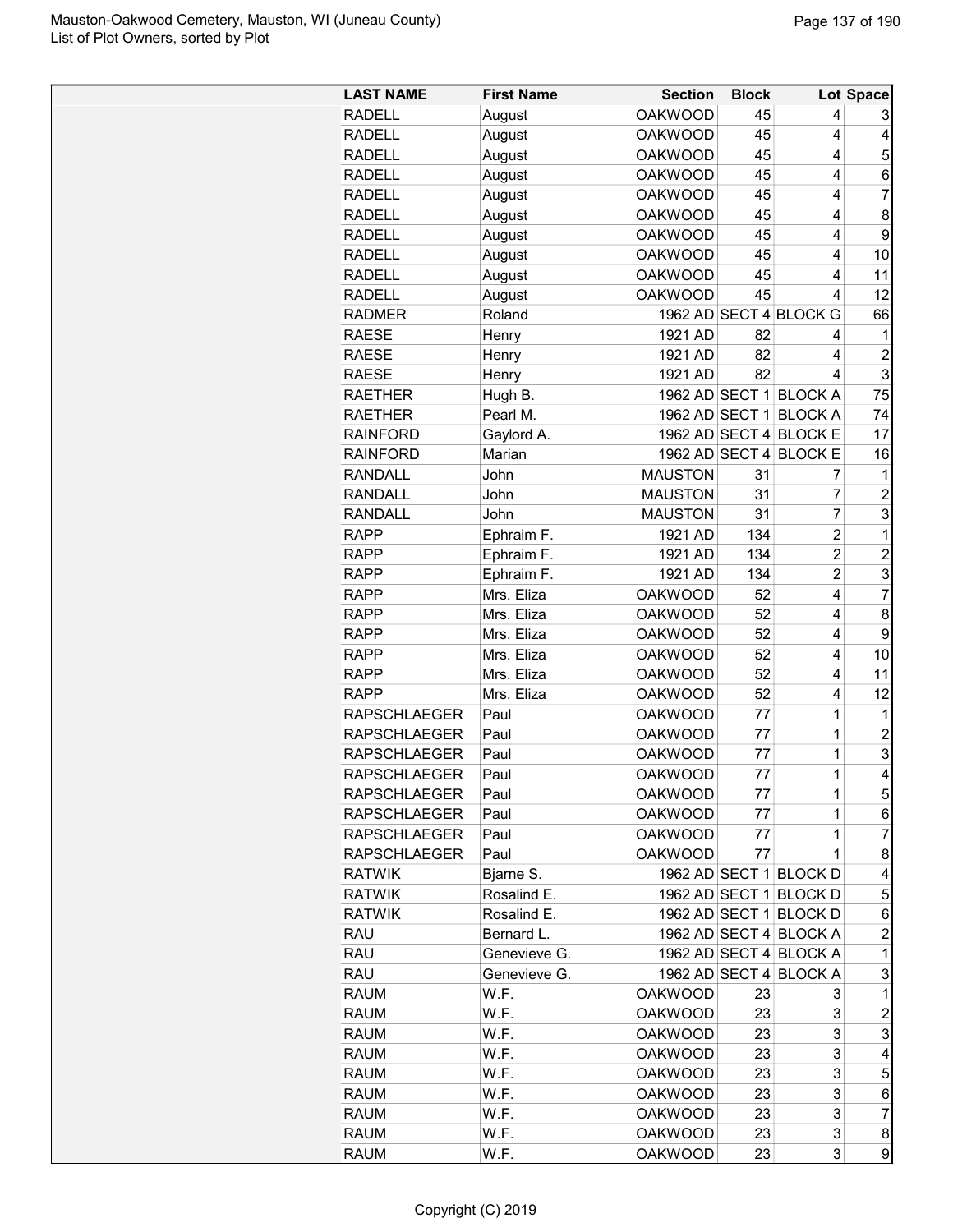| <b>LAST NAME</b>  | <b>First Name</b> | <b>Section</b> | <b>Block</b> |                        | <b>Lot Space</b> |
|-------------------|-------------------|----------------|--------------|------------------------|------------------|
| <b>RAUM</b>       | W.F.              | <b>OAKWOOD</b> | 23           | 3                      | 10               |
| RAUM              | W.F.              | <b>OAKWOOD</b> | 23           | 3                      | 11               |
| <b>RAUM</b>       | W.F.              | <b>OAKWOOD</b> | 23           | 3                      | 12               |
| <b>RAYMOND</b>    | Florence M.       |                |              | 1962 AD SECT 1 BLOCK E | 68               |
| <b>RAYMOND</b>    | Merton L.         | 1962 AD SECT 1 |              | <b>BLOCK E</b>         | 69               |
| <b>RAYMOND</b>    | Robert B.         | 1921 AD        | 139          | 3                      | 1                |
| <b>RAYMOND</b>    | Robert B.         | 1921 AD        | 139          | 3                      | $\overline{c}$   |
| <b>RAYMOND</b>    | Robert B.         | 1921 AD        | 139          | 3                      | 3                |
|                   |                   |                |              |                        | $\mathbf 1$      |
| <b>RECTOR</b>     | Seymour H.        | <b>OAKWOOD</b> | 62           | 4                      |                  |
| <b>RECTOR</b>     | Seymour H.        | <b>OAKWOOD</b> | 62           | 4                      | $\overline{2}$   |
| <b>RECTOR</b>     | Seymour H.        | <b>OAKWOOD</b> | 62           | 4                      | 3                |
| <b>REETZ</b>      | Otto              | <b>OAKWOOD</b> | 58           | 4                      | 1                |
| <b>REETZ</b>      | Otto              | <b>OAKWOOD</b> | 58           | 4                      | $\overline{2}$   |
| <b>REETZ</b>      | Otto              | <b>OAKWOOD</b> | 58           | 4                      | 3                |
| <b>REETZ</b>      | Otto              | <b>OAKWOOD</b> | 58           | 4                      | 4                |
| <b>REETZ</b>      | Otto              | <b>OAKWOOD</b> | 58           | 4                      | 5                |
| <b>REETZ</b>      | Otto              | <b>OAKWOOD</b> | 58           | 4                      | 6                |
| <b>REETZ</b>      | Otto              | <b>OAKWOOD</b> | 58           | 4                      | 7                |
| <b>REETZ</b>      | Otto              | <b>OAKWOOD</b> | 58           | 4                      | 8                |
| <b>REETZ</b>      | Otto              | <b>OAKWOOD</b> | 58           | 4                      | 9                |
| <b>REETZ</b>      | Otto              | <b>OAKWOOD</b> | 58           | 4                      | 10               |
| REETZ             | Otto              | <b>OAKWOOD</b> | 58           | 4                      | 11               |
| <b>REETZ</b>      | Otto              | <b>OAKWOOD</b> | 58           | 4                      | 12               |
| <b>REICHARDT</b>  | William M.        |                |              | 1962 AD SECT 2 BLOCK B | 87               |
| <b>REIGARD</b>    | Goldie P.         |                |              | 1962 AD SECT 1 BLOCK F | 92               |
| <b>REIGARD</b>    | Kimberly A.       |                |              | 1962 AD SECT 5 BLOCK D | 14               |
| <b>REIGARD</b>    | Kimberly A.       |                |              | 1962 AD SECT 5 BLOCK D | 15               |
| <b>REIGARD</b>    | Tom               |                |              | 1962 AD SECT 5 BLOCK D | 12               |
| <b>REIGARD</b>    | Tom               |                |              | 1962 AD SECT 5 BLOCK D | 13               |
| <b>REIGARD</b>    | William F.        | 1962 AD SECT 1 |              | <b>BLOCK F</b>         | 93               |
| <b>REINHOLD</b>   | Peter             | <b>MAUSTON</b> | 56           | 4                      | $\overline{c}$   |
| <b>REINSHAGER</b> | William           | <b>MAUSTON</b> | 11           | 2                      | $\mathbf 1$      |
| <b>REINSHAGER</b> | William           | <b>MAUSTON</b> | 11           | $\overline{c}$         | $\overline{c}$   |
| <b>REINSHAGER</b> | William           | <b>MAUSTON</b> | 11           | $\overline{c}$         | 3                |
| <b>REMINGTON</b>  | Charles C.        | <b>OAKWOOD</b> | 26           | 4                      | 1                |
| <b>REMINGTON</b>  |                   |                |              | 4                      | $\overline{c}$   |
|                   | Charles C.        | <b>OAKWOOD</b> | 26           |                        |                  |
| <b>REMINGTON</b>  | Charles C.        | <b>OAKWOOD</b> | 26           | 4                      | 3                |
| <b>REMINGTON</b>  | Charles C.        | <b>OAKWOOD</b> | 26           | 4                      | 4                |
| <b>REMINGTON</b>  | Charles C.        | <b>OAKWOOD</b> | 26           | 4                      | 5                |
| <b>REMINGTON</b>  | Charles C.        | <b>OAKWOOD</b> | 26           | 4                      | 6                |
| <b>REMINGTON</b>  | Charles C.        | <b>OAKWOOD</b> | 26           | 4                      | 7                |
| <b>REMINGTON</b>  | Charles C.        | <b>OAKWOOD</b> | 26           | 4                      | 8                |
| <b>REMINGTON</b>  | Charles C.        | <b>OAKWOOD</b> | 26           | 4                      | 9                |
| <b>REMINGTON</b>  | Charles C.        | <b>OAKWOOD</b> | 26           | 4                      | 10               |
| <b>REMINGTON</b>  | Charles C.        | <b>OAKWOOD</b> | 26           | 4                      | 11               |
| <b>REMINGTON</b>  | Charles C.        | <b>OAKWOOD</b> | 26           | 4                      | 12               |
| <b>REMINGTON</b>  | Dan L.            | <b>OAKWOOD</b> | 26           | 3                      | 1                |
| <b>REMINGTON</b>  | Dan L.            | <b>OAKWOOD</b> | 26           | 3                      | $\boldsymbol{2}$ |
| <b>REMINGTON</b>  | Dan L.            | <b>OAKWOOD</b> | 26           | 3                      | 3                |
| <b>REMINGTON</b>  | Dan L.            | <b>OAKWOOD</b> | 26           | 3                      | 4                |
| <b>REMINGTON</b>  | Dan L.            | <b>OAKWOOD</b> | 26           | 3                      | 5                |
| <b>REMINGTON</b>  | Dan L.            | <b>OAKWOOD</b> | 26           | 3                      | 6                |
| <b>REMINGTON</b>  | Dan L.            | <b>OAKWOOD</b> | 26           | 3                      | 7                |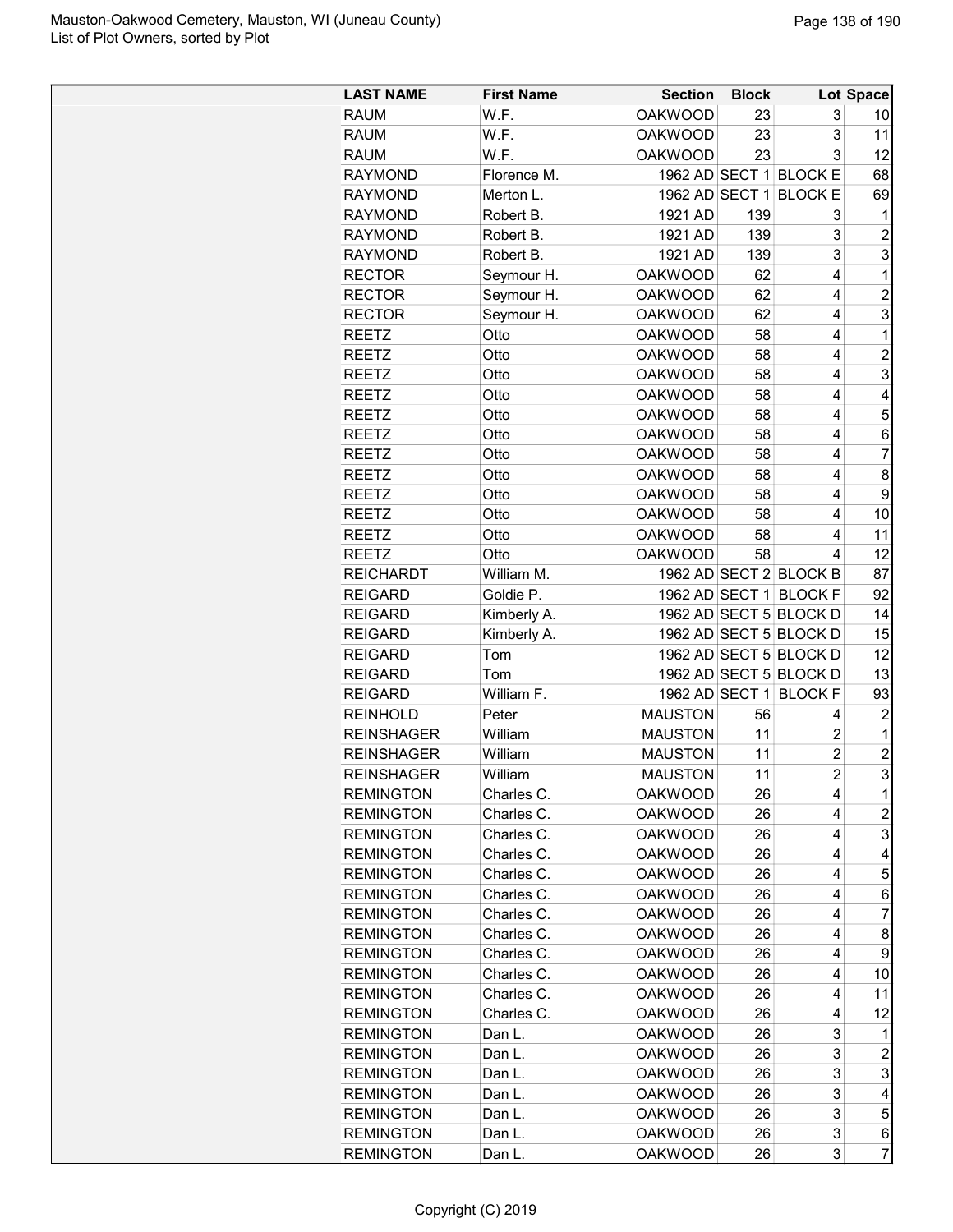| <b>LAST NAME</b> | <b>First Name</b> | <b>Section</b> | <b>Block</b> |                        | Lot Space               |
|------------------|-------------------|----------------|--------------|------------------------|-------------------------|
| <b>REMINGTON</b> | Dan L.            | <b>OAKWOOD</b> | 26           | 3                      | 8                       |
| <b>REMINGTON</b> | Dan L.            | <b>OAKWOOD</b> | 26           | 3                      | 9                       |
| <b>REMINGTON</b> | Dan L.            | <b>OAKWOOD</b> | 26           | 3                      | 10                      |
| <b>REMINGTON</b> | Dan L.            | <b>OAKWOOD</b> | 26           | 3                      | 11                      |
| <b>REMINGTON</b> | Dan L.            | <b>OAKWOOD</b> | 26           | 3                      | 12                      |
| <b>REMINGTON</b> | Daniel C.         | <b>MAUSTON</b> | 20           | 5                      | 1                       |
| <b>REMINGTON</b> | Daniel C.         | <b>MAUSTON</b> | 20           | 5                      | $\overline{c}$          |
| <b>REMINGTON</b> | Daniel C.         | <b>MAUSTON</b> | 20           | 5                      | 3                       |
| <b>REMINGTON</b> | Merton A.         |                |              | 1962 AD SECT 1 BLOCK B | 13                      |
| <b>REMINGTON</b> | N/A               |                |              | 1962 AD SECT 1 BLOCK B | 14                      |
| <b>REMINGTON</b> | N/A               | 1962 AD SECT 1 |              | <b>BLOCK B</b>         | 15                      |
| <b>REMINGTON</b> | N/A               | 1962 AD SECT 1 |              | <b>BLOCK B</b>         | 16                      |
| <b>REMINGTON</b> | W.A.              | <b>MAUSTON</b> | 11           | 3                      | 1                       |
| <b>REMINGTON</b> | W.A.              | <b>MAUSTON</b> | 11           | 3                      | $\overline{c}$          |
| <b>REMINGTON</b> | W.A.              | <b>MAUSTON</b> | 11           | 3                      | 3                       |
| <b>REMINGTON</b> | W.A.              | <b>MAUSTON</b> | 11           | 4                      | 1                       |
| <b>REMINGTON</b> | W.A.              | <b>MAUSTON</b> | 11           | 4                      | $\overline{c}$          |
| <b>REMINGTON</b> | W.A.              | <b>MAUSTON</b> | 11           | 4                      | 3                       |
| <b>REMINGTON</b> | W.A.              | <b>MAUSTON</b> | 11           | 5                      | 1                       |
| <b>REMINGTON</b> | W.A.              | <b>MAUSTON</b> | 11           | 5                      | $\overline{c}$          |
| <b>REMINGTON</b> | W.A.              | <b>MAUSTON</b> | 11           | 5                      | 3                       |
| <b>REMINGTON</b> | W.A.              | <b>MAUSTON</b> | 11           | 6                      | 1                       |
| <b>REMINGTON</b> | W.A.              | <b>MAUSTON</b> | 11           | 6                      | $\overline{2}$          |
| <b>REMINGTON</b> | W.A.              | <b>MAUSTON</b> | 11           | 6                      | 3                       |
| <b>REMINGTON</b> | Will              | <b>MAUSTON</b> | 39           | 9                      | 1                       |
| <b>REMINGTON</b> | Will              | <b>MAUSTON</b> | 39           | 9                      | $\overline{2}$          |
| <b>REMINGTON</b> | Will              | <b>MAUSTON</b> | 39           | 9                      | 3                       |
| <b>REMINGTON</b> | Will              | <b>MAUSTON</b> | 39           | 10                     | 1                       |
| <b>REMINGTON</b> | Will              | <b>MAUSTON</b> | 39           | 10                     | $\overline{c}$          |
| <b>REMINGTON</b> | Will              | <b>MAUSTON</b> | 39           | 10                     | 3                       |
| <b>REMINGTON</b> | Will              | <b>MAUSTON</b> | 39           | 15                     | 1                       |
| <b>REMINGTON</b> | Will              | <b>MAUSTON</b> | 39           | 15                     | $\overline{2}$          |
| <b>REMINGTON</b> | Will              | <b>MAUSTON</b> | 39           | 15                     | 3                       |
| <b>REMINGTON</b> | Will              | <b>MAUSTON</b> | 39           | 16                     | $\mathbf 1$             |
| <b>REMINGTON</b> | Will              | <b>MAUSTON</b> | 39           | 16                     | $\overline{c}$          |
| <b>REMINGTON</b> | Will              | <b>MAUSTON</b> | 39           | 16                     | 3                       |
| <b>REMINGTON</b> | William           | <b>MAUSTON</b> | 20           | 4                      | 1                       |
| <b>REMINGTON</b> | William           | <b>MAUSTON</b> | 20           | 4                      | $\overline{c}$          |
| <b>REMINGTON</b> | William           | <b>MAUSTON</b> | 20           | 4                      | 3                       |
| <b>REPKA</b>     | Mary              |                |              | 1962 AD SECT 4 BLOCK C | 46                      |
| <b>REPKA</b>     | Richard J.        |                |              | 1962 AD SECT 4 BLOCK C | 45                      |
| <b>RETZLAFF</b>  | Larry/Sandy       |                |              | 1962 AD SECT 5 BLOCK B | 39                      |
| <b>RETZLAFF</b>  | Lorraine          |                |              | 1962 AD SECT 5 BLOCK B | 37                      |
| <b>RETZLAFF</b>  | Tina              |                |              | 1962 AD SECT 5 BLOCK B | 38                      |
| <b>REVLOS</b>    | Mrs. A.           | <b>OAKWOOD</b> | 75           | 2                      | 1                       |
| <b>REVLOS</b>    | Mrs. A.           | <b>OAKWOOD</b> | 75           | 2                      | $\overline{\mathbf{c}}$ |
| <b>REVLOS</b>    | Mrs. A.           | <b>OAKWOOD</b> | 75           | 2                      | 3                       |
| <b>REVLOS</b>    | Mrs. A.           | <b>OAKWOOD</b> | 75           | $\overline{2}$         | 4                       |
| <b>REYNOLDS</b>  | Alfred B.         | <b>OAKWOOD</b> | 49           | 1                      | 1                       |
| <b>REYNOLDS</b>  | Alfred B.         | <b>OAKWOOD</b> | 49           | 1                      | $\overline{c}$          |
| <b>REYNOLDS</b>  | Alfred B.         | <b>OAKWOOD</b> | 49           | 1                      | 3                       |
| <b>REYNOLDS</b>  | Alfred B.         | <b>OAKWOOD</b> | 49           | $\mathbf 1$            | 4                       |
| <b>REYNOLDS</b>  | Alfred B.         | <b>OAKWOOD</b> | 49           | $\mathbf 1$            | 5                       |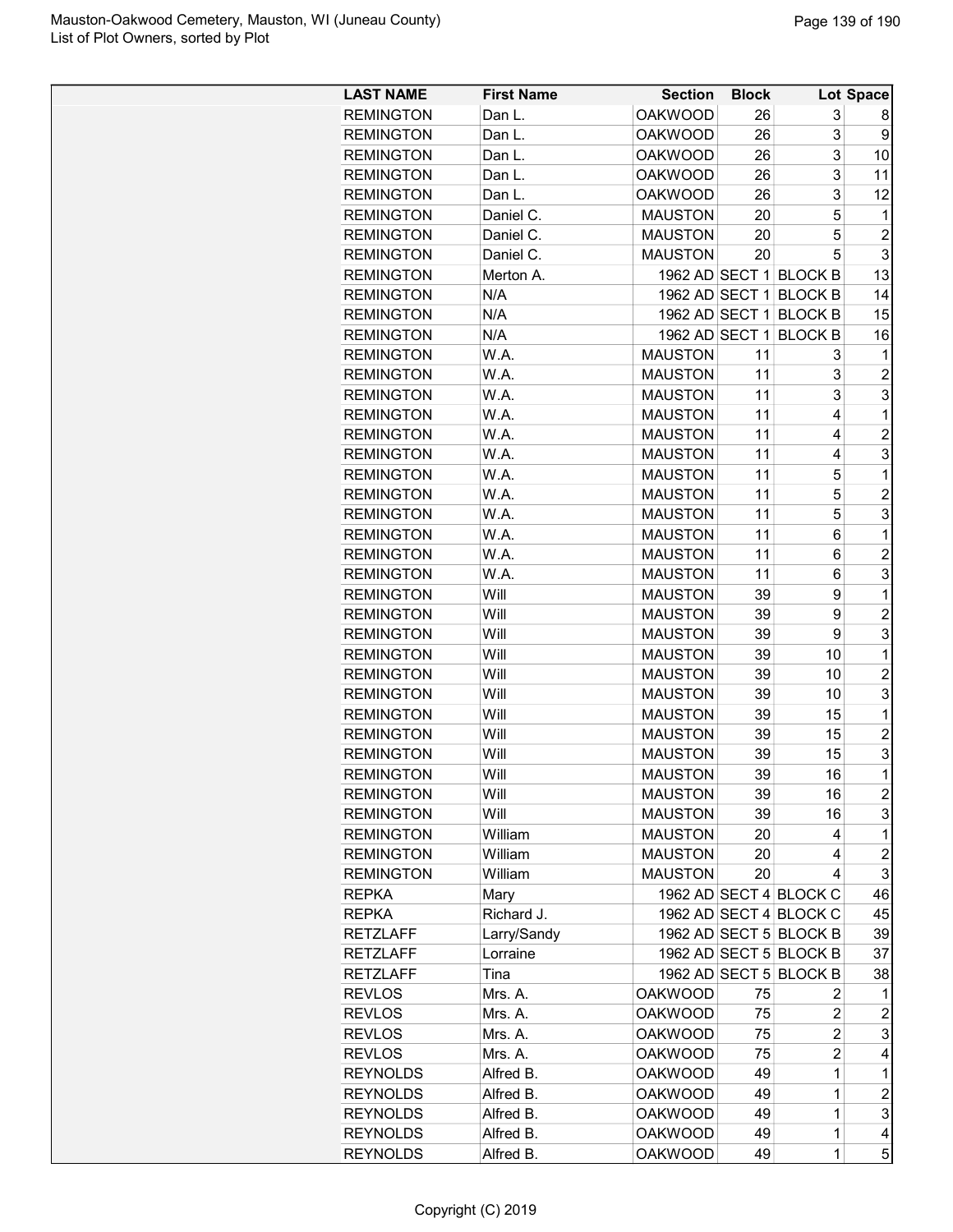| <b>LAST NAME</b> | <b>First Name</b> | <b>Section</b> | <b>Block</b> |                        | Lot Space           |
|------------------|-------------------|----------------|--------------|------------------------|---------------------|
| <b>REYNOLDS</b>  | Alfred B.         | <b>OAKWOOD</b> | 49           | 1                      | 6                   |
| <b>REYNOLDS</b>  | Georgia M.        | <b>MAUSTON</b> | 51           | $\overline{2}$         | 1                   |
| <b>REYNOLDS</b>  | Georgia M.        | <b>MAUSTON</b> | 51           | $\overline{c}$         | $\overline{2}$      |
| <b>REYNOLDS</b>  | Georgia M.        | <b>MAUSTON</b> | 51           | $\overline{2}$         | 3                   |
| <b>REYNOLDS</b>  | Georgia M.        | <b>MAUSTON</b> | 51           | $\overline{7}$         | 1                   |
| <b>REYNOLDS</b>  | Georgia M.        | <b>MAUSTON</b> | 51           | 7                      | $\overline{2}$      |
| <b>REYNOLDS</b>  | Georgia M.        | <b>MAUSTON</b> | 51           | $\overline{7}$         | 3                   |
| <b>REYNOLDS</b>  | Janette           | 1921 AD        | 91           | 4                      | 1                   |
| <b>REYNOLDS</b>  | Janette           | 1921 AD        | 91           | 4                      | $\overline{c}$      |
| <b>REYNOLDS</b>  | Janette           | 1921 AD        | 91           | 4                      | 3                   |
| <b>REYNOLDS</b>  | Joanne H.         |                |              | 1962 AD SECT 2 BLOCK A | 63                  |
| <b>REYNOLDS</b>  | Joanne H.         |                |              | 1962 AD SECT 2 BLOCK A | 64                  |
| <b>REYNOLDS</b>  |                   |                |              | 1962 AD SECT 2 BLOCK A | 62                  |
| <b>REYNOLDS</b>  | Lyle H.<br>Ruth   | 1921 AD        | 97           | 3                      |                     |
| <b>REYNOLDS</b>  | Ruth              | 1921 AD        | 97           | 3                      | 1<br>$\overline{c}$ |
|                  | Ruth              |                |              | 3                      | 3                   |
| <b>REYNOLDS</b>  |                   | 1921 AD        | 97           |                        | 1                   |
| <b>REYNOLDS</b>  | Sam               | 1921 AD        | 96           | 8                      |                     |
| <b>REYNOLDS</b>  | Sam               | 1921 AD        | 96           | 8                      | $\overline{c}$      |
| <b>REYNOLDS</b>  | Sam               | 1921 AD        | 96           | 8                      | 3                   |
| <b>REYNOLDS</b>  | Sam & Elsie       | <b>OAKWOOD</b> | 62           | 4                      | $\overline{7}$      |
| <b>REYNOLDS</b>  | Sam & Elsie       | <b>OAKWOOD</b> | 62           | 4                      | 8                   |
| <b>REYNOLDS</b>  | Sam & Elsie       | <b>OAKWOOD</b> | 62           | 4                      | 9                   |
| <b>REYNOLDS</b>  | William A.        | <b>OAKWOOD</b> | 33           | $\overline{2}$         | 1                   |
| <b>REYNOLDS</b>  | William A.        | <b>OAKWOOD</b> | 33           | $\overline{2}$         | $\overline{2}$      |
| <b>REYNOLDS</b>  | William A.        | <b>OAKWOOD</b> | 33           | $\overline{2}$         | 3                   |
| <b>REYNOLDS</b>  | William A.        | <b>OAKWOOD</b> | 33           | $\overline{2}$         | 4                   |
| <b>REYNOLDS</b>  | William A.        | <b>OAKWOOD</b> | 33           | $\overline{c}$         | 5                   |
| <b>REYNOLDS</b>  | William A.        | <b>OAKWOOD</b> | 33           | $\overline{2}$         | 6                   |
| <b>REYNOLDS</b>  | William A.        | <b>OAKWOOD</b> | 33           | $\overline{2}$         | $\overline{7}$      |
| <b>REYNOLDS</b>  | William A.        | <b>OAKWOOD</b> | 33           | $\overline{c}$         | 8                   |
| <b>REYNOLDS</b>  | William A.        | <b>OAKWOOD</b> | 33           | $\overline{2}$         | 9                   |
| <b>REYNOLDS</b>  | William A.        | <b>OAKWOOD</b> | 33           | $\overline{2}$         | 10                  |
| <b>REYNOLDS</b>  | William A.        | <b>OAKWOOD</b> | 33           | $\overline{2}$         | 11                  |
| <b>REYNOLDS</b>  | William A.        | <b>OAKWOOD</b> | 33           | $\overline{2}$         | 12                  |
| RHODE            | Ferdinand O.      | <b>OAKWOOD</b> | 11           | 2                      | 1                   |
| RHODE            | Ferdinand O.      | <b>OAKWOOD</b> | 11           | $\overline{c}$         | $\overline{c}$      |
| <b>RHODE</b>     | Ferdinand O.      | <b>OAKWOOD</b> | 11           | $\overline{c}$         | 3                   |
| <b>RHODE</b>     | Ferdinand O.      | <b>OAKWOOD</b> | 11           | 2                      | 4                   |
| <b>RHODE</b>     | Ferdinand O.      | <b>OAKWOOD</b> | 11           | $\overline{c}$         | 5                   |
| <b>RHODE</b>     | Ferdinand O.      | <b>OAKWOOD</b> | 11           | $\overline{c}$         | 6                   |
| <b>RHODE</b>     | Ferdinand O.      | <b>OAKWOOD</b> | 11           | $\overline{c}$         | 7                   |
| <b>RHODE</b>     | Ferdinand O.      | <b>OAKWOOD</b> | 11           | $\overline{c}$         | 8                   |
| <b>RHODE</b>     | Ferdinand O.      | <b>OAKWOOD</b> | 11           | $\overline{c}$         | 9                   |
| <b>RHODE</b>     | Ferdinand O.      | <b>OAKWOOD</b> | 11           | 2                      | 10                  |
| <b>RHODE</b>     | Ferdinand O.      | <b>OAKWOOD</b> | 11           | 2                      | 11                  |
| <b>RHODE</b>     | Ferdinand O.      | OAKWOOD        | 11           | 2                      | 12                  |
| <b>RHODE</b>     | Merton Emil       | 1921 AD        | 137          | 8                      | 1                   |
| <b>RHODE</b>     | Merton Emil       | 1921 AD        | 137          | 8                      | $\overline{c}$      |
| <b>RHODE</b>     | Merton Emil       | 1921 AD        | 137          | 8                      | 3                   |
| <b>RHODE</b>     | Mrs. Gusta        | <b>OAKWOOD</b> | 65           | 7                      | $\overline{7}$      |
| RHODE            | Mrs. Gusta        | <b>OAKWOOD</b> | 65           | 7                      | 8                   |
| <b>RHODE</b>     | Mrs. Gusta        | <b>OAKWOOD</b> | 65           | $\overline{7}$         | 9                   |
| <b>RHODE</b>     | Mrs. Gusta        | <b>OAKWOOD</b> | 65           | $\overline{7}$         | 10                  |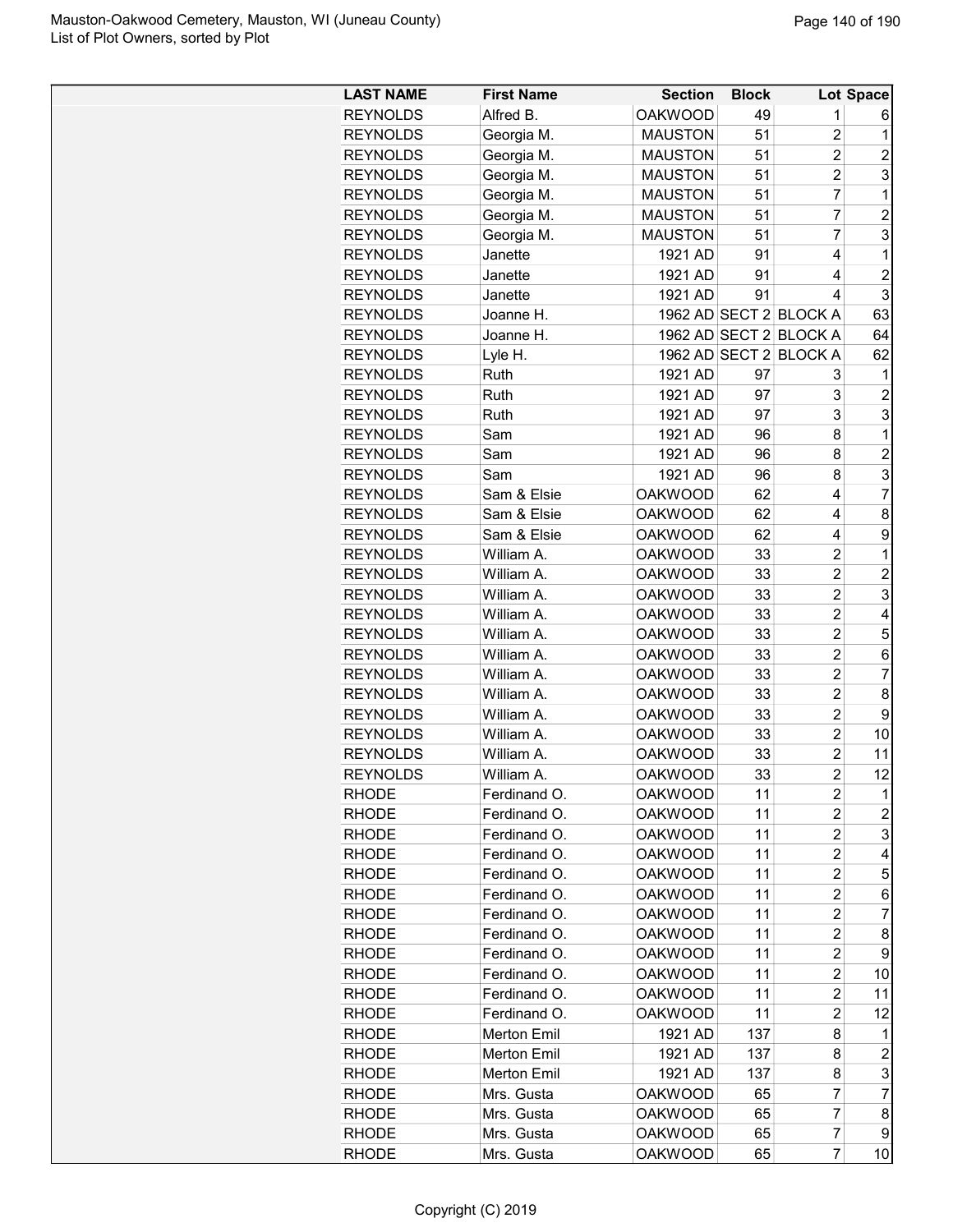| <b>LAST NAME</b>  | <b>First Name</b> | <b>Section</b> | <b>Block</b> |                        | Lot Space      |
|-------------------|-------------------|----------------|--------------|------------------------|----------------|
| <b>RHODE</b>      | Mrs. Gusta        | <b>OAKWOOD</b> | 65           | 7                      | 11             |
| <b>RHODE</b>      | Mrs. Gusta        | <b>OAKWOOD</b> | 65           | $\overline{7}$         | 12             |
| <b>RIBBLETT</b>   | Irvin C.          |                |              | 1962 AD SECT 1 BLOCK C | 63             |
| <b>RICH</b>       | Alvin             | 1921 AD        | 87           | 5                      | 1              |
| <b>RICH</b>       | Alvin             | 1921 AD        | 87           | 5                      | $\overline{2}$ |
| <b>RICH</b>       | Alvin             | 1921 AD        | 87           | 5                      | 3              |
| <b>RICHARD</b>    | Martin            | 1962 AD SECT 1 |              | <b>BLOCK F</b>         | 30             |
| <b>RICHARDS</b>   | Arthur K.         | <b>MAUSTON</b> | 50           | 11                     | 1              |
| <b>RICHARDS</b>   | Arthur K.         | <b>MAUSTON</b> | 50           | 11                     | $\overline{2}$ |
| <b>RICHARDS</b>   | Arthur K.         | <b>MAUSTON</b> | 50           | 11                     | 3              |
| <b>RICHARDS</b>   | Arthur K.         | <b>MAUSTON</b> | 50           | 12                     | 1              |
| <b>RICHARDS</b>   | Arthur K.         | <b>MAUSTON</b> | 50           | 12                     | $\overline{2}$ |
| <b>RICHARDS</b>   | Arthur K.         | <b>MAUSTON</b> | 50           | 12                     | 3              |
| <b>RICHARDS</b>   | Arthur K.         | <b>MAUSTON</b> | 50           | 13                     | 1              |
| <b>RICHARDS</b>   | Arthur K.         | <b>MAUSTON</b> | 50           | 13                     | $\overline{c}$ |
| <b>RICHARDS</b>   | Arthur K.         | <b>MAUSTON</b> | 50           | 13                     | 3              |
| <b>RICHARDS</b>   | Arthur K.         | <b>MAUSTON</b> | 50           | 14                     | 1              |
| <b>RICHARDS</b>   | Arthur K.         | <b>MAUSTON</b> | 50           | 14                     | $\overline{2}$ |
| <b>RICHARDS</b>   | Arthur K.         | <b>MAUSTON</b> | 50           | 14                     | 3              |
| <b>RICHARDSON</b> | E.R.              | <b>OAKWOOD</b> | 70           | $\overline{2}$         | 1              |
| <b>RICHARDSON</b> | E.R.              | <b>OAKWOOD</b> | 70           | $\overline{2}$         | $\overline{c}$ |
| <b>RICHARDSON</b> | E.R.              | <b>OAKWOOD</b> | 70           | $\overline{2}$         | 3              |
| <b>RICHARDSON</b> | E.R.              | <b>OAKWOOD</b> | 70           | $\overline{2}$         | 4              |
| <b>RICHARDSON</b> | E.R.              | <b>OAKWOOD</b> | 70           | $\overline{2}$         | 5              |
| <b>RICHARDSON</b> | E.R.              | <b>OAKWOOD</b> | 70           | $\overline{2}$         | 6              |
| <b>RICHARDT</b>   | Gustave           | <b>OAKWOOD</b> | 12           | 3                      | 1              |
| <b>RICHARDT</b>   | Gustave           | <b>OAKWOOD</b> | 12           | 3                      | $\overline{c}$ |
| <b>RICHARDT</b>   | Gustave           | <b>OAKWOOD</b> | 12           | 3                      | 3              |
| <b>RICHARDT</b>   | Gustave           | <b>OAKWOOD</b> | 12           | 3                      | 4              |
| <b>RICHARDT</b>   | Gustave           | <b>OAKWOOD</b> | 12           | 3                      | 5              |
| <b>RICHARDT</b>   | Gustave           | <b>OAKWOOD</b> | 12           | 3                      | 6              |
| <b>RICHMOND</b>   | Glenn Sr.         |                |              | 1962 AD SECT 4 BLOCK C | 14             |
| <b>RICKERMAN</b>  | George            | 1883 AD        | 4            | 1                      | 1              |
| <b>RICKERMAN</b>  | George            | 1883 AD        | 4            | $\mathbf 1$            | $\overline{2}$ |
| <b>RICKERMAN</b>  | George            | 1883 AD        | 4            | 1                      | 3              |
| <b>RICKERMAN</b>  | George            | 1883 AD        | 4            | $\overline{c}$         | 1              |
| <b>RICKERMAN</b>  | George            | 1883 AD        | 4            | 2                      | $\overline{c}$ |
| <b>RICKERMAN</b>  | George            | 1883 AD        | 4            | $\overline{2}$         | 3              |
| <b>RICKERMAN</b>  | George            | 1883 AD        | 4            | 3                      | 1              |
| <b>RICKERMAN</b>  | George            | 1883 AD        | 4            | 3                      | 2              |
| <b>RICKERMAN</b>  | George            | 1883 AD        | 4            | 3                      | 3              |
| <b>RICKERMAN</b>  | George            | 1883 AD        | 4            | 4                      | 1              |
| <b>RICKERMAN</b>  | George            | 1883 AD        | 4            | 4                      | $\overline{c}$ |
| <b>RICKERMAN</b>  | George            | 1883 AD        | 4            | 4                      | 3              |
| <b>RIDDLE</b>     | Ann J.            |                |              | 1962 AD SECT 1 BLOCK C | 9              |
| <b>RIDDLE</b>     | Foster V.         |                |              | 1962 AD SECT 1 BLOCK C | 10             |
| <b>RIDER</b>      | Adelbert          | <b>OAKWOOD</b> | 20           | 4                      | 1              |
| <b>RIDER</b>      | Adelbert          | <b>OAKWOOD</b> | 20           | 4                      | $\overline{c}$ |
| <b>RIDER</b>      | Adelbert          | <b>OAKWOOD</b> | 20           | 4                      | 3              |
| <b>RIDER</b>      | Adelbert          | <b>OAKWOOD</b> | 20           | 4                      | 4              |
| <b>RIDER</b>      | Adelbert          | <b>OAKWOOD</b> | 20           | 4                      | 5              |
| <b>RIDER</b>      | Adelbert          | <b>OAKWOOD</b> | 20           | 4                      | 6              |
| <b>RIDER</b>      | Adelbert          | <b>OAKWOOD</b> | 20           | 4                      | $\overline{7}$ |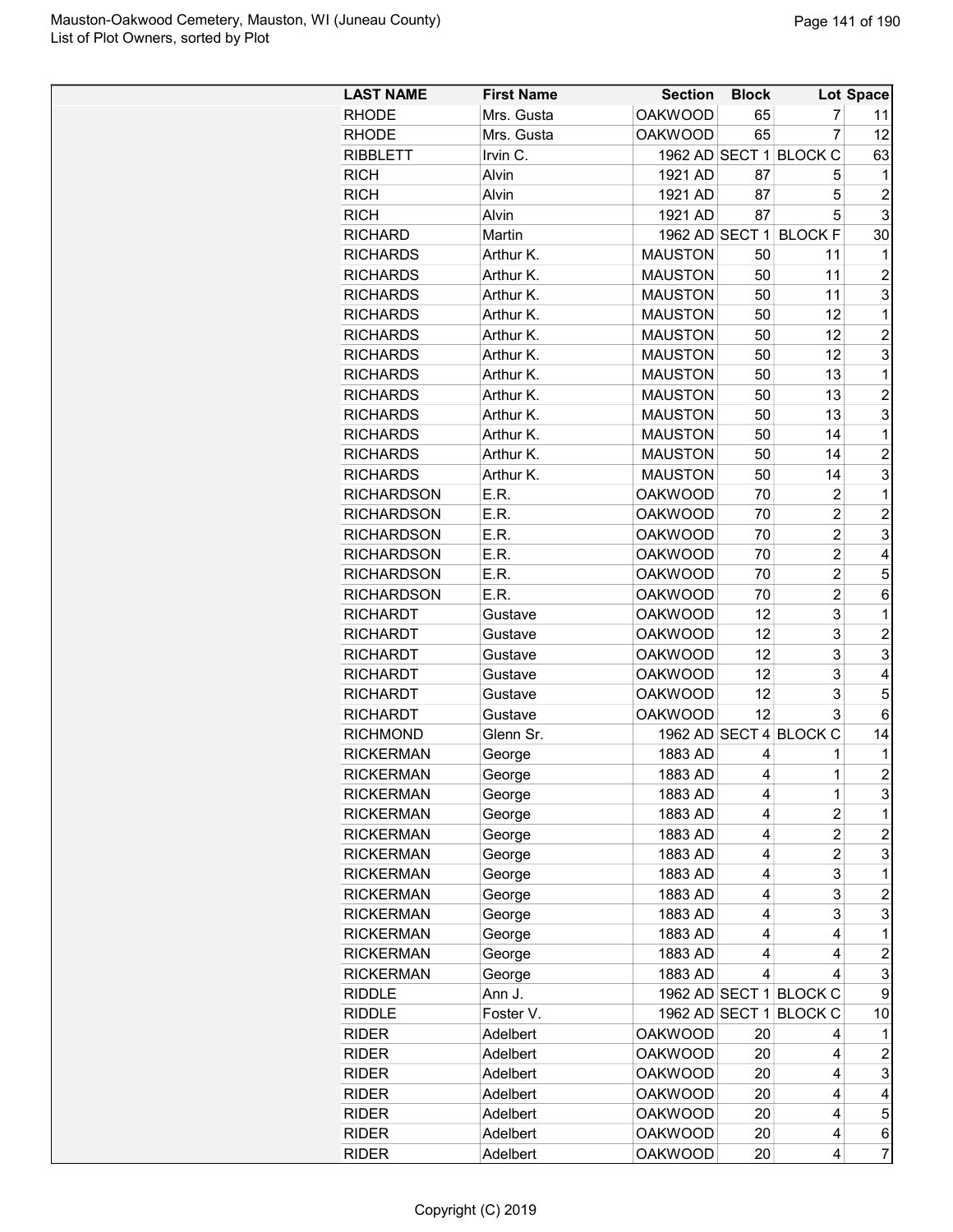| <b>LAST NAME</b>           | <b>First Name</b>  | <b>Section</b> | <b>Block</b> |                        | Lot Space      |
|----------------------------|--------------------|----------------|--------------|------------------------|----------------|
| <b>RIDER</b>               | Adelbert           | <b>OAKWOOD</b> | 20           | 4                      | 8              |
| <b>RIDER</b>               | Adelbert           | <b>OAKWOOD</b> | 20           | 4                      | 9              |
| <b>RIDER</b>               | Adelbert           | <b>OAKWOOD</b> | 20           | 4                      | 10             |
| <b>RIDER</b>               | Adelbert           | <b>OAKWOOD</b> | 20           | 4                      | 11             |
| <b>RIDER</b>               | Adelbert           | <b>OAKWOOD</b> | 20           | 4                      | 12             |
| <b>RIDER</b>               | Adelbert           | <b>OAKWOOD</b> | 53           | 5                      | 1              |
| <b>RIDER</b>               | Adelbert           | <b>OAKWOOD</b> | 53           | 5                      | $\overline{c}$ |
| <b>RIDER</b>               | Adelbert           | <b>OAKWOOD</b> | 53           | 5                      | 3              |
| <b>RIDER</b>               | Adelbert           | <b>OAKWOOD</b> | 53           | 5                      | 4              |
| <b>RIDER</b>               | Adelbert           | <b>OAKWOOD</b> | 53           | 5                      | 5              |
| <b>RIDER</b>               | Adelbert           | <b>OAKWOOD</b> | 53           | 5                      | 6              |
| <b>RIDER</b>               | Adelbert           | <b>OAKWOOD</b> | 53           | 5                      | 7              |
| <b>RIDER</b>               | Adelbert           | <b>OAKWOOD</b> | 53           | 5                      | 8              |
| <b>RIDER</b>               | Adelbert           | <b>OAKWOOD</b> | 53           | 5                      | 9              |
| <b>RIDER</b>               | Adelbert           | <b>OAKWOOD</b> | 53           | 5                      | 10             |
| <b>RIDER</b>               | Adelbert           | <b>OAKWOOD</b> | 53           | 5                      | 11             |
| <b>RIDER</b>               | Adelbert           | <b>OAKWOOD</b> | 53           | 5                      | 12             |
| <b>RINGNESS</b>            | <b>Ines</b>        | <b>MAUSTON</b> | 51           | 10                     | 1              |
| <b>RIPLEY</b>              | Arlene             |                |              | 1962 AD SECT 4 BLOCK A | 37             |
| <b>RIPLEY</b>              | Craig              |                |              | 1962 AD SECT 4 BLOCK A | 36             |
| <b>RIPLEY</b>              | Craig              |                |              | 1962 AD SECT 4 BLOCK A | 41             |
| <b>RIPLEY</b>              | Craig              |                |              | 1962 AD SECT 4 BLOCK A | 42             |
| <b>RIPLEY</b>              | Kelly              |                |              | 1962 AD SECT 4 BLOCK A | 35             |
| <b>RIPLEY</b>              | M. John Jack       |                |              | 1962 AD SECT 4 BLOCK A | 38             |
| <b>RIPLEY</b>              | Richard            |                |              | 1962 AD SECT 4 BLOCK A | 34             |
| <b>RISDON</b>              | Charles            | <b>MAUSTON</b> | 13           | 12                     | 1              |
| <b>RISDON</b>              | Charles            | <b>MAUSTON</b> | 13           | 12                     | 2              |
| <b>RISDON</b>              | Charles            | <b>MAUSTON</b> | 13           | 12                     | 3              |
| <b>RISDON</b>              | Charles            | <b>MAUSTON</b> | 13           | 13                     | 1              |
| <b>RISDON</b>              | Charles            | <b>MAUSTON</b> | 13           | 13                     | $\overline{c}$ |
| <b>RISDON</b>              | Charles            | <b>MAUSTON</b> | 13           | 13                     | 3              |
| <b>RISTER</b>              | Mrs. Matilda       | <b>OAKWOOD</b> | 53           | 7                      | 7              |
| <b>RISTER</b>              | Mrs. Matilda       | <b>OAKWOOD</b> | 53           | $\overline{7}$         | 8              |
| <b>RISTER</b>              | Mrs. Matilda       | <b>OAKWOOD</b> | 53           | $\overline{7}$         | 9              |
| <b>RISTER</b>              | Mrs. Matilda       | <b>OAKWOOD</b> | 53           | $\overline{7}$         | 10             |
| <b>RISTER</b>              | Mrs. Matilda       | <b>OAKWOOD</b> | 53           | 7                      | 11             |
| <b>RISTER</b>              | Mrs. Matilda       | <b>OAKWOOD</b> | 53           | 7                      | 12             |
| <b>RITTENHOUSE</b>         | James L.           |                |              | 1962 AD SECT 2 BLOCK B | 40             |
| <b>RITTENHOUSE</b>         | Vivian L.          |                |              | 1962 AD SECT 2 BLOCK B | 39             |
| <b>ROBERT L</b>            |                    | 1921 AD        | 126          | 3                      | 1              |
| ROBERT L                   | Krueger<br>Krueger | 1921 AD        | 126          | 3                      | 2              |
|                            |                    |                |              | 3                      | 3              |
| ROBERT L<br><b>ROBERTS</b> | Krueger            | 1921 AD        | 126          |                        |                |
|                            | <b>Beatrice</b>    |                |              | 1962 AD SECT 4 BLOCK B | 8              |
| <b>ROBERTSON</b>           | Frank E.           | 1921 AD        | 105          | 2                      | 1              |
| <b>ROBERTSON</b>           | Frank E.           | 1921 AD        | 105          | $\overline{c}$         | 2              |
| ROBERTSON                  | Frank E.           | 1921 AD        | 105          | $\overline{2}$         | 3              |
| <b>ROBERTSON</b>           | Frank E.           | 1921 AD        | 105          | 13                     | $\mathbf{1}$   |
| <b>ROBERTSON</b>           | Frank E.           | 1921 AD        | 105          | 13                     | $\overline{c}$ |
| <b>ROBERTSON</b>           | Frank E.           | 1921 AD        | 105          | 13                     | 3              |
| <b>ROBERTSON</b>           | John H.            | 1883 AD        | B            | 11                     | 1              |
| <b>ROBERTSON</b>           | John H.            | 1883 AD        | B            | 11                     | $\overline{c}$ |
| <b>ROBERTSON</b>           | John H.            | 1883 AD        | B            | 11                     | 3              |
| <b>ROBERTSON</b>           | John H.            | 1883 AD        | В            | 12                     | 1              |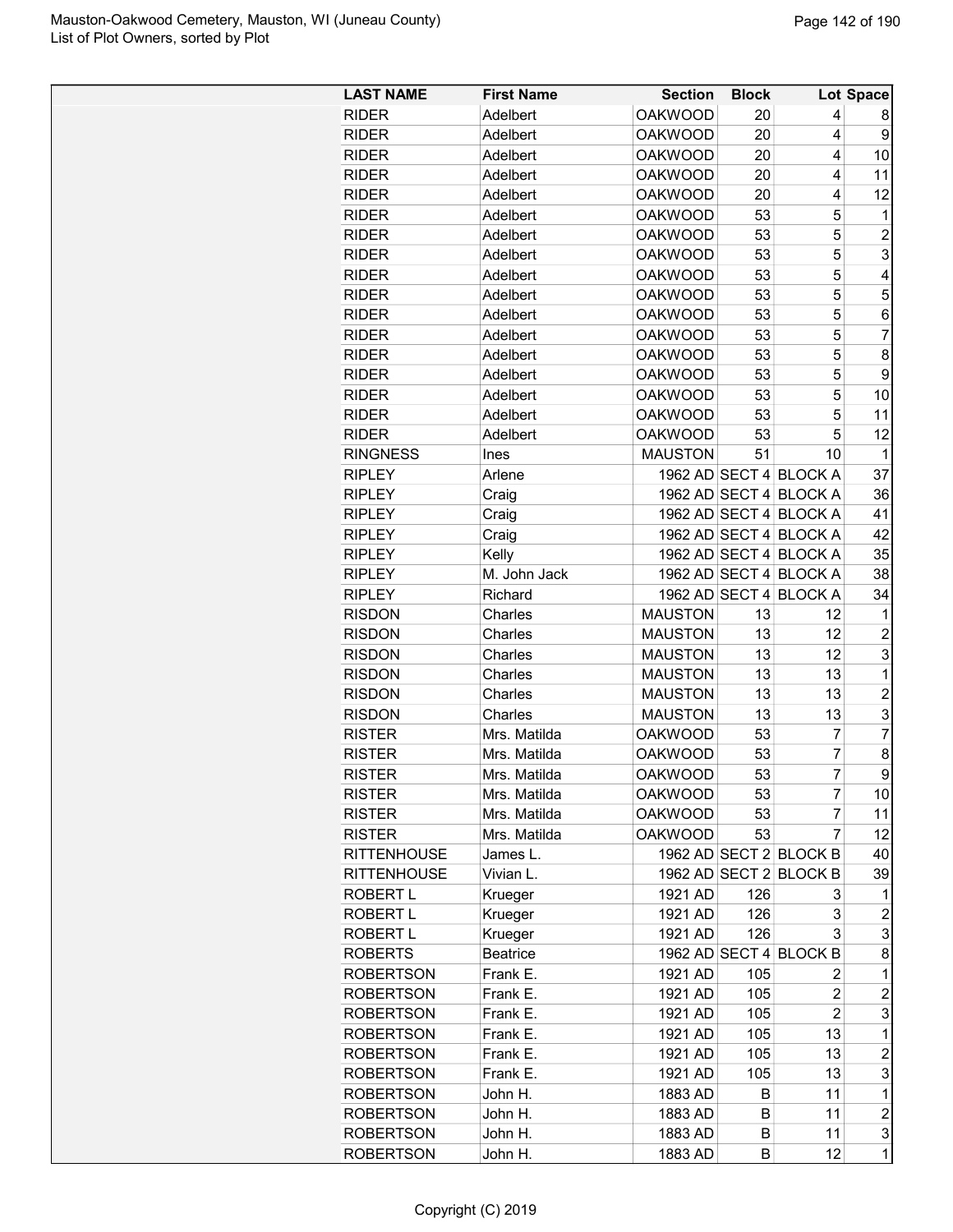| <b>LAST NAME</b> | <b>First Name</b> | <b>Section</b> | <b>Block</b> |                        | Lot Space      |
|------------------|-------------------|----------------|--------------|------------------------|----------------|
| <b>ROBERTSON</b> | John H.           | 1883 AD        | B            | 12                     | 2              |
| <b>ROBERTSON</b> | John H.           | 1883 AD        | B            | 12                     | 3              |
|                  |                   |                |              |                        |                |
| <b>ROBERTSON</b> | John H.           | 1883 AD        | B            | 13                     | 1              |
| <b>ROBERTSON</b> | John H.           | 1883 AD        | B            | 13                     | $\overline{2}$ |
| <b>ROBERTSON</b> | John H.           | 1883 AD        | в            | 13                     | 3              |
| <b>ROBERTSON</b> | John H.           | 1883 AD        | B            | 14                     | 1              |
| <b>ROBERTSON</b> | John H.           | 1883 AD        | B            | 14                     | $\overline{2}$ |
| <b>ROBERTSON</b> | John H.           | 1883 AD        | B            | 14                     | 3              |
| <b>ROBINSON</b>  | Anna Mae E.       |                |              | 1962 AD SECT 4 BLOCK E | 12             |
| <b>ROBINSON</b>  | Chas              | <b>OAKWOOD</b> | 78           | 1                      | 1              |
| <b>ROBINSON</b>  | Chas              | <b>OAKWOOD</b> | 78           | 1                      | $\overline{2}$ |
| <b>ROBINSON</b>  | Chas              | <b>OAKWOOD</b> | 78           | 1                      | 3              |
| <b>ROBINSON</b>  | Chas              | <b>OAKWOOD</b> | 78           | 1                      | 4              |
| <b>ROBINSON</b>  | Chas              | <b>OAKWOOD</b> | 78           | 1                      | 5              |
| <b>ROBINSON</b>  | Chas              | <b>OAKWOOD</b> | 78           | $\mathbf 1$            | 6              |
| <b>ROBINSON</b>  | Chas              | <b>OAKWOOD</b> | 78           | 1                      | $\overline{7}$ |
| <b>ROBINSON</b>  | Chas              | <b>OAKWOOD</b> | 78           | 1                      | 8              |
| <b>ROBINSON</b>  | Donald H.         |                |              | 1962 AD SECT 4 BLOCK E | 13             |
| <b>ROBINSON</b>  | Hall              | <b>OAKWOOD</b> | 31           | 2                      | 1              |
| <b>ROBINSON</b>  | Hall              | <b>OAKWOOD</b> | 31           | $\overline{2}$         | $\overline{c}$ |
| <b>ROBINSON</b>  | Hall              | <b>OAKWOOD</b> | 31           | $\overline{2}$         | 3              |
| <b>ROBINSON</b>  | Hall              | <b>OAKWOOD</b> | 31           | $\overline{2}$         | 4              |
| <b>ROBINSON</b>  | Hall              | <b>OAKWOOD</b> | 31           | $\overline{2}$         | 5              |
| <b>ROBINSON</b>  | Hall              | <b>OAKWOOD</b> | 31           | $\overline{2}$         | 6              |
| <b>ROBINSON</b>  | <b>Howard Mrs</b> | 1921 AD        | 105          | 1                      | 1              |
| <b>ROBINSON</b>  | <b>Howard Mrs</b> | 1921 AD        | 105          | 1                      | $\overline{2}$ |
| <b>ROBINSON</b>  | <b>Howard Mrs</b> | 1921 AD        | 105          | 1                      | 3              |
| <b>ROBINSON</b>  | Jean              | 1921 AD        | 105          | 14                     | 1              |
| <b>ROBINSON</b>  | Jean              | 1921 AD        | 105          | 14                     | $\overline{2}$ |
| <b>ROBINSON</b>  | Jean              | 1921 AD        | 105          | 14                     | 3              |
| <b>ROBINSON</b>  | Lyold             | 1921 AD        | 110          | 4                      | 1              |
| <b>ROBINSON</b>  | Lyold             | 1921 AD        | 110          | 4                      | $\overline{2}$ |
| <b>ROBINSON</b>  | Lyold             | 1921 AD        | 110          | 4                      | 3              |
| <b>ROBINSON</b>  | M.A.              | <b>OAKWOOD</b> | 16           | $\mathbf 1$            | $\overline{1}$ |
|                  |                   | <b>OAKWOOD</b> |              | 1                      | $\overline{c}$ |
| <b>ROBINSON</b>  | M.A.              |                | 16           |                        |                |
| <b>ROBINSON</b>  | M.A.              | <b>OAKWOOD</b> | 16           | $\mathbf 1$            | 3              |
| <b>ROBINSON</b>  | M.A.              | <b>OAKWOOD</b> | 16           | $\mathbf 1$            | 4              |
| <b>ROBINSON</b>  | M.A.              | <b>OAKWOOD</b> | 16           | $\mathbf 1$            | 5              |
| <b>ROBINSON</b>  | M.A.              | <b>OAKWOOD</b> | 16           | $\mathbf 1$            | 6              |
| <b>ROBINSON</b>  | M.A.              | <b>OAKWOOD</b> | 16           | 1                      | 7              |
| <b>ROBINSON</b>  | M.A.              | <b>OAKWOOD</b> | 16           | 1                      | 8              |
| <b>ROBINSON</b>  | M.A.              | <b>OAKWOOD</b> | 16           | $\mathbf 1$            | 9              |
| <b>ROBINSON</b>  | M.A.              | <b>OAKWOOD</b> | 16           | $\mathbf 1$            | 10             |
| <b>ROBINSON</b>  | M.A.              | <b>OAKWOOD</b> | 16           | 1                      | 11             |
| <b>ROBINSON</b>  | M.A.              | <b>OAKWOOD</b> | 16           | $\mathbf 1$            | 12             |
| <b>ROBINSON</b>  | Ralph M.          | 1921 AD        | 94           | 5                      | 1              |
| <b>ROBINSON</b>  | Ralph M.          | 1921 AD        | 94           | 5                      | $\overline{c}$ |
| <b>ROBINSON</b>  | Ralph M.          | 1921 AD        | 94           | 5                      | 3              |
| <b>ROBINSON</b>  | Reuben & Padel    | <b>OAKWOOD</b> | 42           | 1                      | 7              |
| <b>ROBINSON</b>  | Reuben & Padel    | <b>OAKWOOD</b> | 42           | 1                      | 8              |
| <b>ROBINSON</b>  | Reuben & Padel    | <b>OAKWOOD</b> | 42           | 1                      | 9              |
| <b>ROBINSON</b>  | Reuben & Padel    | <b>OAKWOOD</b> | 42           | $\mathbf 1$            | 10             |
| <b>ROBINSON</b>  | Reuben & Padel    | <b>OAKWOOD</b> | 42           | 1                      | 11             |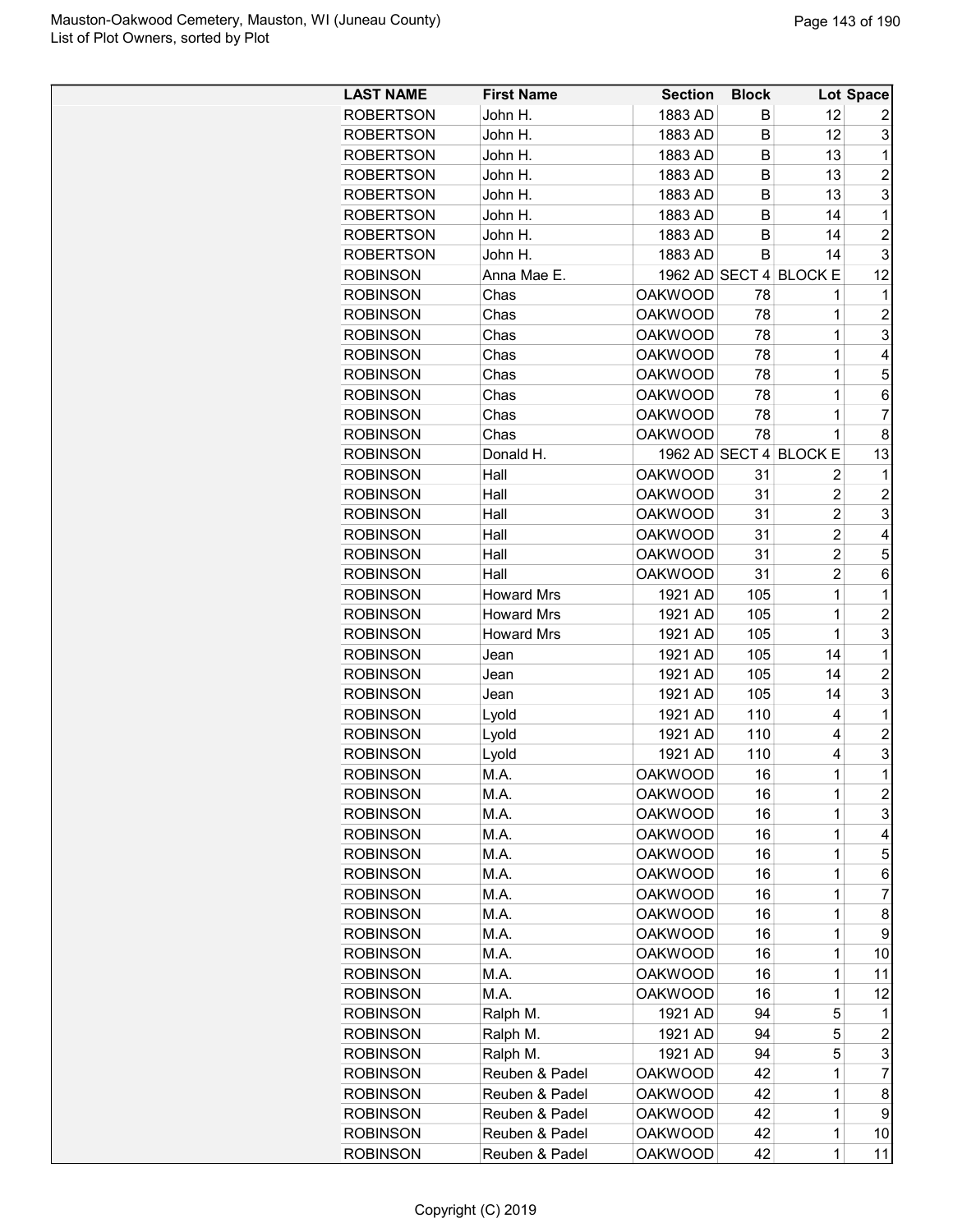| <b>LAST NAME</b> | <b>First Name</b> | <b>Section</b> | <b>Block</b> |                        | Lot Space      |
|------------------|-------------------|----------------|--------------|------------------------|----------------|
| <b>ROBINSON</b>  | Reuben & Padel    | <b>OAKWOOD</b> | 42           | 1                      | 12             |
| <b>ROELING</b>   | Harold            | 1921 AD        | 124          | 6                      | 1              |
| <b>ROELING</b>   | Harold            | 1921 AD        | 124          | 6                      | $\overline{2}$ |
| <b>ROELING</b>   | Harold            | 1921 AD        | 124          | 6                      | 3              |
| <b>ROELKE</b>    | Ethel M.          | 1921 AD        | 141          | 5                      | 3              |
| ROEMER, JR       | John P            |                |              | 1962 AD SECT 4 BLOCK F | 42             |
| ROEMER, JR       | John P            |                |              | 1962 AD SECT 4 BLOCK F | 43             |
| ROEMER, JR       | John P            |                |              | 1962 AD SECT 5 BLOCK C | 42             |
| ROEMER, JR       | John P            |                |              | 1962 AD SECT 5 BLOCK C | 43             |
| <b>ROGERS</b>    | Burton L.         | <b>OAKWOOD</b> | 28           | 4                      | 1              |
| <b>ROGERS</b>    | Burton L.         | <b>OAKWOOD</b> | 28           | 4                      | $\overline{2}$ |
| <b>ROGERS</b>    | Burton L.         | <b>OAKWOOD</b> | 28           | 4                      | 3              |
| <b>ROGERS</b>    | Burton L.         | <b>OAKWOOD</b> | 28           | 4                      | 4              |
| <b>ROGERS</b>    | Burton L.         | <b>OAKWOOD</b> | 28           | 4                      | 5              |
| <b>ROGERS</b>    | Burton L.         | <b>OAKWOOD</b> | 28           | 4                      | 6              |
| <b>ROGERS</b>    | Burton L.         | <b>OAKWOOD</b> | 28           | 4                      | 7              |
| <b>ROGERS</b>    | Burton L.         | <b>OAKWOOD</b> | 28           | 4                      | 8              |
| <b>ROGERS</b>    | Burton L.         | <b>OAKWOOD</b> | 28           | 4                      | 9              |
| <b>ROGERS</b>    | Burton L.         | <b>OAKWOOD</b> | 28           | 4                      | 10             |
| <b>ROGERS</b>    | Burton L.         | <b>OAKWOOD</b> | 28           | 4                      | 11             |
| <b>ROGERS</b>    | Burton L.         | <b>OAKWOOD</b> | 28           | 4                      | 12             |
|                  | Burton L.         |                |              | 5                      |                |
| <b>ROGERS</b>    |                   | <b>OAKWOOD</b> | 28           |                        | 8              |
| <b>ROGERS</b>    | Charles F.        | 1883 AD        | L            | 3                      | 1              |
| <b>ROGERS</b>    | Charles F.        | 1883 AD        | L            | 3                      | $\overline{2}$ |
| <b>ROGERS</b>    | Charles F.        | 1883 AD        | L            | 3                      | 3              |
| <b>ROGERS</b>    | Charles F.        | 1883 AD        | L            | 4                      | 1              |
| <b>ROGERS</b>    | Charles F.        | 1883 AD        | L            | 4                      | $\overline{2}$ |
| <b>ROGERS</b>    | Charles F.        | 1883 AD        | L            | 4                      | 3              |
| <b>ROGERS</b>    | Mr. & Mrs. Austin | <b>OAKWOOD</b> | 42           | $\mathbf{1}$           | 1              |
| <b>ROGERS</b>    | Mr. & Mrs. Austin | <b>OAKWOOD</b> | 42           | 1                      | $\overline{c}$ |
| <b>ROGERS</b>    | Mr. & Mrs. Austin | <b>OAKWOOD</b> | 42           | $\mathbf 1$            | 3              |
| <b>ROGERS</b>    | Mr. & Mrs. Austin | <b>OAKWOOD</b> | 42           | 1                      | 4              |
| <b>ROGERS</b>    | Mr. & Mrs. Austin | <b>OAKWOOD</b> | 42           | $\mathbf{1}$           | 5              |
| <b>ROGERS</b>    | Mr. & Mrs. Austin | <b>OAKWOOD</b> | 42           | $\mathbf 1$            | 6              |
| <b>ROGERS</b>    | Reuben            | <b>MAUSTON</b> | 16           | 1                      | 1              |
| <b>ROGERS</b>    | Reuben            | <b>MAUSTON</b> | 16           | 1                      | 2              |
| <b>ROGERS</b>    | Reuben            | <b>MAUSTON</b> | 16           | $\mathbf 1$            | 3              |
| <b>ROGERS</b>    | Reuben            | <b>MAUSTON</b> | 16           | $\overline{2}$         | 1              |
| <b>ROGERS</b>    | Reuben            | <b>MAUSTON</b> | 16           | $\overline{c}$         | $\overline{c}$ |
| <b>ROGERS</b>    | Reuben            | <b>MAUSTON</b> | 16           | $\overline{c}$         | 3              |
| <b>ROGERS</b>    | Reuben            | <b>MAUSTON</b> | 16           | 7                      | 1              |
| <b>ROGERS</b>    | Reuben            | <b>MAUSTON</b> | 16           | 7                      | $\overline{c}$ |
| <b>ROGERS</b>    | Reuben            | <b>MAUSTON</b> | 16           | 7                      | 3              |
| <b>ROGERS</b>    | Reuben            | <b>MAUSTON</b> | 16           | 8                      | 1              |
| <b>ROGERS</b>    | Reuben            | <b>MAUSTON</b> | 16           | 8                      | $\overline{c}$ |
| <b>ROGERS</b>    | Reuben            | <b>MAUSTON</b> | 16           | 8                      | 3              |
| ROGGE            | Robert W.         |                |              | 1962 AD SECT 2 BLOCK A | 73             |
| <b>ROHDE</b>     | Ferdinand         | 1883 AD        | D            | 10                     | 1              |
| <b>ROHDE</b>     | Ferdinand         | 1883 AD        | D            | 10                     | $\overline{c}$ |
| <b>ROHDE</b>     | Ferdinand         | 1883 AD        | D            | 10                     | 3              |
|                  |                   |                |              | 1                      | 1              |
| <b>ROHDE</b>     | Mrs. Fred         | <b>OAKWOOD</b> | 21           |                        |                |
| <b>ROHDE</b>     | Mrs. Fred         | <b>OAKWOOD</b> | 21           | 1                      | $\overline{c}$ |
| <b>ROHDE</b>     | Mrs. Fred         | <b>OAKWOOD</b> | 21           | 1                      | 3              |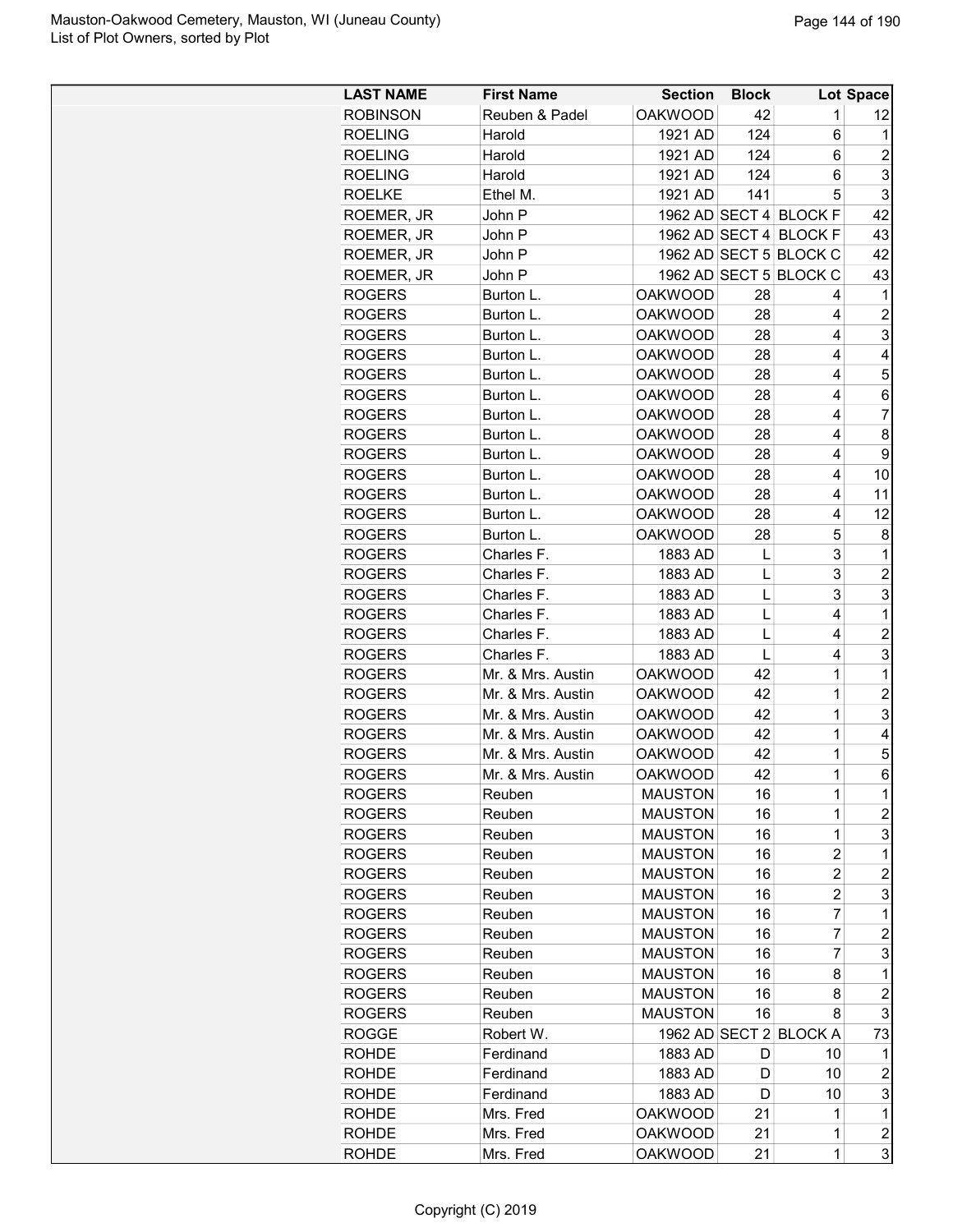| Mrs. Fred<br><b>OAKWOOD</b><br>21<br><b>ROHDE</b><br>1<br><b>OAKWOOD</b><br>21<br>1<br>5<br><b>ROHDE</b><br>Mrs. Fred<br><b>OAKWOOD</b><br>21<br>1<br><b>ROHDE</b><br>Mrs. Fred<br>6<br><b>OAKWOOD</b><br>7<br><b>ROHDE</b><br>Mrs. Fred<br>21<br>1<br>8<br><b>ROHDE</b><br>Mrs. Fred<br><b>OAKWOOD</b><br>21<br>1<br>9<br><b>ROHDE</b><br>Mrs. Fred<br><b>OAKWOOD</b><br>21<br>1<br><b>OAKWOOD</b><br>21<br>1<br>10<br><b>ROHDE</b><br>Mrs. Fred<br>Mrs. Fred<br><b>OAKWOOD</b><br>21<br>1<br>11<br><b>ROHDE</b><br><b>OAKWOOD</b><br>21<br>1<br>12<br><b>ROHDE</b><br>Mrs. Fred<br><b>ROISIER</b><br>1962 AD SECT 2 BLOCK B<br>12<br>Karen<br><b>ROISIER</b><br>Katherine V.<br>1962 AD SECT 2 BLOCK B<br>8<br>1962 AD SECT 5 BLOCK D<br>43<br><b>RONK</b><br>Clarence W.<br><b>RONK</b><br>Vivian M.<br>1962 AD SECT 5 BLOCK D<br>44<br>45<br><b>RONK</b><br>1962 AD SECT 5 BLOCK D<br>Yvonne M.<br><b>MAUSTON</b><br>50<br>$\overline{c}$<br><b>ROOT</b><br>Albert E.<br>10<br>3<br>Albert E.<br><b>MAUSTON</b><br>50<br>10<br><b>ROOT</b><br>S.<br><b>OAKWOOD</b><br>1<br><b>ROOT</b><br>80<br>1<br>S.<br><b>OAKWOOD</b><br>$\overline{2}$<br><b>ROOT</b><br>80<br>1<br>S.<br>3<br><b>OAKWOOD</b><br><b>ROOT</b><br>80<br>1<br>S.<br><b>ROOT</b><br><b>OAKWOOD</b><br>80<br>4<br>1<br>1962 AD SECT 2 BLOCK A<br><b>ROSE</b><br>78<br>Arne<br><b>ROSE</b><br>1921 AD<br>131<br>George & Mrs<br>3<br>1<br>3<br>$\boldsymbol{2}$<br><b>ROSE</b><br>George & Mrs<br>1921 AD<br>131<br>3<br>3<br><b>ROSE</b><br>George & Mrs<br>131<br>1921 AD<br><b>ROSE</b><br>1962 AD SECT 2 BLOCK A<br>76<br>Lloyd J.<br>1962 AD SECT 2 BLOCK A<br>77<br><b>ROSE</b><br>Lorraine<br><b>ROSE</b><br>Lorrie N.<br>1962 AD SECT 1 BLOCK C<br>66<br>1962 AD SECT 2 BLOCK A<br><b>ROSE</b><br>75<br>Marjorie V.<br>3<br><b>ROSENBERG</b><br>Eileen<br>1883 AD<br>3<br>1<br><b>ROSSIN</b><br>132<br>8<br>Helen<br>1921 AD<br>$\mathbf 1$<br><b>ROSSIN</b><br>Helen<br>132<br>8<br>$\overline{c}$<br>1921 AD<br>3<br><b>ROSSIN</b><br>8<br>Helen<br>132<br>1921 AD<br><b>ROTH</b><br>1970 AD<br>155<br>1<br>Charles<br>4<br>$\overline{2}$<br>155<br>4<br>ROTH<br>Charles<br>1970 AD<br>3<br>155<br>ROTH<br>Charles<br>1970 AD<br>4<br><b>ROTH</b><br>Charles<br>1970 AD<br>155<br>5<br>1<br>5<br>2<br>Charles<br>1970 AD<br>155<br><b>ROTH</b><br>3<br><b>ROTH</b><br>Charles<br>1970 AD<br>155<br>5<br>Herb Mrs<br>104<br>7<br>1<br>ROTH<br>1921 AD<br>$\overline{c}$<br><b>ROTH</b><br>Herb Mrs<br>1921 AD<br>104<br>7<br>3<br><b>ROTH</b><br>Herb Mrs<br>1921 AD<br>104<br>7<br><b>ROTH</b><br>John J.<br>1921 AD<br>116<br>1<br>1<br>$\overline{c}$<br>1921 AD<br>116<br>1<br>ROTH<br>John J.<br>116<br>1<br>3<br><b>ROTH</b><br>John J.<br>1921 AD<br>7<br><b>ROTH</b><br>М<br>1921 AD<br>116<br>1<br>$\overline{7}$<br>1921 AD<br>116<br>ROTH<br>М<br>2<br>3<br><b>ROTH</b><br>1921 AD<br>116<br>7<br>М<br><b>ROTH</b><br>1921 AD<br>116<br>1<br>М<br>8<br>116<br>$\overline{c}$<br><b>ROTH</b><br>М<br>1921 AD<br>8<br>3<br>М<br>1921 AD<br>116<br>8<br>ROTH<br>$\overline{2}$<br><b>ROTH</b><br>Martin J<br>1970 AD<br>156<br>1<br>$\overline{c}$<br><b>ROTH</b><br>Martin J<br>1970 AD<br>156<br>2<br>$\overline{2}$ | <b>LAST NAME</b> | <b>First Name</b> | <b>Section</b> | <b>Block</b> | Lot Space |
|-------------------------------------------------------------------------------------------------------------------------------------------------------------------------------------------------------------------------------------------------------------------------------------------------------------------------------------------------------------------------------------------------------------------------------------------------------------------------------------------------------------------------------------------------------------------------------------------------------------------------------------------------------------------------------------------------------------------------------------------------------------------------------------------------------------------------------------------------------------------------------------------------------------------------------------------------------------------------------------------------------------------------------------------------------------------------------------------------------------------------------------------------------------------------------------------------------------------------------------------------------------------------------------------------------------------------------------------------------------------------------------------------------------------------------------------------------------------------------------------------------------------------------------------------------------------------------------------------------------------------------------------------------------------------------------------------------------------------------------------------------------------------------------------------------------------------------------------------------------------------------------------------------------------------------------------------------------------------------------------------------------------------------------------------------------------------------------------------------------------------------------------------------------------------------------------------------------------------------------------------------------------------------------------------------------------------------------------------------------------------------------------------------------------------------------------------------------------------------------------------------------------------------------------------------------------------------------------------------------------------------------------------------------------------------------------------------------------------------------------------------------------------------------------------------------------------------------------------------------------------------------------------------------------------------------------------------------------------------------------------------------------------------------------------------------------------------------------------------------------------------------------------------------------------------------------------------------|------------------|-------------------|----------------|--------------|-----------|
|                                                                                                                                                                                                                                                                                                                                                                                                                                                                                                                                                                                                                                                                                                                                                                                                                                                                                                                                                                                                                                                                                                                                                                                                                                                                                                                                                                                                                                                                                                                                                                                                                                                                                                                                                                                                                                                                                                                                                                                                                                                                                                                                                                                                                                                                                                                                                                                                                                                                                                                                                                                                                                                                                                                                                                                                                                                                                                                                                                                                                                                                                                                                                                                                             |                  |                   |                |              |           |
|                                                                                                                                                                                                                                                                                                                                                                                                                                                                                                                                                                                                                                                                                                                                                                                                                                                                                                                                                                                                                                                                                                                                                                                                                                                                                                                                                                                                                                                                                                                                                                                                                                                                                                                                                                                                                                                                                                                                                                                                                                                                                                                                                                                                                                                                                                                                                                                                                                                                                                                                                                                                                                                                                                                                                                                                                                                                                                                                                                                                                                                                                                                                                                                                             |                  |                   |                |              |           |
|                                                                                                                                                                                                                                                                                                                                                                                                                                                                                                                                                                                                                                                                                                                                                                                                                                                                                                                                                                                                                                                                                                                                                                                                                                                                                                                                                                                                                                                                                                                                                                                                                                                                                                                                                                                                                                                                                                                                                                                                                                                                                                                                                                                                                                                                                                                                                                                                                                                                                                                                                                                                                                                                                                                                                                                                                                                                                                                                                                                                                                                                                                                                                                                                             |                  |                   |                |              |           |
|                                                                                                                                                                                                                                                                                                                                                                                                                                                                                                                                                                                                                                                                                                                                                                                                                                                                                                                                                                                                                                                                                                                                                                                                                                                                                                                                                                                                                                                                                                                                                                                                                                                                                                                                                                                                                                                                                                                                                                                                                                                                                                                                                                                                                                                                                                                                                                                                                                                                                                                                                                                                                                                                                                                                                                                                                                                                                                                                                                                                                                                                                                                                                                                                             |                  |                   |                |              |           |
|                                                                                                                                                                                                                                                                                                                                                                                                                                                                                                                                                                                                                                                                                                                                                                                                                                                                                                                                                                                                                                                                                                                                                                                                                                                                                                                                                                                                                                                                                                                                                                                                                                                                                                                                                                                                                                                                                                                                                                                                                                                                                                                                                                                                                                                                                                                                                                                                                                                                                                                                                                                                                                                                                                                                                                                                                                                                                                                                                                                                                                                                                                                                                                                                             |                  |                   |                |              |           |
|                                                                                                                                                                                                                                                                                                                                                                                                                                                                                                                                                                                                                                                                                                                                                                                                                                                                                                                                                                                                                                                                                                                                                                                                                                                                                                                                                                                                                                                                                                                                                                                                                                                                                                                                                                                                                                                                                                                                                                                                                                                                                                                                                                                                                                                                                                                                                                                                                                                                                                                                                                                                                                                                                                                                                                                                                                                                                                                                                                                                                                                                                                                                                                                                             |                  |                   |                |              |           |
|                                                                                                                                                                                                                                                                                                                                                                                                                                                                                                                                                                                                                                                                                                                                                                                                                                                                                                                                                                                                                                                                                                                                                                                                                                                                                                                                                                                                                                                                                                                                                                                                                                                                                                                                                                                                                                                                                                                                                                                                                                                                                                                                                                                                                                                                                                                                                                                                                                                                                                                                                                                                                                                                                                                                                                                                                                                                                                                                                                                                                                                                                                                                                                                                             |                  |                   |                |              |           |
|                                                                                                                                                                                                                                                                                                                                                                                                                                                                                                                                                                                                                                                                                                                                                                                                                                                                                                                                                                                                                                                                                                                                                                                                                                                                                                                                                                                                                                                                                                                                                                                                                                                                                                                                                                                                                                                                                                                                                                                                                                                                                                                                                                                                                                                                                                                                                                                                                                                                                                                                                                                                                                                                                                                                                                                                                                                                                                                                                                                                                                                                                                                                                                                                             |                  |                   |                |              |           |
|                                                                                                                                                                                                                                                                                                                                                                                                                                                                                                                                                                                                                                                                                                                                                                                                                                                                                                                                                                                                                                                                                                                                                                                                                                                                                                                                                                                                                                                                                                                                                                                                                                                                                                                                                                                                                                                                                                                                                                                                                                                                                                                                                                                                                                                                                                                                                                                                                                                                                                                                                                                                                                                                                                                                                                                                                                                                                                                                                                                                                                                                                                                                                                                                             |                  |                   |                |              |           |
|                                                                                                                                                                                                                                                                                                                                                                                                                                                                                                                                                                                                                                                                                                                                                                                                                                                                                                                                                                                                                                                                                                                                                                                                                                                                                                                                                                                                                                                                                                                                                                                                                                                                                                                                                                                                                                                                                                                                                                                                                                                                                                                                                                                                                                                                                                                                                                                                                                                                                                                                                                                                                                                                                                                                                                                                                                                                                                                                                                                                                                                                                                                                                                                                             |                  |                   |                |              |           |
|                                                                                                                                                                                                                                                                                                                                                                                                                                                                                                                                                                                                                                                                                                                                                                                                                                                                                                                                                                                                                                                                                                                                                                                                                                                                                                                                                                                                                                                                                                                                                                                                                                                                                                                                                                                                                                                                                                                                                                                                                                                                                                                                                                                                                                                                                                                                                                                                                                                                                                                                                                                                                                                                                                                                                                                                                                                                                                                                                                                                                                                                                                                                                                                                             |                  |                   |                |              |           |
|                                                                                                                                                                                                                                                                                                                                                                                                                                                                                                                                                                                                                                                                                                                                                                                                                                                                                                                                                                                                                                                                                                                                                                                                                                                                                                                                                                                                                                                                                                                                                                                                                                                                                                                                                                                                                                                                                                                                                                                                                                                                                                                                                                                                                                                                                                                                                                                                                                                                                                                                                                                                                                                                                                                                                                                                                                                                                                                                                                                                                                                                                                                                                                                                             |                  |                   |                |              |           |
|                                                                                                                                                                                                                                                                                                                                                                                                                                                                                                                                                                                                                                                                                                                                                                                                                                                                                                                                                                                                                                                                                                                                                                                                                                                                                                                                                                                                                                                                                                                                                                                                                                                                                                                                                                                                                                                                                                                                                                                                                                                                                                                                                                                                                                                                                                                                                                                                                                                                                                                                                                                                                                                                                                                                                                                                                                                                                                                                                                                                                                                                                                                                                                                                             |                  |                   |                |              |           |
|                                                                                                                                                                                                                                                                                                                                                                                                                                                                                                                                                                                                                                                                                                                                                                                                                                                                                                                                                                                                                                                                                                                                                                                                                                                                                                                                                                                                                                                                                                                                                                                                                                                                                                                                                                                                                                                                                                                                                                                                                                                                                                                                                                                                                                                                                                                                                                                                                                                                                                                                                                                                                                                                                                                                                                                                                                                                                                                                                                                                                                                                                                                                                                                                             |                  |                   |                |              |           |
|                                                                                                                                                                                                                                                                                                                                                                                                                                                                                                                                                                                                                                                                                                                                                                                                                                                                                                                                                                                                                                                                                                                                                                                                                                                                                                                                                                                                                                                                                                                                                                                                                                                                                                                                                                                                                                                                                                                                                                                                                                                                                                                                                                                                                                                                                                                                                                                                                                                                                                                                                                                                                                                                                                                                                                                                                                                                                                                                                                                                                                                                                                                                                                                                             |                  |                   |                |              |           |
|                                                                                                                                                                                                                                                                                                                                                                                                                                                                                                                                                                                                                                                                                                                                                                                                                                                                                                                                                                                                                                                                                                                                                                                                                                                                                                                                                                                                                                                                                                                                                                                                                                                                                                                                                                                                                                                                                                                                                                                                                                                                                                                                                                                                                                                                                                                                                                                                                                                                                                                                                                                                                                                                                                                                                                                                                                                                                                                                                                                                                                                                                                                                                                                                             |                  |                   |                |              |           |
|                                                                                                                                                                                                                                                                                                                                                                                                                                                                                                                                                                                                                                                                                                                                                                                                                                                                                                                                                                                                                                                                                                                                                                                                                                                                                                                                                                                                                                                                                                                                                                                                                                                                                                                                                                                                                                                                                                                                                                                                                                                                                                                                                                                                                                                                                                                                                                                                                                                                                                                                                                                                                                                                                                                                                                                                                                                                                                                                                                                                                                                                                                                                                                                                             |                  |                   |                |              |           |
|                                                                                                                                                                                                                                                                                                                                                                                                                                                                                                                                                                                                                                                                                                                                                                                                                                                                                                                                                                                                                                                                                                                                                                                                                                                                                                                                                                                                                                                                                                                                                                                                                                                                                                                                                                                                                                                                                                                                                                                                                                                                                                                                                                                                                                                                                                                                                                                                                                                                                                                                                                                                                                                                                                                                                                                                                                                                                                                                                                                                                                                                                                                                                                                                             |                  |                   |                |              |           |
|                                                                                                                                                                                                                                                                                                                                                                                                                                                                                                                                                                                                                                                                                                                                                                                                                                                                                                                                                                                                                                                                                                                                                                                                                                                                                                                                                                                                                                                                                                                                                                                                                                                                                                                                                                                                                                                                                                                                                                                                                                                                                                                                                                                                                                                                                                                                                                                                                                                                                                                                                                                                                                                                                                                                                                                                                                                                                                                                                                                                                                                                                                                                                                                                             |                  |                   |                |              |           |
|                                                                                                                                                                                                                                                                                                                                                                                                                                                                                                                                                                                                                                                                                                                                                                                                                                                                                                                                                                                                                                                                                                                                                                                                                                                                                                                                                                                                                                                                                                                                                                                                                                                                                                                                                                                                                                                                                                                                                                                                                                                                                                                                                                                                                                                                                                                                                                                                                                                                                                                                                                                                                                                                                                                                                                                                                                                                                                                                                                                                                                                                                                                                                                                                             |                  |                   |                |              |           |
|                                                                                                                                                                                                                                                                                                                                                                                                                                                                                                                                                                                                                                                                                                                                                                                                                                                                                                                                                                                                                                                                                                                                                                                                                                                                                                                                                                                                                                                                                                                                                                                                                                                                                                                                                                                                                                                                                                                                                                                                                                                                                                                                                                                                                                                                                                                                                                                                                                                                                                                                                                                                                                                                                                                                                                                                                                                                                                                                                                                                                                                                                                                                                                                                             |                  |                   |                |              |           |
|                                                                                                                                                                                                                                                                                                                                                                                                                                                                                                                                                                                                                                                                                                                                                                                                                                                                                                                                                                                                                                                                                                                                                                                                                                                                                                                                                                                                                                                                                                                                                                                                                                                                                                                                                                                                                                                                                                                                                                                                                                                                                                                                                                                                                                                                                                                                                                                                                                                                                                                                                                                                                                                                                                                                                                                                                                                                                                                                                                                                                                                                                                                                                                                                             |                  |                   |                |              |           |
|                                                                                                                                                                                                                                                                                                                                                                                                                                                                                                                                                                                                                                                                                                                                                                                                                                                                                                                                                                                                                                                                                                                                                                                                                                                                                                                                                                                                                                                                                                                                                                                                                                                                                                                                                                                                                                                                                                                                                                                                                                                                                                                                                                                                                                                                                                                                                                                                                                                                                                                                                                                                                                                                                                                                                                                                                                                                                                                                                                                                                                                                                                                                                                                                             |                  |                   |                |              |           |
|                                                                                                                                                                                                                                                                                                                                                                                                                                                                                                                                                                                                                                                                                                                                                                                                                                                                                                                                                                                                                                                                                                                                                                                                                                                                                                                                                                                                                                                                                                                                                                                                                                                                                                                                                                                                                                                                                                                                                                                                                                                                                                                                                                                                                                                                                                                                                                                                                                                                                                                                                                                                                                                                                                                                                                                                                                                                                                                                                                                                                                                                                                                                                                                                             |                  |                   |                |              |           |
|                                                                                                                                                                                                                                                                                                                                                                                                                                                                                                                                                                                                                                                                                                                                                                                                                                                                                                                                                                                                                                                                                                                                                                                                                                                                                                                                                                                                                                                                                                                                                                                                                                                                                                                                                                                                                                                                                                                                                                                                                                                                                                                                                                                                                                                                                                                                                                                                                                                                                                                                                                                                                                                                                                                                                                                                                                                                                                                                                                                                                                                                                                                                                                                                             |                  |                   |                |              |           |
|                                                                                                                                                                                                                                                                                                                                                                                                                                                                                                                                                                                                                                                                                                                                                                                                                                                                                                                                                                                                                                                                                                                                                                                                                                                                                                                                                                                                                                                                                                                                                                                                                                                                                                                                                                                                                                                                                                                                                                                                                                                                                                                                                                                                                                                                                                                                                                                                                                                                                                                                                                                                                                                                                                                                                                                                                                                                                                                                                                                                                                                                                                                                                                                                             |                  |                   |                |              |           |
|                                                                                                                                                                                                                                                                                                                                                                                                                                                                                                                                                                                                                                                                                                                                                                                                                                                                                                                                                                                                                                                                                                                                                                                                                                                                                                                                                                                                                                                                                                                                                                                                                                                                                                                                                                                                                                                                                                                                                                                                                                                                                                                                                                                                                                                                                                                                                                                                                                                                                                                                                                                                                                                                                                                                                                                                                                                                                                                                                                                                                                                                                                                                                                                                             |                  |                   |                |              |           |
|                                                                                                                                                                                                                                                                                                                                                                                                                                                                                                                                                                                                                                                                                                                                                                                                                                                                                                                                                                                                                                                                                                                                                                                                                                                                                                                                                                                                                                                                                                                                                                                                                                                                                                                                                                                                                                                                                                                                                                                                                                                                                                                                                                                                                                                                                                                                                                                                                                                                                                                                                                                                                                                                                                                                                                                                                                                                                                                                                                                                                                                                                                                                                                                                             |                  |                   |                |              |           |
|                                                                                                                                                                                                                                                                                                                                                                                                                                                                                                                                                                                                                                                                                                                                                                                                                                                                                                                                                                                                                                                                                                                                                                                                                                                                                                                                                                                                                                                                                                                                                                                                                                                                                                                                                                                                                                                                                                                                                                                                                                                                                                                                                                                                                                                                                                                                                                                                                                                                                                                                                                                                                                                                                                                                                                                                                                                                                                                                                                                                                                                                                                                                                                                                             |                  |                   |                |              |           |
|                                                                                                                                                                                                                                                                                                                                                                                                                                                                                                                                                                                                                                                                                                                                                                                                                                                                                                                                                                                                                                                                                                                                                                                                                                                                                                                                                                                                                                                                                                                                                                                                                                                                                                                                                                                                                                                                                                                                                                                                                                                                                                                                                                                                                                                                                                                                                                                                                                                                                                                                                                                                                                                                                                                                                                                                                                                                                                                                                                                                                                                                                                                                                                                                             |                  |                   |                |              |           |
|                                                                                                                                                                                                                                                                                                                                                                                                                                                                                                                                                                                                                                                                                                                                                                                                                                                                                                                                                                                                                                                                                                                                                                                                                                                                                                                                                                                                                                                                                                                                                                                                                                                                                                                                                                                                                                                                                                                                                                                                                                                                                                                                                                                                                                                                                                                                                                                                                                                                                                                                                                                                                                                                                                                                                                                                                                                                                                                                                                                                                                                                                                                                                                                                             |                  |                   |                |              |           |
|                                                                                                                                                                                                                                                                                                                                                                                                                                                                                                                                                                                                                                                                                                                                                                                                                                                                                                                                                                                                                                                                                                                                                                                                                                                                                                                                                                                                                                                                                                                                                                                                                                                                                                                                                                                                                                                                                                                                                                                                                                                                                                                                                                                                                                                                                                                                                                                                                                                                                                                                                                                                                                                                                                                                                                                                                                                                                                                                                                                                                                                                                                                                                                                                             |                  |                   |                |              |           |
|                                                                                                                                                                                                                                                                                                                                                                                                                                                                                                                                                                                                                                                                                                                                                                                                                                                                                                                                                                                                                                                                                                                                                                                                                                                                                                                                                                                                                                                                                                                                                                                                                                                                                                                                                                                                                                                                                                                                                                                                                                                                                                                                                                                                                                                                                                                                                                                                                                                                                                                                                                                                                                                                                                                                                                                                                                                                                                                                                                                                                                                                                                                                                                                                             |                  |                   |                |              |           |
|                                                                                                                                                                                                                                                                                                                                                                                                                                                                                                                                                                                                                                                                                                                                                                                                                                                                                                                                                                                                                                                                                                                                                                                                                                                                                                                                                                                                                                                                                                                                                                                                                                                                                                                                                                                                                                                                                                                                                                                                                                                                                                                                                                                                                                                                                                                                                                                                                                                                                                                                                                                                                                                                                                                                                                                                                                                                                                                                                                                                                                                                                                                                                                                                             |                  |                   |                |              |           |
|                                                                                                                                                                                                                                                                                                                                                                                                                                                                                                                                                                                                                                                                                                                                                                                                                                                                                                                                                                                                                                                                                                                                                                                                                                                                                                                                                                                                                                                                                                                                                                                                                                                                                                                                                                                                                                                                                                                                                                                                                                                                                                                                                                                                                                                                                                                                                                                                                                                                                                                                                                                                                                                                                                                                                                                                                                                                                                                                                                                                                                                                                                                                                                                                             |                  |                   |                |              |           |
|                                                                                                                                                                                                                                                                                                                                                                                                                                                                                                                                                                                                                                                                                                                                                                                                                                                                                                                                                                                                                                                                                                                                                                                                                                                                                                                                                                                                                                                                                                                                                                                                                                                                                                                                                                                                                                                                                                                                                                                                                                                                                                                                                                                                                                                                                                                                                                                                                                                                                                                                                                                                                                                                                                                                                                                                                                                                                                                                                                                                                                                                                                                                                                                                             |                  |                   |                |              |           |
|                                                                                                                                                                                                                                                                                                                                                                                                                                                                                                                                                                                                                                                                                                                                                                                                                                                                                                                                                                                                                                                                                                                                                                                                                                                                                                                                                                                                                                                                                                                                                                                                                                                                                                                                                                                                                                                                                                                                                                                                                                                                                                                                                                                                                                                                                                                                                                                                                                                                                                                                                                                                                                                                                                                                                                                                                                                                                                                                                                                                                                                                                                                                                                                                             |                  |                   |                |              |           |
|                                                                                                                                                                                                                                                                                                                                                                                                                                                                                                                                                                                                                                                                                                                                                                                                                                                                                                                                                                                                                                                                                                                                                                                                                                                                                                                                                                                                                                                                                                                                                                                                                                                                                                                                                                                                                                                                                                                                                                                                                                                                                                                                                                                                                                                                                                                                                                                                                                                                                                                                                                                                                                                                                                                                                                                                                                                                                                                                                                                                                                                                                                                                                                                                             |                  |                   |                |              |           |
|                                                                                                                                                                                                                                                                                                                                                                                                                                                                                                                                                                                                                                                                                                                                                                                                                                                                                                                                                                                                                                                                                                                                                                                                                                                                                                                                                                                                                                                                                                                                                                                                                                                                                                                                                                                                                                                                                                                                                                                                                                                                                                                                                                                                                                                                                                                                                                                                                                                                                                                                                                                                                                                                                                                                                                                                                                                                                                                                                                                                                                                                                                                                                                                                             |                  |                   |                |              |           |
|                                                                                                                                                                                                                                                                                                                                                                                                                                                                                                                                                                                                                                                                                                                                                                                                                                                                                                                                                                                                                                                                                                                                                                                                                                                                                                                                                                                                                                                                                                                                                                                                                                                                                                                                                                                                                                                                                                                                                                                                                                                                                                                                                                                                                                                                                                                                                                                                                                                                                                                                                                                                                                                                                                                                                                                                                                                                                                                                                                                                                                                                                                                                                                                                             |                  |                   |                |              |           |
|                                                                                                                                                                                                                                                                                                                                                                                                                                                                                                                                                                                                                                                                                                                                                                                                                                                                                                                                                                                                                                                                                                                                                                                                                                                                                                                                                                                                                                                                                                                                                                                                                                                                                                                                                                                                                                                                                                                                                                                                                                                                                                                                                                                                                                                                                                                                                                                                                                                                                                                                                                                                                                                                                                                                                                                                                                                                                                                                                                                                                                                                                                                                                                                                             |                  |                   |                |              |           |
|                                                                                                                                                                                                                                                                                                                                                                                                                                                                                                                                                                                                                                                                                                                                                                                                                                                                                                                                                                                                                                                                                                                                                                                                                                                                                                                                                                                                                                                                                                                                                                                                                                                                                                                                                                                                                                                                                                                                                                                                                                                                                                                                                                                                                                                                                                                                                                                                                                                                                                                                                                                                                                                                                                                                                                                                                                                                                                                                                                                                                                                                                                                                                                                                             |                  |                   |                |              |           |
|                                                                                                                                                                                                                                                                                                                                                                                                                                                                                                                                                                                                                                                                                                                                                                                                                                                                                                                                                                                                                                                                                                                                                                                                                                                                                                                                                                                                                                                                                                                                                                                                                                                                                                                                                                                                                                                                                                                                                                                                                                                                                                                                                                                                                                                                                                                                                                                                                                                                                                                                                                                                                                                                                                                                                                                                                                                                                                                                                                                                                                                                                                                                                                                                             |                  |                   |                |              |           |
|                                                                                                                                                                                                                                                                                                                                                                                                                                                                                                                                                                                                                                                                                                                                                                                                                                                                                                                                                                                                                                                                                                                                                                                                                                                                                                                                                                                                                                                                                                                                                                                                                                                                                                                                                                                                                                                                                                                                                                                                                                                                                                                                                                                                                                                                                                                                                                                                                                                                                                                                                                                                                                                                                                                                                                                                                                                                                                                                                                                                                                                                                                                                                                                                             |                  |                   |                |              |           |
|                                                                                                                                                                                                                                                                                                                                                                                                                                                                                                                                                                                                                                                                                                                                                                                                                                                                                                                                                                                                                                                                                                                                                                                                                                                                                                                                                                                                                                                                                                                                                                                                                                                                                                                                                                                                                                                                                                                                                                                                                                                                                                                                                                                                                                                                                                                                                                                                                                                                                                                                                                                                                                                                                                                                                                                                                                                                                                                                                                                                                                                                                                                                                                                                             |                  |                   |                |              |           |
|                                                                                                                                                                                                                                                                                                                                                                                                                                                                                                                                                                                                                                                                                                                                                                                                                                                                                                                                                                                                                                                                                                                                                                                                                                                                                                                                                                                                                                                                                                                                                                                                                                                                                                                                                                                                                                                                                                                                                                                                                                                                                                                                                                                                                                                                                                                                                                                                                                                                                                                                                                                                                                                                                                                                                                                                                                                                                                                                                                                                                                                                                                                                                                                                             |                  |                   |                |              |           |
|                                                                                                                                                                                                                                                                                                                                                                                                                                                                                                                                                                                                                                                                                                                                                                                                                                                                                                                                                                                                                                                                                                                                                                                                                                                                                                                                                                                                                                                                                                                                                                                                                                                                                                                                                                                                                                                                                                                                                                                                                                                                                                                                                                                                                                                                                                                                                                                                                                                                                                                                                                                                                                                                                                                                                                                                                                                                                                                                                                                                                                                                                                                                                                                                             |                  |                   |                |              |           |
|                                                                                                                                                                                                                                                                                                                                                                                                                                                                                                                                                                                                                                                                                                                                                                                                                                                                                                                                                                                                                                                                                                                                                                                                                                                                                                                                                                                                                                                                                                                                                                                                                                                                                                                                                                                                                                                                                                                                                                                                                                                                                                                                                                                                                                                                                                                                                                                                                                                                                                                                                                                                                                                                                                                                                                                                                                                                                                                                                                                                                                                                                                                                                                                                             |                  |                   |                |              |           |
|                                                                                                                                                                                                                                                                                                                                                                                                                                                                                                                                                                                                                                                                                                                                                                                                                                                                                                                                                                                                                                                                                                                                                                                                                                                                                                                                                                                                                                                                                                                                                                                                                                                                                                                                                                                                                                                                                                                                                                                                                                                                                                                                                                                                                                                                                                                                                                                                                                                                                                                                                                                                                                                                                                                                                                                                                                                                                                                                                                                                                                                                                                                                                                                                             |                  |                   |                |              |           |
|                                                                                                                                                                                                                                                                                                                                                                                                                                                                                                                                                                                                                                                                                                                                                                                                                                                                                                                                                                                                                                                                                                                                                                                                                                                                                                                                                                                                                                                                                                                                                                                                                                                                                                                                                                                                                                                                                                                                                                                                                                                                                                                                                                                                                                                                                                                                                                                                                                                                                                                                                                                                                                                                                                                                                                                                                                                                                                                                                                                                                                                                                                                                                                                                             |                  |                   |                |              |           |
|                                                                                                                                                                                                                                                                                                                                                                                                                                                                                                                                                                                                                                                                                                                                                                                                                                                                                                                                                                                                                                                                                                                                                                                                                                                                                                                                                                                                                                                                                                                                                                                                                                                                                                                                                                                                                                                                                                                                                                                                                                                                                                                                                                                                                                                                                                                                                                                                                                                                                                                                                                                                                                                                                                                                                                                                                                                                                                                                                                                                                                                                                                                                                                                                             |                  |                   |                |              |           |
|                                                                                                                                                                                                                                                                                                                                                                                                                                                                                                                                                                                                                                                                                                                                                                                                                                                                                                                                                                                                                                                                                                                                                                                                                                                                                                                                                                                                                                                                                                                                                                                                                                                                                                                                                                                                                                                                                                                                                                                                                                                                                                                                                                                                                                                                                                                                                                                                                                                                                                                                                                                                                                                                                                                                                                                                                                                                                                                                                                                                                                                                                                                                                                                                             |                  |                   |                |              |           |
|                                                                                                                                                                                                                                                                                                                                                                                                                                                                                                                                                                                                                                                                                                                                                                                                                                                                                                                                                                                                                                                                                                                                                                                                                                                                                                                                                                                                                                                                                                                                                                                                                                                                                                                                                                                                                                                                                                                                                                                                                                                                                                                                                                                                                                                                                                                                                                                                                                                                                                                                                                                                                                                                                                                                                                                                                                                                                                                                                                                                                                                                                                                                                                                                             |                  |                   |                |              |           |
|                                                                                                                                                                                                                                                                                                                                                                                                                                                                                                                                                                                                                                                                                                                                                                                                                                                                                                                                                                                                                                                                                                                                                                                                                                                                                                                                                                                                                                                                                                                                                                                                                                                                                                                                                                                                                                                                                                                                                                                                                                                                                                                                                                                                                                                                                                                                                                                                                                                                                                                                                                                                                                                                                                                                                                                                                                                                                                                                                                                                                                                                                                                                                                                                             | <b>ROTH</b>      | Martin J          | 1970 AD        | 156          | 3         |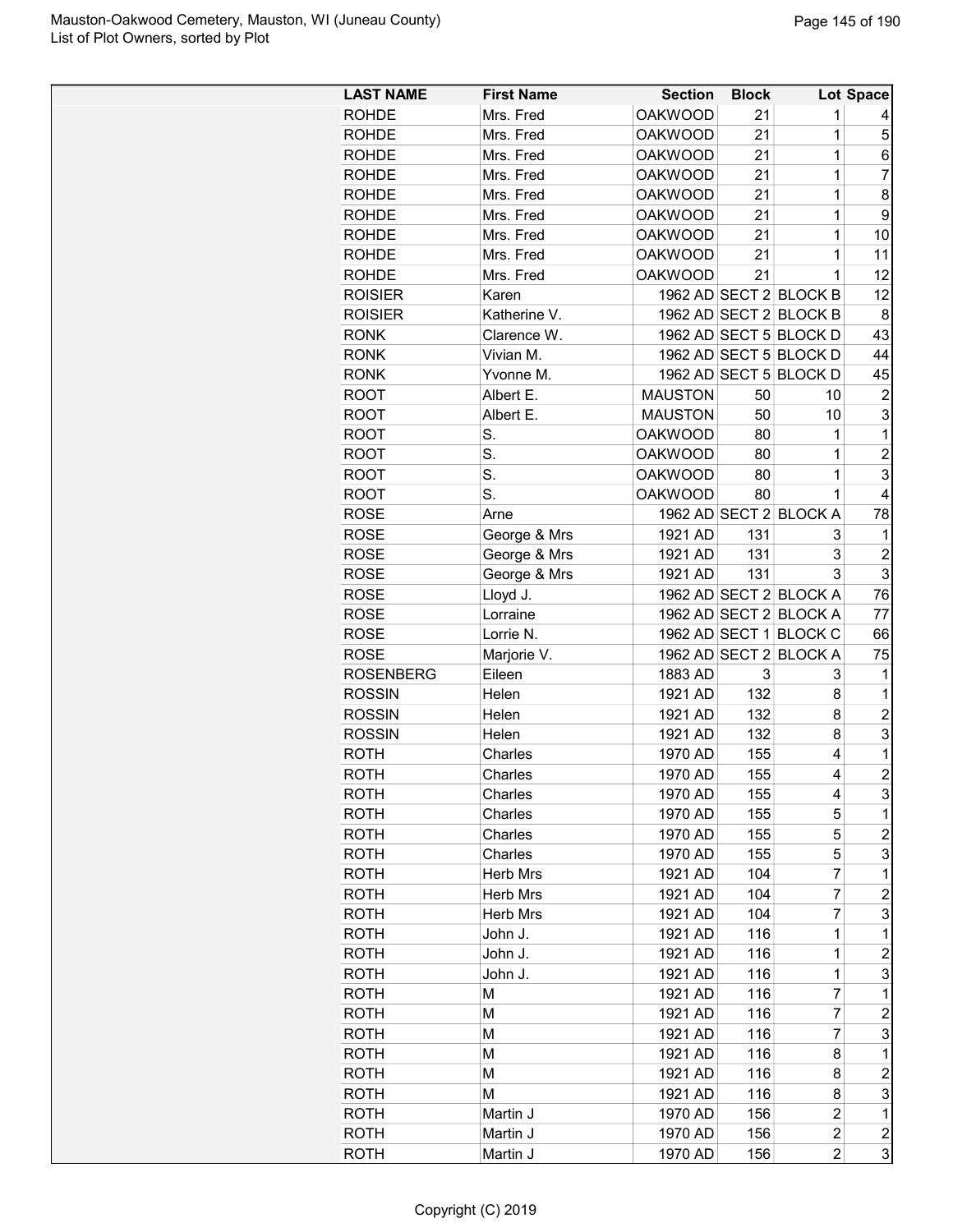| 1970 AD<br>156<br><b>ROTH</b><br>Martin J<br>3<br>156<br>3<br><b>ROTH</b><br>Martin J<br>1970 AD<br>2<br>3<br>156<br>3<br><b>ROTH</b><br>Martin J<br>1970 AD<br>119<br>$\mathbf{1}$<br><b>ROTH</b><br>Norman J.<br>1921 AD<br>8<br>$\overline{2}$<br>Norman J.<br>119<br>8<br><b>ROTH</b><br>1921 AD<br>3<br>119<br>8<br><b>ROTH</b><br>Norman J.<br>1921 AD<br>$\overline{c}$<br>155<br>1<br><b>ROTH</b><br>Sam<br>1970 AD<br>$\overline{c}$<br>$\overline{c}$<br><b>ROTH</b><br>Sam<br>1970 AD<br>155<br>$\overline{c}$<br>3<br><b>ROTH</b><br>Sam<br>155<br>1970 AD<br>3<br>155<br>1<br><b>ROTH</b><br>Sam<br>1970 AD<br>155<br>3<br>2<br><b>ROTH</b><br>Sam<br>1970 AD<br>3<br>Sam<br>155<br>3<br>ROTH<br>1970 AD<br>$\mathbf{1}$<br>140<br>$\overline{2}$<br><b>ROWE</b><br>Cephas H.<br>1921 AD<br>$\overline{2}$<br>1921 AD<br>140<br>2<br><b>ROWE</b><br>Cephas H.<br>$\overline{c}$<br>3<br>Cephas H.<br>140<br><b>ROWE</b><br>1921 AD<br>Harry E.<br>13<br>$\mathbf{1}$<br><b>ROWE</b><br>1921 AD<br>107<br>$\overline{c}$<br><b>ROWE</b><br>Harry E.<br>1921 AD<br>107<br>13<br>3<br>1921 AD<br>107<br>13<br><b>ROWE</b><br>Harry E.<br><b>ROWE</b><br><b>MAUSTON</b><br>9<br>$\mathbf 1$<br>Henry<br>1<br>9<br>$\overline{c}$<br><b>MAUSTON</b><br><b>ROWE</b><br>1<br>Henry<br>9<br>3<br><b>MAUSTON</b><br>1<br><b>ROWE</b><br>Henry<br>9<br>$\overline{2}$<br><b>MAUSTON</b><br>$\mathbf{1}$<br><b>ROWE</b><br>Henry<br>9<br>$\overline{c}$<br><b>MAUSTON</b><br><b>ROWE</b><br>2<br>Henry<br>3<br><b>MAUSTON</b><br>9<br>2<br><b>ROWE</b><br>Henry<br><b>MAUSTON</b><br>9<br>7<br>$\mathbf{1}$<br><b>ROWE</b><br>Henry<br><b>MAUSTON</b><br>9<br>7<br>$\overline{c}$<br><b>ROWE</b><br>Henry<br>3<br><b>MAUSTON</b><br>9<br>7<br><b>ROWE</b><br>Henry<br>9<br><b>MAUSTON</b><br>8<br><b>ROWE</b><br>1<br>Henry<br>9<br><b>MAUSTON</b><br>8<br>2<br><b>ROWE</b><br>Henry<br>9<br>3<br><b>MAUSTON</b><br>8<br><b>ROWE</b><br>Henry<br><b>ROWE</b><br>Herbert J.<br>1921 AD<br>140<br>9<br>1<br>140<br>2<br><b>ROWE</b><br>Herbert J.<br>1921 AD<br>9<br>3<br>Herbert J.<br>1921 AD<br>140<br><b>ROWE</b><br>9<br>85<br>1962 AD SECT 2 BLOCK C<br><b>ROWE</b><br>Mary Hannah<br><b>ROWELL</b><br>William<br><b>OAKWOOD</b><br>60<br>2<br>1<br>$\overline{2}$<br><b>ROWELL</b><br>William<br><b>OAKWOOD</b><br>2<br>60<br>$\overline{\mathbf{c}}$<br>3<br><b>ROWELL</b><br>William<br><b>OAKWOOD</b><br>60<br>$\overline{c}$<br><b>ROWELL</b><br>William<br><b>OAKWOOD</b><br>60<br>4<br><b>ROWELL</b><br>William<br><b>OAKWOOD</b><br>$\overline{c}$<br>5<br>60<br>William<br><b>ROWELL</b><br><b>OAKWOOD</b><br>60<br>$\overline{2}$<br>6<br>1962 AD SECT 4 BLOCK B<br><b>RUDOLPH</b><br>Maxine D. Blair<br>64<br><b>RUF</b><br>Henry/Nora<br>1921 AD<br>106<br>8<br>1<br><b>RUF</b><br>Henry/Nora<br>1921 AD<br>106<br>8<br>2<br>Henry/Nora<br>3<br><b>RUF</b><br>1921 AD<br>106<br>8<br><b>RUF</b><br>William<br><b>OAKWOOD</b><br>$\mathbf{1}$<br>14<br>$\mathbf 1$<br><b>RUF</b><br>William<br><b>OAKWOOD</b><br>2<br>14<br>1<br><b>RUF</b><br>3<br>William<br><b>OAKWOOD</b><br>14<br>$\mathbf 1$<br><b>RUF</b><br>William<br><b>OAKWOOD</b><br>14<br>4<br>$\mathbf 1$<br>5<br><b>RUF</b><br>William<br><b>OAKWOOD</b><br>14<br>$\mathbf 1$<br><b>RUF</b><br>William<br><b>OAKWOOD</b><br>14<br>$\mathbf 1$<br>6<br><b>RUF</b><br>William<br><b>OAKWOOD</b><br>14<br>$\mathbf 1$<br>7<br><b>RUF</b><br>William<br><b>OAKWOOD</b><br>14<br>1<br>8 | <b>LAST NAME</b> | <b>First Name</b> | <b>Section</b> | <b>Block</b> |   | Lot Space |
|--------------------------------------------------------------------------------------------------------------------------------------------------------------------------------------------------------------------------------------------------------------------------------------------------------------------------------------------------------------------------------------------------------------------------------------------------------------------------------------------------------------------------------------------------------------------------------------------------------------------------------------------------------------------------------------------------------------------------------------------------------------------------------------------------------------------------------------------------------------------------------------------------------------------------------------------------------------------------------------------------------------------------------------------------------------------------------------------------------------------------------------------------------------------------------------------------------------------------------------------------------------------------------------------------------------------------------------------------------------------------------------------------------------------------------------------------------------------------------------------------------------------------------------------------------------------------------------------------------------------------------------------------------------------------------------------------------------------------------------------------------------------------------------------------------------------------------------------------------------------------------------------------------------------------------------------------------------------------------------------------------------------------------------------------------------------------------------------------------------------------------------------------------------------------------------------------------------------------------------------------------------------------------------------------------------------------------------------------------------------------------------------------------------------------------------------------------------------------------------------------------------------------------------------------------------------------------------------------------------------------------------------------------------------------------------------------------------------------------------------------------------------------------------------------------------------------------------------------------------------------------------------------------------------------------------------------------------------------------------------------------------------------------------------------------------------------------------------------------------------------------------------------------------------------------------------------------------------------------------------------------------------------------------------------------------------------------------------------------------------------------------------------------------------------------------------------------------------|------------------|-------------------|----------------|--------------|---|-----------|
|                                                                                                                                                                                                                                                                                                                                                                                                                                                                                                                                                                                                                                                                                                                                                                                                                                                                                                                                                                                                                                                                                                                                                                                                                                                                                                                                                                                                                                                                                                                                                                                                                                                                                                                                                                                                                                                                                                                                                                                                                                                                                                                                                                                                                                                                                                                                                                                                                                                                                                                                                                                                                                                                                                                                                                                                                                                                                                                                                                                                                                                                                                                                                                                                                                                                                                                                                                                                                                                                    |                  |                   |                |              |   |           |
|                                                                                                                                                                                                                                                                                                                                                                                                                                                                                                                                                                                                                                                                                                                                                                                                                                                                                                                                                                                                                                                                                                                                                                                                                                                                                                                                                                                                                                                                                                                                                                                                                                                                                                                                                                                                                                                                                                                                                                                                                                                                                                                                                                                                                                                                                                                                                                                                                                                                                                                                                                                                                                                                                                                                                                                                                                                                                                                                                                                                                                                                                                                                                                                                                                                                                                                                                                                                                                                                    |                  |                   |                |              |   |           |
|                                                                                                                                                                                                                                                                                                                                                                                                                                                                                                                                                                                                                                                                                                                                                                                                                                                                                                                                                                                                                                                                                                                                                                                                                                                                                                                                                                                                                                                                                                                                                                                                                                                                                                                                                                                                                                                                                                                                                                                                                                                                                                                                                                                                                                                                                                                                                                                                                                                                                                                                                                                                                                                                                                                                                                                                                                                                                                                                                                                                                                                                                                                                                                                                                                                                                                                                                                                                                                                                    |                  |                   |                |              |   |           |
|                                                                                                                                                                                                                                                                                                                                                                                                                                                                                                                                                                                                                                                                                                                                                                                                                                                                                                                                                                                                                                                                                                                                                                                                                                                                                                                                                                                                                                                                                                                                                                                                                                                                                                                                                                                                                                                                                                                                                                                                                                                                                                                                                                                                                                                                                                                                                                                                                                                                                                                                                                                                                                                                                                                                                                                                                                                                                                                                                                                                                                                                                                                                                                                                                                                                                                                                                                                                                                                                    |                  |                   |                |              |   |           |
|                                                                                                                                                                                                                                                                                                                                                                                                                                                                                                                                                                                                                                                                                                                                                                                                                                                                                                                                                                                                                                                                                                                                                                                                                                                                                                                                                                                                                                                                                                                                                                                                                                                                                                                                                                                                                                                                                                                                                                                                                                                                                                                                                                                                                                                                                                                                                                                                                                                                                                                                                                                                                                                                                                                                                                                                                                                                                                                                                                                                                                                                                                                                                                                                                                                                                                                                                                                                                                                                    |                  |                   |                |              |   |           |
|                                                                                                                                                                                                                                                                                                                                                                                                                                                                                                                                                                                                                                                                                                                                                                                                                                                                                                                                                                                                                                                                                                                                                                                                                                                                                                                                                                                                                                                                                                                                                                                                                                                                                                                                                                                                                                                                                                                                                                                                                                                                                                                                                                                                                                                                                                                                                                                                                                                                                                                                                                                                                                                                                                                                                                                                                                                                                                                                                                                                                                                                                                                                                                                                                                                                                                                                                                                                                                                                    |                  |                   |                |              |   |           |
|                                                                                                                                                                                                                                                                                                                                                                                                                                                                                                                                                                                                                                                                                                                                                                                                                                                                                                                                                                                                                                                                                                                                                                                                                                                                                                                                                                                                                                                                                                                                                                                                                                                                                                                                                                                                                                                                                                                                                                                                                                                                                                                                                                                                                                                                                                                                                                                                                                                                                                                                                                                                                                                                                                                                                                                                                                                                                                                                                                                                                                                                                                                                                                                                                                                                                                                                                                                                                                                                    |                  |                   |                |              |   |           |
|                                                                                                                                                                                                                                                                                                                                                                                                                                                                                                                                                                                                                                                                                                                                                                                                                                                                                                                                                                                                                                                                                                                                                                                                                                                                                                                                                                                                                                                                                                                                                                                                                                                                                                                                                                                                                                                                                                                                                                                                                                                                                                                                                                                                                                                                                                                                                                                                                                                                                                                                                                                                                                                                                                                                                                                                                                                                                                                                                                                                                                                                                                                                                                                                                                                                                                                                                                                                                                                                    |                  |                   |                |              |   |           |
|                                                                                                                                                                                                                                                                                                                                                                                                                                                                                                                                                                                                                                                                                                                                                                                                                                                                                                                                                                                                                                                                                                                                                                                                                                                                                                                                                                                                                                                                                                                                                                                                                                                                                                                                                                                                                                                                                                                                                                                                                                                                                                                                                                                                                                                                                                                                                                                                                                                                                                                                                                                                                                                                                                                                                                                                                                                                                                                                                                                                                                                                                                                                                                                                                                                                                                                                                                                                                                                                    |                  |                   |                |              |   |           |
|                                                                                                                                                                                                                                                                                                                                                                                                                                                                                                                                                                                                                                                                                                                                                                                                                                                                                                                                                                                                                                                                                                                                                                                                                                                                                                                                                                                                                                                                                                                                                                                                                                                                                                                                                                                                                                                                                                                                                                                                                                                                                                                                                                                                                                                                                                                                                                                                                                                                                                                                                                                                                                                                                                                                                                                                                                                                                                                                                                                                                                                                                                                                                                                                                                                                                                                                                                                                                                                                    |                  |                   |                |              |   |           |
|                                                                                                                                                                                                                                                                                                                                                                                                                                                                                                                                                                                                                                                                                                                                                                                                                                                                                                                                                                                                                                                                                                                                                                                                                                                                                                                                                                                                                                                                                                                                                                                                                                                                                                                                                                                                                                                                                                                                                                                                                                                                                                                                                                                                                                                                                                                                                                                                                                                                                                                                                                                                                                                                                                                                                                                                                                                                                                                                                                                                                                                                                                                                                                                                                                                                                                                                                                                                                                                                    |                  |                   |                |              |   |           |
|                                                                                                                                                                                                                                                                                                                                                                                                                                                                                                                                                                                                                                                                                                                                                                                                                                                                                                                                                                                                                                                                                                                                                                                                                                                                                                                                                                                                                                                                                                                                                                                                                                                                                                                                                                                                                                                                                                                                                                                                                                                                                                                                                                                                                                                                                                                                                                                                                                                                                                                                                                                                                                                                                                                                                                                                                                                                                                                                                                                                                                                                                                                                                                                                                                                                                                                                                                                                                                                                    |                  |                   |                |              |   |           |
|                                                                                                                                                                                                                                                                                                                                                                                                                                                                                                                                                                                                                                                                                                                                                                                                                                                                                                                                                                                                                                                                                                                                                                                                                                                                                                                                                                                                                                                                                                                                                                                                                                                                                                                                                                                                                                                                                                                                                                                                                                                                                                                                                                                                                                                                                                                                                                                                                                                                                                                                                                                                                                                                                                                                                                                                                                                                                                                                                                                                                                                                                                                                                                                                                                                                                                                                                                                                                                                                    |                  |                   |                |              |   |           |
|                                                                                                                                                                                                                                                                                                                                                                                                                                                                                                                                                                                                                                                                                                                                                                                                                                                                                                                                                                                                                                                                                                                                                                                                                                                                                                                                                                                                                                                                                                                                                                                                                                                                                                                                                                                                                                                                                                                                                                                                                                                                                                                                                                                                                                                                                                                                                                                                                                                                                                                                                                                                                                                                                                                                                                                                                                                                                                                                                                                                                                                                                                                                                                                                                                                                                                                                                                                                                                                                    |                  |                   |                |              |   |           |
|                                                                                                                                                                                                                                                                                                                                                                                                                                                                                                                                                                                                                                                                                                                                                                                                                                                                                                                                                                                                                                                                                                                                                                                                                                                                                                                                                                                                                                                                                                                                                                                                                                                                                                                                                                                                                                                                                                                                                                                                                                                                                                                                                                                                                                                                                                                                                                                                                                                                                                                                                                                                                                                                                                                                                                                                                                                                                                                                                                                                                                                                                                                                                                                                                                                                                                                                                                                                                                                                    |                  |                   |                |              |   |           |
|                                                                                                                                                                                                                                                                                                                                                                                                                                                                                                                                                                                                                                                                                                                                                                                                                                                                                                                                                                                                                                                                                                                                                                                                                                                                                                                                                                                                                                                                                                                                                                                                                                                                                                                                                                                                                                                                                                                                                                                                                                                                                                                                                                                                                                                                                                                                                                                                                                                                                                                                                                                                                                                                                                                                                                                                                                                                                                                                                                                                                                                                                                                                                                                                                                                                                                                                                                                                                                                                    |                  |                   |                |              |   |           |
|                                                                                                                                                                                                                                                                                                                                                                                                                                                                                                                                                                                                                                                                                                                                                                                                                                                                                                                                                                                                                                                                                                                                                                                                                                                                                                                                                                                                                                                                                                                                                                                                                                                                                                                                                                                                                                                                                                                                                                                                                                                                                                                                                                                                                                                                                                                                                                                                                                                                                                                                                                                                                                                                                                                                                                                                                                                                                                                                                                                                                                                                                                                                                                                                                                                                                                                                                                                                                                                                    |                  |                   |                |              |   |           |
|                                                                                                                                                                                                                                                                                                                                                                                                                                                                                                                                                                                                                                                                                                                                                                                                                                                                                                                                                                                                                                                                                                                                                                                                                                                                                                                                                                                                                                                                                                                                                                                                                                                                                                                                                                                                                                                                                                                                                                                                                                                                                                                                                                                                                                                                                                                                                                                                                                                                                                                                                                                                                                                                                                                                                                                                                                                                                                                                                                                                                                                                                                                                                                                                                                                                                                                                                                                                                                                                    |                  |                   |                |              |   |           |
|                                                                                                                                                                                                                                                                                                                                                                                                                                                                                                                                                                                                                                                                                                                                                                                                                                                                                                                                                                                                                                                                                                                                                                                                                                                                                                                                                                                                                                                                                                                                                                                                                                                                                                                                                                                                                                                                                                                                                                                                                                                                                                                                                                                                                                                                                                                                                                                                                                                                                                                                                                                                                                                                                                                                                                                                                                                                                                                                                                                                                                                                                                                                                                                                                                                                                                                                                                                                                                                                    |                  |                   |                |              |   |           |
|                                                                                                                                                                                                                                                                                                                                                                                                                                                                                                                                                                                                                                                                                                                                                                                                                                                                                                                                                                                                                                                                                                                                                                                                                                                                                                                                                                                                                                                                                                                                                                                                                                                                                                                                                                                                                                                                                                                                                                                                                                                                                                                                                                                                                                                                                                                                                                                                                                                                                                                                                                                                                                                                                                                                                                                                                                                                                                                                                                                                                                                                                                                                                                                                                                                                                                                                                                                                                                                                    |                  |                   |                |              |   |           |
|                                                                                                                                                                                                                                                                                                                                                                                                                                                                                                                                                                                                                                                                                                                                                                                                                                                                                                                                                                                                                                                                                                                                                                                                                                                                                                                                                                                                                                                                                                                                                                                                                                                                                                                                                                                                                                                                                                                                                                                                                                                                                                                                                                                                                                                                                                                                                                                                                                                                                                                                                                                                                                                                                                                                                                                                                                                                                                                                                                                                                                                                                                                                                                                                                                                                                                                                                                                                                                                                    |                  |                   |                |              |   |           |
|                                                                                                                                                                                                                                                                                                                                                                                                                                                                                                                                                                                                                                                                                                                                                                                                                                                                                                                                                                                                                                                                                                                                                                                                                                                                                                                                                                                                                                                                                                                                                                                                                                                                                                                                                                                                                                                                                                                                                                                                                                                                                                                                                                                                                                                                                                                                                                                                                                                                                                                                                                                                                                                                                                                                                                                                                                                                                                                                                                                                                                                                                                                                                                                                                                                                                                                                                                                                                                                                    |                  |                   |                |              |   |           |
|                                                                                                                                                                                                                                                                                                                                                                                                                                                                                                                                                                                                                                                                                                                                                                                                                                                                                                                                                                                                                                                                                                                                                                                                                                                                                                                                                                                                                                                                                                                                                                                                                                                                                                                                                                                                                                                                                                                                                                                                                                                                                                                                                                                                                                                                                                                                                                                                                                                                                                                                                                                                                                                                                                                                                                                                                                                                                                                                                                                                                                                                                                                                                                                                                                                                                                                                                                                                                                                                    |                  |                   |                |              |   |           |
|                                                                                                                                                                                                                                                                                                                                                                                                                                                                                                                                                                                                                                                                                                                                                                                                                                                                                                                                                                                                                                                                                                                                                                                                                                                                                                                                                                                                                                                                                                                                                                                                                                                                                                                                                                                                                                                                                                                                                                                                                                                                                                                                                                                                                                                                                                                                                                                                                                                                                                                                                                                                                                                                                                                                                                                                                                                                                                                                                                                                                                                                                                                                                                                                                                                                                                                                                                                                                                                                    |                  |                   |                |              |   |           |
|                                                                                                                                                                                                                                                                                                                                                                                                                                                                                                                                                                                                                                                                                                                                                                                                                                                                                                                                                                                                                                                                                                                                                                                                                                                                                                                                                                                                                                                                                                                                                                                                                                                                                                                                                                                                                                                                                                                                                                                                                                                                                                                                                                                                                                                                                                                                                                                                                                                                                                                                                                                                                                                                                                                                                                                                                                                                                                                                                                                                                                                                                                                                                                                                                                                                                                                                                                                                                                                                    |                  |                   |                |              |   |           |
|                                                                                                                                                                                                                                                                                                                                                                                                                                                                                                                                                                                                                                                                                                                                                                                                                                                                                                                                                                                                                                                                                                                                                                                                                                                                                                                                                                                                                                                                                                                                                                                                                                                                                                                                                                                                                                                                                                                                                                                                                                                                                                                                                                                                                                                                                                                                                                                                                                                                                                                                                                                                                                                                                                                                                                                                                                                                                                                                                                                                                                                                                                                                                                                                                                                                                                                                                                                                                                                                    |                  |                   |                |              |   |           |
|                                                                                                                                                                                                                                                                                                                                                                                                                                                                                                                                                                                                                                                                                                                                                                                                                                                                                                                                                                                                                                                                                                                                                                                                                                                                                                                                                                                                                                                                                                                                                                                                                                                                                                                                                                                                                                                                                                                                                                                                                                                                                                                                                                                                                                                                                                                                                                                                                                                                                                                                                                                                                                                                                                                                                                                                                                                                                                                                                                                                                                                                                                                                                                                                                                                                                                                                                                                                                                                                    |                  |                   |                |              |   |           |
|                                                                                                                                                                                                                                                                                                                                                                                                                                                                                                                                                                                                                                                                                                                                                                                                                                                                                                                                                                                                                                                                                                                                                                                                                                                                                                                                                                                                                                                                                                                                                                                                                                                                                                                                                                                                                                                                                                                                                                                                                                                                                                                                                                                                                                                                                                                                                                                                                                                                                                                                                                                                                                                                                                                                                                                                                                                                                                                                                                                                                                                                                                                                                                                                                                                                                                                                                                                                                                                                    |                  |                   |                |              |   |           |
|                                                                                                                                                                                                                                                                                                                                                                                                                                                                                                                                                                                                                                                                                                                                                                                                                                                                                                                                                                                                                                                                                                                                                                                                                                                                                                                                                                                                                                                                                                                                                                                                                                                                                                                                                                                                                                                                                                                                                                                                                                                                                                                                                                                                                                                                                                                                                                                                                                                                                                                                                                                                                                                                                                                                                                                                                                                                                                                                                                                                                                                                                                                                                                                                                                                                                                                                                                                                                                                                    |                  |                   |                |              |   |           |
|                                                                                                                                                                                                                                                                                                                                                                                                                                                                                                                                                                                                                                                                                                                                                                                                                                                                                                                                                                                                                                                                                                                                                                                                                                                                                                                                                                                                                                                                                                                                                                                                                                                                                                                                                                                                                                                                                                                                                                                                                                                                                                                                                                                                                                                                                                                                                                                                                                                                                                                                                                                                                                                                                                                                                                                                                                                                                                                                                                                                                                                                                                                                                                                                                                                                                                                                                                                                                                                                    |                  |                   |                |              |   |           |
|                                                                                                                                                                                                                                                                                                                                                                                                                                                                                                                                                                                                                                                                                                                                                                                                                                                                                                                                                                                                                                                                                                                                                                                                                                                                                                                                                                                                                                                                                                                                                                                                                                                                                                                                                                                                                                                                                                                                                                                                                                                                                                                                                                                                                                                                                                                                                                                                                                                                                                                                                                                                                                                                                                                                                                                                                                                                                                                                                                                                                                                                                                                                                                                                                                                                                                                                                                                                                                                                    |                  |                   |                |              |   |           |
|                                                                                                                                                                                                                                                                                                                                                                                                                                                                                                                                                                                                                                                                                                                                                                                                                                                                                                                                                                                                                                                                                                                                                                                                                                                                                                                                                                                                                                                                                                                                                                                                                                                                                                                                                                                                                                                                                                                                                                                                                                                                                                                                                                                                                                                                                                                                                                                                                                                                                                                                                                                                                                                                                                                                                                                                                                                                                                                                                                                                                                                                                                                                                                                                                                                                                                                                                                                                                                                                    |                  |                   |                |              |   |           |
|                                                                                                                                                                                                                                                                                                                                                                                                                                                                                                                                                                                                                                                                                                                                                                                                                                                                                                                                                                                                                                                                                                                                                                                                                                                                                                                                                                                                                                                                                                                                                                                                                                                                                                                                                                                                                                                                                                                                                                                                                                                                                                                                                                                                                                                                                                                                                                                                                                                                                                                                                                                                                                                                                                                                                                                                                                                                                                                                                                                                                                                                                                                                                                                                                                                                                                                                                                                                                                                                    |                  |                   |                |              |   |           |
|                                                                                                                                                                                                                                                                                                                                                                                                                                                                                                                                                                                                                                                                                                                                                                                                                                                                                                                                                                                                                                                                                                                                                                                                                                                                                                                                                                                                                                                                                                                                                                                                                                                                                                                                                                                                                                                                                                                                                                                                                                                                                                                                                                                                                                                                                                                                                                                                                                                                                                                                                                                                                                                                                                                                                                                                                                                                                                                                                                                                                                                                                                                                                                                                                                                                                                                                                                                                                                                                    |                  |                   |                |              |   |           |
|                                                                                                                                                                                                                                                                                                                                                                                                                                                                                                                                                                                                                                                                                                                                                                                                                                                                                                                                                                                                                                                                                                                                                                                                                                                                                                                                                                                                                                                                                                                                                                                                                                                                                                                                                                                                                                                                                                                                                                                                                                                                                                                                                                                                                                                                                                                                                                                                                                                                                                                                                                                                                                                                                                                                                                                                                                                                                                                                                                                                                                                                                                                                                                                                                                                                                                                                                                                                                                                                    |                  |                   |                |              |   |           |
|                                                                                                                                                                                                                                                                                                                                                                                                                                                                                                                                                                                                                                                                                                                                                                                                                                                                                                                                                                                                                                                                                                                                                                                                                                                                                                                                                                                                                                                                                                                                                                                                                                                                                                                                                                                                                                                                                                                                                                                                                                                                                                                                                                                                                                                                                                                                                                                                                                                                                                                                                                                                                                                                                                                                                                                                                                                                                                                                                                                                                                                                                                                                                                                                                                                                                                                                                                                                                                                                    |                  |                   |                |              |   |           |
|                                                                                                                                                                                                                                                                                                                                                                                                                                                                                                                                                                                                                                                                                                                                                                                                                                                                                                                                                                                                                                                                                                                                                                                                                                                                                                                                                                                                                                                                                                                                                                                                                                                                                                                                                                                                                                                                                                                                                                                                                                                                                                                                                                                                                                                                                                                                                                                                                                                                                                                                                                                                                                                                                                                                                                                                                                                                                                                                                                                                                                                                                                                                                                                                                                                                                                                                                                                                                                                                    |                  |                   |                |              |   |           |
|                                                                                                                                                                                                                                                                                                                                                                                                                                                                                                                                                                                                                                                                                                                                                                                                                                                                                                                                                                                                                                                                                                                                                                                                                                                                                                                                                                                                                                                                                                                                                                                                                                                                                                                                                                                                                                                                                                                                                                                                                                                                                                                                                                                                                                                                                                                                                                                                                                                                                                                                                                                                                                                                                                                                                                                                                                                                                                                                                                                                                                                                                                                                                                                                                                                                                                                                                                                                                                                                    |                  |                   |                |              |   |           |
|                                                                                                                                                                                                                                                                                                                                                                                                                                                                                                                                                                                                                                                                                                                                                                                                                                                                                                                                                                                                                                                                                                                                                                                                                                                                                                                                                                                                                                                                                                                                                                                                                                                                                                                                                                                                                                                                                                                                                                                                                                                                                                                                                                                                                                                                                                                                                                                                                                                                                                                                                                                                                                                                                                                                                                                                                                                                                                                                                                                                                                                                                                                                                                                                                                                                                                                                                                                                                                                                    |                  |                   |                |              |   |           |
|                                                                                                                                                                                                                                                                                                                                                                                                                                                                                                                                                                                                                                                                                                                                                                                                                                                                                                                                                                                                                                                                                                                                                                                                                                                                                                                                                                                                                                                                                                                                                                                                                                                                                                                                                                                                                                                                                                                                                                                                                                                                                                                                                                                                                                                                                                                                                                                                                                                                                                                                                                                                                                                                                                                                                                                                                                                                                                                                                                                                                                                                                                                                                                                                                                                                                                                                                                                                                                                                    |                  |                   |                |              |   |           |
|                                                                                                                                                                                                                                                                                                                                                                                                                                                                                                                                                                                                                                                                                                                                                                                                                                                                                                                                                                                                                                                                                                                                                                                                                                                                                                                                                                                                                                                                                                                                                                                                                                                                                                                                                                                                                                                                                                                                                                                                                                                                                                                                                                                                                                                                                                                                                                                                                                                                                                                                                                                                                                                                                                                                                                                                                                                                                                                                                                                                                                                                                                                                                                                                                                                                                                                                                                                                                                                                    |                  |                   |                |              |   |           |
|                                                                                                                                                                                                                                                                                                                                                                                                                                                                                                                                                                                                                                                                                                                                                                                                                                                                                                                                                                                                                                                                                                                                                                                                                                                                                                                                                                                                                                                                                                                                                                                                                                                                                                                                                                                                                                                                                                                                                                                                                                                                                                                                                                                                                                                                                                                                                                                                                                                                                                                                                                                                                                                                                                                                                                                                                                                                                                                                                                                                                                                                                                                                                                                                                                                                                                                                                                                                                                                                    |                  |                   |                |              |   |           |
|                                                                                                                                                                                                                                                                                                                                                                                                                                                                                                                                                                                                                                                                                                                                                                                                                                                                                                                                                                                                                                                                                                                                                                                                                                                                                                                                                                                                                                                                                                                                                                                                                                                                                                                                                                                                                                                                                                                                                                                                                                                                                                                                                                                                                                                                                                                                                                                                                                                                                                                                                                                                                                                                                                                                                                                                                                                                                                                                                                                                                                                                                                                                                                                                                                                                                                                                                                                                                                                                    |                  |                   |                |              |   |           |
|                                                                                                                                                                                                                                                                                                                                                                                                                                                                                                                                                                                                                                                                                                                                                                                                                                                                                                                                                                                                                                                                                                                                                                                                                                                                                                                                                                                                                                                                                                                                                                                                                                                                                                                                                                                                                                                                                                                                                                                                                                                                                                                                                                                                                                                                                                                                                                                                                                                                                                                                                                                                                                                                                                                                                                                                                                                                                                                                                                                                                                                                                                                                                                                                                                                                                                                                                                                                                                                                    |                  |                   |                |              |   |           |
|                                                                                                                                                                                                                                                                                                                                                                                                                                                                                                                                                                                                                                                                                                                                                                                                                                                                                                                                                                                                                                                                                                                                                                                                                                                                                                                                                                                                                                                                                                                                                                                                                                                                                                                                                                                                                                                                                                                                                                                                                                                                                                                                                                                                                                                                                                                                                                                                                                                                                                                                                                                                                                                                                                                                                                                                                                                                                                                                                                                                                                                                                                                                                                                                                                                                                                                                                                                                                                                                    |                  |                   |                |              |   |           |
|                                                                                                                                                                                                                                                                                                                                                                                                                                                                                                                                                                                                                                                                                                                                                                                                                                                                                                                                                                                                                                                                                                                                                                                                                                                                                                                                                                                                                                                                                                                                                                                                                                                                                                                                                                                                                                                                                                                                                                                                                                                                                                                                                                                                                                                                                                                                                                                                                                                                                                                                                                                                                                                                                                                                                                                                                                                                                                                                                                                                                                                                                                                                                                                                                                                                                                                                                                                                                                                                    |                  |                   |                |              |   |           |
|                                                                                                                                                                                                                                                                                                                                                                                                                                                                                                                                                                                                                                                                                                                                                                                                                                                                                                                                                                                                                                                                                                                                                                                                                                                                                                                                                                                                                                                                                                                                                                                                                                                                                                                                                                                                                                                                                                                                                                                                                                                                                                                                                                                                                                                                                                                                                                                                                                                                                                                                                                                                                                                                                                                                                                                                                                                                                                                                                                                                                                                                                                                                                                                                                                                                                                                                                                                                                                                                    |                  |                   |                |              |   |           |
|                                                                                                                                                                                                                                                                                                                                                                                                                                                                                                                                                                                                                                                                                                                                                                                                                                                                                                                                                                                                                                                                                                                                                                                                                                                                                                                                                                                                                                                                                                                                                                                                                                                                                                                                                                                                                                                                                                                                                                                                                                                                                                                                                                                                                                                                                                                                                                                                                                                                                                                                                                                                                                                                                                                                                                                                                                                                                                                                                                                                                                                                                                                                                                                                                                                                                                                                                                                                                                                                    |                  |                   |                |              |   |           |
|                                                                                                                                                                                                                                                                                                                                                                                                                                                                                                                                                                                                                                                                                                                                                                                                                                                                                                                                                                                                                                                                                                                                                                                                                                                                                                                                                                                                                                                                                                                                                                                                                                                                                                                                                                                                                                                                                                                                                                                                                                                                                                                                                                                                                                                                                                                                                                                                                                                                                                                                                                                                                                                                                                                                                                                                                                                                                                                                                                                                                                                                                                                                                                                                                                                                                                                                                                                                                                                                    |                  |                   |                |              |   |           |
|                                                                                                                                                                                                                                                                                                                                                                                                                                                                                                                                                                                                                                                                                                                                                                                                                                                                                                                                                                                                                                                                                                                                                                                                                                                                                                                                                                                                                                                                                                                                                                                                                                                                                                                                                                                                                                                                                                                                                                                                                                                                                                                                                                                                                                                                                                                                                                                                                                                                                                                                                                                                                                                                                                                                                                                                                                                                                                                                                                                                                                                                                                                                                                                                                                                                                                                                                                                                                                                                    |                  |                   |                |              |   |           |
|                                                                                                                                                                                                                                                                                                                                                                                                                                                                                                                                                                                                                                                                                                                                                                                                                                                                                                                                                                                                                                                                                                                                                                                                                                                                                                                                                                                                                                                                                                                                                                                                                                                                                                                                                                                                                                                                                                                                                                                                                                                                                                                                                                                                                                                                                                                                                                                                                                                                                                                                                                                                                                                                                                                                                                                                                                                                                                                                                                                                                                                                                                                                                                                                                                                                                                                                                                                                                                                                    |                  |                   |                |              |   |           |
|                                                                                                                                                                                                                                                                                                                                                                                                                                                                                                                                                                                                                                                                                                                                                                                                                                                                                                                                                                                                                                                                                                                                                                                                                                                                                                                                                                                                                                                                                                                                                                                                                                                                                                                                                                                                                                                                                                                                                                                                                                                                                                                                                                                                                                                                                                                                                                                                                                                                                                                                                                                                                                                                                                                                                                                                                                                                                                                                                                                                                                                                                                                                                                                                                                                                                                                                                                                                                                                                    |                  |                   |                |              |   |           |
|                                                                                                                                                                                                                                                                                                                                                                                                                                                                                                                                                                                                                                                                                                                                                                                                                                                                                                                                                                                                                                                                                                                                                                                                                                                                                                                                                                                                                                                                                                                                                                                                                                                                                                                                                                                                                                                                                                                                                                                                                                                                                                                                                                                                                                                                                                                                                                                                                                                                                                                                                                                                                                                                                                                                                                                                                                                                                                                                                                                                                                                                                                                                                                                                                                                                                                                                                                                                                                                                    | <b>RUF</b>       | William           | <b>OAKWOOD</b> | 14           | 1 | 9         |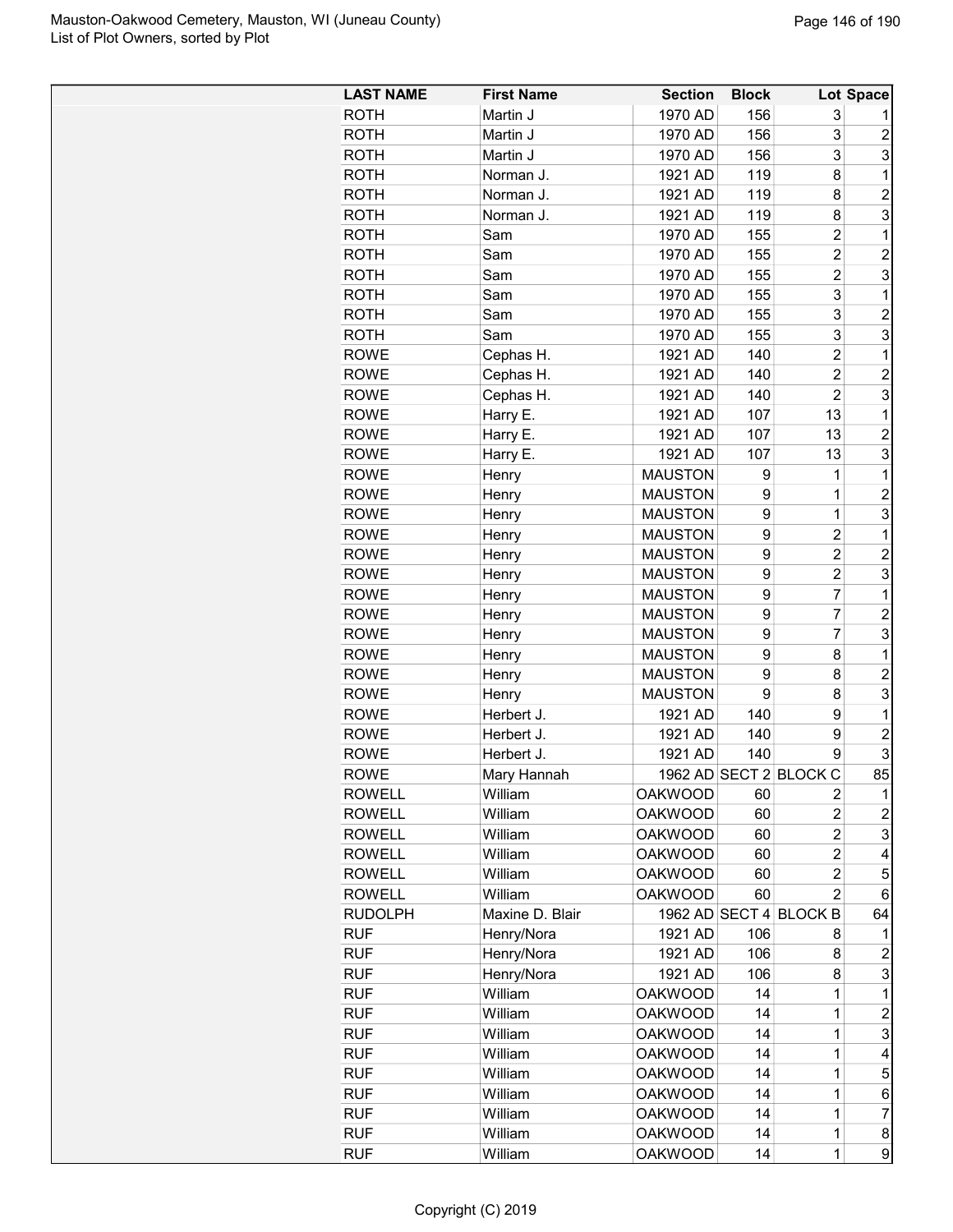| <b>LAST NAME</b> | <b>First Name</b> | <b>Section</b> | <b>Block</b> |                        | Lot Space        |
|------------------|-------------------|----------------|--------------|------------------------|------------------|
| <b>RUF</b>       | William           | <b>OAKWOOD</b> | 14           | 1                      | 10               |
| <b>RUF</b>       | William           | <b>OAKWOOD</b> | 14           | 1                      | 11               |
| <b>RUF</b>       | William           | <b>OAKWOOD</b> | 14           | $\mathbf 1$            | 12               |
| <b>RUFF</b>      | Emil              | <b>OAKWOOD</b> | 31           | 8                      | 1                |
| <b>RUFF</b>      | Emil              | <b>OAKWOOD</b> | 31           | 8                      | $\overline{2}$   |
| <b>RUFF</b>      | Emil              | <b>OAKWOOD</b> | 31           | 8                      | 3                |
| <b>RUFF</b>      | Emil              | <b>OAKWOOD</b> | 31           | 8                      | 4                |
| <b>RUFF</b>      | Emil              | <b>OAKWOOD</b> | 31           | 8                      | 5                |
| <b>RUFF</b>      | Emil              | <b>OAKWOOD</b> | 31           | 8                      | 6                |
| <b>RUMSHAS</b>   | Joseph jr         | 1921 AD        | 105          | $\overline{7}$         | $\mathbf 1$      |
| <b>RUMSHAS</b>   | Joseph jr         | 1921 AD        | 105          | $\overline{7}$         | $\overline{c}$   |
| <b>RUMSHAS</b>   | Joseph jr         | 1921 AD        | 105          | $\overline{7}$         | 3                |
| <b>RUNKEL</b>    | Frederick W.      | 1921 AD        | 91           | 5                      | 1                |
| <b>RUNKEL</b>    | Frederick W.      | 1921 AD        | 91           | 5                      | $\overline{c}$   |
| <b>RUNKEL</b>    | Frederick W.      | 1921 AD        | 91           | 5                      | 3                |
| <b>RUNKEL</b>    | Henry             | <b>MAUSTON</b> | 39           | 11                     | 1                |
| <b>RUNKEL</b>    | Henry             | <b>MAUSTON</b> | 39           | 11                     | $\overline{c}$   |
| <b>RUNKEL</b>    | Henry             | <b>MAUSTON</b> | 39           | 11                     | 3                |
| <b>RUNKEL</b>    | Henry             | <b>MAUSTON</b> | 39           | 12                     | $\mathbf 1$      |
| <b>RUNKEL</b>    | Henry             | <b>MAUSTON</b> | 39           | 12                     | $\overline{c}$   |
| <b>RUNKEL</b>    | Henry             | <b>MAUSTON</b> | 39           | 12                     | 3                |
| <b>RUNKEL</b>    | Henry             | <b>MAUSTON</b> | 39           | 13                     | 1                |
| <b>RUNKEL</b>    | Henry             | <b>MAUSTON</b> | 39           | 13                     | $\overline{c}$   |
| <b>RUNKEL</b>    | Henry             | <b>MAUSTON</b> | 39           | 13                     | 3                |
| <b>RUNKEL</b>    | Henry             | <b>MAUSTON</b> | 39           | 14                     | 1                |
| <b>RUNKEL</b>    | Henry             | <b>MAUSTON</b> | 39           | 14                     | $\overline{c}$   |
| <b>RUNKEL</b>    | Henry             | <b>MAUSTON</b> | 39           | 14                     | 3                |
| <b>RUNKEL</b>    | William C.        | 1921 AD        | 98           | 8                      | 1                |
| <b>RUNKEL</b>    | William C.        | 1921 AD        | 98           | 8                      | $\overline{c}$   |
| <b>RUNKEL</b>    | William C.        | 1921 AD        | 98           | 8                      | 3                |
| <b>RUSIN</b>     | Edward S.         |                |              | 1962 AD SECT 2 BLOCK A | 19               |
| <b>RUSKOSKY</b>  | Adolph W.         | 1921 AD        | 103          | 6                      | 1                |
| <b>RUSKOSKY</b>  | Adolph W.         | 1921 AD        | 103          | 6                      | $\overline{c}$   |
| <b>RUSKOSKY</b>  | Adolph W.         | 1921 AD        | 103          | 6                      | 3                |
| <b>RUSKOSKY</b>  | Adolph W.         | 1921 AD        | 103          | 9                      | 1                |
| <b>RUSKOSKY</b>  | Adolph W.         | 1921 AD        | 103          | 9                      | $\overline{c}$   |
| <b>RUSKOSKY</b>  | Adolph W.         | 1921 AD        | 103          | 9                      | 3                |
| <b>RUSSEL</b>    | Charles D.        | <b>OAKWOOD</b> | 31           | $\overline{7}$         | $\mathbf 1$      |
| <b>RUSSEL</b>    | Charles D.        | <b>OAKWOOD</b> | 31           | $\overline{7}$         | $\overline{c}$   |
| <b>RUSSEL</b>    | Charles D.        | <b>OAKWOOD</b> | 31           | $\overline{7}$         | 3                |
| <b>RUSSEL</b>    | Charles D.        | <b>OAKWOOD</b> | 31           | $\overline{7}$         | 4                |
| <b>RUSSEL</b>    | Charles D.        | <b>OAKWOOD</b> | 31           | $\overline{7}$         | 5                |
| <b>RUSSEL</b>    | Charles D.        | <b>OAKWOOD</b> | 31           | $\overline{7}$         | 6                |
| <b>RUSSELL</b>   | Emery             | 1962 AD SECT 5 |              | <b>BLOCK A</b>         | 54               |
| <b>RUSSELL</b>   | J. Wesley         | <b>MAUSTON</b> | 40           | 3                      | 1                |
| <b>RUSSELL</b>   | J. Wesley         | <b>MAUSTON</b> | 40           | 3                      | $\overline{c}$   |
| <b>RUSSELL</b>   | J. Wesley         | <b>MAUSTON</b> | 40           | 3                      | 3                |
| <b>RUSSELL</b>   | J. Wesley         | <b>MAUSTON</b> | 40           | 4                      | 1                |
| <b>RUSSELL</b>   | J. Wesley         | <b>MAUSTON</b> | 40           | 4                      | $\boldsymbol{2}$ |
| <b>RUSSELL</b>   | J. Wesley         | <b>MAUSTON</b> | 40           | 4                      | 3                |
| <b>RUSSELL</b>   | J. Wesley         | <b>MAUSTON</b> | 40           | 5                      | 1                |
| <b>RUSSELL</b>   | J. Wesley         | <b>MAUSTON</b> | 40           | 5                      | $\boldsymbol{2}$ |
| <b>RUSSELL</b>   | J. Wesley         | <b>MAUSTON</b> | 40           | 5                      | 3                |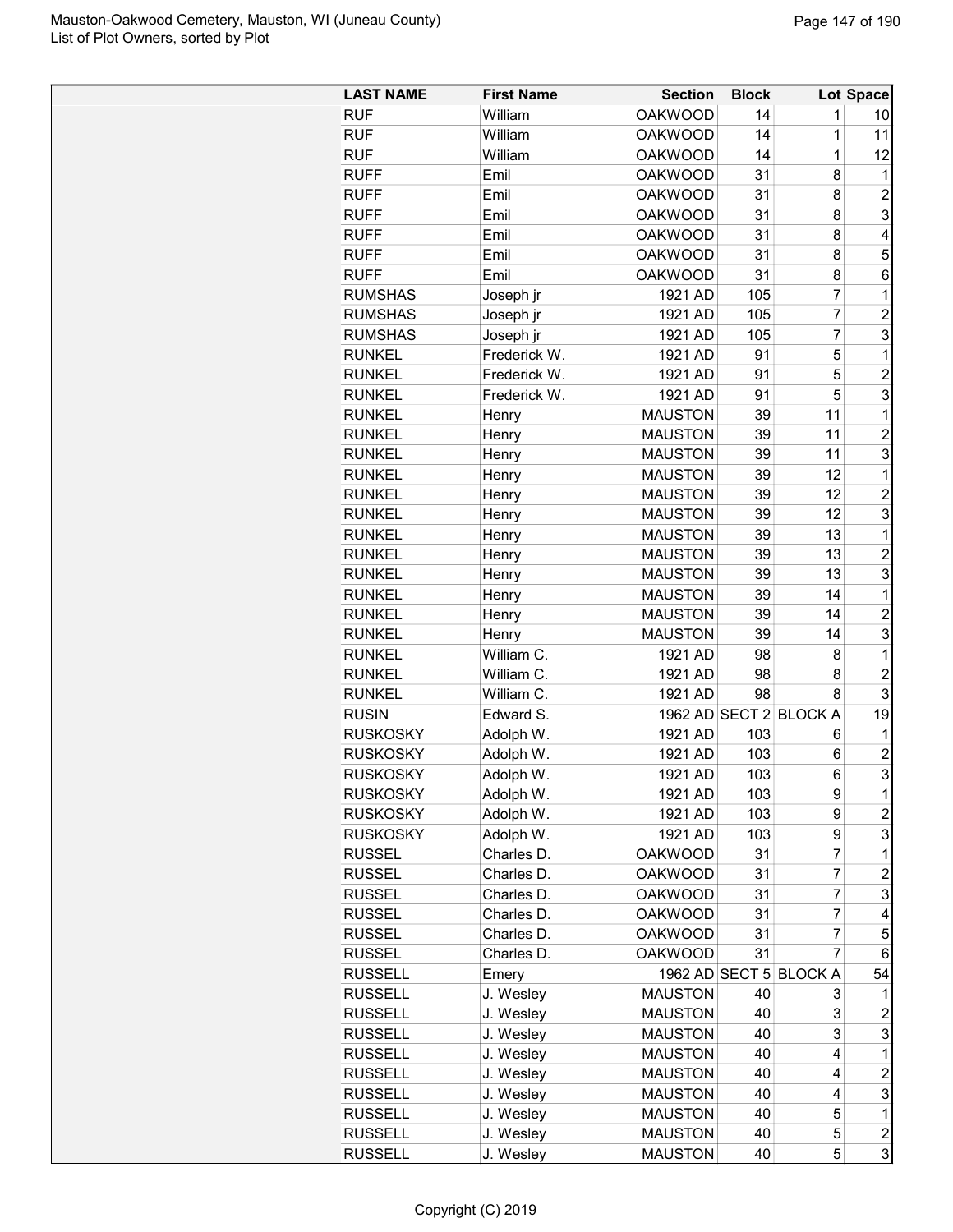| <b>LAST NAME</b> | <b>First Name</b> | <b>Section</b> | <b>Block</b> |                        | <b>Lot Space</b>        |
|------------------|-------------------|----------------|--------------|------------------------|-------------------------|
| <b>RUSSELL</b>   | J. Wesley         | <b>MAUSTON</b> | 40           | 6                      | 1                       |
| <b>RUSSELL</b>   | J. Wesley         | <b>MAUSTON</b> | 40           | 6                      | $\overline{c}$          |
| <b>RUSSELL</b>   | J. Wesley         | <b>MAUSTON</b> | 40           | 6                      | 3                       |
| <b>RYAN</b>      | Thomas P.         |                |              | 1962 AD SECT 1 BLOCK C | 69                      |
| <b>RYER</b>      | W.                | <b>MAUSTON</b> | 12           | 7                      | 1                       |
| <b>RYER</b>      | W.                | <b>MAUSTON</b> | 12           | 7                      | $\overline{c}$          |
| <b>RYER</b>      | W.                | <b>MAUSTON</b> | 12           | 7                      | 3                       |
| <b>RYMAN</b>     | Aleesta J.        | <b>OAKWOOD</b> | 25           | $\overline{c}$         | 1                       |
| <b>RYMAN</b>     | Aleesta J.        | <b>OAKWOOD</b> | 25           | $\overline{c}$         | $\overline{c}$          |
| <b>RYMAN</b>     | Aleesta J.        | <b>OAKWOOD</b> | 25           | $\overline{2}$         | 3                       |
| <b>RYNEARSON</b> | Amy               |                |              | 1962 AD SECT 2 BLOCK D | 20                      |
| <b>RYNEARSON</b> | Bonnie F.         |                |              | 1962 AD SECT 2 BLOCK C | 76                      |
| <b>RYNEARSON</b> | Dale M.           |                |              | 1962 AD SECT 2 BLOCK C | 75                      |
| <b>RYNEARSON</b> | David             |                |              | 1962 AD SECT 2 BLOCK C | 74                      |
| <b>RYNEARSON</b> | Donald H.         |                |              | 1962 AD SECT 2 BLOCK C | 78                      |
| <b>RYNEARSON</b> | Eillen L.         |                |              | 1962 AD SECT 2 BLOCK C | 77                      |
| <b>RYNEARSON</b> | Michael           |                |              | 1962 AD SECT 2 BLOCK D | 19                      |
| <b>RYNERSON</b>  | Harry             | 1921 AD        | 93           | 6                      | 1                       |
| <b>RYNERSON</b>  | Harry             | 1921 AD        | 93           | 6                      | $\overline{c}$          |
| <b>RYNERSON</b>  | Harry             | 1921 AD        | 93           | 6                      | 3                       |
| <b>SAEMISCH</b>  | Erich C.          | 1921 AD        | 146          | $\overline{c}$         | 1                       |
| <b>SAEMISCH</b>  | Erich C.          | 1921 AD        | 146          | $\overline{2}$         | $\overline{c}$          |
| <b>SAEMISCH</b>  | Erich C.          | 1921 AD        | 146          | $\overline{c}$         | 3                       |
| <b>SAEMISCH</b>  | Erich C.          | 1921 AD        | 146          | 3                      | $\mathbf{1}$            |
| <b>SAEMISCH</b>  | Erich C.          | 1921 AD        | 146          | 3                      | $\overline{c}$          |
| <b>SAEMISCH</b>  | Erich C.          | 1921 AD        | 146          | 3                      | 3                       |
| <b>SAEMISCH</b>  | Erich C.          | 1921 AD        | 146          | 4                      | $\mathbf{1}$            |
| <b>SAEMISCH</b>  | Erich C.          | 1921 AD        | 146          | 4                      | $\overline{2}$          |
| <b>SAEMISCH</b>  | Erich C.          | 1921 AD        | 146          | 4                      | 3                       |
| <b>SAEMISCH</b>  | Erich C.          | 1921 AD        | 146          | 7                      | 1                       |
| <b>SAEMISCH</b>  | Erich C.          | 1921 AD        | 146          | $\overline{7}$         | $\overline{c}$          |
| <b>SAEMISCH</b>  | Erich C.          | 1921 AD        | 146          | $\overline{7}$         | 3                       |
| <b>SAEMISCH</b>  | Erich C.          | 1921 AD        | 146          | 8                      | 1                       |
| <b>SAEMISCH</b>  | Erich C.          | 1921 AD        | 146          | 8                      | $\overline{c}$          |
| <b>SAEMISCH</b>  | Erich C.          | 1921 AD        | 146          | 8                      | 3                       |
| <b>SAEMISCH</b>  | Erich C.          | 1921 AD        | 146          | 9                      | 1                       |
| <b>SAEMISCH</b>  | Erich C.          | 1921 AD        | 146          | 9                      | $\overline{\mathbf{c}}$ |
| <b>SAEMISCH</b>  | Erich C.          | 1921 AD        | 146          | 9                      | 3                       |
| <b>SALES</b>     | Edgar             | <b>OAKWOOD</b> | 44           | 5                      | 4                       |
| <b>SALES</b>     | Edgar             | <b>OAKWOOD</b> | 44           | 5                      | 5                       |
| <b>SALES</b>     | Edgar             | <b>OAKWOOD</b> | 44           | 5                      | 6                       |
| <b>SALTER</b>    | Bess J.           |                |              | 1962 AD SECT 1 BLOCK A | 76                      |
| <b>SALTER</b>    | Robert C.         | 1962 AD SECT 1 |              | <b>BLOCK A</b>         | 77                      |
| <b>SANBORN</b>   | Orson D.          | <b>OAKWOOD</b> | 55           | 1                      | 1                       |
| <b>SANBORN</b>   | Orson D.          | <b>OAKWOOD</b> | 55           | 1                      | $\overline{c}$          |
| <b>SANBORN</b>   | Orson D.          | <b>OAKWOOD</b> | 55           | $\mathbf{1}$           | 3                       |
| <b>SANBORN</b>   | Orson D.          | <b>OAKWOOD</b> | 55           | $\mathbf{1}$           | 4                       |
| <b>SANBORN</b>   | Orson D.          | <b>OAKWOOD</b> | 55           | $\mathbf{1}$           | 5                       |
| <b>SANBORN</b>   | Orson D.          | <b>OAKWOOD</b> | 55           | 1                      | 6                       |
| <b>SANBORN</b>   | Orson D.          | <b>OAKWOOD</b> | 55           | 1                      | 7                       |
| <b>SANBORN</b>   | Orson D.          | <b>OAKWOOD</b> | 55           | 1                      | 8                       |
| <b>SANBORN</b>   | Orson D.          | <b>OAKWOOD</b> | 55           | 1                      | 9                       |
| <b>SANBORN</b>   | Orson D.          | <b>OAKWOOD</b> | 55           | 1                      | 10                      |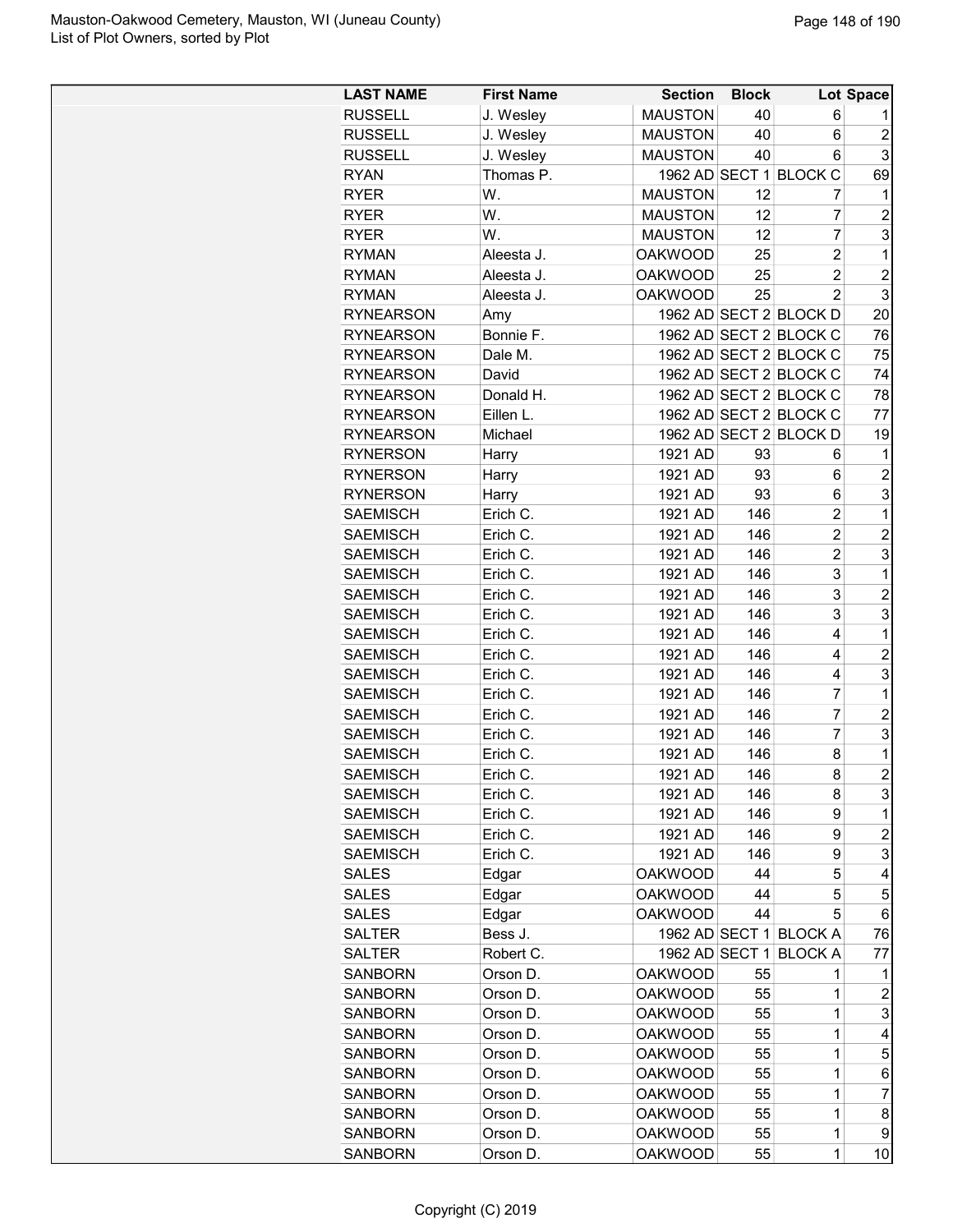| <b>SANBORN</b><br>Orson D.<br><b>OAKWOOD</b><br>55                    |                                  |
|-----------------------------------------------------------------------|----------------------------------|
|                                                                       | 1<br>11                          |
| Orson D.<br><b>OAKWOOD</b><br>55<br>1<br><b>SANBORN</b>               | 12                               |
| 110<br>1921 AD<br>SAND<br>Stanley                                     | 6<br>1                           |
| SAND<br>Stanley<br>110<br>6<br>1921 AD                                | $\overline{2}$                   |
| 6<br>SAND<br>Stanley<br>1921 AD<br>110                                | 3                                |
| <b>SANDELL</b><br>France A.<br>1962 AD SECT 1 BLOCK E                 | 85                               |
| 1962 AD SECT 1<br>SANDELL<br>Gertrude T.<br><b>BLOCK E</b>            | 86                               |
| <b>SARNOW</b><br>1921 AD<br>110<br>Anton                              | 3<br>1                           |
| <b>SARNOW</b><br>1921 AD<br>110<br>Anton                              | 3<br>$\overline{c}$              |
| 3<br><b>SARNOW</b><br>1921 AD<br>110<br>Anton                         | 3                                |
| $\mathbf 1$<br><b>SARNOW</b><br>129<br>1921 AD<br>Henry               | 1                                |
| $\mathbf 1$<br><b>SARNOW</b><br>1921 AD<br>129<br>Henry               | $\overline{2}$                   |
| 129<br>$\mathbf 1$<br><b>SARNOW</b><br>Henry<br>1921 AD               | 3                                |
| <b>SARNOW</b><br>1921 AD<br>129<br>Henry<br>2                         | 1                                |
| <b>SARNOW</b><br>1921 AD<br>129<br>$\overline{c}$<br>Henry            | $\overline{c}$                   |
| $\overline{2}$<br>129<br><b>SARNOW</b><br>1921 AD<br>Henry            | 3                                |
| $\overline{7}$<br>1921 AD<br>129<br><b>SARNOW</b><br>Henry            | 1                                |
| $\overline{7}$<br>129<br><b>SARNOW</b><br>1921 AD<br>Henry            | $\overline{c}$                   |
| $\overline{7}$<br><b>SARNOW</b><br>1921 AD<br>129<br>Henry            | 3                                |
| <b>SARNOW</b><br><b>MAUSTON</b><br>51<br>12<br>Rudalph                | 1                                |
| <b>SARNOW</b><br><b>MAUSTON</b><br>51<br>12<br>Rudalph                | $\overline{2}$                   |
| 51<br><b>SARNOW</b><br>Rudalph<br><b>MAUSTON</b><br>12                | 3                                |
| <b>SARNOW</b><br>Rudalph<br><b>MAUSTON</b><br>51<br>13                | $\overline{c}$                   |
| 51<br><b>MAUSTON</b><br>13<br><b>SARNOW</b><br>Rudalph                | 3                                |
| William<br>105<br>3<br><b>SARNOW</b><br>1921 AD                       | 1                                |
| 3<br>105<br><b>SARNOW</b><br>William<br>1921 AD                       | $\overline{c}$                   |
| 105<br><b>SARNOW</b><br>William<br>1921 AD                            | 3<br>3                           |
| Dorothy W.<br>1962 AD SECT 4 BLOCK D<br><b>SAUTTER</b>                | 72                               |
| 1962 AD SECT 4 BLOCK D<br>John J.<br>SAUTTER                          | 71                               |
| 1962 AD SECT 1 BLOCK E<br><b>SCHAAF</b><br>Alice E.                   | 15                               |
| 1962 AD SECT 1<br><b>BLOCK E</b><br><b>SCHAAF</b><br>Elton A.         | 16                               |
| <b>MAUSTON</b><br><b>SCHALL</b><br>43<br>1<br>Henry                   | 1                                |
| <b>SCHALL</b><br><b>MAUSTON</b><br>43<br>1<br>Henry                   | $\overline{c}$                   |
| 43<br><b>MAUSTON</b><br><b>SCHALL</b><br>Henry                        | 3<br>1                           |
| <b>SCHALL</b><br><b>MAUSTON</b><br>43<br>Henry<br>2                   | 1                                |
| <b>SCHALL</b><br><b>MAUSTON</b><br>43<br>Henry                        | $\overline{c}$<br>$\overline{c}$ |
| 43<br><b>SCHALL</b><br><b>MAUSTON</b><br>Henry                        | 3<br>$\overline{c}$              |
| $\overline{7}$<br>43<br><b>SCHALL</b><br><b>MAUSTON</b><br>Henry      | 1                                |
| $\overline{7}$<br>43<br><b>SCHALL</b><br><b>MAUSTON</b><br>Henry      | $\overline{c}$                   |
| $\overline{7}$<br>43<br><b>SCHALL</b><br><b>MAUSTON</b><br>Henry      | 3                                |
| <b>SCHALL</b><br><b>MAUSTON</b><br>43<br>Henry                        | 8<br>1                           |
| <b>SCHALL</b><br><b>MAUSTON</b><br>43<br>Henry                        | $\overline{c}$<br>8              |
| <b>MAUSTON</b><br>43<br><b>SCHALL</b><br>Henry                        | 3<br>8                           |
| 1962 AD SECT 1 BLOCK C<br>Hazel A.<br><b>SCHAMS</b>                   | 25                               |
| 1962 AD SECT 1 BLOCK C<br>William C.<br><b>SCHAMS</b>                 | 26                               |
| 1962 AD SECT 1 BLOCK D<br><b>SCHENKAT</b><br>Lawrence H.              | 37                               |
| Phyllis M.<br>1962 AD SECT 1 BLOCK D<br><b>SCHENKAT</b>               | 36                               |
| Edna L<br><b>SCHLICHT</b><br>1921 AD<br>99                            | 3<br>1                           |
| <b>SCHLICHT</b><br>1921 AD<br>Edna L<br>99                            | 3<br>$\overline{\mathbf{c}}$     |
| <b>SCHLICHT</b><br>Edna L<br>1921 AD<br>99                            | 3<br>3                           |
| 3<br>1<br><b>SCHLICHT</b><br>Lila A.<br>1883 AD                       | $\mathbf 1$                      |
| $\overline{c}$<br>$\mathbf 1$<br><b>SCHLICHT</b><br>Minnie<br>1883 AD | 1                                |
| $\overline{2}$<br>$\mathbf 1$<br>Minnie<br>1883 AD<br><b>SCHLICHT</b> | $\overline{c}$                   |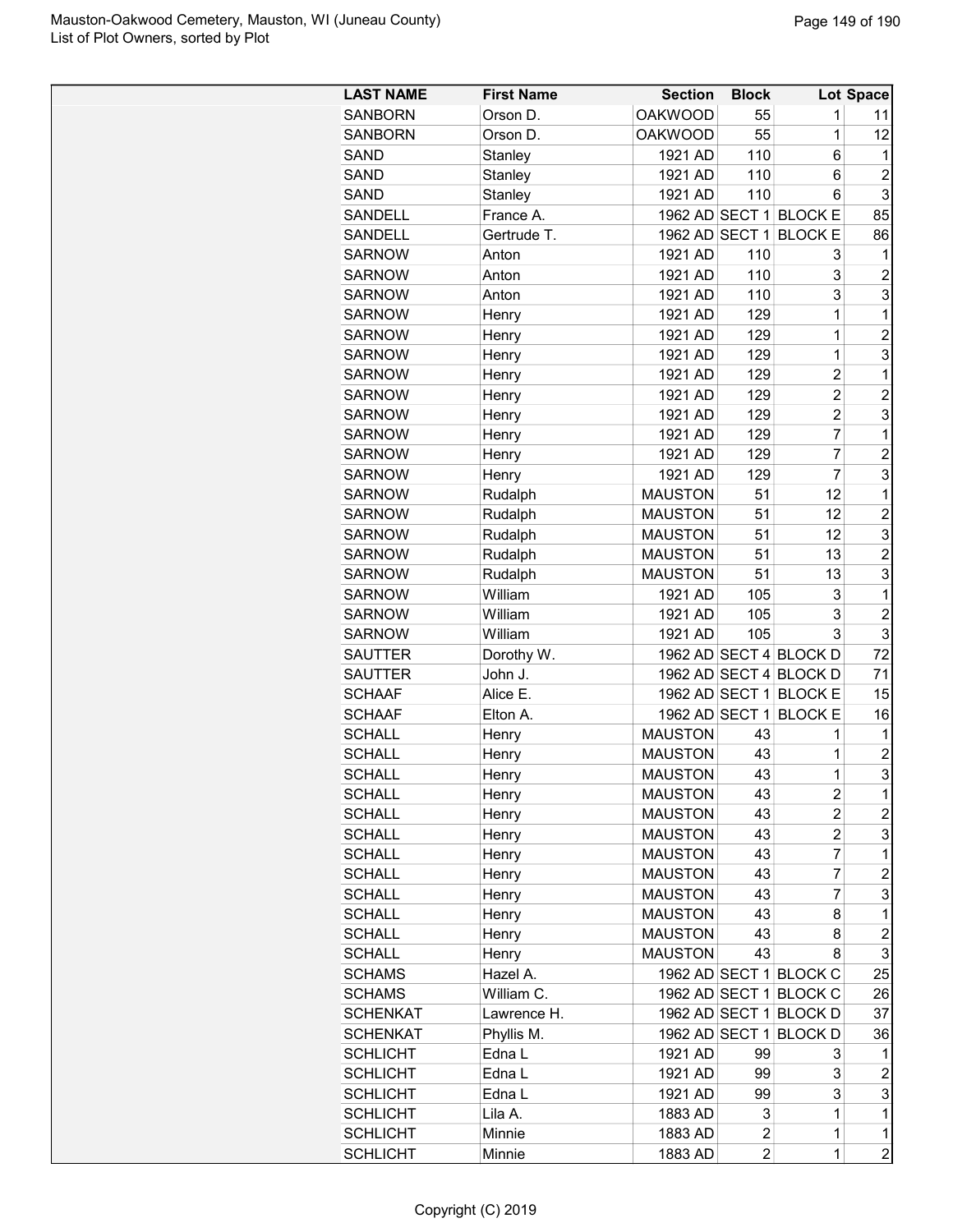| <b>LAST NAME</b> | <b>First Name</b> | <b>Section</b> | <b>Block</b>   |                        | Lot Space        |
|------------------|-------------------|----------------|----------------|------------------------|------------------|
| <b>SCHLICHT</b>  | Minnie            | 1883 AD        | 2              | 1                      | 3                |
| <b>SCHLICHT</b>  | Minnie            | 1883 AD        | $\overline{2}$ | $\overline{2}$         | 1                |
| <b>SCHLICHT</b>  | Minnie            | 1883 AD        | $\overline{2}$ | $\overline{c}$         | $\overline{2}$   |
| <b>SCHLICHT</b>  | Minnie            | 1883 AD        | $\overline{2}$ | $\overline{2}$         | 3                |
| <b>SCHLICHT</b>  | Minnie            | 1883 AD        | $\overline{2}$ | 3                      | 1                |
| <b>SCHLICHT</b>  | Minnie            | 1883 AD        | $\overline{c}$ | 3                      | $\overline{c}$   |
| <b>SCHLICHT</b>  | Minnie            | 1883 AD        | $\overline{2}$ | 3                      | 3                |
| <b>SCHLICHT</b>  | Minnie            | 1883 AD        | $\overline{2}$ | 4                      | 1                |
| <b>SCHLICHT</b>  | Minnie            | 1883 AD        | $\overline{2}$ | 4                      | $\overline{c}$   |
| <b>SCHLICHT</b>  | Minnie            | 1883 AD        | $\overline{2}$ | 4                      | 3                |
| <b>SCHLICHT</b>  | William P.        | 1883 AD        | 3              | $\overline{2}$         | $\mathbf 1$      |
| <b>SCHLICHT</b>  | William P.        | 1883 AD        | 3              | $\overline{c}$         | $\overline{2}$   |
| <b>SCHLICHT</b>  | William P.        | 1883 AD        | 3              | $\overline{c}$         | 3                |
| <b>SCHLUSHER</b> | Fredrick          | <b>MAUSTON</b> | 12             | 9                      | 1                |
| <b>SCHLUSHER</b> | Fredrick          | <b>MAUSTON</b> | 12             | 9                      | $\overline{c}$   |
| <b>SCHLUSHER</b> | Fredrick          | <b>MAUSTON</b> | 12             | 9                      | 3                |
| <b>SCHLUSHER</b> | Fredrick          | <b>MAUSTON</b> | 12             | 10                     | 1                |
| <b>SCHLUSHER</b> | Fredrick          | <b>MAUSTON</b> | 12             | 10                     | $\overline{2}$   |
| <b>SCHLUSHER</b> | Fredrick          | <b>MAUSTON</b> | 12             | 10                     | 3                |
| <b>SCHLUSHER</b> | Fredrick          | <b>MAUSTON</b> | 12             | 15                     | 1                |
| <b>SCHLUSHER</b> | Fredrick          | <b>MAUSTON</b> | 12             | 15                     | $\overline{c}$   |
| <b>SCHLUSHER</b> | Fredrick          | <b>MAUSTON</b> | 12             | 15                     | 3                |
| <b>SCHLUSHER</b> | Fredrick          | <b>MAUSTON</b> | 12             | 16                     | $\mathbf 1$      |
| <b>SCHLUSHER</b> | Fredrick          | <b>MAUSTON</b> | 12             | 16                     | $\overline{2}$   |
| <b>SCHLUSHER</b> | Fredrick          | <b>MAUSTON</b> | 12             | 16                     | 3                |
| <b>SCHMALZ</b>   | Harold E          |                |                | 1962 AD SECT 4 BLOCK G | $\overline{7}$   |
| <b>SCHMIDT</b>   | Frank             | <b>OAKWOOD</b> | 28             | 6                      | 1                |
| <b>SCHMIDT</b>   | Frank             | <b>OAKWOOD</b> | 28             | 6                      | $\overline{c}$   |
| <b>SCHMIDT</b>   | Frank             | <b>OAKWOOD</b> | 28             | 6                      | 3                |
| <b>SCHMIDT</b>   | Frank             | <b>OAKWOOD</b> | 28             | 6                      | 4                |
| <b>SCHMIDT</b>   | Frank             | <b>OAKWOOD</b> | 28             | 6                      | 5                |
| <b>SCHMIDT</b>   | Frank             | <b>OAKWOOD</b> | 28             | 6                      | 6                |
| <b>SCHMIDT</b>   | Frank             | <b>OAKWOOD</b> | 28             | 6                      | 7                |
| <b>SCHMIDT</b>   | Frank             | <b>OAKWOOD</b> | 28             | 6                      | 8                |
| <b>SCHMIDT</b>   | Frank             | <b>OAKWOOD</b> | 28             | 6                      | 9                |
| <b>SCHMIDT</b>   | Frank             | <b>OAKWOOD</b> | 28             | 6                      | 10               |
| <b>SCHMIDT</b>   | Frank             | <b>OAKWOOD</b> | 28             | 6                      | 11               |
| <b>SCHMIDT</b>   | Frank             | <b>OAKWOOD</b> | 28             | 6                      | 12               |
| <b>SCHMIDT</b>   | Fred J.           | <b>OAKWOOD</b> | 10             | 3                      | 1                |
| <b>SCHMIDT</b>   | Fred J.           | <b>OAKWOOD</b> | 10             | 3                      | $\overline{c}$   |
| <b>SCHMIDT</b>   | Fred J.           | <b>OAKWOOD</b> | 10             | 3                      | 3                |
| <b>SCHMIDT</b>   | Fred J.           | <b>OAKWOOD</b> | 10             | 3                      | 4                |
| <b>SCHMIDT</b>   | Fred J.           | <b>OAKWOOD</b> | 10             | 3                      | 5                |
| <b>SCHMIDT</b>   | Fred J.           | <b>OAKWOOD</b> | 10             | 3                      | 6                |
| <b>SCHMIDT</b>   | Vernon W.         | <b>MAUSTON</b> | 6              | 11                     | 1                |
| <b>SCHMIDT</b>   | Vernon W.         | <b>MAUSTON</b> | 6              | 11                     | $\overline{c}$   |
| <b>SCHMIDT</b>   | Vernon W.         | <b>MAUSTON</b> | 6              | 11                     | 3                |
| <b>SCHMIDT</b>   | Vernon W.         | <b>MAUSTON</b> | 6              | 12                     | 1                |
| <b>SCHMIDT</b>   | Vernon W.         | <b>MAUSTON</b> | 6              | 12                     | $\overline{c}$   |
| <b>SCHMIDT</b>   | Vernon W.         | <b>MAUSTON</b> | 6              | 12                     | 3                |
| <b>SCHMIDT</b>   | William           | <b>OAKWOOD</b> | 46             | 3                      | 1                |
| <b>SCHMIDT</b>   | William           | <b>OAKWOOD</b> | 46             | 3                      | $\boldsymbol{2}$ |
| <b>SCHMIDT</b>   | William           | <b>OAKWOOD</b> | 46             | 3                      | 3                |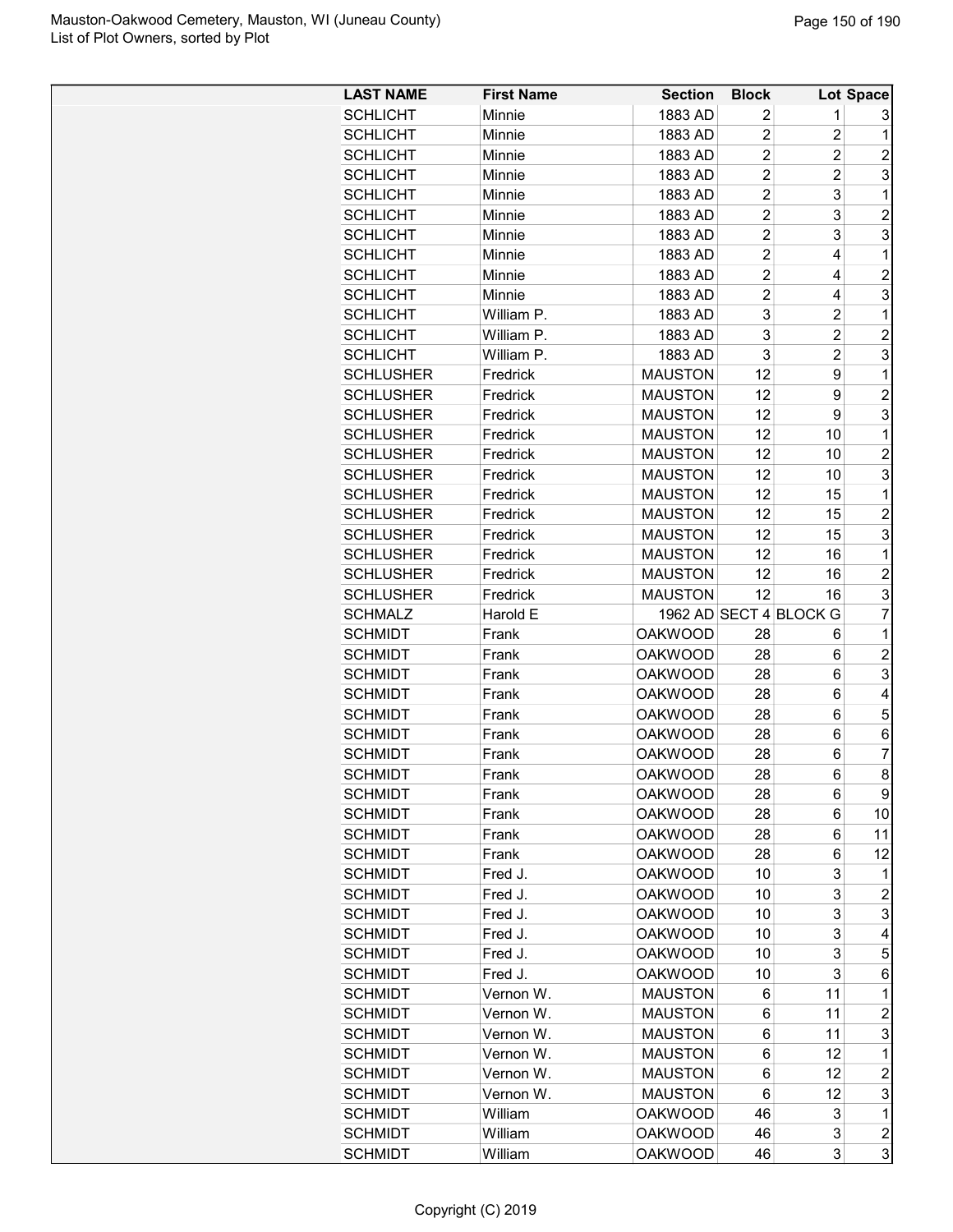| <b>LAST NAME</b>  | <b>First Name</b> | <b>Section</b> | <b>Block</b> |                        | Lot Space      |
|-------------------|-------------------|----------------|--------------|------------------------|----------------|
| <b>SCHMIDT</b>    | William           | <b>OAKWOOD</b> | 46           | 3                      |                |
| <b>SCHMIDT</b>    | William           | <b>OAKWOOD</b> | 46           | 3                      | 5              |
| <b>SCHMIDT</b>    | William           | <b>OAKWOOD</b> | 46           | 3                      | 6              |
| <b>SCHMIDT</b>    | William           | <b>OAKWOOD</b> | 46           | 3                      | $\overline{7}$ |
| <b>SCHMIDT</b>    | William           | <b>OAKWOOD</b> | 46           | 3                      | 8              |
| <b>SCHMIDT</b>    | William           | <b>OAKWOOD</b> | 46           | 3                      | 9              |
| <b>SCHNEIDER</b>  | John W.           | <b>OAKWOOD</b> | 49           | 3                      | 1              |
| <b>SCHNEIDER</b>  | John W.           | <b>OAKWOOD</b> | 49           | 3                      | $\overline{2}$ |
| <b>SCHNEIDER</b>  | John W.           | <b>OAKWOOD</b> | 49           | 3                      | 3              |
| <b>SCHNEIDER</b>  | John W.           | <b>OAKWOOD</b> | 49           | 3                      | 4              |
| <b>SCHNEIDER</b>  | John W.           | <b>OAKWOOD</b> | 49           | 3                      | 5              |
| <b>SCHNEIDER</b>  | John W.           | <b>OAKWOOD</b> | 49           | 3                      | 6              |
| <b>SCHNEIDER</b>  | John W.           | <b>OAKWOOD</b> | 49           | 3                      | 7              |
| <b>SCHNEIDER</b>  | John W.           | <b>OAKWOOD</b> | 49           | 3                      | 8              |
| <b>SCHNEIDER</b>  | John W.           | <b>OAKWOOD</b> | 49           | 3                      | 9              |
| <b>SCHNEIDER</b>  | John W.           | <b>OAKWOOD</b> | 49           | 3                      | 10             |
| <b>SCHNEIDER</b>  | John W.           | <b>OAKWOOD</b> | 49           | 3                      | 11             |
| <b>SCHNEIDER</b>  | John W.           | <b>OAKWOOD</b> | 49           | 3                      | 12             |
| <b>SCHNEIDER</b>  | Joseph H.         | <b>OAKWOOD</b> | 64           | $\overline{c}$         | 1              |
| <b>SCHNEIDER</b>  | Joseph H.         | <b>OAKWOOD</b> | 64           | $\overline{2}$         | $\overline{2}$ |
| <b>SCHNEIDER</b>  | Joseph H.         | <b>OAKWOOD</b> | 64           | $\overline{2}$         | 3              |
| <b>SCHNEIDER</b>  | Joseph H.         | <b>OAKWOOD</b> | 64           | $\overline{2}$         | 4              |
| <b>SCHNEIDER</b>  | Joseph H.         | <b>OAKWOOD</b> | 64           | $\overline{c}$         | 5              |
| <b>SCHNEIDER</b>  | Joseph H.         | <b>OAKWOOD</b> | 64           | $\overline{c}$         | 6              |
| <b>SCHNEIDER</b>  | Joseph H.         | <b>OAKWOOD</b> | 64           | $\overline{c}$         | $\overline{7}$ |
| <b>SCHNEIDER</b>  | Joseph H.         | <b>OAKWOOD</b> | 64           | $\overline{c}$         | 8              |
| <b>SCHNEIDER</b>  | Joseph H.         | <b>OAKWOOD</b> | 64           | $\overline{2}$         | 9              |
| <b>SCHNEIDER</b>  | Joseph H.         | <b>OAKWOOD</b> | 64           | $\overline{c}$         | 10             |
| <b>SCHNEIDER</b>  | William           | <b>OAKWOOD</b> | 64           | 5                      | 1              |
| <b>SCHNEIDER</b>  | William           | <b>OAKWOOD</b> | 64           | 5                      | $\overline{c}$ |
| <b>SCHNEIDER</b>  | William           | <b>OAKWOOD</b> | 64           | 5                      | 3              |
| <b>SCHNEIDER</b>  | William           | <b>OAKWOOD</b> | 64           | 5                      | 4              |
| <b>SCHNEIDER</b>  | William           | <b>OAKWOOD</b> | 64           | 5                      | 5              |
| SCHNEIDER         | William           | <b>OAKWOOD</b> | 64           | 5                      | 6              |
| <b>SCHNEIDER</b>  | William           | <b>OAKWOOD</b> | 64           | 5                      | $\overline{7}$ |
| <b>SCHNEIDER</b>  | William           | <b>OAKWOOD</b> | 64           | 5                      | 8              |
| <b>SCHNEIDER</b>  | William           | <b>OAKWOOD</b> | 64           | 5                      | 9              |
| <b>SCHNEIDER</b>  | William           | <b>OAKWOOD</b> | 64           | 5                      | 10             |
| <b>SCHNELL</b>    | Harland J         | 1921 AD        | 131          | $\mathbf 1$            | 1              |
| <b>SCHNELL</b>    | Harland J         | 1921 AD        | 131          | $\mathbf 1$            | $\overline{c}$ |
| <b>SCHNELL</b>    | Harland J         | 1921 AD        | 131          | $\mathbf 1$            | 3              |
| <b>SCHOFF</b>     | George H.         | <b>OAKWOOD</b> | 22           | 3                      | 1              |
| <b>SCHOFF</b>     | George H.         | <b>OAKWOOD</b> | 22           | 3                      | $\overline{c}$ |
| <b>SCHOFF</b>     | George H.         | <b>OAKWOOD</b> | 22           | 3                      | 3              |
| <b>SCHOFF</b>     | George H.         | <b>OAKWOOD</b> | 22           | 3                      | 4              |
| <b>SCHOFF</b>     | George H.         | <b>OAKWOOD</b> | 22           | 3                      | 5              |
| SCHOFF            | George H.         | <b>OAKWOOD</b> | 22           | 3                      | 6              |
| <b>SCHOFF</b>     | George L.         |                |              | 1962 AD SECT 4 BLOCK B | 5              |
| <b>SCHOFF</b>     | Irene I.          |                |              | 1962 AD SECT 4 BLOCK B | 4              |
| <b>SCHOONOVER</b> | George A.         |                |              | 1962 AD SECT 4 BLOCK D | 34             |
| <b>SCHOONOVER</b> | Vera L.           |                |              | 1962 AD SECT 4 BLOCK D | 33             |
| <b>SCHRECK</b>    | Dennis            |                |              | 1962 AD SECT 5 BLOCK D | $\overline{7}$ |
| <b>SCHRECK</b>    | Drew              |                |              | 1962 AD SECT 5 BLOCK D | 8              |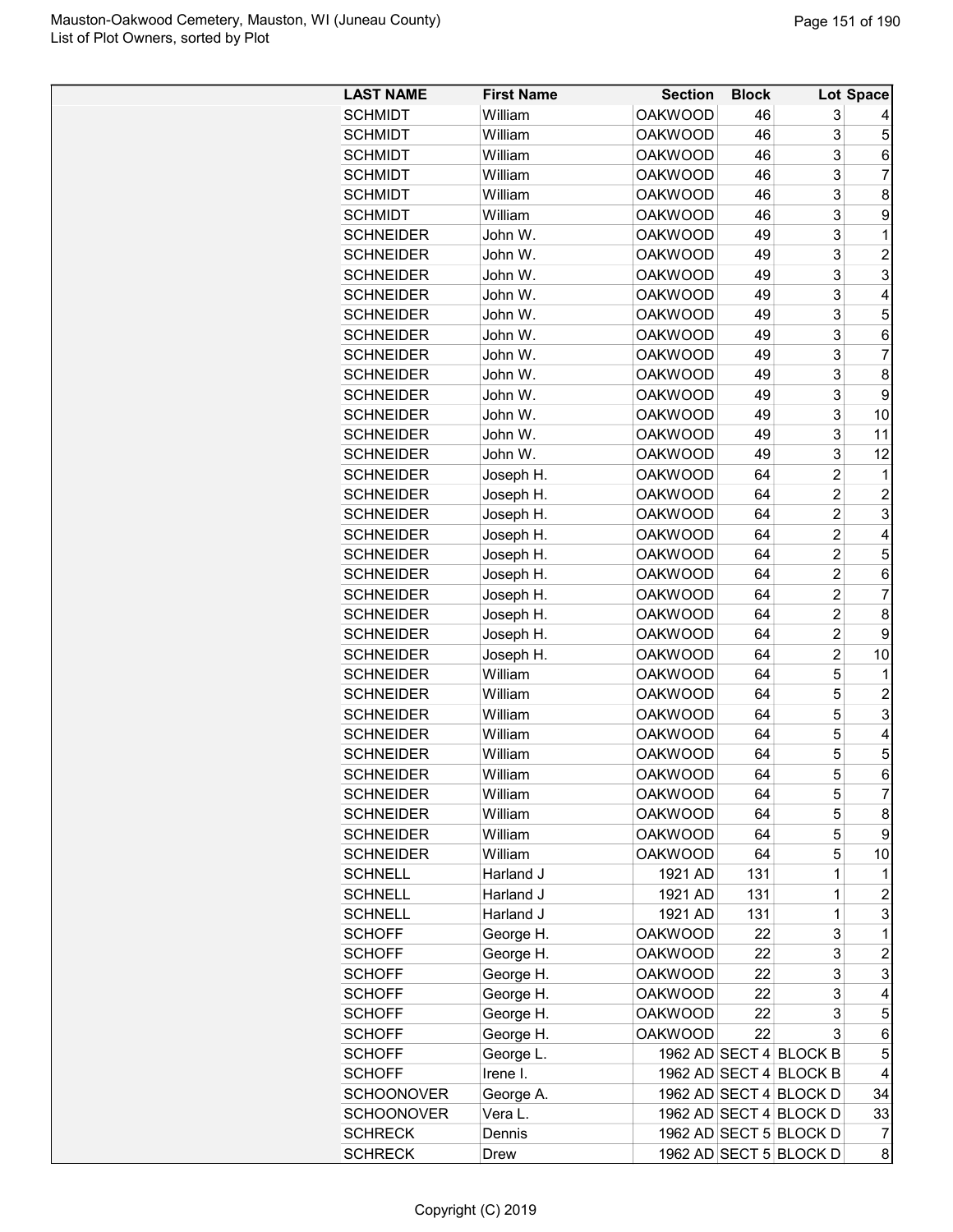| <b>LAST NAME</b>                     | <b>First Name</b>        | <b>Section</b> | <b>Block</b> |                         | Lot Space        |
|--------------------------------------|--------------------------|----------------|--------------|-------------------------|------------------|
| <b>SCHROEDER</b>                     | Charles F.               | 1921 AD        | 108          | 4                       | 1                |
| <b>SCHROEDER</b>                     | Charles F.               | 1921 AD        | 108          | 4                       | $\overline{2}$   |
| <b>SCHROEDER</b>                     | Charles F.               | 1921 AD        | 108          | 4                       | 3                |
| <b>SCHROEDER</b>                     | Elizabeth                | 1921 AD        | 84           | 8                       | $\mathbf 1$      |
| <b>SCHROEDER</b>                     | Elizabeth                | 1921 AD        | 84           | 8                       | $\overline{c}$   |
| <b>SCHROEDER</b>                     | Elizabeth                | 1921 AD        | 84           | 8                       | 3                |
| <b>SCHROEDER</b>                     | Frank G.A.               | <b>OAKWOOD</b> | 38           | 1                       | 1                |
| <b>SCHROEDER</b>                     | Frank G.A.               | <b>OAKWOOD</b> | 38           | 1                       | $\overline{c}$   |
| <b>SCHROEDER</b>                     | Frank G.A.               | <b>OAKWOOD</b> | 38           | 1                       | 3                |
| <b>SCHROEDER</b>                     | Frank G.A.               | <b>OAKWOOD</b> | 38           | $\mathbf{1}$            | $\overline{4}$   |
| <b>SCHROEDER</b>                     | Frank G.A.               | <b>OAKWOOD</b> | 38           | 1                       | 5                |
| <b>SCHROEDER</b>                     | Frank G.A.               | <b>OAKWOOD</b> | 38           | 1                       | 6                |
| <b>SCHROEDER</b>                     | Frank G.A.               | <b>OAKWOOD</b> | 38           | $\mathbf{1}$            | $\overline{7}$   |
| <b>SCHROEDER</b>                     | Frank G.A.               | <b>OAKWOOD</b> | 38           | 1                       | 8                |
| <b>SCHROEDER</b>                     | Frank G.A.               | <b>OAKWOOD</b> | 38           | 1                       | 9                |
| <b>SCHROEDER</b>                     | Frank G.A.               | <b>OAKWOOD</b> | 38           | 1                       | 10               |
|                                      |                          | <b>OAKWOOD</b> |              | 1                       | 11               |
| <b>SCHROEDER</b><br><b>SCHROEDER</b> | Frank G.A.<br>Frank G.A. |                | 38           |                         |                  |
|                                      |                          | <b>OAKWOOD</b> | 38           | 1                       | 12               |
| <b>SCHROEDER</b>                     | Frank G.A.               | <b>OAKWOOD</b> | 38           | $\overline{c}$          | $\mathbf{1}$     |
| <b>SCHROEDER</b>                     | Frank G.A.               | <b>OAKWOOD</b> | 38           | $\overline{c}$          | $\overline{c}$   |
| <b>SCHROEDER</b>                     | Frank G.A.               | <b>OAKWOOD</b> | 38           | $\overline{c}$          | 3                |
| <b>SCHROEDER</b>                     | Frank G.A.               | <b>OAKWOOD</b> | 38           | $\overline{2}$          | 4                |
| <b>SCHROEDER</b>                     | Frank G.A.               | <b>OAKWOOD</b> | 38           | $\overline{c}$          | 5                |
| <b>SCHROEDER</b>                     | Frank G.A.               | <b>OAKWOOD</b> | 38           | $\overline{c}$          | 6                |
| <b>SCHROEDER</b>                     | Frank G.A.               | <b>OAKWOOD</b> | 38           | $\overline{c}$          | $\overline{7}$   |
| <b>SCHROEDER</b>                     | Frank G.A.               | <b>OAKWOOD</b> | 38           | $\overline{c}$          | 8                |
| <b>SCHROEDER</b>                     | Frank G.A.               | <b>OAKWOOD</b> | 38           | $\overline{c}$          | 9                |
| <b>SCHROEDER</b>                     | Frank G.A.               | <b>OAKWOOD</b> | 38           | $\overline{c}$          | 10               |
| <b>SCHROEDER</b>                     | Frank G.A.               | <b>OAKWOOD</b> | 38           | $\overline{2}$          | 11               |
| <b>SCHROEDER</b>                     | Frank G.A.               | <b>OAKWOOD</b> | 38           | $\overline{c}$          | 12               |
| <b>SCHROEDER</b>                     | Henry/Frances            | 1970 AD        | 148          | 1                       | 1                |
| <b>SCHROEDER</b>                     | Henry/Frances            | 1970 AD        | 148          | 1                       | $\boldsymbol{2}$ |
| <b>SCHROEDER</b>                     | Henry/Frances            | 1970 AD        | 148          | 1                       | 3                |
| <b>SCHROEDER</b>                     | Herman                   | 1921 AD        | 108          | 5                       | $\mathbf 1$      |
| <b>SCHROEDER</b>                     | Herman                   | 1921 AD        | 108          | 5                       | $\overline{c}$   |
| <b>SCHROEDER</b>                     | Herman                   | 1921 AD        | 108          | 5                       | 3                |
| <b>SCHROEDER</b>                     | Herman F                 | 1921 AD        | 84           | 10                      | 1                |
| <b>SCHROEDER</b>                     | Herman F                 | 1921 AD        | 84           | 10                      | 2                |
| <b>SCHROEDER</b>                     | Herman F                 | 1921 AD        | 84           | 10                      | 3                |
| <b>SCHROEDER</b>                     | Herman W                 | 1921 AD        | 83           | 2                       | 1                |
| <b>SCHROEDER</b>                     | Herman W                 | 1921 AD        | 83           | $\overline{\mathbf{c}}$ | $\overline{c}$   |
| <b>SCHROEDER</b>                     | Herman W                 | 1921 AD        | 83           | $\overline{c}$          | 3                |
| <b>SCHROEDER</b>                     | Mrs. C.                  | <b>OAKWOOD</b> | 37           | 4                       | $\mathbf{1}$     |
| <b>SCHROEDER</b>                     | Mrs. C.                  | <b>OAKWOOD</b> | 37           | 4                       | 2                |
| <b>SCHROEDER</b>                     | Mrs. C.                  | <b>OAKWOOD</b> | 37           | 4                       | 3                |
| <b>SCHROEDER</b>                     | Mrs. C.                  | <b>OAKWOOD</b> | 37           | 4                       | 4                |
| <b>SCHROEDER</b>                     | Mrs. C.                  | <b>OAKWOOD</b> | 37           | 4                       | 5                |
| <b>SCHROEDER</b>                     | Mrs. C.                  | <b>OAKWOOD</b> | 37           | 4                       | 6                |
| <b>SCHROEDER</b>                     | Mrs. C.                  | <b>OAKWOOD</b> | 37           | 4                       | 7                |
| <b>SCHROEDER</b>                     | Mrs. C.                  | <b>OAKWOOD</b> | 37           | 4                       | 8                |
| <b>SCHROEDER</b>                     | Mrs. C.                  | <b>OAKWOOD</b> | 37           | 4                       | 9                |
| <b>SCHROEDER</b>                     | Mrs. C.                  | <b>OAKWOOD</b> | 37           | 4                       | 10               |
| <b>SCHROEDER</b>                     | Mrs. C.                  | <b>OAKWOOD</b> | 37           | 4                       | 11               |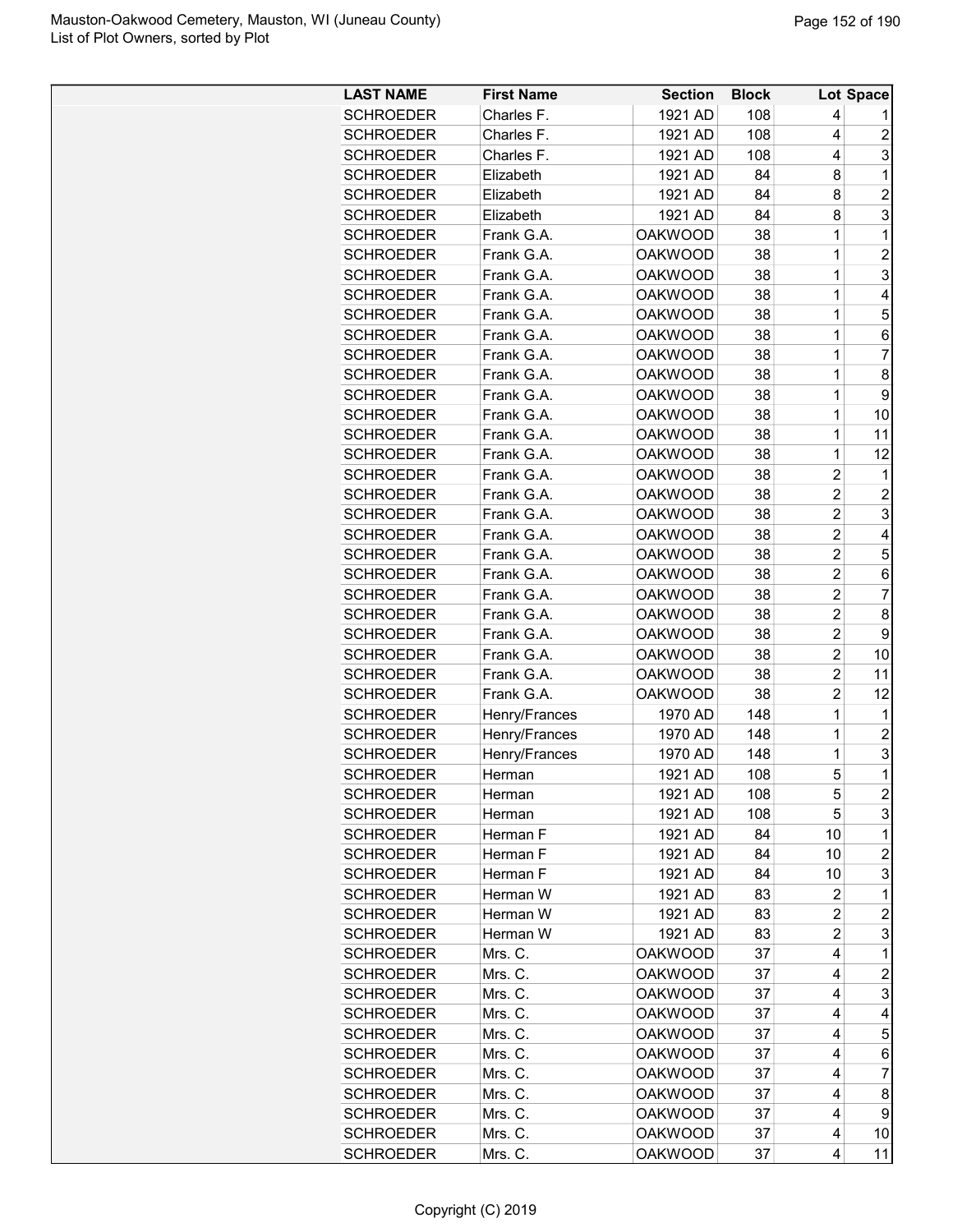| <b>LAST NAME</b>                 | <b>First Name</b> | <b>Section</b> | <b>Block</b> |                        | Lot Space               |
|----------------------------------|-------------------|----------------|--------------|------------------------|-------------------------|
| <b>SCHROEDER</b>                 | Mrs. C.           | <b>OAKWOOD</b> | 37           | 4                      | 12                      |
| <b>SCHUETT</b>                   | Louis C.          | <b>OAKWOOD</b> | 64           | $\overline{7}$         | 1                       |
| <b>SCHUETT</b>                   | Louis C.          | <b>OAKWOOD</b> | 64           | $\overline{7}$         | 2                       |
| <b>SCHUETT</b>                   | Louis C.          | <b>OAKWOOD</b> | 64           | $\overline{7}$         | 3                       |
| <b>SCHUETT</b>                   | Louis C.          | <b>OAKWOOD</b> | 64           | 7                      | 4                       |
| <b>SCHUETT</b>                   | Louis C.          | <b>OAKWOOD</b> | 64           | $\overline{7}$         | 5                       |
| <b>SCHUETT</b>                   | Louis C.          | <b>OAKWOOD</b> | 64           | $\overline{7}$         | 6                       |
| <b>SCHUETT</b>                   | Louis C.          | <b>OAKWOOD</b> | 64           | $\overline{7}$         | $\overline{7}$          |
| <b>SCHUETT</b>                   | Louis C.          | <b>OAKWOOD</b> | 64           | $\overline{7}$         | 8                       |
| <b>SCHUETT</b>                   | Louis C.          | <b>OAKWOOD</b> | 64           | $\overline{7}$         | 9                       |
| <b>SCHUETT</b>                   | Louis C.          | <b>OAKWOOD</b> | 64           | $\overline{7}$         | 10                      |
| <b>SCHUETT</b>                   | Paul              | 1921 AD        | 84           | 3                      | 1                       |
| <b>SCHUETT</b>                   | Paul              | 1921 AD        | 84           | 3                      | $\overline{2}$          |
| <b>SCHUETT</b>                   | Paul              | 1921 AD        | 84           | 3                      | 3                       |
| <b>SCHUETT</b>                   | Paul              | <b>OAKWOOD</b> | 69           | $\overline{7}$         | $\mathbf{1}$            |
| <b>SCHUETT</b>                   | Paul              | <b>OAKWOOD</b> | 69           | $\overline{7}$         | $\overline{c}$          |
| <b>SCHUETT</b>                   | Paul              | <b>OAKWOOD</b> | 69           | $\overline{7}$         | 3                       |
| <b>SCHULTTZ</b>                  | М                 | 1921 AD        | 135          | 2                      | $\mathbf{1}$            |
| <b>SCHULTTZ</b>                  | м                 | 1921 AD        | 135          | $\overline{2}$         | $\overline{c}$          |
| <b>SCHULTTZ</b>                  | м                 | 1921 AD        | 135          | 2                      | 3                       |
| <b>SCHULTZ</b>                   | Alvin J.          |                |              | 1962 AD SECT 2 BLOCK C | 80                      |
| <b>SCHULTZ</b>                   | Barbara A.        |                |              | 1962 AD SECT 1 BLOCK F | 16                      |
| <b>SCHULTZ</b>                   | Barbara A.        |                |              | 1962 AD SECT 4 BLOCK D | 52                      |
| <b>SCHULTZ</b>                   | Charles M.        | 1921 AD        | 84           | 1                      | 1                       |
| <b>SCHULTZ</b>                   | Charles M.        | 1921 AD        | 84           | 1                      | 2                       |
| <b>SCHULTZ</b>                   | Charles M.        | 1921 AD        | 84           | 1                      | 3                       |
| <b>SCHULTZ</b>                   | Charles M.        | 1970 AD        | 148          | $\overline{2}$         | $\mathbf{1}$            |
| <b>SCHULTZ</b>                   | Charles M.        | 1970 AD        | 148          | $\overline{2}$         | $\overline{c}$          |
|                                  | Charles M.        | 1970 AD        | 148          | $\overline{2}$         | 3                       |
| <b>SCHULTZ</b><br><b>SCHULTZ</b> | Charles M.        | 1970 AD        | 148          | 3                      | $\mathbf{1}$            |
|                                  | Charles M.        |                | 148          |                        |                         |
| <b>SCHULTZ</b>                   |                   | 1970 AD        |              | 3                      | $\overline{c}$          |
| <b>SCHULTZ</b>                   | Charles M.        | 1970 AD        | 148          | 3                      | 3                       |
| <b>SCHULTZ</b>                   | Ernest A.         | 1921 AD        | 121          | 6                      | $\mathbf{1}$            |
| <b>SCHULTZ</b>                   | Ernest A.         | 1921 AD        | 121          | 6                      | $\mathbf{2}$            |
| <b>SCHULTZ</b>                   | Ernest A.         | 1921 AD        | 121          | 6                      | 3                       |
| <b>SCHULTZ</b>                   | Esther            | 1921 AD        | 111          | 4                      | $\mathbf{1}$            |
| <b>SCHULTZ</b>                   | Esther            | 1921 AD        | 111          | 4                      | $\overline{a}$          |
| <b>SCHULTZ</b>                   | Esther            | 1921 AD        | 111          | 4                      | 3                       |
| <b>SCHULTZ</b>                   | Esther            | 1921 AD        | 111          | 5                      | 1                       |
| <b>SCHULTZ</b>                   | <b>Esther</b>     | 1921 AD        | 111          | 5                      | $\overline{\mathbf{c}}$ |
| <b>SCHULTZ</b>                   | Esther            | 1921 AD        | 111          | 5                      | 3                       |
| <b>SCHULTZ</b>                   | Everett D.        |                |              | 1962 AD SECT 5 BLOCK B | 56                      |
| <b>SCHULTZ</b>                   | F.D.              | <b>MAUSTON</b> | 3            | 15                     | 1                       |
| <b>SCHULTZ</b>                   | F.D.              | <b>MAUSTON</b> | 3            | 15                     | $\overline{c}$          |
| <b>SCHULTZ</b>                   | F.D.              | <b>MAUSTON</b> | 3            | 15                     | 3                       |
| <b>SCHULTZ</b>                   | George Charles    |                |              | 1962 AD SECT 4 BLOCK D | 54                      |
| <b>SCHULTZ</b>                   | George H.         |                |              | 1962 AD SECT 4 BLOCK D | 50                      |
| <b>SCHULTZ</b>                   | Helen A.          |                |              | 1962 AD SECT 4 BLOCK D | 51                      |
| <b>SCHULTZ</b>                   | Jennie A.         |                |              | 1962 AD SECT 1 BLOCK F | 17                      |
| <b>SCHULTZ</b>                   | Joseph Albert     |                |              | 1962 AD SECT 4 BLOCK D | 53                      |
| <b>SCHULTZ</b>                   | Mrs. Fred         | <b>MAUSTON</b> | 50           | 2                      | 1                       |
| <b>SCHULTZ</b>                   | Nancy L.          |                |              | 1962 AD SECT 2 BLOCK C | 79                      |
| <b>SCHULTZ</b>                   | Pauline A.        |                |              | 1962 AD SECT 5 BLOCK B | 57                      |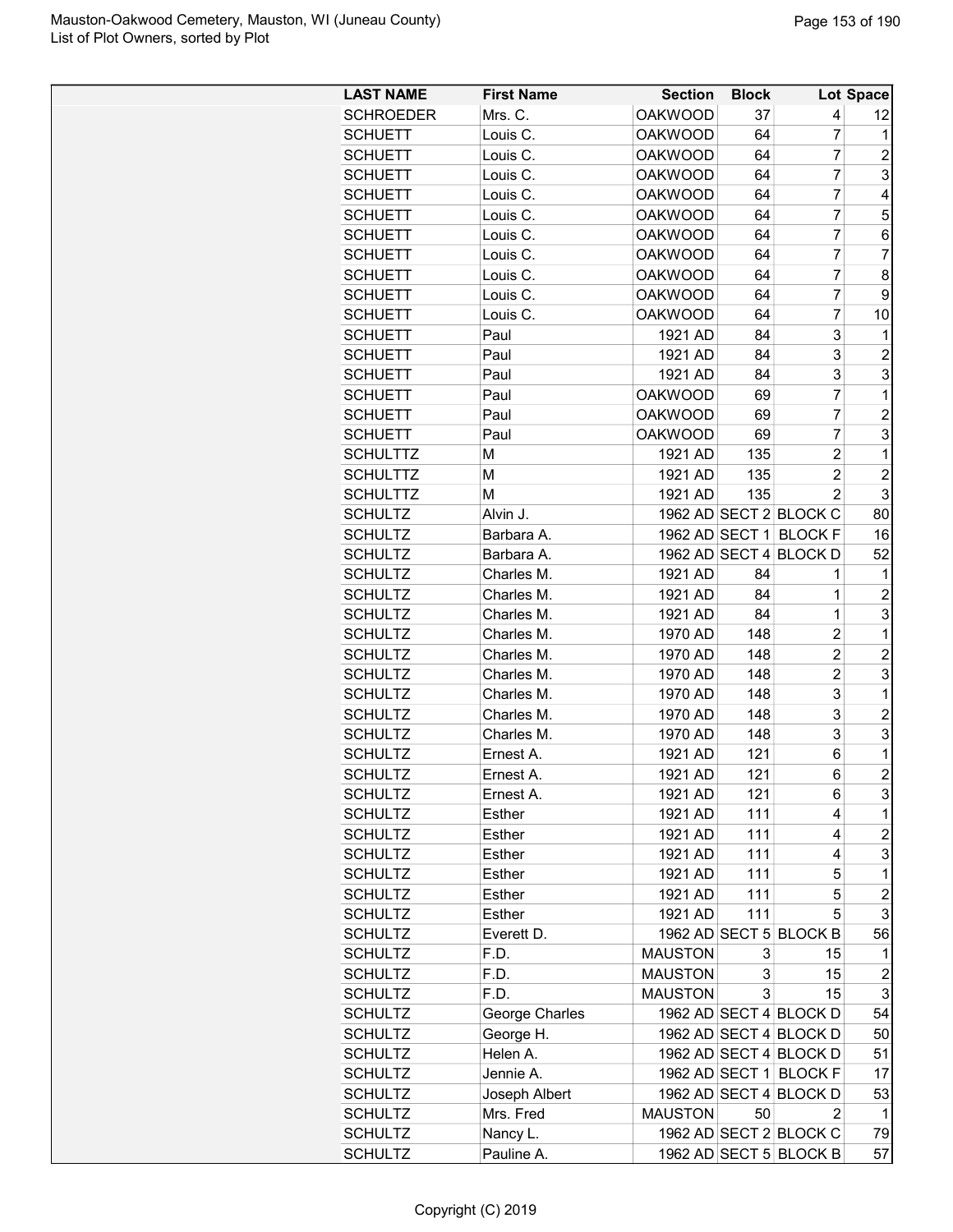| <b>LAST NAME</b>  | <b>First Name</b>    | <b>Section</b> | <b>Block</b> |                        | Lot Space               |
|-------------------|----------------------|----------------|--------------|------------------------|-------------------------|
| <b>SCHULTZ</b>    | Robert M.            |                |              | 1962 AD SECT 1 BLOCK F | 18                      |
| <b>SCHULTZ</b>    | Sally                | 1921 AD        | 128          | 4                      | $\mathbf{1}$            |
| <b>SCHULTZ</b>    | Sally                | 1921 AD        | 128          | 4                      | $\overline{\mathbf{c}}$ |
| <b>SCHULTZ</b>    | Sally                | 1921 AD        | 128          | 4                      | 3                       |
| <b>SCHULTZ</b>    | William              | <b>OAKWOOD</b> | 46           | 1                      | $\mathbf{1}$            |
| <b>SCHULTZ</b>    | William              | <b>OAKWOOD</b> | 46           | 1                      | $\overline{2}$          |
| <b>SCHULTZ</b>    | William              | <b>OAKWOOD</b> | 46           | 1                      | 3                       |
| <b>SCHULTZ</b>    | William              | <b>OAKWOOD</b> | 46           | 1                      | 4                       |
| <b>SCHULTZ</b>    | William              | <b>OAKWOOD</b> | 46           | 1                      | 5                       |
| <b>SCHULTZ</b>    | William              | <b>OAKWOOD</b> | 46           | 1                      | 6                       |
| <b>SCHULTZ</b>    | William              | <b>OAKWOOD</b> | 46           | 1                      | 7                       |
| <b>SCHULTZ</b>    | William              | <b>OAKWOOD</b> | 46           | 1                      | 8                       |
| <b>SCHULTZ</b>    | William              | <b>OAKWOOD</b> | 46           | 1                      | 9                       |
| <b>SCHULTZ</b>    | William              | <b>OAKWOOD</b> | 46           | 1                      | 10                      |
| <b>SCHULTZ</b>    | William              | <b>OAKWOOD</b> | 46           | 1                      | 11                      |
| <b>SCHULTZ</b>    | William              | <b>OAKWOOD</b> | 46           | 1                      | 12                      |
| <b>SCHULZ</b>     | Dorothy M.           |                |              | 1962 AD SECT 2 BLOCK C | 11                      |
| <b>SCHULZ</b>     | Raymond E.           |                |              | 1962 AD SECT 2 BLOCK C | 10                      |
| <b>SCHWAB</b>     | Constant             | 1921 AD        | 116          | 9                      | 1                       |
| <b>SCHWAB</b>     | Constant             | 1921 AD        | 116          | 9                      | $\overline{c}$          |
| <b>SCHWAB</b>     | Constant             | 1921 AD        | 116          | 9                      | 3                       |
| <b>SCHWANTZ</b>   | Herman L.            |                |              | 1962 AD SECT 2 BLOCK A | 13                      |
| <b>SCHWANZ</b>    | Gladys U.            | 1921 AD        | 107          | 12                     | $\mathbf{1}$            |
| <b>SCHWANZ</b>    | Gladys U.            | 1921 AD        | 107          | 12                     | $\overline{c}$          |
| <b>SCHWANZ</b>    | Gladys U.            | 1921 AD        | 107          | 12                     | 3                       |
| <b>SCHWANZ</b>    | Reinhart E.          |                |              | 1962 AD SECT 1 BLOCK F | 81                      |
| <b>SCHWANZ</b>    | Robert J.            |                |              | 1962 AD SECT 1 BLOCK F | 80                      |
| <b>SCHWANZ</b>    | <b>William Elmer</b> |                |              | 1962 AD SECT 1 BLOCK F | 84                      |
| <b>SCHWARTZ</b>   | Clara C.             |                |              | 1962 AD SECT 5 BLOCK D | 38                      |
| <b>SCHWARTZ</b>   | Orrie S.             |                |              | 1962 AD SECT 4 BLOCK A | 43                      |
| <b>SCHWARTZ</b>   | Thomas A.            |                |              | 1962 AD SECT 5 BLOCK D | 37                      |
| <b>SCHWARTZ</b>   | Wilma E.             |                |              | 1962 AD SECT 4 BLOCK A | 44                      |
| <b>SCHWEDRSKY</b> | Bonnie J.            |                |              | 1962 AD SECT 1 BLOCK D | 61                      |
| <b>SCHWEDRSKY</b> | William F.           |                |              | 1962 AD SECT 1 BLOCK D | 62                      |
| <b>SCHWEIRN</b>   | Mrs.                 | <b>MAUSTON</b> | 42           | 8                      | $\mathbf 1$             |
| <b>SCHWEIRN</b>   | Mrs.                 | <b>MAUSTON</b> | 42           | 8                      | 2                       |
| <b>SCHWEIRN</b>   | Mrs.                 | <b>MAUSTON</b> | 42           | 8                      | 3                       |
| SCOTT             | Myrtle               | 1921 AD        | 138          | 3                      | 1                       |
| <b>SCOTT</b>      | Myrtle               | 1921 AD        | 138          | 3                      | 2                       |
| <b>SCOTT</b>      | Myrtle               | 1921 AD        | 138          | 3                      | 3                       |
| <b>SCOTT</b>      | Walter               | 1970 AD        | 155          | 6                      | 1                       |
| SCOTT             | Walter               | 1970 AD        | 155          | 6                      | $\overline{c}$          |
| <b>SCOTT</b>      | Walter               | 1970 AD        | 155          | 6                      | 3                       |
| <b>SCOVILLE</b>   | Eleanor R.           |                |              | 1962 AD SECT 4 BLOCK A | 32                      |
| <b>SCOVILLE</b>   | Keith H.             |                |              | 1962 AD SECT 4 BLOCK A | 33                      |
| <b>SCULLY</b>     | Daniel Arthur        |                |              | 1962 AD SECT 5 BLOCK A | 63                      |
| <b>SEAGER</b>     | Ellis R.             | 1921 AD        | 127          | 1                      | 1                       |
| <b>SEAGER</b>     | Ellis R.             | 1921 AD        | 127          | 1                      | 2                       |
| <b>SEAGER</b>     | Ellis R.             | 1921 AD        | 127          | 1                      | 3                       |
| <b>SEAGER</b>     | Larry                |                |              | 1962 AD SECT 5 BLOCK B | 52                      |
| <b>SEAGER</b>     | Larry                |                |              | 1962 AD SECT 5 BLOCK B | 53                      |
| <b>SEAGER</b>     | Thomas               |                |              | 1962 AD SECT 4 BLOCK D | 19                      |
| <b>SEAGER</b>     | Thomas               |                |              | 1962 AD SECT 4 BLOCK D | 20                      |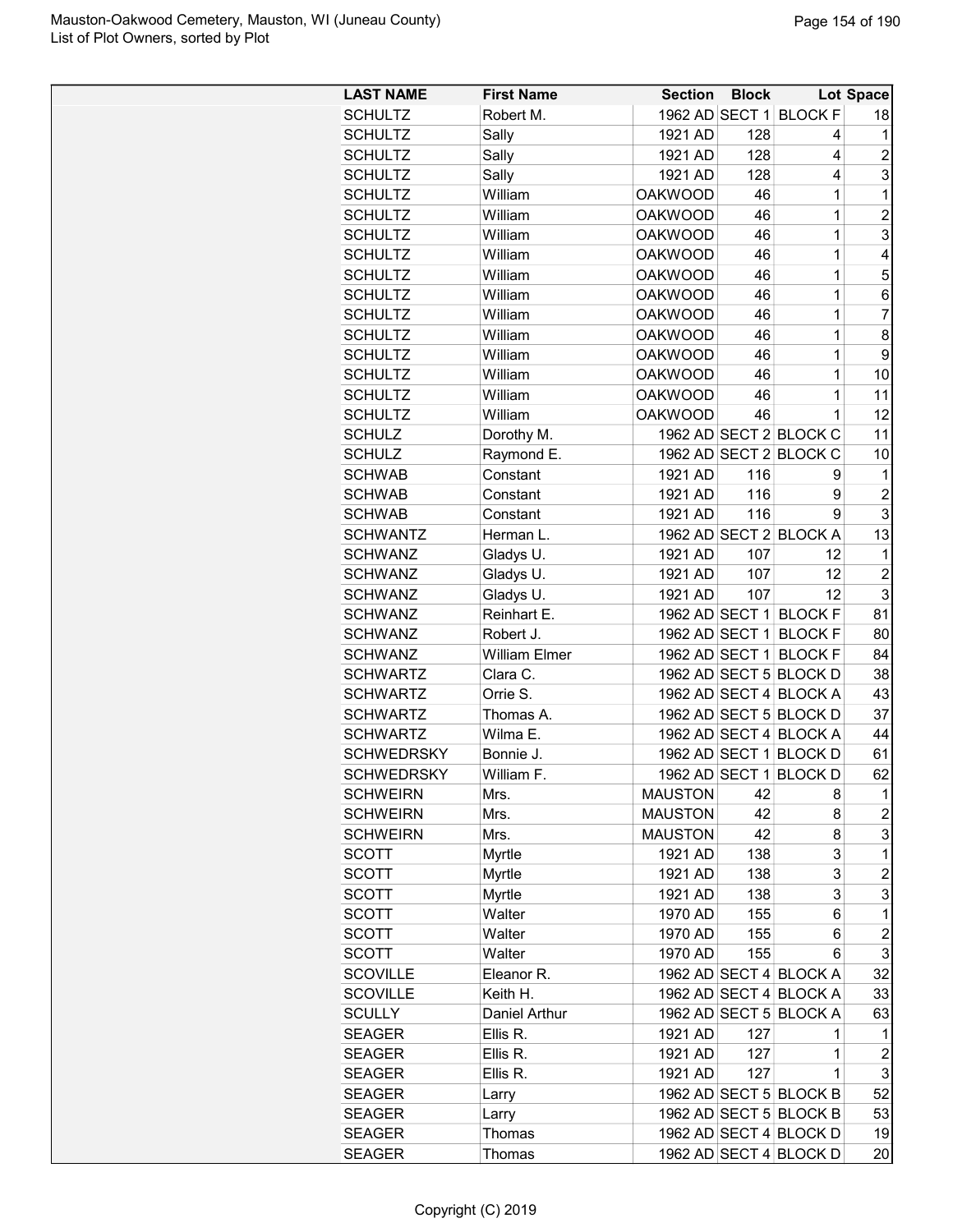| <b>LAST NAME</b> | <b>First Name</b>    | <b>Section</b> | <b>Block</b> |                        | <b>Lot Space</b> |
|------------------|----------------------|----------------|--------------|------------------------|------------------|
| <b>SEEBECKER</b> | Betty L.             |                |              | 1962 AD SECT 4 BLOCK A | 25               |
| <b>SEEBECKER</b> | George F.            |                |              | 1962 AD SECT 4 BLOCK A | 28               |
| <b>SEEBECKER</b> | Robert F.            |                |              | 1962 AD SECT 4 BLOCK A | 26               |
| <b>SEEBECKER</b> | Sylvia C.            |                |              | 1962 AD SECT 4 BLOCK A | 27               |
| <b>SEELEY</b>    | Harry                | 1921 AD        | 106          | 7                      | 1                |
| <b>SEELEY</b>    | Harry                | 1921 AD        | 106          | 7                      | $\overline{c}$   |
| <b>SEELEY</b>    | Harry                | 1921 AD        | 106          | 7                      | 3                |
| <b>SEELEY</b>    | William              | <b>MAUSTON</b> | 31           | 1                      | $\mathbf 1$      |
| <b>SEELEY</b>    | William              | <b>MAUSTON</b> | 31           | 1                      | $\overline{2}$   |
| <b>SEELEY</b>    | William              | <b>MAUSTON</b> | 31           | 1                      | 3                |
| <b>SEELEY</b>    | William              | <b>MAUSTON</b> | 31           | 8                      | 1                |
| <b>SEELEY</b>    | William              | <b>MAUSTON</b> | 31           | 8                      | $\overline{c}$   |
| <b>SEELEY</b>    | William              | <b>MAUSTON</b> | 31           | 8                      | 3                |
| <b>SEIDLE</b>    | <b>William Frank</b> | <b>MAUSTON</b> | 45           | 9                      | 1                |
| <b>SEIDLE</b>    | <b>William Frank</b> | <b>MAUSTON</b> | 45           | 9                      | $\overline{2}$   |
| <b>SEIDLE</b>    | <b>William Frank</b> | <b>MAUSTON</b> | 45           | 9                      | 3                |
| <b>SEIDLE</b>    | <b>William Frank</b> | <b>MAUSTON</b> | 45           | 10                     | $\mathbf{1}$     |
| <b>SEIDLE</b>    | <b>William Frank</b> | <b>MAUSTON</b> | 45           | 10                     | $\overline{2}$   |
| <b>SEIDLE</b>    | <b>William Frank</b> | <b>MAUSTON</b> | 45           | 10                     | 3                |
| <b>SEIDLE</b>    | <b>William Frank</b> | <b>MAUSTON</b> | 45           | 15                     | 1                |
| <b>SEIDLE</b>    | <b>William Frank</b> | <b>MAUSTON</b> | 45           | 15                     | $\overline{c}$   |
| <b>SEIDLE</b>    | <b>William Frank</b> | <b>MAUSTON</b> | 45           | 15                     | 3                |
|                  |                      |                |              |                        |                  |
| <b>SEIDLE</b>    | <b>William Frank</b> | <b>MAUSTON</b> | 45           | 16                     | 1                |
| <b>SEIDLE</b>    | <b>William Frank</b> | <b>MAUSTON</b> | 45           | 16                     | $\overline{2}$   |
| <b>SEIDLE</b>    | <b>William Frank</b> | <b>MAUSTON</b> | 45           | 16                     | 3                |
| <b>SEIFERT</b>   | Hubert L.            |                |              | 1962 AD SECT 4 BLOCK D | 18               |
| <b>SEIFERT</b>   | Theresa              |                |              | 1962 AD SECT 4 BLOCK D | 17               |
| <b>SEITZ</b>     | Bernadine M.         |                |              | 1962 AD SECT 1 BLOCK C | 55               |
| SEITZ            | Lori                 |                |              | 1962 AD SECT 4 BLOCK D | 28               |
| <b>SEITZ</b>     | Lori                 |                |              | 1962 AD SECT 4 BLOCK D | 29               |
| <b>SEITZ</b>     | Lori                 |                |              | 1962 AD SECT 4 BLOCK E | 30               |
| <b>SEITZ</b>     | Lori                 |                |              | 1962 AD SECT 4 BLOCK E | 31               |
| <b>SEITZ</b>     | Robert J.            |                |              | 1962 AD SECT 1 BLOCK C | 54               |
| <b>SEVERANCE</b> | R.C.                 | 1883 AD        | A            | 1                      | $\overline{1}$   |
| <b>SEVERANCE</b> | R.C.                 | 1883 AD        | A            | 1                      | $\boldsymbol{2}$ |
| <b>SEVERANCE</b> | R.C.                 | 1883 AD        | A            | 1                      | 3                |
| <b>SEVERANCE</b> | R.C.                 | 1883 AD        | A            | $\overline{2}$         | 1                |
| <b>SEVERANCE</b> | R.C.                 | 1883 AD        | Α            | 2                      | $\overline{c}$   |
| <b>SEVERANCE</b> | R.C.                 | 1883 AD        | Α            | $\overline{c}$         | 3                |
| <b>SEVERANCE</b> | R.C.                 | 1883 AD        | Α            | 3                      | 1                |
| <b>SEVERANCE</b> | R.C.                 | 1883 AD        | A            | 3                      | $\overline{c}$   |
| <b>SEVERANCE</b> | R.C.                 | 1883 AD        | A            | 3                      | 3                |
| <b>SEVERANCE</b> | R.C.                 | 1883 AD        | A            | 4                      | 1                |
| <b>SEVERANCE</b> | R.C.                 | 1883 AD        | A            | 4                      | $\overline{c}$   |
| <b>SEVERANCE</b> | R.C.                 | 1883 AD        | Α            | 4                      | 3                |
| <b>SEVERANCE</b> | Rodney               | <b>OAKWOOD</b> | 52           | 3                      | 1                |
| <b>SEVERANCE</b> | Rodney               | <b>OAKWOOD</b> | 52           | 3                      | $\overline{c}$   |
| <b>SEVERANCE</b> | Rodney               | <b>OAKWOOD</b> | 52           | 3                      | 3                |
| <b>SEVERANCE</b> | Rodney               | <b>OAKWOOD</b> | 52           | 3                      | 4                |
| <b>SEVERANCE</b> | Rodney               | <b>OAKWOOD</b> | 52           | 3                      | 5                |
| <b>SEVERANCE</b> | Rodney               | <b>OAKWOOD</b> | 52           | 3                      | 6                |
| <b>SEVERANCE</b> | Rodney               | <b>OAKWOOD</b> | 52           | 3                      | $\overline{7}$   |
| <b>SEVERANCE</b> | Rodney               | <b>OAKWOOD</b> | 52           | 3                      | 8                |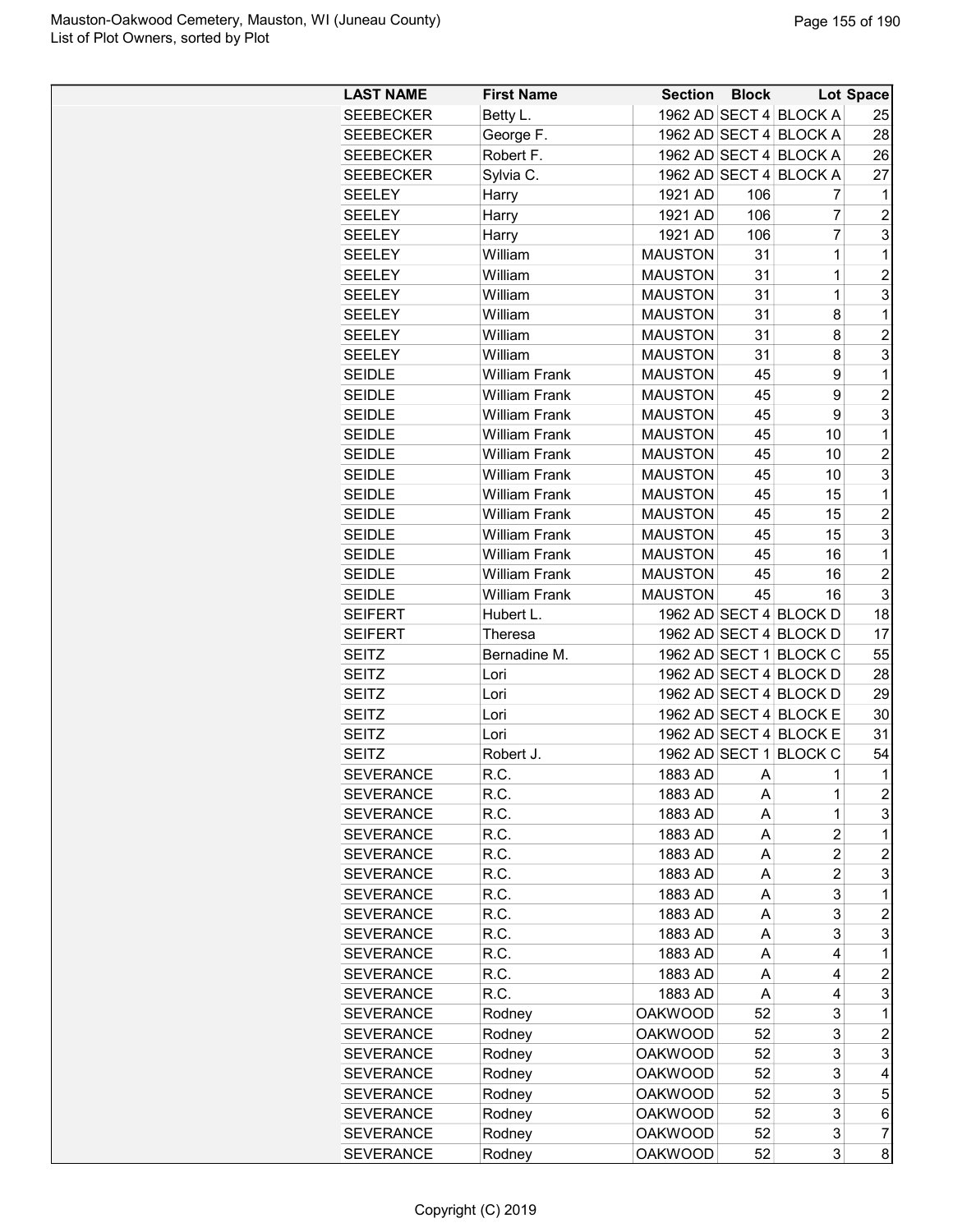| <b>LAST NAME</b> | <b>First Name</b> | <b>Section</b> | <b>Block</b> |                        | Lot Space      |
|------------------|-------------------|----------------|--------------|------------------------|----------------|
| <b>SEVERANCE</b> | Rodney            | <b>OAKWOOD</b> | 52           | 3                      | 9              |
| <b>SEVERANCE</b> | Rodney            | <b>OAKWOOD</b> | 52           | 3                      | 10             |
| <b>SEVERANCE</b> | Rodney            | <b>OAKWOOD</b> | 52           | 3                      | 11             |
| <b>SEVERANCE</b> | Rodney            | <b>OAKWOOD</b> | 52           | 3                      | 12             |
| <b>SEVERSON</b>  | Clarence          | <b>MAUSTON</b> | 3            | 3                      | 1              |
| <b>SEVERSON</b>  | Clarence          | <b>MAUSTON</b> | 3            | 3                      | $\overline{c}$ |
| <b>SEVERSON</b>  | Clarence          | <b>MAUSTON</b> | 3            | 3                      | 3              |
| <b>SEVERSON</b>  | Clarence          | <b>MAUSTON</b> | 3            | 6                      | 1              |
| <b>SEVERSON</b>  | Clarence          | <b>MAUSTON</b> | 3            | 6                      | $\overline{2}$ |
| <b>SEVERSON</b>  | Clarence          | <b>MAUSTON</b> | 3            | 6                      | 3              |
| <b>SEVERSON</b>  | Clarence B.       | <b>MAUSTON</b> | 3            | 4                      | 1              |
| <b>SEVERSON</b>  | Clarence B.       | <b>MAUSTON</b> | 3            | 4                      | $\overline{c}$ |
| <b>SEVERSON</b>  | Clarence B.       | <b>MAUSTON</b> | 3            | 4                      | 3              |
| <b>SEVERSON</b>  | Clarence B.       | <b>MAUSTON</b> | 3            | 5                      | 1              |
| <b>SEVERSON</b>  | Clarence B.       | <b>MAUSTON</b> | 3            | 5                      | $\overline{2}$ |
| <b>SEVERSON</b>  | Clarence B.       | <b>MAUSTON</b> | 3            | 5                      | 3              |
| <b>SHADE</b>     | Evelyn            |                |              | 1962 AD SECT 4 BLOCK C | 24             |
| <b>SHADE</b>     | Richard           |                |              | 1962 AD SECT 4 BLOCK C | 25             |
|                  |                   |                |              |                        |                |
| <b>SHARP</b>     | John L.           |                |              | 1962 AD SECT 1 BLOCK D | 30             |
| <b>SHARP</b>     | Karl L.           | 1921 AD        | 83           | 3                      | 1              |
| <b>SHARP</b>     | Karl L.           | 1921 AD        | 83           | 3                      | $\overline{c}$ |
| <b>SHARP</b>     | Karl L.           | 1921 AD        | 83           | 3                      | 3              |
| <b>SHARP</b>     | Kendrick L.       | <b>MAUSTON</b> | 22           | 3                      | 1              |
| <b>SHARP</b>     | Kendrick L.       | <b>MAUSTON</b> | 22           | 3                      | $\overline{c}$ |
| <b>SHARP</b>     | Kendrick L.       | <b>MAUSTON</b> | 22           | 3                      | 3              |
| <b>SHARP</b>     | Kendrick L.       | <b>MAUSTON</b> | 22           | 4                      | 1              |
| <b>SHARP</b>     | Kendrick L.       | <b>MAUSTON</b> | 22           | 4                      | $\overline{c}$ |
| <b>SHARP</b>     | Kendrick L.       | <b>MAUSTON</b> | 22           | 4                      | 3              |
| <b>SHARP</b>     | Kendrick L.       | <b>MAUSTON</b> | 22           | 5                      | 1              |
| <b>SHARP</b>     | Kendrick L.       | <b>MAUSTON</b> | 22           | 5                      | $\overline{2}$ |
| <b>SHARP</b>     | Kendrick L.       | <b>MAUSTON</b> | 22           | 5                      | 3              |
| <b>SHARP</b>     | Kendrick L.       | <b>MAUSTON</b> | 22           | 6                      | 1              |
| <b>SHARP</b>     | Kendrick L.       | <b>MAUSTON</b> | 22           | 6                      | $\overline{2}$ |
| <b>SHARP</b>     | Kendrick L        | <b>MAUSTON</b> | 22           | 6                      | 3              |
| <b>SHAW</b>      | Wilbur G          | 1921 AD        | 106          | 6                      | 1              |
| <b>SHAW</b>      | Wilbur G          | 1921 AD        | 106          | 6                      | $\overline{c}$ |
| <b>SHAW</b>      | Wilbur G          | 1921 AD        | 106          | 6                      | 3              |
| <b>SHEPERD</b>   | Mrs. P.A.         | <b>OAKWOOD</b> | 49           | 6                      | 1              |
| <b>SHEPERD</b>   | Mrs. P.A.         | <b>OAKWOOD</b> | 49           | 6                      | 2              |
| <b>SHEPERD</b>   | Mrs. P.A.         | <b>OAKWOOD</b> | 49           | 6                      | 3              |
| <b>SHEPERD</b>   | Mrs. P.A.         | <b>OAKWOOD</b> | 49           | 6                      | 4              |
| <b>SHEPERD</b>   | Mrs. P.A.         | <b>OAKWOOD</b> | 49           | 6                      | 5              |
| <b>SHEPERD</b>   | Mrs. P.A.         | <b>OAKWOOD</b> | 49           | 6                      | 6              |
| <b>SHEPERD</b>   | Mrs. P.A.         | <b>OAKWOOD</b> | 49           | 6                      | 7              |
| <b>SHEPERD</b>   | Mrs. P.A.         | <b>OAKWOOD</b> | 49           | 6                      | 8              |
| <b>SHERWOOD</b>  | J & R             | <b>MAUSTON</b> | 15           | 3                      | 1              |
| <b>SHERWOOD</b>  | J & R             | <b>MAUSTON</b> | 15           | 3                      | $\overline{c}$ |
| <b>SHERWOOD</b>  | J & R             | <b>MAUSTON</b> | 15           | 3                      | 3              |
| <b>SHERWOOD</b>  | J & R             | <b>MAUSTON</b> | 15           | 4                      | 1              |
| <b>SHERWOOD</b>  | J & R             | <b>MAUSTON</b> | 15           | 4                      | $\overline{c}$ |
| <b>SHERWOOD</b>  | J & R             | <b>MAUSTON</b> | 15           | 4                      | 3              |
| <b>SHERWOOD</b>  | J & R             | <b>MAUSTON</b> | 15           | 5                      | 1              |
| <b>SHERWOOD</b>  | J & R             | <b>MAUSTON</b> | 15           | 5                      | $\overline{c}$ |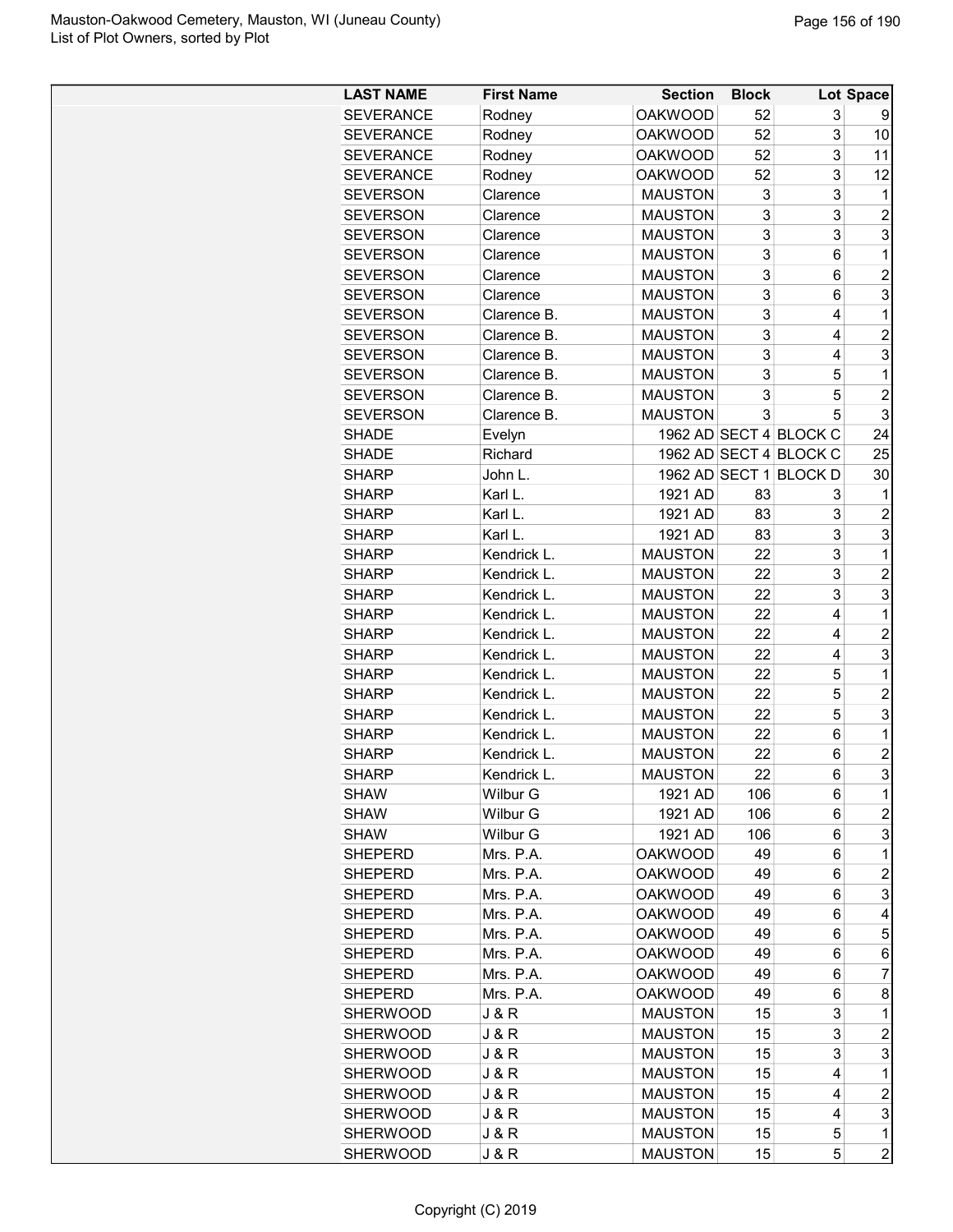| <b>LAST NAME</b>    | <b>First Name</b> | <b>Section</b> | <b>Block</b> |                        | Lot Space      |
|---------------------|-------------------|----------------|--------------|------------------------|----------------|
| <b>SHERWOOD</b>     | <b>J &amp; R</b>  | <b>MAUSTON</b> | 15           | 5                      | 3              |
| <b>SHERWOOD</b>     | <b>J&amp;R</b>    | <b>MAUSTON</b> | 15           | 6                      | 1              |
| <b>SHERWOOD</b>     | <b>J &amp; R</b>  | <b>MAUSTON</b> | 15           | 6                      | $\overline{c}$ |
| <b>SHERWOOD</b>     | <b>J &amp; R</b>  | <b>MAUSTON</b> | 15           | 6                      | 3              |
| <b>SHERWOOD</b>     | J.                | <b>MAUSTON</b> | 15           | $\mathbf 1$            | 1              |
| <b>SHERWOOD</b>     | J.                | <b>MAUSTON</b> | 15           | 1                      | $\overline{c}$ |
| <b>SHERWOOD</b>     | J.                | <b>MAUSTON</b> | 15           | 1                      | 3              |
| <b>SHERWOOD</b>     | J.                | <b>MAUSTON</b> | 15           | $\overline{c}$         | 1              |
| <b>SHERWOOD</b>     | J.                | <b>MAUSTON</b> | 15           | $\overline{c}$         | $\overline{c}$ |
| <b>SHERWOOD</b>     | J.                | <b>MAUSTON</b> | 15           | $\overline{2}$         | 3              |
| <b>SHERWOOD</b>     | J.                | <b>MAUSTON</b> | 15           | $\overline{7}$         | 1              |
| <b>SHERWOOD</b>     | J.                | <b>MAUSTON</b> | 15           | 7                      | $\overline{c}$ |
| <b>SHERWOOD</b>     | J.                | <b>MAUSTON</b> | 15           | 7                      | 3              |
| <b>SHERWOOD</b>     | J.                | <b>MAUSTON</b> | 15           | 8                      | 1              |
| <b>SHERWOOD</b>     | J.                | <b>MAUSTON</b> | 15           | 8                      | $\overline{c}$ |
| <b>SHERWOOD</b>     | J.                | <b>MAUSTON</b> | 15           | 8                      | 3              |
| <b>SHIPP</b>        | Chas              | <b>OAKWOOD</b> | 70           | 4                      | 10             |
| <b>SHIPP</b>        | Chas              | <b>OAKWOOD</b> | 70           | 4                      | 11             |
| <b>SHIPP</b>        | Chas              | <b>OAKWOOD</b> | 70           | 4                      | 12             |
| <b>SHREEVE</b>      | Fred E.           |                |              | 1962 AD SECT 1 BLOCK D | 67             |
| <b>SHREEVE</b>      | Marion            |                |              | 1962 AD SECT 1 BLOCK D | 66             |
| <b>SHUSKY</b>       | Frances F.        |                |              | 1962 AD SECT 4 BLOCK A | 11             |
| <b>SHUSKY</b>       | Gilbert L.        |                |              | 1962 AD SECT 4 BLOCK A | 12             |
| <b>SIAS</b>         | Mrs.              | <b>MAUSTON</b> | 20           | 10                     | 1              |
| <b>SIAS</b>         | Mrs.              | <b>MAUSTON</b> | 20           | 10                     | $\overline{c}$ |
| <b>SIAS</b>         | Mrs.              | <b>MAUSTON</b> | 20           | 10                     | 3              |
| <b>SIAS</b>         | Mrs.              | <b>MAUSTON</b> | 20           | 15                     | 1              |
| <b>SIAS</b>         | Mrs.              | <b>MAUSTON</b> | 20           | 15                     | $\overline{2}$ |
| <b>SIAS</b>         | Mrs.              | <b>MAUSTON</b> | 20           | 15                     | 3              |
| <b>SIEKERT</b>      | Irma              |                |              | 1962 AD SECT 1 BLOCK A | 70             |
| <b>SIEKERT</b>      | Otto              |                |              | 1962 AD SECT 1 BLOCK A | 68             |
| <b>SIEKERT</b>      | Otto              |                |              | 1962 AD SECT 1 BLOCK A | 69             |
| SILFVERNAGEL        | Brita W.          |                |              | 1962 AD SECT 1 BLOCK D | 89             |
| SILFVERNAGEL        | Carl A.           |                |              | 1962 AD SECT 1 BLOCK D | 90             |
| <b>SILFVERNAGEL</b> | Carl G.           |                |              | 1962 AD SECT 1 BLOCK D | 88             |
| <b>SIMMONS</b>      | Earl Leo          |                |              | 1962 AD SECT 4 BLOCK E | 6              |
| <b>SIMMONS</b>      | Frances E.        |                |              | 1962 AD SECT 4 BLOCK E | 5              |
| <b>SIMPSON</b>      | Henry             | <b>OAKWOOD</b> | 30           | 1                      | $\overline{7}$ |
| <b>SIMPSON</b>      | Henry             | <b>OAKWOOD</b> | 30           | 1                      | 8              |
| <b>SIMPSON</b>      | Henry             | <b>OAKWOOD</b> | 30           | 1                      | 9              |
| <b>SIMPSON</b>      | Henry             | <b>OAKWOOD</b> | 30           | 1                      | 10             |
| <b>SIMPSON</b>      | Henry             | <b>OAKWOOD</b> | 30           | 1                      | 11             |
| <b>SIMPSON</b>      | Henry             | <b>OAKWOOD</b> | 30           | 1                      | 12             |
| <b>SINES</b>        | Pearl L.          |                |              | 1962 AD SECT 1 BLOCK E | 29             |
| <b>SINES</b>        | Russell W.        |                |              | 1962 AD SECT 1 BLOCK E | 30             |
| <b>SISSULAK</b>     | Katherine         | 1921 AD        | 102          | 11                     | 1              |
| <b>SISSULAK</b>     | Katherine         | 1921 AD        | 102          | 11                     | $\overline{c}$ |
| <b>SISSULAK</b>     | Katherine         | 1921 AD        | 102          | 11                     | 3              |
| <b>SIVEK</b>        | Elsie M.          |                |              | 1962 AD SECT 4 BLOCK C | 65             |
| <b>SIVEK</b>        | Frank R.          |                |              | 1962 AD SECT 4 BLOCK C | 66             |
| <b>SKAER</b>        | Dennis            |                |              | 1962 AD SECT 1 BLOCK D | 23             |
| <b>SKAER</b>        | Donald D.         |                |              | 1962 AD SECT 1 BLOCK D | 24             |
| <b>SKAER</b>        | Hertz             |                |              | 1962 AD SECT 1 BLOCK D | 73             |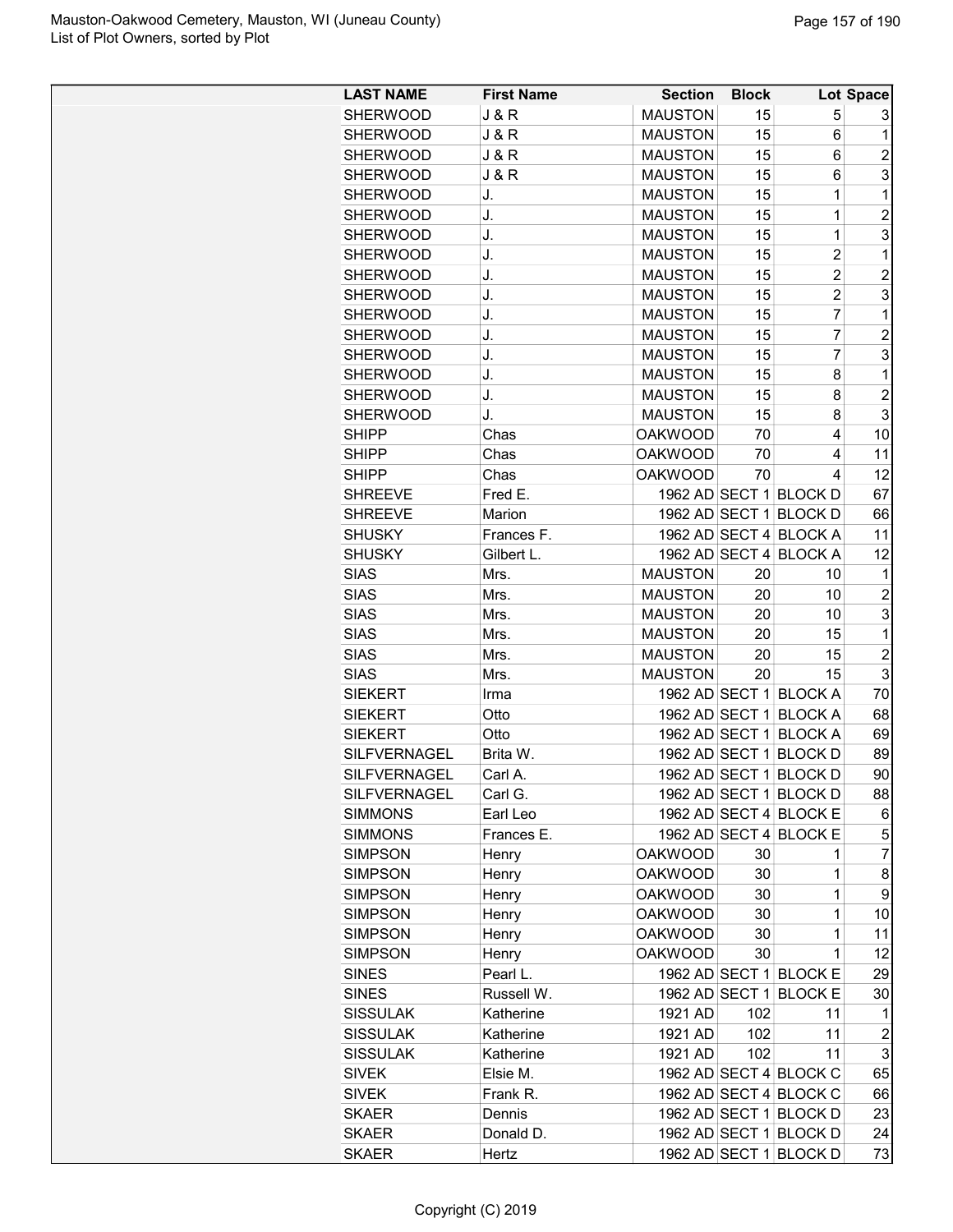| <b>LAST NAME</b>   | <b>First Name</b>   | <b>Section</b> | <b>Block</b>   |                        | Lot Space      |
|--------------------|---------------------|----------------|----------------|------------------------|----------------|
| <b>SKAER</b>       | Joyce               |                |                | 1962 AD SECT 1 BLOCK D | 22             |
| <b>SKAER</b>       | Mabel L.            |                |                | 1962 AD SECT 1 BLOCK D | 74             |
| <b>SKALAK</b>      | <b>Theresa</b>      |                |                | 1962 AD SECT 4 BLOCK F | 13             |
| <b>SKALAK</b>      | Thomas J.           |                |                | 1962 AD SECT 4 BLOCK F | 14             |
| <b>SKALAK</b>      | Thomas J.           |                |                | 1962 AD SECT 4 BLOCK F | 16             |
| <b>SKALAK</b>      | Thomas J. Jr.       |                |                | 1962 AD SECT 4 BLOCK F | 15             |
| <b>SKLEPOVITCH</b> | Rose                | 1921 AD        | 137            | 6                      | 1              |
| <b>SKLEPOVITCH</b> | Sam                 | 1921 AD        | 137            | 6                      | $\overline{c}$ |
| <b>SKLYPOVITCH</b> | Rose                | <b>MAUSTON</b> | 56             | 10                     | 3              |
| <b>SKODAK</b>      | Joseph              | 1921 AD        | 121            | 10                     | 1              |
| <b>SKODAK</b>      | Joseph              | 1921 AD        | 121            | 10                     | $\overline{c}$ |
| <b>SKODAK</b>      | Joseph              | 1921 AD        | 121            | 10                     | 3              |
| <b>SKODAK</b>      | Joseph              | <b>MAUSTON</b> | $\overline{2}$ | $\overline{c}$         | 1              |
| <b>SKODAK</b>      | Joseph              | <b>MAUSTON</b> | $\overline{c}$ | 2                      | $\overline{c}$ |
| <b>SKODAK</b>      | Joseph              | <b>MAUSTON</b> | $\overline{2}$ | $\overline{2}$         | 3              |
| <b>SKODAK</b>      | Joseph              | <b>MAUSTON</b> | $\overline{2}$ | 7                      | 1              |
| <b>SKODAK</b>      | Joseph              | <b>MAUSTON</b> | $\overline{2}$ | $\overline{7}$         | $\overline{2}$ |
| <b>SKODAK</b>      | Joseph              | <b>MAUSTON</b> | $\overline{2}$ | $\overline{7}$         | 3              |
| <b>SKODAK</b>      | Mildred M.          |                |                | 1962 AD SECT 4 BLOCK F | 6              |
| SKODAK, SR         | Reverend Leonard J. |                |                | 1962 AD SECT 4 BLOCK F | 5              |
| SKODAK, SR         | Reverend Leonard J. |                |                | 1962 AD SECT 4 BLOCK F | $\overline{7}$ |
| <b>SLATER</b>      | Louis C.            |                |                | 1962 AD SECT 5 BLOCK C | 50             |
| <b>SLATER</b>      | Rita A.             |                |                | 1962 AD SECT 5 BLOCK C | 51             |
| <b>SLATER</b>      | Rita A.             |                |                | 1962 AD SECT 5 BLOCK C | 52             |
| <b>SLATER</b>      | Rita A.             |                |                | 1962 AD SECT 5 BLOCK C | 53             |
| <b>SLUSSER</b>     | Irvin D.            |                |                | 1962 AD SECT 4 BLOCK C | 37             |
| <b>SMART</b>       | Carole J.           |                |                | 1962 AD SECT 4 BLOCK A | 5              |
| <b>SMART</b>       | Kenneth C.          |                |                | 1962 AD SECT 4 BLOCK A | 4              |
| <b>SMART</b>       | Randy               |                |                | 1962 AD SECT 4 BLOCK G | 69             |
| <b>SMART</b>       | Randy               |                |                | 1962 AD SECT 4 BLOCK G | 71             |
| <b>SMART</b>       | Randy               |                |                | 1962 AD SECT 4 BLOCK G | 72             |
| <b>SMITH</b>       | Charles J. (Punky)  |                |                | 1962 AD SECT 1 BLOCK B | 53             |
| <b>SMITH</b>       | Charles P.          | <b>MAUSTON</b> | 3              | 9                      | 1              |
| <b>SMITH</b>       | Charles P           | <b>MAUSTON</b> | 3              | 9                      | $\overline{2}$ |
| <b>SMITH</b>       | Charles P.          | <b>MAUSTON</b> | 3              | 9                      | 3              |
| <b>SMITH</b>       | Charles P.          | <b>MAUSTON</b> | 3              | 10                     | 1              |
| <b>SMITH</b>       | Charles P.          | <b>MAUSTON</b> | 3              | 10                     | $\overline{c}$ |
| <b>SMITH</b>       | Charles P.          | <b>MAUSTON</b> | 3              | 10                     | 3              |
| <b>SMITH</b>       | Charles P.          | <b>MAUSTON</b> | 3              | 16                     | 1              |
| SMITH              | Charles P.          | <b>MAUSTON</b> | 3              | 16                     | 2              |
| <b>SMITH</b>       | Charles P.          | <b>MAUSTON</b> | 3              | 16                     | 3              |
| <b>SMITH</b>       | Dr. James Edward    | <b>OAKWOOD</b> | 38             | 3                      | $\overline{c}$ |
| <b>SMITH</b>       | Dr. James Edward    | <b>OAKWOOD</b> | 38             | 3                      | 3              |
| <b>SMITH</b>       | Dr. James Edward    | <b>OAKWOOD</b> | 38             | 3                      | 4              |
| <b>SMITH</b>       | Dr. James Edward    | <b>OAKWOOD</b> | 38             | 3                      | 5              |
| SMITH              | Dr. James Edward    | <b>OAKWOOD</b> | 38             | 3                      | 6              |
| SMITH              | Dr. James Edward    | OAKWOOD        | 38             | 3                      | 7              |
| <b>SMITH</b>       | Dr. James Edward    | <b>OAKWOOD</b> | 38             | 3                      | 8              |
| <b>SMITH</b>       | Dr. James Edward    | <b>OAKWOOD</b> | 38             | 3                      | 9              |
| <b>SMITH</b>       | Dr. James Edward    | <b>OAKWOOD</b> | 38             | 3                      | 10             |
| <b>SMITH</b>       | Dr. James Edward    | <b>OAKWOOD</b> | 38             | 3                      | 11             |
| SMITH              | Dr. James Edward    | <b>OAKWOOD</b> | 38             | 3                      | 12             |
| <b>SMITH</b>       | Ella D.             | <b>MAUSTON</b> | 54             | 1                      | 1              |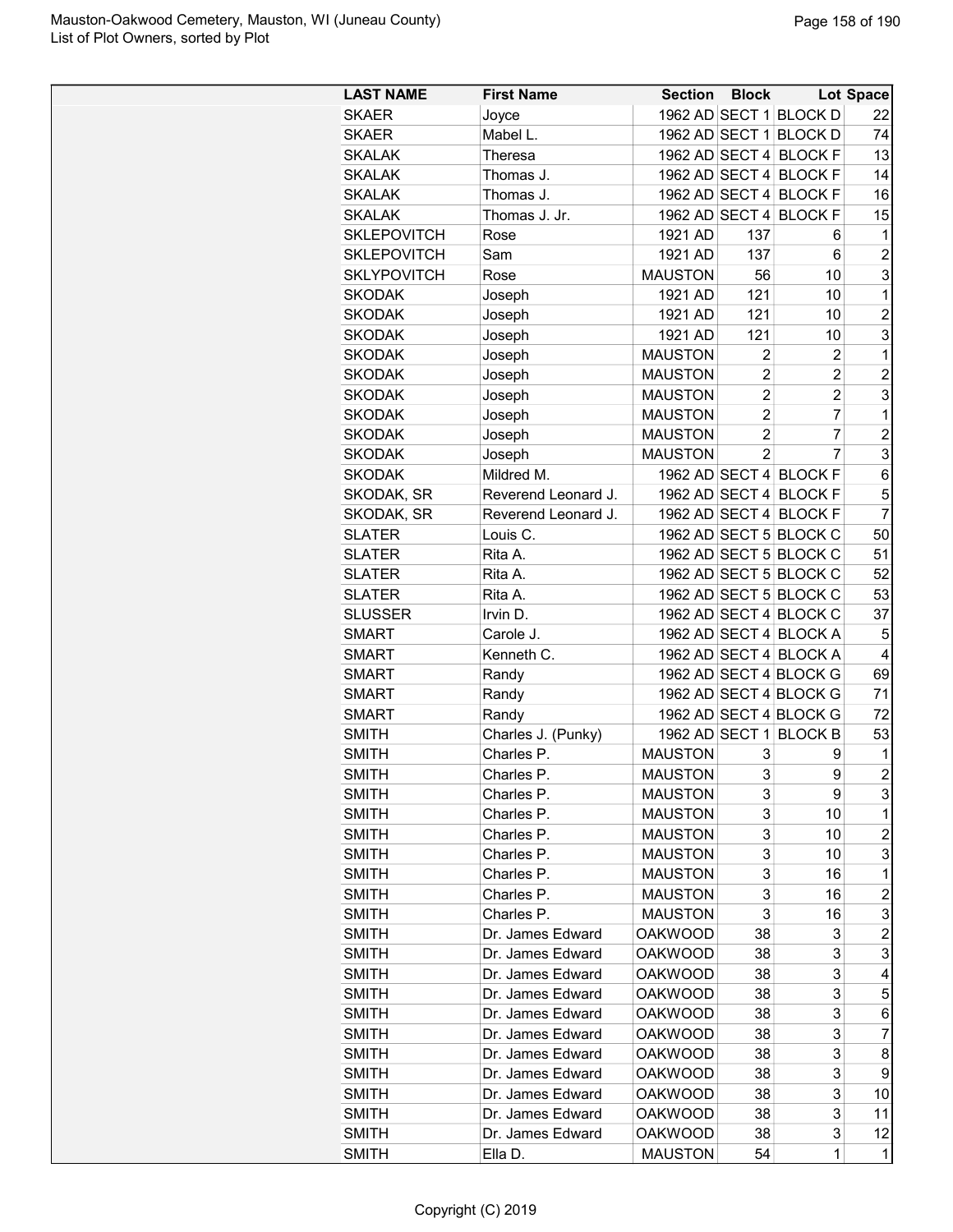| <b>LAST NAME</b>      | <b>First Name</b>                        | <b>Section</b> | <b>Block</b> |                        | Lot Space               |
|-----------------------|------------------------------------------|----------------|--------------|------------------------|-------------------------|
| <b>SMITH</b>          | Ella D.                                  | <b>MAUSTON</b> | 54           | 1                      | 2                       |
| <b>SMITH</b>          | Ella D.                                  | <b>MAUSTON</b> | 54           | 1                      | 3                       |
| <b>SMITH</b>          | Ella D.                                  | <b>MAUSTON</b> | 54           | $\overline{2}$         | $\mathbf 1$             |
| <b>SMITH</b>          | Ella D.                                  | <b>MAUSTON</b> | 54           | $\overline{2}$         | 2                       |
| <b>SMITH</b>          | Ella D.                                  | <b>MAUSTON</b> | 54           | $\overline{2}$         | $\overline{3}$          |
| <b>SMITH</b>          | Ella D.                                  | <b>MAUSTON</b> | 54           | $\overline{7}$         | $\mathbf{1}$            |
| <b>SMITH</b>          | Ella D.                                  | <b>MAUSTON</b> | 54           | 7                      | $\overline{c}$          |
| <b>SMITH</b>          | Ella D.                                  | <b>MAUSTON</b> | 54           | 7                      | 3                       |
| <b>SMITH</b>          | Ella D.                                  | <b>MAUSTON</b> | 54           | 8                      | $\mathbf{1}$            |
| <b>SMITH</b>          | Ella D.                                  | <b>MAUSTON</b> | 54           | 8                      | $\overline{c}$          |
| <b>SMITH</b>          | Ella D.                                  | <b>MAUSTON</b> | 54           | 8                      | 3                       |
| <b>SMITH</b>          | Erastus                                  | <b>OAKWOOD</b> | 18           | 6                      | 1                       |
| <b>SMITH</b>          | Erastus                                  | <b>OAKWOOD</b> | 18           | 6                      | $\overline{\mathbf{c}}$ |
| <b>SMITH</b>          | Erastus                                  | <b>OAKWOOD</b> | 18           | 6                      | 3                       |
| <b>SMITH</b>          | Erastus                                  | <b>OAKWOOD</b> | 18           | 6                      | 4                       |
| <b>SMITH</b>          | Erastus                                  | <b>OAKWOOD</b> | 18           | 6                      | 5                       |
| <b>SMITH</b>          | Erastus                                  | <b>OAKWOOD</b> | 18           | 6                      | 6                       |
| <b>SMITH</b>          | Erastus                                  | <b>OAKWOOD</b> | 18           | 6                      | $\overline{7}$          |
| <b>SMITH</b>          | Erastus                                  | <b>OAKWOOD</b> | 18           | 6                      | 8                       |
| <b>SMITH</b>          | Erastus                                  | <b>OAKWOOD</b> | 18           | 6                      | $\boldsymbol{9}$        |
| <b>SMITH</b>          | Erastus                                  | <b>OAKWOOD</b> | 18           | 6                      | 10                      |
| <b>SMITH</b>          | Erastus                                  | <b>OAKWOOD</b> | 18           | 6                      | 11                      |
| <b>SMITH</b>          | Erastus                                  | <b>OAKWOOD</b> | 18           | 6                      | 12                      |
| <b>SMITH</b>          | Erna                                     |                |              | 1962 AD SECT 4 BLOCK F | 3                       |
| <b>SMITH</b>          | Frank & Roy                              | <b>OAKWOOD</b> | 17           | 7                      | 1                       |
| <b>SMITH</b>          | Frank & Roy                              | <b>OAKWOOD</b> | 17           | $\overline{7}$         | $\overline{c}$          |
| <b>SMITH</b>          | Frank & Roy                              | <b>OAKWOOD</b> | 17           | $\overline{7}$         | $\overline{3}$          |
| <b>SMITH</b>          | Frank & Roy                              | <b>OAKWOOD</b> | 17           | $\overline{7}$         | 4                       |
| <b>SMITH</b>          | Frank & Roy                              | <b>OAKWOOD</b> | 17           | $\overline{7}$         | 5                       |
| <b>SMITH</b>          | Frank & Roy                              | <b>OAKWOOD</b> | 17           | $\overline{7}$         | 6                       |
| <b>SMITH</b>          | Frank & Roy                              | <b>OAKWOOD</b> | 17           | 7                      | $\overline{7}$          |
| <b>SMITH</b>          | Frank & Roy                              | <b>OAKWOOD</b> | 17           | 7                      | 8                       |
| <b>SMITH</b>          | Frank & Roy                              | <b>OAKWOOD</b> | 17           | $\overline{7}$         | 9                       |
| <b>SMITH</b>          | Frank & Roy                              | <b>OAKWOOD</b> | 17           | 7                      | 10                      |
| <b>SMITH</b>          | George E                                 | 1921 AD        | 119          | 3                      | 1                       |
| <b>SMITH</b>          | George E                                 | 1921 AD        | 119          | 3                      | $\mathbf{2}$            |
| <b>SMITH</b>          | George E                                 | 1921 AD        | 119          | 3                      | $\mathbf{3}$            |
| <b>SMITH</b>          | James & Mrs                              | 1921 AD        | 112          | $\overline{2}$         | $\mathbf{1}$            |
| <b>SMITH</b>          | James & Mrs                              | 1921 AD        | 112          | $\overline{c}$         | $\overline{\mathbf{c}}$ |
|                       | James & Mrs                              | 1921 AD        |              |                        |                         |
| SMITH<br><b>SMITH</b> | James & Mrs                              | 1921 AD        | 112<br>112   | 2<br>9                 | 3<br>1                  |
|                       | James & Mrs                              |                | 112          | 9                      | $\overline{c}$          |
| <b>SMITH</b>          | James & Mrs                              | 1921 AD        | 112          | 9                      | 3                       |
| <b>SMITH</b>          |                                          | 1921 AD        |              |                        |                         |
| <b>SMITH</b>          | John A. & Ferdinan<br>John A. & Ferdinan | <b>MAUSTON</b> | 40           | 11                     | $\mathbf 1$             |
| <b>SMITH</b>          |                                          | <b>MAUSTON</b> | 40           | 11                     | $\overline{\mathbf{c}}$ |
| <b>SMITH</b>          | John A. & Ferdinan                       | <b>MAUSTON</b> | 40           | 11                     | 3                       |
| <b>SMITH</b>          | John A. & Ferdinan                       | <b>MAUSTON</b> | 40           | 12                     | $\mathbf 1$             |
| <b>SMITH</b>          | John A. & Ferdinan                       | <b>MAUSTON</b> | 40           | 12                     | 2                       |
| <b>SMITH</b>          | John A. & Ferdinan                       | <b>MAUSTON</b> | 40           | 12                     | $\overline{3}$          |
| <b>SMITH</b>          | John A. & Ferdinan                       | <b>MAUSTON</b> | 40           | 13                     | $\mathbf{1}$            |
| <b>SMITH</b>          | John A. & Ferdinan                       | <b>MAUSTON</b> | 40           | 13                     | $\overline{a}$          |
| <b>SMITH</b>          | John A. & Ferdinan                       | <b>MAUSTON</b> | 40           | 13                     | $\overline{3}$          |
| <b>SMITH</b>          | John A. & Ferdinan                       | <b>MAUSTON</b> | 40           | 14                     | $\mathbf{1}$            |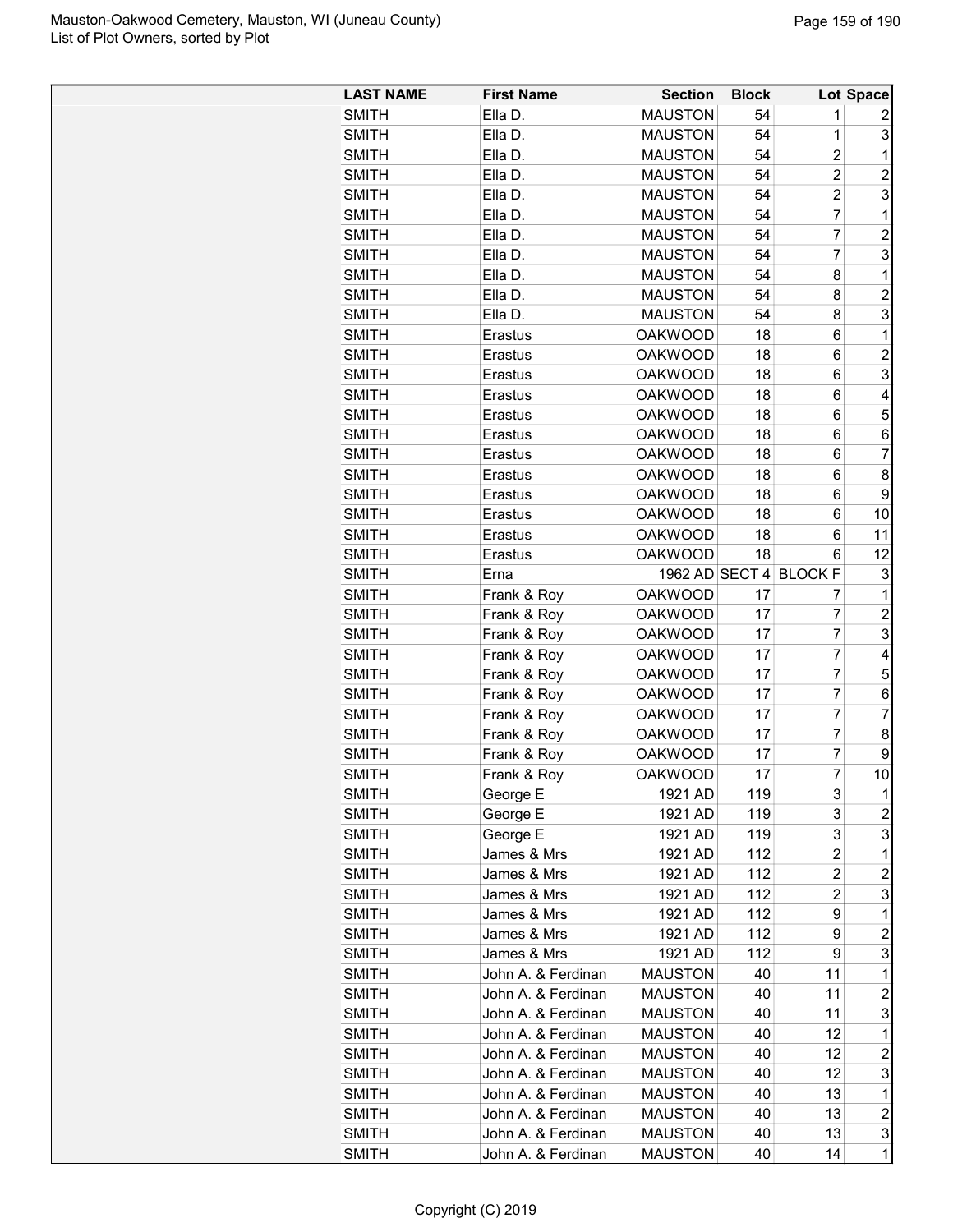| <b>LAST NAME</b>  | <b>First Name</b>  | <b>Section</b> | <b>Block</b> |                        | Lot Space      |
|-------------------|--------------------|----------------|--------------|------------------------|----------------|
| <b>SMITH</b>      | John A. & Ferdinan | <b>MAUSTON</b> | 40           | 14                     | 2              |
| <b>SMITH</b>      | John A. & Ferdinan | <b>MAUSTON</b> | 40           | 14                     | 3              |
| <b>SMITH</b>      | John R.            | 1921 AD        | 120          | 6                      | 1              |
| <b>SMITH</b>      | John R.            | 1921 AD        | 120          | 6                      | $\overline{2}$ |
| <b>SMITH</b>      | John R.            | 1921 AD        | 120          | 6                      | 3              |
| <b>SMITH</b>      | Joyce L.           |                |              | 1962 AD SECT 2 BLOCK C | 37             |
| <b>SMITH</b>      | Lucile E.          |                |              | 1962 AD SECT 2 BLOCK A | 44             |
| <b>SMITH</b>      | Lyle               |                |              | 1962 AD SECT 4 BLOCK F | $\overline{4}$ |
| SMITH             | Mae A.             |                |              | 1962 AD SECT 1 BLOCK B | 54             |
| <b>SMITH</b>      | Mae A.             |                |              | 1962 AD SECT 1 BLOCK B | 55             |
| SMITH             | Mae A.             |                |              | 1962 AD SECT 1 BLOCK B | 56             |
| SMITH             | Mae A.             | 1962 AD SECT 1 |              | <b>BLOCK B</b>         | 57             |
| <b>SMITH</b>      | Mamie              | 1921 AD        | 89           | 10                     | 1              |
| <b>SMITH</b>      | Mamie              | 1921 AD        | 89           | 10                     | $\overline{c}$ |
| <b>SMITH</b>      | Mamie              | 1921 AD        | 89           | 10                     | 3              |
| SMITH             | Margaret           |                |              | 1962 AD SECT 2 BLOCK C | 23             |
| SMITH             | Odell              |                |              | 1962 AD SECT 2 BLOCK C | 24             |
| SMITH             | S.S.               | <b>OAKWOOD</b> | 66           | 3                      | 1              |
| SMITH             | S.S.               | <b>OAKWOOD</b> | 66           | 3                      | $\overline{2}$ |
| <b>SMITH</b>      | S.S.               | <b>OAKWOOD</b> | 66           | 3                      | 3              |
| <b>SMITH</b>      | S.S.               | <b>OAKWOOD</b> | 66           | 3                      | 4              |
| <b>SMITH</b>      | S.S.               | <b>OAKWOOD</b> | 66           | 3                      | 5              |
| SMITH             | S.S.               | <b>OAKWOOD</b> | 66           | 3                      | 6              |
| <b>SMITH</b>      | Welton L.          |                |              | 1962 AD SECT 2 BLOCK C | 38             |
| SMITH             | Wendall C.         |                |              | 1962 AD SECT 1 BLOCK B | 52             |
| SMITH             | William R.         |                |              | 1962 AD SECT 2 BLOCK A | 45             |
| <b>SOEHNLIEN</b>  | M.jr               | 1921 AD        | 143          | 2                      | 1              |
| <b>SOEHNLIEN</b>  | M.jr               | 1921 AD        | 143          | 2                      | $\overline{c}$ |
| <b>SOEHNLIEN</b>  | M.jr               | 1921 AD        | 143          | 2                      | 3              |
| <b>SOMMERFELD</b> | William C.         | <b>OAKWOOD</b> | 20           | 3                      | $\mathbf 1$    |
| SOMMERFELD        | William C.         | <b>OAKWOOD</b> | 20           | 3                      | $\overline{c}$ |
| SOMMERFELD        | William C.         | <b>OAKWOOD</b> | 20           | 3                      | 3              |
| SOMMERFELD        | William C.         | <b>OAKWOOD</b> | 20           | 3                      | 4              |
| <b>SOMMERFELD</b> | William C.         | <b>OAKWOOD</b> | 20           | 3                      | 5              |
| <b>SOMMERFELD</b> | William C.         | <b>OAKWOOD</b> | 20           | 3                      | 6              |
| <b>SOMMERFELD</b> | William C.         | <b>OAKWOOD</b> | 20           | 3                      | 7              |
| <b>SOMMERFELD</b> | William C.         | <b>OAKWOOD</b> | 20           | 3                      | 8              |
| SOMMERFELD        | William C.         | <b>OAKWOOD</b> | 20           | 3                      | 9              |
| SOMMERFELD        | William C.         | <b>OAKWOOD</b> | 20           | 3                      | 10             |
| SOMMERFELD        | William C.         | <b>OAKWOOD</b> | 20           | 3                      | 11             |
| <b>SOMMERFELD</b> | William C.         | <b>OAKWOOD</b> | 20           | 3                      | 12             |
| SONNENBERG        | Frank              | <b>OAKWOOD</b> | 12           | 4                      | 7              |
| SONNENBERG        | Frank              | <b>OAKWOOD</b> | 12           | 4                      | 8              |
| <b>SONNENBERG</b> | Frank              | <b>OAKWOOD</b> | 12           | 4                      | 9              |
| SONNENBERG        | Frank              | <b>OAKWOOD</b> | 12           | 4                      | 10             |
| SONNENBERG        | Frank              | <b>OAKWOOD</b> | 12           | 4                      | 11             |
| SONNENBERG        | Frank              | <b>OAKWOOD</b> | 12           | 4                      | 12             |
| SOUDAN            | Joseph             | <b>OAKWOOD</b> | 1            | 3                      | 1              |
| SOUDAN            | Joseph             | <b>OAKWOOD</b> | 1            | 3                      | $\overline{c}$ |
| SOUDAN            | Joseph             | <b>OAKWOOD</b> | 1            | 3                      | 3              |
| SOUDAN            | Joseph             | <b>OAKWOOD</b> | 1            | 3                      | 4              |
| SOUDAN            | Joseph             | <b>OAKWOOD</b> | 1            | 3                      | 5              |
| SOUDAN            | Joseph             | <b>OAKWOOD</b> | 1            | 3                      | 6              |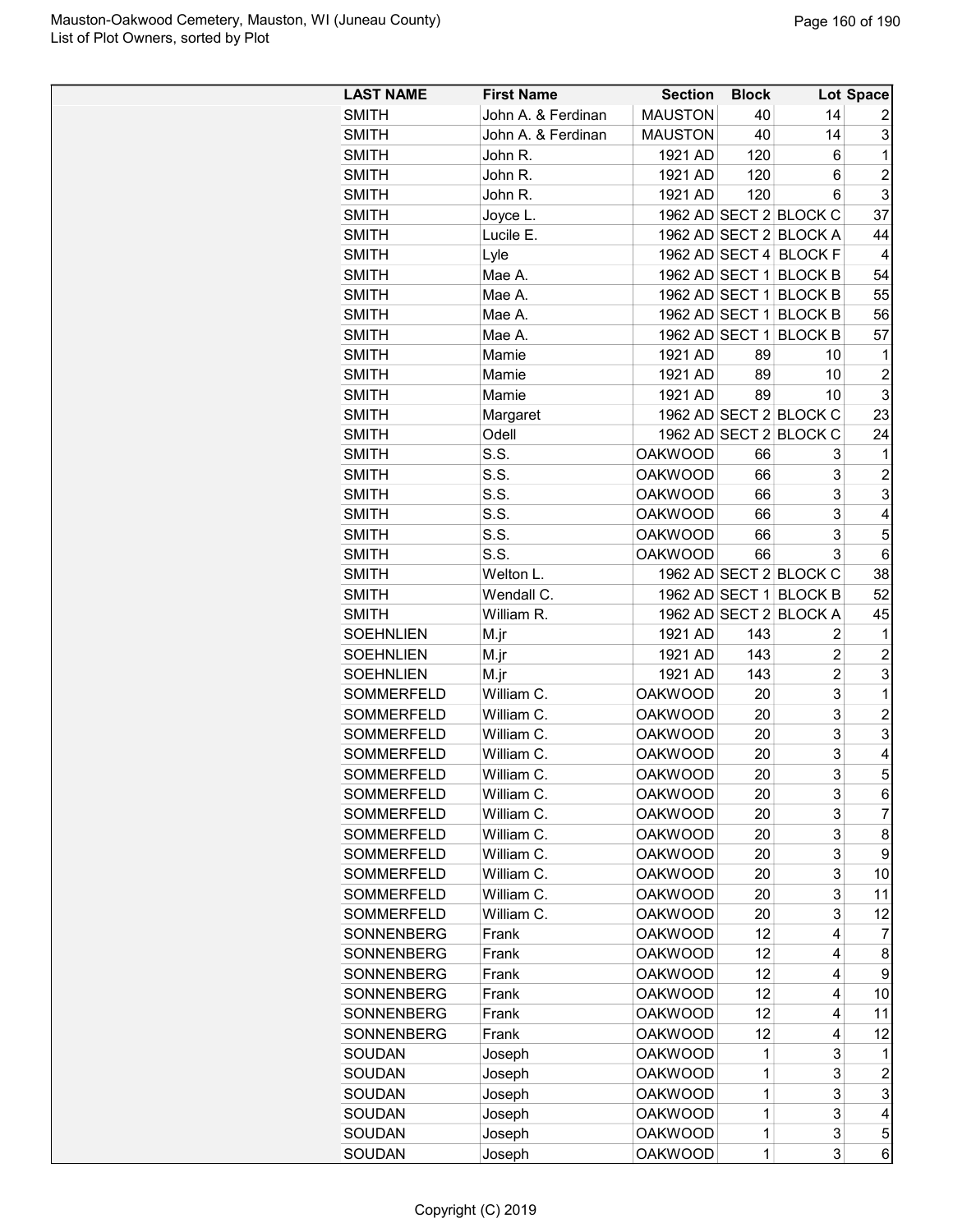| <b>LAST NAME</b> | <b>First Name</b> | <b>Section</b> | <b>Block</b> |                        | Lot Space           |
|------------------|-------------------|----------------|--------------|------------------------|---------------------|
| <b>SOUDAN</b>    | Joseph            | <b>OAKWOOD</b> | 1            | 3                      | 7                   |
| <b>SOUDAN</b>    | Joseph            | <b>OAKWOOD</b> | 1            | 3                      | 8                   |
| <b>SOUTHER</b>   | John P.           | <b>MAUSTON</b> | 44           | 9                      | 1                   |
| <b>SOUTHER</b>   | John P.           | <b>MAUSTON</b> | 44           | 9                      | $\overline{c}$      |
| <b>SOUTHER</b>   | John P.           | <b>MAUSTON</b> | 44           | 9                      | 3                   |
| <b>SOUTHER</b>   | John P.           | <b>MAUSTON</b> | 44           | 10                     | 1                   |
| <b>SOUTHER</b>   | John P.           | <b>MAUSTON</b> | 44           | 10                     | $\overline{c}$      |
| <b>SOUTHER</b>   | John P.           | <b>MAUSTON</b> | 44           | 10                     | 3                   |
| <b>SOUTHER</b>   | John P.           | <b>MAUSTON</b> | 44           | 15                     | 1                   |
| <b>SOUTHER</b>   | John P.           | <b>MAUSTON</b> | 44           | 15                     | $\overline{c}$      |
| <b>SOUTHER</b>   | John P.           | <b>MAUSTON</b> | 44           | 15                     | 3                   |
| <b>SOUTHER</b>   | John P.           | <b>MAUSTON</b> | 44           | 16                     | 1                   |
| <b>SOUTHER</b>   | John P.           | <b>MAUSTON</b> | 44           | 16                     | $\overline{c}$      |
| <b>SOUTHER</b>   | John P.           | <b>MAUSTON</b> | 44           | 16                     | 3                   |
| <b>SOUTHERN</b>  | Ernest E.         | 1921 AD        | 106          | 12                     | 1                   |
| <b>SOUTHERN</b>  | Ernest E.         | 1921 AD        | 106          | 12                     | $\overline{c}$      |
| <b>SOUTHERN</b>  | Ernest E.         | 1921 AD        | 106          | 12                     | 3                   |
| <b>SOUTHERN</b>  | Mary              | 1921 AD        | 116          | 3                      | 1                   |
| <b>SOUTHERN</b>  |                   | 1921 AD        | 116          | 3                      | $\overline{c}$      |
| <b>SOUTHERN</b>  | Mary              | 1921 AD        | 116          | 3                      | 3                   |
|                  | Mary              |                |              | 4                      |                     |
| <b>SOUTHERN</b>  | Samuel            | <b>OAKWOOD</b> | 67           |                        | 1                   |
| <b>SOUTHERN</b>  | Samuel            | <b>OAKWOOD</b> | 67           | 4                      | $\overline{c}$      |
| <b>SOUTHERN</b>  | Samuel            | <b>OAKWOOD</b> | 67           | 4                      | 3                   |
| <b>SOUTHERN</b>  | Samuel            | <b>OAKWOOD</b> | 67           | 4                      | 4                   |
| <b>SOUTHERN</b>  | Samuel            | <b>OAKWOOD</b> | 67           | 4                      | 5                   |
| <b>SOUTHERN</b>  | Samuel            | <b>OAKWOOD</b> | 67           | 4                      | 6                   |
| <b>SOUTHERN</b>  | Samuel            | <b>OAKWOOD</b> | 67           | 4                      | $\overline{7}$      |
| <b>SOUTHERN</b>  | Samuel            | <b>OAKWOOD</b> | 67           | 4                      | 8                   |
| <b>SOUTHERN</b>  | Samuel            | <b>OAKWOOD</b> | 67           | 4                      | 9                   |
| <b>SOUTHERN</b>  | Samuel            | <b>OAKWOOD</b> | 67           | 4                      | 10                  |
| <b>SOUTHERN</b>  | Samuel            | <b>OAKWOOD</b> | 67           | 4                      | 11                  |
| <b>SOUTHERN</b>  | Samuel            | <b>OAKWOOD</b> | 67           | 4                      | 12                  |
| <b>SPAULDING</b> | Harrison S.       | <b>OAKWOOD</b> | 52           | 1                      | 1                   |
| SPAULDING        | Harrison S.       | <b>OAKWOOD</b> | 52           | 1                      | $\mathbf{2}$        |
| <b>SPAULDING</b> | Harrison S.       | <b>OAKWOOD</b> | 52           | 1                      | 3                   |
| <b>SPAULDING</b> | Harrison S.       | <b>OAKWOOD</b> | 52           | 1                      | $\overline{4}$      |
| <b>SPAULDING</b> | Harrison S.       | <b>OAKWOOD</b> | 52           | 1                      | 5                   |
| SPAULDING        | Harrison S.       | <b>OAKWOOD</b> | 52           | 1                      | 6                   |
| <b>SPAULDING</b> | Harrison S.       | <b>OAKWOOD</b> | 52           | 1                      | 7                   |
| <b>SPAULDING</b> | Harrison S.       | <b>OAKWOOD</b> | 52           | 1                      | 8                   |
| <b>SPAULDING</b> | Harrison S.       | <b>OAKWOOD</b> | 52           | 1                      | 9                   |
| <b>SPAULDING</b> | Harrison S.       | <b>OAKWOOD</b> | 52           | 1                      | 10                  |
| <b>SPAULDING</b> | Harrison S.       | <b>OAKWOOD</b> | 52           | 1                      | 11                  |
| SPAULDING        | Harrison S.       | <b>OAKWOOD</b> | 52           | 1                      | 12                  |
| <b>SPAULDING</b> | I.G.              | <b>MAUSTON</b> | 33           | 12                     | 1                   |
| <b>SPAULDING</b> | I.G.              | <b>MAUSTON</b> | 33           | 12                     | 2                   |
| <b>SPAULDING</b> | I.G.              | <b>MAUSTON</b> | 33           | 12                     | 3                   |
| <b>SPENCER</b>   | Phillip A         |                |              | 1962 AD SECT 5 BLOCK B | 62                  |
| <b>SPRATT</b>    | Alice M.          | <b>OAKWOOD</b> | 62           | 4                      | 10                  |
| <b>SPRATT</b>    | Alice M.          | <b>OAKWOOD</b> | 62           | 4                      | 11                  |
| <b>SPRATT</b>    | Alice M.          | <b>OAKWOOD</b> | 62           | 4                      | 12                  |
| <b>SPROGUE</b>   | E.M.              | <b>MAUSTON</b> |              | 11                     |                     |
| <b>SPROGUE</b>   | E.M.              | <b>MAUSTON</b> | 20<br>20     | 11                     | 1<br>$\overline{a}$ |
|                  |                   |                |              |                        |                     |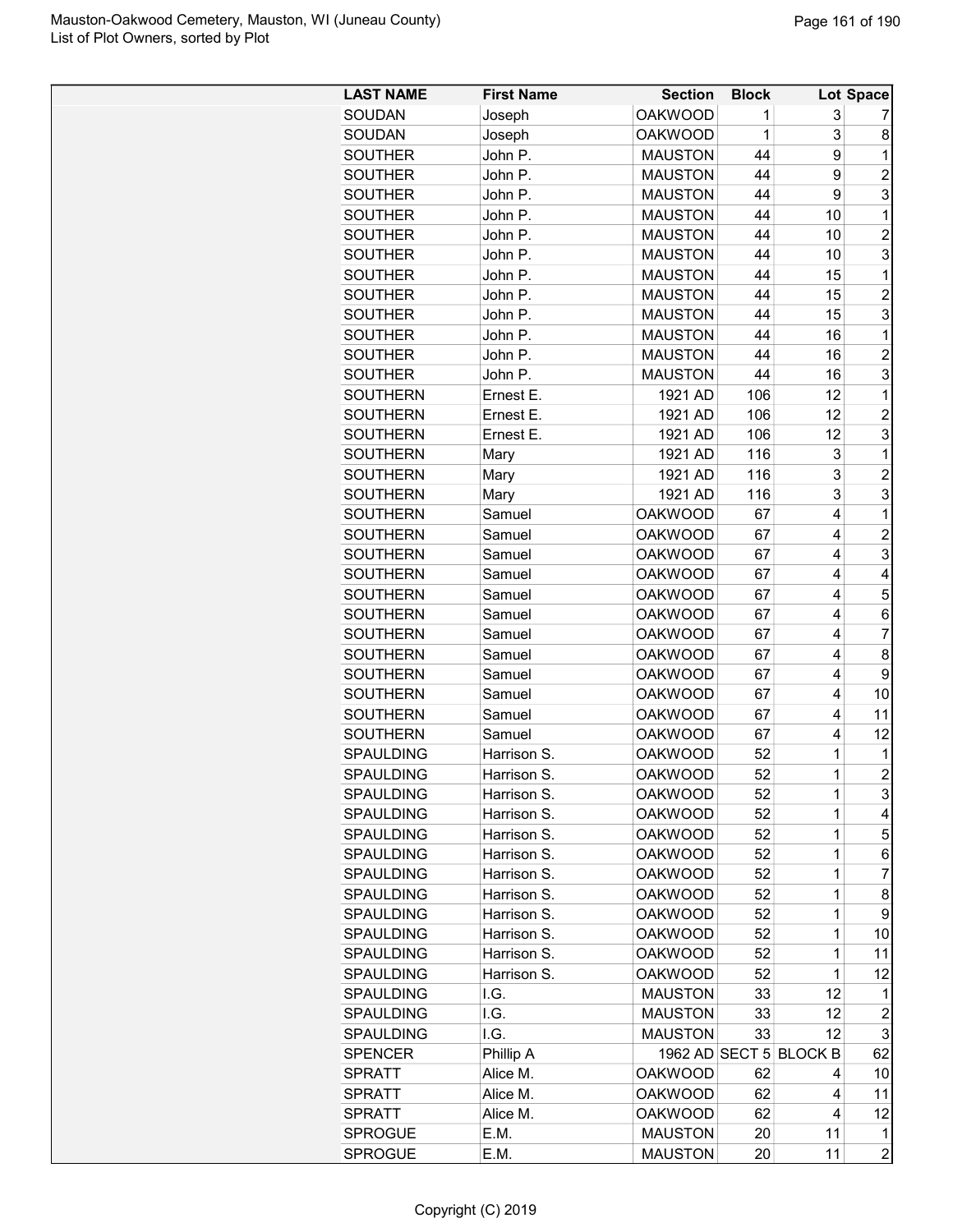| <b>LAST NAME</b>           | <b>First Name</b> | <b>Section</b> | <b>Block</b> |                        | Lot Space      |
|----------------------------|-------------------|----------------|--------------|------------------------|----------------|
| <b>SPROGUE</b>             | E.M.              | <b>MAUSTON</b> | 20           | 11                     | 3              |
| <b>SPROGUE</b>             | E.M.              | <b>MAUSTON</b> | 20           | 12                     | 1              |
| <b>SPROGUE</b>             | E.M.              | <b>MAUSTON</b> | 20           | 12                     | 2              |
| <b>SPROGUE</b>             | E.M.              | <b>MAUSTON</b> | 20           | 12                     | 3              |
| SPROGUE                    | E.M.              | <b>MAUSTON</b> | 20           | 13                     | 1              |
| <b>SPROGUE</b>             | E.M.              | <b>MAUSTON</b> | 20           | 13                     | $\overline{c}$ |
| <b>SPROGUE</b>             | E.M.              | <b>MAUSTON</b> | 20           | 13                     | 3              |
| SPROGUE                    | E.M.              | <b>MAUSTON</b> | 20           | 14                     | 1              |
| <b>SPROGUE</b>             | E.M.              | <b>MAUSTON</b> | 20           | 14                     | $\overline{c}$ |
| <b>SPROGUE</b>             | E.M.              | <b>MAUSTON</b> | 20           | 14                     | 3              |
| <b>ST. CLAIRE</b>          | Emil              |                |              | 1962 AD SECT 5 BLOCK D | 5              |
| <b>ST. CLAIRE</b>          | Robert            |                |              | 1962 AD SECT 5 BLOCK D | 4              |
| STABENAW                   | Edyth             | 1921 AD        | 95           | 4                      | 1              |
| <b>STABENAW</b>            | Edyth             | 1921 AD        | 95           | 4                      | $\overline{c}$ |
| <b>STABENAW</b>            |                   | 1921 AD        | 95           | 4                      | 3              |
|                            | Edyth             |                |              |                        |                |
| <b>STACKMAN</b>            | David             | 1921 AD        | 120          | 8                      | 1              |
| <b>STACKMAN</b>            | David             | 1921 AD        | 120          | 8                      | $\overline{c}$ |
| <b>STACKMAN</b>            | David             | 1921 AD        | 120          | 8                      | 3              |
| <b>STACKMAN</b>            | Harvey F.         | <b>OAKWOOD</b> | 71           | 2                      | 1              |
| <b>STACKMAN</b>            | Harvey F.         | <b>OAKWOOD</b> | 71           | 2                      | 2              |
| <b>STACKMAN</b>            | Harvey F.         | <b>OAKWOOD</b> | 71           | 2                      | 3              |
| <b>STACKMAN</b>            | Harvey F.         | <b>OAKWOOD</b> | 71           | 2                      | 4              |
| <b>STACKMAN</b>            | Harvey F.         | <b>OAKWOOD</b> | 71           | 2                      | 5              |
| <b>STACKMAN</b>            | Harvey F.         | <b>OAKWOOD</b> | 71           | $\overline{2}$         | 6              |
| STALKER                    | Albert            | <b>OAKWOOD</b> | 3            | 1                      | 1              |
| <b>STALKER</b>             | Albert            | <b>OAKWOOD</b> | 3            | 1                      | $\overline{c}$ |
| <b>STALKER</b>             | Albert            | <b>OAKWOOD</b> | 3            | 1                      | 3              |
| <b>STALKER</b>             | Albert            | <b>OAKWOOD</b> | 3            | 1                      | 4              |
| <b>STALKER</b>             | Albert            | <b>OAKWOOD</b> | 3            | 1                      | 5              |
| <b>STALKER</b>             | Albert            | <b>OAKWOOD</b> | 3            | 1                      | 6              |
| <b>STALKER</b>             | Albert            | <b>OAKWOOD</b> | 3            | 1                      | 7              |
| <b>STALKER</b>             | Albert            | <b>OAKWOOD</b> | 3            | 1                      | 8              |
| STANDIFORD                 | Beaulah F.        | 1962 AD SECT 1 |              | <b>BLOCK A</b>         | 36             |
| STANDIFORD                 | Burlie M. Jr.     |                |              | 1962 AD SECT 1 BLOCK A | 37             |
| STANDISH                   | George R.         |                |              | 1962 AD SECT 1 BLOCK D | 75             |
| <b>STANDISH</b>            | Malcolm J.        |                |              | 1962 AD SECT 1 BLOCK D | 76             |
| STANGE                     | Henry C.          | 1921 AD        | 90           | 4                      | 1              |
| <b>STANGE</b>              | Henry C.          | 1921 AD        | 90           | 4                      | 2              |
| <b>STANGE</b>              | Henry C.          | 1921 AD        | 90           | 4                      | 3              |
| STANGE                     | Joanne M.         |                |              | 1962 AD SECT 2 BLOCK D | 44             |
| STANGE                     | Robert            |                |              | 1962 AD SECT 2 BLOCK D | 45             |
| <b>STANGE JOHNSON Emma</b> |                   |                |              |                        | 1              |
|                            |                   | 1921 AD        | 105          | 8                      |                |
| <b>STANGE JOHNSON Emma</b> |                   | 1921 AD        | 105          | 8                      | 2              |
| STANGE JOHNSON Emma        |                   | 1921 AD        | 105          | 8                      | 3              |
| STANGE JOHNSON Emma        |                   | 1970 AD        | 151          | 4                      | 1              |
| STANGE JOHNSON Emma        |                   | 1970 AD        | 151          | 4                      | $\overline{c}$ |
| <b>STANGE JOHNSON Emma</b> |                   | 1970 AD        | 151          | 4                      | 3              |
| STANGE JOHNSON Emma        |                   | 1970 AD        | 151          | 5                      | 1              |
| <b>STANGE JOHNSON Emma</b> |                   | 1970 AD        | 151          | 5                      | 2              |
| <b>STANGE JOHNSON Emma</b> |                   | 1970 AD        | 151          | 5                      | 3              |
| <b>STANGE JOHNSON Emma</b> |                   | 1970 AD        | 151          | 6                      | $\mathbf{1}$   |
| <b>STANGE JOHNSON Emma</b> |                   | 1970 AD        | 151          | 6                      | $\overline{a}$ |
| <b>STANGE JOHNSON Emma</b> |                   | 1970 AD        | 151          | 6                      | 3              |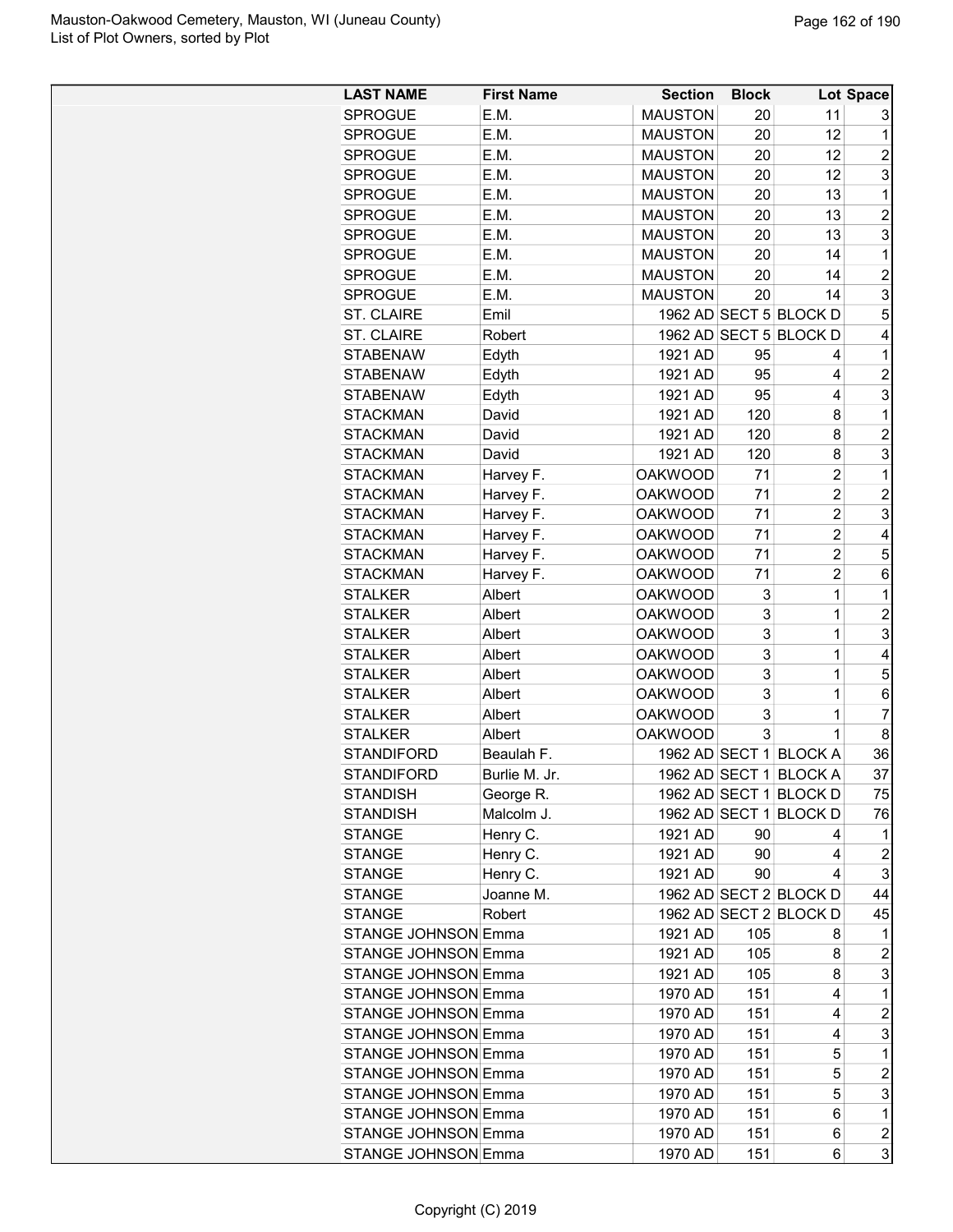| <b>LAST NAME</b> | <b>First Name</b>     | Section Block  |     |                         | Lot Space      |
|------------------|-----------------------|----------------|-----|-------------------------|----------------|
| <b>STANLEY</b>   | Lester                |                |     | 1962 AD SECT 1 BLOCK C  | 42             |
| <b>STANLEY</b>   | Marian                |                |     | 1962 AD SECT 1 BLOCK C  | 43             |
|                  |                       |                |     | 1962 AD SECT 2 BLOCK C  |                |
| <b>STANTON</b>   | Robert Jr.            |                |     |                         | 68             |
| <b>STANTON</b>   | Robert Jr.            |                |     | 1962 AD SECT 2 BLOCK C  | 69             |
| <b>STANTON</b>   | Robert Jr.            |                |     | 1962 AD SECT 2 BLOCK C  | 70             |
| <b>STANTON</b>   | Robert Jr.            |                |     | 1962 AD SECT 2 BLOCK C  | 71             |
| <b>STANTON</b>   | Robert Jr.            |                |     | 1962 AD SECT 2 BLOCK C  | 72             |
| <b>STANTON</b>   | Robert Jr.            |                |     | 1962 AD SECT 2 BLOCK C  | 73             |
| <b>STARK</b>     | Daniel J.             |                |     | 1962 AD SECT 4 BLOCK D  | 3              |
| <b>STARK</b>     | <b>Edward Everett</b> |                |     | 1962 AD SECT 4 BLOCK C  | 6              |
| <b>STARK</b>     | <b>Edward Everett</b> |                |     | 1962 AD SECT 4 BLOCK C  | 7              |
| <b>STARK</b>     | James W.              |                |     | 1962 AD SECT 4 BLOCK D  | $\overline{c}$ |
| <b>STARK</b>     | Joanne V.             |                |     | 1962 AD SECT 4 BLOCK D  | 1              |
| <b>STARK</b>     | Josephine R.          |                |     | 1962 AD SECT 4 BLOCK C  | 5              |
| <b>STEEN</b>     | Charles               | <b>OAKWOOD</b> | 33  | 7                       | 1              |
| <b>STEEN</b>     | Charles               | <b>OAKWOOD</b> | 33  | $\overline{7}$          | $\overline{2}$ |
| <b>STEEN</b>     | Charles               | <b>OAKWOOD</b> | 33  | 7                       | 3              |
| <b>STEEN</b>     | Charles               | <b>OAKWOOD</b> | 33  | 7                       | 4              |
| <b>STEEN</b>     | Charles               | <b>OAKWOOD</b> | 33  | $\overline{7}$          | 5              |
| <b>STEEN</b>     | Charles               | <b>OAKWOOD</b> | 33  | 7                       | 6              |
| <b>STEEN</b>     | Charles               | <b>OAKWOOD</b> | 33  | $\overline{7}$          | $\overline{7}$ |
| <b>STEEN</b>     | Charles               | <b>OAKWOOD</b> | 33  | $\overline{7}$          | 8              |
| <b>STEEN</b>     | Charles               | <b>OAKWOOD</b> | 33  | $\overline{7}$          | 9              |
| <b>STEEN</b>     | Charles               | <b>OAKWOOD</b> | 33  | 7                       | 10             |
| <b>STEEN</b>     | Charles               | <b>OAKWOOD</b> | 33  | 7                       | 11             |
| <b>STEEN</b>     | Charles               | <b>OAKWOOD</b> | 33  | 7                       | 12             |
| <b>STEFFEN</b>   |                       | 1921 AD        | 137 | $\overline{1}$          | 1              |
|                  | Arthur                |                |     |                         |                |
| <b>STEFFEN</b>   | Arthur                | 1921 AD        | 137 | 1                       | $\overline{c}$ |
| <b>STEFFEN</b>   | Arthur                | 1921 AD        | 137 | $\overline{1}$          | 3              |
| <b>STEFFEN</b>   | Arthur                | 1921 AD        | 137 | 10                      | 1              |
| <b>STEFFEN</b>   | Arthur                | 1921 AD        | 137 | 10                      | $\overline{2}$ |
| <b>STEFFEN</b>   | Arthur                | 1921 AD        | 137 | 10                      | 3              |
| <b>STEFFEN</b>   | William               | <b>OAKWOOD</b> | 76  | $\overline{2}$          | 1              |
| <b>STEFFEN</b>   | William               | <b>OAKWOOD</b> | 76  | $\overline{c}$          | $\overline{2}$ |
| <b>STEFFEN</b>   | William               | <b>OAKWOOD</b> | 76  | 2                       | 3              |
| <b>STEFFEN</b>   | William               | <b>OAKWOOD</b> | 76  | $\overline{c}$          | 4              |
| <b>STEFFEN</b>   | William               | <b>OAKWOOD</b> | 76  | $\overline{\mathbf{c}}$ | 5              |
| <b>STEFFEN</b>   | William               | <b>OAKWOOD</b> | 76  | $\overline{\mathbf{c}}$ | 6              |
| <b>STEFFEN</b>   | William               | <b>OAKWOOD</b> | 76  | $\overline{2}$          | 7              |
| <b>STEFFEN</b>   | William               | <b>OAKWOOD</b> | 76  | $\overline{c}$          | 8              |
| <b>STEHLICK</b>  | Frank                 | <b>OAKWOOD</b> | 15  | 7                       | $\overline{7}$ |
| <b>STEHLICK</b>  | Frank                 | <b>OAKWOOD</b> | 15  | 7                       | 8              |
| <b>STEHLICK</b>  | Frank                 | <b>OAKWOOD</b> | 15  | 7                       | 9              |
| <b>STEHLICK</b>  | Frank                 | <b>OAKWOOD</b> | 15  | 7                       | 10             |
| <b>STEHLICK</b>  | Frank                 | <b>OAKWOOD</b> | 15  | 7                       | 11             |
| <b>STEHLICK</b>  | Frank                 | <b>OAKWOOD</b> | 15  | 7                       | 12             |
| <b>STEHLIK</b>   | F&J                   | 1921 AD        | 123 | 9                       | 1              |
| <b>STEHLIK</b>   | F&J                   | 1921 AD        | 123 | 9                       | $\overline{c}$ |
| <b>STEHLIK</b>   | F&J                   | 1921 AD        | 123 | 9                       | 3              |
| <b>STEIN</b>     | Carlton & Mrs         | 1921 AD        | 144 | 3                       | 1              |
|                  |                       |                | 144 | 3                       | $\overline{c}$ |
| <b>STEIN</b>     | Carlton & Mrs         | 1921 AD        |     |                         |                |
| <b>STEIN</b>     | Carlton & Mrs         | 1921 AD        | 144 | 3                       | 3              |
| <b>STEINER</b>   | John J & Mrs          | 1921 AD        | 144 | 10                      | 1              |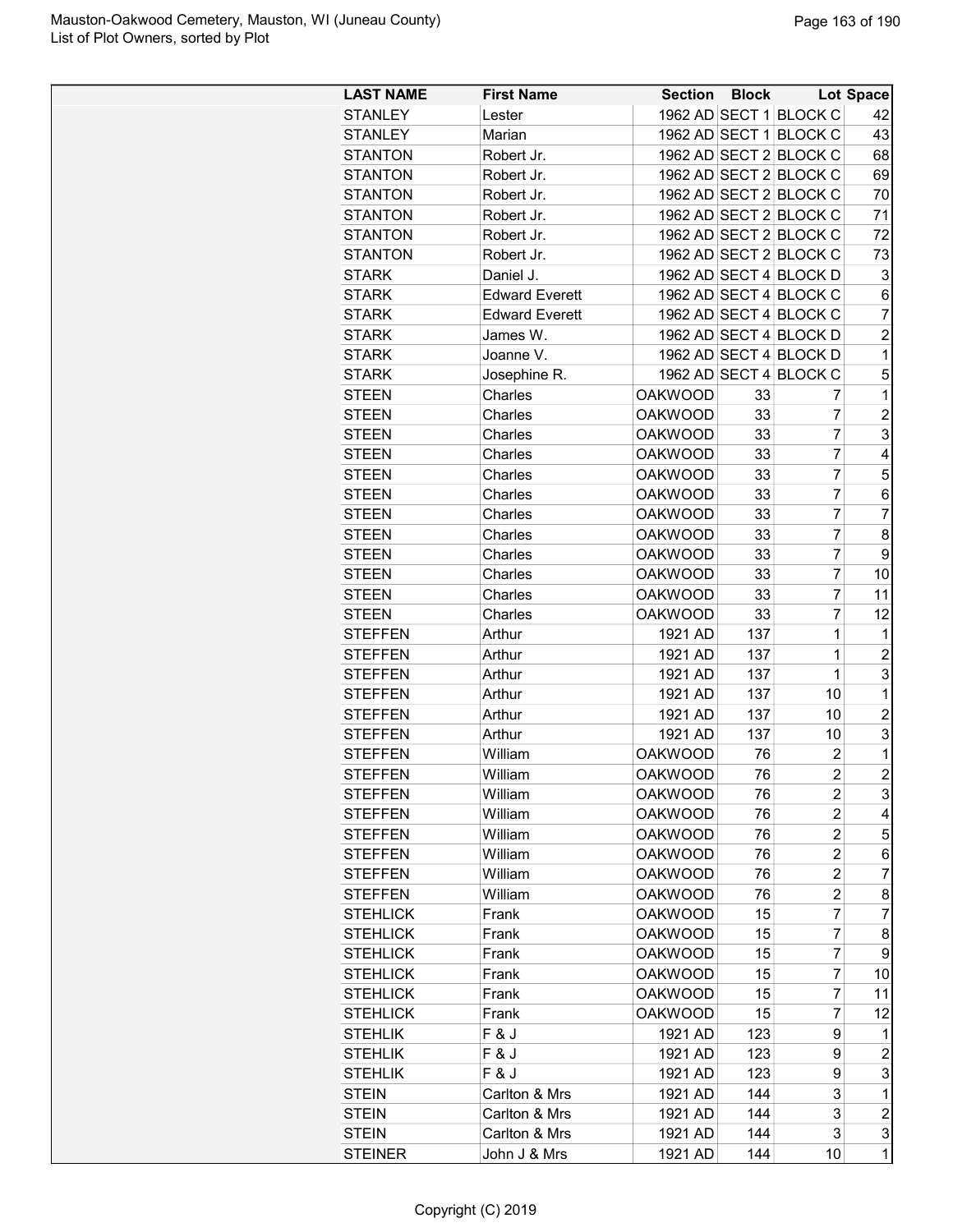| <b>LAST NAME</b> | <b>First Name</b> | <b>Section</b> | <b>Block</b> |                         | Lot Space        |
|------------------|-------------------|----------------|--------------|-------------------------|------------------|
| <b>STEINER</b>   | John J & Mrs      | 1921 AD        | 144          | 10                      | 2                |
| <b>STEINER</b>   | John J & Mrs      | 1921 AD        | 144          | 10                      | 3                |
| <b>STEINER</b>   | Leo R & Mrs       | 1921 AD        | 144          | 9                       | 1                |
| <b>STEINER</b>   | Leo R & Mrs       | 1921 AD        | 144          | 9                       | $\overline{2}$   |
| <b>STEINER</b>   | Leo R & Mrs       | 1921 AD        | 144          | 9                       | 3                |
| <b>STEINHAUS</b> | Frances H.        |                |              | 1962 AD SECT 4 BLOCK A  | 53               |
| <b>STEINHAUS</b> | Fred W.           |                |              | 1962 AD SECT 4 BLOCK A  | 52               |
| <b>STENCEL</b>   | Ronald R.         |                |              | 1962 AD SECT 4 BLOCK D  | 12               |
| <b>STENGEL</b>   | Albert            |                |              | 1962 AD SECT 1 BLOCK B  | 34               |
|                  |                   |                |              |                         |                  |
| <b>STENGEL</b>   | Kenneth A.        |                |              | 1962 AD SECT 4 BLOCK F  | 59               |
| <b>STENGEL</b>   | Lois M.           |                |              | 1962 AD SECT 4 BLOCK F  | 60               |
| <b>STENGEL</b>   | Mattie            |                |              | 1962 AD SECT 1 BLOCK B  | 33               |
| <b>STETLER</b>   | Grover D.         | 1921 AD        | 129          | 6                       | 1                |
| <b>STETLER</b>   | Grover D.         | 1921 AD        | 129          | 6                       | $\overline{2}$   |
| <b>STETLER</b>   | Grover D.         | 1921 AD        | 129          | 6                       | 3                |
| <b>STETTLER</b>  | Bert & Glenn      | <b>MAUSTON</b> | 5            | 3                       | 1                |
| <b>STETTLER</b>  | Bert & Glenn      | <b>MAUSTON</b> | 5            | 3                       | $\overline{c}$   |
| <b>STETTLER</b>  | Bert & Glenn      | <b>MAUSTON</b> | 5            | 3                       | 3                |
| <b>STETTLER</b>  | Bert & Glenn      | <b>MAUSTON</b> | 5            | 4                       | 1                |
| <b>STETTLER</b>  | Bert & Glenn      | <b>MAUSTON</b> | 5            | 4                       | $\overline{c}$   |
| <b>STETTLER</b>  | Bert & Glenn      | <b>MAUSTON</b> | 5            | 4                       | 3                |
| <b>STETTLER</b>  | Bert & Glenn      | <b>MAUSTON</b> | 5            | 5                       | 1                |
| <b>STETTLER</b>  | Bert & Glenn      | <b>MAUSTON</b> | 5            | 5                       | $\overline{c}$   |
| <b>STETTLER</b>  | Bert & Glenn      | <b>MAUSTON</b> | 5            | 5                       | 3                |
| <b>STETTLER</b>  | Bert & Glenn      | <b>MAUSTON</b> | 5            | 6                       | 1                |
| <b>STETTLER</b>  | Bert & Glenn      | <b>MAUSTON</b> | 5            | 6                       | $\overline{c}$   |
| <b>STETTLER</b>  |                   | <b>MAUSTON</b> | 5            |                         | 3                |
|                  | Bert & Glenn      |                |              | 6<br>$\overline{2}$     |                  |
| <b>STEVENS</b>   | Charles H.        | <b>OAKWOOD</b> | 30           |                         | 1                |
| <b>STEVENS</b>   | Charles H.        | <b>OAKWOOD</b> | 30           | $\overline{2}$          | $\overline{c}$   |
| <b>STEVENS</b>   | Charles H.        | <b>OAKWOOD</b> | 30           | $\overline{2}$          | 3                |
| <b>STEVENS</b>   | Charles H.        | <b>OAKWOOD</b> | 30           | $\overline{2}$          | 4                |
| <b>STEVENS</b>   | Charles H.        | <b>OAKWOOD</b> | 30           | $\overline{2}$          | 5                |
| <b>STEVENS</b>   | Charles H.        | <b>OAKWOOD</b> | 30           | $\overline{c}$          | 6                |
| <b>STEVENS</b>   | Charles H.        | <b>OAKWOOD</b> | 30           | $\overline{2}$          | $\overline{7}$   |
| <b>STEVENS</b>   | Charles H.        | <b>OAKWOOD</b> | 30           | 2                       | 8                |
| <b>STEVENS</b>   | Charles H.        | <b>OAKWOOD</b> | 30           | 2                       | 9                |
| <b>STEVENS</b>   | Charles H.        | <b>OAKWOOD</b> | 30           | $\overline{c}$          | 10               |
| <b>STEVENS</b>   | Charles H.        | <b>OAKWOOD</b> | 30           | $\overline{2}$          | 11               |
| <b>STEVENS</b>   | Charles H.        | <b>OAKWOOD</b> | 30           | $\overline{c}$          | 12               |
| <b>STEVENS</b>   | Charles W.        | <b>OAKWOOD</b> | 32           | $\overline{c}$          | 1                |
| <b>STEVENS</b>   | Charles W.        | <b>OAKWOOD</b> | 32           | $\overline{c}$          | $\overline{c}$   |
| <b>STEVENS</b>   | Charles W.        | <b>OAKWOOD</b> | 32           | $\overline{c}$          | 3                |
| <b>STEVENS</b>   | Charles W.        | <b>OAKWOOD</b> | 32           | $\overline{\mathbf{c}}$ | 4                |
| <b>STEVENS</b>   | Charles W.        | <b>OAKWOOD</b> | 32           | $\overline{c}$          | 5                |
| <b>STEVENS</b>   | Charles W.        | <b>OAKWOOD</b> | 32           | $\overline{c}$          | 6                |
| <b>STEVENS</b>   | Charles W.        | <b>OAKWOOD</b> | 32           | $\overline{c}$          | 7                |
|                  |                   |                |              |                         |                  |
| <b>STEVENS</b>   | Charles W.        | <b>OAKWOOD</b> | 32           | $\overline{c}$          | 8                |
| <b>STEVENS</b>   | Charles W.        | <b>OAKWOOD</b> | 32           | $\overline{c}$          | 9                |
| <b>STEVENS</b>   | Charles W.        | <b>OAKWOOD</b> | 32           | $\overline{c}$          | 10               |
| <b>STEVENS</b>   | Henry             | <b>OAKWOOD</b> | 29           | 4                       | 1                |
| <b>STEVENS</b>   | Henry             | <b>OAKWOOD</b> | 29           | 4                       | $\boldsymbol{2}$ |
| <b>STEVENS</b>   | Henry             | <b>OAKWOOD</b> | 29           | 4                       | 3                |
| <b>STEVENS</b>   | Henry             | <b>OAKWOOD</b> | 29           | 4                       | 4                |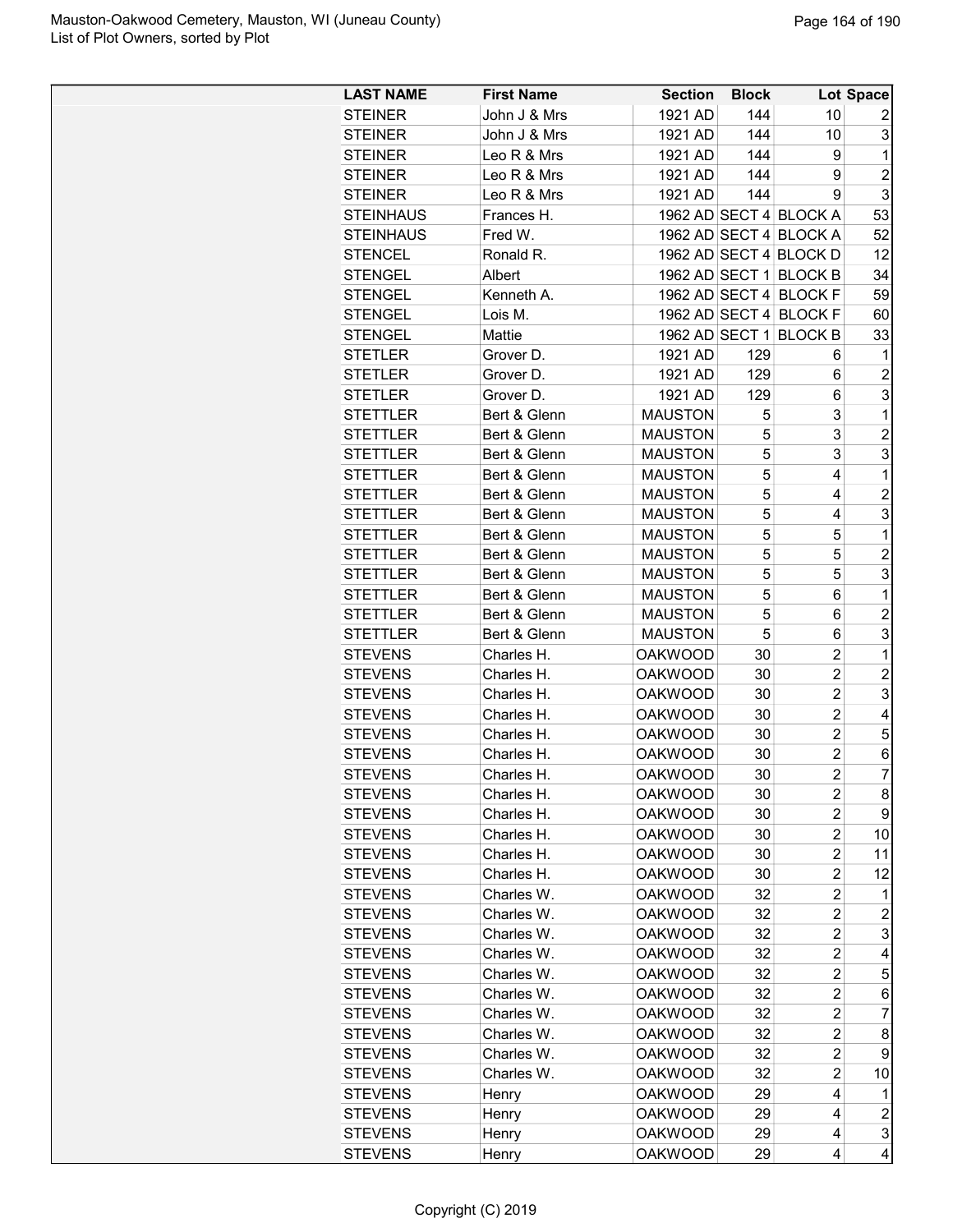| <b>STEVENS</b><br><b>OAKWOOD</b><br>29<br>Henry          | 4                       |                |
|----------------------------------------------------------|-------------------------|----------------|
|                                                          |                         | 5              |
| <b>STEVENS</b><br><b>OAKWOOD</b><br>Henry<br>29          | 4                       | 6              |
| <b>STEVENS</b><br><b>OAKWOOD</b><br>29<br>Henry          | 4                       | 7              |
| <b>OAKWOOD</b><br><b>STEVENS</b><br>Henry<br>29          | 4                       | 8              |
| <b>STEVENS</b><br><b>OAKWOOD</b><br>29<br>Henry          | 4                       | 9              |
| <b>STEVENS</b><br>Henry<br><b>OAKWOOD</b><br>29          | 4                       | 10             |
| <b>STEVENS</b><br><b>OAKWOOD</b><br>29<br>Henry          | 4                       | 11             |
| <b>STEVENS</b><br><b>OAKWOOD</b><br>29<br>Henry          | 4                       | 12             |
| 117<br>Ida<br>1921 AD<br><b>STEVENS</b>                  | 2                       | 1              |
| <b>STEVENS</b><br>Ida<br>1921 AD<br>117                  | $\overline{\mathbf{c}}$ | 2              |
| Ida<br>117<br><b>STEVENS</b><br>1921 AD                  | $\overline{c}$          | 3              |
| <b>STEVENS</b><br>Mrs. Elizabeth<br><b>OAKWOOD</b><br>70 | 4                       | 1              |
| <b>STEVENS</b><br>Mrs. Elizabeth<br><b>OAKWOOD</b><br>70 | 4                       | $\overline{c}$ |
| <b>STEVENS</b><br>Mrs. Elizabeth<br>70<br><b>OAKWOOD</b> | 4                       | 3              |
| <b>STEVENS</b><br>Mrs. Elizabeth<br><b>OAKWOOD</b><br>70 | 4                       | 4              |
| Mrs. Elizabeth<br>70<br><b>STEVENS</b><br><b>OAKWOOD</b> | 4                       | 5              |
| <b>STEVENS</b><br>Mrs. Elizabeth<br><b>OAKWOOD</b><br>70 | 4                       | 6              |
| William<br><b>STEVENS</b><br><b>OAKWOOD</b><br>31        | 3                       | $\mathbf 1$    |
| William                                                  | 3                       | $\overline{2}$ |
| <b>STEVENS</b><br><b>OAKWOOD</b><br>31                   |                         |                |
| 31<br><b>STEVENS</b><br>William<br><b>OAKWOOD</b>        | 3                       | 3              |
| 31<br><b>STEVENS</b><br>William<br><b>OAKWOOD</b>        | 3                       | 4              |
| <b>STEVENS</b><br>William<br><b>OAKWOOD</b><br>31        | 3                       | 5              |
| 31<br><b>STEVENS</b><br>William<br><b>OAKWOOD</b>        | 3                       | 6              |
| <b>STEVENS</b><br>William<br><b>OAKWOOD</b><br>31        | 3                       | $\overline{7}$ |
| 31<br><b>STEVENS</b><br>William<br><b>OAKWOOD</b>        | 3                       | 8              |
| <b>STEVENS</b><br>William<br><b>OAKWOOD</b><br>31        | 3                       | 9              |
| William<br>31<br><b>STEVENS</b><br><b>OAKWOOD</b>        | 3                       | 10             |
| <b>STEVENS</b><br>William<br><b>OAKWOOD</b><br>31        | 3                       | 11             |
| 31<br><b>STEVENS</b><br>William<br><b>OAKWOOD</b>        | 3                       | 12             |
| <b>STEWART</b><br>1883 AD<br>8<br>Ira                    | 1                       | 1              |
| 8<br><b>STEWART</b><br>1883 AD<br>Ira                    | 1                       | $\overline{c}$ |
| 8<br><b>STEWART</b><br>1883 AD<br>Ira                    | $\mathbf 1$             | 3              |
| 8<br><b>STEWART</b><br>1883 AD<br>Ira                    | $\overline{2}$          | 1              |
| 8<br>1883 AD<br>STEWART<br>Ira                           | $\overline{2}$          | $\overline{2}$ |
| 1883 AD<br>8<br><b>STEWART</b><br>Ira                    | 2                       | 3              |
| <b>STEWART</b><br>1883 AD<br>8<br>Ira                    | 3                       | 1              |
| <b>STEWART</b><br>1883 AD<br>8<br>Ira                    | 3                       | $\overline{c}$ |
| <b>STEWART</b><br>1883 AD<br>8<br>Ira                    | 3                       | 3              |
| <b>STEWART</b><br>1883 AD<br>Ira<br>8                    | 4                       | 1              |
| <b>STEWART</b><br>1883 AD<br>8<br>Ira                    | 4                       | 2              |
| <b>STEWART</b><br>1883 AD<br>8<br>Ira                    | 4                       | 3              |
| 26<br><b>STEWART</b><br>J.M.<br><b>OAKWOOD</b>           | $\overline{c}$          | 1              |
| <b>STEWART</b><br>J.M.<br><b>OAKWOOD</b><br>26           | $\overline{c}$          | $\overline{c}$ |
| <b>STEWART</b><br>J.M.<br><b>OAKWOOD</b><br>26           | $\overline{c}$          | 3              |
| <b>OAKWOOD</b><br><b>STEWART</b><br>J.M.<br>26           | $\overline{c}$          | 4              |
| <b>STEWART</b><br>J.M.<br><b>OAKWOOD</b><br>26           | $\overline{\mathbf{c}}$ | 5              |
| <b>STEWART</b><br><b>OAKWOOD</b><br>26<br>J.M.           | $\overline{c}$          | 6              |
| <b>OAKWOOD</b><br><b>STEWART</b><br>J.M.<br>26           | 2                       | 7              |
| <b>STEWART</b><br>J.M.<br><b>OAKWOOD</b><br>26           | $\overline{c}$          | 8              |
| <b>STEWART</b><br><b>OAKWOOD</b><br>26<br>J.M.           | $\overline{c}$          | 9              |
| <b>STEWART</b><br><b>OAKWOOD</b><br>26<br>J.M.           | $\overline{c}$          | 10             |
| <b>STEWART</b><br>J.M.<br><b>OAKWOOD</b><br>26           | $\overline{\mathbf{c}}$ | 11             |
| <b>STEWART</b><br><b>OAKWOOD</b><br>26<br>J.M.           | $\overline{c}$          | 12             |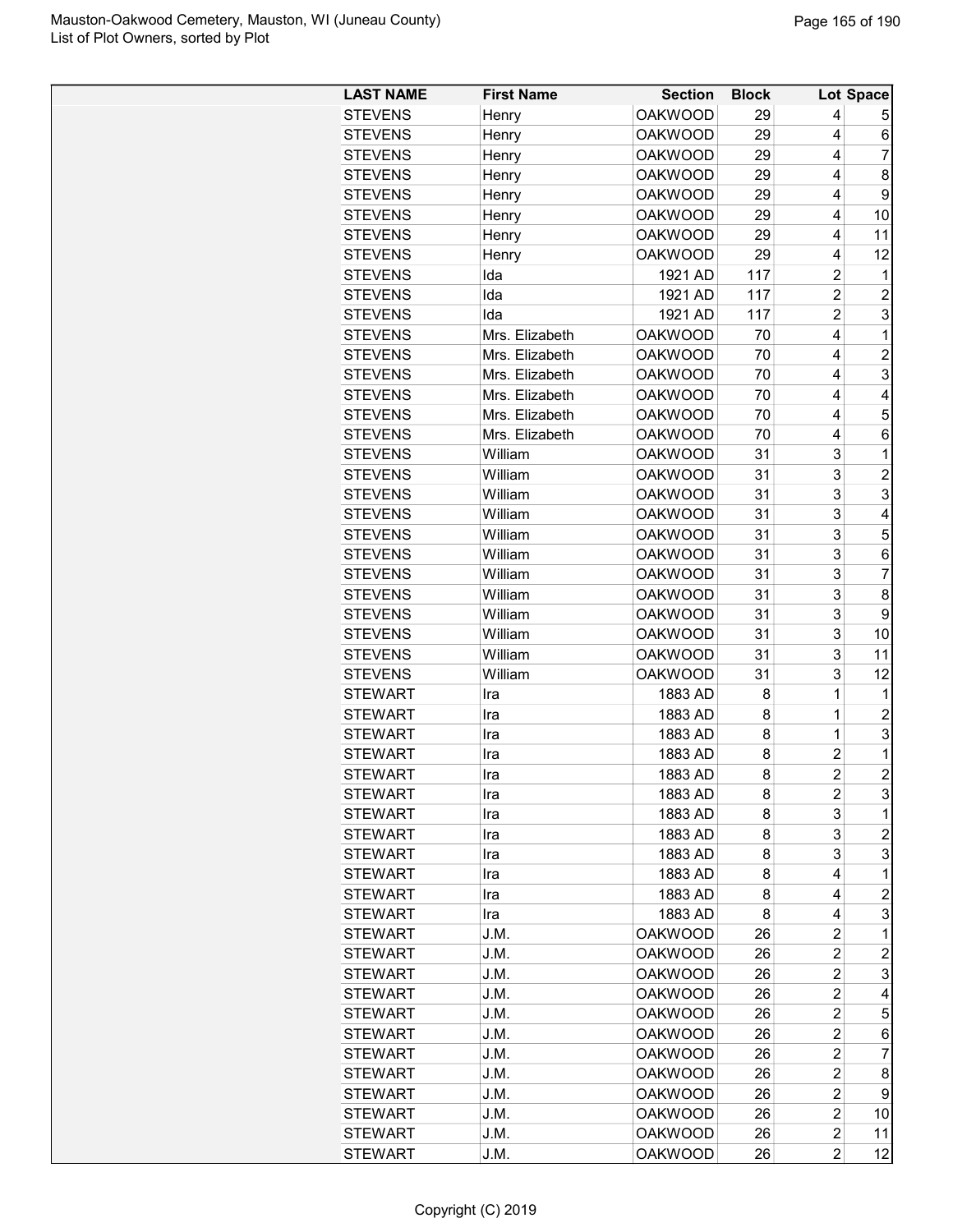| <b>LAST NAME</b> | <b>First Name</b> | <b>Section</b> | <b>Block</b> |                        | Lot Space      |
|------------------|-------------------|----------------|--------------|------------------------|----------------|
| <b>STEWART</b>   | Leya              |                |              | 1962 AD SECT 5 BLOCK D | 3              |
| <b>STICKLER</b>  | Mrs. Rachel       | <b>OAKWOOD</b> | 27           | 4                      | $\mathbf{1}$   |
| <b>STICKLER</b>  | Mrs. Rachel       | <b>OAKWOOD</b> | 27           | 4                      | $\overline{c}$ |
| <b>STICKLER</b>  | Mrs. Rachel       | <b>OAKWOOD</b> | 27           | 4                      | 3              |
| <b>STICKLER</b>  | Mrs. Rachel       | <b>OAKWOOD</b> | 27           | 4                      | 4              |
| <b>STICKLER</b>  | Mrs. Rachel       | <b>OAKWOOD</b> | 27           | 4                      | 5              |
| <b>STICKLER</b>  | Mrs. Rachel       | <b>OAKWOOD</b> | 27           | 4                      | 6              |
| <b>STICKLER</b>  | Mrs. Rachel       | <b>OAKWOOD</b> | 27           | 4                      | 7              |
| <b>STICKLER</b>  | Mrs. Rachel       | <b>OAKWOOD</b> | 27           | 4                      | 8              |
| <b>STICKLER</b>  | Mrs. Rachel       | <b>OAKWOOD</b> | 27           | 4                      | 9              |
| <b>STICKLER</b>  | Mrs. Rachel       | <b>OAKWOOD</b> | 27           | 4                      | 10             |
| <b>STICKLER</b>  | Mrs. Rachel       | <b>OAKWOOD</b> | 27           | 4                      | 11             |
| <b>STICKLER</b>  | Mrs. Rachel       | <b>OAKWOOD</b> | 27           | 4                      | 12             |
| <b>STILLSON</b>  | Sylvester O.      | <b>OAKWOOD</b> | 60           | $\overline{2}$         | 10             |
| <b>STILLSON</b>  | Sylvester O.      | <b>OAKWOOD</b> | 60           | $\overline{2}$         | 11             |
| <b>STILLSON</b>  | Sylvester O.      | <b>OAKWOOD</b> | 60           | $\overline{2}$         | 12             |
| <b>STOLL</b>     | Josephine A.      |                |              | 1962 AD SECT 1 BLOCK E | 90             |
| <b>STOLL</b>     | Marvin F.         |                |              | 1962 AD SECT 1 BLOCK E | 89             |
|                  |                   |                |              |                        |                |
| <b>STOLTZ</b>    | Lars F.           | <b>OAKWOOD</b> | 42           | 4                      | 7              |
| <b>STOLTZ</b>    | Lars F.           | <b>OAKWOOD</b> | 42           | 4                      | 8              |
| <b>STOLTZ</b>    | Lars F.           | <b>OAKWOOD</b> | 42           | 4                      | 9              |
| <b>STOLTZ</b>    | Lars F.           | <b>OAKWOOD</b> | 42           | 4                      | 10             |
| <b>STOLTZ</b>    | Lars F.           | <b>OAKWOOD</b> | 42           | 4                      | 11             |
| <b>STOLTZ</b>    | Lars F.           | <b>OAKWOOD</b> | 42           | 4                      | 12             |
| <b>STONE</b>     | Allison           | 1883 AD        | 12           | 1                      | 3              |
| <b>STOUT</b>     | Eleanor M.        |                |              | 1962 AD SECT 1 BLOCK B | 62             |
| <b>STOUT</b>     | Eleanor M.        |                |              | 1962 AD SECT 1 BLOCK B | 63             |
| <b>STOUT</b>     | Elmer W.          |                |              | 1962 AD SECT 1 BLOCK B | 64             |
| <b>STOUT</b>     | Gerald E.         |                |              | 1962 AD SECT 2 BLOCK A | 59             |
| <b>STOUT</b>     | Rosemary          |                |              | 1962 AD SECT 2 BLOCK A | 60             |
| <b>STOUT</b>     | Rosemary          |                |              | 1962 AD SECT 2 BLOCK A | 61             |
| <b>STOVER</b>    | Robert/Doreen     |                |              | 1962 AD SECT 5 BLOCK D | 2              |
| <b>STRAIGHT</b>  | <b>Elmer Carl</b> | 1921 AD        | 127          | 3                      | $\mathbf 1$    |
| <b>STRAIGHT</b>  | <b>Elmer Carl</b> | 1921 AD        | 127          | 3                      | $\mathbf{2}$   |
| <b>STRAIGHT</b>  | <b>Elmer Carl</b> | 1921 AD        | 127          | 3                      | 3              |
| <b>STRAIGHT</b>  | Marguerette       |                |              | 1962 AD SECT 1 BLOCK D | 33             |
| <b>STRAIGHT</b>  | Richard S         | 1921 AD        | 106          | 4                      | 1              |
| <b>STRAIGHT</b>  | Richard S         | 1921 AD        | 106          | 4                      | $\overline{c}$ |
| <b>STRAIGHT</b>  | <b>Richard S</b>  | 1921 AD        | 106          | 4                      | 3              |
| <b>STRAIGHT</b>  | William Sr.       |                |              | 1962 AD SECT 1 BLOCK D | 34             |
| <b>STRAND</b>    | J.C.              | <b>OAKWOOD</b> | 43           | 3                      | 1              |
| <b>STRAND</b>    | J.C.              | <b>OAKWOOD</b> | 43           | 3                      | 2              |
| <b>STRAND</b>    | J.C.              | <b>OAKWOOD</b> | 43           | 3                      | 3              |
| <b>STRAND</b>    | J.C.              | <b>OAKWOOD</b> | 43           | 3                      | 4              |
| <b>STRAND</b>    | J.C.              | <b>OAKWOOD</b> | 43           | 3                      | 5              |
| <b>STRAND</b>    | J.C.              | <b>OAKWOOD</b> | 43           | 3                      | 6              |
| <b>STRAND</b>    | J.C.              | <b>OAKWOOD</b> | 43           | 3                      | 7              |
| <b>STRAND</b>    | J.C.              | <b>OAKWOOD</b> | 43           | 3                      | 8              |
|                  |                   |                |              |                        |                |
| <b>STRAND</b>    | J.C.              | <b>OAKWOOD</b> | 43           | 3                      | 9              |
| <b>STRAND</b>    | J.C.              | <b>OAKWOOD</b> | 43           | 3                      | 10             |
| <b>STRAND</b>    | J.C.              | <b>OAKWOOD</b> | 43           | 3                      | 11             |
| <b>STRAND</b>    | J.C.              | <b>OAKWOOD</b> | 43           | 3                      | 12             |
| <b>STRECK</b>    | Ardis E.          |                |              | 1962 AD SECT 4 BLOCK D | 57             |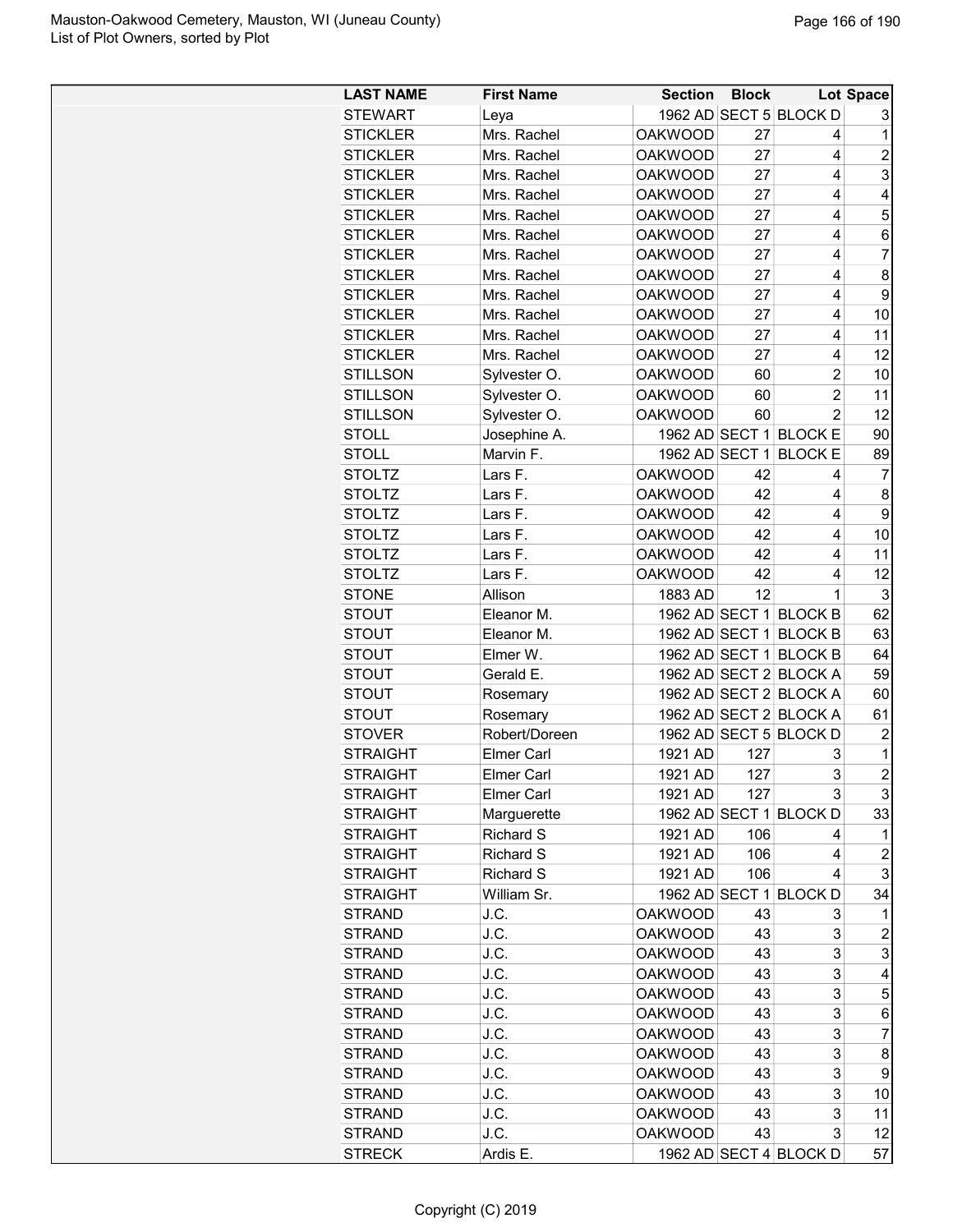| 1962 AD SECT 4 BLOCK D<br><b>STRECK</b><br>Daniel<br>1962 AD SECT 4 BLOCK D<br>Herbert E.<br><b>STRECK</b> | 69<br>56                                  |
|------------------------------------------------------------------------------------------------------------|-------------------------------------------|
|                                                                                                            |                                           |
|                                                                                                            |                                           |
| 1962 AD SECT 4 BLOCK D<br><b>STRECK</b><br>Houlda H.                                                       | 70                                        |
| <b>STRECKER</b><br>48<br>Ernest<br><b>OAKWOOD</b>                                                          | 4<br>1                                    |
| <b>STRECKER</b><br><b>OAKWOOD</b><br>Ernest<br>48                                                          | $\overline{c}$<br>4                       |
| <b>STRECKER</b><br><b>OAKWOOD</b><br>48<br>Ernest                                                          | 3<br>4                                    |
| <b>STRECKER</b><br><b>OAKWOOD</b><br>48<br>Ernest                                                          | 4<br>4                                    |
| <b>STRECKER</b><br>48<br>Ernest<br><b>OAKWOOD</b>                                                          | 5<br>4                                    |
| <b>STRECKER</b><br><b>OAKWOOD</b><br>48<br>Ernest                                                          | 4<br>6                                    |
| <b>STRECKER</b><br><b>OAKWOOD</b><br>48<br>Ernest                                                          | $\overline{7}$<br>4                       |
| <b>STRECKER</b><br><b>OAKWOOD</b><br>48<br>Ernest                                                          | 8<br>4                                    |
| 48<br><b>STRECKER</b><br>Ernest<br><b>OAKWOOD</b>                                                          | 9<br>4                                    |
| <b>OAKWOOD</b><br>48<br><b>STRECKER</b><br>Ernest                                                          | 4<br>10                                   |
| <b>STRECKER</b><br><b>OAKWOOD</b><br>48<br>Ernest                                                          | 11<br>4                                   |
| 48<br><b>STRECKER</b><br>Ernest<br><b>OAKWOOD</b>                                                          | 12<br>4                                   |
| H.C.<br><b>MAUSTON</b><br>41<br><b>STRONG</b>                                                              | 1<br>1                                    |
| H.C.<br>41<br><b>STRONG</b><br><b>MAUSTON</b>                                                              | 1<br>$\overline{2}$                       |
| H.C.<br><b>MAUSTON</b><br>41<br><b>STRONG</b>                                                              | 3<br>$\mathbf 1$                          |
| <b>MAUSTON</b><br>41<br><b>STRONG</b><br>H.C.                                                              | $\overline{\mathbf{c}}$<br>$\mathbf{1}$   |
| <b>STRONG</b><br>H.C.<br><b>MAUSTON</b><br>41                                                              | $\overline{\mathbf{c}}$<br>$\overline{c}$ |
| <b>STRONG</b><br>H.C.<br><b>MAUSTON</b><br>41                                                              | 3<br>$\overline{c}$                       |
| <b>STRONG</b><br>H.C.<br><b>MAUSTON</b><br>41                                                              | $\overline{7}$<br>$\mathbf{1}$            |
| <b>STRONG</b><br>H.C.<br><b>MAUSTON</b><br>41                                                              | $\overline{7}$<br>$\overline{c}$          |
| H.C.<br><b>MAUSTON</b><br>41<br><b>STRONG</b>                                                              | $\overline{7}$<br>3                       |
| H.C.<br><b>MAUSTON</b><br>41<br><b>STRONG</b>                                                              | 8<br>$\mathbf{1}$                         |
| 41<br><b>STRONG</b><br>H.C.<br><b>MAUSTON</b>                                                              | 8<br>$\overline{2}$                       |
| <b>STRONG</b><br>H.C.<br><b>MAUSTON</b><br>41                                                              | 3<br>8                                    |
| $\overline{7}$<br><b>STRUTHERS</b><br><b>MAUSTON</b><br>Enos                                               | 9<br>$\mathbf 1$                          |
| $\overline{7}$<br><b>MAUSTON</b><br><b>STRUTHERS</b><br>Enos                                               | $\overline{c}$<br>9                       |
| $\overline{7}$<br><b>STRUTHERS</b><br><b>MAUSTON</b><br>Enos                                               | 3<br>9                                    |
| 1962 AD SECT 4 BLOCK F<br><b>SUHR</b><br>LeRoy                                                             | 41                                        |
| A.W.<br><b>MAUSTON</b><br><b>SUMMER</b><br>50                                                              | 3<br>1                                    |
| <b>MAUSTON</b><br>50<br><b>SUMMER</b><br>A.W.                                                              | 3<br>$\overline{c}$                       |
| <b>MAUSTON</b><br>50<br><b>SUMMER</b><br>A.W.                                                              | 3<br>3                                    |
| A.W.<br><b>MAUSTON</b><br>SUMMER<br>50                                                                     | 1<br>4                                    |
| A.W.<br><b>SUMMER</b><br><b>MAUSTON</b><br>50                                                              | $\overline{\mathbf{c}}$<br>4              |
| A.W.<br><b>MAUSTON</b><br>50<br><b>SUMMER</b>                                                              | 3<br>4                                    |
| A.W.<br><b>MAUSTON</b><br>50<br><b>SUMMER</b>                                                              | 5<br>$\mathbf 1$                          |
| <b>SUMMER</b><br>A.W.<br><b>MAUSTON</b><br>50                                                              | 5<br>$\overline{c}$                       |
| A.W.<br><b>MAUSTON</b><br>50<br><b>SUMMER</b>                                                              | 3<br>5                                    |
| <b>MAUSTON</b><br><b>SUMMER</b><br>A.W.<br>50                                                              | 6<br>$\mathbf 1$                          |
| <b>SUMMER</b><br>A.W.<br><b>MAUSTON</b><br>50                                                              | $\overline{c}$<br>6                       |
| <b>SUMMER</b><br>A.W.<br><b>MAUSTON</b><br>50                                                              | 3<br>6                                    |
| 17<br><b>SUSZYCKI</b><br>Anton A.<br><b>MAUSTON</b>                                                        | 3<br>1                                    |
| <b>SUSZYCKI</b><br><b>MAUSTON</b><br>17<br>Anton A.                                                        | 3<br>$\overline{\mathbf{c}}$              |
| <b>SUSZYCKI</b><br>Anton A.<br><b>MAUSTON</b><br>17                                                        | 3<br>3                                    |
| <b>MAUSTON</b><br>17<br>SUSZYCKI<br>Anton A.                                                               | 6<br>1                                    |
| <b>MAUSTON</b><br><b>SUSZYCKI</b><br>Anton A.<br>17                                                        | $\overline{c}$<br>6                       |
| <b>MAUSTON</b><br><b>SUSZYCKI</b><br>Anton A.<br>17                                                        | 3<br>6                                    |
| <b>SUSZYCKI</b><br><b>MAUSTON</b><br>17<br>Anton A.                                                        | 7<br>1                                    |
| 17<br><b>SUSZYCKI</b><br><b>MAUSTON</b><br>Anton A.                                                        | $\overline{c}$<br>7                       |
| <b>MAUSTON</b><br><b>SUSZYCKI</b><br>17<br>Anton A.                                                        | $\overline{7}$<br>3                       |
| <b>SUSZYCKI</b><br><b>MAUSTON</b><br>11<br>Anton A.<br>17                                                  | $\mathbf 1$                               |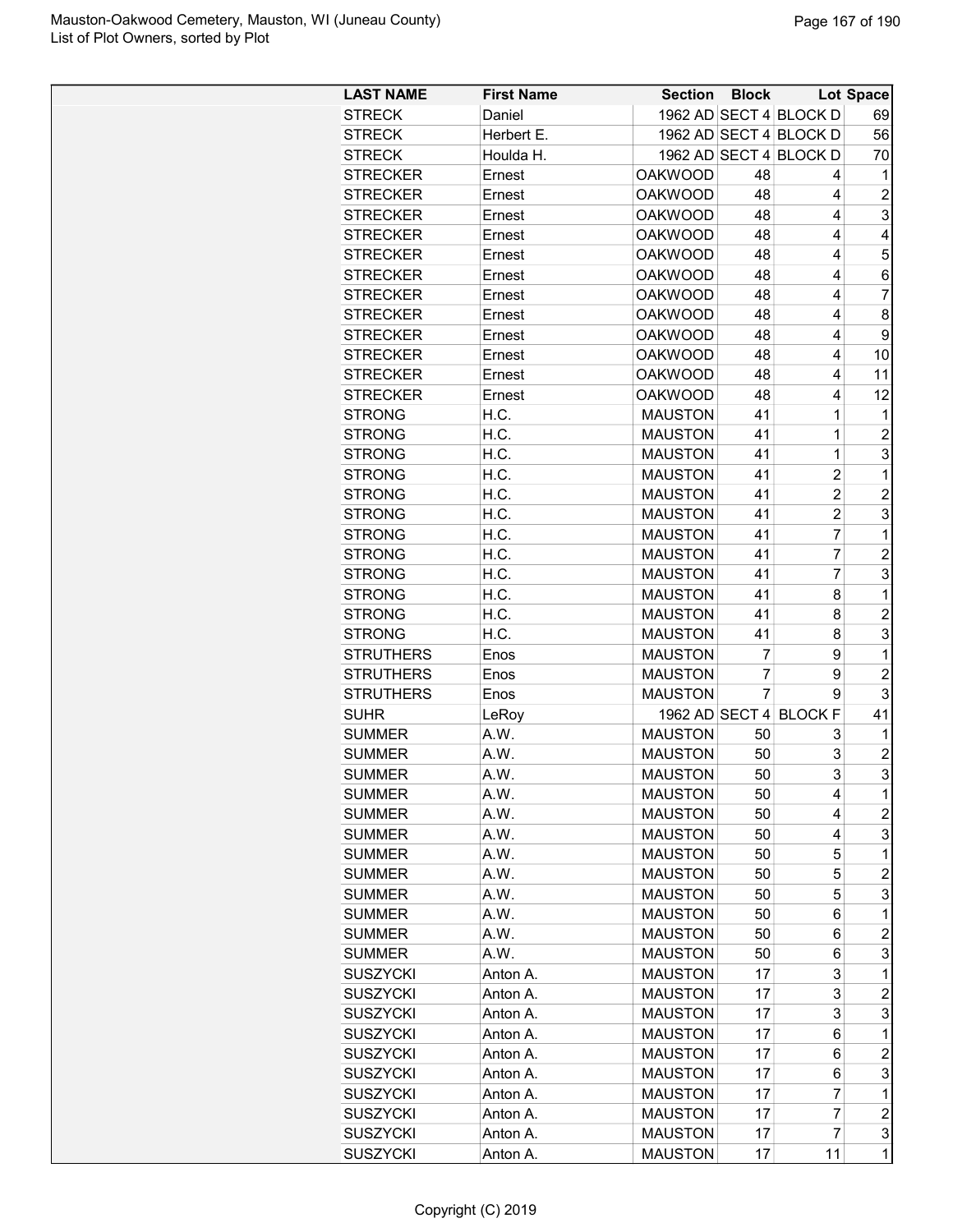| <b>LAST NAME</b> | <b>First Name</b> | <b>Section</b> | <b>Block</b> |                        | Lot Space               |
|------------------|-------------------|----------------|--------------|------------------------|-------------------------|
| <b>SUSZYCKI</b>  | Anton A.          | <b>MAUSTON</b> | 17           | 11                     | 2                       |
| <b>SUSZYCKI</b>  | Anton A.          | <b>MAUSTON</b> | 17           | 11                     | 3                       |
| <b>SUSZYCKI</b>  | Anton A.          | <b>MAUSTON</b> | 17           | 14                     | 1                       |
| <b>SUSZYCKI</b>  | Anton A.          | <b>MAUSTON</b> | 17           | 14                     | $\overline{c}$          |
| <b>SUSZYCKI</b>  | Anton A.          | <b>MAUSTON</b> | 17           | 14                     | 3                       |
| <b>SUTTER</b>    | Donald R.         |                |              | 1962 AD SECT 1 BLOCK F | 67                      |
| <b>SUTTER</b>    | Jean              |                |              | 1962 AD SECT 1 BLOCK F | 66                      |
| <b>SUTTON</b>    | Scott             |                |              | 1962 AD SECT 2 BLOCK A | 32                      |
| <b>SVAREN</b>    | Thor              |                |              | 1962 AD SECT 1 BLOCK C | 86                      |
| <b>SWETLAND</b>  | Rev. Ira B.       | <b>MAUSTON</b> | 4            | 11                     | 1                       |
| <b>SWETLAND</b>  | Rev. Ira B.       | <b>MAUSTON</b> | 4            | 11                     | $\overline{c}$          |
| <b>SWETLAND</b>  | Rev. Ira B.       | <b>MAUSTON</b> | 4            | 11                     | 3                       |
| SWETLAND         | Rev. Ira B.       | <b>MAUSTON</b> | 4            | 12                     | $\mathbf{1}$            |
| <b>SWETLAND</b>  | Rev. Ira B.       | <b>MAUSTON</b> | 4            | 12                     | $\overline{c}$          |
| <b>SWETLAND</b>  | Rev. Ira B.       | <b>MAUSTON</b> | 4            | 12                     | 3                       |
| <b>SWETLAND</b>  | Rev. Ira B.       | <b>MAUSTON</b> | 4            | 13                     | 1                       |
| <b>SWETLAND</b>  | Rev. Ira B.       | <b>MAUSTON</b> | 4            | 13                     | $\overline{\mathbf{c}}$ |
| <b>SWETLAND</b>  | Rev. Ira B.       | <b>MAUSTON</b> | 4            | 13                     | 3                       |
| <b>SWETLAND</b>  | Rev. Ira B.       | <b>MAUSTON</b> | 4            | 14                     | 1                       |
| <b>SWETLAND</b>  | Rev. Ira B.       | <b>MAUSTON</b> | 4            | 14                     | $\overline{c}$          |
| <b>SWETLAND</b>  | Rev. Ira B.       | <b>MAUSTON</b> | 4            | 14                     | 3                       |
| <b>SWETLAND</b>  | Rev. Ira B.       | <b>MAUSTON</b> | 45           | 3                      | 1                       |
| <b>SWETLAND</b>  | Rev. Ira B.       | <b>MAUSTON</b> | 45           | 3                      | $\overline{c}$          |
| <b>SWETLAND</b>  | Rev. Ira B.       | <b>MAUSTON</b> | 45           | 3                      | 3                       |
| <b>SWETLAND</b>  | Rev. Ira B.       | <b>MAUSTON</b> | 45           | 4                      | 1                       |
| <b>SWETLAND</b>  | Rev. Ira B.       | <b>MAUSTON</b> | 45           | 4                      | $\overline{c}$          |
| <b>SWETLAND</b>  | Rev. Ira B.       | <b>MAUSTON</b> | 45           | 4                      | 3                       |
| <b>SWETLAND</b>  | Rev. Ira B.       | <b>MAUSTON</b> | 45           | 5                      | 1                       |
| <b>SWETLAND</b>  | Rev. Ira B.       | <b>MAUSTON</b> | 45           | 5                      | $\overline{c}$          |
| <b>SWETLAND</b>  | Rev. Ira B.       | <b>MAUSTON</b> | 45           | 5                      | 3                       |
| <b>SWETLAND</b>  | Rev. Ira B.       | <b>MAUSTON</b> | 45           | 6                      | 1                       |
| <b>SWETLAND</b>  | Rev. Ira B.       | <b>MAUSTON</b> | 45           | 6                      | $\overline{c}$          |
| <b>SWETLAND</b>  | Rev. Ira B.       | <b>MAUSTON</b> | 45           | 6                      | 3                       |
| <b>SYKES</b>     | S.K.              | <b>MAUSTON</b> | 15           | 11                     | $\overline{1}$          |
| <b>SYKES</b>     | S.K.              | <b>MAUSTON</b> | 15           | 11                     | $\overline{c}$          |
| <b>SYKES</b>     | S.K.              | <b>MAUSTON</b> | 15           | 11                     | 3                       |
| <b>SYKES</b>     | S.K.              | <b>MAUSTON</b> | 15           | 12                     | 1                       |
| <b>SYKES</b>     | S.K.              | <b>MAUSTON</b> | 15           | 12                     | $\overline{c}$          |
| <b>SYKES</b>     | S.K.              | <b>MAUSTON</b> | 15           | 12                     | 3                       |
| <b>SYKES</b>     | S.K.              | <b>MAUSTON</b> | 15           | 13                     | 1                       |
| <b>SYKES</b>     | S.K.              | <b>MAUSTON</b> | 15           | 13                     | $\overline{c}$          |
| <b>SYKES</b>     | S.K.              | <b>MAUSTON</b> | 15           | 13                     | 3                       |
| <b>SYKES</b>     | S.K.              | <b>MAUSTON</b> | 15           | 14                     | 1                       |
| <b>SYKES</b>     | S.K.              | <b>MAUSTON</b> | 15           | 14                     | $\overline{c}$          |
| <b>SYKES</b>     | S.K.              | <b>MAUSTON</b> | 15           | 14                     | 3                       |
| <b>SYVERSON</b>  | Elwood            |                |              | 1962 AD SECT 5 BLOCK B | 59                      |
|                  |                   |                |              |                        |                         |
| <b>SYVERSON</b>  | Elwood            |                |              | 1962 AD SECT 5 BLOCK B | 60                      |
| <b>TAIT</b>      | Lydia             | <b>OAKWOOD</b> | 64           | 1                      | 3                       |
| <b>TAIT</b>      | Lydia             | <b>OAKWOOD</b> | 64           | 1                      | 4                       |
| <b>TAIT</b>      | Lydia             | <b>OAKWOOD</b> | 64           | 1                      | 5                       |
| <b>TAIT</b>      | Lydia             | <b>OAKWOOD</b> | 64           | 1                      | 8                       |
| <b>TAIT</b>      | Lydia             | <b>OAKWOOD</b> | 64           | $\mathbf 1$            | 9                       |
| <b>TAIT</b>      | Lydia             | <b>OAKWOOD</b> | 64           | $\mathbf{1}$           | 10                      |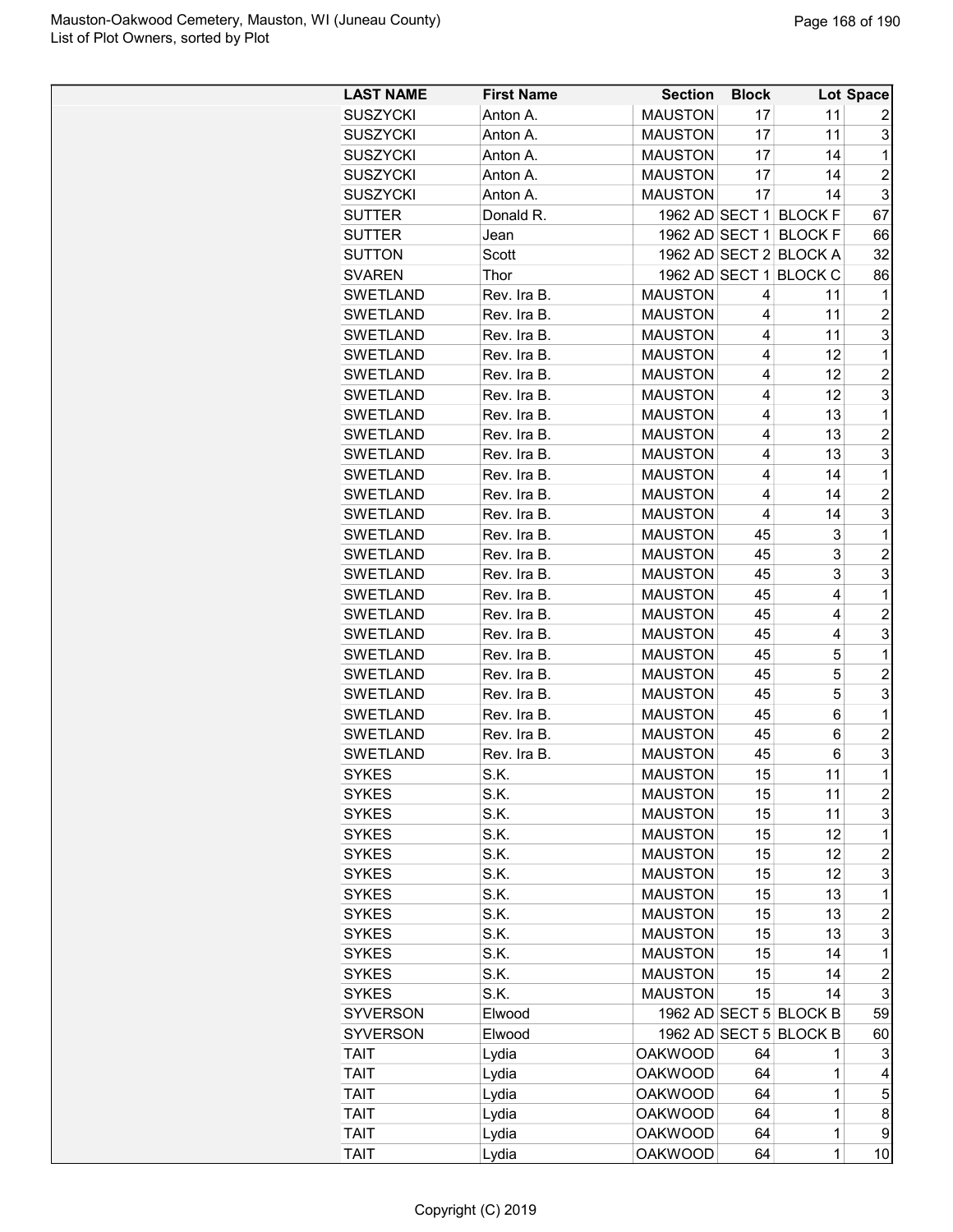| <b>LAST NAME</b> | <b>First Name</b> | <b>Section</b> | <b>Block</b> |                        | <b>Lot Space</b>        |
|------------------|-------------------|----------------|--------------|------------------------|-------------------------|
| <b>TATZEL</b>    | Anton             | <b>OAKWOOD</b> | 54           | 4                      |                         |
| <b>TATZEL</b>    | Anton             | <b>OAKWOOD</b> | 54           | 4                      | $\overline{2}$          |
| <b>TATZEL</b>    | Anton             | <b>OAKWOOD</b> | 54           | 4                      | 3                       |
| <b>TATZEL</b>    | Anton             | <b>OAKWOOD</b> | 54           | 4                      | 4                       |
| <b>TATZEL</b>    | Anton             | <b>OAKWOOD</b> | 54           | 4                      | 5                       |
| <b>TATZEL</b>    | Anton             | <b>OAKWOOD</b> | 54           | 4                      | 6                       |
| <b>TATZEL</b>    | Peter             |                |              | 1962 AD SECT 1 BLOCK E | 54                      |
| <b>TAYLOR</b>    | Mrs. S.G.         | <b>OAKWOOD</b> | 49           | 4                      | $\overline{c}$          |
| <b>TAYLOR</b>    | Mrs. S.G.         | <b>OAKWOOD</b> | 49           | 4                      | 3                       |
| <b>TAYLOR</b>    | Mrs. S.G.         | <b>OAKWOOD</b> | 49           | 4                      | 4                       |
| <b>TAYLOR</b>    | Mrs. S.G.         | <b>OAKWOOD</b> | 49           | 4                      | 5                       |
| <b>TAYLOR</b>    | Mrs. S.G.         | <b>OAKWOOD</b> | 49           | 4                      | 6                       |
| <b>TAYLOR</b>    | Mrs. S.G.         | <b>OAKWOOD</b> | 49           | 4                      | 7                       |
| <b>TAYLOR</b>    | Mrs. S.G.         | <b>OAKWOOD</b> | 49           | 4                      | 8                       |
| <b>TAYLOR</b>    | Mrs. S.G.         | <b>OAKWOOD</b> | 49           | 4                      | 9                       |
| <b>TAYLOR</b>    | Mrs. S.G.         | <b>OAKWOOD</b> | 49           | 4                      | 10                      |
| <b>TAYLOR</b>    | Mrs. S.G.         | <b>OAKWOOD</b> | 49           | 4                      | 11                      |
| TAYLOR           | Mrs. S.G.         | <b>OAKWOOD</b> | 49           | 4                      | 12                      |
| TAZEL            | Lewis             | 1921 AD        | 86           | 1                      | 1                       |
| TAZEL            | Lewis             | 1921 AD        | 86           | 1                      | $\overline{c}$          |
| <b>TAZEL</b>     | Lewis             | 1921 AD        | 86           | 1                      | 3                       |
| TAZEL            | Lewis             | 1921 AD        | 86           | 9                      | 1                       |
| TAZEL            | Lewis             | 1921 AD        | 86           | 9                      | $\overline{c}$          |
| <b>TAZEL</b>     | Lewis             | 1921 AD        | 86           | 9                      | 3                       |
| <b>TEMPLE</b>    | Marcina           | <b>MAUSTON</b> | 18           | 13                     | 1                       |
| <b>TEMPLE</b>    | Marcina           | <b>MAUSTON</b> | 18           | 13                     | 2                       |
| <b>TEMPLE</b>    | Marcina           | <b>MAUSTON</b> | 18           | 13                     | 3                       |
| <b>TEMPLE</b>    | Marcina           | <b>MAUSTON</b> | 18           | 14                     | 1                       |
| <b>TEMPLE</b>    | Marcina           | <b>MAUSTON</b> | 18           | 14                     | $\overline{\mathbf{c}}$ |
| <b>TEMPLE</b>    | Marcina           | <b>MAUSTON</b> | 18           | 14                     | 3                       |
| <b>TEMPLE</b>    | Marian F.         | <b>MAUSTON</b> | 28           | $\overline{2}$         | 1                       |
| <b>TEMPLE</b>    | Marian F.         | <b>MAUSTON</b> | 28           | 2                      | $\overline{c}$          |
| <b>TEMPLE</b>    | Marian F.         | <b>MAUSTON</b> | 28           | $\overline{c}$         | 3                       |
| <b>TEMPLE</b>    | Marian F          | <b>MAUSTON</b> | 28           | 7                      | $\mathbf{1}$            |
|                  | Marian F.         |                |              | 7                      |                         |
| <b>TEMPLE</b>    |                   | <b>MAUSTON</b> | 28           | $\overline{7}$         | $\boldsymbol{2}$        |
| <b>TEMPLE</b>    | Marian F.         | <b>MAUSTON</b> | 28           |                        | 3                       |
| <b>TEMPLE</b>    | O.F.              | <b>MAUSTON</b> | 35<br>35     | 9<br>9                 | 1<br>$\overline{c}$     |
| <b>TEMPLE</b>    | O.F.              | <b>MAUSTON</b> |              |                        | 3                       |
| <b>TEMPLE</b>    | O.F.              | <b>MAUSTON</b> | 35           | 9<br>10                | 1                       |
| <b>TEMPLE</b>    | O.F.              | <b>MAUSTON</b> | 35           |                        | $\overline{c}$          |
| <b>TEMPLE</b>    | O.F.              | <b>MAUSTON</b> | 35           | 10                     |                         |
| <b>TEMPLE</b>    | O.F.              | <b>MAUSTON</b> | 35           | 10                     | 3                       |
| <b>TEMPLE</b>    | O.F.              | <b>MAUSTON</b> | 35           | 15                     | $\mathbf 1$             |
| <b>TEMPLE</b>    | O.F.              | <b>MAUSTON</b> | 35           | 15                     | $\overline{\mathbf{c}}$ |
| <b>TEMPLE</b>    | O.F.              | <b>MAUSTON</b> | 35           | 15                     | 3                       |
| <b>TEMPLE</b>    | O.F.              | <b>MAUSTON</b> | 35           | 16                     | 1                       |
| <b>TEMPLE</b>    | O.F.              | <b>MAUSTON</b> | 35           | 16                     | $\boldsymbol{2}$        |
| <b>TEMPLE</b>    | O.F.              | <b>MAUSTON</b> | 35           | 16                     | 3                       |
| <b>TEPER</b>     | Mary J.           |                |              | 1962 AD SECT 4 BLOCK B | 45                      |
| TEPER            | Zygmunt T.        |                |              | 1962 AD SECT 4 BLOCK B | 44                      |
| <b>TESKE</b>     | Delvera           |                |              | 1962 AD SECT 2 BLOCK C | 54                      |
| <b>THEU</b>      | Mrs. Robert       | <b>MAUSTON</b> | 47           | 11                     | 1                       |
| THEU             | Mrs. Robert       | <b>MAUSTON</b> | 47           | 11                     | $\overline{c}$          |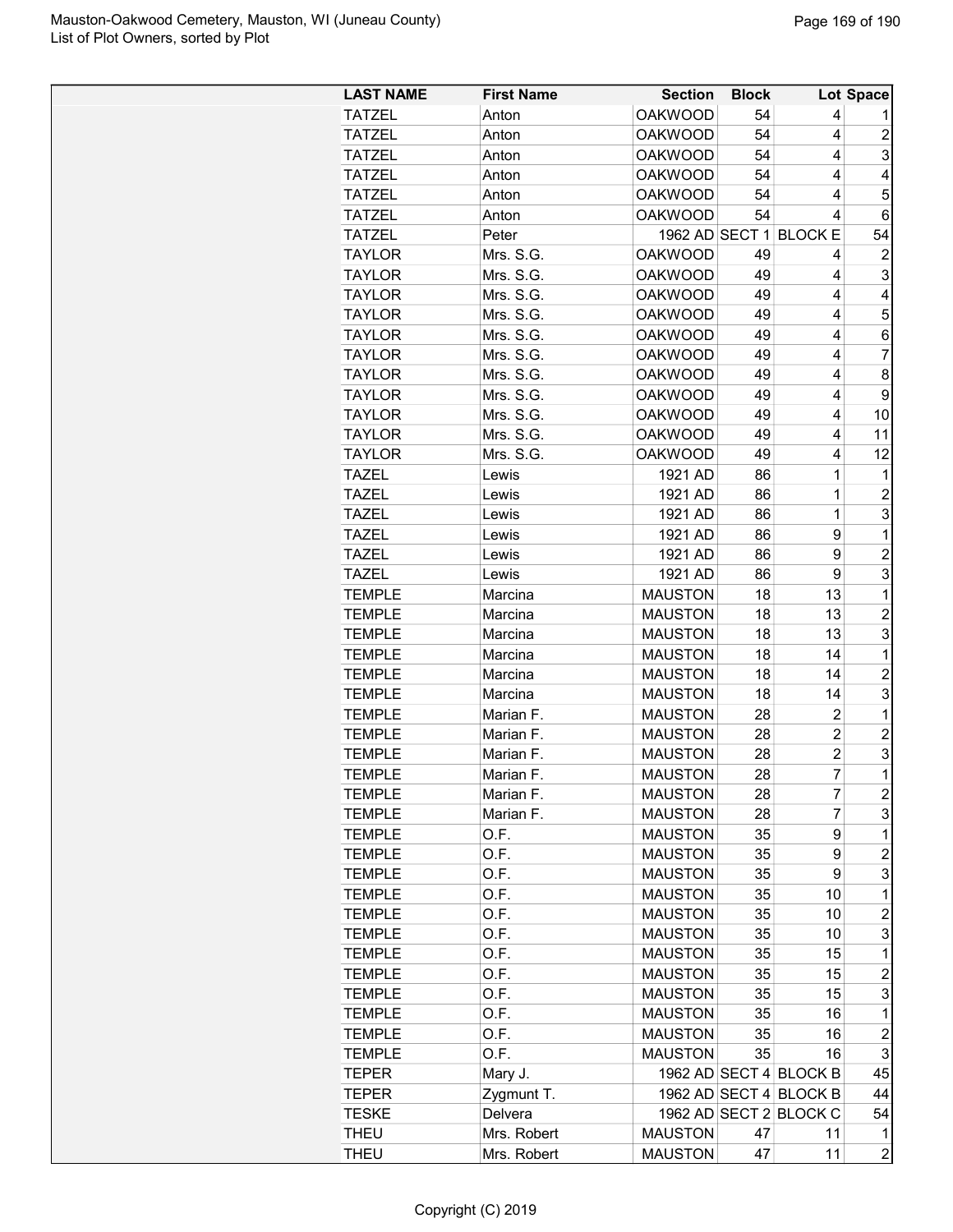| <b>LAST NAME</b> | <b>First Name</b> | <b>Section</b>                   | <b>Block</b> |                        | Lot Space                 |
|------------------|-------------------|----------------------------------|--------------|------------------------|---------------------------|
| <b>THEU</b>      | Mrs. Robert       | <b>MAUSTON</b>                   | 47           | 11                     | 3                         |
| <b>THEU</b>      | Mrs. Robert       | <b>MAUSTON</b>                   | 47           | 14                     | 1                         |
| <b>THEU</b>      | Mrs. Robert       | <b>MAUSTON</b>                   | 47           | 14                     | $\overline{c}$            |
| <b>THEU</b>      | Mrs. Robert       | <b>MAUSTON</b>                   | 47           | 14                     | 3                         |
| <b>THOMAS</b>    | Ervin A.          | <b>OAKWOOD</b>                   | 52           | 4                      | 1                         |
| <b>THOMAS</b>    | Ervin A.          | <b>OAKWOOD</b>                   | 52           | 4                      | $\overline{c}$            |
| <b>THOMAS</b>    | Ervin A.          | <b>OAKWOOD</b>                   | 52           | 4                      | 3                         |
| <b>THOMAS</b>    | Ervin A.          | <b>OAKWOOD</b>                   | 52           | 4                      | 4                         |
| <b>THOMAS</b>    | Ervin A.          | <b>OAKWOOD</b>                   | 52           | 4                      | 5                         |
| <b>THOMAS</b>    | Ervin A.          | <b>OAKWOOD</b>                   | 52           | 4                      | $\,6\,$                   |
| <b>THOMAS</b>    | Larry             |                                  |              | 1962 AD SECT 2 BLOCK B | 71                        |
| <b>THOMAS</b>    | Larry             |                                  |              | 1962 AD SECT 2 BLOCK B | 72                        |
| <b>THOMPSON</b>  | B.B.              | <b>MAUSTON</b>                   | 47           | 8                      | 1                         |
| <b>THOMPSON</b>  | B.B.              | <b>MAUSTON</b>                   | 47           | 8                      | $\boldsymbol{2}$          |
| <b>THOMPSON</b>  | B.B.              | <b>MAUSTON</b>                   | 47           | 8                      | 3                         |
| <b>THOMPSON</b>  | D.                | <b>OAKWOOD</b>                   | 17           | 6                      | 1                         |
| <b>THOMPSON</b>  | D.                | <b>OAKWOOD</b>                   | 17           | 6                      | $\overline{2}$            |
| <b>THOMPSON</b>  | D.                | <b>OAKWOOD</b>                   | 17           | 6                      | $\overline{3}$            |
| <b>THOMPSON</b>  | D.                | <b>OAKWOOD</b>                   | 17           | 6                      | $\overline{\mathbf{4}}$   |
| <b>THOMPSON</b>  | D.                | <b>OAKWOOD</b>                   | 17           | 6                      | 5                         |
| <b>THOMPSON</b>  | D.                | <b>OAKWOOD</b>                   | 17           | $6\phantom{1}6$        | $\,6\,$                   |
| <b>THOMPSON</b>  | D.                | <b>OAKWOOD</b>                   | 17           | 6                      | 7                         |
| <b>THOMPSON</b>  | D.                | <b>OAKWOOD</b>                   | 17           | 6                      | 8                         |
| <b>THOMPSON</b>  | D.                | <b>OAKWOOD</b>                   | 17           | 6                      | 9                         |
| <b>THOMPSON</b>  | D.                | <b>OAKWOOD</b>                   | 17           | 6                      | 10                        |
| <b>THOMPSON</b>  | Elizabeth         | <b>MAUSTON</b>                   | 49           | 11                     | 1                         |
| <b>THOMPSON</b>  | Elizabeth         | <b>MAUSTON</b>                   | 49           | 11                     | $\overline{c}$            |
| <b>THOMPSON</b>  | Elizabeth         | <b>MAUSTON</b>                   | 49           | 11                     | 3                         |
| <b>THOMPSON</b>  | Elizabeth         | <b>MAUSTON</b>                   | 49           | 12                     | 1                         |
| <b>THOMPSON</b>  | Elizabeth         |                                  | 49           | 12                     | $\boldsymbol{2}$          |
|                  |                   | <b>MAUSTON</b><br><b>MAUSTON</b> |              | 12                     | $\overline{3}$            |
| <b>THOMPSON</b>  | Elizabeth         |                                  | 49           |                        |                           |
| <b>THOMPSON</b>  | Elizabeth         | <b>MAUSTON</b>                   | 49           | 13                     | 1                         |
| <b>THOMPSON</b>  | Elizabeth         | <b>MAUSTON</b>                   | 49           | 13                     | $\overline{c}$            |
| <b>THOMPSON</b>  | Elizabeth         | <b>MAUSTON</b>                   | 49           | 13                     | 3                         |
| <b>THOMPSON</b>  | Elizabeth         | <b>MAUSTON</b>                   | 49           | 14                     | 1                         |
| <b>THOMPSON</b>  | Elizabeth         | <b>MAUSTON</b>                   | 49           | 14                     | $\overline{c}$            |
| <b>THOMPSON</b>  | Elizabeth         | <b>MAUSTON</b>                   | 49           | 14                     | 3                         |
| <b>THOMPSON</b>  | Emma              | <b>MAUSTON</b>                   | 9            | 9                      | 1                         |
| <b>THOMPSON</b>  | Emma              | <b>MAUSTON</b>                   | 9            | 9                      | $\boldsymbol{2}$          |
| <b>THOMPSON</b>  | Emma              | <b>MAUSTON</b>                   | 9            | 9                      | 3                         |
| <b>THOMPSON</b>  | Emma              | <b>MAUSTON</b>                   | 9            | 10                     | 1                         |
| <b>THOMPSON</b>  | Emma              | <b>MAUSTON</b>                   | 9            | 10                     | $\overline{\mathbf{c}}$   |
| <b>THOMPSON</b>  | Emma              | <b>MAUSTON</b>                   | 9            | 10                     | 3                         |
| <b>THOMPSON</b>  | Emma              | <b>MAUSTON</b>                   | 9            | 15                     | 1                         |
| <b>THOMPSON</b>  | Emma              | <b>MAUSTON</b>                   | 9            | 15                     | $\boldsymbol{2}$          |
| <b>THOMPSON</b>  | Emma              | <b>MAUSTON</b>                   | 9            | 15                     | 3                         |
| <b>THOMPSON</b>  | Emma              | <b>MAUSTON</b>                   | 9            | 16                     | 1                         |
| <b>THOMPSON</b>  | Emma              | <b>MAUSTON</b>                   | 9            | 16                     | $\overline{c}$            |
| <b>THOMPSON</b>  | Emma              | <b>MAUSTON</b>                   | 9            | 16                     | $\ensuremath{\mathsf{3}}$ |
| <b>THOMPSON</b>  | Grant W.          |                                  |              | 1962 AD SECT 1 BLOCK B | 89                        |
| <b>THOMPSON</b>  | Grant W.          |                                  |              | 1962 AD SECT 1 BLOCK B | 90                        |
| <b>THOMPSON</b>  | Nellie J.         | 1962 AD SECT 1                   |              | <b>BLOCK B</b>         | 88                        |
| <b>THOMPSON</b>  | Wilbur E.         | <b>OAKWOOD</b>                   | 33           | 1                      | 1                         |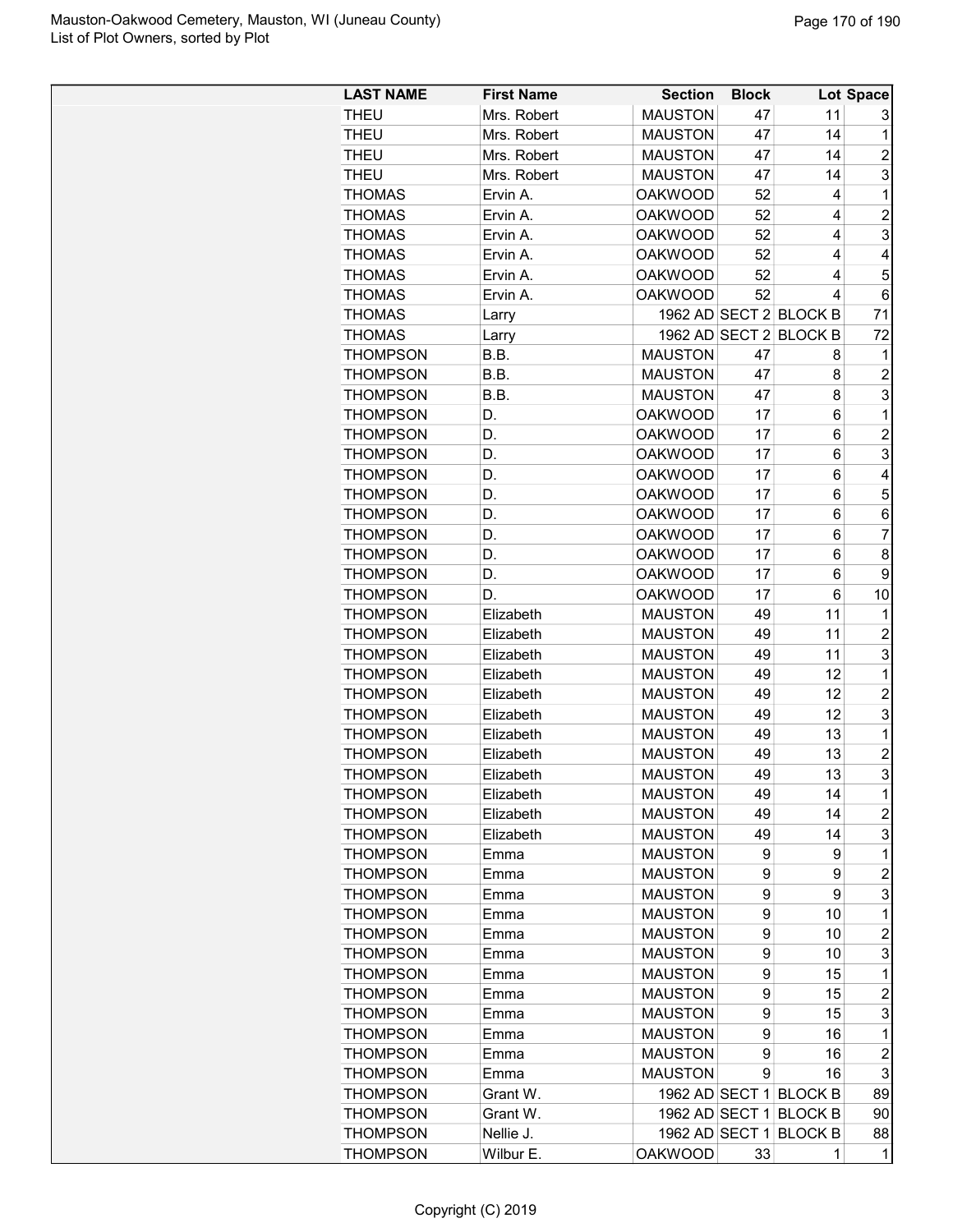| <b>LAST NAME</b>                   | <b>First Name</b> | <b>Section</b> | <b>Block</b> |                | Lot Space      |
|------------------------------------|-------------------|----------------|--------------|----------------|----------------|
| <b>THOMPSON</b>                    | Wilbur E.         | <b>OAKWOOD</b> | 33           | 1              | 2              |
| <b>THOMPSON</b>                    | Wilbur E.         | <b>OAKWOOD</b> | 33           | 1              | 3              |
| <b>THOMPSON</b>                    | Wilbur E.         | <b>OAKWOOD</b> | 33           | 1              | 4              |
| <b>THOMPSON</b>                    | Wilbur E.         | <b>OAKWOOD</b> | 33           | 1              | 5              |
| <b>THOMPSON</b>                    | Wilbur E.         | <b>OAKWOOD</b> | 33           | 1              | 6              |
| <b>THOMPSON</b>                    | Wilbur E.         | <b>OAKWOOD</b> | 33           | $\mathbf 1$    | $\overline{7}$ |
| <b>THOMPSON</b>                    | Wilbur E.         | <b>OAKWOOD</b> | 33           | $\mathbf 1$    | 8              |
| <b>THOMPSON</b>                    | Wilbur E.         | <b>OAKWOOD</b> | 33           | $\overline{1}$ | 9              |
| <b>THOMPSON</b>                    | Wilbur E.         | <b>OAKWOOD</b> | 33           | 1              | 10             |
| <b>THOMPSON</b>                    | Wilbur E.         | <b>OAKWOOD</b> | 33           | 1              | 11             |
| <b>THOMPSON</b>                    | Wilbur E.         | <b>OAKWOOD</b> | 33           | 1              | 12             |
| <b>TIEDEMAN</b>                    | Elmer             | <b>OAKWOOD</b> | 37           | 1              | 1              |
| <b>TIEDEMAN</b>                    | Elmer             | <b>OAKWOOD</b> | 37           | 1              | $\overline{2}$ |
|                                    |                   |                |              | $\mathbf 1$    |                |
| <b>TIEDEMAN</b><br><b>TIEDEMAN</b> | Elmer             | <b>OAKWOOD</b> | 37           | $\overline{1}$ | 3              |
|                                    | Elmer             | <b>OAKWOOD</b> | 37           | $\mathbf 1$    | 4              |
| TIEDEMAN                           | Elmer             | <b>OAKWOOD</b> | 37           |                | 5              |
| TIEDEMAN                           | Elmer             | <b>OAKWOOD</b> | 37           | 1              | 6              |
| <b>TIEDEMAN</b>                    | Elmer             | <b>OAKWOOD</b> | 37           | 1              | $\overline{7}$ |
| <b>TIEDEMAN</b>                    | Elmer             | <b>OAKWOOD</b> | 37           | 1              | 8              |
| <b>TIEDEMAN</b>                    | Elmer             | <b>OAKWOOD</b> | 37           | $\mathbf 1$    | 9              |
| TIEDEMAN                           | Elmer             | <b>OAKWOOD</b> | 37           | $\mathbf 1$    | 10             |
| <b>TIEDEMAN</b>                    | Elmer             | <b>OAKWOOD</b> | 37           | 1              | 11             |
| <b>TIEDEMAN</b>                    | Elmer             | <b>OAKWOOD</b> | 37           | $\mathbf 1$    | 12             |
| <b>TIEDEMANN</b>                   | Daniel            | 1921 AD        | 126          | $\overline{c}$ | 1              |
| <b>TIEDEMANN</b>                   | Daniel            | 1921 AD        | 126          | $\overline{c}$ | $\overline{c}$ |
| <b>TIEDEMANN</b>                   | Daniel            | 1921 AD        | 126          | $\overline{c}$ | 3              |
| <b>TIFFANAY</b>                    | N/A               | <b>MAUSTON</b> | 41           | 9              | $\mathbf{1}$   |
| <b>TIFFANAY</b>                    | N/A               | <b>MAUSTON</b> | 41           | 9              | $\overline{2}$ |
| <b>TIFFANAY</b>                    | N/A               | <b>MAUSTON</b> | 41           | 9              | 3              |
| <b>TIFFANAY</b>                    | N/A               | <b>MAUSTON</b> | 41           | 10             | 1              |
| <b>TIFFANAY</b>                    | N/A               | <b>MAUSTON</b> | 41           | 10             | $\overline{c}$ |
| <b>TIFFANAY</b>                    | N/A               | <b>MAUSTON</b> | 41           | 10             | 3              |
| <b>TOWERS</b>                      | Walter            | 1883 AD        | 10           | 1              | 1              |
| <b>TOWERS</b>                      | Walter            | 1883 AD        | 10           | $\mathbf 1$    | $\overline{2}$ |
| <b>TOWERS</b>                      | Walter            | 1883 AD        | 10           | 1              | 3              |
| <b>TOWERS</b>                      | Walter            | 1883 AD        | 10           | 2              | 1              |
| <b>TOWERS</b>                      | Walter            | 1883 AD        | 10           | 2              | 2              |
| <b>TOWERS</b>                      | Walter            | 1883 AD        | 10           | $\overline{c}$ | 3              |
| <b>TOWERS</b>                      | Walter            | 1883 AD        | 10           | 3              | 1              |
| <b>TOWERS</b>                      | Walter            | 1883 AD        | 10           | 3              | $\overline{c}$ |
| <b>TOWERS</b>                      | Walter            | 1883 AD        | 10           | 3              | 3              |
| <b>TOWERS</b>                      | Walter            | 1883 AD        | 10           | 4              | 1              |
| <b>TOWERS</b>                      | Walter            | 1883 AD        | 10           | 4              | $\overline{c}$ |
| <b>TOWERS</b>                      | Walter            | 1883 AD        | 10           | 4              | 3              |
| <b>TOWLE</b>                       | Albert            | <b>OAKWOOD</b> | 31           | 5              | 1              |
| <b>TOWLE</b>                       | Albert            | <b>OAKWOOD</b> | 31           | 5              | 2              |
| <b>TOWLE</b>                       | Albert            | <b>OAKWOOD</b> | 31           | 5              | 3              |
| <b>TOWLE</b>                       | Albert            | <b>OAKWOOD</b> | 31           | 5              | 4              |
| <b>TOWLE</b>                       | Albert            | <b>OAKWOOD</b> | 31           | 5              | 5              |
| <b>TOWLE</b>                       | Albert            | <b>OAKWOOD</b> | 31           | 5              | 6              |
| <b>TOWLE</b>                       | Albert            | <b>OAKWOOD</b> | 31           | 5              | $\overline{7}$ |
| <b>TOWLE</b>                       | Albert            | <b>OAKWOOD</b> | 31           | 5              | 8              |
| <b>TOWLE</b>                       | Albert            | <b>OAKWOOD</b> | 31           | 5              | 9              |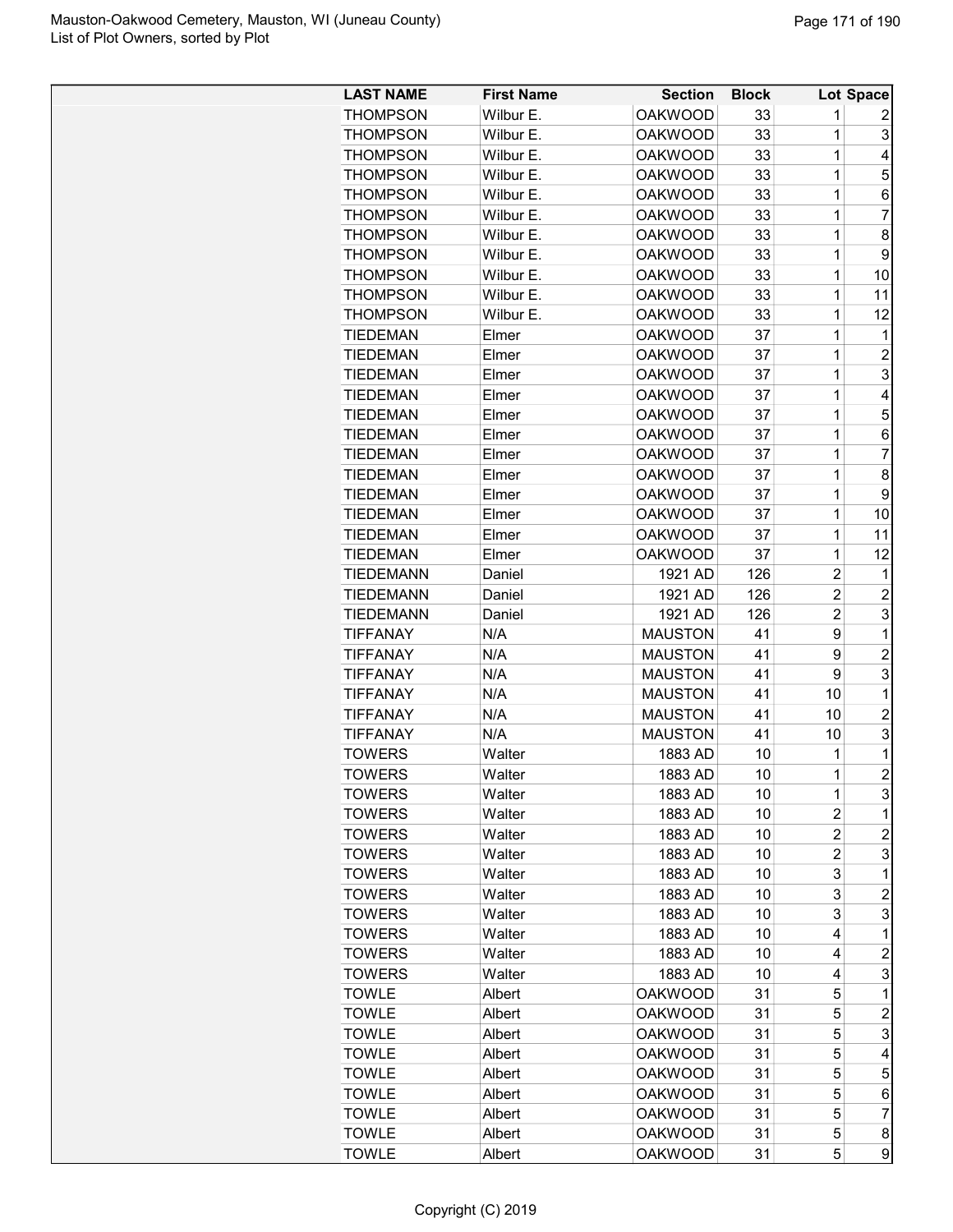| <b>LAST NAME</b> | <b>First Name</b> | <b>Section</b> | <b>Block</b> |                        | Lot Space               |
|------------------|-------------------|----------------|--------------|------------------------|-------------------------|
| <b>TOWLE</b>     | Albert            | <b>OAKWOOD</b> | 31           | 5                      | 10                      |
| <b>TOWLE</b>     | Albert            | <b>OAKWOOD</b> | 31           | 5                      | 11                      |
| <b>TOWLE</b>     | Albert            | <b>OAKWOOD</b> | 31           | 5                      | 12                      |
| <b>TRACY</b>     | Ernest L.         | 1921 AD        | 94           | 6                      | 1                       |
| <b>TRACY</b>     | Ernest L.         | 1921 AD        | 94           | 6                      | $\overline{2}$          |
| <b>TRACY</b>     | Ernest L.         | 1921 AD        | 94           | 6                      | 3                       |
| <b>TRACY</b>     | Ivan M.           |                |              | 1962 AD SECT 1 BLOCK E | 33                      |
| <b>TRACY</b>     | John H            | 1921 AD        | 82           | 2                      | 1                       |
| <b>TRACY</b>     | John H            | 1921 AD        | 82           | $\overline{c}$         | $\overline{c}$          |
| <b>TRACY</b>     | John H            | 1921 AD        | 82           | $\overline{2}$         | 3                       |
| <b>TRAIN</b>     | Horace V.         | <b>MAUSTON</b> | 22           | 11                     | 1                       |
| <b>TRAIN</b>     | Horace V.         | <b>MAUSTON</b> | 22           | 11                     | $\overline{2}$          |
| <b>TRAIN</b>     | Horace V.         | <b>MAUSTON</b> | 22           | 11                     | 3                       |
| <b>TRAIN</b>     | Horace V.         | <b>MAUSTON</b> | 22           | 12                     | 1                       |
| <b>TRAIN</b>     | Horace V.         | <b>MAUSTON</b> | 22           | 12                     | $\overline{c}$          |
| <b>TRAIN</b>     | Horace V.         | <b>MAUSTON</b> | 22           | 12                     | 3                       |
| <b>TRAIN</b>     | Horace V.         | <b>MAUSTON</b> | 22           | 13                     | 1                       |
| <b>TRAIN</b>     | Horace V.         | <b>MAUSTON</b> | 22           | 13                     | $\overline{c}$          |
| <b>TRAIN</b>     | Horace V.         | <b>MAUSTON</b> | 22           | 13                     | 3                       |
| <b>TRAIN</b>     | Horace V.         | <b>MAUSTON</b> | 22           | 14                     | 1                       |
| <b>TRAIN</b>     | Horace V.         | <b>MAUSTON</b> | 22           | 14                     | $\overline{2}$          |
| <b>TRAIN</b>     | Horace V.         | <b>MAUSTON</b> | 22           | 14                     | 3                       |
| <b>TRAINER</b>   | Daniel            | <b>MAUSTON</b> | 5            | 11                     | 1                       |
| <b>TRAINER</b>   | Daniel            | <b>MAUSTON</b> | 5            | 11                     | $\overline{c}$          |
| <b>TRAINER</b>   | Daniel            | <b>MAUSTON</b> | 5            | 11                     | 3                       |
| <b>TRAINER</b>   | Daniel            | <b>MAUSTON</b> | 5            | 14                     | 1                       |
| <b>TRAINER</b>   | Daniel            | <b>MAUSTON</b> | 5            | 14                     | $\overline{c}$          |
| <b>TRAINER</b>   | Daniel            | <b>MAUSTON</b> | 5            | 14                     | 3                       |
| <b>TREMAIN</b>   | Cecil             | 1921 AD        | 133          | 4                      | 1                       |
| <b>TREMAIN</b>   | Cecil             | 1921 AD        | 133          | 4                      | $\overline{c}$          |
| <b>TREMAIN</b>   | Cecil             | 1921 AD        | 133          | 4                      | 3                       |
| <b>TREMAIN</b>   | Hanora L.         | <b>OAKWOOD</b> | 15           | 6                      | 1                       |
| <b>TREMAIN</b>   | Hanora L.         | <b>OAKWOOD</b> | 15           | 6                      | $\overline{c}$          |
| <b>TREMAIN</b>   | Hanora L          | <b>OAKWOOD</b> | 15           | 6                      | 3                       |
| <b>TREMAIN</b>   | Hanora L.         | <b>OAKWOOD</b> | 15           | 6                      | 4                       |
| <b>TREMAIN</b>   | Hanora L.         | <b>OAKWOOD</b> | 15           | 6                      | 5                       |
| <b>TREMAIN</b>   | Hanora L.         | <b>OAKWOOD</b> | 15           | 6                      | 6                       |
| <b>TREMAIN</b>   | Hanora L.         | <b>OAKWOOD</b> | 15           | 6                      | 7                       |
| <b>TREMAIN</b>   | Hanora L.         | <b>OAKWOOD</b> | 15           | 6                      | 8                       |
| <b>TREMAIN</b>   | Hanora L.         | <b>OAKWOOD</b> | 15           | 6                      | 9                       |
| <b>TREMAIN</b>   | Hanora L.         | <b>OAKWOOD</b> | 15           | 6                      | 10                      |
| <b>TREMAIN</b>   | Hanora L.         | <b>OAKWOOD</b> | 15           | 6                      | 11                      |
| <b>TREMAIN</b>   | Hanora L.         | <b>OAKWOOD</b> | 15           | 6                      | 12                      |
| <b>TREMAIN</b>   | John F.           | 1883 AD        | G            | 9                      | 1                       |
| <b>TREMAIN</b>   | John F.           | 1883 AD        | G            | 9                      | $\overline{c}$          |
| <b>TREMAIN</b>   | John F.           | 1883 AD        | G            | 9                      | 3                       |
| <b>TREMAIN</b>   | John F.           | 1883 AD        | G            | 10                     | 1                       |
| <b>TREMAIN</b>   | John F.           | 1883 AD        | G            | 10                     | $\overline{c}$          |
| <b>TREMAIN</b>   | John F.           | 1883 AD        | G            | 10                     | 3                       |
| <b>TREMAIN</b>   | John F.           | 1883 AD        | G            | 15                     | 1                       |
| <b>TREMAIN</b>   | John F.           | 1883 AD        | G            | 15                     | $\overline{\mathbf{c}}$ |
| <b>TREMAIN</b>   | John F.           | 1883 AD        | G            | 15                     | 3                       |
| <b>TREMAIN</b>   | John F.           | 1883 AD        | G            | 16                     | $\mathbf 1$             |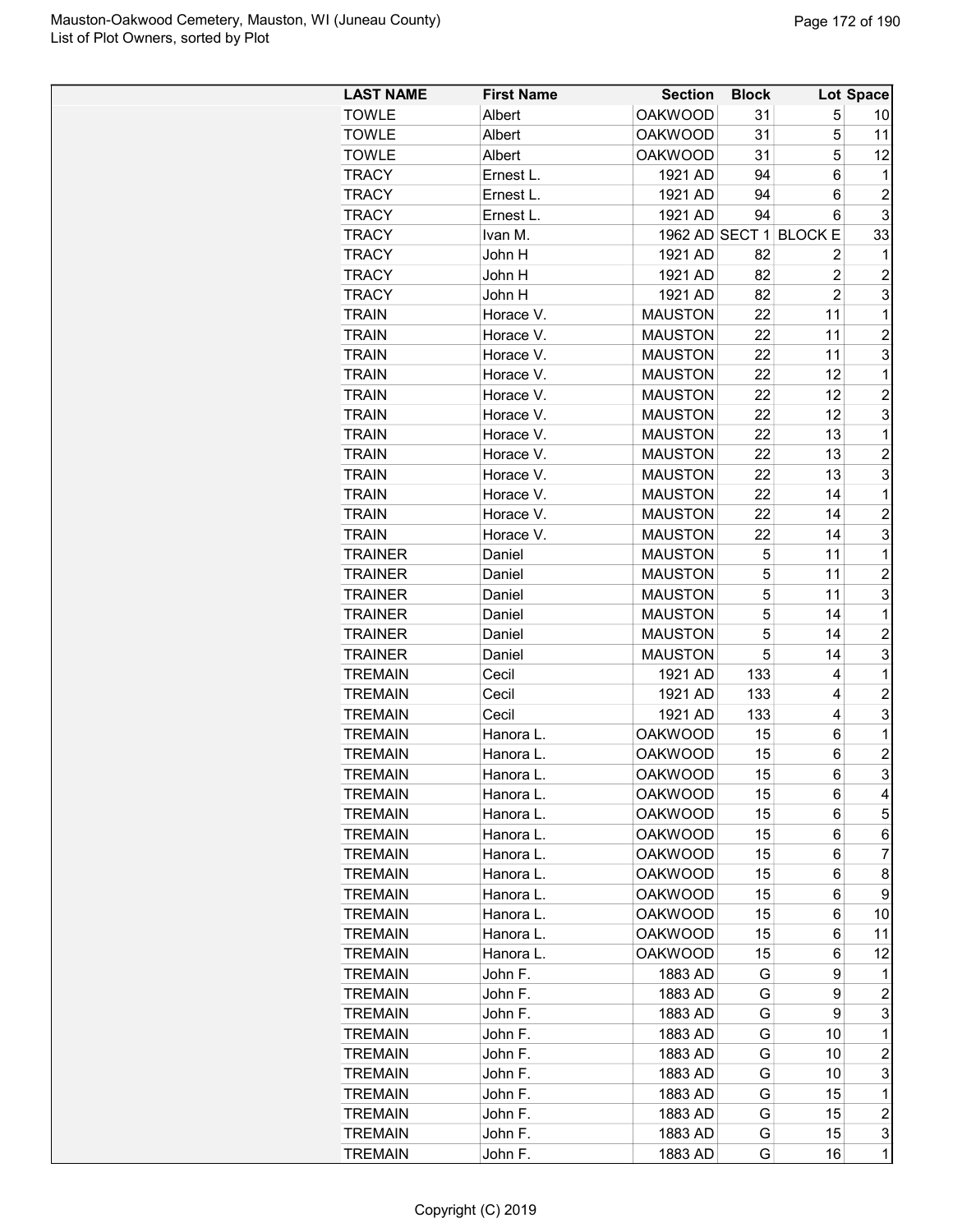| <b>LAST NAME</b>  | <b>First Name</b> | <b>Section</b> | <b>Block</b> |                        | Lot Space      |
|-------------------|-------------------|----------------|--------------|------------------------|----------------|
| <b>TREMAIN</b>    | John F.           | 1883 AD        | G            | 16                     | 2              |
| <b>TREMAIN</b>    | John F.           | 1883 AD        | G            | 16                     | 3              |
| <b>TREMAIN</b>    | Mabel             | 1921 AD        | 130          | 6                      | 1              |
| <b>TREMAIN</b>    | Mabel             | 1921 AD        | 130          | 6                      | $\overline{2}$ |
| <b>TREMAIN</b>    | Mabel             | 1921 AD        | 130          | 6                      | 3              |
| <b>TREMAIN</b>    | Stephen Craig     |                |              | 1962 AD SECT 1 BLOCK E | 91             |
| <b>TREMAIN</b>    | Stephen Craig     |                |              | 1962 AD SECT 1 BLOCK E | 92             |
| <b>TREMAIN</b>    | Stephen Craig     |                |              | 1962 AD SECT 1 BLOCK E | 93             |
| <b>TREMAINE</b>   | Leo J.            |                |              | 1962 AD SECT 1 BLOCK B | 71             |
| <b>TREMAINE</b>   | Mildred F.        |                |              | 1962 AD SECT 1 BLOCK B | 72             |
| <b>TREMELLING</b> | Laverne John      |                |              | 1962 AD SECT 4 BLOCK D | 35             |
| <b>TREMELLING</b> | Lorraine A.       |                |              | 1962 AD SECT 4 BLOCK D | 36             |
| <b>TRONSON</b>    | Mrs. Mary         | <b>OAKWOOD</b> | 72           | 2                      | 1              |
| <b>TRONSON</b>    | Mrs. Mary         | <b>OAKWOOD</b> | 72           | $\overline{2}$         | $\overline{2}$ |
| <b>TRONSON</b>    | Mrs. Mary         | <b>OAKWOOD</b> | 72           | $\overline{2}$         | 3              |
| <b>TRONSON</b>    | Mrs. Mary         | <b>OAKWOOD</b> | 72           | $\overline{c}$         | 4              |
| <b>TRONSON</b>    | Mrs. Mary         | <b>OAKWOOD</b> | 72           | $\overline{c}$         | 5              |
| <b>TRONSON</b>    | Mrs. Mary         | <b>OAKWOOD</b> | 72           | $\overline{c}$         | 6              |
| <b>TRUDELL</b>    | James Mrs         | 1921 AD        | 106          | 3                      | 1              |
| <b>TRUDELL</b>    | James Mrs         | 1921 AD        | 106          | 3                      | $\overline{c}$ |
| <b>TRUDELL</b>    | James Mrs         | 1921 AD        | 106          | 3                      | 3              |
| <b>TRUMBLE</b>    | <b>Burnice</b>    | <b>MAUSTON</b> | 47           | $\overline{7}$         | $\overline{2}$ |
| <b>TRUMBLE</b>    | H.E.              | 1883 AD        | Κ            | 12                     | 1              |
| <b>TRUMBLE</b>    | H.E.              | 1883 AD        | Κ            | 12                     | $\overline{2}$ |
| <b>TRUMBLE</b>    | H.E.              | 1883 AD        | Κ            | 12                     | 3              |
| <b>TRUMBLE</b>    | H.E.              | 1883 AD        | K            | 13                     | 1              |
| <b>TRUMBLE</b>    | H.E.              | 1883 AD        | Κ            | 13                     | $\overline{c}$ |
| <b>TRUMBLE</b>    | H.E.              | 1883 AD        | K            | 13                     | 3              |
| <b>TRUMBLE</b>    | N.G.              | <b>MAUSTON</b> | 47           | 3                      | 1              |
| <b>TRUMBLE</b>    | N.G.              | <b>MAUSTON</b> | 47           | 3                      | $\overline{c}$ |
| <b>TRUMBLE</b>    | N.G.              | <b>MAUSTON</b> | 47           | 3                      | 3              |
| <b>TRUMBLE</b>    | N.G.              | <b>MAUSTON</b> | 47           | 4                      | 1              |
| <b>TRUMBLE</b>    | N.G.              | <b>MAUSTON</b> | 47           | 4                      | $\overline{2}$ |
| <b>TRUMBLE</b>    | N.G.              | <b>MAUSTON</b> | 47           | 4                      | 3              |
| <b>TRUMBLE</b>    | N.G.              | <b>MAUSTON</b> | 47           | 5                      | 1              |
| <b>TRUMBLE</b>    | N.G.              | <b>MAUSTON</b> | 47           | 5                      | $\overline{c}$ |
| <b>TRUMBLE</b>    | N.G.              | <b>MAUSTON</b> | 47           | 5                      | 3              |
| <b>TRUMBLE</b>    | N.G.              | <b>MAUSTON</b> | 47           | 6                      | 1              |
| <b>TRUMBLE</b>    | N.G.              | <b>MAUSTON</b> | 47           | 6                      | $\overline{c}$ |
| <b>TRUMBLE</b>    | N.G.              | <b>MAUSTON</b> | 47           | 6                      | 3              |
| <b>TUCKER</b>     | Ada C.            | 1883 AD        | 12           | 3                      | 2              |
| <b>TUCKER</b>     | Ada C.            | 1883 AD        | 12           | 3                      | 3              |
| <b>TUCKER</b>     | Chas              | <b>OAKWOOD</b> | 74           | 1                      | 1              |
|                   |                   | <b>OAKWOOD</b> |              |                        |                |
| <b>TUCKER</b>     | Chas              |                | 74           | 1                      | $\overline{c}$ |
| <b>TUCKER</b>     | Chas              | <b>OAKWOOD</b> | 74<br>74     | 1<br>1                 | 3              |
| <b>TUCKER</b>     | Chas              | <b>OAKWOOD</b> |              |                        | 4              |
| <b>TUCKER</b>     | Chas              | <b>OAKWOOD</b> | 74           | 1                      | 5              |
| <b>TUCKER</b>     | Chas              | <b>OAKWOOD</b> | 74           | 1                      | 6              |
| <b>TUCKER</b>     | Chas              | <b>OAKWOOD</b> | 74           | 1                      | 7              |
| <b>TUCKER</b>     | Chas              | <b>OAKWOOD</b> | 74           | 1                      | 8              |
| <b>TUCKER</b>     | G.                | <b>MAUSTON</b> | 6            | 13                     | 1              |
| <b>TUCKER</b>     | G.                | <b>MAUSTON</b> | 6            | 13                     | 2              |
| <b>TUCKER</b>     | G.                | <b>MAUSTON</b> | 6            | 13                     | 3              |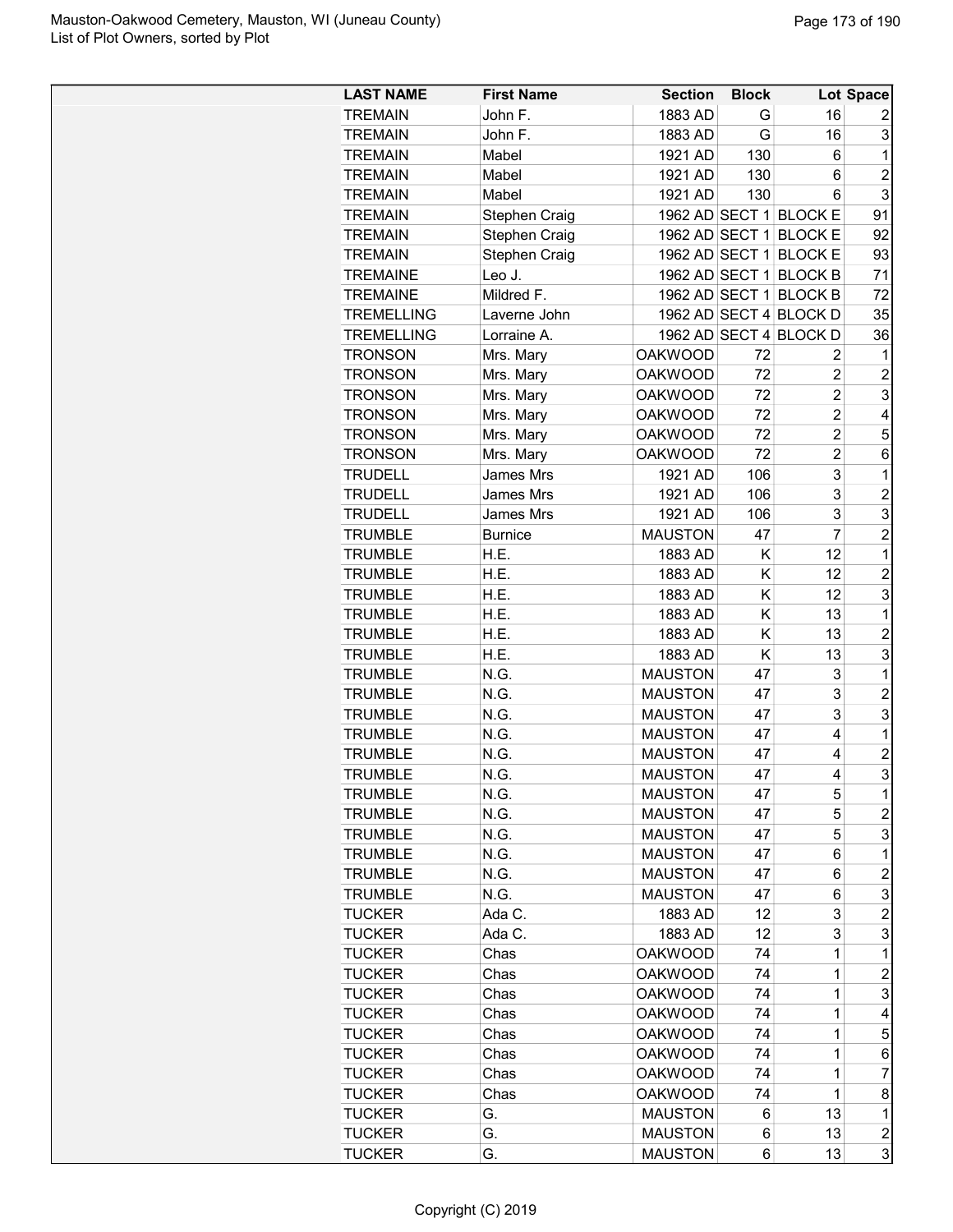| <b>LAST NAME</b> | <b>First Name</b>  | <b>Section</b> | <b>Block</b>    |                        | Lot Space               |
|------------------|--------------------|----------------|-----------------|------------------------|-------------------------|
| <b>TUCKER</b>    | G.                 | <b>MAUSTON</b> | 6               | 14                     | 1                       |
| <b>TUCKER</b>    | G.                 | <b>MAUSTON</b> | 6               | 14                     | $\overline{2}$          |
| <b>TUCKER</b>    | G.                 | <b>MAUSTON</b> | 6               | 14                     | 3                       |
| <b>TUCKER</b>    | Mary M.            |                |                 | 1962 AD SECT 1 BLOCK D | 87                      |
| <b>TUCKER</b>    | Rolland S.         |                |                 | 1962 AD SECT 1 BLOCK D | 85                      |
| <b>TUCKER</b>    | Rolland S.         |                |                 | 1962 AD SECT 1 BLOCK D | 86                      |
| <b>TURGASEN</b>  | Harry              | 1921 AD        | 136             | 3                      | 1                       |
| <b>TURGASEN</b>  | Harry              | 1921 AD        | 136             | 3                      | $\overline{c}$          |
| <b>TURGASEN</b>  | Harry              | 1921 AD        | 136             | 3                      | 3                       |
| <b>TURNER</b>    | Carol L.           |                |                 | 1962 AD SECT 4 BLOCK D | 68                      |
| <b>TURNER</b>    | Harland M.         |                |                 | 1962 AD SECT 4 BLOCK D | 67                      |
| <b>TURNER</b>    | Harold H.          |                |                 | 1962 AD SECT 4 BLOCK B | 56                      |
| <b>TURNER</b>    | John               | <b>MAUSTON</b> | 18              | 9                      | 1                       |
| <b>TURNER</b>    | John               | <b>MAUSTON</b> | 18              | 9                      | $\overline{2}$          |
| <b>TURNER</b>    | John               | <b>MAUSTON</b> | 18              | 9                      | 3                       |
| <b>TURNER</b>    | John               | <b>MAUSTON</b> | 18              | 10                     | 1                       |
| TURNER           | John               | <b>MAUSTON</b> | 18              | 10                     | $\overline{2}$          |
| <b>TURNER</b>    | John               | <b>MAUSTON</b> | 18              | 10                     | 3                       |
| <b>TURNER</b>    | John               | <b>MAUSTON</b> | 18              | 15                     | 1                       |
|                  |                    |                |                 |                        |                         |
| <b>TURNER</b>    | John               | <b>MAUSTON</b> | 18              | 15                     | $\overline{c}$          |
| <b>TURNER</b>    | John               | <b>MAUSTON</b> | 18              | 15                     | 3                       |
| <b>TURNER</b>    | John               | <b>MAUSTON</b> | 18              | 16                     | $\mathbf 1$             |
| <b>TURNER</b>    | John               | <b>MAUSTON</b> | 18              | 16                     | $\overline{2}$          |
| <b>TURNER</b>    | John               | <b>MAUSTON</b> | 18              | 16                     | 3                       |
| <b>TURNER</b>    | Kathleen           |                |                 | 1962 AD SECT 4 BLOCK E | 18                      |
| <b>TURNER</b>    | Richard W.         | <b>OAKWOOD</b> | 32              | 1                      | 6                       |
| <b>TURNER</b>    | Richard W.         | <b>OAKWOOD</b> | 32              | 1                      | $\overline{7}$          |
| <b>TURNER</b>    | Richard W.         | <b>OAKWOOD</b> | 32              | $\mathbf 1$            | 8                       |
| <b>TURNER</b>    | Richard W.         | <b>OAKWOOD</b> | 32              | 1                      | 9                       |
| <b>TURNER</b>    | Richard W.         | <b>OAKWOOD</b> | 32              | $\mathbf 1$            | 10                      |
| <b>TURNER</b>    | Richard W.         | <b>OAKWOOD</b> | 32              | $\overline{7}$         | $\overline{7}$          |
| <b>TURNER</b>    | Richard W.         | <b>OAKWOOD</b> | 32              | 7                      | 8                       |
| <b>TURNER</b>    | Richard W.         | <b>OAKWOOD</b> | 32              | 7                      | 9                       |
| <b>TURNER</b>    | Richard W.         | <b>OAKWOOD</b> | 32 <sup>°</sup> | 7                      | 10                      |
| <b>TURNER</b>    | Richard W.         | <b>OAKWOOD</b> | 32              | 7                      | 11                      |
| <b>TURNER</b>    | Richard W.         | <b>OAKWOOD</b> | 32              | 7                      | 12                      |
| <b>ULLEIN</b>    | Gabriel G.         |                |                 | 1962 AD SECT 2 BLOCK C | 44                      |
| <b>ULLEIN</b>    | Lavina P.A.        |                |                 | 1962 AD SECT 2 BLOCK C | 43                      |
| <b>ULRICH</b>    | Linda J.           |                |                 | 1962 AD SECT 4 BLOCK C | 13                      |
| <b>ULRICH</b>    | Ronald D.          |                |                 | 1962 AD SECT 4 BLOCK C | 12                      |
| <b>UNDERHILL</b> | Bennett N.         |                |                 | 1962 AD SECT 1 BLOCK C | 90                      |
| <b>UNDERHILL</b> | Helen K.           |                |                 | 1962 AD SECT 1 BLOCK C | 89                      |
| <b>UNDERWOOD</b> | Homer              | 1921 AD        | 116             | 4                      | 1                       |
| <b>UNDERWOOD</b> | Homer              | 1921 AD        | 116             | 4                      | $\overline{\mathbf{c}}$ |
| <b>UNDERWOOD</b> | Homer              | 1921 AD        | 116             | 4                      | 3                       |
| <b>UNDERWOOD</b> | Homer              | 1921 AD        | 116             | 5                      | 1                       |
| <b>UNDERWOOD</b> | Homer              | 1921 AD        | 116             | 5                      | $\overline{c}$          |
| <b>UNDERWOOD</b> | Homer              | 1921 AD        | 116             | 5                      | 3                       |
| <b>UNDERWOOD</b> | Walter Kyle        | 1883 AD        | Κ               | $\overline{c}$         | 1                       |
| <b>UNDERWOOD</b> | Walter Kyle        | 1883 AD        | Κ               | $\overline{c}$         | $\boldsymbol{2}$        |
| <b>UNDERWOOD</b> | <b>Walter Kyle</b> | 1883 AD        | K               | $\overline{2}$         | 3                       |
| <b>UNKE</b>      | Fred J.            | 1921 AD        | 122             | 4                      | 1                       |
| <b>UNKE</b>      | Fred J.            | 1921 AD        | 122             | 4                      | $\overline{2}$          |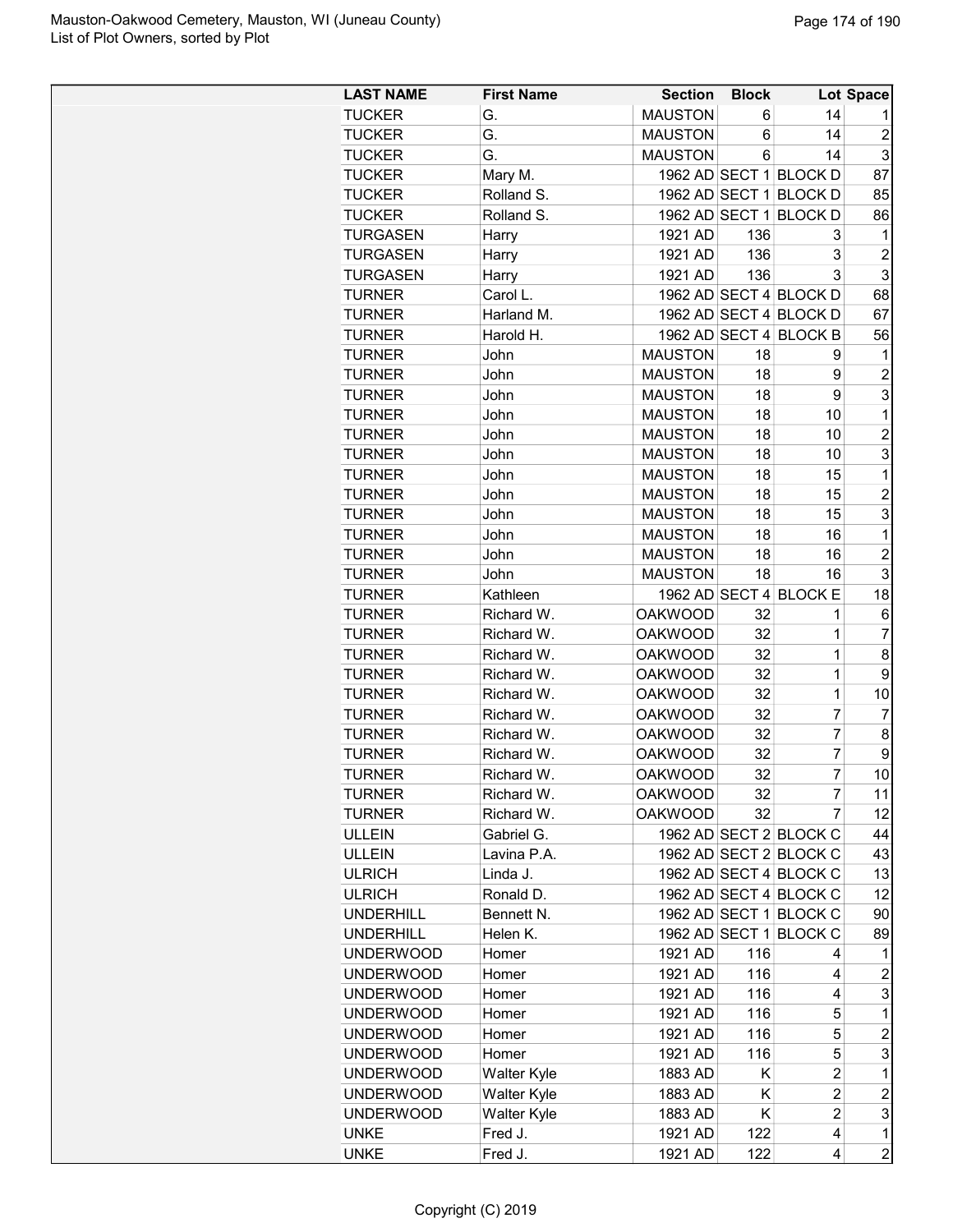| <b>LAST NAME</b>  | <b>First Name</b> | <b>Section</b> | <b>Block</b> |                        | Lot Space               |
|-------------------|-------------------|----------------|--------------|------------------------|-------------------------|
| <b>UNKE</b>       | Fred J.           | 1921 AD        | 122          | 4                      | 3                       |
| <b>UTTER</b>      | David             | <b>MAUSTON</b> | 25           | 10                     | 1                       |
| <b>UTTER</b>      | David             | <b>MAUSTON</b> | 25           | 10                     | 2                       |
| <b>UTTER</b>      | David             | <b>MAUSTON</b> | 25           | 10                     | 3                       |
| <b>UTTER</b>      | David             | <b>MAUSTON</b> | 25           | 15                     | $\mathbf{1}$            |
| <b>UTTER</b>      | David             | <b>MAUSTON</b> | 25           | 15                     | $\overline{2}$          |
| <b>UTTER</b>      | David             | <b>MAUSTON</b> | 25           | 15                     | 3                       |
| VALLEAU           | Theodore          | <b>MAUSTON</b> | 31           | 11                     | $\mathbf 1$             |
| VALLEAU           | Theodore          | <b>MAUSTON</b> | 31           | 11                     | $\overline{c}$          |
| VALLEAU           | Theodore          | <b>MAUSTON</b> | 31           | 11                     | 3                       |
| VALLEAU           | Theodore          | <b>MAUSTON</b> | 31           | 12                     | 1                       |
| VALLEAU           | Theodore          | <b>MAUSTON</b> | 31           | 12                     | $\overline{c}$          |
| VALLEAU           | Theodore          | <b>MAUSTON</b> | 31           | 12                     | 3                       |
| VALLEAU           | Theodore          | <b>MAUSTON</b> | 31           | 13                     | $\mathbf{1}$            |
| VALLEAU           | Theodore          | <b>MAUSTON</b> | 31           | 13                     | $\overline{c}$          |
| VALLEAU           | Theodore          | <b>MAUSTON</b> | 31           | 13                     | 3                       |
| VALLEAU           | Theodore          | <b>MAUSTON</b> | 31           | 14                     | 1                       |
| VALLEAU           | Theodore          | <b>MAUSTON</b> | 31           | 14                     | $\overline{2}$          |
| VALLEAU           | Theodore          | <b>MAUSTON</b> | 31           | 14                     | 3                       |
| <b>VAN DUSEN</b>  | Dusen             | 1921 AD        | 139          | 5                      | $\overline{c}$          |
| <b>VAN DUSEN</b>  | Frank             | 1921 AD        | 100          | 5                      | $\mathbf 1$             |
| <b>VAN DUSEN</b>  | Frank             | 1921 AD        | 100          | $\mathbf 5$            | $\overline{c}$          |
| <b>VAN DUSEN</b>  |                   |                |              | 5                      | 3                       |
|                   | Frank             | 1921 AD        | 100          | 9                      | $\mathbf 1$             |
| VAN WIE           | William H.        | 1883 AD        | Е            |                        |                         |
| VAN WIE           | William H.        | 1883 AD        | Е            | 9                      | $\overline{2}$          |
| VAN WIE           | William H.        | 1883 AD        | Е            | 9                      | 3                       |
| VAN WIE           | William H.        | 1883 AD        | E            | 10                     | $\mathbf 1$             |
| VAN WIE           | William H.        | 1883 AD        | E            | 10                     | $\overline{\mathbf{c}}$ |
| VAN WIE           | William H.        | 1883 AD        | Е            | 10                     | 3                       |
| VAN WIE           | William H.        | 1883 AD        | E            | 15                     | $\mathbf 1$             |
| VAN WIE           | William H.        | 1883 AD        | Е            | 15                     | $\overline{c}$          |
| VAN WIE           | William H.        | 1883 AD        | Е            | 15                     | 3                       |
| <b>VAN WIE</b>    | William H.        | 1883 AD        | E            | 16                     | $\mathbf 1$             |
| <b>VAN WIE</b>    | William H.        | 1883 AD        | E            | 16                     | $\overline{2}$          |
| <b>VAN WIE</b>    | William H.        | 1883 AD        | E            | 16                     | 3                       |
| VANCE             | Harlan O.         |                |              | 1962 AD SECT 1 BLOCK B | 9                       |
| VANCE             | Harlan O.         |                |              | 1962 AD SECT 1 BLOCK B | 10                      |
| <b>VANDERHOOF</b> | Andrew            | 1921 AD        | 104          | 2                      | 1                       |
| <b>VANDERHOOF</b> | Andrew            | 1921 AD        | 104          | $\overline{c}$         | 2                       |
| <b>VANDERHOOF</b> | Andrew            | 1921 AD        | 104          | $\overline{c}$         | 3                       |
| VANDERHOOF        | Bernard C.        |                |              | 1962 AD SECT 4 BLOCK D | 58                      |
| <b>VANDERHOOF</b> | Betty J.          |                |              | 1962 AD SECT 4 BLOCK D | 14                      |
| <b>VANDERHOOF</b> | Betty J.          |                |              | 1962 AD SECT 4 BLOCK D | 15                      |
| <b>VANDERHOOF</b> | Clarence O.       | 1921 AD        | 122          | 1                      | 1                       |
| <b>VANDERHOOF</b> | Clarence O.       | 1921 AD        | 122          | 1                      | $\boldsymbol{2}$        |
| <b>VANDERHOOF</b> | Clarence O.       | 1921 AD        | 122          | 1                      | 3                       |
| <b>VANDERHOOF</b> | Delores M.        |                |              | 1962 AD SECT 4 BLOCK D | 59                      |
| <b>VANDERHOOF</b> | George            | 1921 AD        | 104          | 6                      | $\mathbf{1}$            |
| <b>VANDERHOOF</b> | George            | 1921 AD        | 104          | 6                      | $\boldsymbol{2}$        |
| <b>VANDERHOOF</b> | George            | 1921 AD        | 104          | 6                      | 3                       |
| <b>VANDERHOOF</b> | Karin             |                |              | 1962 AD SECT 4 BLOCK D | 64                      |
| <b>VANDERHOOF</b> | Nora V.           |                |              | 1962 AD SECT 1 BLOCK D | 31                      |
| <b>VANDERHOOF</b> | Robert            | 1921 AD        | 97           | 6                      | 1                       |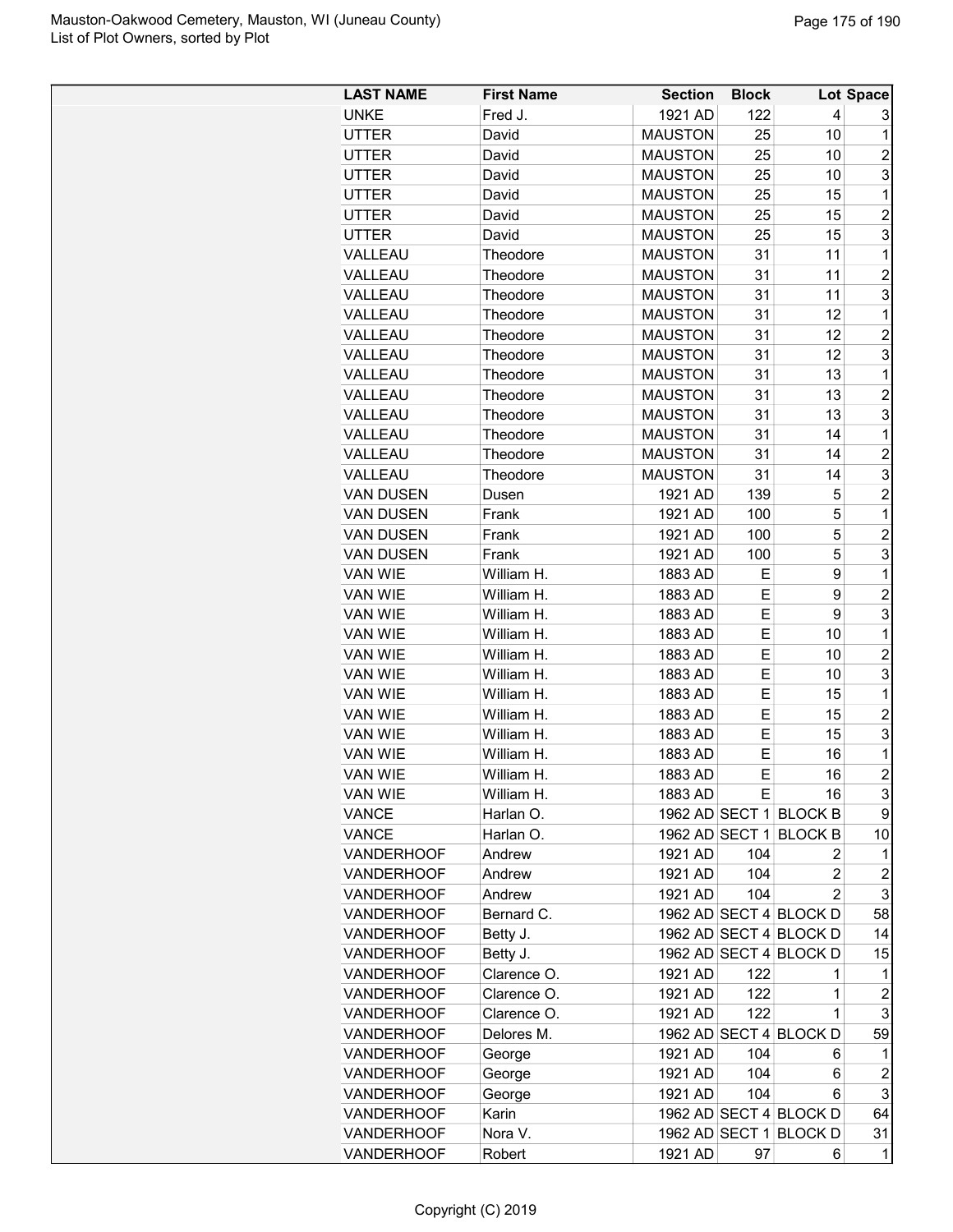| <b>LAST NAME</b>   | <b>First Name</b> | <b>Section</b> | <b>Block</b> |                        | Lot Space               |
|--------------------|-------------------|----------------|--------------|------------------------|-------------------------|
| VANDERHOOF         | Robert            | 1921 AD        | 97           | 6                      | 2                       |
| VANDERHOOF         | Robert            | 1921 AD        | 97           | 6                      | 3                       |
| VANDERHOOF         | Stanley L.        | 1962 AD SECT 1 |              | <b>BLOCK D</b>         | 32                      |
| VANDERHOOF         | Veda              | 1921 AD        | 92           | 9                      | 1                       |
| <b>VANDERHOOF</b>  | Veda              | 1921 AD        | 92           | 9                      | $\overline{2}$          |
| <b>VANDERHOOF</b>  | Veda              | 1921 AD        | 92           | 9                      | 3                       |
| <b>VANDRACEK</b>   | James J.          |                |              | 1962 AD SECT 1 BLOCK A | 21                      |
| <b>VANETTA</b>     | Charles           | 1921 AD        | 129          | 5                      | 1                       |
| <b>VANETTA</b>     | Charles           | 1921 AD        | 129          | 5                      | $\overline{2}$          |
| <b>VANETTA</b>     | Charles           | 1921 AD        | 129          | 5                      | 3                       |
| <b>VATKE</b>       | George            | <b>MAUSTON</b> | 14           | 9                      | 1                       |
| <b>VATKE</b>       | George            | <b>MAUSTON</b> | 14           | 9                      | $\overline{2}$          |
| <b>VATKE</b>       | George            | <b>MAUSTON</b> | 14           | 9                      | 3                       |
| <b>VATKE</b>       | George            | <b>MAUSTON</b> | 14           | 10                     | $\mathbf 1$             |
| <b>VATKE</b>       | George            | <b>MAUSTON</b> | 14           | 10                     | $\overline{2}$          |
| <b>VATKE</b>       | George            | <b>MAUSTON</b> | 14           | 10                     | 3                       |
| <b>VEEDER</b>      | C.A.              | <b>OAKWOOD</b> | 27           | $\overline{2}$         | 1                       |
| <b>VEEDER</b>      | C.A.              | <b>OAKWOOD</b> | 27           | $\overline{2}$         | $\overline{2}$          |
| <b>VEEDER</b>      | C.A.              | <b>OAKWOOD</b> | 27           | $\overline{2}$         | 3                       |
| <b>VEEDER</b>      | C.A.              | <b>OAKWOOD</b> | 27           | $\overline{2}$         | $\overline{4}$          |
| <b>VEEDER</b>      | C.A.              | <b>OAKWOOD</b> | 27           | $\overline{2}$         | 5                       |
|                    | C.A.              |                |              | $\overline{2}$         |                         |
| <b>VEEDER</b>      | C.A.              | <b>OAKWOOD</b> | 27           | $\overline{2}$         | 6                       |
| <b>VEEDER</b>      |                   | <b>OAKWOOD</b> | 27           | $\overline{2}$         | $\overline{7}$          |
| <b>VEEDER</b>      | C.A.              | <b>OAKWOOD</b> | 27           |                        | 8                       |
| <b>VEEDER</b>      | C.A.              | <b>OAKWOOD</b> | 27           | $\overline{2}$         | 9                       |
| <b>VEEDER</b>      | C.A.              | <b>OAKWOOD</b> | 27           | $\overline{2}$         | 10                      |
| <b>VEEDER</b>      | C.A.              | <b>OAKWOOD</b> | 27           | $\overline{2}$         | 11                      |
| <b>VEEDER</b>      | C.A.              | <b>OAKWOOD</b> | 27           | $\overline{c}$         | 12                      |
| <b>VEEDER</b>      | N/A               | <b>MAUSTON</b> | 32           | 11                     | 1                       |
| <b>VEEDER</b>      | N/A               | <b>MAUSTON</b> | 32           | 11                     | $\overline{2}$          |
| <b>VEEDER</b>      | N/A               | <b>MAUSTON</b> | 32           | 11                     | 3                       |
| <b>VEEDER</b>      | N/A               | <b>MAUSTON</b> | 32           | 12                     | 1                       |
| <b>VEEDER</b>      | N/A               | <b>MAUSTON</b> | 32           | 12                     | $\overline{2}$          |
| <b>VEEDER</b>      | N/A               | <b>MAUSTON</b> | 32           | 12                     | 3                       |
| <b>VEEDER</b>      | N/A               | <b>MAUSTON</b> | 32           | 13                     | 1                       |
| <b>VEEDER</b>      | N/A               | <b>MAUSTON</b> | 32           | 13                     | $\overline{\mathbf{c}}$ |
| <b>VEEDER</b>      | N/A               | <b>MAUSTON</b> | 32           | 13                     | 3                       |
| <b>VEEDER</b>      | N/A               | <b>MAUSTON</b> | 32           | 14                     | 1                       |
| <b>VEEDER</b>      | N/A               | <b>MAUSTON</b> | 32           | 14                     | $\overline{c}$          |
| <b>VEEDER</b>      | N/A               | <b>MAUSTON</b> | 32           | 14                     | 3                       |
| <b>VELLIQUETTE</b> | Mrs. Eliza        | <b>OAKWOOD</b> | 16           | 5                      | $\overline{7}$          |
| <b>VELLIQUETTE</b> | Mrs. Eliza        | <b>OAKWOOD</b> | 16           | 5                      | 8                       |
| <b>VELLIQUETTE</b> | Mrs. Eliza        | <b>OAKWOOD</b> | 16           | 5                      | 9                       |
| <b>VEYERKA</b>     | James             |                |              | 1962 AD SECT 1 BLOCK D | 7                       |
| <b>VEYERKA</b>     | James             |                |              | 1962 AD SECT 1 BLOCK D | 8                       |
| <b>VIETH</b>       | Joan F.           |                |              | 1962 AD SECT 2 BLOCK B | 81                      |
| <b>VIGICAITES</b>  | Ralph             | 1921 AD        | 141          | 5                      | 1                       |
| <b>VINOPAL</b>     | Joseph E.         | 1921 AD        | 107          | 8                      | 1                       |
| <b>VINOPAL</b>     | Joseph E.         | 1921 AD        | 107          | 8                      | $\overline{c}$          |
| <b>VINOPAL</b>     | Joseph E.         | 1921 AD        | 107          | 8                      | 3                       |
| VOGEL, JR          | Clarence          | 1921 AD        | 96           | 7                      | 1                       |
| VOGEL, JR          | Clarence          | 1921 AD        | 96           | $\overline{7}$         | $\overline{\mathbf{c}}$ |
| VOGEL, JR          | Clarence          | 1921 AD        | 96           | $\overline{7}$         | 3                       |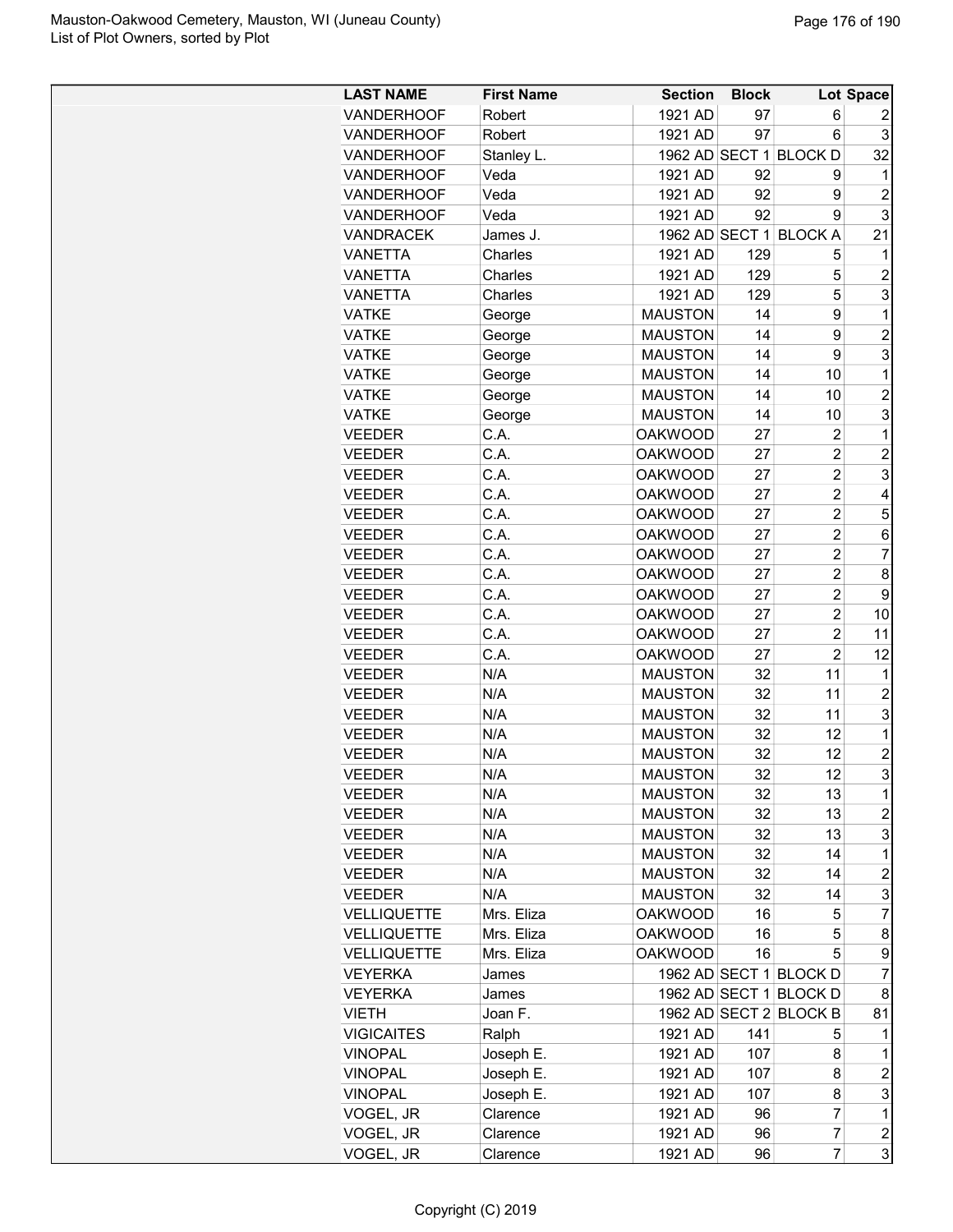| <b>LAST NAME</b>   | <b>First Name</b> | <b>Section</b> | <b>Block</b> |                        | Lot Space      |
|--------------------|-------------------|----------------|--------------|------------------------|----------------|
| <b>VOGLER</b>      | Joyce B.          |                |              | 1962 AD SECT 1 BLOCK A | 38             |
| <b>VOGLER</b>      | Joyce B.          |                |              | 1962 AD SECT 1 BLOCK A | 39             |
| <b>VOIGHTCHILD</b> | Willard           | 1921 AD        | 128          | 5                      | 1              |
| <b>VOIGHTCHILD</b> | Willard           | 1921 AD        | 128          | 5                      | $\overline{c}$ |
| <b>VOIGHTCHILD</b> | Willard           | 1921 AD        | 128          | 5                      | 3              |
| <b>VOIGT</b>       | Herman            | <b>OAKWOOD</b> | 21           | 2                      | 1              |
| <b>VOIGT</b>       | Herman            | <b>OAKWOOD</b> | 21           | 2                      | $\overline{c}$ |
| <b>VOIGT</b>       | Herman            | <b>OAKWOOD</b> | 21           | 2                      | 3              |
| <b>VOIGT</b>       | Herman            | <b>OAKWOOD</b> | 21           | $\overline{c}$         | 4              |
| <b>VOIGT</b>       | Herman            | <b>OAKWOOD</b> | 21           | $\overline{2}$         | 5              |
| <b>VOIGT</b>       | Herman            | <b>OAKWOOD</b> | 21           | $\overline{c}$         | 6              |
| <b>VOIGT</b>       | Herman            | <b>OAKWOOD</b> | 21           | $\overline{2}$         | 7              |
| <b>VOIGT</b>       | Herman            | <b>OAKWOOD</b> | 21           | $\overline{c}$         | 8              |
| <b>VOIGT</b>       | Herman            | <b>OAKWOOD</b> | 21           | 2                      | 9              |
| <b>VOIGT</b>       | Herman            | <b>OAKWOOD</b> | 21           | $\overline{c}$         | 10             |
| <b>VOIGT</b>       | Herman            | <b>OAKWOOD</b> | 21           | $\overline{c}$         | 11             |
| <b>VOIGT</b>       | Herman            | <b>OAKWOOD</b> | 21           | $\overline{2}$         | 12             |
| <b>VOIGT</b>       | Raymond F.        |                |              | 1962 AD SECT 5 BLOCK B | 72             |
| <b>VOLLING</b>     | Glenn F.          |                |              | 1962 AD SECT 4 BLOCK B | 11             |
| <b>VOLLING</b>     | Helen             |                |              | 1962 AD SECT 4 BLOCK B | 9              |
| <b>VOLLING</b>     | Joyce A.          |                |              | 1962 AD SECT 4 BLOCK B | 10             |
| <b>VOLLING</b>     | Joyce A.          |                |              | 1962 AD SECT 4 BLOCK B | 12             |
|                    | William H.        |                | 54           | 12                     | 1              |
| <b>VOLLING</b>     |                   | <b>MAUSTON</b> |              | 12                     |                |
| <b>VOLLING</b>     | William H.        | <b>MAUSTON</b> | 54           |                        | $\overline{c}$ |
| <b>VOLLING</b>     | William H.        | <b>MAUSTON</b> | 54           | 12                     | 3              |
| <b>VOLLING</b>     | William H.        | <b>MAUSTON</b> | 54           | 13                     | 1              |
| <b>VOLLING</b>     | William H.        | <b>MAUSTON</b> | 54           | 13                     | $\overline{2}$ |
| <b>VOLLING</b>     | William H.        | <b>MAUSTON</b> | 54           | 13                     | 3              |
| <b>VOLTZ</b>       | Donald F.         |                |              | 1962 AD SECT 1 BLOCK C | 33             |
| <b>VOLTZ</b>       | Donald F.         |                |              | 1962 AD SECT 1 BLOCK C | 34             |
| <b>VON HADEN</b>   | William L         | 1921 AD        | 111          | 6                      | 2              |
| <b>VON HADEN</b>   | William L         | 1921 AD        | 111          | 6                      | 3              |
| <b>VON MALOTKE</b> | Mrs. Otto         | <b>OAKWOOD</b> | 61           | 3                      | 1              |
| VON MALOTKE        | Mrs. Otto         | <b>OAKWOOD</b> | 61           | 3                      | $\mathbf{2}$   |
| <b>VON MALOTKE</b> | Mrs. Otto         | <b>OAKWOOD</b> | 61           | 3                      | 3              |
| <b>VON MALOTKE</b> | Mrs. Otto         | <b>OAKWOOD</b> | 61           | 3                      | 4              |
| <b>VON MALOTKE</b> | Mrs. Otto         | <b>OAKWOOD</b> | 61           | 3                      | 5              |
| <b>VON MALOTKE</b> | Mrs. Otto         | <b>OAKWOOD</b> | 61           | 3                      | 6              |
| <b>VON MALOTKE</b> | Mrs. Otto         | <b>OAKWOOD</b> | 61           | 3                      | 7              |
| <b>VON MALOTKE</b> | Mrs. Otto         | <b>OAKWOOD</b> | 61           | 3                      | 8              |
| <b>VON MALOTKE</b> | Mrs. Otto         | <b>OAKWOOD</b> | 61           | 3                      | 9              |
| <b>VON MALOTKE</b> | Mrs. Otto         | <b>OAKWOOD</b> | 61           | 3                      | 10             |
| <b>VON MALOTKE</b> | Mrs. Otto         | <b>OAKWOOD</b> | 61           | 3                      | 11             |
| <b>VON MALOTKE</b> | Mrs. Otto         | <b>OAKWOOD</b> | 61           | 3                      | 12             |
| <b>VOSS</b>        | Albert H.         | <b>OAKWOOD</b> | 69           | 4                      | 1              |
| <b>VOSS</b>        | Albert H.         | <b>OAKWOOD</b> | 69           | 4                      | $\overline{c}$ |
| <b>VOSS</b>        | Albert H.         | <b>OAKWOOD</b> | 69           | 4                      | 3              |
| <b>VOSS</b>        | Albert H.         | <b>OAKWOOD</b> | 69           | 4                      | 4              |
| <b>VOSS</b>        | Albert H.         | <b>OAKWOOD</b> | 69           | 4                      | 5              |
| <b>VOSS</b>        | Albert H.         | <b>OAKWOOD</b> | 69           | 4                      | 6              |
| <b>VOSS</b>        | Albert H.         | <b>OAKWOOD</b> | 69           | 4                      | $\overline{7}$ |
| <b>VOSS</b>        | Albert H.         | <b>OAKWOOD</b> | 69           | 4                      | 8              |
| <b>VOSS</b>        | Albert H.         | <b>OAKWOOD</b> | 69           | 4                      | 9              |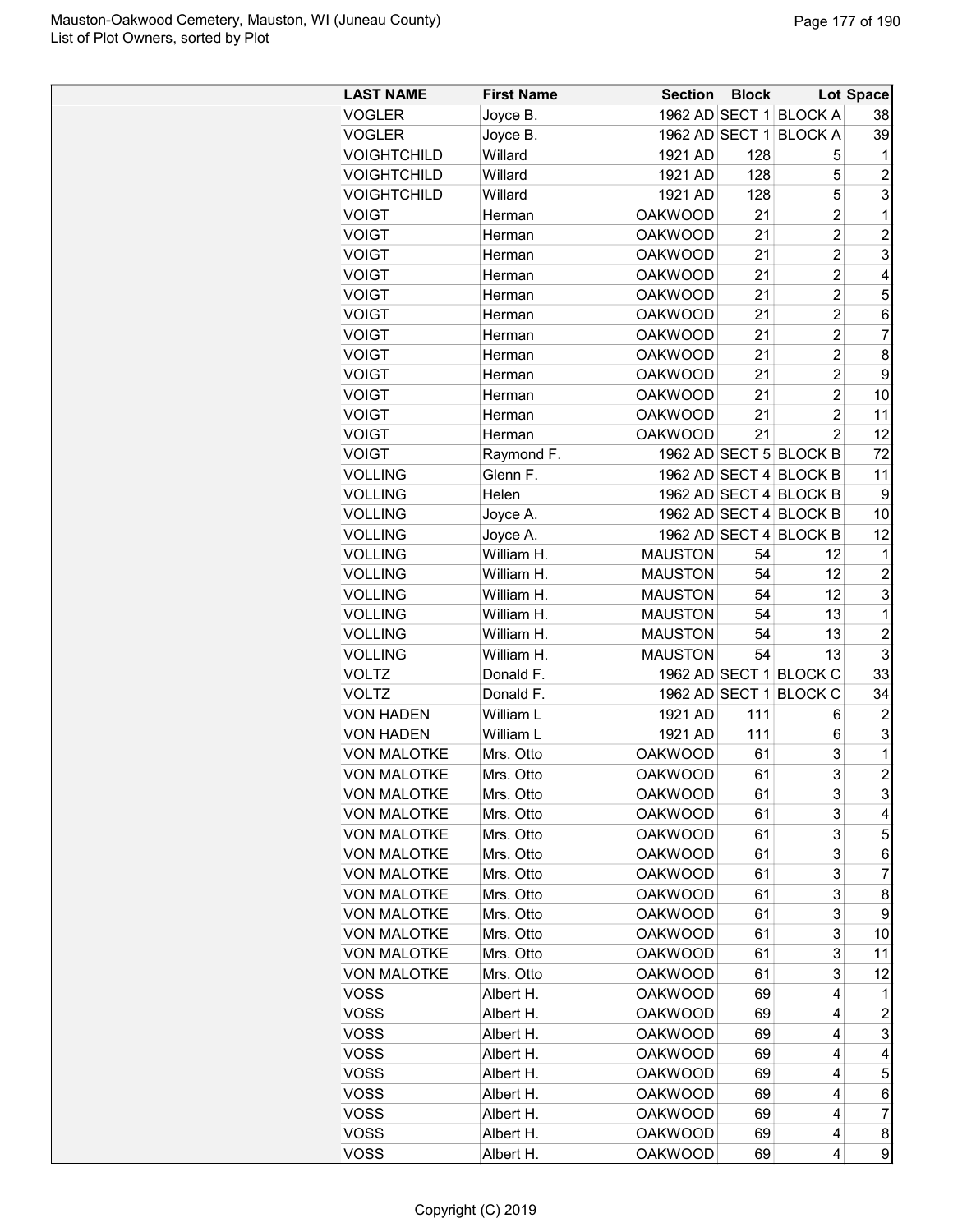| <b>LAST NAME</b> | <b>First Name</b> | <b>Section</b> | <b>Block</b> |                        | Lot Space               |
|------------------|-------------------|----------------|--------------|------------------------|-------------------------|
| <b>VOSS</b>      | Albert H.         | <b>OAKWOOD</b> | 69           | 4                      | 10                      |
| <b>VOSS</b>      | Albert H.         | <b>OAKWOOD</b> | 69           | 4                      | 11                      |
| <b>VOSS</b>      | Albert H.         | <b>OAKWOOD</b> | 69           | 4                      | 12                      |
| <b>VOWINKEL</b>  | М.                | <b>OAKWOOD</b> | 28           | $\overline{7}$         | 1                       |
| <b>VOWINKEL</b>  | М.                | <b>OAKWOOD</b> | 28           | $\overline{7}$         | $\overline{c}$          |
| <b>VOWINKEL</b>  | М.                | <b>OAKWOOD</b> | 28           | 7                      | 3                       |
| <b>VOWINKEL</b>  | Μ.                | <b>OAKWOOD</b> | 28           | $\overline{7}$         | 4                       |
| <b>VOWINKEL</b>  | M.                | <b>OAKWOOD</b> | 28           | $\overline{7}$         | 5                       |
| <b>VOWINKEL</b>  | М.                | <b>OAKWOOD</b> | 28           | $\overline{7}$         | 6                       |
| <b>WACKER</b>    | George            |                |              | 1962 AD SECT 1 BLOCK E | 4                       |
| <b>WAHNER</b>    | Alma (Fred)       | 1921 AD        | 125          | 6                      | 1                       |
| <b>WAHNER</b>    | Alma (Fred)       | 1921 AD        | 125          | 6                      | $\overline{c}$          |
| <b>WAHNER</b>    | Alma (Fred)       | 1921 AD        | 125          | 6                      | 3                       |
| <b>WAHNER</b>    | Frederick D.      |                |              | 1962 AD SECT 4 BLOCK B | 15                      |
| <b>WAHNER</b>    | Gilbert           |                |              | 1962 AD SECT 4 BLOCK B | 16                      |
| <b>WAHNER</b>    | June              |                |              | 1962 AD SECT 4 BLOCK B | 17                      |
| <b>WAHNER</b>    | <b>Rita Marie</b> |                |              | 1962 AD SECT 4 BLOCK B | 13                      |
| <b>WAHNER</b>    | Thomas D.         |                |              | 1962 AD SECT 4 BLOCK B | 14                      |
| <b>WAKE</b>      | N/A               | <b>MAUSTON</b> | 41           | 11                     | 1                       |
| <b>WAKE</b>      | N/A               | <b>MAUSTON</b> | 41           | 11                     | $\overline{c}$          |
| <b>WAKE</b>      | N/A               | <b>MAUSTON</b> | 41           | 11                     | 3                       |
| <b>WALLACE</b>   | Dorothy           | 1921 AD        | 91           | 1                      | $\mathbf 1$             |
| <b>WALLACE</b>   | Dorothy           | 1921 AD        | 91           | $\mathbf 1$            | $\overline{c}$          |
| <b>WALLACE</b>   | Dorothy           | 1921 AD        | 91           | $\mathbf{1}$           | 3                       |
| <b>WALLACE</b>   | Robert E.         |                |              | 1962 AD SECT 5 BLOCK A | 60                      |
| <b>WALTER</b>    | Alvin             | <b>OAKWOOD</b> | 63           | 5                      | 5                       |
| <b>WALTER</b>    | Alvin             | <b>OAKWOOD</b> | 63           | 5                      | 6                       |
| <b>WALTER</b>    | Alvin             | <b>OAKWOOD</b> | 63           | 5                      | $\overline{7}$          |
| <b>WALTER</b>    | Alvin             | <b>OAKWOOD</b> | 63           | 5                      | 8                       |
| <b>WALTER</b>    | Alvin             | <b>OAKWOOD</b> | 63           | 5                      | 9                       |
| <b>WALTER</b>    | Alvin             | <b>OAKWOOD</b> | 63           | 5                      | 10                      |
| <b>WALTER</b>    | Alvin             | <b>OAKWOOD</b> | 63           | 5                      | 11                      |
| <b>WALTER</b>    | Alvin             | <b>OAKWOOD</b> | 63           | 5                      | 12                      |
| <b>WALTER</b>    | Eva A.            |                |              | 1962 AD SECT 1 BLOCK C | 68                      |
| <b>WALTER</b>    | Eva E.            |                |              | 1962 AD SECT 1 BLOCK D | 63                      |
| <b>WALTER</b>    | Margaret A.       |                |              | 1962 AD SECT 1 BLOCK B | 59                      |
| <b>WALTER</b>    | Reinhard J.       |                |              | 1962 AD SECT 1 BLOCK B | 58                      |
| <b>WALTERS</b>   | Elnor F.          | 1962 AD SECT 1 |              | <b>BLOCK F</b>         | 11                      |
| <b>WALTERS</b>   | George Estate     | <b>OAKWOOD</b> | 63           | 6                      | 1                       |
| <b>WALTERS</b>   | George Estate     | <b>OAKWOOD</b> | 63           | 6                      | 2                       |
| <b>WALTERS</b>   | George Estate     | <b>OAKWOOD</b> | 63           | 6                      | 3                       |
| <b>WALTERS</b>   | George Estate     | <b>OAKWOOD</b> | 63           | 6                      | 4                       |
| <b>WALTERS</b>   | George Estate     | <b>OAKWOOD</b> | 63           | 6                      | 5                       |
| <b>WALTERS</b>   | George Estate     | <b>OAKWOOD</b> | 63           | 6                      | 6                       |
| <b>WALTERS</b>   | George Estate     | <b>OAKWOOD</b> | 63           | 6                      | 7                       |
| <b>WALTERS</b>   |                   | <b>OAKWOOD</b> | 63           | 6                      | 8                       |
|                  | George Estate     | <b>OAKWOOD</b> | 63           | 6                      | 9                       |
| WALTERS          | George Estate     |                |              |                        |                         |
| <b>WALTERS</b>   | George Estate     | <b>OAKWOOD</b> | 63           | 6                      | 10                      |
| <b>WALTERS</b>   | George Estate     | <b>OAKWOOD</b> | 63           | 6                      | 11                      |
| <b>WALTERS</b>   | George Estate     | <b>OAKWOOD</b> | 63           | 6                      | 12                      |
| WALTERS          | Herbert jr, Mrs   | 1921 AD        | 105          | 11                     | 1                       |
| <b>WALTERS</b>   | Herbert jr, Mrs   | 1921 AD        | 105          | 11                     | $\overline{\mathbf{c}}$ |
| <b>WALTERS</b>   | Herbert jr, Mrs   | 1921 AD        | 105          | 11                     | 3                       |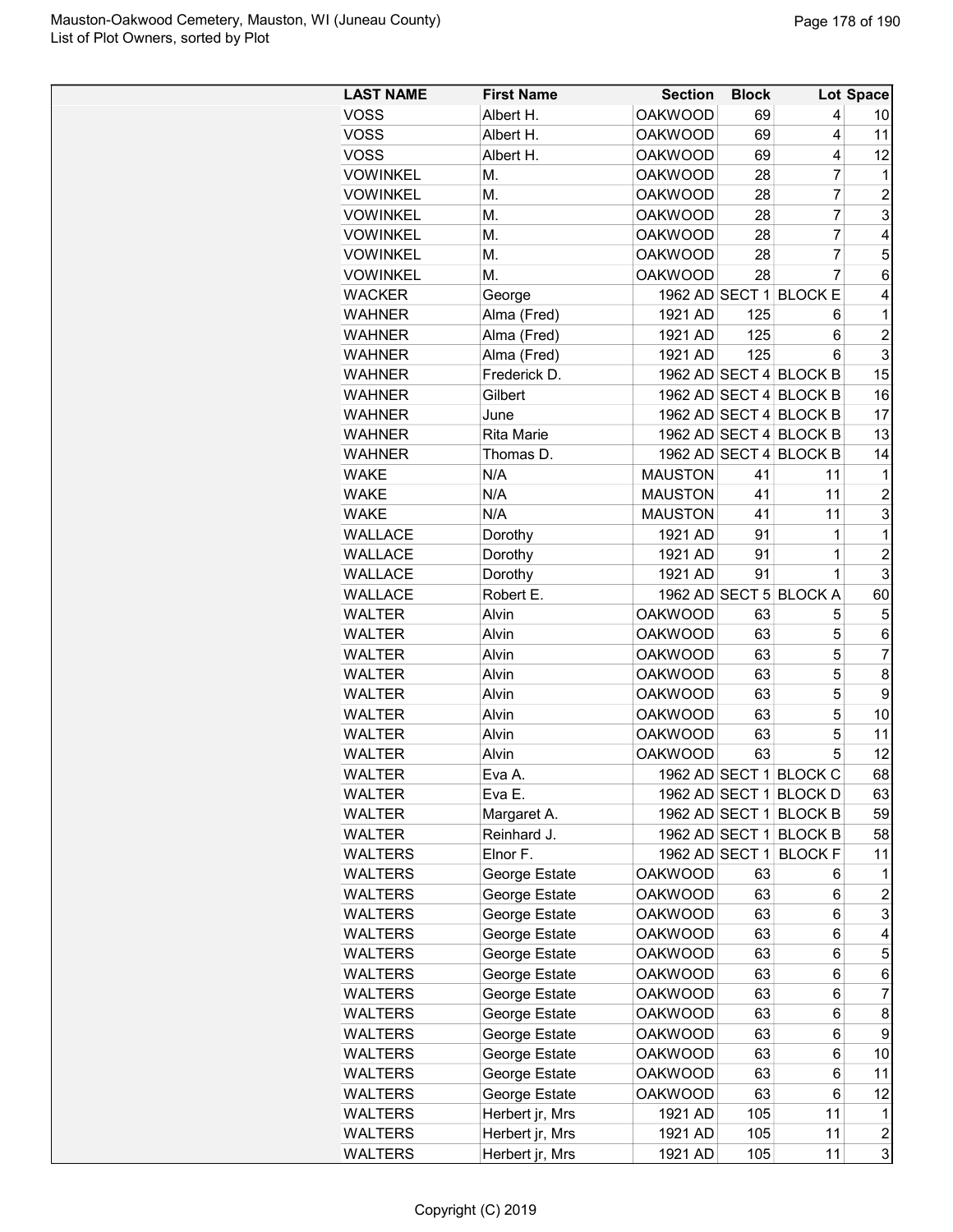| <b>LAST NAME</b> | <b>First Name</b> | <b>Section</b> | <b>Block</b> |                | <b>Lot Space</b> |
|------------------|-------------------|----------------|--------------|----------------|------------------|
| <b>WALTERS</b>   | Leonard, Mrs      | 1921 AD        | 123          | 2              |                  |
| <b>WALTERS</b>   | Leonard, Mrs      | 1921 AD        | 123          | $\overline{c}$ | 2                |
| <b>WALTERS</b>   | Leonard, Mrs      | 1921 AD        | 123          | $\overline{c}$ | 3                |
| <b>WALTERS</b>   | Raymond C.        | 1962 AD SECT 1 |              | <b>BLOCK F</b> | 10               |
| <b>WARD</b>      | Charles M.        | <b>OAKWOOD</b> | 14           | 3              | $\overline{c}$   |
| <b>WARD</b>      | Charles M.        | <b>OAKWOOD</b> | 14           | 3              | 3                |
| <b>WARD</b>      | Charles M.        | <b>OAKWOOD</b> | 14           | 3              | 4                |
| WARD             | Charles M.        | <b>OAKWOOD</b> | 14           | 3              | 5                |
| <b>WARD</b>      | Charles M.        | <b>OAKWOOD</b> | 14           | 3              | 6                |
| WARD             | Charles M.        | <b>OAKWOOD</b> | 14           | 3              | $\overline{7}$   |
| <b>WARD</b>      | Charles M.        | <b>OAKWOOD</b> | 14           | 3              | 8                |
| <b>WARD</b>      | Charles M.        | <b>OAKWOOD</b> | 14           | 3              | 9                |
| <b>WARD</b>      | Charles M.        | <b>OAKWOOD</b> | 14           | 3              | 10               |
| <b>WARD</b>      | Charles M.        | <b>OAKWOOD</b> | 14           | 3              | 11               |
| WARD             | Charles M.        | <b>OAKWOOD</b> | 14           | 3              | 12               |
| WARD             | Е.                | <b>MAUSTON</b> | 41           | 12             | 1                |
| WARD             | Е.                | <b>MAUSTON</b> | 41           | 12             | $\overline{2}$   |
| <b>WARD</b>      | Ε.                | <b>MAUSTON</b> | 41           | 12             | 3                |
| <b>WARD</b>      | Harvey            | <b>MAUSTON</b> | 42           | 1              | 1                |
| <b>WARD</b>      | Harvey            | <b>MAUSTON</b> | 42           | 1              | $\overline{c}$   |
| <b>WARD</b>      | Harvey            | <b>MAUSTON</b> | 42           | $\mathbf 1$    | 3                |
| WARD             | Mary              | <b>OAKWOOD</b> | 67           | $\overline{c}$ | $\mathbf 1$      |
| <b>WARD</b>      | Mary              | <b>OAKWOOD</b> | 67           | $\overline{c}$ | 2                |
| WARD             |                   | <b>OAKWOOD</b> | 67           | $\overline{c}$ | 3                |
| <b>WARD</b>      | Mary              | <b>OAKWOOD</b> | 67           | $\overline{2}$ | 4                |
| <b>WARD</b>      | Mary              | <b>OAKWOOD</b> | 67           | $\overline{2}$ | 5                |
| <b>WARD</b>      | Mary              | <b>OAKWOOD</b> | 67           | $\overline{c}$ | 7                |
|                  | Mary              |                |              | $\overline{c}$ |                  |
| <b>WARD</b>      | Mary              | <b>OAKWOOD</b> | 67           |                | 8                |
| <b>WARD</b>      | Mary              | <b>OAKWOOD</b> | 67           | $\overline{c}$ | 9                |
| <b>WARD</b>      | Mary              | <b>OAKWOOD</b> | 67           | $\overline{c}$ | 10               |
| WARD             | Mary              | <b>OAKWOOD</b> | 67           | $\overline{2}$ | 11               |
| <b>WARD</b>      | Mary              | <b>OAKWOOD</b> | 67           | $\overline{c}$ | 12               |
| <b>WARD</b>      | Mrs. Leon         | <b>MAUSTON</b> | 4            | 3              | 1                |
| WARD             | Mrs. Leon         | <b>MAUSTON</b> | 4            | 3              | $\overline{2}$   |
| <b>WARD</b>      | Mrs. Leon         | <b>MAUSTON</b> | 4            | 3              | 3                |
| <b>WARD</b>      | Mrs. Leon         | <b>MAUSTON</b> | 4            | 4              | 1                |
| <b>WARD</b>      | Mrs. Leon         | <b>MAUSTON</b> | 4            | 4              | $\overline{c}$   |
| <b>WARD</b>      | Mrs. Leon         | <b>MAUSTON</b> | 4            | 4              | 3                |
| WARD             | Mrs. Leon         | <b>MAUSTON</b> | 4            | 5              | 1                |
| WARD             | Mrs. Leon         | <b>MAUSTON</b> | 4            | 5              | $\overline{c}$   |
| <b>WARD</b>      | Mrs. Leon         | <b>MAUSTON</b> | 4            | 5              | 3                |
| <b>WARD</b>      | Mrs. Leon         | <b>MAUSTON</b> | 4            | 6              | 1                |
| <b>WARD</b>      | Mrs. Leon         | <b>MAUSTON</b> | 4            | 6              | $\overline{c}$   |
| <b>WARD</b>      | Mrs. Leon         | <b>MAUSTON</b> | 4            | 6              | 3                |
| <b>WARD</b>      | Thomas/Rachel     | 1921 AD        | 100          | 2              | 1                |
| WARD             | Thomas/Rachel     | 1921 AD        | 100          | 2              | 2                |
| WARD             | Thomas/Rachel     | 1921 AD        | 100          | $\overline{c}$ | 3                |
| <b>WARD</b>      | William           | <b>MAUSTON</b> | 15           | 9              | 1                |
| <b>WARD</b>      | William           | <b>MAUSTON</b> | 15           | 9              | $\overline{c}$   |
| <b>WARD</b>      | William           | <b>MAUSTON</b> | 15           | 9              | 3                |
| <b>WARD</b>      | William           | <b>MAUSTON</b> | 15           | 10             | $\mathbf 1$      |
| <b>WARD</b>      | William           | <b>MAUSTON</b> | 15           | 10             | 2                |
| WARD             | William           | <b>MAUSTON</b> | 15           | 10             | 3                |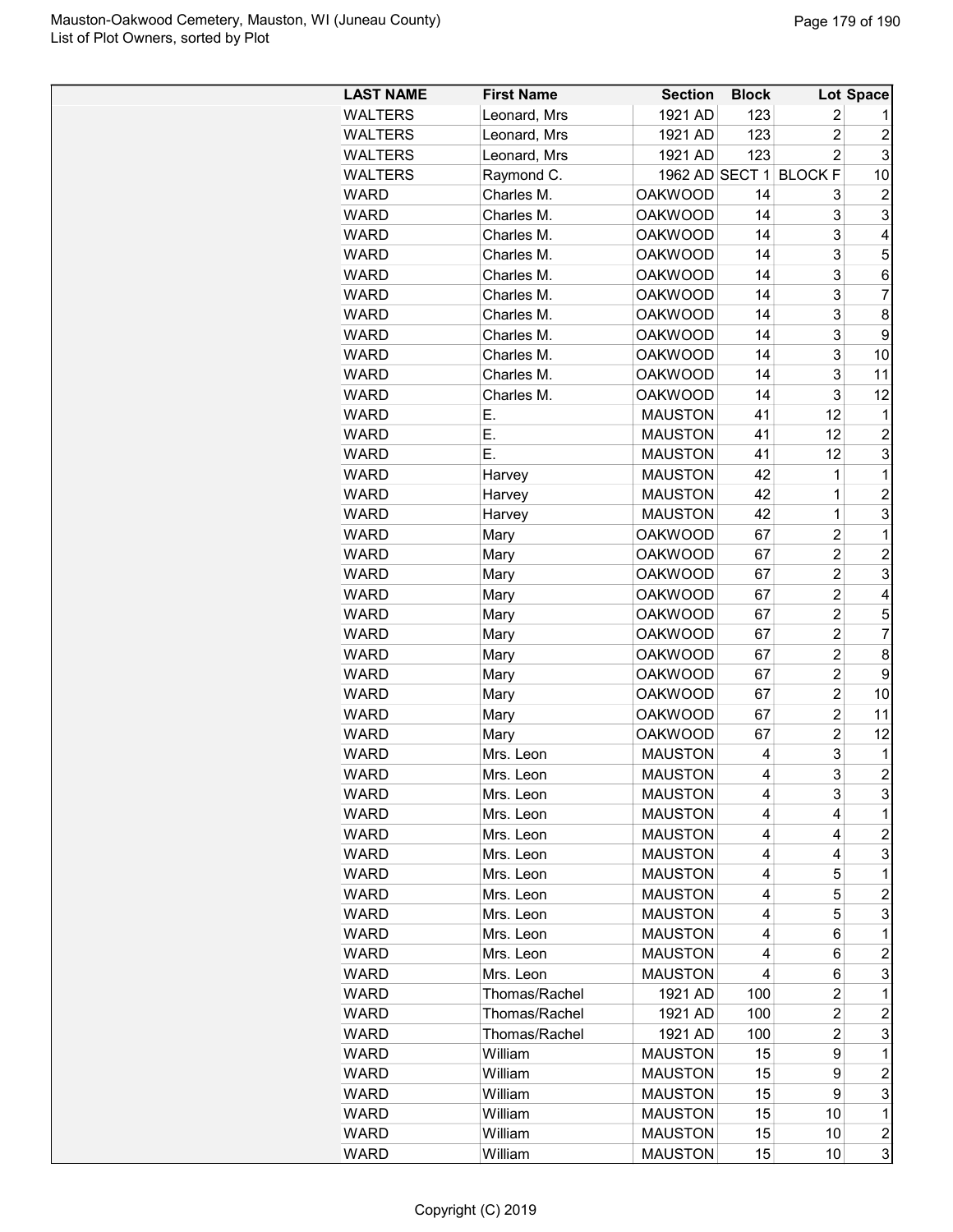| <b>LAST NAME</b> | <b>First Name</b> | <b>Section</b> | <b>Block</b> |                        | Lot Space      |
|------------------|-------------------|----------------|--------------|------------------------|----------------|
| <b>WARD</b>      | William           | <b>MAUSTON</b> | 15           | 15                     | 1              |
| <b>WARD</b>      | William           | <b>MAUSTON</b> | 15           | 15                     | $\overline{c}$ |
| <b>WARD</b>      | William           | <b>MAUSTON</b> | 15           | 15                     | 3              |
| <b>WARD</b>      | William           | <b>MAUSTON</b> | 15           | 16                     | 1              |
| <b>WARD</b>      | William           | <b>MAUSTON</b> | 15           | 16                     | $\overline{c}$ |
| <b>WARD</b>      | William           | <b>MAUSTON</b> | 15           | 16                     | 3              |
| <b>WARDEN</b>    | Gale, Mrs         | 1921 AD        | 94           | 8                      | 1              |
| <b>WARDEN</b>    | Gale, Mrs         | 1921 AD        | 94           | 8                      | $\overline{2}$ |
| <b>WARDEN</b>    | Gale, Mrs         | 1921 AD        | 94           | 8                      | 3              |
| <b>WARN</b>      | Wilbur W.         | <b>OAKWOOD</b> | 32           | 4                      | $\mathbf{1}$   |
| <b>WARN</b>      | Wilbur W.         | <b>OAKWOOD</b> | 32           | 4                      | $\overline{c}$ |
| <b>WARN</b>      | Wilbur W.         | <b>OAKWOOD</b> | 32           | 4                      | 3              |
| <b>WARN</b>      | Wilbur W.         | <b>OAKWOOD</b> | 32           | 4                      | 4              |
| <b>WARN</b>      | Wilbur W.         | <b>OAKWOOD</b> | 32           | 4                      | 5              |
| <b>WARN</b>      | Wilbur W.         | <b>OAKWOOD</b> | 32           | 4                      | 7              |
| <b>WARN</b>      | Wilbur W.         | <b>OAKWOOD</b> | 32           | 4                      | 8              |
| <b>WARN</b>      | Wilbur W.         | <b>OAKWOOD</b> | 32           | 4                      | 9              |
| <b>WARN</b>      | Wilbur W.         | <b>OAKWOOD</b> | 32           | 4                      | 10             |
| <b>WARN</b>      | Wilbur W.         | <b>OAKWOOD</b> | 32           | 4                      | 11             |
| <b>WARN</b>      | Wilbur W.         | <b>OAKWOOD</b> | 32           | 4                      | 12             |
| <b>WATTS</b>     | E.A.              | <b>MAUSTON</b> | 53           | $\mathbf{1}$           | 1              |
| <b>WATTS</b>     | E.A.              | <b>MAUSTON</b> | 53           | 1                      | $\overline{c}$ |
| <b>WATTS</b>     | E.A.              |                |              | $\mathbf{1}$           | 3              |
|                  |                   | <b>MAUSTON</b> | 53           |                        | $\mathbf{1}$   |
| <b>WATTS</b>     | E.A.              | <b>MAUSTON</b> | 53           | 8                      |                |
| <b>WATTS</b>     | E.A.              | <b>MAUSTON</b> | 53           | 8                      | $\overline{2}$ |
| <b>WATTS</b>     | E.A.              | <b>MAUSTON</b> | 53           | 8                      | 3              |
| WEBBER           | Patricia          |                |              | 1962 AD SECT 5 BLOCK C | 32             |
| <b>WEBBER</b>    | Roger             |                |              | 1962 AD SECT 5 BLOCK C | 33             |
| WEBER            | Adele             |                |              | 1962 AD SECT 2 BLOCK A | 15             |
| <b>WEBKING</b>   | Gustave L         | 1921 AD        | 136          | 1                      | 1              |
| <b>WEBKING</b>   | Gustave L         | 1921 AD        | 136          | 1                      | $\overline{c}$ |
| <b>WEBKING</b>   | Gustave L         | 1921 AD        | 136          | $\mathbf 1$            | 3              |
| <b>WEBKING</b>   | M.L.              | <b>OAKWOOD</b> | 13           | 4                      | 1              |
| <b>WEBKING</b>   | M.L.              | <b>OAKWOOD</b> | 13           | 4                      | $\overline{2}$ |
| <b>WEBKING</b>   | M.L.              | <b>OAKWOOD</b> | 13           | 4                      | 3              |
| <b>WEBKING</b>   | M.L.              | <b>OAKWOOD</b> | 13           | 4                      | 4              |
| <b>WEBKING</b>   | M.L.              | <b>OAKWOOD</b> | 13           | 4                      | 5              |
| <b>WEBKING</b>   | M.L.              | <b>OAKWOOD</b> | 13           | 4                      | 6              |
| <b>WEBKING</b>   | M.L.              | <b>OAKWOOD</b> | 13           | 4                      | 8              |
| <b>WEBKING</b>   | M.L.              | <b>OAKWOOD</b> | 13           | 4                      | 9              |
| <b>WEBKING</b>   | M.L.              | <b>OAKWOOD</b> | 13           | 4                      | 10             |
| <b>WEBKING</b>   | M.L.              | <b>OAKWOOD</b> | 13           | 4                      | 11             |
| <b>WEBKING</b>   | M.L.              | <b>OAKWOOD</b> | 13           | 4                      | 12             |
| <b>WEBSTER</b>   | Carrie M.         | 1921 AD        | 121          | 1                      | 1              |
| <b>WEBSTER</b>   | Carrie M.         | 1921 AD        | 121          | 1                      | $\overline{c}$ |
| <b>WEBSTER</b>   | Carrie M.         | 1921 AD        | 121          | 1                      | 3              |
| <b>WEBSTER</b>   | Harold W.         |                |              | 1962 AD SECT 1 BLOCK F | 85             |
| <b>WEBSTER</b>   | Harold W.         | 1962 AD SECT 1 |              | <b>BLOCK F</b>         | 86             |
| <b>WEBSTER</b>   | Lewis             | 1921 AD        | 139          | 2                      | 1              |
| <b>WEBSTER</b>   | Lewis             | 1921 AD        | 139          | $\overline{c}$         | $\overline{c}$ |
| <b>WEBSTER</b>   | Lewis             | 1921 AD        | 139          | $\overline{c}$         | 3              |
| <b>WEBSTER</b>   | Lewis             | 1921 AD        | 139          | 9                      | 1              |
| <b>WEBSTER</b>   | Lewis             | 1921 AD        | 139          | 9                      | $\overline{2}$ |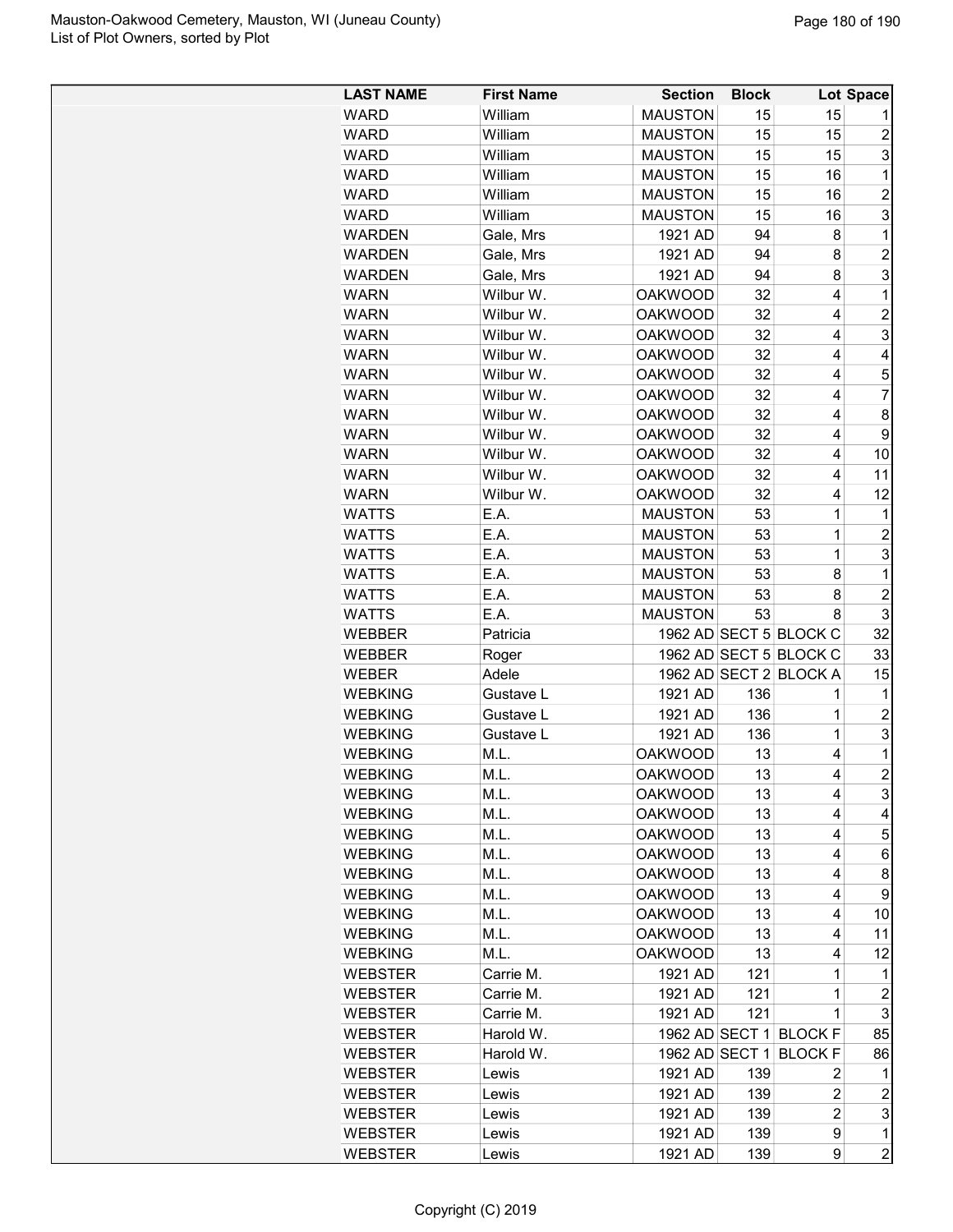| <b>LAST NAME</b>      | <b>First Name</b>      | <b>Section</b> | <b>Block</b> |                                                  | Lot Space        |
|-----------------------|------------------------|----------------|--------------|--------------------------------------------------|------------------|
| <b>WEBSTER</b>        | Lewis                  | 1921 AD        | 139          | 9                                                | 3                |
| <b>WEHR</b>           | Ted Jr.                | 1921 AD        | 99           | 5                                                | 1                |
| <b>WEHR</b>           | Ted Jr.                | 1921 AD        | 99           | 5                                                | $\overline{2}$   |
| WEHR                  | Ted Jr.                | 1921 AD        | 99           | 5                                                | 3                |
| <b>WEIHER</b>         | James                  |                |              | 1962 AD SECT 4 BLOCK B                           | 70               |
| <b>WEILAND</b>        | Darlene                |                |              | 1962 AD SECT 5 BLOCK D                           | 67               |
| <b>WEILAND</b>        | Darlene                |                |              | 1962 AD SECT 5 BLOCK D                           | 68               |
| <b>WEILAND</b>        | Darlene                |                |              | 1962 AD SECT 5 BLOCK D                           | 69               |
| <b>WEISS</b>          | Ronald G.              |                |              | 1962 AD SECT 1 BLOCK E                           | 57               |
| <b>WELCH</b>          | Earl jr                | 1921 AD        | 89           | 4                                                | 1                |
| <b>WELCH</b>          | Earl jr                | 1921 AD        | 89           | 4                                                | $\overline{c}$   |
| <b>WELCH</b>          | Earl jr                | 1921 AD        | 89           | 4                                                | 3                |
| <b>WELCH</b>          | Earl sr                | 1921 AD        | 89           | 3                                                | 1                |
| <b>WELCH</b>          | Earl sr                | 1921 AD        | 89           | 3                                                | $\overline{2}$   |
| <b>WELCH</b>          | Earl sr                | 1921 AD        | 89           | 3                                                | 3                |
| <b>WELCH</b>          | Earl sr                | 1921 AD        | 89           | 5                                                | $\mathbf 1$      |
| <b>WELCH</b>          | Earl sr                | 1921 AD        | 89           | 5                                                | $\overline{c}$   |
| <b>WELCH</b>          | Earl sr                | 1921 AD        | 89           | 5                                                | 3                |
| <b>WELDA</b>          | Elaine J.              |                |              | 1962 AD SECT 4 BLOCK E                           | 40               |
| WELDA                 | Elaine J.              |                |              | 1962 AD SECT 4 BLOCK F                           | 28               |
| <b>WELDA</b>          | Elaine J.              |                |              | 1962 AD SECT 4 BLOCK F                           | 29               |
| <b>WELDA</b>          | Elaine J.              |                |              | 1962 AD SECT 4 BLOCK F                           | 30               |
| <b>WELDA</b>          | Elaine J.              |                |              | 1962 AD SECT 4 BLOCK F                           | 31               |
| <b>WELDA</b>          | Elaine J.              | 1962 AD SECT 4 |              | <b>BLOCK F</b>                                   | 32               |
| <b>WELKE</b>          | Christian              | <b>MAUSTON</b> | 5            | 12                                               | 1                |
| <b>WELKE</b>          | Christian              | <b>MAUSTON</b> | 5            | 12                                               | $\overline{c}$   |
| <b>WELKE</b>          | Christian              | <b>MAUSTON</b> | 5            | 12                                               | 3                |
| <b>WELKE</b>          | Christian              | <b>MAUSTON</b> | 5            | 13                                               | 1                |
| <b>WELKE</b>          | Christian              | <b>MAUSTON</b> | 5            | 13                                               | $\overline{c}$   |
| <b>WELKE</b>          | Christian              | <b>MAUSTON</b> | 5            | 13                                               | 3                |
| <b>WELLS</b>          | Arthur H.              | 1921 AD        | 87           | $\mathbf 1$                                      | 1                |
| <b>WELLS</b>          | Arthur H.              | 1921 AD        | 87           | $\mathbf 1$                                      | $\overline{2}$   |
| <b>WELLS</b>          | Arthur H.              | 1921 AD        | 87           | 1                                                | 3                |
| <b>WELLS</b>          | Arthur H.              | 1921 AD        | 87           | 3                                                | $\mathbf{1}$     |
| <b>WELLS</b>          | Arthur H.              | 1921 AD        | 87           | 3                                                | $\overline{c}$   |
| WELLS                 | Arthur H.              | 1921 AD        | 87           | 3                                                | 3                |
| WELLS                 | Arthur H.              | 1921 AD        | 87           | 8                                                | 1                |
| WELLS                 | Arthur H.              | 1921 AD        | 87           | 8                                                | $\overline{c}$   |
|                       |                        | 1921 AD        |              |                                                  | 3                |
| WELLS<br><b>WELLS</b> | Arthur H.<br>Arthur H. | 1921 AD        | 87<br>87     | 8<br>10                                          | 1                |
| <b>WELLS</b>          | Arthur H.              | 1921 AD        | 87           | 10                                               | $\overline{c}$   |
| <b>WELLS</b>          | Arthur H.              | 1921 AD        | 87           | 10                                               | 3                |
| <b>WELLS</b>          |                        |                |              | 1962 AD SECT 1 BLOCK F                           | 61               |
|                       | Bernard                |                |              | 1962 AD SECT 1 BLOCK F                           | 62               |
| <b>WELLS</b><br>WELLS | Bernard                |                |              | 1962 AD SECT 1 BLOCK F                           | 63               |
|                       | Bernard                |                |              |                                                  |                  |
| <b>WELLS</b>          | Bernard                |                |              | 1962 AD SECT 1 BLOCK F<br>1962 AD SECT 1 BLOCK F | 64               |
| <b>WELLS</b>          | Bernard                |                |              |                                                  | 65               |
| <b>WELLS</b>          | Chester                | 1921 AD        | 84           | 7                                                | $\mathbf 1$      |
| <b>WELLS</b>          | Chester                | 1921 AD        | 84           | 7                                                | $\overline{c}$   |
| WELLS                 | Chester                | 1921 AD        | 84           | 7                                                | 3                |
| WELLS                 | H.W.                   | 1921 AD        | 103          | 3                                                | 1                |
| WELLS                 | H.W.                   | 1921 AD        | 103          | 3                                                | $\boldsymbol{2}$ |
| <b>WELLS</b>          | H.W.                   | 1921 AD        | 103          | 3                                                | 3                |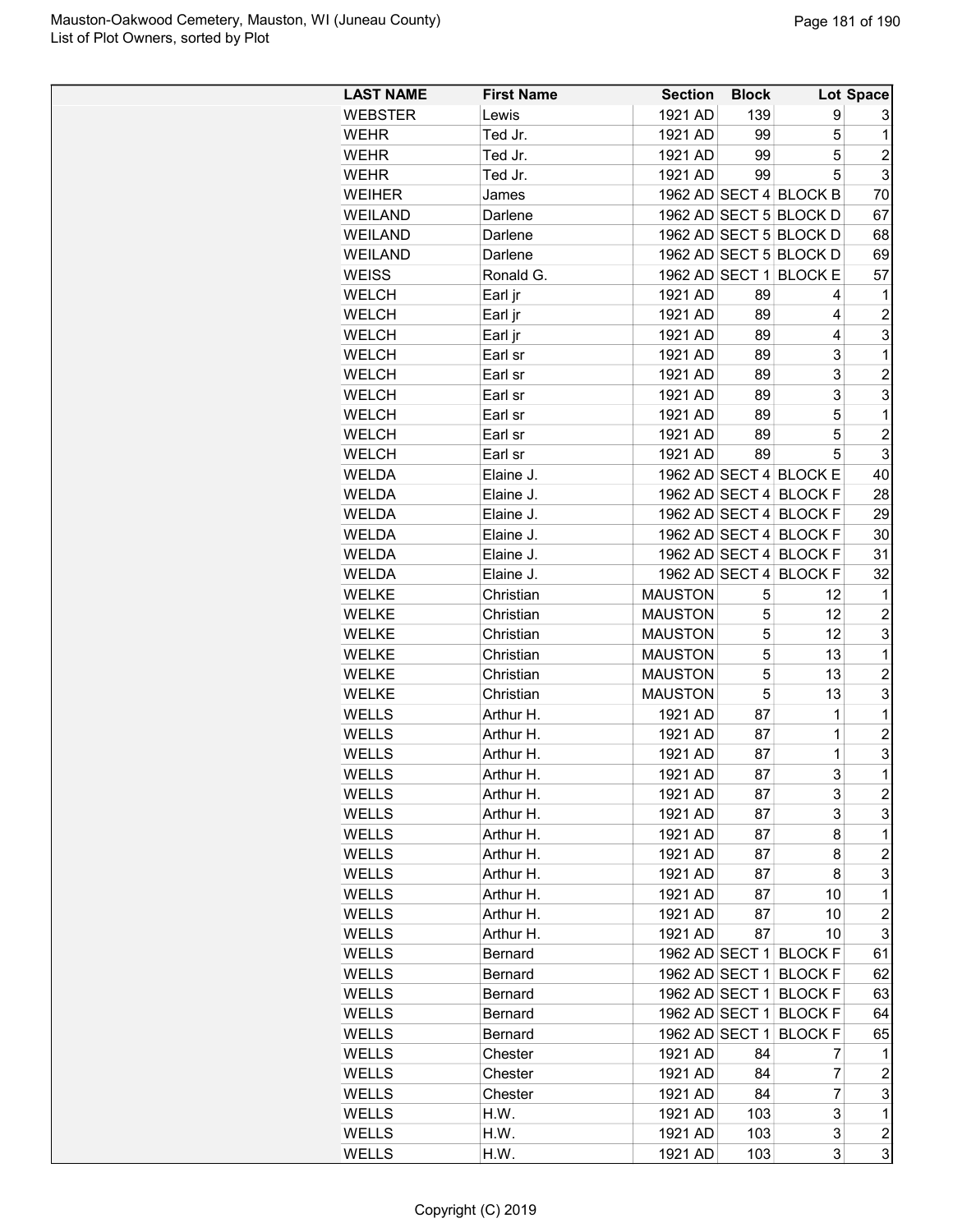| 1921 AD<br><b>WELLS</b><br>H.W.<br>103<br>4<br>$\overline{c}$<br><b>WELLS</b><br>H.W.<br>1921 AD<br>103<br>4<br>103<br>3<br><b>WELLS</b><br>H.W.<br>1921 AD<br>4<br>WELLS<br>H.W.<br>103<br>11<br>$\mathbf 1$<br>1921 AD<br>11<br>$\overline{2}$<br>WELLS<br>H.W.<br>1921 AD<br>103<br>3<br><b>WELLS</b><br>H.W.<br>1921 AD<br>103<br>11<br><b>WELLS</b><br>H.W.<br>1921 AD<br>103<br>12<br>$\mathbf{1}$<br>$\overline{\mathbf{c}}$<br><b>WELLS</b><br>H.W.<br>1921 AD<br>103<br>12<br>3<br><b>WELLS</b><br>H.W.<br>1921 AD<br>103<br>12<br>$\mathbf{1}$<br><b>WELLS</b><br>1921 AD<br>133<br>1<br>Henry<br>$\overline{c}$<br><b>WELLS</b><br>1921 AD<br>133<br>1<br>Henry<br>3<br>WELLS<br>1921 AD<br>133<br>1<br>Henry<br><b>WELLS</b><br>1921 AD<br>133<br>7<br>$\mathbf{1}$<br>Henry<br><b>WELLS</b><br>Henry<br>1921 AD<br>133<br>7<br>$\overline{c}$<br>3<br>$\overline{7}$<br><b>WELLS</b><br>Henry<br>1921 AD<br>133<br>Jeffery<br>1921 AD<br>4<br>1<br>WELLS<br>84<br>$\overline{\mathbf{c}}$<br><b>WELLS</b><br>Jeffery<br>1921 AD<br>84<br>4<br>3<br><b>WELLS</b><br>Jeffery<br>1921 AD<br>84<br>4<br>$\mathbf{1}$<br>WELLS<br>Jim<br>1921 AD<br>85<br>4<br>$\overline{c}$<br><b>WELLS</b><br>1921 AD<br>Jim<br>85<br>4<br>3<br><b>WELLS</b><br>1921 AD<br>85<br>Jim<br>4<br>5<br>$\mathbf{1}$<br><b>WELLS</b><br>Jim<br>1921 AD<br>85<br>5<br>$\overline{c}$<br><b>WELLS</b><br>1921 AD<br>85<br>Jim<br>3<br>5<br><b>WELLS</b><br>Jim<br>1921 AD<br>85<br>$\mathbf{1}$<br>Jim<br>1921 AD<br>85<br>6<br><b>WELLS</b><br>Jim<br>1921 AD<br>85<br>6<br>$\overline{c}$<br>WELLS<br>3<br><b>WELLS</b><br>1921 AD<br>85<br>Jim<br>6<br><b>WELLS</b><br>John H.<br>1921 AD<br>$\overline{2}$<br>$\mathbf{1}$<br>133<br>$\overline{c}$<br><b>WELLS</b><br>John H.<br>1921 AD<br>133<br>$\overline{c}$<br>3<br>$\overline{2}$<br><b>WELLS</b><br>1921 AD<br>133<br>John H.<br>3<br><b>WELLS</b><br>1921 AD<br>133<br>1<br>John H.<br>3<br>$\overline{\mathbf{c}}$<br><b>WELLS</b><br>John H.<br>1921 AD<br>133<br>3<br>3<br><b>WELLS</b><br>John H.<br>1921 AD<br>133<br>5<br>$\overline{1}$<br><b>WELLS</b><br>1921 AD<br>133<br>John H.<br>2<br>WELLS<br>John H.<br>1921 AD<br>133<br>5<br><b>WELLS</b><br>John H.<br>1921 AD<br>5<br>3<br>133<br>1<br><b>WELLS</b><br>John H.<br>1921 AD<br>133<br>6<br>2<br>WELLS<br>John H.<br>1921 AD<br>133<br>6<br>3<br>WELLS<br>John H.<br>1921 AD<br>133<br>6<br>5<br>1<br>WELLS<br>Lewis A.<br>1921 AD<br>84<br>5<br>WELLS<br>1921 AD<br>2<br>Lewis A.<br>84<br>3<br>1921 AD<br>5<br>WELLS<br>84<br>Lewis A.<br>$\mathbf{1}$<br>WELLS<br>Lewis A.<br>1921 AD<br>84<br>6<br>$\overline{c}$<br>1921 AD<br>WELLS<br>84<br>6<br>Lewis A.<br>1921 AD<br>3<br><b>WELLS</b><br>Lewis A.<br>84<br>6<br>1962 AD SECT 1 BLOCK F<br><b>WELLS</b><br>Paulette<br>60<br>WELLS<br>Phil<br>1921 AD<br>87<br>2<br>1<br>WELLS<br>Phil<br>1921 AD<br>87<br>2<br>2<br>WELLS<br>1921 AD<br>3<br>Phil<br>87<br>2<br>WELLS<br>Phil<br>1921 AD<br>87<br>9<br>1<br>Phil<br>1921 AD<br>$\overline{\mathbf{c}}$<br>WELLS<br>87<br>9<br>Phil<br>9<br>3<br><b>WELLS</b><br>1921 AD<br>87<br>$\mathbf{1}$<br><b>WELLS</b><br><b>MAUSTON</b><br>Simeon L.<br>46<br>11 | <b>LAST NAME</b> | <b>First Name</b> | <b>Section</b> | <b>Block</b> | <b>Lot Space</b> |
|---------------------------------------------------------------------------------------------------------------------------------------------------------------------------------------------------------------------------------------------------------------------------------------------------------------------------------------------------------------------------------------------------------------------------------------------------------------------------------------------------------------------------------------------------------------------------------------------------------------------------------------------------------------------------------------------------------------------------------------------------------------------------------------------------------------------------------------------------------------------------------------------------------------------------------------------------------------------------------------------------------------------------------------------------------------------------------------------------------------------------------------------------------------------------------------------------------------------------------------------------------------------------------------------------------------------------------------------------------------------------------------------------------------------------------------------------------------------------------------------------------------------------------------------------------------------------------------------------------------------------------------------------------------------------------------------------------------------------------------------------------------------------------------------------------------------------------------------------------------------------------------------------------------------------------------------------------------------------------------------------------------------------------------------------------------------------------------------------------------------------------------------------------------------------------------------------------------------------------------------------------------------------------------------------------------------------------------------------------------------------------------------------------------------------------------------------------------------------------------------------------------------------------------------------------------------------------------------------------------------------------------------------------------------------------------------------------------------------------------------------------------------------------------------------------------------------------------------------------------------------------------------------------------------------------------------------------------------------------------------------------------------------------------------------------------------------------------------------------------------------------------------------------------------------------------|------------------|-------------------|----------------|--------------|------------------|
|                                                                                                                                                                                                                                                                                                                                                                                                                                                                                                                                                                                                                                                                                                                                                                                                                                                                                                                                                                                                                                                                                                                                                                                                                                                                                                                                                                                                                                                                                                                                                                                                                                                                                                                                                                                                                                                                                                                                                                                                                                                                                                                                                                                                                                                                                                                                                                                                                                                                                                                                                                                                                                                                                                                                                                                                                                                                                                                                                                                                                                                                                                                                                                                       |                  |                   |                |              |                  |
|                                                                                                                                                                                                                                                                                                                                                                                                                                                                                                                                                                                                                                                                                                                                                                                                                                                                                                                                                                                                                                                                                                                                                                                                                                                                                                                                                                                                                                                                                                                                                                                                                                                                                                                                                                                                                                                                                                                                                                                                                                                                                                                                                                                                                                                                                                                                                                                                                                                                                                                                                                                                                                                                                                                                                                                                                                                                                                                                                                                                                                                                                                                                                                                       |                  |                   |                |              |                  |
|                                                                                                                                                                                                                                                                                                                                                                                                                                                                                                                                                                                                                                                                                                                                                                                                                                                                                                                                                                                                                                                                                                                                                                                                                                                                                                                                                                                                                                                                                                                                                                                                                                                                                                                                                                                                                                                                                                                                                                                                                                                                                                                                                                                                                                                                                                                                                                                                                                                                                                                                                                                                                                                                                                                                                                                                                                                                                                                                                                                                                                                                                                                                                                                       |                  |                   |                |              |                  |
|                                                                                                                                                                                                                                                                                                                                                                                                                                                                                                                                                                                                                                                                                                                                                                                                                                                                                                                                                                                                                                                                                                                                                                                                                                                                                                                                                                                                                                                                                                                                                                                                                                                                                                                                                                                                                                                                                                                                                                                                                                                                                                                                                                                                                                                                                                                                                                                                                                                                                                                                                                                                                                                                                                                                                                                                                                                                                                                                                                                                                                                                                                                                                                                       |                  |                   |                |              |                  |
|                                                                                                                                                                                                                                                                                                                                                                                                                                                                                                                                                                                                                                                                                                                                                                                                                                                                                                                                                                                                                                                                                                                                                                                                                                                                                                                                                                                                                                                                                                                                                                                                                                                                                                                                                                                                                                                                                                                                                                                                                                                                                                                                                                                                                                                                                                                                                                                                                                                                                                                                                                                                                                                                                                                                                                                                                                                                                                                                                                                                                                                                                                                                                                                       |                  |                   |                |              |                  |
|                                                                                                                                                                                                                                                                                                                                                                                                                                                                                                                                                                                                                                                                                                                                                                                                                                                                                                                                                                                                                                                                                                                                                                                                                                                                                                                                                                                                                                                                                                                                                                                                                                                                                                                                                                                                                                                                                                                                                                                                                                                                                                                                                                                                                                                                                                                                                                                                                                                                                                                                                                                                                                                                                                                                                                                                                                                                                                                                                                                                                                                                                                                                                                                       |                  |                   |                |              |                  |
|                                                                                                                                                                                                                                                                                                                                                                                                                                                                                                                                                                                                                                                                                                                                                                                                                                                                                                                                                                                                                                                                                                                                                                                                                                                                                                                                                                                                                                                                                                                                                                                                                                                                                                                                                                                                                                                                                                                                                                                                                                                                                                                                                                                                                                                                                                                                                                                                                                                                                                                                                                                                                                                                                                                                                                                                                                                                                                                                                                                                                                                                                                                                                                                       |                  |                   |                |              |                  |
|                                                                                                                                                                                                                                                                                                                                                                                                                                                                                                                                                                                                                                                                                                                                                                                                                                                                                                                                                                                                                                                                                                                                                                                                                                                                                                                                                                                                                                                                                                                                                                                                                                                                                                                                                                                                                                                                                                                                                                                                                                                                                                                                                                                                                                                                                                                                                                                                                                                                                                                                                                                                                                                                                                                                                                                                                                                                                                                                                                                                                                                                                                                                                                                       |                  |                   |                |              |                  |
|                                                                                                                                                                                                                                                                                                                                                                                                                                                                                                                                                                                                                                                                                                                                                                                                                                                                                                                                                                                                                                                                                                                                                                                                                                                                                                                                                                                                                                                                                                                                                                                                                                                                                                                                                                                                                                                                                                                                                                                                                                                                                                                                                                                                                                                                                                                                                                                                                                                                                                                                                                                                                                                                                                                                                                                                                                                                                                                                                                                                                                                                                                                                                                                       |                  |                   |                |              |                  |
|                                                                                                                                                                                                                                                                                                                                                                                                                                                                                                                                                                                                                                                                                                                                                                                                                                                                                                                                                                                                                                                                                                                                                                                                                                                                                                                                                                                                                                                                                                                                                                                                                                                                                                                                                                                                                                                                                                                                                                                                                                                                                                                                                                                                                                                                                                                                                                                                                                                                                                                                                                                                                                                                                                                                                                                                                                                                                                                                                                                                                                                                                                                                                                                       |                  |                   |                |              |                  |
|                                                                                                                                                                                                                                                                                                                                                                                                                                                                                                                                                                                                                                                                                                                                                                                                                                                                                                                                                                                                                                                                                                                                                                                                                                                                                                                                                                                                                                                                                                                                                                                                                                                                                                                                                                                                                                                                                                                                                                                                                                                                                                                                                                                                                                                                                                                                                                                                                                                                                                                                                                                                                                                                                                                                                                                                                                                                                                                                                                                                                                                                                                                                                                                       |                  |                   |                |              |                  |
|                                                                                                                                                                                                                                                                                                                                                                                                                                                                                                                                                                                                                                                                                                                                                                                                                                                                                                                                                                                                                                                                                                                                                                                                                                                                                                                                                                                                                                                                                                                                                                                                                                                                                                                                                                                                                                                                                                                                                                                                                                                                                                                                                                                                                                                                                                                                                                                                                                                                                                                                                                                                                                                                                                                                                                                                                                                                                                                                                                                                                                                                                                                                                                                       |                  |                   |                |              |                  |
|                                                                                                                                                                                                                                                                                                                                                                                                                                                                                                                                                                                                                                                                                                                                                                                                                                                                                                                                                                                                                                                                                                                                                                                                                                                                                                                                                                                                                                                                                                                                                                                                                                                                                                                                                                                                                                                                                                                                                                                                                                                                                                                                                                                                                                                                                                                                                                                                                                                                                                                                                                                                                                                                                                                                                                                                                                                                                                                                                                                                                                                                                                                                                                                       |                  |                   |                |              |                  |
|                                                                                                                                                                                                                                                                                                                                                                                                                                                                                                                                                                                                                                                                                                                                                                                                                                                                                                                                                                                                                                                                                                                                                                                                                                                                                                                                                                                                                                                                                                                                                                                                                                                                                                                                                                                                                                                                                                                                                                                                                                                                                                                                                                                                                                                                                                                                                                                                                                                                                                                                                                                                                                                                                                                                                                                                                                                                                                                                                                                                                                                                                                                                                                                       |                  |                   |                |              |                  |
|                                                                                                                                                                                                                                                                                                                                                                                                                                                                                                                                                                                                                                                                                                                                                                                                                                                                                                                                                                                                                                                                                                                                                                                                                                                                                                                                                                                                                                                                                                                                                                                                                                                                                                                                                                                                                                                                                                                                                                                                                                                                                                                                                                                                                                                                                                                                                                                                                                                                                                                                                                                                                                                                                                                                                                                                                                                                                                                                                                                                                                                                                                                                                                                       |                  |                   |                |              |                  |
|                                                                                                                                                                                                                                                                                                                                                                                                                                                                                                                                                                                                                                                                                                                                                                                                                                                                                                                                                                                                                                                                                                                                                                                                                                                                                                                                                                                                                                                                                                                                                                                                                                                                                                                                                                                                                                                                                                                                                                                                                                                                                                                                                                                                                                                                                                                                                                                                                                                                                                                                                                                                                                                                                                                                                                                                                                                                                                                                                                                                                                                                                                                                                                                       |                  |                   |                |              |                  |
|                                                                                                                                                                                                                                                                                                                                                                                                                                                                                                                                                                                                                                                                                                                                                                                                                                                                                                                                                                                                                                                                                                                                                                                                                                                                                                                                                                                                                                                                                                                                                                                                                                                                                                                                                                                                                                                                                                                                                                                                                                                                                                                                                                                                                                                                                                                                                                                                                                                                                                                                                                                                                                                                                                                                                                                                                                                                                                                                                                                                                                                                                                                                                                                       |                  |                   |                |              |                  |
|                                                                                                                                                                                                                                                                                                                                                                                                                                                                                                                                                                                                                                                                                                                                                                                                                                                                                                                                                                                                                                                                                                                                                                                                                                                                                                                                                                                                                                                                                                                                                                                                                                                                                                                                                                                                                                                                                                                                                                                                                                                                                                                                                                                                                                                                                                                                                                                                                                                                                                                                                                                                                                                                                                                                                                                                                                                                                                                                                                                                                                                                                                                                                                                       |                  |                   |                |              |                  |
|                                                                                                                                                                                                                                                                                                                                                                                                                                                                                                                                                                                                                                                                                                                                                                                                                                                                                                                                                                                                                                                                                                                                                                                                                                                                                                                                                                                                                                                                                                                                                                                                                                                                                                                                                                                                                                                                                                                                                                                                                                                                                                                                                                                                                                                                                                                                                                                                                                                                                                                                                                                                                                                                                                                                                                                                                                                                                                                                                                                                                                                                                                                                                                                       |                  |                   |                |              |                  |
|                                                                                                                                                                                                                                                                                                                                                                                                                                                                                                                                                                                                                                                                                                                                                                                                                                                                                                                                                                                                                                                                                                                                                                                                                                                                                                                                                                                                                                                                                                                                                                                                                                                                                                                                                                                                                                                                                                                                                                                                                                                                                                                                                                                                                                                                                                                                                                                                                                                                                                                                                                                                                                                                                                                                                                                                                                                                                                                                                                                                                                                                                                                                                                                       |                  |                   |                |              |                  |
|                                                                                                                                                                                                                                                                                                                                                                                                                                                                                                                                                                                                                                                                                                                                                                                                                                                                                                                                                                                                                                                                                                                                                                                                                                                                                                                                                                                                                                                                                                                                                                                                                                                                                                                                                                                                                                                                                                                                                                                                                                                                                                                                                                                                                                                                                                                                                                                                                                                                                                                                                                                                                                                                                                                                                                                                                                                                                                                                                                                                                                                                                                                                                                                       |                  |                   |                |              |                  |
|                                                                                                                                                                                                                                                                                                                                                                                                                                                                                                                                                                                                                                                                                                                                                                                                                                                                                                                                                                                                                                                                                                                                                                                                                                                                                                                                                                                                                                                                                                                                                                                                                                                                                                                                                                                                                                                                                                                                                                                                                                                                                                                                                                                                                                                                                                                                                                                                                                                                                                                                                                                                                                                                                                                                                                                                                                                                                                                                                                                                                                                                                                                                                                                       |                  |                   |                |              |                  |
|                                                                                                                                                                                                                                                                                                                                                                                                                                                                                                                                                                                                                                                                                                                                                                                                                                                                                                                                                                                                                                                                                                                                                                                                                                                                                                                                                                                                                                                                                                                                                                                                                                                                                                                                                                                                                                                                                                                                                                                                                                                                                                                                                                                                                                                                                                                                                                                                                                                                                                                                                                                                                                                                                                                                                                                                                                                                                                                                                                                                                                                                                                                                                                                       |                  |                   |                |              |                  |
|                                                                                                                                                                                                                                                                                                                                                                                                                                                                                                                                                                                                                                                                                                                                                                                                                                                                                                                                                                                                                                                                                                                                                                                                                                                                                                                                                                                                                                                                                                                                                                                                                                                                                                                                                                                                                                                                                                                                                                                                                                                                                                                                                                                                                                                                                                                                                                                                                                                                                                                                                                                                                                                                                                                                                                                                                                                                                                                                                                                                                                                                                                                                                                                       |                  |                   |                |              |                  |
|                                                                                                                                                                                                                                                                                                                                                                                                                                                                                                                                                                                                                                                                                                                                                                                                                                                                                                                                                                                                                                                                                                                                                                                                                                                                                                                                                                                                                                                                                                                                                                                                                                                                                                                                                                                                                                                                                                                                                                                                                                                                                                                                                                                                                                                                                                                                                                                                                                                                                                                                                                                                                                                                                                                                                                                                                                                                                                                                                                                                                                                                                                                                                                                       |                  |                   |                |              |                  |
|                                                                                                                                                                                                                                                                                                                                                                                                                                                                                                                                                                                                                                                                                                                                                                                                                                                                                                                                                                                                                                                                                                                                                                                                                                                                                                                                                                                                                                                                                                                                                                                                                                                                                                                                                                                                                                                                                                                                                                                                                                                                                                                                                                                                                                                                                                                                                                                                                                                                                                                                                                                                                                                                                                                                                                                                                                                                                                                                                                                                                                                                                                                                                                                       |                  |                   |                |              |                  |
|                                                                                                                                                                                                                                                                                                                                                                                                                                                                                                                                                                                                                                                                                                                                                                                                                                                                                                                                                                                                                                                                                                                                                                                                                                                                                                                                                                                                                                                                                                                                                                                                                                                                                                                                                                                                                                                                                                                                                                                                                                                                                                                                                                                                                                                                                                                                                                                                                                                                                                                                                                                                                                                                                                                                                                                                                                                                                                                                                                                                                                                                                                                                                                                       |                  |                   |                |              |                  |
|                                                                                                                                                                                                                                                                                                                                                                                                                                                                                                                                                                                                                                                                                                                                                                                                                                                                                                                                                                                                                                                                                                                                                                                                                                                                                                                                                                                                                                                                                                                                                                                                                                                                                                                                                                                                                                                                                                                                                                                                                                                                                                                                                                                                                                                                                                                                                                                                                                                                                                                                                                                                                                                                                                                                                                                                                                                                                                                                                                                                                                                                                                                                                                                       |                  |                   |                |              |                  |
|                                                                                                                                                                                                                                                                                                                                                                                                                                                                                                                                                                                                                                                                                                                                                                                                                                                                                                                                                                                                                                                                                                                                                                                                                                                                                                                                                                                                                                                                                                                                                                                                                                                                                                                                                                                                                                                                                                                                                                                                                                                                                                                                                                                                                                                                                                                                                                                                                                                                                                                                                                                                                                                                                                                                                                                                                                                                                                                                                                                                                                                                                                                                                                                       |                  |                   |                |              |                  |
|                                                                                                                                                                                                                                                                                                                                                                                                                                                                                                                                                                                                                                                                                                                                                                                                                                                                                                                                                                                                                                                                                                                                                                                                                                                                                                                                                                                                                                                                                                                                                                                                                                                                                                                                                                                                                                                                                                                                                                                                                                                                                                                                                                                                                                                                                                                                                                                                                                                                                                                                                                                                                                                                                                                                                                                                                                                                                                                                                                                                                                                                                                                                                                                       |                  |                   |                |              |                  |
|                                                                                                                                                                                                                                                                                                                                                                                                                                                                                                                                                                                                                                                                                                                                                                                                                                                                                                                                                                                                                                                                                                                                                                                                                                                                                                                                                                                                                                                                                                                                                                                                                                                                                                                                                                                                                                                                                                                                                                                                                                                                                                                                                                                                                                                                                                                                                                                                                                                                                                                                                                                                                                                                                                                                                                                                                                                                                                                                                                                                                                                                                                                                                                                       |                  |                   |                |              |                  |
|                                                                                                                                                                                                                                                                                                                                                                                                                                                                                                                                                                                                                                                                                                                                                                                                                                                                                                                                                                                                                                                                                                                                                                                                                                                                                                                                                                                                                                                                                                                                                                                                                                                                                                                                                                                                                                                                                                                                                                                                                                                                                                                                                                                                                                                                                                                                                                                                                                                                                                                                                                                                                                                                                                                                                                                                                                                                                                                                                                                                                                                                                                                                                                                       |                  |                   |                |              |                  |
|                                                                                                                                                                                                                                                                                                                                                                                                                                                                                                                                                                                                                                                                                                                                                                                                                                                                                                                                                                                                                                                                                                                                                                                                                                                                                                                                                                                                                                                                                                                                                                                                                                                                                                                                                                                                                                                                                                                                                                                                                                                                                                                                                                                                                                                                                                                                                                                                                                                                                                                                                                                                                                                                                                                                                                                                                                                                                                                                                                                                                                                                                                                                                                                       |                  |                   |                |              |                  |
|                                                                                                                                                                                                                                                                                                                                                                                                                                                                                                                                                                                                                                                                                                                                                                                                                                                                                                                                                                                                                                                                                                                                                                                                                                                                                                                                                                                                                                                                                                                                                                                                                                                                                                                                                                                                                                                                                                                                                                                                                                                                                                                                                                                                                                                                                                                                                                                                                                                                                                                                                                                                                                                                                                                                                                                                                                                                                                                                                                                                                                                                                                                                                                                       |                  |                   |                |              |                  |
|                                                                                                                                                                                                                                                                                                                                                                                                                                                                                                                                                                                                                                                                                                                                                                                                                                                                                                                                                                                                                                                                                                                                                                                                                                                                                                                                                                                                                                                                                                                                                                                                                                                                                                                                                                                                                                                                                                                                                                                                                                                                                                                                                                                                                                                                                                                                                                                                                                                                                                                                                                                                                                                                                                                                                                                                                                                                                                                                                                                                                                                                                                                                                                                       |                  |                   |                |              |                  |
|                                                                                                                                                                                                                                                                                                                                                                                                                                                                                                                                                                                                                                                                                                                                                                                                                                                                                                                                                                                                                                                                                                                                                                                                                                                                                                                                                                                                                                                                                                                                                                                                                                                                                                                                                                                                                                                                                                                                                                                                                                                                                                                                                                                                                                                                                                                                                                                                                                                                                                                                                                                                                                                                                                                                                                                                                                                                                                                                                                                                                                                                                                                                                                                       |                  |                   |                |              |                  |
|                                                                                                                                                                                                                                                                                                                                                                                                                                                                                                                                                                                                                                                                                                                                                                                                                                                                                                                                                                                                                                                                                                                                                                                                                                                                                                                                                                                                                                                                                                                                                                                                                                                                                                                                                                                                                                                                                                                                                                                                                                                                                                                                                                                                                                                                                                                                                                                                                                                                                                                                                                                                                                                                                                                                                                                                                                                                                                                                                                                                                                                                                                                                                                                       |                  |                   |                |              |                  |
|                                                                                                                                                                                                                                                                                                                                                                                                                                                                                                                                                                                                                                                                                                                                                                                                                                                                                                                                                                                                                                                                                                                                                                                                                                                                                                                                                                                                                                                                                                                                                                                                                                                                                                                                                                                                                                                                                                                                                                                                                                                                                                                                                                                                                                                                                                                                                                                                                                                                                                                                                                                                                                                                                                                                                                                                                                                                                                                                                                                                                                                                                                                                                                                       |                  |                   |                |              |                  |
|                                                                                                                                                                                                                                                                                                                                                                                                                                                                                                                                                                                                                                                                                                                                                                                                                                                                                                                                                                                                                                                                                                                                                                                                                                                                                                                                                                                                                                                                                                                                                                                                                                                                                                                                                                                                                                                                                                                                                                                                                                                                                                                                                                                                                                                                                                                                                                                                                                                                                                                                                                                                                                                                                                                                                                                                                                                                                                                                                                                                                                                                                                                                                                                       |                  |                   |                |              |                  |
|                                                                                                                                                                                                                                                                                                                                                                                                                                                                                                                                                                                                                                                                                                                                                                                                                                                                                                                                                                                                                                                                                                                                                                                                                                                                                                                                                                                                                                                                                                                                                                                                                                                                                                                                                                                                                                                                                                                                                                                                                                                                                                                                                                                                                                                                                                                                                                                                                                                                                                                                                                                                                                                                                                                                                                                                                                                                                                                                                                                                                                                                                                                                                                                       |                  |                   |                |              |                  |
|                                                                                                                                                                                                                                                                                                                                                                                                                                                                                                                                                                                                                                                                                                                                                                                                                                                                                                                                                                                                                                                                                                                                                                                                                                                                                                                                                                                                                                                                                                                                                                                                                                                                                                                                                                                                                                                                                                                                                                                                                                                                                                                                                                                                                                                                                                                                                                                                                                                                                                                                                                                                                                                                                                                                                                                                                                                                                                                                                                                                                                                                                                                                                                                       |                  |                   |                |              |                  |
|                                                                                                                                                                                                                                                                                                                                                                                                                                                                                                                                                                                                                                                                                                                                                                                                                                                                                                                                                                                                                                                                                                                                                                                                                                                                                                                                                                                                                                                                                                                                                                                                                                                                                                                                                                                                                                                                                                                                                                                                                                                                                                                                                                                                                                                                                                                                                                                                                                                                                                                                                                                                                                                                                                                                                                                                                                                                                                                                                                                                                                                                                                                                                                                       |                  |                   |                |              |                  |
|                                                                                                                                                                                                                                                                                                                                                                                                                                                                                                                                                                                                                                                                                                                                                                                                                                                                                                                                                                                                                                                                                                                                                                                                                                                                                                                                                                                                                                                                                                                                                                                                                                                                                                                                                                                                                                                                                                                                                                                                                                                                                                                                                                                                                                                                                                                                                                                                                                                                                                                                                                                                                                                                                                                                                                                                                                                                                                                                                                                                                                                                                                                                                                                       |                  |                   |                |              |                  |
|                                                                                                                                                                                                                                                                                                                                                                                                                                                                                                                                                                                                                                                                                                                                                                                                                                                                                                                                                                                                                                                                                                                                                                                                                                                                                                                                                                                                                                                                                                                                                                                                                                                                                                                                                                                                                                                                                                                                                                                                                                                                                                                                                                                                                                                                                                                                                                                                                                                                                                                                                                                                                                                                                                                                                                                                                                                                                                                                                                                                                                                                                                                                                                                       |                  |                   |                |              |                  |
|                                                                                                                                                                                                                                                                                                                                                                                                                                                                                                                                                                                                                                                                                                                                                                                                                                                                                                                                                                                                                                                                                                                                                                                                                                                                                                                                                                                                                                                                                                                                                                                                                                                                                                                                                                                                                                                                                                                                                                                                                                                                                                                                                                                                                                                                                                                                                                                                                                                                                                                                                                                                                                                                                                                                                                                                                                                                                                                                                                                                                                                                                                                                                                                       |                  |                   |                |              |                  |
|                                                                                                                                                                                                                                                                                                                                                                                                                                                                                                                                                                                                                                                                                                                                                                                                                                                                                                                                                                                                                                                                                                                                                                                                                                                                                                                                                                                                                                                                                                                                                                                                                                                                                                                                                                                                                                                                                                                                                                                                                                                                                                                                                                                                                                                                                                                                                                                                                                                                                                                                                                                                                                                                                                                                                                                                                                                                                                                                                                                                                                                                                                                                                                                       |                  |                   |                |              |                  |
|                                                                                                                                                                                                                                                                                                                                                                                                                                                                                                                                                                                                                                                                                                                                                                                                                                                                                                                                                                                                                                                                                                                                                                                                                                                                                                                                                                                                                                                                                                                                                                                                                                                                                                                                                                                                                                                                                                                                                                                                                                                                                                                                                                                                                                                                                                                                                                                                                                                                                                                                                                                                                                                                                                                                                                                                                                                                                                                                                                                                                                                                                                                                                                                       |                  |                   |                |              |                  |
|                                                                                                                                                                                                                                                                                                                                                                                                                                                                                                                                                                                                                                                                                                                                                                                                                                                                                                                                                                                                                                                                                                                                                                                                                                                                                                                                                                                                                                                                                                                                                                                                                                                                                                                                                                                                                                                                                                                                                                                                                                                                                                                                                                                                                                                                                                                                                                                                                                                                                                                                                                                                                                                                                                                                                                                                                                                                                                                                                                                                                                                                                                                                                                                       |                  |                   |                |              |                  |
|                                                                                                                                                                                                                                                                                                                                                                                                                                                                                                                                                                                                                                                                                                                                                                                                                                                                                                                                                                                                                                                                                                                                                                                                                                                                                                                                                                                                                                                                                                                                                                                                                                                                                                                                                                                                                                                                                                                                                                                                                                                                                                                                                                                                                                                                                                                                                                                                                                                                                                                                                                                                                                                                                                                                                                                                                                                                                                                                                                                                                                                                                                                                                                                       |                  |                   |                |              |                  |
|                                                                                                                                                                                                                                                                                                                                                                                                                                                                                                                                                                                                                                                                                                                                                                                                                                                                                                                                                                                                                                                                                                                                                                                                                                                                                                                                                                                                                                                                                                                                                                                                                                                                                                                                                                                                                                                                                                                                                                                                                                                                                                                                                                                                                                                                                                                                                                                                                                                                                                                                                                                                                                                                                                                                                                                                                                                                                                                                                                                                                                                                                                                                                                                       |                  |                   |                |              |                  |
|                                                                                                                                                                                                                                                                                                                                                                                                                                                                                                                                                                                                                                                                                                                                                                                                                                                                                                                                                                                                                                                                                                                                                                                                                                                                                                                                                                                                                                                                                                                                                                                                                                                                                                                                                                                                                                                                                                                                                                                                                                                                                                                                                                                                                                                                                                                                                                                                                                                                                                                                                                                                                                                                                                                                                                                                                                                                                                                                                                                                                                                                                                                                                                                       |                  |                   |                |              |                  |
|                                                                                                                                                                                                                                                                                                                                                                                                                                                                                                                                                                                                                                                                                                                                                                                                                                                                                                                                                                                                                                                                                                                                                                                                                                                                                                                                                                                                                                                                                                                                                                                                                                                                                                                                                                                                                                                                                                                                                                                                                                                                                                                                                                                                                                                                                                                                                                                                                                                                                                                                                                                                                                                                                                                                                                                                                                                                                                                                                                                                                                                                                                                                                                                       |                  |                   |                |              |                  |
|                                                                                                                                                                                                                                                                                                                                                                                                                                                                                                                                                                                                                                                                                                                                                                                                                                                                                                                                                                                                                                                                                                                                                                                                                                                                                                                                                                                                                                                                                                                                                                                                                                                                                                                                                                                                                                                                                                                                                                                                                                                                                                                                                                                                                                                                                                                                                                                                                                                                                                                                                                                                                                                                                                                                                                                                                                                                                                                                                                                                                                                                                                                                                                                       |                  |                   |                |              |                  |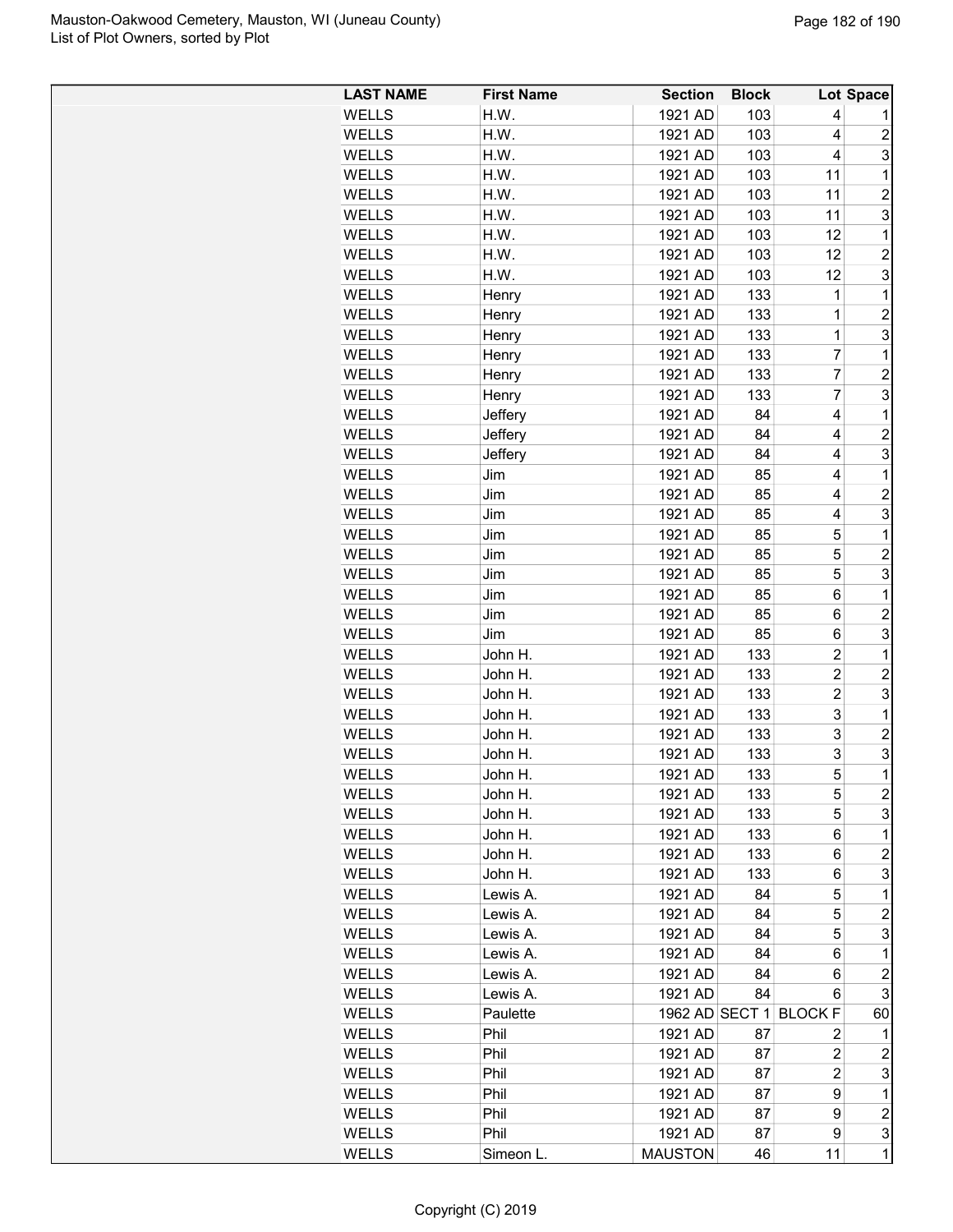| <b>LAST NAME</b> | <b>First Name</b> | <b>Section</b> | <b>Block</b> |                         | Lot Space               |
|------------------|-------------------|----------------|--------------|-------------------------|-------------------------|
| <b>WELLS</b>     | Simeon L.         | <b>MAUSTON</b> | 46           | 11                      | 2                       |
| <b>WELLS</b>     | Simeon L.         | <b>MAUSTON</b> | 46           | 11                      | 3                       |
| <b>WELLS</b>     | Simeon L.         | <b>MAUSTON</b> | 46           | 12                      | 1                       |
| <b>WELLS</b>     | Simeon L.         | <b>MAUSTON</b> | 46           | 12                      | $\overline{c}$          |
| <b>WELLS</b>     | Simeon L.         | <b>MAUSTON</b> | 46           | 12                      | 3                       |
| <b>WELLS</b>     | Simeon L.         | <b>MAUSTON</b> | 46           | 13                      | 1                       |
| <b>WELLS</b>     | Simeon L.         | <b>MAUSTON</b> | 46           | 13                      | $\overline{\mathbf{c}}$ |
| <b>WELLS</b>     | Simeon L.         | <b>MAUSTON</b> | 46           | 13                      | 3                       |
| <b>WELLS</b>     | Simeon L.         | <b>MAUSTON</b> | 46           | 14                      | 1                       |
| <b>WELLS</b>     | Simeon L.         | <b>MAUSTON</b> | 46           | 14                      | $\overline{c}$          |
| <b>WELLS</b>     | Simeon L.         | <b>MAUSTON</b> | 46           | 14                      | 3                       |
| <b>WENTZ</b>     | Edith M.          |                |              | 1962 AD SECT 2 BLOCK D  | 4                       |
| <b>WENTZ</b>     | Elizabeth         | 1921 AD        | 140          | 6                       | 1                       |
| <b>WENTZ</b>     | Elizabeth B.      |                |              | 1962 AD SECT 2 BLOCK D  | 6                       |
| <b>WENTZ</b>     | Paul H.           |                |              | 1962 AD SECT 2 BLOCK D  | 5                       |
| <b>WERMUTH</b>   | Emile             | <b>OAKWOOD</b> | 63           | 4                       | 1                       |
| <b>WERMUTH</b>   | Emile             | <b>OAKWOOD</b> | 63           | $\overline{4}$          | $\overline{\mathbf{c}}$ |
| <b>WERMUTH</b>   | Emile             | <b>OAKWOOD</b> | 63           | 4                       | 3                       |
| <b>WERMUTH</b>   | Emile             | <b>OAKWOOD</b> | 63           | 4                       | 4                       |
| <b>WERMUTH</b>   | Emile             | <b>OAKWOOD</b> | 63           | 4                       | 5                       |
| <b>WERMUTH</b>   | Emile             | <b>OAKWOOD</b> | 63           | 4                       | 6                       |
| <b>WERMUTH</b>   | Emile             | <b>OAKWOOD</b> | 63           | 4                       | $\overline{7}$          |
| <b>WERMUTH</b>   | Emile             | <b>OAKWOOD</b> | 63           | $\overline{4}$          | 8                       |
| <b>WERMUTH</b>   | Emile             | <b>OAKWOOD</b> | 63           | $\overline{\mathbf{4}}$ | 9                       |
| <b>WERMUTH</b>   | Emile             | <b>OAKWOOD</b> | 63           | 4                       | 10                      |
| <b>WERMUTH</b>   | Emile             | <b>OAKWOOD</b> | 63           | 4                       | 11                      |
| <b>WERMUTH</b>   | Emile             | <b>OAKWOOD</b> | 63           | 4                       | 12                      |
| <b>WERMUTH</b>   | Oscar             | 1921 AD        | 134          | 7                       | 1                       |
| <b>WERMUTH</b>   | Oscar             | 1921 AD        | 134          | $\overline{7}$          | $\overline{c}$          |
| <b>WERMUTH</b>   | Oscar             | 1921 AD        | 134          | $\overline{7}$          | 3                       |
| <b>WERMUTH</b>   | Oscar             | 1921 AD        | 134          | 8                       | $\mathbf{1}$            |
| <b>WERMUTH</b>   | Oscar             | 1921 AD        | 134          | 8                       | $\overline{\mathbf{c}}$ |
| <b>WERMUTH</b>   | Oscar             | 1921 AD        | 134          | 8                       | 3                       |
| WESCOTT          | Marion            |                |              | 1962 AD SECT 4 BLOCK D  | 40                      |
| WESLEY           | Alice C.          |                |              | 1962 AD SECT 1 BLOCK C  | 27                      |
| <b>WESLEY</b>    | Clifford M.       |                |              | 1962 AD SECT 1 BLOCK C  | 28                      |
| <b>WESSLER</b>   | Erna H.           |                |              | 1962 AD SECT 2 BLOCK A  | 66                      |
| <b>WESSLER</b>   | Robert D.         |                |              | 1962 AD SECT 2 BLOCK A  | 65                      |
| WESTEGARD        | Newland M         |                |              | 1962 AD SECT 5 BLOCK A  | 6                       |
| <b>WETHERBY</b>  | A.S.              | 1883 AD        | G            | 1                       | 1                       |
| <b>WETHERBY</b>  | A.S.              | 1883 AD        | G            | 1                       | 2                       |
| <b>WETHERBY</b>  | A.S.              | 1883 AD        | G            | 1                       | 3                       |
| <b>WETHERBY</b>  | A.S.              | 1883 AD        | G            | $\overline{c}$          | 1                       |
| <b>WETHERBY</b>  | A.S.              | 1883 AD        | G            | $\overline{c}$          | $\overline{c}$          |
| <b>WETHERBY</b>  | A.S.              |                | G            | $\overline{c}$          | 3                       |
| <b>WETHERBY</b>  | A.S.              | 1883 AD        | G            | 7                       | 1                       |
|                  |                   | 1883 AD        |              |                         | $\overline{c}$          |
| <b>WETHERBY</b>  | A.S.              | 1883 AD        | G            | 7                       |                         |
| <b>WETHERBY</b>  | A.S.              | 1883 AD        | G            | 7                       | 3                       |
| <b>WETHERBY</b>  | A.S.              | 1883 AD        | G            | 8                       | 1                       |
| <b>WETHERBY</b>  | A.S.              | 1883 AD        | G            | 8                       | 2<br>3                  |
| <b>WETHERBY</b>  | A.S.              | 1883 AD        | G            | 8                       |                         |
| <b>WETHERBY</b>  | С.                | <b>MAUSTON</b> | 16           | 11                      | 1                       |
| <b>WETHERBY</b>  | С.                | <b>MAUSTON</b> | 16           | 11                      | $\overline{2}$          |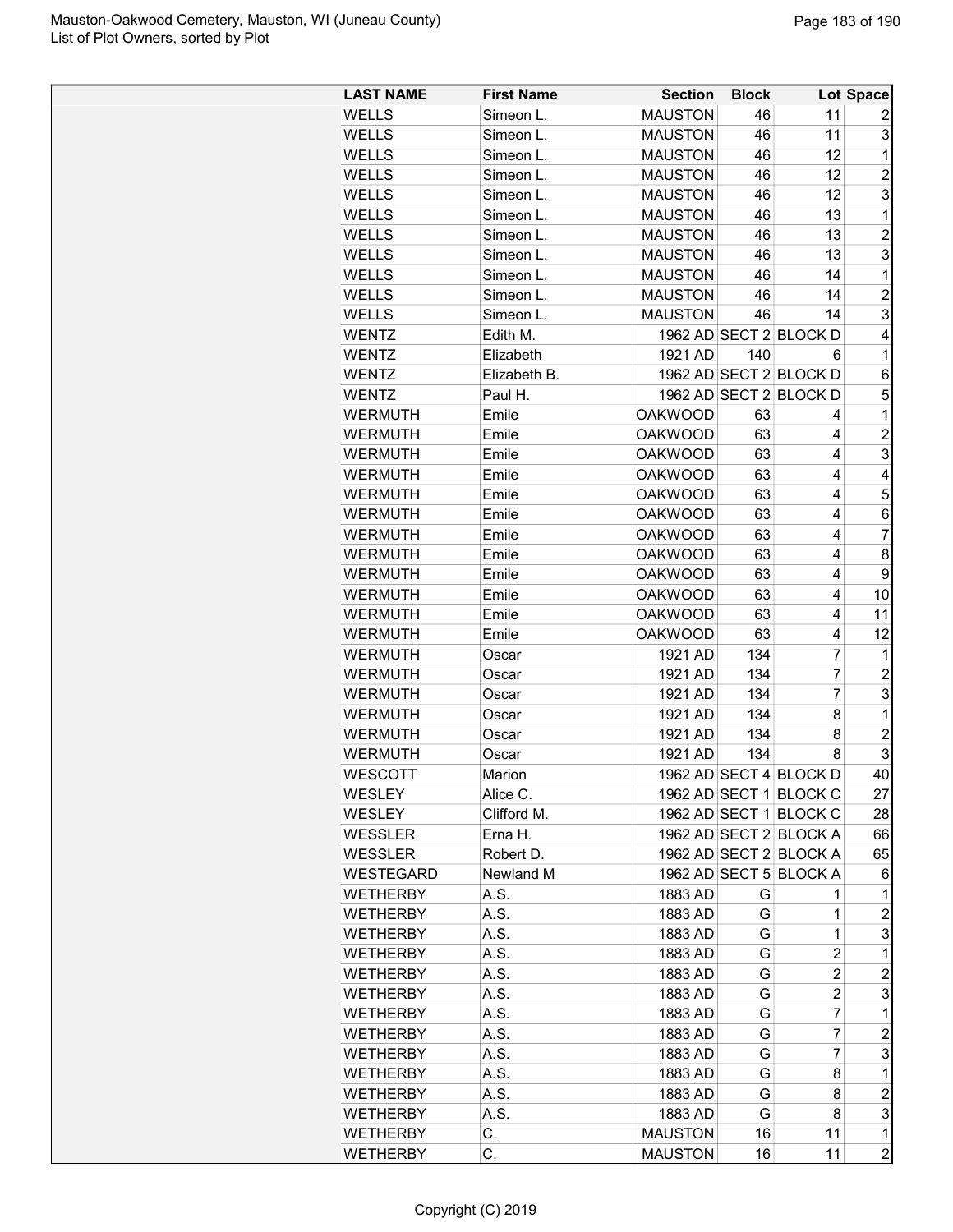| <b>LAST NAME</b>    | <b>First Name</b>     | <b>Section</b> | <b>Block</b> |                        | Lot Space               |
|---------------------|-----------------------|----------------|--------------|------------------------|-------------------------|
| <b>WETHERBY</b>     | C.                    | <b>MAUSTON</b> | 16           | 11                     | 3                       |
| <b>WETHERBY</b>     | C.                    | <b>MAUSTON</b> | 16           | 12                     | 1                       |
| <b>WETHERBY</b>     | C.                    | <b>MAUSTON</b> | 16           | 12                     | $\overline{2}$          |
| <b>WETHERBY</b>     | C.                    | <b>MAUSTON</b> | 16           | 12                     | 3                       |
| <b>WETHERBY</b>     | Ċ.                    | <b>MAUSTON</b> | 16           | 13                     | 1                       |
| <b>WETHERBY</b>     | C.                    | <b>MAUSTON</b> | 16           | 13                     | $\overline{2}$          |
| <b>WETHERBY</b>     | C.                    | <b>MAUSTON</b> | 16           | 13                     | 3                       |
| <b>WETHERBY</b>     | C.                    | <b>MAUSTON</b> | 16           | 14                     | 1                       |
|                     | C.                    | <b>MAUSTON</b> | 16           | 14                     | $\overline{2}$          |
| WETHERBY            |                       |                |              |                        |                         |
| <b>WETHERBY</b>     | C.                    | <b>MAUSTON</b> | 16           | 14                     | 3                       |
| <b>WHIPPLE</b>      | Hilda M.              | 1962 AD SECT 1 |              | <b>BLOCK F</b>         | 83                      |
| <b>WHIPPLE</b>      | Leslie L.             | 1962 AD SECT 1 |              | <b>BLOCK F</b>         | 82                      |
| <b>WHITE</b>        | Ezra Marsellus        | <b>OAKWOOD</b> | 32           | 3                      | 1                       |
| <b>WHITE</b>        | <b>Ezra Marsellus</b> | <b>OAKWOOD</b> | 32           | 3                      | $\overline{2}$          |
| <b>WHITE</b>        | <b>Ezra Marsellus</b> | <b>OAKWOOD</b> | 32           | 3                      | 3                       |
| <b>WHITE</b>        | Ezra Marsellus        | <b>OAKWOOD</b> | 32           | 3                      | 4                       |
| <b>WHITE</b>        | Ezra Marsellus        | <b>OAKWOOD</b> | 32           | 3                      | 6                       |
| <b>WHITE</b>        | <b>Ezra Marsellus</b> | <b>OAKWOOD</b> | 32           | 3                      | $\overline{7}$          |
| <b>WHITE</b>        | <b>Ezra Marsellus</b> | <b>OAKWOOD</b> | 32           | 3                      | 8                       |
| <b>WHITE</b>        | Ezra Marsellus        | <b>OAKWOOD</b> | 32           | 3                      | 9                       |
| <b>WHITE</b>        | <b>Ezra Marsellus</b> | <b>OAKWOOD</b> | 32           | 3                      | 10                      |
| <b>WHITE EAGLE</b>  | Mary                  | 1962 AD SECT 1 |              | <b>BLOCK F</b>         | 19                      |
| <b>WHITE EAGLE</b>  | Mike                  | 1921 AD        | 137          | 6                      | 3                       |
| <b>WHITETHUNDER</b> | Joseph                | <b>MAUSTON</b> | 55           | 14                     | 1                       |
| <b>WHITETHUNDER</b> | Joseph                | <b>MAUSTON</b> | 55           | 14                     | $\overline{2}$          |
| <b>WHITETHUNDER</b> | Joseph                | <b>MAUSTON</b> | 55           | 14                     | 3                       |
| <b>WHITING</b>      | Lonnie E.             | 1962 AD SECT 4 |              | <b>BLOCK F</b>         | 12                      |
| <b>WHITTLETON</b>   | Robert L.             | 1921 AD        | 90           | 2                      | 1                       |
| <b>WHITTLETON</b>   | Robert L.             | 1921 AD        | 90           | $\overline{c}$         | $\overline{c}$          |
| <b>WHITTLETON</b>   | Robert L.             | 1921 AD        | 90           | $\overline{c}$         | 3                       |
| <b>WICK</b>         | Friedrich             | <b>MAUSTON</b> | 47           | 12                     | 1                       |
| <b>WICK</b>         | Friedrich             | <b>MAUSTON</b> | 47           | 12                     | $\overline{c}$          |
| <b>WICK</b>         | Friedrich             | <b>MAUSTON</b> | 47           | 12                     | 3                       |
|                     |                       | <b>MAUSTON</b> | 47           | 13                     | $\overline{\mathbf{1}}$ |
| <b>WICK</b>         | Friedrich             |                |              |                        |                         |
| <b>WICK</b>         | Friedrich             | <b>MAUSTON</b> | 47           | 13                     | $\overline{c}$          |
| <b>WICK</b>         | Friedrich             | <b>MAUSTON</b> | 47           | 13                     | 3                       |
| <b>WICK</b>         | Friedrich A.          | <b>OAKWOOD</b> | 68           | 2                      | 1                       |
| <b>WICK</b>         | Friedrich A.          | <b>OAKWOOD</b> | 68           | $\overline{c}$         | $\overline{c}$          |
| <b>WICK</b>         | Friedrich A.          | <b>OAKWOOD</b> | 68           | 2                      | 3                       |
| <b>WICK</b>         | Friedrich A.          | <b>OAKWOOD</b> | 68           | 2                      | 4                       |
| <b>WICK</b>         | Friedrich A.          | <b>OAKWOOD</b> | 68           | 2                      | 5                       |
| <b>WICK</b>         | Friedrich A.          | <b>OAKWOOD</b> | 68           | $\overline{c}$         | 6                       |
| <b>WICK</b>         | Friedrich A.          | <b>OAKWOOD</b> | 68           | 2                      | 7                       |
| <b>WICK</b>         | Friedrich A.          | <b>OAKWOOD</b> | 68           | 2                      | 8                       |
| <b>WICK</b>         | Friedrich A.          | <b>OAKWOOD</b> | 68           | 2                      | 9                       |
| <b>WICK</b>         | Friedrich A.          | <b>OAKWOOD</b> | 68           | 2                      | 10                      |
| <b>WICK</b>         | Friedrich A.          | <b>OAKWOOD</b> | 68           | 2                      | 11                      |
| <b>WICK</b>         | Friedrich A.          | <b>OAKWOOD</b> | 68           | 2                      | 12                      |
| <b>WIECEK</b>       | Frank                 |                |              | 1962 AD SECT 1 BLOCK C | 59                      |
| <b>WIECEK</b>       | Helen                 |                |              | 1962 AD SECT 1 BLOCK C | 60                      |
| <b>WIERNASZ</b>     | John                  | 1962 AD SECT 1 |              | <b>BLOCK C</b>         | 85                      |
| <b>WILCOX</b>       | Franklin              | <b>OAKWOOD</b> | 50           | 5                      | 1                       |
| <b>WILCOX</b>       | Franklin              | <b>OAKWOOD</b> | 50           | 5                      | $\overline{2}$          |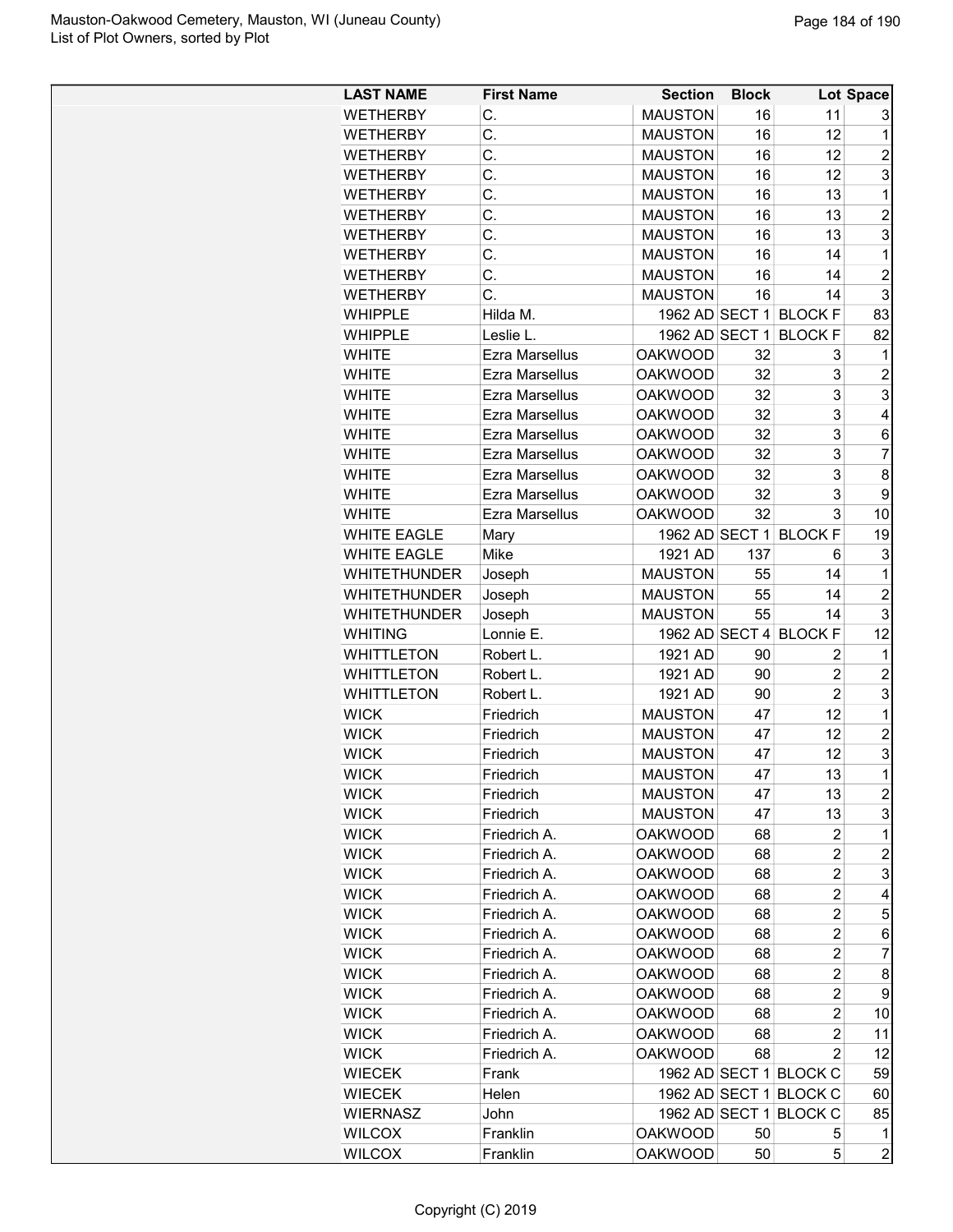| <b>LAST NAME</b>  | <b>First Name</b> | <b>Section</b> | <b>Block</b> |                        | Lot Space               |
|-------------------|-------------------|----------------|--------------|------------------------|-------------------------|
| <b>WILCOX</b>     | Franklin          | <b>OAKWOOD</b> | 50           | 5                      | 3                       |
| <b>WILCOX</b>     | Franklin          | <b>OAKWOOD</b> | 50           | 5                      | 4                       |
| <b>WILCOX</b>     | Franklin          | <b>OAKWOOD</b> | 50           | 5                      | 5                       |
| <b>WILCOX</b>     | Franklin          | <b>OAKWOOD</b> | 50           | 5                      | 6                       |
| <b>WILCOX</b>     | Franklin          | <b>OAKWOOD</b> | 50           | 5                      | 7                       |
| <b>WILCOX</b>     | Franklin          | <b>OAKWOOD</b> | 50           | 5                      | 8                       |
| <b>WILCOX</b>     | Franklin          | <b>OAKWOOD</b> | 50           | 5                      | 9                       |
| <b>WILCOX</b>     | Franklin          | <b>OAKWOOD</b> | 50           | 5                      | 10                      |
| <b>WILCOX</b>     | Franklin          | <b>OAKWOOD</b> | 50           | 5                      | 11                      |
| <b>WILCOX</b>     | Franklin          | <b>OAKWOOD</b> | 50           | 5                      | 12                      |
| <b>WILCOX</b>     | Warren W.         | <b>OAKWOOD</b> | 12           | 7                      | $\mathbf 1$             |
| <b>WILCOX</b>     | Warren W.         | <b>OAKWOOD</b> | 12           | 7                      | $\overline{c}$          |
| <b>WILCOX</b>     | Warren W.         | <b>OAKWOOD</b> | 12           | 7                      | 3                       |
| <b>WILCOX</b>     | Warren W.         | <b>OAKWOOD</b> | 12           | $\overline{7}$         | 4                       |
|                   | Warren W.         |                |              | $\overline{7}$         |                         |
| <b>WILCOX</b>     |                   | <b>OAKWOOD</b> | 12           |                        | 5                       |
| <b>WILCOX</b>     | Warren W.         | <b>OAKWOOD</b> | 12           | $\overline{7}$         | 6                       |
| <b>WILCOX</b>     | Warren W.         | <b>OAKWOOD</b> | 12           | $\overline{7}$         | $\overline{7}$          |
| <b>WILCOX</b>     | Warren W.         | <b>OAKWOOD</b> | 12           | 7                      | 8                       |
| <b>WILCOX</b>     | Warren W.         | <b>OAKWOOD</b> | 12           | 7                      | 9                       |
| <b>WILCOX</b>     | Warren W.         | <b>OAKWOOD</b> | 12           | 7                      | 10                      |
| <b>WILCOX</b>     | Warren W.         | <b>OAKWOOD</b> | 12           | $\overline{7}$         | 11                      |
| <b>WILCOX</b>     | Warren W.         | <b>OAKWOOD</b> | 12           | 7                      | 12                      |
| <b>WILDE</b>      | Donald M.         |                |              | 1962 AD SECT 4 BLOCK B | 26                      |
| <b>WILDE</b>      | Donald M.         |                |              | 1962 AD SECT 4 BLOCK B | 27                      |
| <b>WILDE</b>      | Donald M.         |                |              | 1962 AD SECT 4 BLOCK B | 52                      |
| <b>WILDES</b>     | Carl              |                |              | 1962 AD SECT 2 BLOCK D | 89                      |
| <b>WILDES</b>     | Florence M.       |                |              | 1962 AD SECT 4 BLOCK B | 53                      |
| <b>WILLIAMS</b>   | Bernice M.        | 1921 AD        | 124          | 5                      | 1                       |
| <b>WILLIAMS</b>   | Bernice M.        | 1921 AD        | 124          | 5                      | $\overline{c}$          |
| <b>WILLIAMS</b>   | Bernice M.        | 1921 AD        | 124          | 5                      | 3                       |
| <b>WILLIAMS</b>   | Carol L           |                |              | 1962 AD SECT 2 BLOCK C | 33                      |
| <b>WILLIAMS</b>   | Carol L           |                |              | 1962 AD SECT 2 BLOCK C | 34                      |
| <b>WILLIAMS</b>   | Carol L           |                |              | 1962 AD SECT 2 BLOCK C | 35                      |
| <b>WILLIAMS</b>   | Carol L           |                |              | 1962 AD SECT 2 BLOCK C | 36                      |
| <b>WILLIAMS</b>   | Louis             | <b>MAUSTON</b> | 50           | 15                     | $\overline{2}$          |
| <b>WILLIAMS</b>   | Myrtle            | 1921 AD        | 128          | 10                     | 1                       |
| <b>WILLIAMS</b>   | Myrtle            | 1921 AD        | 128          | 10                     | $\overline{c}$          |
| <b>WILLIAMS</b>   | Myrtle            | 1921 AD        | 128          | 10                     | 3                       |
| <b>WILLIAMS</b>   | Ross              | <b>OAKWOOD</b> | 71           | $\overline{4}$         | 7                       |
| <b>WILLIAMS</b>   | Ross              | <b>OAKWOOD</b> | 71           | 4                      | 8                       |
| <b>WILLIAMS</b>   | Ross              | <b>OAKWOOD</b> | 71           | 4                      | 9                       |
| <b>WILLIAMS</b>   | Ross              | <b>OAKWOOD</b> | 71           | 4                      | 10                      |
| <b>WILLIAMS</b>   |                   |                | 71           | 4                      |                         |
|                   | Ross              | <b>OAKWOOD</b> |              |                        | 11                      |
| <b>WILLIAMS</b>   | Ross              | <b>OAKWOOD</b> | 71           | 4                      | 12                      |
| <b>WILLIAMSON</b> | D & J             | <b>MAUSTON</b> | 29           | 9                      | 1                       |
| <b>WILLIAMSON</b> | D & J             | <b>MAUSTON</b> | 29           | 9                      | $\overline{c}$          |
| WILLIAMSON        | D & J             | <b>MAUSTON</b> | 29           | 9                      | 3                       |
| <b>WILLIAMSON</b> | D & J             | <b>MAUSTON</b> | 29           | 10                     | $\mathbf 1$             |
| <b>WILLIAMSON</b> | D & J             | <b>MAUSTON</b> | 29           | 10                     | $\overline{\mathbf{c}}$ |
| <b>WILLIAMSON</b> | D & J             | <b>MAUSTON</b> | 29           | 10                     | 3                       |
| WILLIAMSON        | D & J             | <b>MAUSTON</b> | 29           | 15                     | $\mathbf{1}$            |
| <b>WILLIAMSON</b> | D & J             | <b>MAUSTON</b> | 29           | 15                     | 2                       |
| WILLIAMSON        | D & J             | <b>MAUSTON</b> | 29           | 15                     | $\mathbf{3}$            |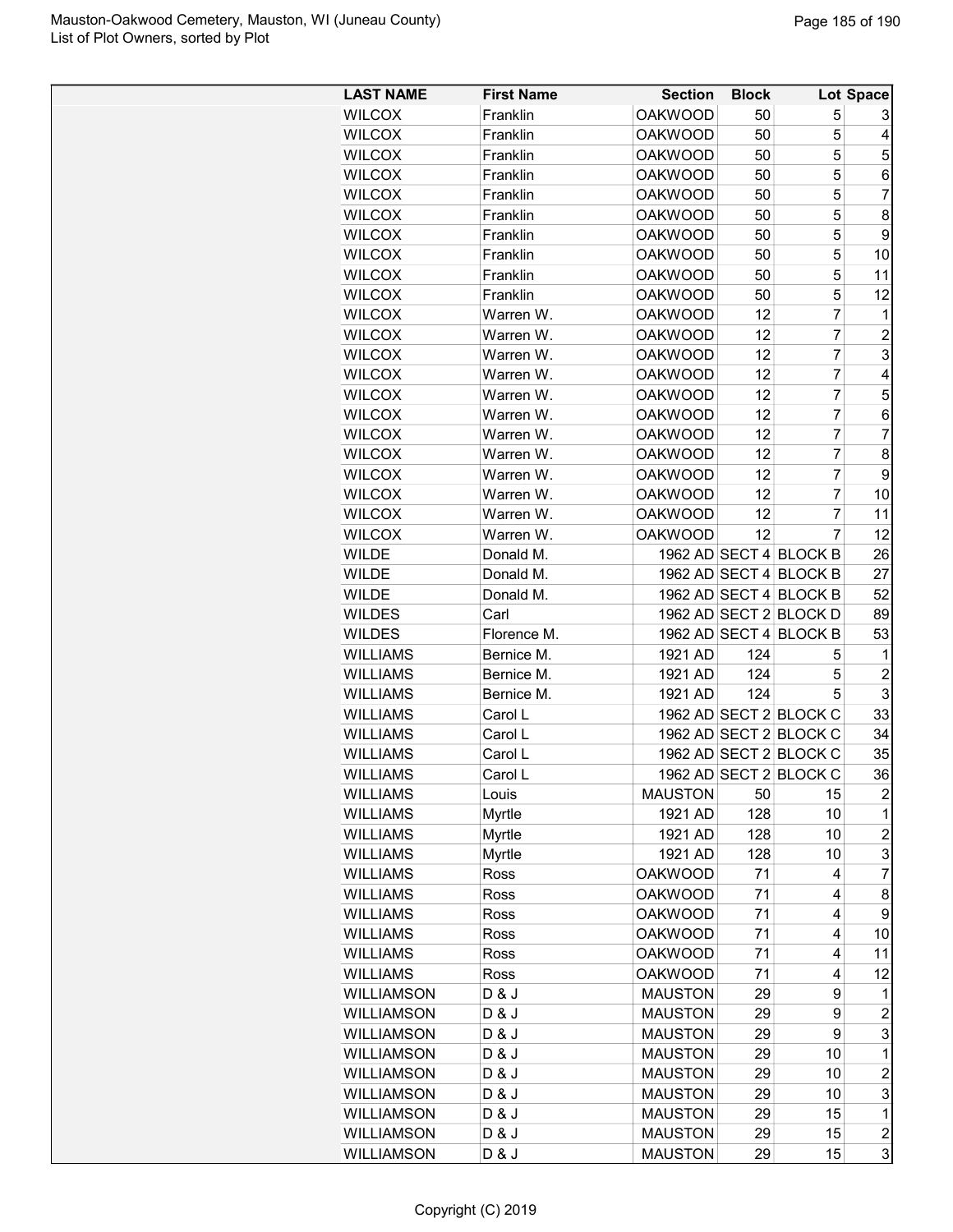| <b>LAST NAME</b>   | <b>First Name</b> | <b>Section</b> | <b>Block</b> |                        | Lot Space      |
|--------------------|-------------------|----------------|--------------|------------------------|----------------|
| <b>WILLIAMSON</b>  | D & J             | <b>MAUSTON</b> | 29           | 16                     | 1              |
| <b>WILLIAMSON</b>  | D & J             | <b>MAUSTON</b> | 29           | 16                     | $\overline{2}$ |
| <b>WILLIAMSON</b>  | D & J             | <b>MAUSTON</b> | 29           | 16                     | 3              |
| <b>WILLIAMSON</b>  | Marian            |                |              | 1962 AD SECT 2 BLOCK C | 92             |
|                    |                   |                |              | 1962 AD SECT 2 BLOCK C |                |
| <b>WILLIAMSON</b>  | Robert            |                |              |                        | 93             |
| <b>WILSON</b>      | Clinton "Bud"     | 1921 AD        | 137          | 2                      | 1              |
| <b>WILSON</b>      | Clinton "Bud"     | 1921 AD        | 137          | $\overline{c}$         | $\overline{c}$ |
| <b>WILSON</b>      | Clinton "Bud"     | 1921 AD        | 137          | $\overline{2}$         | 3              |
| <b>WILSON</b>      | Victor W.         |                |              | 1962 AD SECT 1 BLOCK E | 82             |
| <b>WINKER</b>      | R.J.              | <b>MAUSTON</b> | 50           | 9                      | 1              |
| <b>WINSER</b>      | Mrs.              | <b>MAUSTON</b> | 23           | 11                     | 1              |
| <b>WINSER</b>      | Mrs.              | <b>MAUSTON</b> | 23           | 11                     | $\overline{c}$ |
| <b>WINSER</b>      | Mrs.              | <b>MAUSTON</b> | 23           | 11                     | 3              |
| <b>WINSER</b>      | Mrs.              | <b>MAUSTON</b> | 23           | 12                     | 1              |
| <b>WINSER</b>      | Mrs.              | <b>MAUSTON</b> | 23           | 12                     | $\overline{c}$ |
| <b>WINSER</b>      | Mrs.              | <b>MAUSTON</b> | 23           | 12                     | 3              |
| <b>WINSER</b>      | W.J.              | <b>MAUSTON</b> | 46           | 1                      | 1              |
| <b>WINSER</b>      | W.J.              | <b>MAUSTON</b> | 46           | $\mathbf 1$            | $\overline{c}$ |
| <b>WINSER</b>      | W.J.              | <b>MAUSTON</b> | 46           | $\mathbf{1}$           | 3              |
| <b>WINSER</b>      | W.J.              | <b>MAUSTON</b> | 46           | $\overline{c}$         | 1              |
| <b>WINSER</b>      | W.J.              | <b>MAUSTON</b> | 46           | $\overline{2}$         | $\overline{2}$ |
| <b>WINSER</b>      | W.J.              | <b>MAUSTON</b> | 46           | $\overline{2}$         | 3              |
| <b>WINSER</b>      | W.J.              | <b>MAUSTON</b> | 46           | $\overline{7}$         | $\mathbf{1}$   |
| <b>WINSER</b>      | W.J.              | <b>MAUSTON</b> | 46           | $\overline{7}$         | $\overline{c}$ |
| <b>WINSER</b>      | W.J.              | <b>MAUSTON</b> | 46           | $\overline{7}$         | 3              |
| <b>WINSER</b>      | W.J.              | <b>MAUSTON</b> | 46           | 8                      | 1              |
| <b>WINSER</b>      | W.J.              | <b>MAUSTON</b> | 46           | 8                      | $\overline{2}$ |
| <b>WINSER</b>      | W.J.              | <b>MAUSTON</b> | 46           | 8                      | 3              |
| <b>WINSOR</b>      | F.                | <b>MAUSTON</b> | 33           | 3                      | $\mathbf 1$    |
|                    |                   |                |              | 3                      | $\overline{2}$ |
| <b>WINSOR</b>      | F.                | <b>MAUSTON</b> | 33           |                        |                |
| <b>WINSOR</b>      | F.                | <b>MAUSTON</b> | 33           | 3                      | 3              |
| <b>WINSOR</b>      | F.                | <b>MAUSTON</b> | 33           | 4                      | 1              |
| <b>WINSOR</b>      | F.                | <b>MAUSTON</b> | 33           | 4                      | $\overline{c}$ |
| <b>WINSOR</b>      | F.                | <b>MAUSTON</b> | 33           | 4                      | 3              |
| <b>WINSOR</b>      | F.                | <b>MAUSTON</b> | 33           | 5                      | 1              |
| <b>WINSOR</b>      | F.                | <b>MAUSTON</b> | 33           | 5                      | 2              |
| <b>WINSOR</b>      | F.                | <b>MAUSTON</b> | 33           | 5                      | 3              |
| <b>WINSOR</b>      | F.                | <b>MAUSTON</b> | 33           | 6                      | 1              |
| <b>WINSOR</b>      | F.                | <b>MAUSTON</b> | 33           | 6                      | $\overline{c}$ |
| <b>WINSOR</b>      | F.                | <b>MAUSTON</b> | 33           | 6                      | 3              |
| <b>WINSOR</b>      | Jesse             | <b>MAUSTON</b> | 34           | 1                      | 1              |
| <b>WINSOR</b>      | Jesse             | <b>MAUSTON</b> | 34           | 1                      | $\overline{c}$ |
| <b>WINSOR</b>      | Jesse             | <b>MAUSTON</b> | 34           | 1                      | 3              |
| <b>WINSOR</b>      | Jesse             | <b>MAUSTON</b> | 34           | $\overline{c}$         | 1              |
| <b>WINSOR</b>      | Jesse             | <b>MAUSTON</b> | 34           | $\overline{c}$         | 2              |
| <b>WINSOR</b>      | Jesse             | <b>MAUSTON</b> | 34           | $\overline{2}$         | 3              |
| <b>WINSOR</b>      | Jesse             | <b>MAUSTON</b> | 34           | $\overline{7}$         | 1              |
| <b>WINSOR</b>      | Jesse             | <b>MAUSTON</b> | 34           | $\overline{7}$         | $\overline{2}$ |
| <b>WINSOR</b>      | Jesse             | <b>MAUSTON</b> | 34           | 7                      | 3              |
| <b>WINSOR</b>      | Jesse             | <b>MAUSTON</b> | 34           | 8                      | 1              |
| <b>WINSOR</b>      | Jesse             | <b>MAUSTON</b> | 34           | 8                      | $\overline{c}$ |
| <b>WINSOR</b>      | Jesse             | <b>MAUSTON</b> | 34           | 8                      | 3              |
|                    |                   |                |              |                        |                |
| <b>WINTERMEYER</b> | Robert C.         | 1921 AD        | 139          | 8                      | 1              |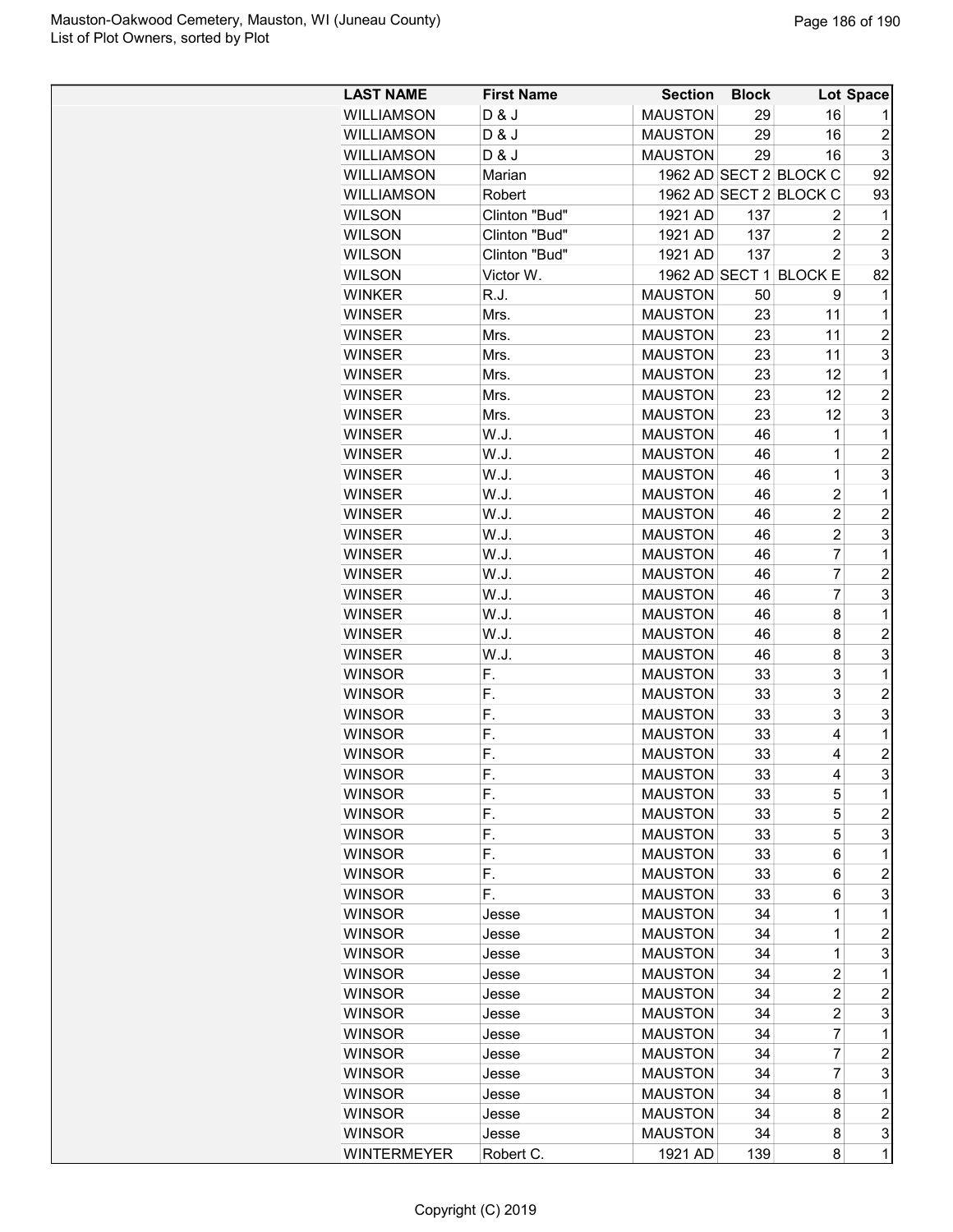| <b>LAST NAME</b>   | <b>First Name</b> | <b>Section</b> | <b>Block</b> |                        | Lot Space           |
|--------------------|-------------------|----------------|--------------|------------------------|---------------------|
| <b>WINTERMEYER</b> | Robert C.         | 1921 AD        | 139          | 8                      | 2                   |
| <b>WINTERMEYER</b> | Robert C.         | 1921 AD        | 139          | 8                      | 3                   |
| <b>WINTERS</b>     | Albert A, Rev     | 1921 AD        | 123          | $\overline{7}$         | 1                   |
| <b>WINTERS</b>     | Albert A, Rev     | 1921 AD        | 123          | $\overline{7}$         | $\overline{2}$      |
| <b>WINTERS</b>     | Albert A, Rev     | 1921 AD        | 123          | 7                      | 3                   |
| <b>WINTERS</b>     | Albert A, Rev     | 1921 AD        | 123          | 8                      | 1                   |
| <b>WINTERS</b>     | Albert A, Rev     | 1921 AD        | 123          | 8                      | $\overline{2}$      |
| <b>WINTERS</b>     | Albert A, Rev     | 1921 AD        | 123          | 8                      | 3                   |
| <b>WISCH</b>       | Wally             |                |              | 1962 AD SECT 5 BLOCK A | 62                  |
| <b>WISCH</b>       | <b>Walter F</b>   |                |              | 1962 AD SECT 5 BLOCK A | 61                  |
| <b>WITKOWSKA</b>   | Helena            | 1921 AD        | 139          | 7                      | 1                   |
| <b>WITKOWSKA</b>   | Helena            | 1921 AD        | 139          | 7                      | $\overline{2}$      |
| <b>WITKOWSKA</b>   | Helena            | 1921 AD        | 139          | 7                      | 3                   |
| <b>WITKOWSKI</b>   | Valentine J.      |                |              | 1962 AD SECT 2 BLOCK D | 90                  |
| <b>WOELFL</b>      | Dorothy I.        |                |              | 1962 AD SECT 1 BLOCK D | 38                  |
| <b>WOELFL</b>      | Walter O.         |                |              | 1962 AD SECT 1 BLOCK D | 39                  |
| <b>WOHLRAB</b>     | Howard E.         |                |              | 1962 AD SECT 4 BLOCK C | 3                   |
| <b>WOHLRAB</b>     | Julia D.          |                |              | 1962 AD SECT 4 BLOCK C | 4                   |
| <b>WOLFGRAM</b>    | Albert R.         |                |              | 1962 AD SECT 2 BLOCK A | 41                  |
| <b>WOLFGRAM</b>    | Donna M.          |                |              | 1962 AD SECT 2 BLOCK A | 43                  |
| <b>WOLFGRAM</b>    | Viola K.          |                |              | 1962 AD SECT 2 BLOCK A | 42                  |
| <b>WOLLENZIEHN</b> | Jean A.           |                |              | 1962 AD SECT 2 BLOCK B | 29                  |
| <b>WOLLENZIEHN</b> | Lawrence W.       |                |              | 1962 AD SECT 2 BLOCK B | 30                  |
| WOLLENZIEHN        | <b>Tom Edwin</b>  |                |              | 1962 AD SECT 2 BLOCK B | 28                  |
| <b>WOLLMER</b>     | Elmer             | 1921 AD        | 143          | 5                      | 3                   |
| <b>WOLLMER</b>     | Elmer             | 1921 AD        | 143          | 6                      | 1                   |
| <b>WOLLMER</b>     |                   | 1921 AD        | 143          | $\overline{7}$         | $\mathbf 1$         |
| <b>WOLLMER</b>     | Hugo, Mrs         | 1921 AD        | 143          | 7                      | $\overline{c}$      |
|                    | Hugo, Mrs         | 1921 AD        | 143          | 7                      | 3                   |
| <b>WOLLMER</b>     | Hugo, Mrs         | 1921 AD        | 98           | $\overline{7}$         | 1                   |
| <b>WOLLMER</b>     | Jacob             | 1921 AD        |              | $\overline{7}$         | $\overline{c}$      |
| <b>WOLLMER</b>     | Jacob             |                | 98           | $\overline{7}$         | 3                   |
| <b>WOLLMER</b>     | Jacob             | 1921 AD        | 98           |                        |                     |
| <b>WOOD</b>        | Clarence          | <b>OAKWOOD</b> | 50           | 6                      | 1<br>$\overline{2}$ |
| <b>WOOD</b>        | Clarence          | <b>OAKWOOD</b> | 50           | 6                      |                     |
| <b>WOOD</b>        | Clarence          | <b>OAKWOOD</b> | 50           | 6                      | 3                   |
| <b>WOOD</b>        | Clarence          | <b>OAKWOOD</b> | 50           | 6                      | 4                   |
| <b>WOOD</b>        | Clarence          | <b>OAKWOOD</b> | 50           | 6                      | 5                   |
| <b>WOOD</b>        | Clarence          | <b>OAKWOOD</b> | 50           | 6                      | 6                   |
| <b>WOOD</b>        | Clarence          | <b>OAKWOOD</b> | 50           | 6                      | 7                   |
| <b>WOOD</b>        | Clarence          | <b>OAKWOOD</b> | 50           | 6                      | 8                   |
| <b>WOOD</b>        | Clarence          | <b>OAKWOOD</b> | 50           | 6                      | 9                   |
| <b>WOOD</b>        | Clarence          | <b>OAKWOOD</b> | 50           | 6                      | 10                  |
| <b>WOOD</b>        | Clarence          | <b>OAKWOOD</b> | 50           | 6                      | 11                  |
| <b>WOOD</b>        | Clarence          | <b>OAKWOOD</b> | 50           | 6                      | 12                  |
| <b>WOOD</b>        | Cornelius         | 1883 AD        | K            | 14                     | 2                   |
| <b>WOOD</b>        | Evelyn M.         |                |              | 1962 AD SECT 1 BLOCK C | 67                  |
| <b>WOOD</b>        | Francis E.        | 1962 AD SECT 1 |              | <b>BLOCKD</b>          | 52                  |
| <b>WOOD</b>        | Polly M.          | <b>OAKWOOD</b> | 15           | 2                      | 1                   |
| <b>WOOD</b>        | Polly M.          | <b>OAKWOOD</b> | 15           | $\overline{c}$         | $\overline{c}$      |
| <b>WOOD</b>        | Polly M.          | <b>OAKWOOD</b> | 15           | $\overline{c}$         | 3                   |
| WOOD               | Polly M.          | <b>OAKWOOD</b> | 15           | $\overline{c}$         | 4                   |
| <b>WOOD</b>        | Polly M.          | <b>OAKWOOD</b> | 15           | $\overline{c}$         | 5                   |
| <b>WOOD</b>        | Polly M.          | <b>OAKWOOD</b> | 15           | $\overline{c}$         | 6                   |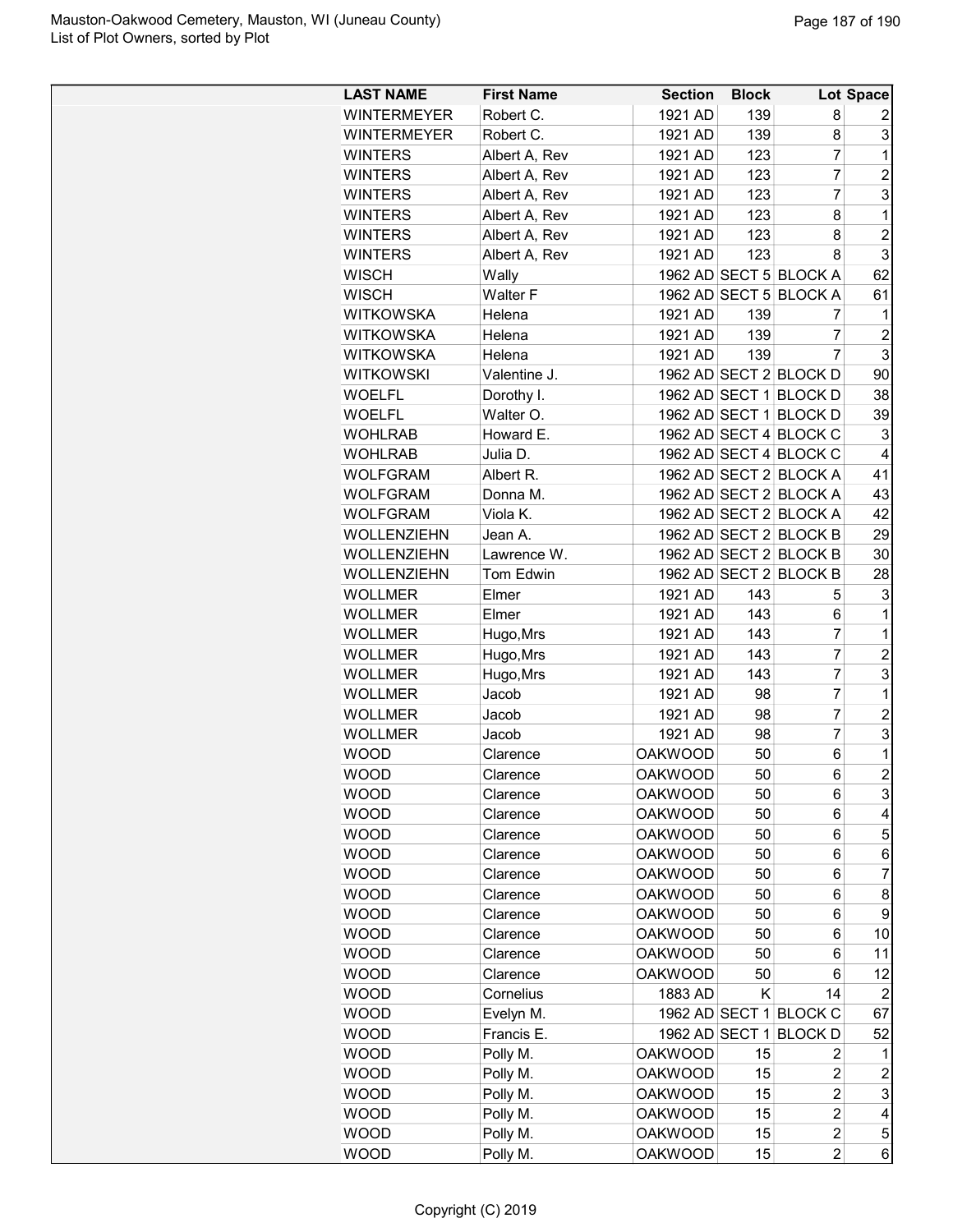| <b>LAST NAME</b> | <b>First Name</b>    | <b>Section</b> | <b>Block</b>   |                        | Lot Space           |
|------------------|----------------------|----------------|----------------|------------------------|---------------------|
| <b>WOOD</b>      | Polly M.             | <b>OAKWOOD</b> | 15             | 2                      | 7                   |
| <b>WOOD</b>      | Polly M.             | <b>OAKWOOD</b> | 15             | $\overline{c}$         | 8                   |
| <b>WOOD</b>      | Polly M.             | <b>OAKWOOD</b> | 15             | $\overline{c}$         | 9                   |
| <b>WOOD</b>      | Polly M.             | <b>OAKWOOD</b> | 15             | $\overline{c}$         | 10                  |
| <b>WOOD</b>      | Polly M.             | <b>OAKWOOD</b> | 15             | $\overline{2}$         | 11                  |
| <b>WOOD</b>      | Polly M.             | <b>OAKWOOD</b> | 15             | $\overline{2}$         | 12                  |
| <b>WOOD</b>      | Vera P.              |                |                | 1962 AD SECT 1 BLOCK D | 53                  |
| <b>WOODARD</b>   | Mrs. Oscar A.        | <b>MAUSTON</b> | 52             | 9                      | 1                   |
| <b>WOODARD</b>   | Mrs. Oscar A.        | <b>MAUSTON</b> | 52             | 9                      | $\overline{2}$      |
| <b>WOODARD</b>   | Mrs. Oscar A.        | <b>MAUSTON</b> | 52             | 9                      | 3                   |
| <b>WOODARD</b>   | Mrs. Oscar A.        | <b>MAUSTON</b> | 52             | 16                     | 1                   |
| <b>WOODARD</b>   | Mrs. Oscar A.        | <b>MAUSTON</b> | 52             | 16                     | $\overline{c}$      |
| <b>WOODARD</b>   | Mrs. Oscar A.        | <b>MAUSTON</b> | 52             | 16                     | 3                   |
| <b>WOODRING</b>  | Inez E.              | <b>MAUSTON</b> | 20             | 6                      | 1                   |
| <b>WOODRING</b>  | Inez E.              | <b>MAUSTON</b> | 20             | 6                      | $\overline{c}$      |
| <b>WOODRING</b>  | Inez E.              | <b>MAUSTON</b> | 20             | 6                      | 3                   |
| <b>WOODRING</b>  | Nepnon L.            | <b>MAUSTON</b> | 20             | 3                      | 3                   |
| <b>WOODRUF</b>   | J.A.                 | <b>MAUSTON</b> | 50             | 10                     | 1                   |
| <b>WOODRUFF</b>  | Joseph A.            | 1921 AD        | 134            | 1                      | 1                   |
| <b>WOODRUFF</b>  | Joseph A.            | 1921 AD        | 134            | $\mathbf 1$            | $\overline{c}$      |
| <b>WOODRUFF</b>  | Joseph A.            | 1921 AD        | 134            | 1                      | 3                   |
| <b>WOODSTOCK</b> | Andrew Jr.           |                |                | 1962 AD SECT 1 BLOCK F | $\overline{7}$      |
| <b>WOODSTOCK</b> | Willie               | 1962 AD SECT 1 |                | <b>BLOCKF</b>          | 6                   |
| <b>WORKMAN</b>   | Christabelle         | 1921 AD        | 141            | 3                      | 1                   |
| <b>WOZNIAK</b>   |                      |                |                | 1962 AD SECT 4 BLOCK B | 69                  |
| <b>WOZNIAK</b>   | Joseph F.<br>Walerya |                |                | 1962 AD SECT 1 BLOCK C | 87                  |
| <b>WRIGHT</b>    | D.A.                 | 1883 AD        | Η              |                        | 1                   |
|                  |                      |                |                | 3<br>3                 |                     |
| <b>WRIGHT</b>    | D.A.                 | 1883 AD        | Н              |                        | $\overline{c}$      |
| <b>WRIGHT</b>    | D.A.                 | 1883 AD        | Н              | 3                      | 3                   |
| <b>WRIGHT</b>    | D.A.                 | 1883 AD        | Η              | 4                      | 1                   |
| <b>WRIGHT</b>    | D.A.                 | 1883 AD        | Η              | 4                      | $\overline{2}$      |
| <b>WRIGHT</b>    | D.A.                 | 1883 AD        | Н              | 4                      | 3                   |
| <b>WRIGHT</b>    | D.A.                 | 1883 AD        | $\overline{H}$ | 5                      | 1<br>$\overline{2}$ |
| <b>WRIGHT</b>    | D.A.                 | 1883 AD        | Η              | 5                      |                     |
| <b>WRIGHT</b>    | D.A.                 | 1883 AD        | н              | 5                      | 3                   |
| <b>WRIGHT</b>    | D.A.                 | 1883 AD        | н              | 6                      | 1                   |
| <b>WRIGHT</b>    | D.A.                 | 1883 AD        | н              | 6                      | 2                   |
| <b>WRIGHT</b>    | D.A.                 | 1883 AD        | н              | 6                      | 3                   |
| WRIGHT           | Hiram S.             | <b>MAUSTON</b> | 1              | 9                      | 1                   |
| <b>WRIGHT</b>    | Hiram S.             | <b>MAUSTON</b> | 1              | 9                      | $\overline{c}$      |
| <b>WRIGHT</b>    | Hiram S.             | <b>MAUSTON</b> | 1              | 9                      | 3                   |
| <b>WRIGHT</b>    | John B.              | <b>MAUSTON</b> | 10             | 3                      | 1                   |
| <b>WRIGHT</b>    | John B.              | <b>MAUSTON</b> | 10             | 3                      | $\overline{c}$      |
| <b>WRIGHT</b>    | John B.              | <b>MAUSTON</b> | 10             | 3                      | 3                   |
| <b>WRIGHT</b>    | John B.              | <b>MAUSTON</b> | 10             | 4                      | 1                   |
| <b>WRIGHT</b>    | John B.              | <b>MAUSTON</b> | 10             | 4                      | 2                   |
| <b>WRIGHT</b>    | John B.              | <b>MAUSTON</b> | 10             | 4                      | 3                   |
| <b>WRIGHT</b>    | John B.              | <b>MAUSTON</b> | 10             | 5                      | 1                   |
| <b>WRIGHT</b>    | John B.              | <b>MAUSTON</b> | 10             | 5                      | $\overline{2}$      |
| <b>WRIGHT</b>    | John B.              | <b>MAUSTON</b> | 10             | 5                      | 3                   |
| <b>WRIGHT</b>    | John B.              | <b>MAUSTON</b> | 10             | 6                      | 1                   |
| <b>WRIGHT</b>    | John B.              | <b>MAUSTON</b> | 10             | 6                      | $\boldsymbol{2}$    |
| <b>WRIGHT</b>    | John B.              | <b>MAUSTON</b> | 10             | 6                      | 3                   |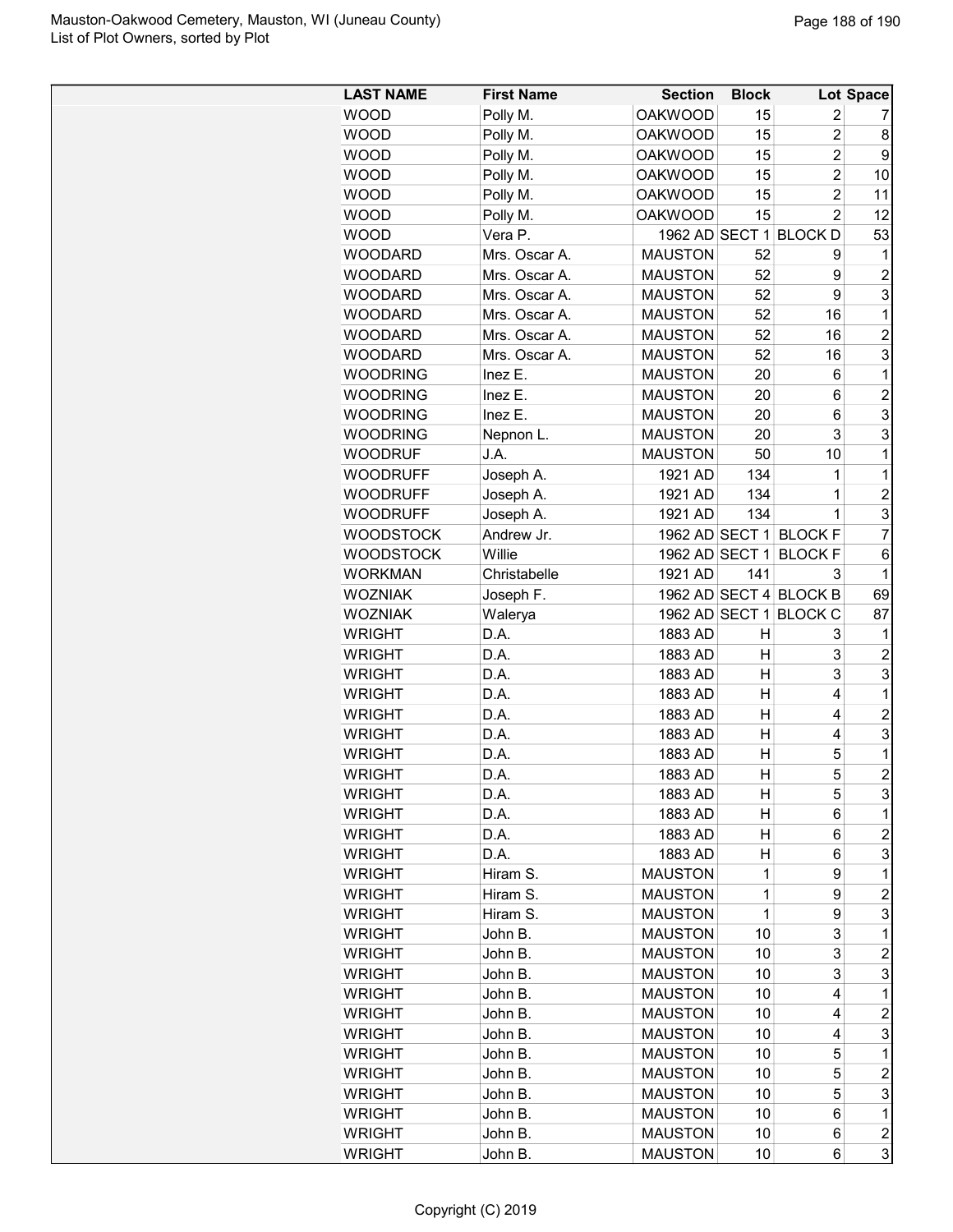| <b>LAST NAME</b> | <b>First Name</b> | <b>Section</b> | <b>Block</b> |                        | Lot Space      |
|------------------|-------------------|----------------|--------------|------------------------|----------------|
| <b>WRIGHT</b>    | Karen D.          |                |              | 1962 AD SECT 2 BLOCK B | 80             |
| <b>WRIGHT</b>    | Marilyn M.        |                |              | 1962 AD SECT 2 BLOCK B | 16             |
| <b>WRIGHT</b>    | Neil              | 1921 AD        | 144          | 8                      | 1              |
| <b>WRIGHT</b>    | Neil              | 1921 AD        | 144          | 8                      | $\overline{2}$ |
| <b>WRIGHT</b>    | Neil              | 1921 AD        | 144          | 8                      | 3              |
| <b>WRIGHT</b>    | Orson & Dilno     | <b>OAKWOOD</b> | 72           | 1                      | $\mathbf 1$    |
| <b>WRIGHT</b>    | Orson & Dilno     | <b>OAKWOOD</b> | 72           | 1                      | 2              |
| <b>WRIGHT</b>    | Orson & Dilno     | <b>OAKWOOD</b> | 72           | 1                      | 3              |
| <b>WRIGHT</b>    | Orson & Dilno     | <b>OAKWOOD</b> | 72           | 1                      | 4              |
| <b>WRIGHT</b>    | Orson & Dilno     | <b>OAKWOOD</b> | 72           | 1                      | 5              |
| <b>WRIGHT</b>    | Orson & Dilno     | <b>OAKWOOD</b> | 72           | 1                      | 6              |
| <b>WRIGHT</b>    | Pierce W.         |                |              | 1962 AD SECT 2 BLOCK B | 17             |
| <b>WRIGHT</b>    | Tracy             |                |              | 1962 AD SECT 2 BLOCK B | 77             |
| <b>YOST</b>      | Morrell W.        |                |              | 1962 AD SECT 1 BLOCK B | 41             |
| <b>YOST</b>      | Viola C.          |                |              | 1962 AD SECT 1 BLOCK B | 40             |
| <b>YOUNG</b>     | Edward            | 1921 AD        | 109          | 2                      | 1              |
| <b>YOUNG</b>     | Edward            | 1921 AD        | 109          | $\overline{c}$         | $\overline{c}$ |
| <b>YOUNG</b>     | Edward            | 1921 AD        | 109          | $\overline{2}$         | 3              |
| <b>YOUNG</b>     | Harvy/wife        | 1921 AD        | 85           | 8                      | 1              |
| YOUNG            | Harvy/wife        | 1921 AD        | 85           | 8                      | $\overline{2}$ |
| YOUNG            | Harvy/wife        | 1921 AD        | 85           | 8                      | 3              |
| YOUNG            | Jesse             | 1921 AD        | 103          | 5                      | $\mathbf{1}$   |
| <b>YOUNG</b>     | Jesse             | 1921 AD        | 103          | 5                      | 2              |
| <b>YOUNG</b>     | Jesse             | 1921 AD        | 103          | 5                      | 3              |
| YOUNGQUIST       | Doris M.          | <b>MAUSTON</b> | 56           | 1                      | $\mathbf{1}$   |
| YOUNGQUIST       | Doris M.          | <b>MAUSTON</b> | 56           | 1                      | $\overline{c}$ |
| YOUNGQUIST       | Doris M.          | <b>MAUSTON</b> | 56           | $\mathbf 1$            | 3              |
| YOUNGQUIST       | Doris M.          | <b>MAUSTON</b> | 56           | $\overline{2}$         | 1              |
| YOUNGQUIST       | Doris M.          | <b>MAUSTON</b> | 56           | $\overline{2}$         | $\overline{2}$ |
| YOUNGQUIST       | Doris M.          | <b>MAUSTON</b> | 56           | $\overline{2}$         | 3              |
| YOUNGQUIST       | Doris M.          | <b>MAUSTON</b> | 56           | 7                      | $\mathbf{1}$   |
| YOUNGQUIST       | Doris M.          | <b>MAUSTON</b> | 56           | 7                      | $\overline{c}$ |
| YOUNGQUIST       | Doris M.          | <b>MAUSTON</b> | 56           | 7                      | 3              |
| YOUNGQUIST       | Doris M.          | <b>MAUSTON</b> | 56           | 8                      | $\mathbf 1$    |
| YOUNGQUIST       |                   |                |              | 8                      | $\overline{c}$ |
|                  | Doris M.          | <b>MAUSTON</b> | 56           |                        | 3              |
| YOUNGQUIST       | Doris M.          | <b>MAUSTON</b> | 56           | 8                      |                |
| ZELL             | August            | <b>OAKWOOD</b> | 79           | 1                      | $\mathbf 1$    |
| <b>ZELL</b>      | August            | <b>OAKWOOD</b> | 79           | 1                      | $\overline{c}$ |
| <b>ZELL</b>      | August            | <b>OAKWOOD</b> | 79           | 1                      | 3              |
| <b>ZELL</b>      | August            | <b>OAKWOOD</b> | 79           | 1                      | 4              |
| <b>ZELL</b>      | August            | <b>OAKWOOD</b> | 79           | 1                      | 5              |
| ZELL             | August            | <b>OAKWOOD</b> | 79           | 1                      | 6              |
| ZELL             | August            | <b>OAKWOOD</b> | 79           | 1                      | 7              |
| <b>ZELL</b>      | August            | <b>OAKWOOD</b> | 79           | 1                      | 8              |
| <b>ZEMAN</b>     | Rosemarie         |                |              | 1962 AD SECT 2 BLOCK A | 79             |
| ZEMAN            | Rosemarie         |                |              | 1962 AD SECT 2 BLOCK A | 80             |
| <b>ZEMAN</b>     | Rosemarie         |                |              | 1962 AD SECT 2 BLOCK A | 81             |
| <b>ZEMAN</b>     | Rosemarie         |                |              | 1962 AD SECT 2 BLOCK A | 82             |
| <b>ZEMAN</b>     | Rosemarie         |                |              | 1962 AD SECT 2 BLOCK A | 83             |
| <b>ZEMAN</b>     | Rosemarie         |                |              | 1962 AD SECT 2 BLOCK A | 84             |
| <b>ZEMAN</b>     | William P.        |                |              | 1962 AD SECT 2 BLOCK A | 85             |
| <b>ZEMAN</b>     | William P.        |                |              | 1962 AD SECT 2 BLOCK A | 86             |
| ZENO             | Dorothea T.       |                |              | 1962 AD SECT 2 BLOCK A | 53             |